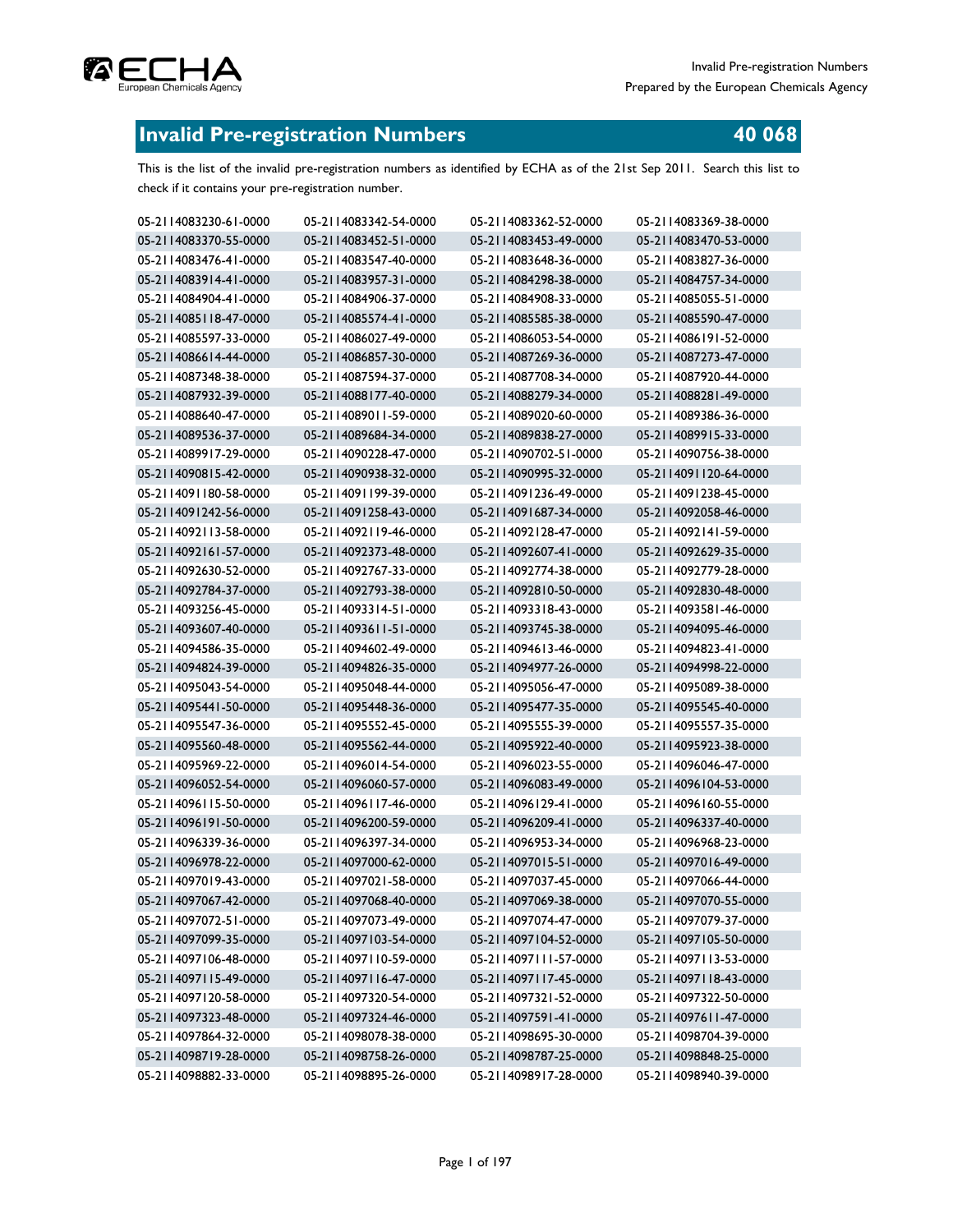

| 05-2114098957-24-0000 | 05-2114098991-32-0000 | 05-2114099106-46-0000 | 05-2114099205-46-0000 |
|-----------------------|-----------------------|-----------------------|-----------------------|
| 05-2114099342-46-0000 | 05-2114099893-29-0000 | 05-2114100507-62-0000 | 05-2114100511-73-0000 |
| 05-2114101462-67-0000 | 05-2114101465-61-0000 | 05-2114101739-50-0000 | 05-2114102227-64-0000 |
| 05-2114102233-71-0000 | 05-2114102378-55-0000 | 05-2114102475-59-0000 | 05-2114102604-64-0000 |
| 05-2114103205-69-0000 | 05-2114103269-55-0000 | 05-2114103276-60-0000 | 05-2114103289-53-0000 |
| 05-2114103297-56-0000 | 05-2114103303-71-0000 | 05-2114103314-68-0000 | 05-2114103319-58-0000 |
| 05-2114103332-70-0000 | 05-2114103361-69-0000 | 05-2114103384-61-0000 | 05-2114103472-64-0000 |
| 05-2114103483-61-0000 | 05-2114103533-64-0000 | 05-2114103585-55-0000 | 05-2114103611-68-0000 |
| 05-2114103618-54-0000 | 05-2114103622-65-0000 | 05-2114103671-62-0000 | 05-2114103690-62-0000 |
| 05-2114103704-61-0000 | 05-2114103706-57-0000 | 05-2114103724-59-0000 | 05-2114103725-57-0000 |
| 05-2114103829-47-0000 | 05-2114103919-46-0000 | 05-2114103920-63-0000 | 05-2114104117-65-0000 |
| 05-2114104128-62-0000 | 05-2114104159-57-0000 | 05-2114104499-47-0000 | 05-2114104572-61-0000 |
| 05-2114104580-64-0000 | 05-2114104587-50-0000 | 05-2114104594-55-0000 | 05-2114104603-64-0000 |
| 05-2114104610-69-0000 | 05-2114104615-59-0000 | 05-2114104619-51-0000 | 05-2114104626-56-0000 |
| 05-2114104872-55-0000 | 05-2114104873-53-0000 | 05-2114104923-56-0000 | 05-2114105197-56-0000 |
| 05-2114105286-57-0000 | 05-2114105398-50-0000 | 05-2114105406-61-0000 | 05-2114105510-70-0000 |
| 05-2114105546-55-0000 | 05-2114105648-49-0000 | 05-2114105649-47-0000 | 05-2114105650-64-0000 |
| 05-2114105651-62-0000 | 05-2114105652-60-0000 | 05-2114105653-58-0000 | 05-2114105654-56-0000 |
| 05-2114105655-54-0000 | 05-2114105656-52-0000 | 05-2114105657-50-0000 | 05-2114105658-48-0000 |
| 05-2114105659-46-0000 | 05-2114105660-63-0000 | 05-2114105661-61-0000 | 05-2114105662-59-0000 |
| 05-2114105663-57-0000 | 05-2114105664-55-0000 | 05-2114105665-53-0000 | 05-2114105666-51-0000 |
| 05-2114105667-49-0000 | 05-2114105668-47-0000 | 05-2114105669-45-0000 | 05-2114105670-62-0000 |
| 05-2114105671-60-0000 | 05-2114105672-58-0000 | 05-2114105673-56-0000 | 05-2114105674-54-0000 |
| 05-2114105817-50-0000 | 05-2114105891-54-0000 | 05-2114105915-52-0000 | 05-2114105928-45-0000 |
| 05-2114105993-48-0000 | 05-2114106067-60-0000 | 05-2114106102-74-0000 | 05-2114106132-71-0000 |
| 05-2114106143-68-0000 | 05-2114106160-72-0000 | 05-2114106173-65-0000 | 05-2114106581-60-0000 |
| 05-2114106598-45-0000 | 05-2114106599-43-0000 | 05-2114106601-66-0000 | 05-2114106602-64-0000 |
| 05-2114106603-62-0000 | 05-2114106606-56-0000 | 05-2114106607-54-0000 | 05-2114106609-50-0000 |
| 05-2114106611-65-0000 | 05-2114106743-56-0000 | 05-2114106868-42-0000 | 05-2114107344-61-0000 |
| 05-2114107361-65-0000 | 05-2114107590-60-0000 | 05-2114107623-59-0000 | 05-2114107641-61-0000 |
| 05-2114107865-47-0000 | 05-2114107903-55-0000 | 05-2114108002-74-0000 | 05-2114108020-76-0000 |
| 05-2114108030-75-0000 | 05-2114108037-61-0000 | 05-2114108049-56-0000 | 05-2114108064-64-0000 |
| 05-2114108303-66-0000 | 05-2114108327-56-0000 | 05-2114108362-62-0000 | 05-2114108365-56-0000 |
| 05-2114108711-61-0000 | 05-2114108720-62-0000 | 05-2114108721-60-0000 | 05-2114109106-63-0000 |
| 05-2114109148-55-0000 | 05-2114109484-53-0000 | 05-2114109796-42-0000 | 05-2114109797-40-0000 |
| 05-2114109798-38-0000 | 05-2114109799-36-0000 | 05-2114109800-61-0000 | 05-2114109801-59-0000 |
| 05-2114109802-57-0000 | 05-2114109803-55-0000 | 05-2114109804-53-0000 | 05-2114109805-51-0000 |
| 05-2114109808-45-0000 | 05-2114109809-43-0000 | 05-2114109817-46-0000 | 05-2114109834-50-0000 |
| 05-2114109851-54-0000 | 05-2114109853-50-0000 | 05-2114109854-48-0000 | 05-2114109855-46-0000 |
| 05-2114109856-44-0000 | 05-2114109862-51-0000 | 05-2114109863-49-0000 | 05-2114110001-82-0000 |
| 05-2114110108-66-0000 | 05-2114110190-73-0000 | 05-2114110235-67-0000 | 05-2114110396-57-0000 |
| 05-2114110592-61-0000 | 05-2114110599-47-0000 | 05-2114110602-68-0000 | 05-2114110605-62-0000 |
| 05-2114110609-54-0000 | 05-2114110615-61-0000 | 05-2114110640-68-0000 | 05-2114110641-66-0000 |
| 05-2114110854-55-0000 | 05-2114110896-47-0000 | 05-2114111462-65-0000 | 05-2114111464-61-0000 |
| 05-2114111605-61-0000 | 05-2114111764-55-0000 | 05-2114111781-59-0000 | 05-2114111982-53-0000 |
| 05-2114112009-64-0000 | 05-2114112029-62-0000 | 05-2114112032-75-0000 | 05-2114112654-57-0000 |
| 05-2114112688-46-0000 | 05-2114114159-55-0000 | 05-2114117154-62-0000 | 05-2114117689-39-0000 |
| 05-2114118859-37-0000 | 05-2114118861-52-0000 | 05-2114118862-50-0000 | 05-2114118863-48-0000 |
| 05-2114118866-42-0000 | 05-2114118867-40-0000 | 05-2114118868-38-0000 | 05-2114118870-53-0000 |
| 05-2114118872-49-0000 | 05-2114119010-74-0000 | 05-2114119050-70-0000 | 05-2114119150-68-0000 |
| 05-2114119174-58-0000 | 05-2114119631-58-0000 | 05-2114119874-44-0000 | 05-2114120040-78-0000 |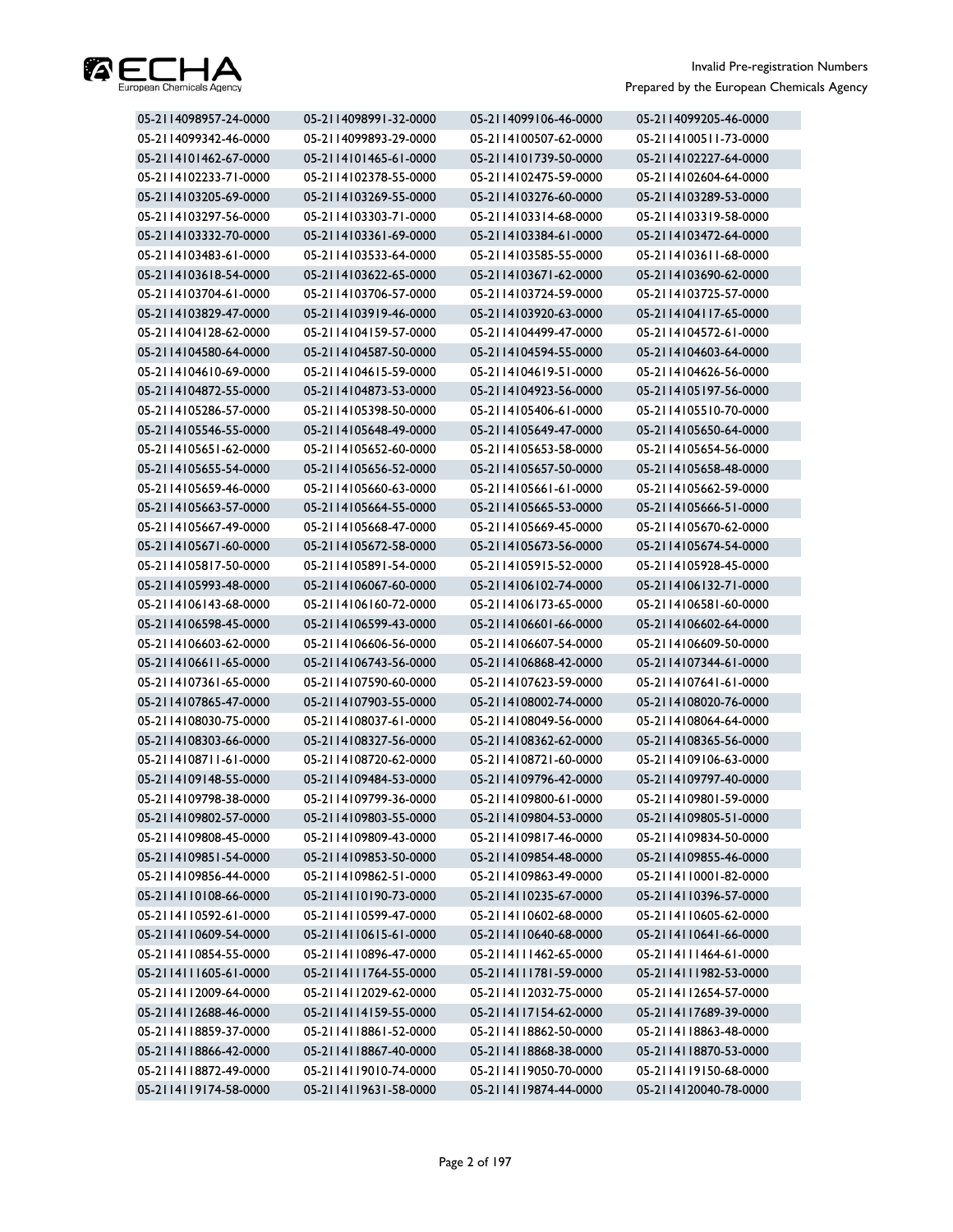

| 05-2114120383-62-0000 | 05-2114120435-61-0000 | 05-2114120511-69-0000 | 05-2114120538-53-0000 |
|-----------------------|-----------------------|-----------------------|-----------------------|
| 05-2114120580-64-0000 | 05-2114120782-56-0000 | 05-2114120820-64-0000 | 05-2114120868-44-0000 |
| 05-2114120872-55-0000 | 05-2114120877-45-0000 | 05-2114120926-50-0000 | 05-2114121095-62-0000 |
| 05-2114121278-54-0000 | 05-2114121553-60-0000 | 05-2114122001-78-0000 | 05-2114122007-66-0000 |
| 05-2114122008-64-0000 | 05-2114122024-70-0000 | 05-2114122034-69-0000 | 05-2114122039-59-0000 |
| 05-2114122049-58-0000 | 05-2114122068-58-0000 | 05-2114122069-56-0000 | 05-2114122070-73-0000 |
| 05-2114122071-71-0000 | 05-2114122073-67-0000 | 05-2114122074-65-0000 | 05-2114122079-55-0000 |
| 05-2114122080-72-0000 | 05-2114122092-67-0000 | 05-2114122124-68-0000 | 05-2114122125-66-0000 |
| 05-2114122126-64-0000 | 05-2114122127-62-0000 | 05-2114122128-60-0000 | 05-2114122129-58-0000 |
| 05-2114122130-75-0000 | 05-2114122131-73-0000 | 05-2114122132-71-0000 | 05-2114122133-69-0000 |
| 05-2114122134-67-0000 | 05-2114122135-65-0000 | 05-2114122205-66-0000 | 05-2114122507-56-0000 |
| 05-2114122508-54-0000 | 05-2114122724-56-0000 | 05-2114122924-52-0000 | 05-2114124565-52-0000 |
| 05-2114125827-45-0000 | 05-2114125953-48-0000 | 05-2114125967-39-0000 | 05-2114126049-54-0000 |
| 05-2114126180-66-0000 | 05-2114126222-66-0000 | 05-2114126238-53-0000 | 05-2114126253-61-0000 |
| 05-2114126308-54-0000 | 05-2114126323-62-0000 | 05-2114126331-65-0000 | 05-2114126370-63-0000 |
| 05-2114126378-47-0000 | 05-2114126635-51-0000 | 05-2114126647-46-0000 | 05-2114126655-49-0000 |
| 05-2114126664-50-0000 | 05-2114127183-59-0000 | 05-2114127265-55-0000 | 05-2114127272-60-0000 |
| 05-2114127278-48-0000 | 05-2114127304-61-0000 | 05-2114127313-62-0000 | 05-2114127321-65-0000 |
| 05-2114127416-54-0000 | 05-2114127419-48-0000 | 05-2114127445-53-0000 | 05-2114127448-47-0000 |
| 05-2114127574-50-0000 | 05-2114127908-41-0000 | 05-2114127909-39-0000 | 05-2114128087-52-0000 |
| 05-2114128174-57-0000 | 05-2114128178-49-0000 | 05-2114128274-55-0000 | 05-2114128319-49-0000 |
| 05-2114128338-49-0000 | 05-2114128486-46-0000 | 05-2114128546-48-0000 | 05-2114128549-42-0000 |
| 05-2114128551-57-0000 | 05-2114128596-43-0000 | 05-2114128607-48-0000 | 05-2114128708-44-0000 |
| 05-2114128976-37-0000 | 05-2114129016-60-0000 | 05-2114129679-36-0000 | 05-2114131982-49-0000 |
| 05-2114131997-38-0000 | 05-2114132432-63-0000 | 05-2114134217-57-0000 | 05-2114134227-56-0000 |
| 05-2114134269-48-0000 | 05-2114134357-51-0000 | 05-2114134714-53-0000 | 05-2114134766-44-0000 |
| 05-2114134767-42-0000 | 05-2114134768-40-0000 | 05-2114134769-38-0000 | 05-2114134832-53-0000 |
| 05-2114134833-51-0000 | 05-2114134834-49-0000 | 05-2114135956-40-0000 | 05-2114135964-43-0000 |
| 05-2114135979-32-0000 | 05-2114136317-53-0000 | 05-2114136401-64-0000 | 05-2114136450-61-0000 |
| 05-2114136465-50-0000 | 05-2114142053-65-0000 | 05-2114142060-70-0000 | 05-2114142205-62-0000 |
| 05-2114142486-48-0000 | 05-2114142543-56-0000 | 05-2114142826-46-0000 | 05-2114143020-73-0000 |
| 05-2114144393-53-0000 | 05-2114144777-39-0000 | 05-2114145513-56-0000 | 05-2114146081-62-0000 |
| 05-2114167380-53-0000 | 05-2114167886-31-0000 | 05-2114168024-56-0000 | 05-2114168117-49-0000 |
| 05-2114181004-61-0000 | 05-2114186742-42-0000 | 05-2114193677-32-0000 | 05-2114196433-45-0000 |
| 05-2114196439-33-0000 | 05-2114199662-37-0000 | 05-2114199868-21-0000 | 05-2114200443-67-0000 |
| 05-2114200637-56-0000 | 05-2114208235-60-0000 | 05-2114243136-57-0000 | 05-2114244263-57-0000 |
| 05-2114254436-48-0000 | 05-2114254437-46-0000 | 05-2114254439-42-0000 | 05-2114254440-59-0000 |
| 05-2114254442-55-0000 | 05-2114254443-53-0000 | 05-2114254444-51-0000 | 05-2114254445-49-0000 |
| 05-2114254470-56-0000 | 05-2114254478-40-0000 | 05-2114254590-52-0000 | 05-2114254591-50-0000 |
| 05-2114254592-48-0000 | 05-2114254593-46-0000 | 05-2114254599-34-0000 | 05-2114254600-59-0000 |
| 05-2114254614-50-0000 | 05-2114254635-46-0000 | 05-2114254669-35-0000 | 05-2114254686-39-0000 |
| 05-2114254740-53-0000 | 05-2114254974-38-0000 | 05-2114255128-50-0000 | 05-2114255138-49-0000 |
| 05-2114255143-58-0000 | 05-2114255319-45-0000 | 05-2114255512-55-0000 | 05-2114255513-53-0000 |
| 05-2114255515-49-0000 | 05-2114255519-41-0000 | 05-2114255571-51-0000 | 05-2114256219-46-0000 |
| 05-2114256224-55-0000 | 05-2114256257-46-0000 | 05-2114256316-50-0000 | 05-2114256330-60-0000 |
| 05-2114256349-41-0000 | 05-2114256363-51-0000 | 05-2114256387-41-0000 | 05-2114256784-39-0000 |
| 05-2114256906-39-0000 | 05-2114257476-41-0000 | 05-2114257802-48-0000 | 05-2114258136-50-0000 |
| 05-2114258137-48-0000 | 05-2114258253-52-0000 | 05-2114258257-44-0000 | 05-2114258793-38-0000 |
| 05-2114259072-55-0000 | 05-2114259097-43-0000 | 05-2114259117-49-0000 | 05-2114259378-37-0000 |
| 05-2114261783-44-0000 | 05-2114261785-40-0000 | 05-2114261787-36-0000 | 05-2114261840-52-0000 |
| 05-2114262202-63-0000 | 05-2114262439-42-0000 | 05-2114264347-45-0000 | 05-2114264402-57-0000 |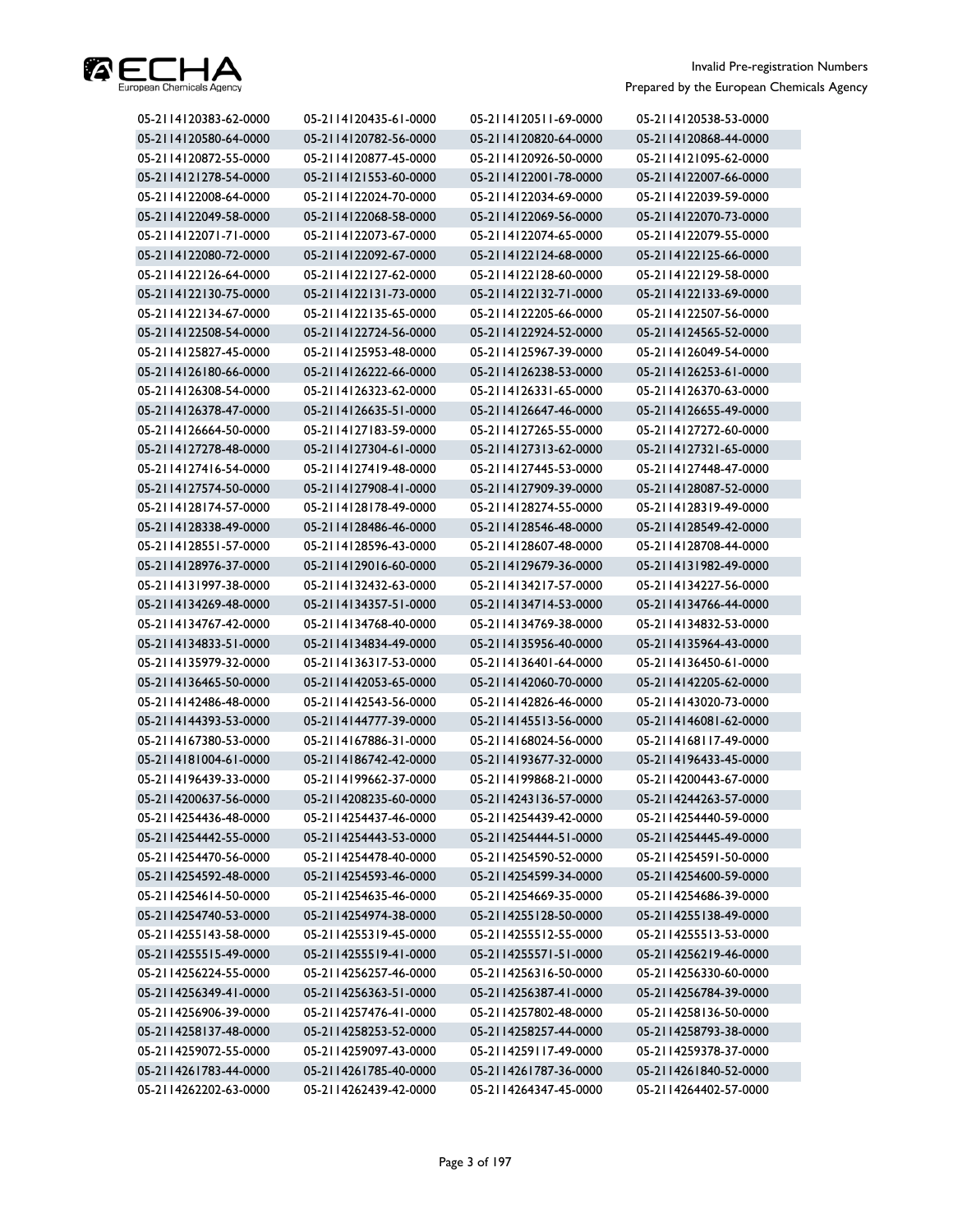

| 05-2114264410-60-0000 | 05-2114265033-59-0000 | 05-2114265034-57-0000 | 05-2114265035-55-0000 |
|-----------------------|-----------------------|-----------------------|-----------------------|
| 05-2114265036-53-0000 | 05-2114265037-51-0000 | 05-2114265038-49-0000 | 05-2114265040-64-0000 |
| 05-2114265753-43-0000 | 05-2114265754-41-0000 | 05-2114265904-42-0000 | 05-2114265905-40-0000 |
| 05-2114266402-55-0000 | 05-2114266404-51-0000 | 05-2114266419-40-0000 | 05-2114266460-53-0000 |
| 05-2114266474-44-0000 | 05-2114266578-34-0000 | 05-2114266598-32-0000 | 05-2114266642-47-0000 |
| 05-2114266962-39-0000 | 05-2114267149-42-0000 | 05-2114267150-59-0000 | 05-2114267312-55-0000 |
| 05-2114268212-56-0000 | 05-2114268296-40-0000 | 05-2114269839-27-0000 | 05-2114270140-65-0000 |
| 05-2114270244-55-0000 | 05-2114270307-51-0000 | 05-2114270337-48-0000 | 05-2114270356-48-0000 |
| 05-2114270361-57-0000 | 05-2114270373-52-0000 | 05-2114270374-50-0000 | 05-2114270379-40-0000 |
| 05-2114270385-47-0000 | 05-2114270394-48-0000 | 05-2114270396-44-0000 | 05-2114270650-54-0000 |
| 05-2114271224-56-0000 | 05-2114272048-49-0000 | 05-2114272049-47-0000 | 05-2114272050-64-0000 |
| 05-2114272330-60-0000 | 05-2114273880-44-0000 | 05-2114273993-35-0000 | 05-2114274006-55-0000 |
| 05-2114274010-66-0000 | 05-2114274401-57-0000 | 05-2114275299-35-0000 | 05-2114275653-43-0000 |
| 05-2114276495-38-0000 | 05-2114276628-35-0000 | 05-2114277402-52-0000 | 05-2114277403-50-0000 |
| 05-2114277448-36-0000 | 05-2114277827-32-0000 | 05-2114277828-30-0000 | 05-2114278607-37-0000 |
| 05-2114280948-31-0000 | 05-2114281358-41-0000 | 05-2114281374-47-0000 | 05-2114281712-49-0000 |
| 05-2114281781-44-0000 | 05-2114282903-43-0000 | 05-2114282913-42-0000 | 05-2114282924-39-0000 |
| 05-2114283285-44-0000 | 05-2114284039-44-0000 | 05-2114284046-49-0000 | 05-2114284050-60-0000 |
| 05-2114284061-57-0000 | 05-2114284070-58-0000 | 05-2114284074-50-0000 | 05-2114284076-46-0000 |
| 05-2114284079-40-0000 | 05-2114284082-53-0000 | 05-2114284092-52-0000 | 05-2114284100-63-0000 |
| 05-2114284106-51-0000 | 05-2114284110-62-0000 | 05-2114284114-54-0000 | 05-2114284118-46-0000 |
| 05-2114284120-61-0000 | 05-2114284123-55-0000 | 05-2114284136-48-0000 | 05-2114284148-43-0000 |
| 05-2114284150-58-0000 | 05-2114284156-46-0000 | 05-2114284158-42-0000 | 05-2114284162-53-0000 |
| 05-2114284166-45-0000 | 05-2114284171-54-0000 | 05-2114284177-42-0000 | 05-2114284178-40-0000 |
| 05-2114284183-49-0000 | 05-2114284187-41-0000 | 05-2114284195-44-0000 | 05-2114284202-57-0000 |
| 05-2114284206-49-0000 | 05-2114284282-49-0000 | 05-2114284296-40-0000 | 05-2114284307-45-0000 |
| 05-2114284329-39-0000 | 05-2114284334-48-0000 | 05-2114284423-49-0000 | 05-2114287745-34-0000 |
| 05-2114287746-32-0000 | 05-2114288673-36-0000 | 05-2114290038-48-0000 | 05-2114290039-46-0000 |
| 05-2114290040-63-0000 | 05-2114303879-40-0000 | 05-2114305046-63-0000 | 05-2114305686-47-0000 |
| 05-2114305725-53-0000 | 05-2114305735-52-0000 | 05-2114305746-49-0000 | 05-2114305957-42-0000 |
| 05-2114306277-53-0000 | 05-2114306863-50-0000 | 05-2114306917-45-0000 | 05-2114306951-53-0000 |
| 05-2114306986-40-0000 | 05-2114306987-38-0000 | 05-2114306988-36-0000 | 05-2114306989-34-0000 |
| 05-2114306990-51-0000 | 05-2114306991-49-0000 | 05-2114306992-47-0000 | 05-2114306993-45-0000 |
| 05-2114306995-41-0000 | 05-2114306996-39-0000 | 05-2114306997-37-0000 | 05-2114306998-35-0000 |
| 05-2114306999-33-0000 | 05-2114307000-77-0000 | 05-2114307001-75-0000 | 05-2114307002-73-0000 |
| 05-2114307003-71-0000 | 05-2114307004-69-0000 | 05-2114307005-67-0000 | 05-2114307006-65-0000 |
| 05-2114307007-63-0000 | 05-2114307008-61-0000 | 05-2114307009-59-0000 | 05-2114307010-76-0000 |
| 05-2114307011-74-0000 | 05-2114307012-72-0000 | 05-2114307013-70-0000 | 05-2114307014-68-0000 |
| 05-2114307015-66-0000 | 05-2114307016-64-0000 | 05-2114307017-62-0000 | 05-2114307018-60-0000 |
| 05-2114307019-58-0000 | 05-2114307020-75-0000 | 05-2114307021-73-0000 | 05-2114307022-71-0000 |
| 05-2114307023-69-0000 | 05-2114307024-67-0000 | 05-2114307025-65-0000 | 05-2114307026-63-0000 |
| 05-2114307080-69-0000 | 05-2114309009-57-0000 | 05-2114309061-67-0000 | 05-2114309215-60-0000 |
| 05-2114309943-47-0000 | 05-2114310010-81-0000 | 05-2114310015-71-0000 | 05-2114310579-47-0000 |
| 05-2114310920-62-0000 | 05-2114310947-46-0000 | 05-2114311130-76-0000 | 05-2114311450-68-0000 |
| 05-2114312638-49-0000 | 05-2114314557-49-0000 | 05-2114317166-55-0000 | 05-2114317978-34-0000 |
| 05-2114319155-56-0000 | 05-2114319270-62-0000 | 05-2114320038-61-0000 | 05-2114320153-67-0000 |
| 05-2114320460-66-0000 | 05-2114320976-43-0000 | 05-2114321287-53-0000 | 05-2114324932-51-0000 |
| 05-2114326947-38-0000 | 05-2114327099-46-0000 | 05-2114328368-44-0000 | 05-2114329776-38-0000 |
| 05-2114329824-45-0000 | 05-2114329825-43-0000 | 05-2114329826-41-0000 | 05-2114329827-39-0000 |
| 05-2114330238-55-0000 | 05-2114330826-48-0000 | 05-2114330916-47-0000 | 05-2114330946-44-0000 |
| 05-2114334651-55-0000 | 05-2114334694-45-0000 | 05-2114334731-55-0000 | 05-2114334743-50-0000 |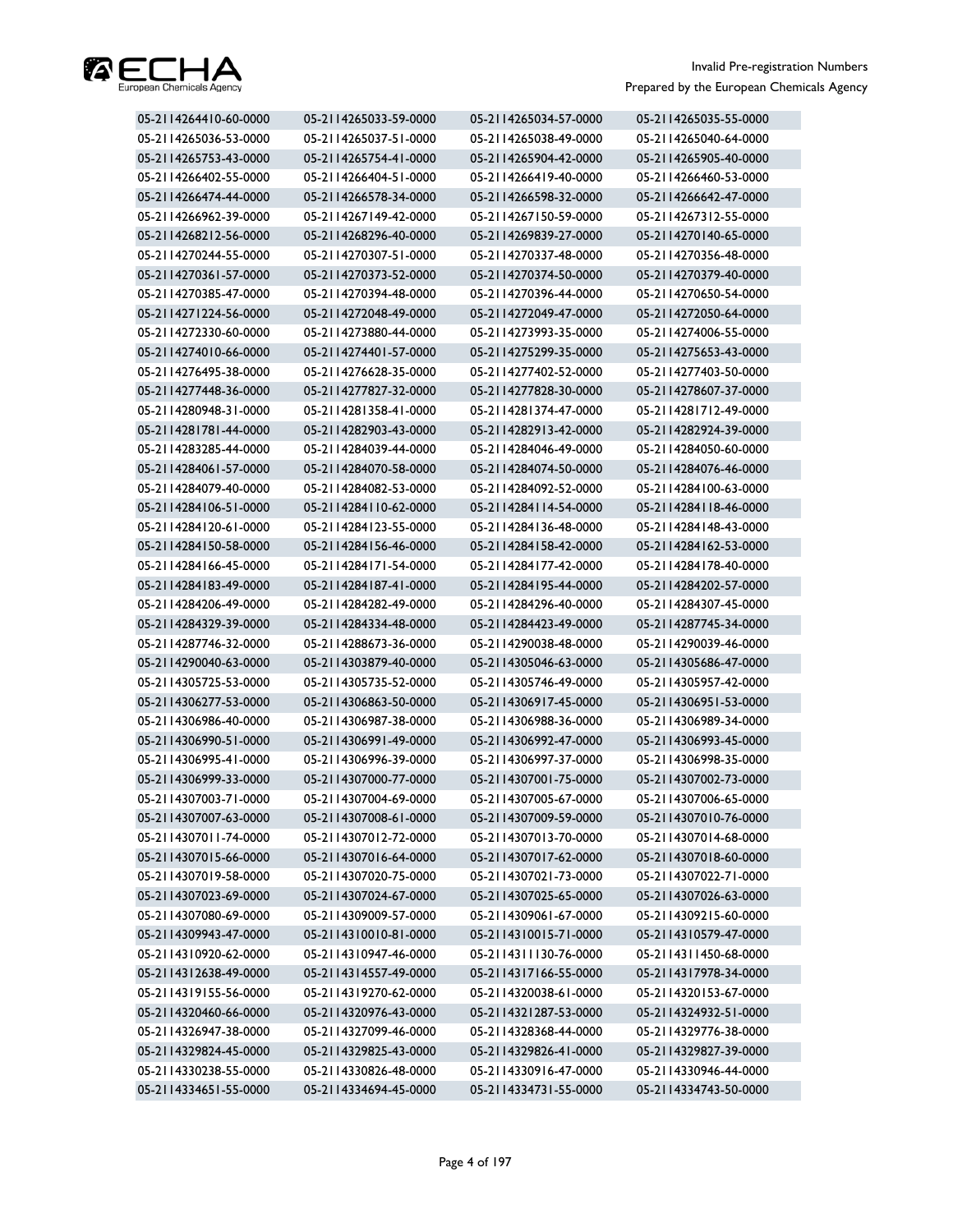

| 05-2114335168-49-0000 | 05-2114335185-53-0000 | 05-2114335203-63-0000 | 05-2114335214-60-0000 |
|-----------------------|-----------------------|-----------------------|-----------------------|
| 05-2114335253-58-0000 | 05-2114335327-51-0000 | 05-2114335332-60-0000 | 05-2114336400-64-0000 |
| 05-2114336786-38-0000 | 05-2114337082-59-0000 | 05-2114337087-49-0000 | 05-2114338993-37-0000 |
| 05-2114339534-48-0000 | 05-2114339701-53-0000 | 05-2114346962-42-0000 | 05-2114347008-53-0000 |
| 05-2114347414-52-0000 | 05-2114347486-41-0000 | 05-2114347744-43-0000 | 05-2114348084-52-0000 |
| 05-2114348227-48-0000 | 05-2114348247-46-0000 | 05-2114348258-43-0000 | 05-2114348265-48-0000 |
| 05-2114348280-56-0000 | 05-2114348332-55-0000 | 05-2114348344-50-0000 | 05-2114348354-49-0000 |
| 05-2114348433-51-0000 | 05-2114348514-49-0000 | 05-2114348531-53-0000 | 05-2114348710-53-0000 |
| 05-2114348742-46-0000 | 05-2114348749-32-0000 | 05-2114349114-56-0000 | 05-2114349173-52-0000 |
| 05-2114349902-45-0000 | 05-2114356520-56-0000 | 05-2114356521-54-0000 | 05-2114356522-52-0000 |
| 05-2114356523-50-0000 | 05-2114357210-62-0000 | 05-2114357211-60-0000 | 05-2114357218-46-0000 |
| 05-2114357230-60-0000 | 05-2114357240-59-0000 | 05-2114357252-54-0000 | 05-2114357545-43-0000 |
| 05-2114357682-43-0000 | 05-2114357690-46-0000 | 05-2114357693-40-0000 | 05-2114357697-32-0000 |
| 05-2114357748-33-0000 | 05-2114357754-40-0000 | 05-2114357756-36-0000 | 05-2114357758-32-0000 |
| 05-2114357773-40-0000 | 05-2114357925-37-0000 | 05-2114357931-44-0000 | 05-2114357937-32-0000 |
| 05-2114357946-33-0000 | 05-2114358015-55-0000 | 05-2114358018-49-0000 | 05-2114358020-64-0000 |
| 05-2114358022-60-0000 | 05-2114358072-55-0000 | 05-2114358667-34-0000 | 05-2114358668-32-0000 |
| 05-2114358670-47-0000 | 05-2114358671-45-0000 | 05-2114358672-43-0000 | 05-2114358673-41-0000 |
| 05-2114358674-39-0000 | 05-2114358675-37-0000 | 05-2114358676-35-0000 | 05-2114358677-33-0000 |
| 05-2114358678-31-0000 | 05-2114358689-28-0000 | 05-2114358694-37-0000 | 05-2114358701-50-0000 |
| 05-2114358709-34-0000 | 05-2114358715-41-0000 | 05-2114358717-37-0000 | 05-2114358722-46-0000 |
| 05-2114358727-36-0000 | 05-2114358735-39-0000 | 05-2114358737-35-0000 | 05-2114358755-37-0000 |
| 05-2114358758-31-0000 | 05-2114358760-46-0000 | 05-2114359420-55-0000 | 05-2114359421-53-0000 |
| 05-2114359422-51-0000 | 05-2114359423-49-0000 | 05-2114359798-26-0000 | 05-2114359799-24-0000 |
| 05-2114359800-49-0000 | 05-2114359801-47-0000 | 05-2114360051-65-0000 | 05-2114360146-54-0000 |
| 05-2114360150-65-0000 | 05-2114360153-59-0000 | 05-2114360155-55-0000 | 05-2114360180-62-0000 |
| 05-2114360183-56-0000 | 05-2114360187-48-0000 | 05-2114360189-44-0000 | 05-2114360221-64-0000 |
| 05-2114360227-52-0000 | 05-2114360265-52-0000 | 05-2114360606-48-0000 | 05-2114360774-43-0000 |
| 05-2114360783-44-0000 | 05-2114360938-35-0000 | 05-2114361615-48-0000 | 05-2114365707-39-0000 |
| 05-2114365783-39-0000 | 05-2114366176-45-0000 | 05-2114366516-43-0000 | 05-2114366527-40-0000 |
| 05-2114366835-37-0000 | 05-2114366840-46-0000 | 05-2114366878-27-0000 | 05-2114366940-44-0000 |
| 05-2114366976-29-0000 | 05-2114367068-43-0000 | 05-2114369373-44-0000 | 05-2114369471-46-0000 |
| 05-2114370201-64-0000 | 05-2114370235-53-0000 | 05-2114370271-57-0000 | 05-2114370286-46-0000 |
| 05-2114370290-57-0000 | 05-2114370298-41-0000 | 05-2114370311-61-0000 | 05-2114370322-58-0000 |
| 05-2114370355-49-0000 | 05-2114370406-50-0000 | 05-2114370414-53-0000 | 05-2114370428-44-0000 |
| 05-2114370601-56-0000 | 05-2114370609-40-0000 | 05-2114370617-43-0000 | 05-2114370625-46-0000 |
| 05-2114370890-45-0000 | 05-2114370914-43-0000 | 05-2114370921-48-0000 | 05-2114370926-38-0000 |
| 05-2114370942-44-0000 | 05-2114371379-38-0000 | 05-2114371894-36-0000 | 05-2114371904-43-0000 |
| 05-2114374843-40-0000 | 05-2114374845-36-0000 | 05-2114374850-45-0000 | 05-2114376468-34-0000 |
| 05-2114376696-31-0000 | 05-2114376752-41-0000 | 05-2114377148-41-0000 | 05-2114377492-42-0000 |
| 05-2114377497-32-0000 | 05-2114377511-50-0000 | 05-2114377549-31-0000 | 05-2114377560-47-0000 |
| 05-2114377565-37-0000 | 05-2114377884-31-0000 | 05-2114377982-33-0000 | 05-2114379081-51-0000 |
| 05-2114379272-46-0000 | 05-2114379366-37-0000 | 05-2114379461-45-0000 | 05-2114448303-55-0000 |
| 05-2114448873-38-0000 | 05-2114449149-42-0000 | 05-2114449821-46-0000 | 05-2114450164-57-0000 |
| 05-2114455926-36-0000 | 05-2114457271-53-0000 | 05-2114457474-43-0000 | 05-2114466161-55-0000 |
| 05-2114467637-35-0000 | 05-2114468231-54-0000 | 05-2114468504-45-0000 | 05-2114468531-48-0000 |
| 05-2114468577-32-0000 | 05-2114468590-44-0000 | 05-2114468608-35-0000 | 05-2114470083-55-0000 |
| 05-2114470854-40-0000 | 05-2114471028-50-0000 | 05-2114471431-55-0000 | 05-2114473193-49-0000 |
| 05-2114473194-47-0000 | 05-2114473195-45-0000 | 05-2114473196-43-0000 | 05-2114473205-52-0000 |
| 05-2114473209-44-0000 | 05-2114473210-61-0000 | 05-2114473211-59-0000 | 05-2114473214-53-0000 |
| 05-2114473273-49-0000 | 05-2114474514-46-0000 | 05-2114474688-29-0000 | 05-2114474784-35-0000 |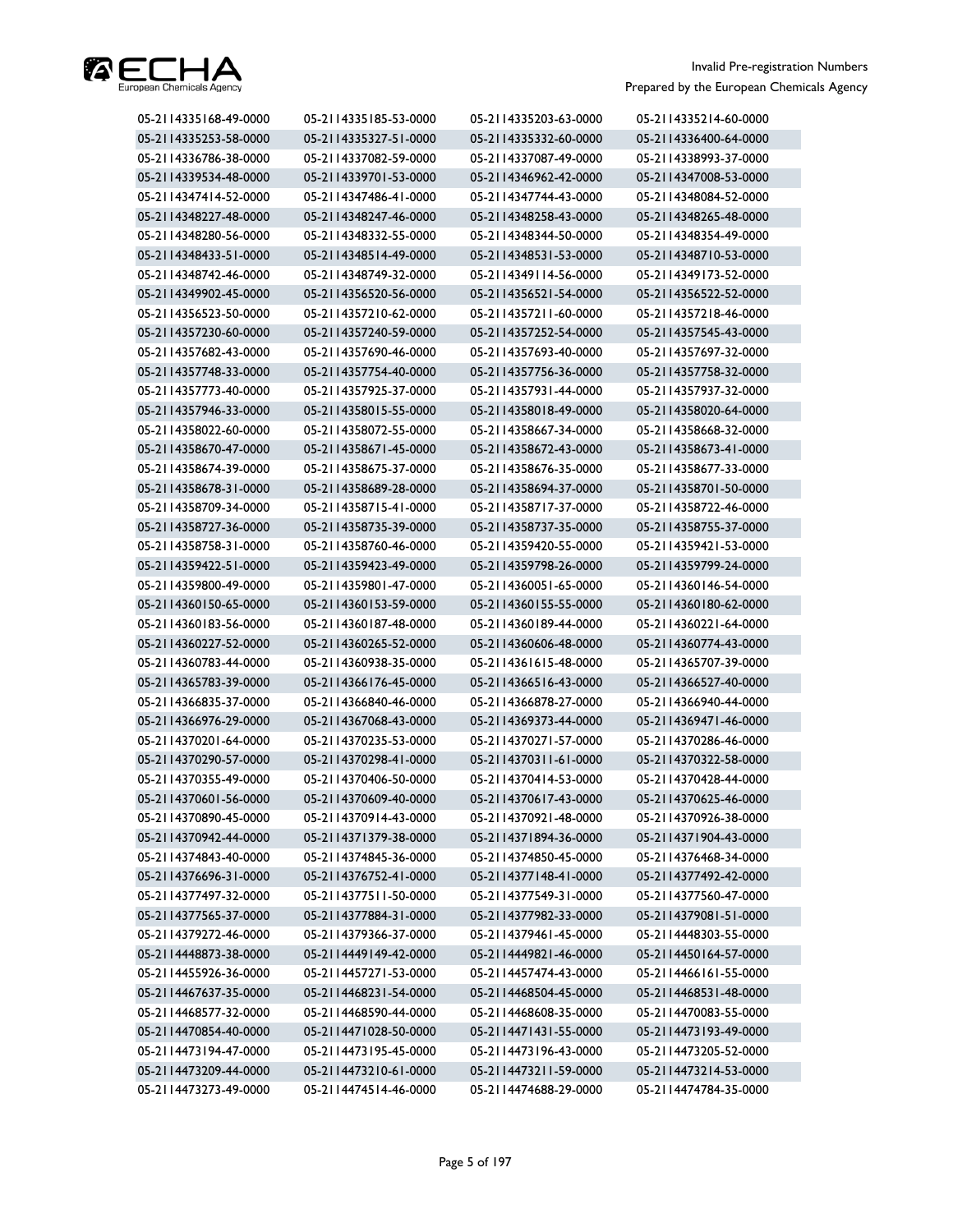

| 05-2114476313-50-0000 | 05-2114476314-48-0000 | 05-2114476315-46-0000 | 05-2114478459-30-0000 |
|-----------------------|-----------------------|-----------------------|-----------------------|
| 05-2114478851-38-0000 | 05-2114478861-37-0000 | 05-2114478862-35-0000 | 05-2114478863-33-0000 |
| 05-2114479391-43-0000 | 05-2114479610-47-0000 | 05-2114479800-44-0000 | 05-2114479867-24-0000 |
| 05-2114479905-32-0000 | 05-2114479936-27-0000 | 05-2114479958-21-0000 | 05-2114480051-60-0000 |
| 05-2114480253-52-0000 | 05-2114482468-35-0000 | 05-2114482770-44-0000 | 05-2114483797-27-0000 |
| 05-2114486988-19-0000 | 05-2114487447-34-0000 | 05-2114489214-45-0000 | 05-2114489534-37-0000 |
| 05-2114490240-57-0000 | 05-2114493090-53-0000 | 05-2114493091-51-0000 | 05-2114493092-49-0000 |
| 05-2114493093-47-0000 | 05-2114499604-36-0000 | 05-2114500256-61-0000 | 05-2114500258-57-0000 |
| 05-2114500259-55-0000 | 05-2114500260-72-0000 | 05-2114503074-64-0000 | 05-2114503080-71-0000 |
| 05-2114503090-70-0000 | 05-2114503104-69-0000 | 05-2114503112-72-0000 | 05-2114503378-50-0000 |
| 05-2114503447-53-0000 | 05-2114505036-62-0000 | 05-2114505038-58-0000 | 05-2114505039-56-0000 |
| 05-2114505040-73-0000 | 05-2114505041-71-0000 | 05-2114507904-49-0000 | 05-2114508205-60-0000 |
| 05-2114508904-48-0000 | 05-2114509981-45-0000 | 05-2114510821-60-0000 | 05-2114510867-44-0000 |
| 05-2114511017-64-0000 | 05-2114511053-68-0000 | 05-2114511123-69-0000 | 05-2114511798-40-0000 |
| 05-2114511958-40-0000 | 05-2114511970-54-0000 | 05-2114514186-54-0000 | 05-2114514353-59-0000 |
| 05-2114514464-54-0000 | 05-2114514644-52-0000 | 05-2114515034-64-0000 | 05-2114515075-58-0000 |
| 05-2114515420-65-0000 | 05-2114515774-46-0000 | 05-2114515844-47-0000 | 05-2114516031-69-0000 |
| 05-2114516142-64-0000 | 05-2114516382-56-0000 | 05-2114516543-54-0000 | 05-2114516640-58-0000 |
| 05-2114516667-42-0000 | 05-2114516794-43-0000 | 05-2114516879-33-0000 | 05-2114517039-52-0000 |
| 05-2114517094-56-0000 | 05-2114517129-51-0000 | 05-2114517617-46-0000 | 05-2114517664-47-0000 |
| 05-2114520317-57-0000 | 05-2114520325-60-0000 | 05-2114520340-68-0000 | 05-2114520365-56-0000 |
| 05-2114520571-59-0000 | 05-2114520592-55-0000 | 05-2114520627-50-0000 | 05-2114521022-71-0000 |
| 05-2114521212-68-0000 | 05-2114522247-54-0000 | 05-2114522281-62-0000 | 05-2114522295-53-0000 |
| 05-2114522672-53-0000 | 05-2114522973-45-0000 | 05-2114522974-43-0000 | 05-2114522975-41-0000 |
| 05-2114522977-37-0000 | 05-2114522978-35-0000 | 05-2114522979-33-0000 | 05-2114522980-50-0000 |
| 05-2114522981-48-0000 | 05-2114523370-62-0000 | 05-2114523386-49-0000 | 05-2114523500-65-0000 |
| 05-2114523651-56-0000 | 05-2114523703-55-0000 | 05-2114524459-43-0000 | 05-2114524644-50-0000 |
| 05-2114524693-47-0000 | 05-2114528356-47-0000 | 05-2114528389-38-0000 | 05-2114528393-49-0000 |
| 05-2114528475-45-0000 | 05-2114528534-49-0000 | 05-2114528614-49-0000 | 05-2114528631-53-0000 |
| 05-2114528679-33-0000 | 05-2114528713-49-0000 | 05-2114528731-51-0000 | 05-2114528747-38-0000 |
| 05-2114529161-59-0000 | 05-2114529501-57-0000 | 05-2114530399-43-0000 | 05-2114533777-38-0000 |
| 05-2114540137-55-0000 | 05-2114540151-65-0000 | 05-2114540173-59-0000 | 05-2114540197-49-0000 |
| 05-2114540239-49-0000 | 05-2114540406-54-0000 | 05-2114540413-59-0000 | 05-2114540630-59-0000 |
| 05-2114543681-49-0000 | 05-2114543785-39-0000 | 05-2114543825-43-0000 | 05-2114544394-47-0000 |
| 05-2114544662-48-0000 | 05-2114546515-47-0000 | 05-2114548538-37-0000 | 05-2114548781-42-0000 |
| 05-2114549993-32-0000 | 05-2114550957-35-0000 | 05-2114551913-46-0000 | 05-2114554892-39-0000 |
| 05-2114555896-30-0000 | 05-2114556143-54-0000 | 05-2114556256-45-0000 | 05-2114556718-35-0000 |
| 05-2114557144-51-0000 | 05-2114557319-40-0000 | 05-2114557988-23-0000 | 05-2114558206-48-0000 |
| 05-2114558961-38-0000 | 05-2114558992-33-0000 | 05-2114562846-36-0000 | 05-2114564160-58-0000 |
| 05-2114565036-50-0000 | 05-2114565867-29-0000 | 05-2114567063-51-0000 | 05-2114567075-46-0000 |
| 05-2114567292-46-0000 | 05-2114571544-45-0000 | 05-2114571857-32-0000 | 05-2114571923-41-0000 |
| 05-2114572134-53-0000 | 05-2114573418-40-0000 | 05-2114573728-33-0000 | 05-2114573742-43-0000 |
| 05-2114574001-62-0000 | 05-2114574030-61-0000 | 05-2114574060-58-0000 | 05-2114574083-50-0000 |
| 05-2114574199-35-0000 | 05-2114576961-36-0000 | 05-2114579395-34-0000 | 05-2114579913-34-0000 |
| 05-2114579914-32-0000 | 05-2114579915-30-0000 | 05-2114579916-28-0000 | 05-2114587900-41-0000 |
| 05-2114588427-34-0000 | 05-2114589271-44-0000 | 05-2114589653-34-0000 | 05-2114589973-26-0000 |
| 05-2114590036-49-0000 | 05-2114590037-47-0000 | 05-2114590067-44-0000 | 05-2114590091-53-0000 |
| 05-2114590108-46-0000 | 05-2114590129-42-0000 | 05-2114590144-50-0000 | 05-2114590344-46-0000 |
| 05-2114590902-42-0000 | 05-2114591649-29-0000 | 05-2114593167-39-0000 | 05-2114594174-43-0000 |
| 05-2114595230-52-0000 | 05-2114595276-36-0000 | 05-2114595348-33-0000 | 05-2114595351-46-0000 |
| 05-2114595945-27-0000 | 05-2114595954-28-0000 | 05-2114595997-18-0000 | 05-2114596118-39-0000 |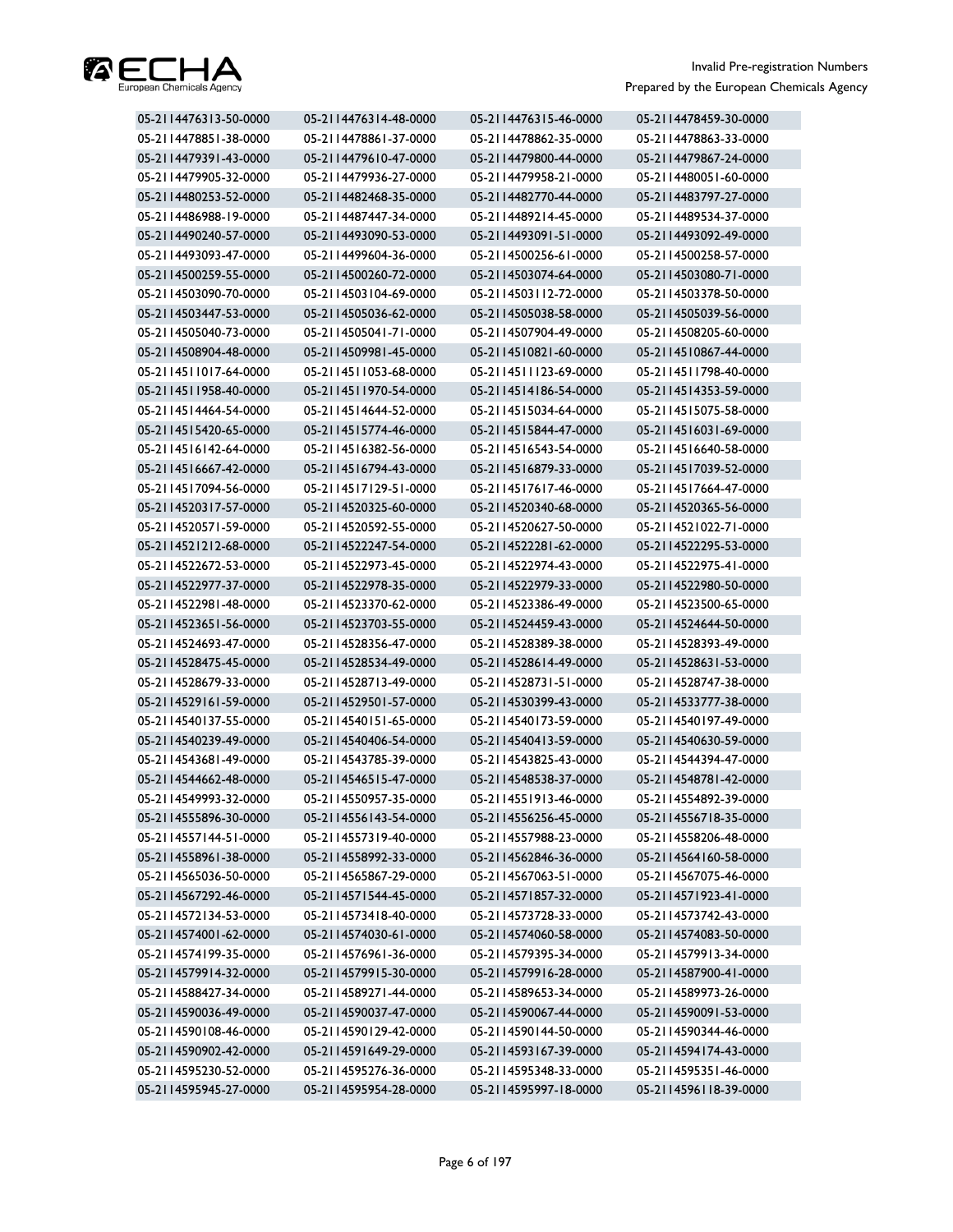

| 05-2114596411-47-0000<br>05-2114596985-22-0000<br>05-2114597291-42-0000 | 05-2114598432-41-0000 |
|-------------------------------------------------------------------------|-----------------------|
| 05-2114598511-43-0000<br>05-2114598526-32-0000<br>05-2114598545-32-0000 | 05-2114598552-37-0000 |
| 05-2114598659-21-0000<br>05-2114599368-27-0000<br>05-2114601578-47-0000 | 05-2114601944-50-0000 |
| 05-2114602906-49-0000<br>05-2114602994-44-0000<br>05-2114603678-43-0000 | 05-2114603747-46-0000 |
| 05-2114604697-42-0000<br>05-2114604963-47-0000<br>05-2114605000-76-0000 | 05-2114605075-59-0000 |
| 05-2114605097-53-0000<br>05-2114605135-61-0000<br>05-2114605606-52-0000 | 05-2114605668-42-0000 |
| 05-2114605710-61-0000<br>05-2114606232-64-0000<br>05-2114606344-57-0000 | 05-2114606634-52-0000 |
| 05-2114608616-48-0000<br>05-2114608669-37-0000<br>05-2114608674-46-0000 | 05-2114609282-56-0000 |
| 05-2114609730-55-0000<br>05-2114610093-64-0000<br>05-2114610519-50-0000 | 05-2114610810-62-0000 |
| 05-2114611611-63-0000<br>05-2114612028-59-0000<br>05-2114612372-60-0000 | 05-2114612660-59-0000 |
| 05-2114613772-51-0000<br>05-2114615765-44-0000<br>05-2114616137-54-0000 | 05-2114616160-65-0000 |
| 05-2114616847-39-0000<br>05-2114616948-35-0000<br>05-2114617936-39-0000 | 05-2114618014-62-0000 |
| 05-2114618128-51-0000<br>05-2114618195-50-0000<br>05-2114618293-52-0000 | 05-2114618360-59-0000 |
| 05-2114619522-54-0000<br>05-2114618397-42-0000<br>05-2114619270-59-0000 | 05-2114619551-53-0000 |
| 05-2114619680-50-0000<br>05-2114619804-46-0000<br>05-2114625650-55-0000 | 05-2114628644-45-0000 |
| 05-2114628772-44-0000<br>05-2114628975-34-0000<br>05-2114629011-65-0000 | 05-2114629020-66-0000 |
| 05-2114629234-53-0000<br>05-2114629540-54-0000<br>05-2114629674-41-0000 | 05-2114629737-37-0000 |
| 05-2114629797-31-0000<br>05-2114629860-46-0000<br>05-2114630018-58-0000 | 05-2114630229-51-0000 |
| 05-2114631142-64-0000<br>05-2114631286-50-0000<br>05-2114631459-43-0000 | 05-2114631476-47-0000 |
| 05-2114631497-43-0000<br>05-2114631710-59-0000<br>05-2114631712-55-0000 | 05-2114632581-53-0000 |
| 05-2114634554-48-0000<br>05-2114636763-43-0000<br>05-2114637061-60-0000 | 05-2114637631-51-0000 |
| 05-2114638079-42-0000<br>05-2114638629-35-0000<br>05-2114638725-41-0000 | 05-2114638929-29-0000 |
| 05-2114638997-26-0000<br>05-2114639082-54-0000<br>05-2114639137-47-0000 | 05-2114639146-48-0000 |
| 05-2114639208-46-0000<br>05-2114639427-42-0000<br>05-2114639834-39-0000 | 05-2114639986-28-0000 |
| 05-2114640023-65-0000<br>05-2114640153-60-0000<br>05-2114640349-45-0000 | 05-2114640430-62-0000 |
| 05-2114640674-46-0000<br>05-2114641126-56-0000<br>05-2114642022-65-0000 | 05-2114642024-61-0000 |
| 05-2114642025-59-0000<br>05-2114642034-60-0000<br>05-2114642043-61-0000 | 05-2114642140-65-0000 |
| 05-2114643508-44-0000<br>05-2114643521-56-0000<br>05-2114643522-54-0000 | 05-2114643541-54-0000 |
| 05-2114644360-57-0000<br>05-2114644898-28-0000<br>05-2114644952-42-0000 | 05-2114645097-45-0000 |
| 05-2114645168-44-0000<br>05-2114645458-39-0000<br>05-2114645534-47-0000 | 05-2114645636-41-0000 |
| 05-2114645649-34-0000<br>05-2114645844-40-0000<br>05-2114645917-35-0000 | 05-2114645995-31-0000 |
| 05-2114646009-49-0000<br>05-2114646022-61-0000<br>05-2114646053-56-0000 | 05-2114646055-52-0000 |
| 05-2114646104-57-0000<br>05-2114646187-43-0000<br>05-2114646229-43-0000 | 05-2114646384-45-0000 |
| 05-2114646504-49-0000<br>05-2114647001-64-0000<br>05-2114647208-46-0000 | 05-2114650747-39-0000 |
| 05-2114650867-35-0000<br>05-2114651228-48-0000<br>05-2114651299-39-0000 | 05-2114651668-36-0000 |
| 05-2114651775-39-0000<br>05-2114651800-54-0000<br>05-2114651925-40-0000 | 05-2114651942-44-0000 |
| 05-2114652358-42-0000<br>05-2114652395-44-0000<br>05-2114652443-51-0000 | 05-2114652619-38-0000 |
| 05-2114652720-53-0000<br>05-2114652749-33-0000<br>05-2114652932-44-0000 | 05-2114656463-45-0000 |
| 05-2114656979-22-0000<br>05-2114657265-44-0000<br>05-2114657505-44-0000 | 05-2114657620-50-0000 |
| 05-2114657750-45-0000<br>05-2114657787-28-0000<br>05-2114657826-34-0000 | 05-2114657960-40-0000 |
| 05-2114658566-35-0000<br>05-2114658497-32-0000<br>05-2114658540-49-0000 | 05-2114658675-34-0000 |
| 05-2114658676-32-0000<br>05-2114659038-43-0000<br>05-2114659227-42-0000 | 05-2114659324-46-0000 |
| 05-2114659353-45-0000<br>05-2114659408-38-0000<br>05-2114659556-35-0000 | 05-2114659691-39-0000 |
| 05-2114661309-44-0000<br>05-2114661319-43-0000<br>05-2114661045-54-0000 | 05-2114664092-52-0000 |
| 05-2114664262-51-0000<br>05-2114664277-40-0000<br>05-2114664291-50-0000 | 05-2114664305-49-0000 |
| 05-2114664308-43-0000<br>05-2114665339-37-0000<br>05-2114665214-51-0000 | 05-2114665702-46-0000 |
| 05-2114665715-39-0000<br>05-2114665721-46-0000<br>05-2114665725-38-0000 | 05-2114665728-32-0000 |
| 05-2114665744-38-0000<br>05-2114665752-41-0000<br>05-2114665776-31-0000 | 05-2114665783-36-0000 |
| 05-2114665791-39-0000<br>05-2114665795-31-0000<br>05-2114665798-25-0000 | 05-2114665800-48-0000 |
| 05-2114665803-42-0000<br>05-2114665806-36-0000<br>05-2114665813-41-0000 |                       |
|                                                                         | 05-2114665818-31-0000 |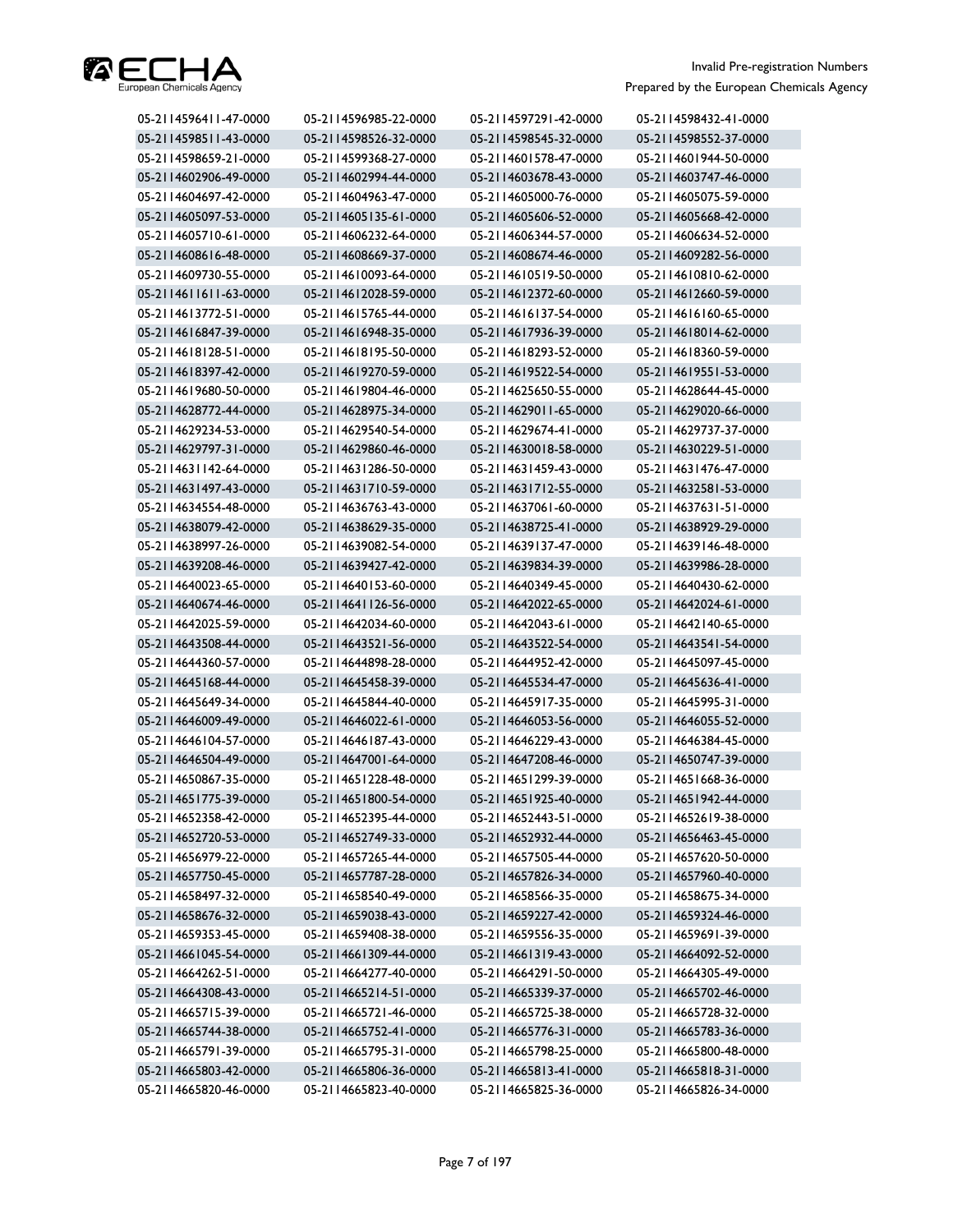

| 05-2114665829-28-0000 | 05-2114665832-41-0000 | 05-2114665835-35-0000 | 05-2114665844-36-0000 |
|-----------------------|-----------------------|-----------------------|-----------------------|
| 05-2114665849-26-0000 | 05-2114665852-39-0000 | 05-2114665858-27-0000 | 05-2114665862-38-0000 |
| 05-2114665871-39-0000 | 05-2114665875-31-0000 | 05-2114665878-25-0000 | 05-2114665880-40-0000 |
| 05-2114665888-24-0000 | 05-2114665892-35-0000 | 05-2114665894-31-0000 | 05-2114665898-23-0000 |
| 05-2114665903-40-0000 | 05-2114665906-34-0000 | 05-2114665910-45-0000 | 05-2114665915-35-0000 |
| 05-2114668509-33-0000 | 05-2114672922-41-0000 | 05-2114673491-45-0000 | 05-2114673530-51-0000 |
| 05-2114673572-43-0000 | 05-2114673618-35-0000 | 05-2114673799-23-0000 | 05-2114673803-42-0000 |
| 05-2114673842-40-0000 | 05-2114673903-40-0000 | 05-2114673922-40-0000 | 05-2114673945-32-0000 |
| 05-2114674019-44-0000 | 05-2114674083-49-0000 | 05-2114674149-39-0000 | 05-2114674230-56-0000 |
| 05-2114674386-37-0000 | 05-2114674454-42-0000 | 05-2114674460-49-0000 | 05-2114674596-32-0000 |
| 05-2114674621-47-0000 | 05-2114674778-26-0000 | 05-2114674828-29-0000 | 05-2114675677-29-0000 |
| 05-2114675767-28-0000 | 05-2114675856-29-0000 | 05-2114675902-40-0000 | 05-2114676373-42-0000 |
| 05-2114676389-29-0000 | 05-2114676464-39-0000 | 05-2114676673-36-0000 | 05-2114676928-25-0000 |
| 05-2114676986-23-0000 | 05-2114677213-49-0000 | 05-2114677254-43-0000 | 05-2114677261-48-0000 |
| 05-2114677438-33-0000 | 05-2114677545-36-0000 | 05-2114677595-31-0000 | 05-2114678291-44-0000 |
| 05-2114678306-41-0000 | 05-2114680437-40-0000 | 05-2114680790-42-0000 | 05-2114680938-28-0000 |
| 05-2114680959-24-0000 | 05-2114680976-28-0000 | 05-2114681638-33-0000 | 05-2114681664-38-0000 |
| 05-2114681745-36-0000 | 05-2114682506-41-0000 | 05-2114683009-44-0000 | 05-2114683490-45-0000 |
| 05-2114683520-50-0000 | 05-2114683565-36-0000 | 05-2114683607-36-0000 | 05-2114683610-49-0000 |
| 05-2114683656-33-0000 | 05-2114683672-39-0000 | 05-2114683679-25-0000 | 05-2114683963-32-0000 |
| 05-2114684090-52-0000 | 05-2114684384-39-0000 | 05-2114684470-46-0000 | 05-2114684795-28-0000 |
| 05-2114686480-43-0000 | 05-2114686487-29-0000 | 05-2114686492-38-0000 | 05-2114686512-44-0000 |
| 05-2114686518-32-0000 | 05-2114686520-47-0000 | 05-2114686530-46-0000 | 05-2114686538-30-0000 |
| 05-2114686555-34-0000 | 05-2114686569-25-0000 | 05-2114686576-30-0000 | 05-2114686581-39-0000 |
| 05-2114686583-35-0000 | 05-2114686595-30-0000 | 05-2114686603-41-0000 | 05-2114686611-44-0000 |
| 05-2114686615-36-0000 | 05-2114686623-39-0000 | 05-2114686627-31-0000 | 05-2114686631-42-0000 |
| 05-2114686634-36-0000 | 05-2114686635-34-0000 | 05-2114686637-30-0000 | 05-2114686640-43-0000 |
| 05-2114686644-35-0000 | 05-2114686649-25-0000 | 05-2114686653-36-0000 | 05-2114686658-26-0000 |
| 05-2114686664-33-0000 | 05-2114686666-29-0000 | 05-2114686668-25-0000 | 05-2114686670-40-0000 |
| 05-2114686673-34-0000 | 05-2114686674-32-0000 | 05-2114686678-24-0000 | 05-2114686682-35-0000 |
| 05-2114686686-27-0000 | 05-2114686688-23-0000 | 05-2114686695-28-0000 | 05-2114686696-26-0000 |
| 05-2114686698-22-0000 | 05-2114686700-45-0000 | 05-2114686703-39-0000 | 05-2114686705-35-0000 |
| 05-2114686709-27-0000 | 05-2114686712-40-0000 | 05-2114686717-30-0000 | 05-2114686719-26-0000 |
| 05-2114686724-35-0000 | 05-2114686729-25-0000 | 05-2114686733-36-0000 | 05-2114686735-32-0000 |
| 05-2114686742-37-0000 | 05-2114686746-29-0000 | 05-2114686750-40-0000 | 05-2114686751-38-0000 |
| 05-2114686754-32-0000 | 05-2114686759-22-0000 | 05-2114686762-35-0000 | 05-2114686764-31-0000 |
| 05-2114686766-27-0000 | 05-2114686767-25-0000 | 05-2114686768-23-0000 | 05-2114686771-36-0000 |
| 05-2114686773-32-0000 | 05-2114686775-28-0000 | 05-2114686780-37-0000 | 05-2114686784-29-0000 |
| 05-2114686788-21-0000 | 05-2114686793-30-0000 | 05-2114686797-22-0000 | 05-2114686798-20-0000 |
| 05-2114686799-18-0000 | 05-2114686801-41-0000 | 05-2114686805-33-0000 | 05-2114686806-31-0000 |
| 05-2114686809-25-0000 | 05-2114686814-34-0000 | 05-2114686815-32-0000 | 05-2114686817-28-0000 |
| 05-2114686821-39-0000 | 05-2114686822-37-0000 | 05-2114688436-34-0000 | 05-2114688475-32-0000 |
| 05-2114688501-45-0000 | 05-2114688563-35-0000 | 05-2114700007-66-0000 | 05-2114711543-57-0000 |
| 05-2114711546-51-0000 | 05-2114711547-49-0000 | 05-2114711550-62-0000 | 05-2114711551-60-0000 |
| 05-2114711554-54-0000 | 05-2114711557-48-0000 | 05-2114711559-44-0000 | 05-2114711562-57-0000 |
| 05-2114711564-53-0000 | 05-2114711566-49-0000 | 05-2114711568-45-0000 | 05-2114711571-58-0000 |
| 05-2114711573-54-0000 | 05-2114711576-48-0000 | 05-2114711577-46-0000 | 05-2114711580-59-0000 |
| 05-2114711584-51-0000 | 05-2114711586-47-0000 | 05-2114711589-41-0000 | 05-2114711591-56-0000 |
| 05-2114711594-50-0000 | 05-2114711596-46-0000 | 05-2114711598-42-0000 | 05-2114711602-61-0000 |
| 05-2114711604-57-0000 | 05-2114711606-53-0000 | 05-2114711609-47-0000 | 05-2114711610-64-0000 |
| 05-2114711614-56-0000 | 05-2114711617-50-0000 | 05-2114711619-46-0000 | 05-2114711621-61-0000 |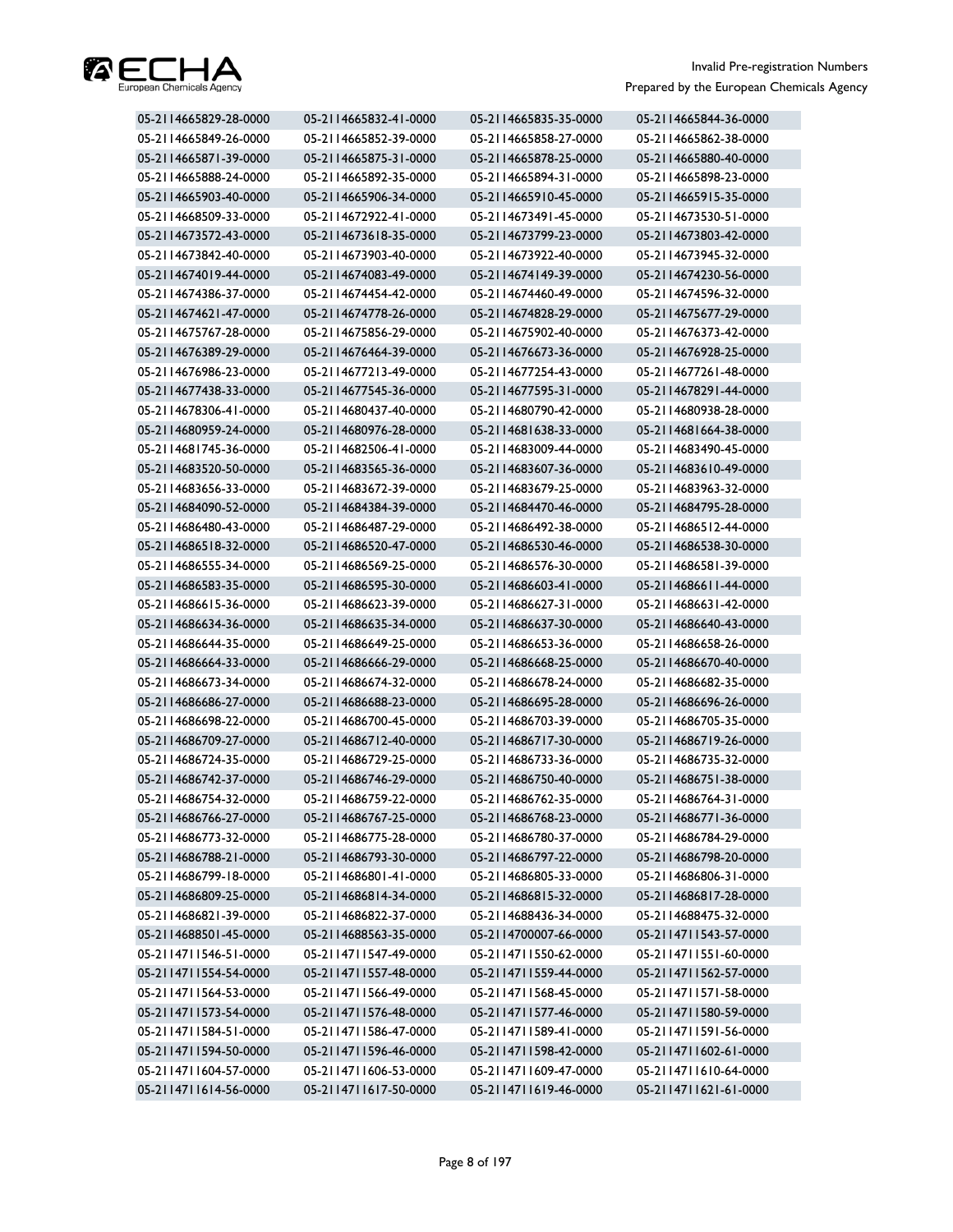

| 05-2114711624-55-0000 | 05-2114711627-49-0000 | 05-2114711630-62-0000 | 05-2114711632-58-0000 |
|-----------------------|-----------------------|-----------------------|-----------------------|
| 05-2114711634-54-0000 | 05-2114711638-46-0000 | 05-2114711640-61-0000 | 05-2114711642-57-0000 |
| 05-2114711645-51-0000 | 05-2114711648-45-0000 | 05-2114711650-60-0000 | 05-2114711653-54-0000 |
| 05-2114711656-48-0000 | 05-2114711658-44-0000 | 05-2114711661-57-0000 | 05-2114711665-49-0000 |
| 05-2114711668-43-0000 | 05-2114711670-58-0000 | 05-2114711672-54-0000 | 05-2114711676-46-0000 |
| 05-2114711678-42-0000 | 05-2114711680-57-0000 | 05-2114711683-51-0000 | 05-2114711687-43-0000 |
| 05-2114711691-54-0000 | 05-2114711694-48-0000 | 05-2114711698-40-0000 | 05-2114711703-57-0000 |
| 05-2114711705-53-0000 | 05-2114711709-45-0000 | 05-2114711712-58-0000 | 05-2114711717-48-0000 |
| 05-2114711720-61-0000 | 05-2114711723-55-0000 | 05-2114711727-47-0000 | 05-2114711731-58-0000 |
| 05-2114711734-52-0000 | 05-2114711738-44-0000 | 05-2114711741-57-0000 | 05-2114711745-49-0000 |
| 05-2114711748-43-0000 | 05-2114711752-54-0000 | 05-2114711756-46-0000 | 05-2114711760-57-0000 |
| 05-2114711762-53-0000 | 05-2114711766-45-0000 | 05-2114711770-56-0000 | 05-2114711773-50-0000 |
| 05-2114711777-42-0000 | 05-2114711781-53-0000 | 05-2114711783-49-0000 | 05-2114711787-41-0000 |
| 05-2114711791-52-0000 | 05-2114711794-46-0000 | 05-2114711798-38-0000 | 05-2114711801-59-0000 |
| 05-2114711805-51-0000 | 05-2114711808-45-0000 | 05-2114711811-58-0000 | 05-2114711816-48-0000 |
| 05-2114711819-42-0000 | 05-2114711822-55-0000 | 05-2114711826-47-0000 | 05-2114711830-58-0000 |
| 05-2114711833-52-0000 | 05-2114711837-44-0000 | 05-2114711841-55-0000 | 05-2114711844-49-0000 |
| 05-2114711848-41-0000 | 05-2114711851-54-0000 | 05-2114711854-48-0000 | 05-2114711858-40-0000 |
| 05-2114711861-53-0000 | 05-2114711864-47-0000 | 05-2114711869-37-0000 | 05-2114711873-48-0000 |
| 05-2114711876-42-0000 | 05-2114711879-36-0000 | 05-2114711883-47-0000 | 05-2114711886-41-0000 |
| 05-2114711890-52-0000 | 05-2114711894-44-0000 | 05-2114711897-38-0000 | 05-2114711901-57-0000 |
| 05-2114711904-51-0000 | 05-2114711907-45-0000 | 05-2114711911-56-0000 | 05-2114711914-50-0000 |
| 05-2114711917-44-0000 | 05-2114711921-55-0000 | 05-2114711925-47-0000 | 05-2114711928-41-0000 |
| 05-2114711932-52-0000 | 05-2114711934-48-0000 | 05-2114711938-40-0000 | 05-2114711942-51-0000 |
| 05-2114711945-45-0000 | 05-2114711949-37-0000 | 05-2114711952-50-0000 | 05-2114711956-42-0000 |
| 05-2114711960-53-0000 | 05-2114711963-47-0000 | 05-2114711966-41-0000 | 05-2114711970-52-0000 |
| 05-2114711973-46-0000 | 05-2114711977-38-0000 | 05-2114711980-51-0000 | 05-2114711983-45-0000 |
| 05-2114711988-35-0000 | 05-2114711991-48-0000 | 05-2114711993-44-0000 | 05-2114711998-34-0000 |
| 05-2114712002-72-0000 | 05-2114712004-68-0000 | 05-2114712006-64-0000 | 05-2114712008-60-0000 |
| 05-2114712011-73-0000 | 05-2114712013-69-0000 | 05-2114712016-63-0000 | 05-2114712018-59-0000 |
| 05-2114712020-74-0000 | 05-2114712023-68-0000 | 05-2114712025-64-0000 | 05-2114712028-58-0000 |
| 05-2114712031-71-0000 | 05-2114712035-63-0000 | 05-2114712040-72-0000 | 05-2114712044-64-0000 |
| 05-2114712049-54-0000 | 05-2114712056-59-0000 | 05-2114712064-62-0000 | 05-2114712071-67-0000 |
| 05-2114712079-51-0000 | 05-2114712090-67-0000 | 05-2114712100-74-0000 | 05-2114712109-56-0000 |
| 05-2114712120-72-0000 | 05-2114712129-54-0000 | 05-2114712138-55-0000 | 05-2114712148-54-0000 |
| 05-2114712157-55-0000 | 05-2114712167-54-0000 | 05-2114712175-57-0000 | 05-2114712184-58-0000 |
| 05-2114712193-59-0000 | 05-2114712201-70-0000 | 05-2114712210-71-0000 | 05-2114712219-53-0000 |
| 05-2114712227-56-0000 | 05-2114712237-55-0000 | 05-2114712245-58-0000 | 05-2114712253-61-0000 |
| 05-2114712260-66-0000 | 05-2114712267-52-0000 | 05-2114712276-53-0000 | 05-2114712283-58-0000 |
| 05-2114712289-46-0000 | 05-2114712296-51-0000 | 05-2114712303-64-0000 | 05-2114712310-69-0000 |
| 05-2114712318-53-0000 | 05-2114712323-62-0000 | 05-2114712327-54-0000 | 05-2114712328-52-0000 |
| 05-2114712331-65-0000 | 05-2114712334-59-0000 | 05-2114712338-51-0000 | 05-2114712339-49-0000 |
| 05-2114712340-66-0000 | 05-2114712344-58-0000 | 05-2114712347-52-0000 | 05-2114712349-48-0000 |
| 05-2114712351-63-0000 | 05-2114712353-59-0000 | 05-2114712358-49-0000 | 05-2114712359-47-0000 |
| 05-2114712361-62-0000 | 05-2114712364-56-0000 | 05-2114712369-46-0000 | 05-2114712370-63-0000 |
| 05-2114712371-61-0000 | 05-2114712375-53-0000 | 05-2114712377-49-0000 | 05-2114712381-60-0000 |
| 05-2114712382-58-0000 | 05-2114712385-52-0000 | 05-2114712387-48-0000 | 05-2114712391-59-0000 |
| 05-2114712393-55-0000 | 05-2114712396-49-0000 | 05-2114712398-45-0000 | 05-2114712401-66-0000 |
| 05-2114712403-62-0000 | 05-2114712406-56-0000 | 05-2114712410-67-0000 | 05-2114712412-63-0000 |
| 05-2114712414-59-0000 | 05-2114712417-53-0000 | 05-2114712419-49-0000 | 05-2114712422-62-0000 |
| 05-2114712425-56-0000 | 05-2114712428-50-0000 | 05-2114712430-65-0000 | 05-2114712433-59-0000 |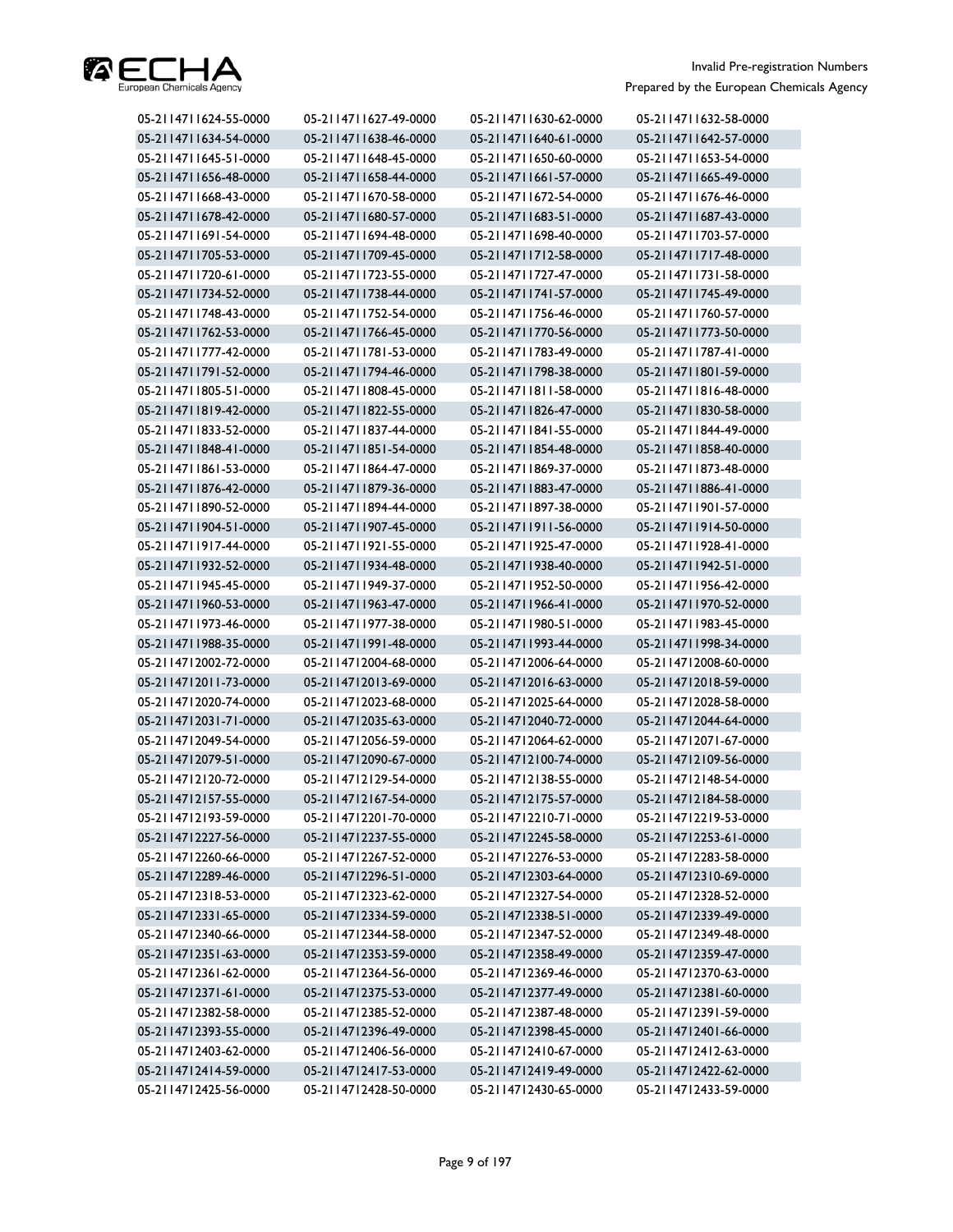

| 05-2114712436-53-0000 | 05-2114712439-47-0000 | 05-2114712440-64-0000 | 05-2114712444-56-0000 |
|-----------------------|-----------------------|-----------------------|-----------------------|
| 05-2114712448-48-0000 | 05-2114712449-46-0000 | 05-2114712451-61-0000 | 05-2114712455-53-0000 |
| 05-2114712459-45-0000 | 05-2114712460-62-0000 | 05-2114712464-54-0000 | 05-2114712466-50-0000 |
| 05-2114712468-46-0000 | 05-2114712471-59-0000 | 05-2114712475-51-0000 | 05-2114712478-45-0000 |
| 05-2114712479-43-0000 | 05-2114712483-54-0000 | 05-2114712486-48-0000 | 05-2114712488-44-0000 |
| 05-2114712490-59-0000 | 05-2114712495-49-0000 | 05-2114712496-47-0000 | 05-2114712500-66-0000 |
| 05-2114712502-62-0000 | 05-2114712506-54-0000 | 05-2114712507-52-0000 | 05-2114712511-63-0000 |
| 05-2114712514-57-0000 | 05-2114712515-55-0000 | 05-2114712518-49-0000 | 05-2114712523-58-0000 |
| 05-2114712524-56-0000 | 05-2114712527-50-0000 | 05-2114712531-61-0000 | 05-2114712533-57-0000 |
| 05-2114712536-51-0000 | 05-2114712539-45-0000 | 05-2114712542-58-0000 | 05-2114712543-56-0000 |
| 05-2114712547-48-0000 | 05-2114712551-59-0000 | 05-2114712553-55-0000 | 05-2114712556-49-0000 |
| 05-2114712559-43-0000 | 05-2114712560-60-0000 | 05-2114712564-52-0000 | 05-2114712568-44-0000 |
| 05-2114712570-59-0000 | 05-2114712573-53-0000 | 05-2114712577-45-0000 | 05-2114712578-43-0000 |
| 05-2114712582-54-0000 | 05-2114712584-50-0000 | 05-2114712587-44-0000 | 05-2114712590-57-0000 |
| 05-2114712593-51-0000 | 05-2114712594-49-0000 | 05-2114712599-39-0000 | 05-2114712602-60-0000 |
| 05-2114712604-56-0000 | 05-2114712608-48-0000 | 05-2114712610-63-0000 | 05-2114712612-59-0000 |
| 05-2114712616-51-0000 | 05-2114712619-45-0000 | 05-2114712620-62-0000 | 05-2114712625-52-0000 |
| 05-2114712629-44-0000 | 05-2114712630-61-0000 | 05-2114712634-53-0000 | 05-2114712636-49-0000 |
| 05-2114712637-47-0000 | 05-2114712642-56-0000 | 05-2114712645-50-0000 | 05-2114712647-46-0000 |
| 05-2114712651-57-0000 | 05-2114712654-51-0000 | 05-2114712656-47-0000 | 05-2114712660-58-0000 |
| 05-2114712662-54-0000 | 05-2114712665-48-0000 | 05-2114712670-57-0000 | 05-2114712671-55-0000 |
| 05-2114712673-51-0000 | 05-2114712677-43-0000 | 05-2114712680-56-0000 | 05-2114712682-52-0000 |
| 05-2114712687-42-0000 | 05-2114712688-40-0000 | 05-2114712692-51-0000 | 05-2114712696-43-0000 |
| 05-2114712697-41-0000 | 05-2114712700-62-0000 | 05-2114712704-54-0000 | 05-2114712706-50-0000 |
| 05-2114712709-44-0000 | 05-2114712712-57-0000 | 05-2114712715-51-0000 | 05-2114712718-45-0000 |
| 05-2114712721-58-0000 | 05-2114712723-54-0000 | 05-2114712728-44-0000 | 05-2114712729-42-0000 |
| 05-2114712733-53-0000 | 05-2114712738-43-0000 | 05-2114712739-41-0000 | 05-2114712742-54-0000 |
| 05-2114712745-48-0000 | 05-2114712747-44-0000 | 05-2114712750-57-0000 | 05-2114712754-49-0000 |
| 05-2114712756-45-0000 | 05-2114712759-39-0000 | 05-2114712762-52-0000 | 05-2114712765-46-0000 |
| 05-2114712769-38-0000 | 05-2114712770-55-0000 | 05-2114712774-47-0000 | 05-2114712776-43-0000 |
| 05-2114712780-54-0000 | 05-2114712784-46-0000 | 05-2114712785-44-0000 | 05-2114712789-36-0000 |
| 05-2114712793-47-0000 | 05-2114712794-45-0000 | 05-2114712797-39-0000 | 05-2114712801-58-0000 |
| 05-2114712803-54-0000 | 05-2114712807-46-0000 | 05-2114712809-42-0000 | 05-2114712812-55-0000 |
| 05-2114712816-47-0000 | 05-2114712817-45-0000 | 05-2114712822-54-0000 | 05-2114712825-48-0000 |
| 05-2114712826-46-0000 | 05-2114712831-55-0000 | 05-2114712833-51-0000 | 05-2114712837-43-0000 |
| 05-2114712840-56-0000 | 05-2114712841-54-0000 | 05-2114712846-44-0000 | 05-2114712848-40-0000 |
| 05-2114712851-53-0000 | 05-2114712855-45-0000 | 05-2114712857-41-0000 | 05-2114712860-54-0000 |
| 05-2114712863-48-0000 | 05-2114712865-44-0000 | 05-2114712869-36-0000 | 05-2114712872-49-0000 |
| 05-2114712874-45-0000 | 05-2114712879-35-0000 | 05-2114712880-52-0000 | 05-2114712885-42-0000 |
| 05-2114712887-38-0000 | 05-2114712889-34-0000 | 05-2114712894-43-0000 | 05-2114712895-41-0000 |
| 05-2114712898-35-0000 | 05-2114712902-54-0000 | 05-2114712904-50-0000 | 05-2114712909-40-0000 |
| 05-2114712910-57-0000 | 05-2114712914-49-0000 | 05-2114712917-43-0000 | 05-2114712920-56-0000 |
| 05-2114712922-52-0000 | 05-2114712926-44-0000 | 05-2114712927-42-0000 | 05-2114712932-51-0000 |
| 05-2114712933-49-0000 | 05-2114712937-41-0000 | 05-2114712942-50-0000 | 05-2114712943-48-0000 |
| 05-2114712948-38-0000 | 05-2114712949-36-0000 | 05-2114712953-47-0000 | 05-2114712955-43-0000 |
| 05-2114712958-37-0000 | 05-2114712960-52-0000 | 05-2114712963-46-0000 | 05-2114712964-44-0000 |
| 05-2114712969-34-0000 | 05-2114712970-51-0000 | 05-2114712974-43-0000 | 05-2114712976-39-0000 |
| 05-2114712980-50-0000 | 05-2114712982-46-0000 | 05-2114712986-38-0000 | 05-2114712990-49-0000 |
| 05-2114712991-47-0000 | 05-2114712995-39-0000 | 05-2114712998-33-0000 | 05-2114713000-75-0000 |
| 05-2114713004-67-0000 | 05-2114713005-65-0000 | 05-2114713010-74-0000 | 05-2114713014-66-0000 |
| 05-2114713016-62-0000 | 05-2114713020-73-0000 | 05-2114713021-71-0000 | 05-2114713025-63-0000 |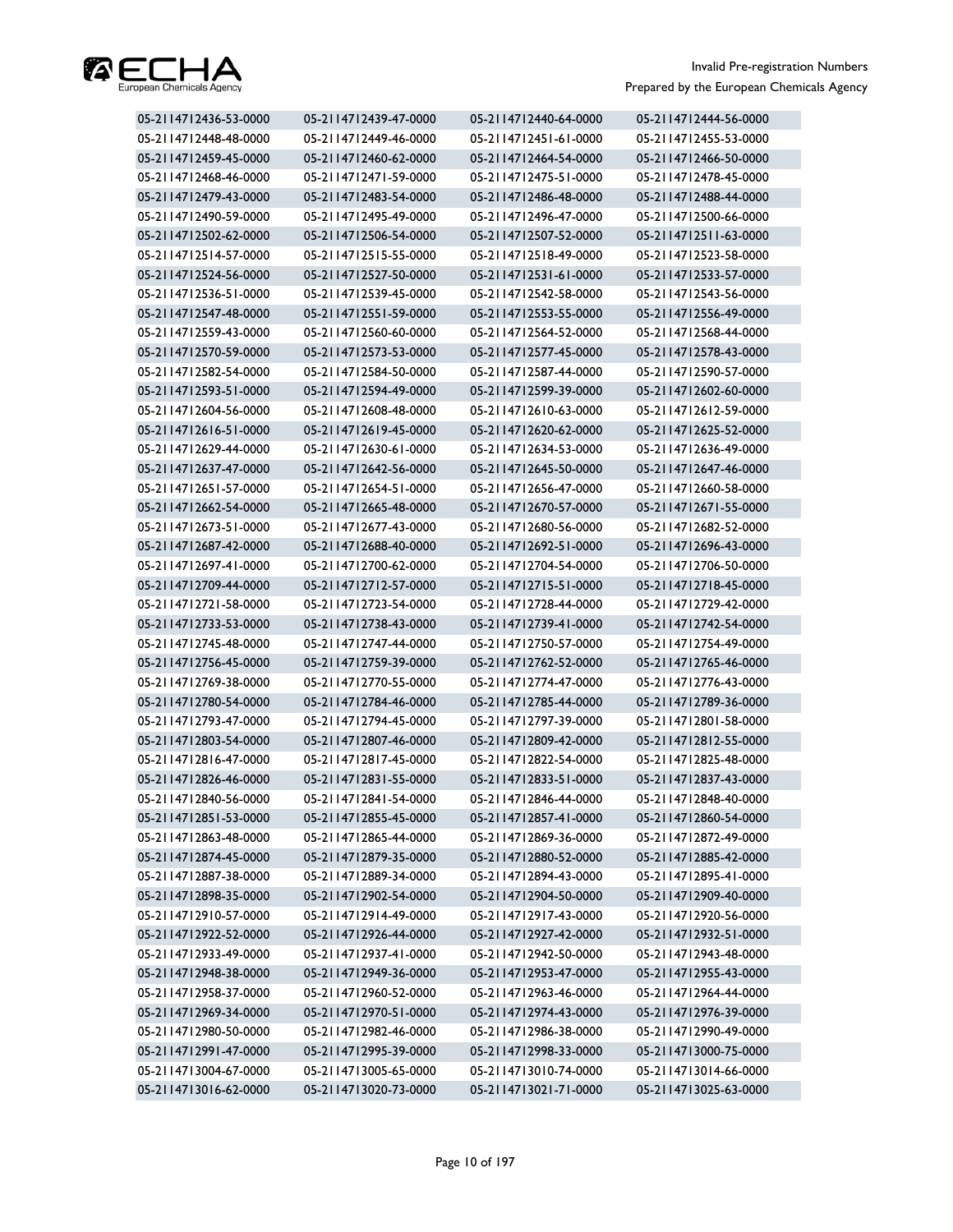

| 05-2114713027-59-0000 | 05-2114713030-72-0000 | 05-2114713034-64-0000 | 05-2114713036-60-0000 |
|-----------------------|-----------------------|-----------------------|-----------------------|
| 05-2114713042-67-0000 | 05-2114713046-59-0000 | 05-2114713050-70-0000 | 05-2114713056-58-0000 |
| 05-2114713057-56-0000 | 05-2114713064-61-0000 | 05-2114713066-57-0000 | 05-2114713070-68-0000 |
| 05-2114713076-56-0000 | 05-2114713077-54-0000 | 05-2114713083-61-0000 | 05-2114713086-55-0000 |
| 05-2114713090-66-0000 | 05-2114713095-56-0000 | 05-2114713096-54-0000 | 05-2114713102-69-0000 |
| 05-2114713105-63-0000 | 05-2114713109-55-0000 | 05-2114713113-66-0000 | 05-2114713116-60-0000 |
| 05-2114713121-69-0000 | 05-2114713123-65-0000 | 05-2114713128-55-0000 | 05-2114713132-66-0000 |
| 05-2114713134-62-0000 | 05-2114713139-52-0000 | 05-2114713140-69-0000 | 05-2114713144-61-0000 |
| 05-2114713146-57-0000 | 05-2114713148-53-0000 | 05-2114713152-64-0000 | 05-2114713153-62-0000 |
| 05-2114713156-56-0000 | 05-2114713158-52-0000 | 05-2114713160-67-0000 | 05-2114713164-59-0000 |
| 05-2114713165-57-0000 | 05-2114713169-49-0000 | 05-2114713170-66-0000 | 05-2114713173-60-0000 |
| 05-2114713177-52-0000 | 05-2114713178-50-0000 | 05-2114713182-61-0000 | 05-2114713183-59-0000 |
| 05-2114713186-53-0000 | 05-2114713189-47-0000 | 05-2114713191-62-0000 | 05-2114713194-56-0000 |
| 05-2114713195-54-0000 | 05-2114713199-46-0000 | 05-2114713200-71-0000 | 05-2114713203-65-0000 |
| 05-2114713207-57-0000 | 05-2114713208-55-0000 | 05-2114713212-66-0000 | 05-2114713213-64-0000 |
| 05-2114713216-58-0000 | 05-2114713219-52-0000 | 05-2114713221-67-0000 | 05-2114713223-63-0000 |
| 05-2114713227-55-0000 | 05-2114713229-51-0000 | 05-2114713231-66-0000 | 05-2114713234-60-0000 |
| 05-2114713236-56-0000 | 05-2114713239-50-0000 | 05-2114713241-65-0000 | 05-2114713244-59-0000 |
| 05-2114713247-53-0000 | 05-2114713248-51-0000 | 05-2114713252-62-0000 | 05-2114713253-60-0000 |
| 05-2114713257-52-0000 | 05-2114713260-65-0000 | 05-2114713261-63-0000 | 05-2114713265-55-0000 |
| 05-2114713266-53-0000 | 05-2114713269-47-0000 | 05-2114713271-62-0000 | 05-2114713274-56-0000 |
| 05-2114713277-50-0000 | 05-2114713278-48-0000 | 05-2114713282-59-0000 | 05-2114713283-57-0000 |
| 05-2114713287-49-0000 | 05-2114713290-62-0000 | 05-2114713291-60-0000 | 05-2114713295-52-0000 |
| 05-2114713296-50-0000 | 05-2114713300-69-0000 | 05-2114713301-67-0000 | 05-2114713305-59-0000 |
| 05-2114713307-55-0000 | 05-2114713309-51-0000 | 05-2114713312-64-0000 | 05-2114713313-62-0000 |
| 05-2114713317-54-0000 | 05-2114713320-67-0000 | 05-2114713322-63-0000 | 05-2114713325-57-0000 |
| 05-2114713326-55-0000 | 05-2114713331-64-0000 | 05-2114713332-62-0000 | 05-2114713336-54-0000 |
| 05-2114713338-50-0000 | 05-2114713341-63-0000 | 05-2114713343-59-0000 | 05-2114713345-55-0000 |
| 05-2114713349-47-0000 | 05-2114713351-62-0000 | 05-2114713355-54-0000 | 05-2114713356-52-0000 |
| 05-2114713359-46-0000 | 05-2114713361-61-0000 | 05-2114713363-57-0000 | 05-2114713366-51-0000 |
| 05-2114713368-47-0000 | 05-2114713372-58-0000 | 05-2114713373-56-0000 | 05-2114713376-50-0000 |
| 05-2114713379-44-0000 | 05-2114713381-59-0000 | 05-2114713385-51-0000 | 05-2114713386-49-0000 |
| 05-2114713390-60-0000 | 05-2114713391-58-0000 | 05-2114713394-52-0000 | 05-2114713396-48-0000 |
| 05-2114713399-42-0000 | 05-2114713402-63-0000 | 05-2114713404-59-0000 | 05-2114713407-53-0000 |
| 05-2114713409-49-0000 | 05-2114713411-64-0000 | 05-2114713414-58-0000 | 05-2114713416-54-0000 |
| 05-2114713420-65-0000 | 05-2114713421-63-0000 | 05-2114713425-55-0000 | 05-2114713426-53-0000 |
| 05-2114713429-47-0000 | 05-2114713431-62-0000 | 05-2114713434-56-0000 | 05-2114713437-50-0000 |
| 05-2114713439-46-0000 | 05-2114713442-59-0000 | 05-2114713444-55-0000 | 05-2114713447-49-0000 |
| 05-2114713449-45-0000 | 05-2114713452-58-0000 | 05-2114713454-54-0000 | 05-2114713458-46-0000 |
| 05-2114713459-44-0000 | 05-2114713462-57-0000 | 05-2114713464-53-0000 | 05-2114713467-47-0000 |
| 05-2114713470-60-0000 | 05-2114713471-58-0000 | 05-2114713475-50-0000 | 05-2114713476-48-0000 |
| 05-2114713480-59-0000 | 05-2114713482-55-0000 | 05-2114713485-49-0000 | 05-2114713488-43-0000 |
| 05-2114713489-41-0000 | 05-2114713493-52-0000 | 05-2114713494-50-0000 | 05-2114713498-42-0000 |
| 05-2114713499-40-0000 | 05-2114713504-57-0000 | 05-2114713508-49-0000 | 05-2114713511-62-0000 |
| 05-2114713517-50-0000 | 05-2114713518-48-0000 | 05-2114713525-53-0000 | 05-2114713528-47-0000 |
| 05-2114713532-58-0000 | 05-2114713535-52-0000 | 05-2114713539-44-0000 | 05-2114713544-53-0000 |
| 05-2114713545-51-0000 | 05-2114713549-43-0000 | 05-2114713550-60-0000 | 05-2114713554-52-0000 |
| 05-2114713555-50-0000 | 05-2114713559-42-0000 | 05-2114713560-59-0000 | 05-2114713563-53-0000 |
| 05-2114713566-47-0000 | 05-2114713568-43-0000 | 05-2114713572-54-0000 | 05-2114713573-52-0000 |
| 05-2114713577-44-0000 | 05-2114713578-42-0000 | 05-2114713581-55-0000 | 05-2114713584-49-0000 |
| 05-2114713585-47-0000 | 05-2114713589-39-0000 | 05-2114713590-56-0000 | 05-2114713594-48-0000 |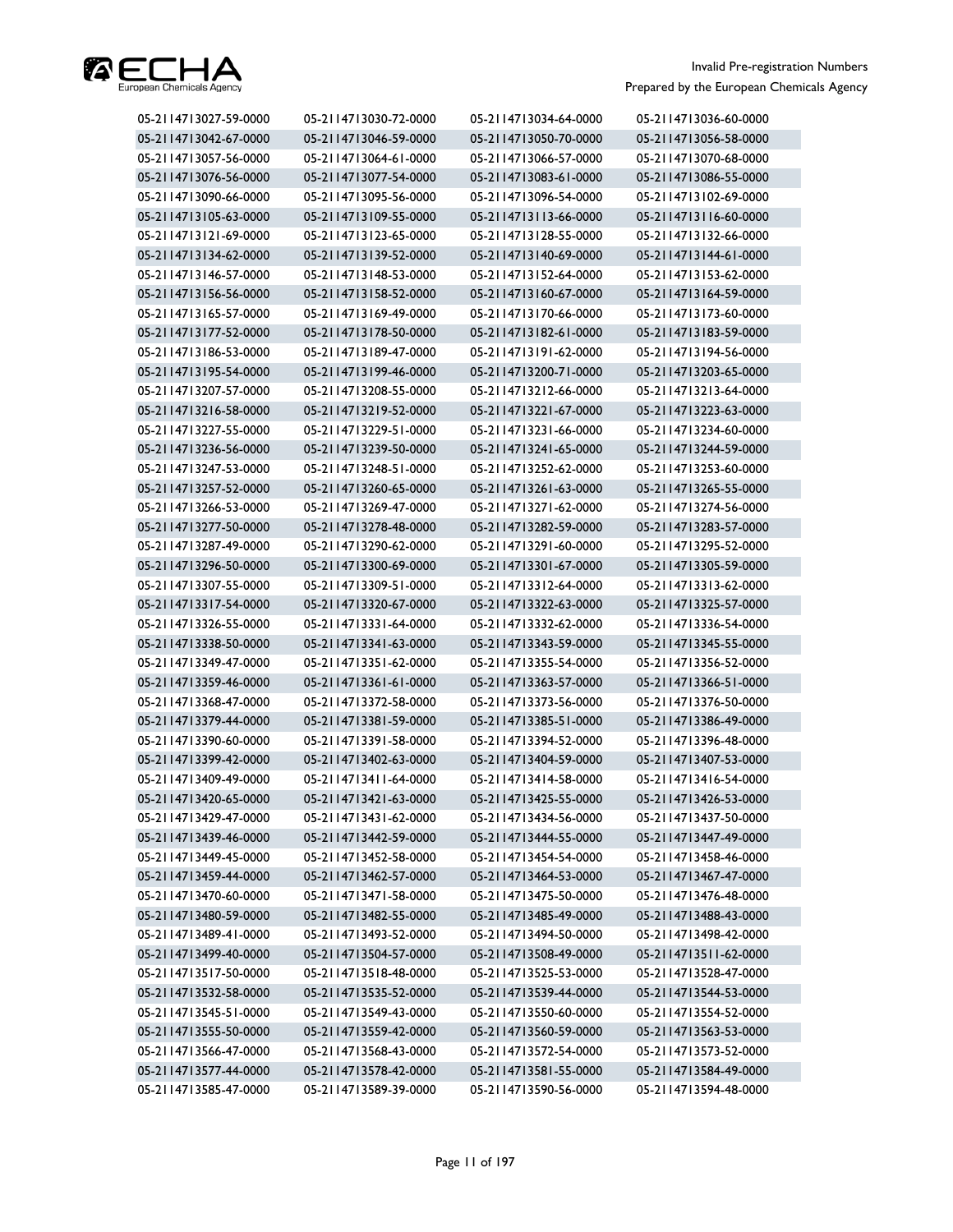

| 05-2114713595-46-0000 | 05-2114713600-63-0000 | 05-2114713601-61-0000 | 05-2114713605-53-0000 |
|-----------------------|-----------------------|-----------------------|-----------------------|
| 05-2114713606-51-0000 | 05-2114713609-45-0000 | 05-2114713612-58-0000 | 05-2114713614-54-0000 |
| 05-2114713618-46-0000 | 05-2114713619-44-0000 | 05-2114713623-55-0000 | 05-2114713624-53-0000 |
| 05-2114713628-45-0000 | 05-2114713629-43-0000 | 05-2114713632-56-0000 | 05-2114713634-52-0000 |
| 05-2114713637-46-0000 | 05-2114713640-59-0000 | 05-2114713642-55-0000 | 05-2114713645-49-0000 |
| 05-2114713646-47-0000 | 05-2114713650-58-0000 | 05-2114713653-52-0000 | 05-2114713654-50-0000 |
| 05-2114713658-42-0000 | 05-2114713660-57-0000 | 05-2114713663-51-0000 | 05-2114713665-47-0000 |
| 05-2114713668-41-0000 | 05-2114713670-56-0000 | 05-2114713674-48-0000 | 05-2114713675-46-0000 |
| 05-2114713678-40-0000 | 05-2114713680-55-0000 | 05-2114713683-49-0000 | 05-2114713685-45-0000 |
| 05-2114713688-39-0000 | 05-2114713691-52-0000 | 05-2114713693-48-0000 | 05-2114713698-38-0000 |
| 05-2114713699-36-0000 | 05-2114713702-57-0000 | 05-2114713704-53-0000 | 05-2114713707-47-0000 |
| 05-2114713709-43-0000 | 05-2114713712-56-0000 | 05-2114713715-50-0000 | 05-2114713716-48-0000 |
| 05-2114713719-42-0000 | 05-2114713721-57-0000 | 05-2114713724-51-0000 | 05-2114713725-49-0000 |
| 05-2114713729-41-0000 | 05-2114713731-56-0000 | 05-2114713735-48-0000 | 05-2114713737-44-0000 |
| 05-2114713740-57-0000 | 05-2114713742-53-0000 | 05-2114713745-47-0000 | 05-2114713748-41-0000 |
| 05-2114713749-39-0000 | 05-2114713753-50-0000 | 05-2114713754-48-0000 | 05-2114713758-40-0000 |
| 05-2114713759-38-0000 | 05-2114713763-49-0000 | 05-2114713764-47-0000 | 05-2114713768-39-0000 |
| 05-2114713770-54-0000 | 05-2114713773-48-0000 | 05-2114713775-44-0000 | 05-2114713777-40-0000 |
| 05-2114713780-53-0000 | 05-2114713782-49-0000 | 05-2114713785-43-0000 | 05-2114713787-39-0000 |
| 05-2114713790-52-0000 | 05-2114713793-46-0000 | 05-2114713795-42-0000 | 05-2114713798-36-0000 |
| 05-2114713799-34-0000 | 05-2114713803-53-0000 | 05-2114713804-51-0000 | 05-2114713808-43-0000 |
| 05-2114713809-41-0000 | 05-2114713813-52-0000 | 05-2114713815-48-0000 | 05-2114713818-42-0000 |
| 05-2114713820-57-0000 | 05-2114713823-51-0000 | 05-2114713825-47-0000 | 05-2114713828-41-0000 |
| 05-2114713831-54-0000 | 05-2114713833-50-0000 | 05-2114713837-42-0000 | 05-2114713838-40-0000 |
| 05-2114713843-49-0000 | 05-2114713844-47-0000 | 05-2114713848-39-0000 | 05-2114713849-37-0000 |
| 05-2114713852-50-0000 | 05-2114713855-44-0000 | 05-2114713856-42-0000 | 05-2114713860-53-0000 |
| 05-2114713861-51-0000 | 05-2114713865-43-0000 | 05-2114713866-41-0000 | 05-2114713870-52-0000 |
| 05-2114713871-50-0000 | 05-2114713875-42-0000 | 05-2114713877-38-0000 | 05-2114713881-49-0000 |
| 05-2114713883-45-0000 | 05-2114713885-41-0000 | 05-2114713888-35-0000 | 05-2114713890-50-0000 |
| 05-2114713894-42-0000 | 05-2114713895-40-0000 | 05-2114713899-32-0000 | 05-2114713900-57-0000 |
| 05-2114713904-49-0000 | 05-2114713905-47-0000 | 05-2114713909-39-0000 | 05-2114713910-56-0000 |
| 05-2114713913-50-0000 | 05-2114713916-44-0000 | 05-2114713918-40-0000 | 05-2114713921-53-0000 |
| 05-2114713923-49-0000 | 05-2114713926-43-0000 | 05-2114713928-39-0000 | 05-2114713932-50-0000 |
| 05-2114713933-48-0000 | 05-2114713937-40-0000 | 05-2114713939-36-0000 | 05-2114713941-51-0000 |
| 05-2114713944-45-0000 | 05-2114713946-41-0000 | 05-2114713949-35-0000 | 05-2114713951-50-0000 |
| 05-2114713955-42-0000 | 05-2114713956-40-0000 | 05-2114713960-51-0000 | 05-2114713961-49-0000 |
| 05-2114713965-41-0000 | 05-2114713966-39-0000 | 05-2114713970-50-0000 | 05-2114713971-48-0000 |
| 05-2114713975-40-0000 | 05-2114713980-49-0000 | 05-2114713986-37-0000 | 05-2114713990-48-0000 |
| 05-2114713994-40-0000 | 05-2114713999-30-0000 | 05-2114714002-70-0000 | 05-2114714005-64-0000 |
| 05-2114714008-58-0000 | 05-2114714012-69-0000 | 05-2114714013-67-0000 | 05-2114714016-61-0000 |
| 05-2114714018-57-0000 | 05-2114714020-72-0000 | 05-2114714023-66-0000 | 05-2114714025-62-0000 |
| 05-2114714028-56-0000 | 05-2114714030-71-0000 | 05-2114714033-65-0000 | 05-2114714035-61-0000 |
| 05-2114714038-55-0000 | 05-2114714040-70-0000 | 05-2114714043-64-0000 | 05-2114714045-60-0000 |
| 05-2114714048-54-0000 | 05-2114714049-52-0000 | 05-2114714053-63-0000 | 05-2114714055-59-0000 |
| 05-2114714059-51-0000 | 05-2114714060-68-0000 | 05-2114714064-60-0000 | 05-2114714065-58-0000 |
| 05-2114714069-50-0000 | 05-2114714071-65-0000 | 05-2114714074-59-0000 | 05-2114714077-53-0000 |
| 05-2114714078-51-0000 | 05-2114714082-62-0000 | 05-2114714083-60-0000 | 05-2114714087-52-0000 |
| 05-2114714088-50-0000 | 05-2114714091-63-0000 | 05-2114714093-59-0000 | 05-2114714096-53-0000 |
| 05-2114714099-47-0000 | 05-2114714101-70-0000 | 05-2114714104-64-0000 | 05-2114714106-60-0000 |
| 05-2114714109-54-0000 | 05-2114714110-71-0000 | 05-2114714114-63-0000 | 05-2114714115-61-0000 |
| 05-2114714119-53-0000 | 05-2114714121-68-0000 | 05-2114714124-62-0000 | 05-2114714127-56-0000 |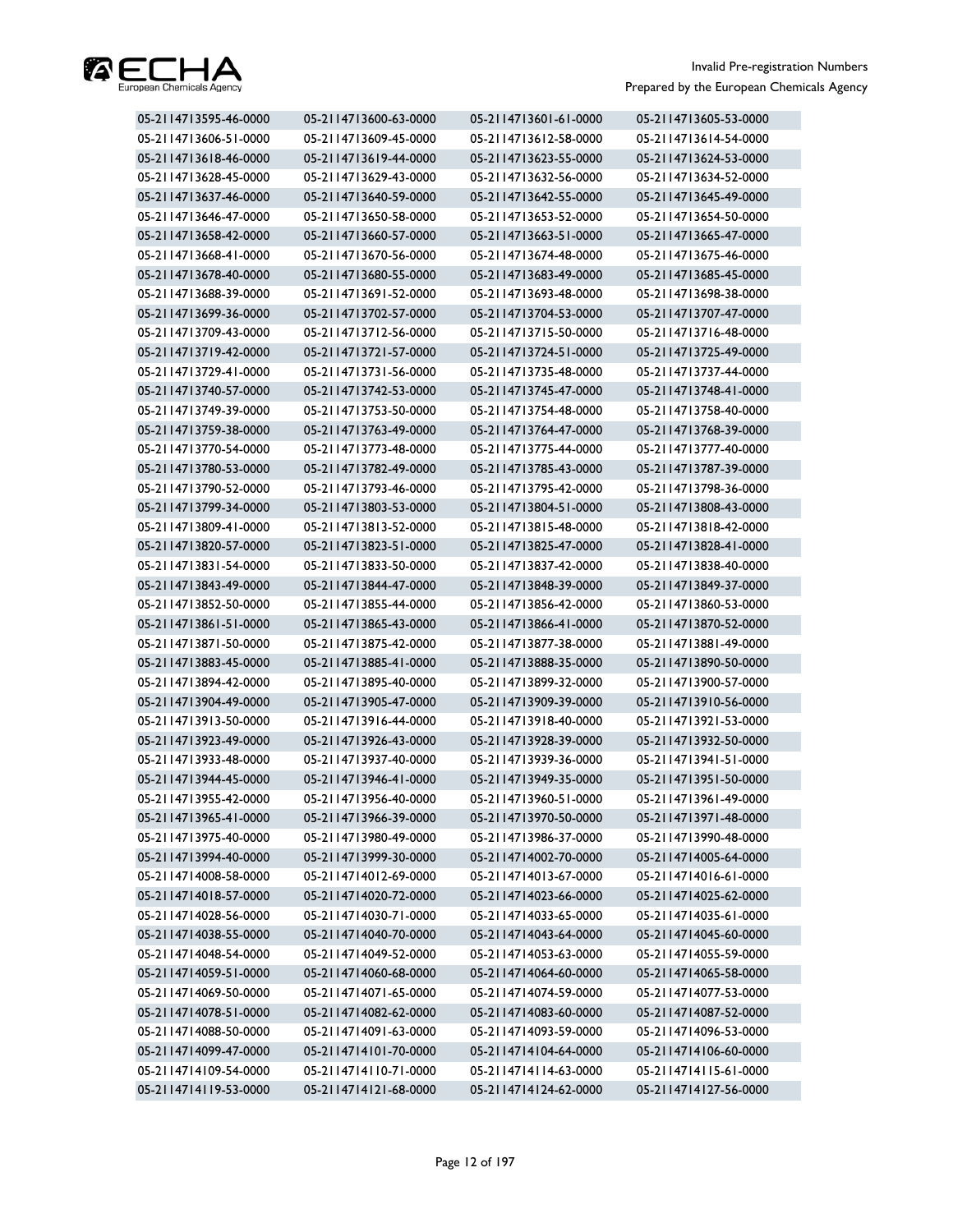

| 05-2114714130-69-0000 | 05-2114714132-65-0000 | 05-2114714136-57-0000 | 05-2114714138-53-0000 |
|-----------------------|-----------------------|-----------------------|-----------------------|
| 05-2114714141-66-0000 | 05-2114714143-62-0000 | 05-2114714145-58-0000 | 05-2114714149-50-0000 |
| 05-2114714150-67-0000 | 05-2114714154-59-0000 | 05-2114714155-57-0000 | 05-2114714159-49-0000 |
| 05-2114714160-66-0000 | 05-2114714164-58-0000 | 05-2114714165-56-0000 | 05-2114714169-48-0000 |
| 05-2114714171-63-0000 | 05-2114714174-57-0000 | 05-2114714176-53-0000 | 05-2114714177-51-0000 |
| 05-2114714181-62-0000 | 05-2114714182-60-0000 | 05-2114714186-52-0000 | 05-2114714187-50-0000 |
| 05-2114714191-61-0000 | 05-2114714193-57-0000 | 05-2114714197-49-0000 | 05-2114714198-47-0000 |
| 05-2114714202-66-0000 | 05-2114714204-62-0000 | 05-2114714207-56-0000 | 05-2114714209-52-0000 |
| 05-2114714211-67-0000 | 05-2114714214-61-0000 | 05-2114714216-57-0000 | 05-2114714220-68-0000 |
| 05-2114714221-66-0000 | 05-2114714225-58-0000 | 05-2114714226-56-0000 | 05-2114714230-67-0000 |
| 05-2114714231-65-0000 | 05-2114714235-57-0000 | 05-2114714236-55-0000 | 05-2114714240-66-0000 |
| 05-2114714242-62-0000 | 05-2114714245-56-0000 | 05-2114714247-52-0000 | 05-2114714251-63-0000 |
| 05-2114714257-51-0000 | 05-2114714260-64-0000 | 05-2114714267-50-0000 | 05-2114714272-59-0000 |
| 05-2114714281-60-0000 | 05-2114714283-56-0000 | 05-2114714289-44-0000 | 05-2114714290-61-0000 |
| 05-2114714295-51-0000 | 05-2114714297-47-0000 | 05-2114714300-68-0000 | 05-2114714302-64-0000 |
| 05-2114714304-60-0000 | 05-2114714307-54-0000 | 05-2114714310-67-0000 | 05-2114714315-57-0000 |
| 05-2114714316-55-0000 | 05-2114714320-66-0000 | 05-2114714321-64-0000 | 05-2114714325-56-0000 |
| 05-2114714326-54-0000 | 05-2114714330-65-0000 | 05-2114714331-63-0000 | 05-2114714334-57-0000 |
| 05-2114714336-53-0000 | 05-2114714343-58-0000 | 05-2114714346-52-0000 | 05-2114714352-59-0000 |
| 05-2114714356-51-0000 | 05-2114714363-56-0000 | 05-2114714366-50-0000 | 05-2114714371-59-0000 |
| 05-2114714378-45-0000 | 05-2114714385-50-0000 | 05-2114714388-44-0000 | 05-2114714395-49-0000 |
| 05-2114714401-64-0000 | 05-2114714404-58-0000 | 05-2114714407-52-0000 | 05-2114714411-63-0000 |
| 05-2114714414-57-0000 | 05-2114714417-51-0000 | 05-2114714419-47-0000 | 05-2114714421-62-0000 |
| 05-2114714428-48-0000 | 05-2114714436-51-0000 | 05-2114714445-52-0000 | 05-2114714452-57-0000 |
| 05-2114714460-60-0000 | 05-2114714467-46-0000 | 05-2114714473-53-0000 | 05-2114714480-58-0000 |
| 05-2114714486-46-0000 | 05-2114714493-51-0000 | 05-2114714499-39-0000 | 05-2114714505-54-0000 |
| 05-2114714512-59-0000 | 05-2114714517-49-0000 | 05-2114714523-56-0000 | 05-2114714530-61-0000 |
| 05-2114714535-51-0000 | 05-2114714541-58-0000 | 05-2114714546-48-0000 | 05-2114714552-55-0000 |
| 05-2114714557-45-0000 | 05-2114714562-54-0000 | 05-2114714567-44-0000 | 05-2114714572-53-0000 |
| 05-2114714577-43-0000 | 05-2114714583-50-0000 | 05-2114714588-40-0000 | 05-2114714593-49-0000 |
| 05-2114714598-39-0000 | 05-2114714603-56-0000 | 05-2114714608-46-0000 | 05-2114714613-55-0000 |
| 05-2114714617-47-0000 | 05-2114714622-56-0000 | 05-2114714627-46-0000 | 05-2114714633-53-0000 |
| 05-2114714637-45-0000 | 05-2114714642-54-0000 | 05-2114714648-42-0000 | 05-2114714652-53-0000 |
| 05-2114714657-43-0000 | 05-2114714661-54-0000 | 05-2114714666-44-0000 | 05-2114714670-55-0000 |
| 05-2114714675-45-0000 | 05-2114714680-54-0000 | 05-2114714683-48-0000 | 05-2114714689-36-0000 |
| 05-2114714701-58-0000 | 05-2114714712-55-0000 | 05-2114714724-50-0000 | 05-2114714734-49-0000 |
| 05-2114714744-48-0000 | 05-2114714753-49-0000 | 05-2114716136-55-0000 | 05-2114716137-53-0000 |
| 05-2114716139-49-0000 | 05-2114716142-62-0000 | 05-2114716143-60-0000 | 05-2114716144-58-0000 |
| 05-2114716145-56-0000 | 05-2114716147-52-0000 | 05-2114716150-65-0000 | 05-2114716151-63-0000 |
| 05-2114716152-61-0000 | 05-2114716154-57-0000 | 05-2114716155-55-0000 | 05-2114716157-51-0000 |
| 05-2114716159-47-0000 | 05-2114716161-62-0000 | 05-2114716162-60-0000 | 05-2114716163-58-0000 |
| 05-2114716165-54-0000 | 05-2114716168-48-0000 | 05-2114716169-46-0000 | 05-2114716170-63-0000 |
| 05-2114716171-61-0000 | 05-2114716174-55-0000 | 05-2114716177-49-0000 | 05-2114716179-45-0000 |
| 05-2114716181-60-0000 | 05-2114716185-52-0000 | 05-2114716187-48-0000 | 05-2114716191-59-0000 |
| 05-2114716193-55-0000 | 05-2114716197-47-0000 | 05-2114716199-43-0000 | 05-2114716202-64-0000 |
| 05-2114716206-56-0000 | 05-2114716208-52-0000 | 05-2114716211-65-0000 | 05-2114716213-61-0000 |
| 05-2114716217-53-0000 | 05-2114716220-66-0000 | 05-2114716223-60-0000 | 05-2114716226-54-0000 |
| 05-2114716229-48-0000 | 05-2114716232-61-0000 | 05-2114716235-55-0000 | 05-2114716238-49-0000 |
| 05-2114716241-62-0000 | 05-2114716244-56-0000 | 05-2114716247-50-0000 | 05-2114716249-46-0000 |
| 05-2114716251-61-0000 | 05-2114716256-51-0000 | 05-2114716259-45-0000 | 05-2114716261-60-0000 |
| 05-2114716266-50-0000 | 05-2114716268-46-0000 | 05-2114716270-61-0000 | 05-2114716273-55-0000 |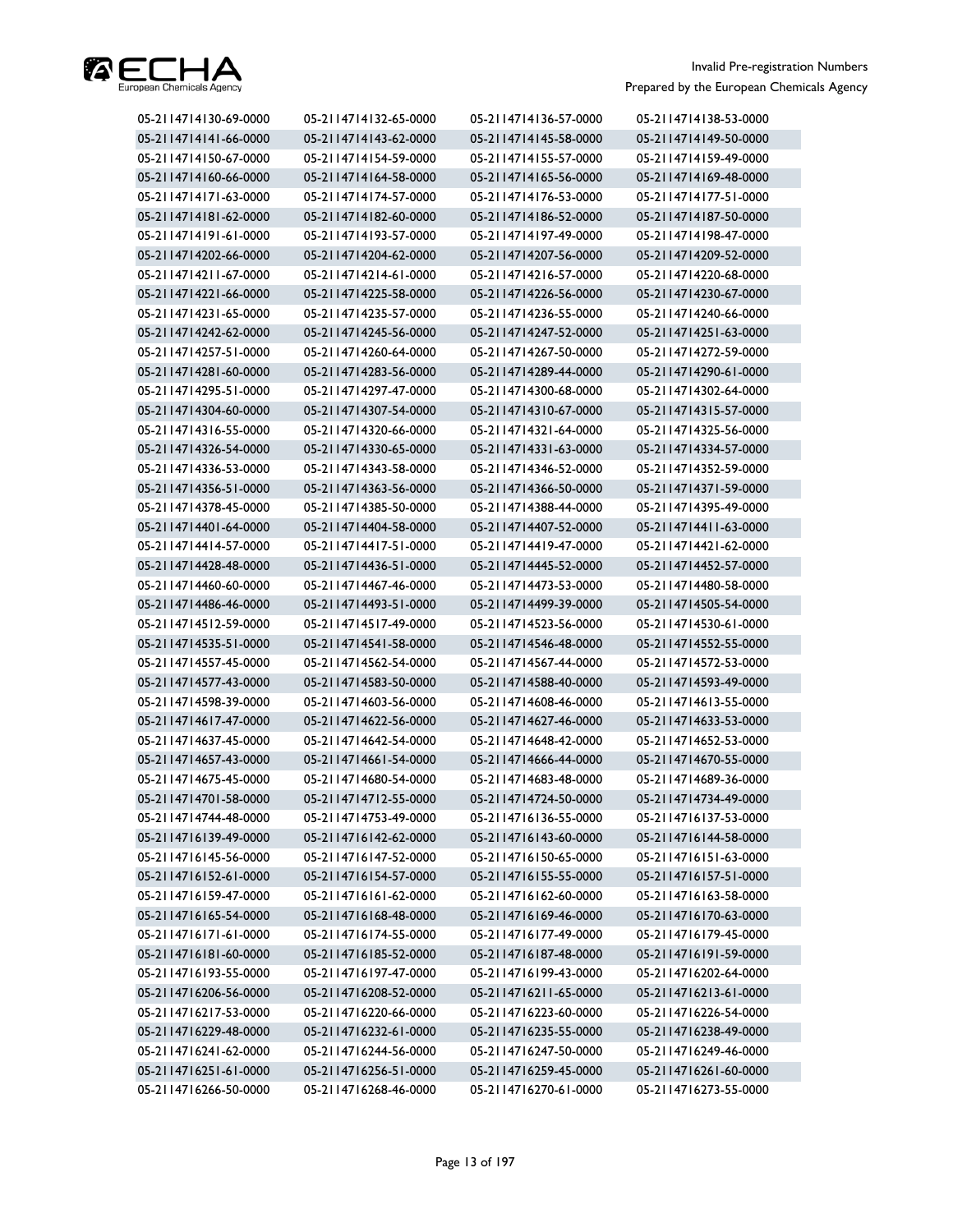

| 05-2114716277-47-0000 | 05-2114716279-43-0000 | 05-2114716282-56-0000 | 05-2114716286-48-0000 |
|-----------------------|-----------------------|-----------------------|-----------------------|
| 05-2114716289-42-0000 | 05-2114716292-55-0000 | 05-2114716294-51-0000 | 05-2114716298-43-0000 |
| 05-2114716301-64-0000 | 05-2114716303-60-0000 | 05-2114716307-52-0000 | 05-2114716310-65-0000 |
| 05-2114716312-61-0000 | 05-2114716316-53-0000 | 05-2114716320-64-0000 | 05-2114716322-60-0000 |
| 05-2114716326-52-0000 | 05-2114716328-48-0000 | 05-2114716332-59-0000 | 05-2114716335-53-0000 |
| 05-2114716337-49-0000 | 05-2114716341-60-0000 | 05-2114716344-54-0000 | 05-2114716347-48-0000 |
| 05-2114716350-61-0000 | 05-2114716353-55-0000 | 05-2114716357-47-0000 | 05-2114716360-60-0000 |
| 05-2114716364-52-0000 | 05-2114716366-48-0000 | 05-2114716369-42-0000 | 05-2114716373-53-0000 |
| 05-2114716375-49-0000 | 05-2114716379-41-0000 | 05-2114716382-54-0000 | 05-2114716384-50-0000 |
| 05-2114716388-42-0000 | 05-2114716391-55-0000 | 05-2114716394-49-0000 | 05-2114716398-41-0000 |
| 05-2114716401-62-0000 | 05-2114716403-58-0000 | 05-2114716408-48-0000 | 05-2114716411-61-0000 |
| 05-2114716413-57-0000 | 05-2114716418-47-0000 | 05-2114716420-62-0000 | 05-2114716424-54-0000 |
| 05-2114716427-48-0000 | 05-2114716429-44-0000 | 05-2114716434-53-0000 | 05-2114716436-49-0000 |
| 05-2114716440-60-0000 | 05-2114716443-54-0000 | 05-2114716446-48-0000 | 05-2114716449-42-0000 |
| 05-2114716453-53-0000 | 05-2114716456-47-0000 | 05-2114716459-41-0000 | 05-2114716462-54-0000 |
| 05-2114716466-46-0000 | 05-2114716469-40-0000 | 05-2114716473-51-0000 | 05-2114716477-43-0000 |
| 05-2114716480-56-0000 | 05-2114716484-48-0000 | 05-2114716487-42-0000 | 05-2114716491-53-0000 |
| 05-2114716493-49-0000 | 05-2114716497-41-0000 | 05-2114716500-62-0000 | 05-2114716504-54-0000 |
| 05-2114716507-48-0000 | 05-2114716510-61-0000 | 05-2114716514-53-0000 | 05-2114716517-47-0000 |
| 05-2114716520-60-0000 | 05-2114716524-52-0000 | 05-2114716526-48-0000 | 05-2114716531-57-0000 |
| 05-2114716533-53-0000 | 05-2114716538-43-0000 | 05-2114716540-58-0000 | 05-2114716544-50-0000 |
| 05-2114716547-44-0000 | 05-2114716550-57-0000 | 05-2114716555-47-0000 | 05-2114716558-41-0000 |
| 05-2114716562-52-0000 | 05-2114716565-46-0000 | 05-2114716568-40-0000 | 05-2114716572-51-0000 |
| 05-2114716575-45-0000 | 05-2114716579-37-0000 | 05-2114716583-48-0000 | 05-2114716586-42-0000 |
| 05-2114716589-36-0000 | 05-2114716592-49-0000 | 05-2114716596-41-0000 | 05-2114716599-35-0000 |
| 05-2114716603-54-0000 | 05-2114716606-48-0000 | 05-2114716610-59-0000 | 05-2114716613-53-0000 |
| 05-2114716616-47-0000 | 05-2114716621-56-0000 | 05-2114716623-52-0000 | 05-2114716628-42-0000 |
| 05-2114716630-57-0000 | 05-2114716635-47-0000 | 05-2114716637-43-0000 | 05-2114716642-52-0000 |
| 05-2114716644-48-0000 | 05-2114716649-38-0000 | 05-2114716651-53-0000 | 05-2114716656-43-0000 |
| 05-2114716660-54-0000 | 05-2114716663-48-0000 | 05-2114716667-40-0000 | 05-2114716670-53-0000 |
| 05-2114716674-45-0000 | 05-2114716679-35-0000 | 05-2114716682-48-0000 | 05-2114716686-40-0000 |
| 05-2114716689-34-0000 | 05-2114716693-45-0000 | 05-2114716696-39-0000 | 05-2114716700-58-0000 |
| 05-2114716704-50-0000 | 05-2114716707-44-0000 | 05-2114716710-57-0000 | 05-2114716711-55-0000 |
| 05-2114716712-53-0000 | 05-2114716714-49-0000 | 05-2114716716-45-0000 | 05-2114716717-43-0000 |
| 05-2114716718-41-0000 | 05-2114716720-56-0000 | 05-2114716722-52-0000 | 05-2114716723-50-0000 |
| 05-2114716724-48-0000 | 05-2114716725-46-0000 | 05-2114716727-42-0000 | 05-2114716730-55-0000 |
| 05-2114716731-53-0000 | 05-2114716732-51-0000 | 05-2114716733-49-0000 | 05-2114716735-45-0000 |
| 05-2114716736-43-0000 | 05-2114716738-39-0000 | 05-2114716741-52-0000 | 05-2114716742-50-0000 |
| 05-2114716743-48-0000 | 05-2114716744-46-0000 | 05-2114716746-42-0000 | 05-2114716747-40-0000 |
| 05-2114716748-38-0000 | 05-2114716751-51-0000 | 05-2114716753-47-0000 | 05-2114716754-45-0000 |
| 05-2114716755-43-0000 | 05-2114716756-41-0000 | 05-2114716758-37-0000 | 05-2114716760-52-0000 |
| 05-2114716761-50-0000 | 05-2114716763-46-0000 | 05-2114716765-42-0000 | 05-2114716766-40-0000 |
| 05-2114716767-38-0000 | 05-2114716769-34-0000 | 05-2114716771-49-0000 | 05-2114716772-47-0000 |
| 05-2114716774-43-0000 | 05-2114716776-39-0000 | 05-2114716777-37-0000 | 05-2114716778-35-0000 |
| 05-2114716780-50-0000 | 05-2114716783-44-0000 | 05-2114716784-42-0000 | 05-2114716785-40-0000 |
| 05-2114716787-36-0000 | 05-2114716789-32-0000 | 05-2114716790-49-0000 | 05-2114716791-47-0000 |
| 05-2114716794-41-0000 | 05-2114716795-39-0000 | 05-2114716796-37-0000 | 05-2114716799-31-0000 |
| 05-2114716800-56-0000 | 05-2114716801-54-0000 | 05-2114716804-48-0000 | 05-2114716805-46-0000 |
| 05-2114716806-44-0000 | 05-2114716808-40-0000 | 05-2114716810-55-0000 | 05-2114716811-53-0000 |
| 05-2114716812-51-0000 | 05-2114716815-45-0000 | 05-2114716817-41-0000 | 05-2114716818-39-0000 |
| 05-2114716820-54-0000 | 05-2114716821-52-0000 | 05-2114716822-50-0000 | 05-2114716825-44-0000 |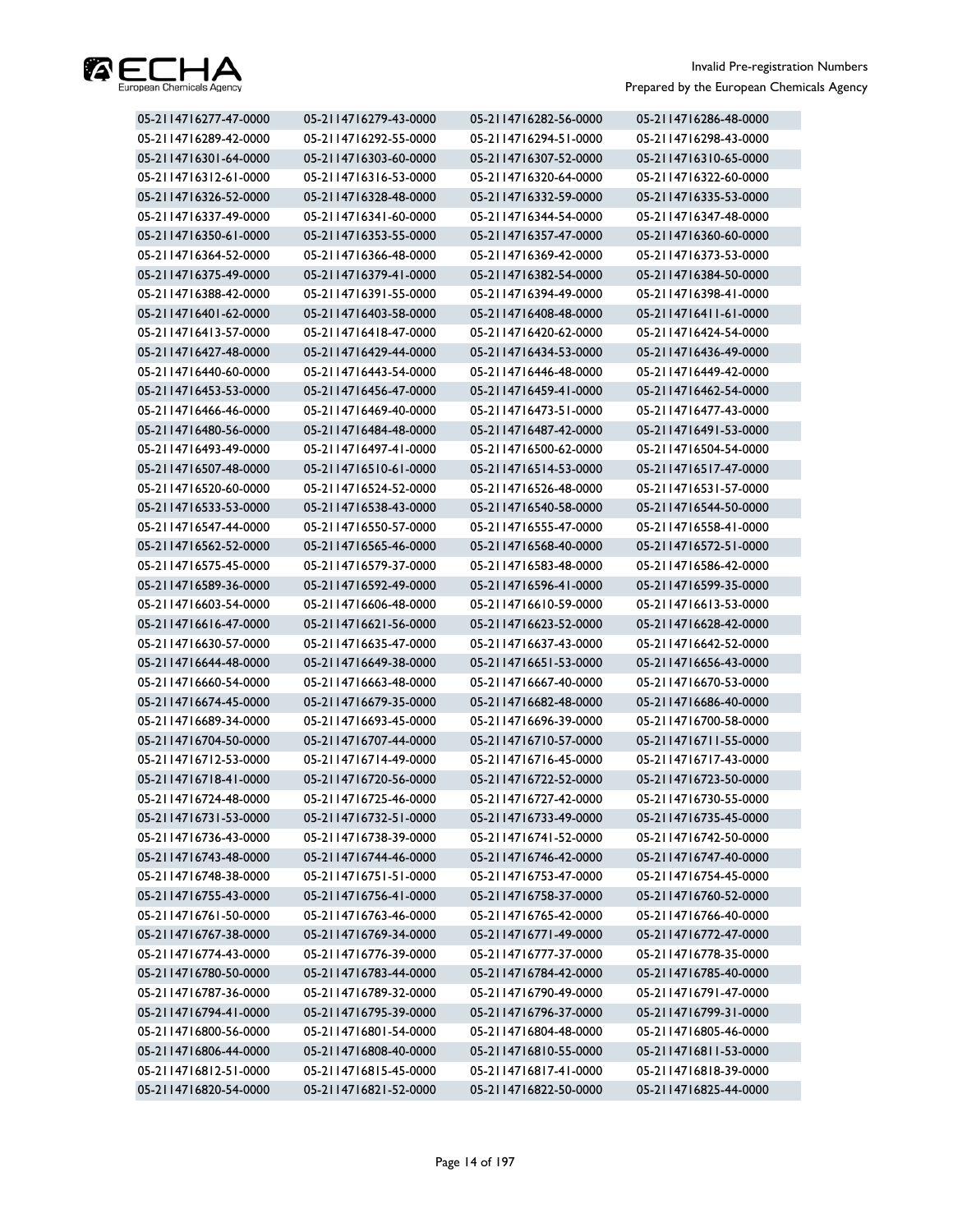

| 05-2114716827-40-0000 | 05-2114716828-38-0000 | 05-2114716829-36-0000 | 05-2114716831-51-0000 |
|-----------------------|-----------------------|-----------------------|-----------------------|
| 05-2114716833-47-0000 | 05-2114716835-43-0000 | 05-2114716837-39-0000 | 05-2114716838-37-0000 |
| 05-2114716839-35-0000 | 05-2114716841-50-0000 | 05-2114716844-44-0000 | 05-2114716845-42-0000 |
| 05-2114716847-38-0000 | 05-2114716848-36-0000 | 05-2114716849-34-0000 | 05-2114716852-47-0000 |
| 05-2114716853-45-0000 | 05-2114716855-41-0000 | 05-2114716856-39-0000 | 05-2114716858-35-0000 |
| 05-2114716860-50-0000 | 05-2114716861-48-0000 | 05-2114716864-42-0000 | 05-2114716865-40-0000 |
| 05-2114716866-38-0000 | 05-2114716869-32-0000 | 05-2114716870-49-0000 | 05-2114716872-45-0000 |
| 05-2114716875-39-0000 | 05-2114716877-35-0000 | 05-2114716878-33-0000 | 05-2114716880-48-0000 |
| 05-2114716881-46-0000 | 05-2114716883-42-0000 | 05-2114716886-36-0000 | 05-2114716887-34-0000 |
| 05-2114716889-30-0000 | 05-2114716890-47-0000 | 05-2114716891-45-0000 | 05-2114716895-37-0000 |
| 05-2114716896-35-0000 | 05-2114716897-33-0000 | 05-2114716899-29-0000 | 05-2114716902-50-0000 |
| 05-2114716903-48-0000 | 05-2114716905-44-0000 | 05-2114716906-42-0000 | 05-2114716907-40-0000 |
| 05-2114716910-53-0000 | 05-2114716912-49-0000 | 05-2114716913-47-0000 | 05-2114716915-43-0000 |
| 05-2114716917-39-0000 | 05-2114716918-37-0000 | 05-2114716921-50-0000 | 05-2114716922-48-0000 |
| 05-2114716923-46-0000 | 05-2114716926-40-0000 | 05-2114716927-38-0000 | 05-2114716929-34-0000 |
| 05-2114716931-49-0000 | 05-2114716933-45-0000 | 05-2114716935-41-0000 | 05-2114716937-37-0000 |
| 05-2114716938-35-0000 | 05-2114716941-48-0000 | 05-2114716942-46-0000 | 05-2114716943-44-0000 |
| 05-2114716945-40-0000 | 05-2114716947-36-0000 | 05-2114716949-32-0000 | 05-2114716951-47-0000 |
| 05-2114716952-45-0000 | 05-2114716955-39-0000 | 05-2114716957-35-0000 | 05-2114716958-33-0000 |
| 05-2114716960-48-0000 | 05-2114716961-46-0000 | 05-2114716962-44-0000 | 05-2114716966-36-0000 |
| 05-2114716967-34-0000 | 05-2114716968-32-0000 | 05-2114716971-45-0000 | 05-2114716973-41-0000 |
| 05-2114716975-37-0000 | 05-2114716976-35-0000 | 05-2114716977-33-0000 | 05-2114716980-46-0000 |
| 05-2114716982-42-0000 | 05-2114716983-40-0000 | 05-2114716986-34-0000 | 05-2114716987-32-0000 |
| 05-2114716990-45-0000 | 05-2114716991-43-0000 | 05-2114716992-41-0000 | 05-2114716995-35-0000 |
| 05-2114716996-33-0000 | 05-2114716998-29-0000 | 05-2114717000-71-0000 | 05-2114717002-67-0000 |
| 05-2114717003-65-0000 | 05-2114717006-59-0000 | 05-2114717007-57-0000 | 05-2114717010-70-0000 |
| 05-2114717011-68-0000 | 05-2114717012-66-0000 | 05-2114717015-60-0000 | 05-2114717017-56-0000 |
| 05-2114717018-54-0000 | 05-2114717020-69-0000 | 05-2114717022-65-0000 | 05-2114717025-59-0000 |
| 05-2114717026-57-0000 | 05-2114717027-55-0000 | 05-2114717031-66-0000 | 05-2114717033-62-0000 |
| 05-2114717034-60-0000 | 05-2114717037-54-0000 | 05-2114717039-50-0000 | 05-2114717040-67-0000 |
| 05-2114717042-63-0000 | 05-2114717046-55-0000 | 05-2114717047-53-0000 | 05-2114717048-51-0000 |
| 05-2114717051-64-0000 | 05-2114717052-62-0000 | 05-2114717055-56-0000 | 05-2114717056-54-0000 |
| 05-2114717058-50-0000 | 05-2114717061-63-0000 | 05-2114717062-61-0000 | 05-2114717066-53-0000 |
| 05-2114717067-51-0000 | 05-2114717068-49-0000 | 05-2114717071-62-0000 | 05-2114717072-60-0000 |
| 05-2114717074-56-0000 | 05-2114717076-52-0000 | 05-2114717077-50-0000 | 05-2114717081-61-0000 |
| 05-2114717082-59-0000 | 05-2114717083-57-0000 | 05-2114717085-53-0000 | 05-2114717091-60-0000 |
| 05-2114717098-46-0000 | 05-2114717103-63-0000 | 05-2114717110-68-0000 | 05-2114717116-56-0000 |
| 05-2114717123-61-0000 | 05-2114717131-64-0000 | 05-2114717138-50-0000 | 05-2114717146-53-0000 |
| 05-2114717152-60-0000 | 05-2114717159-46-0000 | 05-2114717166-51-0000 | 05-2114717172-58-0000 |
| 05-2114717179-44-0000 | 05-2114717186-49-0000 | 05-2114717191-58-0000 | 05-2114717198-44-0000 |
| 05-2114717205-57-0000 | 05-2114717211-64-0000 | 05-2114717216-54-0000 | 05-2114717222-61-0000 |
| 05-2114717229-47-0000 | 05-2114717237-50-0000 | 05-2114717244-55-0000 | 05-2114717252-58-0000 |
| 05-2114717260-61-0000 | 05-2114717266-49-0000 | 05-2114717274-52-0000 | 05-2114717283-53-0000 |
| 05-2114717295-48-0000 | 05-2114717312-60-0000 | 05-2114717325-53-0000 | 05-2114717337-48-0000 |
| 05-2114717353-54-0000 | 05-2114717365-49-0000 | 05-2114717378-42-0000 | 05-2114717390-56-0000 |
| 05-2114717406-51-0000 | 05-2114717415-52-0000 | 05-2114717426-49-0000 | 05-2114717435-50-0000 |
| 05-2114717443-53-0000 | 05-2114717452-54-0000 | 05-2114717461-55-0000 | 05-2114717472-52-0000 |
| 05-2114717481-53-0000 | 05-2114717494-46-0000 | 05-2114717507-47-0000 | 05-2114717519-42-0000 |
| 05-2114717530-58-0000 | 05-2114717541-55-0000 | 05-2114717554-48-0000 | 05-2114717567-41-0000 |
| 05-2114717581-51-0000 | 05-2114717600-59-0000 | 05-2114717619-40-0000 | 05-2114717640-55-0000 |
| 05-2114717659-36-0000 | 05-2114717677-38-0000 | 05-2114717696-38-0000 | 05-2114717716-44-0000 |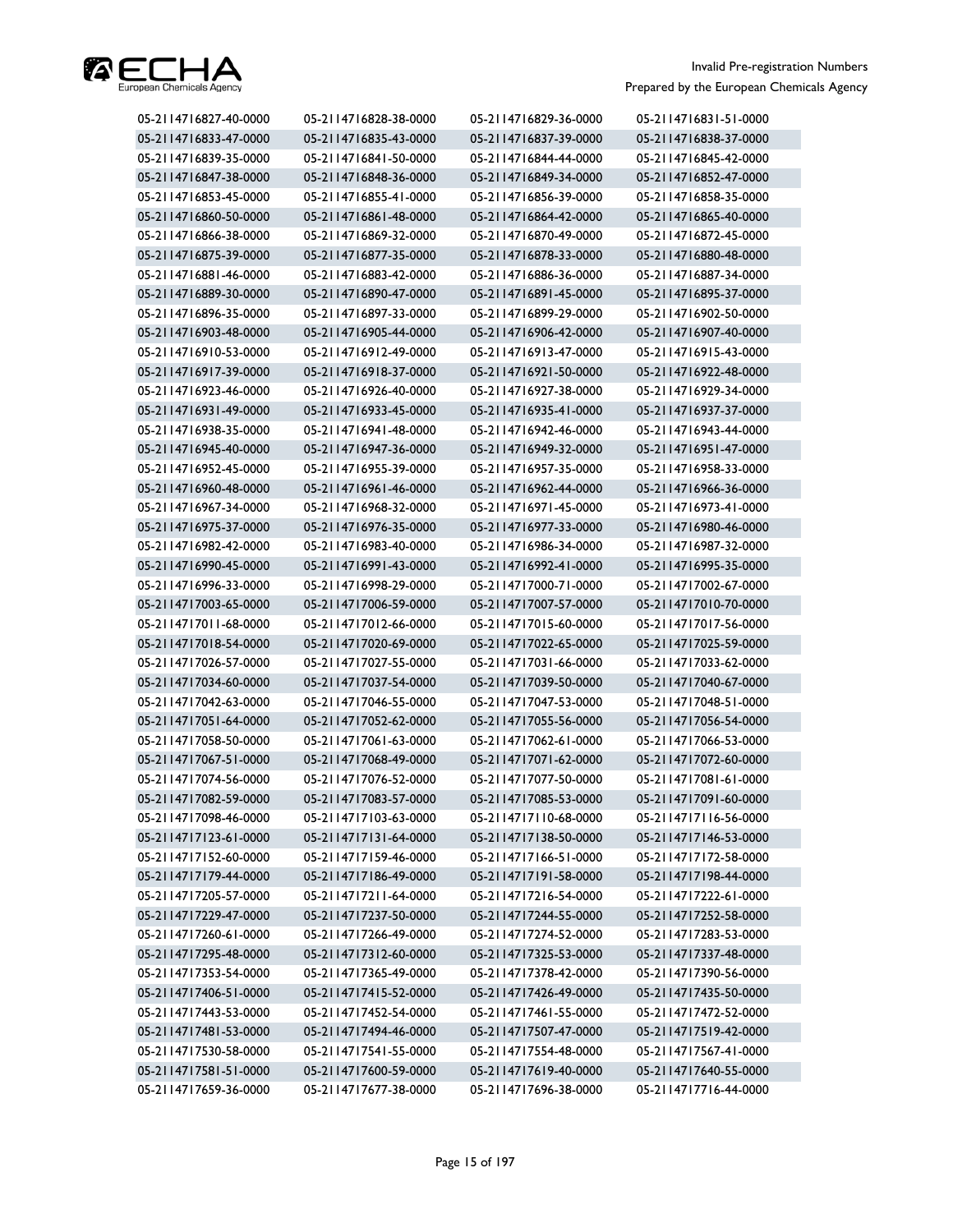

| 05-2114717733-48-0000 | 05-2114717750-52-0000 | 05-2114717768-35-0000 | 05-2114717784-41-0000 |
|-----------------------|-----------------------|-----------------------|-----------------------|
| 05-2114717800-55-0000 | 05-2114717816-42-0000 | 05-2114717831-50-0000 | 05-2114717844-43-0000 |
| 05-2114717859-32-0000 | 05-2114717873-42-0000 | 05-2114717887-33-0000 | 05-2114717904-45-0000 |
| 05-2114717918-36-0000 | 05-2114717931-48-0000 | 05-2114717946-37-0000 | 05-2114717963-41-0000 |
| 05-2114717977-32-0000 | 05-2114717989-27-0000 | 05-2114718000-70-0000 | 05-2114718010-69-0000 |
| 05-2114718021-66-0000 | 05-2114718031-65-0000 | 05-2114718041-64-0000 | 05-2114718052-61-0000 |
| 05-2114718062-60-0000 | 05-2114718072-59-0000 | 05-2114718082-58-0000 | 05-2114718092-57-0000 |
| 05-2114718102-64-0000 | 05-2114718111-65-0000 | 05-2114718120-66-0000 | 05-2114718131-63-0000 |
| 05-2114718140-64-0000 | 05-2114718149-46-0000 | 05-2114718160-62-0000 | 05-2114718169-44-0000 |
| 05-2114718178-45-0000 | 05-2114718187-46-0000 | 05-2114718197-45-0000 | 05-2114718205-56-0000 |
| 05-2114718214-57-0000 | 05-2114718223-58-0000 | 05-2114718232-59-0000 | 05-2114718241-60-0000 |
| 05-2114718250-61-0000 | 05-2114718261-58-0000 | 05-2114718270-59-0000 | 05-2114718278-43-0000 |
| 05-2114718287-44-0000 | 05-2114718295-47-0000 | 05-2114718303-58-0000 | 05-2114718312-59-0000 |
| 05-2114718321-60-0000 | 05-2114718328-46-0000 | 05-2114718337-47-0000 | 05-2114718346-48-0000 |
| 05-2114718355-49-0000 | 05-2114718363-52-0000 | 05-2114718371-55-0000 | 05-2114718379-39-0000 |
| 05-2114718388-40-0000 | 05-2114718397-41-0000 | 05-2114718405-52-0000 | 05-2114718412-57-0000 |
| 05-2114718420-60-0000 | 05-2114718428-44-0000 | 05-2114718437-45-0000 | 05-2114718445-48-0000 |
| 05-2114718453-51-0000 | 05-2114718461-54-0000 | 05-2114718469-38-0000 | 05-2114718478-39-0000 |
| 05-2114718490-53-0000 | 05-2114718503-54-0000 | 05-2114718515-49-0000 | 05-2114718526-46-0000 |
| 05-2114718539-39-0000 | 05-2114718551-53-0000 | 05-2114718563-48-0000 | 05-2114718574-45-0000 |
| 05-2114718591-49-0000 | 05-2114718602-54-0000 | 05-2114718613-51-0000 | 05-2114718622-52-0000 |
| 05-2114718631-53-0000 | 05-2114718640-54-0000 | 05-2114718650-53-0000 | 05-2114718659-35-0000 |
| 05-2114718668-36-0000 | 05-2114718677-37-0000 | 05-2114718686-38-0000 | 05-2114718695-39-0000 |
| 05-2114718704-48-0000 | 05-2114718712-51-0000 | 05-2114718722-50-0000 | 05-2114718730-53-0000 |
| 05-2114718739-35-0000 | 05-2114718748-36-0000 | 05-2114718755-41-0000 | 05-2114718764-42-0000 |
| 05-2114718774-41-0000 | 05-2114718781-46-0000 | 05-2114718790-47-0000 | 05-2114718798-31-0000 |
| 05-2114718805-44-0000 | 05-2114718814-45-0000 | 05-2114718823-46-0000 | 05-2114718832-47-0000 |
| 05-2114718839-33-0000 | 05-2114718848-34-0000 | 05-2114718855-39-0000 | 05-2114718864-40-0000 |
| 05-2114718872-43-0000 | 05-2114718879-29-0000 | 05-2114718887-32-0000 | 05-2114718894-37-0000 |
| 05-2114718904-44-0000 | 05-2114718911-49-0000 | 05-2114718918-35-0000 | 05-2114718926-38-0000 |
| 05-2114718934-41-0000 | 05-2114718942-44-0000 | 05-2114718950-47-0000 | 05-2114718956-35-0000 |
| 05-2114718965-36-0000 | 05-2114718971-43-0000 | 05-2114718980-44-0000 | 05-2114718988-28-0000 |
| 05-2114718995-33-0000 | 05-2114719006-57-0000 | 05-2114719019-50-0000 | 05-2114719032-62-0000 |
| 05-2114719044-57-0000 | 05-2114719052-60-0000 | 05-2114719061-61-0000 | 05-2114719071-60-0000 |
| 05-2114719083-55-0000 | 05-2114719093-54-0000 | 05-2114719103-61-0000 | 05-2114719116-54-0000 |
| 05-2114719129-47-0000 | 05-2114719143-57-0000 | 05-2114719154-54-0000 | 05-2114719168-45-0000 |
| 05-2114719179-42-0000 | 05-2114719193-52-0000 | 05-2114719203-59-0000 | 05-2114719213-58-0000 |
| 05-2114719226-51-0000 | 05-2114719237-48-0000 | 05-2114719249-43-0000 | 05-2114719257-46-0000 |
| 05-2114719264-51-0000 | 05-2114719271-56-0000 | 05-2114719279-40-0000 | 05-2114719285-47-0000 |
| 05-2114719291-54-0000 | 05-2114719300-63-0000 | 05-2114719306-51-0000 | 05-2114719314-54-0000 |
| 05-2114719320-61-0000 | 05-2114719327-47-0000 | 05-2114719334-52-0000 | 05-2114719342-55-0000 |
| 05-2114719348-43-0000 | 05-2114719355-48-0000 | 05-2114719362-53-0000 | 05-2114719370-56-0000 |
| 05-2114719375-46-0000 | 05-2114719383-49-0000 | 05-2114719390-54-0000 | 05-2114719395-44-0000 |
| 05-2114719404-53-0000 | 05-2114719411-58-0000 | 05-2114719419-42-0000 | 05-2114719424-51-0000 |
| 05-2114719432-54-0000 | 05-2114719439-40-0000 | 05-2114719445-47-0000 | 05-2114719453-50-0000 |
| 05-2114719456-44-0000 | 05-2114719457-42-0000 | 05-2114719458-40-0000 | 05-2114719461-53-0000 |
| 05-2114719462-51-0000 | 05-2114719465-45-0000 | 05-2114719466-43-0000 | 05-2114719467-41-0000 |
| 05-2114719470-54-0000 | 05-2114719473-48-0000 | 05-2114719474-46-0000 | 05-2114719475-44-0000 |
| 05-2114719477-40-0000 | 05-2114719480-53-0000 | 05-2114719482-49-0000 | 05-2114719483-47-0000 |
| 05-2114719485-43-0000 | 05-2114719486-41-0000 | 05-2114719490-52-0000 | 05-2114719491-50-0000 |
| 05-2114719493-46-0000 | 05-2114719494-44-0000 | 05-2114719498-36-0000 | 05-2114719500-59-0000 |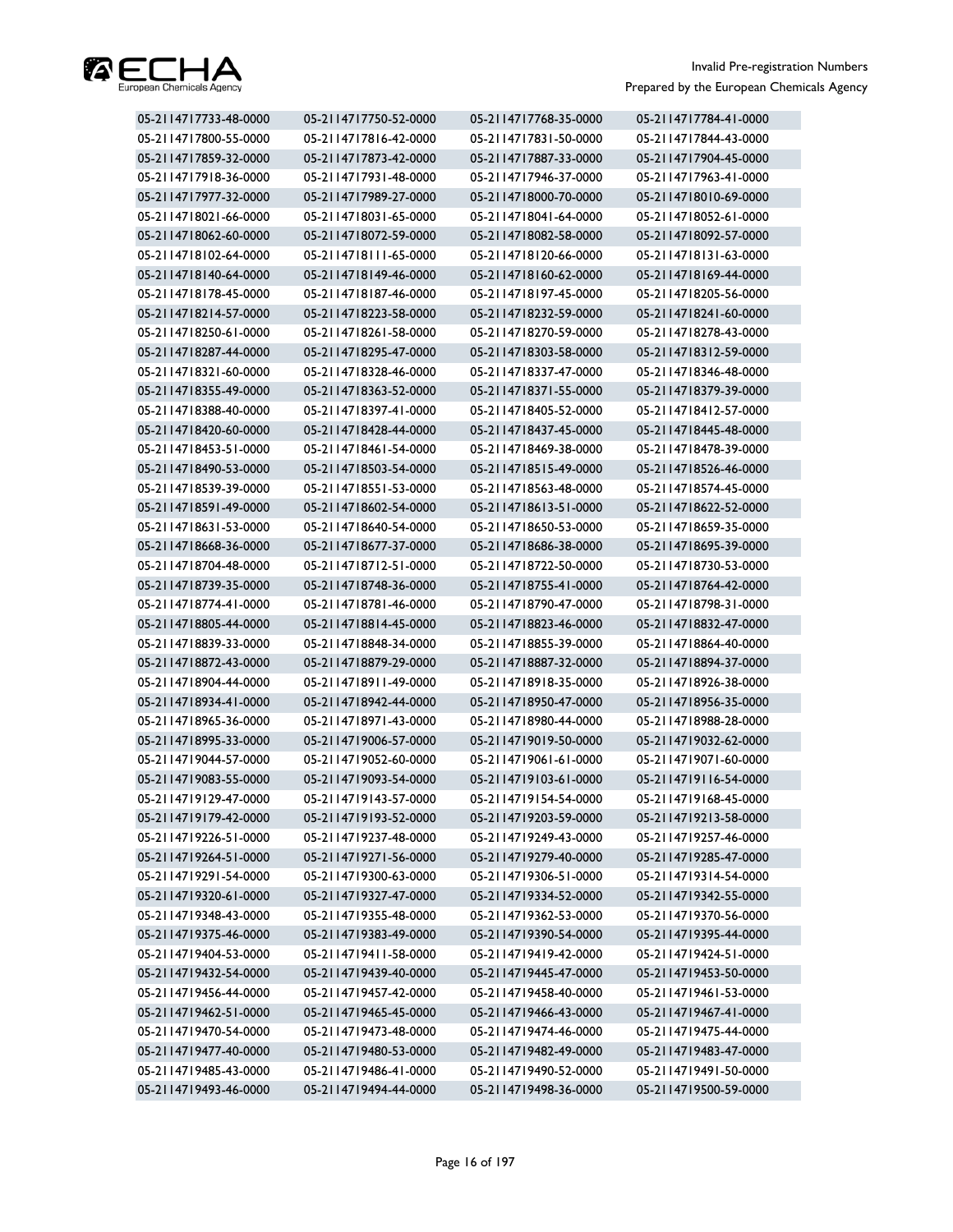

| 05-2114719501-57-0000 | 05-2114719502-55-0000 | 05-2114719505-49-0000 | 05-2114719508-43-0000 |
|-----------------------|-----------------------|-----------------------|-----------------------|
| 05-2114719509-41-0000 | 05-2114719510-58-0000 | 05-2114719514-50-0000 | 05-2114719516-46-0000 |
| 05-2114719517-44-0000 | 05-2114719518-42-0000 | 05-2114719522-53-0000 | 05-2114719524-49-0000 |
| 05-2114719525-47-0000 | 05-2114719528-41-0000 | 05-2114719530-56-0000 | 05-2114719532-52-0000 |
| 05-2114719534-48-0000 | 05-2114719536-44-0000 | 05-2114719538-40-0000 | 05-2114719541-53-0000 |
| 05-2114719543-49-0000 | 05-2114719545-45-0000 | 05-2114719547-41-0000 | 05-2114719549-37-0000 |
| 05-2114719551-52-0000 | 05-2114719554-46-0000 | 05-2114719555-44-0000 | 05-2114719558-38-0000 |
| 05-2114719561-51-0000 | 05-2114719562-49-0000 | 05-2114719566-41-0000 | 05-2114719567-39-0000 |
| 05-2114719569-35-0000 | 05-2114719572-48-0000 | 05-2114719573-46-0000 | 05-2114719575-42-0000 |
| 05-2114719577-38-0000 | 05-2114719579-34-0000 | 05-2114719581-49-0000 | 05-2114719583-45-0000 |
| 05-2114719585-41-0000 | 05-2114719587-37-0000 | 05-2114719590-50-0000 | 05-2114719593-44-0000 |
| 05-2114719596-38-0000 | 05-2114719600-57-0000 | 05-2114719603-51-0000 | 05-2114719607-43-0000 |
| 05-2114719611-54-0000 | 05-2114719614-48-0000 | 05-2114719619-38-0000 | 05-2114719622-51-0000 |
| 05-2114719624-47-0000 | 05-2114719630-54-0000 | 05-2114719632-50-0000 | 05-2114719634-46-0000 |
| 05-2114719640-53-0000 | 05-2114719642-49-0000 | 05-2114719645-43-0000 | 05-2114719650-52-0000 |
| 05-2114719653-46-0000 | 05-2114719656-40-0000 | 05-2114719660-51-0000 | 05-2114719663-45-0000 |
| 05-2114719666-39-0000 | 05-2114719670-50-0000 | 05-2114719674-42-0000 | 05-2114719677-36-0000 |
| 05-2114719680-49-0000 | 05-2114719684-41-0000 | 05-2114719687-35-0000 | 05-2114719691-46-0000 |
| 05-2114719694-40-0000 | 05-2114719697-34-0000 | 05-2114719701-53-0000 | 05-2114719705-45-0000 |
| 05-2114719709-37-0000 | 05-2114719711-52-0000 | 05-2114719714-46-0000 | 05-2114719719-36-0000 |
| 05-2114719722-49-0000 | 05-2114719725-43-0000 | 05-2114719729-35-0000 | 05-2114719733-46-0000 |
| 05-2114719736-40-0000 | 05-2114719739-34-0000 | 05-2114719742-47-0000 | 05-2114719746-39-0000 |
| 05-2114719750-50-0000 | 05-2114719753-44-0000 | 05-2114719757-36-0000 | 05-2114719760-49-0000 |
| 05-2114719763-43-0000 | 05-2114719767-35-0000 | 05-2114719770-48-0000 | 05-2114719774-40-0000 |
| 05-2114719776-36-0000 | 05-2114719781-45-0000 | 05-2114719784-39-0000 | 05-2114719788-31-0000 |
| 05-2114719791-44-0000 | 05-2114719793-40-0000 | 05-2114719799-28-0000 | 05-2114719801-51-0000 |
| 05-2114719807-39-0000 | 05-2114719811-50-0000 | 05-2114719817-38-0000 | 05-2114719823-45-0000 |
| 05-2114719828-35-0000 | 05-2114719835-40-0000 | 05-2114719840-49-0000 | 05-2114719847-35-0000 |
| 05-2114719852-44-0000 | 05-2114719858-32-0000 | 05-2114719864-39-0000 | 05-2114719868-31-0000 |
| 05-2114719876-34-0000 | 05-2114719880-45-0000 | 05-2114719888-29-0000 | 05-2114719892-40-0000 |
| 05-2114719900-51-0000 | 05-2114719903-45-0000 | 05-2114719909-33-0000 | 05-2114719913-44-0000 |
| 05-2114719917-36-0000 | 05-2114719920-49-0000 | 05-2114719924-41-0000 | 05-2114719927-35-0000 |
| 05-2114719931-46-0000 | 05-2114719934-40-0000 | 05-2114719938-32-0000 | 05-2114719942-43-0000 |
| 05-2114719946-35-0000 | 05-2114719949-29-0000 | 05-2114719953-40-0000 | 05-2114719956-34-0000 |
| 05-2114719960-45-0000 | 05-2114719963-39-0000 | 05-2114719967-31-0000 | 05-2114719970-44-0000 |
| 05-2114719975-34-0000 | 05-2114719978-28-0000 | 05-2114719982-39-0000 | 05-2114719985-33-0000 |
| 05-2114719989-25-0000 | 05-2114719992-38-0000 | 05-2114719996-30-0000 | 05-2114719999-24-0000 |
| 05-2114720003-70-0000 | 05-2114720007-62-0000 | 05-2114720010-75-0000 | 05-2114720014-67-0000 |
| 05-2114720017-61-0000 | 05-2114720022-70-0000 | 05-2114720025-64-0000 | 05-2114720029-56-0000 |
| 05-2114720033-67-0000 | 05-2114720038-57-0000 | 05-2114720042-68-0000 | 05-2114720045-62-0000 |
| 05-2114720050-71-0000 | 05-2114720052-67-0000 | 05-2114720057-57-0000 | 05-2114720059-53-0000 |
| 05-2114720064-62-0000 | 05-2114720066-58-0000 | 05-2114720072-65-0000 | 05-2114720074-61-0000 |
| 05-2114720079-51-0000 | 05-2114720082-64-0000 | 05-2114720086-56-0000 | 05-2114720089-50-0000 |
| 05-2114720093-61-0000 | 05-2114720097-53-0000 | 05-2114720100-74-0000 | 05-2114720104-66-0000 |
| 05-2114720108-58-0000 | 05-2114720111-71-0000 | 05-2114720115-63-0000 | 05-2114720118-57-0000 |
| 05-2114720122-68-0000 | 05-2114720126-60-0000 | 05-2114720130-71-0000 | 05-2114720134-63-0000 |
| 05-2114720138-55-0000 | 05-2114720142-66-0000 | 05-2114720145-60-0000 | 05-2114720149-52-0000 |
| 05-2114720153-63-0000 | 05-2114720157-55-0000 | 05-2114720160-68-0000 | 05-2114720164-60-0000 |
| 05-2114720167-54-0000 | 05-2114720172-63-0000 | 05-2114720175-57-0000 | 05-2114720179-49-0000 |
| 05-2114720184-58-0000 | 05-2114720189-48-0000 | 05-2114720198-49-0000 | 05-2114720203-66-0000 |
| 05-2114720211-69-0000 | 05-2114720217-57-0000 | 05-2114720224-62-0000 | 05-2114720231-67-0000 |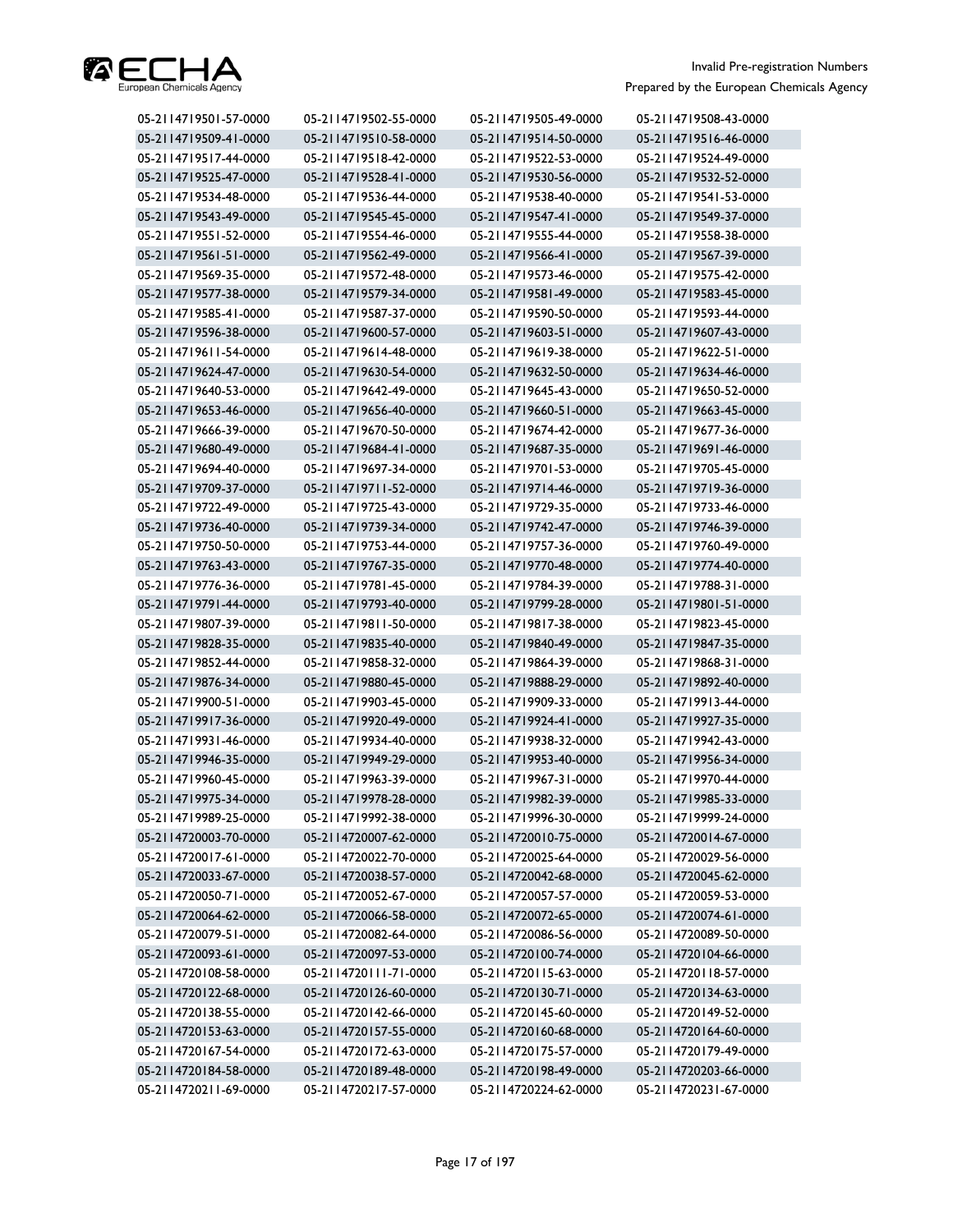

| 05-2114720236-57-0000 | 05-2114720243-62-0000 | 05-2114720246-56-0000 | 05-2114720251-65-0000 |
|-----------------------|-----------------------|-----------------------|-----------------------|
| 05-2114720255-57-0000 | 05-2114720258-51-0000 | 05-2114720262-62-0000 | 05-2114720266-54-0000 |
| 05-2114720270-65-0000 | 05-2114720274-57-0000 | 05-2114720278-49-0000 | 05-2114720281-62-0000 |
| 05-2114720285-54-0000 | 05-2114720288-48-0000 | 05-2114720293-57-0000 | 05-2114720297-49-0000 |
| 05-2114720300-70-0000 | 05-2114720304-62-0000 | 05-2114720308-54-0000 | 05-2114720312-65-0000 |
| 05-2114720315-59-0000 | 05-2114720320-68-0000 | 05-2114720323-62-0000 | 05-2114720327-54-0000 |
| 05-2114720332-63-0000 | 05-2114720334-59-0000 | 05-2114720339-49-0000 | 05-2114720342-62-0000 |
| 05-2114720346-54-0000 | 05-2114720351-63-0000 | 05-2114720353-59-0000 | 05-2114720358-49-0000 |
| 05-2114720362-60-0000 | 05-2114720365-54-0000 | 05-2114720370-63-0000 | 05-2114720373-57-0000 |
| 05-2114720377-49-0000 | 05-2114720382-58-0000 | 05-2114720384-54-0000 | 05-2114720390-61-0000 |
| 05-2114720392-57-0000 | 05-2114720396-49-0000 | 05-2114720400-68-0000 | 05-2114720402-64-0000 |
| 05-2114720406-56-0000 | 05-2114720409-50-0000 | 05-2114720412-63-0000 | 05-2114720415-57-0000 |
| 05-2114720419-49-0000 | 05-2114720427-52-0000 | 05-2114720434-57-0000 | 05-2114720440-64-0000 |
| 05-2114720446-52-0000 | 05-2114720449-46-0000 | 05-2114720451-61-0000 | 05-2114720454-55-0000 |
| 05-2114720457-49-0000 | 05-2114720459-45-0000 | 05-2114720462-58-0000 | 05-2114720465-52-0000 |
| 05-2114720467-48-0000 | 05-2114720470-61-0000 | 05-2114720473-55-0000 | 05-2114720475-51-0000 |
| 05-2114720478-45-0000 | 05-2114720481-58-0000 | 05-2114720483-54-0000 | 05-2114720486-48-0000 |
| 05-2114720489-42-0000 | 05-2114720491-57-0000 | 05-2114720494-51-0000 | 05-2114720497-45-0000 |
| 05-2114720504-58-0000 | 05-2114720510-65-0000 | 05-2114720516-53-0000 | 05-2114720522-60-0000 |
| 05-2114720531-61-0000 | 05-2114720542-58-0000 | 05-2114720552-57-0000 | 05-2114720562-56-0000 |
| 05-2114720572-55-0000 | 05-2114720582-54-0000 | 05-2114720592-53-0000 | 05-2114720600-64-0000 |
| 05-2114720609-46-0000 | 05-2114720619-45-0000 | 05-2114720632-57-0000 | 05-2114720647-46-0000 |
| 05-2114720660-58-0000 | 05-2114720670-57-0000 | 05-2114720684-48-0000 | 05-2114720696-43-0000 |
| 05-2114720709-44-0000 | 05-2114720718-45-0000 | 05-2114720728-44-0000 | 05-2114720740-58-0000 |
| 05-2114720754-49-0000 | 05-2114720766-44-0000 | 05-2114720778-39-0000 | 05-2114720791-51-0000 |
| 05-2114720802-56-0000 | 05-2114720815-49-0000 | 05-2114720825-48-0000 | 05-2114720836-45-0000 |
| 05-2114720844-48-0000 | 05-2114720856-43-0000 | 05-2114720865-44-0000 | 05-2114720873-47-0000 |
| 05-2114720883-46-0000 | 05-2114720891-49-0000 | 05-2114720903-52-0000 | 05-2114720911-55-0000 |
| 05-2114720918-41-0000 | 05-2114720929-38-0000 | 05-2114720937-41-0000 | 05-2114720944-46-0000 |
| 05-2114720952-49-0000 | 05-2114720959-35-0000 | 05-2114720966-40-0000 | 05-2114720973-45-0000 |
| 05-2114720979-33-0000 | 05-2114720987-36-0000 | 05-2114720993-43-0000 | 05-2114721000-75-0000 |
| 05-2114721006-63-0000 | 05-2114721013-68-0000 | 05-2114721019-56-0000 | 05-2114721025-63-0000 |
| 05-2114721032-68-0000 | 05-2114721038-56-0000 | 05-2114721044-63-0000 | 05-2114721051-68-0000 |
| 05-2114721057-56-0000 | 05-2114721062-65-0000 | 05-2114721068-53-0000 | 05-2114721075-58-0000 |
| 05-2114721081-65-0000 | 05-2114721087-53-0000 | 05-2114721093-60-0000 | 05-2114721099-48-0000 |
| 05-2114721104-65-0000 | 05-2114721111-70-0000 | 05-2114721118-56-0000 | 05-2114721124-63-0000 |
| 05-2114721131-68-0000 | 05-2114721142-65-0000 | 05-2114721152-64-0000 | 05-2114721163-61-0000 |
| 05-2114721173-60-0000 | 05-2114721184-57-0000 | 05-2114721193-58-0000 | 05-2114721203-65-0000 |
| 05-2114721213-64-0000 | 05-2114721223-63-0000 | 05-2114721233-62-0000 | 05-2114721245-57-0000 |
| 05-2114721256-54-0000 | 05-2114721266-53-0000 | 05-2114721275-54-0000 | 05-2114721286-51-0000 |
| 05-2114721296-50-0000 | 05-2114721305-59-0000 | 05-2114721315-58-0000 | 05-2114721325-57-0000 |
| 05-2114721334-58-0000 | 05-2114721343-59-0000 | 05-2114721353-58-0000 | 05-2114721361-61-0000 |
| 05-2114721372-58-0000 | 05-2114721381-59-0000 | 05-2114721389-43-0000 | 05-2114721398-44-0000 |
| 05-2114721406-55-0000 | 05-2114721415-56-0000 | 05-2114721423-59-0000 | 05-2114721433-58-0000 |
| 05-2114721442-59-0000 | 05-2114721450-62-0000 | 05-2114721458-46-0000 | 05-2114721467-47-0000 |
| 05-2114721475-50-0000 | 05-2114721484-51-0000 | 05-2114721490-58-0000 | 05-2114721499-40-0000 |
| 05-2114721507-51-0000 | 05-2114721515-54-0000 | 05-2114721522-59-0000 | 05-2114721531-60-0000 |
| 05-2114721539-44-0000 | 05-2114721546-49-0000 | 05-2114721555-50-0000 | 05-2114721562-55-0000 |
| 05-2114721570-58-0000 | 05-2114721578-42-0000 | 05-2114721586-45-0000 | 05-2114721594-48-0000 |
| 05-2114721601-61-0000 | 05-2114721609-45-0000 | 05-2114721617-48-0000 | 05-2114721623-55-0000 |
| 05-2114721633-54-0000 | 05-2114721639-42-0000 | 05-2114721647-45-0000 | 05-2114721654-50-0000 |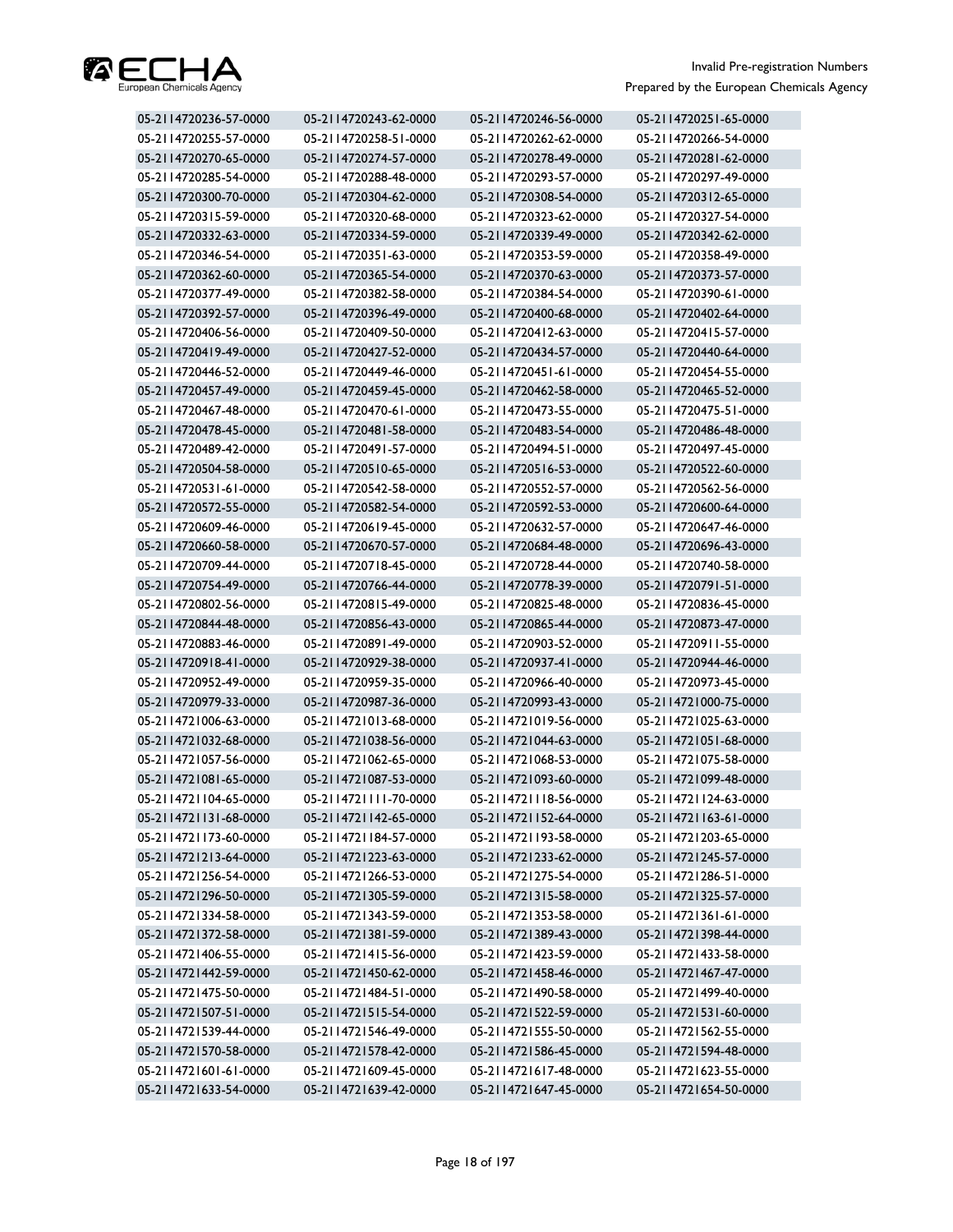

| 05-2114721662-53-0000 | 05-2114721669-39-0000 | 05-2114721677-42-0000 | 05-2114721684-47-0000 |
|-----------------------|-----------------------|-----------------------|-----------------------|
| 05-2114721691-52-0000 | 05-2114721698-38-0000 | 05-2114721705-51-0000 | 05-2114721713-54-0000 |
| 05-2114721719-42-0000 | 05-2114721727-45-0000 | 05-2114721733-52-0000 | 05-2114721741-55-0000 |
| 05-2114721748-41-0000 | 05-2114721760-55-0000 | 05-2114721773-48-0000 | 05-2114721785-43-0000 |
| 05-2114721799-34-0000 | 05-2114721810-58-0000 | 05-2114721823-51-0000 | 05-2114721835-46-0000 |
| 05-2114721853-48-0000 | 05-2114721866-41-0000 | 05-2114721876-40-0000 | 05-2114721888-35-0000 |
| 05-2114721898-34-0000 | 05-2114721909-39-0000 | 05-2114721920-55-0000 | 05-2114721928-39-0000 |
| 05-2114721936-42-0000 | 05-2114721947-39-0000 | 05-2114721955-42-0000 | 05-2114721967-37-0000 |
| 05-2114721977-36-0000 | 05-2114721991-46-0000 | 05-2114722002-70-0000 | 05-2114722014-65-0000 |
| 05-2114722024-64-0000 | 05-2114722032-67-0000 | 05-2114722039-53-0000 | 05-2114722050-69-0000 |
| 05-2114722058-53-0000 | 05-2114722064-60-0000 | 05-2114722071-65-0000 | 05-2114722084-58-0000 |
| 05-2114722096-53-0000 | 05-2114722109-54-0000 | 05-2114722118-55-0000 | 05-2114722127-56-0000 |
| 05-2114722137-55-0000 | 05-2114722146-56-0000 | 05-2114722155-57-0000 | 05-2114722166-54-0000 |
| 05-2114722177-51-0000 | 05-2114722186-52-0000 | 05-2114722195-53-0000 | 05-2114722205-60-0000 |
| 05-2114722215-59-0000 | 05-2114722226-56-0000 | 05-2114722236-55-0000 | 05-2114722246-54-0000 |
| 05-2114722257-51-0000 | 05-2114722268-48-0000 | 05-2114722276-51-0000 | 05-2114722288-46-0000 |
| 05-2114722301-66-0000 | 05-2114722317-53-0000 | 05-2114722330-65-0000 | 05-2114723518-46-0000 |
| 05-2114723520-61-0000 | 05-2114723524-53-0000 | 05-2114723526-49-0000 | 05-2114723529-43-0000 |
| 05-2114723533-54-0000 | 05-2114723534-52-0000 | 05-2114723537-46-0000 | 05-2114723539-42-0000 |
| 05-2114723543-53-0000 | 05-2114723546-47-0000 | 05-2114723548-43-0000 | 05-2114723550-58-0000 |
| 05-2114723554-50-0000 | 05-2114723556-46-0000 | 05-2114723558-42-0000 | 05-2114723563-51-0000 |
| 05-2114723564-49-0000 | 05-2114723568-41-0000 | 05-2114723569-39-0000 | 05-2114723572-52-0000 |
| 05-2114723577-42-0000 | 05-2114723578-40-0000 | 05-2114723582-51-0000 | 05-2114723584-47-0000 |
| 05-2114723586-43-0000 | 05-2114723590-54-0000 | 05-2114723593-48-0000 | 05-2114723597-40-0000 |
| 05-2114723600-61-0000 | 05-2114723603-55-0000 | 05-2114723606-49-0000 | 05-2114723608-45-0000 |
| 05-2114723612-56-0000 | 05-2114723615-50-0000 | 05-2114723617-46-0000 | 05-2114723620-59-0000 |
| 05-2114723624-51-0000 | 05-2114723626-47-0000 | 05-2114723629-41-0000 | 05-2114723632-54-0000 |
| 05-2114723636-46-0000 | 05-2114723638-42-0000 | 05-2114723640-57-0000 | 05-2114723644-49-0000 |
| 05-2114723646-45-0000 | 05-2114723650-56-0000 | 05-2114723652-52-0000 | 05-2114723655-46-0000 |
| 05-2114723658-40-0000 | 05-2114723662-51-0000 | 05-2114723663-49-0000 | 05-2114723667-41-0000 |
| 05-2114723670-54-0000 | 05-2114723673-48-0000 | 05-2114723675-44-0000 | 05-2114723679-36-0000 |
| 05-2114723682-49-0000 | 05-2114723685-43-0000 | 05-2114723688-37-0000 | 05-2114723693-46-0000 |
| 05-2114723697-38-0000 | 05-2114723702-55-0000 | 05-2114723708-43-0000 | 05-2114723712-54-0000 |
| 05-2114723716-46-0000 | 05-2114723721-55-0000 | 05-2114723726-45-0000 | 05-2114723731-54-0000 |
| 05-2114723734-48-0000 | 05-2114723739-38-0000 | 05-2114723744-47-0000 | 05-2114723750-54-0000 |
| 05-2114723754-46-0000 | 05-2114723759-36-0000 | 05-2114723762-49-0000 | 05-2114723768-37-0000 |
| 05-2114723772-48-0000 | 05-2114723777-38-0000 | 05-2114723783-45-0000 | 05-2114723787-37-0000 |
| 05-2114723792-46-0000 | 05-2114723797-36-0000 | 05-2114723801-55-0000 | 05-2114723806-45-0000 |
| 05-2114723810-56-0000 | 05-2114723815-46-0000 | 05-2114723821-53-0000 | 05-2114723825-45-0000 |
| 05-2114723828-39-0000 | 05-2114723833-48-0000 | 05-2114723838-38-0000 | 05-2114723843-47-0000 |
| 05-2114723847-39-0000 | 05-2114723852-48-0000 | 05-2114723857-38-0000 | 05-2114723861-49-0000 |
| 05-2114723865-41-0000 | 05-2114723871-48-0000 | 05-2114723875-40-0000 | 05-2114723879-32-0000 |
| 05-2114723883-43-0000 | 05-2114723889-31-0000 | 05-2114723894-40-0000 | 05-2114723898-32-0000 |
| 05-2114723903-49-0000 | 05-2114723906-43-0000 | 05-2114723911-52-0000 | 05-2114723916-42-0000 |
| 05-2114723921-51-0000 | 05-2114723925-43-0000 | 05-2114723930-52-0000 | 05-2114723935-42-0000 |
| 05-2114723940-51-0000 | 05-2114723944-43-0000 | 05-2114723949-33-0000 | 05-2114723953-44-0000 |
| 05-2114723958-34-0000 | 05-2114723963-43-0000 | 05-2114723967-35-0000 | 05-2114723972-44-0000 |
| 05-2114723977-34-0000 | 05-2114723981-45-0000 | 05-2114723987-33-0000 | 05-2114723990-46-0000 |
| 05-2114723995-36-0000 | 05-2114723999-28-0000 | 05-2114724004-64-0000 | 05-2114724009-54-0000 |
| 05-2114724013-65-0000 | 05-2114724019-53-0000 | 05-2114724023-64-0000 | 05-2114724027-56-0000 |
| 05-2114724032-65-0000 | 05-2114724036-57-0000 | 05-2114724041-66-0000 | 05-2114724045-58-0000 |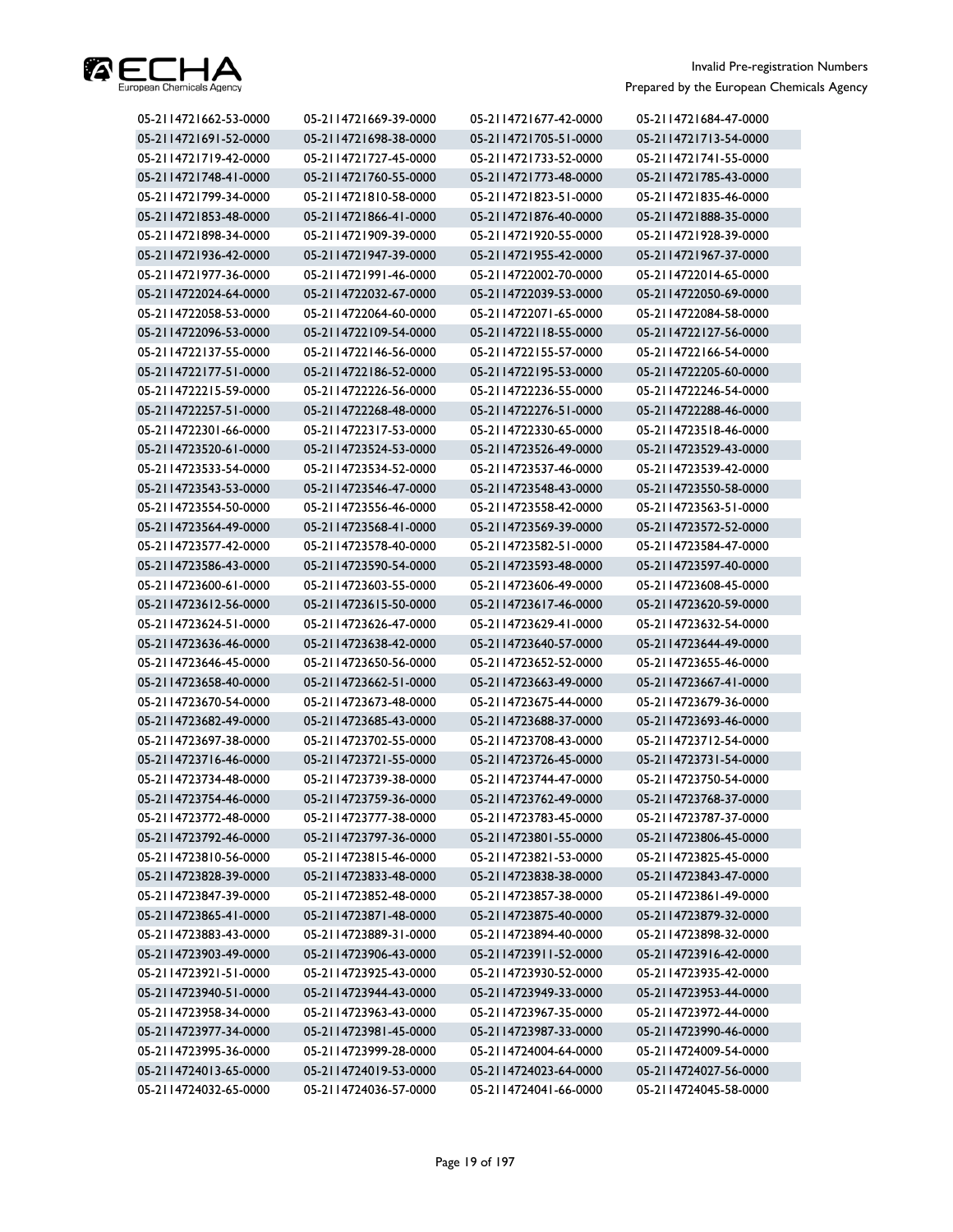

| 05-2114724052-63-0000 | 05-2114724056-55-0000 | 05-2114724060-66-0000 | 05-2114724065-56-0000 |
|-----------------------|-----------------------|-----------------------|-----------------------|
| 05-2114724070-65-0000 | 05-2114724075-55-0000 | 05-2114724079-47-0000 | 05-2114724084-56-0000 |
| 05-2114724090-63-0000 | 05-2114724092-59-0000 | 05-2114724097-49-0000 | 05-2114724102-66-0000 |
| 05-2114724107-56-0000 | 05-2114724111-67-0000 | 05-2114724116-57-0000 | 05-2114724121-66-0000 |
| 05-2114724126-56-0000 | 05-2114724130-67-0000 | 05-2114724135-57-0000 | 05-2114724140-66-0000 |
| 05-2114724145-56-0000 | 05-2114724149-48-0000 | 05-2114724153-59-0000 | 05-2114724158-49-0000 |
| 05-2114724163-58-0000 | 05-2114724167-50-0000 | 05-2114724173-57-0000 | 05-2114724177-49-0000 |
| 05-2114724182-58-0000 | 05-2114724186-50-0000 | 05-2114724192-57-0000 | 05-2114724197-47-0000 |
| 05-2114724203-62-0000 | 05-2114724207-54-0000 | 05-2114724212-63-0000 | 05-2114724217-53-0000 |
| 05-2114724221-64-0000 | 05-2114724225-56-0000 | 05-2114724230-65-0000 | 05-2114724235-55-0000 |
| 05-2114724240-64-0000 | 05-2114724245-54-0000 | 05-2114724249-46-0000 | 05-2114724254-55-0000 |
| 05-2114724259-45-0000 | 05-2114724264-54-0000 | 05-2114724267-48-0000 | 05-2114724273-55-0000 |
| 05-2114724280-60-0000 | 05-2114724287-46-0000 | 05-2114724296-47-0000 | 05-2114724303-60-0000 |
| 05-2114724310-65-0000 | 05-2114724317-51-0000 | 05-2114724323-58-0000 | 05-2114724330-63-0000 |
| 05-2114724337-49-0000 | 05-2114724343-56-0000 | 05-2114724348-46-0000 | 05-2114724354-53-0000 |
| 05-2114724361-58-0000 | 05-2114724367-46-0000 | 05-2114724374-51-0000 | 05-2114724380-58-0000 |
| 05-2114724387-44-0000 | 05-2114724394-49-0000 | 05-2114724400-64-0000 | 05-2114724406-52-0000 |
| 05-2114724412-59-0000 | 05-2114724419-45-0000 | 05-2114724424-54-0000 | 05-2114724430-61-0000 |
| 05-2114724436-49-0000 | 05-2114724442-56-0000 | 05-2114724449-42-0000 | 05-2114724455-49-0000 |
| 05-2114724461-56-0000 | 05-2114724467-44-0000 | 05-2114724473-51-0000 | 05-2114724479-39-0000 |
| 05-2114724485-46-0000 | 05-2114724491-53-0000 | 05-2114724497-41-0000 | 05-2114724502-58-0000 |
| 05-2114724508-46-0000 | 05-2114724513-55-0000 | 05-2114724519-43-0000 | 05-2114724526-48-0000 |
| 05-2114724531-57-0000 | 05-2114724537-45-0000 | 05-2114724543-52-0000 | 05-2114724549-40-0000 |
| 05-2114724556-45-0000 | 05-2114724561-54-0000 | 05-2114724567-42-0000 | 05-2114724573-49-0000 |
| 05-2114724579-37-0000 | 05-2114724583-48-0000 | 05-2114724589-36-0000 | 05-2114724595-43-0000 |
| 05-2114724600-60-0000 | 05-2114724606-48-0000 | 05-2114724612-55-0000 | 05-2114724617-45-0000 |
| 05-2114724624-50-0000 | 05-2114724630-57-0000 | 05-2114724635-47-0000 | 05-2114724641-54-0000 |
| 05-2114724646-44-0000 | 05-2114724652-51-0000 | 05-2114724658-39-0000 | 05-2114724663-48-0000 |
| 05-2114724671-51-0000 | 05-2114724680-52-0000 | 05-2114724687-38-0000 | 05-2114724694-43-0000 |
| 05-2114724700-58-0000 | 05-2114724706-46-0000 | 05-2114724711-55-0000 | 05-2114724717-43-0000 |
| 05-2114724722-52-0000 | 05-2114724728-40-0000 | 05-2114724733-49-0000 | 05-2114724738-39-0000 |
| 05-2114724742-50-0000 | 05-2114724747-40-0000 | 05-2114724751-51-0000 | 05-2114724756-41-0000 |
| 05-2114724760-52-0000 | 05-2114724765-42-0000 | 05-2114724769-34-0000 | 05-2114724774-43-0000 |
| 05-2114724779-33-0000 | 05-2114724783-44-0000 | 05-2114724787-36-0000 | 05-2114724792-45-0000 |
| 05-2114724796-37-0000 | 05-2114724802-52-0000 | 05-2114724806-44-0000 | 05-2114724810-55-0000 |
| 05-2114724815-45-0000 | 05-2114724819-37-0000 | 05-2114724824-46-0000 | 05-2114724828-38-0000 |
| 05-2114724835-43-0000 | 05-2114724843-46-0000 | 05-2114724852-47-0000 | 05-2114724860-50-0000 |
| 05-2114724869-32-0000 | 05-2114724877-35-0000 | 05-2114724883-42-0000 | 05-2114724888-32-0000 |
| 05-2114724893-41-0000 | 05-2114724899-29-0000 | 05-2114724903-48-0000 | 05-2114724907-40-0000 |
| 05-2114724912-49-0000 | 05-2114724916-41-0000 | 05-2114724921-50-0000 | 05-2114724925-42-0000 |
| 05-2114724929-34-0000 | 05-2114724934-43-0000 | 05-2114724939-33-0000 | 05-2114724944-42-0000 |
| 05-2114724948-34-0000 | 05-2114724952-45-0000 | 05-2114724957-35-0000 | 05-2114724961-46-0000 |
| 05-2114724965-38-0000 | 05-2114724970-47-0000 | 05-2114724974-39-0000 | 05-2114724979-29-0000 |
| 05-2114724983-40-0000 | 05-2114724987-32-0000 | 05-2114724992-41-0000 | 05-2114724996-33-0000 |
| 05-2114725000-71-0000 | 05-2114725005-61-0000 | 05-2114725009-53-0000 | 05-2114725013-64-0000 |
| 05-2114725022-65-0000 | 05-2114725027-55-0000 | 05-2114725031-66-0000 | 05-2114725038-52-0000 |
| 05-2114725042-63-0000 | 05-2114725046-55-0000 | 05-2114725051-64-0000 | 05-2114725060-65-0000 |
| 05-2114725069-47-0000 | 05-2114725078-48-0000 | 05-2114725086-51-0000 | 05-2114725094-54-0000 |
| 05-2114725103-63-0000 | 05-2114725112-64-0000 | 05-2114725120-67-0000 | 05-2114725129-49-0000 |
| 05-2114725138-50-0000 | 05-2114725146-53-0000 | 05-2114725154-56-0000 | 05-2114725162-59-0000 |
| 05-2114725170-62-0000 | 05-2114725177-48-0000 | 05-2114725184-53-0000 | 05-2114725190-60-0000 |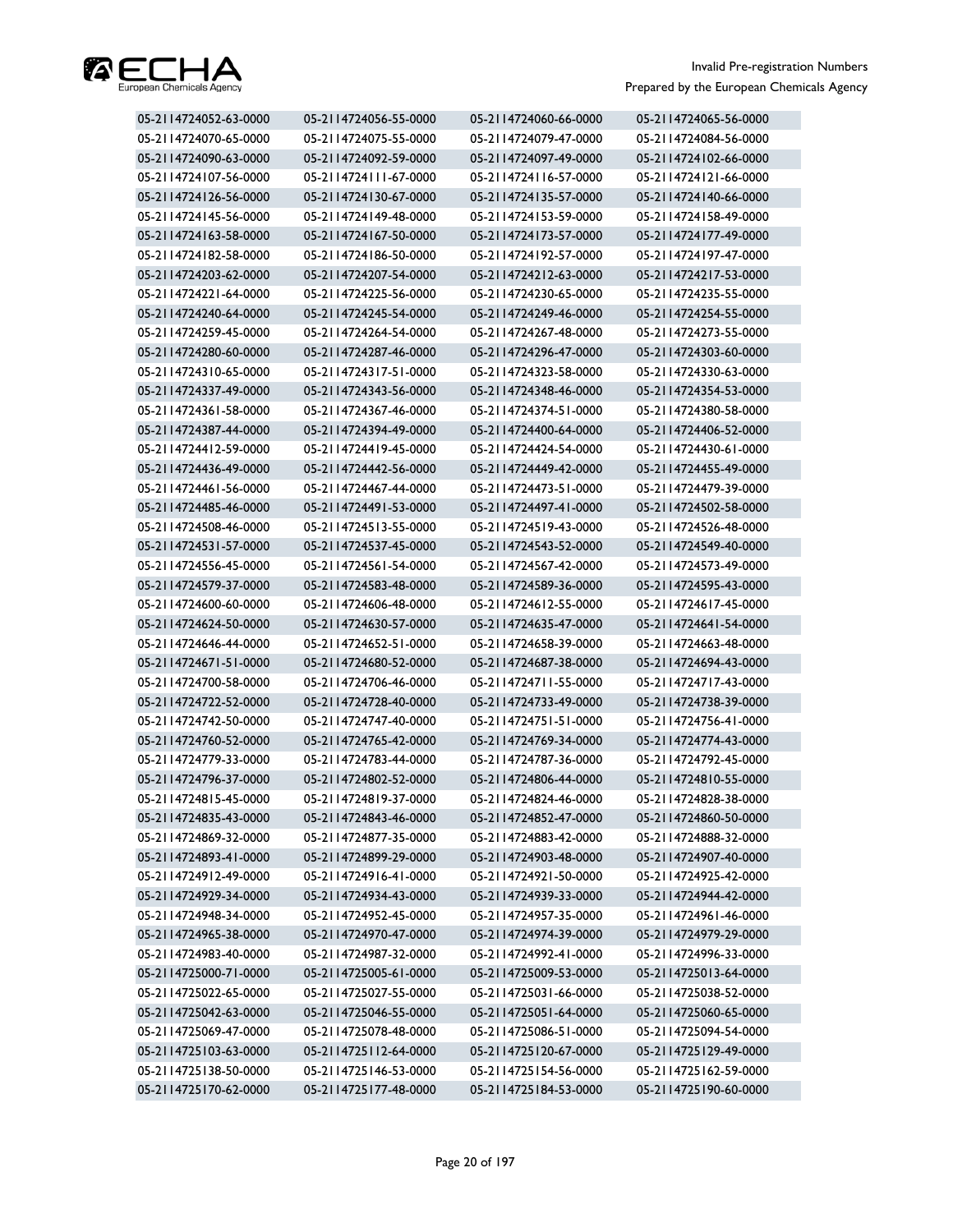

| 05-2114725197-46-0000 | 05-2114725203-61-0000 | 05-2114725209-49-0000 | 05-2114725215-56-0000 |
|-----------------------|-----------------------|-----------------------|-----------------------|
| 05-2114725221-63-0000 | 05-2114725228-49-0000 | 05-2114725234-56-0000 | 05-2114725240-63-0000 |
| 05-2114725246-51-0000 | 05-2114725253-56-0000 | 05-2114725259-44-0000 | 05-2114725265-51-0000 |
| 05-2114725271-58-0000 | 05-2114725276-48-0000 | 05-2114725282-55-0000 | 05-2114725287-45-0000 |
| 05-2114725300-65-0000 | 05-2114725305-55-0000 | 05-2114725311-62-0000 | 05-2114725316-52-0000 |
| 05-2114725323-57-0000 | 05-2114725328-47-0000 | 05-2114725333-56-0000 | 05-2114725339-44-0000 |
| 05-2114725343-55-0000 | 05-2114725348-45-0000 | 05-2114725352-56-0000 | 05-2114725357-46-0000 |
| 05-2114725361-57-0000 | 05-2114725371-56-0000 | 05-2114725375-48-0000 | 05-2114725379-40-0000 |
| 05-2114725384-49-0000 | 05-2114725388-41-0000 | 05-2114725392-52-0000 | 05-2114725396-44-0000 |
| 05-2114725401-61-0000 | 05-2114725405-53-0000 | 05-2114725409-45-0000 | 05-2114725413-56-0000 |
| 05-2114725417-48-0000 | 05-2114725420-61-0000 | 05-2114725424-53-0000 | 05-2114725439-42-0000 |
| 05-2114725442-55-0000 | 05-2114725473-50-0000 | 05-2114725483-49-0000 | 05-2114725490-54-0000 |
| 05-2114725514-52-0000 | 05-2114725523-53-0000 | 05-2114725531-56-0000 | 05-2114725552-52-0000 |
| 05-2114725556-44-0000 | 05-2114725561-53-0000 | 05-2114725564-47-0000 | 05-2114725568-39-0000 |
| 05-2114725572-50-0000 | 05-2114725575-44-0000 | 05-2114725579-36-0000 | 05-2114725583-47-0000 |
| 05-2114725586-41-0000 | 05-2114725591-50-0000 | 05-2114725594-44-0000 | 05-2114725598-36-0000 |
| 05-2114725600-59-0000 | 05-2114725602-55-0000 | 05-2114725604-51-0000 | 05-2114725609-41-0000 |
| 05-2114725612-54-0000 | 05-2114725614-50-0000 | 05-2114725616-46-0000 | 05-2114725621-55-0000 |
| 05-2114725629-39-0000 | 05-2114725637-42-0000 | 05-2114725644-47-0000 | 05-2114725653-48-0000 |
| 05-2114725663-47-0000 | 05-2114725665-43-0000 | 05-2114725668-37-0000 | 05-2114725675-42-0000 |
| 05-2114725680-51-0000 | 05-2114725689-33-0000 | 05-2114725694-42-0000 | 05-2114725702-53-0000 |
| 05-2114725711-54-0000 | 05-2114725718-40-0000 | 05-2114725743-47-0000 | 05-2114725750-52-0000 |
| 05-2114725756-40-0000 | 05-2114725761-49-0000 | 05-2114725764-43-0000 | 05-2114725770-50-0000 |
| 05-2114725772-46-0000 | 05-2114725776-38-0000 | 05-2114725783-43-0000 | 05-2114725788-33-0000 |
| 05-2114725795-38-0000 | 05-2114725807-41-0000 | 05-2114725817-40-0000 | 05-2114725825-43-0000 |
| 05-2114725831-50-0000 | 05-2114725834-44-0000 | 05-2114725840-51-0000 | 05-2114725846-39-0000 |
| 05-2114725853-44-0000 | 05-2114725861-47-0000 | 05-2114725872-44-0000 | 05-2114725881-45-0000 |
| 05-2114725888-31-0000 | 05-2114725900-53-0000 | 05-2114725912-48-0000 | 05-2114725925-41-0000 |
| 05-2114725937-36-0000 | 05-2114725948-33-0000 | 05-2114725956-36-0000 | 05-2114725967-33-0000 |
| 05-2114725975-36-0000 | 05-2114725985-35-0000 | 05-2114725988-29-0000 | 05-2114725992-40-0000 |
| 05-2114725997-30-0000 | 05-2114725999-26-0000 | 05-2114726004-62-0000 | 05-2114726005-60-0000 |
| 05-2114726008-54-0000 | 05-2114726011-67-0000 | 05-2114726012-65-0000 | 05-2114726013-63-0000 |
| 05-2114726019-51-0000 | 05-2114726024-60-0000 | 05-2114726027-54-0000 | 05-2114726028-52-0000 |
| 05-2114726032-63-0000 | 05-2114726033-61-0000 | 05-2114726035-57-0000 | 05-2114726040-66-0000 |
| 05-2114726045-56-0000 | 05-2114726054-57-0000 | 05-2114726065-54-0000 | 05-2114726080-62-0000 |
| 05-2114726096-49-0000 | 05-2114726110-67-0000 | 05-2114726125-56-0000 | 05-2114726141-62-0000 |
| 05-2114726158-47-0000 | 05-2114726173-55-0000 | 05-2114726184-52-0000 | 05-2114726198-43-0000 |
| 05-2114726211-63-0000 | 05-2114726223-58-0000 | 05-2114726478-39-0000 | 05-2114726480-54-0000 |
| 05-2114726481-52-0000 | 05-2114726484-46-0000 | 05-2114726485-44-0000 | 05-2114726488-38-0000 |
| 05-2114726489-36-0000 | 05-2114726490-53-0000 | 05-2114726493-47-0000 | 05-2114726494-45-0000 |
| 05-2114726496-41-0000 | 05-2114726498-37-0000 | 05-2114726499-35-0000 | 05-2114726501-58-0000 |
| 05-2114726503-54-0000 | 05-2114726505-50-0000 | 05-2114726507-46-0000 | 05-2114726508-44-0000 |
| 05-2114726510-59-0000 | 05-2114726512-55-0000 | 05-2114726514-51-0000 | 05-2114726516-47-0000 |
| 05-2114726518-43-0000 | 05-2114726519-41-0000 | 05-2114726521-56-0000 | 05-2114726523-52-0000 |
| 05-2114726525-48-0000 | 05-2114726527-44-0000 | 05-2114726529-40-0000 | 05-2114726531-55-0000 |
| 05-2114726532-53-0000 | 05-2114726535-47-0000 | 05-2114726536-45-0000 | 05-2114726539-39-0000 |
| 05-2114726540-56-0000 | 05-2114726543-50-0000 | 05-2114726544-48-0000 | 05-2114726546-44-0000 |
| 05-2114726547-42-0000 | 05-2114726549-38-0000 | 05-2114726550-55-0000 | 05-2114726552-51-0000 |
| 05-2114726553-49-0000 | 05-2114726556-43-0000 | 05-2114726557-41-0000 | 05-2114726560-54-0000 |
| 05-2114726561-52-0000 | 05-2114726564-46-0000 | 05-2114726565-44-0000 | 05-2114726568-38-0000 |
| 05-2114726569-36-0000 | 05-2114726572-49-0000 | 05-2114726579-35-0000 | 05-2114726581-50-0000 |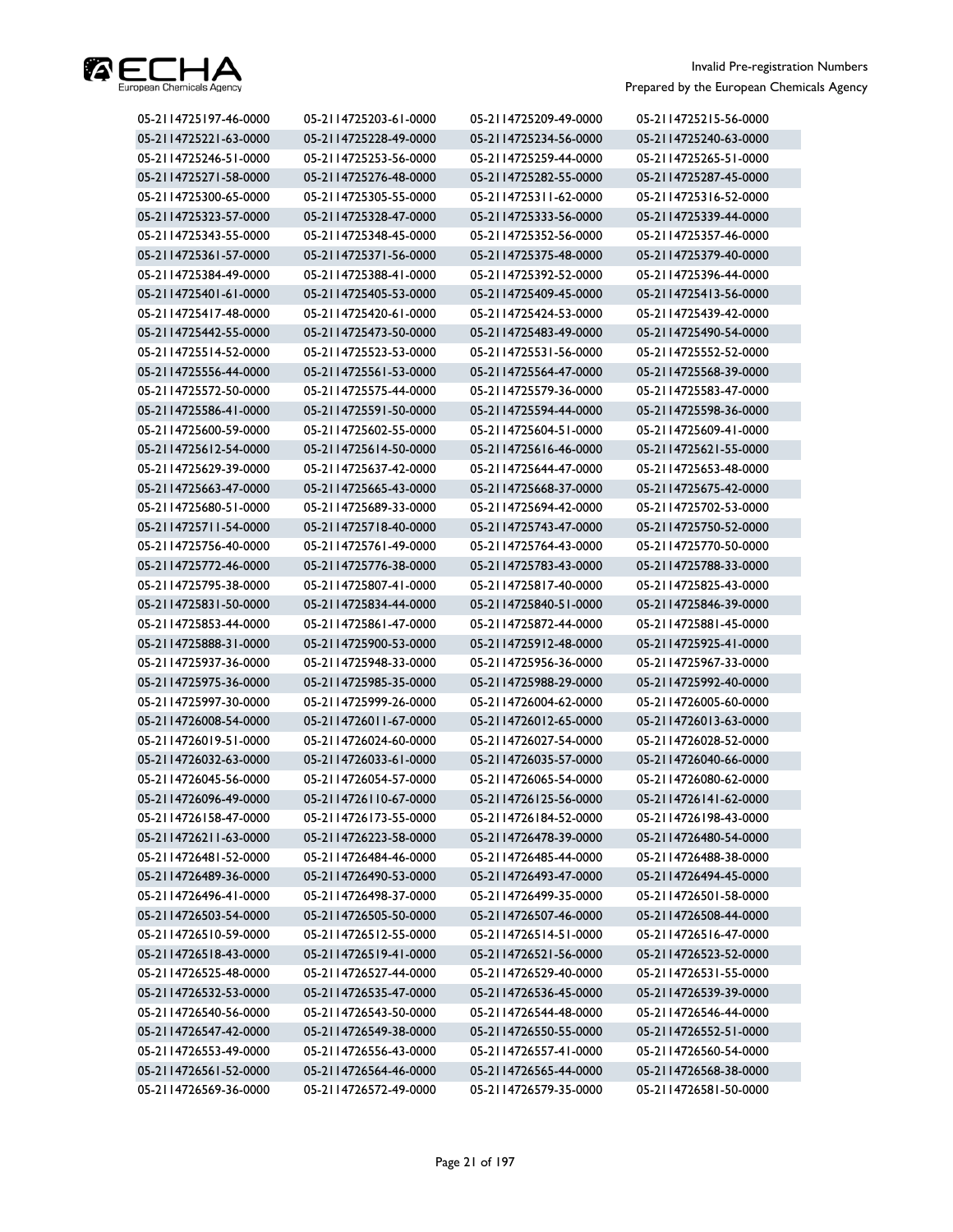

| 05-2114726585-42-0000 | 05-2114726588-36-0000 | 05-2114726591-49-0000 | 05-2114726594-43-0000 |
|-----------------------|-----------------------|-----------------------|-----------------------|
| 05-2114726596-39-0000 | 05-2114726599-33-0000 | 05-2114726602-54-0000 | 05-2114726604-50-0000 |
| 05-2114726605-48-0000 | 05-2114726607-44-0000 | 05-2114726609-40-0000 | 05-2114726613-51-0000 |
| 05-2114726617-43-0000 | 05-2114726619-39-0000 | 05-2114726622-52-0000 | 05-2114726625-46-0000 |
| 05-2114726628-40-0000 | 05-2114726632-51-0000 | 05-2114726634-47-0000 | 05-2114726637-41-0000 |
| 05-2114726640-54-0000 | 05-2114726642-50-0000 | 05-2114726644-46-0000 | 05-2114726646-42-0000 |
| 05-2114726648-38-0000 | 05-2114726649-36-0000 | 05-2114726651-51-0000 | 05-2114726653-47-0000 |
| 05-2114726654-45-0000 | 05-2114726656-41-0000 | 05-2114726658-37-0000 | 05-2114726661-50-0000 |
| 05-2114726665-42-0000 | 05-2114726676-39-0000 | 05-2114726678-35-0000 | 05-2114726682-46-0000 |
| 05-2114726686-38-0000 | 05-2114726688-34-0000 | 05-2114726692-45-0000 | 05-2114726694-41-0000 |
| 05-2114726698-33-0000 | 05-2114726708-40-0000 | 05-2114726712-51-0000 | 05-2114726715-45-0000 |
| 05-2114726719-37-0000 | 05-2114726722-50-0000 | 05-2114726728-38-0000 | 05-2114726729-36-0000 |
| 05-2114726731-51-0000 | 05-2114726733-47-0000 | 05-2114726734-45-0000 | 05-2114726736-41-0000 |
| 05-2114726738-37-0000 | 05-2114726739-35-0000 | 05-2114726741-50-0000 | 05-2114726743-46-0000 |
| 05-2114726744-44-0000 | 05-2114726746-40-0000 | 05-2114726749-34-0000 | 05-2114726750-51-0000 |
| 05-2114726752-47-0000 | 05-2114726754-43-0000 | 05-2114726755-41-0000 | 05-2114726757-37-0000 |
| 05-2114726759-33-0000 | 05-2114726760-50-0000 | 05-2114726764-42-0000 | 05-2114726766-38-0000 |
| 05-2114726769-32-0000 | 05-2114726771-47-0000 | 05-2114726773-43-0000 | 05-2114726775-39-0000 |
| 05-2114726776-37-0000 | 05-2114726778-33-0000 | 05-2114726780-48-0000 | 05-2114726783-42-0000 |
| 05-2114726788-32-0000 | 05-2114726795-37-0000 | 05-2114726799-29-0000 | 05-2114726805-44-0000 |
| 05-2114726810-53-0000 | 05-2114726814-45-0000 | 05-2114726818-37-0000 | 05-2114726822-48-0000 |
| 05-2114726825-42-0000 | 05-2114726829-34-0000 | 05-2114726831-49-0000 | 05-2114726834-43-0000 |
| 05-2114726836-39-0000 | 05-2114726838-35-0000 | 05-2114726839-33-0000 | 05-2114726841-48-0000 |
| 05-2114726843-44-0000 | 05-2114726844-42-0000 | 05-2114726846-38-0000 | 05-2114726848-34-0000 |
| 05-2114726850-49-0000 | 05-2114726851-47-0000 | 05-2114726878-31-0000 | 05-2114726883-40-0000 |
| 05-2114726887-32-0000 | 05-2114726891-43-0000 | 05-2114726895-35-0000 | 05-2114726897-31-0000 |
| 05-2114726899-27-0000 | 05-2114726900-52-0000 | 05-2114726902-48-0000 | 05-2114726904-44-0000 |
| 05-2114726906-40-0000 | 05-2114726907-38-0000 | 05-2114726909-34-0000 | 05-2114726911-49-0000 |
| 05-2114726913-45-0000 | 05-2114726914-43-0000 | 05-2114726916-39-0000 | 05-2114726918-35-0000 |
| 05-2114726920-50-0000 | 05-2114726922-46-0000 | 05-2114726923-44-0000 | 05-2114726925-40-0000 |
| 05-2114726927-36-0000 | 05-2114726929-32-0000 | 05-2114726930-49-0000 | 05-2114726932-45-0000 |
| 05-2114726934-41-0000 | 05-2114726936-37-0000 | 05-2114726937-35-0000 | 05-2114726941-46-0000 |
| 05-2114726946-36-0000 | 05-2114726951-45-0000 | 05-2114726955-37-0000 | 05-2114726961-44-0000 |
| 05-2114726965-36-0000 | 05-2114726970-45-0000 | 05-2114726975-35-0000 | 05-2114726978-29-0000 |
| 05-2114726983-38-0000 | 05-2114726987-30-0000 | 05-2114726991-41-0000 | 05-2114726995-33-0000 |
| 05-2114726999-25-0000 | 05-2114727004-61-0000 | 05-2114727008-53-0000 | 05-2114727012-64-0000 |
| 05-2114727016-56-0000 | 05-2114727020-67-0000 | 05-2114727028-51-0000 | 05-2114727034-58-0000 |
| 05-2114727040-65-0000 | 05-2114727047-51-0000 | 05-2114727056-52-0000 | 05-2114727063-57-0000 |
| 05-2114727069-45-0000 | 05-2114727077-48-0000 | 05-2114727083-55-0000 | 05-2114727092-56-0000 |
| 05-2114727100-67-0000 | 05-2114727109-49-0000 | 05-2114727116-54-0000 | 05-2114727125-55-0000 |
| 05-2114727134-56-0000 | 05-2114727142-59-0000 | 05-2114727151-60-0000 | 05-2114727158-46-0000 |
| 05-2114727166-49-0000 | 05-2114727174-52-0000 | 05-2114727199-40-0000 | 05-2114727207-51-0000 |
| 05-2114727213-58-0000 | 05-2114727221-61-0000 | 05-2114727229-45-0000 | 05-2114727237-48-0000 |
| 05-2114727244-53-0000 | 05-2114727251-58-0000 | 05-2114727258-44-0000 | 05-2114727265-49-0000 |
| 05-2114727271-56-0000 | 05-2114727277-44-0000 | 05-2114727282-53-0000 | 05-2114727286-45-0000 |
| 05-2114727292-52-0000 | 05-2114727297-42-0000 | 05-2114727300-63-0000 | 05-2114727305-53-0000 |
| 05-2114727311-60-0000 | 05-2114727316-50-0000 | 05-2114727320-61-0000 | 05-2114727326-49-0000 |
| 05-2114727330-60-0000 | 05-2114727334-52-0000 | 05-2114727339-42-0000 | 05-2114727343-53-0000 |
| 05-2114727348-43-0000 | 05-2114727351-56-0000 | 05-2114727356-46-0000 | 05-2114727359-40-0000 |
| 05-2114727365-47-0000 | 05-2114727370-56-0000 | 05-2114727373-50-0000 | 05-2114727378-40-0000 |
| 05-2114727382-51-0000 | 05-2114727387-41-0000 | 05-2114727390-54-0000 | 05-2114727395-44-0000 |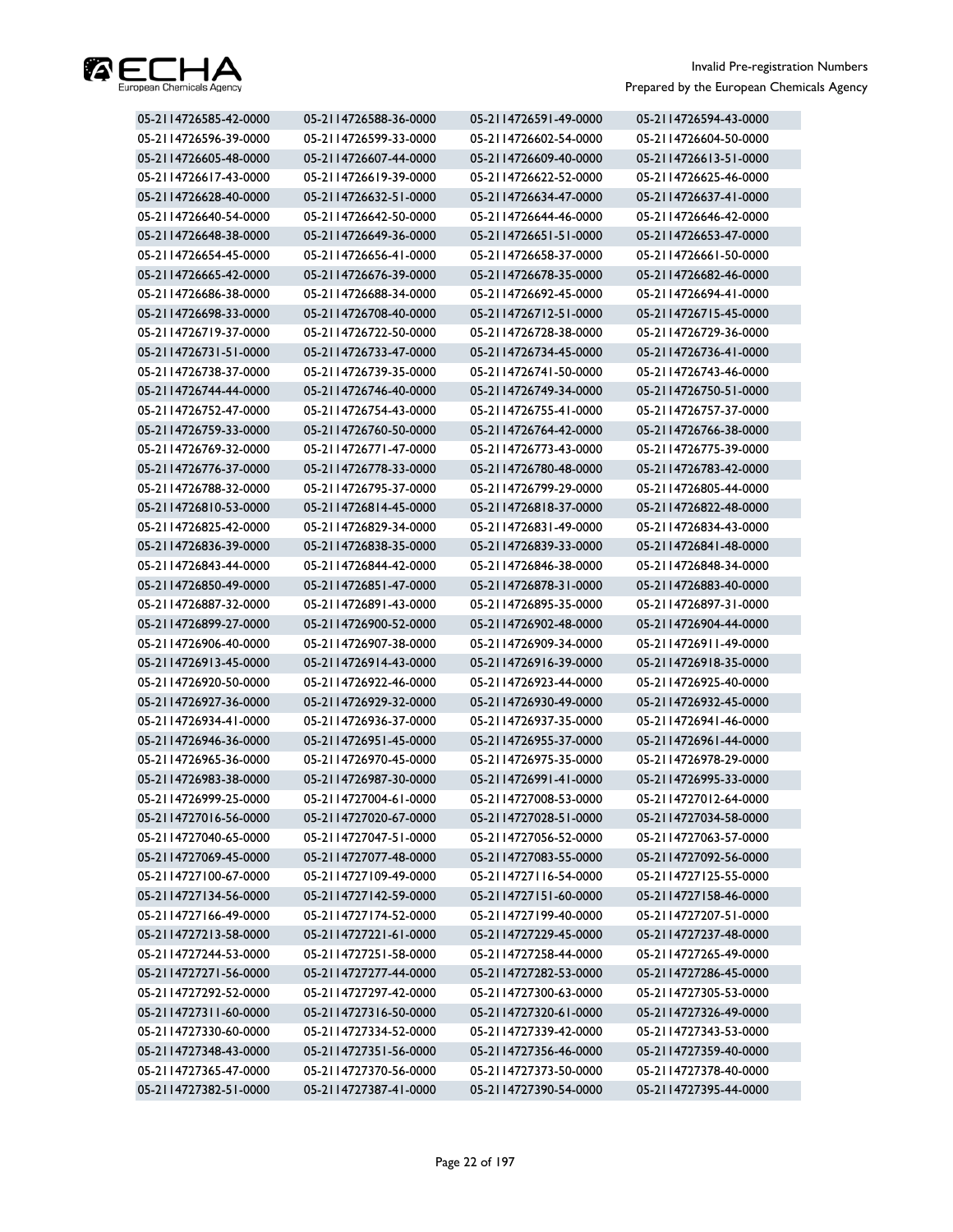

| 05-2114727400-61-0000 | 05-2114727403-55-0000 | 05-2114727408-45-0000 | 05-2114727411-58-0000 |
|-----------------------|-----------------------|-----------------------|-----------------------|
| 05-2114727416-48-0000 | 05-2114727421-57-0000 | 05-2114727425-49-0000 | 05-2114727430-58-0000 |
| 05-2114727433-52-0000 | 05-2114727438-42-0000 | 05-2114727442-53-0000 | 05-2114727446-45-0000 |
| 05-2114727450-56-0000 | 05-2114727454-48-0000 | 05-2114727458-40-0000 | 05-2114727462-51-0000 |
| 05-2114727467-41-0000 | 05-2114727471-52-0000 | 05-2114727475-44-0000 | 05-2114727480-53-0000 |
| 05-2114727484-45-0000 | 05-2114727489-35-0000 | 05-2114727492-48-0000 | 05-2114727497-38-0000 |
| 05-2114727500-59-0000 | 05-2114727504-51-0000 | 05-2114727508-43-0000 | 05-2114727512-54-0000 |
| 05-2114727517-44-0000 | 05-2114727520-57-0000 | 05-2114727525-47-0000 | 05-2114727529-39-0000 |
| 05-2114727534-48-0000 | 05-2114727537-42-0000 | 05-2114727541-53-0000 | 05-2114727545-45-0000 |
| 05-2114727549-37-0000 | 05-2114727553-48-0000 | 05-2114727556-42-0000 | 05-2114727561-51-0000 |
| 05-2114727564-45-0000 | 05-2114727568-37-0000 | 05-2114727572-48-0000 | 05-2114727576-40-0000 |
| 05-2114727581-49-0000 | 05-2114727584-43-0000 | 05-2114727589-33-0000 | 05-2114727592-46-0000 |
| 05-2114727595-40-0000 | 05-2114727601-55-0000 | 05-2114727605-47-0000 | 05-2114727611-54-0000 |
| 05-2114727615-46-0000 | 05-2114727621-53-0000 | 05-2114727630-54-0000 | 05-2114727638-38-0000 |
| 05-2114727646-41-0000 | 05-2114727653-46-0000 | 05-2114727657-38-0000 | 05-2114727662-47-0000 |
| 05-2114727665-41-0000 | 05-2114727669-33-0000 | 05-2114727679-32-0000 | 05-2114727682-45-0000 |
| 05-2114727686-37-0000 | 05-2114727690-48-0000 | 05-2114727693-42-0000 | 05-2114727697-34-0000 |
| 05-2114727701-53-0000 | 05-2114727704-47-0000 | 05-2114727708-39-0000 | 05-2114727712-50-0000 |
| 05-2114727715-44-0000 | 05-2114727719-36-0000 | 05-2114727723-47-0000 | 05-2114727726-41-0000 |
| 05-2114727732-48-0000 | 05-2114727740-51-0000 | 05-2114727746-39-0000 | 05-2114727753-44-0000 |
| 05-2114727762-45-0000 | 05-2114727772-44-0000 | 05-2114727776-36-0000 | 05-2114727780-47-0000 |
| 05-2114727784-39-0000 | 05-2114727787-33-0000 | 05-2114727790-46-0000 | 05-2114727794-38-0000 |
| 05-2114727798-30-0000 | 05-2114727801-51-0000 | 05-2114727804-45-0000 | 05-2114727809-35-0000 |
| 05-2114727812-48-0000 | 05-2114727815-42-0000 | 05-2114727817-38-0000 | 05-2114727820-51-0000 |
| 05-2114727822-47-0000 | 05-2114727824-43-0000 | 05-2114727826-39-0000 | 05-2114727828-35-0000 |
| 05-2114727831-48-0000 | 05-2114727833-44-0000 | 05-2114727835-40-0000 | 05-2114727837-36-0000 |
| 05-2114727839-32-0000 | 05-2114727841-47-0000 | 05-2114727844-41-0000 | 05-2114727846-37-0000 |
| 05-2114727848-33-0000 | 05-2114727850-48-0000 | 05-2114727852-44-0000 | 05-2114727854-40-0000 |
| 05-2114727860-47-0000 | 05-2114727867-33-0000 | 05-2114727874-38-0000 | 05-2114727880-45-0000 |
| 05-2114727887-31-0000 | 05-2114727894-36-0000 | 05-2114727901-49-0000 | 05-2114727907-37-0000 |
| 05-2114727913-44-0000 | 05-2114727920-49-0000 | 05-2114727926-37-0000 | 05-2114727933-42-0000 |
| 05-2114727940-47-0000 | 05-2114727945-37-0000 | 05-2114727951-44-0000 | 05-2114727956-34-0000 |
| 05-2114727961-43-0000 | 05-2114727966-33-0000 | 05-2114727972-40-0000 | 05-2114727977-30-0000 |
| 05-2114727983-37-0000 | 05-2114727988-27-0000 | 05-2114727993-36-0000 | 05-2114728009-50-0000 |
| 05-2114728011-65-0000 | 05-2114728013-61-0000 | 05-2114728015-57-0000 | 05-2114728017-53-0000 |
| 05-2114728022-62-0000 | 05-2114728024-58-0000 | 05-2114728027-52-0000 | 05-2114728029-48-0000 |
| 05-2114728031-63-0000 | 05-2114728033-59-0000 | 05-2114728035-55-0000 | 05-2114728037-51-0000 |
| 05-2114728040-64-0000 | 05-2114728043-58-0000 | 05-2114728045-54-0000 | 05-2114728048-48-0000 |
| 05-2114728050-63-0000 | 05-2114728052-59-0000 | 05-2114728054-55-0000 | 05-2114728056-51-0000 |
| 05-2114728058-47-0000 | 05-2114728060-62-0000 | 05-2114728062-58-0000 | 05-2114728065-52-0000 |
| 05-2114728068-46-0000 | 05-2114728071-59-0000 | 05-2114728073-55-0000 | 05-2114728076-49-0000 |
| 05-2114728078-45-0000 | 05-2114728080-60-0000 | 05-2114728082-56-0000 | 05-2114728085-50-0000 |
| 05-2114728088-44-0000 | 05-2114728090-59-0000 | 05-2114728092-55-0000 | 05-2114728094-51-0000 |
| 05-2114728096-47-0000 | 05-2114728098-43-0000 | 05-2114728100-66-0000 | 05-2114728106-54-0000 |
| 05-2114728114-57-0000 | 05-2114728121-62-0000 | 05-2114728129-46-0000 | 05-2114728136-51-0000 |
| 05-2114728144-54-0000 | 05-2114728150-61-0000 | 05-2114728157-47-0000 | 05-2114728163-54-0000 |
| 05-2114728169-42-0000 | 05-2114728176-47-0000 | 05-2114728182-54-0000 | 05-2114728189-40-0000 |
| 05-2114728194-49-0000 | 05-2114728200-64-0000 | 05-2114728207-50-0000 | 05-2114728212-59-0000 |
| 05-2114728218-47-0000 | 05-2114728224-54-0000 | 05-2114728229-44-0000 | 05-2114728238-45-0000 |
| 05-2114728243-54-0000 | 05-2114728248-44-0000 | 05-2114728253-53-0000 | 05-2114728258-43-0000 |
| 05-2114728264-50-0000 | 05-2114728269-40-0000 | 05-2114728274-49-0000 | 05-2114728287-42-0000 |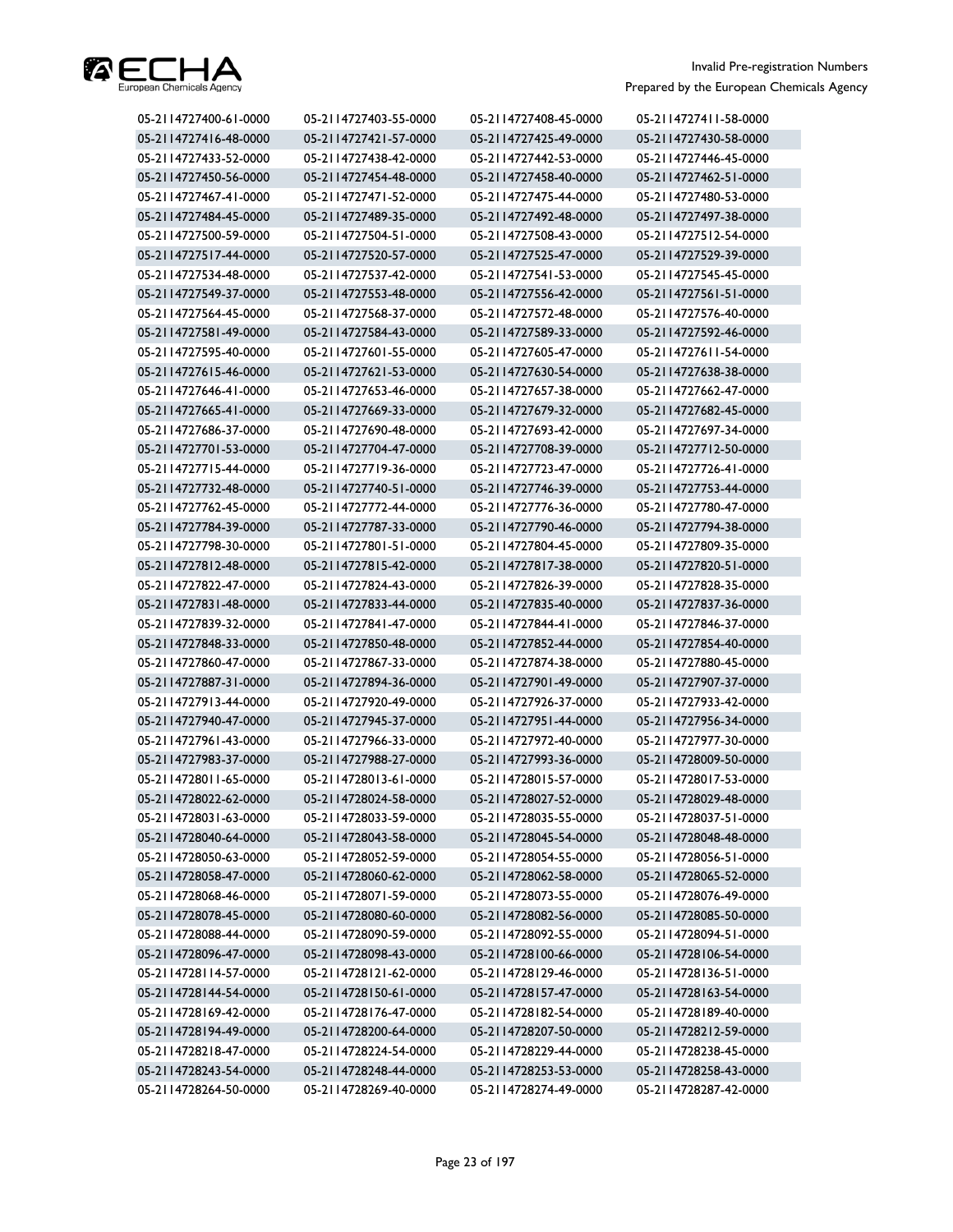

| 05-2114728292-51-0000 | 05-2114728297-41-0000 | 05-2114728302-58-0000 | 05-2114728308-46-0000 |
|-----------------------|-----------------------|-----------------------|-----------------------|
| 05-2114728316-49-0000 | 05-2114728328-44-0000 | 05-2114728338-43-0000 | 05-2114728349-40-0000 |
| 05-2114728359-39-0000 | 05-2114728375-45-0000 | 05-2114728390-53-0000 | 05-2114728406-48-0000 |
| 05-2114728420-58-0000 | 05-2114728434-49-0000 | 05-2114728445-46-0000 | 05-2114728457-41-0000 |
| 05-2114728471-51-0000 | 05-2114728483-46-0000 | 05-2114728496-39-0000 | 05-2114728509-40-0000 |
| 05-2114728521-54-0000 | 05-2114728532-51-0000 | 05-2114728544-46-0000 | 05-2114728556-41-0000 |
| 05-2114728567-38-0000 | 05-2114730944-44-0000 | 05-2114730946-40-0000 | 05-2114730947-38-0000 |
| 05-2114730950-51-0000 | 05-2114730953-45-0000 | 05-2114730956-39-0000 | 05-2114730967-36-0000 |
| 05-2114730968-34-0000 | 05-2114730971-47-0000 | 05-2114730972-45-0000 | 05-2114730975-39-0000 |
| 05-2114730976-37-0000 | 05-2114730977-35-0000 | 05-2114730979-31-0000 | 05-2114730980-48-0000 |
| 05-2114730983-42-0000 | 05-2114730985-38-0000 | 05-2114730988-32-0000 | 05-2114730989-30-0000 |
| 05-2114730990-47-0000 | 05-2114730992-43-0000 | 05-2114730996-35-0000 | 05-2114731003-67-0000 |
| 05-2114731005-63-0000 | 05-2114731006-61-0000 | 05-2114731009-55-0000 | 05-2114731010-72-0000 |
| 05-2114731013-66-0000 | 05-2114731015-62-0000 | 05-2114731017-58-0000 | 05-2114731019-54-0000 |
| 05-2114731021-69-0000 | 05-2114731024-63-0000 | 05-2114731026-59-0000 | 05-2114731027-57-0000 |
| 05-2114731029-53-0000 | 05-2114731031-68-0000 | 05-2114731035-60-0000 | 05-2114731036-58-0000 |
| 05-2114731038-54-0000 | 05-2114731040-69-0000 | 05-2114731043-63-0000 | 05-2114731045-59-0000 |
| 05-2114731047-55-0000 | 05-2114731049-51-0000 | 05-2114731052-64-0000 | 05-2114731054-60-0000 |
| 05-2114731057-54-0000 | 05-2114731058-52-0000 | 05-2114731060-67-0000 | 05-2114731064-59-0000 |
| 05-2114731066-55-0000 | 05-2114731067-53-0000 | 05-2114731071-64-0000 | 05-2114731073-60-0000 |
| 05-2114731075-56-0000 | 05-2114731076-54-0000 | 05-2114731080-65-0000 | 05-2114731082-61-0000 |
| 05-2114731084-57-0000 | 05-2114731086-53-0000 | 05-2114731089-47-0000 | 05-2114731091-62-0000 |
| 05-2114731094-56-0000 | 05-2114731095-54-0000 | 05-2114731098-48-0000 | 05-2114731101-69-0000 |
| 05-2114731103-65-0000 | 05-2114731105-61-0000 | 05-2114731108-55-0000 | 05-2114731110-70-0000 |
| 05-2114731113-64-0000 | 05-2114731116-58-0000 | 05-2114731118-54-0000 | 05-2114731120-69-0000 |
| 05-2114731122-65-0000 | 05-2114731123-63-0000 | 05-2114731126-57-0000 | 05-2114731129-51-0000 |
| 05-2114731131-66-0000 | 05-2114731134-60-0000 | 05-2114731135-58-0000 | 05-2114731139-50-0000 |
| 05-2114731142-63-0000 | 05-2114731146-55-0000 | 05-2114731150-66-0000 | 05-2114731152-62-0000 |
| 05-2114731155-56-0000 | 05-2114731158-50-0000 | 05-2114731161-63-0000 | 05-2114731165-55-0000 |
| 05-2114731168-49-0000 | 05-2114731170-64-0000 | 05-2114731172-60-0000 | 05-2114731173-58-0000 |
| 05-2114731175-54-0000 | 05-2114731176-52-0000 | 05-2114731179-46-0000 | 05-2114731180-63-0000 |
| 05-2114731182-59-0000 | 05-2114731184-55-0000 | 05-2114731185-53-0000 | 05-2114731191-60-0000 |
| 05-2114731193-56-0000 | 05-2114731198-46-0000 | 05-2114731201-67-0000 | 05-2114731205-59-0000 |
| 05-2114731208-53-0000 | 05-2114731213-62-0000 | 05-2114731217-54-0000 | 05-2114731221-65-0000 |
| 05-2114731224-59-0000 | 05-2114731229-49-0000 | 05-2114731232-62-0000 | 05-2114731236-54-0000 |
| 05-2114731240-65-0000 | 05-2114731245-55-0000 | 05-2114731248-49-0000 | 05-2114731253-58-0000 |
| 05-2114731256-52-0000 | 05-2114731260-63-0000 | 05-2114731264-55-0000 | 05-2114731271-60-0000 |
| 05-2114731275-52-0000 | 05-2114731282-57-0000 | 05-2114731287-47-0000 | 05-2114731294-52-0000 |
| 05-2114731298-44-0000 | 05-2114731305-57-0000 | 05-2114731310-66-0000 | 05-2114731315-56-0000 |
| 05-2114731320-65-0000 | 05-2114731326-53-0000 | 05-2114731330-64-0000 | 05-2114731336-52-0000 |
| 05-2114731340-63-0000 | 05-2114731346-51-0000 | 05-2114731351-60-0000 | 05-2114731356-50-0000 |
| 05-2114731362-57-0000 | 05-2114731366-49-0000 | 05-2114731372-56-0000 | 05-2114731376-48-0000 |
| 05-2114731382-55-0000 | 05-2114731386-47-0000 | 05-2114731391-56-0000 | 05-2114731405-55-0000 |
| 05-2114731410-64-0000 | 05-2114731415-54-0000 | 05-2114731418-48-0000 | 05-2114731424-55-0000 |
| 05-2114731428-47-0000 | 05-2114731433-56-0000 | 05-2114731438-46-0000 | 05-2114731442-57-0000 |
| 05-2114731447-47-0000 | 05-2114731450-60-0000 | 05-2114731456-48-0000 | 05-2114731460-59-0000 |
| 05-2114731465-49-0000 | 05-2114731470-58-0000 | 05-2114731473-52-0000 | 05-2114731479-40-0000 |
| 05-2114731482-53-0000 | 05-2114731487-43-0000 | 05-2114731491-54-0000 | 05-2114731495-46-0000 |
| 05-2114731500-63-0000 | 05-2114731504-55-0000 | 05-2114731509-45-0000 | 05-2114731512-58-0000 |
| 05-2114731518-46-0000 | 05-2114731522-57-0000 | 05-2114731525-51-0000 | 05-2114731531-58-0000 |
| 05-2114731534-52-0000 | 05-2114731539-42-0000 | 05-2114731544-51-0000 | 05-2114731546-47-0000 |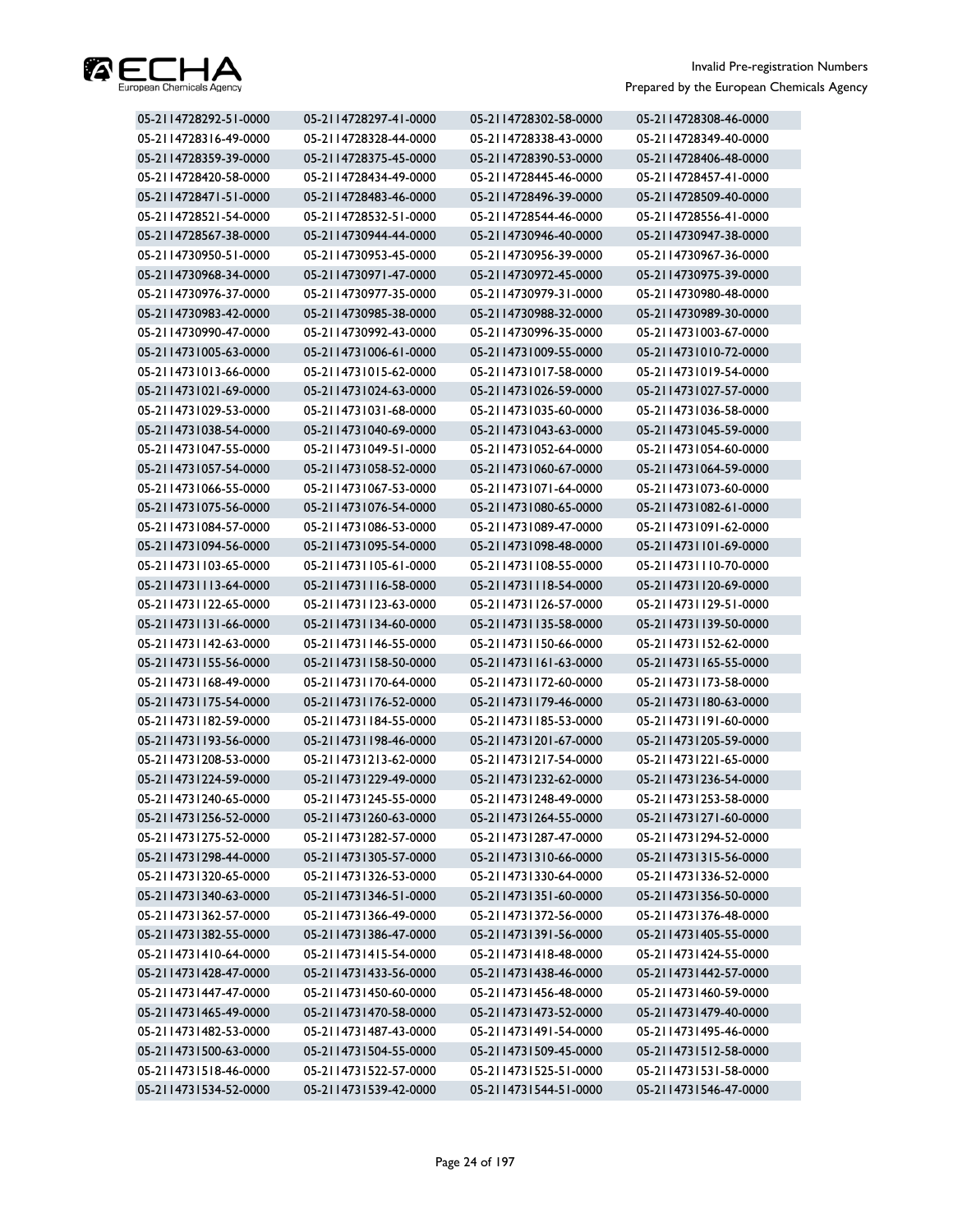

| 05-2114731549-41-0000 | 05-2114731551-56-0000 | 05-2114731555-48-0000 | 05-2114731558-42-0000 |
|-----------------------|-----------------------|-----------------------|-----------------------|
| 05-2114731560-57-0000 | 05-2114731564-49-0000 | 05-2114731567-43-0000 | 05-2114731570-56-0000 |
| 05-2114731573-50-0000 | 05-2114731576-44-0000 | 05-2114731579-38-0000 | 05-2114731582-51-0000 |
| 05-2114731584-47-0000 | 05-2114731588-39-0000 | 05-2114731590-54-0000 | 05-2114731593-48-0000 |
| 05-2114731596-42-0000 | 05-2114731599-36-0000 | 05-2114731602-57-0000 | 05-2114731605-51-0000 |
| 05-2114731607-47-0000 | 05-2114731611-58-0000 | 05-2114731614-52-0000 | 05-2114731616-48-0000 |
| 05-2114731619-42-0000 | 05-2114731622-55-0000 | 05-2114731625-49-0000 | 05-2114731628-43-0000 |
| 05-2114731630-58-0000 | 05-2114731633-52-0000 | 05-2114731637-44-0000 | 05-2114731641-55-0000 |
| 05-2114731647-43-0000 | 05-2114731654-48-0000 | 05-2114731657-42-0000 | 05-2114731662-51-0000 |
| 05-2114731668-39-0000 | 05-2114731671-52-0000 | 05-2114731676-42-0000 | 05-2114731679-36-0000 |
| 05-2114731685-43-0000 | 05-2114731690-52-0000 | 05-2114731695-42-0000 | 05-2114731700-59-0000 |
| 05-2114731705-49-0000 | 05-2114731721-55-0000 | 05-2114731724-49-0000 | 05-2114731731-54-0000 |
| 05-2114731736-44-0000 | 05-2114731741-53-0000 | 05-2114731745-45-0000 | 05-2114731750-54-0000 |
| 05-2114731754-46-0000 | 05-2114731759-36-0000 | 05-2114731764-45-0000 | 05-2114731768-37-0000 |
| 05-2114731773-46-0000 | 05-2114731777-38-0000 | 05-2114731781-49-0000 | 05-2114731785-41-0000 |
| 05-2114731789-33-0000 | 05-2114731794-42-0000 | 05-2114731799-32-0000 | 05-2114731804-49-0000 |
| 05-2114731808-41-0000 | 05-2114731814-48-0000 | 05-2114731818-40-0000 | 05-2114731825-45-0000 |
| 05-2114731829-37-0000 | 05-2114731836-42-0000 | 05-2114731842-49-0000 | 05-2114731846-41-0000 |
| 05-2114731851-50-0000 | 05-2114731854-44-0000 | 05-2114731862-47-0000 | 05-2114731868-35-0000 |
| 05-2114731872-46-0000 | 05-2114731875-40-0000 | 05-2114731879-32-0000 | 05-2114731882-45-0000 |
| 05-2114731887-35-0000 | 05-2114731892-44-0000 | 05-2114731895-38-0000 | 05-2114731897-34-0000 |
| 05-2114731901-53-0000 | 05-2114731905-45-0000 | 05-2114731909-37-0000 | 05-2114731912-50-0000 |
| 05-2114731917-40-0000 | 05-2114731922-49-0000 | 05-2114731925-43-0000 | 05-2114731931-50-0000 |
| 05-2114731933-46-0000 | 05-2114731935-42-0000 | 05-2114731939-34-0000 | 05-2114731943-45-0000 |
| 05-2114731947-37-0000 | 05-2114731952-46-0000 | 05-2114731955-40-0000 | 05-2114731959-32-0000 |
| 05-2114731964-41-0000 | 05-2114731968-33-0000 | 05-2114731972-44-0000 | 05-2114731975-38-0000 |
| 05-2114731979-30-0000 | 05-2114731983-41-0000 | 05-2114731990-46-0000 | 05-2114731993-40-0000 |
| 05-2114731997-32-0000 | 05-2114732000-72-0000 | 05-2114732004-64-0000 | 05-2114732007-58-0000 |
| 05-2114732011-69-0000 | 05-2114732014-63-0000 | 05-2114732019-53-0000 | 05-2114732023-64-0000 |
| 05-2114732028-54-0000 | 05-2114732033-63-0000 | 05-2114732037-55-0000 | 05-2114732040-68-0000 |
| 05-2114732043-62-0000 | 05-2114732046-56-0000 | 05-2114732048-52-0000 | 05-2114732050-67-0000 |
| 05-2114732054-59-0000 | 05-2114732059-49-0000 | 05-2114732061-64-0000 | 05-2114732063-60-0000 |
| 05-2114732065-56-0000 | 05-2114732069-48-0000 | 05-2114732071-63-0000 | 05-2114732073-59-0000 |
| 05-2114732075-55-0000 | 05-2114732078-49-0000 | 05-2114732083-58-0000 | 05-2114732086-52-0000 |
| 05-2114732088-48-0000 | 05-2114732091-61-0000 | 05-2114732093-57-0000 | 05-2114732095-53-0000 |
| 05-2114732097-49-0000 | 05-2114732100-70-0000 | 05-2114732102-66-0000 | 05-2114732104-62-0000 |
| 05-2114732106-58-0000 | 05-2114732109-52-0000 | 05-2114732112-65-0000 | 05-2114732116-57-0000 |
| 05-2114732123-62-0000 | 05-2114732130-67-0000 | 05-2114732137-53-0000 | 05-2114732144-58-0000 |
| 05-2114732150-65-0000 | 05-2114732157-51-0000 | 05-2114732163-58-0000 | 05-2114732169-46-0000 |
| 05-2114732176-51-0000 | 05-2114732181-60-0000 | 05-2114732188-46-0000 | 05-2114732193-55-0000 |
| 05-2114732201-66-0000 | 05-2114732207-54-0000 | 05-2114732213-61-0000 | 05-2114732218-51-0000 |
| 05-2114732222-62-0000 | 05-2114732227-52-0000 | 05-2114732232-61-0000 | 05-2114732245-54-0000 |
| 05-2114732250-63-0000 | 05-2114732255-53-0000 | 05-2114732259-45-0000 | 05-2114732264-54-0000 |
| 05-2114732267-48-0000 | 05-2114732269-44-0000 | 05-2114732279-43-0000 | 05-2114732288-44-0000 |
| 05-2114732295-49-0000 | 05-2114732304-58-0000 | 05-2114732311-63-0000 | 05-2114732317-51-0000 |
| 05-2114732324-56-0000 | 05-2114732327-50-0000 | 05-2114732330-63-0000 | 05-2114732332-59-0000 |
| 05-2114732336-51-0000 | 05-2114732339-45-0000 | 05-2114732342-58-0000 | 05-2114732344-54-0000 |
| 05-2114732347-48-0000 | 05-2114732349-44-0000 | 05-2114732351-59-0000 | 05-2114732357-47-0000 |
| 05-2114732359-43-0000 | 05-2114732363-54-0000 | 05-2114732365-50-0000 | 05-2114732367-46-0000 |
| 05-2114732370-59-0000 |                       |                       |                       |
|                       | 05-2114732372-55-0000 | 05-2114732374-51-0000 | 05-2114732376-47-0000 |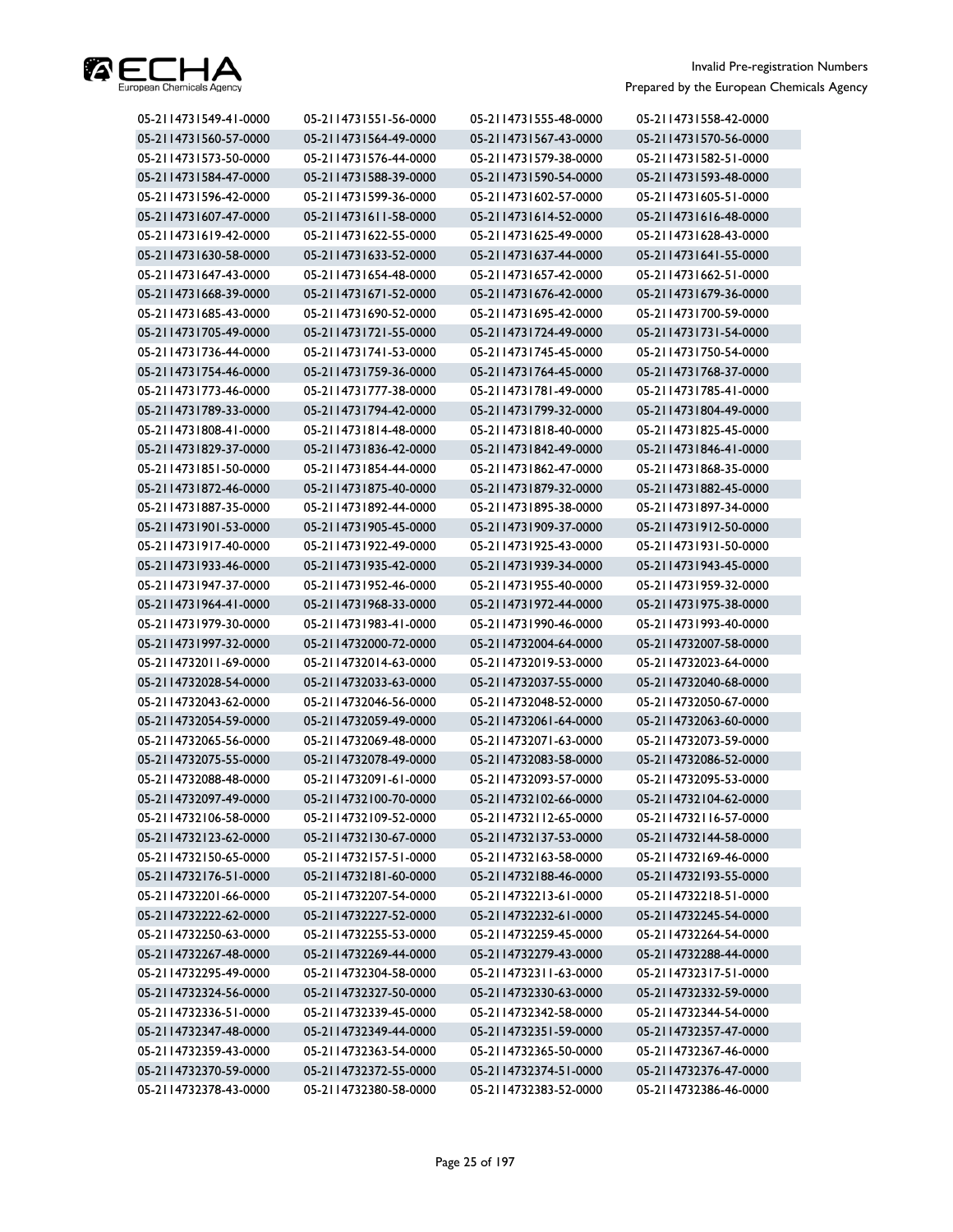

| 05-2114732388-42-0000 | 05-2114732390-57-0000 | 05-2114732394-49-0000 | 05-2114732396-45-0000 |
|-----------------------|-----------------------|-----------------------|-----------------------|
| 05-2114732398-41-0000 | 05-2114732401-62-0000 | 05-2114732403-58-0000 | 05-2114732406-52-0000 |
| 05-2114732408-48-0000 | 05-2114732410-63-0000 | 05-2114732412-59-0000 | 05-2114732415-53-0000 |
| 05-2114732419-45-0000 | 05-2114732423-56-0000 | 05-2114732426-50-0000 | 05-2114732429-44-0000 |
| 05-2114732431-59-0000 | 05-2114732435-51-0000 | 05-2114732437-47-0000 | 05-2114732439-43-0000 |
| 05-2114732442-56-0000 | 05-2114732444-52-0000 | 05-2114732447-46-0000 | 05-2114732449-42-0000 |
| 05-2114732452-55-0000 | 05-2114732454-51-0000 | 05-2114732457-45-0000 | 05-2114732459-41-0000 |
| 05-2114732461-56-0000 | 05-2114732464-50-0000 | 05-2114732466-46-0000 | 05-2114732468-42-0000 |
| 05-2114732470-57-0000 | 05-2114732472-53-0000 | 05-2114732475-47-0000 | 05-2114732479-39-0000 |
| 05-2114732482-52-0000 | 05-2114732488-40-0000 | 05-2114732492-51-0000 | 05-2114732496-43-0000 |
| 05-2114732499-37-0000 | 05-2114732517-47-0000 | 05-2114732526-48-0000 | 05-2114732535-49-0000 |
| 05-2114732546-46-0000 | 05-2114732554-49-0000 | 05-2114732562-52-0000 | 05-2114732571-53-0000 |
| 05-2114732578-39-0000 | 05-2114732586-42-0000 | 05-2114732594-45-0000 | 05-2114732601-58-0000 |
| 05-2114732608-44-0000 | 05-2114732614-51-0000 | 05-2114732621-56-0000 | 05-2114732629-40-0000 |
| 05-2114732638-41-0000 | 05-2114732645-46-0000 | 05-2114732652-51-0000 | 05-2114732659-37-0000 |
| 05-2114732665-44-0000 | 05-2114732673-47-0000 | 05-2114732679-35-0000 | 05-2114732684-44-0000 |
| 05-2114732699-33-0000 | 05-2114732706-46-0000 | 05-2114732713-51-0000 | 05-2114732719-39-0000 |
| 05-2114732726-44-0000 | 05-2114732734-47-0000 | 05-2114732740-54-0000 | 05-2114732746-42-0000 |
| 05-2114732752-49-0000 | 05-2114732758-37-0000 | 05-2114732765-42-0000 | 05-2114732769-34-0000 |
| 05-2114732774-43-0000 | 05-2114732781-48-0000 | 05-2114732789-32-0000 | 05-2114732794-41-0000 |
| 05-2114732801-54-0000 | 05-2114732806-44-0000 | 05-2114732813-49-0000 | 05-2114732819-37-0000 |
| 05-2114732824-46-0000 | 05-2114732831-51-0000 | 05-2114732836-41-0000 | 05-2114732842-48-0000 |
| 05-2114732849-34-0000 | 05-2114732853-45-0000 | 05-2114732858-35-0000 | 05-2114732864-42-0000 |
| 05-2114732870-49-0000 | 05-2114732877-35-0000 | 05-2114732882-44-0000 | 05-2114732893-41-0000 |
| 05-2114732899-29-0000 | 05-2114732906-42-0000 | 05-2114732915-43-0000 | 05-2114732921-50-0000 |
| 05-2114732926-40-0000 | 05-2114732932-47-0000 | 05-2114732937-37-0000 | 05-2114732943-44-0000 |
| 05-2114732949-32-0000 | 05-2114732955-39-0000 | 05-2114733139-48-0000 | 05-2114733141-63-0000 |
| 05-2114733142-61-0000 | 05-2114733144-57-0000 | 05-2114733146-53-0000 | 05-2114733149-47-0000 |
| 05-2114733151-62-0000 | 05-2114733154-56-0000 | 05-2114733155-54-0000 | 05-2114733157-50-0000 |
| 05-2114733160-63-0000 | 05-2114733163-57-0000 | 05-2114733165-53-0000 | 05-2114733166-51-0000 |
| 05-2114733169-45-0000 | 05-2114733172-58-0000 | 05-2114733174-54-0000 | 05-2114733176-50-0000 |
| 05-2114733178-46-0000 | 05-2114733180-61-0000 | 05-2114733183-55-0000 | 05-2114733185-51-0000 |
| 05-2114733188-45-0000 | 05-2114733190-60-0000 | 05-2114733191-58-0000 | 05-2114733193-54-0000 |
| 05-2114733197-46-0000 | 05-2114733200-67-0000 | 05-2114733204-59-0000 | 05-2114733207-53-0000 |
| 05-2114733210-66-0000 | 05-2114733214-58-0000 | 05-2114733217-52-0000 | 05-2114733221-63-0000 |
| 05-2114733223-59-0000 | 05-2114733227-51-0000 | 05-2114733231-62-0000 | 05-2114733234-56-0000 |
| 05-2114733237-50-0000 | 05-2114733240-63-0000 | 05-2114733245-53-0000 | 05-2114733247-49-0000 |
| 05-2114733250-62-0000 | 05-2114733254-54-0000 | 05-2114733257-48-0000 | 05-2114733261-59-0000 |
| 05-2114733265-51-0000 | 05-2114733267-47-0000 | 05-2114733270-60-0000 | 05-2114733273-54-0000 |
| 05-2114733277-46-0000 | 05-2114733281-57-0000 | 05-2114733283-53-0000 | 05-2114733287-45-0000 |
| 05-2114733290-58-0000 | 05-2114733293-52-0000 | 05-2114733297-44-0000 | 05-2114733301-63-0000 |
| 05-2114733304-57-0000 | 05-2114733307-51-0000 | 05-2114733310-64-0000 | 05-2114733313-58-0000 |
| 05-2114733317-50-0000 | 05-2114733320-63-0000 | 05-2114733324-55-0000 | 05-2114733326-51-0000 |
| 05-2114733329-45-0000 | 05-2114733333-56-0000 | 05-2114733335-52-0000 | 05-2114733337-48-0000 |
| 05-2114733340-61-0000 | 05-2114733343-55-0000 | 05-2114733345-51-0000 | 05-2114733347-47-0000 |
| 05-2114733350-60-0000 | 05-2114733351-58-0000 | 05-2114733353-54-0000 | 05-2114733356-48-0000 |
| 05-2114733358-44-0000 | 05-2114733360-59-0000 | 05-2114733363-53-0000 | 05-2114733364-51-0000 |
| 05-2114733368-43-0000 | 05-2114733373-52-0000 | 05-2114733377-44-0000 | 05-2114733382-53-0000 |
| 05-2114733386-45-0000 | 05-2114733390-56-0000 | 05-2114733393-50-0000 | 05-2114733397-42-0000 |
| 05-2114733401-61-0000 | 05-2114733405-53-0000 | 05-2114733409-45-0000 | 05-2114733413-56-0000 |
| 05-2114733417-48-0000 | 05-2114733420-61-0000 | 05-2114733424-53-0000 | 05-2114733428-45-0000 |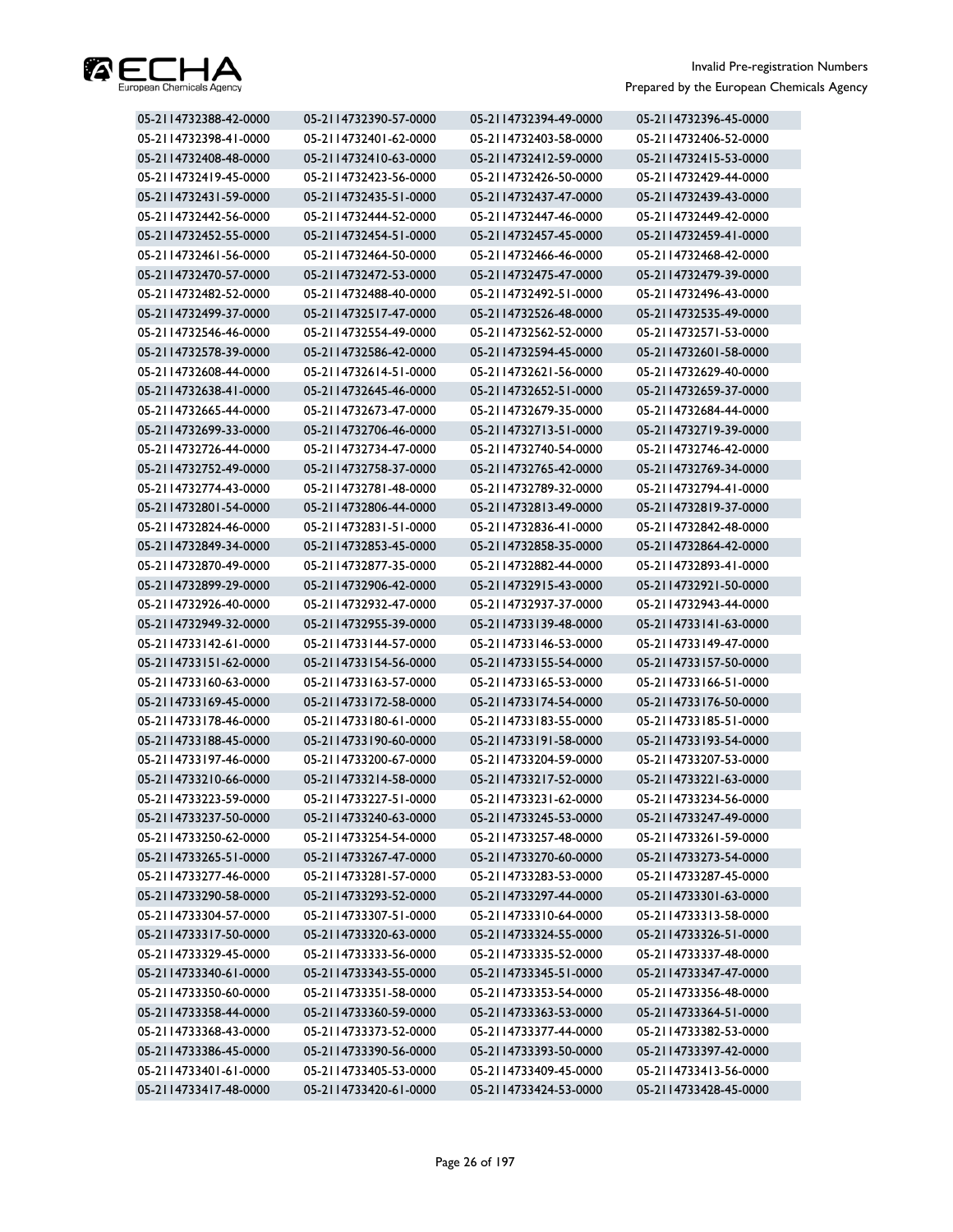

| 05-2114733432-56-0000 | 05-2114733435-50-0000 | 05-2114733440-59-0000 | 05-2114733443-53-0000 |
|-----------------------|-----------------------|-----------------------|-----------------------|
| 05-2114733447-45-0000 | 05-2114733450-58-0000 | 05-2114733454-50-0000 | 05-2114733456-46-0000 |
| 05-2114733458-42-0000 | 05-2114733461-55-0000 | 05-2114733463-51-0000 | 05-2114733465-47-0000 |
| 05-2114733467-43-0000 | 05-2114733470-56-0000 | 05-2114733472-52-0000 | 05-2114733474-48-0000 |
| 05-2114733477-42-0000 | 05-2114733479-38-0000 | 05-2114733482-51-0000 | 05-2114733484-47-0000 |
| 05-2114733487-41-0000 | 05-2114733489-37-0000 | 05-2114733491-52-0000 | 05-2114733494-46-0000 |
| 05-2114733496-42-0000 | 05-2114733498-38-0000 | 05-2114733500-61-0000 | 05-2114733503-55-0000 |
| 05-2114733505-51-0000 | 05-2114733508-45-0000 | 05-2114733510-60-0000 | 05-2114733513-54-0000 |
| 05-2114733515-50-0000 | 05-2114733516-48-0000 | 05-2114733519-42-0000 | 05-2114733521-57-0000 |
| 05-2114733524-51-0000 | 05-2114733526-47-0000 | 05-2114733529-41-0000 | 05-2114733531-56-0000 |
| 05-2114733534-50-0000 | 05-2114733536-46-0000 | 05-2114733539-40-0000 | 05-2114733541-55-0000 |
| 05-2114733544-49-0000 | 05-2114733546-45-0000 | 05-2114733549-39-0000 | 05-2114733550-56-0000 |
| 05-2114733553-50-0000 | 05-2114733555-46-0000 | 05-2114733558-40-0000 | 05-2114733560-55-0000 |
| 05-2114733563-49-0000 | 05-2114733565-45-0000 | 05-2114733567-41-0000 | 05-2114733569-37-0000 |
| 05-2114733572-50-0000 | 05-2114733574-46-0000 | 05-2114733577-40-0000 | 05-2114733579-36-0000 |
| 05-2114733582-49-0000 | 05-2114733584-45-0000 | 05-2114733586-41-0000 | 05-2114733588-37-0000 |
| 05-2114733591-50-0000 | 05-2114733593-46-0000 | 05-2114733596-40-0000 | 05-2114733598-36-0000 |
| 05-2114733601-57-0000 | 05-2114733603-53-0000 | 05-2114733605-49-0000 | 05-2114733607-45-0000 |
| 05-2114733610-58-0000 | 05-2114733612-54-0000 | 05-2114733615-48-0000 | 05-2114733617-44-0000 |
| 05-2114733620-57-0000 | 05-2114733623-51-0000 | 05-2114733625-47-0000 | 05-2114733627-43-0000 |
| 05-2114733629-39-0000 | 05-2114733632-52-0000 | 05-2114733634-48-0000 | 05-2114733637-42-0000 |
| 05-2114733639-38-0000 | 05-2114733642-51-0000 | 05-2114733643-49-0000 | 05-2114733646-43-0000 |
| 05-2114733648-39-0000 | 05-2114733651-52-0000 | 05-2114733653-48-0000 | 05-2114733656-42-0000 |
| 05-2114733660-53-0000 | 05-2114733662-49-0000 | 05-2114733664-45-0000 | 05-2114733666-41-0000 |
| 05-2114733670-52-0000 | 05-2114733672-48-0000 | 05-2114733675-42-0000 | 05-2114733677-38-0000 |
| 05-2114733680-51-0000 | 05-2114733683-45-0000 | 05-2114733686-39-0000 | 05-2114733688-35-0000 |
| 05-2114733690-50-0000 | 05-2114733693-44-0000 | 05-2114733695-40-0000 | 05-2114733698-34-0000 |
| 05-2114733701-55-0000 | 05-2114733703-51-0000 | 05-2114733706-45-0000 | 05-2114733707-43-0000 |
| 05-2114733710-56-0000 | 05-2114733712-52-0000 | 05-2114733715-46-0000 | 05-2114733718-40-0000 |
| 05-2114733720-55-0000 | 05-2114733723-49-0000 | 05-2114733724-47-0000 | 05-2114733727-41-0000 |
| 05-2114733729-37-0000 | 05-2114733732-50-0000 | 05-2114733735-44-0000 | 05-2114733737-40-0000 |
| 05-2114733740-53-0000 | 05-2114733741-51-0000 | 05-2114733744-45-0000 | 05-2114733746-41-0000 |
| 05-2114733749-35-0000 | 05-2114733752-48-0000 | 05-2114733754-44-0000 | 05-2114733757-38-0000 |
| 05-2114733759-34-0000 | 05-2114733761-49-0000 | 05-2114733764-43-0000 | 05-2114733766-39-0000 |
| 05-2114733770-50-0000 | 05-2114733774-42-0000 | 05-2114733777-36-0000 | 05-2114733780-49-0000 |
| 05-2114733782-45-0000 | 05-2114733784-41-0000 | 05-2114733786-37-0000 | 05-2114733789-31-0000 |
| 05-2114733792-44-0000 | 05-2114733794-40-0000 | 05-2114733801-53-0000 | 05-2114733805-45-0000 |
| 05-2114733809-37-0000 | 05-2114733812-50-0000 | 05-2114733814-46-0000 | 05-2114733816-42-0000 |
| 05-2114733819-36-0000 | 05-2114733821-51-0000 | 05-2114733824-45-0000 | 05-2114733826-41-0000 |
| 05-2114733829-35-0000 | 05-2114733832-48-0000 | 05-2114733834-44-0000 | 05-2114733836-40-0000 |
| 05-2114733839-34-0000 | 05-2114733841-49-0000 | 05-2114733844-43-0000 | 05-2114733846-39-0000 |
| 05-2114733849-33-0000 | 05-2114733853-44-0000 | 05-2114733859-32-0000 | 05-2114733864-41-0000 |
| 05-2114733869-31-0000 | 05-2114733871-46-0000 | 05-2114733874-40-0000 | 05-2114733876-36-0000 |
| 05-2114733878-32-0000 | 05-2114733881-45-0000 | 05-2114733884-39-0000 | 05-2114733887-33-0000 |
| 05-2114733891-44-0000 | 05-2114733893-40-0000 | 05-2114733896-34-0000 | 05-2114733898-30-0000 |
| 05-2114733900-53-0000 | 05-2114733903-47-0000 | 05-2114733906-41-0000 | 05-2114733908-37-0000 |
| 05-2114733911-50-0000 | 05-2114733915-42-0000 | 05-2114733917-38-0000 | 05-2114733920-51-0000 |
| 05-2114733921-49-0000 | 05-2114733924-43-0000 | 05-2114733927-37-0000 | 05-2114733929-33-0000 |
| 05-2114733932-46-0000 | 05-2114733935-40-0000 | 05-2114733937-36-0000 | 05-2114733940-49-0000 |
| 05-2114733942-45-0000 | 05-2114733944-41-0000 | 05-2114733947-35-0000 | 05-2114733950-48-0000 |
| 05-2114733952-44-0000 | 05-2114733955-38-0000 | 05-2114733958-32-0000 | 05-2114733960-47-0000 |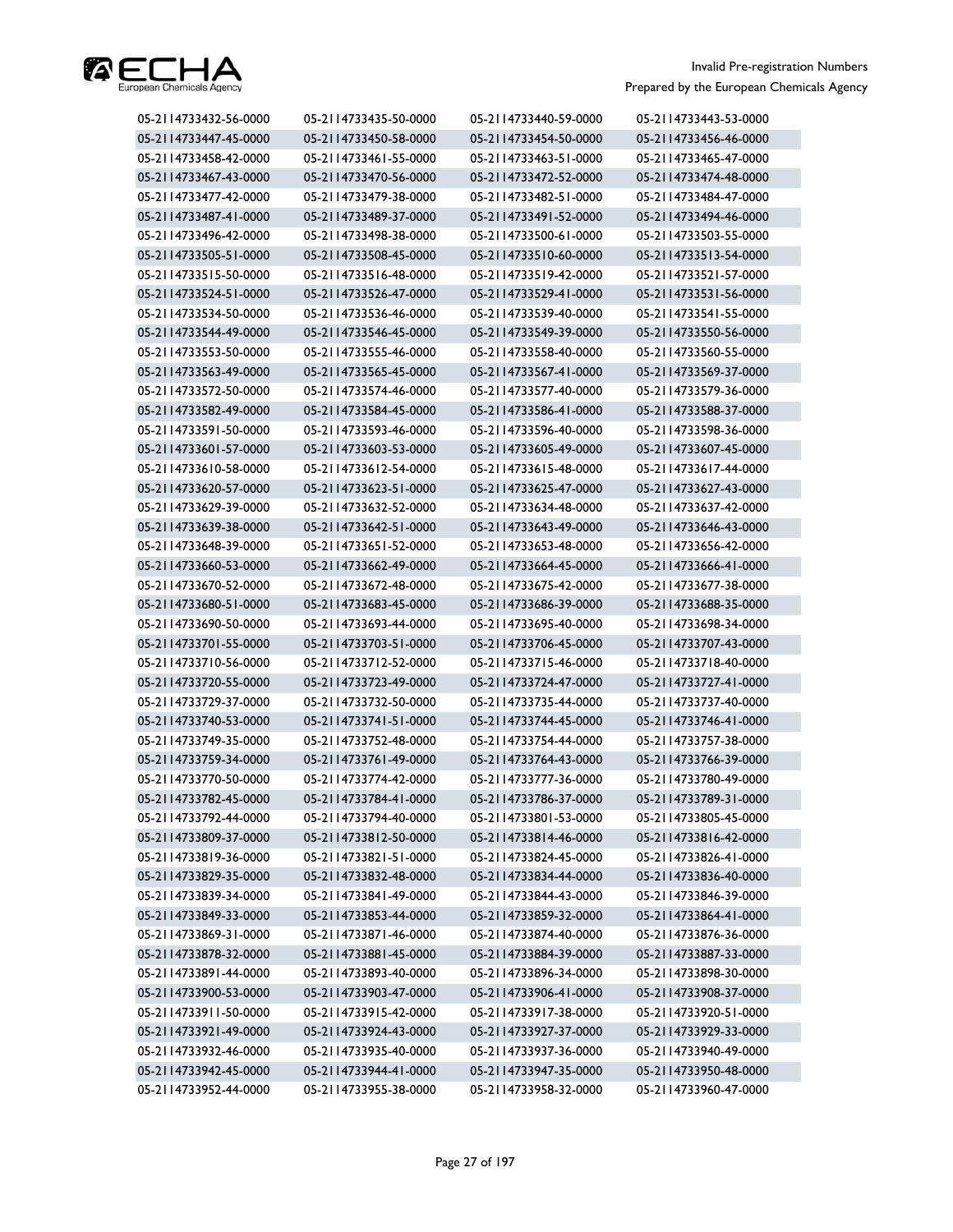

| 05-2114733964-39-0000 | 05-2114733966-35-0000 | 05-2114733969-29-0000 | 05-2114733972-42-0000 |
|-----------------------|-----------------------|-----------------------|-----------------------|
| 05-2114733975-36-0000 | 05-2114733977-32-0000 | 05-2114733980-45-0000 | 05-2114733983-39-0000 |
| 05-2114733985-35-0000 | 05-2114733988-29-0000 | 05-2114733991-42-0000 | 05-2114733992-40-0000 |
| 05-2114733995-34-0000 | 05-2114733998-28-0000 | 05-2114734000-70-0000 | 05-2114734001-68-0000 |
| 05-2114734004-62-0000 | 05-2114734005-60-0000 | 05-2114734010-69-0000 | 05-2114734015-59-0000 |
| 05-2114734016-57-0000 | 05-2114734019-51-0000 | 05-2114734025-58-0000 | 05-2114734030-67-0000 |
| 05-2114734038-51-0000 | 05-2114734045-56-0000 | 05-2114734050-65-0000 | 05-2114734055-55-0000 |
| 05-2114734062-60-0000 | 05-2114734069-46-0000 | 05-2114734075-53-0000 | 05-2114734081-60-0000 |
| 05-2114734087-48-0000 | 05-2114734092-57-0000 | 05-2114734099-43-0000 | 05-2114734106-56-0000 |
| 05-2114734109-50-0000 | 05-2114734112-63-0000 | 05-2114734115-57-0000 | 05-2114734117-53-0000 |
| 05-2114734119-49-0000 | 05-2114734122-62-0000 | 05-2114734124-58-0000 | 05-2114734128-50-0000 |
| 05-2114734131-63-0000 | 05-2114734133-59-0000 | 05-2114734136-53-0000 | 05-2114734139-47-0000 |
| 05-2114734140-64-0000 | 05-2114734143-58-0000 | 05-2114734146-52-0000 | 05-2114734148-48-0000 |
| 05-2114734151-61-0000 | 05-2114734155-53-0000 | 05-2114734158-47-0000 | 05-2114734160-62-0000 |
| 05-2114734163-56-0000 | 05-2114734166-50-0000 | 05-2114734168-46-0000 | 05-2114734170-61-0000 |
| 05-2114734173-55-0000 | 05-2114734176-49-0000 | 05-2114734178-45-0000 | 05-2114734181-58-0000 |
| 05-2114734184-52-0000 | 05-2114734187-46-0000 | 05-2114734191-57-0000 | 05-2114734194-51-0000 |
| 05-2114734195-49-0000 | 05-2114734198-43-0000 | 05-2114734201-64-0000 | 05-2114734204-58-0000 |
| 05-2114734208-50-0000 | 05-2114734216-53-0000 | 05-2114734224-56-0000 | 05-2114734230-63-0000 |
| 05-2114734238-47-0000 | 05-2114734245-52-0000 | 05-2114734252-57-0000 | 05-2114734255-51-0000 |
| 05-2114734263-54-0000 | 05-2114734269-42-0000 | 05-2114734272-55-0000 | 05-2114734275-49-0000 |
| 05-2114734278-43-0000 | 05-2114734281-56-0000 | 05-2114734284-50-0000 | 05-2114734286-46-0000 |
| 05-2114734289-40-0000 | 05-2114734291-55-0000 | 05-2114734293-51-0000 | 05-2114734296-45-0000 |
| 05-2114734299-39-0000 | 05-2114734304-56-0000 | 05-2114734312-59-0000 | 05-2114734320-62-0000 |
| 05-2114734326-50-0000 | 05-2114734332-57-0000 | 05-2114734339-43-0000 | 05-2114734346-48-0000 |
| 05-2114734352-55-0000 | 05-2114734359-41-0000 | 05-2114734365-48-0000 | 05-2114734371-55-0000 |
| 05-2114734374-49-0000 | 05-2114734377-43-0000 | 05-2114734380-56-0000 | 05-2114734382-52-0000 |
| 05-2114734385-46-0000 | 05-2114734389-38-0000 | 05-2114734392-51-0000 | 05-2114734394-47-0000 |
| 05-2114734396-43-0000 | 05-2114734399-37-0000 | 05-2114734401-60-0000 | 05-2114734404-54-0000 |
| 05-2114734407-48-0000 | 05-2114734410-61-0000 | 05-2114734412-57-0000 | 05-2114734415-51-0000 |
| 05-2114734417-47-0000 | 05-2114734420-60-0000 | 05-2114734423-54-0000 | 05-2114734426-48-0000 |
| 05-2114734429-42-0000 | 05-2114734431-57-0000 | 05-2114734434-51-0000 | 05-2114734437-45-0000 |
| 05-2114734440-58-0000 | 05-2114734441-56-0000 | 05-2114734444-50-0000 | 05-2114734447-44-0000 |
| 05-2114734450-57-0000 | 05-2114734452-53-0000 | 05-2114734455-47-0000 | 05-2114734459-39-0000 |
| 05-2114734463-50-0000 | 05-2114734465-46-0000 | 05-2114734468-40-0000 | 05-2114734471-53-0000 |
| 05-2114734473-49-0000 | 05-2114734475-45-0000 | 05-2114734478-39-0000 | 05-2114734481-52-0000 |
| 05-2114734484-46-0000 | 05-2114734486-42-0000 | 05-2114734493-47-0000 | 05-2114734496-41-0000 |
| 05-2114734499-35-0000 | 05-2114734500-60-0000 | 05-2114734503-54-0000 | 05-2114734506-48-0000 |
| 05-2114734508-44-0000 | 05-2114734511-57-0000 | 05-2114734514-51-0000 | 05-2114734519-41-0000 |
| 05-2114734527-44-0000 | 05-2114734534-49-0000 | 05-2114734541-54-0000 | 05-2114734546-44-0000 |
| 05-2114734554-47-0000 | 05-2114734561-52-0000 | 05-2114734567-40-0000 | 05-2114734574-45-0000 |
| 05-2114734580-52-0000 | 05-2114734585-42-0000 | 05-2114734588-36-0000 | 05-2114734593-45-0000 |
| 05-2114734598-35-0000 | 05-2114734604-50-0000 | 05-2114734609-40-0000 | 05-2114734615-47-0000 |
| 05-2114734619-39-0000 | 05-2114734626-44-0000 | 05-2114734634-47-0000 | 05-2114734641-52-0000 |
| 05-2114734647-40-0000 | 05-2114734650-53-0000 | 05-2114734652-49-0000 | 05-2114734656-41-0000 |
| 05-2114734664-44-0000 | 05-2114734672-47-0000 | 05-2114734679-33-0000 | 05-2114734686-38-0000 |
| 05-2114734693-43-0000 | 05-2114734698-33-0000 | 05-2114734704-48-0000 | 05-2114734710-55-0000 |
| 05-2114734716-43-0000 | 05-2114734721-52-0000 | 05-2114734727-40-0000 | 05-2114734731-51-0000 |
| 05-2114734736-41-0000 | 05-2114734742-48-0000 | 05-2114734747-38-0000 | 05-2114734758-35-0000 |
| 05-2114734767-36-0000 | 05-2114734776-37-0000 | 05-2114734785-38-0000 | 05-2114734795-37-0000 |
| 05-2114734800-54-0000 | 05-2114740064-58-0000 | 05-2114740067-52-0000 | 05-2114740069-48-0000 |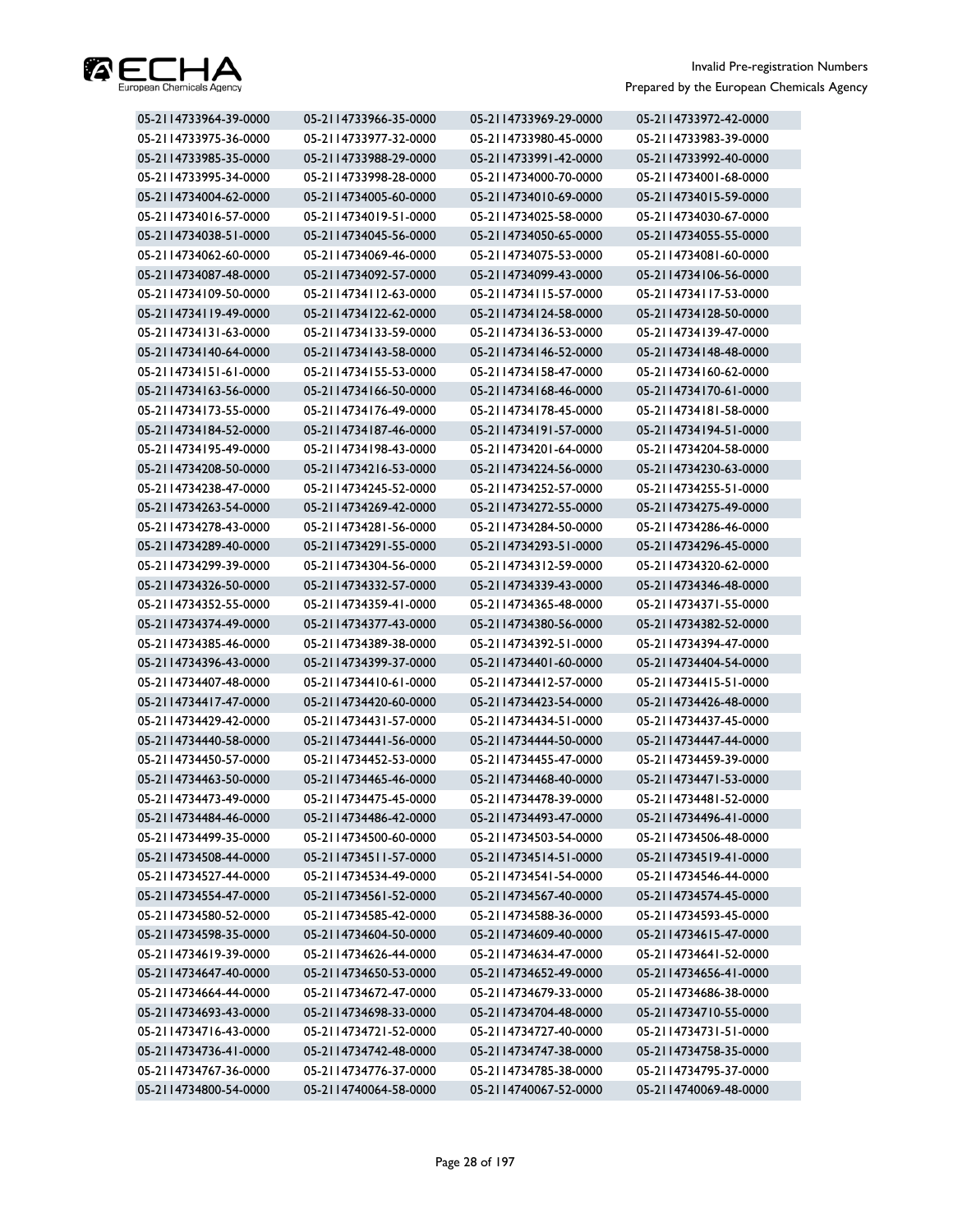

| 05-2114740071-63-0000 | 05-2114740073-59-0000 | 05-2114740075-55-0000 | 05-2114740077-51-0000 |
|-----------------------|-----------------------|-----------------------|-----------------------|
| 05-2114740080-64-0000 | 05-2114740082-60-0000 | 05-2114740084-56-0000 | 05-2114740086-52-0000 |
| 05-2114740088-48-0000 | 05-2114740090-63-0000 | 05-2114740092-59-0000 | 05-2114740095-53-0000 |
| 05-2114740097-49-0000 | 05-2114740099-45-0000 | 05-2114740101-68-0000 | 05-2114740103-64-0000 |
| 05-2114740105-60-0000 | 05-2114740108-54-0000 | 05-2114740110-69-0000 | 05-2114740112-65-0000 |
| 05-2114740114-61-0000 | 05-2114740116-57-0000 | 05-2114740118-53-0000 | 05-2114740121-66-0000 |
| 05-2114740123-62-0000 | 05-2114740125-58-0000 | 05-2114740127-54-0000 | 05-2114740129-50-0000 |
| 05-2114740131-65-0000 | 05-2114740133-61-0000 | 05-2114740135-57-0000 | 05-2114740137-53-0000 |
| 05-2114740139-49-0000 | 05-2114740142-62-0000 | 05-2114740144-58-0000 | 05-2114740146-54-0000 |
| 05-2114740148-50-0000 | 05-2114740150-65-0000 | 05-2114740152-61-0000 | 05-2114740154-57-0000 |
| 05-2114740156-53-0000 | 05-2114740159-47-0000 | 05-2114740161-62-0000 | 05-2114740163-58-0000 |
| 05-2114740165-54-0000 | 05-2114740167-50-0000 | 05-2114740170-63-0000 | 05-2114740172-59-0000 |
| 05-2114740174-55-0000 | 05-2114740176-51-0000 | 05-2114740178-47-0000 | 05-2114740181-60-0000 |
| 05-2114740183-56-0000 | 05-2114740185-52-0000 | 05-2114740187-48-0000 | 05-2114740190-61-0000 |
| 05-2114740192-57-0000 | 05-2114740194-53-0000 | 05-2114740196-49-0000 | 05-2114740199-43-0000 |
| 05-2114740201-66-0000 | 05-2114740203-62-0000 | 05-2114740205-58-0000 | 05-2114740207-54-0000 |
| 05-2114740210-67-0000 | 05-2114740212-63-0000 | 05-2114740214-59-0000 | 05-2114740216-55-0000 |
| 05-2114740219-49-0000 | 05-2114740221-64-0000 | 05-2114740223-60-0000 | 05-2114740225-56-0000 |
| 05-2114740228-50-0000 | 05-2114740230-65-0000 | 05-2114740232-61-0000 | 05-2114740234-57-0000 |
| 05-2114740237-51-0000 | 05-2114740239-47-0000 | 05-2114740241-62-0000 | 05-2114740243-58-0000 |
| 05-2114740246-52-0000 | 05-2114740248-48-0000 | 05-2114740250-63-0000 | 05-2114740253-57-0000 |
| 05-2114740255-53-0000 | 05-2114740257-49-0000 | 05-2114740259-45-0000 | 05-2114740262-58-0000 |
| 05-2114740264-54-0000 | 05-2114740266-50-0000 | 05-2114740268-46-0000 | 05-2114740271-59-0000 |
| 05-2114740273-55-0000 | 05-2114740275-51-0000 | 05-2114740278-45-0000 | 05-2114740280-60-0000 |
| 05-2114740283-54-0000 | 05-2114740285-50-0000 | 05-2114740288-44-0000 | 05-2114740290-59-0000 |
| 05-2114740292-55-0000 | 05-2114740295-49-0000 | 05-2114740297-45-0000 | 05-2114740299-41-0000 |
| 05-2114740301-64-0000 | 05-2114740304-58-0000 | 05-2114740306-54-0000 | 05-2114740308-50-0000 |
| 05-2114740311-63-0000 | 05-2114740313-59-0000 | 05-2114740315-55-0000 | 05-2114740317-51-0000 |
| 05-2114740320-64-0000 | 05-2114740322-60-0000 | 05-2114740324-56-0000 | 05-2114740327-50-0000 |
| 05-2114740329-46-0000 | 05-2114740331-61-0000 | 05-2114740333-57-0000 | 05-2114740335-53-0000 |
| 05-2114740337-49-0000 | 05-2114740339-45-0000 | 05-2114740341-60-0000 | 05-2114740344-54-0000 |
| 05-2114740346-50-0000 | 05-2114740348-46-0000 | 05-2114740351-59-0000 | 05-2114740353-55-0000 |
| 05-2114740355-51-0000 | 05-2114740358-45-0000 | 05-2114740360-60-0000 | 05-2114740362-56-0000 |
| 05-2114740366-48-0000 | 05-2114740368-44-0000 | 05-2114740370-59-0000 | 05-2114740373-53-0000 |
| 05-2114740375-49-0000 | 05-2114740377-45-0000 | 05-2114740379-41-0000 | 05-2114740381-56-0000 |
| 05-2114740383-52-0000 | 05-2114740385-48-0000 | 05-2114740387-44-0000 | 05-2114740391-55-0000 |
| 05-2114740393-51-0000 | 05-2114740395-47-0000 | 05-2114740398-41-0000 | 05-2114740400-64-0000 |
| 05-2114740403-58-0000 | 05-2114740406-52-0000 | 05-2114740408-48-0000 | 05-2114740411-61-0000 |
| 05-2114740413-57-0000 | 05-2114740415-53-0000 | 05-2114740417-49-0000 | 05-2114740419-45-0000 |
| 05-2114740421-60-0000 | 05-2114740423-56-0000 | 05-2114740426-50-0000 | 05-2114740428-46-0000 |
| 05-2114740430-61-0000 | 05-2114740433-55-0000 | 05-2114740435-51-0000 | 05-2114740437-47-0000 |
| 05-2114740439-43-0000 | 05-2114740442-56-0000 | 05-2114740444-52-0000 | 05-2114740446-48-0000 |
| 05-2114740449-42-0000 | 05-2114740451-57-0000 | 05-2114740454-51-0000 | 05-2114740456-47-0000 |
| 05-2114740458-43-0000 | 05-2114740461-56-0000 | 05-2114740463-52-0000 | 05-2114740466-46-0000 |
| 05-2114740468-42-0000 | 05-2114740470-57-0000 | 05-2114740473-51-0000 | 05-2114740475-47-0000 |
| 05-2114740477-43-0000 | 05-2114740479-39-0000 | 05-2114740481-54-0000 | 05-2114740484-48-0000 |
| 05-2114740487-42-0000 | 05-2114740490-55-0000 | 05-2114740492-51-0000 | 05-2114740495-45-0000 |
| 05-2114740497-41-0000 | 05-2114740500-62-0000 | 05-2114740502-58-0000 | 05-2114740504-54-0000 |
| 05-2114740507-48-0000 | 05-2114740509-44-0000 | 05-2114740512-57-0000 | 05-2114740514-53-0000 |
| 05-2114740516-49-0000 | 05-2114740519-43-0000 | 05-2114740521-58-0000 | 05-2114740524-52-0000 |
| 05-2114740526-48-0000 | 05-2114740528-44-0000 | 05-2114740530-59-0000 | 05-2114740532-55-0000 |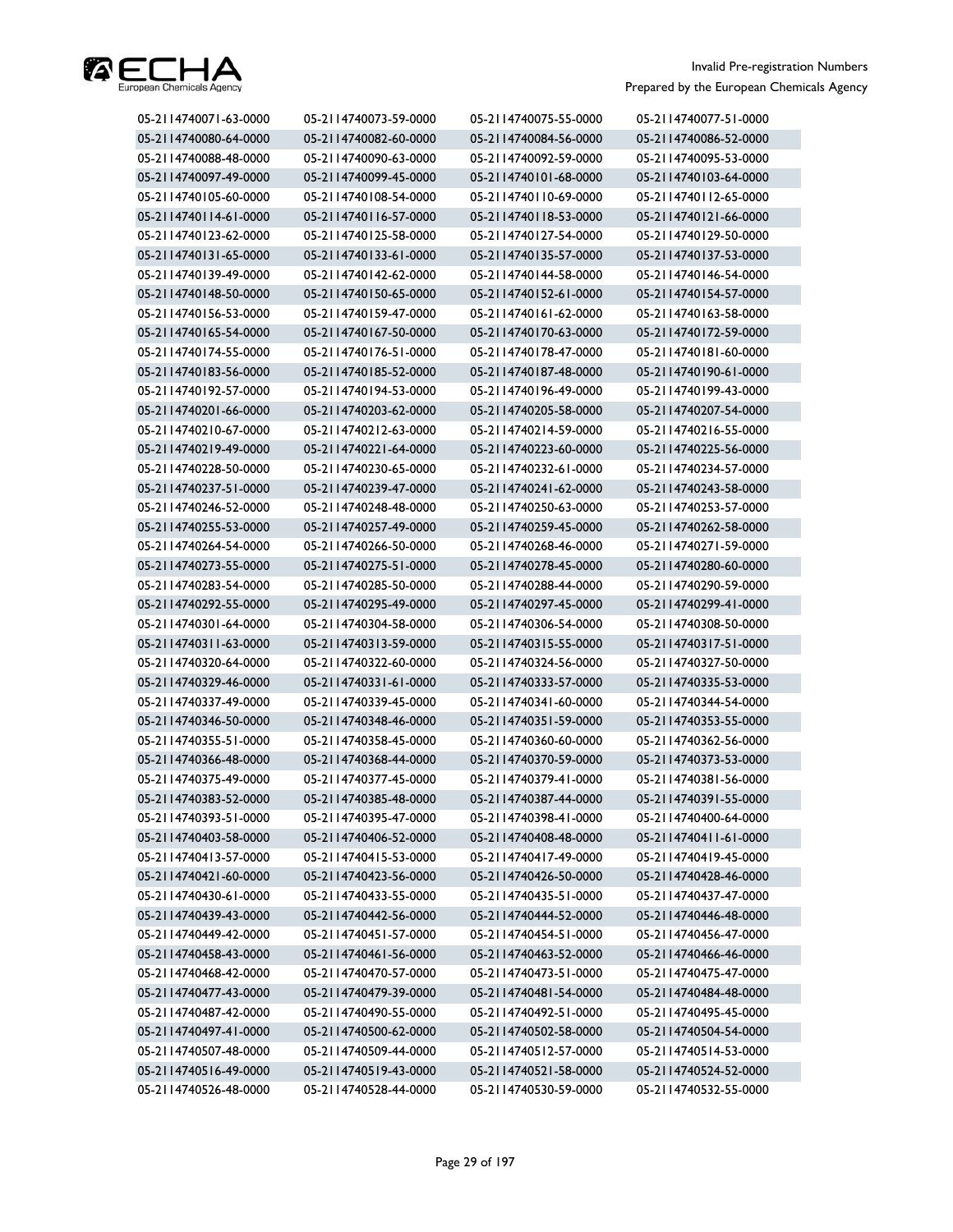

| 05-2114740534-51-0000 | 05-2114740537-45-0000 | 05-2114740539-41-0000 | 05-2114740541-56-0000 |
|-----------------------|-----------------------|-----------------------|-----------------------|
| 05-2114740544-50-0000 | 05-2114740546-46-0000 | 05-2114740550-57-0000 | 05-2114740552-53-0000 |
| 05-2114740555-47-0000 | 05-2114740557-43-0000 | 05-2114740559-39-0000 | 05-2114740561-54-0000 |
| 05-2114740563-50-0000 | 05-2114740565-46-0000 | 05-2114740568-40-0000 | 05-2114740570-55-0000 |
| 05-2114740573-49-0000 | 05-2114740575-45-0000 | 05-2114740577-41-0000 | 05-2114740580-54-0000 |
| 05-2114740583-48-0000 | 05-2114740586-42-0000 | 05-2114740588-38-0000 | 05-2114740591-51-0000 |
| 05-2114740593-47-0000 | 05-2114740595-43-0000 | 05-2114740598-37-0000 | 05-2114740600-60-0000 |
| 05-2114740603-54-0000 | 05-2114740605-50-0000 | 05-2114740607-46-0000 | 05-2114740610-59-0000 |
| 05-2114740612-55-0000 | 05-2114740615-49-0000 | 05-2114740617-45-0000 | 05-2114740619-41-0000 |
| 05-2114740620-58-0000 | 05-2114740622-54-0000 | 05-2114740623-52-0000 | 05-2114740625-48-0000 |
| 05-2114740626-46-0000 | 05-2114740628-42-0000 | 05-2114740629-40-0000 | 05-2114740630-57-0000 |
| 05-2114740632-53-0000 | 05-2114740633-51-0000 | 05-2114740635-47-0000 | 05-2114740636-45-0000 |
| 05-2114740638-41-0000 | 05-2114740639-39-0000 | 05-2114740641-54-0000 | 05-2114740642-52-0000 |
| 05-2114740643-50-0000 | 05-2114740645-46-0000 | 05-2114740646-44-0000 | 05-2114740648-40-0000 |
| 05-2114740649-38-0000 | 05-2114740651-53-0000 | 05-2114740652-51-0000 | 05-2114740654-47-0000 |
| 05-2114740655-45-0000 | 05-2114740656-43-0000 | 05-2114740659-37-0000 | 05-2114740660-54-0000 |
| 05-2114740661-52-0000 | 05-2114740662-50-0000 | 05-2114740663-48-0000 | 05-2114740664-46-0000 |
| 05-2114740665-44-0000 | 05-2114740666-42-0000 | 05-2114740667-40-0000 | 05-2114740668-38-0000 |
| 05-2114740669-36-0000 | 05-2114740670-53-0000 | 05-2114740672-49-0000 | 05-2114740674-45-0000 |
| 05-2114740675-43-0000 | 05-2114740677-39-0000 | 05-2114740678-37-0000 | 05-2114740679-35-0000 |
| 05-2114740680-52-0000 | 05-2114740681-50-0000 | 05-2114740682-48-0000 | 05-2114740683-46-0000 |
| 05-2114740684-44-0000 | 05-2114740685-42-0000 | 05-2114740688-36-0000 | 05-2114740689-34-0000 |
| 05-2114740693-45-0000 | 05-2114740695-41-0000 | 05-2114740697-37-0000 | 05-2114740698-35-0000 |
| 05-2114740699-33-0000 | 05-2114740700-58-0000 | 05-2114740703-52-0000 | 05-2114740704-50-0000 |
| 05-2114740707-44-0000 | 05-2114740708-42-0000 | 05-2114740715-47-0000 | 05-2114740722-52-0000 |
| 05-2114740727-42-0000 | 05-2114740732-51-0000 | 05-2114740737-41-0000 | 05-2114740743-48-0000 |
| 05-2114740749-36-0000 | 05-2114740752-49-0000 | 05-2114740753-47-0000 | 05-2114740755-43-0000 |
| 05-2114740759-35-0000 | 05-2114740760-52-0000 | 05-2114740762-48-0000 | 05-2114740766-40-0000 |
| 05-2114740770-51-0000 | 05-2114740772-47-0000 | 05-2114740773-45-0000 | 05-2114740778-35-0000 |
| 05-2114740779-33-0000 | 05-2114740780-50-0000 | 05-2114740782-46-0000 | 05-2114740785-40-0000 |
| 05-2114740786-38-0000 | 05-2114740789-32-0000 | 05-2114740793-43-0000 | 05-2114740796-37-0000 |
| 05-2114740799-31-0000 | 05-2114740800-56-0000 | 05-2114740801-54-0000 | 05-2114740802-52-0000 |
| 05-2114740803-50-0000 | 05-2114740805-46-0000 | 05-2114740806-44-0000 | 05-2114740807-42-0000 |
| 05-2114740808-40-0000 | 05-2114740809-38-0000 | 05-2114740810-55-0000 | 05-2114740811-53-0000 |
| 05-2114740812-51-0000 | 05-2114740814-47-0000 | 05-2114740816-43-0000 | 05-2114740817-41-0000 |
| 05-2114740818-39-0000 | 05-2114740819-37-0000 | 05-2114740820-54-0000 | 05-2114740821-52-0000 |
| 05-2114740822-50-0000 | 05-2114740823-48-0000 | 05-2114740824-46-0000 | 05-2114740825-44-0000 |
| 05-2114740826-42-0000 | 05-2114740827-40-0000 | 05-2114740828-38-0000 | 05-2114740829-36-0000 |
| 05-2114740830-53-0000 | 05-2114740831-51-0000 | 05-2114740832-49-0000 | 05-2114740833-47-0000 |
| 05-2114740834-45-0000 | 05-2114740835-43-0000 | 05-2114740839-35-0000 | 05-2114740845-42-0000 |
| 05-2114740851-49-0000 | 05-2114740857-37-0000 | 05-2114740862-46-0000 | 05-2114740867-36-0000 |
| 05-2114740872-45-0000 | 05-2114740877-35-0000 | 05-2114740882-44-0000 | 05-2114740887-34-0000 |
| 05-2114740892-43-0000 | 05-2114740897-33-0000 | 05-2114740901-52-0000 | 05-2114740906-42-0000 |
| 05-2114740910-53-0000 | 05-2114740914-45-0000 | 05-2114740918-37-0000 | 05-2114740922-48-0000 |
| 05-2114740926-40-0000 | 05-2114740930-51-0000 | 05-2114740934-43-0000 | 05-2114740938-35-0000 |
| 05-2114740942-46-0000 | 05-2114740946-38-0000 | 05-2114740949-32-0000 | 05-2114740954-41-0000 |
| 05-2114740958-33-0000 | 05-2114740961-46-0000 | 05-2114740965-38-0000 | 05-2114740968-32-0000 |
| 05-2114740973-41-0000 | 05-2114740979-29-0000 | 05-2114740980-46-0000 | 05-2114740981-44-0000 |
| 05-2114740982-42-0000 | 05-2114740983-40-0000 | 05-2114740984-38-0000 | 05-2114740986-34-0000 |
| 05-2114740991-43-0000 | 05-2114740995-35-0000 | 05-2114740996-33-0000 | 05-2114740997-31-0000 |
| 05-2114741002-67-0000 | 05-2114741007-57-0000 | 05-2114741010-70-0000 | 05-2114741011-68-0000 |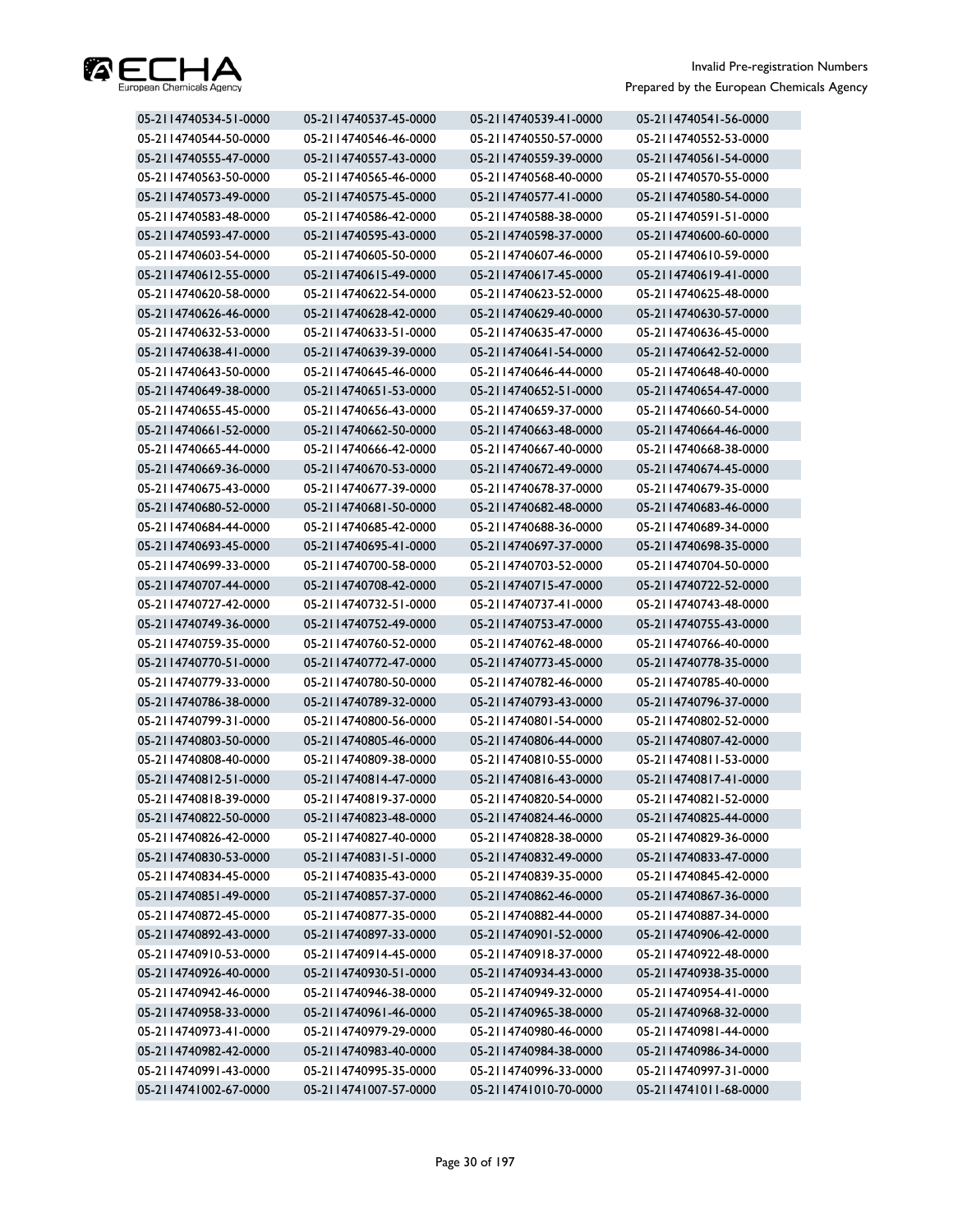

| 05-2114741016-58-0000<br>05-2114741017-56-0000<br>05-2114741018-54-0000<br>05-2114741019-52-0000<br>05-2114741020-69-0000<br>05-2114741023-63-0000<br>05-2114741021-67-0000<br>05-2114741022-65-0000<br>05-2114741024-61-0000<br>05-2114741026-57-0000<br>05-2114741028-53-0000<br>05-2114741030-68-0000<br>05-2114741034-60-0000<br>05-2114741039-50-0000<br>05-2114741040-67-0000<br>05-2114741041-65-0000<br>05-2114741042-63-0000<br>05-2114741043-61-0000<br>05-2114741044-59-0000<br>05-2114741045-57-0000<br>05-2114741046-55-0000<br>05-2114741047-53-0000<br>05-2114741049-49-0000<br>05-2114741050-66-0000<br>05-2114741052-62-0000<br>05-2114741053-60-0000<br>05-2114741054-58-0000<br>05-2114741055-56-0000<br>05-2114741056-54-0000<br>05-2114741057-52-0000<br>05-2114741058-50-0000<br>05-2114741059-48-0000<br>05-2114741060-65-0000<br>05-2114741061-63-0000<br>05-2114741062-61-0000<br>05-2114741063-59-0000<br>05-2114741064-57-0000<br>05-2114741065-55-0000<br>05-2114741066-53-0000<br>05-2114741067-51-0000<br>05-2114741081-61-0000<br>05-2114741087-49-0000<br>05-2114741074-56-0000<br>05-2114741093-56-0000<br>05-2114741099-44-0000<br>05-2114741105-59-0000<br>05-2114741110-68-0000<br>05-2114741120-67-0000<br>05-2114741131-64-0000<br>05-2114741141-63-0000<br>05-2114741148-49-0000<br>05-2114741156-52-0000<br>05-2114741166-51-0000<br>05-2114741175-52-0000<br>05-2114741183-55-0000<br>05-2114741193-54-0000<br>05-2114741201-65-0000<br>05-2114741209-49-0000<br>05-2114741218-50-0000<br>05-2114741226-53-0000<br>05-2114741235-54-0000<br>05-2114741242-59-0000<br>05-2114741250-62-0000<br>05-2114741257-48-0000<br>05-2114741264-53-0000<br>05-2114741271-58-0000<br>05-2114741279-42-0000<br>05-2114741286-47-0000<br>05-2114741293-52-0000<br>05-2114741299-40-0000<br>05-2114741306-53-0000<br>05-2114741312-60-0000<br>05-2114741319-46-0000<br>05-2114741325-53-0000<br>05-2114741331-60-0000<br>05-2114741338-46-0000<br>05-2114741345-51-0000<br>05-2114741351-58-0000<br>05-2114741357-46-0000<br>05-2114741364-51-0000<br>05-2114741370-58-0000<br>05-2114741376-46-0000<br>05-2114741384-49-0000<br>05-2114741389-39-0000<br>05-2114741394-48-0000<br>05-2114742484-46-0000<br>05-2114742488-38-0000<br>05-2114742490-53-0000<br>05-2114742496-41-0000<br>05-2114742491-51-0000<br>05-2114742492-49-0000<br>05-2114742493-47-0000<br>05-2114742498-37-0000<br>05-2114745970-42-0000<br>05-2114745971-40-0000<br>05-2114745972-38-0000<br>05-2114745975-32-0000<br>05-2114745976-30-0000<br>05-2114745977-28-0000<br>05-2114745979-24-0000<br>05-2114745981-39-0000<br>05-2114745982-37-0000<br>05-2114745983-35-0000<br>05-2114745985-31-0000<br>05-2114745990-40-0000<br>05-2114745991-38-0000<br>05-2114745986-29-0000<br>05-2114745988-25-0000<br>05-2114745992-36-0000<br>05-2114745994-32-0000<br>05-2114745995-30-0000<br>05-2114745997-26-0000<br>05-2114745998-24-0000<br>05-2114745999-22-0000<br>05-2114746001-64-0000<br>05-2114746002-62-0000<br>05-2114746004-58-0000<br>05-2114746005-56-0000<br>05-2114746006-54-0000<br>05-2114746008-50-0000<br>05-2114746009-48-0000<br>05-2114746010-65-0000<br>05-2114746012-61-0000<br>05-2114746013-59-0000<br>05-2114746015-55-0000<br>05-2114746016-53-0000<br>05-2114746018-49-0000<br>05-2114746019-47-0000<br>05-2114746020-64-0000<br>05-2114746022-60-0000<br>05-2114746023-58-0000<br>05-2114746025-54-0000<br>05-2114746026-52-0000<br>05-2114746028-48-0000<br>05-2114746029-46-0000<br>05-2114746030-63-0000<br>05-2114746032-59-0000<br>05-2114746033-57-0000<br>05-2114746035-53-0000<br>05-2114746036-51-0000<br>05-2114746038-47-0000<br>05-2114746039-45-0000<br>05-2114746042-58-0000<br>05-2114746043-56-0000<br>05-2114746045-52-0000<br>05-2114746046-50-0000<br>05-2114746048-46-0000<br>05-2114746049-44-0000<br>05-2114746051-59-0000<br>05-2114746052-57-0000<br>05-2114746053-55-0000<br>05-2114746055-51-0000<br>05-2114746056-49-0000<br>05-2114746058-45-0000<br>05-2114746059-43-0000<br>05-2114746061-58-0000<br>05-2114746062-56-0000<br>05-2114746064-52-0000<br>05-2114746065-50-0000<br>05-2114746067-46-0000<br>05-2114746068-44-0000<br>05-2114746070-59-0000<br>05-2114746071-57-0000<br>05-2114746073-53-0000<br>05-2114746075-49-0000<br>05-2114746076-47-0000<br>05-2114746078-43-0000<br>05-2114746079-41-0000<br>05-2114746081-56-0000<br>05-2114746085-48-0000<br>05-2114746082-54-0000<br>05-2114746084-50-0000<br>05-2114746087-44-0000<br>05-2114746088-42-0000<br>05-2114746090-57-0000<br>05-2114746091-55-0000<br>05-2114746093-51-0000<br>05-2114746095-47-0000<br>05-2114746096-45-0000<br>05-2114746098-41-0000<br>05-2114746099-39-0000<br>05-2114746101-62-0000<br>05-2114746102-60-0000<br>05-2114746104-56-0000<br>05-2114746105-54-0000<br>05-2114746107-50-0000<br>05-2114746108-48-0000<br>05-2114746110-63-0000<br>05-2114746112-59-0000<br>05-2114746113-57-0000<br>05-2114746115-53-0000<br>05-2114746117-49-0000 | 05-2114741012-66-0000 | 05-2114741013-64-0000 | 05-2114741014-62-0000 | 05-2114741015-60-0000 |
|----------------------------------------------------------------------------------------------------------------------------------------------------------------------------------------------------------------------------------------------------------------------------------------------------------------------------------------------------------------------------------------------------------------------------------------------------------------------------------------------------------------------------------------------------------------------------------------------------------------------------------------------------------------------------------------------------------------------------------------------------------------------------------------------------------------------------------------------------------------------------------------------------------------------------------------------------------------------------------------------------------------------------------------------------------------------------------------------------------------------------------------------------------------------------------------------------------------------------------------------------------------------------------------------------------------------------------------------------------------------------------------------------------------------------------------------------------------------------------------------------------------------------------------------------------------------------------------------------------------------------------------------------------------------------------------------------------------------------------------------------------------------------------------------------------------------------------------------------------------------------------------------------------------------------------------------------------------------------------------------------------------------------------------------------------------------------------------------------------------------------------------------------------------------------------------------------------------------------------------------------------------------------------------------------------------------------------------------------------------------------------------------------------------------------------------------------------------------------------------------------------------------------------------------------------------------------------------------------------------------------------------------------------------------------------------------------------------------------------------------------------------------------------------------------------------------------------------------------------------------------------------------------------------------------------------------------------------------------------------------------------------------------------------------------------------------------------------------------------------------------------------------------------------------------------------------------------------------------------------------------------------------------------------------------------------------------------------------------------------------------------------------------------------------------------------------------------------------------------------------------------------------------------------------------------------------------------------------------------------------------------------------------------------------------------------------------------------------------------------------------------------------------------------------------------------------------------------------------------------------------------------------------------------------------------------------------------------------------------------------------------------------------------------------------------------------------------------------------------------------------------------------------------------------------------------------------------------------------------------------------------------------------------------------------------------------------------------------------------------------------------------------------------------------------------------------------------------------------------------------------------------------------------------------------------------------------------------------------------------------------------------------------------------------------------------------------------------------------------------------------------------------------------------------------------------------------------------------------------------------------------------------------------------------------------------------------------------------------------------------|-----------------------|-----------------------|-----------------------|-----------------------|
|                                                                                                                                                                                                                                                                                                                                                                                                                                                                                                                                                                                                                                                                                                                                                                                                                                                                                                                                                                                                                                                                                                                                                                                                                                                                                                                                                                                                                                                                                                                                                                                                                                                                                                                                                                                                                                                                                                                                                                                                                                                                                                                                                                                                                                                                                                                                                                                                                                                                                                                                                                                                                                                                                                                                                                                                                                                                                                                                                                                                                                                                                                                                                                                                                                                                                                                                                                                                                                                                                                                                                                                                                                                                                                                                                                                                                                                                                                                                                                                                                                                                                                                                                                                                                                                                                                                                                                                                                                                                                                                                                                                                                                                                                                                                                                                                                                                                                                                                                                                              |                       |                       |                       |                       |
|                                                                                                                                                                                                                                                                                                                                                                                                                                                                                                                                                                                                                                                                                                                                                                                                                                                                                                                                                                                                                                                                                                                                                                                                                                                                                                                                                                                                                                                                                                                                                                                                                                                                                                                                                                                                                                                                                                                                                                                                                                                                                                                                                                                                                                                                                                                                                                                                                                                                                                                                                                                                                                                                                                                                                                                                                                                                                                                                                                                                                                                                                                                                                                                                                                                                                                                                                                                                                                                                                                                                                                                                                                                                                                                                                                                                                                                                                                                                                                                                                                                                                                                                                                                                                                                                                                                                                                                                                                                                                                                                                                                                                                                                                                                                                                                                                                                                                                                                                                                              |                       |                       |                       |                       |
|                                                                                                                                                                                                                                                                                                                                                                                                                                                                                                                                                                                                                                                                                                                                                                                                                                                                                                                                                                                                                                                                                                                                                                                                                                                                                                                                                                                                                                                                                                                                                                                                                                                                                                                                                                                                                                                                                                                                                                                                                                                                                                                                                                                                                                                                                                                                                                                                                                                                                                                                                                                                                                                                                                                                                                                                                                                                                                                                                                                                                                                                                                                                                                                                                                                                                                                                                                                                                                                                                                                                                                                                                                                                                                                                                                                                                                                                                                                                                                                                                                                                                                                                                                                                                                                                                                                                                                                                                                                                                                                                                                                                                                                                                                                                                                                                                                                                                                                                                                                              |                       |                       |                       |                       |
|                                                                                                                                                                                                                                                                                                                                                                                                                                                                                                                                                                                                                                                                                                                                                                                                                                                                                                                                                                                                                                                                                                                                                                                                                                                                                                                                                                                                                                                                                                                                                                                                                                                                                                                                                                                                                                                                                                                                                                                                                                                                                                                                                                                                                                                                                                                                                                                                                                                                                                                                                                                                                                                                                                                                                                                                                                                                                                                                                                                                                                                                                                                                                                                                                                                                                                                                                                                                                                                                                                                                                                                                                                                                                                                                                                                                                                                                                                                                                                                                                                                                                                                                                                                                                                                                                                                                                                                                                                                                                                                                                                                                                                                                                                                                                                                                                                                                                                                                                                                              |                       |                       |                       |                       |
|                                                                                                                                                                                                                                                                                                                                                                                                                                                                                                                                                                                                                                                                                                                                                                                                                                                                                                                                                                                                                                                                                                                                                                                                                                                                                                                                                                                                                                                                                                                                                                                                                                                                                                                                                                                                                                                                                                                                                                                                                                                                                                                                                                                                                                                                                                                                                                                                                                                                                                                                                                                                                                                                                                                                                                                                                                                                                                                                                                                                                                                                                                                                                                                                                                                                                                                                                                                                                                                                                                                                                                                                                                                                                                                                                                                                                                                                                                                                                                                                                                                                                                                                                                                                                                                                                                                                                                                                                                                                                                                                                                                                                                                                                                                                                                                                                                                                                                                                                                                              |                       |                       |                       |                       |
|                                                                                                                                                                                                                                                                                                                                                                                                                                                                                                                                                                                                                                                                                                                                                                                                                                                                                                                                                                                                                                                                                                                                                                                                                                                                                                                                                                                                                                                                                                                                                                                                                                                                                                                                                                                                                                                                                                                                                                                                                                                                                                                                                                                                                                                                                                                                                                                                                                                                                                                                                                                                                                                                                                                                                                                                                                                                                                                                                                                                                                                                                                                                                                                                                                                                                                                                                                                                                                                                                                                                                                                                                                                                                                                                                                                                                                                                                                                                                                                                                                                                                                                                                                                                                                                                                                                                                                                                                                                                                                                                                                                                                                                                                                                                                                                                                                                                                                                                                                                              |                       |                       |                       |                       |
|                                                                                                                                                                                                                                                                                                                                                                                                                                                                                                                                                                                                                                                                                                                                                                                                                                                                                                                                                                                                                                                                                                                                                                                                                                                                                                                                                                                                                                                                                                                                                                                                                                                                                                                                                                                                                                                                                                                                                                                                                                                                                                                                                                                                                                                                                                                                                                                                                                                                                                                                                                                                                                                                                                                                                                                                                                                                                                                                                                                                                                                                                                                                                                                                                                                                                                                                                                                                                                                                                                                                                                                                                                                                                                                                                                                                                                                                                                                                                                                                                                                                                                                                                                                                                                                                                                                                                                                                                                                                                                                                                                                                                                                                                                                                                                                                                                                                                                                                                                                              |                       |                       |                       |                       |
|                                                                                                                                                                                                                                                                                                                                                                                                                                                                                                                                                                                                                                                                                                                                                                                                                                                                                                                                                                                                                                                                                                                                                                                                                                                                                                                                                                                                                                                                                                                                                                                                                                                                                                                                                                                                                                                                                                                                                                                                                                                                                                                                                                                                                                                                                                                                                                                                                                                                                                                                                                                                                                                                                                                                                                                                                                                                                                                                                                                                                                                                                                                                                                                                                                                                                                                                                                                                                                                                                                                                                                                                                                                                                                                                                                                                                                                                                                                                                                                                                                                                                                                                                                                                                                                                                                                                                                                                                                                                                                                                                                                                                                                                                                                                                                                                                                                                                                                                                                                              |                       |                       |                       |                       |
|                                                                                                                                                                                                                                                                                                                                                                                                                                                                                                                                                                                                                                                                                                                                                                                                                                                                                                                                                                                                                                                                                                                                                                                                                                                                                                                                                                                                                                                                                                                                                                                                                                                                                                                                                                                                                                                                                                                                                                                                                                                                                                                                                                                                                                                                                                                                                                                                                                                                                                                                                                                                                                                                                                                                                                                                                                                                                                                                                                                                                                                                                                                                                                                                                                                                                                                                                                                                                                                                                                                                                                                                                                                                                                                                                                                                                                                                                                                                                                                                                                                                                                                                                                                                                                                                                                                                                                                                                                                                                                                                                                                                                                                                                                                                                                                                                                                                                                                                                                                              |                       |                       |                       |                       |
|                                                                                                                                                                                                                                                                                                                                                                                                                                                                                                                                                                                                                                                                                                                                                                                                                                                                                                                                                                                                                                                                                                                                                                                                                                                                                                                                                                                                                                                                                                                                                                                                                                                                                                                                                                                                                                                                                                                                                                                                                                                                                                                                                                                                                                                                                                                                                                                                                                                                                                                                                                                                                                                                                                                                                                                                                                                                                                                                                                                                                                                                                                                                                                                                                                                                                                                                                                                                                                                                                                                                                                                                                                                                                                                                                                                                                                                                                                                                                                                                                                                                                                                                                                                                                                                                                                                                                                                                                                                                                                                                                                                                                                                                                                                                                                                                                                                                                                                                                                                              |                       |                       |                       |                       |
|                                                                                                                                                                                                                                                                                                                                                                                                                                                                                                                                                                                                                                                                                                                                                                                                                                                                                                                                                                                                                                                                                                                                                                                                                                                                                                                                                                                                                                                                                                                                                                                                                                                                                                                                                                                                                                                                                                                                                                                                                                                                                                                                                                                                                                                                                                                                                                                                                                                                                                                                                                                                                                                                                                                                                                                                                                                                                                                                                                                                                                                                                                                                                                                                                                                                                                                                                                                                                                                                                                                                                                                                                                                                                                                                                                                                                                                                                                                                                                                                                                                                                                                                                                                                                                                                                                                                                                                                                                                                                                                                                                                                                                                                                                                                                                                                                                                                                                                                                                                              |                       |                       |                       |                       |
|                                                                                                                                                                                                                                                                                                                                                                                                                                                                                                                                                                                                                                                                                                                                                                                                                                                                                                                                                                                                                                                                                                                                                                                                                                                                                                                                                                                                                                                                                                                                                                                                                                                                                                                                                                                                                                                                                                                                                                                                                                                                                                                                                                                                                                                                                                                                                                                                                                                                                                                                                                                                                                                                                                                                                                                                                                                                                                                                                                                                                                                                                                                                                                                                                                                                                                                                                                                                                                                                                                                                                                                                                                                                                                                                                                                                                                                                                                                                                                                                                                                                                                                                                                                                                                                                                                                                                                                                                                                                                                                                                                                                                                                                                                                                                                                                                                                                                                                                                                                              |                       |                       |                       |                       |
|                                                                                                                                                                                                                                                                                                                                                                                                                                                                                                                                                                                                                                                                                                                                                                                                                                                                                                                                                                                                                                                                                                                                                                                                                                                                                                                                                                                                                                                                                                                                                                                                                                                                                                                                                                                                                                                                                                                                                                                                                                                                                                                                                                                                                                                                                                                                                                                                                                                                                                                                                                                                                                                                                                                                                                                                                                                                                                                                                                                                                                                                                                                                                                                                                                                                                                                                                                                                                                                                                                                                                                                                                                                                                                                                                                                                                                                                                                                                                                                                                                                                                                                                                                                                                                                                                                                                                                                                                                                                                                                                                                                                                                                                                                                                                                                                                                                                                                                                                                                              |                       |                       |                       |                       |
|                                                                                                                                                                                                                                                                                                                                                                                                                                                                                                                                                                                                                                                                                                                                                                                                                                                                                                                                                                                                                                                                                                                                                                                                                                                                                                                                                                                                                                                                                                                                                                                                                                                                                                                                                                                                                                                                                                                                                                                                                                                                                                                                                                                                                                                                                                                                                                                                                                                                                                                                                                                                                                                                                                                                                                                                                                                                                                                                                                                                                                                                                                                                                                                                                                                                                                                                                                                                                                                                                                                                                                                                                                                                                                                                                                                                                                                                                                                                                                                                                                                                                                                                                                                                                                                                                                                                                                                                                                                                                                                                                                                                                                                                                                                                                                                                                                                                                                                                                                                              |                       |                       |                       |                       |
|                                                                                                                                                                                                                                                                                                                                                                                                                                                                                                                                                                                                                                                                                                                                                                                                                                                                                                                                                                                                                                                                                                                                                                                                                                                                                                                                                                                                                                                                                                                                                                                                                                                                                                                                                                                                                                                                                                                                                                                                                                                                                                                                                                                                                                                                                                                                                                                                                                                                                                                                                                                                                                                                                                                                                                                                                                                                                                                                                                                                                                                                                                                                                                                                                                                                                                                                                                                                                                                                                                                                                                                                                                                                                                                                                                                                                                                                                                                                                                                                                                                                                                                                                                                                                                                                                                                                                                                                                                                                                                                                                                                                                                                                                                                                                                                                                                                                                                                                                                                              |                       |                       |                       |                       |
|                                                                                                                                                                                                                                                                                                                                                                                                                                                                                                                                                                                                                                                                                                                                                                                                                                                                                                                                                                                                                                                                                                                                                                                                                                                                                                                                                                                                                                                                                                                                                                                                                                                                                                                                                                                                                                                                                                                                                                                                                                                                                                                                                                                                                                                                                                                                                                                                                                                                                                                                                                                                                                                                                                                                                                                                                                                                                                                                                                                                                                                                                                                                                                                                                                                                                                                                                                                                                                                                                                                                                                                                                                                                                                                                                                                                                                                                                                                                                                                                                                                                                                                                                                                                                                                                                                                                                                                                                                                                                                                                                                                                                                                                                                                                                                                                                                                                                                                                                                                              |                       |                       |                       |                       |
|                                                                                                                                                                                                                                                                                                                                                                                                                                                                                                                                                                                                                                                                                                                                                                                                                                                                                                                                                                                                                                                                                                                                                                                                                                                                                                                                                                                                                                                                                                                                                                                                                                                                                                                                                                                                                                                                                                                                                                                                                                                                                                                                                                                                                                                                                                                                                                                                                                                                                                                                                                                                                                                                                                                                                                                                                                                                                                                                                                                                                                                                                                                                                                                                                                                                                                                                                                                                                                                                                                                                                                                                                                                                                                                                                                                                                                                                                                                                                                                                                                                                                                                                                                                                                                                                                                                                                                                                                                                                                                                                                                                                                                                                                                                                                                                                                                                                                                                                                                                              |                       |                       |                       |                       |
|                                                                                                                                                                                                                                                                                                                                                                                                                                                                                                                                                                                                                                                                                                                                                                                                                                                                                                                                                                                                                                                                                                                                                                                                                                                                                                                                                                                                                                                                                                                                                                                                                                                                                                                                                                                                                                                                                                                                                                                                                                                                                                                                                                                                                                                                                                                                                                                                                                                                                                                                                                                                                                                                                                                                                                                                                                                                                                                                                                                                                                                                                                                                                                                                                                                                                                                                                                                                                                                                                                                                                                                                                                                                                                                                                                                                                                                                                                                                                                                                                                                                                                                                                                                                                                                                                                                                                                                                                                                                                                                                                                                                                                                                                                                                                                                                                                                                                                                                                                                              |                       |                       |                       |                       |
|                                                                                                                                                                                                                                                                                                                                                                                                                                                                                                                                                                                                                                                                                                                                                                                                                                                                                                                                                                                                                                                                                                                                                                                                                                                                                                                                                                                                                                                                                                                                                                                                                                                                                                                                                                                                                                                                                                                                                                                                                                                                                                                                                                                                                                                                                                                                                                                                                                                                                                                                                                                                                                                                                                                                                                                                                                                                                                                                                                                                                                                                                                                                                                                                                                                                                                                                                                                                                                                                                                                                                                                                                                                                                                                                                                                                                                                                                                                                                                                                                                                                                                                                                                                                                                                                                                                                                                                                                                                                                                                                                                                                                                                                                                                                                                                                                                                                                                                                                                                              |                       |                       |                       |                       |
|                                                                                                                                                                                                                                                                                                                                                                                                                                                                                                                                                                                                                                                                                                                                                                                                                                                                                                                                                                                                                                                                                                                                                                                                                                                                                                                                                                                                                                                                                                                                                                                                                                                                                                                                                                                                                                                                                                                                                                                                                                                                                                                                                                                                                                                                                                                                                                                                                                                                                                                                                                                                                                                                                                                                                                                                                                                                                                                                                                                                                                                                                                                                                                                                                                                                                                                                                                                                                                                                                                                                                                                                                                                                                                                                                                                                                                                                                                                                                                                                                                                                                                                                                                                                                                                                                                                                                                                                                                                                                                                                                                                                                                                                                                                                                                                                                                                                                                                                                                                              |                       |                       |                       |                       |
|                                                                                                                                                                                                                                                                                                                                                                                                                                                                                                                                                                                                                                                                                                                                                                                                                                                                                                                                                                                                                                                                                                                                                                                                                                                                                                                                                                                                                                                                                                                                                                                                                                                                                                                                                                                                                                                                                                                                                                                                                                                                                                                                                                                                                                                                                                                                                                                                                                                                                                                                                                                                                                                                                                                                                                                                                                                                                                                                                                                                                                                                                                                                                                                                                                                                                                                                                                                                                                                                                                                                                                                                                                                                                                                                                                                                                                                                                                                                                                                                                                                                                                                                                                                                                                                                                                                                                                                                                                                                                                                                                                                                                                                                                                                                                                                                                                                                                                                                                                                              |                       |                       |                       |                       |
|                                                                                                                                                                                                                                                                                                                                                                                                                                                                                                                                                                                                                                                                                                                                                                                                                                                                                                                                                                                                                                                                                                                                                                                                                                                                                                                                                                                                                                                                                                                                                                                                                                                                                                                                                                                                                                                                                                                                                                                                                                                                                                                                                                                                                                                                                                                                                                                                                                                                                                                                                                                                                                                                                                                                                                                                                                                                                                                                                                                                                                                                                                                                                                                                                                                                                                                                                                                                                                                                                                                                                                                                                                                                                                                                                                                                                                                                                                                                                                                                                                                                                                                                                                                                                                                                                                                                                                                                                                                                                                                                                                                                                                                                                                                                                                                                                                                                                                                                                                                              |                       |                       |                       |                       |
|                                                                                                                                                                                                                                                                                                                                                                                                                                                                                                                                                                                                                                                                                                                                                                                                                                                                                                                                                                                                                                                                                                                                                                                                                                                                                                                                                                                                                                                                                                                                                                                                                                                                                                                                                                                                                                                                                                                                                                                                                                                                                                                                                                                                                                                                                                                                                                                                                                                                                                                                                                                                                                                                                                                                                                                                                                                                                                                                                                                                                                                                                                                                                                                                                                                                                                                                                                                                                                                                                                                                                                                                                                                                                                                                                                                                                                                                                                                                                                                                                                                                                                                                                                                                                                                                                                                                                                                                                                                                                                                                                                                                                                                                                                                                                                                                                                                                                                                                                                                              |                       |                       |                       |                       |
|                                                                                                                                                                                                                                                                                                                                                                                                                                                                                                                                                                                                                                                                                                                                                                                                                                                                                                                                                                                                                                                                                                                                                                                                                                                                                                                                                                                                                                                                                                                                                                                                                                                                                                                                                                                                                                                                                                                                                                                                                                                                                                                                                                                                                                                                                                                                                                                                                                                                                                                                                                                                                                                                                                                                                                                                                                                                                                                                                                                                                                                                                                                                                                                                                                                                                                                                                                                                                                                                                                                                                                                                                                                                                                                                                                                                                                                                                                                                                                                                                                                                                                                                                                                                                                                                                                                                                                                                                                                                                                                                                                                                                                                                                                                                                                                                                                                                                                                                                                                              |                       |                       |                       |                       |
|                                                                                                                                                                                                                                                                                                                                                                                                                                                                                                                                                                                                                                                                                                                                                                                                                                                                                                                                                                                                                                                                                                                                                                                                                                                                                                                                                                                                                                                                                                                                                                                                                                                                                                                                                                                                                                                                                                                                                                                                                                                                                                                                                                                                                                                                                                                                                                                                                                                                                                                                                                                                                                                                                                                                                                                                                                                                                                                                                                                                                                                                                                                                                                                                                                                                                                                                                                                                                                                                                                                                                                                                                                                                                                                                                                                                                                                                                                                                                                                                                                                                                                                                                                                                                                                                                                                                                                                                                                                                                                                                                                                                                                                                                                                                                                                                                                                                                                                                                                                              |                       |                       |                       |                       |
|                                                                                                                                                                                                                                                                                                                                                                                                                                                                                                                                                                                                                                                                                                                                                                                                                                                                                                                                                                                                                                                                                                                                                                                                                                                                                                                                                                                                                                                                                                                                                                                                                                                                                                                                                                                                                                                                                                                                                                                                                                                                                                                                                                                                                                                                                                                                                                                                                                                                                                                                                                                                                                                                                                                                                                                                                                                                                                                                                                                                                                                                                                                                                                                                                                                                                                                                                                                                                                                                                                                                                                                                                                                                                                                                                                                                                                                                                                                                                                                                                                                                                                                                                                                                                                                                                                                                                                                                                                                                                                                                                                                                                                                                                                                                                                                                                                                                                                                                                                                              |                       |                       |                       |                       |
|                                                                                                                                                                                                                                                                                                                                                                                                                                                                                                                                                                                                                                                                                                                                                                                                                                                                                                                                                                                                                                                                                                                                                                                                                                                                                                                                                                                                                                                                                                                                                                                                                                                                                                                                                                                                                                                                                                                                                                                                                                                                                                                                                                                                                                                                                                                                                                                                                                                                                                                                                                                                                                                                                                                                                                                                                                                                                                                                                                                                                                                                                                                                                                                                                                                                                                                                                                                                                                                                                                                                                                                                                                                                                                                                                                                                                                                                                                                                                                                                                                                                                                                                                                                                                                                                                                                                                                                                                                                                                                                                                                                                                                                                                                                                                                                                                                                                                                                                                                                              |                       |                       |                       |                       |
|                                                                                                                                                                                                                                                                                                                                                                                                                                                                                                                                                                                                                                                                                                                                                                                                                                                                                                                                                                                                                                                                                                                                                                                                                                                                                                                                                                                                                                                                                                                                                                                                                                                                                                                                                                                                                                                                                                                                                                                                                                                                                                                                                                                                                                                                                                                                                                                                                                                                                                                                                                                                                                                                                                                                                                                                                                                                                                                                                                                                                                                                                                                                                                                                                                                                                                                                                                                                                                                                                                                                                                                                                                                                                                                                                                                                                                                                                                                                                                                                                                                                                                                                                                                                                                                                                                                                                                                                                                                                                                                                                                                                                                                                                                                                                                                                                                                                                                                                                                                              |                       |                       |                       |                       |
|                                                                                                                                                                                                                                                                                                                                                                                                                                                                                                                                                                                                                                                                                                                                                                                                                                                                                                                                                                                                                                                                                                                                                                                                                                                                                                                                                                                                                                                                                                                                                                                                                                                                                                                                                                                                                                                                                                                                                                                                                                                                                                                                                                                                                                                                                                                                                                                                                                                                                                                                                                                                                                                                                                                                                                                                                                                                                                                                                                                                                                                                                                                                                                                                                                                                                                                                                                                                                                                                                                                                                                                                                                                                                                                                                                                                                                                                                                                                                                                                                                                                                                                                                                                                                                                                                                                                                                                                                                                                                                                                                                                                                                                                                                                                                                                                                                                                                                                                                                                              |                       |                       |                       |                       |
|                                                                                                                                                                                                                                                                                                                                                                                                                                                                                                                                                                                                                                                                                                                                                                                                                                                                                                                                                                                                                                                                                                                                                                                                                                                                                                                                                                                                                                                                                                                                                                                                                                                                                                                                                                                                                                                                                                                                                                                                                                                                                                                                                                                                                                                                                                                                                                                                                                                                                                                                                                                                                                                                                                                                                                                                                                                                                                                                                                                                                                                                                                                                                                                                                                                                                                                                                                                                                                                                                                                                                                                                                                                                                                                                                                                                                                                                                                                                                                                                                                                                                                                                                                                                                                                                                                                                                                                                                                                                                                                                                                                                                                                                                                                                                                                                                                                                                                                                                                                              |                       |                       |                       |                       |
|                                                                                                                                                                                                                                                                                                                                                                                                                                                                                                                                                                                                                                                                                                                                                                                                                                                                                                                                                                                                                                                                                                                                                                                                                                                                                                                                                                                                                                                                                                                                                                                                                                                                                                                                                                                                                                                                                                                                                                                                                                                                                                                                                                                                                                                                                                                                                                                                                                                                                                                                                                                                                                                                                                                                                                                                                                                                                                                                                                                                                                                                                                                                                                                                                                                                                                                                                                                                                                                                                                                                                                                                                                                                                                                                                                                                                                                                                                                                                                                                                                                                                                                                                                                                                                                                                                                                                                                                                                                                                                                                                                                                                                                                                                                                                                                                                                                                                                                                                                                              |                       |                       |                       |                       |
|                                                                                                                                                                                                                                                                                                                                                                                                                                                                                                                                                                                                                                                                                                                                                                                                                                                                                                                                                                                                                                                                                                                                                                                                                                                                                                                                                                                                                                                                                                                                                                                                                                                                                                                                                                                                                                                                                                                                                                                                                                                                                                                                                                                                                                                                                                                                                                                                                                                                                                                                                                                                                                                                                                                                                                                                                                                                                                                                                                                                                                                                                                                                                                                                                                                                                                                                                                                                                                                                                                                                                                                                                                                                                                                                                                                                                                                                                                                                                                                                                                                                                                                                                                                                                                                                                                                                                                                                                                                                                                                                                                                                                                                                                                                                                                                                                                                                                                                                                                                              |                       |                       |                       |                       |
|                                                                                                                                                                                                                                                                                                                                                                                                                                                                                                                                                                                                                                                                                                                                                                                                                                                                                                                                                                                                                                                                                                                                                                                                                                                                                                                                                                                                                                                                                                                                                                                                                                                                                                                                                                                                                                                                                                                                                                                                                                                                                                                                                                                                                                                                                                                                                                                                                                                                                                                                                                                                                                                                                                                                                                                                                                                                                                                                                                                                                                                                                                                                                                                                                                                                                                                                                                                                                                                                                                                                                                                                                                                                                                                                                                                                                                                                                                                                                                                                                                                                                                                                                                                                                                                                                                                                                                                                                                                                                                                                                                                                                                                                                                                                                                                                                                                                                                                                                                                              |                       |                       |                       |                       |
|                                                                                                                                                                                                                                                                                                                                                                                                                                                                                                                                                                                                                                                                                                                                                                                                                                                                                                                                                                                                                                                                                                                                                                                                                                                                                                                                                                                                                                                                                                                                                                                                                                                                                                                                                                                                                                                                                                                                                                                                                                                                                                                                                                                                                                                                                                                                                                                                                                                                                                                                                                                                                                                                                                                                                                                                                                                                                                                                                                                                                                                                                                                                                                                                                                                                                                                                                                                                                                                                                                                                                                                                                                                                                                                                                                                                                                                                                                                                                                                                                                                                                                                                                                                                                                                                                                                                                                                                                                                                                                                                                                                                                                                                                                                                                                                                                                                                                                                                                                                              |                       |                       |                       |                       |
|                                                                                                                                                                                                                                                                                                                                                                                                                                                                                                                                                                                                                                                                                                                                                                                                                                                                                                                                                                                                                                                                                                                                                                                                                                                                                                                                                                                                                                                                                                                                                                                                                                                                                                                                                                                                                                                                                                                                                                                                                                                                                                                                                                                                                                                                                                                                                                                                                                                                                                                                                                                                                                                                                                                                                                                                                                                                                                                                                                                                                                                                                                                                                                                                                                                                                                                                                                                                                                                                                                                                                                                                                                                                                                                                                                                                                                                                                                                                                                                                                                                                                                                                                                                                                                                                                                                                                                                                                                                                                                                                                                                                                                                                                                                                                                                                                                                                                                                                                                                              |                       |                       |                       |                       |
|                                                                                                                                                                                                                                                                                                                                                                                                                                                                                                                                                                                                                                                                                                                                                                                                                                                                                                                                                                                                                                                                                                                                                                                                                                                                                                                                                                                                                                                                                                                                                                                                                                                                                                                                                                                                                                                                                                                                                                                                                                                                                                                                                                                                                                                                                                                                                                                                                                                                                                                                                                                                                                                                                                                                                                                                                                                                                                                                                                                                                                                                                                                                                                                                                                                                                                                                                                                                                                                                                                                                                                                                                                                                                                                                                                                                                                                                                                                                                                                                                                                                                                                                                                                                                                                                                                                                                                                                                                                                                                                                                                                                                                                                                                                                                                                                                                                                                                                                                                                              |                       |                       |                       |                       |
|                                                                                                                                                                                                                                                                                                                                                                                                                                                                                                                                                                                                                                                                                                                                                                                                                                                                                                                                                                                                                                                                                                                                                                                                                                                                                                                                                                                                                                                                                                                                                                                                                                                                                                                                                                                                                                                                                                                                                                                                                                                                                                                                                                                                                                                                                                                                                                                                                                                                                                                                                                                                                                                                                                                                                                                                                                                                                                                                                                                                                                                                                                                                                                                                                                                                                                                                                                                                                                                                                                                                                                                                                                                                                                                                                                                                                                                                                                                                                                                                                                                                                                                                                                                                                                                                                                                                                                                                                                                                                                                                                                                                                                                                                                                                                                                                                                                                                                                                                                                              |                       |                       |                       |                       |
|                                                                                                                                                                                                                                                                                                                                                                                                                                                                                                                                                                                                                                                                                                                                                                                                                                                                                                                                                                                                                                                                                                                                                                                                                                                                                                                                                                                                                                                                                                                                                                                                                                                                                                                                                                                                                                                                                                                                                                                                                                                                                                                                                                                                                                                                                                                                                                                                                                                                                                                                                                                                                                                                                                                                                                                                                                                                                                                                                                                                                                                                                                                                                                                                                                                                                                                                                                                                                                                                                                                                                                                                                                                                                                                                                                                                                                                                                                                                                                                                                                                                                                                                                                                                                                                                                                                                                                                                                                                                                                                                                                                                                                                                                                                                                                                                                                                                                                                                                                                              |                       |                       |                       |                       |
|                                                                                                                                                                                                                                                                                                                                                                                                                                                                                                                                                                                                                                                                                                                                                                                                                                                                                                                                                                                                                                                                                                                                                                                                                                                                                                                                                                                                                                                                                                                                                                                                                                                                                                                                                                                                                                                                                                                                                                                                                                                                                                                                                                                                                                                                                                                                                                                                                                                                                                                                                                                                                                                                                                                                                                                                                                                                                                                                                                                                                                                                                                                                                                                                                                                                                                                                                                                                                                                                                                                                                                                                                                                                                                                                                                                                                                                                                                                                                                                                                                                                                                                                                                                                                                                                                                                                                                                                                                                                                                                                                                                                                                                                                                                                                                                                                                                                                                                                                                                              |                       |                       |                       |                       |
|                                                                                                                                                                                                                                                                                                                                                                                                                                                                                                                                                                                                                                                                                                                                                                                                                                                                                                                                                                                                                                                                                                                                                                                                                                                                                                                                                                                                                                                                                                                                                                                                                                                                                                                                                                                                                                                                                                                                                                                                                                                                                                                                                                                                                                                                                                                                                                                                                                                                                                                                                                                                                                                                                                                                                                                                                                                                                                                                                                                                                                                                                                                                                                                                                                                                                                                                                                                                                                                                                                                                                                                                                                                                                                                                                                                                                                                                                                                                                                                                                                                                                                                                                                                                                                                                                                                                                                                                                                                                                                                                                                                                                                                                                                                                                                                                                                                                                                                                                                                              |                       |                       |                       |                       |
|                                                                                                                                                                                                                                                                                                                                                                                                                                                                                                                                                                                                                                                                                                                                                                                                                                                                                                                                                                                                                                                                                                                                                                                                                                                                                                                                                                                                                                                                                                                                                                                                                                                                                                                                                                                                                                                                                                                                                                                                                                                                                                                                                                                                                                                                                                                                                                                                                                                                                                                                                                                                                                                                                                                                                                                                                                                                                                                                                                                                                                                                                                                                                                                                                                                                                                                                                                                                                                                                                                                                                                                                                                                                                                                                                                                                                                                                                                                                                                                                                                                                                                                                                                                                                                                                                                                                                                                                                                                                                                                                                                                                                                                                                                                                                                                                                                                                                                                                                                                              |                       |                       |                       |                       |
|                                                                                                                                                                                                                                                                                                                                                                                                                                                                                                                                                                                                                                                                                                                                                                                                                                                                                                                                                                                                                                                                                                                                                                                                                                                                                                                                                                                                                                                                                                                                                                                                                                                                                                                                                                                                                                                                                                                                                                                                                                                                                                                                                                                                                                                                                                                                                                                                                                                                                                                                                                                                                                                                                                                                                                                                                                                                                                                                                                                                                                                                                                                                                                                                                                                                                                                                                                                                                                                                                                                                                                                                                                                                                                                                                                                                                                                                                                                                                                                                                                                                                                                                                                                                                                                                                                                                                                                                                                                                                                                                                                                                                                                                                                                                                                                                                                                                                                                                                                                              |                       |                       |                       |                       |
|                                                                                                                                                                                                                                                                                                                                                                                                                                                                                                                                                                                                                                                                                                                                                                                                                                                                                                                                                                                                                                                                                                                                                                                                                                                                                                                                                                                                                                                                                                                                                                                                                                                                                                                                                                                                                                                                                                                                                                                                                                                                                                                                                                                                                                                                                                                                                                                                                                                                                                                                                                                                                                                                                                                                                                                                                                                                                                                                                                                                                                                                                                                                                                                                                                                                                                                                                                                                                                                                                                                                                                                                                                                                                                                                                                                                                                                                                                                                                                                                                                                                                                                                                                                                                                                                                                                                                                                                                                                                                                                                                                                                                                                                                                                                                                                                                                                                                                                                                                                              |                       |                       |                       |                       |
|                                                                                                                                                                                                                                                                                                                                                                                                                                                                                                                                                                                                                                                                                                                                                                                                                                                                                                                                                                                                                                                                                                                                                                                                                                                                                                                                                                                                                                                                                                                                                                                                                                                                                                                                                                                                                                                                                                                                                                                                                                                                                                                                                                                                                                                                                                                                                                                                                                                                                                                                                                                                                                                                                                                                                                                                                                                                                                                                                                                                                                                                                                                                                                                                                                                                                                                                                                                                                                                                                                                                                                                                                                                                                                                                                                                                                                                                                                                                                                                                                                                                                                                                                                                                                                                                                                                                                                                                                                                                                                                                                                                                                                                                                                                                                                                                                                                                                                                                                                                              |                       |                       |                       |                       |
|                                                                                                                                                                                                                                                                                                                                                                                                                                                                                                                                                                                                                                                                                                                                                                                                                                                                                                                                                                                                                                                                                                                                                                                                                                                                                                                                                                                                                                                                                                                                                                                                                                                                                                                                                                                                                                                                                                                                                                                                                                                                                                                                                                                                                                                                                                                                                                                                                                                                                                                                                                                                                                                                                                                                                                                                                                                                                                                                                                                                                                                                                                                                                                                                                                                                                                                                                                                                                                                                                                                                                                                                                                                                                                                                                                                                                                                                                                                                                                                                                                                                                                                                                                                                                                                                                                                                                                                                                                                                                                                                                                                                                                                                                                                                                                                                                                                                                                                                                                                              |                       |                       |                       |                       |
|                                                                                                                                                                                                                                                                                                                                                                                                                                                                                                                                                                                                                                                                                                                                                                                                                                                                                                                                                                                                                                                                                                                                                                                                                                                                                                                                                                                                                                                                                                                                                                                                                                                                                                                                                                                                                                                                                                                                                                                                                                                                                                                                                                                                                                                                                                                                                                                                                                                                                                                                                                                                                                                                                                                                                                                                                                                                                                                                                                                                                                                                                                                                                                                                                                                                                                                                                                                                                                                                                                                                                                                                                                                                                                                                                                                                                                                                                                                                                                                                                                                                                                                                                                                                                                                                                                                                                                                                                                                                                                                                                                                                                                                                                                                                                                                                                                                                                                                                                                                              |                       |                       |                       |                       |
|                                                                                                                                                                                                                                                                                                                                                                                                                                                                                                                                                                                                                                                                                                                                                                                                                                                                                                                                                                                                                                                                                                                                                                                                                                                                                                                                                                                                                                                                                                                                                                                                                                                                                                                                                                                                                                                                                                                                                                                                                                                                                                                                                                                                                                                                                                                                                                                                                                                                                                                                                                                                                                                                                                                                                                                                                                                                                                                                                                                                                                                                                                                                                                                                                                                                                                                                                                                                                                                                                                                                                                                                                                                                                                                                                                                                                                                                                                                                                                                                                                                                                                                                                                                                                                                                                                                                                                                                                                                                                                                                                                                                                                                                                                                                                                                                                                                                                                                                                                                              |                       |                       |                       |                       |
|                                                                                                                                                                                                                                                                                                                                                                                                                                                                                                                                                                                                                                                                                                                                                                                                                                                                                                                                                                                                                                                                                                                                                                                                                                                                                                                                                                                                                                                                                                                                                                                                                                                                                                                                                                                                                                                                                                                                                                                                                                                                                                                                                                                                                                                                                                                                                                                                                                                                                                                                                                                                                                                                                                                                                                                                                                                                                                                                                                                                                                                                                                                                                                                                                                                                                                                                                                                                                                                                                                                                                                                                                                                                                                                                                                                                                                                                                                                                                                                                                                                                                                                                                                                                                                                                                                                                                                                                                                                                                                                                                                                                                                                                                                                                                                                                                                                                                                                                                                                              |                       |                       |                       |                       |
|                                                                                                                                                                                                                                                                                                                                                                                                                                                                                                                                                                                                                                                                                                                                                                                                                                                                                                                                                                                                                                                                                                                                                                                                                                                                                                                                                                                                                                                                                                                                                                                                                                                                                                                                                                                                                                                                                                                                                                                                                                                                                                                                                                                                                                                                                                                                                                                                                                                                                                                                                                                                                                                                                                                                                                                                                                                                                                                                                                                                                                                                                                                                                                                                                                                                                                                                                                                                                                                                                                                                                                                                                                                                                                                                                                                                                                                                                                                                                                                                                                                                                                                                                                                                                                                                                                                                                                                                                                                                                                                                                                                                                                                                                                                                                                                                                                                                                                                                                                                              | 05-2114746119-45-0000 | 05-2114746121-60-0000 | 05-2114746122-58-0000 | 05-2114746124-54-0000 |
| 05-2114746125-52-0000<br>05-2114746127-48-0000<br>05-2114746128-46-0000<br>05-2114746130-61-0000                                                                                                                                                                                                                                                                                                                                                                                                                                                                                                                                                                                                                                                                                                                                                                                                                                                                                                                                                                                                                                                                                                                                                                                                                                                                                                                                                                                                                                                                                                                                                                                                                                                                                                                                                                                                                                                                                                                                                                                                                                                                                                                                                                                                                                                                                                                                                                                                                                                                                                                                                                                                                                                                                                                                                                                                                                                                                                                                                                                                                                                                                                                                                                                                                                                                                                                                                                                                                                                                                                                                                                                                                                                                                                                                                                                                                                                                                                                                                                                                                                                                                                                                                                                                                                                                                                                                                                                                                                                                                                                                                                                                                                                                                                                                                                                                                                                                                             |                       |                       |                       |                       |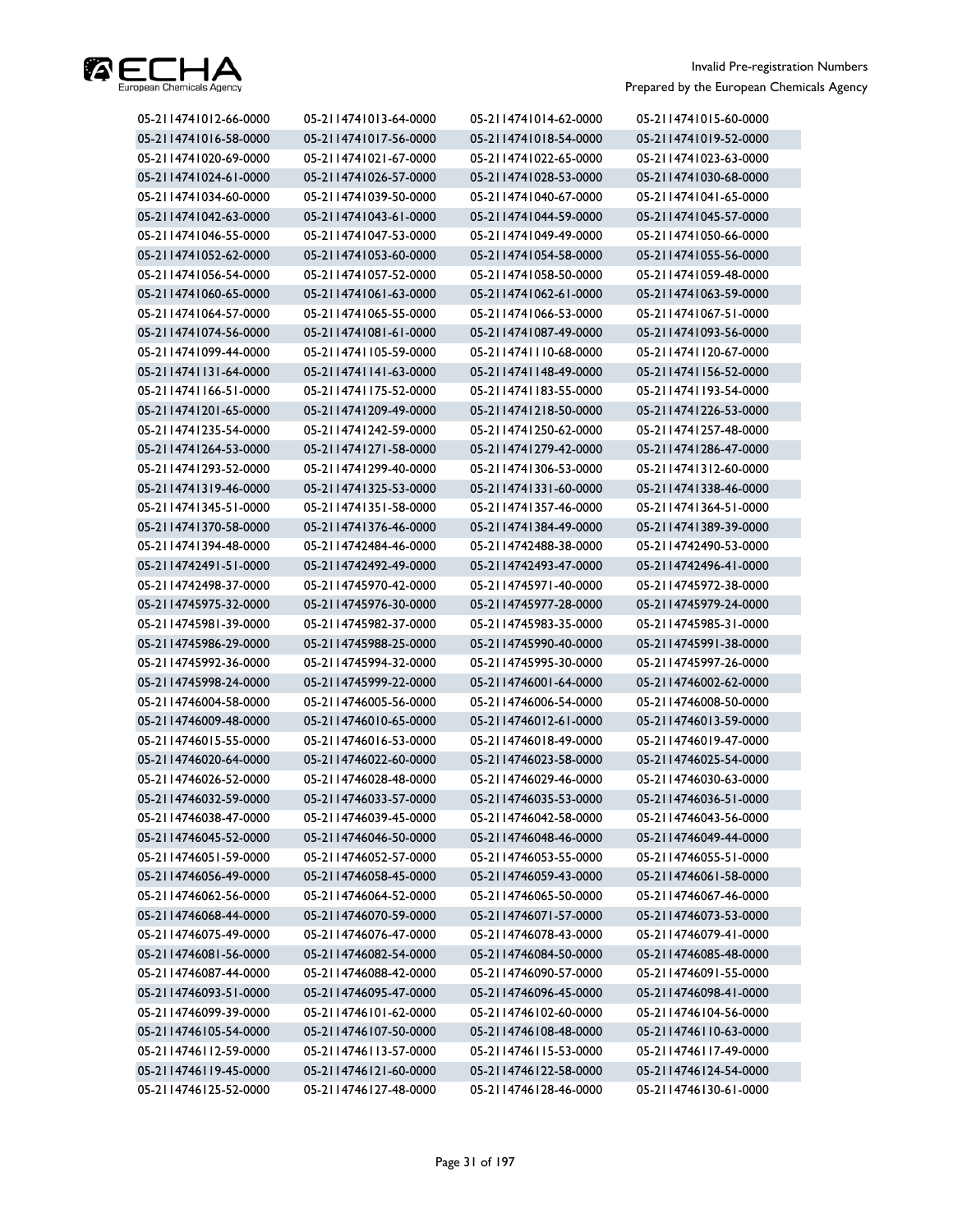

| 05-2114746132-57-0000 | 05-2114746133-55-0000 | 05-2114746135-51-0000 | 05-2114746136-49-0000 |
|-----------------------|-----------------------|-----------------------|-----------------------|
| 05-2114746138-45-0000 | 05-2114746140-60-0000 | 05-2114746141-58-0000 | 05-2114746143-54-0000 |
| 05-2114746144-52-0000 | 05-2114746146-48-0000 | 05-2114746148-44-0000 | 05-2114746149-42-0000 |
| 05-2114746151-57-0000 | 05-2114746152-55-0000 | 05-2114746154-51-0000 | 05-2114746155-49-0000 |
| 05-2114746157-45-0000 | 05-2114746159-41-0000 | 05-2114746160-58-0000 | 05-2114746162-54-0000 |
| 05-2114746163-52-0000 | 05-2114746165-48-0000 | 05-2114746167-44-0000 | 05-2114746168-42-0000 |
| 05-2114746170-57-0000 | 05-2114746172-53-0000 | 05-2114746173-51-0000 | 05-2114746175-47-0000 |
| 05-2114746176-45-0000 | 05-2114746178-41-0000 | 05-2114746181-54-0000 | 05-2114746182-52-0000 |
| 05-2114746184-48-0000 | 05-2114746186-44-0000 | 05-2114746187-42-0000 | 05-2114746189-38-0000 |
| 05-2114746190-55-0000 | 05-2114746192-51-0000 | 05-2114746194-47-0000 | 05-2114746195-45-0000 |
| 05-2114746197-41-0000 | 05-2114746199-37-0000 | 05-2114746200-62-0000 | 05-2114746202-58-0000 |
| 05-2114746204-54-0000 | 05-2114746205-52-0000 | 05-2114746207-48-0000 | 05-2114746209-44-0000 |
| 05-2114746210-61-0000 | 05-2114746212-57-0000 | 05-2114746214-53-0000 | 05-2114746215-51-0000 |
| 05-2114746217-47-0000 | 05-2114746219-43-0000 | 05-2114746220-60-0000 | 05-2114746222-56-0000 |
| 05-2114746223-54-0000 | 05-2114746225-50-0000 | 05-2114746228-44-0000 | 05-2114746229-42-0000 |
| 05-2114746231-57-0000 | 05-2114746233-53-0000 | 05-2114746235-49-0000 | 05-2114746236-47-0000 |
| 05-2114746238-43-0000 | 05-2114746240-58-0000 | 05-2114746241-56-0000 | 05-2114746243-52-0000 |
| 05-2114746245-48-0000 | 05-2114746247-44-0000 | 05-2114746249-40-0000 | 05-2114746251-55-0000 |
| 05-2114746252-53-0000 | 05-2114746254-49-0000 | 05-2114746256-45-0000 | 05-2114746257-43-0000 |
| 05-2114746259-39-0000 | 05-2114746261-54-0000 | 05-2114746262-52-0000 | 05-2114746264-48-0000 |
| 05-2114746266-44-0000 | 05-2114746267-42-0000 | 05-2114746269-38-0000 | 05-2114746271-53-0000 |
| 05-2114746272-51-0000 | 05-2114746275-45-0000 | 05-2114746277-41-0000 | 05-2114746278-39-0000 |
| 05-2114746280-54-0000 | 05-2114746282-50-0000 | 05-2114746284-46-0000 | 05-2114746285-44-0000 |
| 05-2114746287-40-0000 | 05-2114746289-36-0000 | 05-2114746290-53-0000 | 05-2114746292-49-0000 |
| 05-2114746295-43-0000 | 05-2114746298-37-0000 | 05-2114746299-35-0000 | 05-2114746301-58-0000 |
| 05-2114746303-54-0000 | 05-2114746304-52-0000 | 05-2114746306-48-0000 | 05-2114746309-42-0000 |
| 05-2114746310-59-0000 | 05-2114746312-55-0000 | 05-2114746314-51-0000 | 05-2114746317-45-0000 |
| 05-2114746318-43-0000 | 05-2114746320-58-0000 | 05-2114746322-54-0000 | 05-2114746323-52-0000 |
| 05-2114746325-48-0000 | 05-2114746327-44-0000 | 05-2114746329-40-0000 | 05-2114746331-55-0000 |
| 05-2114746333-51-0000 | 05-2114746334-49-0000 | 05-2114746336-45-0000 | 05-2114746338-41-0000 |
| 05-2114746340-56-0000 | 05-2114746341-54-0000 | 05-2114746343-50-0000 | 05-2114746345-46-0000 |
| 05-2114746346-44-0000 | 05-2114746348-40-0000 | 05-2114746350-55-0000 | 05-2114746351-53-0000 |
| 05-2114746353-49-0000 | 05-2114746356-43-0000 | 05-2114746358-39-0000 | 05-2114746359-37-0000 |
| 05-2114746362-50-0000 | 05-2114746364-46-0000 | 05-2114746365-44-0000 | 05-2114746367-40-0000 |
| 05-2114746369-36-0000 | 05-2114746371-51-0000 | 05-2114746372-49-0000 | 05-2114746374-45-0000 |
| 05-2114746376-41-0000 | 05-2114746377-39-0000 | 05-2114746379-35-0000 | 05-2114746381-50-0000 |
| 05-2114746382-48-0000 | 05-2114746384-44-0000 | 05-2114746386-40-0000 | 05-2114746389-34-0000 |
| 05-2114746390-51-0000 | 05-2114746392-47-0000 | 05-2114746395-41-0000 | 05-2114746396-39-0000 |
| 05-2114746398-35-0000 | 05-2114746400-58-0000 | 05-2114746401-56-0000 | 05-2114746403-52-0000 |
| 05-2114746405-48-0000 | 05-2114746407-44-0000 | 05-2114746408-42-0000 | 05-2114746410-57-0000 |
| 05-2114746412-53-0000 | 05-2114746413-51-0000 | 05-2114746415-47-0000 | 05-2114746417-43-0000 |
| 05-2114746419-39-0000 | 05-2114746420-56-0000 | 05-2114746422-52-0000 | 05-2114746424-48-0000 |
| 05-2114746425-46-0000 | 05-2114746427-42-0000 | 05-2114746429-38-0000 | 05-2114746431-53-0000 |
| 05-2114746432-51-0000 | 05-2114746434-47-0000 | 05-2114746436-43-0000 | 05-2114746437-41-0000 |
| 05-2114746439-37-0000 | 05-2114746441-52-0000 | 05-2114746443-48-0000 | 05-2114746444-46-0000 |
| 05-2114746446-42-0000 | 05-2114746449-36-0000 | 05-2114746455-43-0000 | 05-2114746459-35-0000 |
| 05-2114746461-50-0000 | 05-2114746466-40-0000 | 05-2114746473-45-0000 | 05-2114746479-33-0000 |
| 05-2114746482-46-0000 | 05-2114746489-32-0000 | 05-2114746495-39-0000 | 05-2114746501-54-0000 |
| 05-2114746506-44-0000 | 05-2114746512-51-0000 | 05-2114746516-43-0000 | 05-2114746522-50-0000 |
| 05-2114746527-40-0000 | 05-2114746532-49-0000 | 05-2114746536-41-0000 | 05-2114746542-48-0000 |
| 05-2114746546-40-0000 | 05-2114746548-36-0000 | 05-2114746550-51-0000 | 05-2114746551-49-0000 |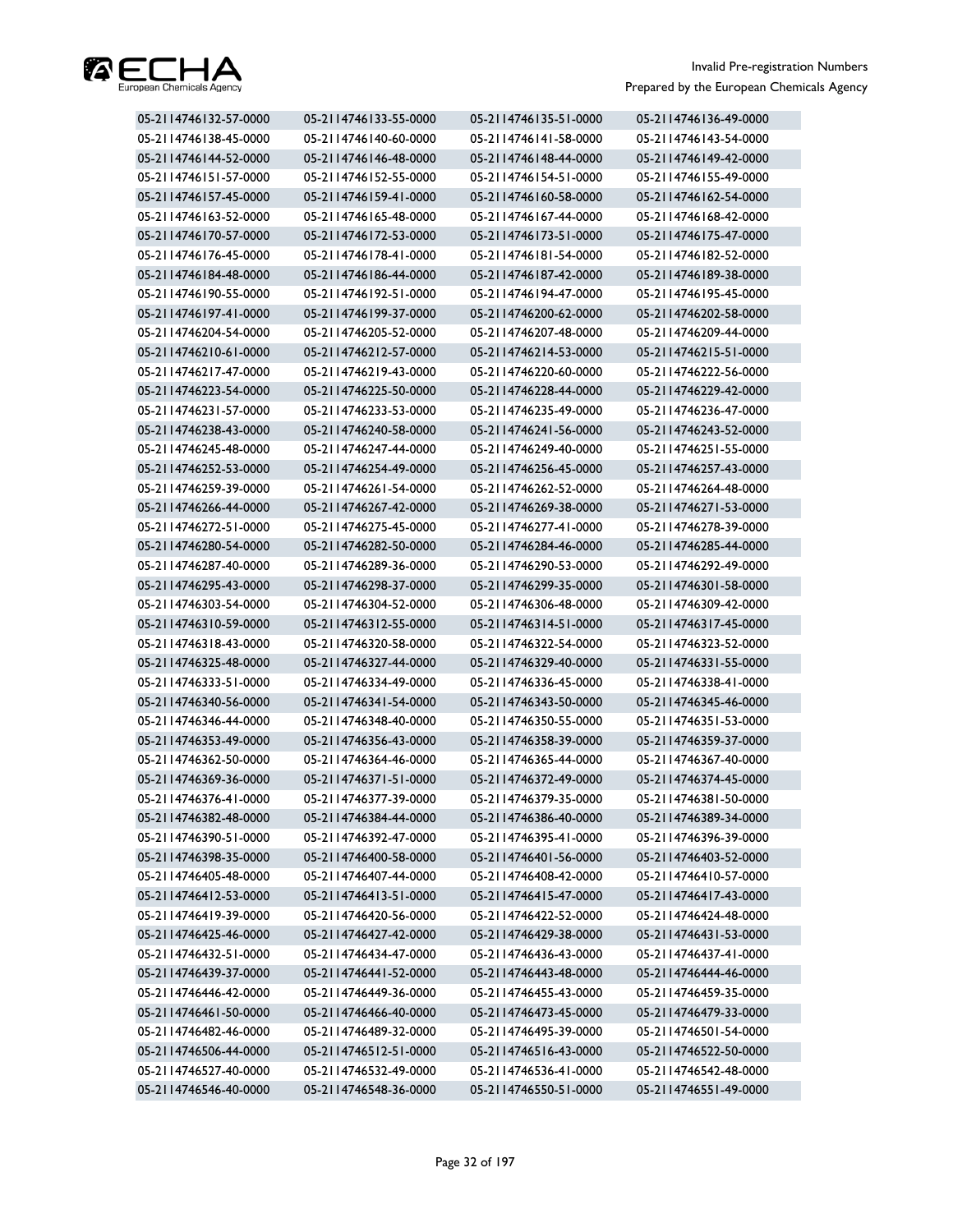

| 05-2114746553-45-0000 | 05-2114746555-41-0000 | 05-2114746557-37-0000 | 05-2114746558-35-0000 |
|-----------------------|-----------------------|-----------------------|-----------------------|
| 05-2114746560-50-0000 | 05-2114746562-46-0000 | 05-2114746564-42-0000 | 05-2114746565-40-0000 |
| 05-2114746567-36-0000 | 05-2114746569-32-0000 | 05-2114746570-49-0000 | 05-2114746572-45-0000 |
| 05-2114746574-41-0000 | 05-2114746576-37-0000 | 05-2114746577-35-0000 | 05-2114746579-31-0000 |
| 05-2114746581-46-0000 | 05-2114746584-40-0000 | 05-2114746585-38-0000 | 05-2114746587-34-0000 |
| 05-2114746589-30-0000 | 05-2114746590-47-0000 | 05-2114746592-43-0000 | 05-2114746594-39-0000 |
| 05-2114746597-33-0000 | 05-2114746599-29-0000 | 05-2114746600-54-0000 | 05-2114746602-50-0000 |
| 05-2114746604-46-0000 | 05-2114746606-42-0000 | 05-2114746607-40-0000 | 05-2114746609-36-0000 |
| 05-2114746611-51-0000 | 05-2114746613-47-0000 | 05-2114746614-45-0000 | 05-2114746616-41-0000 |
| 05-2114746618-37-0000 | 05-2114746620-52-0000 | 05-2114746621-50-0000 | 05-2114746623-46-0000 |
| 05-2114746625-42-0000 | 05-2114746627-38-0000 | 05-2114746628-36-0000 | 05-2114746630-51-0000 |
| 05-2114746632-47-0000 | 05-2114746634-43-0000 | 05-2114746636-39-0000 | 05-2114746637-37-0000 |
| 05-2114746639-33-0000 | 05-2114746641-48-0000 | 05-2114746644-42-0000 | 05-2114746645-40-0000 |
| 05-2114746648-34-0000 | 05-2114746650-49-0000 | 05-2114746652-45-0000 | 05-2114746653-43-0000 |
| 05-2114746655-39-0000 | 05-2114746657-35-0000 | 05-2114746659-31-0000 | 05-2114746661-46-0000 |
| 05-2114746662-44-0000 | 05-2114746664-40-0000 | 05-2114746666-36-0000 | 05-2114746672-43-0000 |
| 05-2114746679-29-0000 | 05-2114746684-38-0000 | 05-2114746691-43-0000 | 05-2114746697-31-0000 |
| 05-2114746704-44-0000 | 05-2114746710-51-0000 | 05-2114746716-39-0000 | 05-2114746721-48-0000 |
| 05-2114746726-38-0000 | 05-2114746732-45-0000 | 05-2114746737-35-0000 | 05-2114746742-44-0000 |
| 05-2114746748-32-0000 | 05-2114746753-41-0000 | 05-2114746758-31-0000 | 05-2114746763-40-0000 |
| 05-2114746771-43-0000 | 05-2114746781-42-0000 | 05-2114746791-41-0000 | 05-2114746801-48-0000 |
| 05-2114746810-49-0000 | 05-2114746819-31-0000 | 05-2114746828-32-0000 | 05-2114746837-33-0000 |
| 05-2114746844-38-0000 | 05-2114746852-41-0000 | 05-2114746861-42-0000 | 05-2114746868-28-0000 |
| 05-2114746876-31-0000 | 05-2114746884-34-0000 | 05-2114746892-37-0000 | 05-2114746899-23-0000 |
| 05-2114746906-36-0000 | 05-2114746914-39-0000 | 05-2114746922-42-0000 | 05-2114746929-28-0000 |
| 05-2114746936-33-0000 | 05-2114746944-36-0000 | 05-2114746950-43-0000 | 05-2114746958-27-0000 |
| 05-2114746964-34-0000 | 05-2114746967-28-0000 | 05-2114746972-37-0000 | 05-2114746976-29-0000 |
| 05-2114746980-40-0000 | 05-2114746985-30-0000 | 05-2114746989-22-0000 | 05-2114746993-33-0000 |
| 05-2114746997-25-0000 | 05-2114747000-65-0000 | 05-2114747004-57-0000 | 05-2114747008-49-0000 |
| 05-2114747012-60-0000 | 05-2114747017-50-0000 | 05-2114747021-61-0000 | 05-2114747025-53-0000 |
| 05-2114747029-45-0000 | 05-2114747031-60-0000 | 05-2114747035-52-0000 | 05-2114747039-44-0000 |
| 05-2114747043-55-0000 | 05-2114747047-47-0000 | 05-2114747050-60-0000 | 05-2114747054-52-0000 |
| 05-2114747058-44-0000 | 05-2114747062-55-0000 | 05-2114747067-45-0000 | 05-2114747071-56-0000 |
| 05-2114747075-48-0000 | 05-2114747079-40-0000 | 05-2114747082-53-0000 | 05-2114747086-45-0000 |
| 05-2114747089-39-0000 | 05-2114747093-50-0000 | 05-2114747097-42-0000 | 05-2114747101-61-0000 |
| 05-2114747105-53-0000 | 05-2114747108-47-0000 | 05-2114747112-58-0000 | 05-2114747116-50-0000 |
| 05-2114747119-44-0000 | 05-2114747123-55-0000 | 05-2114747126-49-0000 | 05-2114747130-60-0000 |
| 05-2114747134-52-0000 | 05-2114747138-44-0000 | 05-2114747141-57-0000 | 05-2114747146-47-0000 |
| 05-2114747149-41-0000 | 05-2114747153-52-0000 | 05-2114747156-46-0000 | 05-2114747160-57-0000 |
| 05-2114747164-49-0000 | 05-2114747167-43-0000 | 05-2114747171-54-0000 | 05-2114747175-46-0000 |
| 05-2114747178-40-0000 | 05-2114747181-53-0000 | 05-2114747185-45-0000 | 05-2114747188-39-0000 |
| 05-2114747192-50-0000 | 05-2114747196-42-0000 | 05-2114747199-36-0000 | 05-2114747203-55-0000 |
| 05-2114747206-49-0000 | 05-2114747209-43-0000 | 05-2114747213-54-0000 | 05-2114747217-46-0000 |
| 05-2114747220-59-0000 | 05-2114747224-51-0000 | 05-2114747228-43-0000 | 05-2114747232-54-0000 |
| 05-2114747236-46-0000 | 05-2114747239-40-0000 | 05-2114747243-51-0000 | 05-2114747246-45-0000 |
| 05-2114747250-56-0000 | 05-2114747253-50-0000 | 05-2114747257-42-0000 | 05-2114747261-53-0000 |
| 05-2114747263-49-0000 | 05-2114747267-41-0000 | 05-2114747270-54-0000 | 05-2114747274-46-0000 |
| 05-2114747279-36-0000 | 05-2114749018-46-0000 | 05-2114749020-61-0000 | 05-2114749021-59-0000 |
| 05-2114749022-57-0000 | 05-2114749024-53-0000 | 05-2114749026-49-0000 | 05-2114749027-47-0000 |
| 05-2114749028-45-0000 | 05-2114749031-58-0000 | 05-2114749033-54-0000 | 05-2114749034-52-0000 |
| 05-2114749036-48-0000 | 05-2114749037-46-0000 | 05-2114749039-42-0000 | 05-2114749041-57-0000 |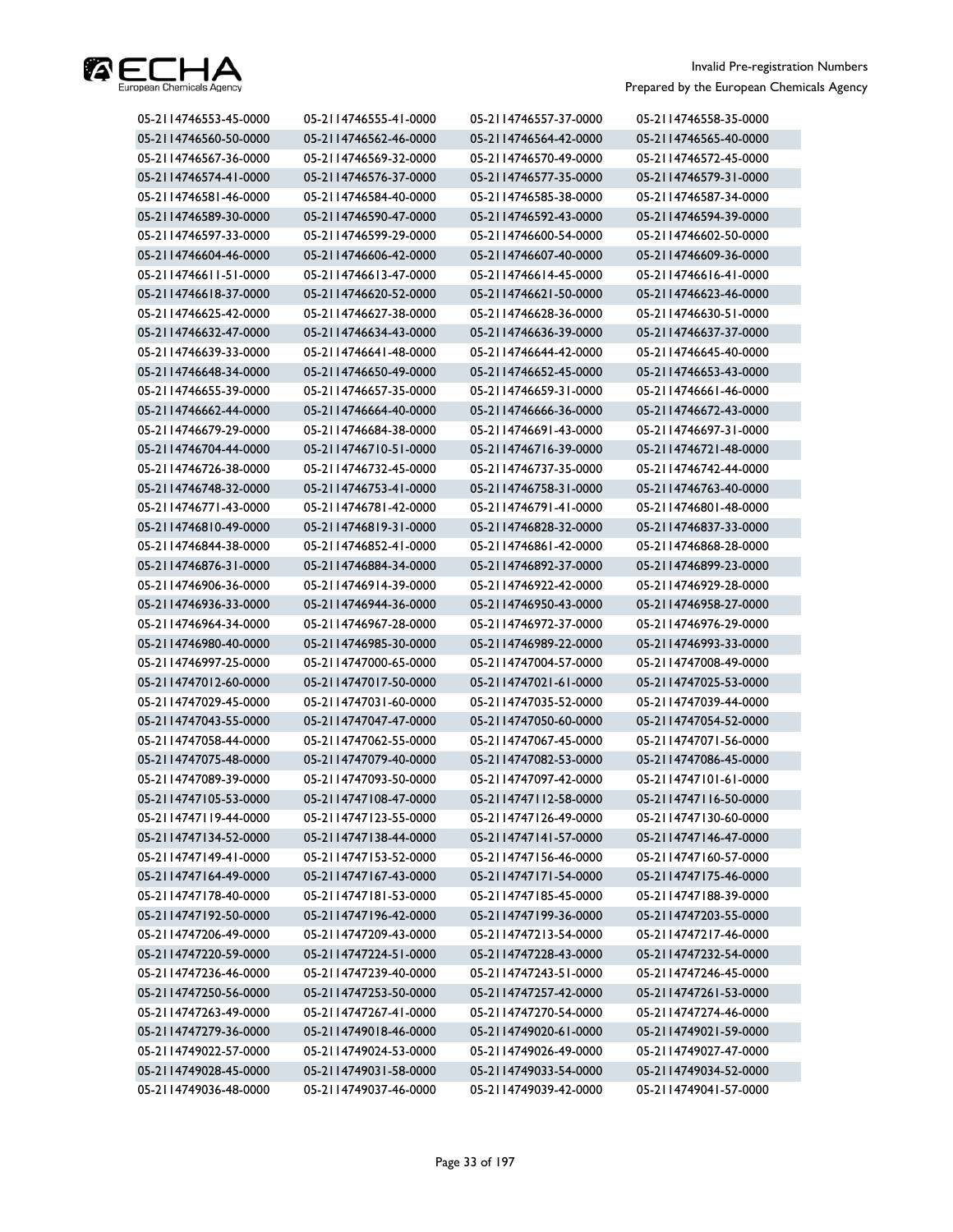

| 05-2114749042-55-0000 | 05-2114749043-53-0000 | 05-2114749045-49-0000 | 05-2114749047-45-0000 |
|-----------------------|-----------------------|-----------------------|-----------------------|
| 05-2114749049-41-0000 | 05-2114749050-58-0000 | 05-2114749051-56-0000 | 05-2114749052-54-0000 |
| 05-2114749054-50-0000 | 05-2114749055-48-0000 | 05-2114749058-42-0000 | 05-2114749059-40-0000 |
| 05-2114749060-57-0000 | 05-2114749062-53-0000 | 05-2114749064-49-0000 | 05-2114749066-45-0000 |
| 05-2114749067-43-0000 | 05-2114749068-41-0000 | 05-2114749071-54-0000 | 05-2114749072-52-0000 |
| 05-2114749074-48-0000 | 05-2114749076-44-0000 | 05-2114749077-42-0000 | 05-2114749079-38-0000 |
| 05-2114749081-53-0000 | 05-2114749083-49-0000 | 05-2114749084-47-0000 | 05-2114749086-43-0000 |
| 05-2114749088-39-0000 | 05-2114749090-54-0000 | 05-2114749091-52-0000 | 05-2114749092-50-0000 |
| 05-2114749095-44-0000 | 05-2114749097-40-0000 | 05-2114749098-38-0000 | 05-2114749100-61-0000 |
| 05-2114749102-57-0000 | 05-2114749104-53-0000 | 05-2114749106-49-0000 | 05-2114749107-47-0000 |
| 05-2114749109-43-0000 | 05-2114749111-58-0000 | 05-2114749113-54-0000 | 05-2114749116-48-0000 |
| 05-2114749120-59-0000 | 05-2114749123-53-0000 | 05-2114749125-49-0000 | 05-2114749129-41-0000 |
| 05-2114749133-52-0000 | 05-2114749135-48-0000 | 05-2114749139-40-0000 | 05-2114749141-55-0000 |
| 05-2114749145-47-0000 | 05-2114749148-41-0000 | 05-2114749151-54-0000 | 05-2114749153-50-0000 |
| 05-2114749158-40-0000 | 05-2114749160-55-0000 | 05-2114749164-47-0000 | 05-2114749167-41-0000 |
| 05-2114749170-54-0000 | 05-2114749172-50-0000 | 05-2114749175-44-0000 | 05-2114749178-38-0000 |
| 05-2114749180-53-0000 | 05-2114749183-47-0000 | 05-2114749187-39-0000 | 05-2114749189-35-0000 |
| 05-2114749193-46-0000 | 05-2114749196-40-0000 | 05-2114749198-36-0000 | 05-2114749202-55-0000 |
| 05-2114749205-49-0000 | 05-2114749208-43-0000 | 05-2114749211-56-0000 | 05-2114749214-50-0000 |
| 05-2114749217-44-0000 | 05-2114749219-40-0000 | 05-2114749223-51-0000 | 05-2114749226-45-0000 |
| 05-2114749229-39-0000 | 05-2114749232-52-0000 | 05-2114749235-46-0000 | 05-2114749239-38-0000 |
| 05-2114749243-49-0000 | 05-2114749249-37-0000 | 05-2114749254-46-0000 | 05-2114749259-36-0000 |
| 05-2114749263-47-0000 | 05-2114749269-35-0000 | 05-2114749273-46-0000 | 05-2114749278-36-0000 |
| 05-2114749282-47-0000 | 05-2114749287-37-0000 | 05-2114749291-48-0000 | 05-2114749295-40-0000 |
| 05-2114749301-55-0000 | 05-2114749307-43-0000 | 05-2114749312-52-0000 | 05-2114749317-42-0000 |
| 05-2114749323-49-0000 | 05-2114749327-41-0000 | 05-2114749334-46-0000 | 05-2114749338-38-0000 |
| 05-2114749343-47-0000 | 05-2114749347-39-0000 | 05-2114749352-48-0000 | 05-2114749358-36-0000 |
| 05-2114749363-45-0000 | 05-2114749366-39-0000 | 05-2114749370-50-0000 | 05-2114749375-40-0000 |
| 05-2114749381-47-0000 | 05-2114749385-39-0000 | 05-2114749389-31-0000 | 05-2114749395-38-0000 |
| 05-2114749399-30-0000 | 05-2114749404-47-0000 | 05-2114749409-37-0000 | 05-2114749415-44-0000 |
| 05-2114749419-36-0000 | 05-2114749424-45-0000 | 05-2114749428-37-0000 | 05-2114749433-46-0000 |
| 05-2114749437-38-0000 | 05-2114749443-45-0000 | 05-2114749447-37-0000 | 05-2114749452-46-0000 |
| 05-2114749456-38-0000 | 05-2114749461-47-0000 | 05-2114749466-37-0000 | 05-2114749471-46-0000 |
| 05-2114749475-38-0000 | 05-2114749479-30-0000 | 05-2114749483-41-0000 | 05-2114749488-31-0000 |
| 05-2114749492-42-0000 | 05-2114749497-32-0000 | 05-2114749501-51-0000 | 05-2114749505-43-0000 |
| 05-2114749509-35-0000 | 05-2114749512-48-0000 | 05-2114749517-38-0000 | 05-2114749521-49-0000 |
| 05-2114749526-39-0000 | 05-2114749530-50-0000 | 05-2114749535-40-0000 | 05-2114749540-49-0000 |
| 05-2114749543-43-0000 | 05-2114749548-33-0000 | 05-2114749552-44-0000 | 05-2114749556-36-0000 |
| 05-2114749561-45-0000 | 05-2114749564-39-0000 | 05-2114749569-29-0000 | 05-2114749573-40-0000 |
| 05-2114749579-28-0000 | 05-2114749583-39-0000 | 05-2114749587-31-0000 | 05-2114749592-40-0000 |
| 05-2114749595-34-0000 | 05-2114749600-51-0000 | 05-2114749604-43-0000 | 05-2114749610-50-0000 |
| 05-2114749614-42-0000 | 05-2114749618-34-0000 | 05-2114749623-43-0000 | 05-2114749628-33-0000 |
| 05-2114749631-46-0000 | 05-2114749636-36-0000 | 05-2114749639-30-0000 | 05-2114749644-39-0000 |
| 05-2114749650-46-0000 | 05-2114749655-36-0000 | 05-2114749660-45-0000 | 05-2114749667-31-0000 |
| 05-2114749671-42-0000 | 05-2114749676-32-0000 | 05-2114749681-41-0000 | 05-2114749686-31-0000 |
| 05-2114749691-40-0000 | 05-2114749695-32-0000 | 05-2114749700-49-0000 | 05-2114749704-41-0000 |
| 05-2114749709-31-0000 | 05-2114749714-40-0000 | 05-2114749719-30-0000 | 05-2114749721-45-0000 |
| 05-2114749724-39-0000 | 05-2114749726-35-0000 | 05-2114749728-31-0000 | 05-2114749730-46-0000 |
| 05-2114749732-42-0000 | 05-2114749734-38-0000 | 05-2114749736-34-0000 | 05-2114749738-30-0000 |
| 05-2114749743-39-0000 | 05-2114749749-27-0000 | 05-2114749754-36-0000 | 05-2114749761-41-0000 |
| 05-2114749766-31-0000 | 05-2114749770-42-0000 | 05-2114749772-38-0000 | 05-2114749774-34-0000 |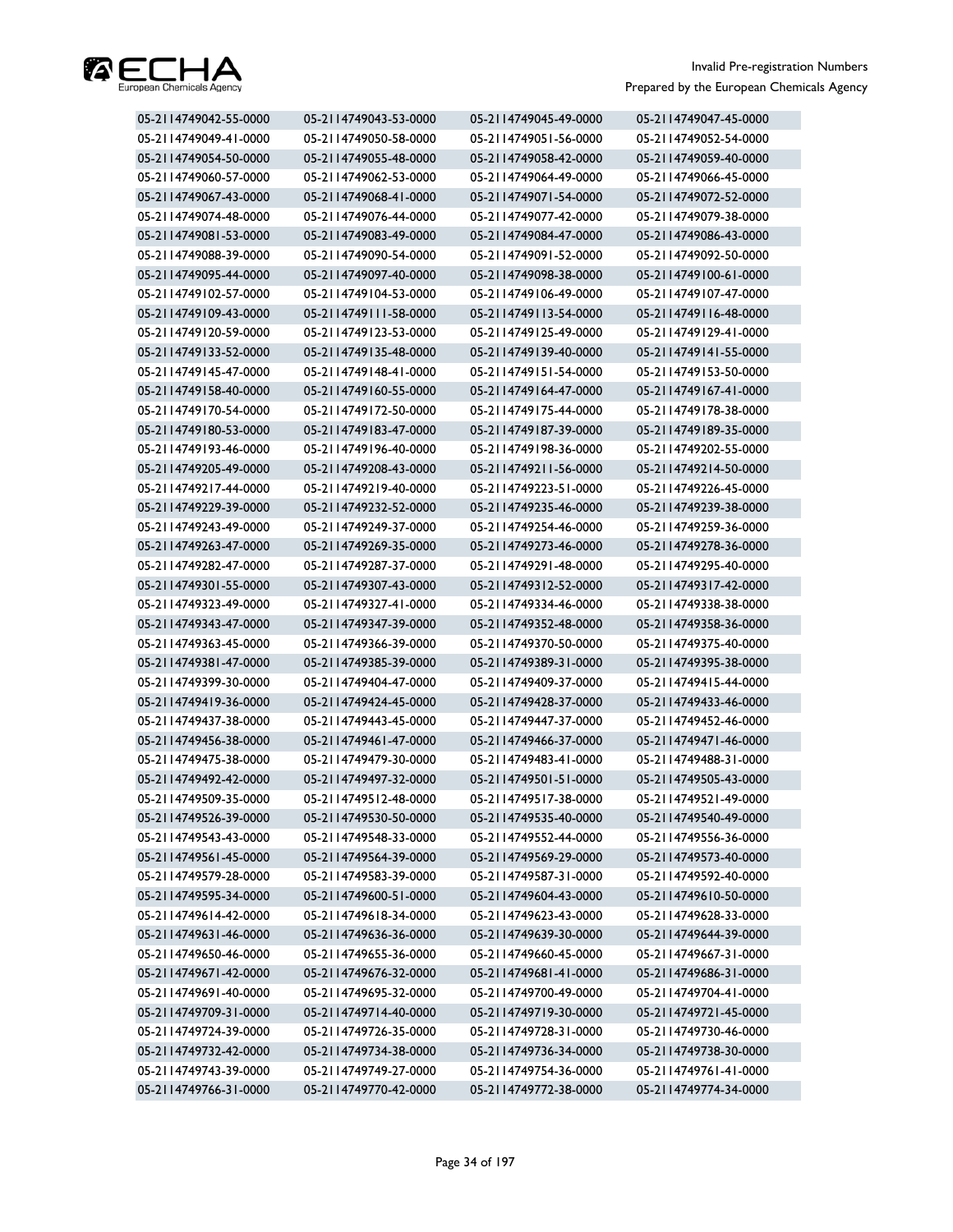

| 05-2114749776-30-0000 | 05-2114749778-26-0000 | 05-2114749780-41-0000 | 05-2114749782-37-0000 |
|-----------------------|-----------------------|-----------------------|-----------------------|
| 05-2114749784-33-0000 | 05-2114749787-27-0000 | 05-2114749789-23-0000 | 05-2114749791-38-0000 |
| 05-2114749793-34-0000 | 05-2114749795-30-0000 | 05-2114749797-26-0000 | 05-2114749799-22-0000 |
| 05-2114749802-43-0000 | 05-2114749804-39-0000 | 05-2114749806-35-0000 | 05-2114749808-31-0000 |
| 05-2114749810-46-0000 | 05-2114749812-42-0000 | 05-2114749814-38-0000 | 05-2114749816-34-0000 |
| 05-2114749818-30-0000 | 05-2114749820-45-0000 | 05-2114749822-41-0000 | 05-2114749824-37-0000 |
| 05-2114749826-33-0000 | 05-2114749828-29-0000 | 05-2114749830-44-0000 | 05-2114749832-40-0000 |
| 05-2114749835-34-0000 | 05-2114749838-28-0000 | 05-2114749840-43-0000 | 05-2114749842-39-0000 |
| 05-2114749844-35-0000 | 05-2114749846-31-0000 | 05-2114749848-27-0000 | 05-2114749850-42-0000 |
| 05-2114749852-38-0000 | 05-2114749854-34-0000 | 05-2114749857-28-0000 | 05-2114749862-37-0000 |
| 05-2114749868-25-0000 | 05-2114749874-32-0000 | 05-2114749880-39-0000 | 05-2114749886-27-0000 |
| 05-2114749892-34-0000 | 05-2114749898-22-0000 | 05-2114749904-37-0000 | 05-2114749909-27-0000 |
| 05-2114749914-36-0000 | 05-2114749919-26-0000 | 05-2114749924-35-0000 | 05-2114749929-25-0000 |
| 05-2114749935-32-0000 | 05-2114749946-29-0000 | 05-2114749958-24-0000 | 05-2114749968-23-0000 |
| 05-2114749978-22-0000 | 05-2114749988-21-0000 | 05-2114749997-22-0000 | 05-2114750006-58-0000 |
| 05-2114750015-59-0000 | 05-2114750024-60-0000 | 05-2114750032-63-0000 | 05-2114750041-64-0000 |
| 05-2114750051-63-0000 | 05-2114750059-47-0000 | 05-2114750067-50-0000 | 05-2114750075-53-0000 |
| 05-2114750083-56-0000 | 05-2114750090-61-0000 | 05-2114750098-45-0000 | 05-2114750105-58-0000 |
| 05-2114750113-61-0000 | 05-2114750120-66-0000 | 05-2114750127-52-0000 | 05-2114750135-55-0000 |
| 05-2114750141-62-0000 | 05-2114750149-46-0000 | 05-2114750155-53-0000 | 05-2114750162-58-0000 |
| 05-2114750169-44-0000 | 05-2114750176-49-0000 | 05-2114750182-56-0000 | 05-2114750189-42-0000 |
| 05-2114750196-47-0000 | 05-2114750202-62-0000 | 05-2114750209-48-0000 | 05-2114750216-53-0000 |
| 05-2114750223-58-0000 | 05-2114750229-46-0000 | 05-2114750236-51-0000 | 05-2114750242-58-0000 |
| 05-2114750248-46-0000 | 05-2114750255-51-0000 | 05-2114750261-58-0000 | 05-2114750267-46-0000 |
| 05-2114750273-53-0000 | 05-2114750280-58-0000 | 05-2114750286-46-0000 | 05-2114750292-53-0000 |
| 05-2114750299-39-0000 | 05-2114750304-56-0000 | 05-2114750308-48-0000 | 05-2114750314-55-0000 |
| 05-2114750318-47-0000 | 05-2114750322-58-0000 | 05-2114750326-50-0000 | 05-2114750330-61-0000 |
| 05-2114750339-43-0000 | 05-2114750343-54-0000 | 05-2114750351-57-0000 | 05-2114750360-58-0000 |
| 05-2114750368-42-0000 | 05-2114750375-47-0000 | 05-2114750381-54-0000 | 05-2114750386-44-0000 |
| 05-2114750390-55-0000 | 05-2114750394-47-0000 | 05-2114750398-39-0000 | 05-2114750402-58-0000 |
| 05-2114750409-44-0000 | 05-2114750416-49-0000 | 05-2114750420-60-0000 | 05-2114750427-46-0000 |
| 05-2114750434-51-0000 | 05-2114750438-43-0000 | 05-2114750444-50-0000 | 05-2114750451-55-0000 |
| 05-2114750455-47-0000 | 05-2114750460-56-0000 | 05-2114750464-48-0000 | 05-2114750470-55-0000 |
| 05-2114750474-47-0000 | 05-2114750480-54-0000 | 05-2114750484-46-0000 | 05-2114750488-38-0000 |
| 05-2114750493-47-0000 | 05-2114750500-60-0000 | 05-2114750506-48-0000 | 05-2114750513-53-0000 |
| 05-2114750518-43-0000 | 05-2114750521-56-0000 | 05-2114750525-48-0000 | 05-2114750530-57-0000 |
| 05-2114750534-49-0000 | 05-2114750538-41-0000 | 05-2114750544-48-0000 | 05-2114750552-51-0000 |
| 05-2114750557-41-0000 | 05-2114750562-50-0000 | 05-2114750566-42-0000 | 05-2114750572-49-0000 |
| 05-2114750577-39-0000 | 05-2114750582-48-0000 | 05-2114750584-44-0000 | 05-2114750588-36-0000 |
| 05-2114750593-45-0000 | 05-2114750598-35-0000 | 05-2114750602-54-0000 | 05-2114750605-48-0000 |
| 05-2114750607-44-0000 | 05-2114750610-57-0000 | 05-2114750614-49-0000 | 05-2114750616-45-0000 |
| 05-2114750619-39-0000 | 05-2114750621-54-0000 | 05-2114750623-50-0000 | 05-2114750628-40-0000 |
| 05-2114750633-49-0000 | 05-2114750637-41-0000 | 05-2114750639-37-0000 | 05-2114750641-52-0000 |
| 05-2114750648-38-0000 | 05-2114750655-43-0000 | 05-2114750657-39-0000 | 05-2114750662-48-0000 |
| 05-2114750665-42-0000 | 05-2114750669-34-0000 | 05-2114750673-45-0000 | 05-2114750678-35-0000 |
| 05-2114750682-46-0000 | 05-2114750686-38-0000 | 05-2114750690-49-0000 | 05-2114750695-39-0000 |
| 05-2114750698-33-0000 | 05-2114750701-54-0000 | 05-2114750705-46-0000 | 05-2114750709-38-0000 |
| 05-2114750713-49-0000 | 05-2114750716-43-0000 | 05-2114750720-54-0000 | 05-2114750723-48-0000 |
| 05-2114750726-42-0000 | 05-2114750728-38-0000 | 05-2114750732-49-0000 | 05-2114750736-41-0000 |
| 05-2114750741-50-0000 | 05-2114750746-40-0000 | 05-2114750748-36-0000 | 05-2114750752-47-0000 |
| 05-2114750756-39-0000 | 05-2114750758-35-0000 | 05-2114750761-48-0000 | 05-2114750764-42-0000 |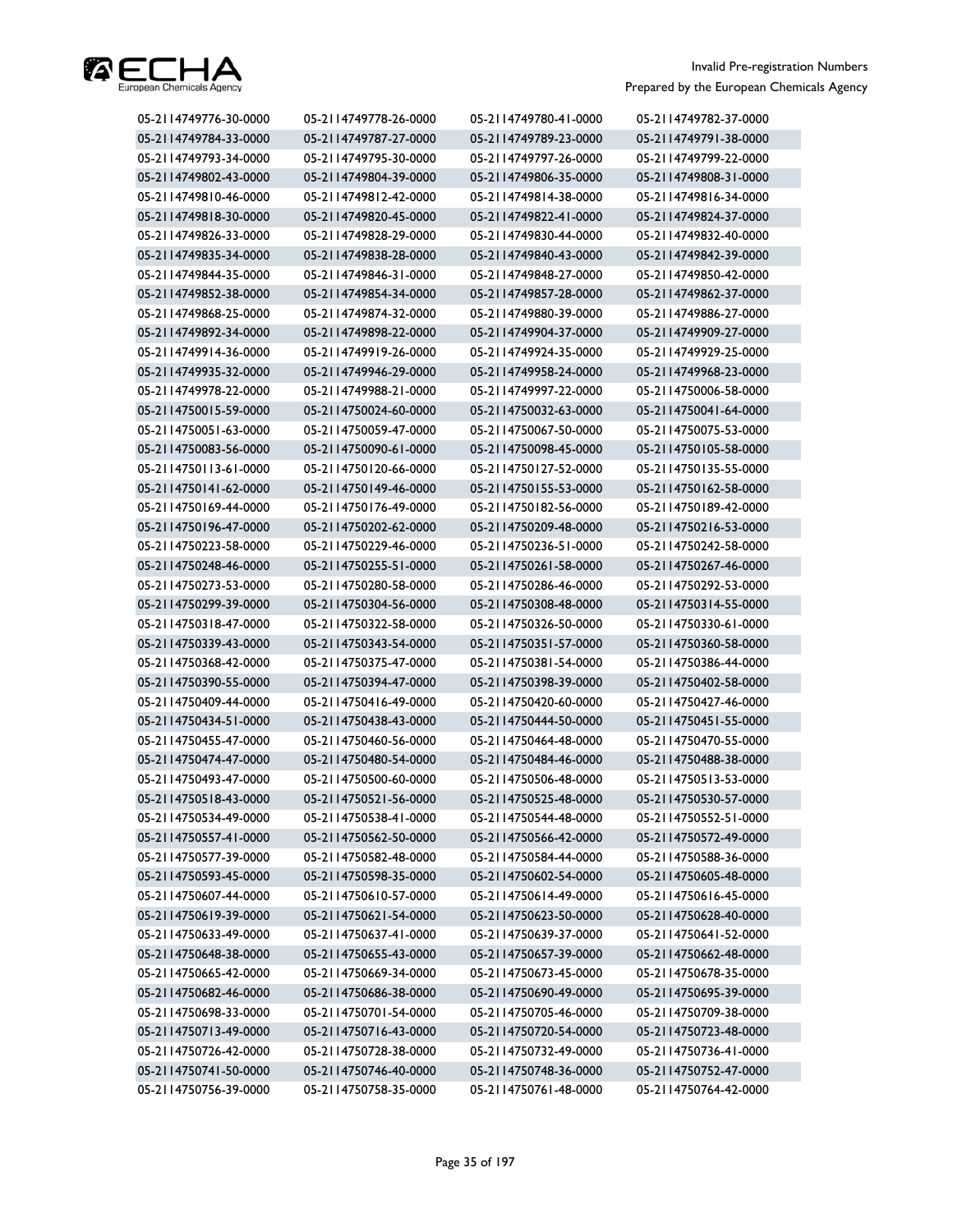

| 05-2114750768-34-0000 | 05-2114750774-41-0000 | 05-2114750778-33-0000 | 05-2114750782-44-0000 |
|-----------------------|-----------------------|-----------------------|-----------------------|
| 05-2114750785-38-0000 | 05-2114750788-32-0000 | 05-2114750791-45-0000 | 05-2114750798-31-0000 |
| 05-2114750806-42-0000 | 05-2114750815-43-0000 | 05-2114750822-48-0000 | 05-2114750825-42-0000 |
| 05-2114750829-34-0000 | 05-2114750833-45-0000 | 05-2114750840-50-0000 | 05-2114750848-34-0000 |
| 05-2114750857-35-0000 | 05-2114750865-38-0000 | 05-2114750871-45-0000 | 05-2114750880-46-0000 |
| 05-2114750890-45-0000 | 05-2114750899-27-0000 | 05-2114750908-36-0000 | 05-2114750917-37-0000 |
| 05-2114750925-40-0000 | 05-2114750931-47-0000 | 05-2114750940-48-0000 | 05-2114750946-36-0000 |
| 05-2114750952-43-0000 | 05-2114750960-46-0000 | 05-2114750965-36-0000 | 05-2114750973-39-0000 |
| 05-2114750978-29-0000 | 05-2114750984-36-0000 | 05-2114750990-43-0000 | 05-2114750996-31-0000 |
| 05-2114751005-59-0000 | 05-2114751017-54-0000 | 05-2114751031-64-0000 | 05-2114751044-57-0000 |
| 05-2114751055-54-0000 | 05-2114751067-49-0000 | 05-2114751079-44-0000 | 05-2114751090-60-0000 |
| 05-2114751102-63-0000 | 05-2114751115-56-0000 | 05-2114751125-55-0000 | 05-2114751135-54-0000 |
| 05-2114751144-55-0000 | 05-2114751154-54-0000 | 05-2114751165-51-0000 | 05-2114751175-50-0000 |
| 05-2114751186-47-0000 | 05-2114751196-46-0000 | 05-2114751207-51-0000 | 05-2114751217-50-0000 |
| 05-2114751227-49-0000 | 05-2114751236-50-0000 | 05-2114751245-51-0000 | 05-2114751254-52-0000 |
| 05-2114751262-55-0000 | 05-2114751270-58-0000 | 05-2114751278-42-0000 | 05-2114751286-45-0000 |
| 05-2114751295-46-0000 | 05-2114751305-53-0000 | 05-2114751313-56-0000 | 05-2114751320-61-0000 |
| 05-2114751327-47-0000 | 05-2114751337-46-0000 | 05-2114751344-51-0000 | 05-2114751354-50-0000 |
| 05-2114751362-53-0000 | 05-2114751370-56-0000 | 05-2114751378-40-0000 | 05-2114751386-43-0000 |
| 05-2114751396-42-0000 | 05-2114751403-55-0000 | 05-2114761379-36-0000 | 05-2114761380-53-0000 |
| 05-2114761381-51-0000 | 05-2114761382-49-0000 | 05-2114761383-47-0000 | 05-2114761384-45-0000 |
| 05-2114761385-43-0000 | 05-2114761386-41-0000 | 05-2114761387-39-0000 | 05-2114761388-37-0000 |
| 05-2114761389-35-0000 | 05-2114761390-52-0000 | 05-2114761391-50-0000 | 05-2114761392-48-0000 |
| 05-2114761393-46-0000 | 05-2114761394-44-0000 | 05-2114761395-42-0000 | 05-2114761396-40-0000 |
| 05-2114761397-38-0000 | 05-2114761398-36-0000 | 05-2114761399-34-0000 | 05-2114761401-57-0000 |
| 05-2114761402-55-0000 | 05-2114761403-53-0000 | 05-2114761404-51-0000 | 05-2114761405-49-0000 |
| 05-2114761406-47-0000 | 05-2114761407-45-0000 | 05-2114761408-43-0000 | 05-2114761409-41-0000 |
| 05-2114761410-58-0000 | 05-2114761411-56-0000 | 05-2114761412-54-0000 | 05-2114761413-52-0000 |
| 05-2114761414-50-0000 | 05-2114761415-48-0000 | 05-2114761417-44-0000 | 05-2114761418-42-0000 |
| 05-2114761419-40-0000 | 05-2114761420-57-0000 | 05-2114761421-55-0000 | 05-2114761422-53-0000 |
| 05-2114761423-51-0000 | 05-2114761424-49-0000 | 05-2114761426-45-0000 | 05-2114761427-43-0000 |
| 05-2114761428-41-0000 | 05-2114761429-39-0000 | 05-2114761430-56-0000 | 05-2114761431-54-0000 |
| 05-2114761432-52-0000 | 05-2114761433-50-0000 | 05-2114761434-48-0000 | 05-2114761435-46-0000 |
| 05-2114761436-44-0000 | 05-2114761437-42-0000 | 05-2114761438-40-0000 | 05-2114761439-38-0000 |
| 05-2114761440-55-0000 | 05-2114761441-53-0000 | 05-2114761443-49-0000 | 05-2114761444-47-0000 |
| 05-2114761445-45-0000 | 05-2114761446-43-0000 | 05-2114761447-41-0000 | 05-2114761448-39-0000 |
| 05-2114761449-37-0000 | 05-2114761450-54-0000 | 05-2114761451-52-0000 | 05-2114761452-50-0000 |
| 05-2114761453-48-0000 | 05-2114761454-46-0000 | 05-2114761455-44-0000 | 05-2114761456-42-0000 |
| 05-2114761457-40-0000 | 05-2114761458-38-0000 | 05-2114761459-36-0000 | 05-2114761460-53-0000 |
| 05-2114761461-51-0000 | 05-2114761462-49-0000 | 05-2114761464-45-0000 | 05-2114761465-43-0000 |
| 05-2114761466-41-0000 | 05-2114761467-39-0000 | 05-2114761468-37-0000 | 05-2114761469-35-0000 |
| 05-2114761470-52-0000 | 05-2114761471-50-0000 | 05-2114761472-48-0000 | 05-2114761473-46-0000 |
| 05-2114761474-44-0000 | 05-2114761475-42-0000 | 05-2114761476-40-0000 | 05-2114761477-38-0000 |
| 05-2114761478-36-0000 | 05-2114761479-34-0000 | 05-2114761480-51-0000 | 05-2114761481-49-0000 |
| 05-2114761482-47-0000 | 05-2114761483-45-0000 | 05-2114761484-43-0000 | 05-2114761485-41-0000 |
| 05-2114761486-39-0000 | 05-2114761487-37-0000 | 05-2114761488-35-0000 | 05-2114761489-33-0000 |
| 05-2114761490-50-0000 | 05-2114761491-48-0000 | 05-2114761492-46-0000 | 05-2114761493-44-0000 |
| 05-2114761494-42-0000 | 05-2114761495-40-0000 | 05-2114761496-38-0000 | 05-2114761497-36-0000 |
| 05-2114761498-34-0000 | 05-2114761499-32-0000 | 05-2114761500-57-0000 | 05-2114761501-55-0000 |
| 05-2114761502-53-0000 | 05-2114761503-51-0000 | 05-2114761504-49-0000 | 05-2114761505-47-0000 |
| 05-2114761506-45-0000 | 05-2114761507-43-0000 | 05-2114761508-41-0000 | 05-2114761509-39-0000 |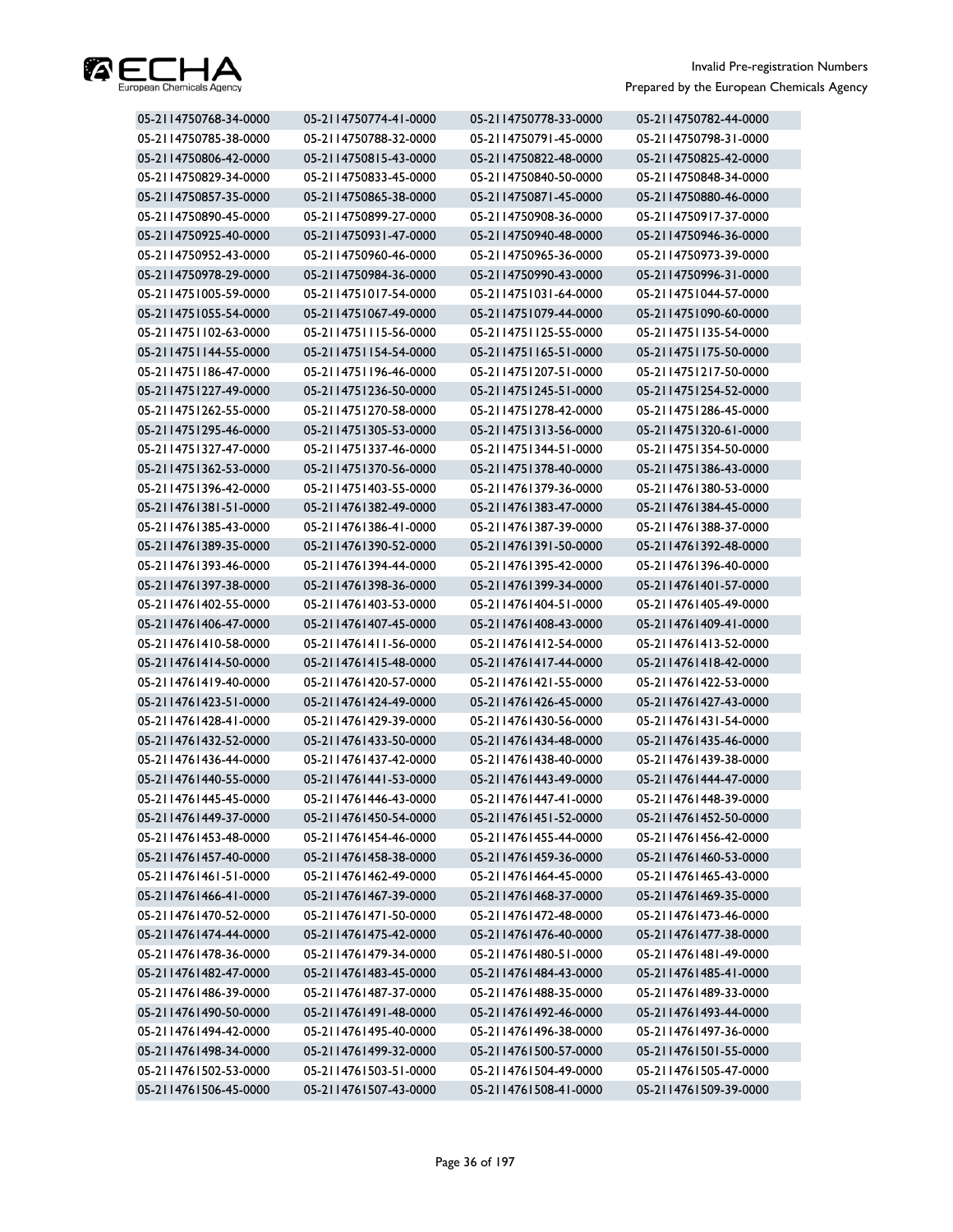

| 05-2114761510-56-0000 | 05-2114761511-54-0000 | 05-2114761512-52-0000 | 05-2114761513-50-0000 |
|-----------------------|-----------------------|-----------------------|-----------------------|
| 05-2114761514-48-0000 | 05-2114761515-46-0000 | 05-2114761516-44-0000 | 05-2114761517-42-0000 |
| 05-2114761518-40-0000 | 05-2114761519-38-0000 | 05-2114761520-55-0000 | 05-2114761521-53-0000 |
| 05-2114761522-51-0000 | 05-2114761523-49-0000 | 05-2114761524-47-0000 | 05-2114761525-45-0000 |
| 05-2114761526-43-0000 | 05-2114761527-41-0000 | 05-2114761528-39-0000 | 05-2114761529-37-0000 |
| 05-2114761530-54-0000 | 05-2114761531-52-0000 | 05-2114761532-50-0000 | 05-2114761533-48-0000 |
| 05-2114761535-44-0000 | 05-2114761536-42-0000 | 05-2114761537-40-0000 | 05-2114761538-38-0000 |
| 05-2114761539-36-0000 | 05-2114761540-53-0000 | 05-2114761541-51-0000 | 05-2114761542-49-0000 |
| 05-2114761543-47-0000 | 05-2114761544-45-0000 | 05-2114761545-43-0000 | 05-2114761546-41-0000 |
| 05-2114761547-39-0000 | 05-2114761548-37-0000 | 05-2114761549-35-0000 | 05-2114761550-52-0000 |
| 05-2114761551-50-0000 | 05-2114761552-48-0000 | 05-2114761553-46-0000 | 05-2114761554-44-0000 |
| 05-2114761555-42-0000 | 05-2114761556-40-0000 | 05-2114761557-38-0000 | 05-2114761558-36-0000 |
| 05-2114761559-34-0000 | 05-2114761560-51-0000 | 05-2114761561-49-0000 | 05-2114761562-47-0000 |
| 05-2114761563-45-0000 | 05-2114761564-43-0000 | 05-2114761565-41-0000 | 05-2114761566-39-0000 |
| 05-2114761567-37-0000 | 05-2114761568-35-0000 | 05-2114761569-33-0000 | 05-2114761570-50-0000 |
| 05-2114761571-48-0000 | 05-2114761572-46-0000 | 05-2114761573-44-0000 | 05-2114761574-42-0000 |
| 05-2114761575-40-0000 | 05-2114761576-38-0000 | 05-2114761577-36-0000 | 05-2114761578-34-0000 |
| 05-2114761579-32-0000 | 05-2114761580-49-0000 | 05-2114761581-47-0000 | 05-2114761582-45-0000 |
| 05-2114761583-43-0000 | 05-2114761584-41-0000 | 05-2114761585-39-0000 | 05-2114761586-37-0000 |
| 05-2114761587-35-0000 | 05-2114761588-33-0000 | 05-2114761589-31-0000 | 05-2114761590-48-0000 |
| 05-2114761591-46-0000 | 05-2114761592-44-0000 | 05-2114761593-42-0000 | 05-2114761594-40-0000 |
| 05-2114761595-38-0000 | 05-2114761596-36-0000 | 05-2114761597-34-0000 | 05-2114761599-30-0000 |
| 05-2114761600-55-0000 | 05-2114761601-53-0000 | 05-2114761602-51-0000 | 05-2114761603-49-0000 |
| 05-2114761604-47-0000 | 05-2114761605-45-0000 | 05-2114761606-43-0000 | 05-2114761607-41-0000 |
| 05-2114761608-39-0000 | 05-2114761609-37-0000 | 05-2114761610-54-0000 | 05-2114761612-50-0000 |
| 05-2114761613-48-0000 | 05-2114761614-46-0000 | 05-2114761615-44-0000 | 05-2114761616-42-0000 |
| 05-2114761617-40-0000 | 05-2114761618-38-0000 | 05-2114761619-36-0000 | 05-2114761620-53-0000 |
| 05-2114761621-51-0000 | 05-2114761622-49-0000 | 05-2114761623-47-0000 | 05-2114761624-45-0000 |
| 05-2114761625-43-0000 | 05-2114761626-41-0000 | 05-2114761627-39-0000 | 05-2114761628-37-0000 |
| 05-2114761629-35-0000 | 05-2114761630-52-0000 | 05-2114761631-50-0000 | 05-2114761632-48-0000 |
| 05-2114761633-46-0000 | 05-2114761634-44-0000 | 05-2114761635-42-0000 | 05-2114761636-40-0000 |
| 05-2114761637-38-0000 | 05-2114761638-36-0000 | 05-2114761639-34-0000 | 05-2114761640-51-0000 |
| 05-2114761641-49-0000 | 05-2114761642-47-0000 | 05-2114761644-43-0000 | 05-2114761645-41-0000 |
| 05-2114761646-39-0000 | 05-2114761647-37-0000 | 05-2114761648-35-0000 | 05-2114761649-33-0000 |
| 05-2114761650-50-0000 | 05-2114761651-48-0000 | 05-2114761652-46-0000 | 05-2114761653-44-0000 |
| 05-2114761654-42-0000 | 05-2114761655-40-0000 | 05-2114761657-36-0000 | 05-2114761658-34-0000 |
| 05-2114761659-32-0000 | 05-2114761660-49-0000 | 05-2114761661-47-0000 | 05-2114761662-45-0000 |
| 05-2114761663-43-0000 | 05-2114761664-41-0000 | 05-2114761665-39-0000 | 05-2114761666-37-0000 |
| 05-2114761667-35-0000 | 05-2114761668-33-0000 | 05-2114761669-31-0000 | 05-2114761670-48-0000 |
| 05-2114761671-46-0000 | 05-2114761672-44-0000 | 05-2114761673-42-0000 | 05-2114761674-40-0000 |
| 05-2114761675-38-0000 | 05-2114761677-34-0000 | 05-2114761678-32-0000 | 05-2114761679-30-0000 |
| 05-2114761680-47-0000 | 05-2114761681-45-0000 | 05-2114761682-43-0000 | 05-2114761683-41-0000 |
| 05-2114761685-37-0000 | 05-2114761687-33-0000 | 05-2114761688-31-0000 | 05-2114761689-29-0000 |
| 05-2114761690-46-0000 | 05-2114761691-44-0000 | 05-2114761692-42-0000 | 05-2114761693-40-0000 |
| 05-2114761694-38-0000 | 05-2114761695-36-0000 | 05-2114761696-34-0000 | 05-2114761697-32-0000 |
| 05-2114761698-30-0000 | 05-2114761699-28-0000 | 05-2114761700-53-0000 | 05-2114761701-51-0000 |
| 05-2114761702-49-0000 | 05-2114761703-47-0000 | 05-2114761704-45-0000 | 05-2114761705-43-0000 |
| 05-2114761706-41-0000 | 05-2114761707-39-0000 | 05-2114761709-35-0000 | 05-2114761711-50-0000 |
| 05-2114761712-48-0000 | 05-2114761713-46-0000 | 05-2114761714-44-0000 | 05-2114761715-42-0000 |
| 05-2114761717-38-0000 | 05-2114761718-36-0000 | 05-2114761719-34-0000 | 05-2114761720-51-0000 |
| 05-2114761721-49-0000 | 05-2114761722-47-0000 | 05-2114761723-45-0000 | 05-2114761724-43-0000 |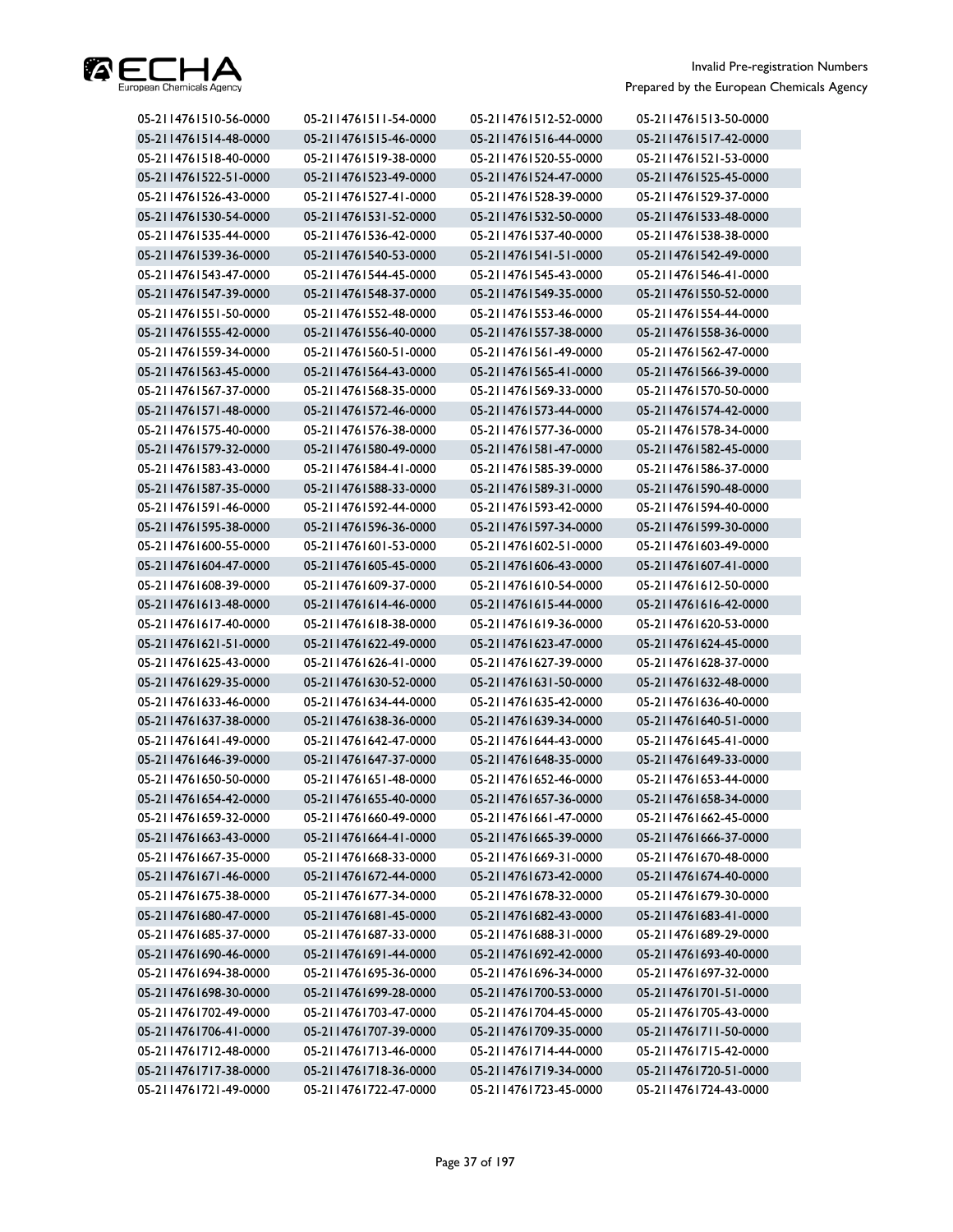

| 05-2114761725-41-0000 | 05-2114761726-39-0000 | 05-2114761727-37-0000 | 05-2114761729-33-0000 |
|-----------------------|-----------------------|-----------------------|-----------------------|
| 05-2114761730-50-0000 | 05-2114761731-48-0000 | 05-2114761732-46-0000 | 05-2114761733-44-0000 |
| 05-2114761734-42-0000 | 05-2114761735-40-0000 | 05-2114761736-38-0000 | 05-2114761737-36-0000 |
| 05-2114761738-34-0000 | 05-2114761739-32-0000 | 05-2114761740-49-0000 | 05-2114761741-47-0000 |
| 05-2114761742-45-0000 | 05-2114761743-43-0000 | 05-2114761744-41-0000 | 05-2114761745-39-0000 |
| 05-2114761746-37-0000 | 05-2114761747-35-0000 | 05-2114761748-33-0000 | 05-2114761749-31-0000 |
| 05-2114761750-48-0000 | 05-2114761751-46-0000 | 05-2114761752-44-0000 | 05-2114761753-42-0000 |
| 05-2114761754-40-0000 | 05-2114761755-38-0000 | 05-2114761756-36-0000 | 05-2114761757-34-0000 |
| 05-2114761758-32-0000 | 05-2114761760-47-0000 | 05-2114761761-45-0000 | 05-2114761762-43-0000 |
| 05-2114761763-41-0000 | 05-2114761764-39-0000 | 05-2114761765-37-0000 | 05-2114761766-35-0000 |
| 05-2114761767-33-0000 | 05-2114761768-31-0000 | 05-2114761769-29-0000 | 05-2114761770-46-0000 |
| 05-2114761771-44-0000 | 05-2114761772-42-0000 | 05-2114761773-40-0000 | 05-2114761775-36-0000 |
| 05-2114761776-34-0000 | 05-2114761777-32-0000 | 05-2114761778-30-0000 | 05-2114761779-28-0000 |
| 05-2114761782-41-0000 | 05-2114761783-39-0000 | 05-2114761784-37-0000 | 05-2114761785-35-0000 |
| 05-2114761786-33-0000 | 05-2114761787-31-0000 | 05-2114761788-29-0000 | 05-2114761789-27-0000 |
| 05-2114761790-44-0000 | 05-2114761791-42-0000 | 05-2114761792-40-0000 | 05-2114761793-38-0000 |
| 05-2114761794-36-0000 | 05-2114761796-32-0000 | 05-2114761797-30-0000 | 05-2114761798-28-0000 |
| 05-2114761799-26-0000 | 05-2114761800-51-0000 | 05-2114761801-49-0000 | 05-2114761802-47-0000 |
| 05-2114761803-45-0000 | 05-2114761804-43-0000 | 05-2114761805-41-0000 | 05-2114761806-39-0000 |
| 05-2114761807-37-0000 | 05-2114761808-35-0000 | 05-2114761809-33-0000 | 05-2114761810-50-0000 |
| 05-2114761811-48-0000 | 05-2114761812-46-0000 | 05-2114761813-44-0000 | 05-2114761814-42-0000 |
| 05-2114761815-40-0000 | 05-2114761816-38-0000 | 05-2114761817-36-0000 | 05-2114761818-34-0000 |
| 05-2114761819-32-0000 | 05-2114761820-49-0000 | 05-2114761821-47-0000 | 05-2114761822-45-0000 |
| 05-2114761823-43-0000 | 05-2114761824-41-0000 | 05-2114761825-39-0000 | 05-2114761826-37-0000 |
| 05-2114761828-33-0000 | 05-2114761829-31-0000 | 05-2114761830-48-0000 | 05-2114761832-44-0000 |
| 05-2114761833-42-0000 | 05-2114761834-40-0000 | 05-2114761835-38-0000 | 05-2114761836-36-0000 |
| 05-2114761837-34-0000 | 05-2114761838-32-0000 | 05-2114761839-30-0000 | 05-2114761840-47-0000 |
| 05-2114761841-45-0000 | 05-2114761842-43-0000 | 05-2114761843-41-0000 | 05-2114761844-39-0000 |
| 05-2114761845-37-0000 | 05-2114761846-35-0000 | 05-2114761847-33-0000 | 05-2114761848-31-0000 |
| 05-2114761849-29-0000 | 05-2114761850-46-0000 | 05-2114761851-44-0000 | 05-2114761852-42-0000 |
| 05-2114761853-40-0000 | 05-2114761854-38-0000 | 05-2114761855-36-0000 | 05-2114761856-34-0000 |
| 05-2114761857-32-0000 | 05-2114761858-30-0000 | 05-2114761859-28-0000 | 05-2114761860-45-0000 |
| 05-2114761861-43-0000 | 05-2114761862-41-0000 | 05-2114761864-37-0000 | 05-2114761865-35-0000 |
| 05-2114761868-29-0000 | 05-2114761869-27-0000 | 05-2114761870-44-0000 | 05-2114761872-40-0000 |
| 05-2114761873-38-0000 | 05-2114761874-36-0000 | 05-2114761875-34-0000 | 05-2114761876-32-0000 |
| 05-2114761877-30-0000 | 05-2114761879-26-0000 | 05-2114761880-43-0000 | 05-2114761881-41-0000 |
| 05-2114761882-39-0000 | 05-2114761883-37-0000 | 05-2114761884-35-0000 | 05-2114761885-33-0000 |
| 05-2114761886-31-0000 | 05-2114761887-29-0000 | 05-2114761888-27-0000 | 05-2114761889-25-0000 |
| 05-2114761890-42-0000 | 05-2114761891-40-0000 | 05-2114761892-38-0000 | 05-2114761893-36-0000 |
| 05-2114761894-34-0000 | 05-2114761895-32-0000 | 05-2114761896-30-0000 | 05-2114761897-28-0000 |
| 05-2114761898-26-0000 | 05-2114761899-24-0000 | 05-2114763655-38-0000 | 05-2114763656-36-0000 |
| 05-2114763657-34-0000 | 05-2114763658-32-0000 | 05-2114763659-30-0000 | 05-2114763660-47-0000 |
| 05-2114763661-45-0000 | 05-2114763662-43-0000 | 05-2114763663-41-0000 | 05-2114763664-39-0000 |
| 05-2114763665-37-0000 | 05-2114763666-35-0000 | 05-2114763667-33-0000 | 05-2114763668-31-0000 |
| 05-2114763669-29-0000 | 05-2114763670-46-0000 | 05-2114763671-44-0000 | 05-2114763672-42-0000 |
| 05-2114763673-40-0000 | 05-2114763674-38-0000 | 05-2114763675-36-0000 | 05-2114763676-34-0000 |
| 05-2114763677-32-0000 | 05-2114763678-30-0000 | 05-2114763679-28-0000 | 05-2114763680-45-0000 |
| 05-2114763681-43-0000 | 05-2114763682-41-0000 | 05-2114763683-39-0000 | 05-2114763684-37-0000 |
| 05-2114763685-35-0000 | 05-2114763686-33-0000 | 05-2114763687-31-0000 | 05-2114763688-29-0000 |
| 05-2114763689-27-0000 | 05-2114763690-44-0000 | 05-2114763691-42-0000 | 05-2114763692-40-0000 |
| 05-2114763694-36-0000 | 05-2114763695-34-0000 | 05-2114763696-32-0000 | 05-2114763697-30-0000 |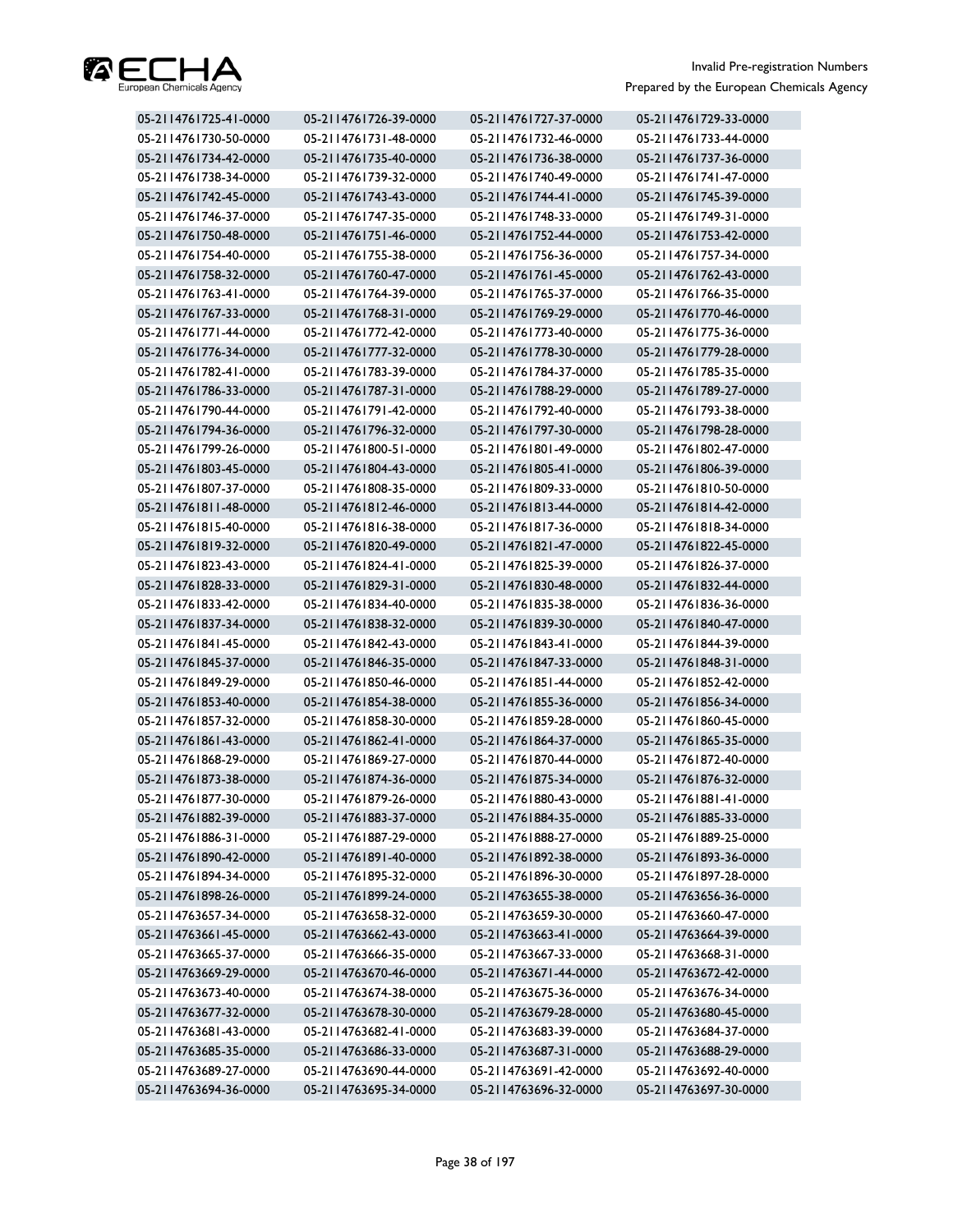

| 05-2114763698-28-0000 | 05-2114763699-26-0000 | 05-2114763700-51-0000 | 05-2114763701-49-0000 |
|-----------------------|-----------------------|-----------------------|-----------------------|
| 05-2114763702-47-0000 | 05-2114763703-45-0000 | 05-2114763704-43-0000 | 05-2114763705-41-0000 |
| 05-2114763707-37-0000 | 05-2114763708-35-0000 | 05-2114763709-33-0000 | 05-2114763710-50-0000 |
| 05-2114763711-48-0000 | 05-2114763712-46-0000 | 05-2114763713-44-0000 | 05-2114763714-42-0000 |
| 05-2114763715-40-0000 | 05-2114763716-38-0000 | 05-2114763717-36-0000 | 05-2114763718-34-0000 |
| 05-2114763719-32-0000 | 05-2114763720-49-0000 | 05-2114763721-47-0000 | 05-2114763722-45-0000 |
| 05-2114763723-43-0000 | 05-2114763724-41-0000 | 05-2114763725-39-0000 | 05-2114763726-37-0000 |
| 05-2114763727-35-0000 | 05-2114763728-33-0000 | 05-2114763730-48-0000 | 05-2114763731-46-0000 |
| 05-2114763732-44-0000 | 05-2114763734-40-0000 | 05-2114763735-38-0000 | 05-2114763736-36-0000 |
| 05-2114763737-34-0000 | 05-2114763738-32-0000 | 05-2114763739-30-0000 | 05-2114763740-47-0000 |
| 05-2114763741-45-0000 | 05-2114763742-43-0000 | 05-2114763743-41-0000 | 05-2114763744-39-0000 |
| 05-2114763745-37-0000 | 05-2114763746-35-0000 | 05-2114763747-33-0000 | 05-2114763748-31-0000 |
| 05-2114763749-29-0000 | 05-2114763750-46-0000 | 05-2114763752-42-0000 | 05-2114763753-40-0000 |
| 05-2114763754-38-0000 | 05-2114763755-36-0000 | 05-2114763756-34-0000 | 05-2114763757-32-0000 |
| 05-2114763758-30-0000 | 05-2114763759-28-0000 | 05-2114763760-45-0000 | 05-2114763761-43-0000 |
| 05-2114763762-41-0000 | 05-2114763763-39-0000 | 05-2114763764-37-0000 | 05-2114763765-35-0000 |
| 05-2114763767-31-0000 | 05-2114763768-29-0000 | 05-2114763769-27-0000 | 05-2114763770-44-0000 |
| 05-2114763771-42-0000 | 05-2114763772-40-0000 | 05-2114763773-38-0000 | 05-2114763774-36-0000 |
| 05-2114763775-34-0000 | 05-2114763777-30-0000 | 05-2114763778-28-0000 | 05-2114763779-26-0000 |
| 05-2114763780-43-0000 | 05-2114763781-41-0000 | 05-2114763782-39-0000 | 05-2114763783-37-0000 |
| 05-2114763784-35-0000 | 05-2114763785-33-0000 | 05-2114763786-31-0000 | 05-2114763787-29-0000 |
| 05-2114763788-27-0000 | 05-2114763789-25-0000 | 05-2114763790-42-0000 | 05-2114763791-40-0000 |
| 05-2114763792-38-0000 | 05-2114763793-36-0000 | 05-2114763794-34-0000 | 05-2114763795-32-0000 |
| 05-2114763796-30-0000 | 05-2114763797-28-0000 | 05-2114763798-26-0000 | 05-2114763799-24-0000 |
| 05-2114763800-49-0000 | 05-2114763801-47-0000 | 05-2114763803-43-0000 | 05-2114763804-41-0000 |
| 05-2114763805-39-0000 | 05-2114763806-37-0000 | 05-2114763807-35-0000 | 05-2114763808-33-0000 |
| 05-2114763809-31-0000 | 05-2114763810-48-0000 | 05-2114763811-46-0000 | 05-2114763812-44-0000 |
| 05-2114763813-42-0000 | 05-2114763814-40-0000 | 05-2114763815-38-0000 | 05-2114763816-36-0000 |
| 05-2114763817-34-0000 | 05-2114763818-32-0000 | 05-2114763819-30-0000 | 05-2114763822-43-0000 |
| 05-2114763824-39-0000 | 05-2114763825-37-0000 | 05-2114763826-35-0000 | 05-2114763827-33-0000 |
| 05-2114763828-31-0000 | 05-2114763829-29-0000 | 05-2114763830-46-0000 | 05-2114763831-44-0000 |
| 05-2114763832-42-0000 | 05-2114763833-40-0000 | 05-2114763834-38-0000 | 05-2114763835-36-0000 |
| 05-2114763836-34-0000 | 05-2114763837-32-0000 | 05-2114763838-30-0000 | 05-2114763839-28-0000 |
| 05-2114763840-45-0000 | 05-2114763841-43-0000 | 05-2114763842-41-0000 | 05-2114763844-37-0000 |
| 05-2114763845-35-0000 | 05-2114763846-33-0000 | 05-2114763847-31-0000 | 05-2114763848-29-0000 |
| 05-2114763849-27-0000 | 05-2114763850-44-0000 | 05-2114763851-42-0000 | 05-2114763852-40-0000 |
| 05-2114763853-38-0000 | 05-2114763855-34-0000 | 05-2114763856-32-0000 | 05-2114763857-30-0000 |
| 05-2114763858-28-0000 | 05-2114763859-26-0000 | 05-2114763860-43-0000 | 05-2114763861-41-0000 |
| 05-2114763862-39-0000 | 05-2114763863-37-0000 | 05-2114763864-35-0000 | 05-2114763865-33-0000 |
| 05-2114763866-31-0000 | 05-2114763867-29-0000 | 05-2114763868-27-0000 | 05-2114763869-25-0000 |
| 05-2114763870-42-0000 | 05-2114763871-40-0000 | 05-2114763872-38-0000 | 05-2114763874-34-0000 |
| 05-2114763875-32-0000 | 05-2114763877-28-0000 | 05-2114763878-26-0000 | 05-2114763879-24-0000 |
| 05-2114763880-41-0000 | 05-2114763881-39-0000 | 05-2114763882-37-0000 | 05-2114763883-35-0000 |
| 05-2114763885-31-0000 | 05-2114763886-29-0000 | 05-2114763887-27-0000 | 05-2114763888-25-0000 |
| 05-2114763889-23-0000 | 05-2114763890-40-0000 | 05-2114763891-38-0000 | 05-2114763892-36-0000 |
| 05-2114763893-34-0000 | 05-2114763894-32-0000 | 05-2114763895-30-0000 | 05-2114763896-28-0000 |
| 05-2114763897-26-0000 | 05-2114763898-24-0000 | 05-2114763899-22-0000 | 05-2114763901-45-0000 |
| 05-2114763902-43-0000 | 05-2114763903-41-0000 | 05-2114763904-39-0000 | 05-2114763905-37-0000 |
| 05-2114763906-35-0000 | 05-2114763908-31-0000 | 05-2114763909-29-0000 | 05-2114763910-46-0000 |
| 05-2114763911-44-0000 | 05-2114763912-42-0000 | 05-2114763913-40-0000 | 05-2114763914-38-0000 |
| 05-2114763916-34-0000 | 05-2114763917-32-0000 | 05-2114763918-30-0000 | 05-2114763919-28-0000 |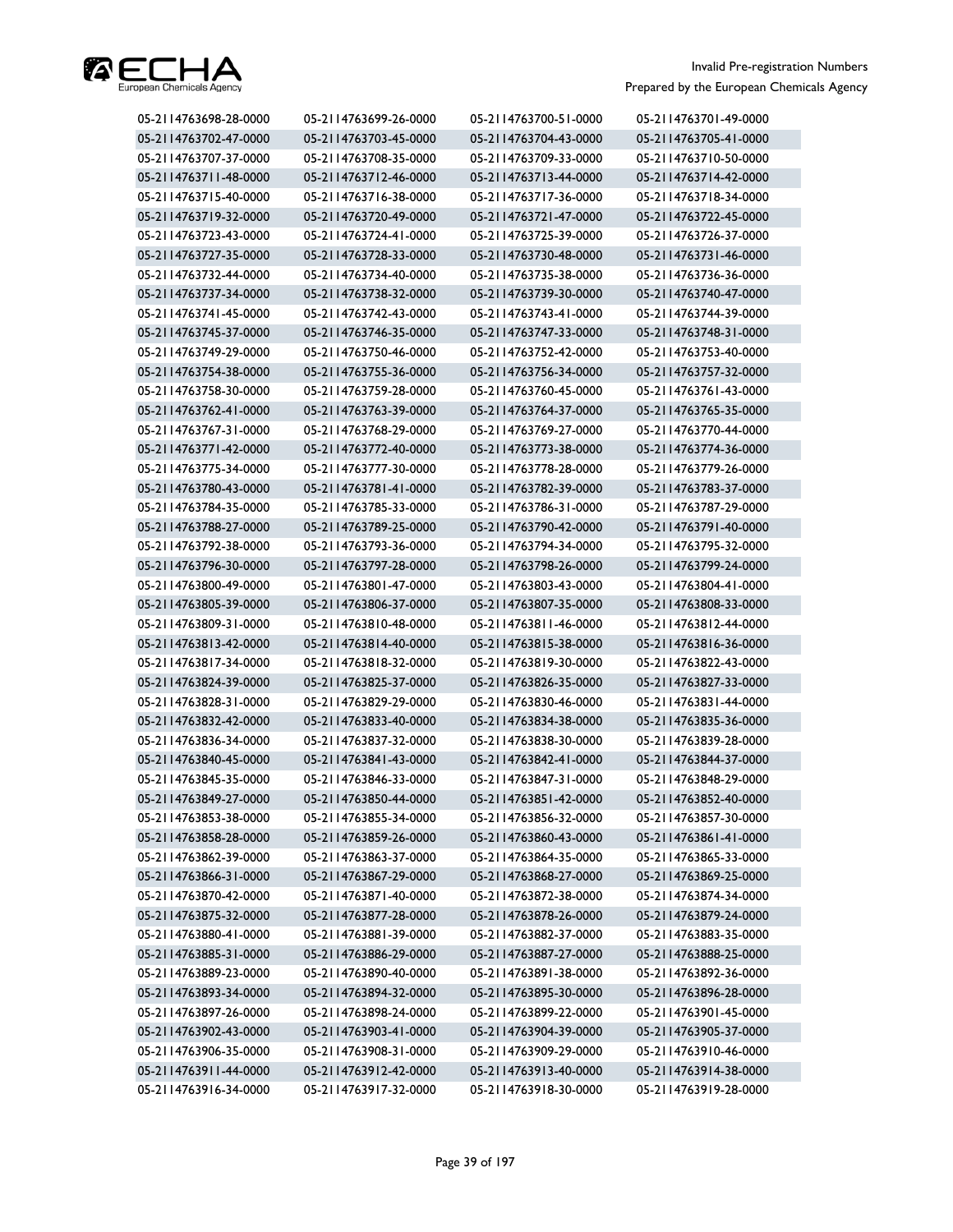

| 05-2114763920-45-0000 | 05-2114763921-43-0000 | 05-2114763922-41-0000 | 05-2114763923-39-0000 |
|-----------------------|-----------------------|-----------------------|-----------------------|
| 05-2114763924-37-0000 | 05-2114763925-35-0000 | 05-2114763926-33-0000 | 05-2114763928-29-0000 |
| 05-2114763929-27-0000 | 05-2114763930-44-0000 | 05-2114763931-42-0000 | 05-2114763932-40-0000 |
| 05-2114763933-38-0000 | 05-2114763934-36-0000 | 05-2114763935-34-0000 | 05-2114763936-32-0000 |
| 05-2114763937-30-0000 | 05-2114763938-28-0000 | 05-2114763939-26-0000 | 05-2114763942-39-0000 |
| 05-2114763943-37-0000 | 05-2114763944-35-0000 | 05-2114763945-33-0000 | 05-2114763946-31-0000 |
| 05-2114763947-29-0000 | 05-2114763948-27-0000 | 05-2114763949-25-0000 | 05-2114763951-40-0000 |
| 05-2114763952-38-0000 | 05-2114763953-36-0000 | 05-2114763954-34-0000 | 05-2114763955-32-0000 |
| 05-2114763956-30-0000 | 05-2114763957-28-0000 | 05-2114763958-26-0000 | 05-2114763959-24-0000 |
| 05-2114763960-41-0000 | 05-2114763961-39-0000 | 05-2114763962-37-0000 | 05-2114763963-35-0000 |
| 05-2114763964-33-0000 | 05-2114763966-29-0000 | 05-2114763967-27-0000 | 05-2114763969-23-0000 |
| 05-2114763970-40-0000 | 05-2114763971-38-0000 | 05-2114763972-36-0000 | 05-2114763973-34-0000 |
| 05-2114763974-32-0000 | 05-2114763975-30-0000 | 05-2114763976-28-0000 | 05-2114763977-26-0000 |
| 05-2114763979-22-0000 | 05-2114763980-39-0000 | 05-2114763981-37-0000 | 05-2114763983-33-0000 |
| 05-2114763984-31-0000 | 05-2114763985-29-0000 | 05-2114763987-25-0000 | 05-2114763991-36-0000 |
| 05-2114763992-34-0000 | 05-2114763993-32-0000 | 05-2114763994-30-0000 | 05-2114763995-28-0000 |
| 05-2114763996-26-0000 | 05-2114763997-24-0000 | 05-2114763998-22-0000 | 05-2114764000-64-0000 |
| 05-2114764001-62-0000 | 05-2114764002-60-0000 | 05-2114764003-58-0000 | 05-2114764005-54-0000 |
| 05-2114764006-52-0000 | 05-2114764008-48-0000 | 05-2114764009-46-0000 | 05-2114764010-63-0000 |
| 05-2114764012-59-0000 | 05-2114764013-57-0000 | 05-2114764014-55-0000 | 05-2114764016-51-0000 |
| 05-2114764017-49-0000 | 05-2114764018-47-0000 | 05-2114764019-45-0000 | 05-2114764020-62-0000 |
| 05-2114764021-60-0000 | 05-2114764022-58-0000 | 05-2114764023-56-0000 | 05-2114764024-54-0000 |
| 05-2114764025-52-0000 | 05-2114764026-50-0000 | 05-2114764028-46-0000 | 05-2114764029-44-0000 |
| 05-2114764030-61-0000 | 05-2114764031-59-0000 | 05-2114764032-57-0000 | 05-2114764033-55-0000 |
| 05-2114764034-53-0000 | 05-2114764035-51-0000 | 05-2114764036-49-0000 | 05-2114764037-47-0000 |
| 05-2114764039-43-0000 | 05-2114764040-60-0000 | 05-2114764041-58-0000 | 05-2114764042-56-0000 |
| 05-2114764044-52-0000 | 05-2114764046-48-0000 | 05-2114764047-46-0000 | 05-2114764048-44-0000 |
| 05-2114764049-42-0000 | 05-2114764050-59-0000 | 05-2114764051-57-0000 | 05-2114764052-55-0000 |
| 05-2114764053-53-0000 | 05-2114764055-49-0000 | 05-2114764057-45-0000 | 05-2114764058-43-0000 |
| 05-2114764059-41-0000 | 05-2114764060-58-0000 | 05-2114764062-54-0000 | 05-2114764064-50-0000 |
| 05-2114764065-48-0000 | 05-2114764067-44-0000 | 05-2114764068-42-0000 | 05-2114764070-57-0000 |
| 05-2114764071-55-0000 | 05-2114764072-53-0000 | 05-2114764073-51-0000 | 05-2114764074-49-0000 |
| 05-2114764075-47-0000 | 05-2114764076-45-0000 | 05-2114764077-43-0000 | 05-2114764078-41-0000 |
| 05-2114764079-39-0000 | 05-2114764080-56-0000 | 05-2114764081-54-0000 | 05-2114764082-52-0000 |
| 05-2114764083-50-0000 | 05-2114764084-48-0000 | 05-2114764086-44-0000 | 05-2114764087-42-0000 |
| 05-2114764088-40-0000 | 05-2114764089-38-0000 | 05-2114764090-55-0000 | 05-2114764091-53-0000 |
| 05-2114764092-51-0000 | 05-2114764094-47-0000 | 05-2114764103-56-0000 | 05-2114764109-44-0000 |
| 05-2114764115-51-0000 | 05-2114764121-58-0000 | 05-2114764126-48-0000 | 05-2114764132-55-0000 |
| 05-2114764137-45-0000 | 05-2114764142-54-0000 | 05-2114764147-44-0000 | 05-2114764153-51-0000 |
| 05-2114764157-43-0000 | 05-2114764162-52-0000 | 05-2114764167-42-0000 | 05-2114764172-51-0000 |
| 05-2114764177-41-0000 | 05-2114764181-52-0000 | 05-2114764186-42-0000 | 05-2114764191-51-0000 |
| 05-2114764195-43-0000 | 05-2114764199-35-0000 | 05-2114764203-54-0000 | 05-2114764207-46-0000 |
| 05-2114764211-57-0000 | 05-2114764215-49-0000 | 05-2114764219-41-0000 | 05-2114764223-52-0000 |
| 05-2114764227-44-0000 | 05-2114764231-55-0000 | 05-2114764234-49-0000 | 05-2114764243-50-0000 |
| 05-2114764252-51-0000 | 05-2114764261-52-0000 | 05-2114764270-53-0000 | 05-2114764277-39-0000 |
| 05-2114764286-40-0000 | 05-2114764293-45-0000 | 05-2114764302-54-0000 | 05-2114764310-57-0000 |
| 05-2114764317-43-0000 | 05-2114764325-46-0000 | 05-2114764332-51-0000 | 05-2114764339-37-0000 |
| 05-2114764348-38-0000 | 05-2114764355-43-0000 | 05-2114764361-50-0000 | 05-2114764368-36-0000 |
| 05-2114764375-41-0000 | 05-2114764383-44-0000 | 05-2114764391-47-0000 | 05-2114764398-33-0000 |
| 05-2114764401-54-0000 | 05-2114764404-48-0000 | 05-2114764408-40-0000 | 05-2114764413-49-0000 |
| 05-2114764416-43-0000 | 05-2114764419-37-0000 | 05-2114764422-50-0000 | 05-2114764426-42-0000 |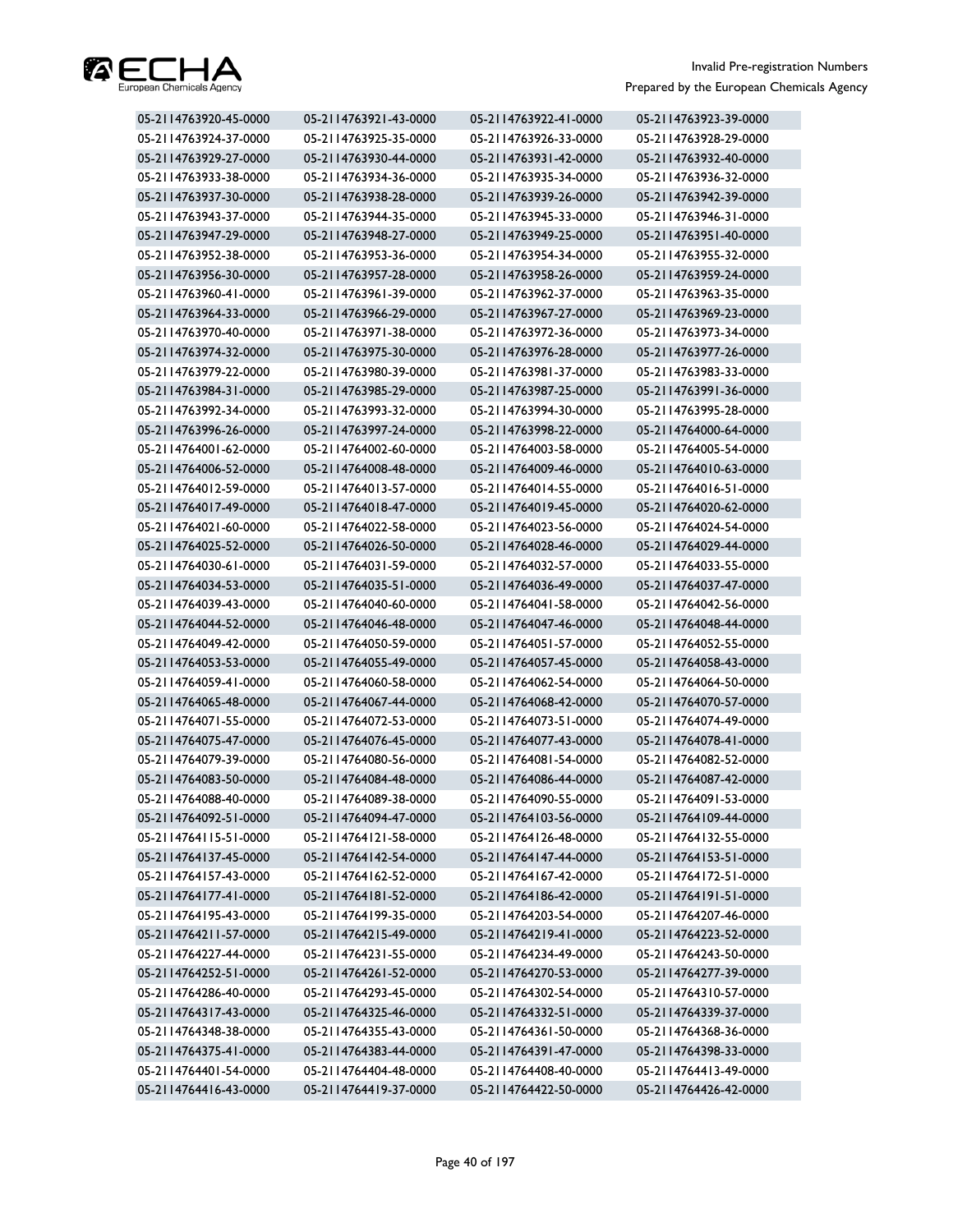

| 05-2114764429-36-0000 | 05-2114764433-47-0000 | 05-2114764441-50-0000 | 05-2114764450-51-0000 |
|-----------------------|-----------------------|-----------------------|-----------------------|
| 05-2114764458-35-0000 | 05-2114764467-36-0000 | 05-2114764475-39-0000 | 05-2114764483-42-0000 |
| 05-2114764491-45-0000 | 05-2114764499-29-0000 | 05-2114764507-40-0000 | 05-2114764511-51-0000 |
| 05-2114764515-43-0000 | 05-2114764519-35-0000 | 05-2114764522-48-0000 | 05-2114764525-42-0000 |
| 05-2114764527-38-0000 | 05-2114764530-51-0000 | 05-2114764534-43-0000 | 05-2114764537-37-0000 |
| 05-2114764541-48-0000 | 05-2114764544-42-0000 | 05-2114764546-38-0000 | 05-2114764549-32-0000 |
| 05-2114764554-41-0000 | 05-2114764557-35-0000 | 05-2114764560-48-0000 | 05-2114764562-44-0000 |
| 05-2114764565-38-0000 | 05-2114764568-32-0000 | 05-2114764572-43-0000 | 05-2114764575-37-0000 |
| 05-2114764577-33-0000 | 05-2114764580-46-0000 | 05-2114764583-40-0000 | 05-2114764586-34-0000 |
| 05-2114764589-28-0000 | 05-2114764592-41-0000 | 05-2114764595-35-0000 | 05-2114764597-31-0000 |
| 05-2114764600-52-0000 | 05-2114764603-46-0000 | 05-2114764607-38-0000 | 05-2114764673-39-0000 |
| 05-2114769976-22-0000 | 05-2114769978-18-0000 | 05-2114769979-16-0000 | 05-2114769981-31-0000 |
| 05-2114769982-29-0000 | 05-2114769983-27-0000 | 05-2114769984-25-0000 | 05-2114769986-21-0000 |
| 05-2114769987-19-0000 | 05-2114769988-17-0000 | 05-2114769990-32-0000 | 05-2114769991-30-0000 |
| 05-2114769993-26-0000 | 05-2114769994-24-0000 | 05-2114769995-22-0000 | 05-2114769996-20-0000 |
| 05-2114769997-18-0000 | 05-2114770000-66-0000 | 05-2114770001-64-0000 | 05-2114770002-62-0000 |
| 05-2114770003-60-0000 | 05-2114770004-58-0000 | 05-2114770006-54-0000 | 05-2114770008-50-0000 |
| 05-2114770009-48-0000 | 05-2114770010-65-0000 | 05-2114770012-61-0000 | 05-2114770013-59-0000 |
| 05-2114770015-55-0000 | 05-2114770017-51-0000 | 05-2114770018-49-0000 | 05-2114770020-64-0000 |
| 05-2114770021-62-0000 | 05-2114770022-60-0000 | 05-2114770026-52-0000 | 05-2114770028-48-0000 |
| 05-2114770029-46-0000 | 05-2114770030-63-0000 | 05-2114770032-59-0000 | 05-2114770033-57-0000 |
| 05-2114770035-53-0000 | 05-2114770036-51-0000 | 05-2114770038-47-0000 | 05-2114770039-45-0000 |
| 05-2114770040-62-0000 | 05-2114770042-58-0000 | 05-2114770044-54-0000 | 05-2114770045-52-0000 |
| 05-2114770046-50-0000 | 05-2114770048-46-0000 | 05-2114770050-61-0000 | 05-2114770051-59-0000 |
| 05-2114770052-57-0000 | 05-2114770054-53-0000 | 05-2114770056-49-0000 | 05-2114770057-47-0000 |
| 05-2114770058-45-0000 | 05-2114770060-60-0000 | 05-2114770061-58-0000 | 05-2114770063-54-0000 |
| 05-2114770066-48-0000 | 05-2114770067-46-0000 | 05-2114770068-44-0000 | 05-2114770070-59-0000 |
| 05-2114770072-55-0000 | 05-2114770073-53-0000 | 05-2114770074-51-0000 | 05-2114770077-45-0000 |
| 05-2114770078-43-0000 | 05-2114770079-41-0000 | 05-2114770080-58-0000 | 05-2114770082-54-0000 |
| 05-2114770083-52-0000 | 05-2114770084-50-0000 | 05-2114770085-48-0000 | 05-2114770087-44-0000 |
| 05-2114770088-42-0000 | 05-2114770089-40-0000 | 05-2114770090-57-0000 | 05-2114770092-53-0000 |
| 05-2114770093-51-0000 | 05-2114770095-47-0000 | 05-2114770096-45-0000 | 05-2114770098-41-0000 |
| 05-2114770099-39-0000 | 05-2114770100-64-0000 | 05-2114770101-62-0000 | 05-2114770102-60-0000 |
| 05-2114770104-56-0000 | 05-2114770107-50-0000 | 05-2114770110-63-0000 | 05-2114770113-57-0000 |
| 05-2114770116-51-0000 | 05-2114770119-45-0000 | 05-2114770122-58-0000 | 05-2114770124-54-0000 |
| 05-2114770128-46-0000 | 05-2114770130-61-0000 | 05-2114770134-53-0000 | 05-2114770136-49-0000 |
| 05-2114770145-50-0000 | 05-2114770147-46-0000 | 05-2114770148-44-0000 | 05-2114770151-57-0000 |
| 05-2114770154-51-0000 | 05-2114770157-45-0000 | 05-2114770161-56-0000 | 05-2114770162-54-0000 |
| 05-2114770164-50-0000 | 05-2114770167-44-0000 | 05-2114770170-57-0000 | 05-2114770173-51-0000 |
| 05-2114770175-47-0000 | 05-2114770179-39-0000 | 05-2114770181-54-0000 | 05-2114770182-52-0000 |
| 05-2114770184-48-0000 | 05-2114770185-46-0000 | 05-2114770186-44-0000 | 05-2114770188-40-0000 |
| 05-2114770190-55-0000 | 05-2114770192-51-0000 | 05-2114770193-49-0000 | 05-2114770196-43-0000 |
| 05-2114770199-37-0000 | 05-2114770200-62-0000 | 05-2114770203-56-0000 | 05-2114770204-54-0000 |
| 05-2114770208-46-0000 | 05-2114770209-44-0000 | 05-2114770211-59-0000 | 05-2114770212-57-0000 |
| 05-2114770213-55-0000 | 05-2114770215-51-0000 | 05-2114770216-49-0000 | 05-2114770217-47-0000 |
| 05-2114770218-45-0000 | 05-2114770219-43-0000 | 05-2114770220-60-0000 | 05-2114770221-58-0000 |
| 05-2114770222-56-0000 | 05-2114770224-52-0000 | 05-2114770225-50-0000 | 05-2114770227-46-0000 |
| 05-2114770228-44-0000 | 05-2114770229-42-0000 | 05-2114770231-57-0000 | 05-2114770233-53-0000 |
| 05-2114770236-47-0000 | 05-2114770237-45-0000 | 05-2114770238-43-0000 | 05-2114770240-58-0000 |
| 05-2114770241-56-0000 | 05-2114770242-54-0000 | 05-2114770244-50-0000 | 05-2114770245-48-0000 |
| 05-2114770247-44-0000 | 05-2114770250-57-0000 | 05-2114770252-53-0000 | 05-2114770253-51-0000 |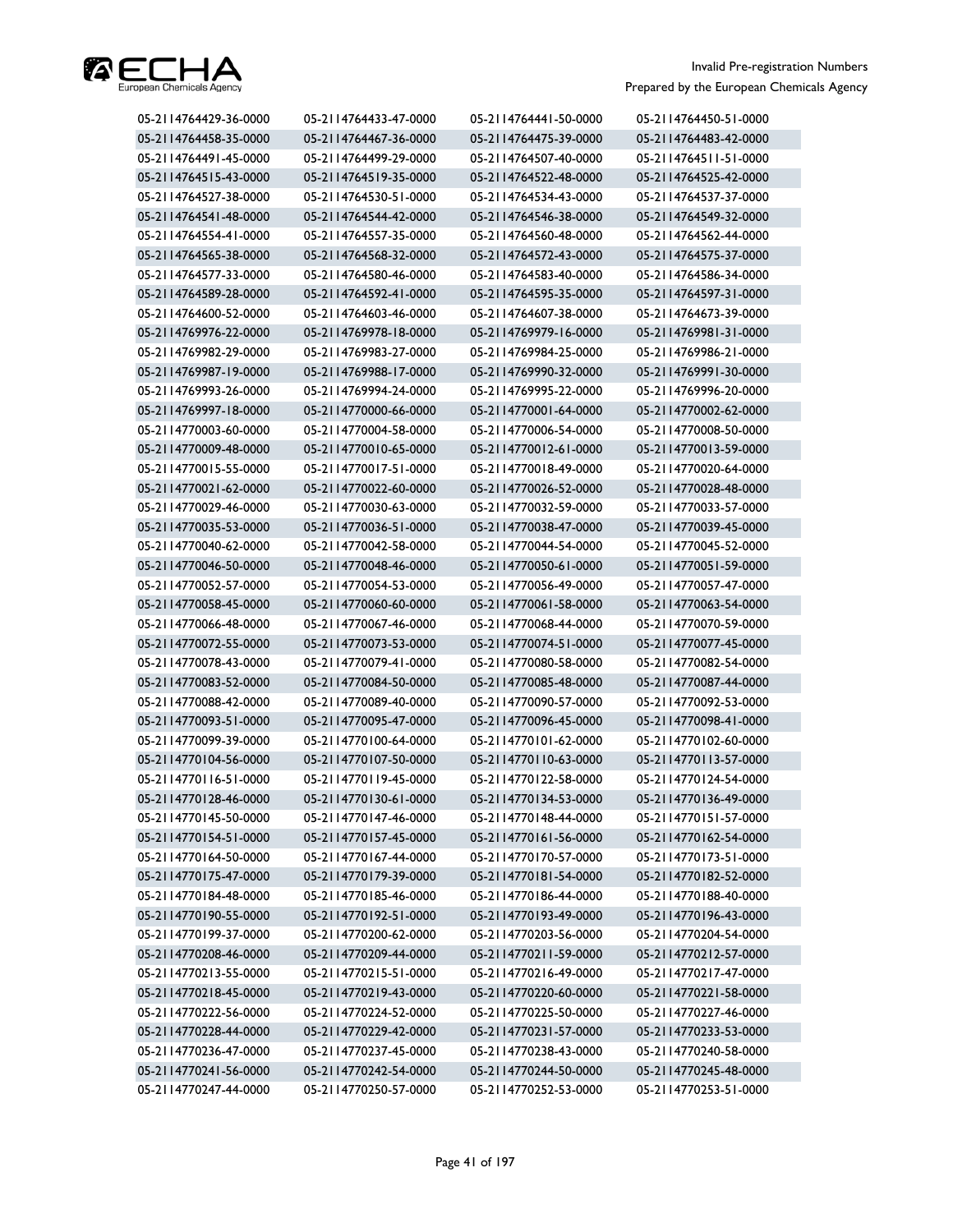

| 05-2114770255-47-0000 | 05-2114770256-45-0000 | 05-2114770259-39-0000 | 05-2114770260-56-0000 |
|-----------------------|-----------------------|-----------------------|-----------------------|
| 05-2114770262-52-0000 | 05-2114770263-50-0000 | 05-2114770265-46-0000 | 05-2114770266-44-0000 |
| 05-2114770268-40-0000 | 05-2114770270-55-0000 | 05-2114770272-51-0000 | 05-2114770274-47-0000 |
| 05-2114770275-45-0000 | 05-2114770279-37-0000 | 05-2114770281-52-0000 | 05-2114770285-44-0000 |
| 05-2114770287-40-0000 | 05-2114770291-51-0000 | 05-2114770293-47-0000 | 05-2114770296-41-0000 |
| 05-2114770299-35-0000 | 05-2114770304-52-0000 | 05-2114770306-48-0000 | 05-2114770311-57-0000 |
| 05-2114770314-51-0000 | 05-2114770318-43-0000 | 05-2114770319-41-0000 | 05-2114770323-52-0000 |
| 05-2114770327-44-0000 | 05-2114770332-53-0000 | 05-2114770336-45-0000 | 05-2114770341-54-0000 |
| 05-2114770343-50-0000 | 05-2114770348-40-0000 | 05-2114770352-51-0000 | 05-2114770356-43-0000 |
| 05-2114770360-54-0000 | 05-2114770364-46-0000 | 05-2114770368-38-0000 | 05-2114770371-51-0000 |
| 05-2114770376-41-0000 | 05-2114770379-35-0000 | 05-2114770382-48-0000 | 05-2114770384-44-0000 |
| 05-2114770386-40-0000 | 05-2114770390-51-0000 | 05-2114770394-43-0000 | 05-2114770398-35-0000 |
| 05-2114770401-56-0000 | 05-2114770404-50-0000 | 05-2114770405-48-0000 | 05-2114770407-44-0000 |
| 05-2114770408-42-0000 | 05-2114770411-55-0000 | 05-2114770413-51-0000 | 05-2114770415-47-0000 |
| 05-2114770417-43-0000 | 05-2114770419-39-0000 | 05-2114770422-52-0000 | 05-2114770423-50-0000 |
| 05-2114770425-46-0000 | 05-2114770427-42-0000 | 05-2114770430-55-0000 | 05-2114770432-51-0000 |
| 05-2114770433-49-0000 | 05-2114770435-45-0000 | 05-2114770436-43-0000 | 05-2114770438-39-0000 |
| 05-2114770439-37-0000 | 05-2114770442-50-0000 | 05-2114770444-46-0000 | 05-2114770445-44-0000 |
| 05-2114770448-38-0000 | 05-2114770449-36-0000 | 05-2114770452-49-0000 | 05-2114770453-47-0000 |
| 05-2114770455-43-0000 | 05-2114770457-39-0000 | 05-2114770458-37-0000 | 05-2114770459-35-0000 |
| 05-2114770464-44-0000 | 05-2114770468-36-0000 | 05-2114770473-45-0000 | 05-2114770474-43-0000 |
| 05-2114770475-41-0000 | 05-2114770480-50-0000 | 05-2114770484-42-0000 | 05-2114770488-34-0000 |
| 05-2114770492-45-0000 | 05-2114770496-37-0000 | 05-2114770501-54-0000 | 05-2114770512-51-0000 |
| 05-2114770517-41-0000 | 05-2114770521-52-0000 | 05-2114770525-44-0000 | 05-2114770529-36-0000 |
| 05-2114770533-47-0000 | 05-2114770536-41-0000 | 05-2114770540-52-0000 | 05-2114770543-46-0000 |
| 05-2114770546-40-0000 | 05-2114770550-51-0000 | 05-2114770554-43-0000 | 05-2114770558-35-0000 |
| 05-2114770561-48-0000 | 05-2114770566-38-0000 | 05-2114770570-49-0000 | 05-2114770573-43-0000 |
| 05-2114770577-35-0000 | 05-2114770580-48-0000 | 05-2114770583-42-0000 | 05-2114770586-36-0000 |
| 05-2114770589-30-0000 | 05-2114770592-43-0000 | 05-2114770596-35-0000 | 05-2114770599-29-0000 |
| 05-2114770602-50-0000 | 05-2114770605-44-0000 | 05-2114770608-38-0000 | 05-2114770611-51-0000 |
| 05-2114770614-45-0000 | 05-2114770617-39-0000 | 05-2114770620-52-0000 | 05-2114770622-48-0000 |
| 05-2114770627-38-0000 | 05-2114770634-43-0000 | 05-2114770637-37-0000 | 05-2114770641-48-0000 |
| 05-2114770644-42-0000 | 05-2114770647-36-0000 | 05-2114770651-47-0000 | 05-2114770655-39-0000 |
| 05-2114770657-35-0000 | 05-2114770661-46-0000 | 05-2114770664-40-0000 | 05-2114770667-34-0000 |
| 05-2114770669-30-0000 | 05-2114770672-43-0000 | 05-2114770675-37-0000 | 05-2114770677-33-0000 |
| 05-2114770680-46-0000 | 05-2114770683-40-0000 | 05-2114770685-36-0000 | 05-2114770688-30-0000 |
| 05-2114770691-43-0000 | 05-2114770695-35-0000 | 05-2114770700-52-0000 | 05-2114770702-48-0000 |
| 05-2114770705-42-0000 | 05-2114770708-36-0000 | 05-2114770711-49-0000 | 05-2114770716-39-0000 |
| 05-2114770720-50-0000 | 05-2114770725-40-0000 | 05-2114770729-32-0000 | 05-2114770732-45-0000 |
| 05-2114770735-39-0000 | 05-2114770737-35-0000 | 05-2114770740-48-0000 | 05-2114770745-38-0000 |
| 05-2114770751-45-0000 | 05-2114770757-33-0000 | 05-2114770765-36-0000 | 05-2114770770-45-0000 |
| 05-2114770777-31-0000 | 05-2114770784-36-0000 | 05-2114770788-28-0000 | 05-2114770791-41-0000 |
| 05-2114770794-35-0000 | 05-2114770796-31-0000 | 05-2114770799-25-0000 | 05-2114770801-48-0000 |
| 05-2114770804-42-0000 | 05-2114770806-38-0000 | 05-2114770809-32-0000 | 05-2114770811-47-0000 |
| 05-2114770814-41-0000 | 05-2114770816-37-0000 | 05-2114770818-33-0000 | 05-2114770821-46-0000 |
| 05-2114770823-42-0000 | 05-2114770826-36-0000 | 05-2114770828-32-0000 | 05-2114770831-45-0000 |
| 05-2114770833-41-0000 | 05-2114770835-37-0000 | 05-2114770838-31-0000 | 05-2114770840-46-0000 |
| 05-2114770843-40-0000 | 05-2114770845-36-0000 | 05-2114770847-32-0000 | 05-2114770850-45-0000 |
| 05-2114770852-41-0000 | 05-2114770854-37-0000 | 05-2114770857-31-0000 | 05-2114770859-27-0000 |
| 05-2114770863-38-0000 | 05-2114770865-34-0000 | 05-2114770867-30-0000 | 05-2114770870-43-0000 |
| 05-2114770872-39-0000 | 05-2114770874-35-0000 | 05-2114770877-29-0000 | 05-2114770879-25-0000 |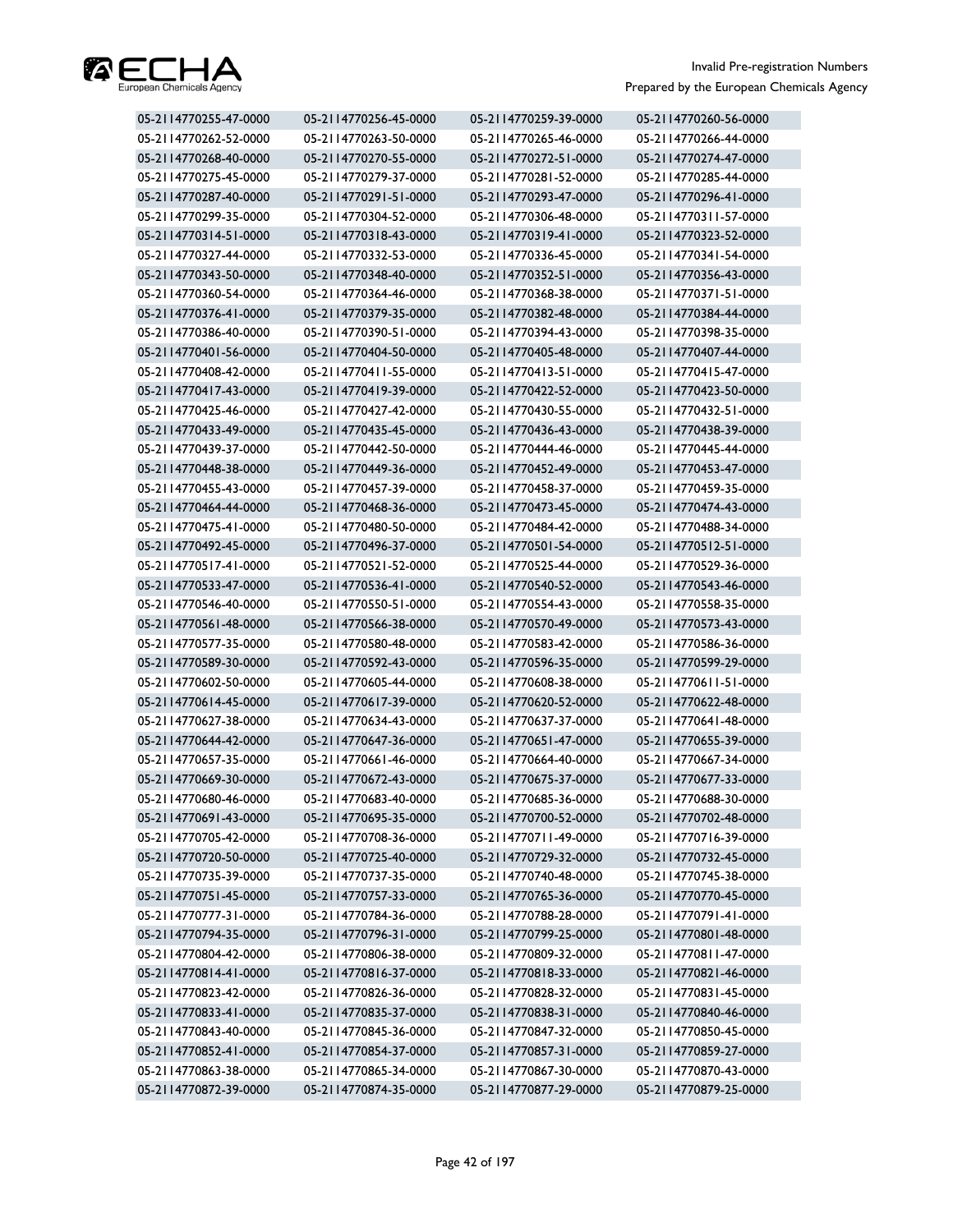

| 05-2114770882-38-0000 | 05-2114770884-34-0000 | 05-2114770886-30-0000 | 05-2114770889-24-0000 |
|-----------------------|-----------------------|-----------------------|-----------------------|
| 05-2114770893-35-0000 | 05-2114770895-31-0000 | 05-2114770898-25-0000 | 05-2114770900-48-0000 |
| 05-2114770902-44-0000 | 05-2114770905-38-0000 | 05-2114770907-34-0000 | 05-2114770909-30-0000 |
| 05-2114770911-45-0000 | 05-2114770914-39-0000 | 05-2114770916-35-0000 | 05-2114770918-31-0000 |
| 05-2114770921-44-0000 | 05-2114770924-38-0000 | 05-2114770928-30-0000 | 05-2114770931-43-0000 |
| 05-2114770933-39-0000 | 05-2114770935-35-0000 | 05-2114770938-29-0000 | 05-2114770940-44-0000 |
| 05-2114770942-40-0000 | 05-2114770944-36-0000 | 05-2114770947-30-0000 | 05-2114770949-26-0000 |
| 05-2114770951-41-0000 | 05-2114770953-37-0000 | 05-2114770956-31-0000 | 05-2114770959-25-0000 |
| 05-2114770961-40-0000 | 05-2114770964-34-0000 | 05-2114770966-30-0000 | 05-2114770968-26-0000 |
| 05-2114770970-41-0000 | 05-2114770974-33-0000 | 05-2114770976-29-0000 | 05-2114770978-25-0000 |
| 05-2114770980-40-0000 | 05-2114770983-34-0000 | 05-2114770985-30-0000 | 05-2114770987-26-0000 |
| 05-2114770989-22-0000 | 05-2114770993-33-0000 | 05-2114770995-29-0000 | 05-2114770997-25-0000 |
| 05-2114770999-21-0000 | 05-2114771002-61-0000 | 05-2114771004-57-0000 | 05-2114771006-53-0000 |
| 05-2114771008-49-0000 | 05-2114771011-62-0000 | 05-2114771014-56-0000 | 05-2114771016-52-0000 |
| 05-2114771018-48-0000 | 05-2114771021-61-0000 | 05-2114771023-57-0000 | 05-2114771025-53-0000 |
| 05-2114771027-49-0000 | 05-2114771029-45-0000 | 05-2114771032-58-0000 | 05-2114771035-52-0000 |
| 05-2114771037-48-0000 | 05-2114771040-61-0000 | 05-2114771043-55-0000 | 05-2114771045-51-0000 |
| 05-2114771048-45-0000 | 05-2114771051-58-0000 | 05-2114771054-52-0000 | 05-2114771057-46-0000 |
| 05-2114771059-42-0000 | 05-2114771061-57-0000 | 05-2114771063-53-0000 | 05-2114771065-49-0000 |
| 05-2114771068-43-0000 | 05-2114771070-58-0000 | 05-2114771072-54-0000 | 05-2114771074-50-0000 |
| 05-2114771079-40-0000 | 05-2114771082-53-0000 | 05-2114771084-49-0000 | 05-2114771086-45-0000 |
| 05-2114771089-39-0000 | 05-2114771091-54-0000 | 05-2114771094-48-0000 | 05-2114771096-44-0000 |
| 05-2114771098-40-0000 | 05-2114771100-63-0000 | 05-2114771102-59-0000 | 05-2114771105-53-0000 |
| 05-2114771107-49-0000 | 05-2114771110-62-0000 | 05-2114771112-58-0000 | 05-2114771114-54-0000 |
| 05-2114771116-50-0000 | 05-2114771120-61-0000 | 05-2114771122-57-0000 | 05-2114771124-53-0000 |
| 05-2114771127-47-0000 | 05-2114771130-60-0000 | 05-2114771133-54-0000 | 05-2114771135-50-0000 |
| 05-2114771139-42-0000 | 05-2114771142-55-0000 | 05-2114771144-51-0000 | 05-2114771146-47-0000 |
| 05-2114771149-41-0000 | 05-2114771151-56-0000 | 05-2114771153-52-0000 | 05-2114771156-46-0000 |
| 05-2114771158-42-0000 | 05-2114771160-57-0000 | 05-2114771163-51-0000 | 05-2114771165-47-0000 |
| 05-2114771167-43-0000 | 05-2114771170-56-0000 | 05-2114771172-52-0000 | 05-2114771175-46-0000 |
| 05-2114771178-40-0000 | 05-2114771180-55-0000 | 05-2114771182-51-0000 | 05-2114771184-47-0000 |
| 05-2114771186-43-0000 | 05-2114771188-39-0000 | 05-2114771190-54-0000 | 05-2114771193-48-0000 |
| 05-2114771195-44-0000 | 05-2114771197-40-0000 | 05-2114771199-36-0000 | 05-2114772549-32-0000 |
| 05-2114772638-33-0000 | 05-2114774005-52-0000 | 05-2114774009-44-0000 | 05-2114774036-47-0000 |
| 05-2114774046-46-0000 | 05-2114776139-37-0000 | 05-2114776141-52-0000 | 05-2114776142-50-0000 |
| 05-2114776144-46-0000 | 05-2114776145-44-0000 | 05-2114776146-42-0000 | 05-2114776148-38-0000 |
| 05-2114776149-36-0000 | 05-2114776150-53-0000 | 05-2114776152-49-0000 | 05-2114776153-47-0000 |
| 05-2114776155-43-0000 | 05-2114776156-41-0000 | 05-2114776157-39-0000 | 05-2114776159-35-0000 |
| 05-2114776160-52-0000 | 05-2114776162-48-0000 | 05-2114776163-46-0000 | 05-2114776164-44-0000 |
| 05-2114776166-40-0000 | 05-2114776168-36-0000 | 05-2114776170-51-0000 | 05-2114776171-49-0000 |
| 05-2114776175-41-0000 | 05-2114776176-39-0000 | 05-2114776177-37-0000 | 05-2114776179-33-0000 |
| 05-2114776180-50-0000 | 05-2114776182-46-0000 | 05-2114776183-44-0000 | 05-2114776185-40-0000 |
| 05-2114776186-38-0000 | 05-2114776187-36-0000 | 05-2114776189-32-0000 | 05-2114776190-49-0000 |
| 05-2114776192-45-0000 | 05-2114776193-43-0000 | 05-2114776195-39-0000 | 05-2114776196-37-0000 |
| 05-2114776198-33-0000 | 05-2114776199-31-0000 | 05-2114776201-54-0000 | 05-2114776202-52-0000 |
| 05-2114776204-48-0000 | 05-2114776205-46-0000 | 05-2114776207-42-0000 | 05-2114776208-40-0000 |
| 05-2114776210-55-0000 | 05-2114776211-53-0000 | 05-2114776213-49-0000 | 05-2114776214-47-0000 |
| 05-2114776216-43-0000 | 05-2114776217-41-0000 | 05-2114776219-37-0000 | 05-2114776220-54-0000 |
| 05-2114776222-50-0000 | 05-2114776223-48-0000 | 05-2114776225-44-0000 | 05-2114776226-42-0000 |
| 05-2114776228-38-0000 | 05-2114776231-51-0000 | 05-2114776233-47-0000 | 05-2114776234-45-0000 |
| 05-2114776236-41-0000 | 05-2114776237-39-0000 | 05-2114776239-35-0000 | 05-2114776240-52-0000 |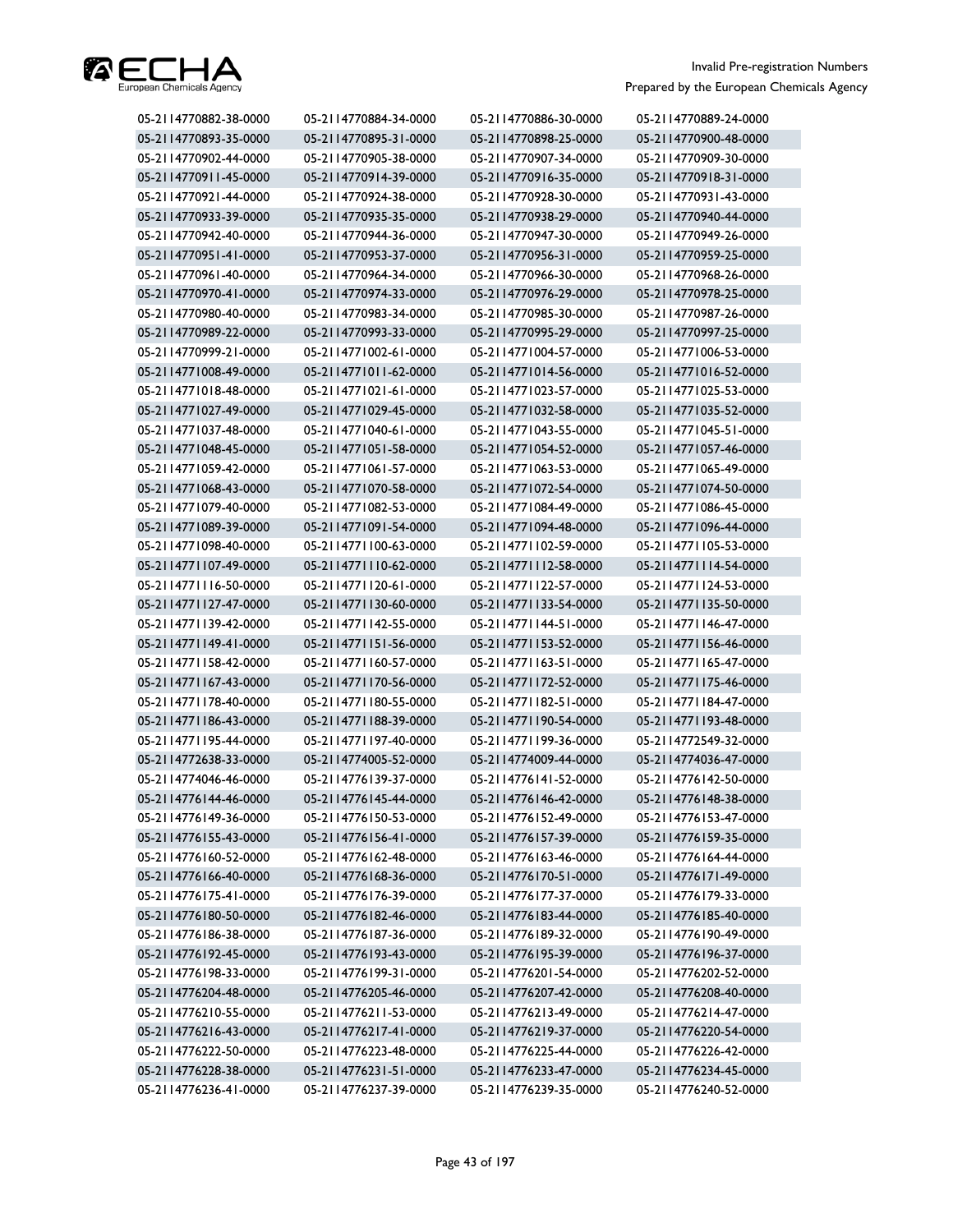

| 05-2114776242-48-0000 | 05-2114776244-44-0000 | 05-2114776245-42-0000 | 05-2114776247-38-0000 |
|-----------------------|-----------------------|-----------------------|-----------------------|
| 05-2114776248-36-0000 | 05-2114776252-47-0000 | 05-2114776253-45-0000 | 05-2114776255-41-0000 |
| 05-2114776257-37-0000 | 05-2114776258-35-0000 | 05-2114776260-50-0000 | 05-2114776261-48-0000 |
| 05-2114776263-44-0000 | 05-2114776264-42-0000 | 05-2114776266-38-0000 | 05-2114776267-36-0000 |
| 05-2114776269-32-0000 | 05-2114776271-47-0000 | 05-2114776272-45-0000 | 05-2114776274-41-0000 |
| 05-2114776275-39-0000 | 05-2114776277-35-0000 | 05-2114776278-33-0000 | 05-2114776280-48-0000 |
| 05-2114776282-44-0000 | 05-2114776283-42-0000 | 05-2114776285-38-0000 | 05-2114776286-36-0000 |
| 05-2114776288-32-0000 | 05-2114776290-47-0000 | 05-2114776291-45-0000 | 05-2114776293-41-0000 |
| 05-2114776294-39-0000 | 05-2114776296-35-0000 | 05-2114776298-31-0000 | 05-2114776299-29-0000 |
| 05-2114776301-52-0000 | 05-2114776303-48-0000 | 05-2114776304-46-0000 | 05-2114776306-42-0000 |
| 05-2114776307-40-0000 | 05-2114776309-36-0000 | 05-2114776311-51-0000 | 05-2114776312-49-0000 |
| 05-2114776314-45-0000 | 05-2114776316-41-0000 | 05-2114776317-39-0000 | 05-2114776319-35-0000 |
| 05-2114776320-52-0000 | 05-2114776322-48-0000 | 05-2114776324-44-0000 | 05-2114776325-42-0000 |
| 05-2114776327-38-0000 | 05-2114776329-34-0000 | 05-2114776330-51-0000 | 05-2114776332-47-0000 |
| 05-2114776336-39-0000 | 05-2114776337-37-0000 | 05-2114776339-33-0000 | 05-2114776341-48-0000 |
| 05-2114776342-46-0000 | 05-2114776344-42-0000 | 05-2114776346-38-0000 | 05-2114776347-36-0000 |
| 05-2114776349-32-0000 | 05-2114776351-47-0000 | 05-2114776352-45-0000 | 05-2114776354-41-0000 |
| 05-2114776356-37-0000 | 05-2114776357-35-0000 | 05-2114776359-31-0000 | 05-2114776361-46-0000 |
| 05-2114776362-44-0000 | 05-2114776364-40-0000 | 05-2114776366-36-0000 | 05-2114776367-34-0000 |
| 05-2114776369-30-0000 | 05-2114776371-45-0000 | 05-2114776373-41-0000 | 05-2114776374-39-0000 |
| 05-2114776376-35-0000 | 05-2114776378-31-0000 | 05-2114776379-29-0000 | 05-2114776381-44-0000 |
| 05-2114776383-40-0000 | 05-2114776384-38-0000 | 05-2114776386-34-0000 | 05-2114776388-30-0000 |
| 05-2114776390-45-0000 | 05-2114776391-43-0000 | 05-2114776393-39-0000 | 05-2114776395-35-0000 |
| 05-2114776397-31-0000 | 05-2114776398-29-0000 | 05-2114776400-52-0000 | 05-2114776402-48-0000 |
| 05-2114776403-46-0000 | 05-2114776405-42-0000 | 05-2114776407-38-0000 | 05-2114776408-36-0000 |
| 05-2114776410-51-0000 | 05-2114776413-45-0000 | 05-2114776415-41-0000 | 05-2114776416-39-0000 |
| 05-2114776418-35-0000 | 05-2114776420-50-0000 | 05-2114776422-46-0000 | 05-2114776423-44-0000 |
| 05-2114776425-40-0000 | 05-2114776427-36-0000 | 05-2114776429-32-0000 | 05-2114776430-49-0000 |
| 05-2114776432-45-0000 | 05-2114776434-41-0000 | 05-2114776436-37-0000 | 05-2114776437-35-0000 |
| 05-2114776439-31-0000 | 05-2114776441-46-0000 | 05-2114776444-40-0000 | 05-2114776445-38-0000 |
| 05-2114776447-34-0000 | 05-2114776449-30-0000 | 05-2114776451-45-0000 | 05-2114776452-43-0000 |
| 05-2114776454-39-0000 | 05-2114776456-35-0000 | 05-2114776458-31-0000 | 05-2114776459-29-0000 |
| 05-2114776461-44-0000 | 05-2114776463-40-0000 | 05-2114776465-36-0000 | 05-2114776466-34-0000 |
| 05-2114776468-30-0000 | 05-2114776470-45-0000 | 05-2114776472-41-0000 | 05-2114776473-39-0000 |
| 05-2114776475-35-0000 | 05-2114776478-29-0000 | 05-2114776480-44-0000 | 05-2114776481-42-0000 |
| 05-2114776483-38-0000 | 05-2114776485-34-0000 | 05-2114776487-30-0000 | 05-2114776488-28-0000 |
| 05-2114776490-43-0000 | 05-2114776492-39-0000 | 05-2114776494-35-0000 | 05-2114776496-31-0000 |
| 05-2114776497-29-0000 | 05-2114776499-25-0000 | 05-2114776501-48-0000 | 05-2114776503-44-0000 |
| 05-2114776505-40-0000 | 05-2114776506-38-0000 | 05-2114776508-34-0000 | 05-2114776510-49-0000 |
| 05-2114776512-45-0000 | 05-2114776513-43-0000 | 05-2114776515-39-0000 | 05-2114776517-35-0000 |
| 05-2114776519-31-0000 | 05-2114776521-46-0000 | 05-2114776522-44-0000 | 05-2114776524-40-0000 |
| 05-2114776526-36-0000 | 05-2114776528-32-0000 | 05-2114776530-47-0000 | 05-2114776531-45-0000 |
| 05-2114776534-39-0000 | 05-2114776536-35-0000 | 05-2114776538-31-0000 | 05-2114776540-46-0000 |
| 05-2114776541-44-0000 | 05-2114776543-40-0000 | 05-2114776545-36-0000 | 05-2114776547-32-0000 |
| 05-2114776549-28-0000 | 05-2114776550-45-0000 | 05-2114776552-41-0000 | 05-2114776554-37-0000 |
| 05-2114776556-33-0000 | 05-2114776558-29-0000 | 05-2114776559-27-0000 | 05-2114776561-42-0000 |
| 05-2114776563-38-0000 | 05-2114776565-34-0000 | 05-2114776567-30-0000 | 05-2114776568-28-0000 |
| 05-2114776570-43-0000 | 05-2114776572-39-0000 | 05-2114776574-35-0000 | 05-2114776576-31-0000 |
| 05-2114776578-27-0000 | 05-2114776579-25-0000 | 05-2114776581-40-0000 | 05-2114776583-36-0000 |
| 05-2114776585-32-0000 | 05-2114776587-28-0000 | 05-2114776589-24-0000 | 05-2114776590-41-0000 |
| 05-2114776592-37-0000 | 05-2114776594-33-0000 | 05-2114776596-29-0000 | 05-2114776598-25-0000 |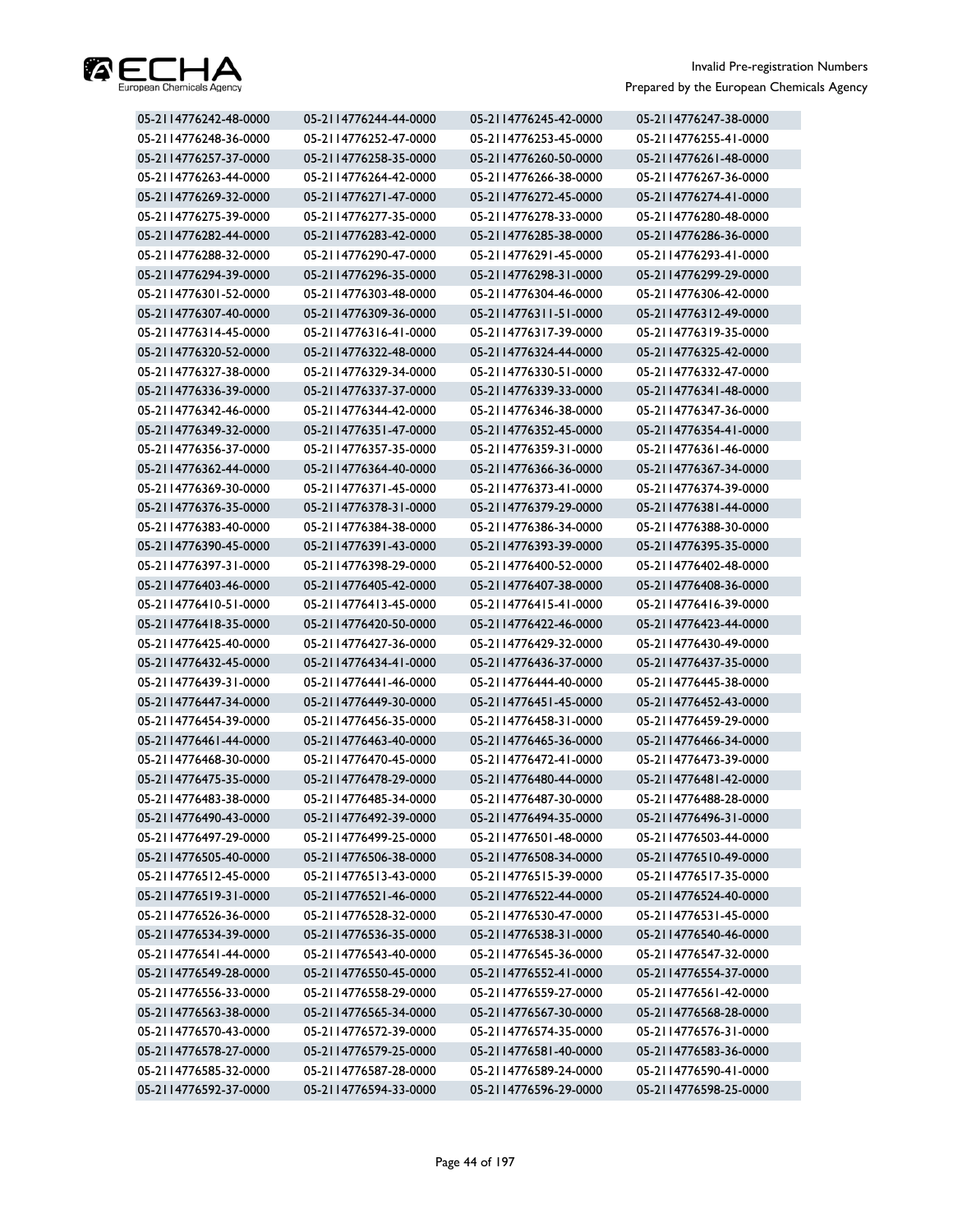

| 05-2114776599-23-0000 | 05-2114776601-46-0000 | 05-2114776603-42-0000 | 05-2114776605-38-0000 |
|-----------------------|-----------------------|-----------------------|-----------------------|
| 05-2114776608-32-0000 | 05-2114776610-47-0000 | 05-2114776611-45-0000 | 05-2114776613-41-0000 |
| 05-2114776615-37-0000 | 05-2114776617-33-0000 | 05-2114776619-29-0000 | 05-2114776621-44-0000 |
| 05-2114776622-42-0000 | 05-2114776624-38-0000 | 05-2114776627-32-0000 | 05-2114776629-28-0000 |
| 05-2114776631-43-0000 | 05-2114776633-39-0000 | 05-2114776634-37-0000 | 05-2114776636-33-0000 |
| 05-2114776638-29-0000 | 05-2114776640-44-0000 | 05-2114776642-40-0000 | 05-2114776644-36-0000 |
| 05-2114776645-34-0000 | 05-2114776647-30-0000 | 05-2114776649-26-0000 | 05-2114776651-41-0000 |
| 05-2114776654-35-0000 | 05-2114776656-31-0000 | 05-2114776658-27-0000 | 05-2114776659-25-0000 |
| 05-2114776661-40-0000 | 05-2114776663-36-0000 | 05-2114776665-32-0000 | 05-2114776667-28-0000 |
| 05-2114776669-24-0000 | 05-2114776671-39-0000 | 05-2114776673-35-0000 | 05-2114776675-31-0000 |
| 05-2114776677-27-0000 | 05-2114776679-23-0000 | 05-2114776682-36-0000 | 05-2114776684-32-0000 |
| 05-2114776686-28-0000 | 05-2114776687-26-0000 | 05-2114776689-22-0000 | 05-2114776691-37-0000 |
| 05-2114776693-33-0000 | 05-2114776695-29-0000 | 05-2114776697-25-0000 | 05-2114776699-21-0000 |
| 05-2114776700-46-0000 | 05-2114776702-42-0000 | 05-2114776704-38-0000 | 05-2114776706-34-0000 |
| 05-2114776708-30-0000 | 05-2114776710-45-0000 | 05-2114776712-41-0000 | 05-2114776713-39-0000 |
| 05-2114776717-31-0000 | 05-2114776719-27-0000 | 05-2114776721-42-0000 | 05-2114776723-38-0000 |
| 05-2114776725-34-0000 | 05-2114776727-30-0000 | 05-2114776728-28-0000 | 05-2114776730-43-0000 |
| 05-2114776732-39-0000 | 05-2114776734-35-0000 | 05-2114776736-31-0000 | 05-2114776738-27-0000 |
| 05-2114776741-40-0000 | 05-2114776743-36-0000 | 05-2114776745-32-0000 | 05-2114776747-28-0000 |
| 05-2114776749-24-0000 | 05-2114776751-39-0000 | 05-2114776753-35-0000 | 05-2114776754-33-0000 |
| 05-2114776756-29-0000 | 05-2114776758-25-0000 | 05-2114776760-40-0000 | 05-2114776762-36-0000 |
| 05-2114776764-32-0000 | 05-2114776766-28-0000 | 05-2114776768-24-0000 | 05-2114776770-39-0000 |
| 05-2114776771-37-0000 | 05-2114776773-33-0000 | 05-2114776775-29-0000 | 05-2114776777-25-0000 |
| 05-2114776779-21-0000 | 05-2114776781-36-0000 | 05-2114776783-32-0000 | 05-2114776785-28-0000 |
| 05-2114776786-26-0000 | 05-2114776788-22-0000 | 05-2114776790-37-0000 | 05-2114776792-33-0000 |
| 05-2114776794-29-0000 | 05-2114776796-25-0000 | 05-2114776800-44-0000 | 05-2114776802-40-0000 |
| 05-2114776804-36-0000 | 05-2114776806-32-0000 | 05-2114776808-28-0000 | 05-2114776810-43-0000 |
| 05-2114776813-37-0000 | 05-2114776814-35-0000 | 05-2114776816-31-0000 | 05-2114776819-25-0000 |
| 05-2114776821-40-0000 | 05-2114776823-36-0000 | 05-2114776825-32-0000 | 05-2114776827-28-0000 |
| 05-2114776829-24-0000 | 05-2114776830-41-0000 | 05-2114776832-37-0000 | 05-2114776834-33-0000 |
| 05-2114776836-29-0000 | 05-2114776839-23-0000 | 05-2114776841-38-0000 | 05-2114776843-34-0000 |
| 05-2114776845-30-0000 | 05-2114776847-26-0000 | 05-2114776849-22-0000 | 05-2114776850-39-0000 |
| 05-2114776852-35-0000 | 05-2114776854-31-0000 | 05-2114776856-27-0000 | 05-2114776858-23-0000 |
| 05-2114776860-38-0000 | 05-2114776862-34-0000 | 05-2114776864-30-0000 | 05-2114776866-26-0000 |
| 05-2114776868-22-0000 | 05-2114776869-20-0000 | 05-2114776871-35-0000 | 05-2114776873-31-0000 |
| 05-2114776875-27-0000 | 05-2114776877-23-0000 | 05-2114776879-19-0000 | 05-2114776881-34-0000 |
| 05-2114776883-30-0000 | 05-2114776886-24-0000 | 05-2114776887-22-0000 | 05-2114776890-35-0000 |
| 05-2114776892-31-0000 | 05-2114776894-27-0000 | 05-2114776896-23-0000 | 05-2114776898-19-0000 |
| 05-2114776900-42-0000 | 05-2114776902-38-0000 | 05-2114776904-34-0000 | 05-2114776907-28-0000 |
| 05-2114776910-41-0000 | 05-2114776911-39-0000 | 05-2114776913-35-0000 | 05-2114776915-31-0000 |
| 05-2114776917-27-0000 | 05-2114776919-23-0000 | 05-2114776921-38-0000 | 05-2114776923-34-0000 |
| 05-2114776925-30-0000 | 05-2114776927-26-0000 | 05-2114776929-22-0000 | 05-2114776930-39-0000 |
| 05-2114776932-35-0000 | 05-2114776936-27-0000 | 05-2114776938-23-0000 | 05-2114776940-38-0000 |
| 05-2114776943-32-0000 | 05-2114776944-30-0000 | 05-2114776948-22-0000 | 05-2114776954-29-0000 |
| 05-2114776965-26-0000 | 05-2114776970-35-0000 | 05-2114776975-25-0000 | 05-2114776980-34-0000 |
| 05-2114776982-30-0000 | 05-2114776990-33-0000 | 05-2114776997-19-0000 | 05-2114777004-51-0000 |
| 05-2114777011-56-0000 | 05-2114777017-44-0000 | 05-2114777022-53-0000 | 05-2114777030-56-0000 |
| 05-2114777035-46-0000 | 05-2114777042-51-0000 | 05-2114777049-37-0000 | 05-2114777056-42-0000 |
| 05-2114777059-36-0000 | 05-2114777064-45-0000 | 05-2114777070-52-0000 | 05-2114777076-40-0000 |
| 05-2114777082-47-0000 | 05-2114777087-37-0000 | 05-2114777093-44-0000 | 05-2114777098-34-0000 |
| 05-2114777105-47-0000 | 05-2114777110-56-0000 | 05-2114777115-46-0000 | 05-2114777120-55-0000 |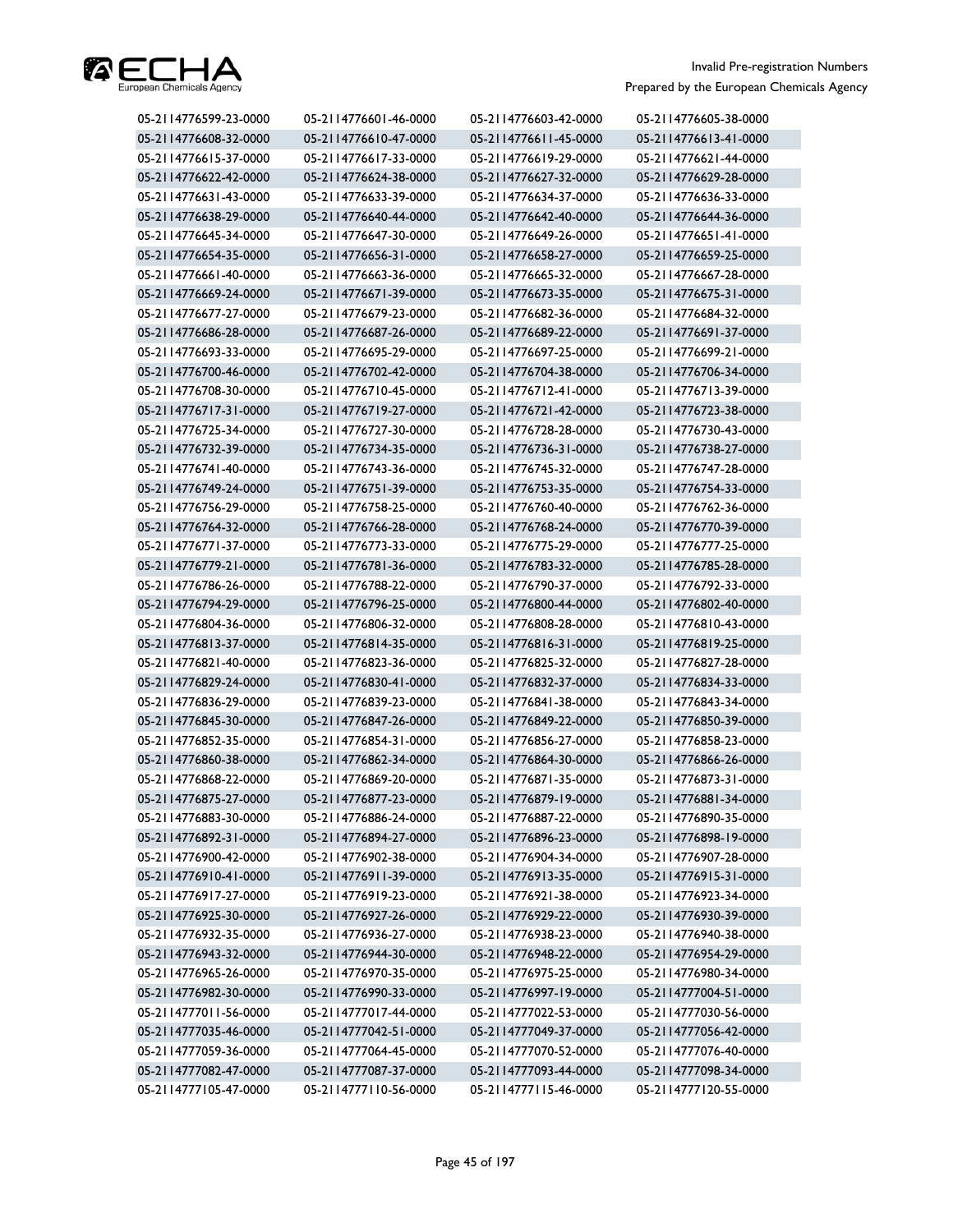

| 05-2114777125-45-0000 | 05-2114777130-54-0000 | 05-2114777135-44-0000 | 05-2114777140-53-0000 |
|-----------------------|-----------------------|-----------------------|-----------------------|
| 05-2114777144-45-0000 | 05-2114777148-37-0000 | 05-2114777158-36-0000 | 05-2114777164-43-0000 |
| 05-2114777168-35-0000 | 05-2114777172-46-0000 | 05-2114777181-47-0000 | 05-2114777185-39-0000 |
| 05-2114777189-31-0000 | 05-2114777193-42-0000 | 05-2114777197-34-0000 | 05-2114777809-25-0000 |
| 05-2114777810-42-0000 | 05-2114777811-40-0000 | 05-2114777813-36-0000 | 05-2114777814-34-0000 |
| 05-2114777816-30-0000 | 05-2114777817-28-0000 | 05-2114777819-24-0000 | 05-2114777820-41-0000 |
| 05-2114777821-39-0000 | 05-2114777822-37-0000 | 05-2114777824-33-0000 | 05-2114777825-31-0000 |
| 05-2114777826-29-0000 | 05-2114777828-25-0000 | 05-2114777829-23-0000 | 05-2114777830-40-0000 |
| 05-2114777831-38-0000 | 05-2114777833-34-0000 | 05-2114777834-32-0000 | 05-2114777835-30-0000 |
| 05-2114777836-28-0000 | 05-2114777838-24-0000 | 05-2114777839-22-0000 | 05-2114777840-39-0000 |
| 05-2114777842-35-0000 | 05-2114777843-33-0000 | 05-2114777844-31-0000 | 05-2114777845-29-0000 |
| 05-2114777847-25-0000 | 05-2114777848-23-0000 | 05-2114777849-21-0000 | 05-2114777851-36-0000 |
| 05-2114777852-34-0000 | 05-2114777853-32-0000 | 05-2114777855-28-0000 | 05-2114777856-26-0000 |
| 05-2114777857-24-0000 | 05-2114777859-20-0000 | 05-2114777860-37-0000 | 05-2114777861-35-0000 |
| 05-2114777863-31-0000 | 05-2114777864-29-0000 | 05-2114777865-27-0000 | 05-2114777867-23-0000 |
| 05-2114777868-21-0000 | 05-2114777869-19-0000 | 05-2114777871-34-0000 | 05-2114777872-32-0000 |
| 05-2114777873-30-0000 | 05-2114777875-26-0000 | 05-2114777876-24-0000 | 05-2114777878-20-0000 |
| 05-2114777879-18-0000 | 05-2114777880-35-0000 | 05-2114777882-31-0000 | 05-2114777883-29-0000 |
| 05-2114777884-27-0000 | 05-2114777886-23-0000 | 05-2114777887-21-0000 | 05-2114777888-19-0000 |
| 05-2114777890-34-0000 | 05-2114777891-32-0000 | 05-2114777893-28-0000 | 05-2114777894-26-0000 |
| 05-2114777895-24-0000 | 05-2114777897-20-0000 | 05-2114777898-18-0000 | 05-2114777900-41-0000 |
| 05-2114777901-39-0000 | 05-2114777902-37-0000 | 05-2114777904-33-0000 | 05-2114777905-31-0000 |
| 05-2114777907-27-0000 | 05-2114777908-25-0000 | 05-2114777909-23-0000 | 05-2114777910-40-0000 |
| 05-2114777911-38-0000 | 05-2114777912-36-0000 | 05-2114777913-34-0000 | 05-2114777914-32-0000 |
| 05-2114777916-28-0000 | 05-2114777917-26-0000 | 05-2114777919-22-0000 | 05-2114777920-39-0000 |
| 05-2114777921-37-0000 | 05-2114777923-33-0000 | 05-2114777924-31-0000 | 05-2114777926-27-0000 |
| 05-2114777927-25-0000 | 05-2114777929-21-0000 | 05-2114777930-38-0000 | 05-2114777932-34-0000 |
| 05-2114777933-32-0000 | 05-2114777934-30-0000 | 05-2114777936-26-0000 | 05-2114777937-24-0000 |
| 05-2114777939-20-0000 | 05-2114777940-37-0000 | 05-2114777942-33-0000 | 05-2114777943-31-0000 |
| 05-2114777945-27-0000 | 05-2114777946-25-0000 | 05-2114777948-21-0000 | 05-2114777949-19-0000 |
| 05-2114777951-34-0000 | 05-2114777952-32-0000 | 05-2114777954-28-0000 | 05-2114777955-26-0000 |
| 05-2114777956-24-0000 | 05-2114777960-35-0000 | 05-2114777963-29-0000 | 05-2114777967-21-0000 |
| 05-2114777968-19-0000 | 05-2114777970-34-0000 | 05-2114777971-32-0000 | 05-2114777974-26-0000 |
| 05-2114777975-24-0000 | 05-2114777977-20-0000 | 05-2114777978-18-0000 | 05-2114777980-33-0000 |
| 05-2114777981-31-0000 | 05-2114777983-27-0000 | 05-2114777984-25-0000 | 05-2114777986-21-0000 |
| 05-2114777987-19-0000 | 05-2114777989-15-0000 | 05-2114777990-32-0000 | 05-2114777992-28-0000 |
| 05-2114777994-24-0000 | 05-2114777996-20-0000 | 05-2114777998-16-0000 | 05-2114777999-14-0000 |
| 05-2114778001-56-0000 | 05-2114778002-54-0000 | 05-2114778004-50-0000 | 05-2114778005-48-0000 |
| 05-2114778007-44-0000 | 05-2114778008-42-0000 | 05-2114778010-57-0000 | 05-2114778011-55-0000 |
| 05-2114778013-51-0000 | 05-2114778014-49-0000 | 05-2114778016-45-0000 | 05-2114778019-39-0000 |
| 05-2114778020-56-0000 | 05-2114778022-52-0000 | 05-2114778023-50-0000 | 05-2114778025-46-0000 |
| 05-2114778026-44-0000 | 05-2114778028-40-0000 | 05-2114778029-38-0000 | 05-2114778031-53-0000 |
| 05-2114778033-49-0000 | 05-2114778034-47-0000 | 05-2114778036-43-0000 | 05-2114778037-41-0000 |
| 05-2114778039-37-0000 | 05-2114778040-54-0000 | 05-2114778042-50-0000 | 05-2114778044-46-0000 |
| 05-2114778045-44-0000 | 05-2114778047-40-0000 | 05-2114778048-38-0000 | 05-2114778050-53-0000 |
| 05-2114778052-49-0000 | 05-2114778054-45-0000 | 05-2114778056-41-0000 | 05-2114778057-39-0000 |
| 05-2114778059-35-0000 | 05-2114778061-50-0000 | 05-2114778062-48-0000 | 05-2114778064-44-0000 |
| 05-2114778065-42-0000 | 05-2114778067-38-0000 | 05-2114778069-34-0000 | 05-2114778070-51-0000 |
| 05-2114778072-47-0000 | 05-2114778073-45-0000 | 05-2114778075-41-0000 | 05-2114778077-37-0000 |
| 05-2114778078-35-0000 | 05-2114778080-50-0000 | 05-2114778081-48-0000 | 05-2114778083-44-0000 |
| 05-2114778085-40-0000 | 05-2114778086-38-0000 | 05-2114778088-34-0000 | 05-2114778090-49-0000 |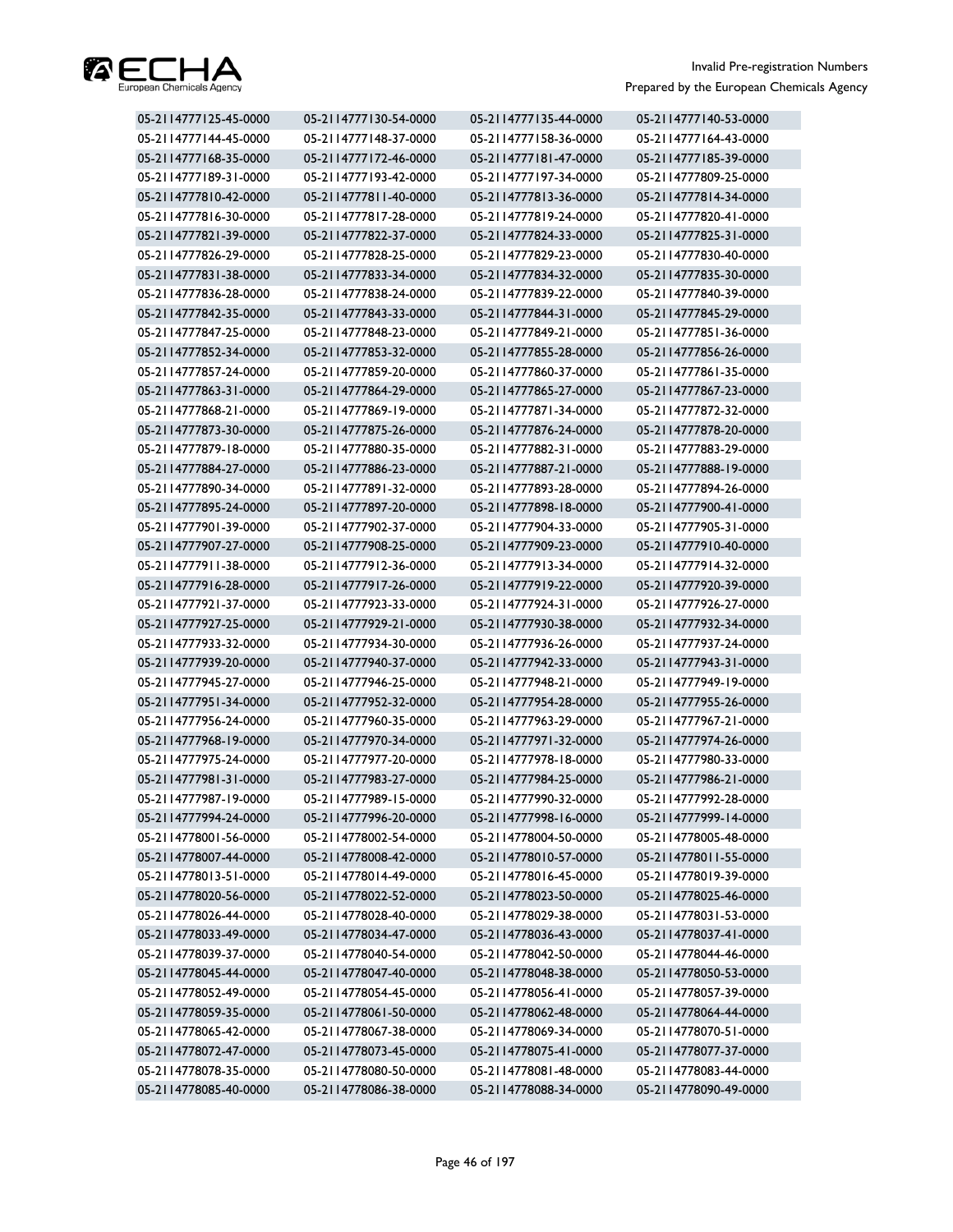

| 05-2114778091-47-0000 | 05-2114778093-43-0000 | 05-2114778094-41-0000 | 05-2114778096-37-0000 |
|-----------------------|-----------------------|-----------------------|-----------------------|
| 05-2114778098-33-0000 | 05-2114778099-31-0000 | 05-2114778102-52-0000 | 05-2114778106-44-0000 |
| 05-2114778107-42-0000 | 05-2114778109-38-0000 | 05-2114778111-53-0000 | 05-2114778112-51-0000 |
| 05-2114778114-47-0000 | 05-2114778115-45-0000 | 05-2114778117-41-0000 | 05-2114778119-37-0000 |
| 05-2114778120-54-0000 | 05-2114778122-50-0000 | 05-2114778124-46-0000 | 05-2114778125-44-0000 |
| 05-2114778127-40-0000 | 05-2114778129-36-0000 | 05-2114778130-53-0000 | 05-2114778132-49-0000 |
| 05-2114778134-45-0000 | 05-2114778135-43-0000 | 05-2114778137-39-0000 | 05-2114778139-35-0000 |
| 05-2114778140-52-0000 | 05-2114778142-48-0000 | 05-2114778144-44-0000 | 05-2114778145-42-0000 |
| 05-2114778147-38-0000 | 05-2114778149-34-0000 | 05-2114778150-51-0000 | 05-2114778152-47-0000 |
| 05-2114778154-43-0000 | 05-2114778155-41-0000 | 05-2114778157-37-0000 | 05-2114778159-33-0000 |
| 05-2114778160-50-0000 | 05-2114778162-46-0000 | 05-2114778164-42-0000 | 05-2114778165-40-0000 |
| 05-2114778168-34-0000 | 05-2114778170-49-0000 | 05-2114778171-47-0000 | 05-2114778173-43-0000 |
| 05-2114778175-39-0000 | 05-2114778176-37-0000 | 05-2114778178-33-0000 | 05-2114778181-46-0000 |
| 05-2114778183-42-0000 | 05-2114778184-40-0000 | 05-2114778186-36-0000 | 05-2114778188-32-0000 |
| 05-2114778189-30-0000 | 05-2114778191-45-0000 | 05-2114778193-41-0000 | 05-2114778194-39-0000 |
| 05-2114778196-35-0000 | 05-2114778198-31-0000 | 05-2114778200-54-0000 | 05-2114778201-52-0000 |
| 05-2114778203-48-0000 | 05-2114778206-42-0000 | 05-2114778207-40-0000 | 05-2114778209-36-0000 |
| 05-2114778211-51-0000 | 05-2114778213-47-0000 | 05-2114778214-45-0000 | 05-2114778216-41-0000 |
| 05-2114778218-37-0000 | 05-2114778219-35-0000 | 05-2114778221-50-0000 | 05-2114778223-46-0000 |
| 05-2114778225-42-0000 | 05-2114778226-40-0000 | 05-2114778228-36-0000 | 05-2114778230-51-0000 |
| 05-2114778231-49-0000 | 05-2114778233-45-0000 | 05-2114778235-41-0000 | 05-2114778237-37-0000 |
| 05-2114778238-35-0000 | 05-2114778240-50-0000 | 05-2114778242-46-0000 | 05-2114778244-42-0000 |
| 05-2114778245-40-0000 | 05-2114778247-36-0000 | 05-2114778249-32-0000 | 05-2114778251-47-0000 |
| 05-2114778252-45-0000 | 05-2114778254-41-0000 | 05-2114778256-37-0000 | 05-2114778258-33-0000 |
| 05-2114778259-31-0000 | 05-2114778261-46-0000 | 05-2114778263-42-0000 | 05-2114778265-38-0000 |
| 05-2114778266-36-0000 | 05-2114778268-32-0000 | 05-2114778270-47-0000 | 05-2114778272-43-0000 |
| 05-2114778273-41-0000 | 05-2114778276-35-0000 | 05-2114778278-31-0000 | 05-2114778280-46-0000 |
| 05-2114778282-42-0000 | 05-2114778284-38-0000 | 05-2114778286-34-0000 | 05-2114778288-30-0000 |
| 05-2114778289-28-0000 | 05-2114778291-43-0000 | 05-2114778293-39-0000 | 05-2114778295-35-0000 |
| 05-2114778296-33-0000 | 05-2114778298-29-0000 | 05-2114778300-52-0000 | 05-2114778302-48-0000 |
| 05-2114778303-46-0000 | 05-2114778305-42-0000 | 05-2114778307-38-0000 | 05-2114778309-34-0000 |
| 05-2114778311-49-0000 | 05-2114778312-47-0000 | 05-2114778314-43-0000 | 05-2114778316-39-0000 |
| 05-2114778318-35-0000 | 05-2114778319-33-0000 | 05-2114778321-48-0000 | 05-2114778323-44-0000 |
| 05-2114778325-40-0000 | 05-2114778327-36-0000 | 05-2114778328-34-0000 | 05-2114778331-47-0000 |
| 05-2114778333-43-0000 | 05-2114778335-39-0000 | 05-2114778336-37-0000 | 05-2114778338-33-0000 |
| 05-2114778340-48-0000 | 05-2114778342-44-0000 | 05-2114778344-40-0000 | 05-2114778345-38-0000 |
| 05-2114778347-34-0000 | 05-2114778349-30-0000 | 05-2114778354-39-0000 | 05-2114778359-29-0000 |
| 05-2114778365-36-0000 | 05-2114778370-45-0000 | 05-2114778376-33-0000 | 05-2114778381-42-0000 |
| 05-2114778386-32-0000 | 05-2114778391-41-0000 | 05-2114778396-31-0000 | 05-2114778401-48-0000 |
| 05-2114778405-40-0000 | 05-2114778410-49-0000 | 05-2114778414-41-0000 | 05-2114778419-31-0000 |
| 05-2114778423-42-0000 | 05-2114778427-34-0000 | 05-2114778431-45-0000 | 05-2114778436-35-0000 |
| 05-2114778441-44-0000 | 05-2114778445-36-0000 | 05-2114778449-28-0000 | 05-2114778451-43-0000 |
| 05-2114778453-39-0000 | 05-2114778457-31-0000 | 05-2114778461-42-0000 | 05-2114778465-34-0000 |
| 05-2114778468-28-0000 | 05-2114778472-39-0000 | 05-2114778476-31-0000 | 05-2114778479-25-0000 |
| 05-2114778483-36-0000 | 05-2114778486-30-0000 | 05-2114778489-24-0000 | 05-2114778492-37-0000 |
| 05-2114778497-27-0000 | 05-2114778498-25-0000 | 05-2114778501-46-0000 | 05-2114778502-44-0000 |
| 05-2114778503-42-0000 | 05-2114778504-40-0000 | 05-2114778505-38-0000 | 05-2114778506-36-0000 |
| 05-2114778507-34-0000 | 05-2114778508-32-0000 | 05-2114778509-30-0000 | 05-2114778510-47-0000 |
| 05-2114778512-43-0000 | 05-2114778513-41-0000 | 05-2114778514-39-0000 | 05-2114778515-37-0000 |
| 05-2114778516-35-0000 | 05-2114778517-33-0000 | 05-2114778518-31-0000 | 05-2114778519-29-0000 |
| 05-2114778520-46-0000 | 05-2114778521-44-0000 | 05-2114778522-42-0000 | 05-2114778524-38-0000 |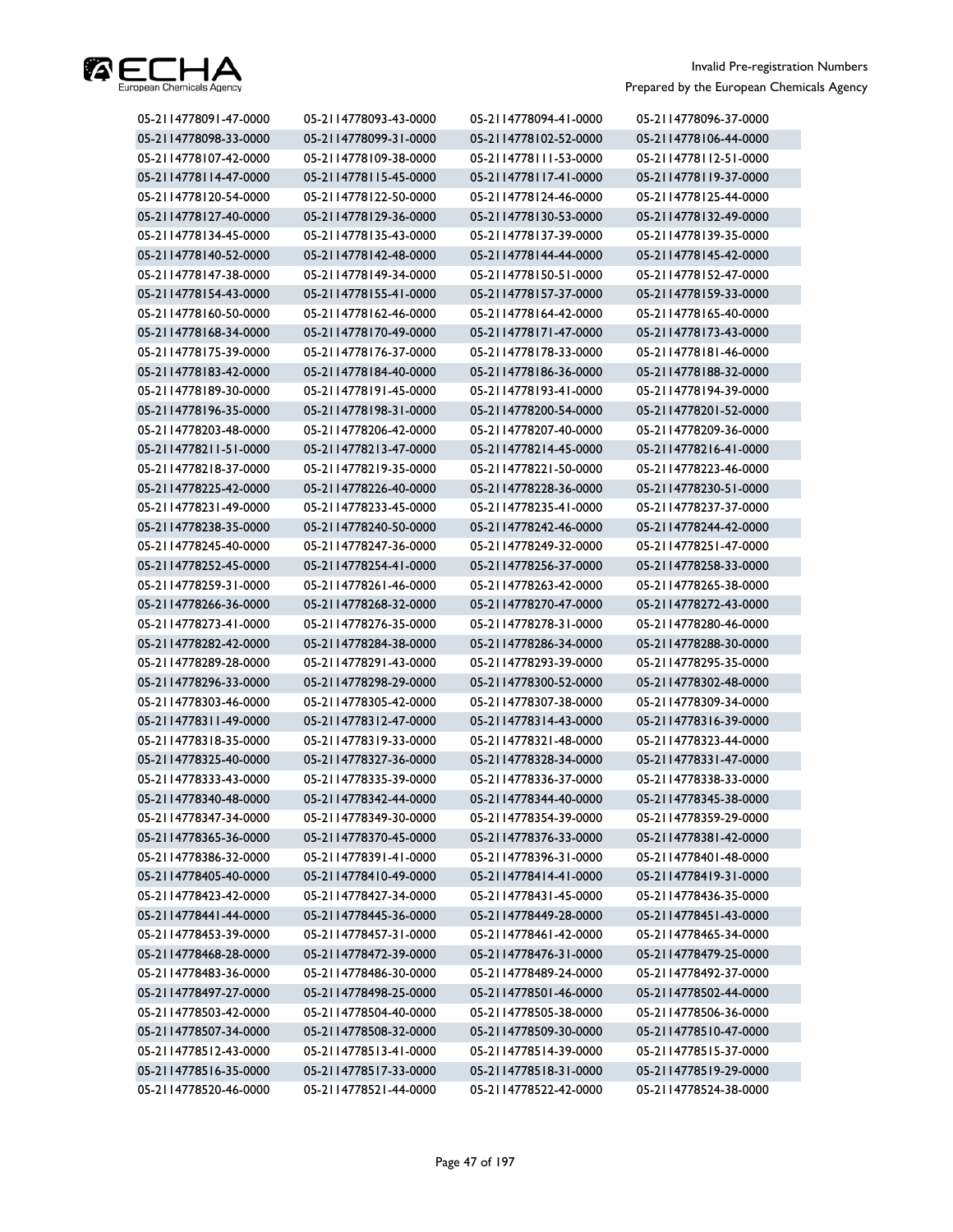

| 05-2114778525-36-0000 | 05-2114778526-34-0000 | 05-2114778527-32-0000 | 05-2114778528-30-0000 |
|-----------------------|-----------------------|-----------------------|-----------------------|
| 05-2114778529-28-0000 | 05-2114778530-45-0000 | 05-2114778531-43-0000 | 05-2114778532-41-0000 |
| 05-2114778533-39-0000 | 05-2114778534-37-0000 | 05-2114778535-35-0000 | 05-2114778536-33-0000 |
| 05-2114778537-31-0000 | 05-2114778538-29-0000 | 05-2114778539-27-0000 | 05-2114778540-44-0000 |
| 05-2114778541-42-0000 | 05-2114778542-40-0000 | 05-2114778543-38-0000 | 05-2114778544-36-0000 |
| 05-2114778545-34-0000 | 05-2114778546-32-0000 | 05-2114778547-30-0000 | 05-2114778548-28-0000 |
| 05-2114778549-26-0000 | 05-2114778550-43-0000 | 05-2114778551-41-0000 | 05-2114778552-39-0000 |
| 05-2114778553-37-0000 | 05-2114778554-35-0000 | 05-2114778555-33-0000 | 05-2114778556-31-0000 |
| 05-2114778557-29-0000 | 05-2114778558-27-0000 | 05-2114778559-25-0000 | 05-2114778560-42-0000 |
| 05-2114778561-40-0000 | 05-2114778562-38-0000 | 05-2114778563-36-0000 | 05-2114778564-34-0000 |
| 05-2114778565-32-0000 | 05-2114778566-30-0000 | 05-2114778568-26-0000 | 05-2114778569-24-0000 |
| 05-2114778570-41-0000 | 05-2114778571-39-0000 | 05-2114778572-37-0000 | 05-2114778573-35-0000 |
| 05-2114778574-33-0000 | 05-2114778575-31-0000 | 05-2114778576-29-0000 | 05-2114778577-27-0000 |
| 05-2114778578-25-0000 | 05-2114778579-23-0000 | 05-2114778580-40-0000 | 05-2114778581-38-0000 |
| 05-2114778582-36-0000 | 05-2114778583-34-0000 | 05-2114778584-32-0000 | 05-2114778585-30-0000 |
| 05-2114778586-28-0000 | 05-2114778587-26-0000 | 05-2114778588-24-0000 | 05-2114778589-22-0000 |
| 05-2114778590-39-0000 | 05-2114778591-37-0000 | 05-2114778593-33-0000 | 05-2114778600-46-0000 |
| 05-2114778606-34-0000 | 05-2114778614-37-0000 | 05-2114778620-44-0000 | 05-2114778626-32-0000 |
| 05-2114778631-41-0000 | 05-2114778636-31-0000 | 05-2114778639-25-0000 | 05-2114778640-42-0000 |
| 05-2114778641-40-0000 | 05-2114778642-38-0000 | 05-2114778643-36-0000 | 05-2114778644-34-0000 |
| 05-2114778645-32-0000 | 05-2114778646-30-0000 | 05-2114778648-26-0000 | 05-2114778649-24-0000 |
| 05-2114778650-41-0000 | 05-2114778651-39-0000 | 05-2114778652-37-0000 | 05-2114778654-33-0000 |
| 05-2114778655-31-0000 | 05-2114778656-29-0000 | 05-2114778657-27-0000 | 05-2114778658-25-0000 |
| 05-2114778659-23-0000 | 05-2114778660-40-0000 | 05-2114778661-38-0000 | 05-2114778662-36-0000 |
| 05-2114778663-34-0000 | 05-2114778664-32-0000 | 05-2114778665-30-0000 | 05-2114778666-28-0000 |
| 05-2114778667-26-0000 | 05-2114778668-24-0000 | 05-2114778669-22-0000 | 05-2114778670-39-0000 |
| 05-2114778671-37-0000 | 05-2114778672-35-0000 | 05-2114778673-33-0000 | 05-2114778852-33-0000 |
| 05-2114778854-29-0000 | 05-2114778856-25-0000 | 05-2114778860-36-0000 | 05-2114778866-24-0000 |
| 05-2114778871-33-0000 | 05-2114778874-27-0000 | 05-2114778878-19-0000 | 05-2114778884-26-0000 |
| 05-2114778947-22-0000 | 05-2114778949-18-0000 | 05-2114778951-33-0000 | 05-2114778953-29-0000 |
| 05-2114778955-25-0000 | 05-2114778957-21-0000 | 05-2114778958-19-0000 | 05-2114778960-34-0000 |
| 05-2114778962-30-0000 | 05-2114778964-26-0000 | 05-2114778966-22-0000 | 05-2114778967-20-0000 |
| 05-2114778969-16-0000 | 05-2114778971-31-0000 | 05-2114778973-27-0000 | 05-2114778975-23-0000 |
| 05-2114778977-19-0000 | 05-2114778978-17-0000 | 05-2114778980-32-0000 | 05-2114778982-28-0000 |
| 05-2114778984-24-0000 | 05-2114778986-20-0000 | 05-2114778987-18-0000 | 05-2114778988-16-0000 |
| 05-2114778989-14-0000 | 05-2114778990-31-0000 | 05-2114778991-29-0000 | 05-2114778992-27-0000 |
| 05-2114778993-25-0000 | 05-2114778994-23-0000 | 05-2114778995-21-0000 | 05-2114778996-19-0000 |
| 05-2114778997-17-0000 | 05-2114778998-15-0000 | 05-2114778999-13-0000 | 05-2114779000-57-0000 |
| 05-2114779001-55-0000 | 05-2114779002-53-0000 | 05-2114779004-49-0000 | 05-2114779006-45-0000 |
| 05-2114779007-43-0000 | 05-2114779008-41-0000 | 05-2114779009-39-0000 | 05-2114779011-54-0000 |
| 05-2114779013-50-0000 | 05-2114779015-46-0000 | 05-2114779016-44-0000 | 05-2114779017-42-0000 |
| 05-2114779019-38-0000 | 05-2114779021-53-0000 | 05-2114779023-49-0000 | 05-2114779026-43-0000 |
| 05-2114779028-39-0000 | 05-2114779031-52-0000 | 05-2114779033-48-0000 | 05-2114779035-44-0000 |
| 05-2114779037-40-0000 | 05-2114779039-36-0000 | 05-2114779041-51-0000 | 05-2114779043-47-0000 |
| 05-2114779046-41-0000 | 05-2114779048-37-0000 | 05-2114779050-52-0000 | 05-2114779052-48-0000 |
| 05-2114779054-44-0000 | 05-2114779056-40-0000 | 05-2114779058-36-0000 | 05-2114779060-51-0000 |
| 05-2114779062-47-0000 | 05-2114779064-43-0000 | 05-2114779066-39-0000 | 05-2114779068-35-0000 |
| 05-2114779070-50-0000 | 05-2114779073-44-0000 | 05-2114779075-40-0000 | 05-2114779076-38-0000 |
| 05-2114779077-36-0000 | 05-2114779078-34-0000 | 05-2114779079-32-0000 | 05-2114779080-49-0000 |
| 05-2114779081-47-0000 | 05-2114779083-43-0000 | 05-2114779086-37-0000 | 05-2114779089-31-0000 |
| 05-2114779090-48-0000 | 05-2114779092-44-0000 | 05-2114779094-40-0000 | 05-2114779096-36-0000 |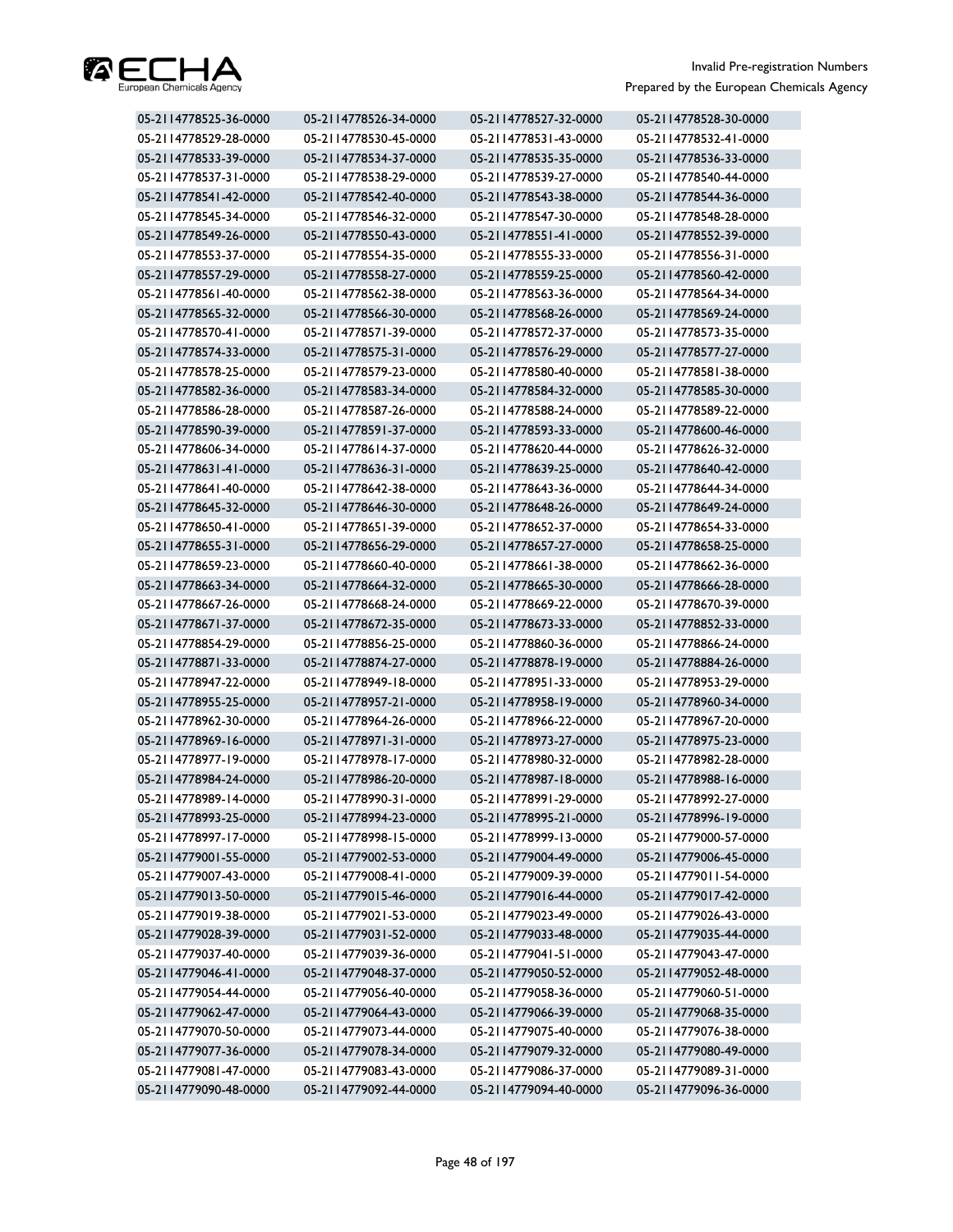

| 05-2114779099-30-0000 | 05-2114779101-53-0000 | 05-2114779103-49-0000 | 05-2114779106-43-0000 |
|-----------------------|-----------------------|-----------------------|-----------------------|
| 05-2114779108-39-0000 | 05-2114779110-54-0000 | 05-2114779113-48-0000 | 05-2114779115-44-0000 |
| 05-2114779117-40-0000 | 05-2114779119-36-0000 | 05-2114779122-49-0000 | 05-2114779124-45-0000 |
| 05-2114779126-41-0000 | 05-2114779128-37-0000 | 05-2114779131-50-0000 | 05-2114779133-46-0000 |
| 05-2114779135-42-0000 | 05-2114779136-40-0000 | 05-2114779137-38-0000 | 05-2114779138-36-0000 |
| 05-2114779139-34-0000 | 05-2114779140-51-0000 | 05-2114779142-47-0000 | 05-2114779145-41-0000 |
| 05-2114779148-35-0000 | 05-2114779151-48-0000 | 05-2114779156-38-0000 | 05-2114779159-32-0000 |
| 05-2114779162-45-0000 | 05-2114779165-39-0000 | 05-2114779168-33-0000 | 05-2114779169-31-0000 |
| 05-2114779170-48-0000 | 05-2114779171-46-0000 | 05-2114779173-42-0000 | 05-2114779175-38-0000 |
| 05-2114779176-36-0000 | 05-2114779177-34-0000 | 05-2114779179-30-0000 | 05-2114779180-47-0000 |
| 05-2114779181-45-0000 | 05-2114779183-41-0000 | 05-2114779184-39-0000 | 05-2114779185-37-0000 |
| 05-2114779186-35-0000 | 05-2114779187-33-0000 | 05-2114779188-31-0000 | 05-2114779189-29-0000 |
| 05-2114779190-46-0000 | 05-2114779192-42-0000 | 05-2114779196-34-0000 | 05-2114779199-28-0000 |
| 05-2114779200-53-0000 | 05-2114779201-51-0000 | 05-2114779203-47-0000 | 05-2114779204-45-0000 |
| 05-2114779205-43-0000 | 05-2114779207-39-0000 | 05-2114779209-35-0000 | 05-2114779210-52-0000 |
| 05-2114779211-50-0000 | 05-2114779213-46-0000 | 05-2114779214-44-0000 | 05-2114779216-40-0000 |
| 05-2114779218-36-0000 | 05-2114779219-34-0000 | 05-2114779220-51-0000 | 05-2114779221-49-0000 |
| 05-2114779222-47-0000 | 05-2114779224-43-0000 | 05-2114779225-41-0000 | 05-2114779226-39-0000 |
| 05-2114779228-35-0000 | 05-2114779229-33-0000 | 05-2114779230-50-0000 | 05-2114779233-44-0000 |
| 05-2114779235-40-0000 | 05-2114779238-34-0000 | 05-2114779241-47-0000 | 05-2114779242-45-0000 |
| 05-2114779243-43-0000 | 05-2114779244-41-0000 | 05-2114779245-39-0000 | 05-2114779247-35-0000 |
| 05-2114779248-33-0000 | 05-2114779249-31-0000 | 05-2114779250-48-0000 | 05-2114779251-46-0000 |
| 05-2114779253-42-0000 | 05-2114779256-36-0000 | 05-2114779257-34-0000 | 05-2114779258-32-0000 |
| 05-2114779259-30-0000 | 05-2114779260-47-0000 | 05-2114779261-45-0000 | 05-2114779262-43-0000 |
| 05-2114779263-41-0000 | 05-2114779264-39-0000 | 05-2114779265-37-0000 | 05-2114779266-35-0000 |
| 05-2114779267-33-0000 | 05-2114779271-44-0000 | 05-2114779273-40-0000 | 05-2114779274-38-0000 |
| 05-2114779275-36-0000 | 05-2114779276-34-0000 | 05-2114779278-30-0000 | 05-2114779279-28-0000 |
| 05-2114779280-45-0000 | 05-2114779282-41-0000 | 05-2114779283-39-0000 | 05-2114779284-37-0000 |
| 05-2114779287-31-0000 | 05-2114779288-29-0000 | 05-2114779289-27-0000 | 05-2114779290-44-0000 |
| 05-2114779291-42-0000 | 05-2114779292-40-0000 | 05-2114779293-38-0000 | 05-2114779296-32-0000 |
| 05-2114779297-30-0000 | 05-2114779298-28-0000 | 05-2114779299-26-0000 | 05-2114779300-51-0000 |
| 05-2114779301-49-0000 | 05-2114779302-47-0000 | 05-2114779304-43-0000 | 05-2114779305-41-0000 |
| 05-2114779306-39-0000 | 05-2114779307-37-0000 | 05-2114779309-33-0000 | 05-2114779312-46-0000 |
| 05-2114779313-44-0000 | 05-2114779314-42-0000 | 05-2114779317-36-0000 | 05-2114779321-47-0000 |
| 05-2114779322-45-0000 | 05-2114779323-43-0000 | 05-2114779324-41-0000 | 05-2114779325-39-0000 |
| 05-2114779326-37-0000 | 05-2114779327-35-0000 | 05-2114779328-33-0000 | 05-2114779329-31-0000 |
| 05-2114779330-48-0000 | 05-2114779331-46-0000 | 05-2114779332-44-0000 | 05-2114779333-42-0000 |
| 05-2114779335-38-0000 | 05-2114779336-36-0000 | 05-2114779338-32-0000 | 05-2114779339-30-0000 |
| 05-2114779341-45-0000 | 05-2114779344-39-0000 | 05-2114779345-37-0000 | 05-2114779346-35-0000 |
| 05-2114779347-33-0000 | 05-2114779348-31-0000 | 05-2114779351-44-0000 | 05-2114779354-38-0000 |
| 05-2114779356-34-0000 | 05-2114779359-28-0000 | 05-2114779360-45-0000 | 05-2114779362-41-0000 |
| 05-2114779364-37-0000 | 05-2114779365-35-0000 | 05-2114779367-31-0000 | 05-2114779368-29-0000 |
| 05-2114779370-44-0000 | 05-2114779371-42-0000 | 05-2114779373-38-0000 | 05-2114779376-32-0000 |
| 05-2114779378-28-0000 | 05-2114779382-39-0000 | 05-2114779387-29-0000 | 05-2114779392-38-0000 |
| 05-2114779396-30-0000 | 05-2114779400-49-0000 | 05-2114779405-39-0000 | 05-2114779409-31-0000 |
| 05-2114779414-40-0000 | 05-2114779418-32-0000 | 05-2114779422-43-0000 | 05-2114779426-35-0000 |
| 05-2114779431-44-0000 | 05-2114779436-34-0000 | 05-2114779441-43-0000 | 05-2114779445-35-0000 |
| 05-2114779449-27-0000 | 05-2114779454-36-0000 | 05-2114779458-28-0000 | 05-2114779462-39-0000 |
| 05-2114779466-31-0000 | 05-2114779470-42-0000 | 05-2114779471-40-0000 | 05-2114779472-38-0000 |
| 05-2114779473-36-0000 | 05-2114779475-32-0000 | 05-2114779479-24-0000 | 05-2114779484-33-0000 |
| 05-2114779489-23-0000 | 05-2114779493-34-0000 | 05-2114779498-24-0000 | 05-2114779502-43-0000 |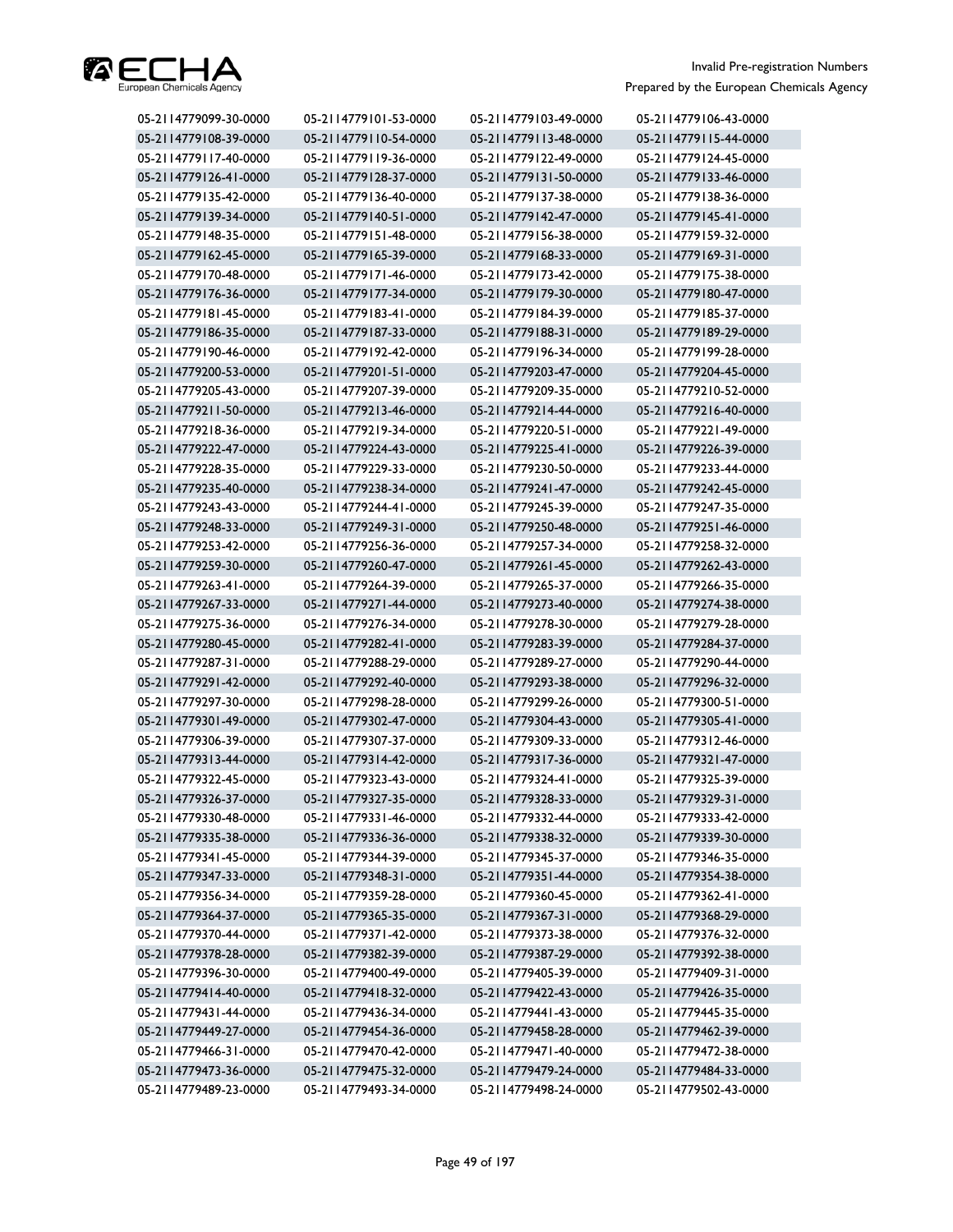

| 05-2114779506-35-0000 | 05-2114779511-44-0000 | 05-2114779515-36-0000 | 05-2114779519-28-0000 |
|-----------------------|-----------------------|-----------------------|-----------------------|
| 05-2114779523-39-0000 | 05-2114779527-31-0000 | 05-2114779530-44-0000 | 05-2114779534-36-0000 |
| 05-2114779538-28-0000 | 05-2114779542-39-0000 | 05-2114779545-33-0000 | 05-2114779549-25-0000 |
| 05-2114779552-38-0000 | 05-2114779556-30-0000 | 05-2114779561-39-0000 | 05-2114779565-31-0000 |
| 05-2114779569-23-0000 | 05-2114779574-32-0000 | 05-2114779578-24-0000 | 05-2114779582-35-0000 |
| 05-2114779586-27-0000 | 05-2114779589-21-0000 | 05-2114779593-32-0000 | 05-2114779596-26-0000 |
| 05-2114779598-22-0000 | 05-2114779599-20-0000 | 05-2114779600-45-0000 | 05-2114779601-43-0000 |
| 05-2114779602-41-0000 | 05-2114779603-39-0000 | 05-2114779604-37-0000 | 05-2114779605-35-0000 |
| 05-2114779606-33-0000 | 05-2114779607-31-0000 | 05-2114779608-29-0000 | 05-2114779609-27-0000 |
| 05-2114779610-44-0000 | 05-2114779611-42-0000 | 05-2114779612-40-0000 | 05-2114779613-38-0000 |
| 05-2114779615-34-0000 | 05-2114779616-32-0000 | 05-2114779617-30-0000 | 05-2114779618-28-0000 |
| 05-2114779619-26-0000 | 05-2114779620-43-0000 | 05-2114779621-41-0000 | 05-2114779622-39-0000 |
| 05-2114779623-37-0000 | 05-2114779624-35-0000 | 05-2114779625-33-0000 | 05-2114779626-31-0000 |
| 05-2114779627-29-0000 | 05-2114779628-27-0000 | 05-2114779629-25-0000 | 05-2114779630-42-0000 |
| 05-2114779631-40-0000 | 05-2114779632-38-0000 | 05-2114779633-36-0000 | 05-2114779635-32-0000 |
| 05-2114779636-30-0000 | 05-2114779637-28-0000 | 05-2114779638-26-0000 | 05-2114779639-24-0000 |
| 05-2114779640-41-0000 | 05-2114779641-39-0000 | 05-2114779642-37-0000 | 05-2114779643-35-0000 |
| 05-2114779644-33-0000 | 05-2114779645-31-0000 | 05-2114779646-29-0000 | 05-2114779647-27-0000 |
| 05-2114779648-25-0000 | 05-2114779649-23-0000 | 05-2114779650-40-0000 | 05-2114779651-38-0000 |
| 05-2114779652-36-0000 | 05-2114779653-34-0000 | 05-2114779654-32-0000 | 05-2114779655-30-0000 |
| 05-2114779656-28-0000 | 05-2114779657-26-0000 | 05-2114779658-24-0000 | 05-2114779659-22-0000 |
| 05-2114779660-39-0000 | 05-2114779661-37-0000 | 05-2114779662-35-0000 | 05-2114779663-33-0000 |
| 05-2114779664-31-0000 | 05-2114779665-29-0000 | 05-2114779666-27-0000 | 05-2114779667-25-0000 |
| 05-2114779668-23-0000 | 05-2114779669-21-0000 | 05-2114779670-38-0000 | 05-2114779671-36-0000 |
| 05-2114779672-34-0000 | 05-2114779673-32-0000 | 05-2114779674-30-0000 | 05-2114779675-28-0000 |
| 05-2114779676-26-0000 | 05-2114779677-24-0000 | 05-2114779678-22-0000 | 05-2114779679-20-0000 |
| 05-2114779680-37-0000 | 05-2114779681-35-0000 | 05-2114779682-33-0000 | 05-2114779683-31-0000 |
| 05-2114779684-29-0000 | 05-2114779685-27-0000 | 05-2114779686-25-0000 | 05-2114779687-23-0000 |
| 05-2114779688-21-0000 | 05-2114779689-19-0000 | 05-2114779690-36-0000 | 05-2114779691-34-0000 |
| 05-2114779692-32-0000 | 05-2114779693-30-0000 | 05-2114779694-28-0000 | 05-2114779695-26-0000 |
| 05-2114779697-22-0000 | 05-2114779698-20-0000 | 05-2114779699-18-0000 | 05-2114779700-43-0000 |
| 05-2114779701-41-0000 | 05-2114779702-39-0000 | 05-2114779703-37-0000 | 05-2114779704-35-0000 |
| 05-2114779705-33-0000 | 05-2114779706-31-0000 | 05-2114779708-27-0000 | 05-2114779709-25-0000 |
| 05-2114779710-42-0000 | 05-2114779711-40-0000 | 05-2114779712-38-0000 | 05-2114779713-36-0000 |
| 05-2114779714-34-0000 | 05-2114779715-32-0000 | 05-2114779717-28-0000 | 05-2114779718-26-0000 |
| 05-2114779719-24-0000 | 05-2114779720-41-0000 | 05-2114779721-39-0000 | 05-2114779723-35-0000 |
| 05-2114779724-33-0000 | 05-2114779725-31-0000 | 05-2114779726-29-0000 | 05-2114779727-27-0000 |
| 05-2114779728-25-0000 | 05-2114779729-23-0000 | 05-2114779730-40-0000 | 05-2114779731-38-0000 |
| 05-2114779732-36-0000 | 05-2114779733-34-0000 | 05-2114779734-32-0000 | 05-2114779735-30-0000 |
| 05-2114779736-28-0000 | 05-2114779737-26-0000 | 05-2114779738-24-0000 | 05-2114779739-22-0000 |
| 05-2114779740-39-0000 | 05-2114779741-37-0000 | 05-2114779742-35-0000 | 05-2114779743-33-0000 |
| 05-2114779744-31-0000 | 05-2114779745-29-0000 | 05-2114779746-27-0000 | 05-2114779747-25-0000 |
| 05-2114779748-23-0000 | 05-2114779749-21-0000 | 05-2114779750-38-0000 | 05-2114779751-36-0000 |
| 05-2114779752-34-0000 | 05-2114779753-32-0000 | 05-2114779754-30-0000 | 05-2114779755-28-0000 |
| 05-2114779756-26-0000 | 05-2114779757-24-0000 | 05-2114779758-22-0000 | 05-2114779759-20-0000 |
| 05-2114779760-37-0000 | 05-2114779761-35-0000 | 05-2114779762-33-0000 | 05-2114779763-31-0000 |
| 05-2114779764-29-0000 | 05-2114779765-27-0000 | 05-2114779766-25-0000 | 05-2114779767-23-0000 |
| 05-2114779768-21-0000 | 05-2114779769-19-0000 | 05-2114779770-36-0000 | 05-2114779771-34-0000 |
| 05-2114779772-32-0000 | 05-2114779773-30-0000 | 05-2114779774-28-0000 | 05-2114779775-26-0000 |
| 05-2114779776-24-0000 | 05-2114779777-22-0000 | 05-2114779778-20-0000 | 05-2114779779-18-0000 |
| 05-2114779780-35-0000 | 05-2114779781-33-0000 | 05-2114779782-31-0000 | 05-2114779783-29-0000 |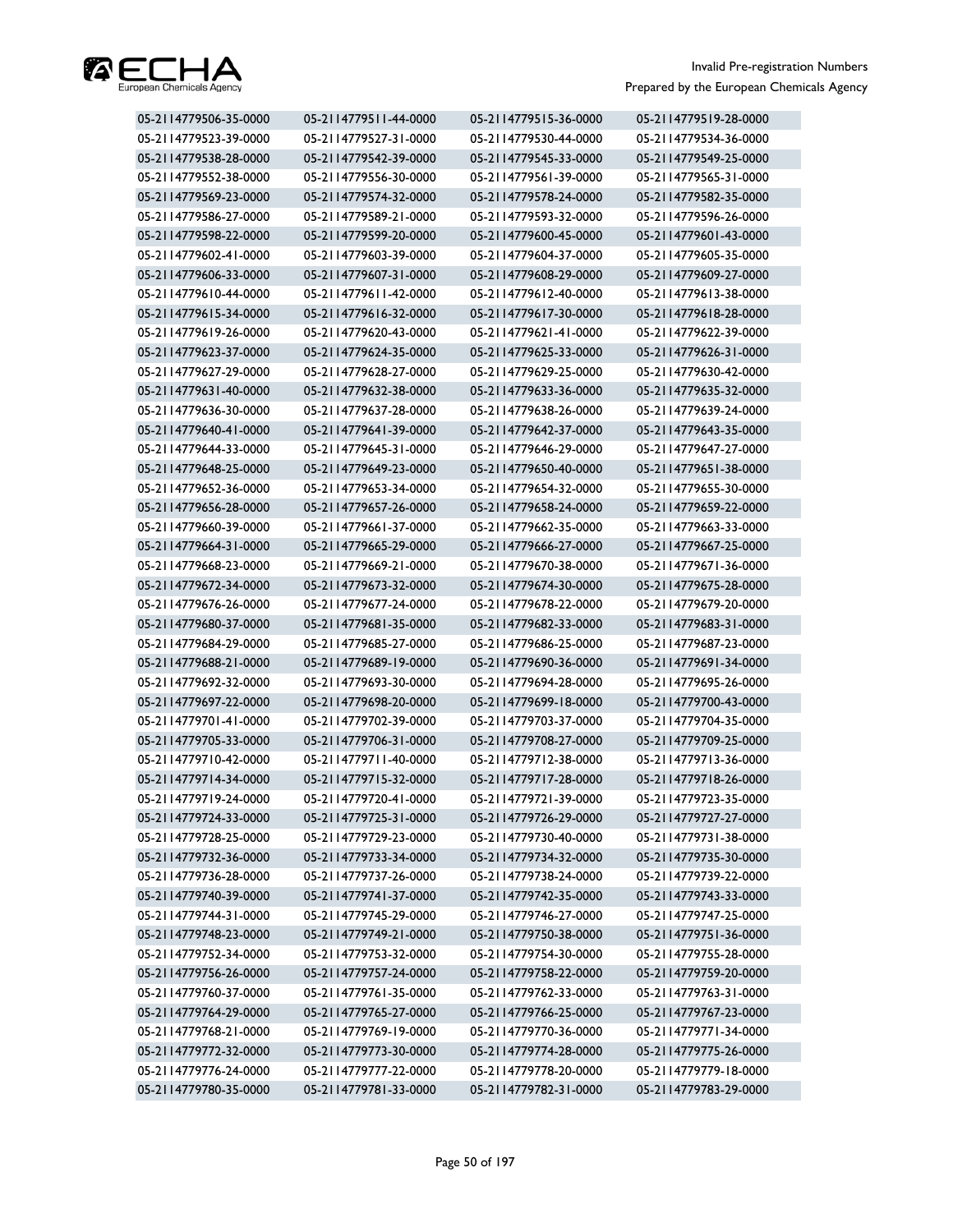

| 05-2114779784-27-0000 | 05-2114779785-25-0000 | 05-2114779786-23-0000 | 05-2114779787-21-0000 |
|-----------------------|-----------------------|-----------------------|-----------------------|
| 05-2114780448-36-0000 | 05-2114781316-44-0000 | 05-2114782172-49-0000 | 05-2114782844-34-0000 |
| 05-2114782845-32-0000 | 05-2114782846-30-0000 | 05-2114782847-28-0000 | 05-2114782848-26-0000 |
| 05-2114782849-24-0000 | 05-2114782850-41-0000 | 05-2114782851-39-0000 | 05-2114782852-37-0000 |
| 05-2114782853-35-0000 | 05-2114782854-33-0000 | 05-2114782855-31-0000 | 05-2114782856-29-0000 |
| 05-2114782857-27-0000 | 05-2114782858-25-0000 | 05-2114782859-23-0000 | 05-2114782860-40-0000 |
| 05-2114782861-38-0000 | 05-2114782862-36-0000 | 05-2114782863-34-0000 | 05-2114782864-32-0000 |
| 05-2114782865-30-0000 | 05-2114782866-28-0000 | 05-2114782867-26-0000 | 05-2114782868-24-0000 |
| 05-2114782869-22-0000 | 05-2114782870-39-0000 | 05-2114782871-37-0000 | 05-2114782872-35-0000 |
| 05-2114782873-33-0000 | 05-2114782874-31-0000 | 05-2114782875-29-0000 | 05-2114782876-27-0000 |
| 05-2114782877-25-0000 | 05-2114782878-23-0000 | 05-2114782879-21-0000 | 05-2114782880-38-0000 |
| 05-2114782881-36-0000 | 05-2114782882-34-0000 | 05-2114782883-32-0000 | 05-2114782884-30-0000 |
| 05-2114782885-28-0000 | 05-2114782886-26-0000 | 05-2114782887-24-0000 | 05-2114782888-22-0000 |
| 05-2114782889-20-0000 | 05-2114782890-37-0000 | 05-2114782891-35-0000 | 05-2114782892-33-0000 |
| 05-2114782893-31-0000 | 05-2114782894-29-0000 | 05-2114782895-27-0000 | 05-2114782896-25-0000 |
| 05-2114782897-23-0000 | 05-2114782898-21-0000 | 05-2114782899-19-0000 | 05-2114782900-44-0000 |
| 05-2114782901-42-0000 | 05-2114782902-40-0000 | 05-2114782903-38-0000 | 05-2114782904-36-0000 |
| 05-2114782905-34-0000 | 05-2114782906-32-0000 | 05-2114782907-30-0000 | 05-2114782908-28-0000 |
| 05-2114782909-26-0000 | 05-2114782910-43-0000 | 05-2114782911-41-0000 | 05-2114782912-39-0000 |
| 05-2114782913-37-0000 | 05-2114782914-35-0000 | 05-2114782915-33-0000 | 05-2114782916-31-0000 |
| 05-2114782917-29-0000 | 05-2114782918-27-0000 | 05-2114782919-25-0000 | 05-2114782920-42-0000 |
| 05-2114782921-40-0000 | 05-2114782922-38-0000 | 05-2114782923-36-0000 | 05-2114782924-34-0000 |
| 05-2114782925-32-0000 | 05-2114782926-30-0000 | 05-2114782927-28-0000 | 05-2114782928-26-0000 |
| 05-2114782929-24-0000 | 05-2114782930-41-0000 | 05-2114782931-39-0000 | 05-2114782932-37-0000 |
| 05-2114782933-35-0000 | 05-2114782934-33-0000 | 05-2114782935-31-0000 | 05-2114782936-29-0000 |
| 05-2114782937-27-0000 | 05-2114782938-25-0000 | 05-2114782939-23-0000 | 05-2114782940-40-0000 |
| 05-2114782941-38-0000 | 05-2114782942-36-0000 | 05-2114782943-34-0000 | 05-2114782944-32-0000 |
| 05-2114782945-30-0000 | 05-2114782946-28-0000 | 05-2114782947-26-0000 | 05-2114782948-24-0000 |
| 05-2114782949-22-0000 | 05-2114782950-39-0000 | 05-2114782951-37-0000 | 05-2114782952-35-0000 |
| 05-2114782953-33-0000 | 05-2114782954-31-0000 | 05-2114782955-29-0000 | 05-2114782956-27-0000 |
| 05-2114782957-25-0000 | 05-2114782958-23-0000 | 05-2114782959-21-0000 | 05-2114782960-38-0000 |
| 05-2114782961-36-0000 | 05-2114782962-34-0000 | 05-2114782963-32-0000 | 05-2114782964-30-0000 |
| 05-2114782965-28-0000 | 05-2114782966-26-0000 | 05-2114782967-24-0000 | 05-2114782968-22-0000 |
| 05-2114782969-20-0000 | 05-2114782970-37-0000 | 05-2114782971-35-0000 | 05-2114782972-33-0000 |
| 05-2114782973-31-0000 | 05-2114782974-29-0000 | 05-2114782975-27-0000 | 05-2114782976-25-0000 |
| 05-2114782977-23-0000 | 05-2114782978-21-0000 | 05-2114782979-19-0000 | 05-2114782980-36-0000 |
| 05-2114782981-34-0000 | 05-2114782982-32-0000 | 05-2114782983-30-0000 | 05-2114782984-28-0000 |
| 05-2114782985-26-0000 | 05-2114782986-24-0000 | 05-2114782987-22-0000 | 05-2114782988-20-0000 |
| 05-2114785210-54-0000 | 05-2114785211-52-0000 | 05-2114785212-50-0000 | 05-2114785216-42-0000 |
| 05-2114785217-40-0000 | 05-2114785218-38-0000 | 05-2114785219-36-0000 | 05-2114785220-53-0000 |
| 05-2114785221-51-0000 | 05-2114785222-49-0000 | 05-2114785223-47-0000 | 05-2114785224-45-0000 |
| 05-2114785225-43-0000 | 05-2114785226-41-0000 | 05-2114785227-39-0000 | 05-2114785228-37-0000 |
| 05-2114785229-35-0000 | 05-2114785230-52-0000 | 05-2114785231-50-0000 | 05-2114785232-48-0000 |
| 05-2114785233-46-0000 | 05-2114785234-44-0000 | 05-2114785235-42-0000 | 05-2114785236-40-0000 |
| 05-2114785237-38-0000 | 05-2114785238-36-0000 | 05-2114785239-34-0000 | 05-2114785240-51-0000 |
| 05-2114785241-49-0000 | 05-2114785242-47-0000 | 05-2114785243-45-0000 | 05-2114785244-43-0000 |
| 05-2114785245-41-0000 | 05-2114785246-39-0000 | 05-2114785247-37-0000 | 05-2114785248-35-0000 |
| 05-2114785249-33-0000 | 05-2114785250-50-0000 | 05-2114785251-48-0000 | 05-2114785254-42-0000 |
| 05-2114785255-40-0000 | 05-2114785256-38-0000 | 05-2114785257-36-0000 | 05-2114785258-34-0000 |
| 05-2114785259-32-0000 | 05-2114785260-49-0000 | 05-2114786146-40-0000 | 05-2114786147-38-0000 |
| 05-2114786148-36-0000 | 05-2114786149-34-0000 | 05-2114786150-51-0000 | 05-2114786151-49-0000 |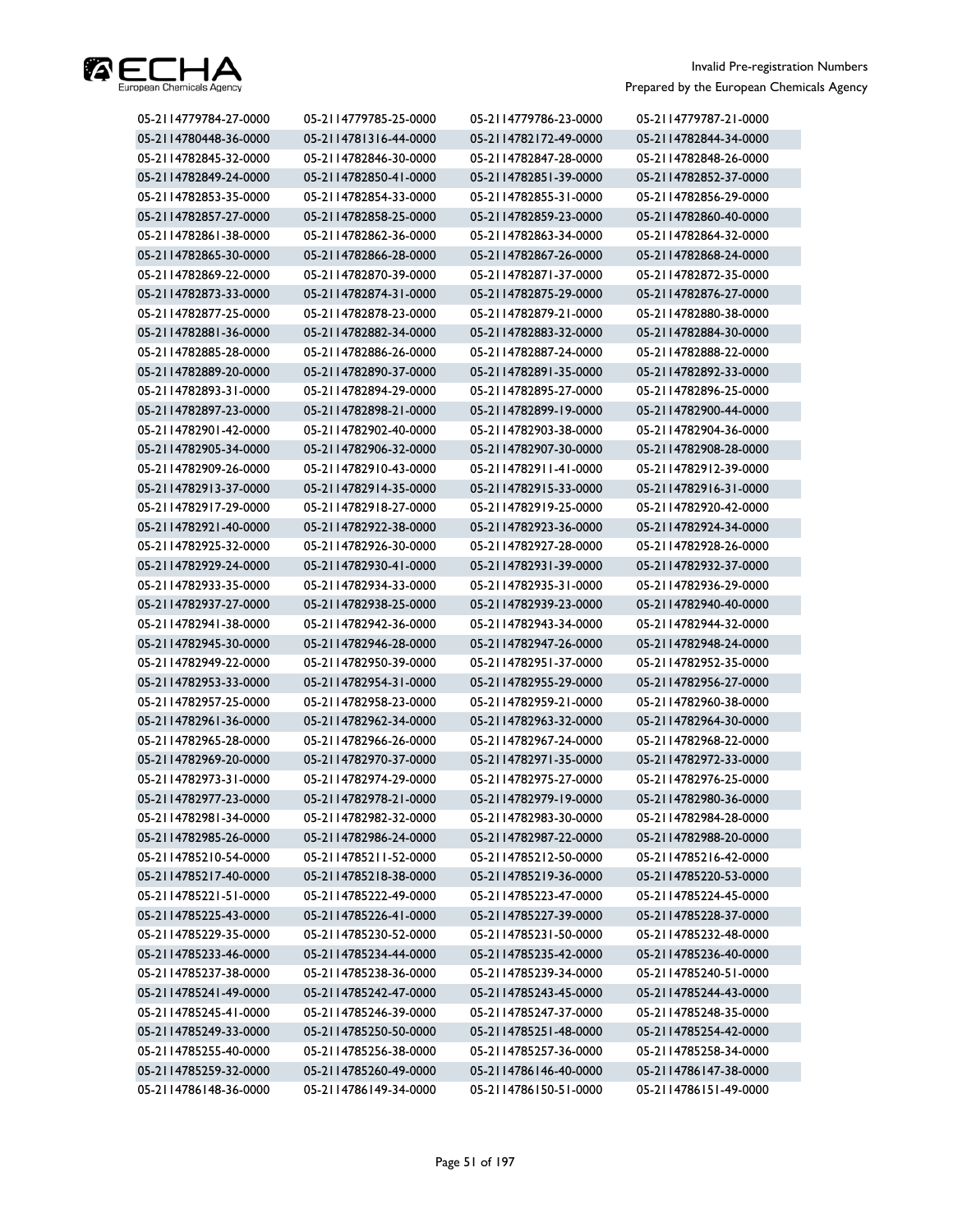

| 05-2114786152-47-0000 | 05-2114786153-45-0000 | 05-2114786154-43-0000 | 05-2114786155-41-0000 |
|-----------------------|-----------------------|-----------------------|-----------------------|
| 05-2114786156-39-0000 | 05-2114786157-37-0000 | 05-2114786158-35-0000 | 05-2114786159-33-0000 |
| 05-2114786160-50-0000 | 05-2114786161-48-0000 | 05-2114786162-46-0000 | 05-2114786163-44-0000 |
| 05-2114786164-42-0000 | 05-2114786165-40-0000 | 05-2114786166-38-0000 | 05-2114786167-36-0000 |
| 05-2114786168-34-0000 | 05-2114786169-32-0000 | 05-2114786170-49-0000 | 05-2114786171-47-0000 |
| 05-2114786172-45-0000 | 05-2114786173-43-0000 | 05-2114786174-41-0000 | 05-2114786175-39-0000 |
| 05-2114786176-37-0000 | 05-2114786177-35-0000 | 05-2114786178-33-0000 | 05-2114786179-31-0000 |
| 05-2114786180-48-0000 | 05-2114786181-46-0000 | 05-2114786182-44-0000 | 05-2114786183-42-0000 |
| 05-2114786184-40-0000 | 05-2114786185-38-0000 | 05-2114786186-36-0000 | 05-2114786187-34-0000 |
| 05-2114786188-32-0000 | 05-2114786189-30-0000 | 05-2114786190-47-0000 | 05-2114786191-45-0000 |
| 05-2114786192-43-0000 | 05-2114786193-41-0000 | 05-2114786194-39-0000 | 05-2114786195-37-0000 |
| 05-2114786196-35-0000 | 05-2114786197-33-0000 | 05-2114786198-31-0000 | 05-2114786199-29-0000 |
| 05-2114786200-54-0000 | 05-2114786201-52-0000 | 05-2114786202-50-0000 | 05-2114786203-48-0000 |
| 05-2114786204-46-0000 | 05-2114786205-44-0000 | 05-2114786206-42-0000 | 05-2114786207-40-0000 |
| 05-2114786208-38-0000 | 05-2114786209-36-0000 | 05-2114786210-53-0000 | 05-2114786211-51-0000 |
| 05-2114786212-49-0000 | 05-2114786213-47-0000 | 05-2114786214-45-0000 | 05-2114786215-43-0000 |
| 05-2114786217-39-0000 | 05-2114786219-35-0000 | 05-2114786220-52-0000 | 05-2114786221-50-0000 |
| 05-2114786222-48-0000 | 05-2114786223-46-0000 | 05-2114786224-44-0000 | 05-2114786225-42-0000 |
| 05-2114786226-40-0000 | 05-2114786227-38-0000 | 05-2114786228-36-0000 | 05-2114786229-34-0000 |
| 05-2114786230-51-0000 | 05-2114786231-49-0000 | 05-2114786232-47-0000 | 05-2114786233-45-0000 |
| 05-2114786234-43-0000 | 05-2114786235-41-0000 | 05-2114786236-39-0000 | 05-2114786237-37-0000 |
| 05-2114786238-35-0000 | 05-2114786239-33-0000 | 05-2114786240-50-0000 | 05-2114786241-48-0000 |
| 05-2114786242-46-0000 | 05-2114786243-44-0000 | 05-2114786244-42-0000 | 05-2114786245-40-0000 |
| 05-2114786246-38-0000 | 05-2114786247-36-0000 | 05-2114786248-34-0000 | 05-2114786249-32-0000 |
| 05-2114786251-47-0000 | 05-2114786252-45-0000 | 05-2114786253-43-0000 | 05-2114786254-41-0000 |
| 05-2114786255-39-0000 | 05-2114786256-37-0000 | 05-2114786257-35-0000 | 05-2114786258-33-0000 |
| 05-2114786259-31-0000 | 05-2114786260-48-0000 | 05-2114786261-46-0000 | 05-2114786262-44-0000 |
| 05-2114786263-42-0000 | 05-2114786264-40-0000 | 05-2114786265-38-0000 | 05-2114786266-36-0000 |
| 05-2114786267-34-0000 | 05-2114786268-32-0000 | 05-2114786269-30-0000 | 05-2114786270-47-0000 |
| 05-2114786271-45-0000 | 05-2114786272-43-0000 | 05-2114786273-41-0000 | 05-2114786274-39-0000 |
| 05-2114786275-37-0000 | 05-2114786276-35-0000 | 05-2114786277-33-0000 | 05-2114786278-31-0000 |
| 05-2114786279-29-0000 | 05-2114786280-46-0000 | 05-2114786281-44-0000 | 05-2114786282-42-0000 |
| 05-2114786283-40-0000 | 05-2114786284-38-0000 | 05-2114786285-36-0000 | 05-2114786287-32-0000 |
| 05-2114786288-30-0000 | 05-2114786289-28-0000 | 05-2114786291-43-0000 | 05-2114786292-41-0000 |
| 05-2114786293-39-0000 | 05-2114786294-37-0000 | 05-2114786295-35-0000 | 05-2114786296-33-0000 |
| 05-2114786297-31-0000 | 05-2114786298-29-0000 | 05-2114786299-27-0000 | 05-2114786300-52-0000 |
| 05-2114786301-50-0000 | 05-2114786302-48-0000 | 05-2114786303-46-0000 | 05-2114786304-44-0000 |
| 05-2114786305-42-0000 | 05-2114786306-40-0000 | 05-2114786307-38-0000 | 05-2114786308-36-0000 |
| 05-2114786309-34-0000 | 05-2114786310-51-0000 | 05-2114786311-49-0000 | 05-2114786312-47-0000 |
| 05-2114786313-45-0000 | 05-2114786314-43-0000 | 05-2114786315-41-0000 | 05-2114786316-39-0000 |
| 05-2114786317-37-0000 | 05-2114786318-35-0000 | 05-2114786319-33-0000 | 05-2114786320-50-0000 |
| 05-2114786321-48-0000 | 05-2114786322-46-0000 | 05-2114786323-44-0000 | 05-2114786324-42-0000 |
| 05-2114786325-40-0000 | 05-2114786326-38-0000 | 05-2114786327-36-0000 | 05-2114786328-34-0000 |
| 05-2114786329-32-0000 | 05-2114786330-49-0000 | 05-2114786331-47-0000 | 05-2114786332-45-0000 |
| 05-2114786333-43-0000 | 05-2114786334-41-0000 | 05-2114786335-39-0000 | 05-2114786336-37-0000 |
| 05-2114786337-35-0000 | 05-2114786338-33-0000 | 05-2114786339-31-0000 | 05-2114786340-48-0000 |
| 05-2114786341-46-0000 | 05-2114786342-44-0000 | 05-2114786343-42-0000 | 05-2114786344-40-0000 |
| 05-2114786345-38-0000 | 05-2114786347-34-0000 | 05-2114786348-32-0000 | 05-2114786349-30-0000 |
| 05-2114786350-47-0000 | 05-2114786351-45-0000 | 05-2114786352-43-0000 | 05-2114786353-41-0000 |
| 05-2114786354-39-0000 | 05-2114786355-37-0000 | 05-2114786356-35-0000 | 05-2114786357-33-0000 |
| 05-2114786358-31-0000 | 05-2114786359-29-0000 | 05-2114786360-46-0000 | 05-2114786361-44-0000 |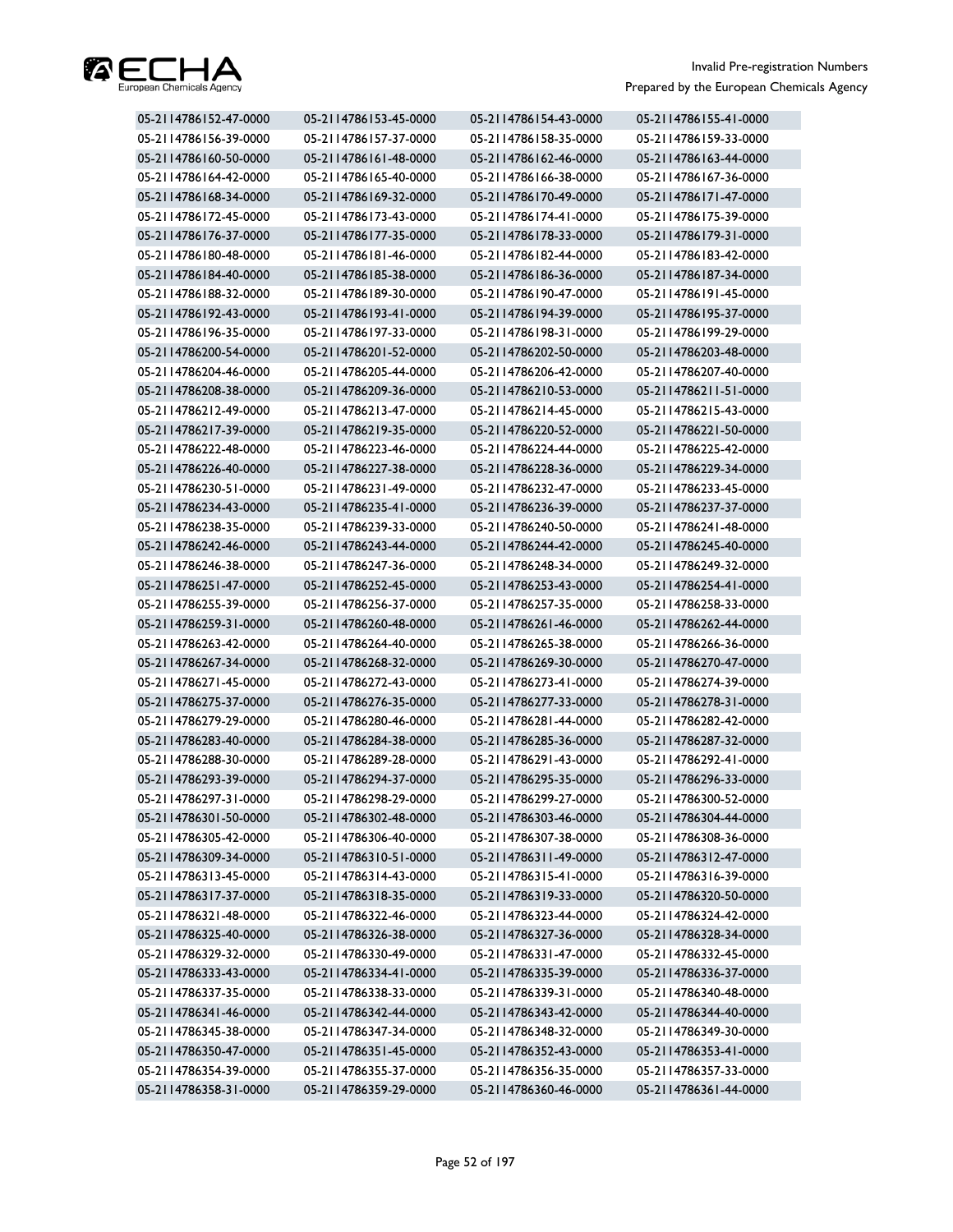

| 05-2114786362-42-0000 | 05-2114786363-40-0000 | 05-2114786365-36-0000 | 05-2114786366-34-0000 |
|-----------------------|-----------------------|-----------------------|-----------------------|
| 05-2114786367-32-0000 | 05-2114786368-30-0000 | 05-2114786369-28-0000 | 05-2114786370-45-0000 |
| 05-2114786371-43-0000 | 05-2114786373-39-0000 | 05-2114786374-37-0000 | 05-2114786375-35-0000 |
| 05-2114786376-33-0000 | 05-2114786377-31-0000 | 05-2114786378-29-0000 | 05-2114786379-27-0000 |
| 05-2114786380-44-0000 | 05-2114786381-42-0000 | 05-2114786382-40-0000 | 05-2114786383-38-0000 |
| 05-2114786385-34-0000 | 05-2114786386-32-0000 | 05-2114786387-30-0000 | 05-2114786388-28-0000 |
| 05-2114786389-26-0000 | 05-2114786390-43-0000 | 05-2114786391-41-0000 | 05-2114786392-39-0000 |
| 05-2114786393-37-0000 | 05-2114786394-35-0000 | 05-2114786395-33-0000 | 05-2114786396-31-0000 |
| 05-2114786397-29-0000 | 05-2114786399-25-0000 | 05-2114786400-50-0000 | 05-2114786401-48-0000 |
| 05-2114786402-46-0000 | 05-2114786403-44-0000 | 05-2114786404-42-0000 | 05-2114786405-40-0000 |
| 05-2114786406-38-0000 | 05-2114786407-36-0000 | 05-2114786408-34-0000 | 05-2114786409-32-0000 |
| 05-2114786410-49-0000 | 05-2114786411-47-0000 | 05-2114786412-45-0000 | 05-2114786413-43-0000 |
| 05-2114786414-41-0000 | 05-2114786415-39-0000 | 05-2114786417-35-0000 | 05-2114786418-33-0000 |
| 05-2114786419-31-0000 | 05-2114786420-48-0000 | 05-2114786421-46-0000 | 05-2114786422-44-0000 |
| 05-2114786423-42-0000 | 05-2114786424-40-0000 | 05-2114786425-38-0000 | 05-2114786426-36-0000 |
| 05-2114786427-34-0000 | 05-2114786428-32-0000 | 05-2114786429-30-0000 | 05-2114786430-47-0000 |
| 05-2114786431-45-0000 | 05-2114786432-43-0000 | 05-2114786433-41-0000 | 05-2114786434-39-0000 |
| 05-2114786435-37-0000 | 05-2114786436-35-0000 | 05-2114786437-33-0000 | 05-2114786438-31-0000 |
| 05-2114786439-29-0000 | 05-2114786440-46-0000 | 05-2114786441-44-0000 | 05-2114786442-42-0000 |
| 05-2114786443-40-0000 | 05-2114786444-38-0000 | 05-2114786445-36-0000 | 05-2114786446-34-0000 |
| 05-2114786447-32-0000 | 05-2114786448-30-0000 | 05-2114786449-28-0000 | 05-2114786450-45-0000 |
| 05-2114786451-43-0000 | 05-2114786452-41-0000 | 05-2114786453-39-0000 | 05-2114786454-37-0000 |
| 05-2114786455-35-0000 | 05-2114786456-33-0000 | 05-2114786457-31-0000 | 05-2114786458-29-0000 |
| 05-2114786460-44-0000 | 05-2114786461-42-0000 | 05-2114786463-38-0000 | 05-2114786464-36-0000 |
| 05-2114786465-34-0000 | 05-2114786466-32-0000 | 05-2114786467-30-0000 | 05-2114786468-28-0000 |
| 05-2114786469-26-0000 | 05-2114786470-43-0000 | 05-2114786471-41-0000 | 05-2114786472-39-0000 |
| 05-2114786473-37-0000 | 05-2114786474-35-0000 | 05-2114786475-33-0000 | 05-2114786476-31-0000 |
| 05-2114786478-27-0000 | 05-2114786479-25-0000 | 05-2114786480-42-0000 | 05-2114786482-38-0000 |
| 05-2114786483-36-0000 | 05-2114786484-34-0000 | 05-2114786485-32-0000 | 05-2114786486-30-0000 |
| 05-2114786487-28-0000 | 05-2114786488-26-0000 | 05-2114786489-24-0000 | 05-2114786490-41-0000 |
| 05-2114786491-39-0000 | 05-2114786492-37-0000 | 05-2114786493-35-0000 | 05-2114786494-33-0000 |
| 05-2114786495-31-0000 | 05-2114786496-29-0000 | 05-2114786497-27-0000 | 05-2114786498-25-0000 |
| 05-2114786499-23-0000 | 05-2114786501-46-0000 | 05-2114786502-44-0000 | 05-2114786503-42-0000 |
| 05-2114786504-40-0000 | 05-2114786505-38-0000 | 05-2114786506-36-0000 | 05-2114786507-34-0000 |
| 05-2114786509-30-0000 | 05-2114786510-47-0000 | 05-2114786511-45-0000 | 05-2114786512-43-0000 |
| 05-2114786513-41-0000 | 05-2114786514-39-0000 | 05-2114786515-37-0000 | 05-2114786516-35-0000 |
| 05-2114786517-33-0000 | 05-2114786518-31-0000 | 05-2114786519-29-0000 | 05-2114786520-46-0000 |
| 05-2114786521-44-0000 | 05-2114786522-42-0000 | 05-2114786523-40-0000 | 05-2114786524-38-0000 |
| 05-2114786525-36-0000 | 05-2114786526-34-0000 | 05-2114786527-32-0000 | 05-2114786528-30-0000 |
| 05-2114786529-28-0000 | 05-2114786530-45-0000 | 05-2114786531-43-0000 | 05-2114786533-39-0000 |
| 05-2114786534-37-0000 | 05-2114786535-35-0000 | 05-2114786536-33-0000 | 05-2114786538-29-0000 |
| 05-2114786540-44-0000 | 05-2114786541-42-0000 | 05-2114786542-40-0000 | 05-2114786543-38-0000 |
| 05-2114786544-36-0000 | 05-2114786546-32-0000 | 05-2114786547-30-0000 | 05-2114786548-28-0000 |
| 05-2114786549-26-0000 | 05-2114786550-43-0000 | 05-2114786551-41-0000 | 05-2114786552-39-0000 |
| 05-2114786553-37-0000 | 05-2114786554-35-0000 | 05-2114786555-33-0000 | 05-2114786556-31-0000 |
| 05-2114786557-29-0000 | 05-2114786558-27-0000 | 05-2114786559-25-0000 | 05-2114786560-42-0000 |
| 05-2114786561-40-0000 | 05-2114786562-38-0000 | 05-2114786563-36-0000 | 05-2114786564-34-0000 |
| 05-2114786565-32-0000 | 05-2114786566-30-0000 | 05-2114786567-28-0000 | 05-2114786568-26-0000 |
| 05-2114786569-24-0000 | 05-2114786570-41-0000 | 05-2114786571-39-0000 | 05-2114786572-37-0000 |
| 05-2114786573-35-0000 | 05-2114786574-33-0000 | 05-2114786576-29-0000 | 05-2114786577-27-0000 |
| 05-2114786579-23-0000 | 05-2114786581-38-0000 | 05-2114786582-36-0000 | 05-2114786583-34-0000 |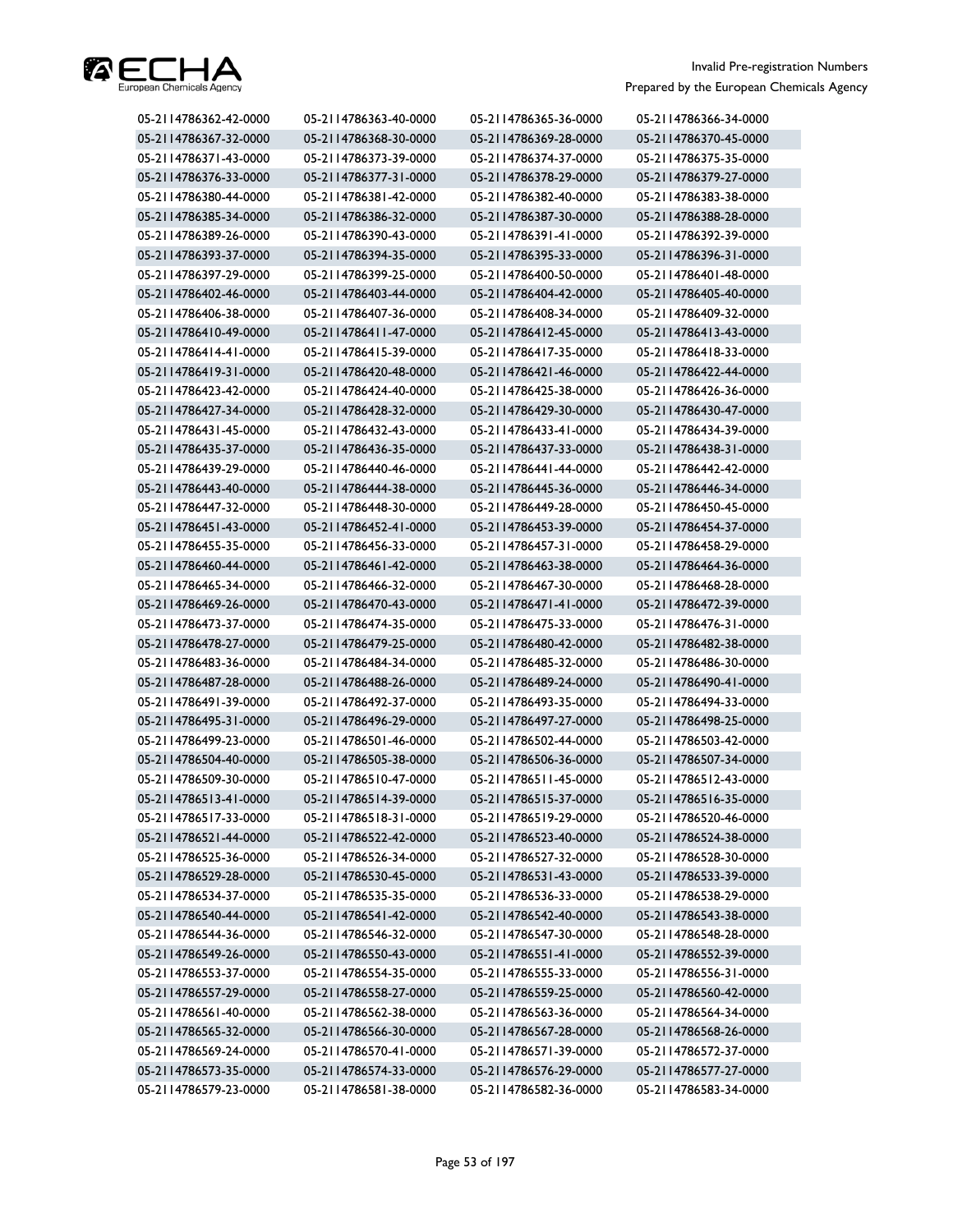

| 05-2114786584-32-0000 | 05-2114786585-30-0000 | 05-2114786586-28-0000 | 05-2114786587-26-0000 |
|-----------------------|-----------------------|-----------------------|-----------------------|
| 05-2114786588-24-0000 | 05-2114786589-22-0000 | 05-2114786590-39-0000 | 05-2114786591-37-0000 |
| 05-2114786592-35-0000 | 05-2114786593-33-0000 | 05-2114786595-29-0000 | 05-2114786596-27-0000 |
| 05-2114786597-25-0000 | 05-2114786598-23-0000 | 05-2114786599-21-0000 | 05-2114786600-46-0000 |
| 05-2114786601-44-0000 | 05-2114786602-42-0000 | 05-2114786603-40-0000 | 05-2114786604-38-0000 |
| 05-2114786605-36-0000 | 05-2114786606-34-0000 | 05-2114786608-30-0000 | 05-2114786610-45-0000 |
| 05-2114786611-43-0000 | 05-2114786612-41-0000 | 05-2114786613-39-0000 | 05-2114786614-37-0000 |
| 05-2114786615-35-0000 | 05-2114786616-33-0000 | 05-2114786617-31-0000 | 05-2114786618-29-0000 |
| 05-2114786619-27-0000 | 05-2114786620-44-0000 | 05-2114786621-42-0000 | 05-2114786622-40-0000 |
| 05-2114786623-38-0000 | 05-2114786624-36-0000 | 05-2114786625-34-0000 | 05-2114786626-32-0000 |
| 05-2114786627-30-0000 | 05-2114786628-28-0000 | 05-2114786629-26-0000 | 05-2114786630-43-0000 |
| 05-2114786631-41-0000 | 05-2114786632-39-0000 | 05-2114786633-37-0000 | 05-2114786634-35-0000 |
| 05-2114786636-31-0000 | 05-2114786638-27-0000 | 05-2114786639-25-0000 | 05-2114786640-42-0000 |
| 05-2114786641-40-0000 | 05-2114786642-38-0000 | 05-2114786644-34-0000 | 05-2114786645-32-0000 |
| 05-2114786646-30-0000 | 05-2114786647-28-0000 | 05-2114786648-26-0000 | 05-2114786649-24-0000 |
| 05-2114786650-41-0000 | 05-2114786651-39-0000 | 05-2114786652-37-0000 | 05-2114786653-35-0000 |
| 05-2114786654-33-0000 | 05-2114786655-31-0000 | 05-2114786656-29-0000 | 05-2114786657-27-0000 |
| 05-2114786658-25-0000 | 05-2114786659-23-0000 | 05-2114786660-40-0000 | 05-2114786661-38-0000 |
| 05-2114786662-36-0000 | 05-2114786663-34-0000 | 05-2114786665-30-0000 | 05-2114786667-26-0000 |
| 05-2114786668-24-0000 | 05-2114786669-22-0000 | 05-2114786670-39-0000 | 05-2114786671-37-0000 |
| 05-2114786672-35-0000 | 05-2114786673-33-0000 | 05-2114786674-31-0000 | 05-2114786675-29-0000 |
| 05-2114786676-27-0000 | 05-2114787541-41-0000 | 05-2114801795-45-0000 | 05-2114804944-45-0000 |
| 05-2114804946-41-0000 | 05-2114804947-39-0000 | 05-2114804949-35-0000 | 05-2114804950-52-0000 |
| 05-2114804952-48-0000 | 05-2114804954-44-0000 | 05-2114804955-42-0000 | 05-2114804957-38-0000 |
| 05-2114804959-34-0000 | 05-2114804960-51-0000 | 05-2114804962-47-0000 | 05-2114804964-43-0000 |
| 05-2114804965-41-0000 | 05-2114804967-37-0000 | 05-2114804969-33-0000 | 05-2114804971-48-0000 |
| 05-2114804973-44-0000 | 05-2114804975-40-0000 | 05-2114804976-38-0000 | 05-2114804978-34-0000 |
| 05-2114804979-32-0000 | 05-2114804980-49-0000 | 05-2114804981-47-0000 | 05-2114804982-45-0000 |
| 05-2114804984-41-0000 | 05-2114804985-39-0000 | 05-2114804987-35-0000 | 05-2114804989-31-0000 |
| 05-2114804991-46-0000 | 05-2114804993-42-0000 | 05-2114804995-38-0000 | 05-2114804997-34-0000 |
| 05-2114804999-30-0000 | 05-2114805000-74-0000 | 05-2114805002-70-0000 | 05-2114805004-66-0000 |
| 05-2114805006-62-0000 | 05-2114805008-58-0000 | 05-2114805010-73-0000 | 05-2114805012-69-0000 |
| 05-2114805014-65-0000 | 05-2114805016-61-0000 | 05-2114805018-57-0000 | 05-2114805020-72-0000 |
| 05-2114805021-70-0000 | 05-2114805023-66-0000 | 05-2114805025-62-0000 | 05-2114805027-58-0000 |
| 05-2114805029-54-0000 | 05-2114805031-69-0000 | 05-2114805033-65-0000 | 05-2114805035-61-0000 |
| 05-2114805036-59-0000 | 05-2114805037-57-0000 | 05-2114805038-55-0000 | 05-2114805040-70-0000 |
| 05-2114805041-68-0000 | 05-2114805044-62-0000 | 05-2114805046-58-0000 | 05-2114805048-54-0000 |
| 05-2114805050-69-0000 | 05-2114805052-65-0000 | 05-2114805054-61-0000 | 05-2114805057-55-0000 |
| 05-2114805059-51-0000 | 05-2114805061-66-0000 | 05-2114805063-62-0000 | 05-2114805065-58-0000 |
| 05-2114805067-54-0000 | 05-2114805069-50-0000 | 05-2114805071-65-0000 | 05-2114805073-61-0000 |
| 05-2114805076-55-0000 | 05-2114805078-51-0000 | 05-2114805080-66-0000 | 05-2114805082-62-0000 |
| 05-2114805084-58-0000 | 05-2114805086-54-0000 | 05-2114805087-52-0000 | 05-2114805088-50-0000 |
| 05-2114805089-48-0000 | 05-2114805091-63-0000 | 05-2114805094-57-0000 | 05-2114805096-53-0000 |
| 05-2114805098-49-0000 | 05-2114805101-70-0000 | 05-2114805103-66-0000 | 05-2114805105-62-0000 |
| 05-2114805108-56-0000 | 05-2114805110-71-0000 | 05-2114805112-67-0000 | 05-2114805115-61-0000 |
| 05-2114805117-57-0000 | 05-2114805119-53-0000 | 05-2114805122-66-0000 | 05-2114805124-62-0000 |
| 05-2114805126-58-0000 | 05-2114805129-52-0000 | 05-2114805132-65-0000 | 05-2114805134-61-0000 |
| 05-2114805136-57-0000 | 05-2114805137-55-0000 | 05-2114805139-51-0000 | 05-2114805141-66-0000 |
| 05-2114805143-62-0000 | 05-2114805146-56-0000 | 05-2114805148-52-0000 | 05-2114805151-65-0000 |
| 05-2114805153-61-0000 | 05-2114805156-55-0000 | 05-2114805158-51-0000 | 05-2114805161-64-0000 |
| 05-2114805163-60-0000 | 05-2114805166-54-0000 | 05-2114805168-50-0000 | 05-2114805171-63-0000 |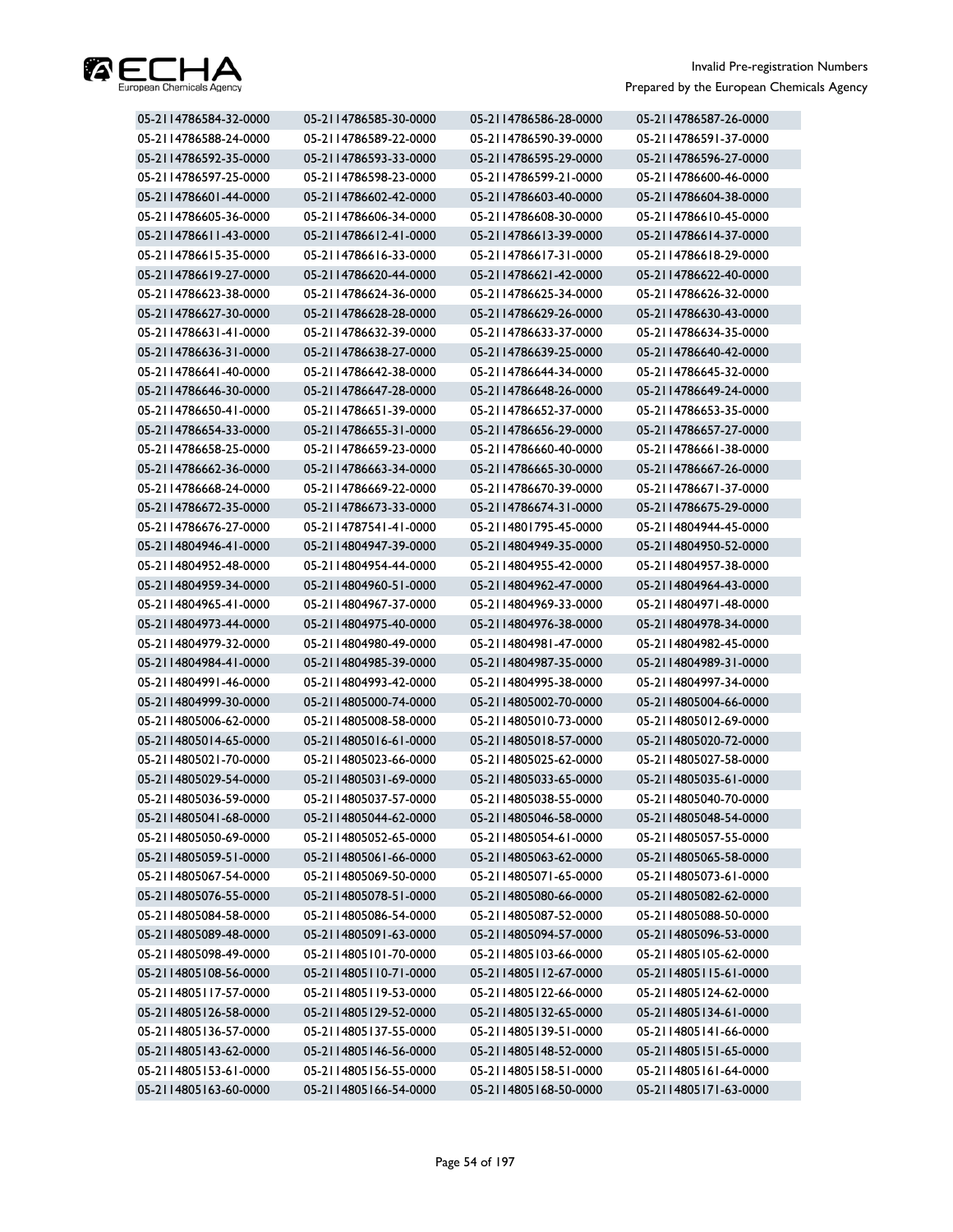

| 05-2114805173-59-0000 | 05-2114805175-55-0000 | 05-2114805178-49-0000 | 05-2114805180-64-0000 |
|-----------------------|-----------------------|-----------------------|-----------------------|
| 05-2114805181-62-0000 | 05-2114805182-60-0000 | 05-2114805184-56-0000 | 05-2114805187-50-0000 |
| 05-2114805190-63-0000 | 05-2114805192-59-0000 | 05-2114805195-53-0000 | 05-2114805198-47-0000 |
| 05-2114805200-70-0000 | 05-2114805203-64-0000 | 05-2114805205-60-0000 | 05-2114805208-54-0000 |
| 05-2114805210-69-0000 | 05-2114805213-63-0000 | 05-2114805215-59-0000 | 05-2114805218-53-0000 |
| 05-2114805220-68-0000 | 05-2114805223-62-0000 | 05-2114805224-60-0000 | 05-2114805225-58-0000 |
| 05-2114805228-52-0000 | 05-2114805231-65-0000 | 05-2114805233-61-0000 | 05-2114805236-55-0000 |
| 05-2114805240-66-0000 | 05-2114805243-60-0000 | 05-2114805245-56-0000 | 05-2114805248-50-0000 |
| 05-2114805251-63-0000 | 05-2114805254-57-0000 | 05-2114805256-53-0000 | 05-2114805259-47-0000 |
| 05-2114805261-62-0000 | 05-2114805264-56-0000 | 05-2114805267-50-0000 | 05-2114805268-48-0000 |
| 05-2114805270-63-0000 | 05-2114805273-57-0000 | 05-2114805276-51-0000 | 05-2114805279-45-0000 |
| 05-2114805282-58-0000 | 05-2114805285-52-0000 | 05-2114805287-48-0000 | 05-2114805290-61-0000 |
| 05-2114805293-55-0000 | 05-2114805296-49-0000 | 05-2114805299-43-0000 | 05-2114805301-66-0000 |
| 05-2114805304-60-0000 | 05-2114805307-54-0000 | 05-2114805308-52-0000 | 05-2114805309-50-0000 |
| 05-2114805312-63-0000 | 05-2114805315-57-0000 | 05-2114805318-51-0000 | 05-2114805321-64-0000 |
| 05-2114805324-58-0000 | 05-2114805327-52-0000 | 05-2114805330-65-0000 | 05-2114805333-59-0000 |
| 05-2114805336-53-0000 | 05-2114805339-47-0000 | 05-2114805342-60-0000 | 05-2114805344-56-0000 |
| 05-2114805347-50-0000 | 05-2114805348-48-0000 | 05-2114805350-63-0000 | 05-2114805353-57-0000 |
| 05-2114805356-51-0000 | 05-2114805359-45-0000 | 05-2114805362-58-0000 | 05-2114805365-52-0000 |
| 05-2114805368-46-0000 | 05-2114805372-57-0000 | 05-2114805374-53-0000 | 05-2114805377-47-0000 |
| 05-2114805380-60-0000 | 05-2114805383-54-0000 | 05-2114805386-48-0000 | 05-2114805387-46-0000 |
| 05-2114805388-44-0000 | 05-2114805389-42-0000 | 05-2114805390-59-0000 | 05-2114805391-57-0000 |
| 05-2114805392-55-0000 | 05-2114805393-53-0000 | 05-2114805394-51-0000 | 05-2114805395-49-0000 |
| 05-2114805396-47-0000 | 05-2114805397-45-0000 | 05-2114805398-43-0000 | 05-2114805399-41-0000 |
| 05-2114805400-66-0000 | 05-2114805401-64-0000 | 05-2114805402-62-0000 | 05-2114805403-60-0000 |
| 05-2114805404-58-0000 | 05-2114805405-56-0000 | 05-2114805406-54-0000 | 05-2114805407-52-0000 |
| 05-2114805408-50-0000 | 05-2114805409-48-0000 | 05-2114805410-65-0000 | 05-2114805411-63-0000 |
| 05-2114805412-61-0000 | 05-2114805413-59-0000 | 05-2114805414-57-0000 | 05-2114805415-55-0000 |
| 05-2114805416-53-0000 | 05-2114805417-51-0000 | 05-2114805418-49-0000 | 05-2114805419-47-0000 |
| 05-2114805420-64-0000 | 05-2114805421-62-0000 | 05-2114805422-60-0000 | 05-2114805423-58-0000 |
| 05-2114805424-56-0000 | 05-2114805425-54-0000 | 05-2114805426-52-0000 | 05-2114805427-50-0000 |
| 05-2114805428-48-0000 | 05-2114805429-46-0000 | 05-2114805430-63-0000 | 05-2114805432-59-0000 |
| 05-2114805436-51-0000 | 05-2114805440-62-0000 | 05-2114805443-56-0000 | 05-2114805447-48-0000 |
| 05-2114805450-61-0000 | 05-2114805454-53-0000 | 05-2114805457-47-0000 | 05-2114805460-60-0000 |
| 05-2114805464-52-0000 | 05-2114805467-46-0000 | 05-2114805468-44-0000 | 05-2114805472-55-0000 |
| 05-2114805475-49-0000 | 05-2114805479-41-0000 | 05-2114805483-52-0000 | 05-2114805486-46-0000 |
| 05-2114805490-57-0000 | 05-2114805493-51-0000 | 05-2114805497-43-0000 | 05-2114805500-64-0000 |
| 05-2114805503-58-0000 | 05-2114805504-56-0000 | 05-2114805508-48-0000 | 05-2114805511-61-0000 |
| 05-2114805515-53-0000 | 05-2114805519-45-0000 | 05-2114805523-56-0000 | 05-2114805526-50-0000 |
| 05-2114805530-61-0000 | 05-2114805533-55-0000 | 05-2114805537-47-0000 | 05-2114805539-43-0000 |
| 05-2114805541-58-0000 | 05-2114805544-52-0000 | 05-2114805548-44-0000 | 05-2114805552-55-0000 |
| 05-2114805556-47-0000 | 05-2114805560-58-0000 | 05-2114805563-52-0000 | 05-2114805567-44-0000 |
| 05-2114805570-57-0000 | 05-2114805574-49-0000 | 05-2114805576-45-0000 | 05-2114805579-39-0000 |
| 05-2114805583-50-0000 | 05-2114805587-42-0000 | 05-2114805591-53-0000 | 05-2114805594-47-0000 |
| 05-2114805598-39-0000 | 05-2114805602-58-0000 | 05-2114805606-50-0000 | 05-2114805609-44-0000 |
| 05-2114805611-59-0000 | 05-2114805613-55-0000 | 05-2114805617-47-0000 | 05-2114805621-58-0000 |
| 05-2114805625-50-0000 | 05-2114805629-42-0000 | 05-2114805633-53-0000 | 05-2114805638-43-0000 |
| 05-2114805642-54-0000 | 05-2114805645-48-0000 | 05-2114805647-44-0000 | 05-2114805650-57-0000 |
| 05-2114805654-49-0000 | 05-2114805658-41-0000 | 05-2114805662-52-0000 | 05-2114805666-44-0000 |
| 05-2114805670-55-0000 | 05-2114805674-47-0000 | 05-2114805678-39-0000 | 05-2114805681-52-0000 |
| 05-2114805682-50-0000 | 05-2114805686-42-0000 | 05-2114805690-53-0000 | 05-2114805694-45-0000 |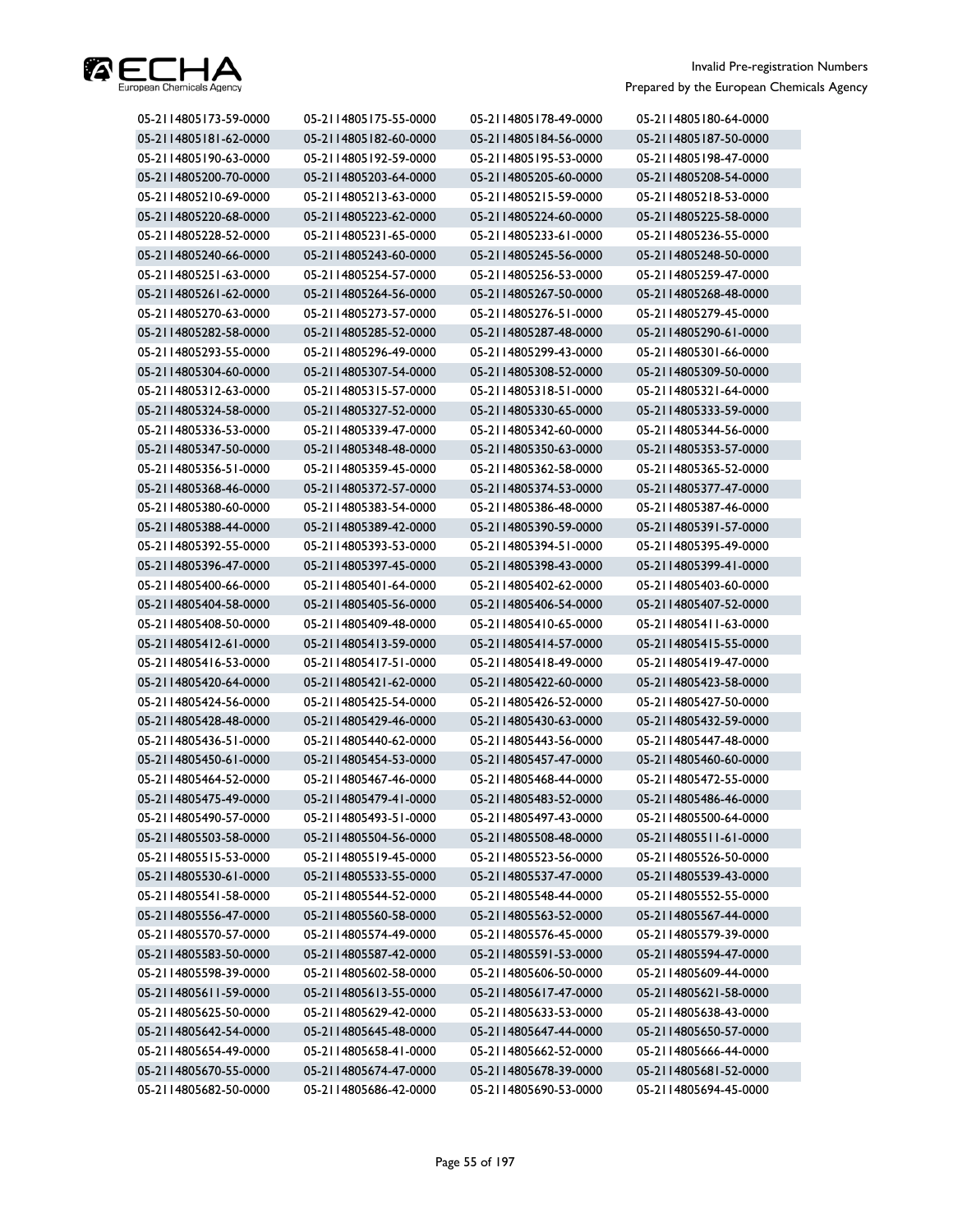

| 05-2114805698-37-0000 | 05-2114805702-56-0000 | 05-2114805706-48-0000 | 05-2114805710-59-0000 |
|-----------------------|-----------------------|-----------------------|-----------------------|
| 05-2114805714-51-0000 | 05-2114805716-47-0000 | 05-2114805718-43-0000 | 05-2114805723-52-0000 |
| 05-2114805727-44-0000 | 05-2114805731-55-0000 | 05-2114805735-47-0000 | 05-2114805739-39-0000 |
| 05-2114805743-50-0000 | 05-2114805747-42-0000 | 05-2114805750-55-0000 | 05-2114805752-51-0000 |
| 05-2114805756-43-0000 | 05-2114805760-54-0000 | 05-2114805765-44-0000 | 05-2114805769-36-0000 |
| 05-2114805773-47-0000 | 05-2114805777-39-0000 | 05-2114805781-50-0000 | 05-2114805784-44-0000 |
| 05-2114805785-42-0000 | 05-2114805786-40-0000 | 05-2114805787-38-0000 | 05-2114805788-36-0000 |
| 05-2114805789-34-0000 | 05-2114805790-51-0000 | 05-2114805791-49-0000 | 05-2114805792-47-0000 |
| 05-2114805793-45-0000 | 05-2114805794-43-0000 | 05-2114805795-41-0000 | 05-2114805796-39-0000 |
| 05-2114805797-37-0000 | 05-2114805798-35-0000 | 05-2114805799-33-0000 | 05-2114805800-58-0000 |
| 05-2114805801-56-0000 | 05-2114805802-54-0000 | 05-2114805803-52-0000 | 05-2114805804-50-0000 |
| 05-2114805805-48-0000 | 05-2114805806-46-0000 | 05-2114805807-44-0000 | 05-2114805808-42-0000 |
| 05-2114805809-40-0000 | 05-2114805810-57-0000 | 05-2114805811-55-0000 | 05-2114805812-53-0000 |
| 05-2114805813-51-0000 | 05-2114805814-49-0000 | 05-2114805815-47-0000 | 05-2114805819-39-0000 |
| 05-2114805824-48-0000 | 05-2114805829-38-0000 | 05-2114805833-49-0000 | 05-2114805838-39-0000 |
| 05-2114805842-50-0000 | 05-2114805846-42-0000 | 05-2114805848-38-0000 | 05-2114805851-51-0000 |
| 05-2114805856-41-0000 | 05-2114805860-52-0000 | 05-2114805865-42-0000 | 05-2114805869-34-0000 |
| 05-2114805874-43-0000 | 05-2114805878-35-0000 | 05-2114805881-48-0000 | 05-2114805883-44-0000 |
| 05-2114805889-32-0000 | 05-2114805893-43-0000 | 05-2114805898-33-0000 | 05-2114805903-50-0000 |
| 05-2114805908-40-0000 | 05-2114805912-51-0000 | 05-2114805915-45-0000 | 05-2114805918-39-0000 |
| 05-2114805923-48-0000 | 05-2114805927-40-0000 | 05-2114805932-49-0000 | 05-2114805937-39-0000 |
| 05-2114805941-50-0000 | 05-2114805945-42-0000 | 05-2114805948-36-0000 | 05-2114805951-49-0000 |
| 05-2114805956-39-0000 | 05-2114805961-48-0000 | 05-2114805966-38-0000 | 05-2114805970-49-0000 |
| 05-2114805975-39-0000 | 05-2114805979-31-0000 | 05-2114805981-46-0000 | 05-2114805985-38-0000 |
| 05-2114805990-47-0000 | 05-2114805995-37-0000 | 05-2114806000-73-0000 | 05-2114806005-63-0000 |
| 05-2114806009-55-0000 | 05-2114806013-66-0000 | 05-2114806015-62-0000 | 05-2114806020-71-0000 |
| 05-2114806025-61-0000 | 05-2114806031-68-0000 | 05-2114806035-60-0000 | 05-2114806040-69-0000 |
| 05-2114806045-59-0000 | 05-2114806047-55-0000 | 05-2114806052-64-0000 | 05-2114806057-54-0000 |
| 05-2114806062-63-0000 | 05-2114806066-55-0000 | 05-2114806071-64-0000 | 05-2114806076-54-0000 |
| 05-2114806080-65-0000 | 05-2114806082-61-0000 | 05-2114806086-53-0000 | 05-2114806092-60-0000 |
| 05-2114806096-52-0000 | 05-2114806101-69-0000 | 05-2114806106-59-0000 | 05-2114806111-68-0000 |
| 05-2114806113-64-0000 | 05-2114806117-56-0000 | 05-2114806122-65-0000 | 05-2114806127-55-0000 |
| 05-2114806132-64-0000 | 05-2114806137-54-0000 | 05-2114806142-63-0000 | 05-2114806145-57-0000 |
| 05-2114806146-55-0000 | 05-2114806147-53-0000 | 05-2114806149-49-0000 | 05-2114806150-66-0000 |
| 05-2114806151-64-0000 | 05-2114806152-62-0000 | 05-2114806153-60-0000 | 05-2114806154-58-0000 |
| 05-2114806155-56-0000 | 05-2114806156-54-0000 | 05-2114806157-52-0000 | 05-2114806158-50-0000 |
| 05-2114806159-48-0000 | 05-2114806160-65-0000 | 05-2114806161-63-0000 | 05-2114806162-61-0000 |
| 05-2114806163-59-0000 | 05-2114806164-57-0000 | 05-2114806165-55-0000 | 05-2114806166-53-0000 |
| 05-2114806167-51-0000 | 05-2114806168-49-0000 | 05-2114806169-47-0000 | 05-2114806170-64-0000 |
| 05-2114806171-62-0000 | 05-2114806175-54-0000 | 05-2114806180-63-0000 | 05-2114806186-51-0000 |
| 05-2114806193-56-0000 | 05-2114806198-46-0000 | 05-2114806203-63-0000 | 05-2114806205-59-0000 |
| 05-2114806209-51-0000 | 05-2114806215-58-0000 | 05-2114806220-67-0000 | 05-2114806225-57-0000 |
| 05-2114806230-66-0000 | 05-2114806235-56-0000 | 05-2114806237-52-0000 | 05-2114806242-61-0000 |
| 05-2114806248-49-0000 | 05-2114806253-58-0000 | 05-2114806259-46-0000 | 05-2114806264-55-0000 |
| 05-2114806268-47-0000 | 05-2114806271-60-0000 | 05-2114806276-50-0000 | 05-2114996286-30-0000 |
| 05-2114996291-39-0000 | 05-2114996306-36-0000 | 05-2114996365-32-0000 | 05-2114996421-42-0000 |
| 05-2114996480-38-0000 | 05-2114996531-39-0000 | 05-2114996548-24-0000 | 05-2114996658-21-0000 |
| 05-2114996718-23-0000 | 05-2114996792-27-0000 | 05-2114996804-30-0000 | 05-2114996830-35-0000 |
| 05-2114996881-28-0000 | 05-2114996948-16-0000 | 05-2114997010-52-0000 | 05-2114997060-47-0000 |
| 05-2114997067-33-0000 | 05-2114997074-38-0000 | 05-2114997120-49-0000 | 05-2114997173-38-0000 |
| 05-2114997291-38-0000 | 05-2115007796-43-0000 | 05-2115011477-53-0000 | 05-2115011479-49-0000 |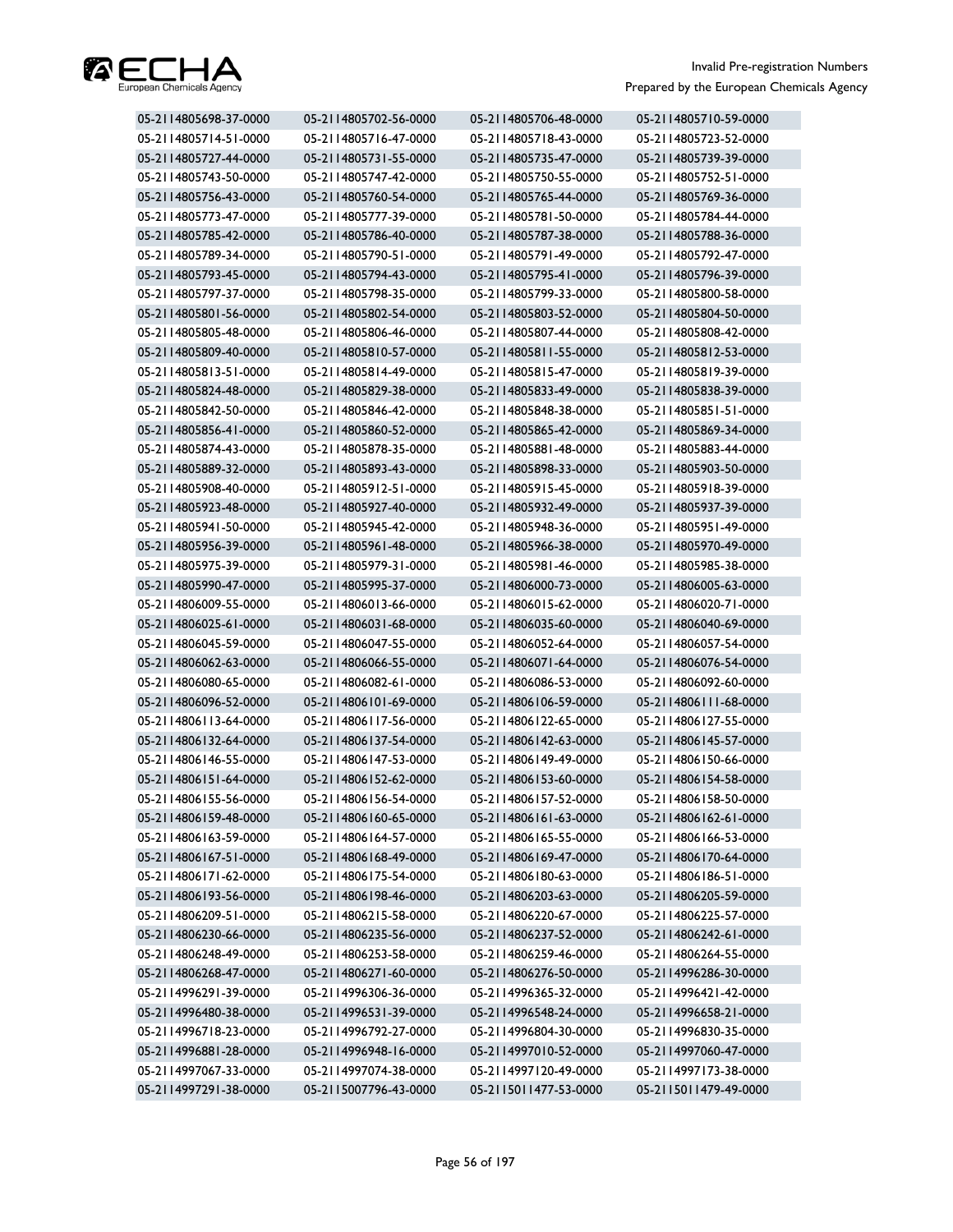

| 05-2115011510-71-0000<br>05-2115011515-61-0000<br>05-2115011517-57-0000<br>05-2115011518-55-0000<br>05-2115011519-53-0000<br>05-2115011523-64-0000<br>05-2115011525-60-0000<br>05-2115011527-56-0000<br>05-2115011529-52-0000<br>05-2115011531-67-0000<br>05-2115011532-65-0000<br>05-2115011534-61-0000<br>05-2115011536-57-0000<br>05-2115011538-53-0000<br>05-2115011540-68-0000<br>05-2115011551-65-0000<br>05-2115011553-61-0000<br>05-2115011555-57-0000<br>05-2115011556-55-0000<br>05-2115011558-51-0000<br>05-2115011562-62-0000<br>05-2115011563-60-0000<br>05-2115011565-56-0000<br>05-2115011561-64-0000<br>05-2115011566-54-0000<br>05-2115011567-52-0000<br>05-2115011568-50-0000<br>05-2115011569-48-0000<br>05-2115011570-65-0000<br>05-2115011572-61-0000<br>05-2115011574-57-0000<br>05-2115011575-55-0000<br>05-2115011576-53-0000<br>05-2115011577-51-0000<br>05-2115011579-47-0000<br>05-2115011580-64-0000<br>05-2115011586-52-0000<br>05-2115011583-58-0000<br>05-2115011584-56-0000<br>05-2115011585-54-0000<br>05-2115011587-50-0000<br>05-2115011589-46-0000<br>05-2115011590-63-0000<br>05-2115011591-61-0000<br>05-2115011592-59-0000<br>05-2115011595-53-0000<br>05-2115011596-51-0000<br>05-2115011594-55-0000<br>05-2115011597-49-0000<br>05-2115011599-45-0000<br>05-2115011598-47-0000<br>05-2115011601-68-0000<br>05-2115011602-66-0000<br>05-2115011604-62-0000<br>05-2115011603-64-0000<br>05-2115011605-60-0000<br>05-2115011606-58-0000<br>05-2115011607-56-0000<br>05-2115011609-52-0000<br>05-2115011610-69-0000<br>05-2115011611-67-0000<br>05-2115011620-68-0000<br>05-2115011622-64-0000<br>05-2115011632-63-0000<br>05-2115011634-59-0000<br>05-2115011638-51-0000<br>05-2115011641-64-0000<br>05-2115011636-55-0000<br>05-2115011643-60-0000<br>05-2115011645-56-0000<br>05-2115011653-59-0000<br>05-2115011655-55-0000<br>05-2115011658-49-0000<br>05-2115011666-52-0000<br>05-2115011668-48-0000<br>05-2115011670-63-0000<br>05-2115011682-58-0000<br>05-2115011684-54-0000<br>05-2115011673-57-0000<br>05-2115011675-53-0000<br>05-2115011689-44-0000<br>05-2115011697-47-0000<br>05-2115011699-43-0000<br>05-2115011702-64-0000<br>05-2115011704-60-0000<br>05-2115011708-52-0000<br>05-2115011710-67-0000<br>05-2115011713-61-0000<br>05-2115011715-57-0000<br>05-2115011718-51-0000<br>05-2115011720-66-0000<br>05-2115011727-52-0000<br>05-2115011740-64-0000<br>05-2115011742-60-0000<br>05-2115011750-63-0000<br>05-2115011752-59-0000<br>05-2115011755-53-0000<br>05-2115011791-57-0000<br>05-2115011764-54-0000<br>05-2115011772-57-0000<br>05-2115011794-51-0000<br>05-2115011802-62-0000<br>05-2115011810-65-0000<br>05-2115011818-49-0000 |
|------------------------------------------------------------------------------------------------------------------------------------------------------------------------------------------------------------------------------------------------------------------------------------------------------------------------------------------------------------------------------------------------------------------------------------------------------------------------------------------------------------------------------------------------------------------------------------------------------------------------------------------------------------------------------------------------------------------------------------------------------------------------------------------------------------------------------------------------------------------------------------------------------------------------------------------------------------------------------------------------------------------------------------------------------------------------------------------------------------------------------------------------------------------------------------------------------------------------------------------------------------------------------------------------------------------------------------------------------------------------------------------------------------------------------------------------------------------------------------------------------------------------------------------------------------------------------------------------------------------------------------------------------------------------------------------------------------------------------------------------------------------------------------------------------------------------------------------------------------------------------------------------------------------------------------------------------------------------------------------------------------------------------------------------------------------------------------------------------------------------------------------------------------------------------------------------------------------------------------------------------------------------------------------------------------------------------------------------------------------------------------------------------------------------------------------------------------------------------------------------------------------------------------------------------------------------------------------------------------------------------------------------------------------------------------------------------|
|                                                                                                                                                                                                                                                                                                                                                                                                                                                                                                                                                                                                                                                                                                                                                                                                                                                                                                                                                                                                                                                                                                                                                                                                                                                                                                                                                                                                                                                                                                                                                                                                                                                                                                                                                                                                                                                                                                                                                                                                                                                                                                                                                                                                                                                                                                                                                                                                                                                                                                                                                                                                                                                                                                      |
|                                                                                                                                                                                                                                                                                                                                                                                                                                                                                                                                                                                                                                                                                                                                                                                                                                                                                                                                                                                                                                                                                                                                                                                                                                                                                                                                                                                                                                                                                                                                                                                                                                                                                                                                                                                                                                                                                                                                                                                                                                                                                                                                                                                                                                                                                                                                                                                                                                                                                                                                                                                                                                                                                                      |
|                                                                                                                                                                                                                                                                                                                                                                                                                                                                                                                                                                                                                                                                                                                                                                                                                                                                                                                                                                                                                                                                                                                                                                                                                                                                                                                                                                                                                                                                                                                                                                                                                                                                                                                                                                                                                                                                                                                                                                                                                                                                                                                                                                                                                                                                                                                                                                                                                                                                                                                                                                                                                                                                                                      |
|                                                                                                                                                                                                                                                                                                                                                                                                                                                                                                                                                                                                                                                                                                                                                                                                                                                                                                                                                                                                                                                                                                                                                                                                                                                                                                                                                                                                                                                                                                                                                                                                                                                                                                                                                                                                                                                                                                                                                                                                                                                                                                                                                                                                                                                                                                                                                                                                                                                                                                                                                                                                                                                                                                      |
|                                                                                                                                                                                                                                                                                                                                                                                                                                                                                                                                                                                                                                                                                                                                                                                                                                                                                                                                                                                                                                                                                                                                                                                                                                                                                                                                                                                                                                                                                                                                                                                                                                                                                                                                                                                                                                                                                                                                                                                                                                                                                                                                                                                                                                                                                                                                                                                                                                                                                                                                                                                                                                                                                                      |
|                                                                                                                                                                                                                                                                                                                                                                                                                                                                                                                                                                                                                                                                                                                                                                                                                                                                                                                                                                                                                                                                                                                                                                                                                                                                                                                                                                                                                                                                                                                                                                                                                                                                                                                                                                                                                                                                                                                                                                                                                                                                                                                                                                                                                                                                                                                                                                                                                                                                                                                                                                                                                                                                                                      |
|                                                                                                                                                                                                                                                                                                                                                                                                                                                                                                                                                                                                                                                                                                                                                                                                                                                                                                                                                                                                                                                                                                                                                                                                                                                                                                                                                                                                                                                                                                                                                                                                                                                                                                                                                                                                                                                                                                                                                                                                                                                                                                                                                                                                                                                                                                                                                                                                                                                                                                                                                                                                                                                                                                      |
|                                                                                                                                                                                                                                                                                                                                                                                                                                                                                                                                                                                                                                                                                                                                                                                                                                                                                                                                                                                                                                                                                                                                                                                                                                                                                                                                                                                                                                                                                                                                                                                                                                                                                                                                                                                                                                                                                                                                                                                                                                                                                                                                                                                                                                                                                                                                                                                                                                                                                                                                                                                                                                                                                                      |
|                                                                                                                                                                                                                                                                                                                                                                                                                                                                                                                                                                                                                                                                                                                                                                                                                                                                                                                                                                                                                                                                                                                                                                                                                                                                                                                                                                                                                                                                                                                                                                                                                                                                                                                                                                                                                                                                                                                                                                                                                                                                                                                                                                                                                                                                                                                                                                                                                                                                                                                                                                                                                                                                                                      |
|                                                                                                                                                                                                                                                                                                                                                                                                                                                                                                                                                                                                                                                                                                                                                                                                                                                                                                                                                                                                                                                                                                                                                                                                                                                                                                                                                                                                                                                                                                                                                                                                                                                                                                                                                                                                                                                                                                                                                                                                                                                                                                                                                                                                                                                                                                                                                                                                                                                                                                                                                                                                                                                                                                      |
|                                                                                                                                                                                                                                                                                                                                                                                                                                                                                                                                                                                                                                                                                                                                                                                                                                                                                                                                                                                                                                                                                                                                                                                                                                                                                                                                                                                                                                                                                                                                                                                                                                                                                                                                                                                                                                                                                                                                                                                                                                                                                                                                                                                                                                                                                                                                                                                                                                                                                                                                                                                                                                                                                                      |
|                                                                                                                                                                                                                                                                                                                                                                                                                                                                                                                                                                                                                                                                                                                                                                                                                                                                                                                                                                                                                                                                                                                                                                                                                                                                                                                                                                                                                                                                                                                                                                                                                                                                                                                                                                                                                                                                                                                                                                                                                                                                                                                                                                                                                                                                                                                                                                                                                                                                                                                                                                                                                                                                                                      |
|                                                                                                                                                                                                                                                                                                                                                                                                                                                                                                                                                                                                                                                                                                                                                                                                                                                                                                                                                                                                                                                                                                                                                                                                                                                                                                                                                                                                                                                                                                                                                                                                                                                                                                                                                                                                                                                                                                                                                                                                                                                                                                                                                                                                                                                                                                                                                                                                                                                                                                                                                                                                                                                                                                      |
|                                                                                                                                                                                                                                                                                                                                                                                                                                                                                                                                                                                                                                                                                                                                                                                                                                                                                                                                                                                                                                                                                                                                                                                                                                                                                                                                                                                                                                                                                                                                                                                                                                                                                                                                                                                                                                                                                                                                                                                                                                                                                                                                                                                                                                                                                                                                                                                                                                                                                                                                                                                                                                                                                                      |
|                                                                                                                                                                                                                                                                                                                                                                                                                                                                                                                                                                                                                                                                                                                                                                                                                                                                                                                                                                                                                                                                                                                                                                                                                                                                                                                                                                                                                                                                                                                                                                                                                                                                                                                                                                                                                                                                                                                                                                                                                                                                                                                                                                                                                                                                                                                                                                                                                                                                                                                                                                                                                                                                                                      |
|                                                                                                                                                                                                                                                                                                                                                                                                                                                                                                                                                                                                                                                                                                                                                                                                                                                                                                                                                                                                                                                                                                                                                                                                                                                                                                                                                                                                                                                                                                                                                                                                                                                                                                                                                                                                                                                                                                                                                                                                                                                                                                                                                                                                                                                                                                                                                                                                                                                                                                                                                                                                                                                                                                      |
|                                                                                                                                                                                                                                                                                                                                                                                                                                                                                                                                                                                                                                                                                                                                                                                                                                                                                                                                                                                                                                                                                                                                                                                                                                                                                                                                                                                                                                                                                                                                                                                                                                                                                                                                                                                                                                                                                                                                                                                                                                                                                                                                                                                                                                                                                                                                                                                                                                                                                                                                                                                                                                                                                                      |
|                                                                                                                                                                                                                                                                                                                                                                                                                                                                                                                                                                                                                                                                                                                                                                                                                                                                                                                                                                                                                                                                                                                                                                                                                                                                                                                                                                                                                                                                                                                                                                                                                                                                                                                                                                                                                                                                                                                                                                                                                                                                                                                                                                                                                                                                                                                                                                                                                                                                                                                                                                                                                                                                                                      |
|                                                                                                                                                                                                                                                                                                                                                                                                                                                                                                                                                                                                                                                                                                                                                                                                                                                                                                                                                                                                                                                                                                                                                                                                                                                                                                                                                                                                                                                                                                                                                                                                                                                                                                                                                                                                                                                                                                                                                                                                                                                                                                                                                                                                                                                                                                                                                                                                                                                                                                                                                                                                                                                                                                      |
|                                                                                                                                                                                                                                                                                                                                                                                                                                                                                                                                                                                                                                                                                                                                                                                                                                                                                                                                                                                                                                                                                                                                                                                                                                                                                                                                                                                                                                                                                                                                                                                                                                                                                                                                                                                                                                                                                                                                                                                                                                                                                                                                                                                                                                                                                                                                                                                                                                                                                                                                                                                                                                                                                                      |
|                                                                                                                                                                                                                                                                                                                                                                                                                                                                                                                                                                                                                                                                                                                                                                                                                                                                                                                                                                                                                                                                                                                                                                                                                                                                                                                                                                                                                                                                                                                                                                                                                                                                                                                                                                                                                                                                                                                                                                                                                                                                                                                                                                                                                                                                                                                                                                                                                                                                                                                                                                                                                                                                                                      |
|                                                                                                                                                                                                                                                                                                                                                                                                                                                                                                                                                                                                                                                                                                                                                                                                                                                                                                                                                                                                                                                                                                                                                                                                                                                                                                                                                                                                                                                                                                                                                                                                                                                                                                                                                                                                                                                                                                                                                                                                                                                                                                                                                                                                                                                                                                                                                                                                                                                                                                                                                                                                                                                                                                      |
|                                                                                                                                                                                                                                                                                                                                                                                                                                                                                                                                                                                                                                                                                                                                                                                                                                                                                                                                                                                                                                                                                                                                                                                                                                                                                                                                                                                                                                                                                                                                                                                                                                                                                                                                                                                                                                                                                                                                                                                                                                                                                                                                                                                                                                                                                                                                                                                                                                                                                                                                                                                                                                                                                                      |
|                                                                                                                                                                                                                                                                                                                                                                                                                                                                                                                                                                                                                                                                                                                                                                                                                                                                                                                                                                                                                                                                                                                                                                                                                                                                                                                                                                                                                                                                                                                                                                                                                                                                                                                                                                                                                                                                                                                                                                                                                                                                                                                                                                                                                                                                                                                                                                                                                                                                                                                                                                                                                                                                                                      |
|                                                                                                                                                                                                                                                                                                                                                                                                                                                                                                                                                                                                                                                                                                                                                                                                                                                                                                                                                                                                                                                                                                                                                                                                                                                                                                                                                                                                                                                                                                                                                                                                                                                                                                                                                                                                                                                                                                                                                                                                                                                                                                                                                                                                                                                                                                                                                                                                                                                                                                                                                                                                                                                                                                      |
|                                                                                                                                                                                                                                                                                                                                                                                                                                                                                                                                                                                                                                                                                                                                                                                                                                                                                                                                                                                                                                                                                                                                                                                                                                                                                                                                                                                                                                                                                                                                                                                                                                                                                                                                                                                                                                                                                                                                                                                                                                                                                                                                                                                                                                                                                                                                                                                                                                                                                                                                                                                                                                                                                                      |
| 05-2115011845-52-0000<br>05-2115011847-48-0000<br>05-2115011873-53-0000<br>05-2115011909-46-0000                                                                                                                                                                                                                                                                                                                                                                                                                                                                                                                                                                                                                                                                                                                                                                                                                                                                                                                                                                                                                                                                                                                                                                                                                                                                                                                                                                                                                                                                                                                                                                                                                                                                                                                                                                                                                                                                                                                                                                                                                                                                                                                                                                                                                                                                                                                                                                                                                                                                                                                                                                                                     |
| 05-2115011911-61-0000<br>05-2115011925-52-0000<br>05-2115011938-45-0000<br>05-2115011941-58-0000                                                                                                                                                                                                                                                                                                                                                                                                                                                                                                                                                                                                                                                                                                                                                                                                                                                                                                                                                                                                                                                                                                                                                                                                                                                                                                                                                                                                                                                                                                                                                                                                                                                                                                                                                                                                                                                                                                                                                                                                                                                                                                                                                                                                                                                                                                                                                                                                                                                                                                                                                                                                     |
| 05-2115011942-56-0000<br>05-2115011943-54-0000<br>05-2115011947-46-0000<br>05-2115011977-43-0000                                                                                                                                                                                                                                                                                                                                                                                                                                                                                                                                                                                                                                                                                                                                                                                                                                                                                                                                                                                                                                                                                                                                                                                                                                                                                                                                                                                                                                                                                                                                                                                                                                                                                                                                                                                                                                                                                                                                                                                                                                                                                                                                                                                                                                                                                                                                                                                                                                                                                                                                                                                                     |
| 05-2115011987-42-0000<br>05-2115011998-39-0000<br>05-2115012009-63-0000<br>05-2115012011-78-0000                                                                                                                                                                                                                                                                                                                                                                                                                                                                                                                                                                                                                                                                                                                                                                                                                                                                                                                                                                                                                                                                                                                                                                                                                                                                                                                                                                                                                                                                                                                                                                                                                                                                                                                                                                                                                                                                                                                                                                                                                                                                                                                                                                                                                                                                                                                                                                                                                                                                                                                                                                                                     |
| 05-2115012028-63-0000<br>05-2115012052-72-0000<br>05-2115012055-66-0000<br>05-2115012058-60-0000                                                                                                                                                                                                                                                                                                                                                                                                                                                                                                                                                                                                                                                                                                                                                                                                                                                                                                                                                                                                                                                                                                                                                                                                                                                                                                                                                                                                                                                                                                                                                                                                                                                                                                                                                                                                                                                                                                                                                                                                                                                                                                                                                                                                                                                                                                                                                                                                                                                                                                                                                                                                     |
| 05-2115012062-71-0000<br>05-2115012065-65-0000<br>05-2115012068-59-0000<br>05-2115012074-66-0000                                                                                                                                                                                                                                                                                                                                                                                                                                                                                                                                                                                                                                                                                                                                                                                                                                                                                                                                                                                                                                                                                                                                                                                                                                                                                                                                                                                                                                                                                                                                                                                                                                                                                                                                                                                                                                                                                                                                                                                                                                                                                                                                                                                                                                                                                                                                                                                                                                                                                                                                                                                                     |
| 05-2115012078-58-0000<br>05-2115012087-59-0000<br>05-2115012105-69-0000<br>05-2115012121-75-0000                                                                                                                                                                                                                                                                                                                                                                                                                                                                                                                                                                                                                                                                                                                                                                                                                                                                                                                                                                                                                                                                                                                                                                                                                                                                                                                                                                                                                                                                                                                                                                                                                                                                                                                                                                                                                                                                                                                                                                                                                                                                                                                                                                                                                                                                                                                                                                                                                                                                                                                                                                                                     |
| 05-2115012124-69-0000<br>05-2115012157-60-0000<br>05-2115012132-72-0000<br>05-2115012153-68-0000                                                                                                                                                                                                                                                                                                                                                                                                                                                                                                                                                                                                                                                                                                                                                                                                                                                                                                                                                                                                                                                                                                                                                                                                                                                                                                                                                                                                                                                                                                                                                                                                                                                                                                                                                                                                                                                                                                                                                                                                                                                                                                                                                                                                                                                                                                                                                                                                                                                                                                                                                                                                     |
| 05-2115012183-65-0000<br>05-2115012194-62-0000<br>05-2115012197-56-0000<br>05-2115012162-69-0000                                                                                                                                                                                                                                                                                                                                                                                                                                                                                                                                                                                                                                                                                                                                                                                                                                                                                                                                                                                                                                                                                                                                                                                                                                                                                                                                                                                                                                                                                                                                                                                                                                                                                                                                                                                                                                                                                                                                                                                                                                                                                                                                                                                                                                                                                                                                                                                                                                                                                                                                                                                                     |
| 05-2115012208-61-0000<br>05-2115012212-72-0000<br>05-2115012215-66-0000<br>05-2115012231-72-0000                                                                                                                                                                                                                                                                                                                                                                                                                                                                                                                                                                                                                                                                                                                                                                                                                                                                                                                                                                                                                                                                                                                                                                                                                                                                                                                                                                                                                                                                                                                                                                                                                                                                                                                                                                                                                                                                                                                                                                                                                                                                                                                                                                                                                                                                                                                                                                                                                                                                                                                                                                                                     |
| 05-2115012245-63-0000<br>05-2115012248-57-0000<br>05-2115012259-54-0000<br>05-2115012262-67-0000                                                                                                                                                                                                                                                                                                                                                                                                                                                                                                                                                                                                                                                                                                                                                                                                                                                                                                                                                                                                                                                                                                                                                                                                                                                                                                                                                                                                                                                                                                                                                                                                                                                                                                                                                                                                                                                                                                                                                                                                                                                                                                                                                                                                                                                                                                                                                                                                                                                                                                                                                                                                     |
| 05-2115012263-65-0000<br>05-2115012267-57-0000<br>05-2115012268-55-0000<br>05-2115012269-53-0000                                                                                                                                                                                                                                                                                                                                                                                                                                                                                                                                                                                                                                                                                                                                                                                                                                                                                                                                                                                                                                                                                                                                                                                                                                                                                                                                                                                                                                                                                                                                                                                                                                                                                                                                                                                                                                                                                                                                                                                                                                                                                                                                                                                                                                                                                                                                                                                                                                                                                                                                                                                                     |
| 05-2115012272-66-0000<br>05-2115012281-67-0000<br>05-2115012275-60-0000<br>05-2115015149-54-0000                                                                                                                                                                                                                                                                                                                                                                                                                                                                                                                                                                                                                                                                                                                                                                                                                                                                                                                                                                                                                                                                                                                                                                                                                                                                                                                                                                                                                                                                                                                                                                                                                                                                                                                                                                                                                                                                                                                                                                                                                                                                                                                                                                                                                                                                                                                                                                                                                                                                                                                                                                                                     |
| 05-2115016096-56-0000<br>05-2115016098-52-0000<br>05-2115016100-75-0000<br>05-2115016101-73-0000                                                                                                                                                                                                                                                                                                                                                                                                                                                                                                                                                                                                                                                                                                                                                                                                                                                                                                                                                                                                                                                                                                                                                                                                                                                                                                                                                                                                                                                                                                                                                                                                                                                                                                                                                                                                                                                                                                                                                                                                                                                                                                                                                                                                                                                                                                                                                                                                                                                                                                                                                                                                     |
| 05-2115016103-69-0000<br>05-2115016105-65-0000<br>05-2115016106-63-0000<br>05-2115016108-59-0000                                                                                                                                                                                                                                                                                                                                                                                                                                                                                                                                                                                                                                                                                                                                                                                                                                                                                                                                                                                                                                                                                                                                                                                                                                                                                                                                                                                                                                                                                                                                                                                                                                                                                                                                                                                                                                                                                                                                                                                                                                                                                                                                                                                                                                                                                                                                                                                                                                                                                                                                                                                                     |
| 05-2115016111-72-0000<br>05-2115016113-68-0000<br>05-2115016115-64-0000<br>05-2115016116-62-0000                                                                                                                                                                                                                                                                                                                                                                                                                                                                                                                                                                                                                                                                                                                                                                                                                                                                                                                                                                                                                                                                                                                                                                                                                                                                                                                                                                                                                                                                                                                                                                                                                                                                                                                                                                                                                                                                                                                                                                                                                                                                                                                                                                                                                                                                                                                                                                                                                                                                                                                                                                                                     |
| 05-2115016118-58-0000<br>05-2115016120-73-0000<br>05-2115016121-71-0000<br>05-2115016123-67-0000                                                                                                                                                                                                                                                                                                                                                                                                                                                                                                                                                                                                                                                                                                                                                                                                                                                                                                                                                                                                                                                                                                                                                                                                                                                                                                                                                                                                                                                                                                                                                                                                                                                                                                                                                                                                                                                                                                                                                                                                                                                                                                                                                                                                                                                                                                                                                                                                                                                                                                                                                                                                     |
| 05-2115016125-63-0000<br>05-2115016126-61-0000<br>05-2115016128-57-0000<br>05-2115016131-70-0000                                                                                                                                                                                                                                                                                                                                                                                                                                                                                                                                                                                                                                                                                                                                                                                                                                                                                                                                                                                                                                                                                                                                                                                                                                                                                                                                                                                                                                                                                                                                                                                                                                                                                                                                                                                                                                                                                                                                                                                                                                                                                                                                                                                                                                                                                                                                                                                                                                                                                                                                                                                                     |
| 05-2115016132-68-0000<br>05-2115016135-62-0000<br>05-2115016137-58-0000<br>05-2115016139-54-0000                                                                                                                                                                                                                                                                                                                                                                                                                                                                                                                                                                                                                                                                                                                                                                                                                                                                                                                                                                                                                                                                                                                                                                                                                                                                                                                                                                                                                                                                                                                                                                                                                                                                                                                                                                                                                                                                                                                                                                                                                                                                                                                                                                                                                                                                                                                                                                                                                                                                                                                                                                                                     |
| 05-2115016140-71-0000<br>05-2115016142-67-0000<br>05-2115016143-65-0000<br>05-2115016144-63-0000                                                                                                                                                                                                                                                                                                                                                                                                                                                                                                                                                                                                                                                                                                                                                                                                                                                                                                                                                                                                                                                                                                                                                                                                                                                                                                                                                                                                                                                                                                                                                                                                                                                                                                                                                                                                                                                                                                                                                                                                                                                                                                                                                                                                                                                                                                                                                                                                                                                                                                                                                                                                     |
| 05-2115016145-61-0000<br>05-2115016146-59-0000<br>05-2115016148-55-0000<br>05-2115016149-53-0000                                                                                                                                                                                                                                                                                                                                                                                                                                                                                                                                                                                                                                                                                                                                                                                                                                                                                                                                                                                                                                                                                                                                                                                                                                                                                                                                                                                                                                                                                                                                                                                                                                                                                                                                                                                                                                                                                                                                                                                                                                                                                                                                                                                                                                                                                                                                                                                                                                                                                                                                                                                                     |
| 05-2115016151-68-0000<br>05-2115016153-64-0000<br>05-2115016156-58-0000<br>05-2115016158-54-0000                                                                                                                                                                                                                                                                                                                                                                                                                                                                                                                                                                                                                                                                                                                                                                                                                                                                                                                                                                                                                                                                                                                                                                                                                                                                                                                                                                                                                                                                                                                                                                                                                                                                                                                                                                                                                                                                                                                                                                                                                                                                                                                                                                                                                                                                                                                                                                                                                                                                                                                                                                                                     |
|                                                                                                                                                                                                                                                                                                                                                                                                                                                                                                                                                                                                                                                                                                                                                                                                                                                                                                                                                                                                                                                                                                                                                                                                                                                                                                                                                                                                                                                                                                                                                                                                                                                                                                                                                                                                                                                                                                                                                                                                                                                                                                                                                                                                                                                                                                                                                                                                                                                                                                                                                                                                                                                                                                      |
| 05-2115016160-69-0000<br>05-2115016162-65-0000<br>05-2115016164-61-0000<br>05-2115016166-57-0000                                                                                                                                                                                                                                                                                                                                                                                                                                                                                                                                                                                                                                                                                                                                                                                                                                                                                                                                                                                                                                                                                                                                                                                                                                                                                                                                                                                                                                                                                                                                                                                                                                                                                                                                                                                                                                                                                                                                                                                                                                                                                                                                                                                                                                                                                                                                                                                                                                                                                                                                                                                                     |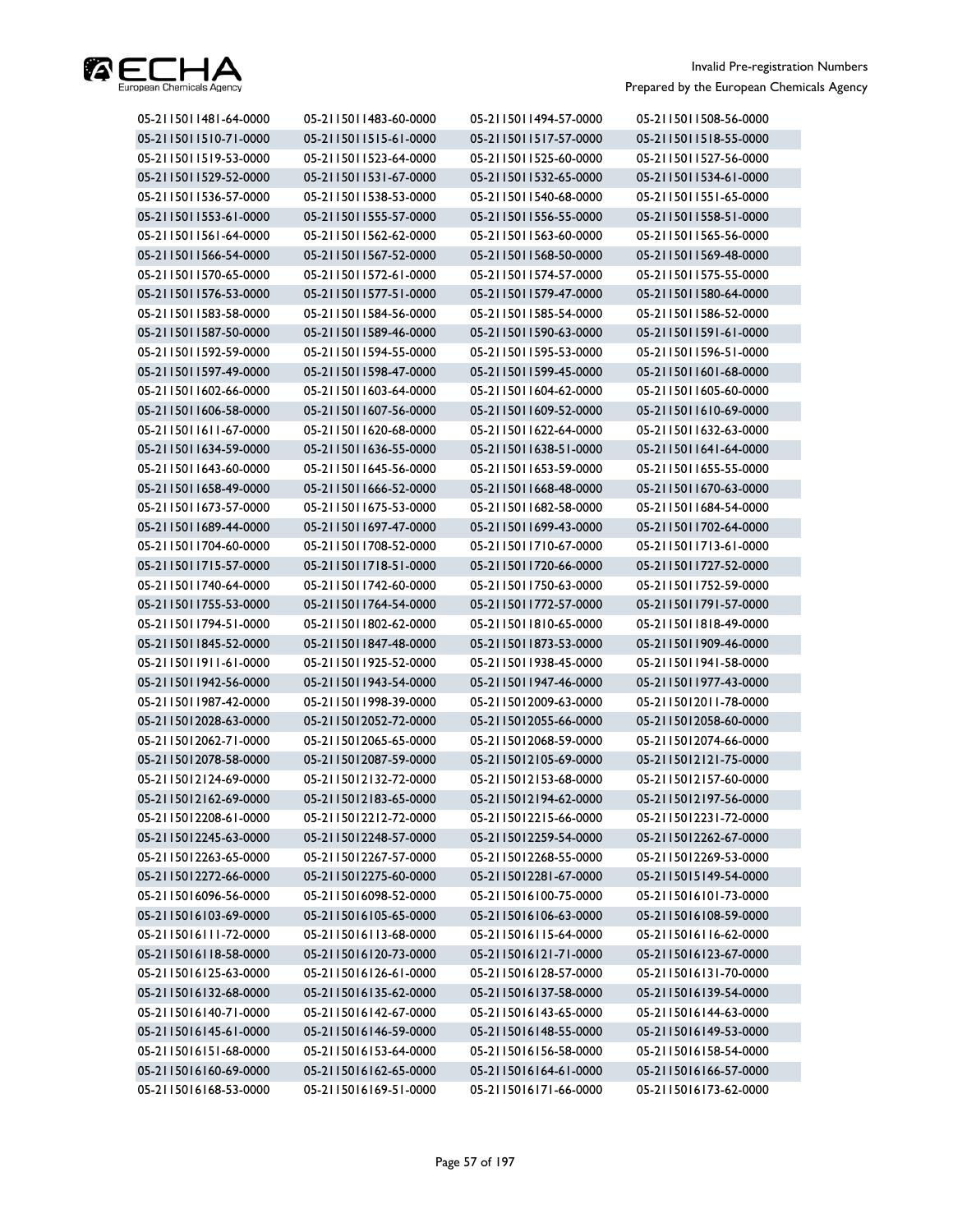

| 05-2115016175-58-0000 | 05-2115016177-54-0000 | 05-2115016179-50-0000 | 05-2115016181-65-0000 |
|-----------------------|-----------------------|-----------------------|-----------------------|
| 05-2115016183-61-0000 | 05-2115016185-57-0000 | 05-2115016187-53-0000 | 05-2115016189-49-0000 |
| 05-2115016191-64-0000 | 05-2115016192-62-0000 | 05-2115016195-56-0000 | 05-2115016197-52-0000 |
| 05-2115016199-48-0000 | 05-2115016201-71-0000 | 05-2115016202-69-0000 | 05-2115016203-67-0000 |
| 05-2115016204-65-0000 | 05-2115016206-61-0000 | 05-2115016208-57-0000 | 05-2115016210-72-0000 |
| 05-2115016212-68-0000 | 05-2115016214-64-0000 | 05-2115016216-60-0000 | 05-2115016218-56-0000 |
| 05-2115016221-69-0000 | 05-2115016223-65-0000 | 05-2115016226-59-0000 | 05-2115016228-55-0000 |
| 05-2115016230-70-0000 | 05-2115016232-66-0000 | 05-2115016234-62-0000 | 05-2115016236-58-0000 |
| 05-2115016238-54-0000 | 05-2115016241-67-0000 | 05-2115016244-61-0000 | 05-2115016247-55-0000 |
| 05-2115016250-68-0000 | 05-2115016253-62-0000 | 05-2115016255-58-0000 | 05-2115016258-52-0000 |
| 05-2115016261-65-0000 | 05-2115016262-63-0000 | 05-2115016263-61-0000 | 05-2115016264-59-0000 |
| 05-2115016265-57-0000 | 05-2115016266-55-0000 | 05-2115016267-53-0000 | 05-2115016268-51-0000 |
| 05-2115016270-66-0000 | 05-2115016271-64-0000 | 05-2115016272-62-0000 | 05-2115016274-58-0000 |
| 05-2115016275-56-0000 | 05-2115016277-52-0000 | 05-2115016279-48-0000 | 05-2115016280-65-0000 |
| 05-2115016281-63-0000 | 05-2115016282-61-0000 | 05-2115016283-59-0000 | 05-2115016284-57-0000 |
| 05-2115016285-55-0000 | 05-2115016286-53-0000 | 05-2115016287-51-0000 | 05-2115016288-49-0000 |
| 05-2115016289-47-0000 | 05-2115016290-64-0000 | 05-2115016291-62-0000 | 05-2115016293-58-0000 |
| 05-2115016294-56-0000 | 05-2115016295-54-0000 | 05-2115016296-52-0000 | 05-2115016297-50-0000 |
| 05-2115016299-46-0000 | 05-2115016300-71-0000 | 05-2115016301-69-0000 | 05-2115016302-67-0000 |
| 05-2115016303-65-0000 | 05-2115016304-63-0000 | 05-2115016305-61-0000 | 05-2115016306-59-0000 |
| 05-2115016307-57-0000 | 05-2115016308-55-0000 | 05-2115016310-70-0000 | 05-2115016311-68-0000 |
| 05-2115016312-66-0000 | 05-2115016313-64-0000 | 05-2115016314-62-0000 | 05-2115016315-60-0000 |
| 05-2115016316-58-0000 | 05-2115016317-56-0000 | 05-2115016318-54-0000 | 05-2115016319-52-0000 |
| 05-2115016320-69-0000 | 05-2115016322-65-0000 | 05-2115016323-63-0000 | 05-2115016324-61-0000 |
| 05-2115016325-59-0000 | 05-2115016326-57-0000 | 05-2115016327-55-0000 | 05-2115016328-53-0000 |
| 05-2115016329-51-0000 | 05-2115016330-68-0000 | 05-2115016331-66-0000 | 05-2115016333-62-0000 |
| 05-2115016334-60-0000 | 05-2115016335-58-0000 | 05-2115016336-56-0000 | 05-2115016338-52-0000 |
| 05-2115016342-63-0000 | 05-2115016345-57-0000 | 05-2115016348-51-0000 | 05-2115016351-64-0000 |
| 05-2115016353-60-0000 | 05-2115016356-54-0000 | 05-2115016360-65-0000 | 05-2115016362-61-0000 |
| 05-2115016367-51-0000 | 05-2115016370-64-0000 | 05-2115016372-60-0000 | 05-2115016375-54-0000 |
| 05-2115016377-50-0000 | 05-2115016380-63-0000 | 05-2115016382-59-0000 | 05-2115016383-57-0000 |
| 05-2115016385-53-0000 | 05-2115016388-47-0000 | 05-2115016391-60-0000 | 05-2115016395-52-0000 |
| 05-2115016398-46-0000 | 05-2115016401-67-0000 | 05-2115016404-61-0000 | 05-2115016406-57-0000 |
| 05-2115016409-51-0000 | 05-2115016413-62-0000 | 05-2115016416-56-0000 | 05-2115016419-50-0000 |
| 05-2115016422-63-0000 | 05-2115016426-55-0000 | 05-2115016427-53-0000 | 05-2115016428-51-0000 |
| 05-2115016431-64-0000 | 05-2115016434-58-0000 | 05-2115016437-52-0000 | 05-2115016444-57-0000 |
| 05-2115016448-49-0000 | 05-2115016451-62-0000 | 05-2115016454-56-0000 | 05-2115016456-52-0000 |
| 05-2115016459-46-0000 | 05-2115016464-55-0000 | 05-2115016467-49-0000 | 05-2115016470-62-0000 |
| 05-2115016473-56-0000 | 05-2115016474-54-0000 | 05-2115016475-52-0000 | 05-2115016478-46-0000 |
| 05-2115016481-59-0000 | 05-2115016484-53-0000 | 05-2115016488-45-0000 | 05-2115016491-58-0000 |
| 05-2115016494-52-0000 | 05-2115016498-44-0000 | 05-2115016502-63-0000 | 05-2115016505-57-0000 |
| 05-2115016508-51-0000 | 05-2115016511-64-0000 | 05-2115016513-60-0000 | 05-2115016516-54-0000 |
| 05-2115016517-52-0000 | 05-2115016521-63-0000 | 05-2115016525-55-0000 | 05-2115016528-49-0000 |
| 05-2115016530-64-0000 | 05-2115016533-58-0000 | 05-2115016536-52-0000 | 05-2115016539-46-0000 |
| 05-2115016543-57-0000 | 05-2115016547-49-0000 | 05-2115016550-62-0000 | 05-2115016552-58-0000 |
| 05-2115016555-52-0000 | 05-2115016558-46-0000 | 05-2115016560-61-0000 | 05-2115016561-59-0000 |
| 05-2115016564-53-0000 | 05-2115016570-60-0000 | 05-2115016573-54-0000 | 05-2115016576-48-0000 |
| 05-2115016580-59-0000 | 05-2115016583-53-0000 | 05-2115016586-47-0000 | 05-2115016589-41-0000 |
| 05-2115016592-54-0000 | 05-2115016595-48-0000 | 05-2115016598-42-0000 | 05-2115016601-63-0000 |
| 05-2115016602-61-0000 | 05-2115016606-53-0000 | 05-2115016609-47-0000 | 05-2115016613-58-0000 |
| 05-2115016616-52-0000 | 05-2115016620-63-0000 | 05-2115016625-53-0000 | 05-2115016628-47-0000 |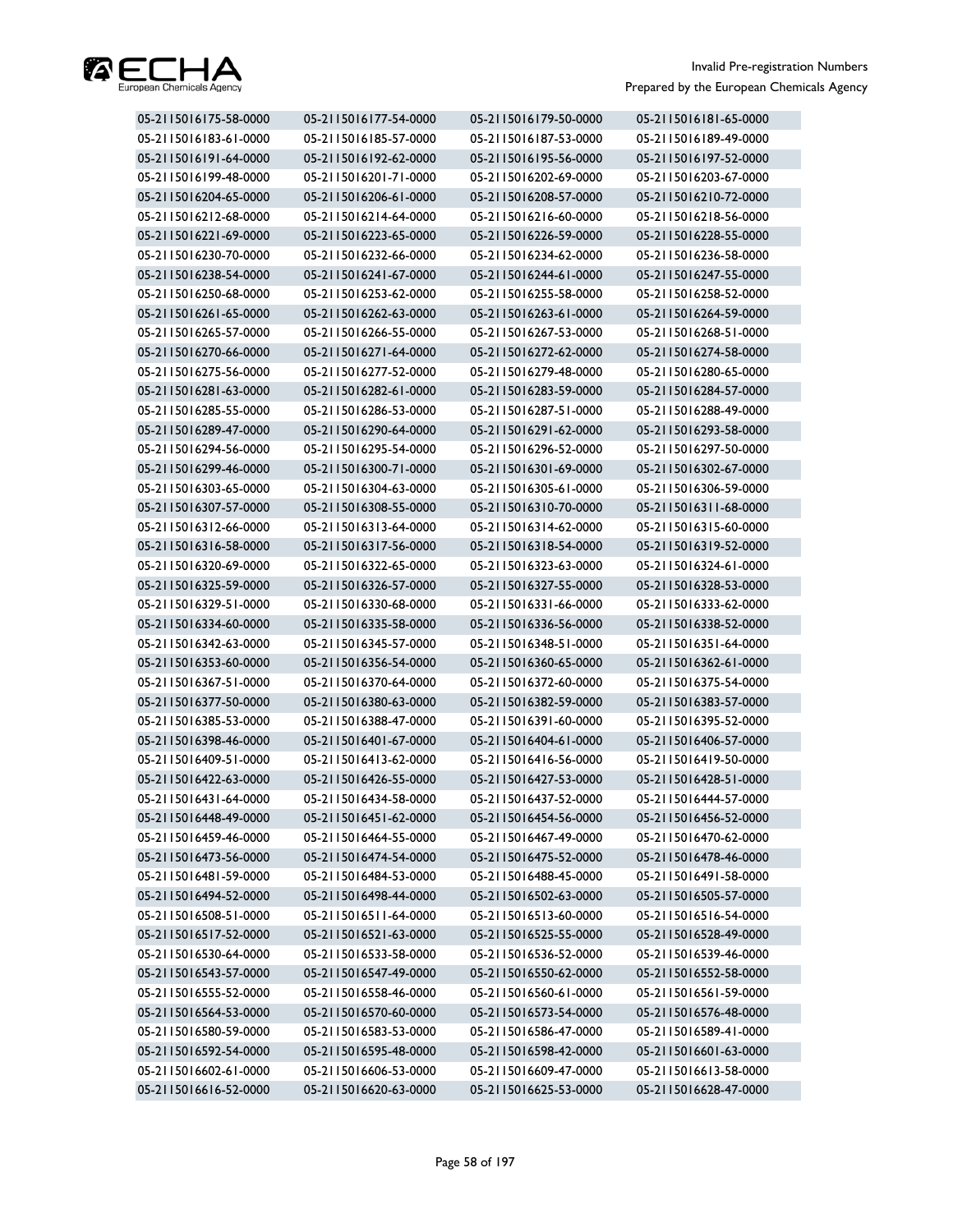

| 05-2115016631-60-0000 | 05-2115016635-52-0000 | 05-2115016638-46-0000 | 05-2115016641-59-0000 |
|-----------------------|-----------------------|-----------------------|-----------------------|
| 05-2115016643-55-0000 | 05-2115016646-49-0000 | 05-2115016650-60-0000 | 05-2115016654-52-0000 |
| 05-2115016657-46-0000 | 05-2115016662-55-0000 | 05-2115016665-49-0000 | 05-2115016668-43-0000 |
| 05-2115016673-52-0000 | 05-2115016677-44-0000 | 05-2115016680-57-0000 | 05-2115016683-51-0000 |
| 05-2115016684-49-0000 | 05-2115016686-45-0000 | 05-2115016692-52-0000 | 05-2115016697-42-0000 |
| 05-2115016700-63-0000 | 05-2115016704-55-0000 | 05-2115016708-47-0000 | 05-2115016711-60-0000 |
| 05-2115016715-52-0000 | 05-2115016718-46-0000 | 05-2115016721-59-0000 | 05-2115016725-51-0000 |
| 05-2115016726-49-0000 | 05-2115016729-43-0000 | 05-2115016733-54-0000 | 05-2115016736-48-0000 |
| 05-2115016739-42-0000 | 05-2115016743-53-0000 | 05-2115016746-47-0000 | 05-2115016750-58-0000 |
| 05-2115016755-48-0000 | 05-2115016758-42-0000 | 05-2115016763-51-0000 | 05-2115016764-49-0000 |
| 05-2115016765-47-0000 | 05-2115016767-43-0000 | 05-2115016770-56-0000 | 05-2115016771-54-0000 |
| 05-2115016773-50-0000 | 05-2115016774-48-0000 | 05-2115016775-46-0000 | 05-2115016777-42-0000 |
| 05-2115016778-40-0000 | 05-2115016779-38-0000 | 05-2115016780-55-0000 | 05-2115016781-53-0000 |
| 05-2115016784-47-0000 | 05-2115016785-45-0000 | 05-2115016786-43-0000 | 05-2115016787-41-0000 |
| 05-2115016788-39-0000 | 05-2115016790-54-0000 | 05-2115016791-52-0000 | 05-2115016792-50-0000 |
| 05-2115016793-48-0000 | 05-2115016795-44-0000 | 05-2115016796-42-0000 | 05-2115016798-38-0000 |
| 05-2115016800-61-0000 | 05-2115016802-57-0000 | 05-2115016803-55-0000 | 05-2115016804-53-0000 |
| 05-2115016805-51-0000 | 05-2115016807-47-0000 | 05-2115016808-45-0000 | 05-2115016809-43-0000 |
| 05-2115016810-60-0000 | 05-2115016811-58-0000 | 05-2115016813-54-0000 | 05-2115016816-48-0000 |
| 05-2115016820-59-0000 | 05-2115016824-51-0000 | 05-2115016829-41-0000 | 05-2115016833-52-0000 |
| 05-2115016837-44-0000 | 05-2115016842-53-0000 | 05-2115016846-45-0000 | 05-2115016848-41-0000 |
| 05-2115016850-56-0000 | 05-2115016854-48-0000 | 05-2115016858-40-0000 | 05-2115016864-47-0000 |
| 05-2115016869-37-0000 | 05-2115016874-46-0000 | 05-2115016880-53-0000 | 05-2115016884-45-0000 |
| 05-2115016888-37-0000 | 05-2115016889-35-0000 | 05-2115016893-46-0000 | 05-2115016898-36-0000 |
| 05-2115016902-55-0000 | 05-2115016907-45-0000 | 05-2115016912-54-0000 | 05-2115016916-46-0000 |
| 05-2115016920-57-0000 | 05-2115016926-45-0000 | 05-2115016929-39-0000 | 05-2115016930-56-0000 |
| 05-2115016934-48-0000 | 05-2115016938-40-0000 | 05-2115016943-49-0000 | 05-2115016947-41-0000 |
| 05-2115016952-50-0000 | 05-2115016956-42-0000 | 05-2115016960-53-0000 | 05-2115016964-45-0000 |
| 05-2115016969-35-0000 | 05-2115016970-52-0000 | 05-2115016972-48-0000 | 05-2115016973-46-0000 |
| 05-2115016974-44-0000 | 05-2115016975-42-0000 | 05-2115016977-38-0000 | 05-2115016978-36-0000 |
| 05-2115016980-51-0000 | 05-2115016982-47-0000 | 05-2115016984-43-0000 | 05-2115016985-41-0000 |
| 05-2115016987-37-0000 | 05-2115016989-33-0000 | 05-2115016990-50-0000 | 05-2115016991-48-0000 |
| 05-2115016992-46-0000 | 05-2115016993-44-0000 | 05-2115016994-42-0000 | 05-2115016995-40-0000 |
| 05-2115016996-38-0000 | 05-2115016998-34-0000 | 05-2115017001-74-0000 | 05-2115017002-72-0000 |
| 05-2115017005-66-0000 | 05-2115017006-64-0000 | 05-2115017007-62-0000 | 05-2115017012-71-0000 |
| 05-2115017016-63-0000 | 05-2115017020-74-0000 | 05-2115017023-68-0000 | 05-2115017027-60-0000 |
| 05-2115017032-69-0000 | 05-2115017036-61-0000 | 05-2115017040-72-0000 | 05-2115017041-70-0000 |
| 05-2115017046-60-0000 | 05-2115017049-54-0000 | 05-2115017053-65-0000 | 05-2115017057-57-0000 |
| 05-2115017062-66-0000 | 05-2115017065-60-0000 | 05-2115017070-69-0000 | 05-2115017072-65-0000 |
| 05-2115017076-57-0000 | 05-2115017079-51-0000 | 05-2115017081-66-0000 | 05-2115017086-56-0000 |
| 05-2115017092-63-0000 | 05-2115017094-59-0000 | 05-2115017097-53-0000 | 05-2115017100-74-0000 |
| 05-2115017105-64-0000 | 05-2115017109-56-0000 | 05-2115017113-67-0000 | 05-2115017117-59-0000 |
| 05-2115017120-72-0000 | 05-2115017124-64-0000 | 05-2115017129-54-0000 | 05-2115017134-63-0000 |
| 05-2115017138-55-0000 | 05-2115017142-66-0000 | 05-2115017147-56-0000 | 05-2115017151-67-0000 |
| 05-2115017152-65-0000 | 05-2115017158-53-0000 | 05-2115017162-64-0000 | 05-2115017169-50-0000 |
| 05-2115017173-61-0000 | 05-2115017178-51-0000 | 05-2115017182-62-0000 | 05-2115017187-52-0000 |
| 05-2115017189-48-0000 | 05-2115017195-55-0000 | 05-2115017200-72-0000 | 05-2115017204-64-0000 |
| 05-2115017210-71-0000 | 05-2115017216-59-0000 | 05-2115017220-70-0000 | 05-2115017226-58-0000 |
| 05-2115017230-69-0000 | 05-2115017232-65-0000 | 05-2115017233-63-0000 | 05-2115017234-61-0000 |
| 05-2115017235-59-0000 | 05-2115017238-53-0000 | 05-2115017240-68-0000 | 05-2115017241-66-0000 |
| 05-2115017242-64-0000 | 05-2115017243-62-0000 | 05-2115017244-60-0000 | 05-2115017245-58-0000 |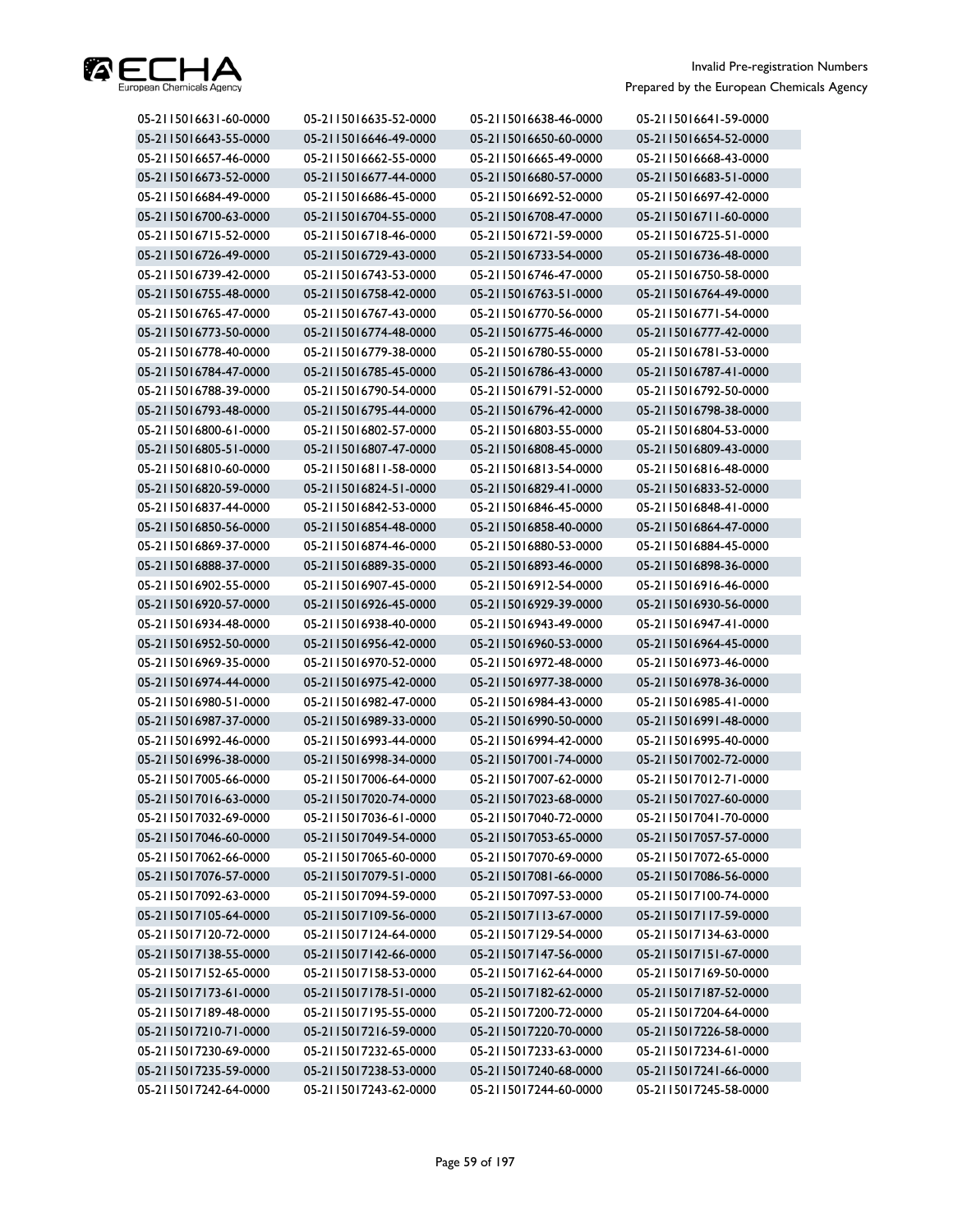

| 05-2115017247-54-0000 | 05-2115017249-50-0000 | 05-2115017250-67-0000 | 05-2115017252-63-0000 |
|-----------------------|-----------------------|-----------------------|-----------------------|
| 05-2115017253-61-0000 | 05-2115017255-57-0000 | 05-2115017256-55-0000 | 05-2115017257-53-0000 |
| 05-2115017259-49-0000 | 05-2115017261-64-0000 | 05-2115017262-62-0000 | 05-2115017265-56-0000 |
| 05-2115017269-48-0000 | 05-2115017271-63-0000 | 05-2115017273-59-0000 | 05-2115017278-49-0000 |
| 05-2115017284-56-0000 | 05-2115017289-46-0000 | 05-2115017293-57-0000 | 05-2115017296-51-0000 |
| 05-2115017301-68-0000 | 05-2115017306-58-0000 | 05-2115017311-67-0000 | 05-2115017313-63-0000 |
| 05-2115017318-53-0000 | 05-2115017321-66-0000 | 05-2115017325-58-0000 | 05-2115017329-50-0000 |
| 05-2115017334-59-0000 | 05-2115017338-51-0000 | 05-2115017341-64-0000 | 05-2115017344-58-0000 |
| 05-2115017347-52-0000 | 05-2115017351-63-0000 | 05-2115017353-59-0000 | 05-2115017356-53-0000 |
| 05-2115017358-49-0000 | 05-2115017360-64-0000 | 05-2115017361-62-0000 | 05-2115017362-60-0000 |
| 05-2115017364-56-0000 | 05-2115017366-52-0000 | 05-2115017367-50-0000 | 05-2115017368-48-0000 |
| 05-2115017369-46-0000 | 05-2115017370-63-0000 | 05-2115017371-61-0000 | 05-2115017373-57-0000 |
| 05-2115017610-63-0000 | 05-2115017716-49-0000 | 05-2115017822-54-0000 | 05-2115020642-61-0000 |
| 05-2115020643-59-0000 | 05-2115020644-57-0000 | 05-2115020645-55-0000 | 05-2115020646-53-0000 |
| 05-2115020647-51-0000 | 05-2115020648-49-0000 | 05-2115020649-47-0000 | 05-2115020650-64-0000 |
| 05-2115020651-62-0000 | 05-2115020652-60-0000 | 05-2115020653-58-0000 | 05-2115020654-56-0000 |
| 05-2115020655-54-0000 | 05-2115020656-52-0000 | 05-2115020657-50-0000 | 05-2115020658-48-0000 |
| 05-2115020659-46-0000 | 05-2115020660-63-0000 | 05-2115020661-61-0000 | 05-2115020662-59-0000 |
| 05-2115020663-57-0000 | 05-2115020664-55-0000 | 05-2115020665-53-0000 | 05-2115020666-51-0000 |
| 05-2115020667-49-0000 | 05-2115020668-47-0000 | 05-2115020669-45-0000 | 05-2115020670-62-0000 |
| 05-2115020671-60-0000 | 05-2115020672-58-0000 | 05-2115020673-56-0000 | 05-2115020674-54-0000 |
| 05-2115020675-52-0000 | 05-2115020676-50-0000 | 05-2115020677-48-0000 | 05-2115020678-46-0000 |
| 05-2115020679-44-0000 | 05-2115020680-61-0000 | 05-2115020681-59-0000 | 05-2115020682-57-0000 |
| 05-2115020683-55-0000 | 05-2115020684-53-0000 | 05-2115020685-51-0000 | 05-2115020686-49-0000 |
| 05-2115020687-47-0000 | 05-2115020688-45-0000 | 05-2115020689-43-0000 | 05-2115020690-60-0000 |
| 05-2115020691-58-0000 | 05-2115020692-56-0000 | 05-2115020693-54-0000 | 05-2115020694-52-0000 |
| 05-2115020695-50-0000 | 05-2115020696-48-0000 | 05-2115020697-46-0000 | 05-2115020698-44-0000 |
| 05-2115020699-42-0000 | 05-2115020700-67-0000 | 05-2115020701-65-0000 | 05-2115020702-63-0000 |
| 05-2115020703-61-0000 | 05-2115020704-59-0000 | 05-2115020705-57-0000 | 05-2115020706-55-0000 |
| 05-2115020707-53-0000 | 05-2115020708-51-0000 | 05-2115020709-49-0000 | 05-2115020710-66-0000 |
| 05-2115020711-64-0000 | 05-2115020712-62-0000 | 05-2115020713-60-0000 | 05-2115020714-58-0000 |
| 05-2115020715-56-0000 | 05-2115020716-54-0000 | 05-2115020717-52-0000 | 05-2115020718-50-0000 |
| 05-2115020719-48-0000 | 05-2115020720-65-0000 | 05-2115020721-63-0000 | 05-2115020722-61-0000 |
| 05-2115020723-59-0000 | 05-2115020724-57-0000 | 05-2115020725-55-0000 | 05-2115020726-53-0000 |
| 05-2115020727-51-0000 | 05-2115020728-49-0000 | 05-2115020729-47-0000 | 05-2115020730-64-0000 |
| 05-2115020731-62-0000 | 05-2115020732-60-0000 | 05-2115020733-58-0000 | 05-2115020734-56-0000 |
| 05-2115020735-54-0000 | 05-2115020736-52-0000 | 05-2115020737-50-0000 | 05-2115020738-48-0000 |
| 05-2115020739-46-0000 | 05-2115020740-63-0000 | 05-2115020741-61-0000 | 05-2115020742-59-0000 |
| 05-2115020743-57-0000 | 05-2115020744-55-0000 | 05-2115020745-53-0000 | 05-2115020746-51-0000 |
| 05-2115020747-49-0000 | 05-2115020748-47-0000 | 05-2115020749-45-0000 | 05-2115020751-60-0000 |
| 05-2115020752-58-0000 | 05-2115020753-56-0000 | 05-2115020754-54-0000 | 05-2115020756-50-0000 |
| 05-2115020757-48-0000 | 05-2115020758-46-0000 | 05-2115020759-44-0000 | 05-2115020760-61-0000 |
| 05-2115020761-59-0000 | 05-2115020762-57-0000 | 05-2115020763-55-0000 | 05-2115020764-53-0000 |
| 05-2115020765-51-0000 | 05-2115020766-49-0000 | 05-2115020767-47-0000 | 05-2115020768-45-0000 |
| 05-2115020769-43-0000 | 05-2115020770-60-0000 | 05-2115020771-58-0000 | 05-2115020772-56-0000 |
| 05-2115020773-54-0000 | 05-2115020774-52-0000 | 05-2115020775-50-0000 | 05-2115020776-48-0000 |
| 05-2115020777-46-0000 | 05-2115020778-44-0000 | 05-2115020779-42-0000 | 05-2115020780-59-0000 |
| 05-2115020781-57-0000 | 05-2115020782-55-0000 | 05-2115020783-53-0000 | 05-2115020784-51-0000 |
| 05-2115020786-47-0000 | 05-2115020787-45-0000 | 05-2115020788-43-0000 | 05-2115020789-41-0000 |
| 05-2115020790-58-0000 | 05-2115020791-56-0000 | 05-2115020792-54-0000 | 05-2115020793-52-0000 |
| 05-2115020794-50-0000 | 05-2115020795-48-0000 | 05-2115020796-46-0000 | 05-2115020797-44-0000 |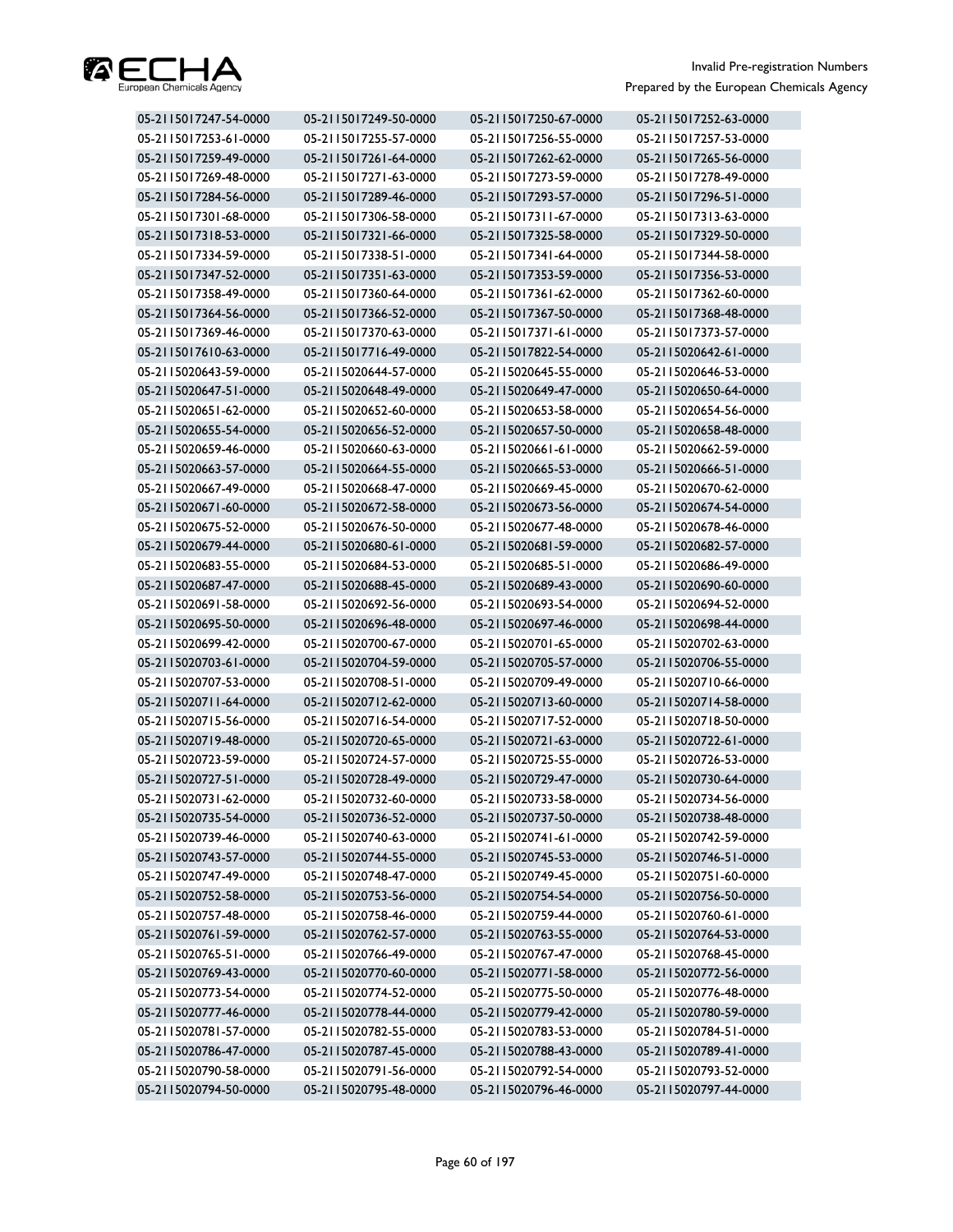

| 05-2115020798-42-0000 | 05-2115020799-40-0000 | 05-2115020800-65-0000 | 05-2115020801-63-0000 |
|-----------------------|-----------------------|-----------------------|-----------------------|
| 05-2115020802-61-0000 | 05-2115020803-59-0000 | 05-2115020804-57-0000 | 05-2115020805-55-0000 |
| 05-2115020806-53-0000 | 05-2115020807-51-0000 | 05-2115020808-49-0000 | 05-2115020809-47-0000 |
| 05-2115020810-64-0000 | 05-2115020811-62-0000 | 05-2115020813-58-0000 | 05-2115020814-56-0000 |
| 05-2115020815-54-0000 | 05-2115020816-52-0000 | 05-2115020817-50-0000 | 05-2115020818-48-0000 |
| 05-2115020819-46-0000 | 05-2115020820-63-0000 | 05-2115020821-61-0000 | 05-2115020822-59-0000 |
| 05-2115020823-57-0000 | 05-2115020824-55-0000 | 05-2115020825-53-0000 | 05-2115020826-51-0000 |
| 05-2115020827-49-0000 | 05-2115020828-47-0000 | 05-2115020829-45-0000 | 05-2115020830-62-0000 |
| 05-2115020831-60-0000 | 05-2115020832-58-0000 | 05-2115020833-56-0000 | 05-2115020834-54-0000 |
| 05-2115020835-52-0000 | 05-2115020836-50-0000 | 05-2115020838-46-0000 | 05-2115020839-44-0000 |
| 05-2115020840-61-0000 | 05-2115020841-59-0000 | 05-2115020842-57-0000 | 05-2115020843-55-0000 |
| 05-2115020844-53-0000 | 05-2115020845-51-0000 | 05-2115020846-49-0000 | 05-2115020847-47-0000 |
| 05-2115020848-45-0000 | 05-2115020849-43-0000 | 05-2115020850-60-0000 | 05-2115020851-58-0000 |
| 05-2115020852-56-0000 | 05-2115020853-54-0000 | 05-2115020854-52-0000 | 05-2115020855-50-0000 |
| 05-2115020856-48-0000 | 05-2115020857-46-0000 | 05-2115020858-44-0000 | 05-2115020859-42-0000 |
| 05-2115020860-59-0000 | 05-2115020861-57-0000 | 05-2115020862-55-0000 | 05-2115020863-53-0000 |
| 05-2115020864-51-0000 | 05-2115020865-49-0000 | 05-2115020866-47-0000 | 05-2115020867-45-0000 |
| 05-2115020868-43-0000 | 05-2115020869-41-0000 | 05-2115020870-58-0000 | 05-2115020871-56-0000 |
| 05-2115020872-54-0000 | 05-2115020873-52-0000 | 05-2115020874-50-0000 | 05-2115020875-48-0000 |
| 05-2115020876-46-0000 | 05-2115020877-44-0000 | 05-2115020878-42-0000 | 05-2115020879-40-0000 |
| 05-2115020880-57-0000 | 05-2115020881-55-0000 | 05-2115020882-53-0000 | 05-2115020883-51-0000 |
| 05-2115020885-47-0000 | 05-2115020886-45-0000 | 05-2115020887-43-0000 | 05-2115020888-41-0000 |
| 05-2115020889-39-0000 | 05-2115020890-56-0000 | 05-2115020891-54-0000 | 05-2115020892-52-0000 |
| 05-2115020893-50-0000 | 05-2115020894-48-0000 | 05-2115020895-46-0000 | 05-2115020896-44-0000 |
| 05-2115020897-42-0000 | 05-2115020898-40-0000 | 05-2115020899-38-0000 | 05-2115020900-63-0000 |
| 05-2115020901-61-0000 | 05-2115020902-59-0000 | 05-2115020903-57-0000 | 05-2115020904-55-0000 |
| 05-2115020905-53-0000 | 05-2115020906-51-0000 | 05-2115020907-49-0000 | 05-2115020908-47-0000 |
| 05-2115020909-45-0000 | 05-2115020910-62-0000 | 05-2115020911-60-0000 | 05-2115020912-58-0000 |
| 05-2115020913-56-0000 | 05-2115020914-54-0000 | 05-2115020915-52-0000 | 05-2115020917-48-0000 |
| 05-2115020918-46-0000 | 05-2115020919-44-0000 | 05-2115020920-61-0000 | 05-2115020921-59-0000 |
| 05-2115020922-57-0000 | 05-2115020923-55-0000 | 05-2115020924-53-0000 | 05-2115020925-51-0000 |
| 05-2115020926-49-0000 | 05-2115020927-47-0000 | 05-2115020928-45-0000 | 05-2115020929-43-0000 |
| 05-2115020930-60-0000 | 05-2115020931-58-0000 | 05-2115020932-56-0000 | 05-2115020933-54-0000 |
| 05-2115020935-50-0000 | 05-2115020936-48-0000 | 05-2115020937-46-0000 | 05-2115020938-44-0000 |
| 05-2115020939-42-0000 | 05-2115020940-59-0000 | 05-2115020941-57-0000 | 05-2115020942-55-0000 |
| 05-2115020944-51-0000 | 05-2115020945-49-0000 | 05-2115020946-47-0000 | 05-2115020947-45-0000 |
| 05-2115020948-43-0000 | 05-2115020949-41-0000 | 05-2115020950-58-0000 | 05-2115020952-54-0000 |
| 05-2115020953-52-0000 | 05-2115020954-50-0000 | 05-2115020955-48-0000 | 05-2115020956-46-0000 |
| 05-2115020957-44-0000 | 05-2115020958-42-0000 | 05-2115020959-40-0000 | 05-2115020960-57-0000 |
| 05-2115020961-55-0000 | 05-2115020962-53-0000 | 05-2115020963-51-0000 | 05-2115020964-49-0000 |
| 05-2115020965-47-0000 | 05-2115020966-45-0000 | 05-2115020967-43-0000 | 05-2115020968-41-0000 |
| 05-2115020969-39-0000 | 05-2115020970-56-0000 | 05-2115020971-54-0000 | 05-2115020972-52-0000 |
| 05-2115020973-50-0000 | 05-2115020974-48-0000 | 05-2115020975-46-0000 | 05-2115020976-44-0000 |
| 05-2115020977-42-0000 | 05-2115020978-40-0000 | 05-2115020979-38-0000 | 05-2115020980-55-0000 |
| 05-2115020981-53-0000 | 05-2115020982-51-0000 | 05-2115020983-49-0000 | 05-2115020984-47-0000 |
| 05-2115020985-45-0000 | 05-2115020986-43-0000 | 05-2115020987-41-0000 | 05-2115020988-39-0000 |
| 05-2115020989-37-0000 | 05-2115020990-54-0000 | 05-2115020991-52-0000 | 05-2115020992-50-0000 |
| 05-2115020993-48-0000 | 05-2115020994-46-0000 | 05-2115020995-44-0000 | 05-2115020996-42-0000 |
| 05-2115020997-40-0000 | 05-2115020998-38-0000 | 05-2115020999-36-0000 | 05-2115021000-80-0000 |
| 05-2115021001-78-0000 | 05-2115021002-76-0000 | 05-2115021003-74-0000 | 05-2115021004-72-0000 |
| 05-2115021005-70-0000 | 05-2115021006-68-0000 | 05-2115021007-66-0000 | 05-2115021008-64-0000 |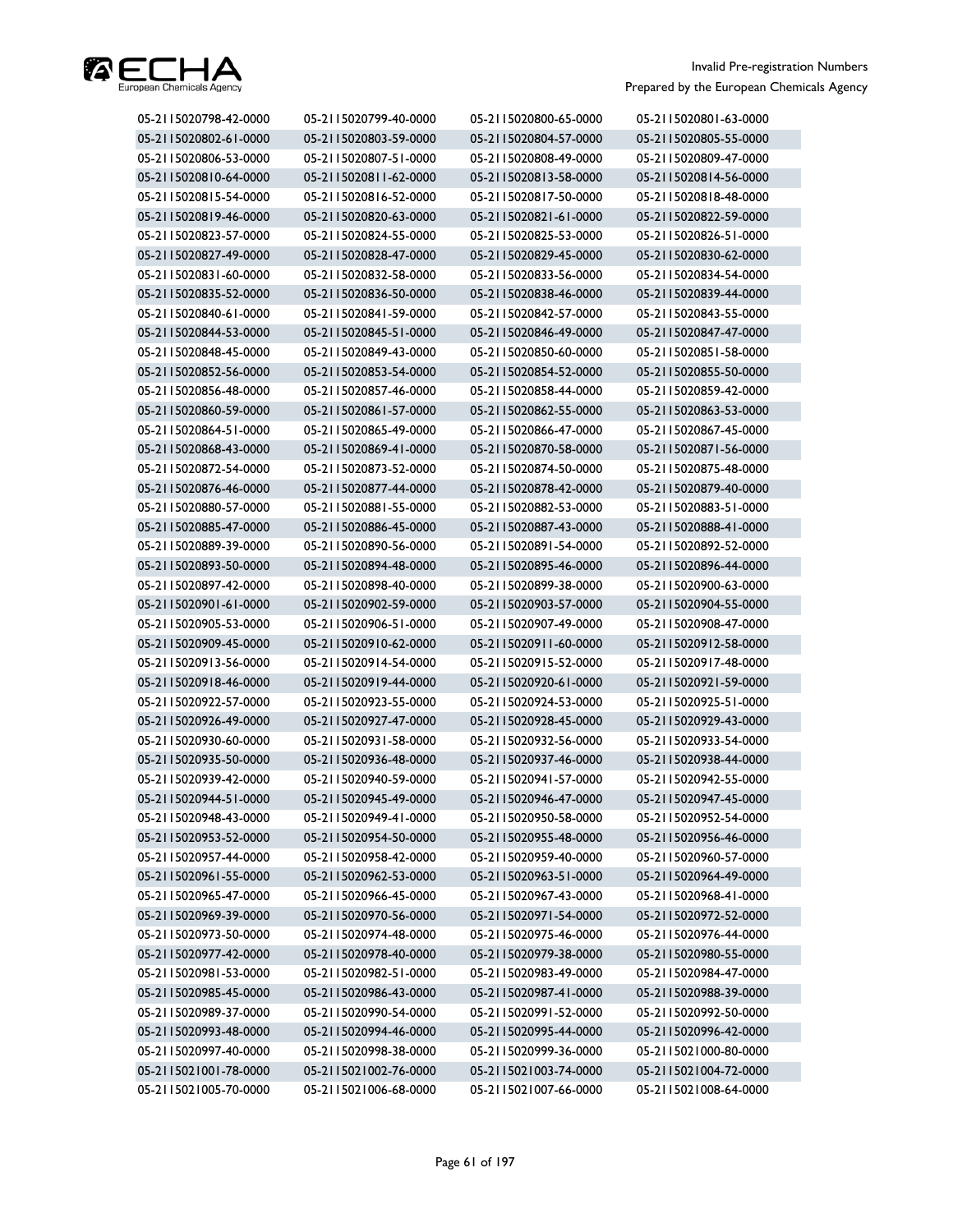

| 05-2115021009-62-0000 | 05-2115021011-77-0000 | 05-2115021012-75-0000 | 05-2115021013-73-0000 |
|-----------------------|-----------------------|-----------------------|-----------------------|
| 05-2115021014-71-0000 | 05-2115021015-69-0000 | 05-2115021016-67-0000 | 05-2115021017-65-0000 |
| 05-2115021018-63-0000 | 05-2115021019-61-0000 | 05-2115021020-78-0000 | 05-2115021021-76-0000 |
| 05-2115021022-74-0000 | 05-2115021023-72-0000 | 05-2115021024-70-0000 | 05-2115021025-68-0000 |
| 05-2115021026-66-0000 | 05-2115021027-64-0000 | 05-2115021028-62-0000 | 05-2115021029-60-0000 |
| 05-2115021030-77-0000 | 05-2115021031-75-0000 | 05-2115021032-73-0000 | 05-2115021033-71-0000 |
| 05-2115021035-67-0000 | 05-2115021036-65-0000 | 05-2115021037-63-0000 | 05-2115021038-61-0000 |
| 05-2115021039-59-0000 | 05-2115021040-76-0000 | 05-2115021041-74-0000 | 05-2115021042-72-0000 |
| 05-2115021043-70-0000 | 05-2115021044-68-0000 | 05-2115021045-66-0000 | 05-2115021046-64-0000 |
| 05-2115021047-62-0000 | 05-2115021048-60-0000 | 05-2115021049-58-0000 | 05-2115021051-73-0000 |
| 05-2115021053-69-0000 | 05-2115021054-67-0000 | 05-2115021055-65-0000 | 05-2115021056-63-0000 |
| 05-2115021057-61-0000 | 05-2115021058-59-0000 | 05-2115021059-57-0000 | 05-2115021060-74-0000 |
| 05-2115021061-72-0000 | 05-2115021062-70-0000 | 05-2115021063-68-0000 | 05-2115021064-66-0000 |
| 05-2115021065-64-0000 | 05-2115021068-58-0000 | 05-2115021069-56-0000 | 05-2115021070-73-0000 |
| 05-2115021071-71-0000 | 05-2115021072-69-0000 | 05-2115021073-67-0000 | 05-2115021074-65-0000 |
| 05-2115021075-63-0000 | 05-2115021076-61-0000 | 05-2115021077-59-0000 | 05-2115021078-57-0000 |
| 05-2115021079-55-0000 | 05-2115021080-72-0000 | 05-2115021081-70-0000 | 05-2115021082-68-0000 |
| 05-2115021083-66-0000 | 05-2115021084-64-0000 | 05-2115021085-62-0000 | 05-2115021086-60-0000 |
| 05-2115021087-58-0000 | 05-2115021088-56-0000 | 05-2115021089-54-0000 | 05-2115021090-71-0000 |
| 05-2115021091-69-0000 | 05-2115021092-67-0000 | 05-2115021093-65-0000 | 05-2115021094-63-0000 |
| 05-2115021095-61-0000 | 05-2115021097-57-0000 | 05-2115021098-55-0000 | 05-2115021099-53-0000 |
| 05-2115021100-78-0000 | 05-2115021101-76-0000 | 05-2115021102-74-0000 | 05-2115021103-72-0000 |
| 05-2115021104-70-0000 | 05-2115021105-68-0000 | 05-2115021106-66-0000 | 05-2115021107-64-0000 |
| 05-2115021108-62-0000 | 05-2115021109-60-0000 | 05-2115021110-77-0000 | 05-2115021111-75-0000 |
| 05-2115021112-73-0000 | 05-2115021113-71-0000 | 05-2115021114-69-0000 | 05-2115021115-67-0000 |
| 05-2115021116-65-0000 | 05-2115021117-63-0000 | 05-2115021118-61-0000 | 05-2115021119-59-0000 |
| 05-2115021120-76-0000 | 05-2115021121-74-0000 | 05-2115021122-72-0000 | 05-2115021124-68-0000 |
| 05-2115021125-66-0000 | 05-2115021126-64-0000 | 05-2115021127-62-0000 | 05-2115021128-60-0000 |
| 05-2115021129-58-0000 | 05-2115021130-75-0000 | 05-2115021131-73-0000 | 05-2115021132-71-0000 |
| 05-2115021133-69-0000 | 05-2115021134-67-0000 | 05-2115021135-65-0000 | 05-2115021136-63-0000 |
| 05-2115021137-61-0000 | 05-2115021138-59-0000 | 05-2115021139-57-0000 | 05-2115021140-74-0000 |
| 05-2115021141-72-0000 | 05-2115021142-70-0000 | 05-2115021143-68-0000 | 05-2115021144-66-0000 |
| 05-2115021145-64-0000 | 05-2115021147-60-0000 | 05-2115021148-58-0000 | 05-2115021149-56-0000 |
| 05-2115021150-73-0000 | 05-2115021151-71-0000 | 05-2115021152-69-0000 | 05-2115021153-67-0000 |
| 05-2115021154-65-0000 | 05-2115021155-63-0000 | 05-2115021156-61-0000 | 05-2115021157-59-0000 |
| 05-2115021158-57-0000 | 05-2115021159-55-0000 | 05-2115021160-72-0000 | 05-2115021161-70-0000 |
| 05-2115021162-68-0000 | 05-2115021164-64-0000 | 05-2115021165-62-0000 | 05-2115021167-58-0000 |
| 05-2115021169-54-0000 | 05-2115021170-71-0000 | 05-2115021172-67-0000 | 05-2115021174-63-0000 |
| 05-2115021175-61-0000 | 05-2115021177-57-0000 | 05-2115021179-53-0000 | 05-2115021181-68-0000 |
| 05-2115021182-66-0000 | 05-2115021184-62-0000 | 05-2115021186-58-0000 | 05-2115021188-54-0000 |
| 05-2115021189-52-0000 | 05-2115021191-67-0000 | 05-2115021193-63-0000 | 05-2115021195-59-0000 |
| 05-2115021196-57-0000 | 05-2115021198-53-0000 | 05-2115021200-76-0000 | 05-2115021202-72-0000 |
| 05-2115021203-70-0000 | 05-2115021205-66-0000 | 05-2115021207-62-0000 | 05-2115021209-58-0000 |
| 05-2115021211-73-0000 | 05-2115021212-71-0000 | 05-2115021214-67-0000 | 05-2115021216-63-0000 |
| 05-2115021218-59-0000 | 05-2115021219-57-0000 | 05-2115021221-72-0000 | 05-2115021222-70-0000 |
| 05-2115021223-68-0000 | 05-2115021224-66-0000 | 05-2115021225-64-0000 | 05-2115021227-60-0000 |
| 05-2115021229-56-0000 | 05-2115021231-71-0000 | 05-2115021233-67-0000 | 05-2115021235-63-0000 |
| 05-2115021237-59-0000 | 05-2115021239-55-0000 | 05-2115021241-70-0000 | 05-2115021243-66-0000 |
| 05-2115021245-62-0000 | 05-2115021247-58-0000 | 05-2115021249-54-0000 | 05-2115021251-69-0000 |
| 05-2115021253-65-0000 | 05-2115021255-61-0000 | 05-2115021257-57-0000 | 05-2115021259-53-0000 |
| 05-2115021261-68-0000 | 05-2115021263-64-0000 | 05-2115021265-60-0000 | 05-2115021267-56-0000 |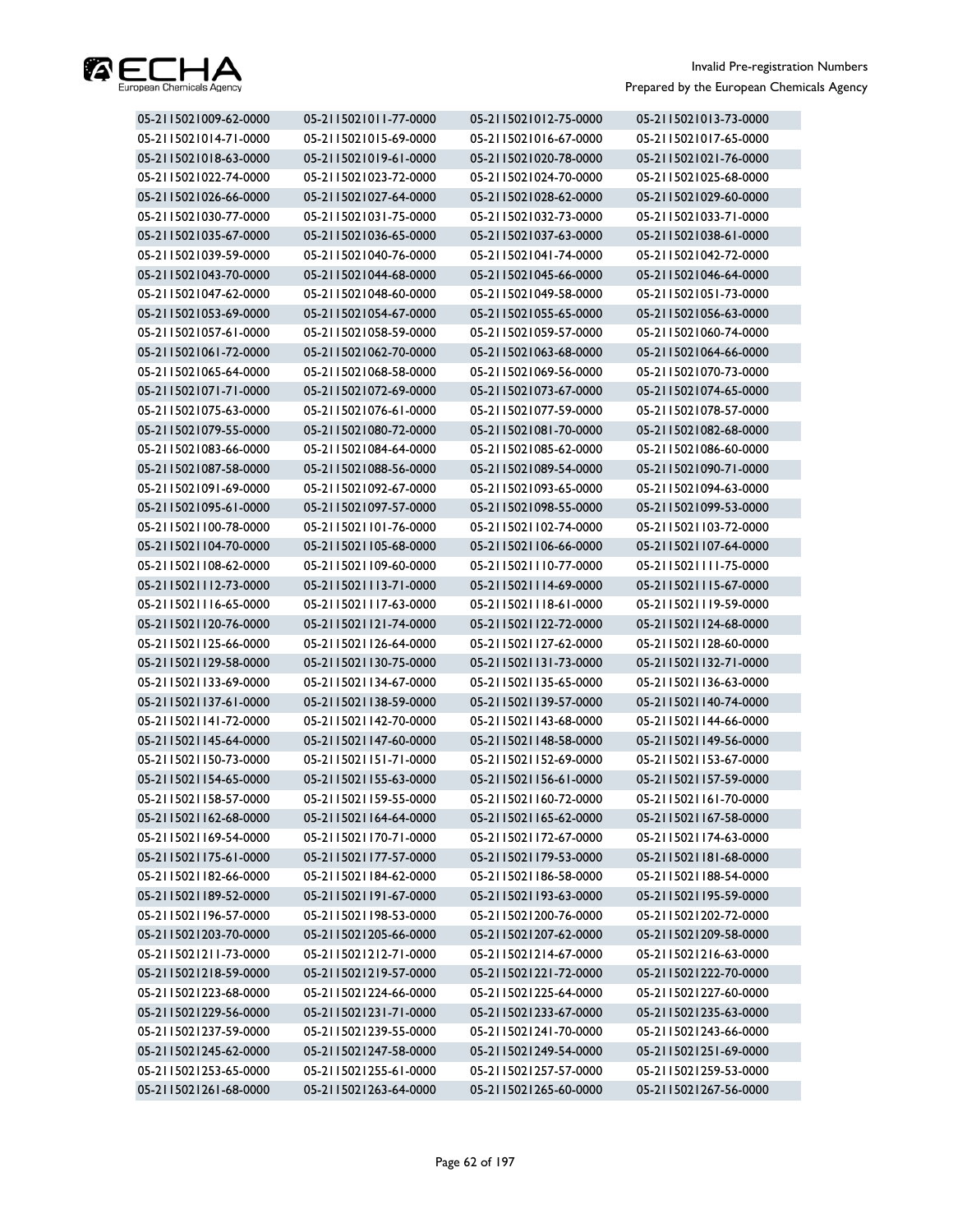

| 05-2115021269-52-0000 | 05-2115021271-67-0000 | 05-2115021273-63-0000 | 05-2115021275-59-0000 |
|-----------------------|-----------------------|-----------------------|-----------------------|
| 05-2115021276-57-0000 | 05-2115021277-55-0000 | 05-2115021278-53-0000 | 05-2115021280-68-0000 |
| 05-2115021282-64-0000 | 05-2115021284-60-0000 | 05-2115021286-56-0000 | 05-2115021288-52-0000 |
| 05-2115021290-67-0000 | 05-2115021293-61-0000 | 05-2115021295-57-0000 | 05-2115021297-53-0000 |
| 05-2115021299-49-0000 | 05-2115021301-72-0000 | 05-2115021304-66-0000 | 05-2115021306-62-0000 |
| 05-2115021308-58-0000 | 05-2115021310-73-0000 | 05-2115021312-69-0000 | 05-2115021314-65-0000 |
| 05-2115021317-59-0000 | 05-2115021319-55-0000 | 05-2115021321-70-0000 | 05-2115021323-66-0000 |
| 05-2115021325-62-0000 | 05-2115021326-60-0000 | 05-2115021327-58-0000 | 05-2115021329-54-0000 |
| 05-2115021331-69-0000 | 05-2115021333-65-0000 | 05-2115021336-59-0000 | 05-2115021338-55-0000 |
| 05-2115021340-70-0000 | 05-2115021343-64-0000 | 05-2115021345-60-0000 | 05-2115021348-54-0000 |
| 05-2115021350-69-0000 | 05-2115021352-65-0000 | 05-2115021356-57-0000 | 05-2115021358-53-0000 |
| 05-2115021360-68-0000 | 05-2115021362-64-0000 | 05-2115021365-58-0000 | 05-2115021367-54-0000 |
| 05-2115021369-50-0000 | 05-2115021372-63-0000 | 05-2115021373-61-0000 | 05-2115021374-59-0000 |
| 05-2115021375-57-0000 | 05-2115021378-51-0000 | 05-2115021380-66-0000 | 05-2115021383-60-0000 |
| 05-2115021385-56-0000 | 05-2115021388-50-0000 | 05-2115021390-65-0000 | 05-2115021393-59-0000 |
| 05-2115021395-55-0000 | 05-2115021398-49-0000 | 05-2115021400-72-0000 | 05-2115021403-66-0000 |
| 05-2115021405-62-0000 | 05-2115021408-56-0000 | 05-2115021410-71-0000 | 05-2115021413-65-0000 |
| 05-2115021415-61-0000 | 05-2115021417-57-0000 | 05-2115021418-55-0000 | 05-2115021419-53-0000 |
| 05-2115021422-66-0000 | 05-2115021424-62-0000 | 05-2115021427-56-0000 | 05-2115021430-69-0000 |
| 05-2115021432-65-0000 | 05-2115021435-59-0000 | 05-2115021438-53-0000 | 05-2115021440-68-0000 |
| 05-2115021443-62-0000 | 05-2115021447-54-0000 | 05-2115021449-50-0000 | 05-2115021452-63-0000 |
| 05-2115021454-59-0000 | 05-2115021457-53-0000 | 05-2115021460-66-0000 | 05-2115021461-64-0000 |
| 05-2115021462-62-0000 | 05-2115021464-58-0000 | 05-2115021467-52-0000 | 05-2115021470-65-0000 |
| 05-2115021473-59-0000 | 05-2115021475-55-0000 | 05-2115021478-49-0000 | 05-2115021481-62-0000 |
| 05-2115021484-56-0000 | 05-2115021486-52-0000 | 05-2115021489-46-0000 | 05-2115021492-59-0000 |
| 05-2115021494-55-0000 | 05-2115021497-49-0000 | 05-2115021500-70-0000 | 05-2115021502-66-0000 |
| 05-2115021503-64-0000 | 05-2115021505-60-0000 | 05-2115021507-56-0000 | 05-2115021510-69-0000 |
| 05-2115021513-63-0000 | 05-2115021516-57-0000 | 05-2115021519-51-0000 | 05-2115021522-64-0000 |
| 05-2115021524-60-0000 | 05-2115021527-54-0000 | 05-2115021530-67-0000 | 05-2115021533-61-0000 |
| 05-2115021536-55-0000 | 05-2115021538-51-0000 | 05-2115021541-64-0000 | 05-2115021543-60-0000 |
| 05-2115021544-58-0000 | 05-2115021546-54-0000 | 05-2115021549-48-0000 | 05-2115021552-61-0000 |
| 05-2115021555-55-0000 | 05-2115021558-49-0000 | 05-2115021561-62-0000 | 05-2115021564-56-0000 |
| 05-2115021567-50-0000 | 05-2115021570-63-0000 | 05-2115021573-57-0000 | 05-2115021576-51-0000 |
| 05-2115021579-45-0000 | 05-2115021581-60-0000 | 05-2115021583-56-0000 | 05-2115021584-54-0000 |
| 05-2115021587-48-0000 | 05-2115021590-61-0000 | 05-2115021593-55-0000 | 05-2115021596-49-0000 |
| 05-2115021600-68-0000 | 05-2115021603-62-0000 | 05-2115021606-56-0000 | 05-2115021609-50-0000 |
| 05-2115021613-61-0000 | 05-2115021615-57-0000 | 05-2115021618-51-0000 | 05-2115021621-64-0000 |
| 05-2115021623-60-0000 | 05-2115021624-58-0000 | 05-2115021625-56-0000 | 05-2115021626-54-0000 |
| 05-2115021627-52-0000 | 05-2115021630-65-0000 | 05-2115021633-59-0000 | 05-2115021637-51-0000 |
| 05-2115021640-64-0000 | 05-2115021643-58-0000 | 05-2115021646-52-0000 | 05-2115021649-46-0000 |
| 05-2115021653-57-0000 | 05-2115021656-51-0000 | 05-2115021659-45-0000 | 05-2115021662-58-0000 |
| 05-2115021665-52-0000 | 05-2115021666-50-0000 | 05-2115021668-46-0000 | 05-2115021671-59-0000 |
| 05-2115021675-51-0000 | 05-2115021678-45-0000 | 05-2115021682-56-0000 | 05-2115021685-50-0000 |
| 05-2115021688-44-0000 | 05-2115021691-57-0000 | 05-2115021695-49-0000 | 05-2115021698-43-0000 |
| 05-2115021701-64-0000 | 05-2115021703-60-0000 | 05-2115021704-58-0000 | 05-2115021707-52-0000 |
| 05-2115021712-61-0000 | 05-2115021715-55-0000 | 05-2115021719-47-0000 | 05-2115021722-60-0000 |
| 05-2115021726-52-0000 | 05-2115021729-46-0000 | 05-2115021732-59-0000 | 05-2115021735-53-0000 |
| 05-2115021739-45-0000 | 05-2115021741-60-0000 | 05-2115021742-58-0000 | 05-2115021745-52-0000 |
| 05-2115021749-44-0000 | 05-2115021752-57-0000 | 05-2115021756-49-0000 | 05-2115021759-43-0000 |
| 05-2115021763-54-0000 | 05-2115021766-48-0000 | 05-2115021770-59-0000 | 05-2115021774-51-0000 |
| 05-2115021777-45-0000 | 05-2115021779-41-0000 | 05-2115021781-56-0000 | 05-2115021784-50-0000 |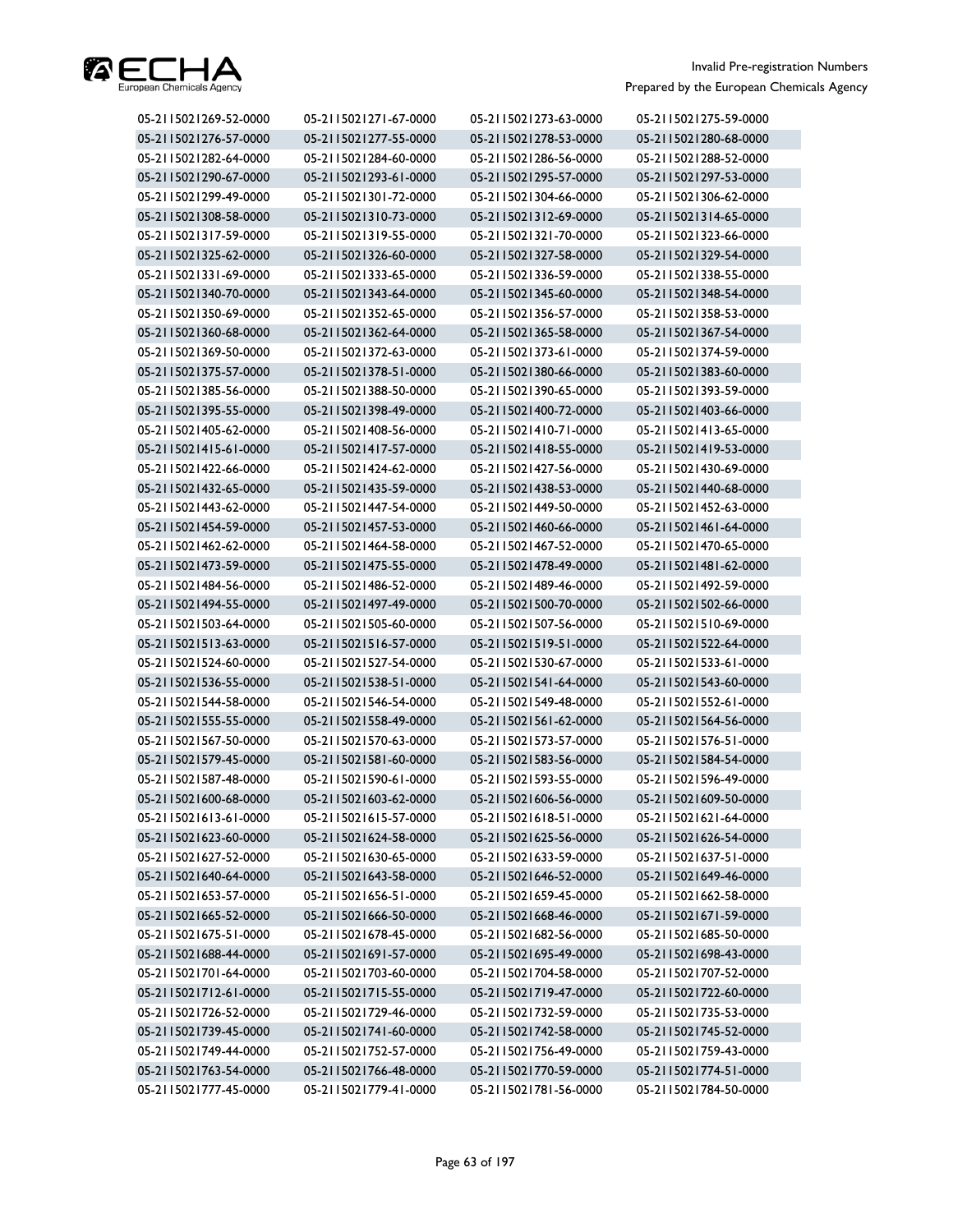

| 05-2115021788-42-0000 | 05-2115021792-53-0000 | 05-2115021795-47-0000 | 05-2115021799-39-0000 |
|-----------------------|-----------------------|-----------------------|-----------------------|
| 05-2115021802-60-0000 | 05-2115021806-52-0000 | 05-2115021809-46-0000 | 05-2115021812-59-0000 |
| 05-2115021815-53-0000 | 05-2115021817-49-0000 | 05-2115021821-60-0000 | 05-2115021824-54-0000 |
| 05-2115021828-46-0000 | 05-2115021832-57-0000 | 05-2115021836-49-0000 | 05-2115021840-60-0000 |
| 05-2115021844-52-0000 | 05-2115021847-46-0000 | 05-2115021851-57-0000 | 05-2115021853-53-0000 |
| 05-2115021854-51-0000 | 05-2115021858-43-0000 | 05-2115021862-54-0000 | 05-2115021866-46-0000 |
| 05-2115021869-40-0000 | 05-2115021873-51-0000 | 05-2115021877-43-0000 | 05-2115021880-56-0000 |
| 05-2115021884-48-0000 | 05-2115021887-42-0000 | 05-2115021889-38-0000 | 05-2115021891-53-0000 |
| 05-2115021895-45-0000 | 05-2115021899-37-0000 | 05-2115021903-56-0000 | 05-2115021907-48-0000 |
| 05-2115021910-61-0000 | 05-2115021914-53-0000 | 05-2115021918-45-0000 | 05-2115021922-56-0000 |
| 05-2115021925-50-0000 | 05-2115021926-48-0000 | 05-2115021931-57-0000 | 05-2115021935-49-0000 |
| 05-2115021939-41-0000 | 05-2115021943-52-0000 | 05-2115021946-46-0000 | 05-2115021950-57-0000 |
| 05-2115021954-49-0000 | 05-2115021957-43-0000 | 05-2115021961-54-0000 | 05-2115021962-52-0000 |
| 05-2115021965-46-0000 | 05-2115021969-38-0000 | 05-2115021974-47-0000 | 05-2115021978-39-0000 |
| 05-2115021982-50-0000 | 05-2115021985-44-0000 | 05-2115021989-36-0000 | 05-2115021993-47-0000 |
| 05-2115021996-41-0000 | 05-2115021997-39-0000 | 05-2115021998-37-0000 | 05-2115021999-35-0000 |
| 05-2115022000-79-0000 | 05-2115022001-77-0000 | 05-2115022002-75-0000 | 05-2115022005-69-0000 |
| 05-2115022009-61-0000 | 05-2115022014-70-0000 | 05-2115022018-62-0000 | 05-2115022022-73-0000 |
| 05-2115022026-65-0000 | 05-2115022030-76-0000 | 05-2115022033-70-0000 | 05-2115022036-64-0000 |
| 05-2115022038-60-0000 | 05-2115022042-71-0000 | 05-2115022046-63-0000 | 05-2115022050-74-0000 |
| 05-2115022054-66-0000 | 05-2115022058-58-0000 | 05-2115022062-69-0000 | 05-2115022066-61-0000 |
| 05-2115022070-72-0000 | 05-2115022071-70-0000 | 05-2115022075-62-0000 | 05-2115022079-54-0000 |
| 05-2115022084-63-0000 | 05-2115022088-55-0000 | 05-2115022092-66-0000 | 05-2115022096-58-0000 |
| 05-2115022101-75-0000 | 05-2115022105-67-0000 | 05-2115022106-65-0000 | 05-2115022110-76-0000 |
| 05-2115022114-68-0000 | 05-2115022119-58-0000 | 05-2115022123-69-0000 | 05-2115022127-61-0000 |
| 05-2115022131-72-0000 | 05-2115022135-64-0000 | 05-2115022139-56-0000 | 05-2115022140-73-0000 |
| 05-2115022144-65-0000 | 05-2115022148-57-0000 | 05-2115022153-66-0000 | 05-2115022157-58-0000 |
| 05-2115022161-69-0000 | 05-2115022165-61-0000 | 05-2115022169-53-0000 | 05-2115022173-64-0000 |
| 05-2115022174-62-0000 | 05-2115022178-54-0000 | 05-2115022183-63-0000 | 05-2115022187-55-0000 |
| 05-2115022191-66-0000 | 05-2115022196-56-0000 | 05-2115022200-75-0000 | 05-2115022204-67-0000 |
| 05-2115022207-61-0000 | 05-2115022209-57-0000 | 05-2115022213-68-0000 | 05-2115022218-58-0000 |
| 05-2115022222-69-0000 | 05-2115022227-59-0000 | 05-2115022231-70-0000 | 05-2115022235-62-0000 |
| 05-2115022239-54-0000 | 05-2115022241-69-0000 | 05-2115022245-61-0000 | 05-2115022249-53-0000 |
| 05-2115022254-62-0000 | 05-2115022259-52-0000 | 05-2115022263-63-0000 | 05-2115022267-55-0000 |
| 05-2115022272-64-0000 | 05-2115022274-60-0000 | 05-2115022277-54-0000 | 05-2115022282-63-0000 |
| 05-2115022286-55-0000 | 05-2115022291-64-0000 | 05-2115022295-56-0000 | 05-2115022300-73-0000 |
| 05-2115022304-65-0000 | 05-2115022307-59-0000 | 05-2115022309-55-0000 | 05-2115022314-64-0000 |
| 05-2115022319-54-0000 | 05-2115022324-63-0000 | 05-2115022328-55-0000 | 05-2115022333-64-0000 |
| 05-2115022338-54-0000 | 05-2115022341-67-0000 | 05-2115022342-65-0000 | 05-2115022343-63-0000 |
| 05-2115022345-59-0000 | 05-2115022346-57-0000 | 05-2115022347-55-0000 | 05-2115022348-53-0000 |
| 05-2115022349-51-0000 | 05-2115022350-68-0000 | 05-2115022352-64-0000 | 05-2115022357-54-0000 |
| 05-2115022362-63-0000 | 05-2115022366-55-0000 | 05-2115022371-64-0000 | 05-2115022376-54-0000 |
| 05-2115022380-65-0000 | 05-2115022383-59-0000 | 05-2115022386-53-0000 | 05-2115022391-62-0000 |
| 05-2115022396-52-0000 | 05-2115022401-69-0000 | 05-2115022405-61-0000 | 05-2115022410-70-0000 |
| 05-2115022414-62-0000 | 05-2115022416-58-0000 | 05-2115022420-69-0000 | 05-2115022425-59-0000 |
| 05-2115022430-68-0000 | 05-2115022435-58-0000 | 05-2115022439-50-0000 | 05-2115022444-59-0000 |
| 05-2115022448-51-0000 | 05-2115022450-66-0000 | 05-2115022456-54-0000 | 05-2115022461-63-0000 |
| 05-2115022466-53-0000 | 05-2115022471-62-0000 | 05-2115022475-54-0000 | 05-2115022480-63-0000 |
| 05-2115022483-57-0000 | 05-2115022487-49-0000 | 05-2115022492-58-0000 | 05-2115022497-48-0000 |
| 05-2115022502-65-0000 | 05-2115022507-55-0000 | 05-2115022512-64-0000 | 05-2115022515-58-0000 |
| 05-2115022518-52-0000 | 05-2115022523-61-0000 | 05-2115022528-51-0000 | 05-2115022533-60-0000 |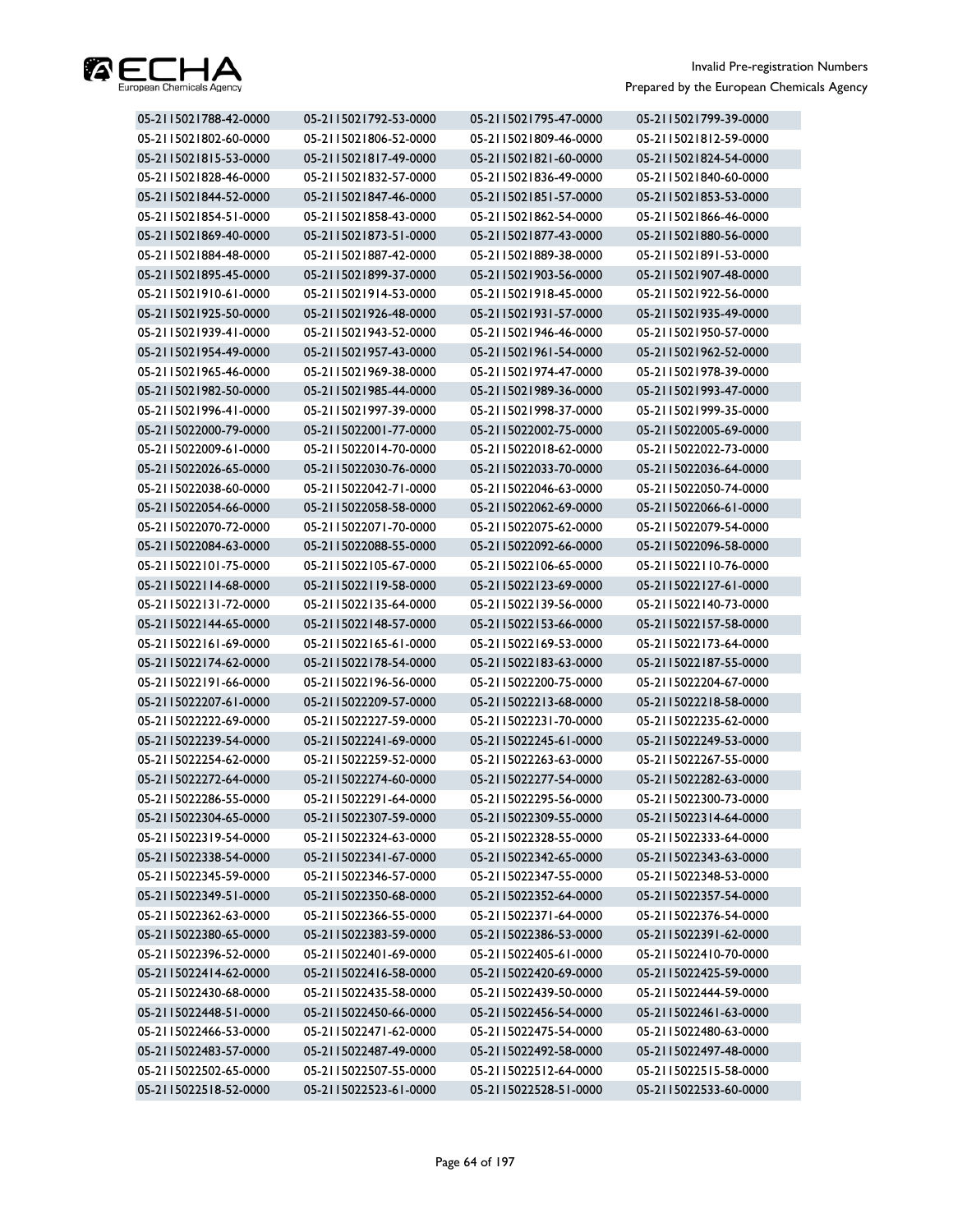

| 05-2115022538-50-0000 | 05-2115022543-59-0000 | 05-2115022547-51-0000 | 05-2115022549-47-0000 |
|-----------------------|-----------------------|-----------------------|-----------------------|
| 05-2115022554-56-0000 | 05-2115022559-46-0000 | 05-2115022564-55-0000 | 05-2115022569-45-0000 |
| 05-2115022574-54-0000 | 05-2115022579-44-0000 | 05-2115022581-59-0000 | 05-2115022586-49-0000 |
| 05-2115022591-58-0000 | 05-2115022596-48-0000 | 05-2115022601-65-0000 | 05-2115022606-55-0000 |
| 05-2115022611-64-0000 | 05-2115022612-62-0000 | 05-2115022617-52-0000 | 05-2115022624-57-0000 |
| 05-2115022629-47-0000 | 05-2115022634-56-0000 | 05-2115022639-46-0000 | 05-2115022643-57-0000 |
| 05-2115022645-53-0000 | 05-2115022650-62-0000 | 05-2115022656-50-0000 | 05-2115022661-59-0000 |
| 05-2115022666-49-0000 | 05-2115022671-58-0000 | 05-2115022677-46-0000 | 05-2115032057-58-0000 |
| 05-2115032406-57-0000 | 05-2115032407-55-0000 | 05-2115032408-53-0000 | 05-2115032409-51-0000 |
| 05-2115032410-68-0000 | 05-2115032413-62-0000 | 05-2115032414-60-0000 | 05-2115032415-58-0000 |
| 05-2115032416-56-0000 | 05-2115032417-54-0000 | 05-2115032418-52-0000 | 05-2115032419-50-0000 |
| 05-2115032420-67-0000 | 05-2115032421-65-0000 | 05-2115032423-61-0000 | 05-2115032424-59-0000 |
| 05-2115032425-57-0000 | 05-2115032426-55-0000 | 05-2115032427-53-0000 | 05-2115032428-51-0000 |
| 05-2115032429-49-0000 | 05-2115032430-66-0000 | 05-2115032431-64-0000 | 05-2115032433-60-0000 |
| 05-2115032434-58-0000 | 05-2115032435-56-0000 | 05-2115032436-54-0000 | 05-2115032437-52-0000 |
| 05-2115032438-50-0000 | 05-2115032439-48-0000 | 05-2115032440-65-0000 | 05-2115032441-63-0000 |
| 05-2115032442-61-0000 | 05-2115032443-59-0000 | 05-2115032444-57-0000 | 05-2115032445-55-0000 |
| 05-2115032446-53-0000 | 05-2115032447-51-0000 | 05-2115032449-47-0000 | 05-2115032450-64-0000 |
| 05-2115032451-62-0000 | 05-2115032452-60-0000 | 05-2115032453-58-0000 | 05-2115032454-56-0000 |
| 05-2115032455-54-0000 | 05-2115032456-52-0000 | 05-2115032457-50-0000 | 05-2115032458-48-0000 |
| 05-2115032459-46-0000 | 05-2115032460-63-0000 | 05-2115032462-59-0000 | 05-2115032463-57-0000 |
| 05-2115032464-55-0000 | 05-2115032465-53-0000 | 05-2115032466-51-0000 | 05-2115032467-49-0000 |
| 05-2115032468-47-0000 | 05-2115032470-62-0000 | 05-2115032471-60-0000 | 05-2115032472-58-0000 |
| 05-2115032474-54-0000 | 05-2115032475-52-0000 | 05-2115032476-50-0000 | 05-2115032478-46-0000 |
| 05-2115032479-44-0000 | 05-2115032480-61-0000 | 05-2115032481-59-0000 | 05-2115032482-57-0000 |
| 05-2115032483-55-0000 | 05-2115032484-53-0000 | 05-2115032485-51-0000 | 05-2115032486-49-0000 |
| 05-2115032487-47-0000 | 05-2115032489-43-0000 | 05-2115032491-58-0000 | 05-2115032492-56-0000 |
| 05-2115032493-54-0000 | 05-2115032494-52-0000 | 05-2115032495-50-0000 | 05-2115032496-48-0000 |
| 05-2115032497-46-0000 | 05-2115032498-44-0000 | 05-2115032499-42-0000 | 05-2115032500-67-0000 |
| 05-2115032501-65-0000 | 05-2115032502-63-0000 | 05-2115032503-61-0000 | 05-2115032505-57-0000 |
| 05-2115032507-53-0000 | 05-2115032508-51-0000 | 05-2115032509-49-0000 | 05-2115032510-66-0000 |
| 05-2115032511-64-0000 | 05-2115032512-62-0000 | 05-2115032513-60-0000 | 05-2115032514-58-0000 |
| 05-2115032515-56-0000 | 05-2115032516-54-0000 | 05-2115032517-52-0000 | 05-2115032518-50-0000 |
| 05-2115032520-65-0000 | 05-2115032522-61-0000 | 05-2115032523-59-0000 | 05-2115032525-55-0000 |
| 05-2115032526-53-0000 | 05-2115032527-51-0000 | 05-2115032528-49-0000 | 05-2115032529-47-0000 |
| 05-2115032530-64-0000 | 05-2115032531-62-0000 | 05-2115032532-60-0000 | 05-2115032533-58-0000 |
| 05-2115032535-54-0000 | 05-2115032536-52-0000 | 05-2115032538-48-0000 | 05-2115032539-46-0000 |
| 05-2115032541-61-0000 | 05-2115032543-57-0000 | 05-2115032544-55-0000 | 05-2115032545-53-0000 |
| 05-2115032546-51-0000 | 05-2115032547-49-0000 | 05-2115032548-47-0000 | 05-2115032549-45-0000 |
| 05-2115032550-62-0000 | 05-2115032552-58-0000 | 05-2115032553-56-0000 | 05-2115032555-52-0000 |
| 05-2115032556-50-0000 | 05-2115032557-48-0000 | 05-2115032558-46-0000 | 05-2115032560-61-0000 |
| 05-2115032561-59-0000 | 05-2115032562-57-0000 | 05-2115032563-55-0000 | 05-2115032564-53-0000 |
| 05-2115032565-51-0000 | 05-2115032566-49-0000 | 05-2115032568-45-0000 | 05-2115032569-43-0000 |
| 05-2115032570-60-0000 | 05-2115032571-58-0000 | 05-2115032572-56-0000 | 05-2115032573-54-0000 |
| 05-2115032574-52-0000 | 05-2115032575-50-0000 | 05-2115032576-48-0000 | 05-2115032577-46-0000 |
| 05-2115032578-44-0000 | 05-2115032579-42-0000 | 05-2115032580-59-0000 | 05-2115032581-57-0000 |
| 05-2115032582-55-0000 | 05-2115032583-53-0000 | 05-2115032584-51-0000 | 05-2115032585-49-0000 |
| 05-2115032586-47-0000 | 05-2115032587-45-0000 | 05-2115032589-41-0000 | 05-2115032590-58-0000 |
| 05-2115032591-56-0000 | 05-2115032593-52-0000 | 05-2115032594-50-0000 | 05-2115032595-48-0000 |
| 05-2115032597-44-0000 | 05-2115032599-40-0000 | 05-2115032601-63-0000 | 05-2115032602-61-0000 |
| 05-2115032604-57-0000 | 05-2115032605-55-0000 | 05-2115032606-53-0000 | 05-2115032607-51-0000 |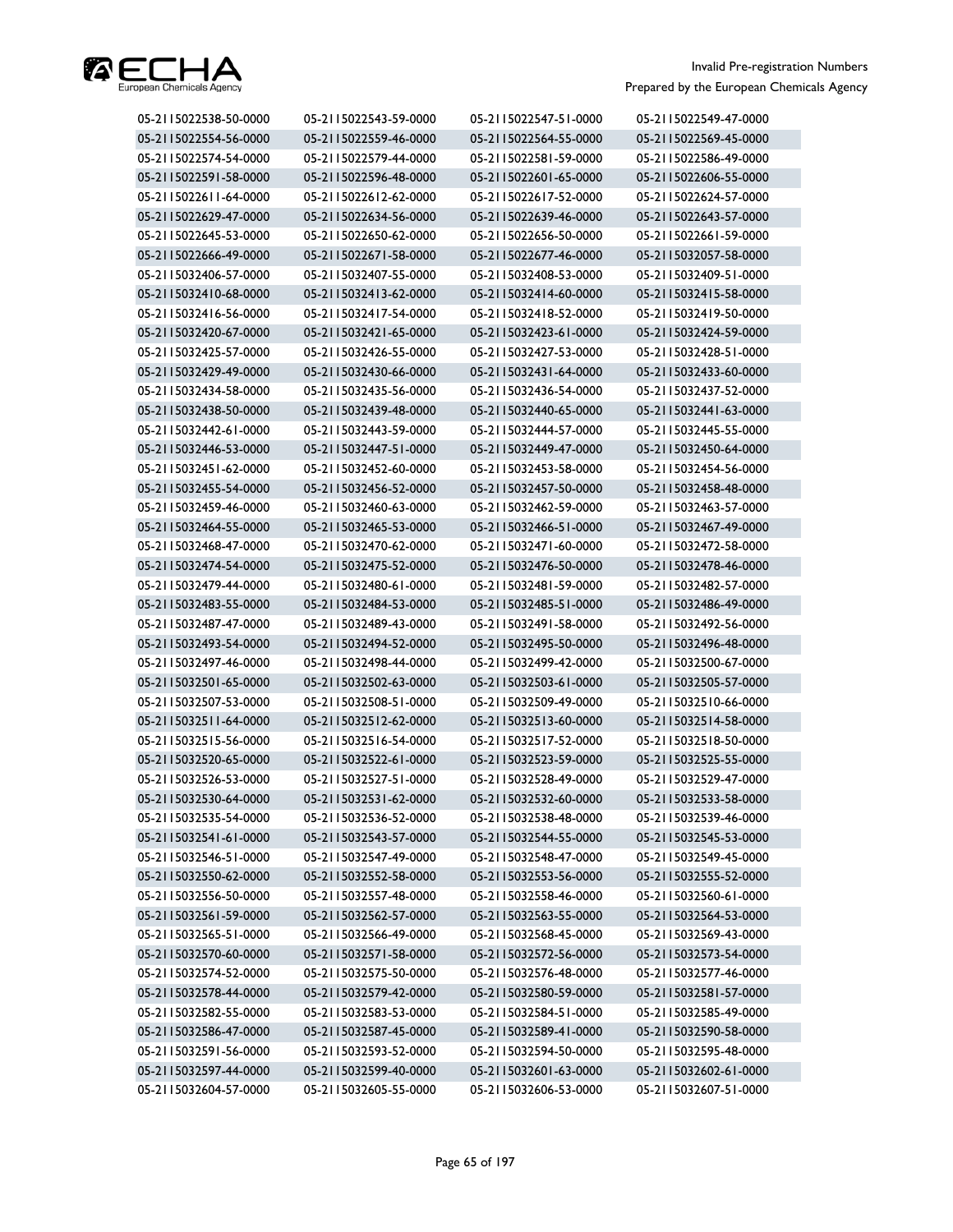

| 05-2115032608-49-0000 | 05-2115032611-62-0000 | 05-2115032612-60-0000 | 05-2115032613-58-0000 |
|-----------------------|-----------------------|-----------------------|-----------------------|
| 05-2115032615-54-0000 | 05-2115032617-50-0000 | 05-2115032619-46-0000 | 05-2115032620-63-0000 |
| 05-2115032621-61-0000 | 05-2115032622-59-0000 | 05-2115032624-55-0000 | 05-2115032627-49-0000 |
| 05-2115032628-47-0000 | 05-2115032630-62-0000 | 05-2115032632-58-0000 | 05-2115032633-56-0000 |
| 05-2115032634-54-0000 | 05-2115032635-52-0000 | 05-2115032636-50-0000 | 05-2115032637-48-0000 |
| 05-2115032638-46-0000 | 05-2115032639-44-0000 | 05-2115032641-59-0000 | 05-2115032642-57-0000 |
| 05-2115032644-53-0000 | 05-2115032645-51-0000 | 05-2115032646-49-0000 | 05-2115032647-47-0000 |
| 05-2115032648-45-0000 | 05-2115032650-60-0000 | 05-2115032651-58-0000 | 05-2115032653-54-0000 |
| 05-2115032655-50-0000 | 05-2115032656-48-0000 | 05-2115032657-46-0000 | 05-2115032658-44-0000 |
| 05-2115032660-59-0000 | 05-2115032661-57-0000 | 05-2115032662-55-0000 | 05-2115032663-53-0000 |
| 05-2115032664-51-0000 | 05-2115032665-49-0000 | 05-2115032666-47-0000 | 05-2115032669-41-0000 |
| 05-2115032670-58-0000 | 05-2115032671-56-0000 | 05-2115032674-50-0000 | 05-2115032677-44-0000 |
| 05-2115032678-42-0000 | 05-2115032680-57-0000 | 05-2115032682-53-0000 | 05-2115032683-51-0000 |
| 05-2115032685-47-0000 | 05-2115032687-43-0000 | 05-2115032688-41-0000 | 05-2115032690-56-0000 |
| 05-2115032691-54-0000 | 05-2115032692-52-0000 | 05-2115032693-50-0000 | 05-2115032694-48-0000 |
| 05-2115032695-46-0000 | 05-2115032696-44-0000 | 05-2115032697-42-0000 | 05-2115032699-38-0000 |
| 05-2115032700-63-0000 | 05-2115032702-59-0000 | 05-2115032703-57-0000 | 05-2115032704-55-0000 |
| 05-2115032705-53-0000 | 05-2115032706-51-0000 | 05-2115032707-49-0000 | 05-2115032709-45-0000 |
| 05-2115032710-62-0000 | 05-2115032711-60-0000 | 05-2115032713-56-0000 | 05-2115032716-50-0000 |
| 05-2115032718-46-0000 | 05-2115032720-61-0000 | 05-2115032721-59-0000 | 05-2115032723-55-0000 |
| 05-2115032724-53-0000 | 05-2115032725-51-0000 | 05-2115032726-49-0000 | 05-2115032727-47-0000 |
| 05-2115032730-60-0000 | 05-2115032732-56-0000 | 05-2115032733-54-0000 | 05-2115032734-52-0000 |
| 05-2115032736-48-0000 | 05-2115032737-46-0000 | 05-2115032738-44-0000 | 05-2115032740-59-0000 |
| 05-2115032741-57-0000 | 05-2115032742-55-0000 | 05-2115032743-53-0000 | 05-2115032744-51-0000 |
| 05-2115032746-47-0000 | 05-2115032747-45-0000 | 05-2115032749-41-0000 | 05-2115032750-58-0000 |
| 05-2115032751-56-0000 | 05-2115032752-54-0000 | 05-2115032753-52-0000 | 05-2115032756-46-0000 |
| 05-2115032757-44-0000 | 05-2115032758-42-0000 | 05-2115032759-40-0000 | 05-2115032760-57-0000 |
| 05-2115032762-53-0000 | 05-2115032763-51-0000 | 05-2115032764-49-0000 | 05-2115032766-45-0000 |
| 05-2115032767-43-0000 | 05-2115032769-39-0000 | 05-2115032770-56-0000 | 05-2115032771-54-0000 |
| 05-2115032772-52-0000 | 05-2115032773-50-0000 | 05-2115032775-46-0000 | 05-2115032778-40-0000 |
| 05-2115032779-38-0000 | 05-2115032780-55-0000 | 05-2115032781-53-0000 | 05-2115032782-51-0000 |
| 05-2115032783-49-0000 | 05-2115032784-47-0000 | 05-2115032785-45-0000 | 05-2115032786-43-0000 |
| 05-2115032787-41-0000 | 05-2115032788-39-0000 | 05-2115032790-54-0000 | 05-2115032793-48-0000 |
| 05-2115032794-46-0000 | 05-2115032796-42-0000 | 05-2115032797-40-0000 | 05-2115032798-38-0000 |
| 05-2115032799-36-0000 | 05-2115032800-61-0000 | 05-2115032802-57-0000 | 05-2115032803-55-0000 |
| 05-2115032804-53-0000 | 05-2115032805-51-0000 | 05-2115032806-49-0000 | 05-2115032807-47-0000 |
| 05-2115032808-45-0000 | 05-2115032809-43-0000 | 05-2115032811-58-0000 | 05-2115032813-54-0000 |
| 05-2115032814-52-0000 | 05-2115032816-48-0000 | 05-2115032818-44-0000 | 05-2115032819-42-0000 |
| 05-2115032821-57-0000 | 05-2115032822-55-0000 | 05-2115032823-53-0000 | 05-2115032824-51-0000 |
| 05-2115032826-47-0000 | 05-2115032827-45-0000 | 05-2115032828-43-0000 | 05-2115032829-41-0000 |
| 05-2115032830-58-0000 | 05-2115032831-56-0000 | 05-2115032832-54-0000 | 05-2115032834-50-0000 |
| 05-2115032838-42-0000 | 05-2115032840-57-0000 | 05-2115032841-55-0000 | 05-2115032844-49-0000 |
| 05-2115032847-43-0000 | 05-2115032849-39-0000 | 05-2115032850-56-0000 | 05-2115032851-54-0000 |
| 05-2115032852-52-0000 | 05-2115032853-50-0000 | 05-2115032855-46-0000 | 05-2115032857-42-0000 |
| 05-2115032861-53-0000 | 05-2115032862-51-0000 | 05-2115032864-47-0000 | 05-2115032865-45-0000 |
| 05-2115032866-43-0000 | 05-2115032867-41-0000 | 05-2115032868-39-0000 | 05-2115032869-37-0000 |
| 05-2115032870-54-0000 | 05-2115032871-52-0000 | 05-2115032872-50-0000 | 05-2115032873-48-0000 |
| 05-2115032874-46-0000 | 05-2115032875-44-0000 | 05-2115032876-42-0000 | 05-2115032877-40-0000 |
| 05-2115032880-53-0000 | 05-2115032881-51-0000 | 05-2115032882-49-0000 | 05-2115032884-45-0000 |
| 05-2115032885-43-0000 | 05-2115032887-39-0000 | 05-2115032888-37-0000 | 05-2115032889-35-0000 |
| 05-2115032892-48-0000 | 05-2115032893-46-0000 | 05-2115032895-42-0000 | 05-2115032897-38-0000 |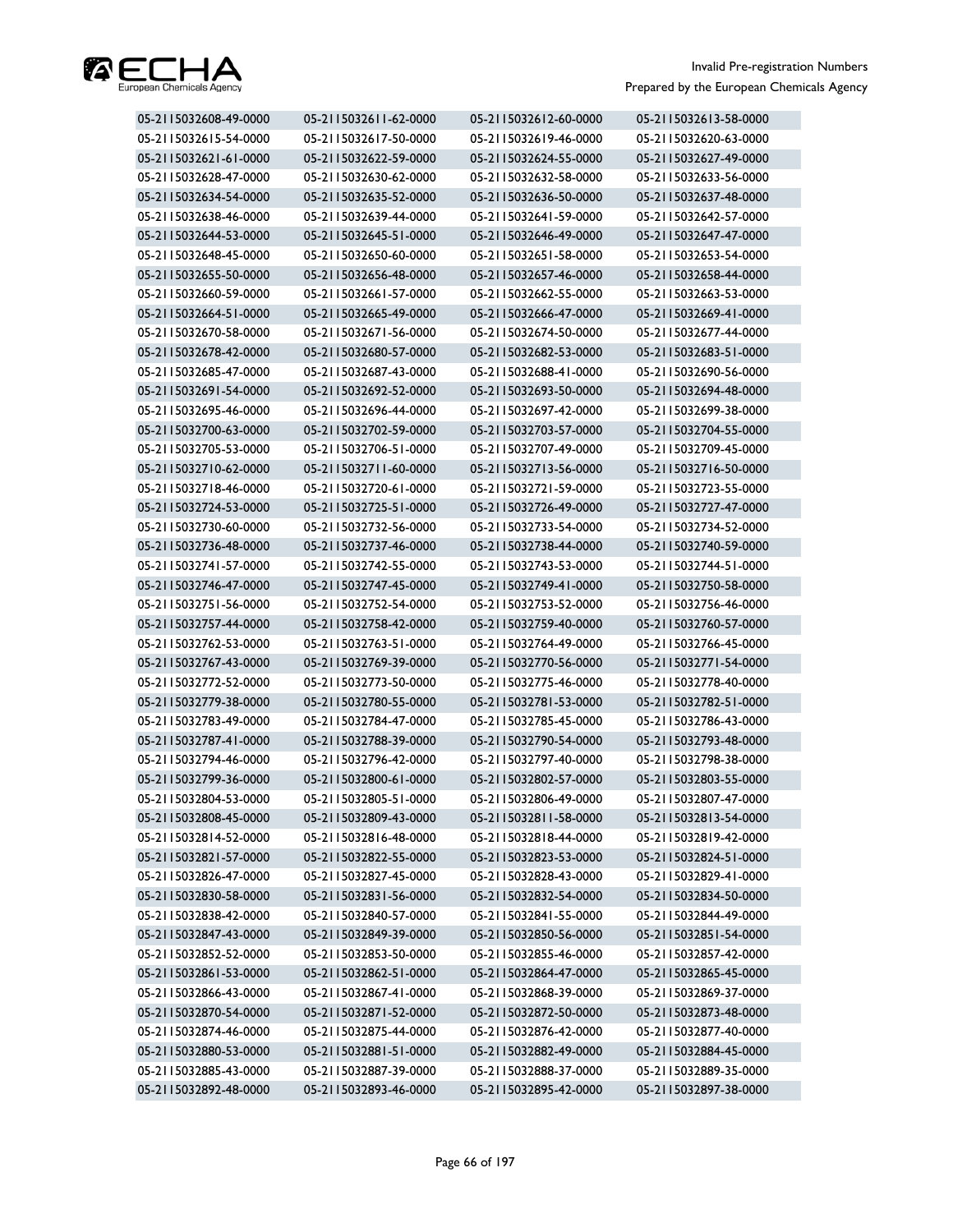

| 05-2115032898-36-0000 | 05-2115032899-34-0000 | 05-2115032900-59-0000 | 05-2115032901-57-0000 |
|-----------------------|-----------------------|-----------------------|-----------------------|
| 05-2115032903-53-0000 | 05-2115032904-51-0000 | 05-2115032905-49-0000 | 05-2115032908-43-0000 |
| 05-2115032909-41-0000 | 05-2115032910-58-0000 | 05-2115032913-52-0000 | 05-2115032914-50-0000 |
| 05-2115032915-48-0000 | 05-2115032918-42-0000 | 05-2115032921-55-0000 | 05-2115032923-51-0000 |
| 05-2115032924-49-0000 | 05-2115032926-45-0000 | 05-2115032927-43-0000 | 05-2115032928-41-0000 |
| 05-2115032929-39-0000 | 05-2115032931-54-0000 | 05-2115032932-52-0000 | 05-2115032934-48-0000 |
| 05-2115032935-46-0000 | 05-2115032937-42-0000 | 05-2115032939-38-0000 | 05-2115032941-53-0000 |
| 05-2115032944-47-0000 | 05-2115032945-45-0000 | 05-2115032947-41-0000 | 05-2115032948-39-0000 |
| 05-2115032949-37-0000 | 05-2115032950-54-0000 | 05-2115032952-50-0000 | 05-2115032953-48-0000 |
| 05-2115032954-46-0000 | 05-2115032957-40-0000 | 05-2115032958-38-0000 | 05-2115032961-51-0000 |
| 05-2115032963-47-0000 | 05-2115032964-45-0000 | 05-2115032965-43-0000 | 05-2115032967-39-0000 |
| 05-2115032968-37-0000 | 05-2115032969-35-0000 | 05-2115032970-52-0000 | 05-2115032973-46-0000 |
| 05-2115032975-42-0000 | 05-2115032976-40-0000 | 05-2115032977-38-0000 | 05-2115032978-36-0000 |
| 05-2115032979-34-0000 | 05-2115032980-51-0000 | 05-2115032982-47-0000 | 05-2115032983-45-0000 |
| 05-2115032984-43-0000 | 05-2115032985-41-0000 | 05-2115032987-37-0000 | 05-2115032989-33-0000 |
| 05-2115032990-50-0000 | 05-2115032991-48-0000 | 05-2115032992-46-0000 | 05-2115032994-42-0000 |
| 05-2115032995-40-0000 | 05-2115032997-36-0000 | 05-2115032998-34-0000 | 05-2115033000-76-0000 |
| 05-2115033002-72-0000 | 05-2115033003-70-0000 | 05-2115033004-68-0000 | 05-2115033006-64-0000 |
| 05-2115033008-60-0000 | 05-2115033010-75-0000 | 05-2115033011-73-0000 | 05-2115033013-69-0000 |
| 05-2115033015-65-0000 | 05-2115033017-61-0000 | 05-2115033019-57-0000 | 05-2115033020-74-0000 |
| 05-2115033022-70-0000 | 05-2115033023-68-0000 | 05-2115033024-66-0000 | 05-2115033025-64-0000 |
| 05-2115033027-60-0000 | 05-2115033028-58-0000 | 05-2115033031-71-0000 | 05-2115033032-69-0000 |
| 05-2115033033-67-0000 | 05-2115033034-65-0000 | 05-2115033037-59-0000 | 05-2115033040-72-0000 |
| 05-2115033041-70-0000 | 05-2115033042-68-0000 | 05-2115033046-60-0000 | 05-2115033047-58-0000 |
| 05-2115033048-56-0000 | 05-2115033049-54-0000 | 05-2115033050-71-0000 | 05-2115033051-69-0000 |
| 05-2115033053-65-0000 | 05-2115033056-59-0000 | 05-2115033059-53-0000 | 05-2115033062-66-0000 |
| 05-2115033063-64-0000 | 05-2115033065-60-0000 | 05-2115033068-54-0000 | 05-2115033070-69-0000 |
| 05-2115033072-65-0000 | 05-2115033073-63-0000 | 05-2115033074-61-0000 | 05-2115033076-57-0000 |
| 05-2115033077-55-0000 | 05-2115033078-53-0000 | 05-2115033080-68-0000 | 05-2115033082-64-0000 |
| 05-2115033083-62-0000 | 05-2115033084-60-0000 | 05-2115033086-56-0000 | 05-2115033088-52-0000 |
| 05-2115033089-50-0000 | 05-2115033090-67-0000 | 05-2115033092-63-0000 | 05-2115033723-54-0000 |
| 05-2115034008-59-0000 | 05-2115034273-58-0000 | 05-2115034322-63-0000 | 05-2115034858-38-0000 |
| 05-2115036512-58-0000 | 05-2115037875-39-0000 | 05-2115038127-53-0000 | 05-2115038129-49-0000 |
| 05-2115038131-64-0000 | 05-2115038132-62-0000 | 05-2115038133-60-0000 | 05-2115038134-58-0000 |
| 05-2115038137-52-0000 | 05-2115038138-50-0000 | 05-2115038139-48-0000 | 05-2115038140-65-0000 |
| 05-2115038142-61-0000 | 05-2115038143-59-0000 | 05-2115038144-57-0000 | 05-2115038145-55-0000 |
| 05-2115038146-53-0000 | 05-2115038148-49-0000 | 05-2115038149-47-0000 | 05-2115038150-64-0000 |
| 05-2115038151-62-0000 | 05-2115038152-60-0000 | 05-2115038153-58-0000 | 05-2115038154-56-0000 |
| 05-2115038155-54-0000 | 05-2115038156-52-0000 | 05-2115038157-50-0000 | 05-2115038158-48-0000 |
| 05-2115038159-46-0000 | 05-2115038161-61-0000 | 05-2115038162-59-0000 | 05-2115038163-57-0000 |
| 05-2115038164-55-0000 | 05-2115038165-53-0000 | 05-2115038166-51-0000 | 05-2115038167-49-0000 |
| 05-2115038168-47-0000 | 05-2115038169-45-0000 | 05-2115038170-62-0000 | 05-2115038171-60-0000 |
| 05-2115038173-56-0000 | 05-2115038174-54-0000 | 05-2115038175-52-0000 | 05-2115038176-50-0000 |
| 05-2115038178-46-0000 | 05-2115038179-44-0000 | 05-2115038180-61-0000 | 05-2115038181-59-0000 |
| 05-2115038182-57-0000 | 05-2115038183-55-0000 | 05-2115038184-53-0000 | 05-2115038185-51-0000 |
| 05-2115038187-47-0000 | 05-2115038188-45-0000 | 05-2115038190-60-0000 | 05-2115038191-58-0000 |
| 05-2115038192-56-0000 | 05-2115038193-54-0000 | 05-2115038194-52-0000 | 05-2115038195-50-0000 |
| 05-2115038196-48-0000 | 05-2115038197-46-0000 | 05-2115038198-44-0000 | 05-2115038199-42-0000 |
| 05-2115038201-65-0000 | 05-2115038202-63-0000 | 05-2115038203-61-0000 | 05-2115038204-59-0000 |
| 05-2115038206-55-0000 | 05-2115038208-51-0000 | 05-2115038209-49-0000 | 05-2115038211-64-0000 |
| 05-2115038212-62-0000 | 05-2115038213-60-0000 | 05-2115038214-58-0000 | 05-2115038215-56-0000 |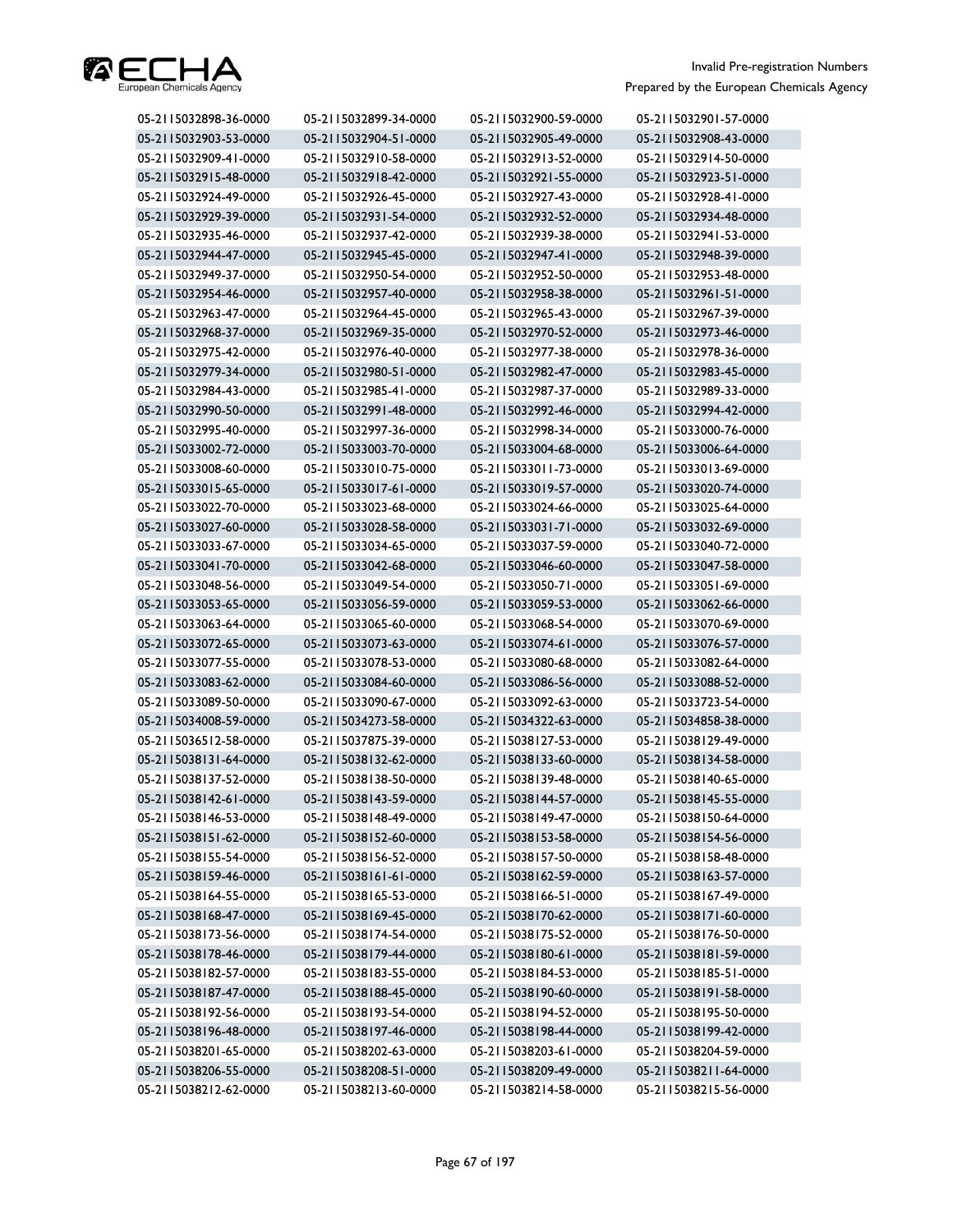

| 05-2115038216-54-0000 | 05-2115038217-52-0000 | 05-2115038218-50-0000 | 05-2115038219-48-0000 |
|-----------------------|-----------------------|-----------------------|-----------------------|
| 05-2115038220-65-0000 | 05-2115038221-63-0000 | 05-2115038222-61-0000 | 05-2115038223-59-0000 |
| 05-2115038224-57-0000 | 05-2115038225-55-0000 | 05-2115038226-53-0000 | 05-2115038227-51-0000 |
| 05-2115038228-49-0000 | 05-2115038229-47-0000 | 05-2115038230-64-0000 | 05-2115038231-62-0000 |
| 05-2115038232-60-0000 | 05-2115038233-58-0000 | 05-2115038234-56-0000 | 05-2115038235-54-0000 |
| 05-2115038236-52-0000 | 05-2115038237-50-0000 | 05-2115038238-48-0000 | 05-2115038239-46-0000 |
| 05-2115038240-63-0000 | 05-2115038241-61-0000 | 05-2115038242-59-0000 | 05-2115038243-57-0000 |
| 05-2115038244-55-0000 | 05-2115038245-53-0000 | 05-2115038246-51-0000 | 05-2115038247-49-0000 |
| 05-2115038248-47-0000 | 05-2115038249-45-0000 | 05-2115038251-60-0000 | 05-2115038252-58-0000 |
| 05-2115038253-56-0000 | 05-2115038256-50-0000 | 05-2115038257-48-0000 | 05-2115038258-46-0000 |
| 05-2115038259-44-0000 | 05-2115038260-61-0000 | 05-2115038261-59-0000 | 05-2115038262-57-0000 |
| 05-2115038263-55-0000 | 05-2115038265-51-0000 | 05-2115038266-49-0000 | 05-2115038267-47-0000 |
| 05-2115038268-45-0000 | 05-2115038269-43-0000 | 05-2115038270-60-0000 | 05-2115038272-56-0000 |
| 05-2115038273-54-0000 | 05-2115038274-52-0000 | 05-2115038275-50-0000 | 05-2115038276-48-0000 |
| 05-2115038278-44-0000 | 05-2115038279-42-0000 | 05-2115038280-59-0000 | 05-2115038281-57-0000 |
| 05-2115038283-53-0000 | 05-2115038284-51-0000 | 05-2115038285-49-0000 | 05-2115038286-47-0000 |
| 05-2115038287-45-0000 | 05-2115038288-43-0000 | 05-2115038290-58-0000 | 05-2115038292-54-0000 |
| 05-2115038293-52-0000 | 05-2115038294-50-0000 | 05-2115038296-46-0000 | 05-2115038297-44-0000 |
| 05-2115038300-65-0000 | 05-2115038301-63-0000 | 05-2115038302-61-0000 | 05-2115038303-59-0000 |
| 05-2115038304-57-0000 | 05-2115038305-55-0000 | 05-2115038306-53-0000 | 05-2115038307-51-0000 |
| 05-2115038308-49-0000 | 05-2115038309-47-0000 | 05-2115038310-64-0000 | 05-2115038312-60-0000 |
| 05-2115038313-58-0000 | 05-2115038316-52-0000 | 05-2115038317-50-0000 | 05-2115038318-48-0000 |
| 05-2115038320-63-0000 | 05-2115038321-61-0000 | 05-2115038323-57-0000 | 05-2115038324-55-0000 |
| 05-2115038325-53-0000 | 05-2115038326-51-0000 | 05-2115038327-49-0000 | 05-2115038329-45-0000 |
| 05-2115038330-62-0000 | 05-2115038331-60-0000 | 05-2115038332-58-0000 | 05-2115038334-54-0000 |
| 05-2115038335-52-0000 | 05-2115038336-50-0000 | 05-2115038337-48-0000 | 05-2115038339-44-0000 |
| 05-2115038340-61-0000 | 05-2115038341-59-0000 | 05-2115038342-57-0000 | 05-2115038343-55-0000 |
| 05-2115038344-53-0000 | 05-2115038345-51-0000 | 05-2115038346-49-0000 | 05-2115038348-45-0000 |
| 05-2115038349-43-0000 | 05-2115038350-60-0000 | 05-2115038351-58-0000 | 05-2115038352-56-0000 |
| 05-2115038355-50-0000 | 05-2115038356-48-0000 | 05-2115038357-46-0000 | 05-2115038358-44-0000 |
| 05-2115038360-59-0000 | 05-2115038361-57-0000 | 05-2115038362-55-0000 | 05-2115038363-53-0000 |
| 05-2115038364-51-0000 | 05-2115038365-49-0000 | 05-2115038366-47-0000 | 05-2115038367-45-0000 |
| 05-2115038368-43-0000 | 05-2115038369-41-0000 | 05-2115038371-56-0000 | 05-2115038372-54-0000 |
| 05-2115038373-52-0000 | 05-2115038375-48-0000 | 05-2115038377-44-0000 | 05-2115038378-42-0000 |
| 05-2115038379-40-0000 | 05-2115038380-57-0000 | 05-2115038382-53-0000 | 05-2115038384-49-0000 |
| 05-2115038385-47-0000 | 05-2115038386-45-0000 | 05-2115038388-41-0000 | 05-2115038389-39-0000 |
| 05-2115038390-56-0000 | 05-2115038391-54-0000 | 05-2115038392-52-0000 | 05-2115038393-50-0000 |
| 05-2115038394-48-0000 | 05-2115038395-46-0000 | 05-2115038396-44-0000 | 05-2115038398-40-0000 |
| 05-2115038400-63-0000 | 05-2115038401-61-0000 | 05-2115038402-59-0000 | 05-2115038404-55-0000 |
| 05-2115038407-49-0000 | 05-2115038408-47-0000 | 05-2115038409-45-0000 | 05-2115038410-62-0000 |
| 05-2115038411-60-0000 | 05-2115038413-56-0000 | 05-2115038415-52-0000 | 05-2115038416-50-0000 |
| 05-2115038417-48-0000 | 05-2115038418-46-0000 | 05-2115038420-61-0000 | 05-2115038421-59-0000 |
| 05-2115038422-57-0000 | 05-2115038423-55-0000 | 05-2115038425-51-0000 | 05-2115038426-49-0000 |
| 05-2115038427-47-0000 | 05-2115038429-43-0000 | 05-2115038430-60-0000 | 05-2115038432-56-0000 |
| 05-2115038435-50-0000 | 05-2115038438-44-0000 | 05-2115038439-42-0000 | 05-2115038440-59-0000 |
| 05-2115038441-57-0000 | 05-2115038442-55-0000 | 05-2115038444-51-0000 | 05-2115038445-49-0000 |
| 05-2115038447-45-0000 | 05-2115038449-41-0000 | 05-2115038451-56-0000 | 05-2115038452-54-0000 |
| 05-2115038454-50-0000 | 05-2115038455-48-0000 | 05-2115038457-44-0000 | 05-2115038458-42-0000 |
| 05-2115038459-40-0000 | 05-2115038460-57-0000 | 05-2115038462-53-0000 | 05-2115038464-49-0000 |
| 05-2115038465-47-0000 | 05-2115038466-45-0000 | 05-2115038467-43-0000 | 05-2115038468-41-0000 |
| 05-2115038469-39-0000 | 05-2115038471-54-0000 | 05-2115038473-50-0000 | 05-2115038474-48-0000 |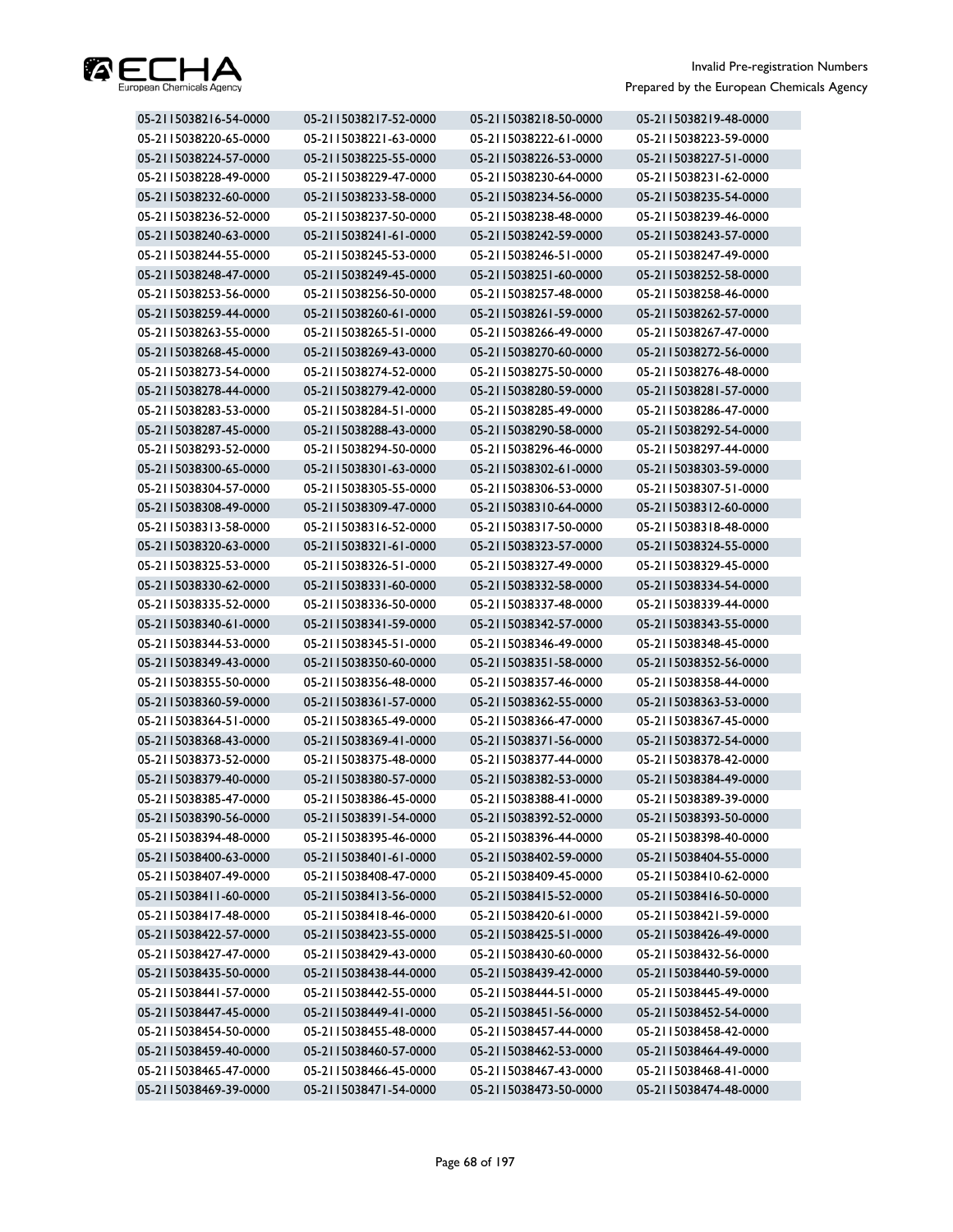

| 05-2115038475-46-0000 | 05-2115038476-44-0000 | 05-2115038477-42-0000 | 05-2115038479-38-0000 |
|-----------------------|-----------------------|-----------------------|-----------------------|
| 05-2115038481-53-0000 | 05-2115038483-49-0000 | 05-2115038484-47-0000 | 05-2115038486-43-0000 |
| 05-2115038487-41-0000 | 05-2115038489-37-0000 | 05-2115038490-54-0000 | 05-2115038493-48-0000 |
| 05-2115038494-46-0000 | 05-2115038495-44-0000 | 05-2115038496-42-0000 | 05-2115038497-40-0000 |
| 05-2115038498-38-0000 | 05-2115038499-36-0000 | 05-2115038500-61-0000 | 05-2115038502-57-0000 |
| 05-2115038503-55-0000 | 05-2115038504-53-0000 | 05-2115038505-51-0000 | 05-2115038506-49-0000 |
| 05-2115038507-47-0000 | 05-2115038509-43-0000 | 05-2115038510-60-0000 | 05-2115038511-58-0000 |
| 05-2115038512-56-0000 | 05-2115038513-54-0000 | 05-2115038515-50-0000 | 05-2115038517-46-0000 |
| 05-2115038518-44-0000 | 05-2115038519-42-0000 | 05-2115038522-55-0000 | 05-2115038524-51-0000 |
| 05-2115038526-47-0000 | 05-2115038528-43-0000 | 05-2115038529-41-0000 | 05-2115038530-58-0000 |
| 05-2115038531-56-0000 | 05-2115038532-54-0000 | 05-2115038533-52-0000 | 05-2115038535-48-0000 |
| 05-2115038539-40-0000 | 05-2115038542-53-0000 | 05-2115038544-49-0000 | 05-2115038545-47-0000 |
| 05-2115038546-45-0000 | 05-2115038549-39-0000 | 05-2115038551-54-0000 | 05-2115038553-50-0000 |
| 05-2115038554-48-0000 | 05-2115038557-42-0000 | 05-2115038559-38-0000 | 05-2115038560-55-0000 |
| 05-2115038561-53-0000 | 05-2115038562-51-0000 | 05-2115038563-49-0000 | 05-2115038564-47-0000 |
| 05-2115038565-45-0000 | 05-2115038567-41-0000 | 05-2115038568-39-0000 | 05-2115038570-54-0000 |
| 05-2115038572-50-0000 | 05-2115038573-48-0000 | 05-2115038574-46-0000 | 05-2115038575-44-0000 |
| 05-2115038576-42-0000 | 05-2115038577-40-0000 | 05-2115038579-36-0000 | 05-2115038580-53-0000 |
| 05-2115038581-51-0000 | 05-2115038582-49-0000 | 05-2115038583-47-0000 | 05-2115038584-45-0000 |
| 05-2115038585-43-0000 | 05-2115038586-41-0000 | 05-2115038587-39-0000 | 05-2115038588-37-0000 |
| 05-2115038589-35-0000 | 05-2115038592-48-0000 | 05-2115038594-44-0000 | 05-2115038595-42-0000 |
| 05-2115038596-40-0000 | 05-2115038598-36-0000 | 05-2115038599-34-0000 | 05-2115038601-57-0000 |
| 05-2115038602-55-0000 | 05-2115038603-53-0000 | 05-2115038604-51-0000 | 05-2115038607-45-0000 |
| 05-2115038608-43-0000 | 05-2115038610-58-0000 | 05-2115038612-54-0000 | 05-2115038613-52-0000 |
| 05-2115038614-50-0000 | 05-2115038615-48-0000 | 05-2115038618-42-0000 | 05-2115038619-40-0000 |
| 05-2115038621-55-0000 | 05-2115038622-53-0000 | 05-2115038623-51-0000 | 05-2115038624-49-0000 |
| 05-2115038626-45-0000 | 05-2115038627-43-0000 | 05-2115038628-41-0000 | 05-2115038630-56-0000 |
| 05-2115038631-54-0000 | 05-2115038634-48-0000 | 05-2115038635-46-0000 | 05-2115038636-44-0000 |
| 05-2115038637-42-0000 | 05-2115038639-38-0000 | 05-2115038640-55-0000 | 05-2115038641-53-0000 |
| 05-2115038643-49-0000 | 05-2115038645-45-0000 | 05-2115038646-43-0000 | 05-2115038649-37-0000 |
| 05-2115038650-54-0000 | 05-2115038652-50-0000 | 05-2115038653-48-0000 | 05-2115038654-46-0000 |
| 05-2115038655-44-0000 | 05-2115038658-38-0000 | 05-2115038660-53-0000 | 05-2115038661-51-0000 |
| 05-2115038663-47-0000 | 05-2115038667-39-0000 | 05-2115038669-35-0000 | 05-2115038672-48-0000 |
| 05-2115038673-46-0000 | 05-2115038675-42-0000 | 05-2115038677-38-0000 | 05-2115038680-51-0000 |
| 05-2115038681-49-0000 | 05-2115038682-47-0000 | 05-2115038684-43-0000 | 05-2115038687-37-0000 |
| 05-2115038688-35-0000 | 05-2115038692-46-0000 | 05-2115038694-42-0000 | 05-2115038696-38-0000 |
| 05-2115038698-34-0000 | 05-2115038700-57-0000 | 05-2115038701-55-0000 | 05-2115038702-53-0000 |
| 05-2115038703-51-0000 | 05-2115038705-47-0000 | 05-2115038708-41-0000 | 05-2115038710-56-0000 |
| 05-2115038711-54-0000 | 05-2115038712-52-0000 | 05-2115038713-50-0000 | 05-2115038714-48-0000 |
| 05-2115038716-44-0000 | 05-2115038717-42-0000 | 05-2115038719-38-0000 | 05-2115038721-53-0000 |
| 05-2115038722-51-0000 | 05-2115038724-47-0000 | 05-2115038725-45-0000 | 05-2115038726-43-0000 |
| 05-2115038727-41-0000 | 05-2115038728-39-0000 | 05-2115038729-37-0000 | 05-2115038730-54-0000 |
| 05-2115038732-50-0000 | 05-2115038735-44-0000 | 05-2115038737-40-0000 | 05-2115038739-36-0000 |
| 05-2115038740-53-0000 | 05-2115038741-51-0000 | 05-2115038743-47-0000 | 05-2115038744-45-0000 |
| 05-2115038745-43-0000 | 05-2115038746-41-0000 | 05-2115038748-37-0000 | 05-2115038750-52-0000 |
| 05-2115038751-50-0000 | 05-2115038752-48-0000 | 05-2115038755-42-0000 | 05-2115038756-40-0000 |
| 05-2115038758-36-0000 | 05-2115038759-34-0000 | 05-2115038762-47-0000 | 05-2115038763-45-0000 |
| 05-2115038765-41-0000 | 05-2115038770-50-0000 | 05-2115038772-46-0000 | 05-2115038774-42-0000 |
| 05-2115038778-34-0000 | 05-2115038779-32-0000 | 05-2115038780-49-0000 | 05-2115038781-47-0000 |
| 05-2115038782-45-0000 | 05-2115038783-43-0000 | 05-2115038785-39-0000 | 05-2115038786-37-0000 |
| 05-2115038788-33-0000 | 05-2115038790-48-0000 | 05-2115038791-46-0000 | 05-2115038793-42-0000 |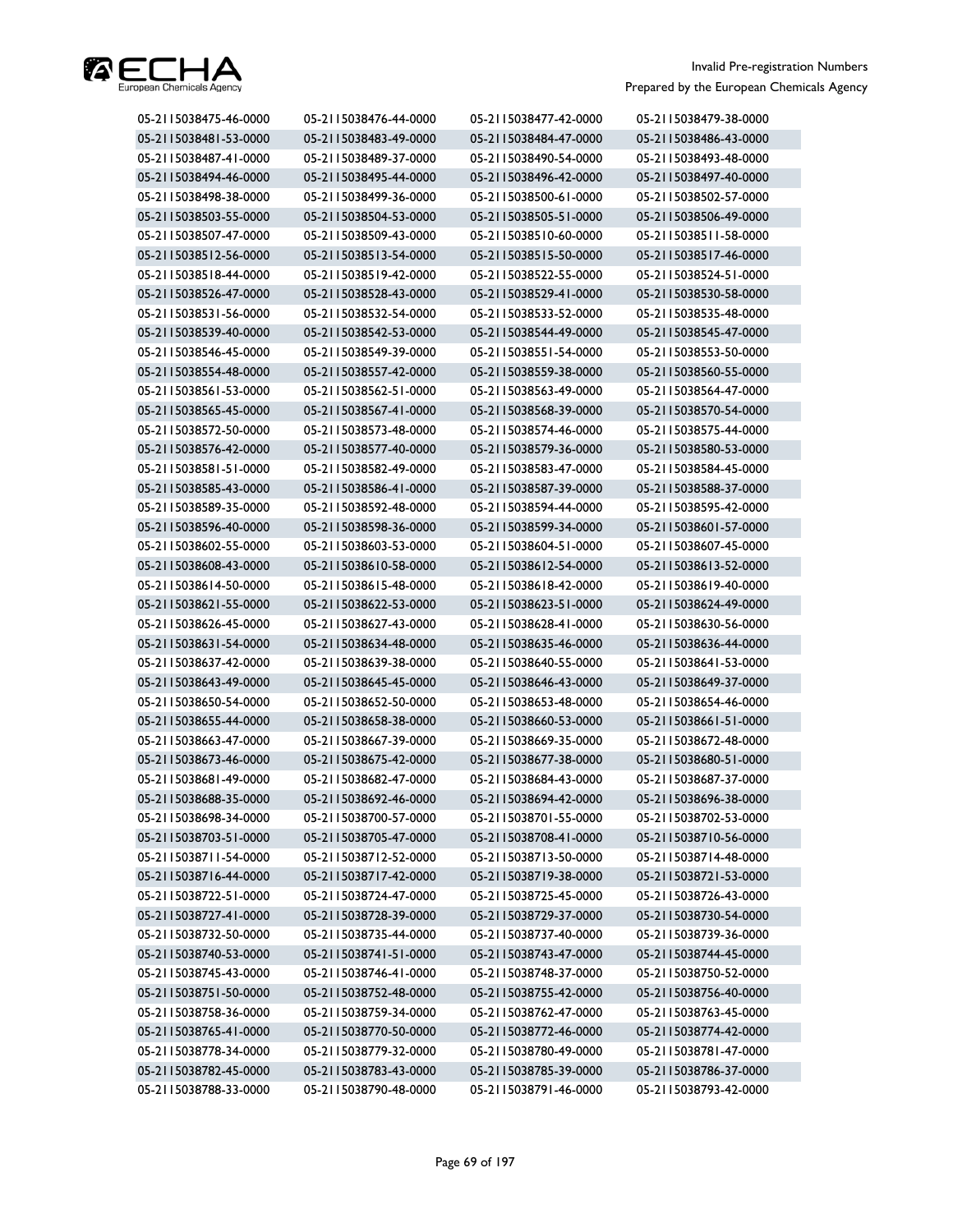

| 05-2115038795-38-0000 | 05-2115038797-34-0000 | 05-2115038798-32-0000 | 05-2115038799-30-0000 |
|-----------------------|-----------------------|-----------------------|-----------------------|
| 05-2115038801-53-0000 | 05-2115038802-51-0000 | 05-2115038804-47-0000 | 05-2115038805-45-0000 |
| 05-2115038806-43-0000 | 05-2115038807-41-0000 | 05-2115038808-39-0000 | 05-2115038809-37-0000 |
| 05-2115038811-52-0000 | 05-2115038814-46-0000 | 05-2115038816-42-0000 | 05-2115038817-40-0000 |
| 05-2115038818-38-0000 | 05-2115038820-53-0000 | 05-2115038821-51-0000 | 05-2115039073-57-0000 |
| 05-2115039078-47-0000 | 05-2115039082-58-0000 | 05-2115039084-54-0000 | 05-2115039086-50-0000 |
| 05-2115039088-46-0000 | 05-2115039090-61-0000 | 05-2115039091-59-0000 | 05-2115039092-57-0000 |
| 05-2115039094-53-0000 | 05-2115039096-49-0000 | 05-2115039099-43-0000 | 05-2115039100-68-0000 |
| 05-2115039105-58-0000 | 05-2115039107-54-0000 | 05-2115039108-52-0000 | 05-2115039110-67-0000 |
| 05-2115039112-63-0000 | 05-2115039115-57-0000 | 05-2115039118-51-0000 | 05-2115039120-66-0000 |
| 05-2115039121-64-0000 | 05-2115039122-62-0000 | 05-2115039124-58-0000 | 05-2115039126-54-0000 |
| 05-2115039128-50-0000 | 05-2115039134-57-0000 | 05-2115039135-55-0000 | 05-2115039138-49-0000 |
| 05-2115039141-62-0000 | 05-2115039144-56-0000 | 05-2115039148-48-0000 | 05-2115039153-57-0000 |
| 05-2115039157-49-0000 | 05-2115039161-60-0000 | 05-2115039162-58-0000 | 05-2115039163-56-0000 |
| 05-2115039166-50-0000 | 05-2115039167-48-0000 | 05-2115039170-61-0000 | 05-2115039172-57-0000 |
| 05-2115039176-49-0000 | 05-2115039177-47-0000 | 05-2115039179-43-0000 | 05-2115039180-60-0000 |
| 05-2115039181-58-0000 | 05-2115039184-52-0000 | 05-2115039185-50-0000 | 05-2115039186-48-0000 |
| 05-2115039187-46-0000 | 05-2115039189-42-0000 | 05-2115039191-57-0000 | 05-2115039192-55-0000 |
| 05-2115039194-51-0000 | 05-2115039196-47-0000 | 05-2115039201-64-0000 | 05-2115039204-58-0000 |
| 05-2115039206-54-0000 | 05-2115039208-50-0000 | 05-2115039212-61-0000 | 05-2115039215-55-0000 |
| 05-2115039216-53-0000 | 05-2115039219-47-0000 | 05-2115039222-60-0000 | 05-2115039225-54-0000 |
| 05-2115039226-52-0000 | 05-2115039229-46-0000 | 05-2115039233-57-0000 | 05-2115039235-53-0000 |
| 05-2115039240-62-0000 | 05-2115039248-46-0000 | 05-2115039251-59-0000 | 05-2115039252-57-0000 |
| 05-2115039256-49-0000 | 05-2115039260-60-0000 | 05-2115039262-56-0000 | 05-2115039266-48-0000 |
| 05-2115039271-57-0000 | 05-2115039272-55-0000 | 05-2115039273-53-0000 | 05-2115039274-51-0000 |
| 05-2115039276-47-0000 | 05-2115039278-43-0000 | 05-2115039281-56-0000 | 05-2115039282-54-0000 |
| 05-2115039283-52-0000 | 05-2115039287-44-0000 | 05-2115039289-40-0000 | 05-2115039292-53-0000 |
| 05-2115039293-51-0000 | 05-2115039297-43-0000 | 05-2115039298-41-0000 | 05-2115039300-64-0000 |
| 05-2115039302-60-0000 | 05-2115039307-50-0000 | 05-2115039309-46-0000 | 05-2115039312-59-0000 |
| 05-2115039314-55-0000 | 05-2115039316-51-0000 | 05-2115039319-45-0000 | 05-2115039320-62-0000 |
| 05-2115039322-58-0000 | 05-2115039326-50-0000 | 05-2115039329-44-0000 | 05-2115039330-61-0000 |
| 05-2115039333-55-0000 | 05-2115039336-49-0000 | 05-2115039339-43-0000 | 05-2115039340-60-0000 |
| 05-2115039341-58-0000 | 05-2115039342-56-0000 | 05-2115039343-54-0000 | 05-2115039344-52-0000 |
| 05-2115039345-50-0000 | 05-2115039347-46-0000 | 05-2115039350-59-0000 | 05-2115039352-55-0000 |
| 05-2115039354-51-0000 | 05-2115039357-45-0000 | 05-2115039359-41-0000 | 05-2115039361-56-0000 |
| 05-2115039363-52-0000 | 05-2115039365-48-0000 | 05-2115039367-44-0000 | 05-2115039370-57-0000 |
| 05-2115039373-51-0000 | 05-2115039376-45-0000 | 05-2115039378-41-0000 | 05-2115039382-52-0000 |
| 05-2115039384-48-0000 | 05-2115039386-44-0000 | 05-2115039388-40-0000 | 05-2115039393-49-0000 |
| 05-2115039395-45-0000 | 05-2115039399-37-0000 | 05-2115039402-58-0000 | 05-2115039404-54-0000 |
| 05-2115039406-50-0000 | 05-2115039407-48-0000 | 05-2115039408-46-0000 | 05-2115039411-59-0000 |
| 05-2115039412-57-0000 | 05-2115039414-53-0000 | 05-2115039417-47-0000 | 05-2115039419-43-0000 |
| 05-2115039421-58-0000 | 05-2115039423-54-0000 | 05-2115039425-50-0000 | 05-2115039427-46-0000 |
| 05-2115039429-42-0000 | 05-2115039431-57-0000 | 05-2115039433-53-0000 | 05-2115039435-49-0000 |
| 05-2115039438-43-0000 | 05-2115039439-41-0000 | 05-2115039443-52-0000 | 05-2115039447-44-0000 |
| 05-2115039449-40-0000 | 05-2115039451-55-0000 | 05-2115039455-47-0000 | 05-2115039459-39-0000 |
| 05-2115039461-54-0000 | 05-2115039464-48-0000 | 05-2115039465-46-0000 | 05-2115039467-42-0000 |
| 05-2115039468-40-0000 | 05-2115039469-38-0000 | 05-2115039470-55-0000 | 05-2115039471-53-0000 |
| 05-2115039473-49-0000 | 05-2115039476-43-0000 | 05-2115039478-39-0000 | 05-2115039481-52-0000 |
| 05-2115039483-48-0000 | 05-2115039486-42-0000 | 05-2115039490-53-0000 | 05-2115039491-51-0000 |
| 05-2115039494-45-0000 | 05-2115039499-35-0000 | 05-2115039501-58-0000 | 05-2115039503-54-0000 |
| 05-2115039506-48-0000 | 05-2115039508-44-0000 | 05-2115039510-59-0000 | 05-2115039512-55-0000 |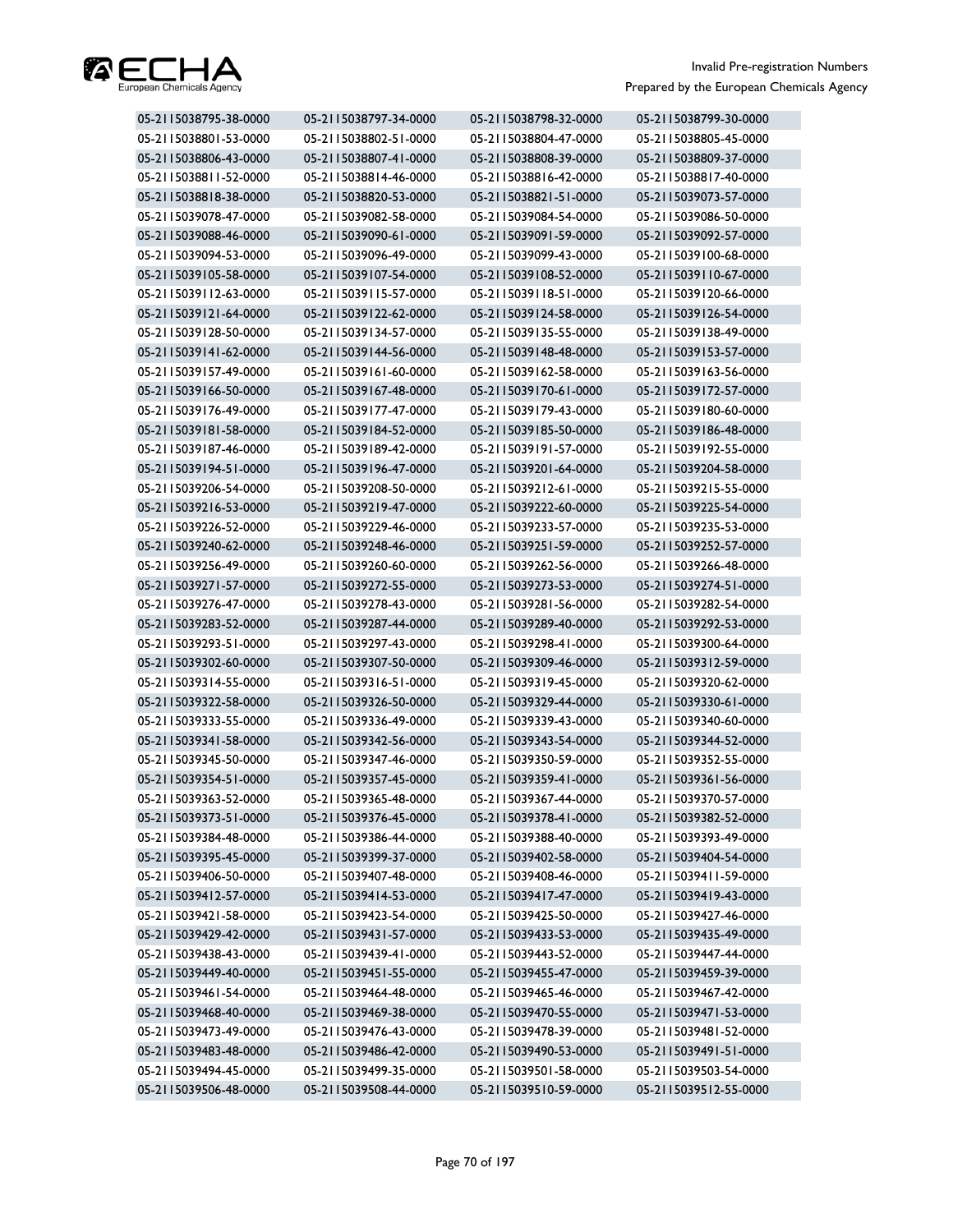

| 05-2115039515-49-0000 | 05-2115039517-45-0000 | 05-2115039519-41-0000 | 05-2115039523-52-0000 |
|-----------------------|-----------------------|-----------------------|-----------------------|
| 05-2115039525-48-0000 | 05-2115039527-44-0000 | 05-2115039529-40-0000 | 05-2115039531-55-0000 |
| 05-2115039533-51-0000 | 05-2115039535-47-0000 | 05-2115039536-45-0000 | 05-2115039537-43-0000 |
| 05-2115039538-41-0000 | 05-2115039540-56-0000 | 05-2115039543-50-0000 | 05-2115039547-42-0000 |
| 05-2115039549-38-0000 | 05-2115039551-53-0000 | 05-2115039553-49-0000 | 05-2115039555-45-0000 |
| 05-2115039559-37-0000 | 05-2115039562-50-0000 | 05-2115039564-46-0000 | 05-2115039567-40-0000 |
| 05-2115039570-53-0000 | 05-2115039573-47-0000 | 05-2115039576-41-0000 | 05-2115039578-37-0000 |
| 05-2115039579-35-0000 | 05-2115039582-48-0000 | 05-2115039585-42-0000 | 05-2115039587-38-0000 |
| 05-2115039589-34-0000 | 05-2115039591-49-0000 | 05-2115039594-43-0000 | 05-2115039595-41-0000 |
| 05-2115039597-37-0000 | 05-2115039598-35-0000 | 05-2115039600-58-0000 | 05-2115039601-56-0000 |
| 05-2115039603-52-0000 | 05-2115039604-50-0000 | 05-2115039606-46-0000 | 05-2115039610-57-0000 |
| 05-2115039613-51-0000 | 05-2115039617-43-0000 | 05-2115039620-56-0000 | 05-2115039623-50-0000 |
| 05-2115039626-44-0000 | 05-2115039629-38-0000 | 05-2115039631-53-0000 | 05-2115039636-43-0000 |
| 05-2115039639-37-0000 | 05-2115039642-50-0000 | 05-2115039645-44-0000 | 05-2115039647-40-0000 |
| 05-2115039650-53-0000 | 05-2115039653-47-0000 | 05-2115039658-37-0000 | 05-2115039662-48-0000 |
| 05-2115039665-42-0000 | 05-2115039669-34-0000 | 05-2115039673-45-0000 | 05-2115039677-37-0000 |
| 05-2115039678-35-0000 | 05-2115039681-48-0000 | 05-2115039683-44-0000 | 05-2115039686-38-0000 |
| 05-2115039689-32-0000 | 05-2115039691-47-0000 | 05-2115039693-43-0000 | 05-2115039696-37-0000 |
| 05-2115039698-33-0000 | 05-2115039700-56-0000 | 05-2115039702-52-0000 | 05-2115039703-50-0000 |
| 05-2115039706-44-0000 | 05-2115039707-42-0000 | 05-2115039708-40-0000 | 05-2115039710-55-0000 |
| 05-2115039712-51-0000 | 05-2115039715-45-0000 | 05-2115039717-41-0000 | 05-2115039720-54-0000 |
| 05-2115039724-46-0000 | 05-2115039728-38-0000 | 05-2115039731-51-0000 | 05-2115039734-45-0000 |
| 05-2115039737-39-0000 | 05-2115039740-52-0000 | 05-2115039744-44-0000 | 05-2115039747-38-0000 |
| 05-2115039749-34-0000 | 05-2115039752-47-0000 | 05-2115039754-43-0000 | 05-2115039756-39-0000 |
| 05-2115039757-37-0000 | 05-2115039758-35-0000 | 05-2115039760-50-0000 | 05-2115039762-46-0000 |
| 05-2115039765-40-0000 | 05-2115039768-34-0000 | 05-2115039770-49-0000 | 05-2115039771-47-0000 |
| 05-2115039775-39-0000 | 05-2115039777-35-0000 | 05-2115039781-46-0000 | 05-2115039784-40-0000 |
| 05-2115039787-34-0000 | 05-2115039790-47-0000 | 05-2115039794-39-0000 | 05-2115039797-33-0000 |
| 05-2115039800-54-0000 | 05-2115039801-52-0000 | 05-2115039803-48-0000 | 05-2115039805-44-0000 |
| 05-2115039806-42-0000 | 05-2115039807-40-0000 | 05-2115039810-53-0000 | 05-2115039814-45-0000 |
| 05-2115039817-39-0000 | 05-2115039822-48-0000 | 05-2115039824-44-0000 | 05-2115039826-40-0000 |
| 05-2115039832-47-0000 | 05-2115039835-41-0000 | 05-2115039840-50-0000 | 05-2115039844-42-0000 |
| 05-2115039848-34-0000 | 05-2115039853-43-0000 | 05-2115039857-35-0000 | 05-2115039860-48-0000 |
| 05-2115039864-40-0000 | 05-2115039867-34-0000 | 05-2115039869-30-0000 | 05-2115039871-45-0000 |
| 05-2115039873-41-0000 | 05-2115039874-39-0000 | 05-2115039875-37-0000 | 05-2115039876-35-0000 |
| 05-2115039878-31-0000 | 05-2115039880-46-0000 | 05-2115039883-40-0000 | 05-2115039886-34-0000 |
| 05-2115039890-45-0000 | 05-2115039893-39-0000 | 05-2115039897-31-0000 | 05-2115039900-52-0000 |
| 05-2115039901-50-0000 | 05-2115039903-46-0000 | 05-2115039905-42-0000 | 05-2115039909-34-0000 |
| 05-2115039911-49-0000 | 05-2115039914-43-0000 | 05-2115039917-37-0000 | 05-2115039921-48-0000 |
| 05-2115039923-44-0000 | 05-2115039928-34-0000 | 05-2115039929-32-0000 | 05-2115039932-45-0000 |
| 05-2115039934-41-0000 | 05-2115039937-35-0000 | 05-2115039940-48-0000 | 05-2115039942-44-0000 |
| 05-2115039944-40-0000 | 05-2115039949-30-0000 | 05-2115039953-41-0000 | 05-2115039956-35-0000 |
| 05-2115039960-46-0000 | 05-2115039966-34-0000 | 05-2115039967-32-0000 | 05-2115039971-43-0000 |
| 05-2115039974-37-0000 | 05-2115039977-31-0000 | 05-2115039982-40-0000 | 05-2115039985-34-0000 |
| 05-2115039987-30-0000 | 05-2115039991-41-0000 | 05-2115039996-31-0000 | 05-2115040002-73-0000 |
| 05-2115040006-65-0000 | 05-2115040008-61-0000 | 05-2115040010-76-0000 | 05-2115040015-66-0000 |
| 05-2115040019-58-0000 | 05-2115040022-71-0000 | 05-2115040025-65-0000 | 05-2115040031-72-0000 |
| 05-2115040033-68-0000 | 05-2115040038-58-0000 | 05-2115040044-65-0000 | 05-2115040049-55-0000 |
| 05-2115040053-66-0000 | 05-2115040056-60-0000 | 05-2115040059-54-0000 | 05-2115040064-63-0000 |
| 05-2115040068-55-0000 | 05-2115040071-68-0000 | 05-2115040074-62-0000 | 05-2115040081-67-0000 |
| 05-2115040086-57-0000 | 05-2115040089-51-0000 | 05-2115040094-60-0000 | 05-2115040097-54-0000 |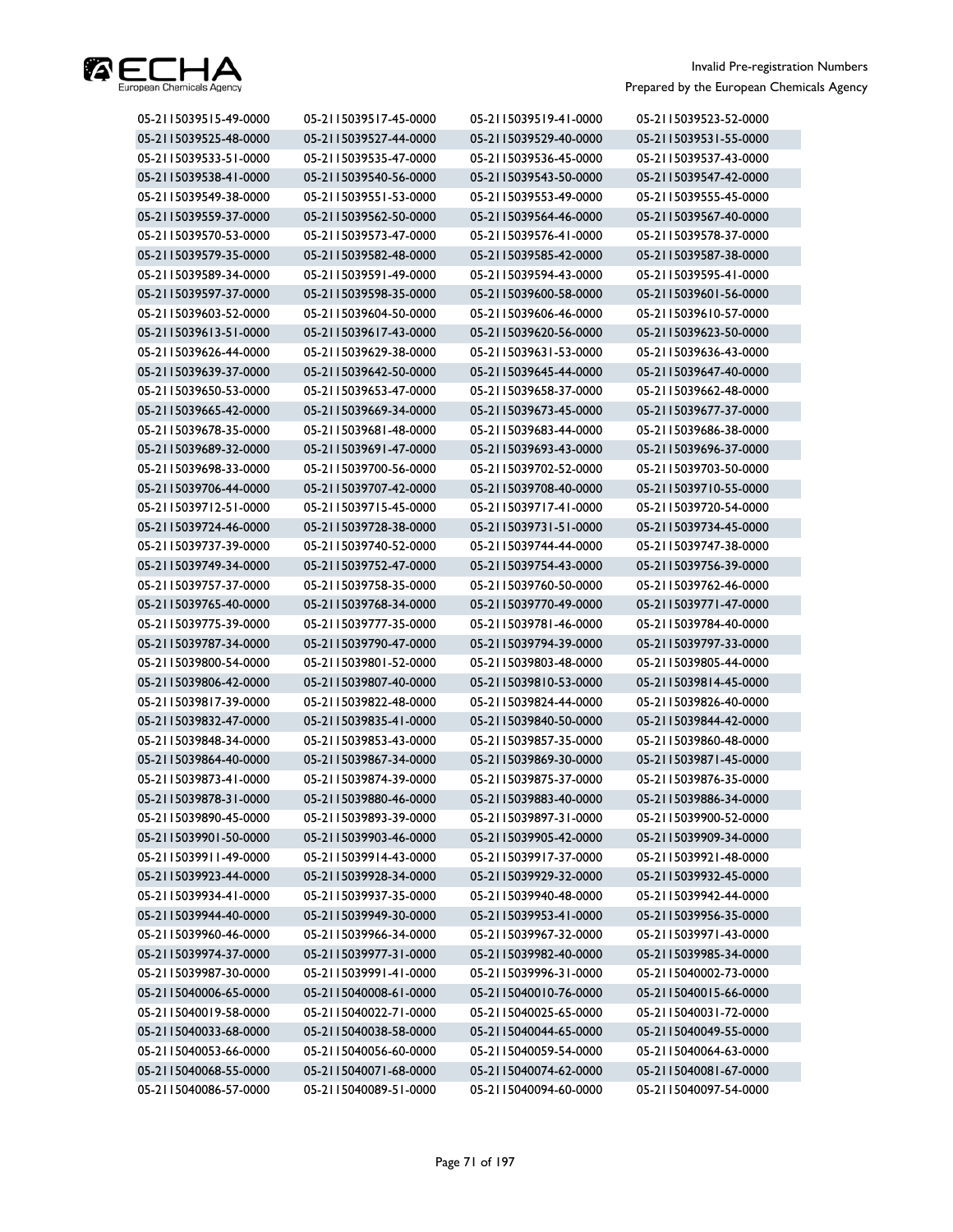

| 05-2115040102-71-0000 | 05-2115040108-59-0000 | 05-2115040110-74-0000 | 05-2115040117-60-0000 |
|-----------------------|-----------------------|-----------------------|-----------------------|
| 05-2115040122-69-0000 | 05-2115040127-59-0000 | 05-2115040132-68-0000 | 05-2115040142-67-0000 |
| 05-2115040148-55-0000 | 05-2115040156-58-0000 | 05-2115040165-59-0000 | 05-2115040172-64-0000 |
| 05-2115040179-50-0000 | 05-2115040188-51-0000 | 05-2115040193-60-0000 | 05-2115040199-48-0000 |
| 05-2115040204-65-0000 | 05-2115040210-72-0000 | 05-2115040217-58-0000 | 05-2115040225-61-0000 |
| 05-2115040232-66-0000 | 05-2115040239-52-0000 | 05-2115040247-55-0000 | 05-2115040257-54-0000 |
| 05-2115040265-57-0000 | 05-2115040271-64-0000 | 05-2115040273-60-0000 | 05-2115040284-57-0000 |
| 05-2115040289-47-0000 | 05-2115040293-58-0000 | 05-2115040298-48-0000 | 05-2115040304-63-0000 |
| 05-2115040308-55-0000 | 05-2115040311-68-0000 | 05-2115040316-58-0000 | 05-2115040320-69-0000 |
| 05-2115040323-63-0000 | 05-2115040328-53-0000 | 05-2115040331-66-0000 | 05-2115040333-62-0000 |
| 05-2115040337-54-0000 | 05-2115040341-65-0000 | 05-2115040345-57-0000 | 05-2115040347-53-0000 |
| 05-2115040349-49-0000 | 05-2115040354-58-0000 | 05-2115040358-50-0000 | 05-2115040362-61-0000 |
| 05-2115040365-55-0000 | 05-2115040370-64-0000 | 05-2115040372-60-0000 | 05-2115040375-54-0000 |
| 05-2115040380-63-0000 | 05-2115040384-55-0000 | 05-2115040388-47-0000 | 05-2115040392-58-0000 |
| 05-2115040397-48-0000 | 05-2115040402-65-0000 | 05-2115040406-57-0000 | 05-2115040409-51-0000 |
| 05-2115040411-66-0000 | 05-2115040413-62-0000 | 05-2115040415-58-0000 | 05-2115040420-67-0000 |
| 05-2115040424-59-0000 | 05-2115040428-51-0000 | 05-2115040433-60-0000 | 05-2115040438-50-0000 |
| 05-2115040441-63-0000 | 05-2115040447-51-0000 | 05-2115040453-58-0000 | 05-2115040456-52-0000 |
| 05-2115040458-48-0000 | 05-2115040459-46-0000 | 05-2115040461-61-0000 | 05-2115040463-57-0000 |
| 05-2115040464-55-0000 | 05-2115040465-53-0000 | 05-2115040467-49-0000 | 05-2115040470-62-0000 |
| 05-2115040472-58-0000 | 05-2115040473-56-0000 | 05-2115040476-50-0000 | 05-2115040477-48-0000 |
| 05-2115040479-44-0000 | 05-2115040483-55-0000 | 05-2115040484-53-0000 | 05-2115040486-49-0000 |
| 05-2115040487-47-0000 | 05-2115040489-43-0000 | 05-2115040492-56-0000 | 05-2115040494-52-0000 |
| 05-2115040495-50-0000 | 05-2115040498-44-0000 | 05-2115040501-65-0000 | 05-2115040504-59-0000 |
| 05-2115040505-57-0000 | 05-2115040507-53-0000 | 05-2115040508-51-0000 | 05-2115040511-64-0000 |
| 05-2115040514-58-0000 | 05-2115040520-65-0000 | 05-2115040531-62-0000 | 05-2115040540-63-0000 |
| 05-2115040552-58-0000 | 05-2115040561-59-0000 | 05-2115040569-43-0000 | 05-2115040576-48-0000 |
| 05-2115040583-53-0000 | 05-2115040588-43-0000 | 05-2115040592-54-0000 | 05-2115040598-42-0000 |
| 05-2115040615-54-0000 | 05-2115040629-45-0000 | 05-2115040846-45-0000 | 05-2115040853-50-0000 |
| 05-2115040865-45-0000 | 05-2115040870-54-0000 | 05-2115040879-36-0000 | 05-2115040883-47-0000 |
| 05-2115040888-37-0000 | 05-2115040893-46-0000 | 05-2115040897-38-0000 | 05-2115040904-51-0000 |
| 05-2115040910-58-0000 | 05-2115040914-50-0000 | 05-2115040916-46-0000 | 05-2115040922-53-0000 |
| 05-2115040926-45-0000 | 05-2115040931-54-0000 | 05-2115040934-48-0000 | 05-2115040939-38-0000 |
| 05-2115040942-51-0000 | 05-2115040955-44-0000 | 05-2115040959-36-0000 | 05-2115040962-49-0000 |
| 05-2115040985-41-0000 | 05-2115040992-46-0000 | 05-2115041000-76-0000 | 05-2115041001-74-0000 |
| 05-2115041008-60-0000 | 05-2115041011-73-0000 | 05-2115041016-63-0000 | 05-2115041020-74-0000 |
| 05-2115041024-66-0000 | 05-2115041028-58-0000 | 05-2115041029-56-0000 | 05-2115041032-69-0000 |
| 05-2115041037-59-0000 | 05-2115041039-55-0000 | 05-2115041041-70-0000 | 05-2115041042-68-0000 |
| 05-2115041045-62-0000 | 05-2115041047-58-0000 | 05-2115041050-71-0000 | 05-2115041052-67-0000 |
| 05-2115041055-61-0000 | 05-2115041056-59-0000 | 05-2115041057-57-0000 | 05-2115041059-53-0000 |
| 05-2115041061-68-0000 | 05-2115041063-64-0000 | 05-2115041066-58-0000 | 05-2115041068-54-0000 |
| 05-2115041069-52-0000 | 05-2115041072-65-0000 | 05-2115041075-59-0000 | 05-2115041078-53-0000 |
| 05-2115041081-66-0000 | 05-2115041083-62-0000 | 05-2115041085-58-0000 | 05-2115041088-52-0000 |
| 05-2115041089-50-0000 | 05-2115041091-65-0000 | 05-2115041094-59-0000 | 05-2115041097-53-0000 |
| 05-2115041100-74-0000 | 05-2115041104-66-0000 | 05-2115041108-58-0000 | 05-2115041111-71-0000 |
| 05-2115041115-63-0000 | 05-2115041118-57-0000 | 05-2115041121-70-0000 | 05-2115041124-64-0000 |
| 05-2115041127-58-0000 | 05-2115041130-71-0000 | 05-2115041134-63-0000 | 05-2115041138-55-0000 |
| 05-2115041141-68-0000 | 05-2115041145-60-0000 | 05-2115041149-52-0000 | 05-2115041152-65-0000 |
| 05-2115041155-59-0000 | 05-2115041158-53-0000 | 05-2115041162-64-0000 | 05-2115041165-58-0000 |
| 05-2115041170-67-0000 | 05-2115041172-63-0000 | 05-2115041175-57-0000 | 05-2115041177-53-0000 |
| 05-2115041180-66-0000 | 05-2115041183-60-0000 | 05-2115041186-54-0000 | 05-2115041189-48-0000 |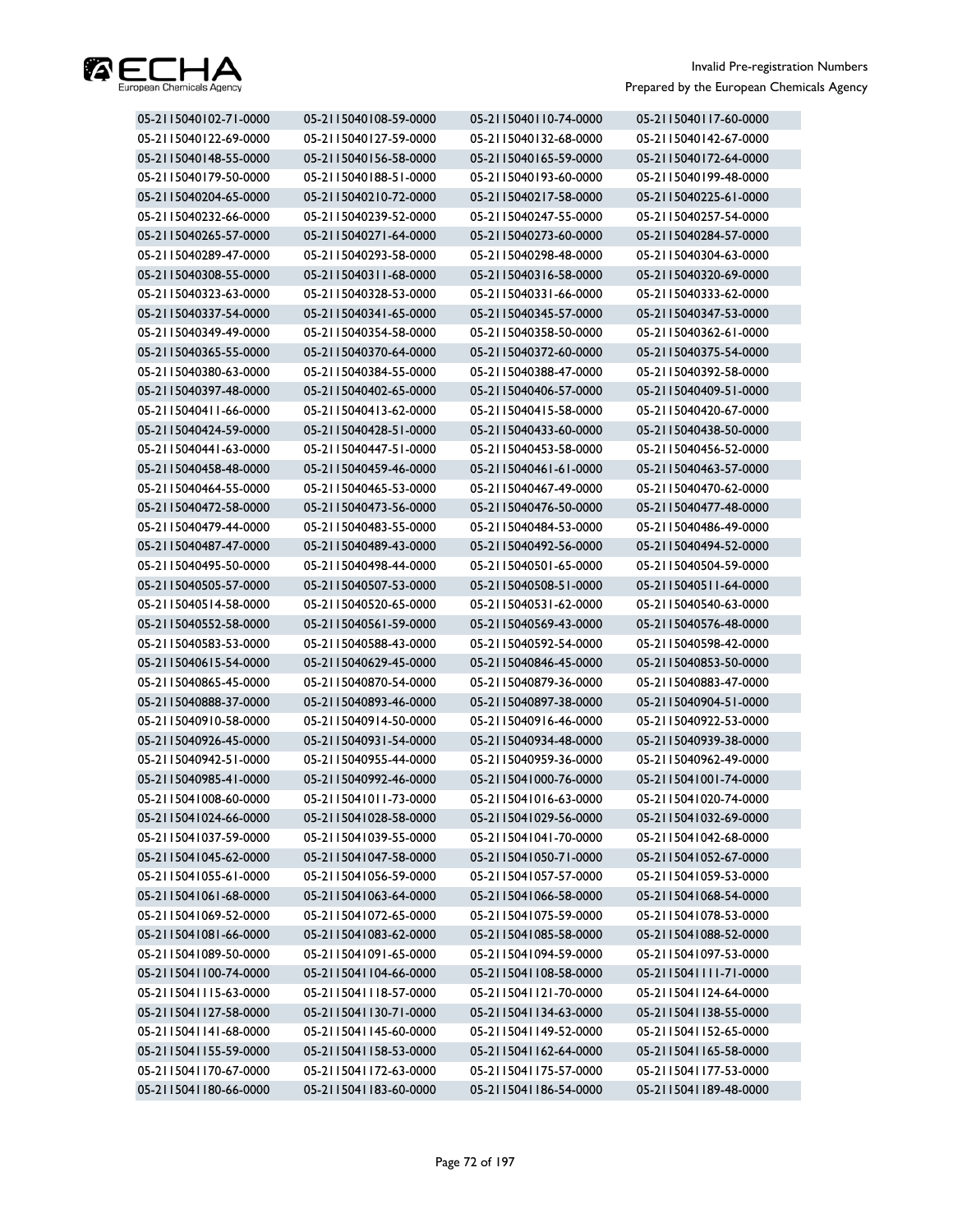

| 05-2115041192-61-0000 | 05-2115041196-53-0000 | 05-2115041197-51-0000 | 05-2115041200-72-0000 |
|-----------------------|-----------------------|-----------------------|-----------------------|
| 05-2115041202-68-0000 | 05-2115041204-64-0000 | 05-2115041206-60-0000 | 05-2115041209-54-0000 |
| 05-2115041211-69-0000 | 05-2115041213-65-0000 | 05-2115041217-57-0000 | 05-2115041219-53-0000 |
| 05-2115041221-68-0000 | 05-2115041223-64-0000 | 05-2115041226-58-0000 | 05-2115041228-54-0000 |
| 05-2115041230-69-0000 | 05-2115041231-67-0000 | 05-2115041233-63-0000 | 05-2115041236-57-0000 |
| 05-2115041238-53-0000 | 05-2115041240-68-0000 | 05-2115041243-62-0000 | 05-2115041246-56-0000 |
| 05-2115041248-52-0000 | 05-2115041250-67-0000 | 05-2115041253-61-0000 | 05-2115041255-57-0000 |
| 05-2115041258-51-0000 | 05-2115041260-66-0000 | 05-2115041263-60-0000 | 05-2115041265-56-0000 |
| 05-2115041267-52-0000 | 05-2115041269-48-0000 | 05-2115041271-63-0000 | 05-2115041275-55-0000 |
| 05-2115041277-51-0000 | 05-2115041279-47-0000 | 05-2115041281-62-0000 | 05-2115041283-58-0000 |
| 05-2115041285-54-0000 | 05-2115041287-50-0000 | 05-2115041289-46-0000 | 05-2115041290-63-0000 |
| 05-2115041291-61-0000 | 05-2115041293-57-0000 | 05-2115041295-53-0000 | 05-2115041299-45-0000 |
| 05-2115041302-66-0000 | 05-2115041304-62-0000 | 05-2115041306-58-0000 | 05-2115041308-54-0000 |
| 05-2115041311-67-0000 | 05-2115041313-63-0000 | 05-2115041317-55-0000 | 05-2115041319-51-0000 |
| 05-2115041322-64-0000 | 05-2115041325-58-0000 | 05-2115041328-52-0000 | 05-2115041330-67-0000 |
| 05-2115041333-61-0000 | 05-2115041336-55-0000 | 05-2115041338-51-0000 | 05-2115041339-49-0000 |
| 05-2115041340-66-0000 | 05-2115041342-62-0000 | 05-2115041344-58-0000 | 05-2115041347-52-0000 |
| 05-2115041351-63-0000 | 05-2115041355-55-0000 | 05-2115041357-51-0000 | 05-2115041360-64-0000 |
| 05-2115041361-62-0000 | 05-2115041365-54-0000 | 05-2115041366-52-0000 | 05-2115041369-46-0000 |
| 05-2115041371-61-0000 | 05-2115041374-55-0000 | 05-2115041376-51-0000 | 05-2115041378-47-0000 |
| 05-2115041384-54-0000 | 05-2115041385-52-0000 | 05-2115041387-48-0000 | 05-2115041389-44-0000 |
| 05-2115041394-53-0000 | 05-2115041397-47-0000 | 05-2115041399-43-0000 | 05-2115041400-68-0000 |
| 05-2115041401-66-0000 | 05-2115041404-60-0000 | 05-2115041407-54-0000 | 05-2115041409-50-0000 |
| 05-2115041411-65-0000 | 05-2115041413-61-0000 | 05-2115041416-55-0000 | 05-2115041418-51-0000 |
| 05-2115041420-66-0000 | 05-2115041423-60-0000 | 05-2115041427-52-0000 | 05-2115041430-65-0000 |
| 05-2115041433-59-0000 | 05-2115041437-51-0000 | 05-2115041440-64-0000 | 05-2115041443-58-0000 |
| 05-2115041445-54-0000 | 05-2115041448-48-0000 | 05-2115041451-61-0000 | 05-2115041453-57-0000 |
| 05-2115041457-49-0000 | 05-2115041458-47-0000 | 05-2115041460-62-0000 | 05-2115041461-60-0000 |
| 05-2115041463-56-0000 | 05-2115041464-54-0000 | 05-2115041468-46-0000 | 05-2115041469-44-0000 |
| 05-2115041471-59-0000 | 05-2115041473-55-0000 | 05-2115041475-51-0000 | 05-2115041477-47-0000 |
| 05-2115041480-60-0000 | 05-2115041484-52-0000 | 05-2115041487-46-0000 | 05-2115041490-59-0000 |
| 05-2115041492-55-0000 | 05-2115041495-49-0000 | 05-2115041497-45-0000 | 05-2115041499-41-0000 |
| 05-2115041501-64-0000 | 05-2115041504-58-0000 | 05-2115041507-52-0000 | 05-2115041509-48-0000 |
| 05-2115041510-65-0000 | 05-2115041512-61-0000 | 05-2115041515-55-0000 | 05-2115041519-47-0000 |
| 05-2115041520-64-0000 | 05-2115041524-56-0000 | 05-2115041529-46-0000 | 05-2115041532-59-0000 |
| 05-2115041534-55-0000 | 05-2115041536-51-0000 | 05-2115041539-45-0000 | 05-2115041542-58-0000 |
| 05-2115041544-54-0000 | 05-2115041547-48-0000 | 05-2115041551-59-0000 | 05-2115041553-55-0000 |
| 05-2115041555-51-0000 | 05-2115041557-47-0000 | 05-2115041559-43-0000 | 05-2115041562-56-0000 |
| 05-2115041564-52-0000 | 05-2115041568-44-0000 | 05-2115041569-42-0000 | 05-2115041570-59-0000 |
| 05-2115041573-53-0000 | 05-2115041575-49-0000 | 05-2115041576-47-0000 | 05-2115041577-45-0000 |
| 05-2115041580-58-0000 | 05-2115041581-56-0000 | 05-2115041582-54-0000 | 05-2115041586-46-0000 |
| 05-2115041587-44-0000 | 05-2115041589-40-0000 | 05-2115041590-57-0000 | 05-2115041591-55-0000 |
| 05-2115041592-53-0000 | 05-2115041594-49-0000 | 05-2115041595-47-0000 | 05-2115041596-45-0000 |
| 05-2115041597-43-0000 | 05-2115041598-41-0000 | 05-2115041600-64-0000 | 05-2115041602-60-0000 |
| 05-2115041603-58-0000 | 05-2115041606-52-0000 | 05-2115041608-48-0000 | 05-2115041609-46-0000 |
| 05-2115041610-63-0000 | 05-2115041611-61-0000 | 05-2115041612-59-0000 | 05-2115041613-57-0000 |
| 05-2115041614-55-0000 | 05-2115041617-49-0000 | 05-2115041619-45-0000 | 05-2115041622-58-0000 |
| 05-2115041627-48-0000 | 05-2115041630-61-0000 | 05-2115041631-59-0000 | 05-2115041635-51-0000 |
| 05-2115041639-43-0000 | 05-2115041641-58-0000 | 05-2115041645-50-0000 | 05-2115041647-46-0000 |
| 05-2115041651-57-0000 | 05-2115041657-45-0000 | 05-2115041659-41-0000 | 05-2115041663-52-0000 |
| 05-2115041665-48-0000 | 05-2115041667-44-0000 | 05-2115041669-40-0000 | 05-2115041671-55-0000 |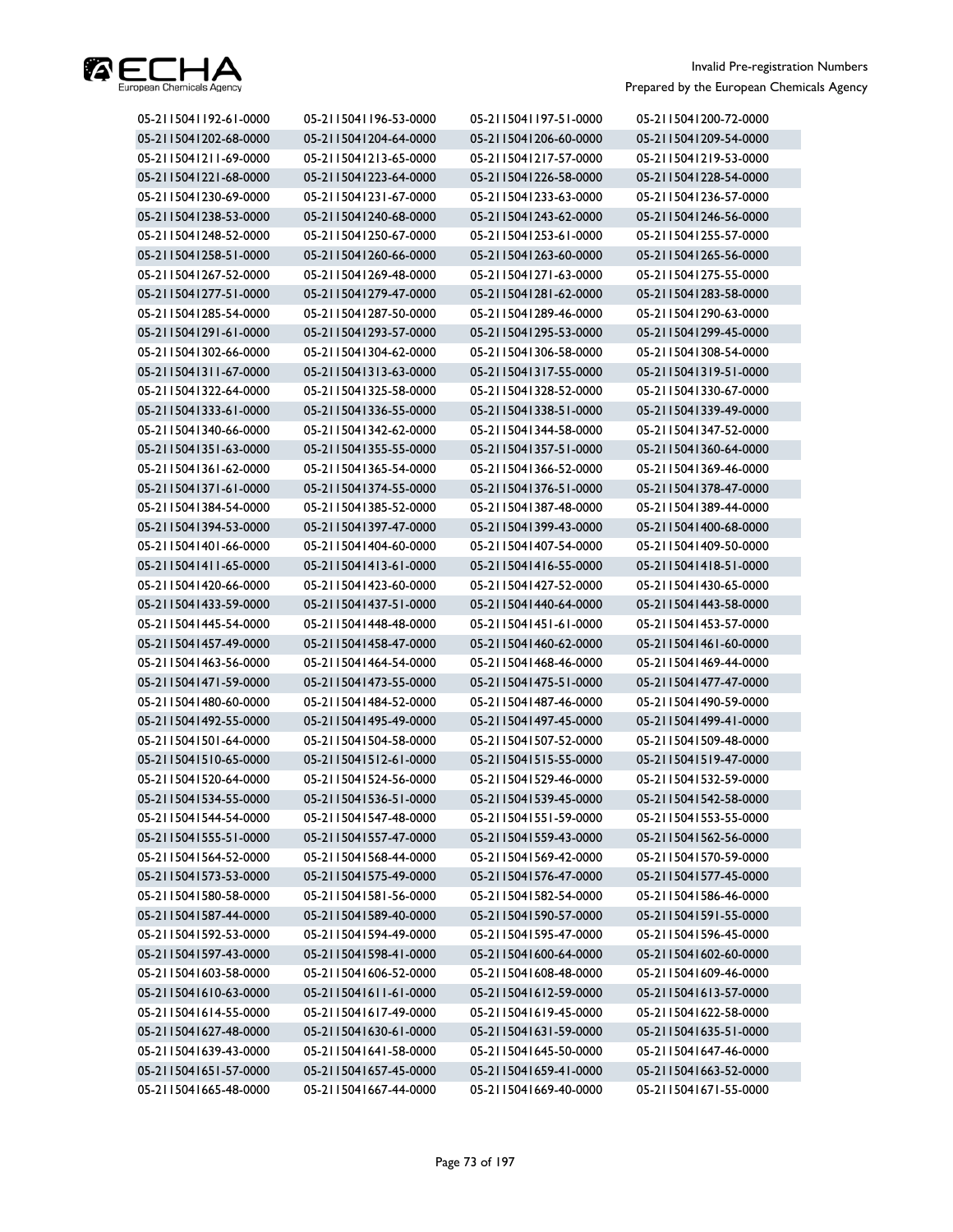

| 05-2115041673-51-0000 | 05-2115041675-47-0000 | 05-2115041677-43-0000 | 05-2115041679-39-0000 |
|-----------------------|-----------------------|-----------------------|-----------------------|
| 05-2115041682-52-0000 | 05-2115041685-46-0000 | 05-2115041687-42-0000 | 05-2115041691-53-0000 |
| 05-2115041694-47-0000 | 05-2115041698-39-0000 | 05-2115041703-56-0000 | 05-2115041706-50-0000 |
| 05-2115041710-61-0000 | 05-2115041713-55-0000 | 05-2115041714-53-0000 | 05-2115041716-49-0000 |
| 05-2115041718-45-0000 | 05-2115041721-58-0000 | 05-2115041724-52-0000 | 05-2115041727-46-0000 |
| 05-2115041730-59-0000 | 05-2115041734-51-0000 | 05-2115041737-45-0000 | 05-2115041742-54-0000 |
| 05-2115041745-48-0000 | 05-2115041749-40-0000 | 05-2115041751-55-0000 | 05-2115041758-41-0000 |
| 05-2115041762-52-0000 | 05-2115041764-48-0000 | 05-2115041768-40-0000 | 05-2115041769-38-0000 |
| 05-2115041770-55-0000 | 05-2115041772-51-0000 | 05-2115041773-49-0000 | 05-2115041777-41-0000 |
| 05-2115041780-54-0000 | 05-2115041783-48-0000 | 05-2115041786-42-0000 | 05-2115041789-36-0000 |
| 05-2115041794-45-0000 | 05-2115041799-35-0000 | 05-2115041803-54-0000 | 05-2115041806-48-0000 |
| 05-2115041808-44-0000 | 05-2115041812-55-0000 | 05-2115041813-53-0000 | 05-2115041817-45-0000 |
| 05-2115041819-41-0000 | 05-2115041820-58-0000 | 05-2115041824-50-0000 | 05-2115041825-48-0000 |
| 05-2115041826-46-0000 | 05-2115041828-42-0000 | 05-2115041833-51-0000 | 05-2115041836-45-0000 |
| 05-2115041839-39-0000 | 05-2115041843-50-0000 | 05-2115041848-40-0000 | 05-2115041854-47-0000 |
| 05-2115041857-41-0000 | 05-2115041861-52-0000 | 05-2115041863-48-0000 | 05-2115041866-42-0000 |
| 05-2115041869-36-0000 | 05-2115041873-47-0000 | 05-2115041875-43-0000 | 05-2115041876-41-0000 |
| 05-2115041877-39-0000 | 05-2115041881-50-0000 | 05-2115041883-46-0000 | 05-2115041887-38-0000 |
| 05-2115041891-49-0000 | 05-2115041893-45-0000 | 05-2115041897-37-0000 | 05-2115041901-56-0000 |
| 05-2115041904-50-0000 | 05-2115041907-44-0000 | 05-2115041911-55-0000 | 05-2115041915-47-0000 |
| 05-2115041918-41-0000 | 05-2115041924-48-0000 | 05-2115041929-38-0000 | 05-2115041933-49-0000 |
| 05-2115041938-39-0000 | 05-2115041943-48-0000 | 05-2115041949-36-0000 | 05-2115041954-45-0000 |
| 05-2115041957-39-0000 | 05-2115041962-48-0000 | 05-2115041963-46-0000 | 05-2115041965-42-0000 |
| 05-2115041967-38-0000 | 05-2115041968-36-0000 | 05-2115041973-45-0000 | 05-2115041979-33-0000 |
| 05-2115041982-46-0000 | 05-2115041985-40-0000 | 05-2115041988-34-0000 | 05-2115041990-49-0000 |
| 05-2115041994-41-0000 | 05-2115041997-35-0000 | 05-2115041998-33-0000 | 05-2115042002-71-0000 |
| 05-2115042004-67-0000 | 05-2115042006-63-0000 | 05-2115042010-74-0000 | 05-2115042015-64-0000 |
| 05-2115042019-56-0000 | 05-2115042021-71-0000 | 05-2115042022-69-0000 | 05-2115042023-67-0000 |
| 05-2115042026-61-0000 | 05-2115042027-59-0000 | 05-2115042033-66-0000 | 05-2115042043-65-0000 |
| 05-2115042046-59-0000 | 05-2115042049-53-0000 | 05-2115042054-62-0000 | 05-2115042057-56-0000 |
| 05-2115042061-67-0000 | 05-2115042064-61-0000 | 05-2115042068-53-0000 | 05-2115042071-66-0000 |
| 05-2115042073-62-0000 | 05-2115042080-67-0000 | 05-2115042082-63-0000 | 05-2115042085-57-0000 |
| 05-2115042087-53-0000 | 05-2115042093-60-0000 | 05-2115042096-54-0000 | 05-2115042098-50-0000 |
| 05-2115042103-67-0000 | 05-2115042106-61-0000 | 05-2115042111-70-0000 | 05-2115042116-60-0000 |
| 05-2115042120-71-0000 | 05-2115042124-63-0000 | 05-2115042128-55-0000 | 05-2115042129-53-0000 |
| 05-2115042132-66-0000 | 05-2115042135-60-0000 | 05-2115042141-67-0000 | 05-2115042144-61-0000 |
| 05-2115042149-51-0000 | 05-2115042153-62-0000 | 05-2115042157-54-0000 | 05-2115042161-65-0000 |
| 05-2115042165-57-0000 | 05-2115042168-51-0000 | 05-2115042169-49-0000 | 05-2115042171-64-0000 |
| 05-2115042173-60-0000 | 05-2115042177-52-0000 | 05-2115042180-65-0000 | 05-2115042184-57-0000 |
| 05-2115042187-51-0000 | 05-2115042189-47-0000 | 05-2115042192-60-0000 | 05-2115042194-56-0000 |
| 05-2115042196-52-0000 | 05-2115042200-71-0000 | 05-2115042203-65-0000 | 05-2115042206-59-0000 |
| 05-2115042208-55-0000 | 05-2115042213-64-0000 | 05-2115042215-60-0000 | 05-2115042218-54-0000 |
| 05-2115042224-61-0000 | 05-2115042228-53-0000 | 05-2115042233-62-0000 | 05-2115042236-56-0000 |
| 05-2115042241-65-0000 | 05-2115042245-57-0000 | 05-2115042250-66-0000 | 05-2115042254-58-0000 |
| 05-2115042258-50-0000 | 05-2115042260-65-0000 | 05-2115042266-53-0000 | 05-2115042271-62-0000 |
| 05-2115042276-52-0000 | 05-2115042282-59-0000 | 05-2115042288-47-0000 | 05-2115042293-56-0000 |
| 05-2115042296-50-0000 | 05-2115042301-67-0000 | 05-2115042305-59-0000 | 05-2115042310-68-0000 |
| 05-2115042315-58-0000 | 05-2115042320-67-0000 | 05-2115042326-55-0000 | 05-2115042330-66-0000 |
| 05-2115042333-60-0000 | 05-2115042336-54-0000 | 05-2115042343-59-0000 | 05-2115042350-64-0000 |
| 05-2115042355-54-0000 | 05-2115042361-61-0000 | 05-2115042366-51-0000 | 05-2115042371-60-0000 |
| 05-2115042373-56-0000 | 05-2115042376-50-0000 | 05-2115042384-53-0000 | 05-2115042389-43-0000 |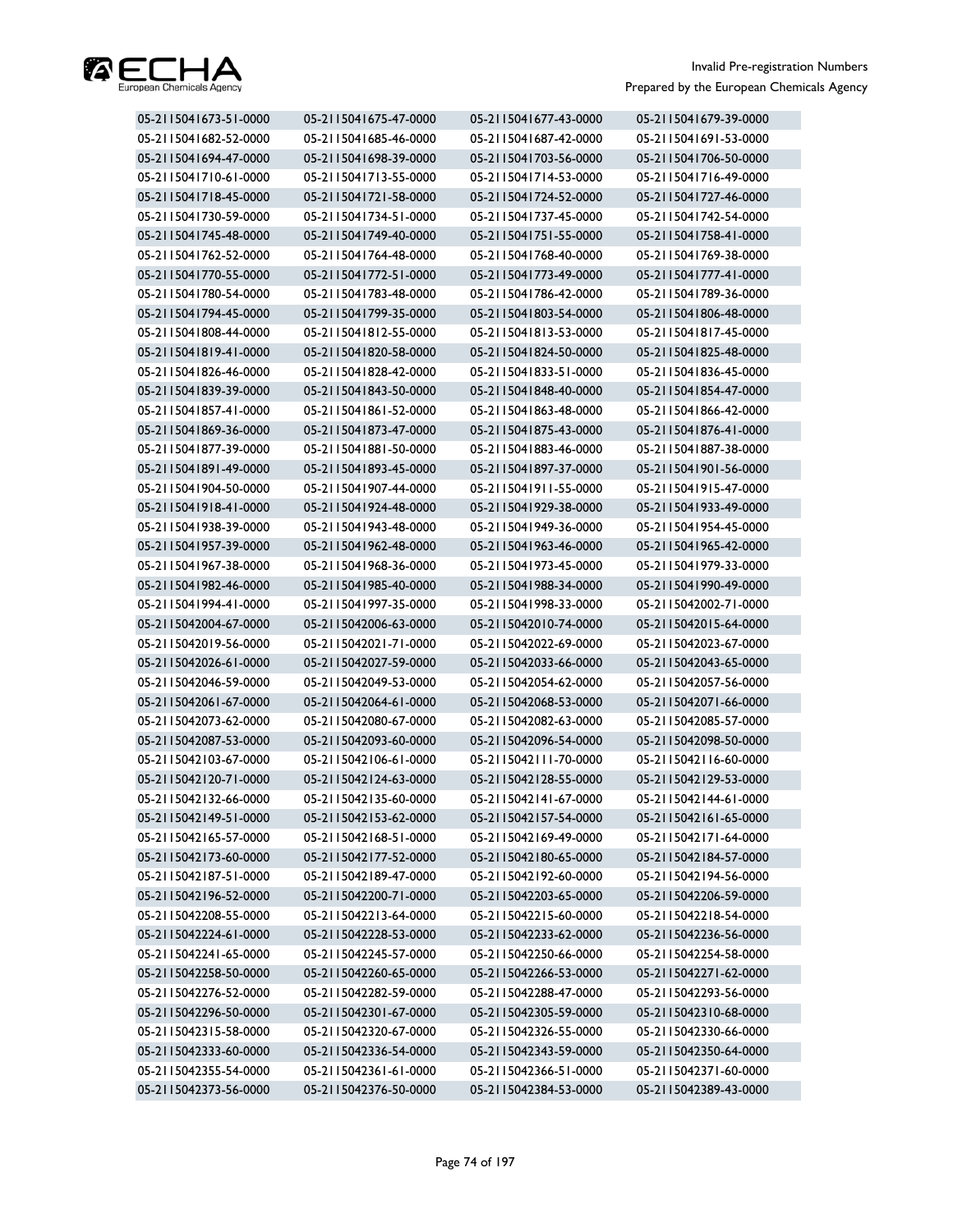

| 05-2115042395-50-0000 | 05-2115042401-65-0000 | 05-2115042406-55-0000 | 05-2115042505-55-0000 |
|-----------------------|-----------------------|-----------------------|-----------------------|
| 05-2115043397-45-0000 | 05-2115043398-43-0000 | 05-2115043399-41-0000 | 05-2115043400-66-0000 |
| 05-2115043401-64-0000 | 05-2115043402-62-0000 | 05-2115043403-60-0000 | 05-2115043404-58-0000 |
| 05-2115043406-54-0000 | 05-2115043407-52-0000 | 05-2115043410-65-0000 | 05-2115043413-59-0000 |
| 05-2115043415-55-0000 | 05-2115043418-49-0000 | 05-2115043419-47-0000 | 05-2115043422-60-0000 |
| 05-2115043424-56-0000 | 05-2115043425-54-0000 | 05-2115043428-48-0000 | 05-2115043431-61-0000 |
| 05-2115043433-57-0000 | 05-2115043434-55-0000 | 05-2115043436-51-0000 | 05-2115043437-49-0000 |
| 05-2115043438-47-0000 | 05-2115043440-62-0000 | 05-2115043442-58-0000 | 05-2115043445-52-0000 |
| 05-2115043446-50-0000 | 05-2115043450-61-0000 | 05-2115043452-57-0000 | 05-2115043454-53-0000 |
| 05-2115043455-51-0000 | 05-2115043459-43-0000 | 05-2115043462-56-0000 | 05-2115043467-46-0000 |
| 05-2115043469-42-0000 | 05-2115043471-57-0000 | 05-2115043474-51-0000 | 05-2115043479-41-0000 |
| 05-2115043480-58-0000 | 05-2115043484-50-0000 | 05-2115043491-55-0000 | 05-2115043493-51-0000 |
| 05-2115043495-47-0000 | 05-2115043496-45-0000 | 05-2115043498-41-0000 | 05-2115043501-62-0000 |
| 05-2115043503-58-0000 | 05-2115043505-54-0000 | 05-2115043507-50-0000 | 05-2115043510-63-0000 |
| 05-2115043512-59-0000 | 05-2115043513-57-0000 | 05-2115043516-51-0000 | 05-2115043518-47-0000 |
| 05-2115043520-62-0000 | 05-2115043522-58-0000 | 05-2115043524-54-0000 | 05-2115043525-52-0000 |
| 05-2115043526-50-0000 | 05-2115043527-48-0000 | 05-2115043528-46-0000 | 05-2115043529-44-0000 |
| 05-2115043534-53-0000 | 05-2115043536-49-0000 | 05-2115043539-43-0000 | 05-2115043541-58-0000 |
| 05-2115043543-54-0000 | 05-2115043545-50-0000 | 05-2115043547-46-0000 | 05-2115043550-59-0000 |
| 05-2115043554-51-0000 | 05-2115043556-47-0000 | 05-2115043558-43-0000 | 05-2115043560-58-0000 |
| 05-2115043562-54-0000 | 05-2115043564-50-0000 | 05-2115043566-46-0000 | 05-2115043568-42-0000 |
| 05-2115043570-57-0000 | 05-2115043572-53-0000 | 05-2115043575-47-0000 | 05-2115043577-43-0000 |
| 05-2115043579-39-0000 | 05-2115043581-54-0000 | 05-2115043584-48-0000 | 05-2115043585-46-0000 |
| 05-2115043586-44-0000 | 05-2115043587-42-0000 | 05-2115043589-38-0000 | 05-2115043591-53-0000 |
| 05-2115043594-47-0000 | 05-2115043597-41-0000 | 05-2115043599-37-0000 | 05-2115043601-60-0000 |
| 05-2115043603-56-0000 | 05-2115043606-50-0000 | 05-2115043608-46-0000 | 05-2115043610-61-0000 |
| 05-2115043613-55-0000 | 05-2115043615-51-0000 | 05-2115043617-47-0000 | 05-2115043619-43-0000 |
| 05-2115043622-56-0000 | 05-2115043624-52-0000 | 05-2115043626-48-0000 | 05-2115043628-44-0000 |
| 05-2115043630-59-0000 | 05-2115043633-53-0000 | 05-2115043634-51-0000 | 05-2115043636-47-0000 |
| 05-2115043638-43-0000 | 05-2115043640-58-0000 | 05-2115043642-54-0000 | 05-2115043645-48-0000 |
| 05-2115043648-42-0000 | 05-2115043650-57-0000 | 05-2115043652-53-0000 | 05-2115043655-47-0000 |
| 05-2115043657-43-0000 | 05-2115043660-56-0000 | 05-2115043662-52-0000 | 05-2115043664-48-0000 |
| 05-2115043667-42-0000 | 05-2115043670-55-0000 | 05-2115043674-47-0000 | 05-2115043676-43-0000 |
| 05-2115043678-39-0000 | 05-2115043681-52-0000 | 05-2115043683-48-0000 | 05-2115043685-44-0000 |
| 05-2115043686-42-0000 | 05-2115043687-40-0000 | 05-2115043691-51-0000 | 05-2115043693-47-0000 |
| 05-2115043698-37-0000 | 05-2115043701-58-0000 | 05-2115043704-52-0000 | 05-2115043706-48-0000 |
| 05-2115043709-42-0000 | 05-2115043713-53-0000 | 05-2115043715-49-0000 | 05-2115043718-43-0000 |
| 05-2115043720-58-0000 | 05-2115043722-54-0000 | 05-2115043725-48-0000 | 05-2115043727-44-0000 |
| 05-2115043729-40-0000 | 05-2115043731-55-0000 | 05-2115043734-49-0000 | 05-2115043736-45-0000 |
| 05-2115043738-41-0000 | 05-2115043739-39-0000 | 05-2115043741-54-0000 | 05-2115043746-44-0000 |
| 05-2115043748-40-0000 | 05-2115043750-55-0000 | 05-2115043752-51-0000 | 05-2115043755-45-0000 |
| 05-2115043758-39-0000 | 05-2115043760-54-0000 | 05-2115043762-50-0000 | 05-2115043765-44-0000 |
| 05-2115043768-38-0000 | 05-2115043770-53-0000 | 05-2115043773-47-0000 | 05-2115043776-41-0000 |
| 05-2115043778-37-0000 | 05-2115043781-50-0000 | 05-2115043784-44-0000 | 05-2115043787-38-0000 |
| 05-2115043789-34-0000 | 05-2115043794-43-0000 | 05-2115043796-39-0000 | 05-2115043797-37-0000 |
| 05-2115043799-33-0000 | 05-2115043800-58-0000 | 05-2115043801-56-0000 | 05-2115043804-50-0000 |
| 05-2115043806-46-0000 | 05-2115043809-40-0000 | 05-2115043812-53-0000 | 05-2115043816-45-0000 |
| 05-2115043817-43-0000 | 05-2115043820-56-0000 | 05-2115043821-54-0000 | 05-2115043826-44-0000 |
| 05-2115043828-40-0000 | 05-2115043831-53-0000 | 05-2115043835-45-0000 | 05-2115043837-41-0000 |
| 05-2115043840-54-0000 | 05-2115043842-50-0000 | 05-2115043845-44-0000 | 05-2115043848-38-0000 |
| 05-2115043849-36-0000 | 05-2115043850-53-0000 | 05-2115043852-49-0000 | 05-2115043855-43-0000 |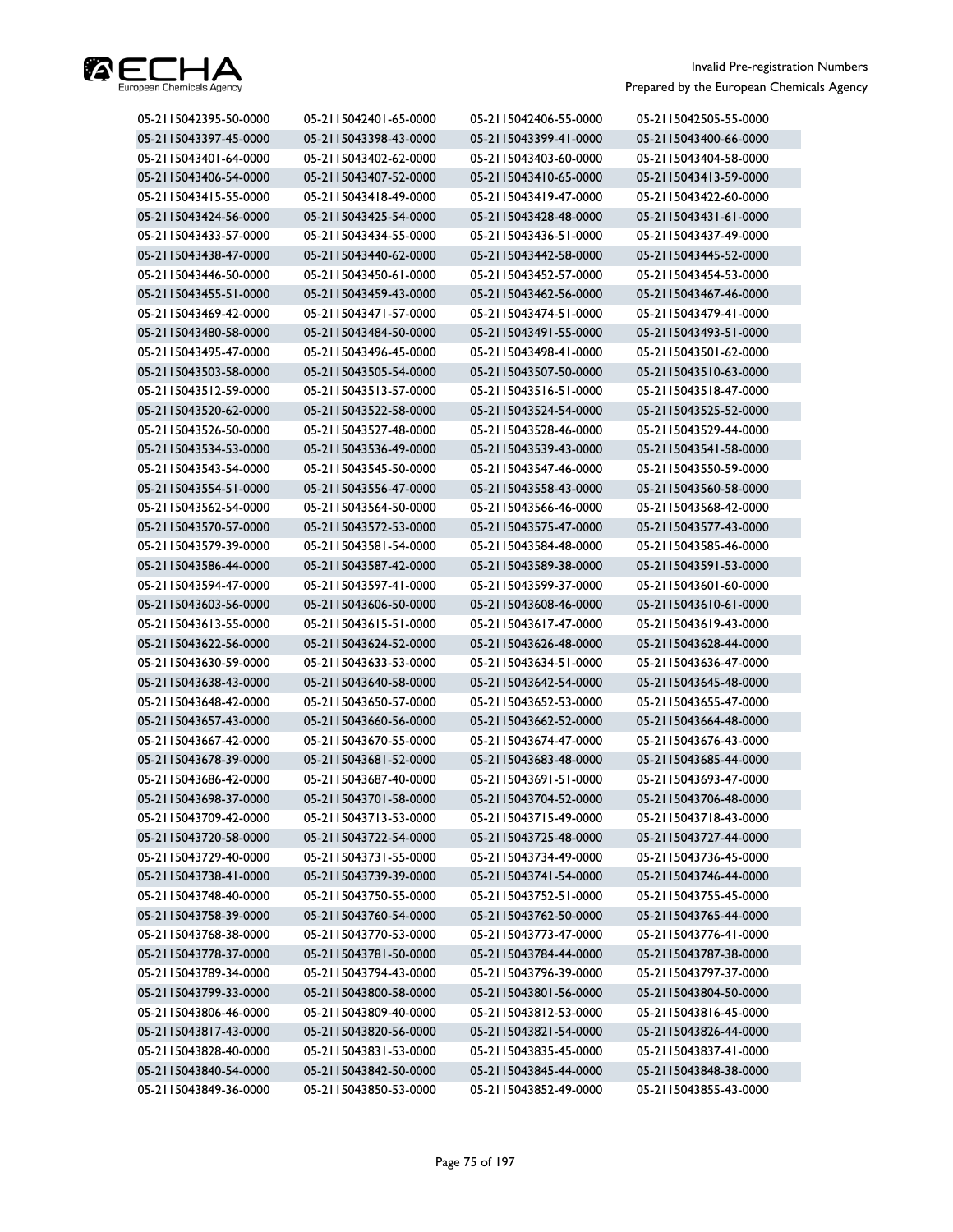

| 05-2115043858-37-0000 | 05-2115043861-50-0000 | 05-2115043864-44-0000 | 05-2115043867-38-0000 |
|-----------------------|-----------------------|-----------------------|-----------------------|
| 05-2115043870-51-0000 | 05-2115043874-43-0000 | 05-2115043877-37-0000 | 05-2115043880-50-0000 |
| 05-2115043882-46-0000 | 05-2115043886-38-0000 | 05-2115043889-32-0000 | 05-2115043891-47-0000 |
| 05-2115043892-45-0000 | 05-2115043894-41-0000 | 05-2115043897-35-0000 | 05-2115043900-56-0000 |
| 05-2115043903-50-0000 | 05-2115043906-44-0000 | 05-2115043909-38-0000 | 05-2115043912-51-0000 |
| 05-2115043915-45-0000 | 05-2115043916-43-0000 | 05-2115043919-37-0000 | 05-2115043922-50-0000 |
| 05-2115043924-46-0000 | 05-2115043927-40-0000 | 05-2115043930-53-0000 | 05-2115043932-49-0000 |
| 05-2115043934-45-0000 | 05-2115043936-41-0000 | 05-2115043937-39-0000 | 05-2115043938-37-0000 |
| 05-2115043939-35-0000 | 05-2115043940-52-0000 | 05-2115043941-50-0000 | 05-2115043942-48-0000 |
| 05-2115043943-46-0000 | 05-2115043944-44-0000 | 05-2115043945-42-0000 | 05-2115043946-40-0000 |
| 05-2115043947-38-0000 | 05-2115043948-36-0000 | 05-2115043949-34-0000 | 05-2115043950-51-0000 |
| 05-2115043951-49-0000 | 05-2115043952-47-0000 | 05-2115043953-45-0000 | 05-2115043955-41-0000 |
| 05-2115043956-39-0000 | 05-2115043957-37-0000 | 05-2115043959-33-0000 | 05-2115043960-50-0000 |
| 05-2115043961-48-0000 | 05-2115043962-46-0000 | 05-2115043963-44-0000 | 05-2115043964-42-0000 |
| 05-2115043965-40-0000 | 05-2115043966-38-0000 | 05-2115043967-36-0000 | 05-2115043968-34-0000 |
| 05-2115043969-32-0000 | 05-2115043970-49-0000 | 05-2115043972-45-0000 | 05-2115043973-43-0000 |
| 05-2115043974-41-0000 | 05-2115043975-39-0000 | 05-2115043976-37-0000 | 05-2115043977-35-0000 |
| 05-2115043979-31-0000 | 05-2115043980-48-0000 | 05-2115043982-44-0000 | 05-2115043984-40-0000 |
| 05-2115043988-32-0000 | 05-2115043991-45-0000 | 05-2115043994-39-0000 | 05-2115043998-31-0000 |
| 05-2115044002-69-0000 | 05-2115044005-63-0000 | 05-2115044009-55-0000 | 05-2115044012-68-0000 |
| 05-2115044015-62-0000 | 05-2115044018-56-0000 | 05-2115044020-71-0000 | 05-2115044021-69-0000 |
| 05-2115044025-61-0000 | 05-2115044028-55-0000 | 05-2115044032-66-0000 | 05-2115044035-60-0000 |
| 05-2115044039-52-0000 | 05-2115044043-63-0000 | 05-2115044046-57-0000 | 05-2115044052-64-0000 |
| 05-2115044055-58-0000 | 05-2115044058-52-0000 | 05-2115044060-67-0000 | 05-2115044062-63-0000 |
| 05-2115044065-57-0000 | 05-2115044069-49-0000 | 05-2115044073-60-0000 | 05-2115044076-54-0000 |
| 05-2115044080-65-0000 | 05-2115044083-59-0000 | 05-2115044087-51-0000 | 05-2115044090-64-0000 |
| 05-2115044093-58-0000 | 05-2115044097-50-0000 | 05-2115044099-46-0000 | 05-2115044100-71-0000 |
| 05-2115044104-63-0000 | 05-2115044107-57-0000 | 05-2115044111-68-0000 | 05-2115044115-60-0000 |
| 05-2115044118-54-0000 | 05-2115044122-65-0000 | 05-2115044126-57-0000 | 05-2115044132-64-0000 |
| 05-2115044136-56-0000 | 05-2115044139-50-0000 | 05-2115044141-65-0000 | 05-2115044143-61-0000 |
| 05-2115044147-53-0000 | 05-2115044152-62-0000 | 05-2115044156-54-0000 | 05-2115044159-48-0000 |
| 05-2115044163-59-0000 | 05-2115044166-53-0000 | 05-2115044169-47-0000 | 05-2115044173-58-0000 |
| 05-2115044177-50-0000 | 05-2115044180-63-0000 | 05-2115044181-61-0000 | 05-2115044185-53-0000 |
| 05-2115044189-45-0000 | 05-2115044193-56-0000 | 05-2115044197-48-0000 | 05-2115044201-67-0000 |
| 05-2115044204-61-0000 | 05-2115044208-53-0000 | 05-2115044213-62-0000 | 05-2115044217-54-0000 |
| 05-2115044219-50-0000 | 05-2115044221-65-0000 | 05-2115044224-59-0000 | 05-2115044228-51-0000 |
| 05-2115044232-62-0000 | 05-2115044235-56-0000 | 05-2115044239-48-0000 | 05-2115044242-61-0000 |
| 05-2115044245-55-0000 | 05-2115044249-47-0000 | 05-2115044253-58-0000 | 05-2115044255-54-0000 |
| 05-2115044258-48-0000 | 05-2115044259-46-0000 | 05-2115044261-61-0000 | 05-2115044265-53-0000 |
| 05-2115044270-62-0000 | 05-2115044273-56-0000 | 05-2115044276-50-0000 | 05-2115044280-61-0000 |
| 05-2115044285-51-0000 | 05-2115044289-43-0000 | 05-2115044293-54-0000 | 05-2115044296-48-0000 |
| 05-2115044301-65-0000 | 05-2115044302-63-0000 | 05-2115044305-57-0000 | 05-2115044308-51-0000 |
| 05-2115044310-66-0000 | 05-2115044316-54-0000 | 05-2115044321-63-0000 | 05-2115044324-57-0000 |
| 05-2115044326-53-0000 | 05-2115044328-49-0000 | 05-2115044331-62-0000 | 05-2115044333-58-0000 |
| 05-2115044339-46-0000 | 05-2115044343-57-0000 | 05-2115044347-49-0000 | 05-2115044349-45-0000 |
| 05-2115044355-52-0000 | 05-2115044356-50-0000 | 05-2115044357-48-0000 | 05-2115044360-61-0000 |
| 05-2115044362-57-0000 | 05-2115044364-53-0000 | 05-2115044367-47-0000 | 05-2115044369-43-0000 |
| 05-2115044372-56-0000 | 05-2115044374-52-0000 | 05-2115044377-46-0000 | 05-2115044379-42-0000 |
| 05-2115044383-53-0000 | 05-2115044385-49-0000 | 05-2115044388-43-0000 | 05-2115044390-58-0000 |
| 05-2115044394-50-0000 | 05-2115044398-42-0000 | 05-2115044401-63-0000 | 05-2115044403-59-0000 |
| 05-2115044408-49-0000 | 05-2115044413-58-0000 | 05-2115044419-46-0000 | 05-2115044424-55-0000 |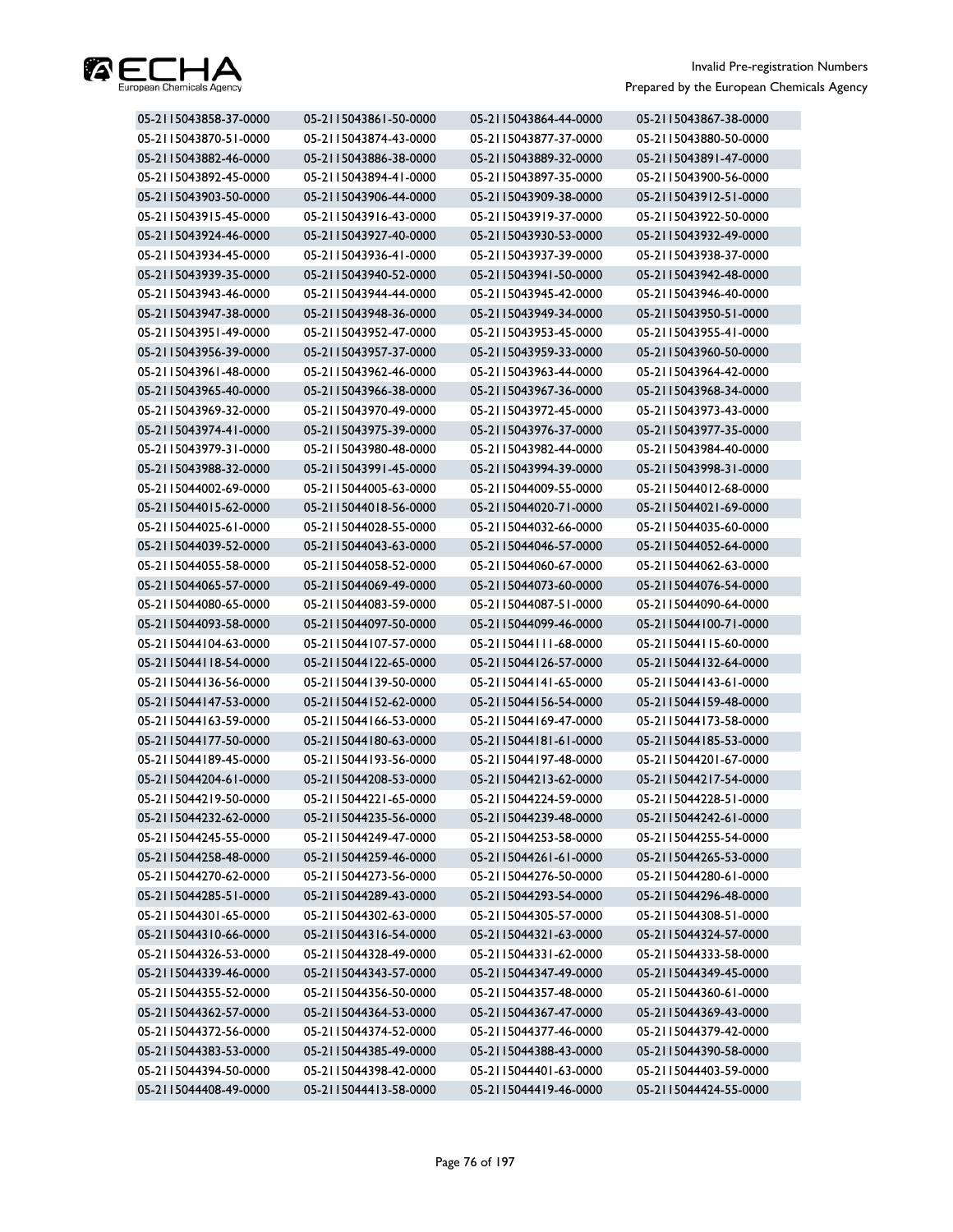

| 05-2115044429-45-0000 | 05-2115044434-54-0000 | 05-2115044438-46-0000 | 05-2115044444-53-0000 |
|-----------------------|-----------------------|-----------------------|-----------------------|
| 05-2115044449-43-0000 | 05-2115044454-52-0000 | 05-2115044458-44-0000 | 05-2115044463-53-0000 |
| 05-2115044467-45-0000 | 05-2115044471-56-0000 | 05-2115044476-46-0000 | 05-2115044480-57-0000 |
| 05-2115044485-47-0000 | 05-2115044488-41-0000 | 05-2115044492-52-0000 | 05-2115044496-44-0000 |
| 05-2115044500-63-0000 | 05-2115044504-55-0000 | 05-2115044507-49-0000 | 05-2115044511-60-0000 |
| 05-2115044515-52-0000 | 05-2115044519-44-0000 | 05-2115044523-55-0000 | 05-2115044527-47-0000 |
| 05-2115044531-58-0000 | 05-2115044534-52-0000 | 05-2115044538-44-0000 | 05-2115044541-57-0000 |
| 05-2115044544-51-0000 | 05-2115044548-43-0000 | 05-2115044551-56-0000 | 05-2115044554-50-0000 |
| 05-2115044558-42-0000 | 05-2115044562-53-0000 | 05-2115044566-45-0000 | 05-2115044570-56-0000 |
| 05-2115044574-48-0000 | 05-2115044577-42-0000 | 05-2115044580-55-0000 | 05-2115044583-49-0000 |
| 05-2115044587-41-0000 | 05-2115044590-54-0000 | 05-2115044593-48-0000 | 05-2115044596-42-0000 |
| 05-2115044599-36-0000 | 05-2115044603-55-0000 | 05-2115044606-49-0000 | 05-2115044609-43-0000 |
| 05-2115044616-48-0000 | 05-2115044625-49-0000 | 05-2115044629-41-0000 | 05-2115044636-46-0000 |
| 05-2115044645-47-0000 | 05-2115044654-48-0000 | 05-2115044657-42-0000 | 05-2115044660-55-0000 |
| 05-2115044664-47-0000 | 05-2115044667-41-0000 | 05-2115044672-50-0000 | 05-2115044676-42-0000 |
| 05-2115044680-53-0000 | 05-2115044683-47-0000 | 05-2115044686-41-0000 | 05-2115044689-35-0000 |
| 05-2115044692-48-0000 | 05-2115044697-38-0000 | 05-2115044700-59-0000 | 05-2115044703-53-0000 |
| 05-2115044706-47-0000 | 05-2115044709-41-0000 | 05-2115044715-48-0000 | 05-2115044719-40-0000 |
| 05-2115044722-53-0000 | 05-2115044726-45-0000 | 05-2115044729-39-0000 | 05-2115044733-50-0000 |
| 05-2115044737-42-0000 | 05-2115044740-55-0000 | 05-2115044741-53-0000 | 05-2115044744-47-0000 |
| 05-2115044746-43-0000 | 05-2115044751-52-0000 | 05-2115044756-42-0000 | 05-2115044759-36-0000 |
| 05-2115044761-51-0000 | 05-2115044764-45-0000 | 05-2115044767-39-0000 | 05-2115044770-52-0000 |
| 05-2115044773-46-0000 | 05-2115044776-40-0000 | 05-2115044779-34-0000 | 05-2115044783-45-0000 |
| 05-2115044786-39-0000 | 05-2115044789-33-0000 | 05-2115044792-46-0000 | 05-2115044794-42-0000 |
| 05-2115044798-34-0000 | 05-2115044801-55-0000 | 05-2115044804-49-0000 | 05-2115044805-47-0000 |
| 05-2115044807-43-0000 | 05-2115044808-41-0000 | 05-2115044809-39-0000 | 05-2115044811-54-0000 |
| 05-2115044813-50-0000 | 05-2115044814-48-0000 | 05-2115044815-46-0000 | 05-2115044817-42-0000 |
| 05-2115044818-40-0000 | 05-2115044820-55-0000 | 05-2115044822-51-0000 | 05-2115044823-49-0000 |
| 05-2115044825-45-0000 | 05-2115044826-43-0000 | 05-2115044827-41-0000 | 05-2115044829-37-0000 |
| 05-2115044830-54-0000 | 05-2115044832-50-0000 | 05-2115044834-46-0000 | 05-2115044835-44-0000 |
| 05-2115044837-40-0000 | 05-2115044838-38-0000 | 05-2115044839-36-0000 | 05-2115044843-47-0000 |
| 05-2115044844-45-0000 | 05-2115044846-41-0000 | 05-2115044847-39-0000 | 05-2115044849-35-0000 |
| 05-2115044850-52-0000 | 05-2115044851-50-0000 | 05-2115044853-46-0000 | 05-2115044854-44-0000 |
| 05-2115044857-38-0000 | 05-2115044858-36-0000 | 05-2115044859-34-0000 | 05-2115044861-49-0000 |
| 05-2115044863-45-0000 | 05-2115044864-43-0000 | 05-2115044866-39-0000 | 05-2115044868-35-0000 |
| 05-2115044870-50-0000 | 05-2115044873-44-0000 | 05-2115044874-42-0000 | 05-2115044876-38-0000 |
| 05-2115044877-36-0000 | 05-2115044878-34-0000 | 05-2115044879-32-0000 | 05-2115044881-47-0000 |
| 05-2115044883-43-0000 | 05-2115044885-39-0000 | 05-2115044886-37-0000 | 05-2115044887-35-0000 |
| 05-2115044889-31-0000 | 05-2115044890-48-0000 | 05-2115044892-44-0000 | 05-2115044893-42-0000 |
| 05-2115044895-38-0000 | 05-2115044896-36-0000 | 05-2115044898-32-0000 | 05-2115044902-51-0000 |
| 05-2115044904-47-0000 | 05-2115044907-41-0000 | 05-2115044909-37-0000 | 05-2115044910-54-0000 |
| 05-2115044912-50-0000 | 05-2115044913-48-0000 | 05-2115044915-44-0000 | 05-2115044916-42-0000 |
| 05-2115044918-38-0000 | 05-2115044924-45-0000 | 05-2115044925-43-0000 | 05-2115044927-39-0000 |
| 05-2115044930-52-0000 | 05-2115044931-50-0000 | 05-2115044933-46-0000 | 05-2115044934-44-0000 |
| 05-2115044936-40-0000 | 05-2115044938-36-0000 | 05-2115044939-34-0000 | 05-2115044942-47-0000 |
| 05-2115044943-45-0000 | 05-2115044945-41-0000 | 05-2115044946-39-0000 | 05-2115044949-33-0000 |
| 05-2115044950-50-0000 | 05-2115044953-44-0000 | 05-2115044956-38-0000 | 05-2115044958-34-0000 |
| 05-2115044960-49-0000 | 05-2115044962-45-0000 | 05-2115044964-41-0000 | 05-2115044965-39-0000 |
| 05-2115044967-35-0000 | 05-2115044968-33-0000 | 05-2115044971-46-0000 | 05-2115044972-44-0000 |
| 05-2115044974-40-0000 | 05-2115044975-38-0000 | 05-2115044977-34-0000 | 05-2115044978-32-0000 |
| 05-2115044979-30-0000 | 05-2115044981-45-0000 | 05-2115044983-41-0000 | 05-2115044984-39-0000 |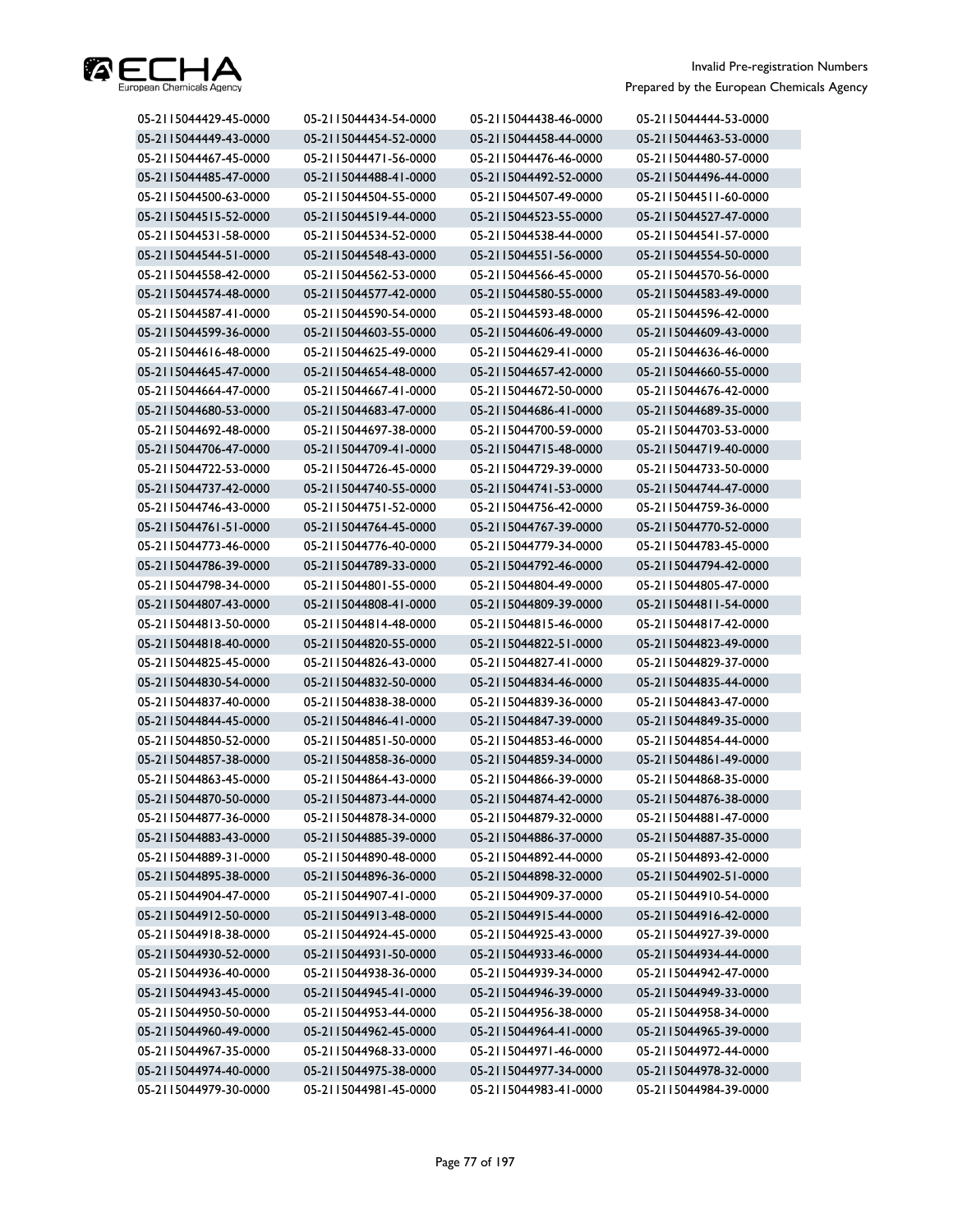

| 05-2115044986-35-0000 | 05-2115044988-31-0000 | 05-2115044990-46-0000 | 05-2115044991-44-0000 |
|-----------------------|-----------------------|-----------------------|-----------------------|
| 05-2115044994-38-0000 | 05-2115044995-36-0000 | 05-2115044997-32-0000 | 05-2115044998-30-0000 |
| 05-2115045003-66-0000 | 05-2115045004-64-0000 | 05-2115045006-60-0000 | 05-2115045008-56-0000 |
| 05-2115045010-71-0000 | 05-2115045011-69-0000 | 05-2115045014-63-0000 | 05-2115045015-61-0000 |
| 05-2115045018-55-0000 | 05-2115045019-53-0000 | 05-2115045021-68-0000 | 05-2115045022-66-0000 |
| 05-2115045025-60-0000 | 05-2115045027-56-0000 | 05-2115045029-52-0000 | 05-2115045031-67-0000 |
| 05-2115045032-65-0000 | 05-2115045034-61-0000 | 05-2115045035-59-0000 | 05-2115045038-53-0000 |
| 05-2115045040-68-0000 | 05-2115045042-64-0000 | 05-2115045045-58-0000 | 05-2115045046-56-0000 |
| 05-2115045048-52-0000 | 05-2115045051-65-0000 | 05-2115045053-61-0000 | 05-2115045054-59-0000 |
| 05-2115045057-53-0000 | 05-2115045058-51-0000 | 05-2115045060-66-0000 | 05-2115045062-62-0000 |
| 05-2115045063-60-0000 | 05-2115045065-56-0000 | 05-2115045067-52-0000 | 05-2115045069-48-0000 |
| 05-2115045071-63-0000 | 05-2115045072-61-0000 | 05-2115045075-55-0000 | 05-2115045076-53-0000 |
| 05-2115045078-49-0000 | 05-2115045081-62-0000 | 05-2115045082-60-0000 | 05-2115045084-56-0000 |
| 05-2115045086-52-0000 | 05-2115045089-46-0000 | 05-2115045091-61-0000 | 05-2115045093-57-0000 |
| 05-2115045095-53-0000 | 05-2115045096-51-0000 | 05-2115045098-47-0000 | 05-2115045101-68-0000 |
| 05-2115045102-66-0000 | 05-2115045104-62-0000 | 05-2115045106-58-0000 | 05-2115045108-54-0000 |
| 05-2115045110-69-0000 | 05-2115045112-65-0000 | 05-2115045113-63-0000 | 05-2115045115-59-0000 |
| 05-2115045116-57-0000 | 05-2115045118-53-0000 | 05-2115045120-68-0000 | 05-2115045122-64-0000 |
| 05-2115045124-60-0000 | 05-2115045126-56-0000 | 05-2115045127-54-0000 | 05-2115045129-50-0000 |
| 05-2115045130-67-0000 | 05-2115045132-63-0000 | 05-2115045136-55-0000 | 05-2115045137-53-0000 |
| 05-2115045140-66-0000 | 05-2115045142-62-0000 | 05-2115045143-60-0000 | 05-2115045147-52-0000 |
| 05-2115045149-48-0000 | 05-2115045150-65-0000 | 05-2115045153-59-0000 | 05-2115045154-57-0000 |
| 05-2115045156-53-0000 | 05-2115045158-49-0000 | 05-2115045159-47-0000 | 05-2115045161-62-0000 |
| 05-2115045164-56-0000 | 05-2115045166-52-0000 | 05-2115045168-48-0000 | 05-2115045170-63-0000 |
| 05-2115045171-61-0000 | 05-2115045176-51-0000 | 05-2115045178-47-0000 | 05-2115045180-62-0000 |
| 05-2115045182-58-0000 | 05-2115045184-54-0000 | 05-2115045186-50-0000 | 05-2115045189-44-0000 |
| 05-2115045192-57-0000 | 05-2115045193-55-0000 | 05-2115045195-51-0000 | 05-2115045198-45-0000 |
| 05-2115045199-43-0000 | 05-2115045201-66-0000 | 05-2115045203-62-0000 | 05-2115045204-60-0000 |
| 05-2115045206-56-0000 | 05-2115045208-52-0000 | 05-2115045209-50-0000 | 05-2115045211-65-0000 |
| 05-2115045213-61-0000 | 05-2115045215-57-0000 | 05-2115045217-53-0000 | 05-2115045219-49-0000 |
| 05-2115045221-64-0000 | 05-2115045223-60-0000 | 05-2115045225-56-0000 | 05-2115045227-52-0000 |
| 05-2115045229-48-0000 | 05-2115045231-63-0000 | 05-2115045232-61-0000 | 05-2115045234-57-0000 |
| 05-2115045237-51-0000 | 05-2115045238-49-0000 | 05-2115045240-64-0000 | 05-2115045242-60-0000 |
| 05-2115045246-52-0000 | 05-2115045248-48-0000 | 05-2115045250-63-0000 | 05-2115045253-57-0000 |
| 05-2115045255-53-0000 | 05-2115045257-49-0000 | 05-2115045259-45-0000 | 05-2115045261-60-0000 |
| 05-2115045263-56-0000 | 05-2115045265-52-0000 | 05-2115045267-48-0000 | 05-2115045268-46-0000 |
| 05-2115045270-61-0000 | 05-2115045272-57-0000 | 05-2115045275-51-0000 | 05-2115045276-49-0000 |
| 05-2115045279-43-0000 | 05-2115045281-58-0000 | 05-2115045283-54-0000 | 05-2115045284-52-0000 |
| 05-2115045286-48-0000 | 05-2115045288-44-0000 | 05-2115045289-42-0000 | 05-2115045291-57-0000 |
| 05-2115045294-51-0000 | 05-2115045298-43-0000 | 05-2115045300-66-0000 | 05-2115045302-62-0000 |
| 05-2115045303-60-0000 | 05-2115045306-54-0000 | 05-2115045309-48-0000 | 05-2115045311-63-0000 |
| 05-2115045313-59-0000 | 05-2115045315-55-0000 | 05-2115045319-47-0000 | 05-2115045321-62-0000 |
| 05-2115045322-60-0000 | 05-2115045324-56-0000 | 05-2115045326-52-0000 | 05-2115045328-48-0000 |
| 05-2115045329-46-0000 | 05-2115045331-61-0000 | 05-2115045333-57-0000 | 05-2115045334-55-0000 |
| 05-2115045336-51-0000 | 05-2115045338-47-0000 | 05-2115045341-60-0000 | 05-2115045343-56-0000 |
| 05-2115045345-52-0000 | 05-2115045347-48-0000 | 05-2115045349-44-0000 | 05-2115045350-61-0000 |
| 05-2115045353-55-0000 | 05-2115045356-49-0000 | 05-2115045359-43-0000 | 05-2115045360-60-0000 |
| 05-2115045363-54-0000 | 05-2115045365-50-0000 | 05-2115045367-46-0000 | 05-2115045368-44-0000 |
| 05-2115045370-59-0000 | 05-2115045372-55-0000 | 05-2115045374-51-0000 | 05-2115045375-49-0000 |
| 05-2115045378-43-0000 | 05-2115045380-58-0000 | 05-2115045383-52-0000 | 05-2115045384-50-0000 |
| 05-2115045386-46-0000 | 05-2115045388-42-0000 | 05-2115045392-53-0000 | 05-2115045396-45-0000 |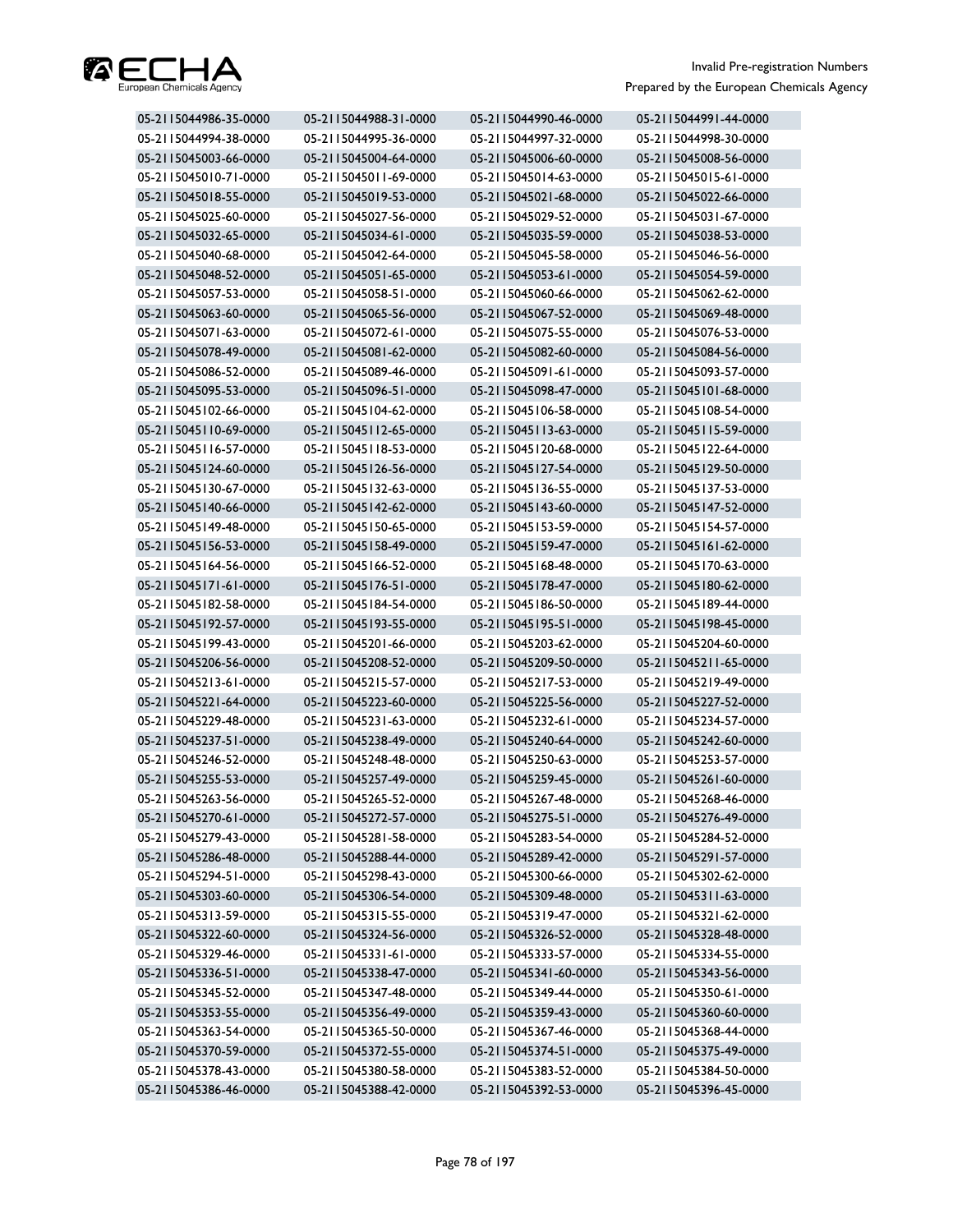

| 05-2115045398-41-0000 | 05-2115045401-62-0000 | 05-2115045403-58-0000 | 05-2115045407-50-0000 |
|-----------------------|-----------------------|-----------------------|-----------------------|
| 05-2115045409-46-0000 | 05-2115045411-61-0000 | 05-2115045413-57-0000 | 05-2115045415-53-0000 |
| 05-2115045417-49-0000 | 05-2115045418-47-0000 | 05-2115045421-60-0000 | 05-2115045424-54-0000 |
| 05-2115045425-52-0000 | 05-2115045429-44-0000 | 05-2115045431-59-0000 | 05-2115045435-51-0000 |
| 05-2115045436-49-0000 | 05-2115045438-45-0000 | 05-2115045441-58-0000 | 05-2115045443-54-0000 |
| 05-2115045446-48-0000 | 05-2115045448-44-0000 | 05-2115045451-57-0000 | 05-2115045455-49-0000 |
| 05-2115045458-43-0000 | 05-2115045460-58-0000 | 05-2115045463-52-0000 | 05-2115045465-48-0000 |
| 05-2115045468-42-0000 | 05-2115045470-57-0000 | 05-2115045471-55-0000 | 05-2115045473-51-0000 |
| 05-2115045475-47-0000 | 05-2115045477-43-0000 | 05-2115045480-56-0000 | 05-2115045481-54-0000 |
| 05-2115045484-48-0000 | 05-2115045486-44-0000 | 05-2115045488-40-0000 | 05-2115045490-55-0000 |
| 05-2115045492-51-0000 | 05-2115045494-47-0000 | 05-2115045497-41-0000 | 05-2115045499-37-0000 |
| 05-2115045501-60-0000 | 05-2115045502-58-0000 | 05-2115045504-54-0000 | 05-2115045506-50-0000 |
| 05-2115045508-46-0000 | 05-2115045509-44-0000 | 05-2115045514-53-0000 | 05-2115045516-49-0000 |
| 05-2115045518-45-0000 | 05-2115045520-60-0000 | 05-2115045521-58-0000 | 05-2115045523-54-0000 |
| 05-2115045525-50-0000 | 05-2115045527-46-0000 | 05-2115045530-59-0000 | 05-2115045532-55-0000 |
| 05-2115045534-51-0000 | 05-2115045536-47-0000 | 05-2115045537-45-0000 | 05-2115045539-41-0000 |
| 05-2115045541-56-0000 | 05-2115045543-52-0000 | 05-2115045545-48-0000 | 05-2115045547-44-0000 |
| 05-2115045549-40-0000 | 05-2115045551-55-0000 | 05-2115045554-49-0000 | 05-2115045556-45-0000 |
| 05-2115045558-41-0000 | 05-2115045559-39-0000 | 05-2115045561-54-0000 | 05-2115045563-50-0000 |
| 05-2115045567-42-0000 | 05-2115045569-38-0000 | 05-2115045572-51-0000 | 05-2115045575-45-0000 |
| 05-2115045578-39-0000 | 05-2115045580-54-0000 | 05-2115045582-50-0000 | 05-2115045584-46-0000 |
| 05-2115045586-42-0000 | 05-2115045589-36-0000 | 05-2115045592-49-0000 | 05-2115045594-45-0000 |
| 05-2115045596-41-0000 | 05-2115045598-37-0000 | 05-2115045600-60-0000 | 05-2115045603-54-0000 |
| 05-2115045605-50-0000 | 05-2115045606-48-0000 | 05-2115045610-59-0000 | 05-2115045617-45-0000 |
| 05-2115045625-48-0000 | 05-2115045637-43-0000 | 05-2115045646-44-0000 | 05-2115045656-43-0000 |
| 05-2115045665-44-0000 | 05-2115045674-45-0000 | 05-2115045683-46-0000 | 05-2115045689-34-0000 |
| 05-2115045695-41-0000 | 05-2115045704-50-0000 | 05-2115045711-55-0000 | 05-2115045720-56-0000 |
| 05-2115045727-42-0000 | 05-2115045736-43-0000 | 05-2115045744-46-0000 | 05-2115045751-51-0000 |
| 05-2115045757-39-0000 | 05-2115045764-44-0000 | 05-2115045773-45-0000 | 05-2115045781-48-0000 |
| 05-2115045788-34-0000 | 05-2115045795-39-0000 | 05-2115045802-52-0000 | 05-2115045810-55-0000 |
| 05-2115045814-47-0000 | 05-2115045823-48-0000 | 05-2115045830-53-0000 | 05-2115045838-37-0000 |
| 05-2115045845-42-0000 | 05-2115045853-45-0000 | 05-2115045861-48-0000 | 05-2115045867-36-0000 |
| 05-2115045873-43-0000 | 05-2115045879-31-0000 | 05-2115045887-34-0000 | 05-2115045894-39-0000 |
| 05-2115045902-50-0000 | 05-2115045908-38-0000 | 05-2115045915-43-0000 | 05-2115045921-50-0000 |
| 05-2115045925-42-0000 | 05-2115045933-45-0000 | 05-2115045940-50-0000 | 05-2115045947-36-0000 |
| 05-2115045954-41-0000 | 05-2115045961-46-0000 | 05-2115045968-32-0000 | 05-2115045972-43-0000 |
| 05-2115045978-31-0000 | 05-2115045985-36-0000 | 05-2115045992-41-0000 | 05-2115046000-71-0000 |
| 05-2115046007-57-0000 | 05-2115046013-64-0000 | 05-2115046019-52-0000 | 05-2115046023-63-0000 |
| 05-2115046031-66-0000 | 05-2115046038-52-0000 | 05-2115046045-57-0000 | 05-2115046051-64-0000 |
| 05-2115046058-50-0000 | 05-2115046064-57-0000 | 05-2115046070-64-0000 | 05-2115046075-54-0000 |
| 05-2115046082-59-0000 | 05-2115046086-51-0000 | 05-2115046090-62-0000 | 05-2115046095-52-0000 |
| 05-2115046102-65-0000 | 05-2115046105-59-0000 | 05-2115046110-68-0000 | 05-2115046119-50-0000 |
| 05-2115046123-61-0000 | 05-2115046129-49-0000 | 05-2115046135-56-0000 | 05-2115046139-48-0000 |
| 05-2115046143-59-0000 | 05-2115046151-62-0000 | 05-2115046159-46-0000 | 05-2115046166-51-0000 |
| 05-2115046176-50-0000 | 05-2115046178-46-0000 | 05-2115046185-51-0000 | 05-2115046192-56-0000 |
| 05-2115046194-52-0000 | 05-2115046198-44-0000 | 05-2115046202-63-0000 | 05-2115046205-57-0000 |
| 05-2115046210-66-0000 | 05-2115046217-52-0000 | 05-2115046225-55-0000 | 05-2115046233-58-0000 |
| 05-2115046239-46-0000 | 05-2115046245-53-0000 | 05-2115046252-58-0000 | 05-2115046961-45-0000 |
| 05-2115046963-41-0000 | 05-2115046966-35-0000 | 05-2115046967-33-0000 | 05-2115046970-46-0000 |
| 05-2115046971-44-0000 | 05-2115046973-40-0000 | 05-2115046976-34-0000 | 05-2115046977-32-0000 |
| 05-2115046980-45-0000 | 05-2115046981-43-0000 | 05-2115046983-39-0000 | 05-2115046985-35-0000 |
|                       |                       |                       |                       |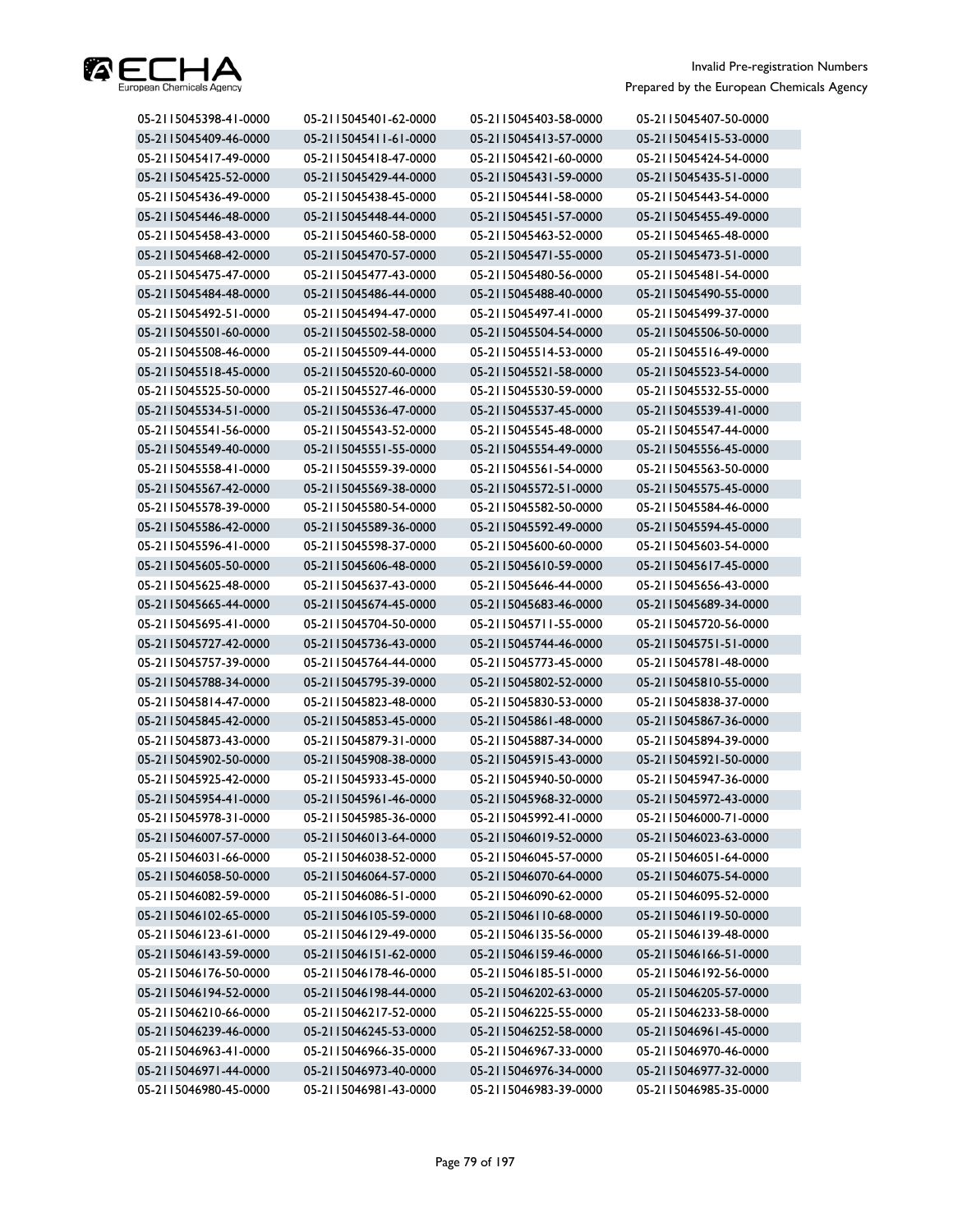

| 05-2115046986-33-0000 | 05-2115046988-29-0000 | 05-2115046989-27-0000 | 05-2115046991-42-0000 |
|-----------------------|-----------------------|-----------------------|-----------------------|
| 05-2115046993-38-0000 | 05-2115046995-34-0000 | 05-2115046997-30-0000 | 05-2115046999-26-0000 |
| 05-2115047002-66-0000 | 05-2115047004-62-0000 | 05-2115047006-58-0000 | 05-2115047008-54-0000 |
| 05-2115047011-67-0000 | 05-2115047013-63-0000 | 05-2115047016-57-0000 | 05-2115047018-53-0000 |
| 05-2115047020-68-0000 | 05-2115047022-64-0000 | 05-2115047025-58-0000 | 05-2115047027-54-0000 |
| 05-2115047030-67-0000 | 05-2115047031-65-0000 | 05-2115047034-59-0000 | 05-2115047036-55-0000 |
| 05-2115047039-49-0000 | 05-2115047041-64-0000 | 05-2115047044-58-0000 | 05-2115047045-56-0000 |
| 05-2115047048-50-0000 | 05-2115047050-65-0000 | 05-2115047053-59-0000 | 05-2115047055-55-0000 |
| 05-2115047058-49-0000 | 05-2115047060-64-0000 | 05-2115047063-58-0000 | 05-2115047064-56-0000 |
| 05-2115047066-52-0000 | 05-2115047068-48-0000 | 05-2115047069-46-0000 | 05-2115047071-61-0000 |
| 05-2115047073-57-0000 | 05-2115047075-53-0000 | 05-2115047077-49-0000 | 05-2115047080-62-0000 |
| 05-2115047083-56-0000 | 05-2115047086-50-0000 | 05-2115047089-44-0000 | 05-2115047094-53-0000 |
| 05-2115047096-49-0000 | 05-2115047099-43-0000 | 05-2115047101-66-0000 | 05-2115047104-60-0000 |
| 05-2115047107-54-0000 | 05-2115047110-67-0000 | 05-2115047114-59-0000 | 05-2115047116-55-0000 |
| 05-2115047119-49-0000 | 05-2115047121-64-0000 | 05-2115047124-58-0000 | 05-2115047126-54-0000 |
| 05-2115047129-48-0000 | 05-2115047132-61-0000 | 05-2115047134-57-0000 | 05-2115047137-51-0000 |
| 05-2115047139-47-0000 | 05-2115047141-62-0000 | 05-2115047142-60-0000 | 05-2115047144-56-0000 |
| 05-2115047147-50-0000 | 05-2115047149-46-0000 | 05-2115047153-57-0000 | 05-2115047155-53-0000 |
| 05-2115047158-47-0000 | 05-2115047160-62-0000 | 05-2115047163-56-0000 | 05-2115047167-48-0000 |
| 05-2115047171-59-0000 | 05-2115047174-53-0000 | 05-2115047177-47-0000 | 05-2115047180-60-0000 |
| 05-2115047184-52-0000 | 05-2115047186-48-0000 | 05-2115047190-59-0000 | 05-2115047193-53-0000 |
| 05-2115047196-47-0000 | 05-2115047199-41-0000 | 05-2115047202-62-0000 | 05-2115047205-56-0000 |
| 05-2115047207-52-0000 | 05-2115047210-65-0000 | 05-2115047214-57-0000 | 05-2115047215-55-0000 |
| 05-2115047218-49-0000 | 05-2115047220-64-0000 | 05-2115047223-58-0000 | 05-2115047227-50-0000 |
| 05-2115047231-61-0000 | 05-2115047235-53-0000 | 05-2115047240-62-0000 | 05-2115047243-56-0000 |
| 05-2115047249-44-0000 | 05-2115047254-53-0000 | 05-2115047258-45-0000 | 05-2115047263-54-0000 |
| 05-2115047267-46-0000 | 05-2115047270-59-0000 | 05-2115047274-51-0000 | 05-2115047280-58-0000 |
| 05-2115047283-52-0000 | 05-2115047289-40-0000 | 05-2115047293-51-0000 | 05-2115047298-41-0000 |
| 05-2115047303-58-0000 | 05-2115047307-50-0000 | 05-2115047310-63-0000 | 05-2115047314-55-0000 |
| 05-2115047318-47-0000 | 05-2115047321-60-0000 | 05-2115047324-54-0000 | 05-2115047327-48-0000 |
| 05-2115047329-44-0000 | 05-2115047333-55-0000 | 05-2115047336-49-0000 | 05-2115047340-60-0000 |
| 05-2115047345-50-0000 | 05-2115047348-44-0000 | 05-2115047354-51-0000 | 05-2115047358-43-0000 |
| 05-2115047362-54-0000 | 05-2115047365-48-0000 | 05-2115047370-57-0000 | 05-2115047376-45-0000 |
| 05-2115047380-56-0000 | 05-2115047382-52-0000 | 05-2115047386-44-0000 | 05-2115047390-55-0000 |
| 05-2115047392-51-0000 | 05-2115047395-45-0000 | 05-2115047399-37-0000 | 05-2115047401-60-0000 |
| 05-2115047405-52-0000 | 05-2115047408-46-0000 | 05-2115047411-59-0000 | 05-2115047415-51-0000 |
| 05-2115047419-43-0000 | 05-2115047422-56-0000 | 05-2115047426-48-0000 | 05-2115047429-42-0000 |
| 05-2115047432-55-0000 | 05-2115047436-47-0000 | 05-2115047439-41-0000 | 05-2115047442-54-0000 |
| 05-2115047447-44-0000 | 05-2115047449-40-0000 | 05-2115047452-53-0000 | 05-2115047455-47-0000 |
| 05-2115047457-43-0000 | 05-2115047458-41-0000 | 05-2115047461-54-0000 | 05-2115047465-46-0000 |
| 05-2115047468-40-0000 | 05-2115047472-51-0000 | 05-2115047476-43-0000 | 05-2115047480-54-0000 |
| 05-2115047483-48-0000 | 05-2115047487-40-0000 | 05-2115047492-49-0000 | 05-2115047494-45-0000 |
| 05-2115047498-37-0000 | 05-2115047502-56-0000 | 05-2115047504-52-0000 | 05-2115047508-44-0000 |
| 05-2115047511-57-0000 | 05-2115047516-47-0000 | 05-2115047518-43-0000 | 05-2115047520-58-0000 |
| 05-2115047524-50-0000 | 05-2115047527-44-0000 | 05-2115047533-51-0000 | 05-2115047537-43-0000 |
| 05-2115047540-56-0000 | 05-2115047560-54-0000 | 05-2115047565-44-0000 | 05-2115047567-40-0000 |
| 05-2115047571-51-0000 | 05-2115047573-47-0000 | 05-2115047574-45-0000 | 05-2115047578-37-0000 |
| 05-2115047582-48-0000 | 05-2115047588-36-0000 | 05-2115047607-44-0000 | 05-2115047610-57-0000 |
| 05-2115047616-45-0000 | 05-2115047619-39-0000 | 05-2115047623-50-0000 | 05-2115047626-44-0000 |
| 05-2115047635-45-0000 | 05-2115047639-37-0000 | 05-2115047644-46-0000 | 05-2115047648-38-0000 |
| 05-2115047651-51-0000 | 05-2115047655-43-0000 | 05-2115047659-35-0000 | 05-2115047662-48-0000 |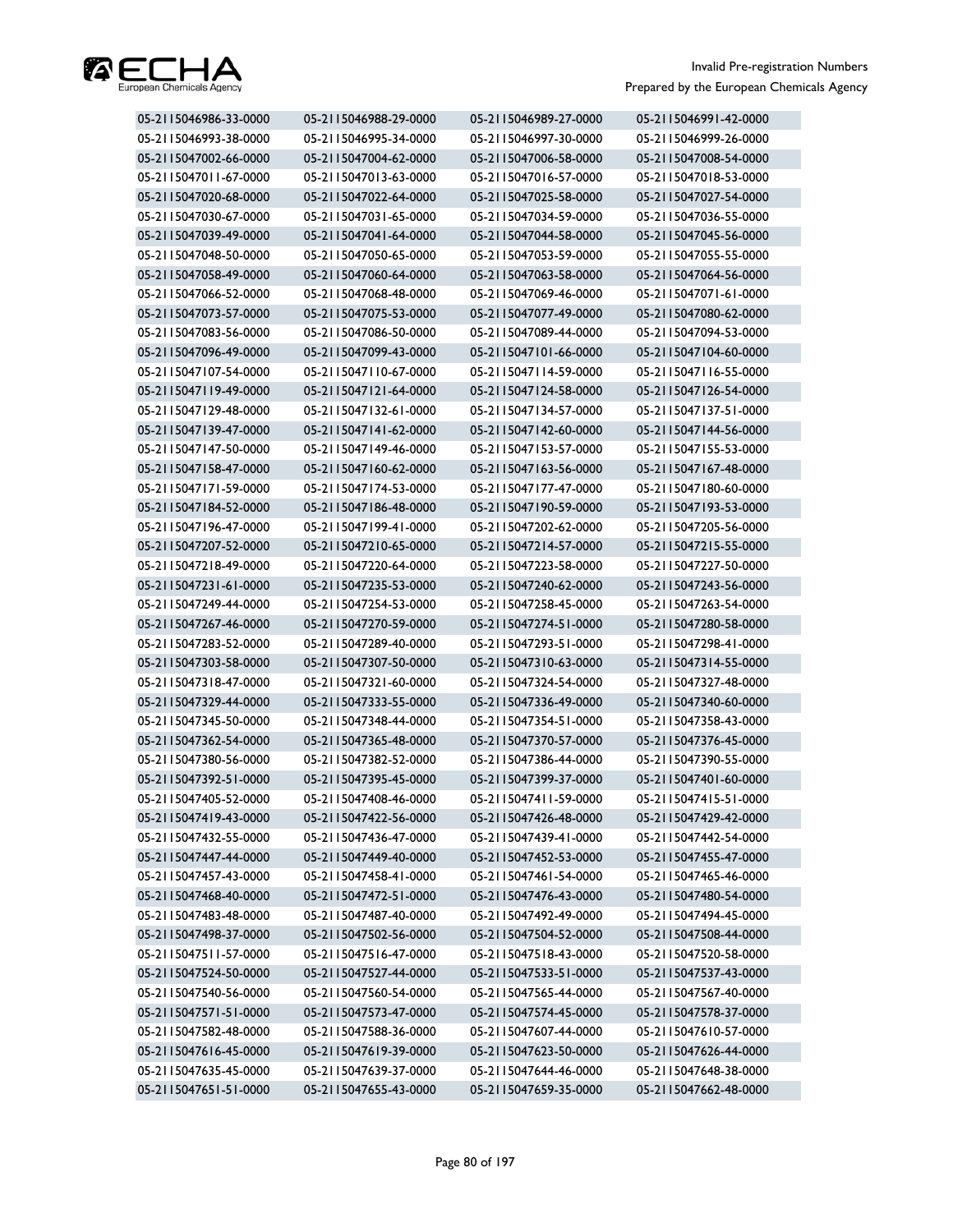

| 05-2115047673-45-0000 | 05-2115047676-39-0000 | 05-2115047679-33-0000 | 05-2115047682-46-0000 |
|-----------------------|-----------------------|-----------------------|-----------------------|
| 05-2115047686-38-0000 | 05-2115047691-47-0000 | 05-2115047705-46-0000 | 05-2115047708-40-0000 |
| 05-2115047710-55-0000 | 05-2115047714-47-0000 | 05-2115047718-39-0000 | 05-2115047721-52-0000 |
| 05-2115047725-44-0000 | 05-2115047729-36-0000 | 05-2115047733-47-0000 | 05-2115047734-45-0000 |
| 05-2115047737-39-0000 | 05-2115047742-48-0000 | 05-2115047747-38-0000 | 05-2115047750-51-0000 |
| 05-2115047763-44-0000 | 05-2115047776-37-0000 | 05-2115047785-38-0000 | 05-2115047789-30-0000 |
| 05-2115047801-52-0000 | 05-2115047804-46-0000 | 05-2115047808-38-0000 | 05-2115047819-35-0000 |
| 05-2115047822-48-0000 | 05-2115047826-40-0000 | 05-2115047829-34-0000 | 05-2115047831-49-0000 |
| 05-2115047833-45-0000 | 05-2115047847-36-0000 | 05-2115047851-47-0000 | 05-2115047856-37-0000 |
| 05-2115047860-48-0000 | 05-2115047872-43-0000 | 05-2115047875-37-0000 | 05-2115047877-33-0000 |
| 05-2115047887-32-0000 | 05-2115047899-27-0000 | 05-2115047923-44-0000 | 05-2115047997-29-0000 |
| 05-2115048014-60-0000 | 05-2115048026-55-0000 | 05-2115048042-61-0000 | 05-2115048090-60-0000 |
| 05-2115048100-67-0000 | 05-2115048110-66-0000 | 05-2115048124-57-0000 | 05-2115048158-46-0000 |
| 05-2115048163-55-0000 | 05-2115048167-47-0000 | 05-2115048184-51-0000 | 05-2115048188-43-0000 |
| 05-2115048203-59-0000 | 05-2115048207-51-0000 | 05-2115048211-62-0000 | 05-2115048223-57-0000 |
| 05-2115048227-49-0000 | 05-2115048293-50-0000 | 05-2115048303-57-0000 | 05-2115048305-53-0000 |
| 05-2115048307-49-0000 | 05-2115048309-45-0000 | 05-2115048373-50-0000 | 05-2115048377-42-0000 |
| 05-2115048435-48-0000 | 05-2115048451-54-0000 | 05-2115048461-53-0000 | 05-2115048464-47-0000 |
| 05-2115048468-39-0000 | 05-2115048479-36-0000 | 05-2115048502-55-0000 | 05-2115048510-58-0000 |
| 05-2115048516-46-0000 | 05-2115048528-41-0000 | 05-2115048532-52-0000 | 05-2115048562-49-0000 |
| 05-2115048566-41-0000 | 05-2115048588-35-0000 | 05-2115048592-46-0000 | 05-2115048595-40-0000 |
| 05-2115048599-32-0000 | 05-2115048633-48-0000 | 05-2115048636-42-0000 | 05-2115048669-33-0000 |
| 05-2115048671-48-0000 | 05-2115048675-40-0000 | 05-2115048741-49-0000 | 05-2115048954-38-0000 |
| 05-2115048968-29-0000 | 05-2115048980-43-0000 | 05-2115048983-37-0000 | 05-2115048984-35-0000 |
| 05-2115048986-31-0000 | 05-2115048989-25-0000 | 05-2115048999-24-0000 | 05-2115049003-62-0000 |
| 05-2115049013-61-0000 | 05-2115051732-53-0000 | 05-2115052211-66-0000 | 05-2115052557-44-0000 |
| 05-2115056674-42-0000 | 05-2115065189-40-0000 | 05-2115066283-49-0000 | 05-2115067823-42-0000 |
| 05-2115068243-51-0000 | 05-2115072179-42-0000 | 05-2115072748-35-0000 | 05-2115073230-61-0000 |
| 05-2115073874-37-0000 | 05-2115077797-27-0000 | 05-2115095573-39-0000 | 05-2115095689-24-0000 |
| 05-2115096269-33-0000 | 05-2115096445-39-0000 | 05-2115096653-38-0000 | 05-2115096812-40-0000 |
| 05-2115096953-32-0000 | 05-2115097425-40-0000 | 05-2115097465-36-0000 | 05-2115097513-43-0000 |
| 05-2115097574-35-0000 | 05-2115097645-34-0000 | 05-2115097704-38-0000 | 05-2115097771-37-0000 |
| 05-2115097821-40-0000 | 05-2115098396-32-0000 | 05-2115104247-58-0000 | 05-2115120089-54-0000 |
| 05-2115120148-58-0000 | 05-2115121402-67-0000 | 05-2115121447-53-0000 | 05-2115121476-52-0000 |
| 05-2115123176-56-0000 | 05-2115123181-65-0000 | 05-2115123186-55-0000 | 05-2115123189-49-0000 |
| 05-2115123192-62-0000 | 05-2115123199-48-0000 | 05-2115123205-63-0000 | 05-2115123210-72-0000 |
| 05-2115123215-62-0000 | 05-2115123220-71-0000 | 05-2115123224-63-0000 | 05-2115123232-66-0000 |
| 05-2115123235-60-0000 | 05-2115123239-52-0000 | 05-2115123245-59-0000 | 05-2115123254-60-0000 |
| 05-2115123258-52-0000 | 05-2115123265-57-0000 | 05-2115123271-64-0000 | 05-2115123275-56-0000 |
| 05-2115123280-65-0000 | 05-2115123287-51-0000 | 05-2115123291-62-0000 | 05-2115123295-54-0000 |
| 05-2115123302-67-0000 | 05-2115123307-57-0000 | 05-2115123314-62-0000 | 05-2115123318-54-0000 |
| 05-2115123324-61-0000 | 05-2115123329-51-0000 | 05-2115123335-58-0000 | 05-2115123339-50-0000 |
| 05-2115123345-57-0000 | 05-2115123353-60-0000 | 05-2115123358-50-0000 | 05-2115123363-59-0000 |
| 05-2115123367-51-0000 | 05-2115123373-58-0000 | 05-2115123378-48-0000 | 05-2115123383-57-0000 |
| 05-2115123387-49-0000 | 05-2115123393-56-0000 | 05-2115123399-44-0000 | 05-2115123404-61-0000 |
| 05-2115123412-64-0000 | 05-2115123417-54-0000 | 05-2115123422-63-0000 | 05-2115123427-53-0000 |
| 05-2115123431-64-0000 | 05-2115123438-50-0000 | 05-2115123442-61-0000 | 05-2115123448-49-0000 |
| 05-2115123453-58-0000 | 05-2115123457-50-0000 | 05-2115123463-57-0000 | 05-2115123470-62-0000 |
| 05-2115123478-46-0000 | 05-2115123485-51-0000 | 05-2115123491-58-0000 | 05-2115123496-48-0000 |
| 05-2115123502-63-0000 | 05-2115123508-51-0000 | 05-2115123514-58-0000 | 05-2115123521-63-0000 |
| 05-2115123527-51-0000 | 05-2115123535-54-0000 | 05-2115123539-46-0000 | 05-2115123546-51-0000 |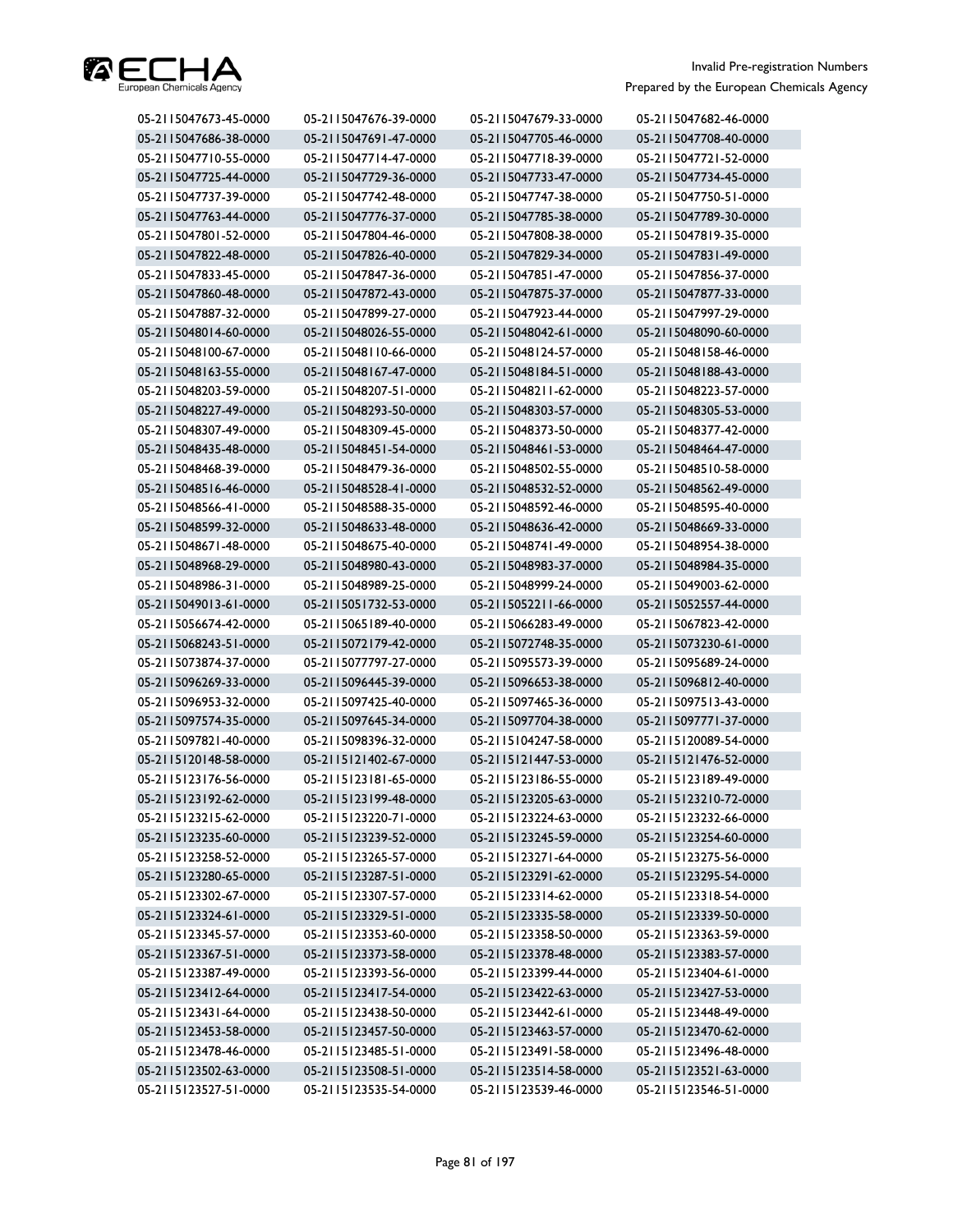

| 05-2115123552-58-0000 | 05-2115123557-48-0000 | 05-2115123569-43-0000 | 05-2115123576-48-0000 |
|-----------------------|-----------------------|-----------------------|-----------------------|
| 05-2115123580-59-0000 | 05-2115123586-47-0000 | 05-2115123591-56-0000 | 05-2115123596-46-0000 |
| 05-2115123605-55-0000 | 05-2115123609-47-0000 | 05-2115123616-52-0000 | 05-2115123622-59-0000 |
| 05-2115123627-49-0000 | 05-2115123635-52-0000 | 05-2115123641-59-0000 | 05-2115123648-45-0000 |
| 05-2115123654-52-0000 | 05-2115123660-59-0000 | 05-2115123665-49-0000 | 05-2115123671-56-0000 |
| 05-2115123678-42-0000 | 05-2115123682-53-0000 | 05-2115123690-56-0000 | 05-2115123695-46-0000 |
| 05-2115123701-61-0000 | 05-2115123708-47-0000 | 05-2115123714-54-0000 | 05-2115123719-44-0000 |
| 05-2115123726-49-0000 | 05-2115123734-52-0000 | 05-2115123739-42-0000 | 05-2115123745-49-0000 |
| 05-2115123750-58-0000 | 05-2115123757-44-0000 | 05-2115123762-53-0000 | 05-2115123769-39-0000 |
| 05-2115123774-48-0000 | 05-2115123782-51-0000 | 05-2115123788-39-0000 | 05-2115123793-48-0000 |
| 05-2115123799-36-0000 | 05-2115123806-49-0000 | 05-2115123817-46-0000 | 05-2115123819-42-0000 |
| 05-2115123824-51-0000 | 05-2115123832-54-0000 | 05-2115123840-57-0000 | 05-2115123843-51-0000 |
| 05-2115123851-54-0000 | 05-2115123859-38-0000 | 05-2115123865-45-0000 | 05-2115123874-46-0000 |
| 05-2115123879-36-0000 | 05-2115123889-35-0000 | 05-2115123894-44-0000 | 05-2115123900-59-0000 |
| 05-2115123909-41-0000 | 05-2115123914-50-0000 | 05-2115123918-42-0000 | 05-2115123925-47-0000 |
| 05-2115123931-54-0000 | 05-2115123937-42-0000 | 05-2115123939-38-0000 | 05-2115123944-47-0000 |
| 05-2115123947-41-0000 | 05-2115123953-48-0000 | 05-2115123957-40-0000 | 05-2115123964-45-0000 |
| 05-2115123968-37-0000 | 05-2115123978-36-0000 | 05-2115123980-51-0000 | 05-2115123986-39-0000 |
| 05-2115123990-50-0000 | 05-2115123996-38-0000 | 05-2115124001-74-0000 | 05-2115124005-66-0000 |
| 05-2115124009-58-0000 | 05-2115124015-65-0000 | 05-2115124019-57-0000 | 05-2115124026-62-0000 |
| 05-2115124032-69-0000 | 05-2115124037-59-0000 | 05-2115124045-62-0000 | 05-2115124049-54-0000 |
| 05-2115124056-59-0000 | 05-2115124064-62-0000 | 05-2115124066-58-0000 | 05-2115124074-61-0000 |
| 05-2115124081-66-0000 | 05-2115124086-56-0000 | 05-2115124094-59-0000 | 05-2115124099-49-0000 |
| 05-2115124107-60-0000 | 05-2115124116-61-0000 | 05-2115124121-70-0000 | 05-2115124130-71-0000 |
| 05-2115124136-59-0000 | 05-2115124142-66-0000 | 05-2115124147-56-0000 | 05-2115124155-59-0000 |
| 05-2115124160-68-0000 | 05-2115124167-54-0000 | 05-2115124177-53-0000 | 05-2115124181-64-0000 |
| 05-2115124187-52-0000 | 05-2115124194-57-0000 | 05-2115124202-68-0000 | 05-2115124207-58-0000 |
| 05-2115124212-67-0000 | 05-2115124219-53-0000 | 05-2115124226-58-0000 | 05-2115124233-63-0000 |
| 05-2115124242-64-0000 | 05-2115124250-67-0000 | 05-2115124255-57-0000 | 05-2115124261-64-0000 |
| 05-2115124267-52-0000 | 05-2115124273-59-0000 | 05-2115124282-60-0000 | 05-2115124291-61-0000 |
| 05-2115124297-49-0000 | 05-2115124304-62-0000 | 05-2115124310-69-0000 | 05-2115124317-55-0000 |
| 05-2115124323-62-0000 | 05-2115124332-63-0000 | 05-2115124338-51-0000 | 05-2115124344-58-0000 |
| 05-2115124352-61-0000 | 05-2115124360-64-0000 | 05-2115124366-52-0000 | 05-2115124372-59-0000 |
| 05-2115124378-47-0000 | 05-2115124385-52-0000 | 05-2115124391-59-0000 | 05-2115124396-49-0000 |
| 05-2115124405-58-0000 | 05-2115124411-65-0000 | 05-2115124417-53-0000 | 05-2115124424-58-0000 |
| 05-2115124432-61-0000 | 05-2115124438-49-0000 | 05-2115124446-52-0000 | 05-2115124453-57-0000 |
| 05-2115124461-60-0000 | 05-2115124467-48-0000 | 05-2115124477-47-0000 | 05-2115124484-52-0000 |
| 05-2115124491-57-0000 | 05-2115124498-43-0000 | 05-2115124507-52-0000 | 05-2115124513-59-0000 |
| 05-2115124522-60-0000 | 05-2115124530-63-0000 | 05-2115124538-47-0000 | 05-2115124545-52-0000 |
| 05-2115124553-55-0000 | 05-2115124561-58-0000 | 05-2115124568-44-0000 | 05-2115124575-49-0000 |
| 05-2115124577-45-0000 | 05-2115124587-44-0000 | 05-2115124595-47-0000 | 05-2115124602-60-0000 |
| 05-2115124610-63-0000 | 05-2115124618-47-0000 | 05-2115124623-56-0000 | 05-2115124629-44-0000 |
| 05-2115124635-51-0000 | 05-2115124639-43-0000 | 05-2115124645-50-0000 | 05-2115124651-57-0000 |
| 05-2115124657-45-0000 | 05-2115124663-52-0000 | 05-2115124669-40-0000 | 05-2115124674-49-0000 |
| 05-2115124680-56-0000 | 05-2115124685-46-0000 | 05-2115124690-55-0000 | 05-2115124695-45-0000 |
| 05-2115124700-62-0000 | 05-2115124707-48-0000 | 05-2115124712-57-0000 | 05-2115124716-49-0000 |
| 05-2115124724-52-0000 | 05-2115124730-59-0000 | 05-2115124735-49-0000 | 05-2115124741-56-0000 |
| 05-2115124747-44-0000 | 05-2115124751-55-0000 | 05-2115124758-41-0000 | 05-2115124764-48-0000 |
| 05-2115124768-40-0000 | 05-2115124774-47-0000 | 05-2115124780-54-0000 | 05-2115124783-48-0000 |
| 05-2115124790-53-0000 | 05-2115124796-41-0000 | 05-2115124800-60-0000 | 05-2115124807-46-0000 |
| 05-2115124814-51-0000 | 05-2115124818-43-0000 | 05-2115124823-52-0000 | 05-2115124829-40-0000 |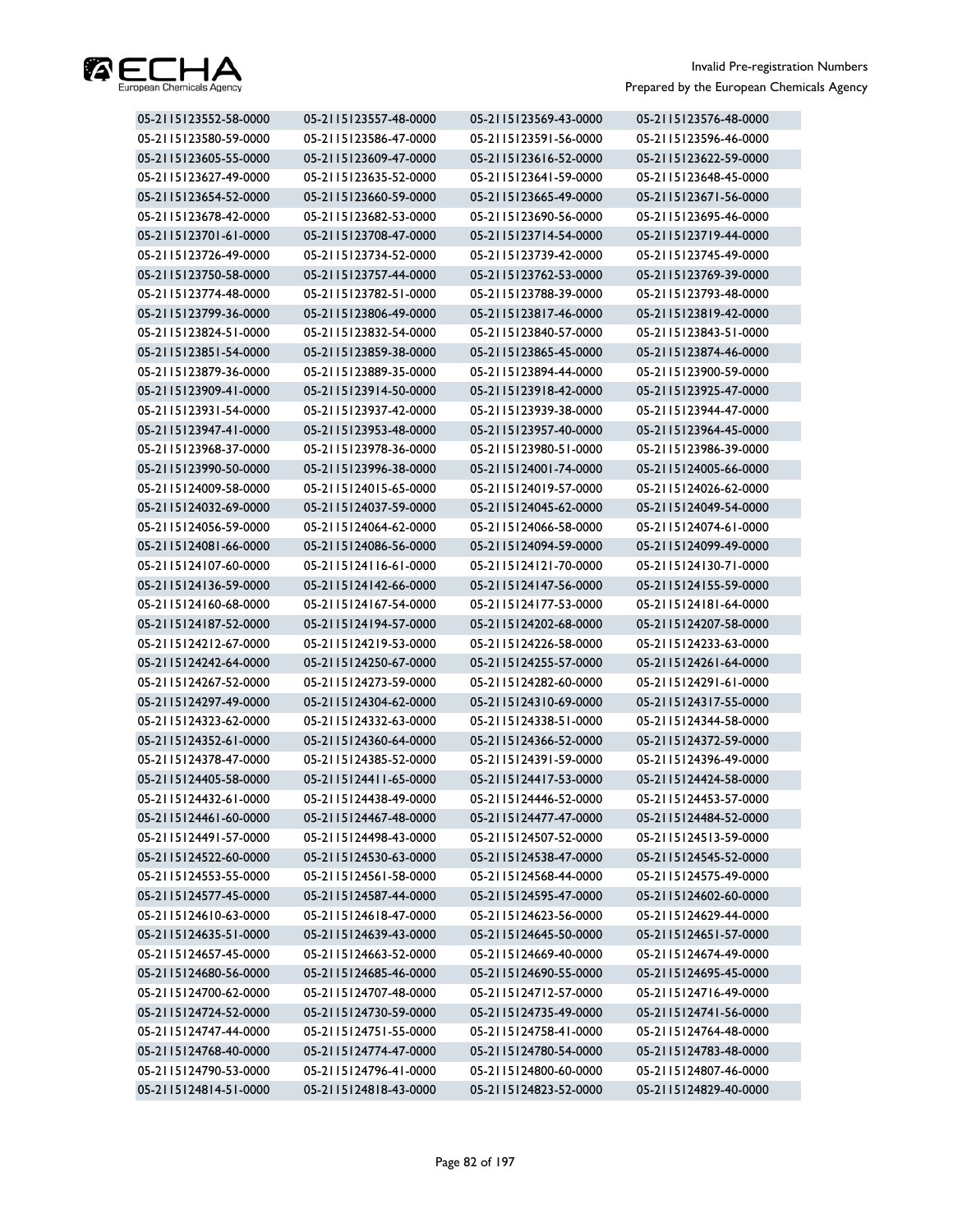

| 05-2115124835-47-0000 | 05-2115124842-52-0000 | 05-2115124848-40-0000 | 05-2115124854-47-0000 |
|-----------------------|-----------------------|-----------------------|-----------------------|
| 05-2115124858-39-0000 | 05-2115124864-46-0000 | 05-2115124870-53-0000 | 05-2115124875-43-0000 |
| 05-2115124880-52-0000 | 05-2115124886-40-0000 | 05-2115124890-51-0000 | 05-2115124898-35-0000 |
| 05-2115124905-48-0000 | 05-2115124917-43-0000 | 05-2115124928-40-0000 | 05-2115124939-37-0000 |
| 05-2115124952-49-0000 | 05-2115124960-52-0000 | 05-2115124970-51-0000 | 05-2115124981-48-0000 |
| 05-2115124992-45-0000 | 05-2115125000-75-0000 | 05-2115125011-72-0000 | 05-2115125019-56-0000 |
| 05-2115125026-61-0000 | 05-2115125035-62-0000 | 05-2115125045-61-0000 | 05-2115125052-66-0000 |
| 05-2115125057-56-0000 | 05-2115125067-55-0000 | 05-2115125077-54-0000 | 05-2115125088-51-0000 |
| 05-2115125099-48-0000 | 05-2115125109-55-0000 | 05-2115125121-69-0000 | 05-2115125133-64-0000 |
| 05-2115125140-69-0000 | 05-2115125147-55-0000 | 05-2115125153-62-0000 | 05-2115125158-52-0000 |
| 05-2115125163-61-0000 | 05-2115125168-51-0000 | 05-2115125174-58-0000 | 05-2115125178-50-0000 |
| 05-2115125183-59-0000 | 05-2115125190-64-0000 | 05-2115125195-54-0000 | 05-2115125202-67-0000 |
| 05-2115125209-53-0000 | 05-2115125215-60-0000 | 05-2115125221-67-0000 | 05-2115125226-57-0000 |
| 05-2115125233-62-0000 | 05-2115125240-67-0000 | 05-2115125241-65-0000 | 05-2115125247-53-0000 |
| 05-2115125254-58-0000 | 05-2115125260-65-0000 | 05-2115125267-51-0000 | 05-2115125271-62-0000 |
| 05-2115125278-48-0000 | 05-2115125283-57-0000 | 05-2115125289-45-0000 | 05-2115125294-54-0000 |
| 05-2115125303-63-0000 | 05-2115125311-66-0000 | 05-2115125320-67-0000 | 05-2115125331-64-0000 |
| 05-2115125339-48-0000 | 05-2115125349-47-0000 | 05-2115125358-48-0000 | 05-2115125365-53-0000 |
| 05-2115125371-60-0000 | 05-2115125383-55-0000 | 05-2115125390-60-0000 | 05-2115125399-42-0000 |
| 05-2115125410-66-0000 | 05-2115125418-50-0000 | 05-2115125430-64-0000 | 05-2115125440-63-0000 |
| 05-2115125451-60-0000 | 05-2115125463-55-0000 | 05-2115125474-52-0000 | 05-2115125483-53-0000 |
| 05-2115125497-44-0000 | 05-2115125507-51-0000 | 05-2115125521-61-0000 | 05-2115125533-56-0000 |
| 05-2115125546-49-0000 | 05-2115125563-53-0000 | 05-2115125578-42-0000 | 05-2115125592-52-0000 |
| 05-2115125604-55-0000 | 05-2115125617-48-0000 | 05-2115125629-43-0000 | 05-2115125640-59-0000 |
| 05-2115125650-58-0000 | 05-2115125660-57-0000 | 05-2115125671-54-0000 | 05-2115125681-53-0000 |
| 05-2115125690-54-0000 | 05-2115125699-36-0000 | 05-2115125709-43-0000 | 05-2115125716-48-0000 |
| 05-2115125725-49-0000 | 05-2115125734-50-0000 | 05-2115125743-51-0000 | 05-2115125748-41-0000 |
| 05-2115125756-44-0000 | 05-2115125764-47-0000 | 05-2115125773-48-0000 | 05-2115125785-43-0000 |
| 05-2115125793-46-0000 | 05-2115125799-34-0000 | 05-2115125809-41-0000 | 05-2115125815-48-0000 |
| 05-2115125825-47-0000 | 05-2115125838-40-0000 | 05-2115125849-37-0000 | 05-2115125861-51-0000 |
| 05-2115125870-52-0000 | 05-2115125881-49-0000 | 05-2115125891-48-0000 | 05-2115125897-36-0000 |
| 05-2115125904-49-0000 | 05-2115125912-52-0000 | 05-2115125920-55-0000 | 05-2115125930-54-0000 |
| 05-2115125939-36-0000 | 05-2115125949-35-0000 | 05-2115125960-51-0000 | 05-2115125970-50-0000 |
| 05-2115125980-49-0000 | 05-2115125993-42-0000 | 05-2115126005-64-0000 | 05-2115126016-61-0000 |
| 05-2115126023-66-0000 | 05-2115126033-65-0000 | 05-2115126044-62-0000 | 05-2115126054-61-0000 |
| 05-2115126063-62-0000 | 05-2115126071-65-0000 | 05-2115126080-66-0000 | 05-2115126087-52-0000 |
| 05-2115126096-53-0000 | 05-2115126106-60-0000 | 05-2115126117-57-0000 | 05-2115126124-62-0000 |
| 05-2115126135-59-0000 | 05-2115126145-58-0000 | 05-2115126155-57-0000 | 05-2115126166-54-0000 |
| 05-2115126173-59-0000 | 05-2115126181-62-0000 | 05-2115126190-63-0000 | 05-2115126200-70-0000 |
| 05-2115126211-67-0000 | 05-2115126221-66-0000 | 05-2115126230-67-0000 | 05-2115126239-49-0000 |
| 05-2115126247-52-0000 | 05-2115126253-59-0000 | 05-2115126258-49-0000 | 05-2115126265-54-0000 |
| 05-2115126270-63-0000 | 05-2115126275-53-0000 | 05-2115126282-58-0000 | 05-2115126288-46-0000 |
| 05-2115126294-53-0000 | 05-2115126302-64-0000 | 05-2115126306-56-0000 | 05-2115126312-63-0000 |
| 05-2115126318-51-0000 | 05-2115126327-52-0000 | 05-2115126336-53-0000 | 05-2115126346-52-0000 |
| 05-2115126357-49-0000 | 05-2115126370-61-0000 | 05-2115126379-43-0000 | 05-2115126386-48-0000 |
| 05-2115126397-45-0000 | 05-2115126406-54-0000 | 05-2115126414-57-0000 | 05-2115126424-56-0000 |
| 05-2115126436-51-0000 | 05-2115126449-44-0000 | 05-2115126461-58-0000 | 05-2115126471-57-0000 |
| 05-2115126482-54-0000 | 05-2115126493-51-0000 | 05-2115126504-56-0000 | 05-2115126515-53-0000 |
| 05-2115126528-46-0000 | 05-2115126536-49-0000 | 05-2115126542-56-0000 | 05-2115126556-47-0000 |
| 05-2115126570-57-0000 | 05-2115126586-44-0000 | 05-2115126602-58-0000 | 05-2115126620-60-0000 |
| 05-2115126635-49-0000 | 05-2115126650-57-0000 | 05-2115126664-48-0000 | 05-2115126677-41-0000 |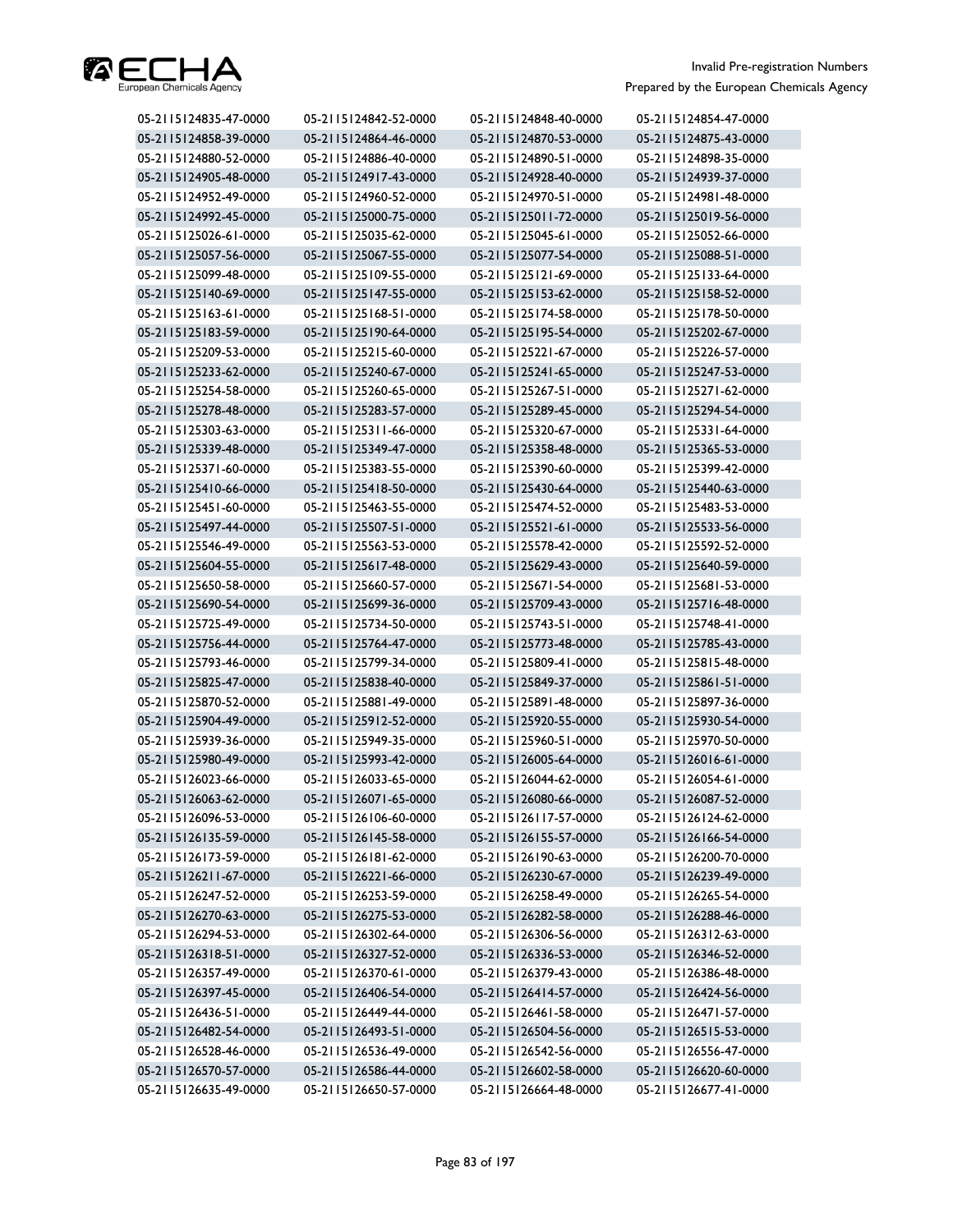

| 05-2115126692-49-0000 | 05-2115126705-50-0000 | 05-2115126721-56-0000 | 05-2115126737-43-0000 |
|-----------------------|-----------------------|-----------------------|-----------------------|
| 05-2115126751-53-0000 | 05-2115126767-40-0000 | 05-2115126781-50-0000 | 05-2115126796-39-0000 |
| 05-2115126810-57-0000 | 05-2115126823-50-0000 | 05-2115126837-41-0000 | 05-2115126848-38-0000 |
| 05-2115126863-46-0000 | 05-2115126875-41-0000 | 05-2115126888-34-0000 | 05-2115126902-52-0000 |
| 05-2115126915-45-0000 | 05-2115126930-53-0000 | 05-2115126939-35-0000 | 05-2115126950-51-0000 |
| 05-2115126964-42-0000 | 05-2115126976-37-0000 | 05-2115126986-36-0000 | 05-2115126999-29-0000 |
| 05-2115127010-72-0000 | 05-2115127023-65-0000 | 05-2115127033-64-0000 | 05-2115127048-53-0000 |
| 05-2115127050-68-0000 | 05-2115127055-58-0000 | 05-2115127062-63-0000 | 05-2115127068-51-0000 |
| 05-2115127074-58-0000 | 05-2115127076-54-0000 | 05-2115127079-48-0000 | 05-2115127083-59-0000 |
| 05-2115127087-51-0000 | 05-2115127091-62-0000 | 05-2115127094-56-0000 | 05-2115127097-50-0000 |
| 05-2115127100-71-0000 | 05-2115127103-65-0000 | 05-2115127106-59-0000 | 05-2115127112-66-0000 |
| 05-2115127115-60-0000 | 05-2115127117-56-0000 | 05-2115127121-67-0000 | 05-2115127124-61-0000 |
| 05-2115127139-50-0000 | 05-2115127141-65-0000 | 05-2115127145-57-0000 | 05-2115127147-53-0000 |
| 05-2115127150-66-0000 | 05-2115127153-60-0000 | 05-2115127157-52-0000 | 05-2115127173-58-0000 |
| 05-2115127177-50-0000 | 05-2115127179-46-0000 | 05-2115127183-57-0000 | 05-2115127187-49-0000 |
| 05-2115127191-60-0000 | 05-2115127195-52-0000 | 05-2115127202-65-0000 | 05-2115127207-55-0000 |
| 05-2115127212-64-0000 | 05-2115127217-54-0000 | 05-2115127221-65-0000 | 05-2115127224-59-0000 |
| 05-2115127228-51-0000 | 05-2115127231-64-0000 | 05-2115127236-54-0000 | 05-2115127239-48-0000 |
| 05-2115127243-59-0000 | 05-2115127246-53-0000 | 05-2115127251-62-0000 | 05-2115127254-56-0000 |
| 05-2115127258-48-0000 | 05-2115127261-61-0000 | 05-2115127264-55-0000 | 05-2115127268-47-0000 |
| 05-2115127271-60-0000 | 05-2115127275-52-0000 | 05-2115127281-59-0000 | 05-2115127283-55-0000 |
| 05-2115127288-45-0000 | 05-2115127291-58-0000 | 05-2115127295-50-0000 | 05-2115127299-42-0000 |
| 05-2115127302-63-0000 | 05-2115127306-55-0000 | 05-2115127310-66-0000 | 05-2115127313-60-0000 |
| 05-2115127318-50-0000 | 05-2115127320-65-0000 | 05-2115127324-57-0000 | 05-2115127329-47-0000 |
| 05-2115127345-53-0000 | 05-2115127348-47-0000 | 05-2115127352-58-0000 | 05-2115127356-50-0000 |
| 05-2115127360-61-0000 | 05-2115127363-55-0000 | 05-2115127368-45-0000 | 05-2115127389-41-0000 |
| 05-2115127392-54-0000 | 05-2115127399-40-0000 | 05-2115127405-55-0000 | 05-2115127408-49-0000 |
| 05-2115127411-62-0000 | 05-2115127418-48-0000 | 05-2115127423-57-0000 | 05-2115127429-45-0000 |
| 05-2115127433-56-0000 | 05-2115127437-48-0000 | 05-2115127443-55-0000 | 05-2115127448-45-0000 |
| 05-2115127454-52-0000 | 05-2115127458-44-0000 | 05-2115127463-53-0000 | 05-2115127498-40-0000 |
| 05-2115127505-53-0000 | 05-2115127510-62-0000 | 05-2115127515-52-0000 | 05-2115127524-53-0000 |
| 05-2115127531-58-0000 | 05-2115127537-46-0000 | 05-2115127544-51-0000 | 05-2115127545-49-0000 |
| 05-2115127553-52-0000 | 05-2115127560-57-0000 | 05-2115127566-45-0000 | 05-2115127571-54-0000 |
| 05-2115127577-42-0000 | 05-2115127586-43-0000 | 05-2115127593-48-0000 | 05-2115127595-44-0000 |
| 05-2115127602-57-0000 | 05-2115127609-43-0000 | 05-2115127651-54-0000 | 05-2115127658-40-0000 |
| 05-2115127665-45-0000 | 05-2115127670-54-0000 | 05-2115127726-45-0000 | 05-2115127734-48-0000 |
| 05-2115127740-55-0000 | 05-2115127747-41-0000 | 05-2115127750-54-0000 | 05-2115127756-42-0000 |
| 05-2115127762-49-0000 | 05-2115127768-37-0000 | 05-2115127772-48-0000 | 05-2115127780-51-0000 |
| 05-2115127823-49-0000 | 05-2115127831-52-0000 | 05-2115127837-40-0000 | 05-2115127845-43-0000 |
| 05-2115127847-39-0000 | 05-2115127852-48-0000 | 05-2115127857-38-0000 | 05-2115127860-51-0000 |
| 05-2115127866-39-0000 | 05-2115127870-50-0000 | 05-2115127907-41-0000 | 05-2115127963-43-0000 |
| 05-2115127966-37-0000 | 05-2115127971-46-0000 | 05-2115127975-38-0000 | 05-2115127981-45-0000 |
| 05-2115127983-41-0000 | 05-2115127998-30-0000 | 05-2115128002-68-0000 | 05-2115128005-62-0000 |
| 05-2115128010-71-0000 | 05-2115128026-58-0000 | 05-2115128031-67-0000 | 05-2115128033-63-0000 |
| 05-2115128038-53-0000 | 05-2115128043-62-0000 | 05-2115128047-54-0000 | 05-2115128052-63-0000 |
| 05-2115128054-59-0000 | 05-2115128059-49-0000 | 05-2115128063-60-0000 | 05-2115128068-50-0000 |
| 05-2115128071-63-0000 | 05-2115128075-55-0000 | 05-2115128079-47-0000 | 05-2115128084-56-0000 |
| 05-2115128087-50-0000 | 05-2115128093-57-0000 | 05-2115128096-51-0000 | 05-2115128100-70-0000 |
| 05-2115128104-62-0000 | 05-2115128109-52-0000 | 05-2115128114-61-0000 | 05-2115128118-53-0000 |
| 05-2115128123-62-0000 | 05-2115128127-54-0000 | 05-2115128132-63-0000 | 05-2115128135-57-0000 |
| 05-2115128141-64-0000 | 05-2115128146-54-0000 | 05-2115128152-61-0000 | 05-2115128157-51-0000 |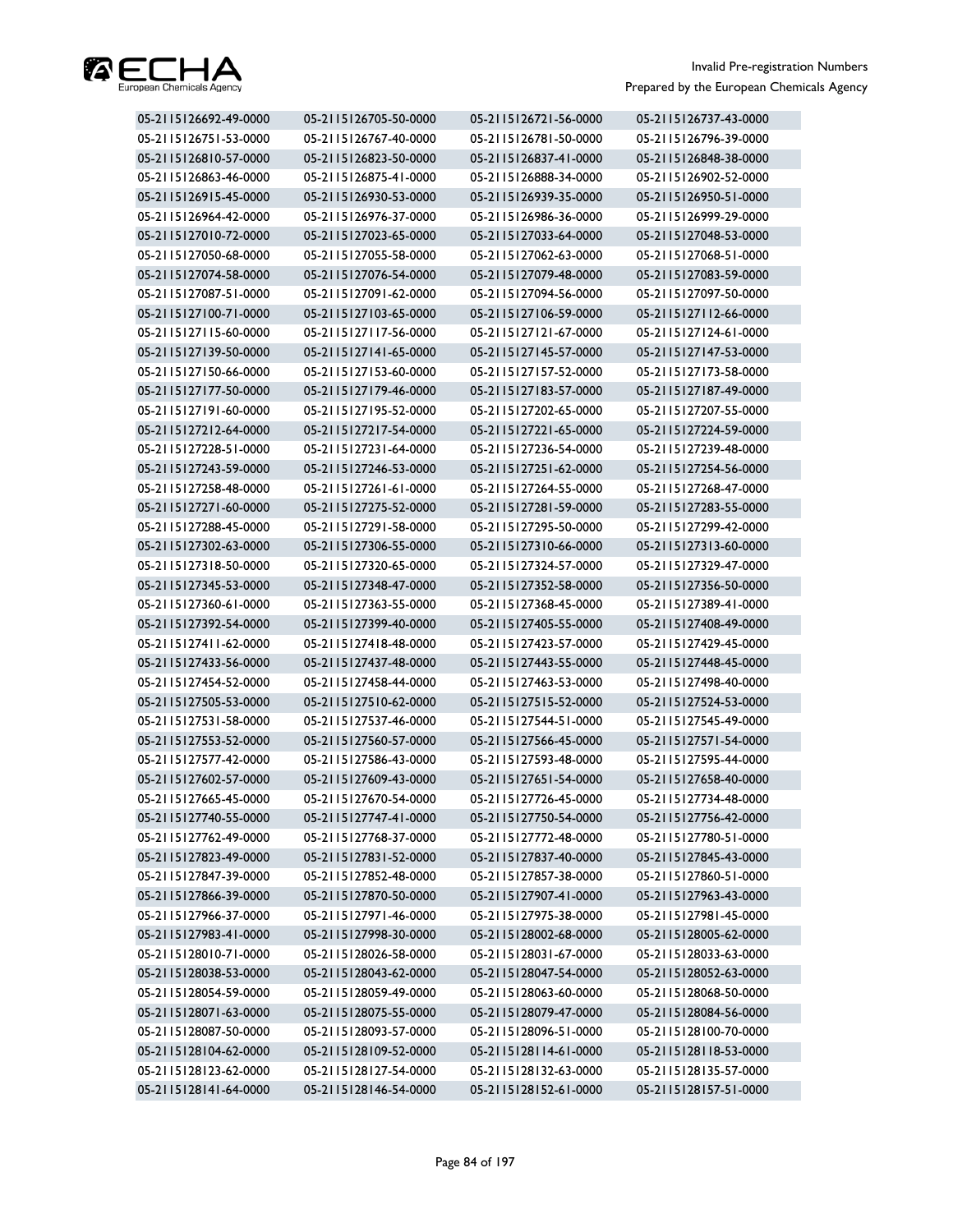

| 05-2115128161-62-0000 | 05-2115128164-56-0000 | 05-2115128171-61-0000 | 05-2115128177-49-0000 |
|-----------------------|-----------------------|-----------------------|-----------------------|
| 05-2115128185-52-0000 | 05-2115128194-53-0000 | 05-2115128199-43-0000 | 05-2115128206-56-0000 |
| 05-2115128211-65-0000 | 05-2115128215-57-0000 | 05-2115128219-49-0000 | 05-2115128224-58-0000 |
| 05-2115128227-52-0000 | 05-2115128231-63-0000 | 05-2115128236-53-0000 | 05-2115128239-47-0000 |
| 05-2115128244-56-0000 | 05-2115128248-48-0000 | 05-2115128253-57-0000 | 05-2115128257-49-0000 |
| 05-2115128263-56-0000 | 05-2115128266-50-0000 | 05-2115128272-57-0000 | 05-2115128276-49-0000 |
| 05-2115128280-60-0000 | 05-2115128285-50-0000 | 05-2115128288-44-0000 | 05-2115128292-55-0000 |
| 05-2115128297-45-0000 | 05-2115128300-66-0000 | 05-2115128305-56-0000 | 05-2115128308-50-0000 |
| 05-2115128313-59-0000 | 05-2115128318-49-0000 | 05-2115128322-60-0000 | 05-2115128327-50-0000 |
| 05-2115128329-46-0000 | 05-2115128333-57-0000 | 05-2115128337-49-0000 | 05-2115128341-60-0000 |
| 05-2115128347-48-0000 | 05-2115128350-61-0000 | 05-2115128354-53-0000 | 05-2115128359-43-0000 |
| 05-2115128363-54-0000 | 05-2115128368-44-0000 | 05-2115128393-51-0000 | 05-2115128397-43-0000 |
| 05-2115128405-54-0000 | 05-2115128412-59-0000 | 05-2115128419-45-0000 | 05-2115128441-58-0000 |
| 05-2115128446-48-0000 | 05-2115128452-55-0000 | 05-2115128459-41-0000 | 05-2115128464-50-0000 |
| 05-2115128487-42-0000 | 05-2115128493-49-0000 | 05-2115128497-41-0000 | 05-2115128503-56-0000 |
| 05-2115128510-61-0000 | 05-2115128516-49-0000 | 05-2115128523-54-0000 | 05-2115128528-44-0000 |
| 05-2115128533-53-0000 | 05-2115128537-45-0000 | 05-2115128543-52-0000 | 05-2115128547-44-0000 |
| 05-2115128551-55-0000 | 05-2115128558-41-0000 | 05-2115128563-50-0000 | 05-2115128566-44-0000 |
| 05-2115128571-53-0000 | 05-2115128578-39-0000 | 05-2115128586-42-0000 | 05-2115128591-51-0000 |
| 05-2115128594-45-0000 | 05-2115128602-56-0000 | 05-2115128608-44-0000 | 05-2115128612-55-0000 |
| 05-2115128617-45-0000 | 05-2115128625-48-0000 | 05-2115128644-48-0000 | 05-2115128649-38-0000 |
| 05-2115128655-45-0000 | 05-2115128663-48-0000 | 05-2115128667-40-0000 | 05-2115128675-43-0000 |
| 05-2115128683-46-0000 | 05-2115128693-45-0000 | 05-2115128699-33-0000 | 05-2115128708-42-0000 |
| 05-2115128716-45-0000 | 05-2115128725-46-0000 | 05-2115128732-51-0000 | 05-2115128740-54-0000 |
| 05-2115128746-42-0000 | 05-2115128752-49-0000 | 05-2115128759-35-0000 | 05-2115128766-40-0000 |
| 05-2115128773-45-0000 | 05-2115128780-50-0000 | 05-2115128783-44-0000 | 05-2115128786-38-0000 |
| 05-2115128790-49-0000 | 05-2115128801-54-0000 | 05-2115128812-51-0000 | 05-2115128844-44-0000 |
| 05-2115128854-43-0000 | 05-2115128863-44-0000 | 05-2115128872-45-0000 | 05-2115128882-44-0000 |
| 05-2115128893-41-0000 | 05-2115128894-39-0000 | 05-2115128924-44-0000 | 05-2115128959-31-0000 |
| 05-2115128967-34-0000 | 05-2115128975-37-0000 | 05-2115128982-42-0000 | 05-2115128992-41-0000 |
| 05-2115129000-71-0000 | 05-2115129006-59-0000 | 05-2115129016-58-0000 | 05-2115129024-61-0000 |
| 05-2115129032-64-0000 | 05-2115129038-52-0000 | 05-2115129047-53-0000 | 05-2115129055-56-0000 |
| 05-2115129062-61-0000 | 05-2115129071-62-0000 | 05-2115129078-48-0000 | 05-2115129085-53-0000 |
| 05-2115129090-62-0000 | 05-2115129098-46-0000 | 05-2115129106-57-0000 | 05-2115129114-60-0000 |
| 05-2115129121-65-0000 | 05-2115129127-53-0000 | 05-2115129135-56-0000 | 05-2115129142-61-0000 |
| 05-2115129149-47-0000 | 05-2115129155-54-0000 | 05-2115129158-48-0000 | 05-2115129163-57-0000 |
| 05-2115129169-45-0000 | 05-2115129173-56-0000 | 05-2115129178-46-0000 | 05-2115129181-59-0000 |
| 05-2115129188-45-0000 | 05-2115129192-56-0000 | 05-2115129195-50-0000 | 05-2115129199-42-0000 |
| 05-2115129203-61-0000 | 05-2115129210-66-0000 | 05-2115129216-54-0000 | 05-2115129224-57-0000 |
| 05-2115129232-60-0000 | 05-2115129237-50-0000 | 05-2115129242-59-0000 | 05-2115129248-47-0000 |
| 05-2115129251-60-0000 | 05-2115129259-44-0000 | 05-2115129265-51-0000 | 05-2115129272-56-0000 |
| 05-2115129280-59-0000 | 05-2115129286-47-0000 | 05-2115129290-58-0000 | 05-2115129294-50-0000 |
| 05-2115129302-61-0000 | 05-2115129307-51-0000 | 05-2115129312-60-0000 | 05-2115129318-48-0000 |
| 05-2115129324-55-0000 | 05-2115129330-62-0000 | 05-2115129336-50-0000 | 05-2115129343-55-0000 |
| 05-2115129351-58-0000 | 05-2115129355-50-0000 | 05-2115129361-57-0000 | 05-2115129369-41-0000 |
| 05-2115129380-57-0000 | 05-2115129394-48-0000 | 05-2115129404-55-0000 | 05-2115129414-54-0000 |
| 05-2115129428-45-0000 | 05-2115129440-59-0000 | 05-2115129452-54-0000 | 05-2115129465-47-0000 |
| 05-2115129474-48-0000 | 05-2115129482-51-0000 | 05-2115129488-39-0000 | 05-2115129493-48-0000 |
| 05-2115129503-55-0000 | 05-2115129511-58-0000 | 05-2115129518-44-0000 | 05-2115129529-41-0000 |
| 05-2115129540-57-0000 | 05-2115129550-56-0000 | 05-2115129560-55-0000 | 05-2115129573-48-0000 |
| 05-2115129584-45-0000 | 05-2115129595-42-0000 | 05-2115129607-45-0000 | 05-2115129618-42-0000 |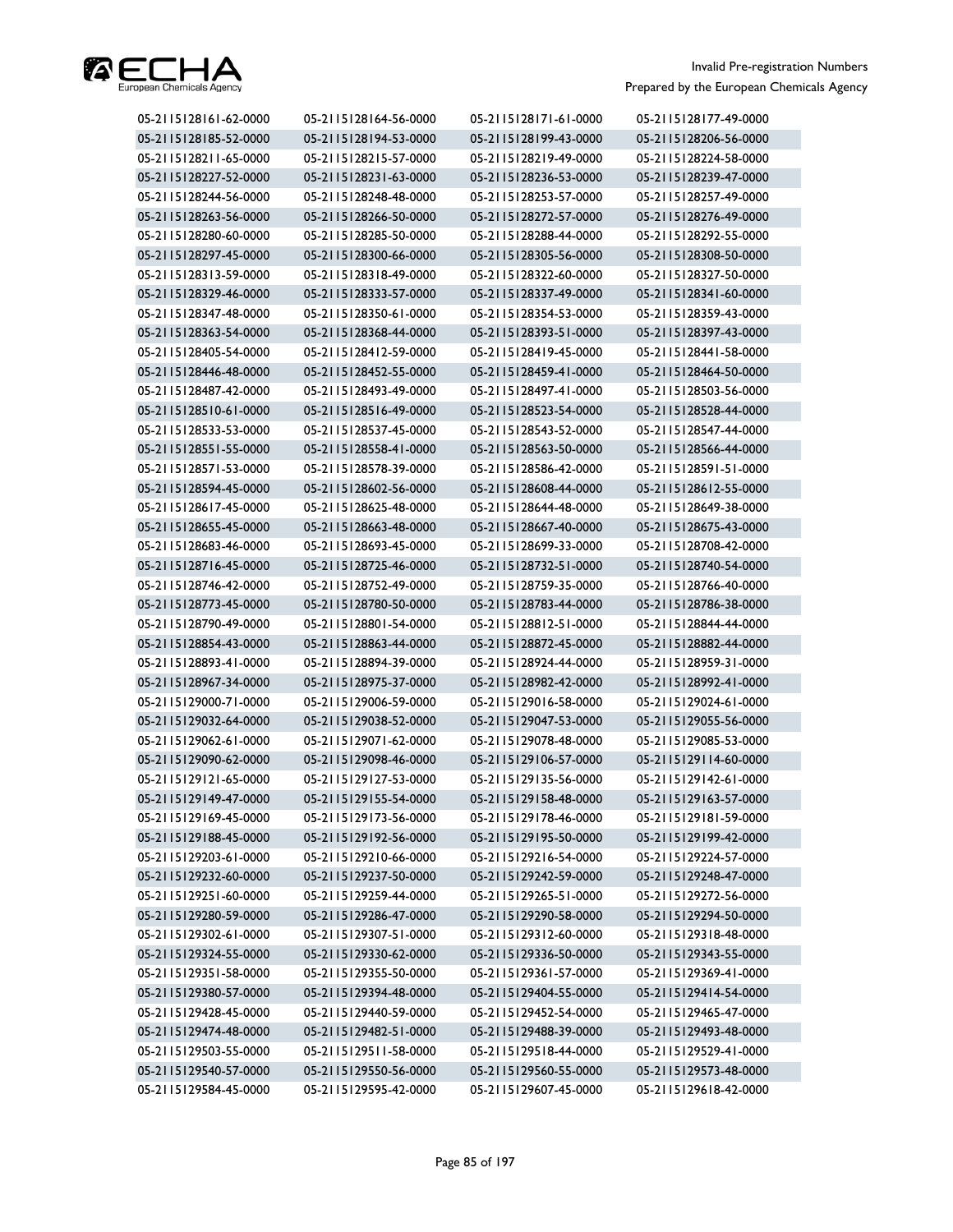

| 05-2115129624-49-0000 | 05-2115129634-48-0000 | 05-2115129646-43-0000 | 05-2115129659-36-0000 |
|-----------------------|-----------------------|-----------------------|-----------------------|
| 05-2115129668-37-0000 | 05-2115129677-38-0000 | 05-2115129685-41-0000 | 05-2115129691-48-0000 |
| 05-2115129696-38-0000 | 05-2115129703-51-0000 | 05-2115129709-39-0000 | 05-2115129713-50-0000 |
| 05-2115129719-38-0000 | 05-2115129726-43-0000 | 05-2115129731-52-0000 | 05-2115129737-40-0000 |
| 05-2115129746-41-0000 | 05-2115129752-48-0000 | 05-2115129760-51-0000 | 05-2115129765-41-0000 |
| 05-2115129772-46-0000 | 05-2115129778-34-0000 | 05-2115129783-43-0000 | 05-2115129789-31-0000 |
| 05-2115129795-38-0000 | 05-2115129801-53-0000 | 05-2115129811-52-0000 | 05-2115129821-51-0000 |
| 05-2115129828-37-0000 | 05-2115129840-51-0000 | 05-2115129845-41-0000 | 05-2115129852-46-0000 |
| 05-2115129863-43-0000 | 05-2115129872-44-0000 | 05-2115129883-41-0000 | 05-2115129890-46-0000 |
| 05-2115129900-53-0000 | 05-2115129908-37-0000 | 05-2115129917-38-0000 | 05-2115129925-41-0000 |
| 05-2115129955-38-0000 | 05-2115129963-41-0000 | 05-2115129968-31-0000 | 05-2115129979-28-0000 |
| 05-2115129988-29-0000 | 05-2115129997-30-0000 | 05-2115130007-64-0000 | 05-2115130018-61-0000 |
| 05-2115130025-66-0000 | 05-2115130034-67-0000 | 05-2115130041-72-0000 | 05-2115130048-58-0000 |
| 05-2115130056-61-0000 | 05-2115130063-66-0000 | 05-2115130071-69-0000 | 05-2115130080-70-0000 |
| 05-2115130087-56-0000 | 05-2115130094-61-0000 | 05-2115130101-74-0000 | 05-2115130108-60-0000 |
| 05-2115130116-63-0000 | 05-2115130122-70-0000 | 05-2115130127-60-0000 | 05-2115130132-69-0000 |
| 05-2115130140-72-0000 | 05-2115130147-58-0000 | 05-2115130154-63-0000 | 05-2115130163-64-0000 |
| 05-2115130170-69-0000 | 05-2115130179-51-0000 | 05-2115130185-58-0000 | 05-2115130193-61-0000 |
| 05-2115130202-70-0000 | 05-2115130209-56-0000 | 05-2115130217-59-0000 | 05-2115130225-62-0000 |
| 05-2115130233-65-0000 | 05-2115130238-55-0000 | 05-2115130246-58-0000 | 05-2115130252-65-0000 |
| 05-2115130259-51-0000 | 05-2115130267-54-0000 | 05-2115130275-57-0000 | 05-2115130282-62-0000 |
| 05-2115130289-48-0000 | 05-2115130295-55-0000 | 05-2115130301-70-0000 | 05-2115130308-56-0000 |
| 05-2115130315-61-0000 | 05-2115130323-64-0000 | 05-2115130328-54-0000 | 05-2115130335-59-0000 |
| 05-2115130342-64-0000 | 05-2115130351-65-0000 | 05-2115130357-53-0000 | 05-2115130363-60-0000 |
| 05-2115130371-63-0000 | 05-2115130377-51-0000 | 05-2115130385-54-0000 | 05-2115130774-49-0000 |
| 05-2115130778-41-0000 | 05-2115130782-52-0000 | 05-2115130784-48-0000 | 05-2115130787-42-0000 |
| 05-2115130790-55-0000 | 05-2115130793-49-0000 | 05-2115130796-43-0000 | 05-2115130798-39-0000 |
| 05-2115130802-58-0000 | 05-2115130804-54-0000 | 05-2115130805-52-0000 | 05-2115130807-48-0000 |
| 05-2115130808-46-0000 | 05-2115130811-59-0000 | 05-2115130813-55-0000 | 05-2115130814-53-0000 |
| 05-2115130815-51-0000 | 05-2115130818-45-0000 | 05-2115130822-56-0000 | 05-2115130823-54-0000 |
| 05-2115130824-52-0000 | 05-2115130828-44-0000 | 05-2115130829-42-0000 | 05-2115130832-55-0000 |
| 05-2115130834-51-0000 | 05-2115130835-49-0000 | 05-2115130838-43-0000 | 05-2115130842-54-0000 |
| 05-2115130845-48-0000 | 05-2115130847-44-0000 | 05-2115130850-57-0000 | 05-2115130853-51-0000 |
| 05-2115130857-43-0000 | 05-2115130859-39-0000 | 05-2115130862-52-0000 | 05-2115130868-40-0000 |
| 05-2115130881-52-0000 | 05-2115130885-44-0000 | 05-2115130890-53-0000 | 05-2115130894-45-0000 |
| 05-2115130897-39-0000 | 05-2115130899-35-0000 | 05-2115130902-56-0000 | 05-2115130904-52-0000 |
| 05-2115130905-50-0000 | 05-2115130908-44-0000 | 05-2115130910-59-0000 | 05-2115130911-57-0000 |
| 05-2115130915-49-0000 | 05-2115130916-47-0000 | 05-2115130917-45-0000 | 05-2115130921-56-0000 |
| 05-2115130923-52-0000 | 05-2115130925-48-0000 | 05-2115130927-44-0000 | 05-2115130929-40-0000 |
| 05-2115130931-55-0000 | 05-2115130933-51-0000 | 05-2115130936-45-0000 | 05-2115130939-39-0000 |
| 05-2115130941-54-0000 | 05-2115130943-50-0000 | 05-2115130945-46-0000 | 05-2115130947-42-0000 |
| 05-2115130951-53-0000 | 05-2115130952-51-0000 | 05-2115130954-47-0000 | 05-2115130957-41-0000 |
| 05-2115130959-37-0000 | 05-2115130960-54-0000 | 05-2115130962-50-0000 | 05-2115130964-46-0000 |
| 05-2115130967-40-0000 | 05-2115130968-38-0000 | 05-2115130970-53-0000 | 05-2115130973-47-0000 |
| 05-2115130974-45-0000 | 05-2115130976-41-0000 | 05-2115130978-37-0000 | 05-2115130980-52-0000 |
| 05-2115130983-46-0000 | 05-2115130984-44-0000 | 05-2115130986-40-0000 | 05-2115130988-36-0000 |
| 05-2115130989-34-0000 | 05-2115130992-47-0000 | 05-2115130993-45-0000 | 05-2115130995-41-0000 |
| 05-2115130999-33-0000 | 05-2115131000-77-0000 | 05-2115131003-71-0000 | 05-2115131004-69-0000 |
| 05-2115131006-65-0000 | 05-2115131008-61-0000 | 05-2115131009-59-0000 | 05-2115131012-72-0000 |
| 05-2115131013-70-0000 | 05-2115131015-66-0000 | 05-2115131017-62-0000 | 05-2115131019-58-0000 |
| 05-2115131021-73-0000 | 05-2115131022-71-0000 | 05-2115131024-67-0000 | 05-2115131027-61-0000 |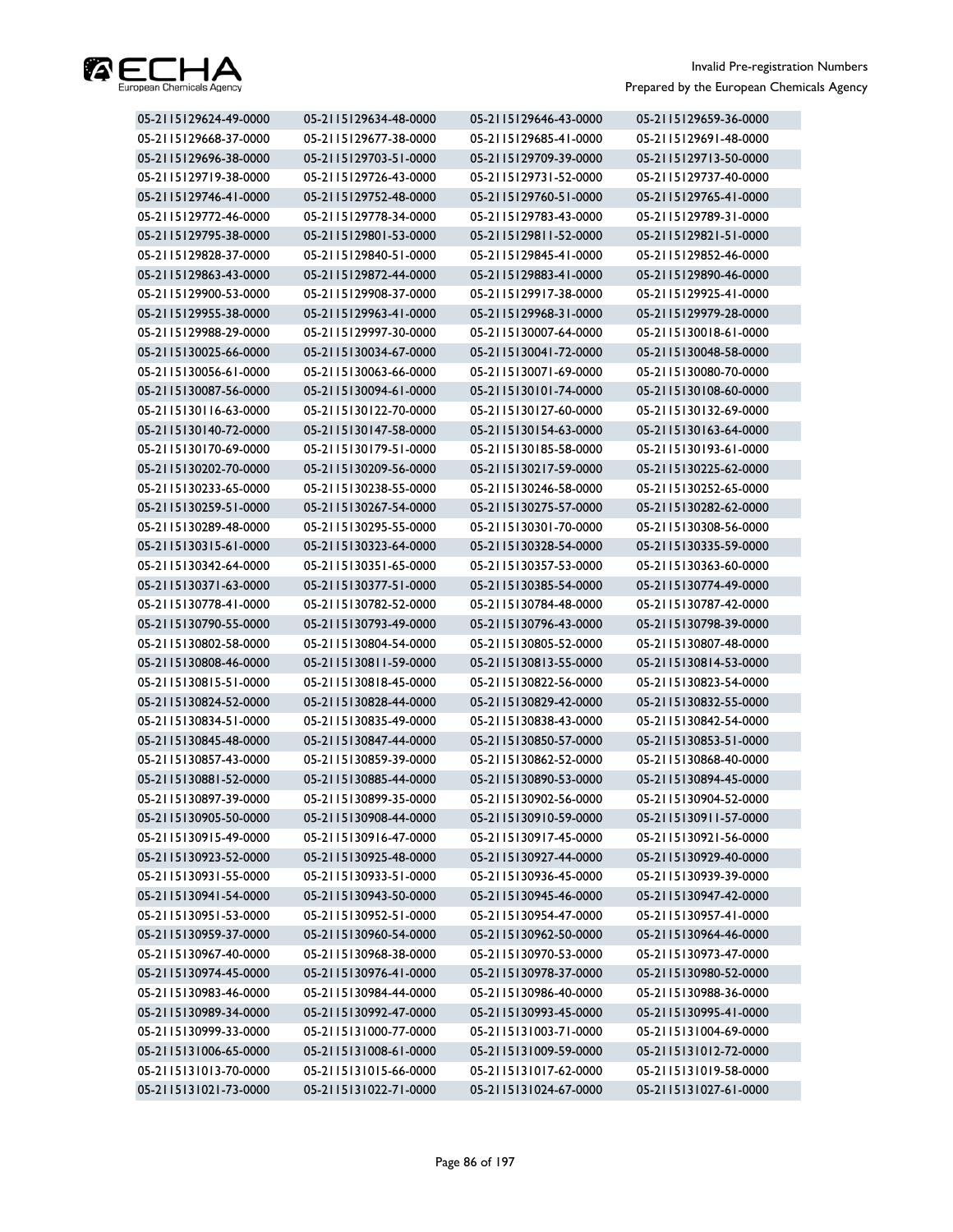

| 05-2115131030-74-0000 | 05-2115131032-70-0000 | 05-2115131034-66-0000 | 05-2115131035-64-0000 |
|-----------------------|-----------------------|-----------------------|-----------------------|
| 05-2115131038-58-0000 | 05-2115131039-56-0000 | 05-2115131042-69-0000 | 05-2115131043-67-0000 |
| 05-2115131046-61-0000 | 05-2115131049-55-0000 | 05-2115131055-62-0000 | 05-2115131058-56-0000 |
| 05-2115131060-71-0000 | 05-2115131065-61-0000 | 05-2115131068-55-0000 | 05-2115131073-64-0000 |
| 05-2115131076-58-0000 | 05-2115131082-65-0000 | 05-2115131085-59-0000 | 05-2115131091-66-0000 |
| 05-2115131094-60-0000 | 05-2115131098-52-0000 | 05-2115131102-71-0000 | 05-2115131106-63-0000 |
| 05-2115131110-74-0000 | 05-2115131114-66-0000 | 05-2115131119-56-0000 | 05-2115131123-67-0000 |
| 05-2115131127-59-0000 | 05-2115131132-68-0000 | 05-2115131135-62-0000 | 05-2115131140-71-0000 |
| 05-2115131144-63-0000 | 05-2115131147-57-0000 | 05-2115131150-70-0000 | 05-2115131152-66-0000 |
| 05-2115131156-58-0000 | 05-2115131166-57-0000 | 05-2115131196-54-0000 | 05-2115131198-50-0000 |
| 05-2115131202-69-0000 | 05-2115131203-67-0000 | 05-2115131211-70-0000 | 05-2115131212-68-0000 |
| 05-2115131215-62-0000 | 05-2115131216-60-0000 | 05-2115131219-54-0000 | 05-2115131221-69-0000 |
| 05-2115131223-65-0000 | 05-2115131225-61-0000 | 05-2115131227-57-0000 | 05-2115131229-53-0000 |
| 05-2115131231-68-0000 | 05-2115131233-64-0000 | 05-2115131236-58-0000 | 05-2115131238-54-0000 |
| 05-2115131241-67-0000 | 05-2115131243-63-0000 | 05-2115131246-57-0000 | 05-2115131249-51-0000 |
| 05-2115131252-64-0000 | 05-2115131254-60-0000 | 05-2115131258-52-0000 | 05-2115131260-67-0000 |
| 05-2115131264-59-0000 | 05-2115131265-57-0000 | 05-2115131268-51-0000 | 05-2115131272-62-0000 |
| 05-2115131273-60-0000 | 05-2115131276-54-0000 | 05-2115131277-52-0000 | 05-2115131280-65-0000 |
| 05-2115131286-53-0000 | 05-2115131288-49-0000 | 05-2115131290-64-0000 | 05-2115131292-60-0000 |
| 05-2115131295-54-0000 | 05-2115131300-71-0000 | 05-2115131303-65-0000 | 05-2115131308-55-0000 |
| 05-2115131313-64-0000 | 05-2115131317-56-0000 | 05-2115131322-65-0000 | 05-2115131334-60-0000 |
| 05-2115131341-65-0000 | 05-2115131344-59-0000 | 05-2115131348-51-0000 | 05-2115131353-60-0000 |
| 05-2115131355-56-0000 | 05-2115131359-48-0000 | 05-2115131364-57-0000 | 05-2115131368-49-0000 |
| 05-2115131372-60-0000 | 05-2115131375-54-0000 | 05-2115131379-46-0000 | 05-2115131382-59-0000 |
| 05-2115131386-51-0000 | 05-2115131389-45-0000 | 05-2115131395-52-0000 | 05-2115131399-44-0000 |
| 05-2115131401-67-0000 | 05-2115131405-59-0000 | 05-2115131408-53-0000 | 05-2115131412-64-0000 |
| 05-2115131417-54-0000 | 05-2115131421-65-0000 | 05-2115131425-57-0000 | 05-2115131428-51-0000 |
| 05-2115131432-62-0000 | 05-2115131437-52-0000 | 05-2115131440-65-0000 | 05-2115131450-64-0000 |
| 05-2115131453-58-0000 | 05-2115131457-50-0000 | 05-2115131461-61-0000 | 05-2115131465-53-0000 |
| 05-2115131469-45-0000 | 05-2115131473-56-0000 | 05-2115131477-48-0000 | 05-2115131479-44-0000 |
| 05-2115131483-55-0000 | 05-2115131488-45-0000 | 05-2115131490-60-0000 | 05-2115131496-48-0000 |
| 05-2115131498-44-0000 | 05-2115131505-57-0000 | 05-2115131509-49-0000 | 05-2115131511-64-0000 |
| 05-2115131517-52-0000 | 05-2115131523-59-0000 | 05-2115131525-55-0000 | 05-2115131529-47-0000 |
| 05-2115131531-62-0000 | 05-2115131535-54-0000 | 05-2115131538-48-0000 | 05-2115131542-59-0000 |
| 05-2115131547-49-0000 | 05-2115131554-54-0000 | 05-2115131558-46-0000 | 05-2115131561-59-0000 |
| 05-2115131564-53-0000 | 05-2115131572-56-0000 | 05-2115131574-52-0000 | 05-2115131578-44-0000 |
| 05-2115131581-57-0000 | 05-2115131584-51-0000 | 05-2115131588-43-0000 | 05-2115131593-52-0000 |
| 05-2115131595-48-0000 | 05-2115131599-40-0000 | 05-2115131602-61-0000 | 05-2115131604-57-0000 |
| 05-2115131609-47-0000 | 05-2115131613-58-0000 | 05-2115131616-52-0000 | 05-2115131619-46-0000 |
| 05-2115131624-55-0000 | 05-2115131626-51-0000 | 05-2115131630-62-0000 | 05-2115131633-56-0000 |
| 05-2115131635-52-0000 | 05-2115131639-44-0000 | 05-2115131641-59-0000 | 05-2115131646-49-0000 |
| 05-2115131650-60-0000 | 05-2115131652-56-0000 | 05-2115131656-48-0000 | 05-2115131659-42-0000 |
| 05-2115131662-55-0000 | 05-2115131665-49-0000 | 05-2115131668-43-0000 | 05-2115131679-40-0000 |
| 05-2115131683-51-0000 | 05-2115131686-45-0000 | 05-2115131690-56-0000 | 05-2115131693-50-0000 |
| 05-2115131696-44-0000 | 05-2115131700-63-0000 | 05-2115131705-53-0000 | 05-2115131708-47-0000 |
| 05-2115131712-58-0000 | 05-2115131715-52-0000 | 05-2115131718-46-0000 | 05-2115131722-57-0000 |
| 05-2115131726-49-0000 | 05-2115131730-60-0000 | 05-2115131733-54-0000 | 05-2115131736-48-0000 |
| 05-2115131740-59-0000 | 05-2115131742-55-0000 | 05-2115131746-47-0000 | 05-2115131750-58-0000 |
| 05-2115131752-54-0000 | 05-2115131755-48-0000 | 05-2115131759-40-0000 | 05-2115131761-55-0000 |
| 05-2115131765-47-0000 | 05-2115131768-41-0000 | 05-2115131771-54-0000 | 05-2115131775-46-0000 |
| 05-2115131779-38-0000 | 05-2115131786-43-0000 | 05-2115131793-48-0000 | 05-2115131798-38-0000 |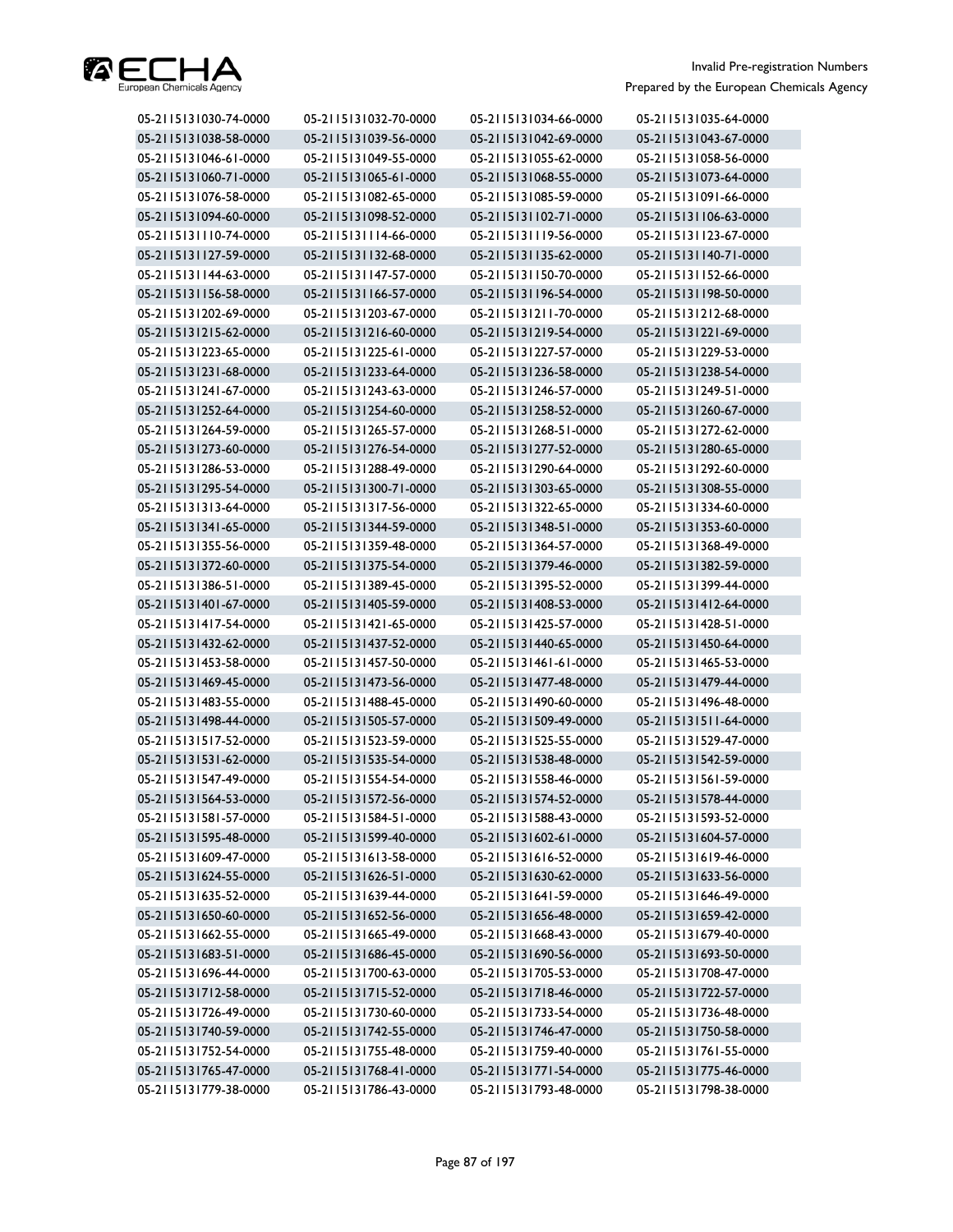

| 05-2115131805-51-0000 | 05-2115131813-54-0000 | 05-2115131819-42-0000 | 05-2115131828-43-0000 |
|-----------------------|-----------------------|-----------------------|-----------------------|
| 05-2115131834-50-0000 | 05-2115131840-57-0000 | 05-2115131846-45-0000 | 05-2115131853-50-0000 |
| 05-2115131860-55-0000 | 05-2115131865-45-0000 | 05-2115131870-54-0000 | 05-2115131876-42-0000 |
| 05-2115131881-51-0000 | 05-2115131886-41-0000 | 05-2115131891-50-0000 | 05-2115131898-36-0000 |
| 05-2115131902-55-0000 | 05-2115131907-45-0000 | 05-2115131912-54-0000 | 05-2115131918-42-0000 |
| 05-2115131922-53-0000 | 05-2115131927-43-0000 | 05-2115131932-52-0000 | 05-2115131938-40-0000 |
| 05-2115131945-45-0000 | 05-2115131950-54-0000 | 05-2115131955-44-0000 | 05-2115131961-51-0000 |
| 05-2115131965-43-0000 | 05-2115131971-50-0000 | 05-2115131975-42-0000 | 05-2115131982-47-0000 |
| 05-2115131988-35-0000 | 05-2115131992-46-0000 | 05-2115131996-38-0000 | 05-2115132002-72-0000 |
| 05-2115132006-64-0000 | 05-2115132011-73-0000 | 05-2115132016-63-0000 | 05-2115132021-72-0000 |
| 05-2115132027-60-0000 | 05-2115132031-71-0000 | 05-2115132035-63-0000 | 05-2115132039-55-0000 |
| 05-2115132044-64-0000 | 05-2115132049-54-0000 | 05-2115132053-65-0000 | 05-2115132057-57-0000 |
| 05-2115132061-68-0000 | 05-2115132066-58-0000 | 05-2115132070-69-0000 | 05-2115132075-59-0000 |
| 05-2115132079-51-0000 | 05-2115132084-60-0000 | 05-2115132089-50-0000 | 05-2115132093-61-0000 |
| 05-2115132098-51-0000 | 05-2115132102-70-0000 | 05-2115132106-62-0000 | 05-2115132111-71-0000 |
| 05-2115132117-59-0000 | 05-2115132121-70-0000 | 05-2115132125-62-0000 | 05-2115132129-54-0000 |
| 05-2115132135-61-0000 | 05-2115132139-53-0000 | 05-2115132143-64-0000 | 05-2115132146-58-0000 |
| 05-2115132151-67-0000 | 05-2115132157-55-0000 | 05-2115132161-66-0000 | 05-2115132166-56-0000 |
| 05-2115132170-67-0000 | 05-2115132174-59-0000 | 05-2115132178-51-0000 | 05-2115132183-60-0000 |
| 05-2115132191-63-0000 | 05-2115132195-55-0000 | 05-2115132199-47-0000 | 05-2115132204-64-0000 |
| 05-2115132208-56-0000 | 05-2115132213-65-0000 | 05-2115132216-59-0000 | 05-2115132220-70-0000 |
| 05-2115132224-62-0000 | 05-2115132228-54-0000 | 05-2115132232-65-0000 | 05-2115132238-53-0000 |
| 05-2115132242-64-0000 | 05-2115132245-58-0000 | 05-2115132250-67-0000 | 05-2115132254-59-0000 |
| 05-2115132258-51-0000 | 05-2115132262-62-0000 | 05-2115132266-54-0000 | 05-2115132271-63-0000 |
| 05-2115132276-53-0000 | 05-2115132279-47-0000 | 05-2115132283-58-0000 | 05-2115132288-48-0000 |
| 05-2115132293-57-0000 | 05-2115132297-49-0000 | 05-2115132302-66-0000 | 05-2115132306-58-0000 |
| 05-2115132311-67-0000 | 05-2115132317-55-0000 | 05-2115132322-64-0000 | 05-2115132326-56-0000 |
| 05-2115132331-65-0000 | 05-2115132334-59-0000 | 05-2115132338-51-0000 | 05-2115132342-62-0000 |
| 05-2115132346-54-0000 | 05-2115132350-65-0000 | 05-2115132354-57-0000 | 05-2115132357-51-0000 |
| 05-2115132361-62-0000 | 05-2115132367-50-0000 | 05-2115132371-61-0000 | 05-2115132376-51-0000 |
| 05-2115132380-62-0000 | 05-2115132384-54-0000 | 05-2115132391-59-0000 | 05-2115132395-51-0000 |
| 05-2115132399-43-0000 | 05-2115132402-64-0000 | 05-2115132407-54-0000 | 05-2115132412-63-0000 |
| 05-2115132416-55-0000 | 05-2115132421-64-0000 | 05-2115132427-52-0000 | 05-2115132430-65-0000 |
| 05-2115132434-57-0000 | 05-2115132439-47-0000 | 05-2115132442-60-0000 | 05-2115132446-52-0000 |
| 05-2115132450-63-0000 | 05-2115132453-57-0000 | 05-2115132457-49-0000 | 05-2115132461-60-0000 |
| 05-2115132464-54-0000 | 05-2115132470-61-0000 | 05-2115132473-55-0000 | 05-2115132477-47-0000 |
| 05-2115132482-56-0000 | 05-2115132487-46-0000 | 05-2115132490-59-0000 | 05-2115132494-51-0000 |
| 05-2115132497-45-0000 | 05-2115132503-60-0000 | 05-2115132506-54-0000 | 05-2115132510-65-0000 |
| 05-2115132514-57-0000 | 05-2115132517-51-0000 | 05-2115132522-60-0000 | 05-2115132525-54-0000 |
| 05-2115132529-46-0000 | 05-2115132532-59-0000 | 05-2115132537-49-0000 | 05-2115132540-62-0000 |
| 05-2115132545-52-0000 | 05-2115132548-46-0000 | 05-2115132552-57-0000 | 05-2115132555-51-0000 |
| 05-2115132559-43-0000 | 05-2115132561-58-0000 | 05-2115132563-54-0000 | 05-2115132567-46-0000 |
| 05-2115132575-49-0000 | 05-2115132578-43-0000 | 05-2115132583-52-0000 | 05-2115132587-44-0000 |
| 05-2115132591-55-0000 | 05-2115132594-49-0000 | 05-2115132598-41-0000 | 05-2115132601-62-0000 |
| 05-2115132605-54-0000 | 05-2115132613-57-0000 | 05-2115132615-53-0000 | 05-2115132617-49-0000 |
| 05-2115132619-45-0000 | 05-2115132622-58-0000 | 05-2115132626-50-0000 | 05-2115132629-44-0000 |
| 05-2115132631-59-0000 | 05-2115132633-55-0000 | 05-2115132638-45-0000 | 05-2115132640-60-0000 |
| 05-2115132642-56-0000 | 05-2115132644-52-0000 | 05-2115132647-46-0000 | 05-2115132649-42-0000 |
| 05-2115132651-57-0000 | 05-2115132655-49-0000 | 05-2115132657-45-0000 | 05-2115132660-58-0000 |
| 05-2115132664-50-0000 | 05-2115132667-44-0000 | 05-2115132668-42-0000 | 05-2115132670-57-0000 |
| 05-2115132673-51-0000 | 05-2115132676-45-0000 | 05-2115132679-39-0000 | 05-2115132681-54-0000 |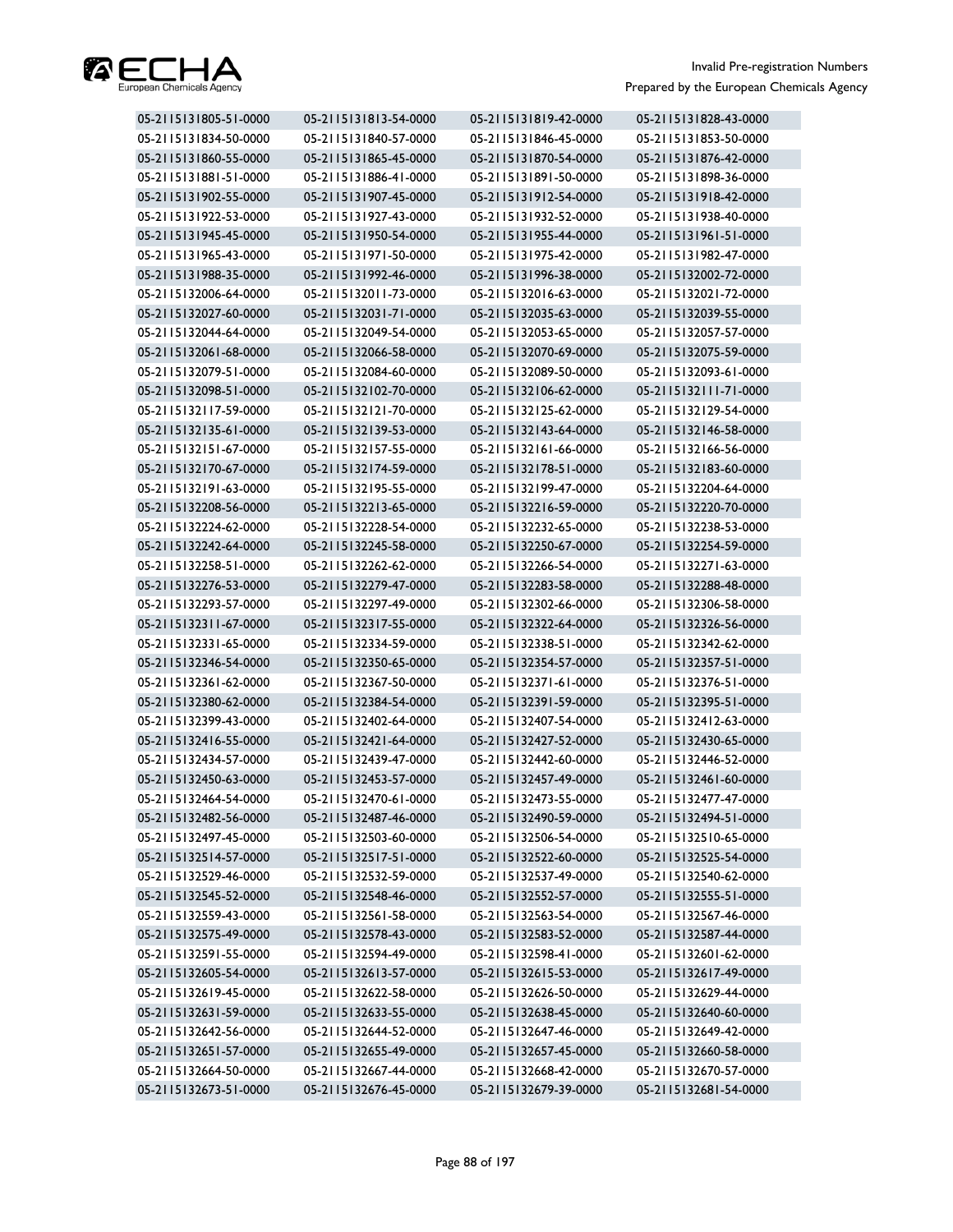

| 05-2115132683-50-0000 | 05-2115132686-44-0000 | 05-2115132688-40-0000 | 05-2115132690-55-0000 |
|-----------------------|-----------------------|-----------------------|-----------------------|
| 05-2115132700-62-0000 | 05-2115132702-58-0000 | 05-2115132706-50-0000 | 05-2115132708-46-0000 |
| 05-2115132710-61-0000 | 05-2115132713-55-0000 | 05-2115132715-51-0000 | 05-2115132717-47-0000 |
| 05-2115132720-60-0000 | 05-2115132722-56-0000 | 05-2115132725-50-0000 | 05-2115132729-42-0000 |
| 05-2115132730-59-0000 | 05-2115132736-47-0000 | 05-2115132739-41-0000 | 05-2115132741-56-0000 |
| 05-2115132744-50-0000 | 05-2115132745-48-0000 | 05-2115132748-42-0000 | 05-2115132750-57-0000 |
| 05-2115132751-55-0000 | 05-2115132753-51-0000 | 05-2115132755-47-0000 | 05-2115132756-45-0000 |
| 05-2115132759-39-0000 | 05-2115132761-54-0000 | 05-2115132762-52-0000 | 05-2115132764-48-0000 |
| 05-2115132771-53-0000 | 05-2115132773-49-0000 | 05-2115132774-47-0000 | 05-2115132776-43-0000 |
| 05-2115132777-41-0000 | 05-2115132779-37-0000 | 05-2115132780-54-0000 | 05-2115132781-52-0000 |
| 05-2115132784-46-0000 | 05-2115132787-40-0000 | 05-2115132790-53-0000 | 05-2115132791-51-0000 |
| 05-2115132792-49-0000 | 05-2115132794-45-0000 | 05-2115132795-43-0000 | 05-2115132796-41-0000 |
| 05-2115132798-37-0000 | 05-2115132800-60-0000 | 05-2115132801-58-0000 | 05-2115132803-54-0000 |
| 05-2115132804-52-0000 | 05-2115132806-48-0000 | 05-2115132807-46-0000 | 05-2115132809-42-0000 |
| 05-2115132810-59-0000 | 05-2115132811-57-0000 | 05-2115132813-53-0000 | 05-2115132814-51-0000 |
| 05-2115132816-47-0000 | 05-2115132818-43-0000 | 05-2115132823-52-0000 | 05-2115132824-50-0000 |
| 05-2115132827-44-0000 | 05-2115132828-42-0000 | 05-2115132829-40-0000 | 05-2115132831-55-0000 |
| 05-2115132834-49-0000 | 05-2115132836-45-0000 | 05-2115132837-43-0000 | 05-2115132839-39-0000 |
| 05-2115132843-50-0000 | 05-2115132845-46-0000 | 05-2115132846-44-0000 | 05-2115132849-38-0000 |
| 05-2115132851-53-0000 | 05-2115132853-49-0000 | 05-2115132854-47-0000 | 05-2115132855-45-0000 |
| 05-2115132857-41-0000 | 05-2115132858-39-0000 | 05-2115132860-54-0000 | 05-2115132861-52-0000 |
| 05-2115132863-48-0000 | 05-2115132864-46-0000 | 05-2115132867-40-0000 | 05-2115132868-38-0000 |
| 05-2115132869-36-0000 | 05-2115132871-51-0000 | 05-2115132872-49-0000 | 05-2115132875-43-0000 |
| 05-2115132876-41-0000 | 05-2115132878-37-0000 | 05-2115132879-35-0000 | 05-2115132882-48-0000 |
| 05-2115132885-42-0000 | 05-2115132892-47-0000 | 05-2115132893-45-0000 | 05-2115132896-39-0000 |
| 05-2115132897-37-0000 | 05-2115132898-35-0000 | 05-2115132900-58-0000 | 05-2115132901-56-0000 |
| 05-2115132903-52-0000 | 05-2115132904-50-0000 | 05-2115132906-46-0000 | 05-2115132908-42-0000 |
| 05-2115132910-57-0000 | 05-2115132911-55-0000 | 05-2115132912-53-0000 | 05-2115132914-49-0000 |
| 05-2115132916-45-0000 | 05-2115132918-41-0000 | 05-2115132919-39-0000 | 05-2115132921-54-0000 |
| 05-2115132922-52-0000 | 05-2115132925-46-0000 | 05-2115132927-42-0000 | 05-2115132929-38-0000 |
| 05-2115132930-55-0000 | 05-2115132932-51-0000 | 05-2115132933-49-0000 | 05-2115132935-45-0000 |
| 05-2115132936-43-0000 | 05-2115132938-39-0000 | 05-2115132940-54-0000 | 05-2115132942-50-0000 |
| 05-2115132943-48-0000 | 05-2115132945-44-0000 | 05-2115132948-38-0000 | 05-2115132950-53-0000 |
| 05-2115132951-51-0000 | 05-2115132953-47-0000 | 05-2115132954-45-0000 | 05-2115132956-41-0000 |
| 05-2115132957-39-0000 | 05-2115132959-35-0000 | 05-2115132963-46-0000 | 05-2115132965-42-0000 |
| 05-2115132966-40-0000 | 05-2115132968-36-0000 | 05-2115132969-34-0000 | 05-2115132971-49-0000 |
| 05-2115132972-47-0000 | 05-2115132974-43-0000 | 05-2115132975-41-0000 | 05-2115132977-37-0000 |
| 05-2115132978-35-0000 | 05-2115132980-50-0000 | 05-2115132981-48-0000 | 05-2115132983-44-0000 |
| 05-2115132985-40-0000 | 05-2115132987-36-0000 | 05-2115132988-34-0000 | 05-2115132991-47-0000 |
| 05-2115132992-45-0000 | 05-2115132994-41-0000 | 05-2115132996-37-0000 | 05-2115132998-33-0000 |
| 05-2115133000-75-0000 | 05-2115133001-73-0000 | 05-2115133003-69-0000 | 05-2115133004-67-0000 |
| 05-2115133006-63-0000 | 05-2115133007-61-0000 | 05-2115133009-57-0000 | 05-2115133010-74-0000 |
| 05-2115133012-70-0000 | 05-2115133015-64-0000 | 05-2115133016-62-0000 | 05-2115133018-58-0000 |
| 05-2115133019-56-0000 | 05-2115133021-71-0000 | 05-2115133022-69-0000 | 05-2115133027-59-0000 |
| 05-2115133028-57-0000 | 05-2115133030-72-0000 | 05-2115133031-70-0000 | 05-2115133033-66-0000 |
| 05-2115133035-62-0000 | 05-2115133036-60-0000 | 05-2115133038-56-0000 | 05-2115133039-54-0000 |
| 05-2115133042-67-0000 | 05-2115133044-63-0000 | 05-2115133047-57-0000 | 05-2115133048-55-0000 |
| 05-2115133050-70-0000 | 05-2115133053-64-0000 | 05-2115133054-62-0000 | 05-2115133056-58-0000 |
| 05-2115133058-54-0000 | 05-2115133060-69-0000 | 05-2115133062-65-0000 | 05-2115133064-61-0000 |
| 05-2115133066-57-0000 | 05-2115133067-55-0000 | 05-2115133070-68-0000 | 05-2115133072-64-0000 |
| 05-2115133073-62-0000 | 05-2115133075-58-0000 | 05-2115133078-52-0000 | 05-2115133079-50-0000 |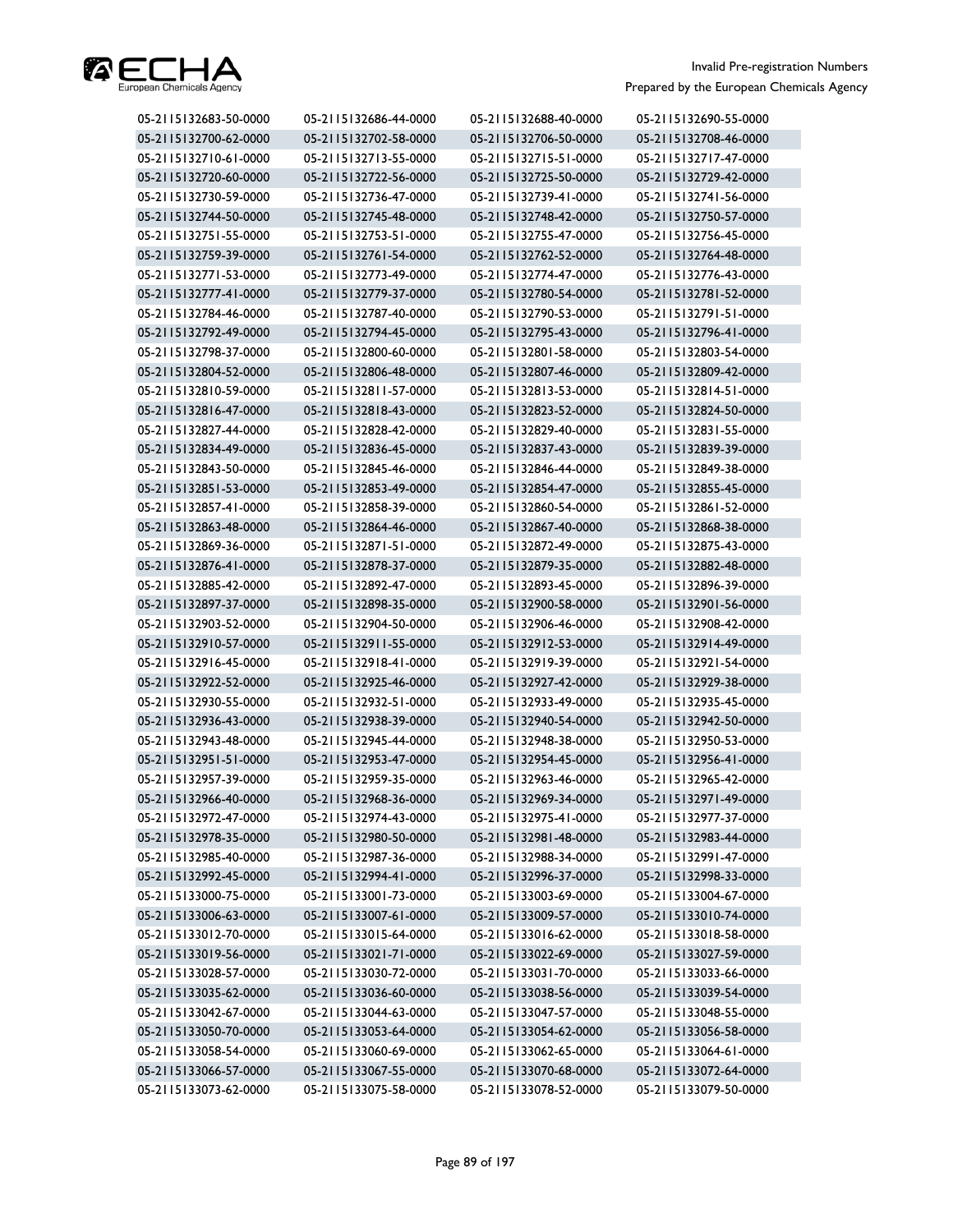

| 05-2115133081-65-0000 | 05-2115133083-61-0000 | 05-2115133084-59-0000 | 05-2115133086-55-0000 |
|-----------------------|-----------------------|-----------------------|-----------------------|
| 05-2115133091-64-0000 | 05-2115133093-60-0000 | 05-2115133094-58-0000 | 05-2115133096-54-0000 |
| 05-2115133098-50-0000 | 05-2115133099-48-0000 | 05-2115133101-71-0000 | 05-2115133103-67-0000 |
| 05-2115133112-68-0000 | 05-2115133113-66-0000 | 05-2115133114-64-0000 | 05-2115133115-62-0000 |
| 05-2115133116-60-0000 | 05-2115133117-58-0000 | 05-2115133118-56-0000 | 05-2115133119-54-0000 |
| 05-2115133120-71-0000 | 05-2115133121-69-0000 | 05-2115133122-67-0000 | 05-2115133123-65-0000 |
| 05-2115133125-61-0000 | 05-2115133126-59-0000 | 05-2115133127-57-0000 | 05-2115133128-55-0000 |
| 05-2115133129-53-0000 | 05-2115133130-70-0000 | 05-2115133131-68-0000 | 05-2115133132-66-0000 |
| 05-2115133133-64-0000 | 05-2115133137-56-0000 | 05-2115133138-54-0000 | 05-2115133139-52-0000 |
| 05-2115133140-69-0000 | 05-2115133141-67-0000 | 05-2115133145-59-0000 | 05-2115133146-57-0000 |
| 05-2115133147-55-0000 | 05-2115133148-53-0000 | 05-2115133149-51-0000 | 05-2115133150-68-0000 |
| 05-2115133151-66-0000 | 05-2115133152-64-0000 | 05-2115133155-58-0000 | 05-2115133157-54-0000 |
| 05-2115133160-67-0000 | 05-2115133161-65-0000 | 05-2115133162-63-0000 | 05-2115133165-57-0000 |
| 05-2115133166-55-0000 | 05-2115133167-53-0000 | 05-2115133168-51-0000 | 05-2115133169-49-0000 |
| 05-2115133170-66-0000 | 05-2115133171-64-0000 | 05-2115133172-62-0000 | 05-2115133173-60-0000 |
| 05-2115133175-56-0000 | 05-2115133178-50-0000 | 05-2115133183-59-0000 | 05-2115133184-57-0000 |
| 05-2115133185-55-0000 | 05-2115133186-53-0000 | 05-2115133187-51-0000 | 05-2115133188-49-0000 |
| 05-2115133191-62-0000 | 05-2115133192-60-0000 | 05-2115133193-58-0000 | 05-2115133194-56-0000 |
| 05-2115133195-54-0000 | 05-2115133196-52-0000 | 05-2115133199-46-0000 | 05-2115133200-71-0000 |
| 05-2115133201-69-0000 | 05-2115133203-65-0000 | 05-2115133204-63-0000 | 05-2115133205-61-0000 |
| 05-2115133206-59-0000 | 05-2115133207-57-0000 | 05-2115133208-55-0000 | 05-2115133210-70-0000 |
| 05-2115133211-68-0000 | 05-2115133212-66-0000 | 05-2115133213-64-0000 | 05-2115133214-62-0000 |
| 05-2115133216-58-0000 | 05-2115133217-56-0000 | 05-2115133218-54-0000 | 05-2115133219-52-0000 |
| 05-2115133221-67-0000 | 05-2115133223-63-0000 | 05-2115133224-61-0000 | 05-2115133225-59-0000 |
| 05-2115133226-57-0000 | 05-2115133227-55-0000 | 05-2115133228-53-0000 | 05-2115133229-51-0000 |
| 05-2115133231-66-0000 | 05-2115133232-64-0000 | 05-2115133233-62-0000 | 05-2115133234-60-0000 |
| 05-2115133235-58-0000 | 05-2115133236-56-0000 | 05-2115133237-54-0000 | 05-2115133239-50-0000 |
| 05-2115133240-67-0000 | 05-2115133242-63-0000 | 05-2115133244-59-0000 | 05-2115133245-57-0000 |
| 05-2115133246-55-0000 | 05-2115133247-53-0000 | 05-2115133248-51-0000 | 05-2115133249-49-0000 |
| 05-2115133250-66-0000 | 05-2115133252-62-0000 | 05-2115133253-60-0000 | 05-2115133254-58-0000 |
| 05-2115133255-56-0000 | 05-2115133259-48-0000 | 05-2115133260-65-0000 | 05-2115133262-61-0000 |
| 05-2115133265-55-0000 | 05-2115133267-51-0000 | 05-2115133270-64-0000 | 05-2115133271-62-0000 |
| 05-2115133272-60-0000 | 05-2115133273-58-0000 | 05-2115133275-54-0000 | 05-2115133276-52-0000 |
| 05-2115133277-50-0000 | 05-2115133284-55-0000 | 05-2115133287-49-0000 | 05-2115133288-47-0000 |
| 05-2115133289-45-0000 | 05-2115133290-62-0000 | 05-2115133291-60-0000 | 05-2115133293-56-0000 |
| 05-2115133294-54-0000 | 05-2115133296-50-0000 | 05-2115133297-48-0000 | 05-2115133298-46-0000 |
| 05-2115133301-67-0000 | 05-2115133303-63-0000 | 05-2115133305-59-0000 | 05-2115133308-53-0000 |
| 05-2115133309-51-0000 | 05-2115133310-68-0000 | 05-2115133311-66-0000 | 05-2115133312-64-0000 |
| 05-2115133313-62-0000 | 05-2115133314-60-0000 | 05-2115133315-58-0000 | 05-2115133316-56-0000 |
| 05-2115133317-54-0000 | 05-2115133318-52-0000 | 05-2115133321-65-0000 | 05-2115133322-63-0000 |
| 05-2115133324-59-0000 | 05-2115133326-55-0000 | 05-2115133327-53-0000 | 05-2115133328-51-0000 |
| 05-2115133330-66-0000 | 05-2115133332-62-0000 | 05-2115133334-58-0000 | 05-2115133335-56-0000 |
| 05-2115133336-54-0000 | 05-2115133340-65-0000 | 05-2115133343-59-0000 | 05-2115133344-57-0000 |
| 05-2115133345-55-0000 | 05-2115133346-53-0000 | 05-2115133347-51-0000 | 05-2115133348-49-0000 |
| 05-2115133350-64-0000 | 05-2115133351-62-0000 | 05-2115133353-58-0000 | 05-2115133356-52-0000 |
| 05-2115133357-50-0000 | 05-2115133359-46-0000 | 05-2115133361-61-0000 | 05-2115133362-59-0000 |
| 05-2115133364-55-0000 | 05-2115133365-53-0000 | 05-2115133366-51-0000 | 05-2115133367-49-0000 |
| 05-2115133369-45-0000 | 05-2115133370-62-0000 | 05-2115133371-60-0000 | 05-2115133372-58-0000 |
| 05-2115133373-56-0000 | 05-2115133377-48-0000 | 05-2115133378-46-0000 | 05-2115133379-44-0000 |
| 05-2115133380-61-0000 | 05-2115133381-59-0000 | 05-2115133383-55-0000 | 05-2115133384-53-0000 |
| 05-2115133385-51-0000 | 05-2115133386-49-0000 | 05-2115133388-45-0000 | 05-2115133389-43-0000 |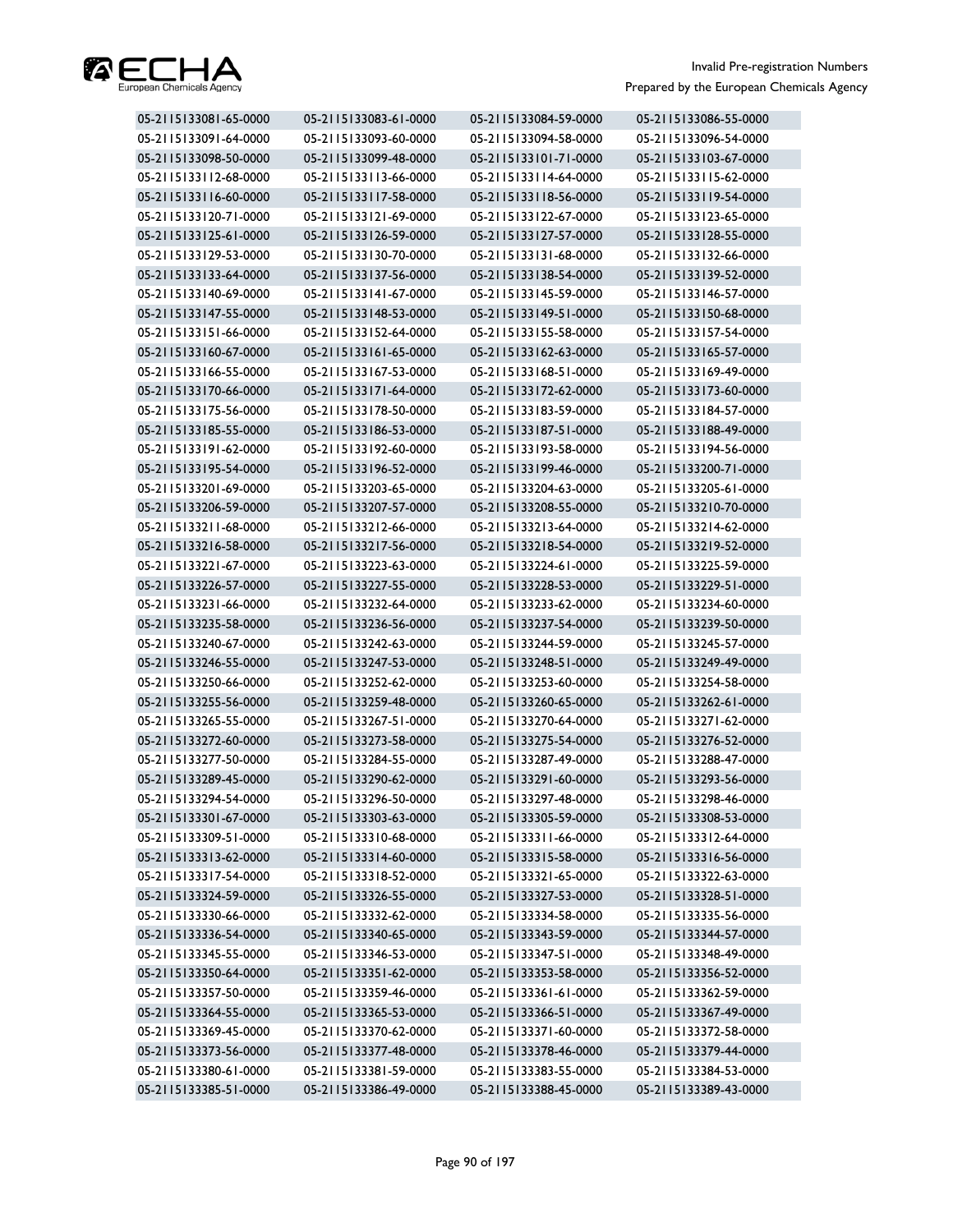

| 05-2115133392-56-0000 | 05-2115133393-54-0000 | 05-2115133394-52-0000 | 05-2115133396-48-0000 |
|-----------------------|-----------------------|-----------------------|-----------------------|
| 05-2115133398-44-0000 | 05-2115133399-42-0000 | 05-2115133401-65-0000 | 05-2115133402-63-0000 |
| 05-2115133404-59-0000 | 05-2115133405-57-0000 | 05-2115133409-49-0000 | 05-2115133410-66-0000 |
| 05-2115133412-62-0000 | 05-2115133415-56-0000 | 05-2115133417-52-0000 | 05-2115133419-48-0000 |
| 05-2115133420-65-0000 | 05-2115133422-61-0000 | 05-2115133424-57-0000 | 05-2115133425-55-0000 |
| 05-2115133426-53-0000 | 05-2115133427-51-0000 | 05-2115133428-49-0000 | 05-2115133430-64-0000 |
| 05-2115133431-62-0000 | 05-2115133432-60-0000 | 05-2115133434-56-0000 | 05-2115133436-52-0000 |
| 05-2115133437-50-0000 | 05-2115133438-48-0000 | 05-2115133439-46-0000 | 05-2115133440-63-0000 |
| 05-2115133441-61-0000 | 05-2115133442-59-0000 | 05-2115133443-57-0000 | 05-2115133444-55-0000 |
| 05-2115133445-53-0000 | 05-2115133446-51-0000 | 05-2115133447-49-0000 | 05-2115133448-47-0000 |
| 05-2115133449-45-0000 | 05-2115133450-62-0000 | 05-2115133451-60-0000 | 05-2115133452-58-0000 |
| 05-2115133453-56-0000 | 05-2115133454-54-0000 | 05-2115133455-52-0000 | 05-2115133456-50-0000 |
| 05-2115133457-48-0000 | 05-2115133458-46-0000 | 05-2115133459-44-0000 | 05-2115133460-61-0000 |
| 05-2115133461-59-0000 | 05-2115133462-57-0000 | 05-2115133463-55-0000 | 05-2115133464-53-0000 |
| 05-2115133465-51-0000 | 05-2115133466-49-0000 | 05-2115133467-47-0000 | 05-2115133468-45-0000 |
| 05-2115133469-43-0000 | 05-2115133470-60-0000 | 05-2115133471-58-0000 | 05-2115133472-56-0000 |
| 05-2115133473-54-0000 | 05-2115133474-52-0000 | 05-2115133475-50-0000 | 05-2115133476-48-0000 |
| 05-2115133477-46-0000 | 05-2115133478-44-0000 | 05-2115133479-42-0000 | 05-2115133481-57-0000 |
| 05-2115133482-55-0000 | 05-2115133484-51-0000 | 05-2115133485-49-0000 | 05-2115133486-47-0000 |
| 05-2115133487-45-0000 | 05-2115133488-43-0000 | 05-2115133490-58-0000 | 05-2115133491-56-0000 |
| 05-2115133492-54-0000 | 05-2115133493-52-0000 | 05-2115133495-48-0000 | 05-2115133497-44-0000 |
| 05-2115133499-40-0000 | 05-2115133500-65-0000 | 05-2115133502-61-0000 | 05-2115133503-59-0000 |
| 05-2115133504-57-0000 | 05-2115133506-53-0000 | 05-2115133507-51-0000 | 05-2115133508-49-0000 |
| 05-2115133509-47-0000 | 05-2115133510-64-0000 | 05-2115133512-60-0000 | 05-2115133514-56-0000 |
| 05-2115133515-54-0000 | 05-2115133516-52-0000 | 05-2115133518-48-0000 | 05-2115133519-46-0000 |
| 05-2115133520-63-0000 | 05-2115133521-61-0000 | 05-2115133522-59-0000 | 05-2115133523-57-0000 |
| 05-2115133525-53-0000 | 05-2115133526-51-0000 | 05-2115133527-49-0000 | 05-2115133528-47-0000 |
| 05-2115133529-45-0000 | 05-2115133530-62-0000 | 05-2115133532-58-0000 | 05-2115133533-56-0000 |
| 05-2115133534-54-0000 | 05-2115133535-52-0000 | 05-2115133536-50-0000 | 05-2115133537-48-0000 |
| 05-2115133538-46-0000 | 05-2115133540-61-0000 | 05-2115133541-59-0000 | 05-2115133542-57-0000 |
| 05-2115133543-55-0000 | 05-2115133544-53-0000 | 05-2115133545-51-0000 | 05-2115133547-47-0000 |
| 05-2115133548-45-0000 | 05-2115133551-58-0000 | 05-2115133552-56-0000 | 05-2115133553-54-0000 |
| 05-2115133554-52-0000 | 05-2115133556-48-0000 | 05-2115133558-44-0000 | 05-2115133559-42-0000 |
| 05-2115133560-59-0000 | 05-2115133561-57-0000 | 05-2115133562-55-0000 | 05-2115133563-53-0000 |
| 05-2115133565-49-0000 | 05-2115133567-45-0000 | 05-2115133568-43-0000 | 05-2115133569-41-0000 |
| 05-2115133570-58-0000 | 05-2115133571-56-0000 | 05-2115133572-54-0000 | 05-2115133573-52-0000 |
| 05-2115133574-50-0000 | 05-2115133575-48-0000 | 05-2115133576-46-0000 | 05-2115133577-44-0000 |
| 05-2115133578-42-0000 | 05-2115133580-57-0000 | 05-2115133581-55-0000 | 05-2115133582-53-0000 |
| 05-2115133583-51-0000 | 05-2115133584-49-0000 | 05-2115133585-47-0000 | 05-2115133586-45-0000 |
| 05-2115133587-43-0000 | 05-2115133589-39-0000 | 05-2115133590-56-0000 | 05-2115133592-52-0000 |
| 05-2115133593-50-0000 | 05-2115133594-48-0000 | 05-2115133595-46-0000 | 05-2115133596-44-0000 |
| 05-2115133597-42-0000 | 05-2115133598-40-0000 | 05-2115133600-63-0000 | 05-2115133601-61-0000 |
| 05-2115133603-57-0000 | 05-2115133604-55-0000 | 05-2115133605-53-0000 | 05-2115133606-51-0000 |
| 05-2115133607-49-0000 | 05-2115133608-47-0000 | 05-2115133609-45-0000 | 05-2115133611-60-0000 |
| 05-2115133614-54-0000 | 05-2115133615-52-0000 | 05-2115133616-50-0000 | 05-2115133618-46-0000 |
| 05-2115133619-44-0000 | 05-2115133620-61-0000 | 05-2115133621-59-0000 | 05-2115133622-57-0000 |
| 05-2115133623-55-0000 | 05-2115133624-53-0000 | 05-2115133625-51-0000 | 05-2115133627-47-0000 |
| 05-2115133628-45-0000 | 05-2115133630-60-0000 | 05-2115133631-58-0000 | 05-2115133632-56-0000 |
| 05-2115133633-54-0000 | 05-2115133634-52-0000 | 05-2115133635-50-0000 | 05-2115133636-48-0000 |
| 05-2115133638-44-0000 | 05-2115133639-42-0000 | 05-2115133640-59-0000 | 05-2115133641-57-0000 |
| 05-2115133642-55-0000 | 05-2115133643-53-0000 | 05-2115133645-49-0000 | 05-2115133646-47-0000 |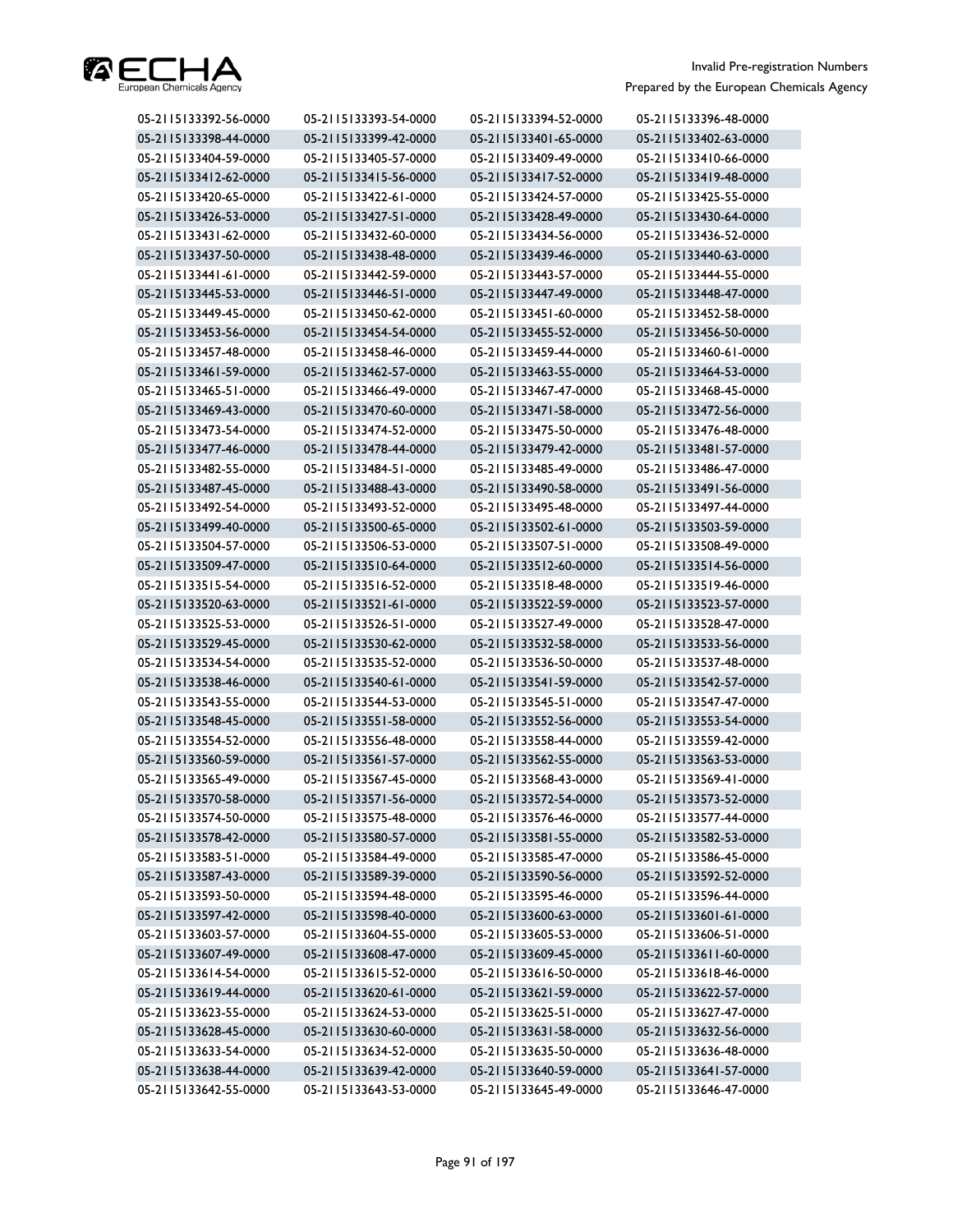

| 05-2115133647-45-0000 | 05-2115133649-41-0000 | 05-2115133650-58-0000 | 05-2115133651-56-0000 |
|-----------------------|-----------------------|-----------------------|-----------------------|
| 05-2115133652-54-0000 | 05-2115133653-52-0000 | 05-2115133654-50-0000 | 05-2115133655-48-0000 |
| 05-2115133656-46-0000 | 05-2115133657-44-0000 | 05-2115133658-42-0000 | 05-2115133660-57-0000 |
| 05-2115133661-55-0000 | 05-2115133662-53-0000 | 05-2115133663-51-0000 | 05-2115133664-49-0000 |
| 05-2115133666-45-0000 | 05-2115133669-39-0000 | 05-2115133671-54-0000 | 05-2115133672-52-0000 |
| 05-2115133673-50-0000 | 05-2115133674-48-0000 | 05-2115133676-44-0000 | 05-2115133677-42-0000 |
| 05-2115133678-40-0000 | 05-2115133679-38-0000 | 05-2115133681-53-0000 | 05-2115133682-51-0000 |
| 05-2115133683-49-0000 | 05-2115133684-47-0000 | 05-2115133685-45-0000 | 05-2115133686-43-0000 |
| 05-2115133687-41-0000 | 05-2115133689-37-0000 | 05-2115133690-54-0000 | 05-2115133691-52-0000 |
| 05-2115133692-50-0000 | 05-2115133693-48-0000 | 05-2115133694-46-0000 | 05-2115133695-44-0000 |
| 05-2115133697-40-0000 | 05-2115133698-38-0000 | 05-2115133699-36-0000 | 05-2115133700-61-0000 |
| 05-2115133701-59-0000 | 05-2115133703-55-0000 | 05-2115133705-51-0000 | 05-2115133706-49-0000 |
| 05-2115133707-47-0000 | 05-2115133708-45-0000 | 05-2115133711-58-0000 | 05-2115133716-48-0000 |
| 05-2115133718-44-0000 | 05-2115133719-42-0000 | 05-2115133721-57-0000 | 05-2115133723-53-0000 |
| 05-2115133724-51-0000 | 05-2115133725-49-0000 | 05-2115133727-45-0000 | 05-2115133728-43-0000 |
| 05-2115133729-41-0000 | 05-2115133730-58-0000 | 05-2115133732-54-0000 | 05-2115133734-50-0000 |
| 05-2115133737-44-0000 | 05-2115133738-42-0000 | 05-2115133740-57-0000 | 05-2115133742-53-0000 |
| 05-2115133743-51-0000 | 05-2115133744-49-0000 | 05-2115133745-47-0000 | 05-2115133747-43-0000 |
| 05-2115133748-41-0000 | 05-2115133750-56-0000 | 05-2115133751-54-0000 | 05-2115133753-50-0000 |
| 05-2115133754-48-0000 | 05-2115133755-46-0000 | 05-2115133757-42-0000 | 05-2115133758-40-0000 |
| 05-2115133759-38-0000 | 05-2115133760-55-0000 | 05-2115133762-51-0000 | 05-2115133764-47-0000 |
| 05-2115133765-45-0000 | 05-2115133766-43-0000 | 05-2115133767-41-0000 | 05-2115133769-37-0000 |
| 05-2115133770-54-0000 | 05-2115133771-52-0000 | 05-2115133772-50-0000 | 05-2115133774-46-0000 |
| 05-2115133775-44-0000 | 05-2115133776-42-0000 | 05-2115133777-40-0000 | 05-2115133778-38-0000 |
| 05-2115133779-36-0000 | 05-2115133781-51-0000 | 05-2115133782-49-0000 | 05-2115133783-47-0000 |
| 05-2115133784-45-0000 | 05-2115133786-41-0000 | 05-2115133787-39-0000 | 05-2115133788-37-0000 |
| 05-2115133789-35-0000 | 05-2115133790-52-0000 | 05-2115133792-48-0000 | 05-2115133793-46-0000 |
| 05-2115133795-42-0000 | 05-2115133797-38-0000 | 05-2115133798-36-0000 | 05-2115133799-34-0000 |
| 05-2115133801-57-0000 | 05-2115133803-53-0000 | 05-2115133805-49-0000 | 05-2115133806-47-0000 |
| 05-2115133807-45-0000 | 05-2115133808-43-0000 | 05-2115133809-41-0000 | 05-2115133810-58-0000 |
| 05-2115133812-54-0000 | 05-2115133814-50-0000 | 05-2115133815-48-0000 | 05-2115133816-46-0000 |
| 05-2115133817-44-0000 | 05-2115133818-42-0000 | 05-2115133820-57-0000 | 05-2115133821-55-0000 |
| 05-2115133822-53-0000 | 05-2115133825-47-0000 | 05-2115133828-41-0000 | 05-2115133830-56-0000 |
| 05-2115133833-50-0000 | 05-2115133834-48-0000 | 05-2115133835-46-0000 | 05-2115133836-44-0000 |
| 05-2115133838-40-0000 | 05-2115133841-53-0000 | 05-2115133842-51-0000 | 05-2115133843-49-0000 |
| 05-2115133844-47-0000 | 05-2115133845-45-0000 | 05-2115133847-41-0000 | 05-2115133850-54-0000 |
| 05-2115133851-52-0000 | 05-2115133852-50-0000 | 05-2115133853-48-0000 | 05-2115133854-46-0000 |
| 05-2115133857-40-0000 | 05-2115133859-36-0000 | 05-2115133860-53-0000 | 05-2115133861-51-0000 |
| 05-2115133862-49-0000 | 05-2115133863-47-0000 | 05-2115133864-45-0000 | 05-2115133865-43-0000 |
| 05-2115133866-41-0000 | 05-2115133867-39-0000 | 05-2115133868-37-0000 | 05-2115133869-35-0000 |
| 05-2115133870-52-0000 | 05-2115133871-50-0000 | 05-2115133873-46-0000 | 05-2115133876-40-0000 |
| 05-2115133878-36-0000 | 05-2115133879-34-0000 | 05-2115133881-49-0000 | 05-2115133883-45-0000 |
| 05-2115133885-41-0000 | 05-2115133886-39-0000 | 05-2115133887-37-0000 | 05-2115133888-35-0000 |
| 05-2115133890-50-0000 | 05-2115133891-48-0000 | 05-2115133893-44-0000 | 05-2115133894-42-0000 |
| 05-2115133895-40-0000 | 05-2115133896-38-0000 | 05-2115133897-36-0000 | 05-2115133899-32-0000 |
| 05-2115133900-57-0000 | 05-2115133901-55-0000 | 05-2115133902-53-0000 | 05-2115133905-47-0000 |
| 05-2115133907-43-0000 | 05-2115133909-39-0000 | 05-2115133910-56-0000 | 05-2115133911-54-0000 |
| 05-2115133912-52-0000 | 05-2115133913-50-0000 | 05-2115133915-46-0000 | 05-2115133917-42-0000 |
| 05-2115133918-40-0000 | 05-2115133920-55-0000 | 05-2115133921-53-0000 | 05-2115133922-51-0000 |
| 05-2115133925-45-0000 | 05-2115133927-41-0000 | 05-2115133928-39-0000 | 05-2115133930-54-0000 |
| 05-2115133931-52-0000 | 05-2115133932-50-0000 | 05-2115133934-46-0000 | 05-2115133935-44-0000 |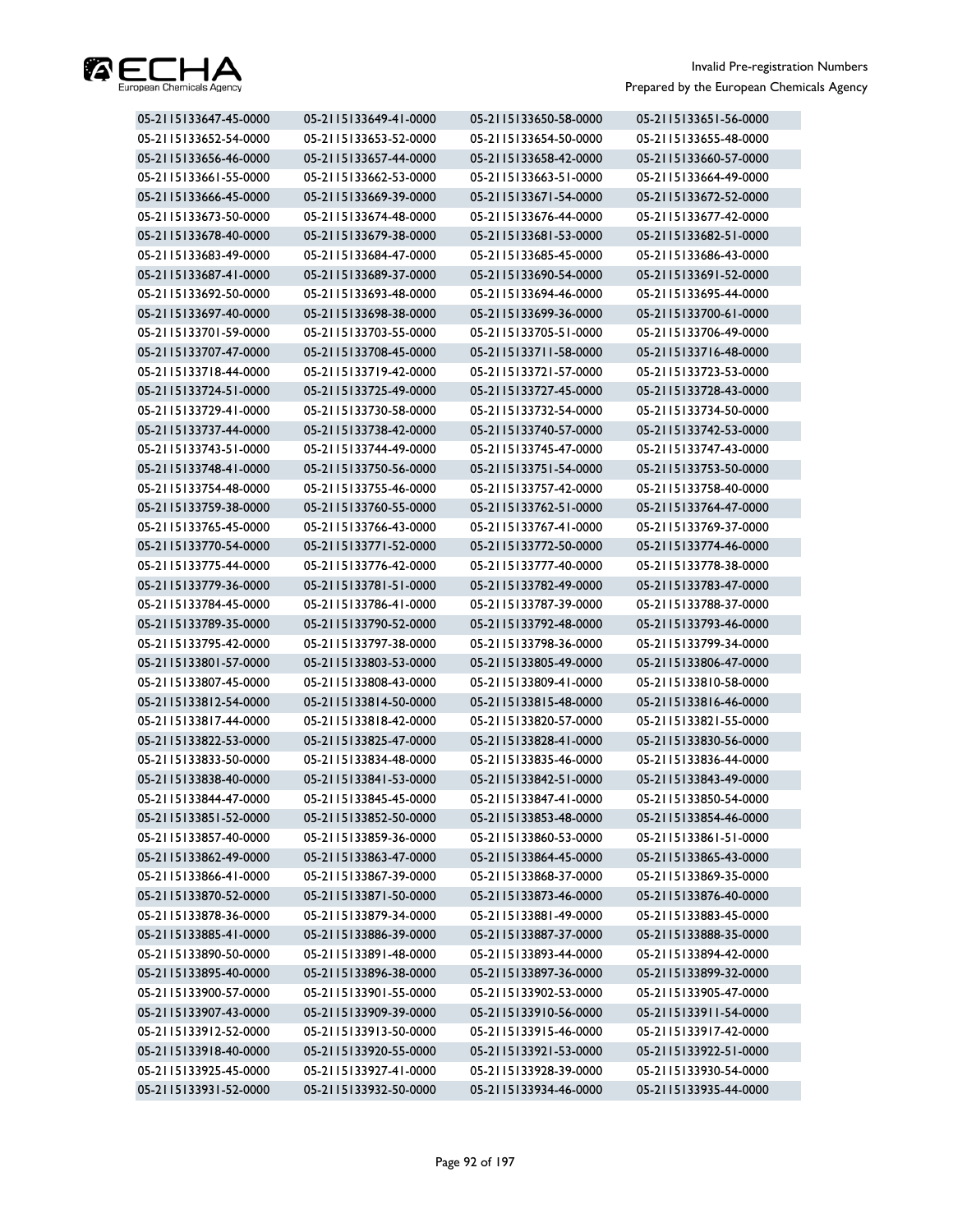

| 05-2115133936-42-0000 | 05-2115133938-38-0000 | 05-2115133939-36-0000 | 05-2115133941-51-0000 |
|-----------------------|-----------------------|-----------------------|-----------------------|
| 05-2115133943-47-0000 | 05-2115133944-45-0000 | 05-2115133945-43-0000 | 05-2115133946-41-0000 |
| 05-2115133947-39-0000 | 05-2115133949-35-0000 | 05-2115133951-50-0000 | 05-2115133952-48-0000 |
| 05-2115133954-44-0000 | 05-2115133956-40-0000 | 05-2115133959-34-0000 | 05-2115133961-49-0000 |
| 05-2115133962-47-0000 | 05-2115133963-45-0000 | 05-2115133966-39-0000 | 05-2115133969-33-0000 |
| 05-2115133970-50-0000 | 05-2115133971-48-0000 | 05-2115133973-44-0000 | 05-2115133976-38-0000 |
| 05-2115133979-32-0000 | 05-2115133980-49-0000 | 05-2115133981-47-0000 | 05-2115133983-43-0000 |
| 05-2115133985-39-0000 | 05-2115133987-35-0000 | 05-2115133989-31-0000 | 05-2115133991-46-0000 |
| 05-2115133992-44-0000 | 05-2115133994-40-0000 | 05-2115133996-36-0000 | 05-2115133997-34-0000 |
| 05-2115133999-30-0000 | 05-2115134000-74-0000 | 05-2115134002-70-0000 | 05-2115134003-68-0000 |
| 05-2115134004-66-0000 | 05-2115134006-62-0000 | 05-2115134009-56-0000 | 05-2115134010-73-0000 |
| 05-2115134011-71-0000 | 05-2115134012-69-0000 | 05-2115134015-63-0000 | 05-2115134018-57-0000 |
| 05-2115134019-55-0000 | 05-2115134021-70-0000 | 05-2115134022-68-0000 | 05-2115134025-62-0000 |
| 05-2115134027-58-0000 | 05-2115134029-54-0000 | 05-2115134030-71-0000 | 05-2115134032-67-0000 |
| 05-2115134033-65-0000 | 05-2115134034-63-0000 | 05-2115134035-61-0000 | 05-2115134037-57-0000 |
| 05-2115134038-55-0000 | 05-2115134041-68-0000 | 05-2115134044-62-0000 | 05-2115134045-60-0000 |
| 05-2115134046-58-0000 | 05-2115134047-56-0000 | 05-2115134049-52-0000 | 05-2115134051-67-0000 |
| 05-2115134052-65-0000 | 05-2115134053-63-0000 | 05-2115134055-59-0000 | 05-2115134056-57-0000 |
| 05-2115134057-55-0000 | 05-2115134059-51-0000 | 05-2115134061-66-0000 | 05-2115134062-64-0000 |
| 05-2115134063-62-0000 | 05-2115134065-58-0000 | 05-2115134067-54-0000 | 05-2115134070-67-0000 |
| 05-2115134073-61-0000 | 05-2115134075-57-0000 | 05-2115134076-55-0000 | 05-2115134077-53-0000 |
| 05-2115134079-49-0000 | 05-2115134080-66-0000 | 05-2115134081-64-0000 | 05-2115134082-62-0000 |
| 05-2115134084-58-0000 | 05-2115134085-56-0000 | 05-2115134086-54-0000 | 05-2115134087-52-0000 |
| 05-2115134088-50-0000 | 05-2115134089-48-0000 | 05-2115134090-65-0000 | 05-2115134092-61-0000 |
| 05-2115134095-55-0000 | 05-2115134096-53-0000 | 05-2115134097-51-0000 | 05-2115134098-49-0000 |
| 05-2115134099-47-0000 | 05-2115134100-72-0000 | 05-2115134102-68-0000 | 05-2115134103-66-0000 |
| 05-2115134105-62-0000 | 05-2115134107-58-0000 | 05-2115134108-56-0000 | 05-2115134109-54-0000 |
| 05-2115134110-71-0000 | 05-2115134112-67-0000 | 05-2115134113-65-0000 | 05-2115134114-63-0000 |
| 05-2115134117-57-0000 | 05-2115134118-55-0000 | 05-2115134119-53-0000 | 05-2115134120-70-0000 |
| 05-2115134122-66-0000 | 05-2115134124-62-0000 | 05-2115134417-51-0000 | 05-2115134542-56-0000 |
| 05-2115134605-52-0000 | 05-2115134607-48-0000 | 05-2115134608-46-0000 | 05-2115134609-44-0000 |
| 05-2115134611-59-0000 | 05-2115134612-57-0000 | 05-2115134613-55-0000 | 05-2115134614-53-0000 |
| 05-2115134615-51-0000 | 05-2115134616-49-0000 | 05-2115134617-47-0000 | 05-2115134618-45-0000 |
| 05-2115134619-43-0000 | 05-2115134620-60-0000 | 05-2115134622-56-0000 | 05-2115134623-54-0000 |
| 05-2115134624-52-0000 | 05-2115134625-50-0000 | 05-2115134626-48-0000 | 05-2115134627-46-0000 |
| 05-2115134628-44-0000 | 05-2115134629-42-0000 | 05-2115134630-59-0000 | 05-2115134631-57-0000 |
| 05-2115134633-53-0000 | 05-2115134635-49-0000 | 05-2115134636-47-0000 | 05-2115134637-45-0000 |
| 05-2115134638-43-0000 | 05-2115134639-41-0000 | 05-2115134640-58-0000 | 05-2115134641-56-0000 |
| 05-2115134642-54-0000 | 05-2115134644-50-0000 | 05-2115134645-48-0000 | 05-2115134646-46-0000 |
| 05-2115134647-44-0000 | 05-2115134648-42-0000 | 05-2115134649-40-0000 | 05-2115134650-57-0000 |
| 05-2115134651-55-0000 | 05-2115134652-53-0000 | 05-2115134653-51-0000 | 05-2115134654-49-0000 |
| 05-2115134655-47-0000 | 05-2115134656-45-0000 | 05-2115134657-43-0000 | 05-2115134658-41-0000 |
| 05-2115134659-39-0000 | 05-2115134660-56-0000 | 05-2115134662-52-0000 | 05-2115134663-50-0000 |
| 05-2115134664-48-0000 | 05-2115134665-46-0000 | 05-2115134666-44-0000 | 05-2115134667-42-0000 |
| 05-2115134669-38-0000 | 05-2115134672-51-0000 | 05-2115134673-49-0000 | 05-2115134674-47-0000 |
| 05-2115134675-45-0000 | 05-2115134676-43-0000 | 05-2115134678-39-0000 | 05-2115134679-37-0000 |
| 05-2115134680-54-0000 | 05-2115134681-52-0000 | 05-2115134682-50-0000 | 05-2115134683-48-0000 |
| 05-2115134684-46-0000 | 05-2115134685-44-0000 | 05-2115134687-40-0000 | 05-2115134688-38-0000 |
| 05-2115134689-36-0000 | 05-2115134690-53-0000 | 05-2115134691-51-0000 | 05-2115134692-49-0000 |
| 05-2115134693-47-0000 | 05-2115134694-45-0000 | 05-2115134695-43-0000 | 05-2115134696-41-0000 |
| 05-2115134697-39-0000 | 05-2115134698-37-0000 | 05-2115134699-35-0000 | 05-2115134700-60-0000 |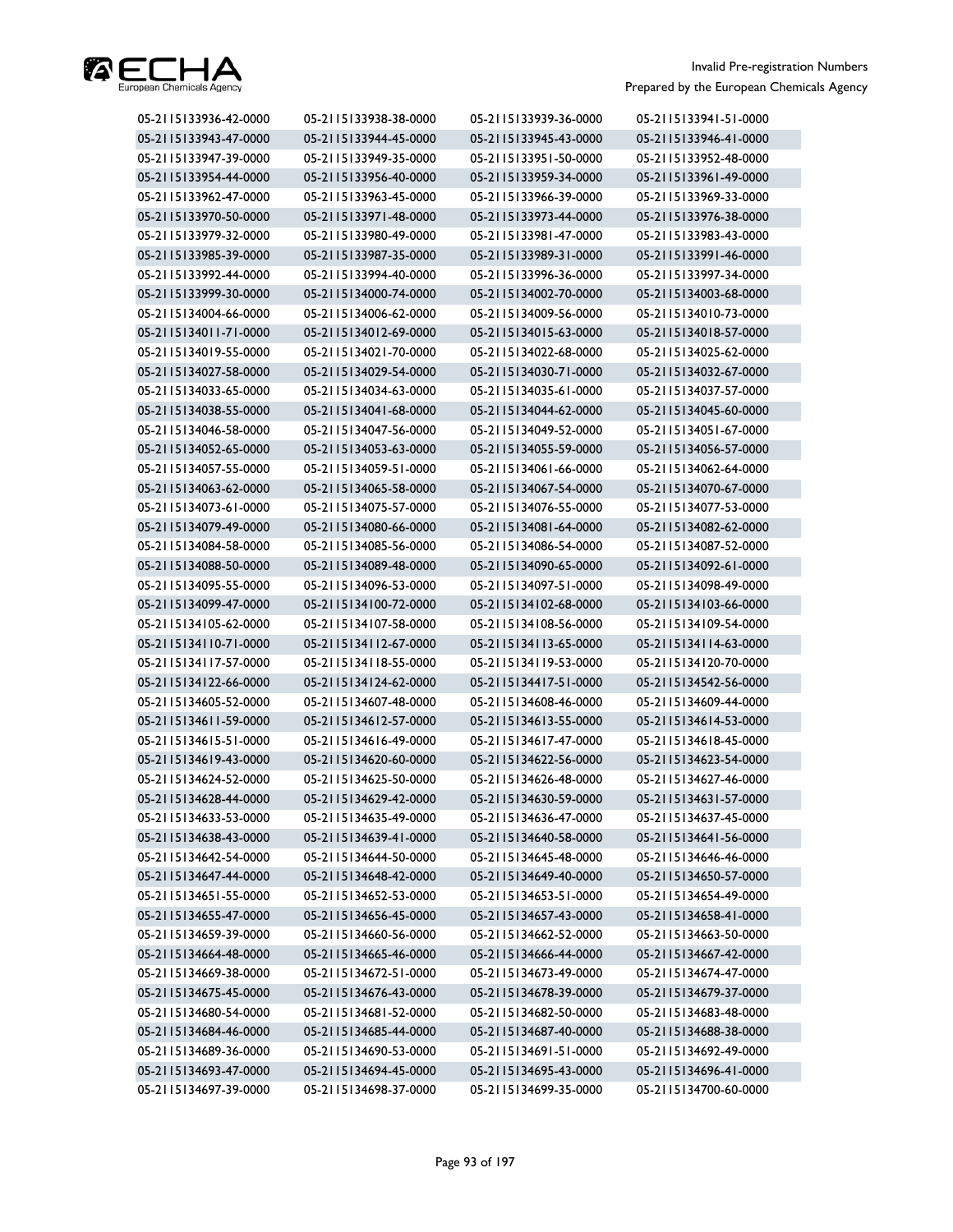

| 05-2115134702-56-0000 | 05-2115134703-54-0000 | 05-2115134704-52-0000 | 05-2115134705-50-0000 |
|-----------------------|-----------------------|-----------------------|-----------------------|
| 05-2115134706-48-0000 | 05-2115134707-46-0000 | 05-2115134708-44-0000 | 05-2115134709-42-0000 |
| 05-2115134710-59-0000 | 05-2115134711-57-0000 | 05-2115134712-55-0000 | 05-2115134713-53-0000 |
| 05-2115134714-51-0000 | 05-2115134716-47-0000 | 05-2115134717-45-0000 | 05-2115134718-43-0000 |
| 05-2115134719-41-0000 | 05-2115134720-58-0000 | 05-2115134721-56-0000 | 05-2115134722-54-0000 |
| 05-2115134723-52-0000 | 05-2115134724-50-0000 | 05-2115134725-48-0000 | 05-2115134726-46-0000 |
| 05-2115134727-44-0000 | 05-2115134729-40-0000 | 05-2115134730-57-0000 | 05-2115134731-55-0000 |
| 05-2115134732-53-0000 | 05-2115134733-51-0000 | 05-2115134734-49-0000 | 05-2115134735-47-0000 |
| 05-2115134737-43-0000 | 05-2115134738-41-0000 | 05-2115134739-39-0000 | 05-2115134740-56-0000 |
| 05-2115134742-52-0000 | 05-2115134743-50-0000 | 05-2115134744-48-0000 | 05-2115134745-46-0000 |
| 05-2115134746-44-0000 | 05-2115134749-38-0000 | 05-2115134750-55-0000 | 05-2115134751-53-0000 |
| 05-2115134753-49-0000 | 05-2115134755-45-0000 | 05-2115134756-43-0000 | 05-2115134758-39-0000 |
| 05-2115134760-54-0000 | 05-2115134761-52-0000 | 05-2115134762-50-0000 | 05-2115134763-48-0000 |
| 05-2115134764-46-0000 | 05-2115134765-44-0000 | 05-2115134766-42-0000 | 05-2115134767-40-0000 |
| 05-2115134768-38-0000 | 05-2115134769-36-0000 | 05-2115134770-53-0000 | 05-2115134771-51-0000 |
| 05-2115134772-49-0000 | 05-2115134773-47-0000 | 05-2115134774-45-0000 | 05-2115134775-43-0000 |
| 05-2115134777-39-0000 | 05-2115134778-37-0000 | 05-2115134780-52-0000 | 05-2115134781-50-0000 |
| 05-2115134782-48-0000 | 05-2115134785-42-0000 | 05-2115134786-40-0000 | 05-2115134787-38-0000 |
| 05-2115134788-36-0000 | 05-2115134789-34-0000 | 05-2115134791-49-0000 | 05-2115134792-47-0000 |
| 05-2115134793-45-0000 | 05-2115134794-43-0000 | 05-2115134795-41-0000 | 05-2115134796-39-0000 |
| 05-2115134798-35-0000 | 05-2115134799-33-0000 | 05-2115134800-58-0000 | 05-2115134801-56-0000 |
| 05-2115134802-54-0000 | 05-2115134803-52-0000 | 05-2115134804-50-0000 | 05-2115134805-48-0000 |
| 05-2115134806-46-0000 | 05-2115134807-44-0000 | 05-2115134808-42-0000 | 05-2115134809-40-0000 |
| 05-2115134810-57-0000 | 05-2115134812-53-0000 | 05-2115134813-51-0000 | 05-2115134814-49-0000 |
| 05-2115134815-47-0000 | 05-2115134816-45-0000 | 05-2115134817-43-0000 | 05-2115134819-39-0000 |
| 05-2115134822-52-0000 | 05-2115134824-48-0000 | 05-2115134825-46-0000 | 05-2115134826-44-0000 |
| 05-2115134827-42-0000 | 05-2115134828-40-0000 | 05-2115134830-55-0000 | 05-2115134831-53-0000 |
| 05-2115134832-51-0000 | 05-2115134833-49-0000 | 05-2115134835-45-0000 | 05-2115134837-41-0000 |
| 05-2115134838-39-0000 | 05-2115134840-54-0000 | 05-2115134842-50-0000 | 05-2115134843-48-0000 |
| 05-2115134845-44-0000 | 05-2115134846-42-0000 | 05-2115134847-40-0000 | 05-2115134848-38-0000 |
| 05-2115134849-36-0000 | 05-2115134850-53-0000 | 05-2115134852-49-0000 | 05-2115134853-47-0000 |
| 05-2115134854-45-0000 | 05-2115134855-43-0000 | 05-2115134856-41-0000 | 05-2115134857-39-0000 |
| 05-2115134858-37-0000 | 05-2115134859-35-0000 | 05-2115134860-52-0000 | 05-2115134861-50-0000 |
| 05-2115134862-48-0000 | 05-2115134863-46-0000 | 05-2115134864-44-0000 | 05-2115134865-42-0000 |
| 05-2115134866-40-0000 | 05-2115134867-38-0000 | 05-2115134868-36-0000 | 05-2115134869-34-0000 |
| 05-2115134870-51-0000 | 05-2115134871-49-0000 | 05-2115134872-47-0000 | 05-2115134873-45-0000 |
| 05-2115134874-43-0000 | 05-2115134875-41-0000 | 05-2115134876-39-0000 | 05-2115134877-37-0000 |
| 05-2115134879-33-0000 | 05-2115134880-50-0000 | 05-2115134881-48-0000 | 05-2115134882-46-0000 |
| 05-2115134883-44-0000 | 05-2115134885-40-0000 | 05-2115134886-38-0000 | 05-2115134887-36-0000 |
| 05-2115134888-34-0000 | 05-2115134889-32-0000 | 05-2115134890-49-0000 | 05-2115134891-47-0000 |
| 05-2115134892-45-0000 | 05-2115134893-43-0000 | 05-2115134894-41-0000 | 05-2115134895-39-0000 |
| 05-2115134896-37-0000 | 05-2115134897-35-0000 | 05-2115134898-33-0000 | 05-2115134899-31-0000 |
| 05-2115134900-56-0000 | 05-2115134901-54-0000 | 05-2115134902-52-0000 | 05-2115134903-50-0000 |
| 05-2115134904-48-0000 | 05-2115134905-46-0000 | 05-2115134906-44-0000 | 05-2115134907-42-0000 |
| 05-2115134908-40-0000 | 05-2115134909-38-0000 | 05-2115134910-55-0000 | 05-2115134911-53-0000 |
| 05-2115134912-51-0000 | 05-2115134913-49-0000 | 05-2115134914-47-0000 | 05-2115134915-45-0000 |
| 05-2115134916-43-0000 | 05-2115134917-41-0000 | 05-2115134919-37-0000 | 05-2115134920-54-0000 |
| 05-2115134922-50-0000 | 05-2115134923-48-0000 | 05-2115134924-46-0000 | 05-2115134925-44-0000 |
| 05-2115134926-42-0000 | 05-2115134927-40-0000 | 05-2115134928-38-0000 | 05-2115134929-36-0000 |
| 05-2115134930-53-0000 | 05-2115134931-51-0000 | 05-2115134932-49-0000 | 05-2115134934-45-0000 |
| 05-2115134935-43-0000 | 05-2115134936-41-0000 | 05-2115134937-39-0000 | 05-2115134938-37-0000 |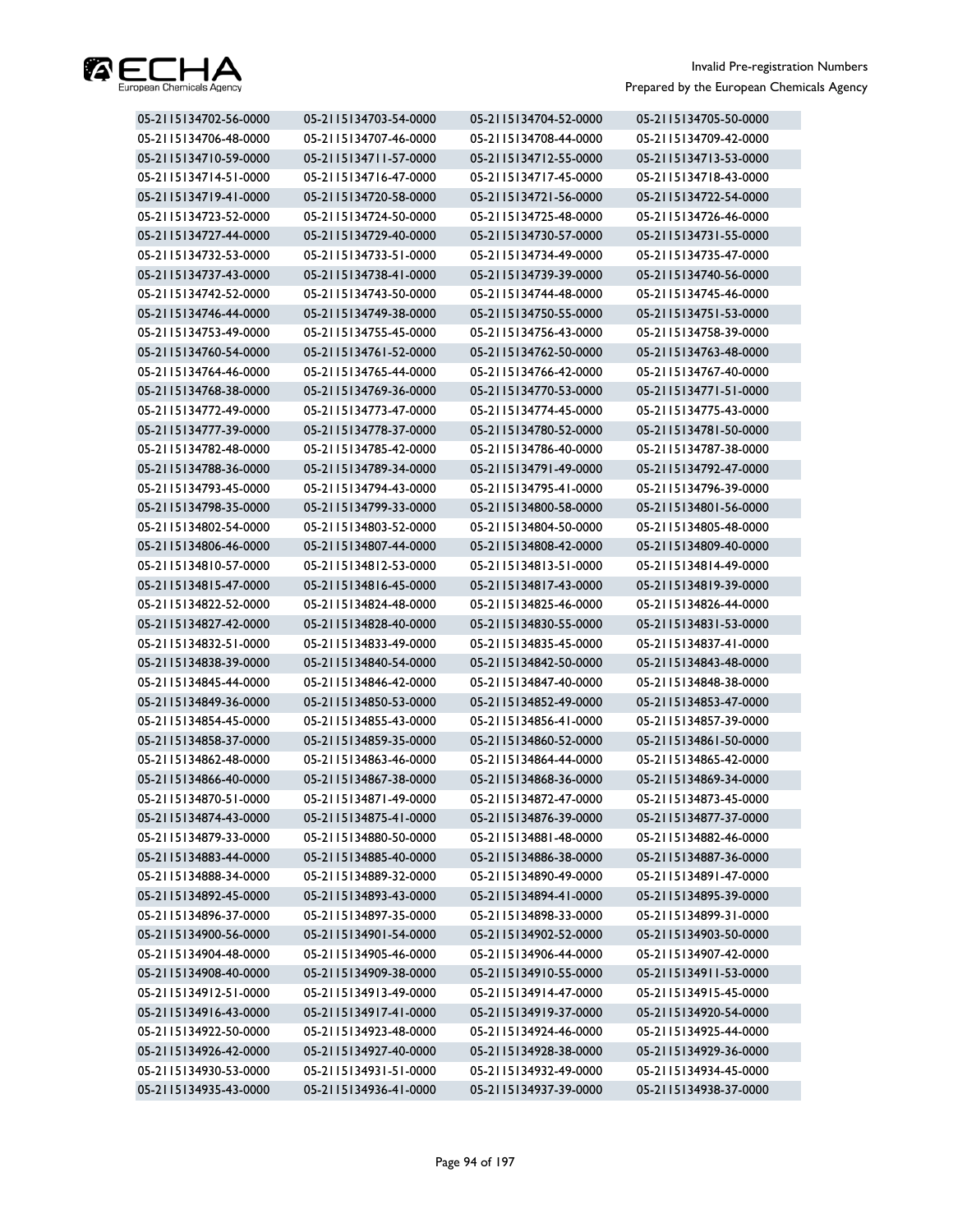

| 05-2115134939-35-0000 | 05-2115134940-52-0000 | 05-2115134941-50-0000 | 05-2115134942-48-0000 |
|-----------------------|-----------------------|-----------------------|-----------------------|
| 05-2115134943-46-0000 | 05-2115134944-44-0000 | 05-2115134945-42-0000 | 05-2115134946-40-0000 |
| 05-2115134947-38-0000 | 05-2115134948-36-0000 | 05-2115134949-34-0000 | 05-2115134950-51-0000 |
| 05-2115134951-49-0000 | 05-2115134952-47-0000 | 05-2115134953-45-0000 | 05-2115134954-43-0000 |
| 05-2115134955-41-0000 | 05-2115134956-39-0000 | 05-2115134957-37-0000 | 05-2115134958-35-0000 |
| 05-2115134959-33-0000 | 05-2115134960-50-0000 | 05-2115134961-48-0000 | 05-2115134962-46-0000 |
| 05-2115134963-44-0000 | 05-2115134964-42-0000 | 05-2115134965-40-0000 | 05-2115134966-38-0000 |
| 05-2115134967-36-0000 | 05-2115134968-34-0000 | 05-2115134969-32-0000 | 05-2115134970-49-0000 |
| 05-2115134971-47-0000 | 05-2115134972-45-0000 | 05-2115134973-43-0000 | 05-2115134974-41-0000 |
| 05-2115134975-39-0000 | 05-2115134976-37-0000 | 05-2115134977-35-0000 | 05-2115134978-33-0000 |
| 05-2115134979-31-0000 | 05-2115134981-46-0000 | 05-2115134982-44-0000 | 05-2115134983-42-0000 |
| 05-2115134984-40-0000 | 05-2115134985-38-0000 | 05-2115134986-36-0000 | 05-2115134987-34-0000 |
| 05-2115134988-32-0000 | 05-2115134989-30-0000 | 05-2115134990-47-0000 | 05-2115134991-45-0000 |
| 05-2115134992-43-0000 | 05-2115134993-41-0000 | 05-2115134994-39-0000 | 05-2115134996-35-0000 |
| 05-2115134997-33-0000 | 05-2115134998-31-0000 | 05-2115134999-29-0000 | 05-2115135000-73-0000 |
| 05-2115135001-71-0000 | 05-2115135002-69-0000 | 05-2115135003-67-0000 | 05-2115135004-65-0000 |
| 05-2115135005-63-0000 | 05-2115135006-61-0000 | 05-2115135007-59-0000 | 05-2115135008-57-0000 |
| 05-2115135009-55-0000 | 05-2115135010-72-0000 | 05-2115135011-70-0000 | 05-2115135012-68-0000 |
| 05-2115135013-66-0000 | 05-2115135014-64-0000 | 05-2115135015-62-0000 | 05-2115135016-60-0000 |
| 05-2115135017-58-0000 | 05-2115135018-56-0000 | 05-2115135019-54-0000 | 05-2115135020-71-0000 |
| 05-2115135021-69-0000 | 05-2115135022-67-0000 | 05-2115135023-65-0000 | 05-2115135024-63-0000 |
| 05-2115135025-61-0000 | 05-2115135026-59-0000 | 05-2115135027-57-0000 | 05-2115135028-55-0000 |
| 05-2115135029-53-0000 | 05-2115135030-70-0000 | 05-2115135031-68-0000 | 05-2115135032-66-0000 |
| 05-2115135033-64-0000 | 05-2115135034-62-0000 | 05-2115135035-60-0000 | 05-2115135036-58-0000 |
| 05-2115135037-56-0000 | 05-2115135038-54-0000 | 05-2115135039-52-0000 | 05-2115135040-69-0000 |
| 05-2115135041-67-0000 | 05-2115135042-65-0000 | 05-2115135043-63-0000 | 05-2115135044-61-0000 |
| 05-2115135045-59-0000 | 05-2115135046-57-0000 | 05-2115135047-55-0000 | 05-2115135048-53-0000 |
| 05-2115135049-51-0000 | 05-2115135050-68-0000 | 05-2115135051-66-0000 | 05-2115135052-64-0000 |
| 05-2115135053-62-0000 | 05-2115135054-60-0000 | 05-2115135055-58-0000 | 05-2115135056-56-0000 |
| 05-2115135057-54-0000 | 05-2115135058-52-0000 | 05-2115135059-50-0000 | 05-2115135060-67-0000 |
| 05-2115135061-65-0000 | 05-2115135062-63-0000 | 05-2115135063-61-0000 | 05-2115135064-59-0000 |
| 05-2115135065-57-0000 | 05-2115135066-55-0000 | 05-2115135067-53-0000 | 05-2115135068-51-0000 |
| 05-2115135069-49-0000 | 05-2115135070-66-0000 | 05-2115135071-64-0000 | 05-2115135072-62-0000 |
| 05-2115135073-60-0000 | 05-2115135074-58-0000 | 05-2115135075-56-0000 | 05-2115135076-54-0000 |
| 05-2115135077-52-0000 | 05-2115135078-50-0000 | 05-2115135079-48-0000 | 05-2115135080-65-0000 |
| 05-2115135081-63-0000 | 05-2115135082-61-0000 | 05-2115135083-59-0000 | 05-2115135084-57-0000 |
| 05-2115135085-55-0000 | 05-2115135086-53-0000 | 05-2115135087-51-0000 | 05-2115135088-49-0000 |
| 05-2115135089-47-0000 | 05-2115135090-64-0000 | 05-2115135091-62-0000 | 05-2115135092-60-0000 |
| 05-2115135093-58-0000 | 05-2115135094-56-0000 | 05-2115135095-54-0000 | 05-2115135096-52-0000 |
| 05-2115135097-50-0000 | 05-2115135098-48-0000 | 05-2115135099-46-0000 | 05-2115135100-71-0000 |
| 05-2115135101-69-0000 | 05-2115135102-67-0000 | 05-2115135103-65-0000 | 05-2115135104-63-0000 |
| 05-2115135105-61-0000 | 05-2115135106-59-0000 | 05-2115135107-57-0000 | 05-2115135108-55-0000 |
| 05-2115135109-53-0000 | 05-2115135110-70-0000 | 05-2115135111-68-0000 | 05-2115135112-66-0000 |
| 05-2115135113-64-0000 | 05-2115135114-62-0000 | 05-2115135115-60-0000 | 05-2115135116-58-0000 |
| 05-2115135117-56-0000 | 05-2115135118-54-0000 | 05-2115135119-52-0000 | 05-2115135120-69-0000 |
| 05-2115135121-67-0000 | 05-2115135122-65-0000 | 05-2115135123-63-0000 | 05-2115135124-61-0000 |
| 05-2115135125-59-0000 | 05-2115135126-57-0000 | 05-2115135127-55-0000 | 05-2115135128-53-0000 |
| 05-2115135129-51-0000 | 05-2115135130-68-0000 | 05-2115135131-66-0000 | 05-2115135132-64-0000 |
| 05-2115135133-62-0000 | 05-2115135134-60-0000 | 05-2115135135-58-0000 | 05-2115135136-56-0000 |
| 05-2115135137-54-0000 | 05-2115135138-52-0000 | 05-2115135139-50-0000 | 05-2115135140-67-0000 |
| 05-2115135141-65-0000 | 05-2115135142-63-0000 | 05-2115135143-61-0000 | 05-2115135144-59-0000 |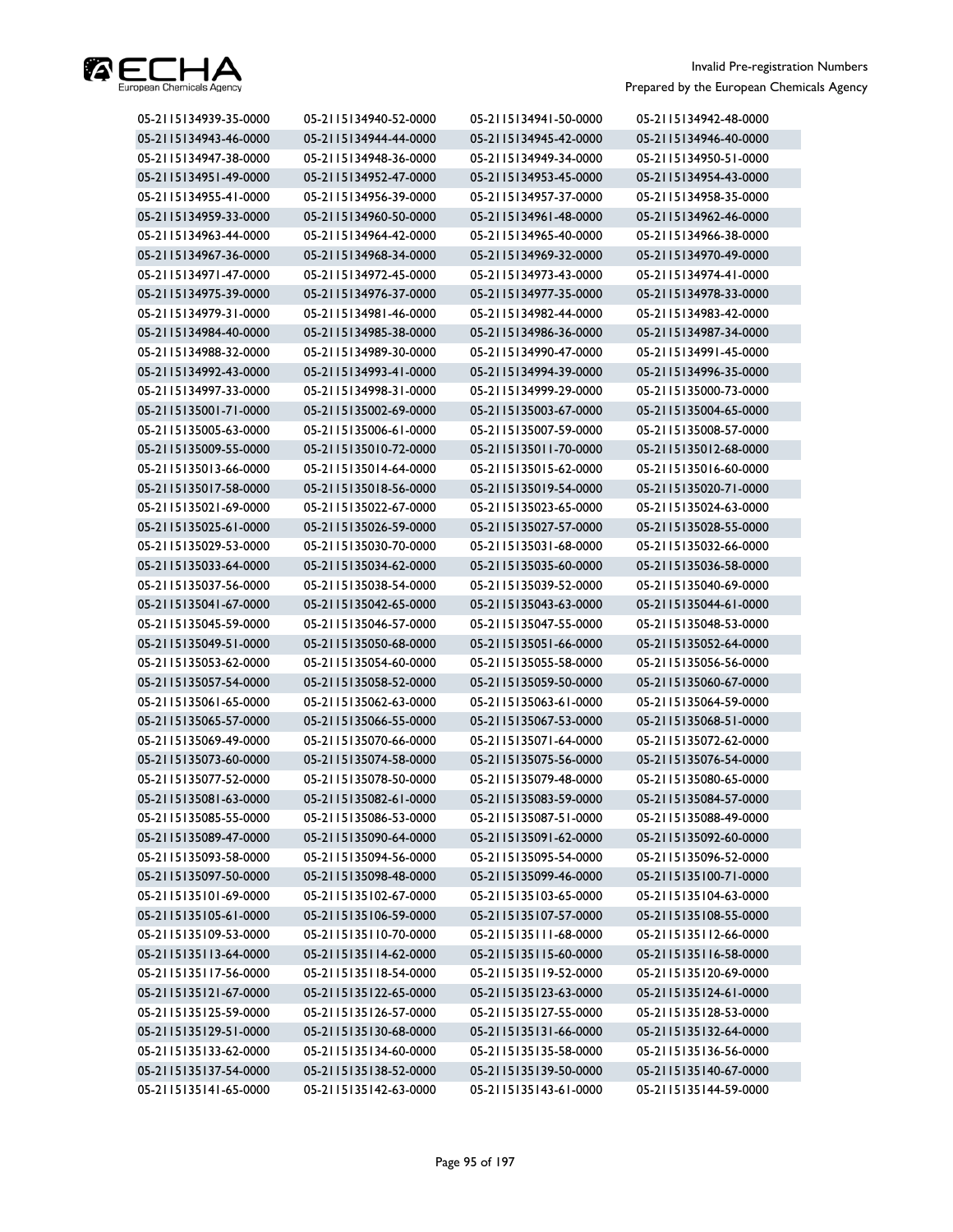

| 05-2115135145-57-0000 | 05-2115135146-55-0000 | 05-2115135147-53-0000 | 05-2115135148-51-0000 |
|-----------------------|-----------------------|-----------------------|-----------------------|
| 05-2115135149-49-0000 | 05-2115135150-66-0000 | 05-2115135151-64-0000 | 05-2115135152-62-0000 |
| 05-2115135153-60-0000 | 05-2115135154-58-0000 | 05-2115135155-56-0000 | 05-2115135156-54-0000 |
| 05-2115135157-52-0000 | 05-2115135158-50-0000 | 05-2115135159-48-0000 | 05-2115135160-65-0000 |
| 05-2115135161-63-0000 | 05-2115135162-61-0000 | 05-2115135163-59-0000 | 05-2115135164-57-0000 |
| 05-2115135165-55-0000 | 05-2115135166-53-0000 | 05-2115135167-51-0000 | 05-2115135168-49-0000 |
| 05-2115135169-47-0000 | 05-2115135170-64-0000 | 05-2115135171-62-0000 | 05-2115135172-60-0000 |
| 05-2115135173-58-0000 | 05-2115135174-56-0000 | 05-2115135175-54-0000 | 05-2115135176-52-0000 |
| 05-2115135177-50-0000 | 05-2115135178-48-0000 | 05-2115135179-46-0000 | 05-2115135180-63-0000 |
| 05-2115135181-61-0000 | 05-2115135182-59-0000 | 05-2115135183-57-0000 | 05-2115135184-55-0000 |
| 05-2115135185-53-0000 | 05-2115135186-51-0000 | 05-2115135187-49-0000 | 05-2115135188-47-0000 |
| 05-2115135189-45-0000 | 05-2115135190-62-0000 | 05-2115135191-60-0000 | 05-2115135192-58-0000 |
| 05-2115135193-56-0000 | 05-2115135194-54-0000 | 05-2115135195-52-0000 | 05-2115135196-50-0000 |
| 05-2115135197-48-0000 | 05-2115135198-46-0000 | 05-2115135199-44-0000 | 05-2115135200-69-0000 |
| 05-2115135201-67-0000 | 05-2115135202-65-0000 | 05-2115135203-63-0000 | 05-2115135204-61-0000 |
| 05-2115135205-59-0000 | 05-2115135206-57-0000 | 05-2115135207-55-0000 | 05-2115135208-53-0000 |
| 05-2115135209-51-0000 | 05-2115135210-68-0000 | 05-2115135211-66-0000 | 05-2115135212-64-0000 |
| 05-2115135213-62-0000 | 05-2115135214-60-0000 | 05-2115135215-58-0000 | 05-2115135216-56-0000 |
| 05-2115135217-54-0000 | 05-2115135218-52-0000 | 05-2115135219-50-0000 | 05-2115135220-67-0000 |
| 05-2115135221-65-0000 | 05-2115135222-63-0000 | 05-2115135223-61-0000 | 05-2115135224-59-0000 |
| 05-2115135225-57-0000 | 05-2115135226-55-0000 | 05-2115135227-53-0000 | 05-2115135228-51-0000 |
| 05-2115135229-49-0000 | 05-2115135230-66-0000 | 05-2115135231-64-0000 | 05-2115135232-62-0000 |
| 05-2115135233-60-0000 | 05-2115135234-58-0000 | 05-2115135235-56-0000 | 05-2115135236-54-0000 |
| 05-2115135237-52-0000 | 05-2115135238-50-0000 | 05-2115135239-48-0000 | 05-2115135240-65-0000 |
| 05-2115135241-63-0000 | 05-2115135242-61-0000 | 05-2115135243-59-0000 | 05-2115135244-57-0000 |
| 05-2115135245-55-0000 | 05-2115135246-53-0000 | 05-2115135247-51-0000 | 05-2115135248-49-0000 |
| 05-2115135249-47-0000 | 05-2115135250-64-0000 | 05-2115135251-62-0000 | 05-2115135252-60-0000 |
| 05-2115135253-58-0000 | 05-2115135254-56-0000 | 05-2115135255-54-0000 | 05-2115135256-52-0000 |
| 05-2115135257-50-0000 | 05-2115135258-48-0000 | 05-2115135259-46-0000 | 05-2115135260-63-0000 |
| 05-2115135261-61-0000 | 05-2115135262-59-0000 | 05-2115135263-57-0000 | 05-2115135264-55-0000 |
| 05-2115135265-53-0000 | 05-2115135266-51-0000 | 05-2115135267-49-0000 | 05-2115135268-47-0000 |
| 05-2115135269-45-0000 | 05-2115135270-62-0000 | 05-2115135271-60-0000 | 05-2115135272-58-0000 |
| 05-2115135273-56-0000 | 05-2115135274-54-0000 | 05-2115135275-52-0000 | 05-2115135276-50-0000 |
| 05-2115135277-48-0000 | 05-2115135278-46-0000 | 05-2115135279-44-0000 | 05-2115135280-61-0000 |
| 05-2115135281-59-0000 | 05-2115135282-57-0000 | 05-2115135283-55-0000 | 05-2115135284-53-0000 |
| 05-2115135285-51-0000 | 05-2115135286-49-0000 | 05-2115135287-47-0000 | 05-2115135288-45-0000 |
| 05-2115135289-43-0000 | 05-2115135290-60-0000 | 05-2115135291-58-0000 | 05-2115135292-56-0000 |
| 05-2115135293-54-0000 | 05-2115135294-52-0000 | 05-2115135295-50-0000 | 05-2115135296-48-0000 |
| 05-2115135297-46-0000 | 05-2115135298-44-0000 | 05-2115135299-42-0000 | 05-2115135300-67-0000 |
| 05-2115135301-65-0000 | 05-2115135302-63-0000 | 05-2115135303-61-0000 | 05-2115135304-59-0000 |
| 05-2115135305-57-0000 | 05-2115135306-55-0000 | 05-2115135307-53-0000 | 05-2115135308-51-0000 |
| 05-2115135309-49-0000 | 05-2115135310-66-0000 | 05-2115135311-64-0000 | 05-2115135312-62-0000 |
| 05-2115135313-60-0000 | 05-2115135314-58-0000 | 05-2115135315-56-0000 | 05-2115135316-54-0000 |
| 05-2115135317-52-0000 | 05-2115135318-50-0000 | 05-2115135319-48-0000 | 05-2115135320-65-0000 |
| 05-2115135321-63-0000 | 05-2115135322-61-0000 | 05-2115135323-59-0000 | 05-2115135324-57-0000 |
| 05-2115135325-55-0000 | 05-2115135326-53-0000 | 05-2115135327-51-0000 | 05-2115135328-49-0000 |
| 05-2115135329-47-0000 | 05-2115135330-64-0000 | 05-2115135331-62-0000 | 05-2115135332-60-0000 |
| 05-2115135333-58-0000 | 05-2115135334-56-0000 | 05-2115135335-54-0000 | 05-2115135336-52-0000 |
| 05-2115135337-50-0000 | 05-2115135338-48-0000 | 05-2115135339-46-0000 | 05-2115135340-63-0000 |
| 05-2115135341-61-0000 | 05-2115135342-59-0000 | 05-2115135343-57-0000 | 05-2115135344-55-0000 |
| 05-2115135345-53-0000 | 05-2115135346-51-0000 | 05-2115135347-49-0000 | 05-2115135348-47-0000 |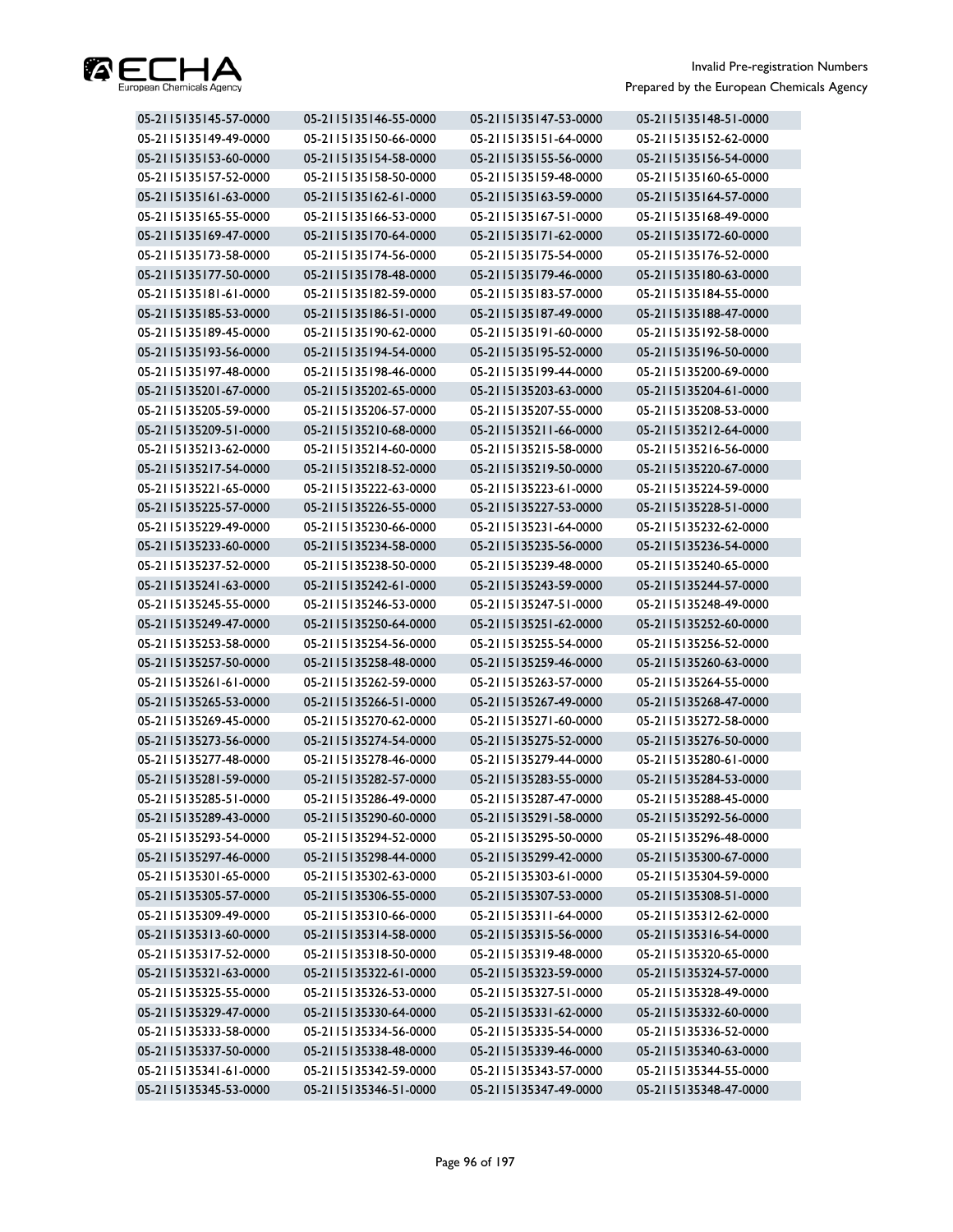

| 05-2115135349-45-0000 | 05-2115135350-62-0000 | 05-2115135351-60-0000 | 05-2115135352-58-0000 |
|-----------------------|-----------------------|-----------------------|-----------------------|
| 05-2115135353-56-0000 | 05-2115135354-54-0000 | 05-2115135355-52-0000 | 05-2115135356-50-0000 |
| 05-2115135357-48-0000 | 05-2115135358-46-0000 | 05-2115135359-44-0000 | 05-2115135360-61-0000 |
| 05-2115135361-59-0000 | 05-2115135362-57-0000 | 05-2115135363-55-0000 | 05-2115135364-53-0000 |
| 05-2115135365-51-0000 | 05-2115135366-49-0000 | 05-2115135367-47-0000 | 05-2115135368-45-0000 |
| 05-2115135369-43-0000 | 05-2115135371-58-0000 | 05-2115135372-56-0000 | 05-2115135373-54-0000 |
| 05-2115135374-52-0000 | 05-2115135375-50-0000 | 05-2115135376-48-0000 | 05-2115135377-46-0000 |
| 05-2115135378-44-0000 | 05-2115135379-42-0000 | 05-2115135380-59-0000 | 05-2115135381-57-0000 |
| 05-2115135382-55-0000 | 05-2115135383-53-0000 | 05-2115135384-51-0000 | 05-2115135385-49-0000 |
| 05-2115135386-47-0000 | 05-2115135387-45-0000 | 05-2115135388-43-0000 | 05-2115135389-41-0000 |
| 05-2115135390-58-0000 | 05-2115135391-56-0000 | 05-2115135392-54-0000 | 05-2115135393-52-0000 |
| 05-2115135394-50-0000 | 05-2115135395-48-0000 | 05-2115135396-46-0000 | 05-2115135397-44-0000 |
| 05-2115135398-42-0000 | 05-2115135399-40-0000 | 05-2115135400-65-0000 | 05-2115135401-63-0000 |
| 05-2115135402-61-0000 | 05-2115135403-59-0000 | 05-2115135404-57-0000 | 05-2115135405-55-0000 |
| 05-2115135406-53-0000 | 05-2115135407-51-0000 | 05-2115135408-49-0000 | 05-2115135409-47-0000 |
| 05-2115135410-64-0000 | 05-2115135411-62-0000 | 05-2115135412-60-0000 | 05-2115135413-58-0000 |
| 05-2115135414-56-0000 | 05-2115135415-54-0000 | 05-2115135416-52-0000 | 05-2115135417-50-0000 |
| 05-2115135418-48-0000 | 05-2115135419-46-0000 | 05-2115135420-63-0000 | 05-2115135421-61-0000 |
| 05-2115135422-59-0000 | 05-2115135423-57-0000 | 05-2115135424-55-0000 | 05-2115135425-53-0000 |
| 05-2115135426-51-0000 | 05-2115135427-49-0000 | 05-2115135428-47-0000 | 05-2115135429-45-0000 |
| 05-2115135430-62-0000 | 05-2115135431-60-0000 | 05-2115135432-58-0000 | 05-2115135433-56-0000 |
| 05-2115135434-54-0000 | 05-2115135435-52-0000 | 05-2115135436-50-0000 | 05-2115135437-48-0000 |
| 05-2115135438-46-0000 | 05-2115135439-44-0000 | 05-2115135440-61-0000 | 05-2115135441-59-0000 |
| 05-2115135442-57-0000 | 05-2115135443-55-0000 | 05-2115135444-53-0000 | 05-2115135445-51-0000 |
| 05-2115135446-49-0000 | 05-2115135447-47-0000 | 05-2115135448-45-0000 | 05-2115135450-60-0000 |
| 05-2115135451-58-0000 | 05-2115135452-56-0000 | 05-2115135453-54-0000 | 05-2115135454-52-0000 |
| 05-2115135455-50-0000 | 05-2115135456-48-0000 | 05-2115135457-46-0000 | 05-2115135458-44-0000 |
| 05-2115135459-42-0000 | 05-2115135460-59-0000 | 05-2115135461-57-0000 | 05-2115135462-55-0000 |
| 05-2115135463-53-0000 | 05-2115135464-51-0000 | 05-2115135465-49-0000 | 05-2115135466-47-0000 |
| 05-2115135467-45-0000 | 05-2115135468-43-0000 | 05-2115135469-41-0000 | 05-2115135470-58-0000 |
| 05-2115135471-56-0000 | 05-2115135472-54-0000 | 05-2115135473-52-0000 | 05-2115135475-48-0000 |
| 05-2115135476-46-0000 | 05-2115135477-44-0000 | 05-2115135479-40-0000 | 05-2115135480-57-0000 |
| 05-2115135481-55-0000 | 05-2115135482-53-0000 | 05-2115135483-51-0000 | 05-2115135484-49-0000 |
| 05-2115135485-47-0000 | 05-2115135486-45-0000 | 05-2115135487-43-0000 | 05-2115135488-41-0000 |
| 05-2115135489-39-0000 | 05-2115135490-56-0000 | 05-2115135491-54-0000 | 05-2115135492-52-0000 |
| 05-2115135493-50-0000 | 05-2115135494-48-0000 | 05-2115135495-46-0000 | 05-2115135496-44-0000 |
| 05-2115135497-42-0000 | 05-2115135499-38-0000 | 05-2115135500-63-0000 | 05-2115135501-61-0000 |
| 05-2115135502-59-0000 | 05-2115135503-57-0000 | 05-2115135504-55-0000 | 05-2115135505-53-0000 |
| 05-2115135506-51-0000 | 05-2115135507-49-0000 | 05-2115135508-47-0000 | 05-2115135509-45-0000 |
| 05-2115135510-62-0000 | 05-2115135511-60-0000 | 05-2115135512-58-0000 | 05-2115135513-56-0000 |
| 05-2115135514-54-0000 | 05-2115135515-52-0000 | 05-2115135516-50-0000 | 05-2115135517-48-0000 |
| 05-2115135518-46-0000 | 05-2115135519-44-0000 | 05-2115135521-59-0000 | 05-2115135522-57-0000 |
| 05-2115135523-55-0000 | 05-2115135524-53-0000 | 05-2115135525-51-0000 | 05-2115135526-49-0000 |
| 05-2115135527-47-0000 | 05-2115135528-45-0000 | 05-2115135529-43-0000 | 05-2115135530-60-0000 |
| 05-2115135531-58-0000 | 05-2115135532-56-0000 | 05-2115135533-54-0000 | 05-2115135534-52-0000 |
| 05-2115135535-50-0000 | 05-2115135536-48-0000 | 05-2115135537-46-0000 | 05-2115135538-44-0000 |
| 05-2115135539-42-0000 | 05-2115135540-59-0000 | 05-2115135541-57-0000 | 05-2115135542-55-0000 |
| 05-2115135543-53-0000 | 05-2115135544-51-0000 | 05-2115135545-49-0000 | 05-2115135546-47-0000 |
| 05-2115135547-45-0000 | 05-2115135549-41-0000 | 05-2115135550-58-0000 | 05-2115135551-56-0000 |
| 05-2115135552-54-0000 | 05-2115135553-52-0000 | 05-2115135555-48-0000 | 05-2115135556-46-0000 |
| 05-2115135557-44-0000 | 05-2115135558-42-0000 | 05-2115135559-40-0000 | 05-2115135560-57-0000 |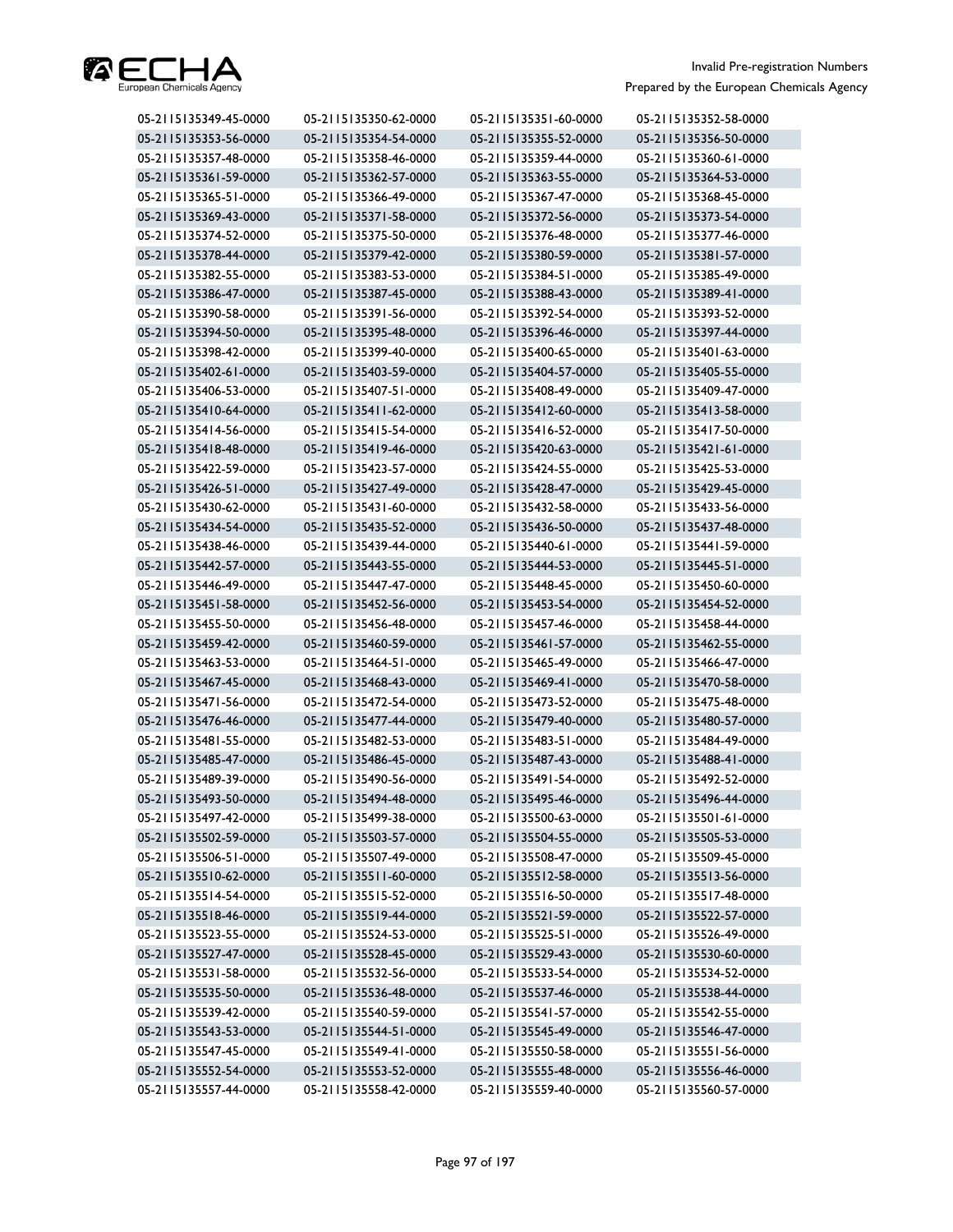

| 05-2115135561-55-0000 | 05-2115135562-53-0000 | 05-2115135564-49-0000 | 05-2115135565-47-0000 |
|-----------------------|-----------------------|-----------------------|-----------------------|
| 05-2115135566-45-0000 | 05-2115135567-43-0000 | 05-2115135568-41-0000 | 05-2115135569-39-0000 |
| 05-2115135571-54-0000 | 05-2115135572-52-0000 | 05-2115135574-48-0000 | 05-2115135575-46-0000 |
| 05-2115135577-42-0000 | 05-2115135578-40-0000 | 05-2115135579-38-0000 | 05-2115135580-55-0000 |
| 05-2115135581-53-0000 | 05-2115135582-51-0000 | 05-2115135584-47-0000 | 05-2115135585-45-0000 |
| 05-2115135586-43-0000 | 05-2115135587-41-0000 | 05-2115135589-37-0000 | 05-2115135590-54-0000 |
| 05-2115135591-52-0000 | 05-2115135592-50-0000 | 05-2115135593-48-0000 | 05-2115135594-46-0000 |
| 05-2115135595-44-0000 | 05-2115135598-38-0000 | 05-2115135599-36-0000 | 05-2115135602-57-0000 |
| 05-2115135604-53-0000 | 05-2115135605-51-0000 | 05-2115135606-49-0000 | 05-2115135607-47-0000 |
| 05-2115135608-45-0000 | 05-2115135609-43-0000 | 05-2115135610-60-0000 | 05-2115135612-56-0000 |
| 05-2115135613-54-0000 | 05-2115135615-50-0000 | 05-2115135616-48-0000 | 05-2115135617-46-0000 |
| 05-2115135619-42-0000 | 05-2115135621-57-0000 | 05-2115135622-55-0000 | 05-2115135623-53-0000 |
| 05-2115135624-51-0000 | 05-2115135626-47-0000 | 05-2115135627-45-0000 | 05-2115135628-43-0000 |
| 05-2115135629-41-0000 | 05-2115135630-58-0000 | 05-2115135632-54-0000 | 05-2115135633-52-0000 |
| 05-2115135634-50-0000 | 05-2115135635-48-0000 | 05-2115135636-46-0000 | 05-2115135637-44-0000 |
| 05-2115135639-40-0000 | 05-2115135640-57-0000 | 05-2115135641-55-0000 | 05-2115135642-53-0000 |
| 05-2115135643-51-0000 | 05-2115135644-49-0000 | 05-2115135647-43-0000 | 05-2115135648-41-0000 |
| 05-2115135650-56-0000 | 05-2115135651-54-0000 | 05-2115135652-52-0000 | 05-2115135653-50-0000 |
| 05-2115135654-48-0000 | 05-2115135656-44-0000 | 05-2115135659-38-0000 | 05-2115135660-55-0000 |
| 05-2115135661-53-0000 | 05-2115135662-51-0000 | 05-2115135663-49-0000 | 05-2115135664-47-0000 |
| 05-2115135665-45-0000 | 05-2115135666-43-0000 | 05-2115135667-41-0000 | 05-2115135668-39-0000 |
| 05-2115135669-37-0000 | 05-2115135670-54-0000 | 05-2115135671-52-0000 | 05-2115135673-48-0000 |
| 05-2115135675-44-0000 | 05-2115135676-42-0000 | 05-2115135678-38-0000 | 05-2115135679-36-0000 |
| 05-2115135680-53-0000 | 05-2115135681-51-0000 | 05-2115135682-49-0000 | 05-2115135683-47-0000 |
| 05-2115135684-45-0000 | 05-2115135685-43-0000 | 05-2115135686-41-0000 | 05-2115135689-35-0000 |
| 05-2115135690-52-0000 | 05-2115135691-50-0000 | 05-2115135692-48-0000 | 05-2115135693-46-0000 |
| 05-2115135694-44-0000 | 05-2115135695-42-0000 | 05-2115135696-40-0000 | 05-2115135697-38-0000 |
| 05-2115135698-36-0000 | 05-2115135699-34-0000 | 05-2115135700-59-0000 | 05-2115135701-57-0000 |
| 05-2115135702-55-0000 | 05-2115135703-53-0000 | 05-2115135704-51-0000 | 05-2115135705-49-0000 |
| 05-2115135706-47-0000 | 05-2115135707-45-0000 | 05-2115135709-41-0000 | 05-2115135710-58-0000 |
| 05-2115135711-56-0000 | 05-2115135712-54-0000 | 05-2115135713-52-0000 | 05-2115135715-48-0000 |
| 05-2115135716-46-0000 | 05-2115135717-44-0000 | 05-2115135718-42-0000 | 05-2115135719-40-0000 |
| 05-2115135720-57-0000 | 05-2115135721-55-0000 | 05-2115135722-53-0000 | 05-2115135723-51-0000 |
| 05-2115135724-49-0000 | 05-2115135725-47-0000 | 05-2115135726-45-0000 | 05-2115135727-43-0000 |
| 05-2115135728-41-0000 | 05-2115135729-39-0000 | 05-2115135730-56-0000 | 05-2115135731-54-0000 |
| 05-2115135732-52-0000 | 05-2115135733-50-0000 | 05-2115135734-48-0000 | 05-2115135735-46-0000 |
| 05-2115135736-44-0000 | 05-2115135738-40-0000 | 05-2115135739-38-0000 | 05-2115135740-55-0000 |
| 05-2115135742-51-0000 | 05-2115135743-49-0000 | 05-2115135744-47-0000 | 05-2115135745-45-0000 |
| 05-2115135746-43-0000 | 05-2115135747-41-0000 | 05-2115135748-39-0000 | 05-2115135749-37-0000 |
| 05-2115135750-54-0000 | 05-2115135751-52-0000 | 05-2115135752-50-0000 | 05-2115135753-48-0000 |
| 05-2115135754-46-0000 | 05-2115135755-44-0000 | 05-2115135756-42-0000 | 05-2115135757-40-0000 |
| 05-2115135758-38-0000 | 05-2115135759-36-0000 | 05-2115135760-53-0000 | 05-2115135761-51-0000 |
| 05-2115135762-49-0000 | 05-2115135763-47-0000 | 05-2115135764-45-0000 | 05-2115135765-43-0000 |
| 05-2115135766-41-0000 | 05-2115135767-39-0000 | 05-2115135768-37-0000 | 05-2115135769-35-0000 |
| 05-2115135770-52-0000 | 05-2115135771-50-0000 | 05-2115135772-48-0000 | 05-2115135773-46-0000 |
| 05-2115135774-44-0000 | 05-2115135775-42-0000 | 05-2115135776-40-0000 | 05-2115135777-38-0000 |
| 05-2115135778-36-0000 | 05-2115135779-34-0000 | 05-2115135780-51-0000 | 05-2115135781-49-0000 |
| 05-2115135782-47-0000 | 05-2115135783-45-0000 | 05-2115135784-43-0000 | 05-2115135785-41-0000 |
| 05-2115135786-39-0000 | 05-2115135787-37-0000 | 05-2115135788-35-0000 | 05-2115135790-50-0000 |
| 05-2115135791-48-0000 | 05-2115135792-46-0000 | 05-2115135793-44-0000 | 05-2115135795-40-0000 |
| 05-2115135796-38-0000 | 05-2115135797-36-0000 | 05-2115135798-34-0000 | 05-2115135799-32-0000 |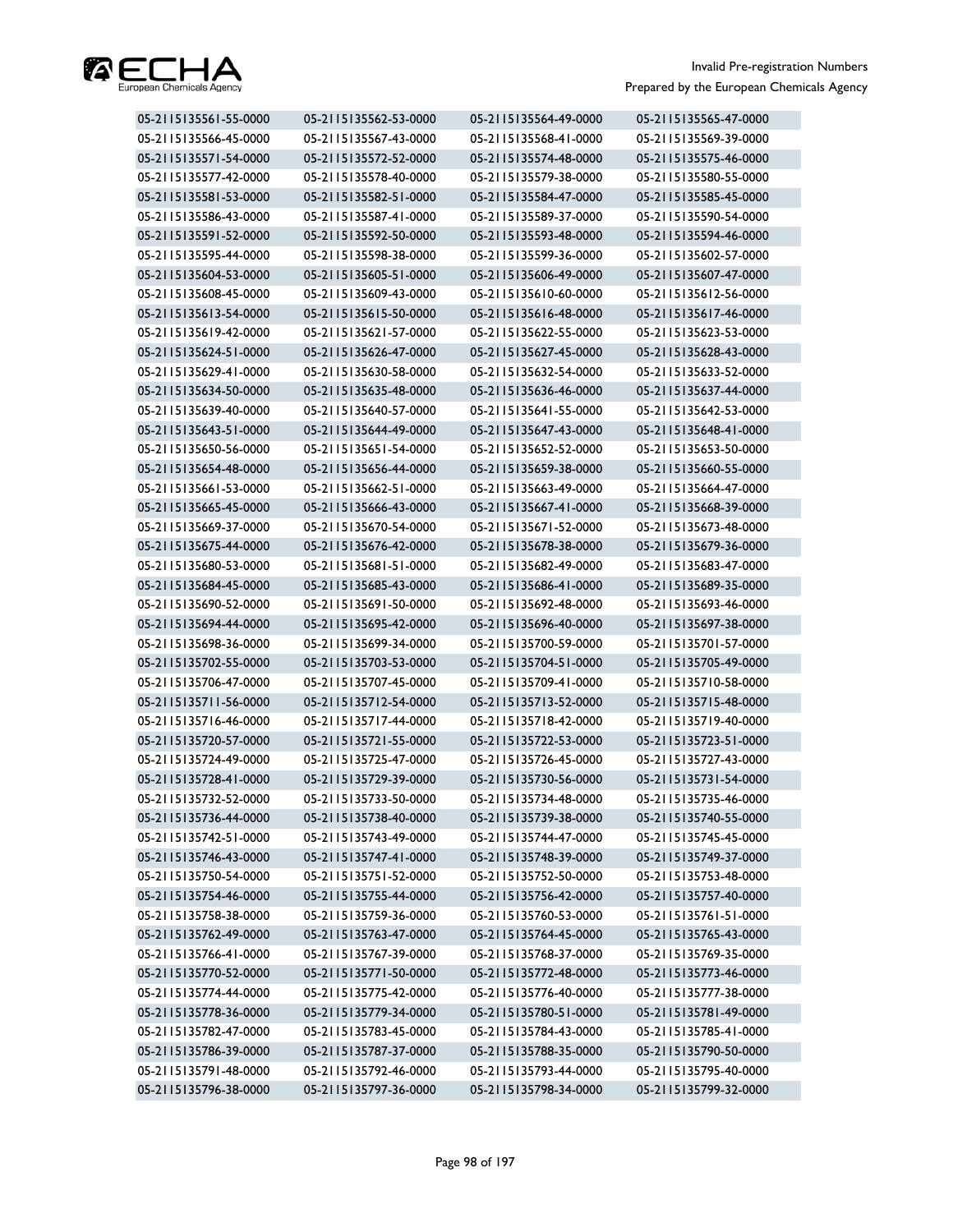

| 05-2115135800-57-0000 | 05-2115135801-55-0000 | 05-2115135802-53-0000 | 05-2115135803-51-0000 |
|-----------------------|-----------------------|-----------------------|-----------------------|
| 05-2115135804-49-0000 | 05-2115135805-47-0000 | 05-2115135807-43-0000 | 05-2115135808-41-0000 |
| 05-2115135809-39-0000 | 05-2115135810-56-0000 | 05-2115135811-54-0000 | 05-2115135812-52-0000 |
| 05-2115135813-50-0000 | 05-2115135814-48-0000 | 05-2115135815-46-0000 | 05-2115135816-44-0000 |
| 05-2115135817-42-0000 | 05-2115135818-40-0000 | 05-2115135820-55-0000 | 05-2115135822-51-0000 |
| 05-2115135823-49-0000 | 05-2115135824-47-0000 | 05-2115135825-45-0000 | 05-2115135826-43-0000 |
| 05-2115135827-41-0000 | 05-2115135828-39-0000 | 05-2115135829-37-0000 | 05-2115135831-52-0000 |
| 05-2115135832-50-0000 | 05-2115135833-48-0000 | 05-2115135834-46-0000 | 05-2115135835-44-0000 |
| 05-2115135836-42-0000 | 05-2115135837-40-0000 | 05-2115135838-38-0000 | 05-2115135839-36-0000 |
| 05-2115135840-53-0000 | 05-2115135841-51-0000 | 05-2115135842-49-0000 | 05-2115135843-47-0000 |
| 05-2115135845-43-0000 | 05-2115135846-41-0000 | 05-2115135847-39-0000 | 05-2115135848-37-0000 |
| 05-2115135849-35-0000 | 05-2115135850-52-0000 | 05-2115135851-50-0000 | 05-2115135852-48-0000 |
| 05-2115135853-46-0000 | 05-2115135854-44-0000 | 05-2115135855-42-0000 | 05-2115135856-40-0000 |
| 05-2115135857-38-0000 | 05-2115135858-36-0000 | 05-2115135859-34-0000 | 05-2115135861-49-0000 |
| 05-2115135862-47-0000 | 05-2115135863-45-0000 | 05-2115135865-41-0000 | 05-2115135866-39-0000 |
| 05-2115135867-37-0000 | 05-2115135868-35-0000 | 05-2115135869-33-0000 | 05-2115135870-50-0000 |
| 05-2115135872-46-0000 | 05-2115135873-44-0000 | 05-2115135874-42-0000 | 05-2115135875-40-0000 |
| 05-2115135876-38-0000 | 05-2115135878-34-0000 | 05-2115135879-32-0000 | 05-2115135880-49-0000 |
| 05-2115135881-47-0000 | 05-2115135882-45-0000 | 05-2115135883-43-0000 | 05-2115135884-41-0000 |
| 05-2115135885-39-0000 | 05-2115135887-35-0000 | 05-2115135888-33-0000 | 05-2115135890-48-0000 |
| 05-2115135891-46-0000 | 05-2115135893-42-0000 | 05-2115135894-40-0000 | 05-2115135895-38-0000 |
| 05-2115135896-36-0000 | 05-2115135898-32-0000 | 05-2115135899-30-0000 | 05-2115135900-55-0000 |
| 05-2115135901-53-0000 | 05-2115135902-51-0000 | 05-2115135903-49-0000 | 05-2115135904-47-0000 |
| 05-2115135906-43-0000 | 05-2115135907-41-0000 | 05-2115135908-39-0000 | 05-2115135909-37-0000 |
| 05-2115135910-54-0000 | 05-2115135911-52-0000 | 05-2115135912-50-0000 | 05-2115135913-48-0000 |
| 05-2115135914-46-0000 | 05-2115135916-42-0000 | 05-2115135917-40-0000 | 05-2115135918-38-0000 |
| 05-2115135919-36-0000 | 05-2115135921-51-0000 | 05-2115135922-49-0000 | 05-2115135923-47-0000 |
| 05-2115135924-45-0000 | 05-2115135925-43-0000 | 05-2115135926-41-0000 | 05-2115135927-39-0000 |
| 05-2115135928-37-0000 | 05-2115135929-35-0000 | 05-2115135930-52-0000 | 05-2115135931-50-0000 |
| 05-2115135933-46-0000 | 05-2115135934-44-0000 | 05-2115135935-42-0000 | 05-2115135936-40-0000 |
| 05-2115135937-38-0000 | 05-2115135938-36-0000 | 05-2115135939-34-0000 | 05-2115135940-51-0000 |
| 05-2115135941-49-0000 | 05-2115135942-47-0000 | 05-2115135943-45-0000 | 05-2115135944-43-0000 |
| 05-2115135946-39-0000 | 05-2115135947-37-0000 | 05-2115135948-35-0000 | 05-2115135949-33-0000 |
| 05-2115135950-50-0000 | 05-2115135951-48-0000 | 05-2115135952-46-0000 | 05-2115135953-44-0000 |
| 05-2115135955-40-0000 | 05-2115135956-38-0000 | 05-2115135957-36-0000 | 05-2115135958-34-0000 |
| 05-2115135959-32-0000 | 05-2115135960-49-0000 | 05-2115135961-47-0000 | 05-2115135963-43-0000 |
| 05-2115135964-41-0000 | 05-2115135966-37-0000 | 05-2115135967-35-0000 | 05-2115135968-33-0000 |
| 05-2115135969-31-0000 | 05-2115135970-48-0000 | 05-2115135971-46-0000 | 05-2115135972-44-0000 |
| 05-2115135973-42-0000 | 05-2115135974-40-0000 | 05-2115135976-36-0000 | 05-2115135977-34-0000 |
| 05-2115135978-32-0000 | 05-2115135979-30-0000 | 05-2115135980-47-0000 | 05-2115135982-43-0000 |
| 05-2115135985-37-0000 | 05-2115135988-31-0000 | 05-2115135989-29-0000 | 05-2115135990-46-0000 |
| 05-2115135991-44-0000 | 05-2115135992-42-0000 | 05-2115135993-40-0000 | 05-2115135994-38-0000 |
| 05-2115135995-36-0000 | 05-2115135996-34-0000 | 05-2115135997-32-0000 | 05-2115135998-30-0000 |
| 05-2115136000-72-0000 | 05-2115136001-70-0000 | 05-2115136002-68-0000 | 05-2115136003-66-0000 |
| 05-2115136004-64-0000 | 05-2115136005-62-0000 | 05-2115136006-60-0000 | 05-2115136007-58-0000 |
| 05-2115136008-56-0000 | 05-2115136009-54-0000 | 05-2115136011-69-0000 | 05-2115136012-67-0000 |
| 05-2115136013-65-0000 | 05-2115136014-63-0000 | 05-2115136015-61-0000 | 05-2115136016-59-0000 |
| 05-2115136017-57-0000 | 05-2115136018-55-0000 | 05-2115136019-53-0000 | 05-2115136020-70-0000 |
| 05-2115136021-68-0000 | 05-2115136022-66-0000 | 05-2115136023-64-0000 | 05-2115136024-62-0000 |
| 05-2115136025-60-0000 | 05-2115136026-58-0000 | 05-2115136027-56-0000 | 05-2115136028-54-0000 |
| 05-2115136029-52-0000 | 05-2115136030-69-0000 | 05-2115136031-67-0000 | 05-2115136032-65-0000 |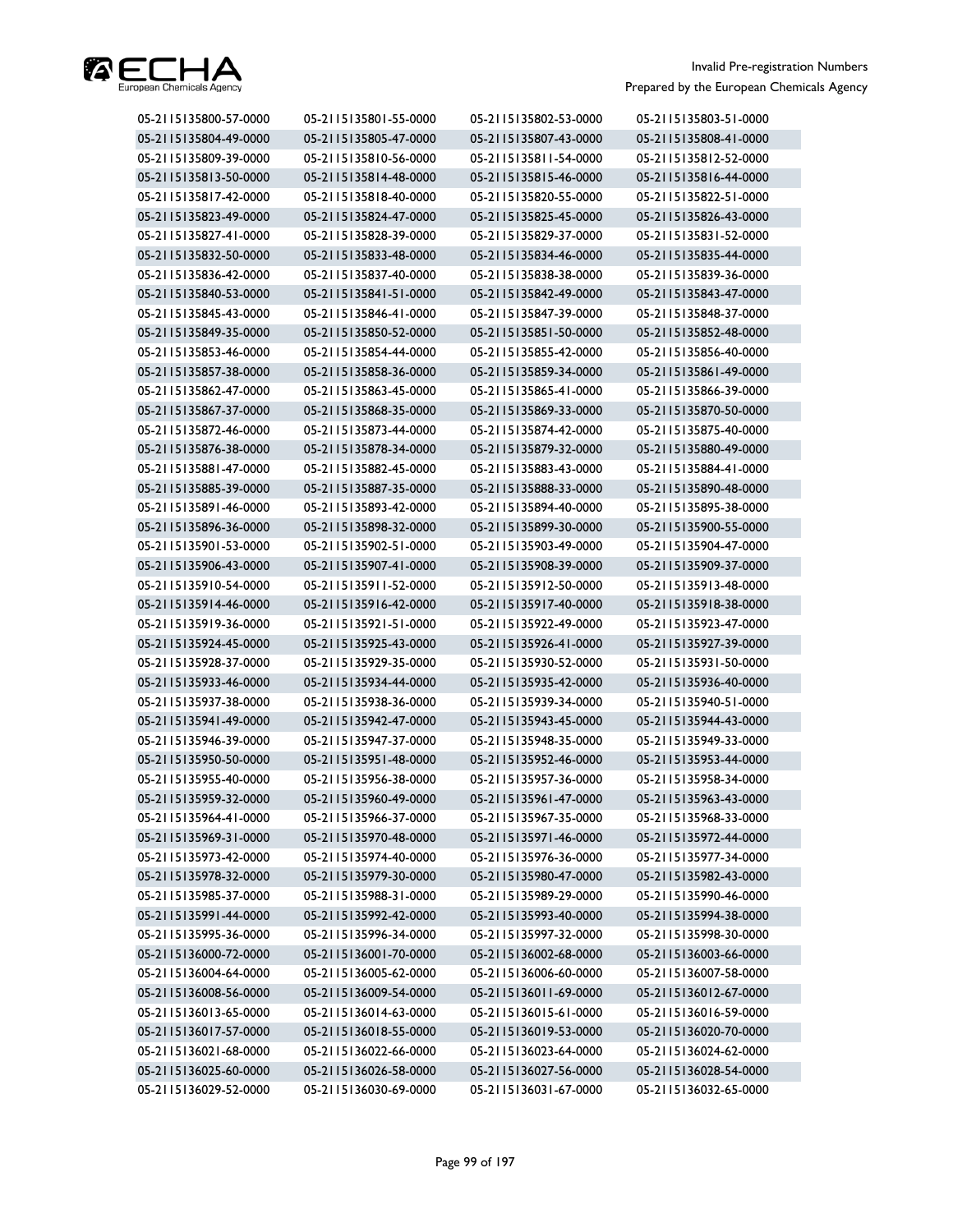

| 05-2115136033-63-0000 | 05-2115136034-61-0000 | 05-2115136036-57-0000 | 05-2115136037-55-0000 |
|-----------------------|-----------------------|-----------------------|-----------------------|
| 05-2115136038-53-0000 | 05-2115136039-51-0000 | 05-2115136041-66-0000 | 05-2115136042-64-0000 |
| 05-2115136043-62-0000 | 05-2115136044-60-0000 | 05-2115136047-54-0000 | 05-2115136048-52-0000 |
| 05-2115136049-50-0000 | 05-2115136050-67-0000 | 05-2115136051-65-0000 | 05-2115136052-63-0000 |
| 05-2115136053-61-0000 | 05-2115136054-59-0000 | 05-2115136055-57-0000 | 05-2115136056-55-0000 |
| 05-2115136057-53-0000 | 05-2115136059-49-0000 | 05-2115136060-66-0000 | 05-2115136061-64-0000 |
| 05-2115136062-62-0000 | 05-2115136064-58-0000 | 05-2115136065-56-0000 | 05-2115136067-52-0000 |
| 05-2115136068-50-0000 | 05-2115136069-48-0000 | 05-2115136070-65-0000 | 05-2115136071-63-0000 |
| 05-2115136073-59-0000 | 05-2115136074-57-0000 | 05-2115136075-55-0000 | 05-2115136076-53-0000 |
| 05-2115136077-51-0000 | 05-2115136079-47-0000 | 05-2115136080-64-0000 | 05-2115136081-62-0000 |
| 05-2115136082-60-0000 | 05-2115136083-58-0000 | 05-2115136084-56-0000 | 05-2115136085-54-0000 |
| 05-2115136086-52-0000 | 05-2115136087-50-0000 | 05-2115136088-48-0000 | 05-2115136089-46-0000 |
| 05-2115136090-63-0000 | 05-2115136091-61-0000 | 05-2115136092-59-0000 | 05-2115136094-55-0000 |
| 05-2115136095-53-0000 | 05-2115136096-51-0000 | 05-2115136097-49-0000 | 05-2115136098-47-0000 |
| 05-2115136099-45-0000 | 05-2115136100-70-0000 | 05-2115136101-68-0000 | 05-2115136102-66-0000 |
| 05-2115136103-64-0000 | 05-2115136104-62-0000 | 05-2115136105-60-0000 | 05-2115136107-56-0000 |
| 05-2115136109-52-0000 | 05-2115136110-69-0000 | 05-2115136112-65-0000 | 05-2115136113-63-0000 |
| 05-2115136117-55-0000 | 05-2115136118-53-0000 | 05-2115136119-51-0000 | 05-2115136120-68-0000 |
| 05-2115136121-66-0000 | 05-2115136122-64-0000 | 05-2115136123-62-0000 | 05-2115136124-60-0000 |
| 05-2115136125-58-0000 | 05-2115136126-56-0000 | 05-2115136127-54-0000 | 05-2115136128-52-0000 |
| 05-2115136129-50-0000 | 05-2115136130-67-0000 | 05-2115136133-61-0000 | 05-2115136134-59-0000 |
| 05-2115136135-57-0000 | 05-2115136136-55-0000 | 05-2115136138-51-0000 | 05-2115136139-49-0000 |
| 05-2115136140-66-0000 | 05-2115136141-64-0000 | 05-2115136142-62-0000 | 05-2115136144-58-0000 |
| 05-2115136145-56-0000 | 05-2115136146-54-0000 | 05-2115136147-52-0000 | 05-2115136148-50-0000 |
| 05-2115136150-65-0000 | 05-2115136151-63-0000 | 05-2115136152-61-0000 | 05-2115136153-59-0000 |
| 05-2115136154-57-0000 | 05-2115136155-55-0000 | 05-2115136156-53-0000 | 05-2115136157-51-0000 |
| 05-2115136159-47-0000 | 05-2115136161-62-0000 | 05-2115136162-60-0000 | 05-2115136163-58-0000 |
| 05-2115136164-56-0000 | 05-2115136165-54-0000 | 05-2115136166-52-0000 | 05-2115136167-50-0000 |
| 05-2115136170-63-0000 | 05-2115136171-61-0000 | 05-2115136172-59-0000 | 05-2115136174-55-0000 |
| 05-2115136177-49-0000 | 05-2115136182-58-0000 | 05-2115136186-50-0000 | 05-2115136187-48-0000 |
| 05-2115136188-46-0000 | 05-2115136189-44-0000 | 05-2115136191-59-0000 | 05-2115136192-57-0000 |
| 05-2115136193-55-0000 | 05-2115136195-51-0000 | 05-2115136197-47-0000 | 05-2115136199-43-0000 |
| 05-2115136201-66-0000 | 05-2115136202-64-0000 | 05-2115136204-60-0000 | 05-2115136206-56-0000 |
| 05-2115136207-54-0000 | 05-2115136208-52-0000 | 05-2115136209-50-0000 | 05-2115136210-67-0000 |
| 05-2115136211-65-0000 | 05-2115136212-63-0000 | 05-2115136214-59-0000 | 05-2115136215-57-0000 |
| 05-2115136217-53-0000 | 05-2115136218-51-0000 | 05-2115136219-49-0000 | 05-2115136220-66-0000 |
| 05-2115136221-64-0000 | 05-2115136222-62-0000 | 05-2115136223-60-0000 | 05-2115136224-58-0000 |
| 05-2115136226-54-0000 | 05-2115136227-52-0000 | 05-2115136228-50-0000 | 05-2115136229-48-0000 |
| 05-2115136230-65-0000 | 05-2115136232-61-0000 | 05-2115136233-59-0000 | 05-2115136234-57-0000 |
| 05-2115136235-55-0000 | 05-2115136236-53-0000 | 05-2115136237-51-0000 | 05-2115136238-49-0000 |
| 05-2115136239-47-0000 | 05-2115136240-64-0000 | 05-2115136244-56-0000 | 05-2115136245-54-0000 |
| 05-2115136247-50-0000 | 05-2115136248-48-0000 | 05-2115136249-46-0000 | 05-2115136250-63-0000 |
| 05-2115136251-61-0000 | 05-2115136252-59-0000 | 05-2115136253-57-0000 | 05-2115136254-55-0000 |
| 05-2115136255-53-0000 | 05-2115136256-51-0000 | 05-2115136257-49-0000 | 05-2115136258-47-0000 |
| 05-2115136259-45-0000 | 05-2115136260-62-0000 | 05-2115136261-60-0000 | 05-2115136263-56-0000 |
| 05-2115136264-54-0000 | 05-2115136266-50-0000 | 05-2115136267-48-0000 | 05-2115136268-46-0000 |
| 05-2115136269-44-0000 | 05-2115136270-61-0000 | 05-2115136272-57-0000 | 05-2115136273-55-0000 |
| 05-2115136274-53-0000 | 05-2115136400-64-0000 | 05-2115136413-57-0000 | 05-2115136529-42-0000 |
| 05-2115136534-51-0000 | 05-2115136563-50-0000 | 05-2115136816-43-0000 | 05-2115136932-47-0000 |
| 05-2115136933-45-0000 | 05-2115136934-43-0000 | 05-2115136935-41-0000 | 05-2115136936-39-0000 |
| 05-2115136937-37-0000 | 05-2115136938-35-0000 | 05-2115136939-33-0000 | 05-2115136940-50-0000 |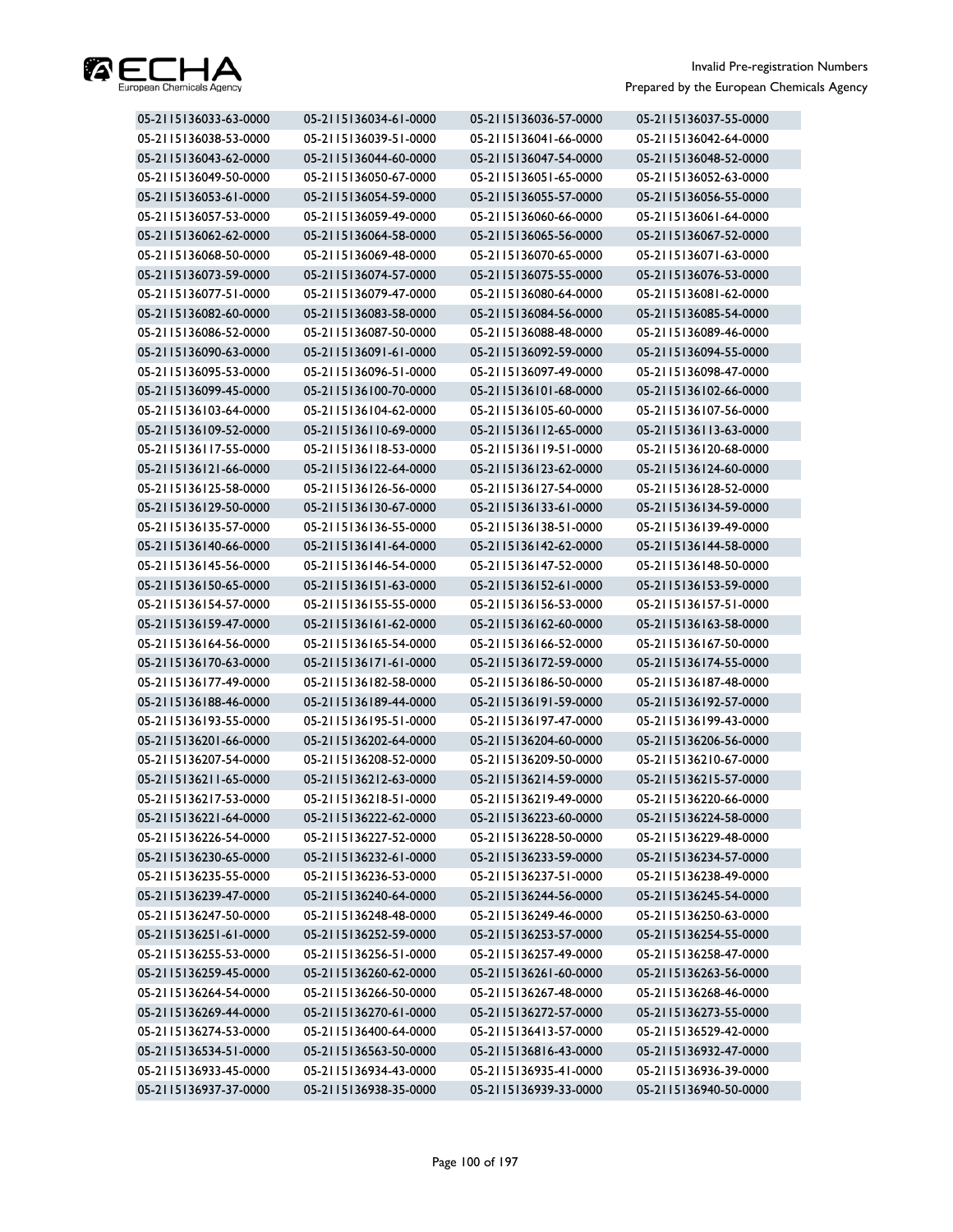

| 05-2115136941-48-0000 | 05-2115136942-46-0000 | 05-2115136943-44-0000 | 05-2115136944-42-0000 |
|-----------------------|-----------------------|-----------------------|-----------------------|
| 05-2115136945-40-0000 | 05-2115136946-38-0000 | 05-2115136947-36-0000 | 05-2115136948-34-0000 |
| 05-2115136949-32-0000 | 05-2115136950-49-0000 | 05-2115136951-47-0000 | 05-2115136952-45-0000 |
| 05-2115136953-43-0000 | 05-2115136954-41-0000 | 05-2115136955-39-0000 | 05-2115136956-37-0000 |
| 05-2115136957-35-0000 | 05-2115136958-33-0000 | 05-2115136959-31-0000 | 05-2115136960-48-0000 |
| 05-2115136961-46-0000 | 05-2115136962-44-0000 | 05-2115136963-42-0000 | 05-2115136964-40-0000 |
| 05-2115136965-38-0000 | 05-2115136966-36-0000 | 05-2115136967-34-0000 | 05-2115136968-32-0000 |
| 05-2115136969-30-0000 | 05-2115136970-47-0000 | 05-2115136971-45-0000 | 05-2115136972-43-0000 |
| 05-2115136973-41-0000 | 05-2115136974-39-0000 | 05-2115136975-37-0000 | 05-2115136976-35-0000 |
| 05-2115136977-33-0000 | 05-2115136978-31-0000 | 05-2115136979-29-0000 | 05-2115136980-46-0000 |
| 05-2115136981-44-0000 | 05-2115136982-42-0000 | 05-2115136983-40-0000 | 05-2115136984-38-0000 |
| 05-2115136985-36-0000 | 05-2115136986-34-0000 | 05-2115136987-32-0000 | 05-2115136988-30-0000 |
| 05-2115136989-28-0000 | 05-2115136990-45-0000 | 05-2115136991-43-0000 | 05-2115136992-41-0000 |
| 05-2115136993-39-0000 | 05-2115136994-37-0000 | 05-2115136995-35-0000 | 05-2115136996-33-0000 |
| 05-2115136997-31-0000 | 05-2115136998-29-0000 | 05-2115136999-27-0000 | 05-2115137000-71-0000 |
| 05-2115137001-69-0000 | 05-2115137002-67-0000 | 05-2115137003-65-0000 | 05-2115137004-63-0000 |
| 05-2115137005-61-0000 | 05-2115137006-59-0000 | 05-2115137007-57-0000 | 05-2115137008-55-0000 |
| 05-2115137009-53-0000 | 05-2115137010-70-0000 | 05-2115137011-68-0000 | 05-2115137012-66-0000 |
| 05-2115137013-64-0000 | 05-2115137014-62-0000 | 05-2115137015-60-0000 | 05-2115137016-58-0000 |
| 05-2115137017-56-0000 | 05-2115137018-54-0000 | 05-2115137019-52-0000 | 05-2115137020-69-0000 |
| 05-2115137021-67-0000 | 05-2115137022-65-0000 | 05-2115137023-63-0000 | 05-2115137024-61-0000 |
| 05-2115137025-59-0000 | 05-2115137026-57-0000 | 05-2115137027-55-0000 | 05-2115137028-53-0000 |
| 05-2115137029-51-0000 | 05-2115137030-68-0000 | 05-2115137031-66-0000 | 05-2115137032-64-0000 |
| 05-2115137033-62-0000 | 05-2115137034-60-0000 | 05-2115137035-58-0000 | 05-2115137036-56-0000 |
| 05-2115137037-54-0000 | 05-2115137038-52-0000 | 05-2115137039-50-0000 | 05-2115137040-67-0000 |
| 05-2115137041-65-0000 | 05-2115137042-63-0000 | 05-2115137043-61-0000 | 05-2115137044-59-0000 |
| 05-2115137045-57-0000 | 05-2115137046-55-0000 | 05-2115137047-53-0000 | 05-2115137048-51-0000 |
| 05-2115137049-49-0000 | 05-2115137050-66-0000 | 05-2115137051-64-0000 | 05-2115137052-62-0000 |
| 05-2115137053-60-0000 | 05-2115137054-58-0000 | 05-2115137055-56-0000 | 05-2115137056-54-0000 |
| 05-2115137057-52-0000 | 05-2115137058-50-0000 | 05-2115137059-48-0000 | 05-2115137060-65-0000 |
| 05-2115137061-63-0000 | 05-2115137062-61-0000 | 05-2115137063-59-0000 | 05-2115137064-57-0000 |
| 05-2115137065-55-0000 | 05-2115137066-53-0000 | 05-2115137067-51-0000 | 05-2115137068-49-0000 |
| 05-2115137069-47-0000 | 05-2115137070-64-0000 | 05-2115137071-62-0000 | 05-2115137072-60-0000 |
| 05-2115137073-58-0000 | 05-2115137074-56-0000 | 05-2115137075-54-0000 | 05-2115137076-52-0000 |
| 05-2115137077-50-0000 | 05-2115137078-48-0000 | 05-2115137079-46-0000 | 05-2115137080-63-0000 |
| 05-2115137081-61-0000 | 05-2115137082-59-0000 | 05-2115137083-57-0000 | 05-2115137084-55-0000 |
| 05-2115137085-53-0000 | 05-2115137086-51-0000 | 05-2115137087-49-0000 | 05-2115137088-47-0000 |
| 05-2115137089-45-0000 | 05-2115137090-62-0000 | 05-2115137091-60-0000 | 05-2115137092-58-0000 |
| 05-2115137093-56-0000 | 05-2115137094-54-0000 | 05-2115137095-52-0000 | 05-2115137096-50-0000 |
| 05-2115137097-48-0000 | 05-2115137098-46-0000 | 05-2115137099-44-0000 | 05-2115137100-69-0000 |
| 05-2115137101-67-0000 | 05-2115137102-65-0000 | 05-2115137103-63-0000 | 05-2115137104-61-0000 |
| 05-2115137105-59-0000 | 05-2115137106-57-0000 | 05-2115137107-55-0000 | 05-2115137108-53-0000 |
| 05-2115137109-51-0000 | 05-2115137110-68-0000 | 05-2115137111-66-0000 | 05-2115137112-64-0000 |
| 05-2115137113-62-0000 | 05-2115137114-60-0000 | 05-2115137115-58-0000 | 05-2115137116-56-0000 |
| 05-2115137117-54-0000 | 05-2115137118-52-0000 | 05-2115137119-50-0000 | 05-2115137120-67-0000 |
| 05-2115137121-65-0000 | 05-2115137122-63-0000 | 05-2115137123-61-0000 | 05-2115137124-59-0000 |
| 05-2115137125-57-0000 | 05-2115137126-55-0000 | 05-2115137127-53-0000 | 05-2115137128-51-0000 |
| 05-2115137129-49-0000 | 05-2115137130-66-0000 | 05-2115137131-64-0000 | 05-2115137132-62-0000 |
| 05-2115137133-60-0000 | 05-2115137134-58-0000 | 05-2115137135-56-0000 | 05-2115137136-54-0000 |
| 05-2115137137-52-0000 | 05-2115137138-50-0000 | 05-2115137139-48-0000 | 05-2115137140-65-0000 |
| 05-2115137141-63-0000 | 05-2115137142-61-0000 | 05-2115137143-59-0000 | 05-2115137144-57-0000 |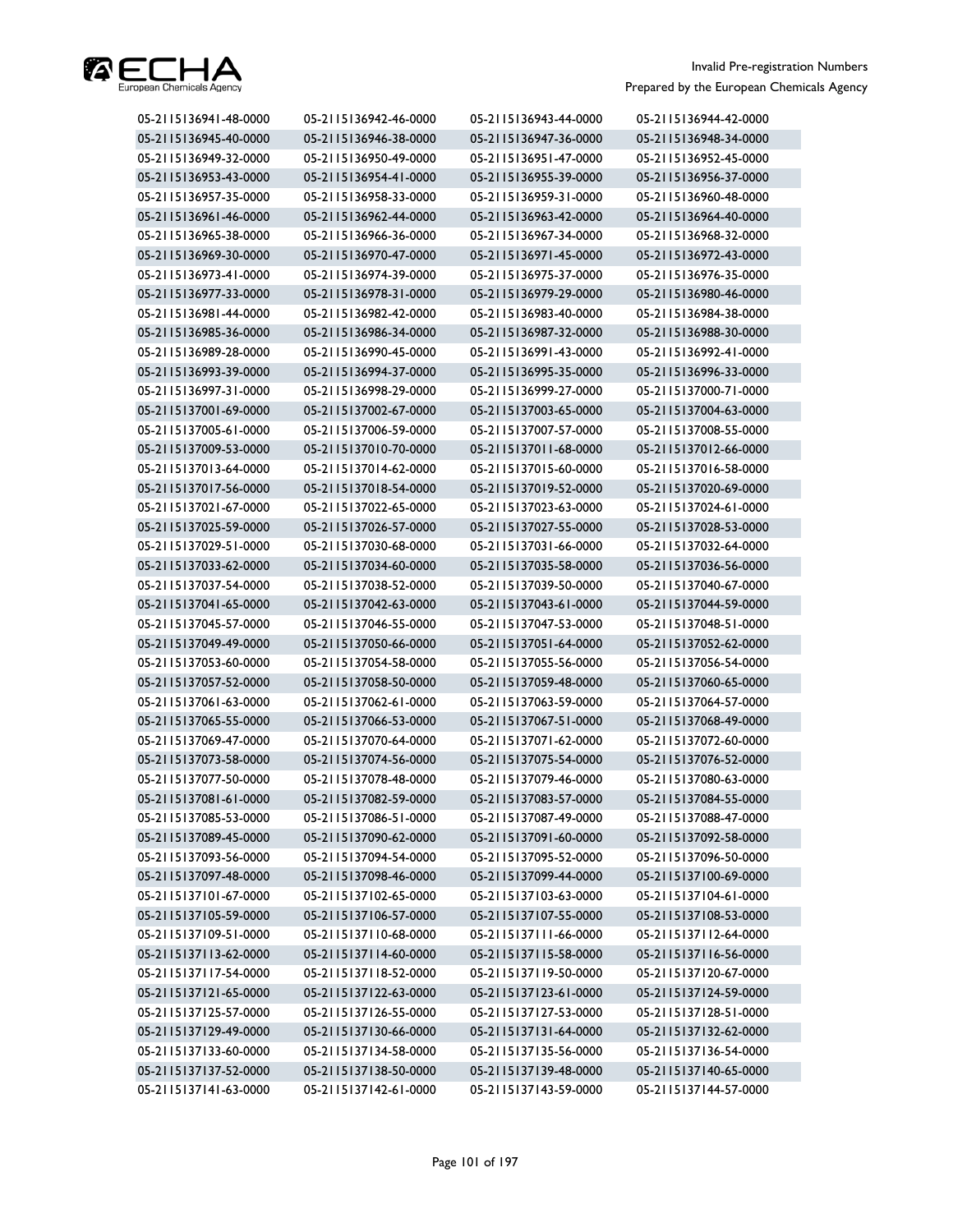

| 05-2115137145-55-0000 | 05-2115137146-53-0000 | 05-2115137147-51-0000 | 05-2115137148-49-0000 |
|-----------------------|-----------------------|-----------------------|-----------------------|
| 05-2115137149-47-0000 | 05-2115137150-64-0000 | 05-2115137151-62-0000 | 05-2115137152-60-0000 |
| 05-2115137153-58-0000 | 05-2115137154-56-0000 | 05-2115137155-54-0000 | 05-2115137156-52-0000 |
| 05-2115137157-50-0000 | 05-2115137158-48-0000 | 05-2115137159-46-0000 | 05-2115137160-63-0000 |
| 05-2115137161-61-0000 | 05-2115137162-59-0000 | 05-2115137163-57-0000 | 05-2115137164-55-0000 |
| 05-2115137165-53-0000 | 05-2115137166-51-0000 | 05-2115137167-49-0000 | 05-2115137168-47-0000 |
| 05-2115137169-45-0000 | 05-2115137170-62-0000 | 05-2115137171-60-0000 | 05-2115137172-58-0000 |
| 05-2115137173-56-0000 | 05-2115137174-54-0000 | 05-2115137175-52-0000 | 05-2115137176-50-0000 |
| 05-2115137177-48-0000 | 05-2115137178-46-0000 | 05-2115137179-44-0000 | 05-2115137180-61-0000 |
| 05-2115137181-59-0000 | 05-2115137182-57-0000 | 05-2115137183-55-0000 | 05-2115137184-53-0000 |
| 05-2115137185-51-0000 | 05-2115137186-49-0000 | 05-2115137187-47-0000 | 05-2115137188-45-0000 |
| 05-2115137189-43-0000 | 05-2115137190-60-0000 | 05-2115137191-58-0000 | 05-2115137192-56-0000 |
| 05-2115137193-54-0000 | 05-2115137194-52-0000 | 05-2115137195-50-0000 | 05-2115137196-48-0000 |
| 05-2115137197-46-0000 | 05-2115137198-44-0000 | 05-2115137199-42-0000 | 05-2115137200-67-0000 |
| 05-2115137201-65-0000 | 05-2115137202-63-0000 | 05-2115137203-61-0000 | 05-2115137204-59-0000 |
| 05-2115137205-57-0000 | 05-2115137206-55-0000 | 05-2115137207-53-0000 | 05-2115137208-51-0000 |
| 05-2115137209-49-0000 | 05-2115137210-66-0000 | 05-2115137211-64-0000 | 05-2115137212-62-0000 |
| 05-2115137213-60-0000 | 05-2115137214-58-0000 | 05-2115137215-56-0000 | 05-2115137216-54-0000 |
| 05-2115137217-52-0000 | 05-2115137218-50-0000 | 05-2115137219-48-0000 | 05-2115137220-65-0000 |
| 05-2115137221-63-0000 | 05-2115137222-61-0000 | 05-2115137223-59-0000 | 05-2115137224-57-0000 |
| 05-2115137225-55-0000 | 05-2115137226-53-0000 | 05-2115137227-51-0000 | 05-2115137228-49-0000 |
| 05-2115137229-47-0000 | 05-2115137230-64-0000 | 05-2115137231-62-0000 | 05-2115137232-60-0000 |
| 05-2115137233-58-0000 | 05-2115137234-56-0000 | 05-2115137235-54-0000 | 05-2115137236-52-0000 |
| 05-2115137237-50-0000 | 05-2115137238-48-0000 | 05-2115137239-46-0000 | 05-2115137240-63-0000 |
| 05-2115137241-61-0000 | 05-2115137242-59-0000 | 05-2115137243-57-0000 | 05-2115137244-55-0000 |
| 05-2115137245-53-0000 | 05-2115137246-51-0000 | 05-2115137247-49-0000 | 05-2115137248-47-0000 |
| 05-2115137249-45-0000 | 05-2115137250-62-0000 | 05-2115137251-60-0000 | 05-2115137252-58-0000 |
| 05-2115137253-56-0000 | 05-2115137254-54-0000 | 05-2115137255-52-0000 | 05-2115137256-50-0000 |
| 05-2115137257-48-0000 | 05-2115137258-46-0000 | 05-2115137259-44-0000 | 05-2115137260-61-0000 |
| 05-2115137261-59-0000 | 05-2115137262-57-0000 | 05-2115137263-55-0000 | 05-2115137264-53-0000 |
| 05-2115137265-51-0000 | 05-2115137266-49-0000 | 05-2115137267-47-0000 | 05-2115137268-45-0000 |
| 05-2115137269-43-0000 | 05-2115137270-60-0000 | 05-2115137271-58-0000 | 05-2115137272-56-0000 |
| 05-2115137273-54-0000 | 05-2115137274-52-0000 | 05-2115137275-50-0000 | 05-2115137276-48-0000 |
| 05-2115137277-46-0000 | 05-2115137278-44-0000 | 05-2115137279-42-0000 | 05-2115137280-59-0000 |
| 05-2115137281-57-0000 | 05-2115137282-55-0000 | 05-2115137283-53-0000 | 05-2115137284-51-0000 |
| 05-2115137285-49-0000 | 05-2115137286-47-0000 | 05-2115137287-45-0000 | 05-2115137288-43-0000 |
| 05-2115137289-41-0000 | 05-2115137290-58-0000 | 05-2115137292-54-0000 | 05-2115137293-52-0000 |
| 05-2115137294-50-0000 | 05-2115137295-48-0000 | 05-2115137296-46-0000 | 05-2115137297-44-0000 |
| 05-2115137298-42-0000 | 05-2115137299-40-0000 | 05-2115137300-65-0000 | 05-2115137301-63-0000 |
| 05-2115137302-61-0000 | 05-2115137303-59-0000 | 05-2115137304-57-0000 | 05-2115137305-55-0000 |
| 05-2115137306-53-0000 | 05-2115137307-51-0000 | 05-2115137308-49-0000 | 05-2115137309-47-0000 |
| 05-2115137310-64-0000 | 05-2115137311-62-0000 | 05-2115137312-60-0000 | 05-2115137313-58-0000 |
| 05-2115137314-56-0000 | 05-2115137315-54-0000 | 05-2115137316-52-0000 | 05-2115137317-50-0000 |
| 05-2115137318-48-0000 | 05-2115137319-46-0000 | 05-2115137320-63-0000 | 05-2115137321-61-0000 |
| 05-2115137322-59-0000 | 05-2115137323-57-0000 | 05-2115137324-55-0000 | 05-2115137325-53-0000 |
| 05-2115137326-51-0000 | 05-2115137327-49-0000 | 05-2115137328-47-0000 | 05-2115137329-45-0000 |
| 05-2115137330-62-0000 | 05-2115137331-60-0000 | 05-2115137332-58-0000 | 05-2115137333-56-0000 |
| 05-2115137334-54-0000 | 05-2115137335-52-0000 | 05-2115137336-50-0000 | 05-2115137337-48-0000 |
| 05-2115137338-46-0000 | 05-2115137339-44-0000 | 05-2115137340-61-0000 | 05-2115137341-59-0000 |
| 05-2115137342-57-0000 | 05-2115137343-55-0000 | 05-2115137344-53-0000 | 05-2115137345-51-0000 |
| 05-2115137346-49-0000 | 05-2115137347-47-0000 | 05-2115137348-45-0000 | 05-2115137349-43-0000 |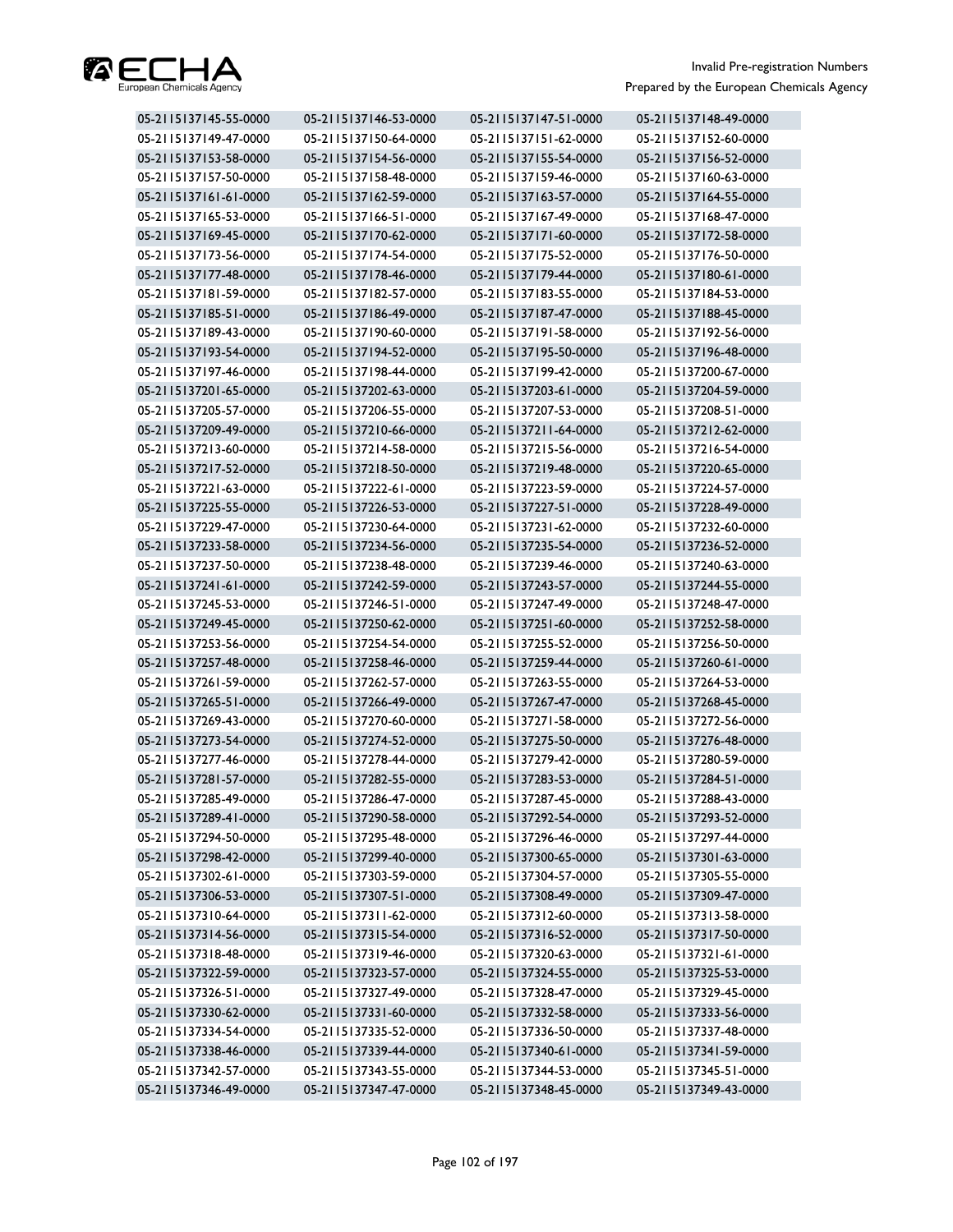

| 05-2115137350-60-0000 | 05-2115137351-58-0000 | 05-2115137352-56-0000 | 05-2115137353-54-0000 |
|-----------------------|-----------------------|-----------------------|-----------------------|
| 05-2115137354-52-0000 | 05-2115137355-50-0000 | 05-2115137356-48-0000 | 05-2115137357-46-0000 |
| 05-2115137358-44-0000 | 05-2115137359-42-0000 | 05-2115137360-59-0000 | 05-2115137361-57-0000 |
| 05-2115137362-55-0000 | 05-2115137363-53-0000 | 05-2115137364-51-0000 | 05-2115137365-49-0000 |
| 05-2115137366-47-0000 | 05-2115137367-45-0000 | 05-2115137368-43-0000 | 05-2115137369-41-0000 |
| 05-2115137370-58-0000 | 05-2115137371-56-0000 | 05-2115137372-54-0000 | 05-2115137373-52-0000 |
| 05-2115137374-50-0000 | 05-2115137375-48-0000 | 05-2115137376-46-0000 | 05-2115137377-44-0000 |
| 05-2115137378-42-0000 | 05-2115137379-40-0000 | 05-2115137380-57-0000 | 05-2115137381-55-0000 |
| 05-2115137382-53-0000 | 05-2115137383-51-0000 | 05-2115137384-49-0000 | 05-2115137385-47-0000 |
| 05-2115137386-45-0000 | 05-2115137387-43-0000 | 05-2115137388-41-0000 | 05-2115137389-39-0000 |
| 05-2115137390-56-0000 | 05-2115137391-54-0000 | 05-2115137392-52-0000 | 05-2115137393-50-0000 |
| 05-2115137394-48-0000 | 05-2115137395-46-0000 | 05-2115137396-44-0000 | 05-2115137397-42-0000 |
| 05-2115137398-40-0000 | 05-2115137399-38-0000 | 05-2115137400-63-0000 | 05-2115137401-61-0000 |
| 05-2115137402-59-0000 | 05-2115137403-57-0000 | 05-2115137404-55-0000 | 05-2115137405-53-0000 |
| 05-2115137406-51-0000 | 05-2115137407-49-0000 | 05-2115137408-47-0000 | 05-2115137409-45-0000 |
| 05-2115137410-62-0000 | 05-2115137411-60-0000 | 05-2115137412-58-0000 | 05-2115137413-56-0000 |
| 05-2115137414-54-0000 | 05-2115137415-52-0000 | 05-2115137416-50-0000 | 05-2115137417-48-0000 |
| 05-2115137418-46-0000 | 05-2115137419-44-0000 | 05-2115137420-61-0000 | 05-2115137421-59-0000 |
| 05-2115137422-57-0000 | 05-2115137423-55-0000 | 05-2115137424-53-0000 | 05-2115137425-51-0000 |
| 05-2115137426-49-0000 | 05-2115137427-47-0000 | 05-2115137428-45-0000 | 05-2115137429-43-0000 |
| 05-2115137430-60-0000 | 05-2115137431-58-0000 | 05-2115137432-56-0000 | 05-2115137433-54-0000 |
| 05-2115137434-52-0000 | 05-2115137435-50-0000 | 05-2115137436-48-0000 | 05-2115137437-46-0000 |
| 05-2115137438-44-0000 | 05-2115137439-42-0000 | 05-2115137440-59-0000 | 05-2115137441-57-0000 |
| 05-2115137442-55-0000 | 05-2115137443-53-0000 | 05-2115137444-51-0000 | 05-2115137445-49-0000 |
| 05-2115137446-47-0000 | 05-2115137447-45-0000 | 05-2115137448-43-0000 | 05-2115137449-41-0000 |
| 05-2115137450-58-0000 | 05-2115137451-56-0000 | 05-2115137452-54-0000 | 05-2115137453-52-0000 |
| 05-2115137454-50-0000 | 05-2115137455-48-0000 | 05-2115137456-46-0000 | 05-2115137457-44-0000 |
| 05-2115137458-42-0000 | 05-2115137459-40-0000 | 05-2115137460-57-0000 | 05-2115137461-55-0000 |
| 05-2115137462-53-0000 | 05-2115137463-51-0000 | 05-2115137464-49-0000 | 05-2115137465-47-0000 |
| 05-2115137466-45-0000 | 05-2115137467-43-0000 | 05-2115137468-41-0000 | 05-2115137469-39-0000 |
| 05-2115137470-56-0000 | 05-2115137471-54-0000 | 05-2115137472-52-0000 | 05-2115137473-50-0000 |
| 05-2115137474-48-0000 | 05-2115137475-46-0000 | 05-2115137476-44-0000 | 05-2115137477-42-0000 |
| 05-2115137478-40-0000 | 05-2115137479-38-0000 | 05-2115137480-55-0000 | 05-2115137481-53-0000 |
| 05-2115137482-51-0000 | 05-2115137483-49-0000 | 05-2115137484-47-0000 | 05-2115137485-45-0000 |
| 05-2115137486-43-0000 | 05-2115137487-41-0000 | 05-2115137488-39-0000 | 05-2115137489-37-0000 |
| 05-2115137490-54-0000 | 05-2115137491-52-0000 | 05-2115137492-50-0000 | 05-2115137493-48-0000 |
| 05-2115137494-46-0000 | 05-2115137495-44-0000 | 05-2115137496-42-0000 | 05-2115137497-40-0000 |
| 05-2115137498-38-0000 | 05-2115137499-36-0000 | 05-2115137500-61-0000 | 05-2115137501-59-0000 |
| 05-2115137502-57-0000 | 05-2115137503-55-0000 | 05-2115137504-53-0000 | 05-2115137505-51-0000 |
| 05-2115137506-49-0000 | 05-2115137507-47-0000 | 05-2115137508-45-0000 | 05-2115137509-43-0000 |
| 05-2115137510-60-0000 | 05-2115137511-58-0000 | 05-2115137512-56-0000 | 05-2115137513-54-0000 |
| 05-2115137514-52-0000 | 05-2115137515-50-0000 | 05-2115137516-48-0000 | 05-2115137517-46-0000 |
| 05-2115137518-44-0000 | 05-2115137519-42-0000 | 05-2115137520-59-0000 | 05-2115137521-57-0000 |
| 05-2115137523-53-0000 | 05-2115137525-49-0000 | 05-2115137528-43-0000 | 05-2115137531-56-0000 |
| 05-2115137533-52-0000 | 05-2115137534-50-0000 | 05-2115137535-48-0000 | 05-2115137536-46-0000 |
| 05-2115137538-42-0000 | 05-2115137541-55-0000 | 05-2115137543-51-0000 | 05-2115137546-45-0000 |
| 05-2115137549-39-0000 | 05-2115137551-54-0000 | 05-2115137554-48-0000 | 05-2115137556-44-0000 |
| 05-2115137559-38-0000 | 05-2115137561-53-0000 | 05-2115137564-47-0000 | 05-2115137566-43-0000 |
| 05-2115137569-37-0000 | 05-2115137571-52-0000 | 05-2115137574-46-0000 | 05-2115137576-42-0000 |
| 05-2115137579-36-0000 | 05-2115137581-51-0000 | 05-2115137584-45-0000 | 05-2115137586-41-0000 |
| 05-2115137588-37-0000 | 05-2115137591-50-0000 | 05-2115137593-46-0000 | 05-2115137595-42-0000 |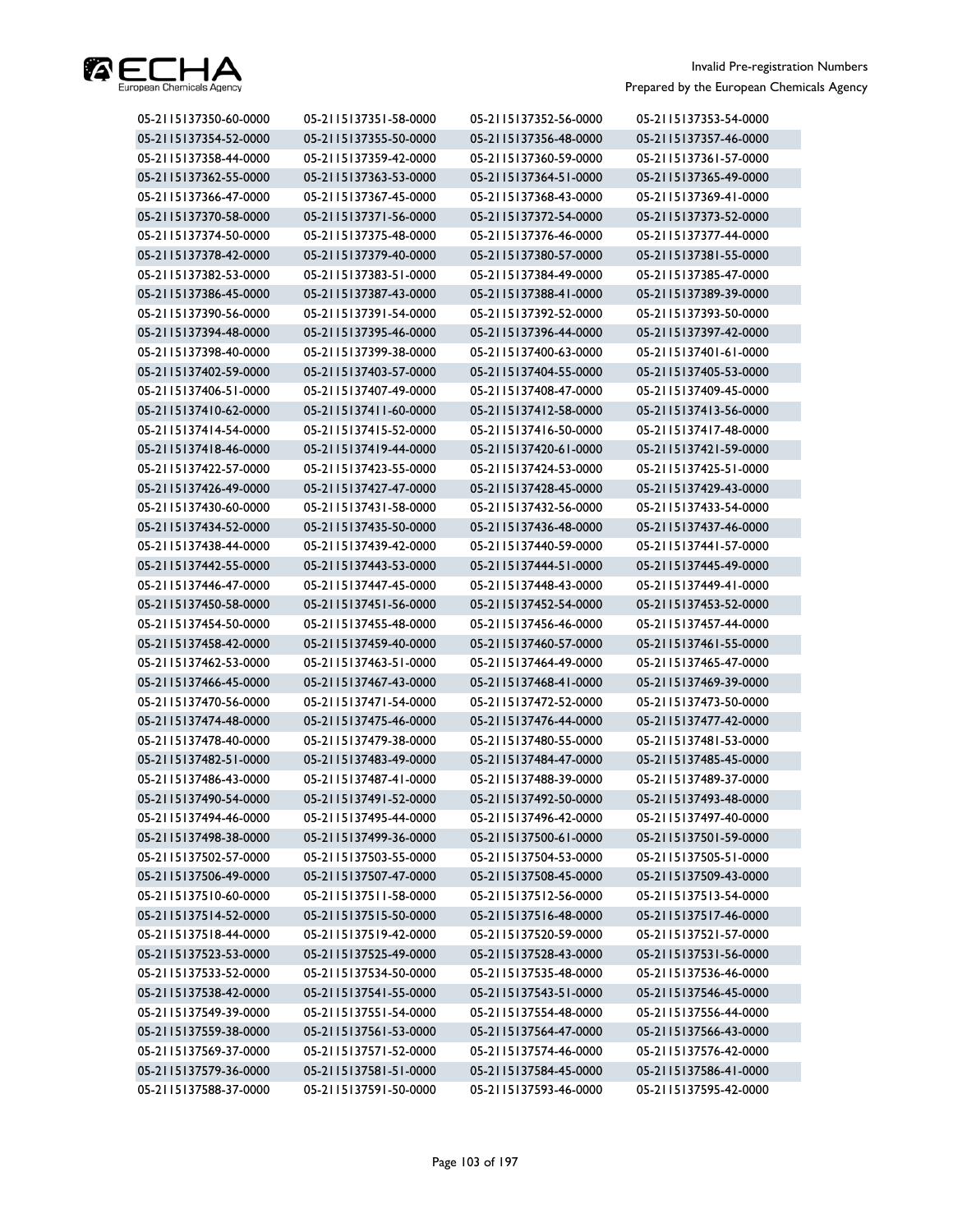

| 05-2115137598-36-0000 | 05-2115137599-34-0000 | 05-2115137600-59-0000 | 05-2115137601-57-0000 |
|-----------------------|-----------------------|-----------------------|-----------------------|
| 05-2115137603-53-0000 | 05-2115137605-49-0000 | 05-2115137608-43-0000 | 05-2115137610-58-0000 |
| 05-2115137612-54-0000 | 05-2115137615-48-0000 | 05-2115137616-46-0000 | 05-2115137617-44-0000 |
| 05-2115137618-42-0000 | 05-2115137619-40-0000 | 05-2115137620-57-0000 | 05-2115137621-55-0000 |
| 05-2115137622-53-0000 | 05-2115137623-51-0000 | 05-2115137624-49-0000 | 05-2115137625-47-0000 |
| 05-2115137626-45-0000 | 05-2115137627-43-0000 | 05-2115137628-41-0000 | 05-2115137629-39-0000 |
| 05-2115137630-56-0000 | 05-2115137631-54-0000 | 05-2115137632-52-0000 | 05-2115137633-50-0000 |
| 05-2115137634-48-0000 | 05-2115137635-46-0000 | 05-2115137636-44-0000 | 05-2115137637-42-0000 |
| 05-2115137638-40-0000 | 05-2115137639-38-0000 | 05-2115137640-55-0000 | 05-2115137641-53-0000 |
| 05-2115137642-51-0000 | 05-2115137643-49-0000 | 05-2115137644-47-0000 | 05-2115137645-45-0000 |
| 05-2115137646-43-0000 | 05-2115137647-41-0000 | 05-2115137648-39-0000 | 05-2115137649-37-0000 |
| 05-2115137650-54-0000 | 05-2115137651-52-0000 | 05-2115137652-50-0000 | 05-2115137653-48-0000 |
| 05-2115137654-46-0000 | 05-2115137655-44-0000 | 05-2115137656-42-0000 | 05-2115137657-40-0000 |
| 05-2115137658-38-0000 | 05-2115137659-36-0000 | 05-2115137660-53-0000 | 05-2115137661-51-0000 |
| 05-2115137662-49-0000 | 05-2115137663-47-0000 | 05-2115137664-45-0000 | 05-2115137665-43-0000 |
| 05-2115137666-41-0000 | 05-2115137667-39-0000 | 05-2115137668-37-0000 | 05-2115137669-35-0000 |
| 05-2115137670-52-0000 | 05-2115137671-50-0000 | 05-2115137672-48-0000 | 05-2115137673-46-0000 |
| 05-2115137674-44-0000 | 05-2115137675-42-0000 | 05-2115137676-40-0000 | 05-2115137677-38-0000 |
| 05-2115137678-36-0000 | 05-2115137679-34-0000 | 05-2115137680-51-0000 | 05-2115137681-49-0000 |
| 05-2115137682-47-0000 | 05-2115137683-45-0000 | 05-2115137684-43-0000 | 05-2115137685-41-0000 |
| 05-2115137686-39-0000 | 05-2115137687-37-0000 | 05-2115137688-35-0000 | 05-2115137689-33-0000 |
| 05-2115137690-50-0000 | 05-2115137691-48-0000 | 05-2115137692-46-0000 | 05-2115137693-44-0000 |
| 05-2115137694-42-0000 | 05-2115137695-40-0000 | 05-2115137696-38-0000 | 05-2115137697-36-0000 |
| 05-2115137698-34-0000 | 05-2115137699-32-0000 | 05-2115137700-57-0000 | 05-2115137701-55-0000 |
| 05-2115137702-53-0000 | 05-2115137703-51-0000 | 05-2115137704-49-0000 | 05-2115137705-47-0000 |
| 05-2115137706-45-0000 | 05-2115137707-43-0000 | 05-2115137708-41-0000 | 05-2115137709-39-0000 |
| 05-2115137710-56-0000 | 05-2115137711-54-0000 | 05-2115137712-52-0000 | 05-2115137713-50-0000 |
| 05-2115137714-48-0000 | 05-2115137715-46-0000 | 05-2115137716-44-0000 | 05-2115137717-42-0000 |
| 05-2115137718-40-0000 | 05-2115137719-38-0000 | 05-2115137720-55-0000 | 05-2115137721-53-0000 |
| 05-2115137722-51-0000 | 05-2115137723-49-0000 | 05-2115137724-47-0000 | 05-2115137725-45-0000 |
| 05-2115137726-43-0000 | 05-2115137727-41-0000 | 05-2115137728-39-0000 | 05-2115137729-37-0000 |
| 05-2115137730-54-0000 | 05-2115137731-52-0000 | 05-2115137732-50-0000 | 05-2115137733-48-0000 |
| 05-2115137734-46-0000 | 05-2115137735-44-0000 | 05-2115137736-42-0000 | 05-2115137737-40-0000 |
| 05-2115137738-38-0000 | 05-2115137739-36-0000 | 05-2115137740-53-0000 | 05-2115137741-51-0000 |
| 05-2115137742-49-0000 | 05-2115137743-47-0000 | 05-2115137744-45-0000 | 05-2115137745-43-0000 |
| 05-2115137746-41-0000 | 05-2115137747-39-0000 | 05-2115137748-37-0000 | 05-2115137749-35-0000 |
| 05-2115137750-52-0000 | 05-2115137751-50-0000 | 05-2115137752-48-0000 | 05-2115137753-46-0000 |
| 05-2115137754-44-0000 | 05-2115137755-42-0000 | 05-2115137756-40-0000 | 05-2115137757-38-0000 |
| 05-2115137758-36-0000 | 05-2115137759-34-0000 | 05-2115137760-51-0000 | 05-2115137761-49-0000 |
| 05-2115137762-47-0000 | 05-2115137763-45-0000 | 05-2115137764-43-0000 | 05-2115137765-41-0000 |
| 05-2115137766-39-0000 | 05-2115137767-37-0000 | 05-2115137768-35-0000 | 05-2115137769-33-0000 |
| 05-2115137770-50-0000 | 05-2115137771-48-0000 | 05-2115137772-46-0000 | 05-2115137773-44-0000 |
| 05-2115137774-42-0000 | 05-2115137775-40-0000 | 05-2115137776-38-0000 | 05-2115137777-36-0000 |
| 05-2115137778-34-0000 | 05-2115137779-32-0000 | 05-2115137780-49-0000 | 05-2115137781-47-0000 |
| 05-2115137782-45-0000 | 05-2115137783-43-0000 | 05-2115137784-41-0000 | 05-2115137785-39-0000 |
| 05-2115137786-37-0000 | 05-2115137787-35-0000 | 05-2115137788-33-0000 | 05-2115137789-31-0000 |
| 05-2115137790-48-0000 | 05-2115137791-46-0000 | 05-2115137792-44-0000 | 05-2115137793-42-0000 |
| 05-2115137794-40-0000 | 05-2115137795-38-0000 | 05-2115137796-36-0000 | 05-2115137797-34-0000 |
| 05-2115137798-32-0000 | 05-2115137799-30-0000 | 05-2115137800-55-0000 | 05-2115137801-53-0000 |
| 05-2115137802-51-0000 | 05-2115137803-49-0000 | 05-2115137804-47-0000 | 05-2115137805-45-0000 |
| 05-2115137806-43-0000 | 05-2115137807-41-0000 | 05-2115137808-39-0000 | 05-2115137809-37-0000 |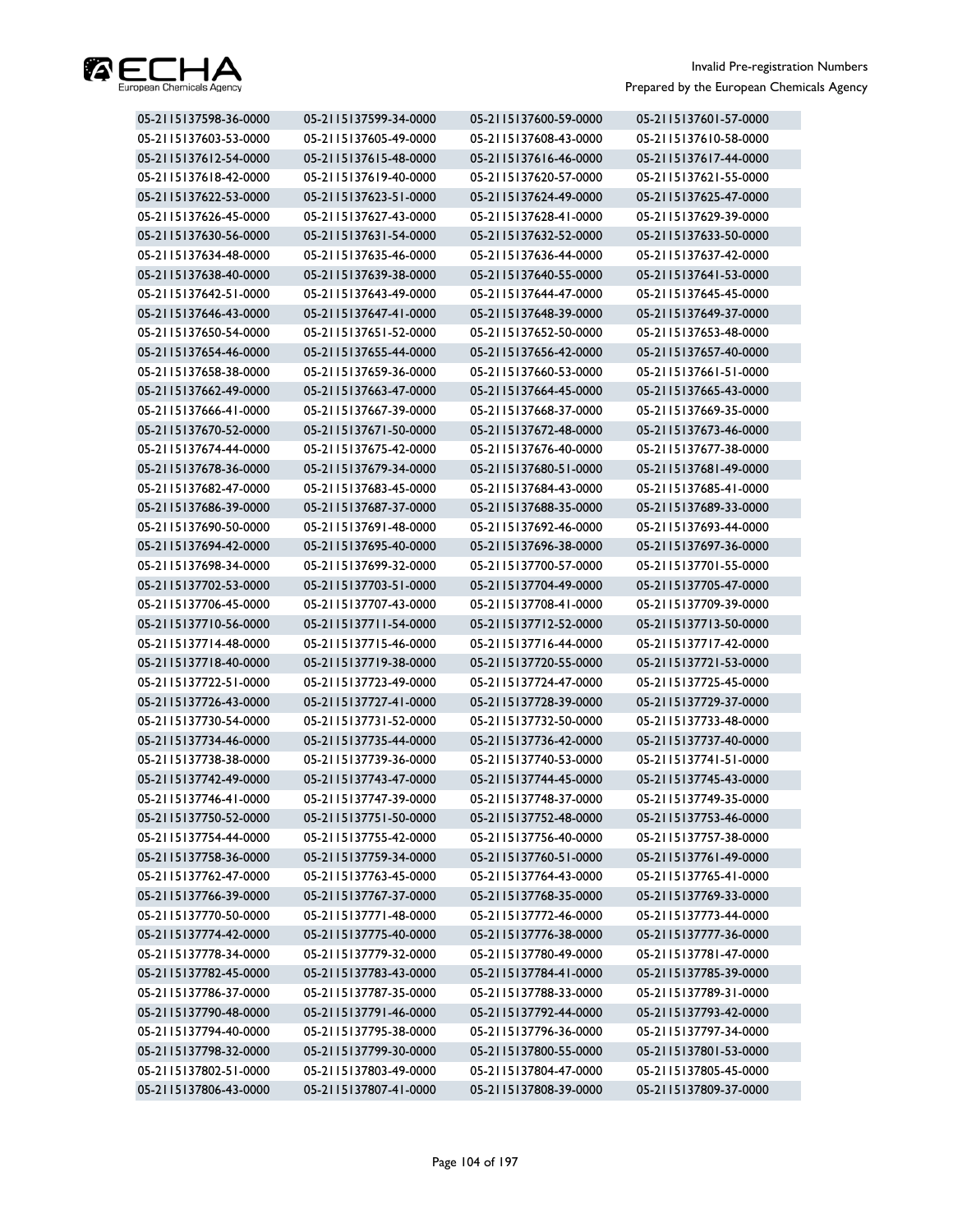

| 05-2115137810-54-0000 | 05-2115137811-52-0000 | 05-2115137812-50-0000 | 05-2115137813-48-0000 |
|-----------------------|-----------------------|-----------------------|-----------------------|
| 05-2115137814-46-0000 | 05-2115137815-44-0000 | 05-2115137816-42-0000 | 05-2115137817-40-0000 |
| 05-2115137818-38-0000 | 05-2115137819-36-0000 | 05-2115137820-53-0000 | 05-2115137821-51-0000 |
| 05-2115137822-49-0000 | 05-2115137823-47-0000 | 05-2115137824-45-0000 | 05-2115137825-43-0000 |
| 05-2115137826-41-0000 | 05-2115137827-39-0000 | 05-2115137828-37-0000 | 05-2115137829-35-0000 |
| 05-2115137830-52-0000 | 05-2115137831-50-0000 | 05-2115137832-48-0000 | 05-2115137833-46-0000 |
| 05-2115137834-44-0000 | 05-2115137835-42-0000 | 05-2115137836-40-0000 | 05-2115137837-38-0000 |
| 05-2115137838-36-0000 | 05-2115137841-49-0000 | 05-2115137844-43-0000 | 05-2115137848-35-0000 |
| 05-2115138264-52-0000 | 05-2115138314-55-0000 | 05-2115138315-53-0000 | 05-2115138316-51-0000 |
| 05-2115138317-49-0000 | 05-2115138318-47-0000 | 05-2115138319-45-0000 | 05-2115138320-62-0000 |
| 05-2115138321-60-0000 | 05-2115138322-58-0000 | 05-2115138323-56-0000 | 05-2115138324-54-0000 |
| 05-2115138325-52-0000 | 05-2115138326-50-0000 | 05-2115138327-48-0000 | 05-2115138328-46-0000 |
| 05-2115138329-44-0000 | 05-2115138330-61-0000 | 05-2115138331-59-0000 | 05-2115138332-57-0000 |
| 05-2115138333-55-0000 | 05-2115138334-53-0000 | 05-2115138335-51-0000 | 05-2115138336-49-0000 |
| 05-2115138337-47-0000 | 05-2115138338-45-0000 | 05-2115138339-43-0000 | 05-2115138340-60-0000 |
| 05-2115138341-58-0000 | 05-2115138342-56-0000 | 05-2115138343-54-0000 | 05-2115138344-52-0000 |
| 05-2115138345-50-0000 | 05-2115138346-48-0000 | 05-2115138347-46-0000 | 05-2115138348-44-0000 |
| 05-2115138349-42-0000 | 05-2115138350-59-0000 | 05-2115138351-57-0000 | 05-2115138352-55-0000 |
| 05-2115138353-53-0000 | 05-2115138354-51-0000 | 05-2115138355-49-0000 | 05-2115138356-47-0000 |
| 05-2115138357-45-0000 | 05-2115138358-43-0000 | 05-2115138359-41-0000 | 05-2115138360-58-0000 |
| 05-2115138361-56-0000 | 05-2115138362-54-0000 | 05-2115138363-52-0000 | 05-2115138364-50-0000 |
| 05-2115138365-48-0000 | 05-2115138366-46-0000 | 05-2115138367-44-0000 | 05-2115138368-42-0000 |
| 05-2115138369-40-0000 | 05-2115138370-57-0000 | 05-2115138371-55-0000 | 05-2115138372-53-0000 |
| 05-2115138373-51-0000 | 05-2115138374-49-0000 | 05-2115138375-47-0000 | 05-2115138376-45-0000 |
| 05-2115138377-43-0000 | 05-2115138378-41-0000 | 05-2115138379-39-0000 | 05-2115138380-56-0000 |
| 05-2115138381-54-0000 | 05-2115138382-52-0000 | 05-2115138383-50-0000 | 05-2115138384-48-0000 |
| 05-2115138385-46-0000 | 05-2115138386-44-0000 | 05-2115138387-42-0000 | 05-2115138388-40-0000 |
| 05-2115138389-38-0000 | 05-2115138391-53-0000 | 05-2115138392-51-0000 | 05-2115138393-49-0000 |
| 05-2115138394-47-0000 | 05-2115138395-45-0000 | 05-2115138396-43-0000 | 05-2115138397-41-0000 |
| 05-2115138398-39-0000 | 05-2115138399-37-0000 | 05-2115138400-62-0000 | 05-2115138401-60-0000 |
| 05-2115138402-58-0000 | 05-2115138403-56-0000 | 05-2115138404-54-0000 | 05-2115138405-52-0000 |
| 05-2115138406-50-0000 | 05-2115138408-46-0000 | 05-2115138410-61-0000 | 05-2115138411-59-0000 |
| 05-2115138412-57-0000 | 05-2115138414-53-0000 | 05-2115138415-51-0000 | 05-2115138417-47-0000 |
| 05-2115138419-43-0000 | 05-2115138420-60-0000 | 05-2115138421-58-0000 | 05-2115138423-54-0000 |
| 05-2115138424-52-0000 | 05-2115138426-48-0000 | 05-2115138427-46-0000 | 05-2115138429-42-0000 |
| 05-2115138430-59-0000 | 05-2115138431-57-0000 | 05-2115138432-55-0000 | 05-2115138433-53-0000 |
| 05-2115138434-51-0000 | 05-2115138435-49-0000 | 05-2115138436-47-0000 | 05-2115138438-43-0000 |
| 05-2115138439-41-0000 | 05-2115138440-58-0000 | 05-2115138441-56-0000 | 05-2115138443-52-0000 |
| 05-2115138444-50-0000 | 05-2115138445-48-0000 | 05-2115138446-46-0000 | 05-2115138448-42-0000 |
| 05-2115138450-57-0000 | 05-2115138454-49-0000 | 05-2115138455-47-0000 | 05-2115138456-45-0000 |
| 05-2115138457-43-0000 | 05-2115138459-39-0000 | 05-2115138460-56-0000 | 05-2115138461-54-0000 |
| 05-2115138462-52-0000 | 05-2115138463-50-0000 | 05-2115138465-46-0000 | 05-2115138466-44-0000 |
| 05-2115138467-42-0000 | 05-2115138468-40-0000 | 05-2115138469-38-0000 | 05-2115138470-55-0000 |
| 05-2115138471-53-0000 | 05-2115138472-51-0000 | 05-2115138474-47-0000 | 05-2115138475-45-0000 |
| 05-2115138476-43-0000 | 05-2115138477-41-0000 | 05-2115138478-39-0000 | 05-2115138479-37-0000 |
| 05-2115138480-54-0000 | 05-2115138481-52-0000 | 05-2115138482-50-0000 | 05-2115138483-48-0000 |
| 05-2115138484-46-0000 | 05-2115138485-44-0000 | 05-2115138486-42-0000 | 05-2115138487-40-0000 |
| 05-2115138489-36-0000 | 05-2115138490-53-0000 | 05-2115138491-51-0000 | 05-2115138492-49-0000 |
| 05-2115138493-47-0000 | 05-2115138494-45-0000 | 05-2115138495-43-0000 | 05-2115138496-41-0000 |
| 05-2115138497-39-0000 | 05-2115138499-35-0000 | 05-2115138500-60-0000 | 05-2115138501-58-0000 |
| 05-2115138502-56-0000 | 05-2115138504-52-0000 | 05-2115138505-50-0000 | 05-2115138506-48-0000 |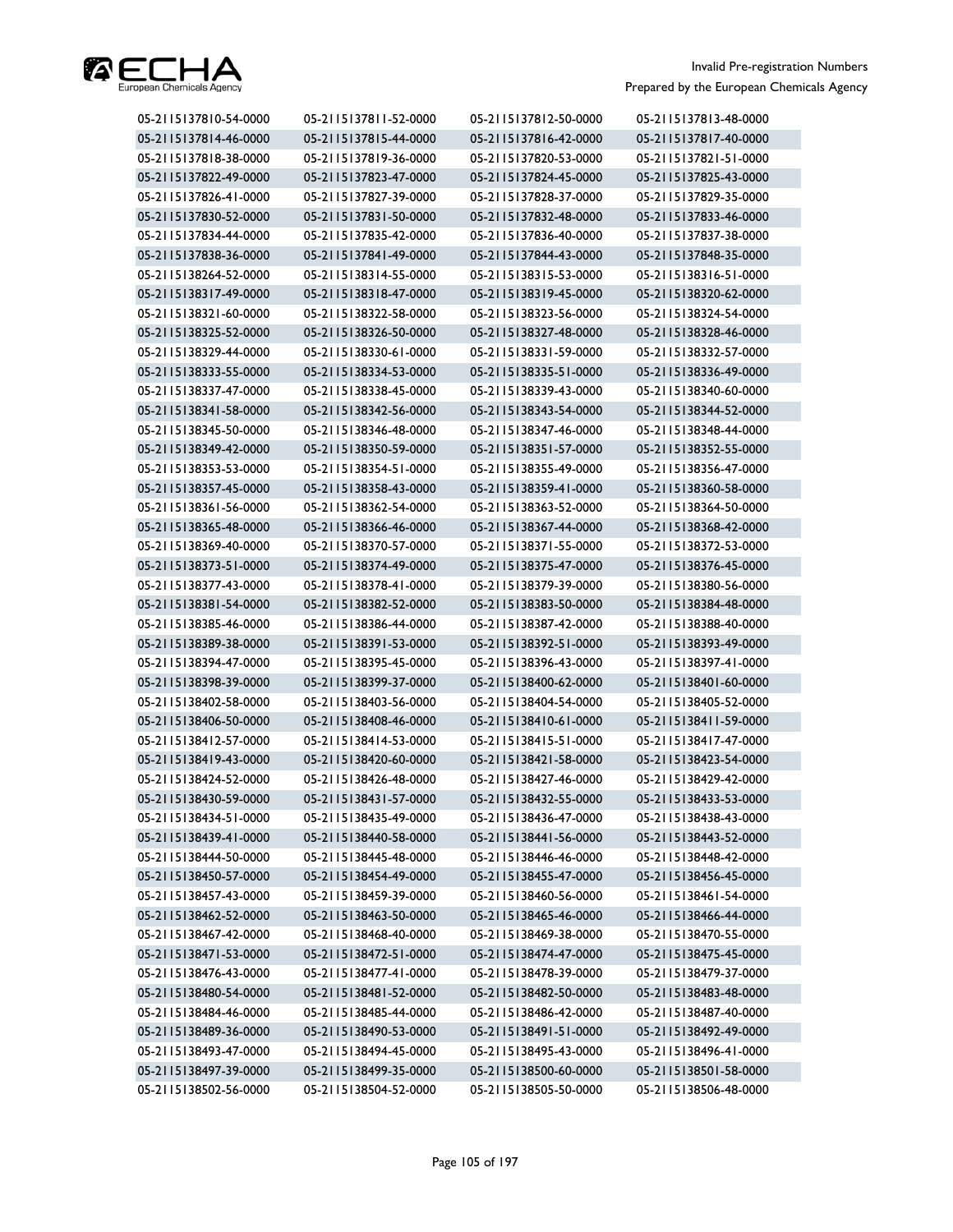

| 05-2115138507-46-0000 | 05-2115138508-44-0000 | 05-2115138509-42-0000 | 05-2115138510-59-0000 |
|-----------------------|-----------------------|-----------------------|-----------------------|
| 05-2115138511-57-0000 | 05-2115138512-55-0000 | 05-2115138513-53-0000 | 05-2115138514-51-0000 |
| 05-2115138516-47-0000 | 05-2115138517-45-0000 | 05-2115138518-43-0000 | 05-2115138519-41-0000 |
| 05-2115138521-56-0000 | 05-2115138522-54-0000 | 05-2115138523-52-0000 | 05-2115138524-50-0000 |
| 05-2115138525-48-0000 | 05-2115138526-46-0000 | 05-2115138527-44-0000 | 05-2115138528-42-0000 |
| 05-2115138529-40-0000 | 05-2115138530-57-0000 | 05-2115138531-55-0000 | 05-2115138532-53-0000 |
| 05-2115138533-51-0000 | 05-2115138534-49-0000 | 05-2115138535-47-0000 | 05-2115138537-43-0000 |
| 05-2115138538-41-0000 | 05-2115138539-39-0000 | 05-2115138540-56-0000 | 05-2115138541-54-0000 |
| 05-2115138543-50-0000 | 05-2115138544-48-0000 | 05-2115138545-46-0000 | 05-2115138546-44-0000 |
| 05-2115138547-42-0000 | 05-2115138549-38-0000 | 05-2115138551-53-0000 | 05-2115138552-51-0000 |
| 05-2115138554-47-0000 | 05-2115138555-45-0000 | 05-2115138556-43-0000 | 05-2115138557-41-0000 |
| 05-2115138558-39-0000 | 05-2115138559-37-0000 | 05-2115138560-54-0000 | 05-2115138562-50-0000 |
| 05-2115138563-48-0000 | 05-2115138564-46-0000 | 05-2115138565-44-0000 | 05-2115138566-42-0000 |
| 05-2115138567-40-0000 | 05-2115138568-38-0000 | 05-2115138569-36-0000 | 05-2115138571-51-0000 |
| 05-2115138572-49-0000 | 05-2115138573-47-0000 | 05-2115138574-45-0000 | 05-2115138575-43-0000 |
| 05-2115138576-41-0000 | 05-2115138578-37-0000 | 05-2115138579-35-0000 | 05-2115138580-52-0000 |
| 05-2115138582-48-0000 | 05-2115138583-46-0000 | 05-2115138584-44-0000 | 05-2115138585-42-0000 |
| 05-2115138586-40-0000 | 05-2115138587-38-0000 | 05-2115138588-36-0000 | 05-2115138589-34-0000 |
| 05-2115138591-49-0000 | 05-2115138592-47-0000 | 05-2115138593-45-0000 | 05-2115138594-43-0000 |
| 05-2115138595-41-0000 | 05-2115138596-39-0000 | 05-2115138597-37-0000 | 05-2115138598-35-0000 |
| 05-2115138599-33-0000 | 05-2115138601-56-0000 | 05-2115138603-52-0000 | 05-2115138604-50-0000 |
| 05-2115138605-48-0000 | 05-2115138607-44-0000 | 05-2115138608-42-0000 | 05-2115138609-40-0000 |
| 05-2115138611-55-0000 | 05-2115138612-53-0000 | 05-2115138613-51-0000 | 05-2115138615-47-0000 |
| 05-2115138617-43-0000 | 05-2115138618-41-0000 | 05-2115138619-39-0000 | 05-2115138620-56-0000 |
| 05-2115138621-54-0000 | 05-2115138622-52-0000 | 05-2115138623-50-0000 | 05-2115138624-48-0000 |
| 05-2115138625-46-0000 | 05-2115138626-44-0000 | 05-2115138628-40-0000 | 05-2115138629-38-0000 |
| 05-2115138630-55-0000 | 05-2115138631-53-0000 | 05-2115138632-51-0000 | 05-2115138633-49-0000 |
| 05-2115138634-47-0000 | 05-2115138635-45-0000 | 05-2115138636-43-0000 | 05-2115138637-41-0000 |
| 05-2115138639-37-0000 | 05-2115138640-54-0000 | 05-2115138641-52-0000 | 05-2115138643-48-0000 |
| 05-2115138644-46-0000 | 05-2115138645-44-0000 | 05-2115138646-42-0000 | 05-2115138647-40-0000 |
| 05-2115138648-38-0000 | 05-2115138650-53-0000 | 05-2115138651-51-0000 | 05-2115138652-49-0000 |
| 05-2115138653-47-0000 | 05-2115138654-45-0000 | 05-2115138656-41-0000 | 05-2115138657-39-0000 |
| 05-2115138658-37-0000 | 05-2115138659-35-0000 | 05-2115138660-52-0000 | 05-2115138662-48-0000 |
| 05-2115138663-46-0000 | 05-2115138665-42-0000 | 05-2115138666-40-0000 | 05-2115138667-38-0000 |
| 05-2115138668-36-0000 | 05-2115138669-34-0000 | 05-2115138670-51-0000 | 05-2115138673-45-0000 |
| 05-2115138674-43-0000 | 05-2115138675-41-0000 | 05-2115138676-39-0000 | 05-2115138677-37-0000 |
| 05-2115138678-35-0000 | 05-2115138679-33-0000 | 05-2115138680-50-0000 | 05-2115138681-48-0000 |
| 05-2115138682-46-0000 | 05-2115138683-44-0000 | 05-2115138685-40-0000 | 05-2115138686-38-0000 |
| 05-2115138687-36-0000 | 05-2115138688-34-0000 | 05-2115138689-32-0000 | 05-2115138690-49-0000 |
| 05-2115138691-47-0000 | 05-2115138692-45-0000 | 05-2115138693-43-0000 | 05-2115138694-41-0000 |
| 05-2115138695-39-0000 | 05-2115138696-37-0000 | 05-2115138697-35-0000 | 05-2115138698-33-0000 |
| 05-2115138699-31-0000 | 05-2115138700-56-0000 | 05-2115138701-54-0000 | 05-2115138702-52-0000 |
| 05-2115138703-50-0000 | 05-2115138704-48-0000 | 05-2115138705-46-0000 | 05-2115138706-44-0000 |
| 05-2115138707-42-0000 | 05-2115138708-40-0000 | 05-2115138709-38-0000 | 05-2115138710-55-0000 |
| 05-2115138711-53-0000 | 05-2115138712-51-0000 | 05-2115138716-43-0000 | 05-2115138718-39-0000 |
| 05-2115138719-37-0000 | 05-2115138720-54-0000 | 05-2115138721-52-0000 | 05-2115138722-50-0000 |
| 05-2115138723-48-0000 | 05-2115138725-44-0000 | 05-2115138726-42-0000 | 05-2115138727-40-0000 |
| 05-2115138728-38-0000 | 05-2115138729-36-0000 | 05-2115138730-53-0000 | 05-2115138731-51-0000 |
| 05-2115138732-49-0000 | 05-2115138733-47-0000 | 05-2115138734-45-0000 | 05-2115138735-43-0000 |
| 05-2115138736-41-0000 | 05-2115138737-39-0000 | 05-2115138740-52-0000 | 05-2115138746-40-0000 |
| 05-2115138750-51-0000 | 05-2115138751-49-0000 | 05-2115138752-47-0000 | 05-2115138753-45-0000 |
|                       |                       |                       |                       |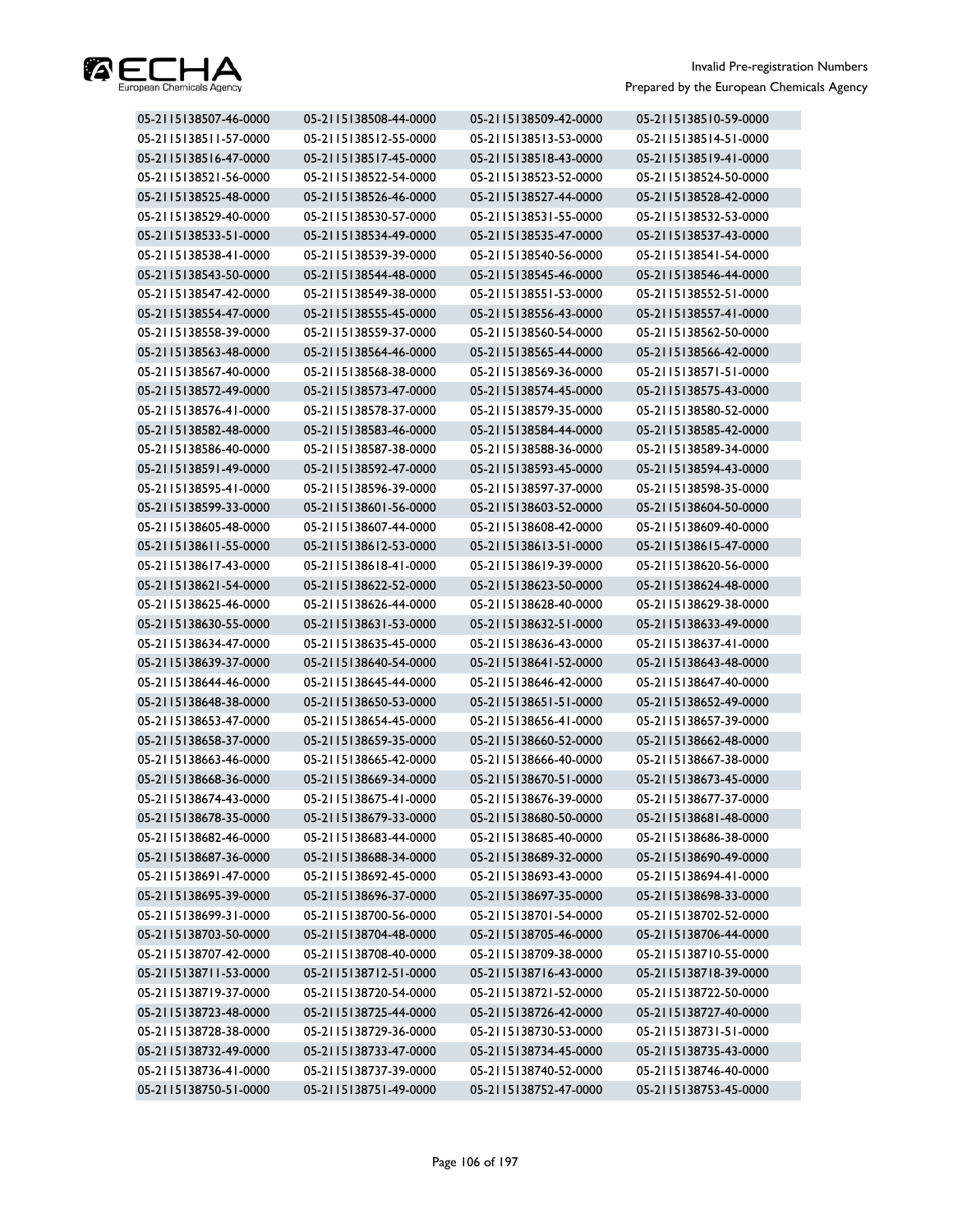

| 05-2115138754-43-0000 | 05-2115138755-41-0000 | 05-2115138756-39-0000 | 05-2115138757-37-0000 |
|-----------------------|-----------------------|-----------------------|-----------------------|
| 05-2115138758-35-0000 | 05-2115138759-33-0000 | 05-2115138760-50-0000 | 05-2115138762-46-0000 |
| 05-2115138764-42-0000 | 05-2115138765-40-0000 | 05-2115138766-38-0000 | 05-2115138767-36-0000 |
| 05-2115138768-34-0000 | 05-2115138769-32-0000 | 05-2115138770-49-0000 | 05-2115138771-47-0000 |
| 05-2115138772-45-0000 | 05-2115138773-43-0000 | 05-2115138774-41-0000 | 05-2115138775-39-0000 |
| 05-2115138776-37-0000 | 05-2115138778-33-0000 | 05-2115138779-31-0000 | 05-2115138780-48-0000 |
| 05-2115138781-46-0000 | 05-2115138783-42-0000 | 05-2115138784-40-0000 | 05-2115138785-38-0000 |
| 05-2115138786-36-0000 | 05-2115138787-34-0000 | 05-2115138789-30-0000 | 05-2115138790-47-0000 |
| 05-2115138791-45-0000 | 05-2115138792-43-0000 | 05-2115138793-41-0000 | 05-2115138795-37-0000 |
| 05-2115138796-35-0000 | 05-2115138797-33-0000 | 05-2115138799-29-0000 | 05-2115138800-54-0000 |
| 05-2115138801-52-0000 | 05-2115138802-50-0000 | 05-2115138803-48-0000 | 05-2115138804-46-0000 |
| 05-2115138805-44-0000 | 05-2115138806-42-0000 | 05-2115138807-40-0000 | 05-2115138808-38-0000 |
| 05-2115138809-36-0000 | 05-2115138811-51-0000 | 05-2115138813-47-0000 | 05-2115138814-45-0000 |
| 05-2115138815-43-0000 | 05-2115138816-41-0000 | 05-2115138817-39-0000 | 05-2115138818-37-0000 |
| 05-2115138819-35-0000 | 05-2115138820-52-0000 | 05-2115138821-50-0000 | 05-2115138822-48-0000 |
| 05-2115138823-46-0000 | 05-2115138824-44-0000 | 05-2115138825-42-0000 | 05-2115138826-40-0000 |
| 05-2115138827-38-0000 | 05-2115138828-36-0000 | 05-2115138829-34-0000 | 05-2115138830-51-0000 |
| 05-2115138831-49-0000 | 05-2115138832-47-0000 | 05-2115138833-45-0000 | 05-2115138834-43-0000 |
| 05-2115138835-41-0000 | 05-2115138836-39-0000 | 05-2115138837-37-0000 | 05-2115138838-35-0000 |
| 05-2115138839-33-0000 | 05-2115138840-50-0000 | 05-2115138841-48-0000 | 05-2115138842-46-0000 |
| 05-2115138843-44-0000 | 05-2115138844-42-0000 | 05-2115138845-40-0000 | 05-2115138846-38-0000 |
| 05-2115138847-36-0000 | 05-2115138848-34-0000 | 05-2115138849-32-0000 | 05-2115138850-49-0000 |
| 05-2115138852-45-0000 | 05-2115138854-41-0000 | 05-2115138855-39-0000 | 05-2115138856-37-0000 |
| 05-2115138857-35-0000 | 05-2115138858-33-0000 | 05-2115138859-31-0000 | 05-2115138860-48-0000 |
| 05-2115138861-46-0000 | 05-2115138862-44-0000 | 05-2115138863-42-0000 | 05-2115138864-40-0000 |
| 05-2115138865-38-0000 | 05-2115138866-36-0000 | 05-2115138867-34-0000 | 05-2115138868-32-0000 |
| 05-2115138869-30-0000 | 05-2115138870-47-0000 | 05-2115138871-45-0000 | 05-2115138872-43-0000 |
| 05-2115138873-41-0000 | 05-2115138874-39-0000 | 05-2115138876-35-0000 | 05-2115138877-33-0000 |
| 05-2115138878-31-0000 | 05-2115138879-29-0000 | 05-2115138880-46-0000 | 05-2115138881-44-0000 |
| 05-2115138882-42-0000 | 05-2115138883-40-0000 | 05-2115138884-38-0000 | 05-2115138885-36-0000 |
| 05-2115138886-34-0000 | 05-2115138887-32-0000 | 05-2115138888-30-0000 | 05-2115138889-28-0000 |
| 05-2115138890-45-0000 | 05-2115138894-37-0000 | 05-2115138896-33-0000 | 05-2115138897-31-0000 |
| 05-2115138899-27-0000 | 05-2115138901-50-0000 | 05-2115138903-46-0000 | 05-2115138904-44-0000 |
| 05-2115138906-40-0000 | 05-2115138908-36-0000 | 05-2115138910-51-0000 | 05-2115138912-47-0000 |
| 05-2115138914-43-0000 | 05-2115138915-41-0000 | 05-2115138917-37-0000 | 05-2115138918-35-0000 |
| 05-2115138919-33-0000 | 05-2115138920-50-0000 | 05-2115138921-48-0000 | 05-2115138922-46-0000 |
| 05-2115138923-44-0000 | 05-2115138924-42-0000 | 05-2115138925-40-0000 | 05-2115138926-38-0000 |
| 05-2115138927-36-0000 | 05-2115138928-34-0000 | 05-2115138929-32-0000 | 05-2115138930-49-0000 |
| 05-2115138931-47-0000 | 05-2115138932-45-0000 | 05-2115138933-43-0000 | 05-2115138934-41-0000 |
| 05-2115138935-39-0000 | 05-2115138936-37-0000 | 05-2115138937-35-0000 | 05-2115138938-33-0000 |
| 05-2115138939-31-0000 | 05-2115138940-48-0000 | 05-2115138941-46-0000 | 05-2115138942-44-0000 |
| 05-2115138943-42-0000 | 05-2115138944-40-0000 | 05-2115138945-38-0000 | 05-2115138946-36-0000 |
| 05-2115138947-34-0000 | 05-2115138948-32-0000 | 05-2115138949-30-0000 | 05-2115138950-47-0000 |
| 05-2115138951-45-0000 | 05-2115138952-43-0000 | 05-2115138953-41-0000 | 05-2115138954-39-0000 |
| 05-2115138955-37-0000 | 05-2115138956-35-0000 | 05-2115138957-33-0000 | 05-2115138958-31-0000 |
| 05-2115138959-29-0000 | 05-2115138960-46-0000 | 05-2115138961-44-0000 | 05-2115138962-42-0000 |
| 05-2115138963-40-0000 | 05-2115138964-38-0000 | 05-2115138965-36-0000 | 05-2115138966-34-0000 |
| 05-2115138967-32-0000 | 05-2115138968-30-0000 | 05-2115138969-28-0000 | 05-2115138970-45-0000 |
| 05-2115138971-43-0000 | 05-2115138972-41-0000 | 05-2115138973-39-0000 | 05-2115138974-37-0000 |
| 05-2115138975-35-0000 | 05-2115138976-33-0000 | 05-2115138977-31-0000 | 05-2115138978-29-0000 |
| 05-2115138979-27-0000 | 05-2115138980-44-0000 | 05-2115138981-42-0000 | 05-2115138982-40-0000 |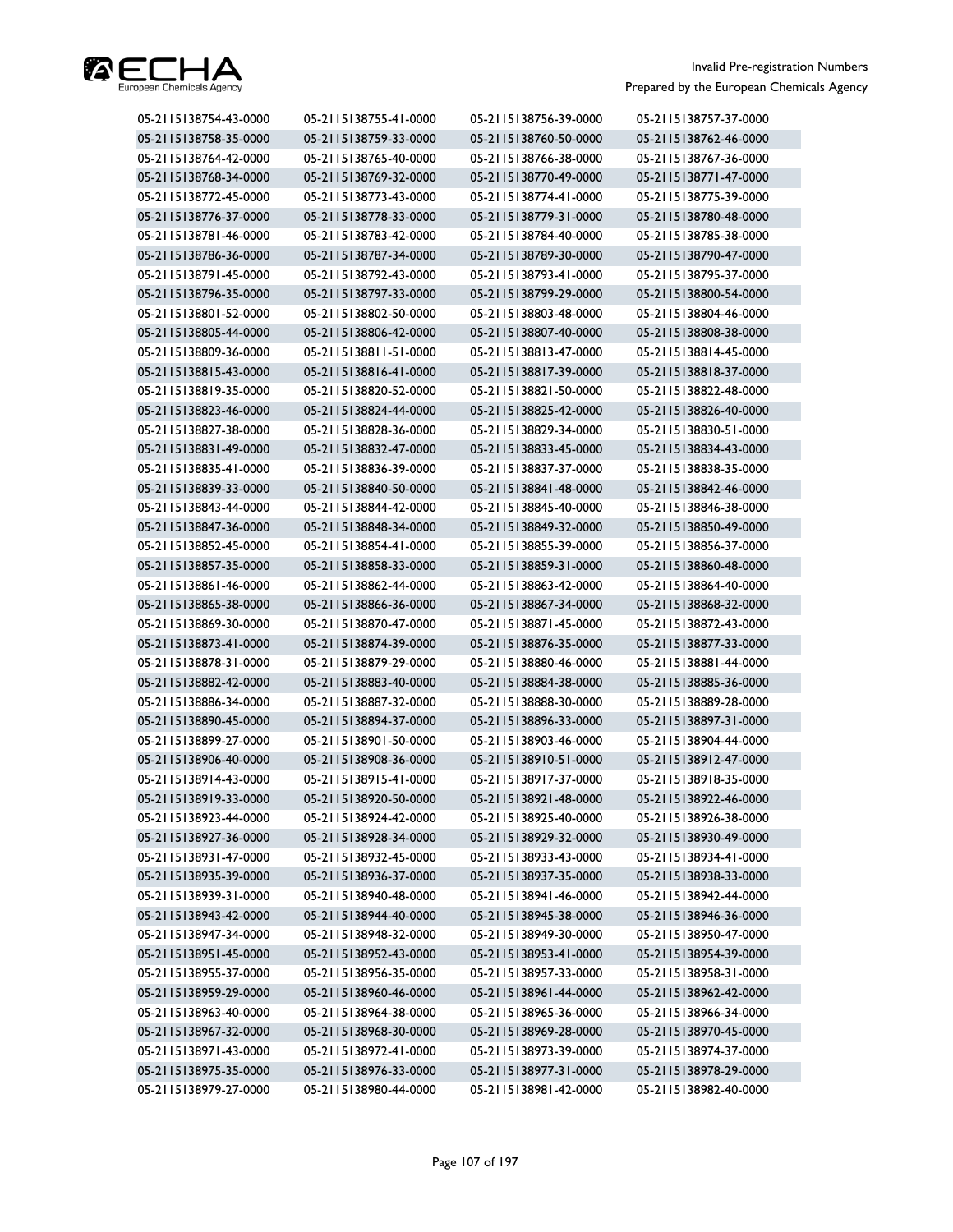

| 05-2115138984-36-0000 | 05-2115138985-34-0000 | 05-2115138986-32-0000 | 05-2115138987-30-0000 |
|-----------------------|-----------------------|-----------------------|-----------------------|
| 05-2115138988-28-0000 | 05-2115138989-26-0000 | 05-2115138990-43-0000 | 05-2115138991-41-0000 |
| 05-2115138992-39-0000 | 05-2115138993-37-0000 | 05-2115138994-35-0000 | 05-2115138995-33-0000 |
| 05-2115138996-31-0000 | 05-2115138997-29-0000 | 05-2115138998-27-0000 | 05-2115138999-25-0000 |
| 05-2115139000-69-0000 | 05-2115139001-67-0000 | 05-2115139002-65-0000 | 05-2115139003-63-0000 |
| 05-2115139004-61-0000 | 05-2115139005-59-0000 | 05-2115139006-57-0000 | 05-2115139007-55-0000 |
| 05-2115139008-53-0000 | 05-2115139009-51-0000 | 05-2115139010-68-0000 | 05-2115139011-66-0000 |
| 05-2115139012-64-0000 | 05-2115139013-62-0000 | 05-2115139014-60-0000 | 05-2115139015-58-0000 |
| 05-2115139016-56-0000 | 05-2115139017-54-0000 | 05-2115139018-52-0000 | 05-2115139019-50-0000 |
| 05-2115139020-67-0000 | 05-2115139021-65-0000 | 05-2115139022-63-0000 | 05-2115139023-61-0000 |
| 05-2115139024-59-0000 | 05-2115139025-57-0000 | 05-2115139026-55-0000 | 05-2115139027-53-0000 |
| 05-2115139028-51-0000 | 05-2115139029-49-0000 | 05-2115139030-66-0000 | 05-2115139031-64-0000 |
| 05-2115139032-62-0000 | 05-2115139033-60-0000 | 05-2115139034-58-0000 | 05-2115139035-56-0000 |
| 05-2115139036-54-0000 | 05-2115139037-52-0000 | 05-2115139038-50-0000 | 05-2115139039-48-0000 |
| 05-2115139040-65-0000 | 05-2115139041-63-0000 | 05-2115139042-61-0000 | 05-2115139043-59-0000 |
| 05-2115139044-57-0000 | 05-2115139045-55-0000 | 05-2115139046-53-0000 | 05-2115139047-51-0000 |
| 05-2115139048-49-0000 | 05-2115139049-47-0000 | 05-2115139050-64-0000 | 05-2115139051-62-0000 |
| 05-2115139052-60-0000 | 05-2115139053-58-0000 | 05-2115139054-56-0000 | 05-2115139055-54-0000 |
| 05-2115139056-52-0000 | 05-2115139057-50-0000 | 05-2115139058-48-0000 | 05-2115139059-46-0000 |
| 05-2115139060-63-0000 | 05-2115139061-61-0000 | 05-2115139062-59-0000 | 05-2115139063-57-0000 |
| 05-2115139064-55-0000 | 05-2115139065-53-0000 | 05-2115139066-51-0000 | 05-2115139067-49-0000 |
| 05-2115139068-47-0000 | 05-2115139069-45-0000 | 05-2115139070-62-0000 | 05-2115139071-60-0000 |
| 05-2115139072-58-0000 | 05-2115139073-56-0000 | 05-2115139074-54-0000 | 05-2115139075-52-0000 |
| 05-2115139076-50-0000 | 05-2115139077-48-0000 | 05-2115139078-46-0000 | 05-2115139079-44-0000 |
| 05-2115139080-61-0000 | 05-2115139081-59-0000 | 05-2115139082-57-0000 | 05-2115139083-55-0000 |
| 05-2115139084-53-0000 | 05-2115139085-51-0000 | 05-2115139086-49-0000 | 05-2115139088-45-0000 |
| 05-2115139092-56-0000 | 05-2115139094-52-0000 | 05-2115139095-50-0000 | 05-2115139096-48-0000 |
| 05-2115139097-46-0000 | 05-2115139098-44-0000 | 05-2115139099-42-0000 | 05-2115139100-67-0000 |
| 05-2115139101-65-0000 | 05-2115139102-63-0000 | 05-2115139103-61-0000 | 05-2115139104-59-0000 |
| 05-2115139105-57-0000 | 05-2115139106-55-0000 | 05-2115139107-53-0000 | 05-2115139108-51-0000 |
| 05-2115139109-49-0000 | 05-2115139110-66-0000 | 05-2115139111-64-0000 | 05-2115139112-62-0000 |
| 05-2115139113-60-0000 | 05-2115139114-58-0000 | 05-2115139115-56-0000 | 05-2115139116-54-0000 |
| 05-2115139117-52-0000 | 05-2115139118-50-0000 | 05-2115139119-48-0000 | 05-2115139120-65-0000 |
| 05-2115139121-63-0000 | 05-2115139122-61-0000 | 05-2115139123-59-0000 | 05-2115139124-57-0000 |
| 05-2115139125-55-0000 | 05-2115139126-53-0000 | 05-2115139127-51-0000 | 05-2115139128-49-0000 |
| 05-2115139129-47-0000 | 05-2115139130-64-0000 | 05-2115139131-62-0000 | 05-2115139132-60-0000 |
| 05-2115139133-58-0000 | 05-2115139134-56-0000 | 05-2115139135-54-0000 | 05-2115139136-52-0000 |
| 05-2115139137-50-0000 | 05-2115139138-48-0000 | 05-2115139139-46-0000 | 05-2115139140-63-0000 |
| 05-2115139141-61-0000 | 05-2115139142-59-0000 | 05-2115139143-57-0000 | 05-2115139145-53-0000 |
| 05-2115139146-51-0000 | 05-2115139147-49-0000 | 05-2115139148-47-0000 | 05-2115139149-45-0000 |
| 05-2115139150-62-0000 | 05-2115139151-60-0000 | 05-2115139152-58-0000 | 05-2115139153-56-0000 |
| 05-2115139154-54-0000 | 05-2115139155-52-0000 | 05-2115139156-50-0000 | 05-2115139157-48-0000 |
| 05-2115139158-46-0000 | 05-2115139159-44-0000 | 05-2115139160-61-0000 | 05-2115139161-59-0000 |
| 05-2115139162-57-0000 | 05-2115139163-55-0000 | 05-2115139164-53-0000 | 05-2115139165-51-0000 |
| 05-2115139166-49-0000 | 05-2115139167-47-0000 | 05-2115139168-45-0000 | 05-2115139169-43-0000 |
| 05-2115139170-60-0000 | 05-2115139171-58-0000 | 05-2115139172-56-0000 | 05-2115139173-54-0000 |
| 05-2115139174-52-0000 | 05-2115139175-50-0000 | 05-2115139176-48-0000 | 05-2115139177-46-0000 |
| 05-2115139178-44-0000 | 05-2115139179-42-0000 | 05-2115139180-59-0000 | 05-2115139181-57-0000 |
| 05-2115139182-55-0000 | 05-2115139183-53-0000 | 05-2115139184-51-0000 | 05-2115139185-49-0000 |
| 05-2115139186-47-0000 | 05-2115139187-45-0000 | 05-2115139188-43-0000 | 05-2115139189-41-0000 |
| 05-2115139190-58-0000 | 05-2115139191-56-0000 | 05-2115139192-54-0000 | 05-2115139193-52-0000 |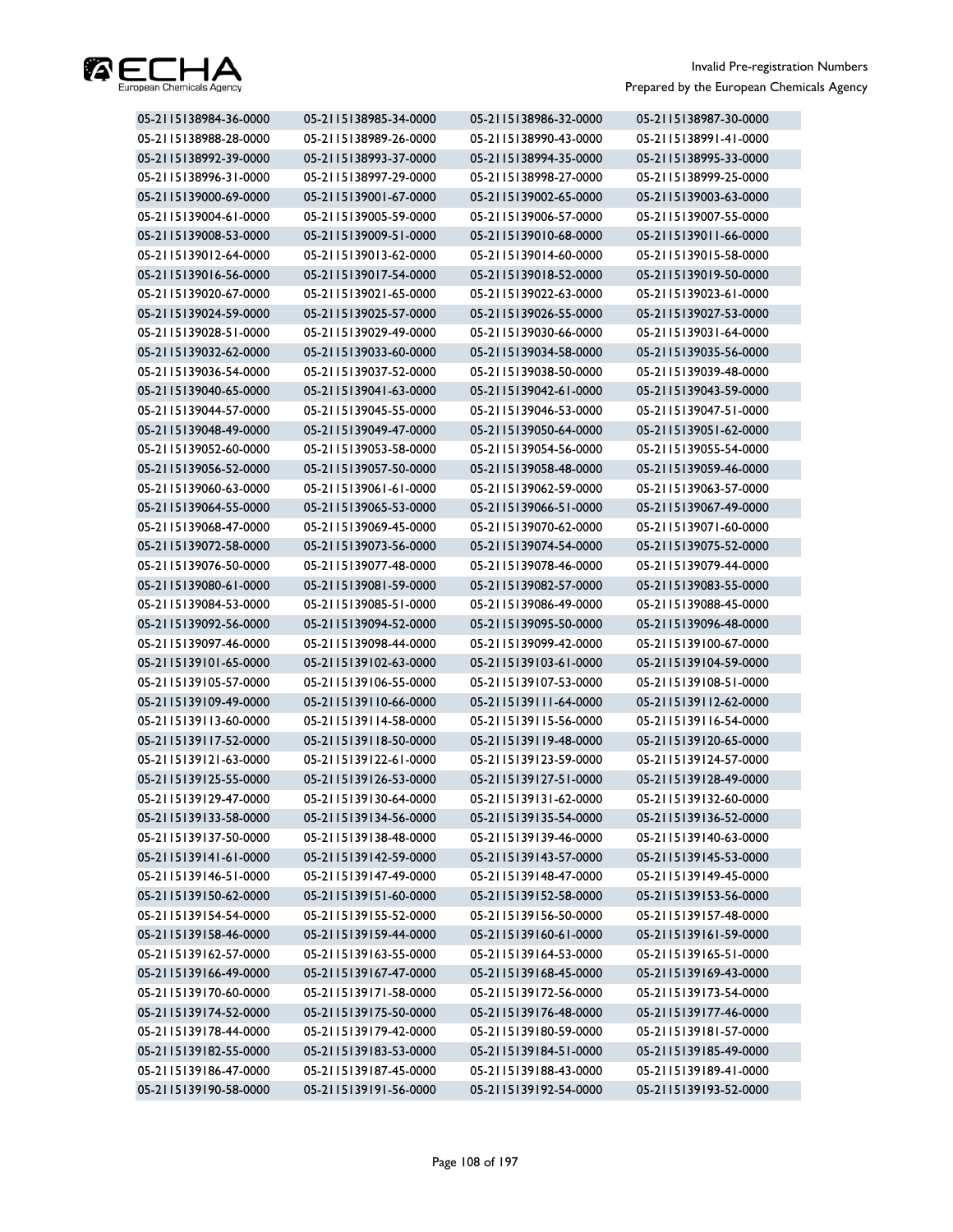

| 05-2115139194-50-0000 | 05-2115139195-48-0000 | 05-2115139196-46-0000 | 05-2115139197-44-0000 |
|-----------------------|-----------------------|-----------------------|-----------------------|
| 05-2115139198-42-0000 | 05-2115139199-40-0000 | 05-2115139200-65-0000 | 05-2115139201-63-0000 |
| 05-2115139202-61-0000 | 05-2115139203-59-0000 | 05-2115139204-57-0000 | 05-2115139205-55-0000 |
| 05-2115139206-53-0000 | 05-2115139207-51-0000 | 05-2115139208-49-0000 | 05-2115139209-47-0000 |
| 05-2115139210-64-0000 | 05-2115139211-62-0000 | 05-2115139212-60-0000 | 05-2115139213-58-0000 |
| 05-2115139214-56-0000 | 05-2115139215-54-0000 | 05-2115139216-52-0000 | 05-2115139217-50-0000 |
| 05-2115139218-48-0000 | 05-2115139219-46-0000 | 05-2115139220-63-0000 | 05-2115139221-61-0000 |
| 05-2115139222-59-0000 | 05-2115139223-57-0000 | 05-2115139224-55-0000 | 05-2115139225-53-0000 |
| 05-2115139226-51-0000 | 05-2115139229-45-0000 | 05-2115139234-54-0000 | 05-2115139238-46-0000 |
| 05-2115139239-44-0000 | 05-2115139240-61-0000 | 05-2115139241-59-0000 | 05-2115139242-57-0000 |
| 05-2115139243-55-0000 | 05-2115139244-53-0000 | 05-2115139245-51-0000 | 05-2115139246-49-0000 |
| 05-2115139247-47-0000 | 05-2115139248-45-0000 | 05-2115139249-43-0000 | 05-2115139250-60-0000 |
| 05-2115139251-58-0000 | 05-2115139252-56-0000 | 05-2115139253-54-0000 | 05-2115139254-52-0000 |
| 05-2115139255-50-0000 | 05-2115139256-48-0000 | 05-2115139257-46-0000 | 05-2115139258-44-0000 |
| 05-2115139259-42-0000 | 05-2115139261-57-0000 | 05-2115139265-49-0000 | 05-2115139267-45-0000 |
| 05-2115139268-43-0000 | 05-2115139269-41-0000 | 05-2115139270-58-0000 | 05-2115139271-56-0000 |
| 05-2115139272-54-0000 | 05-2115139273-52-0000 | 05-2115139274-50-0000 | 05-2115139275-48-0000 |
| 05-2115139276-46-0000 | 05-2115139277-44-0000 | 05-2115139278-42-0000 | 05-2115139279-40-0000 |
| 05-2115139280-57-0000 | 05-2115139281-55-0000 | 05-2115139282-53-0000 | 05-2115139283-51-0000 |
| 05-2115139284-49-0000 | 05-2115139285-47-0000 | 05-2115139286-45-0000 | 05-2115139287-43-0000 |
| 05-2115139288-41-0000 | 05-2115139289-39-0000 | 05-2115139290-56-0000 | 05-2115139291-54-0000 |
| 05-2115139292-52-0000 | 05-2115139293-50-0000 | 05-2115139294-48-0000 | 05-2115139295-46-0000 |
| 05-2115139296-44-0000 | 05-2115139297-42-0000 | 05-2115139298-40-0000 | 05-2115139299-38-0000 |
| 05-2115139300-63-0000 | 05-2115139301-61-0000 | 05-2115139302-59-0000 | 05-2115139303-57-0000 |
| 05-2115139304-55-0000 | 05-2115139305-53-0000 | 05-2115139306-51-0000 | 05-2115139307-49-0000 |
| 05-2115139308-47-0000 | 05-2115139309-45-0000 | 05-2115139310-62-0000 | 05-2115139311-60-0000 |
| 05-2115139312-58-0000 | 05-2115139313-56-0000 | 05-2115139314-54-0000 | 05-2115139315-52-0000 |
| 05-2115139316-50-0000 | 05-2115139317-48-0000 | 05-2115139318-46-0000 | 05-2115139319-44-0000 |
| 05-2115139320-61-0000 | 05-2115139321-59-0000 | 05-2115139322-57-0000 | 05-2115139323-55-0000 |
| 05-2115139324-53-0000 | 05-2115139325-51-0000 | 05-2115139326-49-0000 | 05-2115139327-47-0000 |
| 05-2115139329-43-0000 | 05-2115139330-60-0000 | 05-2115139331-58-0000 | 05-2115139332-56-0000 |
| 05-2115139333-54-0000 | 05-2115139334-52-0000 | 05-2115139335-50-0000 | 05-2115139336-48-0000 |
| 05-2115139337-46-0000 | 05-2115139338-44-0000 | 05-2115139339-42-0000 | 05-2115139340-59-0000 |
| 05-2115139341-57-0000 | 05-2115139342-55-0000 | 05-2115139343-53-0000 | 05-2115139344-51-0000 |
| 05-2115139345-49-0000 | 05-2115139346-47-0000 | 05-2115139348-43-0000 | 05-2115139351-56-0000 |
| 05-2115139352-54-0000 | 05-2115139354-50-0000 | 05-2115139355-48-0000 | 05-2115139356-46-0000 |
| 05-2115139357-44-0000 | 05-2115139358-42-0000 | 05-2115139359-40-0000 | 05-2115139360-57-0000 |
| 05-2115139361-55-0000 | 05-2115139362-53-0000 | 05-2115139363-51-0000 | 05-2115139364-49-0000 |
| 05-2115139365-47-0000 | 05-2115139367-43-0000 | 05-2115139368-41-0000 | 05-2115139369-39-0000 |
| 05-2115139370-56-0000 | 05-2115139371-54-0000 | 05-2115139372-52-0000 | 05-2115139373-50-0000 |
| 05-2115139374-48-0000 | 05-2115139375-46-0000 | 05-2115139376-44-0000 | 05-2115139377-42-0000 |
| 05-2115139378-40-0000 | 05-2115139379-38-0000 | 05-2115139380-55-0000 | 05-2115139381-53-0000 |
| 05-2115139382-51-0000 | 05-2115139383-49-0000 | 05-2115139384-47-0000 | 05-2115139385-45-0000 |
| 05-2115139386-43-0000 | 05-2115139387-41-0000 | 05-2115139388-39-0000 | 05-2115139389-37-0000 |
| 05-2115139390-54-0000 | 05-2115139393-48-0000 | 05-2115139399-36-0000 | 05-2115139400-61-0000 |
| 05-2115139401-59-0000 | 05-2115139402-57-0000 | 05-2115139403-55-0000 | 05-2115139404-53-0000 |
| 05-2115139405-51-0000 | 05-2115139406-49-0000 | 05-2115139407-47-0000 | 05-2115139408-45-0000 |
| 05-2115139409-43-0000 | 05-2115139410-60-0000 | 05-2115139411-58-0000 | 05-2115139412-56-0000 |
| 05-2115139413-54-0000 | 05-2115139414-52-0000 | 05-2115139415-50-0000 | 05-2115139416-48-0000 |
| 05-2115139417-46-0000 | 05-2115139418-44-0000 | 05-2115139419-42-0000 | 05-2115139420-59-0000 |
| 05-2115139421-57-0000 | 05-2115139422-55-0000 | 05-2115139423-53-0000 | 05-2115139424-51-0000 |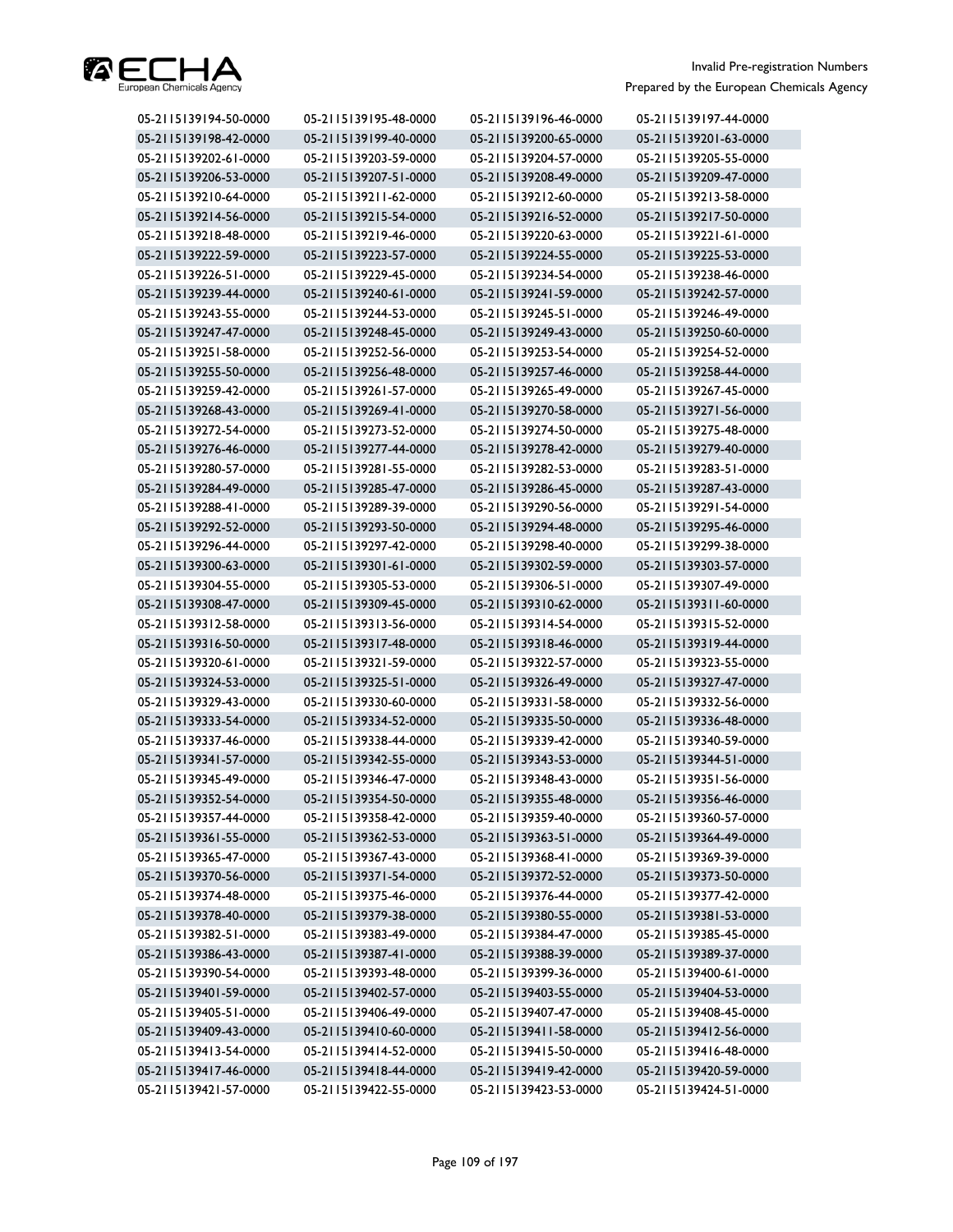

| 05-2115139425-49-0000 | 05-2115139426-47-0000 | 05-2115139428-43-0000 | 05-2115139434-50-0000 |
|-----------------------|-----------------------|-----------------------|-----------------------|
| 05-2115139440-57-0000 | 05-2115139446-45-0000 | 05-2115139451-54-0000 | 05-2115139457-42-0000 |
| 05-2115139462-51-0000 | 05-2115139468-39-0000 | 05-2115139473-48-0000 | 05-2115139478-38-0000 |
| 05-2115139483-47-0000 | 05-2115139489-35-0000 | 05-2115139491-50-0000 | 05-2115139493-46-0000 |
| 05-2115139495-42-0000 | 05-2115139496-40-0000 | 05-2115139498-36-0000 | 05-2115139500-59-0000 |
| 05-2115139502-55-0000 | 05-2115139503-53-0000 | 05-2115139505-49-0000 | 05-2115139506-47-0000 |
| 05-2115139507-45-0000 | 05-2115139508-43-0000 | 05-2115139509-41-0000 | 05-2115139510-58-0000 |
| 05-2115139511-56-0000 | 05-2115139513-52-0000 | 05-2115139514-50-0000 | 05-2115139516-46-0000 |
| 05-2115139518-42-0000 | 05-2115139520-57-0000 | 05-2115139522-53-0000 | 05-2115139523-51-0000 |
| 05-2115139525-47-0000 | 05-2115139527-43-0000 | 05-2115139529-39-0000 | 05-2115139530-56-0000 |
| 05-2115139532-52-0000 | 05-2115139534-48-0000 | 05-2115139536-44-0000 | 05-2115139538-40-0000 |
| 05-2115139539-38-0000 | 05-2115139541-53-0000 | 05-2115139543-49-0000 | 05-2115139545-45-0000 |
| 05-2115139547-41-0000 | 05-2115139548-39-0000 | 05-2115139550-54-0000 | 05-2115139552-50-0000 |
| 05-2115139554-46-0000 | 05-2115139555-44-0000 | 05-2115139557-40-0000 | 05-2115139559-36-0000 |
| 05-2115139561-51-0000 | 05-2115139563-47-0000 | 05-2115139564-45-0000 | 05-2115139566-41-0000 |
| 05-2115139568-37-0000 | 05-2115139570-52-0000 | 05-2115139572-48-0000 | 05-2115139573-46-0000 |
| 05-2115139574-44-0000 | 05-2115139575-42-0000 | 05-2115139576-40-0000 | 05-2115139577-38-0000 |
| 05-2115139578-36-0000 | 05-2115139579-34-0000 | 05-2115139580-51-0000 | 05-2115139581-49-0000 |
| 05-2115139582-47-0000 | 05-2115139583-45-0000 | 05-2115139584-43-0000 | 05-2115139585-41-0000 |
| 05-2115139586-39-0000 | 05-2115139587-37-0000 | 05-2115139588-35-0000 | 05-2115139589-33-0000 |
| 05-2115139590-50-0000 | 05-2115139591-48-0000 | 05-2115139592-46-0000 | 05-2115139593-44-0000 |
| 05-2115139594-42-0000 | 05-2115139595-40-0000 | 05-2115139596-38-0000 | 05-2115139597-36-0000 |
| 05-2115139598-34-0000 | 05-2115139599-32-0000 | 05-2115139600-57-0000 | 05-2115139601-55-0000 |
| 05-2115139602-53-0000 | 05-2115139603-51-0000 | 05-2115139604-49-0000 | 05-2115139605-47-0000 |
| 05-2115139606-45-0000 | 05-2115139607-43-0000 | 05-2115139608-41-0000 | 05-2115139609-39-0000 |
| 05-2115139610-56-0000 | 05-2115139611-54-0000 | 05-2115139612-52-0000 | 05-2115139613-50-0000 |
| 05-2115139614-48-0000 | 05-2115139615-46-0000 | 05-2115139616-44-0000 | 05-2115139617-42-0000 |
| 05-2115139618-40-0000 | 05-2115139619-38-0000 | 05-2115139620-55-0000 | 05-2115139621-53-0000 |
| 05-2115139622-51-0000 | 05-2115139623-49-0000 | 05-2115139624-47-0000 | 05-2115139625-45-0000 |
| 05-2115139626-43-0000 | 05-2115139627-41-0000 | 05-2115139628-39-0000 | 05-2115139629-37-0000 |
| 05-2115139630-54-0000 | 05-2115139631-52-0000 | 05-2115139632-50-0000 | 05-2115139633-48-0000 |
| 05-2115139634-46-0000 | 05-2115139635-44-0000 | 05-2115139636-42-0000 | 05-2115139637-40-0000 |
| 05-2115139638-38-0000 | 05-2115139639-36-0000 | 05-2115139640-53-0000 | 05-2115139641-51-0000 |
| 05-2115139642-49-0000 | 05-2115139643-47-0000 | 05-2115139644-45-0000 | 05-2115139645-43-0000 |
| 05-2115139646-41-0000 | 05-2115139647-39-0000 | 05-2115139648-37-0000 | 05-2115139649-35-0000 |
| 05-2115139650-52-0000 | 05-2115139651-50-0000 | 05-2115139652-48-0000 | 05-2115139653-46-0000 |
| 05-2115139654-44-0000 | 05-2115139655-42-0000 | 05-2115139656-40-0000 | 05-2115139657-38-0000 |
| 05-2115139658-36-0000 | 05-2115139659-34-0000 | 05-2115139660-51-0000 | 05-2115139661-49-0000 |
| 05-2115139662-47-0000 | 05-2115139663-45-0000 | 05-2115139664-43-0000 | 05-2115139665-41-0000 |
| 05-2115139667-37-0000 | 05-2115139669-33-0000 | 05-2115139670-50-0000 | 05-2115139671-48-0000 |
| 05-2115139672-46-0000 | 05-2115139673-44-0000 | 05-2115139674-42-0000 | 05-2115139675-40-0000 |
| 05-2115139676-38-0000 | 05-2115139677-36-0000 | 05-2115139678-34-0000 | 05-2115139679-32-0000 |
| 05-2115139680-49-0000 | 05-2115139681-47-0000 | 05-2115139682-45-0000 | 05-2115139683-43-0000 |
| 05-2115139684-41-0000 | 05-2115139685-39-0000 | 05-2115139686-37-0000 | 05-2115139687-35-0000 |
| 05-2115139688-33-0000 | 05-2115139689-31-0000 | 05-2115139690-48-0000 | 05-2115139691-46-0000 |
| 05-2115139692-44-0000 | 05-2115139693-42-0000 | 05-2115139694-40-0000 | 05-2115139695-38-0000 |
| 05-2115139696-36-0000 | 05-2115139697-34-0000 | 05-2115139698-32-0000 | 05-2115139699-30-0000 |
| 05-2115139700-55-0000 | 05-2115139701-53-0000 | 05-2115139702-51-0000 | 05-2115139703-49-0000 |
| 05-2115139704-47-0000 | 05-2115139705-45-0000 | 05-2115139706-43-0000 | 05-2115139707-41-0000 |
| 05-2115139708-39-0000 | 05-2115139709-37-0000 | 05-2115139710-54-0000 | 05-2115139712-50-0000 |
| 05-2115139715-44-0000 | 05-2115139716-42-0000 | 05-2115139717-40-0000 | 05-2115139718-38-0000 |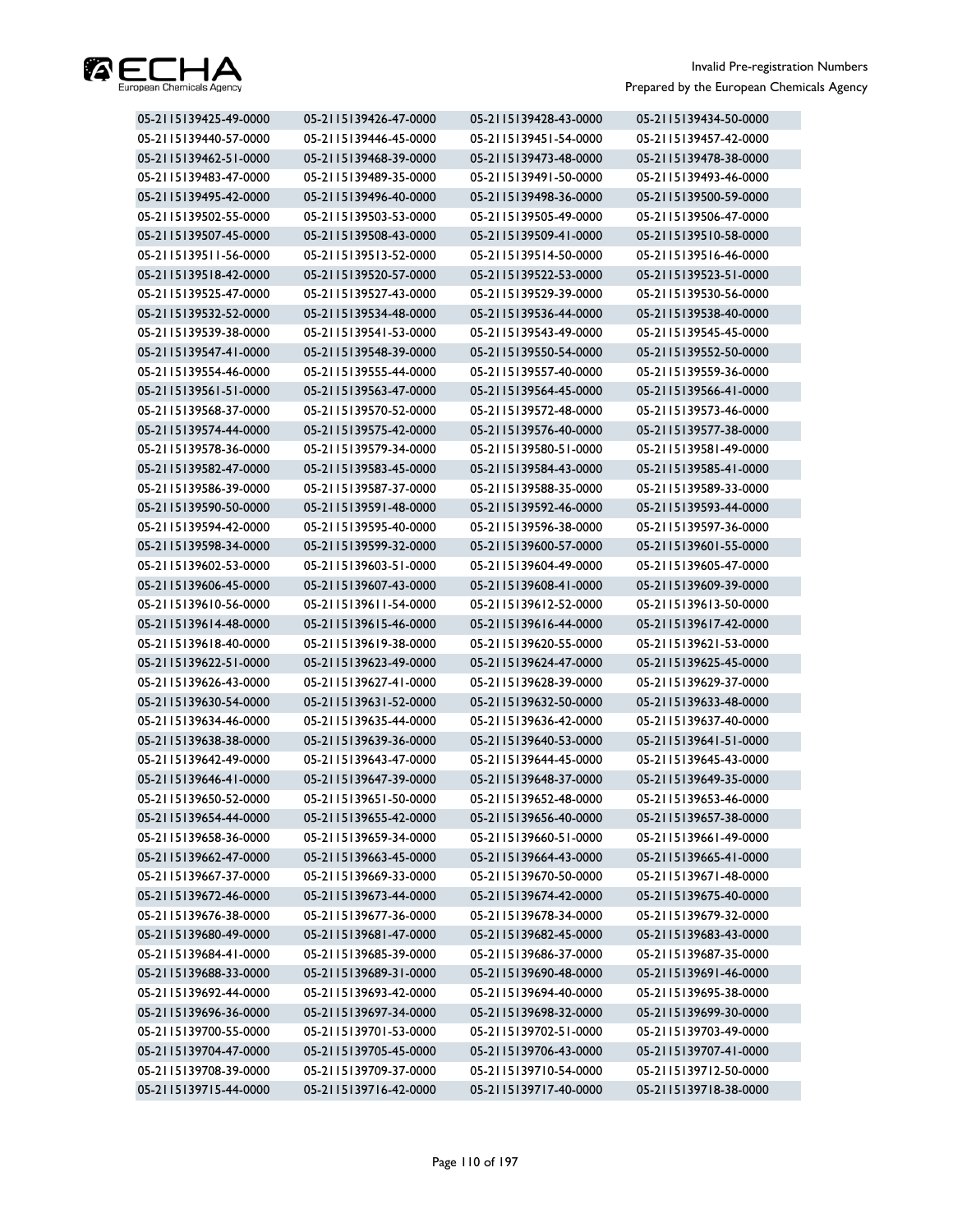

| 05-2115139719-36-0000 | 05-2115139720-53-0000 | 05-2115139721-51-0000 | 05-2115139722-49-0000 |
|-----------------------|-----------------------|-----------------------|-----------------------|
| 05-2115139723-47-0000 | 05-2115139724-45-0000 | 05-2115139725-43-0000 | 05-2115139726-41-0000 |
| 05-2115139727-39-0000 | 05-2115139728-37-0000 | 05-2115139729-35-0000 | 05-2115139730-52-0000 |
| 05-2115139731-50-0000 | 05-2115139732-48-0000 | 05-2115139733-46-0000 | 05-2115139734-44-0000 |
| 05-2115139735-42-0000 | 05-2115139736-40-0000 | 05-2115139737-38-0000 | 05-2115139738-36-0000 |
| 05-2115139739-34-0000 | 05-2115139740-51-0000 | 05-2115139741-49-0000 | 05-2115139742-47-0000 |
| 05-2115139743-45-0000 | 05-2115139744-43-0000 | 05-2115139745-41-0000 | 05-2115139746-39-0000 |
| 05-2115139747-37-0000 | 05-2115139748-35-0000 | 05-2115139749-33-0000 | 05-2115139750-50-0000 |
| 05-2115139752-46-0000 | 05-2115139753-44-0000 | 05-2115139754-42-0000 | 05-2115139755-40-0000 |
| 05-2115139756-38-0000 | 05-2115139757-36-0000 | 05-2115139758-34-0000 | 05-2115139759-32-0000 |
| 05-2115139760-49-0000 | 05-2115139761-47-0000 | 05-2115139762-45-0000 | 05-2115139763-43-0000 |
| 05-2115139764-41-0000 | 05-2115139765-39-0000 | 05-2115139766-37-0000 | 05-2115139767-35-0000 |
| 05-2115139768-33-0000 | 05-2115139769-31-0000 | 05-2115139770-48-0000 | 05-2115139771-46-0000 |
| 05-2115139772-44-0000 | 05-2115139773-42-0000 | 05-2115139774-40-0000 | 05-2115139775-38-0000 |
| 05-2115139776-36-0000 | 05-2115139777-34-0000 | 05-2115139778-32-0000 | 05-2115139779-30-0000 |
| 05-2115139780-47-0000 | 05-2115139781-45-0000 | 05-2115139782-43-0000 | 05-2115139783-41-0000 |
| 05-2115139784-39-0000 | 05-2115139785-37-0000 | 05-2115139786-35-0000 | 05-2115139787-33-0000 |
| 05-2115139788-31-0000 | 05-2115139789-29-0000 | 05-2115139790-46-0000 | 05-2115139791-44-0000 |
| 05-2115139792-42-0000 | 05-2115139793-40-0000 | 05-2115139794-38-0000 | 05-2115139795-36-0000 |
| 05-2115139796-34-0000 | 05-2115139797-32-0000 | 05-2115139798-30-0000 | 05-2115139799-28-0000 |
| 05-2115139800-53-0000 | 05-2115139801-51-0000 | 05-2115139802-49-0000 | 05-2115139803-47-0000 |
| 05-2115139804-45-0000 | 05-2115139805-43-0000 | 05-2115139806-41-0000 | 05-2115139807-39-0000 |
| 05-2115139808-37-0000 | 05-2115139809-35-0000 | 05-2115139810-52-0000 | 05-2115139811-50-0000 |
| 05-2115139812-48-0000 | 05-2115139813-46-0000 | 05-2115139814-44-0000 | 05-2115139815-42-0000 |
| 05-2115139816-40-0000 | 05-2115139817-38-0000 | 05-2115139818-36-0000 | 05-2115139819-34-0000 |
| 05-2115139820-51-0000 | 05-2115139821-49-0000 | 05-2115139822-47-0000 | 05-2115139823-45-0000 |
| 05-2115139824-43-0000 | 05-2115139825-41-0000 | 05-2115139826-39-0000 | 05-2115139827-37-0000 |
| 05-2115139828-35-0000 | 05-2115139829-33-0000 | 05-2115139830-50-0000 | 05-2115139831-48-0000 |
| 05-2115139832-46-0000 | 05-2115139833-44-0000 | 05-2115139834-42-0000 | 05-2115139835-40-0000 |
| 05-2115139836-38-0000 | 05-2115139837-36-0000 | 05-2115139838-34-0000 | 05-2115139839-32-0000 |
| 05-2115139840-49-0000 | 05-2115139841-47-0000 | 05-2115139842-45-0000 | 05-2115139843-43-0000 |
| 05-2115139844-41-0000 | 05-2115139845-39-0000 | 05-2115139846-37-0000 | 05-2115139847-35-0000 |
| 05-2115139848-33-0000 | 05-2115139849-31-0000 | 05-2115139850-48-0000 | 05-2115139851-46-0000 |
| 05-2115139852-44-0000 | 05-2115139853-42-0000 | 05-2115139854-40-0000 | 05-2115139855-38-0000 |
| 05-2115139856-36-0000 | 05-2115139857-34-0000 | 05-2115139858-32-0000 | 05-2115139860-47-0000 |
| 05-2115139861-45-0000 | 05-2115139862-43-0000 | 05-2115139864-39-0000 | 05-2115139866-35-0000 |
| 05-2115139867-33-0000 | 05-2115139868-31-0000 | 05-2115139869-29-0000 | 05-2115139870-46-0000 |
| 05-2115139871-44-0000 | 05-2115139872-42-0000 | 05-2115139873-40-0000 | 05-2115139874-38-0000 |
| 05-2115139875-36-0000 | 05-2115139876-34-0000 | 05-2115139877-32-0000 | 05-2115139878-30-0000 |
| 05-2115139879-28-0000 | 05-2115139880-45-0000 | 05-2115139881-43-0000 | 05-2115139882-41-0000 |
| 05-2115139883-39-0000 | 05-2115139884-37-0000 | 05-2115139885-35-0000 | 05-2115139886-33-0000 |
| 05-2115139888-29-0000 | 05-2115139889-27-0000 | 05-2115139890-44-0000 | 05-2115139891-42-0000 |
| 05-2115139892-40-0000 | 05-2115139893-38-0000 | 05-2115139894-36-0000 | 05-2115139895-34-0000 |
| 05-2115139896-32-0000 | 05-2115139897-30-0000 | 05-2115139898-28-0000 | 05-2115139899-26-0000 |
| 05-2115139900-51-0000 | 05-2115139901-49-0000 | 05-2115139902-47-0000 | 05-2115139903-45-0000 |
| 05-2115139904-43-0000 | 05-2115139905-41-0000 | 05-2115139906-39-0000 | 05-2115139907-37-0000 |
| 05-2115139908-35-0000 | 05-2115139909-33-0000 | 05-2115139910-50-0000 | 05-2115139911-48-0000 |
| 05-2115139912-46-0000 | 05-2115139913-44-0000 | 05-2115139914-42-0000 | 05-2115139915-40-0000 |
| 05-2115139916-38-0000 | 05-2115139917-36-0000 | 05-2115139918-34-0000 | 05-2115139920-49-0000 |
| 05-2115139921-47-0000 | 05-2115139922-45-0000 | 05-2115139923-43-0000 | 05-2115139924-41-0000 |
| 05-2115139925-39-0000 | 05-2115139926-37-0000 | 05-2115139927-35-0000 | 05-2115139928-33-0000 |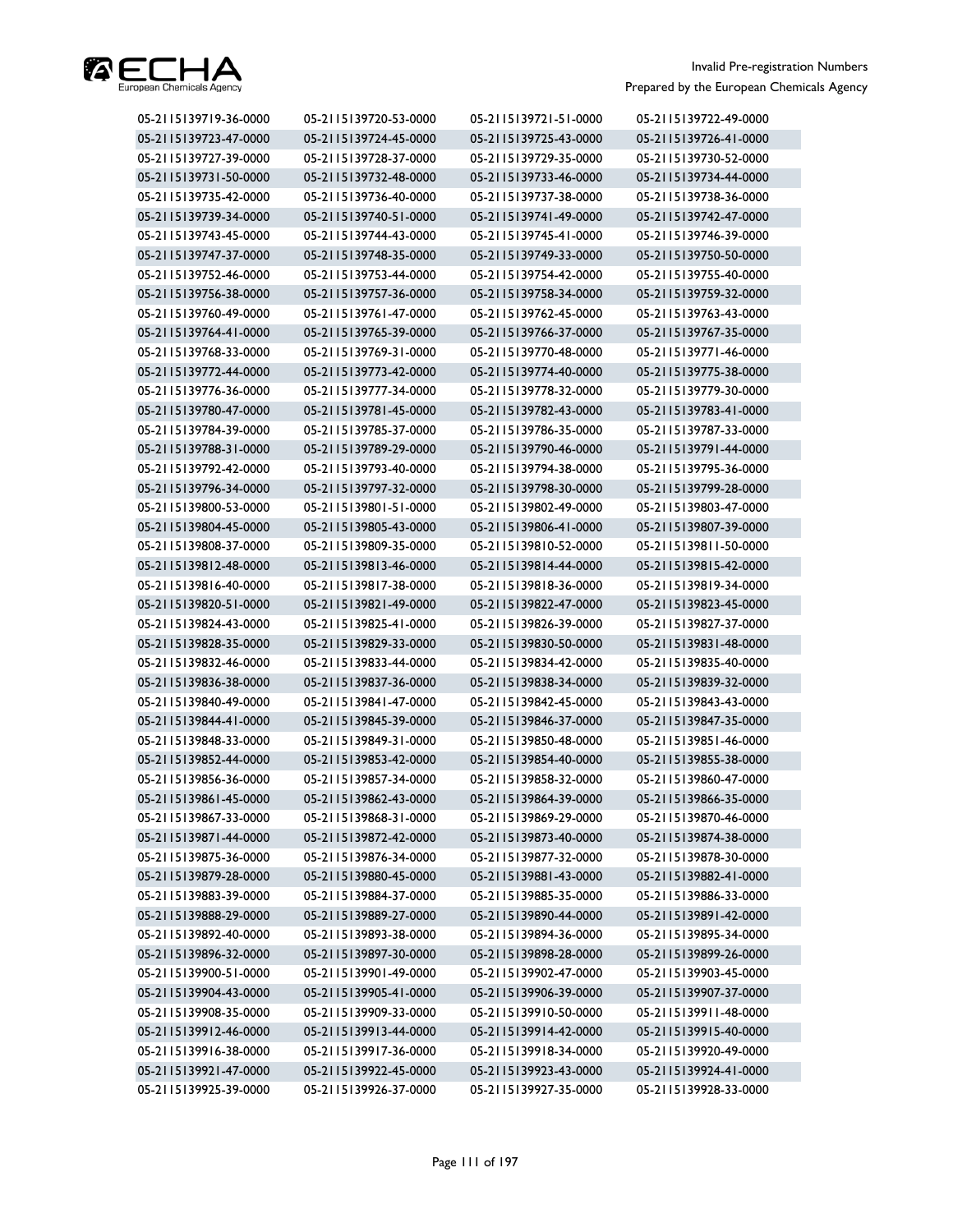

| 05-2115139929-31-0000 | 05-2115139930-48-0000 | 05-2115139931-46-0000 | 05-2115139932-44-0000 |
|-----------------------|-----------------------|-----------------------|-----------------------|
| 05-2115139933-42-0000 | 05-2115139934-40-0000 | 05-2115139935-38-0000 | 05-2115139936-36-0000 |
| 05-2115139937-34-0000 | 05-2115139938-32-0000 | 05-2115139939-30-0000 | 05-2115139940-47-0000 |
| 05-2115139941-45-0000 | 05-2115139942-43-0000 | 05-2115139943-41-0000 | 05-2115139944-39-0000 |
| 05-2115139945-37-0000 | 05-2115139946-35-0000 | 05-2115139947-33-0000 | 05-2115139948-31-0000 |
| 05-2115139949-29-0000 | 05-2115139951-44-0000 | 05-2115139952-42-0000 | 05-2115139953-40-0000 |
| 05-2115139954-38-0000 | 05-2115139955-36-0000 | 05-2115139956-34-0000 | 05-2115139957-32-0000 |
| 05-2115139958-30-0000 | 05-2115139959-28-0000 | 05-2115139960-45-0000 | 05-2115139961-43-0000 |
| 05-2115139962-41-0000 | 05-2115139963-39-0000 | 05-2115139964-37-0000 | 05-2115139965-35-0000 |
| 05-2115139966-33-0000 | 05-2115139967-31-0000 | 05-2115139968-29-0000 | 05-2115139969-27-0000 |
| 05-2115139970-44-0000 | 05-2115139971-42-0000 | 05-2115139972-40-0000 | 05-2115139973-38-0000 |
| 05-2115139974-36-0000 | 05-2115139975-34-0000 | 05-2115139976-32-0000 | 05-2115139977-30-0000 |
| 05-2115139979-26-0000 | 05-2115139980-43-0000 | 05-2115139981-41-0000 | 05-2115139982-39-0000 |
| 05-2115139983-37-0000 | 05-2115139984-35-0000 | 05-2115139985-33-0000 | 05-2115139986-31-0000 |
| 05-2115139987-29-0000 | 05-2115139988-27-0000 | 05-2115139989-25-0000 | 05-2115139990-42-0000 |
| 05-2115139991-40-0000 | 05-2115139992-38-0000 | 05-2115139993-36-0000 | 05-2115139994-34-0000 |
| 05-2115139995-32-0000 | 05-2115139996-30-0000 | 05-2115139997-28-0000 | 05-2115139998-26-0000 |
| 05-2115139999-24-0000 | 05-2115140000-76-0000 | 05-2115140001-74-0000 | 05-2115140002-72-0000 |
| 05-2115140003-70-0000 | 05-2115140004-68-0000 | 05-2115140005-66-0000 | 05-2115140007-62-0000 |
| 05-2115140008-60-0000 | 05-2115140009-58-0000 | 05-2115140010-75-0000 | 05-2115140011-73-0000 |
| 05-2115140012-71-0000 | 05-2115140013-69-0000 | 05-2115140014-67-0000 | 05-2115140015-65-0000 |
| 05-2115140016-63-0000 | 05-2115140017-61-0000 | 05-2115140018-59-0000 | 05-2115140019-57-0000 |
| 05-2115140020-74-0000 | 05-2115140021-72-0000 | 05-2115140022-70-0000 | 05-2115140023-68-0000 |
| 05-2115140024-66-0000 | 05-2115140025-64-0000 | 05-2115140026-62-0000 | 05-2115140027-60-0000 |
| 05-2115140028-58-0000 | 05-2115140029-56-0000 | 05-2115140030-73-0000 | 05-2115140031-71-0000 |
| 05-2115140032-69-0000 | 05-2115140033-67-0000 | 05-2115140034-65-0000 | 05-2115140035-63-0000 |
| 05-2115140036-61-0000 | 05-2115140037-59-0000 | 05-2115140038-57-0000 | 05-2115140039-55-0000 |
| 05-2115140040-72-0000 | 05-2115140041-70-0000 | 05-2115140042-68-0000 | 05-2115140043-66-0000 |
| 05-2115140044-64-0000 | 05-2115140045-62-0000 | 05-2115140046-60-0000 | 05-2115140047-58-0000 |
| 05-2115140048-56-0000 | 05-2115140049-54-0000 | 05-2115140050-71-0000 | 05-2115140051-69-0000 |
| 05-2115140052-67-0000 | 05-2115140053-65-0000 | 05-2115140054-63-0000 | 05-2115140055-61-0000 |
| 05-2115140056-59-0000 | 05-2115140057-57-0000 | 05-2115140058-55-0000 | 05-2115140059-53-0000 |
| 05-2115140060-70-0000 | 05-2115140061-68-0000 | 05-2115140062-66-0000 | 05-2115140063-64-0000 |
| 05-2115140064-62-0000 | 05-2115140065-60-0000 | 05-2115140066-58-0000 | 05-2115140067-56-0000 |
| 05-2115140068-54-0000 | 05-2115140069-52-0000 | 05-2115140070-69-0000 | 05-2115140071-67-0000 |
| 05-2115140072-65-0000 | 05-2115140073-63-0000 | 05-2115140074-61-0000 | 05-2115140075-59-0000 |
| 05-2115140076-57-0000 | 05-2115140077-55-0000 | 05-2115140078-53-0000 | 05-2115140079-51-0000 |
| 05-2115140080-68-0000 | 05-2115140081-66-0000 | 05-2115140082-64-0000 | 05-2115140083-62-0000 |
| 05-2115140084-60-0000 | 05-2115140085-58-0000 | 05-2115140086-56-0000 | 05-2115140087-54-0000 |
| 05-2115140088-52-0000 | 05-2115140089-50-0000 | 05-2115140090-67-0000 | 05-2115140091-65-0000 |
| 05-2115140092-63-0000 | 05-2115140093-61-0000 | 05-2115140094-59-0000 | 05-2115140095-57-0000 |
| 05-2115140096-55-0000 | 05-2115140097-53-0000 | 05-2115140098-51-0000 | 05-2115140099-49-0000 |
| 05-2115140100-74-0000 | 05-2115140101-72-0000 | 05-2115140102-70-0000 | 05-2115140103-68-0000 |
| 05-2115140104-66-0000 | 05-2115140105-64-0000 | 05-2115140106-62-0000 | 05-2115140107-60-0000 |
| 05-2115140108-58-0000 | 05-2115140109-56-0000 | 05-2115140110-73-0000 | 05-2115140111-71-0000 |
| 05-2115140112-69-0000 | 05-2115140113-67-0000 | 05-2115140114-65-0000 | 05-2115140116-61-0000 |
| 05-2115140117-59-0000 | 05-2115140118-57-0000 | 05-2115140119-55-0000 | 05-2115140120-72-0000 |
| 05-2115140121-70-0000 | 05-2115140122-68-0000 | 05-2115140123-66-0000 | 05-2115140124-64-0000 |
| 05-2115140125-62-0000 | 05-2115140126-60-0000 | 05-2115140127-58-0000 | 05-2115140128-56-0000 |
| 05-2115140129-54-0000 | 05-2115140130-71-0000 | 05-2115140131-69-0000 | 05-2115140132-67-0000 |
| 05-2115140133-65-0000 | 05-2115140134-63-0000 | 05-2115140135-61-0000 | 05-2115140136-59-0000 |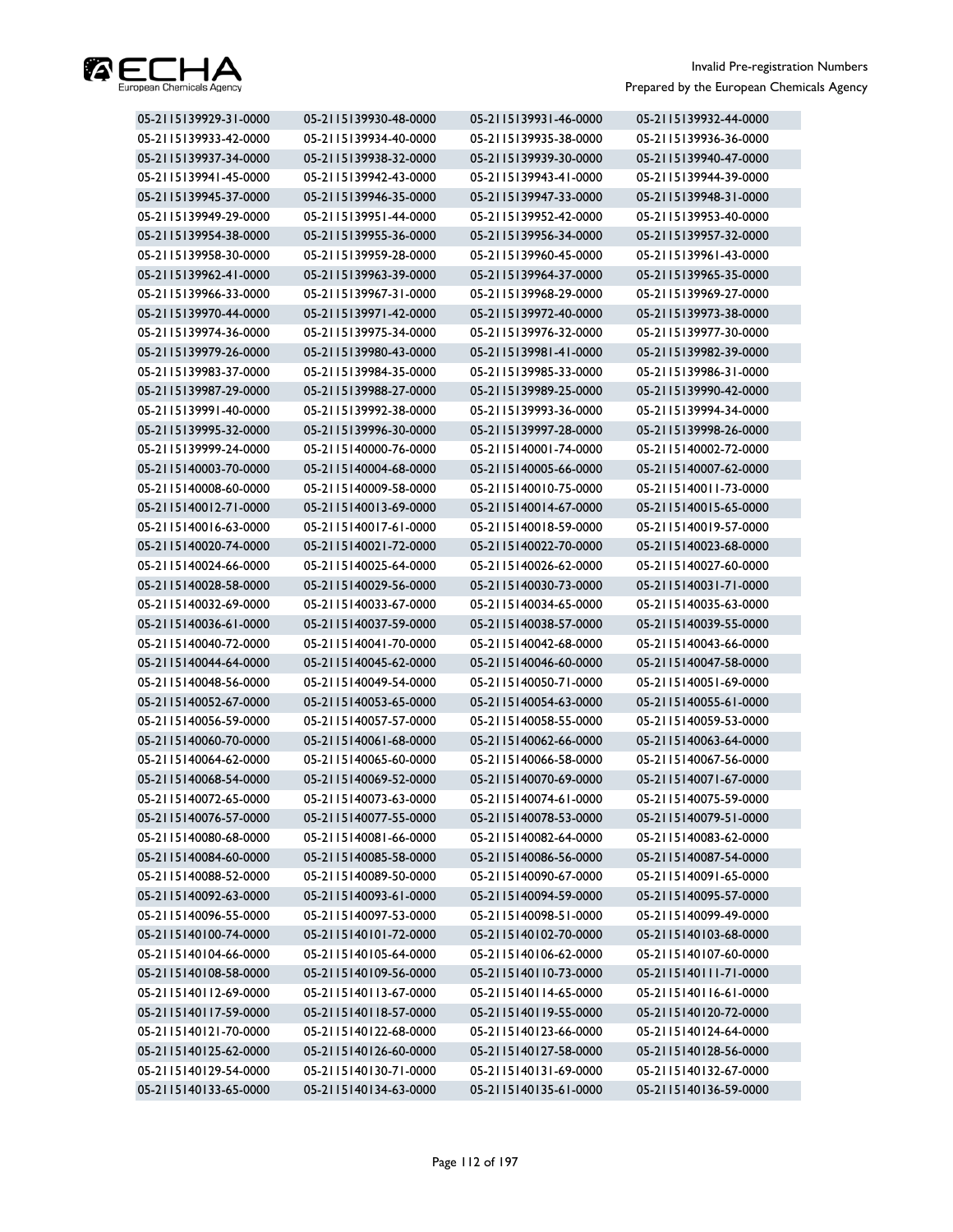

| 05-2115140137-57-0000 | 05-2115140138-55-0000 | 05-2115140139-53-0000 | 05-2115140140-70-0000 |
|-----------------------|-----------------------|-----------------------|-----------------------|
| 05-2115140141-68-0000 | 05-2115140142-66-0000 | 05-2115140143-64-0000 | 05-2115140144-62-0000 |
| 05-2115140145-60-0000 | 05-2115140146-58-0000 | 05-2115140147-56-0000 | 05-2115140148-54-0000 |
| 05-2115140149-52-0000 | 05-2115140150-69-0000 | 05-2115140151-67-0000 | 05-2115140152-65-0000 |
| 05-2115140153-63-0000 | 05-2115140154-61-0000 | 05-2115140155-59-0000 | 05-2115140156-57-0000 |
| 05-2115140157-55-0000 | 05-2115140158-53-0000 | 05-2115140159-51-0000 | 05-2115140160-68-0000 |
| 05-2115140161-66-0000 | 05-2115140162-64-0000 | 05-2115140163-62-0000 | 05-2115140164-60-0000 |
| 05-2115140165-58-0000 | 05-2115140166-56-0000 | 05-2115140167-54-0000 | 05-2115140168-52-0000 |
| 05-2115140169-50-0000 | 05-2115140170-67-0000 | 05-2115140171-65-0000 | 05-2115140172-63-0000 |
| 05-2115140173-61-0000 | 05-2115140174-59-0000 | 05-2115140175-57-0000 | 05-2115140176-55-0000 |
| 05-2115140177-53-0000 | 05-2115140178-51-0000 | 05-2115140179-49-0000 | 05-2115140180-66-0000 |
| 05-2115140181-64-0000 | 05-2115140182-62-0000 | 05-2115140183-60-0000 | 05-2115140185-56-0000 |
| 05-2115140186-54-0000 | 05-2115140187-52-0000 | 05-2115140188-50-0000 | 05-2115140189-48-0000 |
| 05-2115140190-65-0000 | 05-2115140191-63-0000 | 05-2115140192-61-0000 | 05-2115140193-59-0000 |
| 05-2115140194-57-0000 | 05-2115140195-55-0000 | 05-2115140196-53-0000 | 05-2115140197-51-0000 |
| 05-2115140198-49-0000 | 05-2115140199-47-0000 | 05-2115140200-72-0000 | 05-2115140201-70-0000 |
| 05-2115140202-68-0000 | 05-2115140203-66-0000 | 05-2115140204-64-0000 | 05-2115140205-62-0000 |
| 05-2115140206-60-0000 | 05-2115140207-58-0000 | 05-2115140208-56-0000 | 05-2115140209-54-0000 |
| 05-2115140210-71-0000 | 05-2115140211-69-0000 | 05-2115140212-67-0000 | 05-2115140213-65-0000 |
| 05-2115140214-63-0000 | 05-2115140215-61-0000 | 05-2115140216-59-0000 | 05-2115140217-57-0000 |
| 05-2115140218-55-0000 | 05-2115140219-53-0000 | 05-2115140220-70-0000 | 05-2115140221-68-0000 |
| 05-2115140222-66-0000 | 05-2115140223-64-0000 | 05-2115140224-62-0000 | 05-2115140225-60-0000 |
| 05-2115140226-58-0000 | 05-2115140227-56-0000 | 05-2115140228-54-0000 | 05-2115140229-52-0000 |
| 05-2115140231-67-0000 | 05-2115140232-65-0000 | 05-2115140233-63-0000 | 05-2115140234-61-0000 |
| 05-2115140235-59-0000 | 05-2115140236-57-0000 | 05-2115140237-55-0000 | 05-2115140238-53-0000 |
| 05-2115140239-51-0000 | 05-2115140240-68-0000 | 05-2115140241-66-0000 | 05-2115140242-64-0000 |
| 05-2115140243-62-0000 | 05-2115140244-60-0000 | 05-2115140245-58-0000 | 05-2115140246-56-0000 |
| 05-2115140247-54-0000 | 05-2115140248-52-0000 | 05-2115140249-50-0000 | 05-2115140250-67-0000 |
| 05-2115140251-65-0000 | 05-2115140252-63-0000 | 05-2115140253-61-0000 | 05-2115140254-59-0000 |
| 05-2115140255-57-0000 | 05-2115140256-55-0000 | 05-2115140257-53-0000 | 05-2115140258-51-0000 |
| 05-2115140259-49-0000 | 05-2115140260-66-0000 | 05-2115140261-64-0000 | 05-2115140262-62-0000 |
| 05-2115140263-60-0000 | 05-2115140264-58-0000 | 05-2115140265-56-0000 | 05-2115140266-54-0000 |
| 05-2115140267-52-0000 | 05-2115140268-50-0000 | 05-2115140269-48-0000 | 05-2115140270-65-0000 |
| 05-2115140271-63-0000 | 05-2115140272-61-0000 | 05-2115140273-59-0000 | 05-2115140274-57-0000 |
| 05-2115140275-55-0000 | 05-2115140277-51-0000 | 05-2115140278-49-0000 | 05-2115140279-47-0000 |
| 05-2115140280-64-0000 | 05-2115140281-62-0000 | 05-2115140282-60-0000 | 05-2115140283-58-0000 |
| 05-2115140284-56-0000 | 05-2115140285-54-0000 | 05-2115140286-52-0000 | 05-2115140287-50-0000 |
| 05-2115140288-48-0000 | 05-2115140289-46-0000 | 05-2115140290-63-0000 | 05-2115140291-61-0000 |
| 05-2115140292-59-0000 | 05-2115140293-57-0000 | 05-2115140294-55-0000 | 05-2115140295-53-0000 |
| 05-2115140296-51-0000 | 05-2115140297-49-0000 | 05-2115140298-47-0000 | 05-2115140299-45-0000 |
| 05-2115140300-70-0000 | 05-2115140301-68-0000 | 05-2115140302-66-0000 | 05-2115140303-64-0000 |
| 05-2115140304-62-0000 | 05-2115140305-60-0000 | 05-2115140306-58-0000 | 05-2115140307-56-0000 |
| 05-2115140308-54-0000 | 05-2115140309-52-0000 | 05-2115140310-69-0000 | 05-2115140311-67-0000 |
| 05-2115140312-65-0000 | 05-2115140313-63-0000 | 05-2115140314-61-0000 | 05-2115140315-59-0000 |
| 05-2115140316-57-0000 | 05-2115140317-55-0000 | 05-2115140319-51-0000 | 05-2115140320-68-0000 |
| 05-2115140321-66-0000 | 05-2115140322-64-0000 | 05-2115140323-62-0000 | 05-2115140324-60-0000 |
| 05-2115140325-58-0000 | 05-2115140326-56-0000 | 05-2115140327-54-0000 | 05-2115140328-52-0000 |
| 05-2115140329-50-0000 | 05-2115140330-67-0000 | 05-2115140332-63-0000 | 05-2115140333-61-0000 |
| 05-2115140334-59-0000 | 05-2115140335-57-0000 | 05-2115140336-55-0000 | 05-2115140337-53-0000 |
| 05-2115140338-51-0000 | 05-2115140339-49-0000 | 05-2115140340-66-0000 | 05-2115140341-64-0000 |
| 05-2115140342-62-0000 | 05-2115140343-60-0000 | 05-2115140344-58-0000 | 05-2115140345-56-0000 |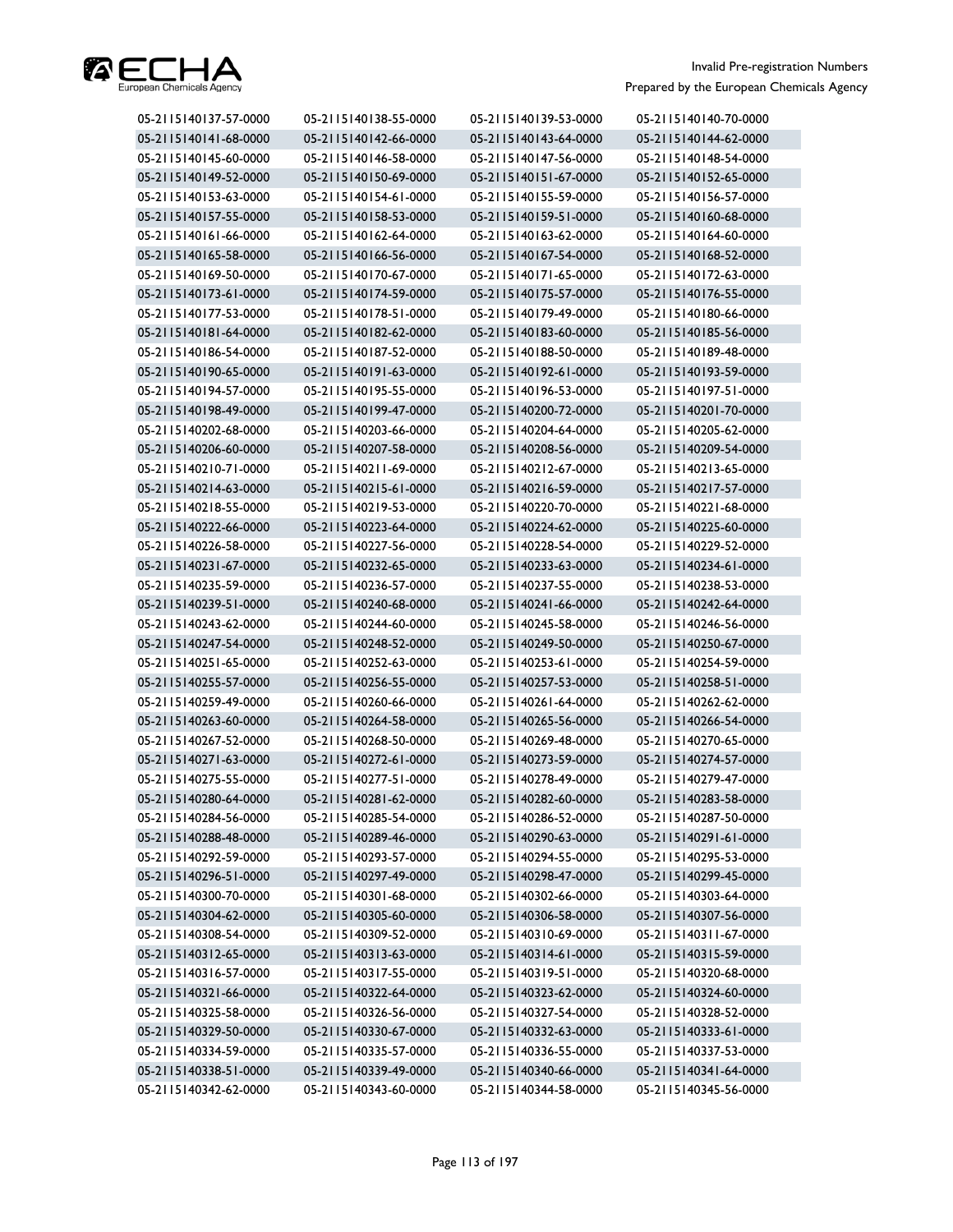

| 05-2115140346-54-0000 | 05-2115140347-52-0000 | 05-2115140348-50-0000 | 05-2115140349-48-0000 |
|-----------------------|-----------------------|-----------------------|-----------------------|
| 05-2115140350-65-0000 | 05-2115140351-63-0000 | 05-2115140352-61-0000 | 05-2115140353-59-0000 |
| 05-2115140354-57-0000 | 05-2115140356-53-0000 | 05-2115140357-51-0000 | 05-2115140358-49-0000 |
| 05-2115140359-47-0000 | 05-2115140360-64-0000 | 05-2115140361-62-0000 | 05-2115140362-60-0000 |
| 05-2115140363-58-0000 | 05-2115140365-54-0000 | 05-2115140366-52-0000 | 05-2115140367-50-0000 |
| 05-2115140368-48-0000 | 05-2115140369-46-0000 | 05-2115140371-61-0000 | 05-2115140372-59-0000 |
| 05-2115140373-57-0000 | 05-2115140374-55-0000 | 05-2115140375-53-0000 | 05-2115140376-51-0000 |
| 05-2115140377-49-0000 | 05-2115140378-47-0000 | 05-2115140379-45-0000 | 05-2115140380-62-0000 |
| 05-2115140381-60-0000 | 05-2115140382-58-0000 | 05-2115140383-56-0000 | 05-2115140384-54-0000 |
| 05-2115140385-52-0000 | 05-2115140386-50-0000 | 05-2115140387-48-0000 | 05-2115140388-46-0000 |
| 05-2115140389-44-0000 | 05-2115140390-61-0000 | 05-2115140391-59-0000 | 05-2115140392-57-0000 |
| 05-2115140394-53-0000 | 05-2115140395-51-0000 | 05-2115140396-49-0000 | 05-2115140397-47-0000 |
| 05-2115140398-45-0000 | 05-2115140400-68-0000 | 05-2115140401-66-0000 | 05-2115140402-64-0000 |
| 05-2115140403-62-0000 | 05-2115140404-60-0000 | 05-2115140405-58-0000 | 05-2115140407-54-0000 |
| 05-2115140408-52-0000 | 05-2115140409-50-0000 | 05-2115140410-67-0000 | 05-2115140411-65-0000 |
| 05-2115140412-63-0000 | 05-2115140413-61-0000 | 05-2115140414-59-0000 | 05-2115140415-57-0000 |
| 05-2115140416-55-0000 | 05-2115140417-53-0000 | 05-2115140418-51-0000 | 05-2115140419-49-0000 |
| 05-2115140420-66-0000 | 05-2115140421-64-0000 | 05-2115140422-62-0000 | 05-2115140423-60-0000 |
| 05-2115140424-58-0000 | 05-2115140425-56-0000 | 05-2115140426-54-0000 | 05-2115140428-50-0000 |
| 05-2115140429-48-0000 | 05-2115140430-65-0000 | 05-2115140431-63-0000 | 05-2115140432-61-0000 |
| 05-2115140434-57-0000 | 05-2115140435-55-0000 | 05-2115140436-53-0000 | 05-2115140437-51-0000 |
| 05-2115140438-49-0000 | 05-2115140439-47-0000 | 05-2115140441-62-0000 | 05-2115140442-60-0000 |
| 05-2115140443-58-0000 | 05-2115140444-56-0000 | 05-2115140445-54-0000 | 05-2115140446-52-0000 |
| 05-2115140447-50-0000 | 05-2115140448-48-0000 | 05-2115140449-46-0000 | 05-2115140450-63-0000 |
| 05-2115140451-61-0000 | 05-2115140452-59-0000 | 05-2115140453-57-0000 | 05-2115140454-55-0000 |
| 05-2115140455-53-0000 | 05-2115140456-51-0000 | 05-2115140457-49-0000 | 05-2115140458-47-0000 |
| 05-2115140460-62-0000 | 05-2115140461-60-0000 | 05-2115140462-58-0000 | 05-2115140463-56-0000 |
| 05-2115140464-54-0000 | 05-2115140466-50-0000 | 05-2115140467-48-0000 | 05-2115140468-46-0000 |
| 05-2115140469-44-0000 | 05-2115140470-61-0000 | 05-2115140472-57-0000 | 05-2115140473-55-0000 |
| 05-2115140478-45-0000 | 05-2115140480-60-0000 | 05-2115140481-58-0000 | 05-2115140482-56-0000 |
| 05-2115140483-54-0000 | 05-2115140484-52-0000 | 05-2115140485-50-0000 | 05-2115140486-48-0000 |
| 05-2115140487-46-0000 | 05-2115140488-44-0000 | 05-2115140489-42-0000 | 05-2115140490-59-0000 |
| 05-2115140491-57-0000 | 05-2115140492-55-0000 | 05-2115140493-53-0000 | 05-2115140495-49-0000 |
| 05-2115140496-47-0000 | 05-2115140497-45-0000 | 05-2115140498-43-0000 | 05-2115140500-66-0000 |
| 05-2115140501-64-0000 | 05-2115140502-62-0000 | 05-2115140503-60-0000 | 05-2115140504-58-0000 |
| 05-2115140506-54-0000 | 05-2115140507-52-0000 | 05-2115140508-50-0000 | 05-2115140509-48-0000 |
| 05-2115140510-65-0000 | 05-2115140511-63-0000 | 05-2115140512-61-0000 | 05-2115140513-59-0000 |
| 05-2115140514-57-0000 | 05-2115140515-55-0000 | 05-2115140516-53-0000 | 05-2115140517-51-0000 |
| 05-2115140518-49-0000 | 05-2115140519-47-0000 | 05-2115140520-64-0000 | 05-2115140521-62-0000 |
| 05-2115140522-60-0000 | 05-2115140524-56-0000 | 05-2115140525-54-0000 | 05-2115140526-52-0000 |
| 05-2115140527-50-0000 | 05-2115140528-48-0000 | 05-2115140530-63-0000 | 05-2115140531-61-0000 |
| 05-2115140532-59-0000 | 05-2115140533-57-0000 | 05-2115140535-53-0000 | 05-2115140536-51-0000 |
| 05-2115140537-49-0000 | 05-2115140538-47-0000 | 05-2115140539-45-0000 | 05-2115140540-62-0000 |
| 05-2115140541-60-0000 | 05-2115140542-58-0000 | 05-2115140543-56-0000 | 05-2115140544-54-0000 |
| 05-2115140545-52-0000 | 05-2115140546-50-0000 | 05-2115140547-48-0000 | 05-2115140548-46-0000 |
| 05-2115140549-44-0000 | 05-2115140550-61-0000 | 05-2115140551-59-0000 | 05-2115140552-57-0000 |
| 05-2115140553-55-0000 | 05-2115140554-53-0000 | 05-2115140555-51-0000 | 05-2115140556-49-0000 |
| 05-2115140558-45-0000 | 05-2115140559-43-0000 | 05-2115140560-60-0000 | 05-2115140561-58-0000 |
| 05-2115140563-54-0000 | 05-2115140564-52-0000 | 05-2115140565-50-0000 | 05-2115140566-48-0000 |
| 05-2115140567-46-0000 | 05-2115140568-44-0000 | 05-2115140569-42-0000 | 05-2115140570-59-0000 |
| 05-2115140571-57-0000 | 05-2115140572-55-0000 | 05-2115140573-53-0000 | 05-2115140574-51-0000 |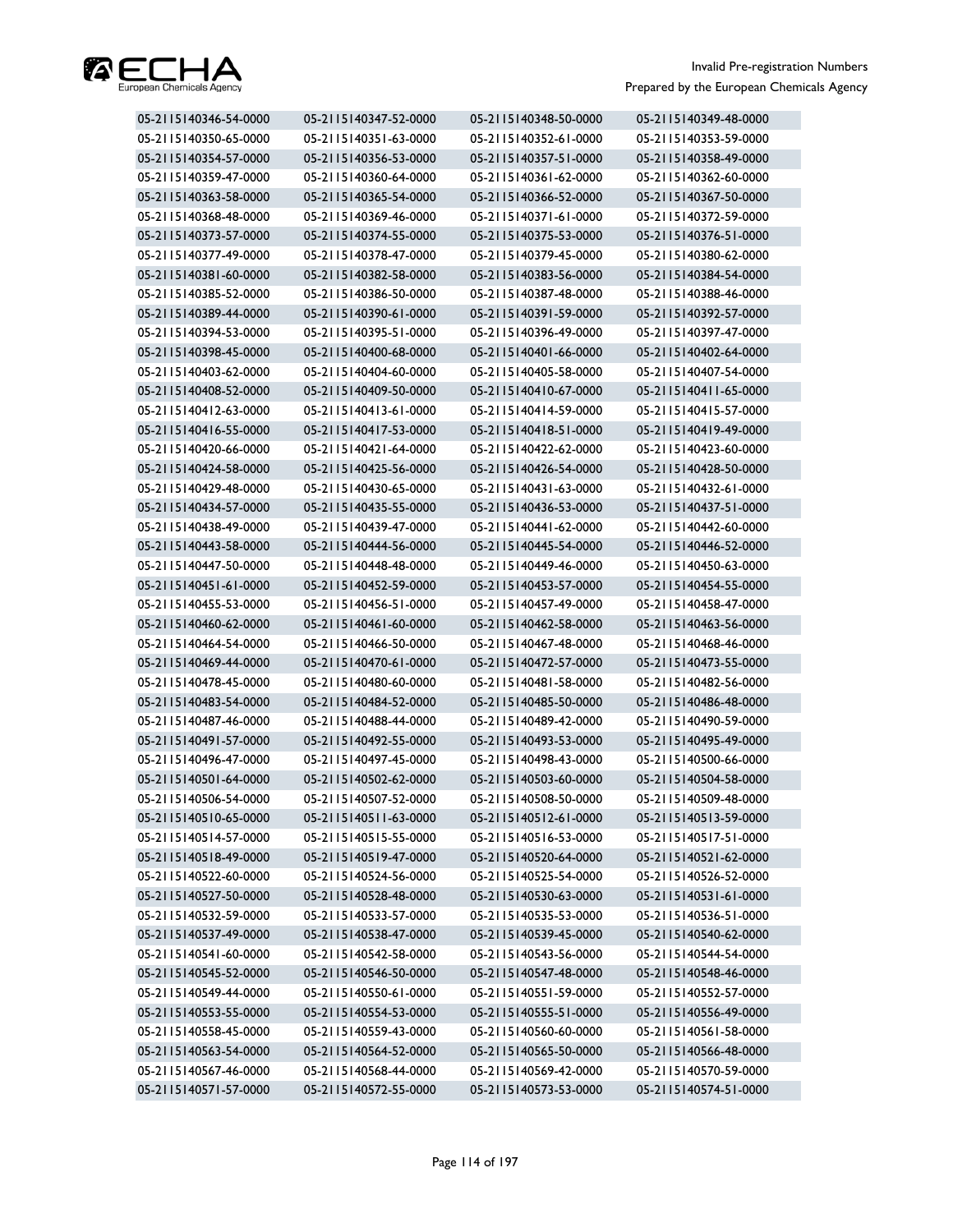

| 05-2115140575-49-0000 | 05-2115140576-47-0000 | 05-2115140577-45-0000 | 05-2115140578-43-0000 |
|-----------------------|-----------------------|-----------------------|-----------------------|
| 05-2115140579-41-0000 | 05-2115140580-58-0000 | 05-2115140581-56-0000 | 05-2115140583-52-0000 |
| 05-2115140584-50-0000 | 05-2115140586-46-0000 | 05-2115140588-42-0000 | 05-2115140590-57-0000 |
| 05-2115140592-53-0000 | 05-2115140594-49-0000 | 05-2115140596-45-0000 | 05-2115140598-41-0000 |
| 05-2115140600-64-0000 | 05-2115140601-62-0000 | 05-2115140602-60-0000 | 05-2115140603-58-0000 |
| 05-2115140604-56-0000 | 05-2115140605-54-0000 | 05-2115140606-52-0000 | 05-2115140607-50-0000 |
| 05-2115140608-48-0000 | 05-2115140609-46-0000 | 05-2115140610-63-0000 | 05-2115140611-61-0000 |
| 05-2115140612-59-0000 | 05-2115140613-57-0000 | 05-2115140614-55-0000 | 05-2115140615-53-0000 |
| 05-2115140616-51-0000 | 05-2115140617-49-0000 | 05-2115140618-47-0000 | 05-2115140619-45-0000 |
| 05-2115140620-62-0000 | 05-2115140621-60-0000 | 05-2115140622-58-0000 | 05-2115140623-56-0000 |
| 05-2115140624-54-0000 | 05-2115140625-52-0000 | 05-2115140626-50-0000 | 05-2115140627-48-0000 |
| 05-2115140628-46-0000 | 05-2115140629-44-0000 | 05-2115140630-61-0000 | 05-2115140631-59-0000 |
| 05-2115140632-57-0000 | 05-2115140633-55-0000 | 05-2115140634-53-0000 | 05-2115140635-51-0000 |
| 05-2115140636-49-0000 | 05-2115140637-47-0000 | 05-2115140638-45-0000 | 05-2115140639-43-0000 |
| 05-2115140640-60-0000 | 05-2115140641-58-0000 | 05-2115140642-56-0000 | 05-2115140643-54-0000 |
| 05-2115140644-52-0000 | 05-2115140645-50-0000 | 05-2115140646-48-0000 | 05-2115140647-46-0000 |
| 05-2115140648-44-0000 | 05-2115140649-42-0000 | 05-2115140650-59-0000 | 05-2115140651-57-0000 |
| 05-2115140652-55-0000 | 05-2115140653-53-0000 | 05-2115140654-51-0000 | 05-2115140655-49-0000 |
| 05-2115140656-47-0000 | 05-2115140657-45-0000 | 05-2115140658-43-0000 | 05-2115140659-41-0000 |
| 05-2115140660-58-0000 | 05-2115140661-56-0000 | 05-2115140662-54-0000 | 05-2115140664-50-0000 |
| 05-2115140667-44-0000 | 05-2115140668-42-0000 | 05-2115140669-40-0000 | 05-2115140670-57-0000 |
| 05-2115140671-55-0000 | 05-2115140672-53-0000 | 05-2115140673-51-0000 | 05-2115140674-49-0000 |
| 05-2115140675-47-0000 | 05-2115140676-45-0000 | 05-2115140677-43-0000 | 05-2115140678-41-0000 |
| 05-2115140679-39-0000 | 05-2115140680-56-0000 | 05-2115140681-54-0000 | 05-2115140682-52-0000 |
| 05-2115140683-50-0000 | 05-2115140684-48-0000 | 05-2115140685-46-0000 | 05-2115140686-44-0000 |
| 05-2115140687-42-0000 | 05-2115140688-40-0000 | 05-2115140689-38-0000 | 05-2115140690-55-0000 |
| 05-2115140691-53-0000 | 05-2115140692-51-0000 | 05-2115140693-49-0000 | 05-2115140694-47-0000 |
| 05-2115140695-45-0000 | 05-2115140696-43-0000 | 05-2115140697-41-0000 | 05-2115140698-39-0000 |
| 05-2115140699-37-0000 | 05-2115140700-62-0000 | 05-2115140701-60-0000 | 05-2115140702-58-0000 |
| 05-2115140703-56-0000 | 05-2115140704-54-0000 | 05-2115140705-52-0000 | 05-2115140706-50-0000 |
| 05-2115140708-46-0000 | 05-2115140711-59-0000 | 05-2115140715-51-0000 | 05-2115140717-47-0000 |
| 05-2115140718-45-0000 | 05-2115140719-43-0000 | 05-2115140720-60-0000 | 05-2115140721-58-0000 |
| 05-2115140722-56-0000 | 05-2115140723-54-0000 | 05-2115140724-52-0000 | 05-2115140725-50-0000 |
| 05-2115140726-48-0000 | 05-2115140727-46-0000 | 05-2115140728-44-0000 | 05-2115140729-42-0000 |
| 05-2115140730-59-0000 | 05-2115140733-53-0000 | 05-2115140734-51-0000 | 05-2115140735-49-0000 |
| 05-2115140736-47-0000 | 05-2115140737-45-0000 | 05-2115140738-43-0000 | 05-2115140739-41-0000 |
| 05-2115140740-58-0000 | 05-2115140741-56-0000 | 05-2115140742-54-0000 | 05-2115140743-52-0000 |
| 05-2115140744-50-0000 | 05-2115140745-48-0000 | 05-2115140746-46-0000 | 05-2115140747-44-0000 |
| 05-2115140748-42-0000 | 05-2115140749-40-0000 | 05-2115140750-57-0000 | 05-2115140751-55-0000 |
| 05-2115140752-53-0000 | 05-2115140753-51-0000 | 05-2115140754-49-0000 | 05-2115140755-47-0000 |
| 05-2115140756-45-0000 | 05-2115140757-43-0000 | 05-2115140758-41-0000 | 05-2115140759-39-0000 |
| 05-2115140760-56-0000 | 05-2115140761-54-0000 | 05-2115140762-52-0000 | 05-2115140763-50-0000 |
| 05-2115140764-48-0000 | 05-2115140765-46-0000 | 05-2115140766-44-0000 | 05-2115140767-42-0000 |
| 05-2115140768-40-0000 | 05-2115140769-38-0000 | 05-2115140770-55-0000 | 05-2115140771-53-0000 |
| 05-2115140772-51-0000 | 05-2115140773-49-0000 | 05-2115140774-47-0000 | 05-2115140775-45-0000 |
| 05-2115140776-43-0000 | 05-2115140777-41-0000 | 05-2115140778-39-0000 | 05-2115140779-37-0000 |
| 05-2115140780-54-0000 | 05-2115140781-52-0000 | 05-2115140782-50-0000 | 05-2115140783-48-0000 |
| 05-2115140784-46-0000 | 05-2115140785-44-0000 | 05-2115140788-38-0000 | 05-2115140789-36-0000 |
| 05-2115140790-53-0000 | 05-2115140791-51-0000 | 05-2115140792-49-0000 | 05-2115140793-47-0000 |
| 05-2115140794-45-0000 | 05-2115140795-43-0000 | 05-2115140796-41-0000 | 05-2115140797-39-0000 |
| 05-2115140798-37-0000 | 05-2115140799-35-0000 | 05-2115140800-60-0000 | 05-2115140801-58-0000 |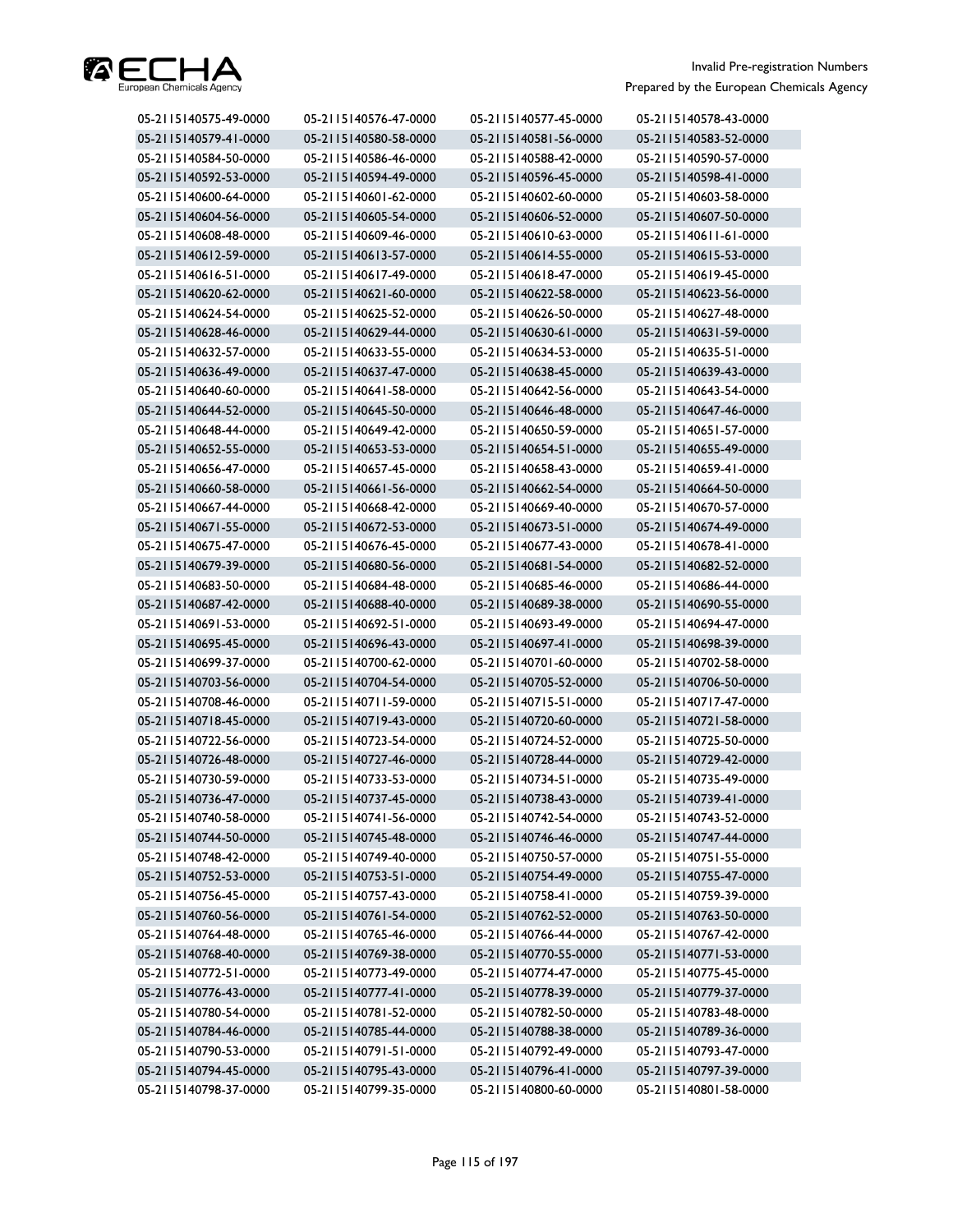

| 05-2115140802-56-0000 | 05-2115140803-54-0000 | 05-2115140804-52-0000 | 05-2115140805-50-0000 |
|-----------------------|-----------------------|-----------------------|-----------------------|
| 05-2115140806-48-0000 | 05-2115140807-46-0000 | 05-2115140808-44-0000 | 05-2115140809-42-0000 |
| 05-2115140810-59-0000 | 05-2115140811-57-0000 | 05-2115140812-55-0000 | 05-2115140813-53-0000 |
| 05-2115140814-51-0000 | 05-2115140815-49-0000 | 05-2115140816-47-0000 | 05-2115140817-45-0000 |
| 05-2115140818-43-0000 | 05-2115140819-41-0000 | 05-2115140820-58-0000 | 05-2115140821-56-0000 |
| 05-2115140822-54-0000 | 05-2115140823-52-0000 | 05-2115140824-50-0000 | 05-2115140825-48-0000 |
| 05-2115140826-46-0000 | 05-2115140827-44-0000 | 05-2115140829-40-0000 | 05-2115140830-57-0000 |
| 05-2115140832-53-0000 | 05-2115140833-51-0000 | 05-2115140834-49-0000 | 05-2115140835-47-0000 |
| 05-2115140836-45-0000 | 05-2115140837-43-0000 | 05-2115140838-41-0000 | 05-2115140839-39-0000 |
| 05-2115140840-56-0000 | 05-2115140841-54-0000 | 05-2115140842-52-0000 | 05-2115140843-50-0000 |
| 05-2115140844-48-0000 | 05-2115140845-46-0000 | 05-2115140846-44-0000 | 05-2115140847-42-0000 |
| 05-2115140848-40-0000 | 05-2115140849-38-0000 | 05-2115140850-55-0000 | 05-2115140851-53-0000 |
| 05-2115140852-51-0000 | 05-2115140853-49-0000 | 05-2115140854-47-0000 | 05-2115140855-45-0000 |
| 05-2115140856-43-0000 | 05-2115140857-41-0000 | 05-2115140858-39-0000 | 05-2115140859-37-0000 |
| 05-2115140860-54-0000 | 05-2115140861-52-0000 | 05-2115140862-50-0000 | 05-2115140863-48-0000 |
| 05-2115140864-46-0000 | 05-2115140865-44-0000 | 05-2115140866-42-0000 | 05-2115140867-40-0000 |
| 05-2115140868-38-0000 | 05-2115140869-36-0000 | 05-2115140870-53-0000 | 05-2115140871-51-0000 |
| 05-2115140874-45-0000 | 05-2115140875-43-0000 | 05-2115140876-41-0000 | 05-2115140877-39-0000 |
| 05-2115140878-37-0000 | 05-2115140879-35-0000 | 05-2115140880-52-0000 | 05-2115140881-50-0000 |
| 05-2115140882-48-0000 | 05-2115140883-46-0000 | 05-2115140884-44-0000 | 05-2115140885-42-0000 |
| 05-2115140886-40-0000 | 05-2115140887-38-0000 | 05-2115140888-36-0000 | 05-2115140889-34-0000 |
| 05-2115140890-51-0000 | 05-2115140891-49-0000 | 05-2115140892-47-0000 | 05-2115140893-45-0000 |
| 05-2115140894-43-0000 | 05-2115140895-41-0000 | 05-2115140896-39-0000 | 05-2115140897-37-0000 |
| 05-2115140898-35-0000 | 05-2115140899-33-0000 | 05-2115140900-58-0000 | 05-2115140901-56-0000 |
| 05-2115140902-54-0000 | 05-2115140903-52-0000 | 05-2115140904-50-0000 | 05-2115140905-48-0000 |
| 05-2115140906-46-0000 | 05-2115140907-44-0000 | 05-2115140908-42-0000 | 05-2115140909-40-0000 |
| 05-2115140912-53-0000 | 05-2115140913-51-0000 | 05-2115140914-49-0000 | 05-2115140915-47-0000 |
| 05-2115140916-45-0000 | 05-2115140917-43-0000 | 05-2115140918-41-0000 | 05-2115140919-39-0000 |
| 05-2115140920-56-0000 | 05-2115140921-54-0000 | 05-2115140922-52-0000 | 05-2115140923-50-0000 |
| 05-2115140924-48-0000 | 05-2115140925-46-0000 | 05-2115140926-44-0000 | 05-2115140927-42-0000 |
| 05-2115140928-40-0000 | 05-2115140929-38-0000 | 05-2115140930-55-0000 | 05-2115140931-53-0000 |
| 05-2115140932-51-0000 | 05-2115140933-49-0000 | 05-2115140934-47-0000 | 05-2115140935-45-0000 |
| 05-2115140936-43-0000 | 05-2115140937-41-0000 | 05-2115140938-39-0000 | 05-2115140939-37-0000 |
| 05-2115140940-54-0000 | 05-2115140941-52-0000 | 05-2115140942-50-0000 | 05-2115140943-48-0000 |
| 05-2115140944-46-0000 | 05-2115140945-44-0000 | 05-2115140948-38-0000 | 05-2115140949-36-0000 |
| 05-2115140950-53-0000 | 05-2115140951-51-0000 | 05-2115140952-49-0000 | 05-2115140953-47-0000 |
| 05-2115140954-45-0000 | 05-2115140955-43-0000 | 05-2115140956-41-0000 | 05-2115140957-39-0000 |
| 05-2115140958-37-0000 | 05-2115140959-35-0000 | 05-2115140960-52-0000 | 05-2115140961-50-0000 |
| 05-2115140962-48-0000 | 05-2115140963-46-0000 | 05-2115140964-44-0000 | 05-2115140965-42-0000 |
| 05-2115140966-40-0000 | 05-2115140967-38-0000 | 05-2115140968-36-0000 | 05-2115140969-34-0000 |
| 05-2115140970-51-0000 | 05-2115140971-49-0000 | 05-2115140972-47-0000 | 05-2115140973-45-0000 |
| 05-2115140974-43-0000 | 05-2115140975-41-0000 | 05-2115140976-39-0000 | 05-2115140977-37-0000 |
| 05-2115140978-35-0000 | 05-2115140981-48-0000 | 05-2115140982-46-0000 | 05-2115140983-44-0000 |
| 05-2115140984-42-0000 | 05-2115140985-40-0000 | 05-2115140986-38-0000 | 05-2115140987-36-0000 |
| 05-2115140988-34-0000 | 05-2115140989-32-0000 | 05-2115140993-43-0000 | 05-2115140998-33-0000 |
| 05-2115140999-31-0000 | 05-2115141000-75-0000 | 05-2115141001-73-0000 | 05-2115141002-71-0000 |
| 05-2115141003-69-0000 | 05-2115141004-67-0000 | 05-2115141005-65-0000 | 05-2115141006-63-0000 |
| 05-2115141007-61-0000 | 05-2115141008-59-0000 | 05-2115141009-57-0000 | 05-2115141010-74-0000 |
| 05-2115141011-72-0000 | 05-2115141012-70-0000 | 05-2115141013-68-0000 | 05-2115141014-66-0000 |
| 05-2115141015-64-0000 | 05-2115141017-60-0000 | 05-2115141019-56-0000 | 05-2115141020-73-0000 |
| 05-2115141021-71-0000 | 05-2115141022-69-0000 | 05-2115141023-67-0000 | 05-2115141024-65-0000 |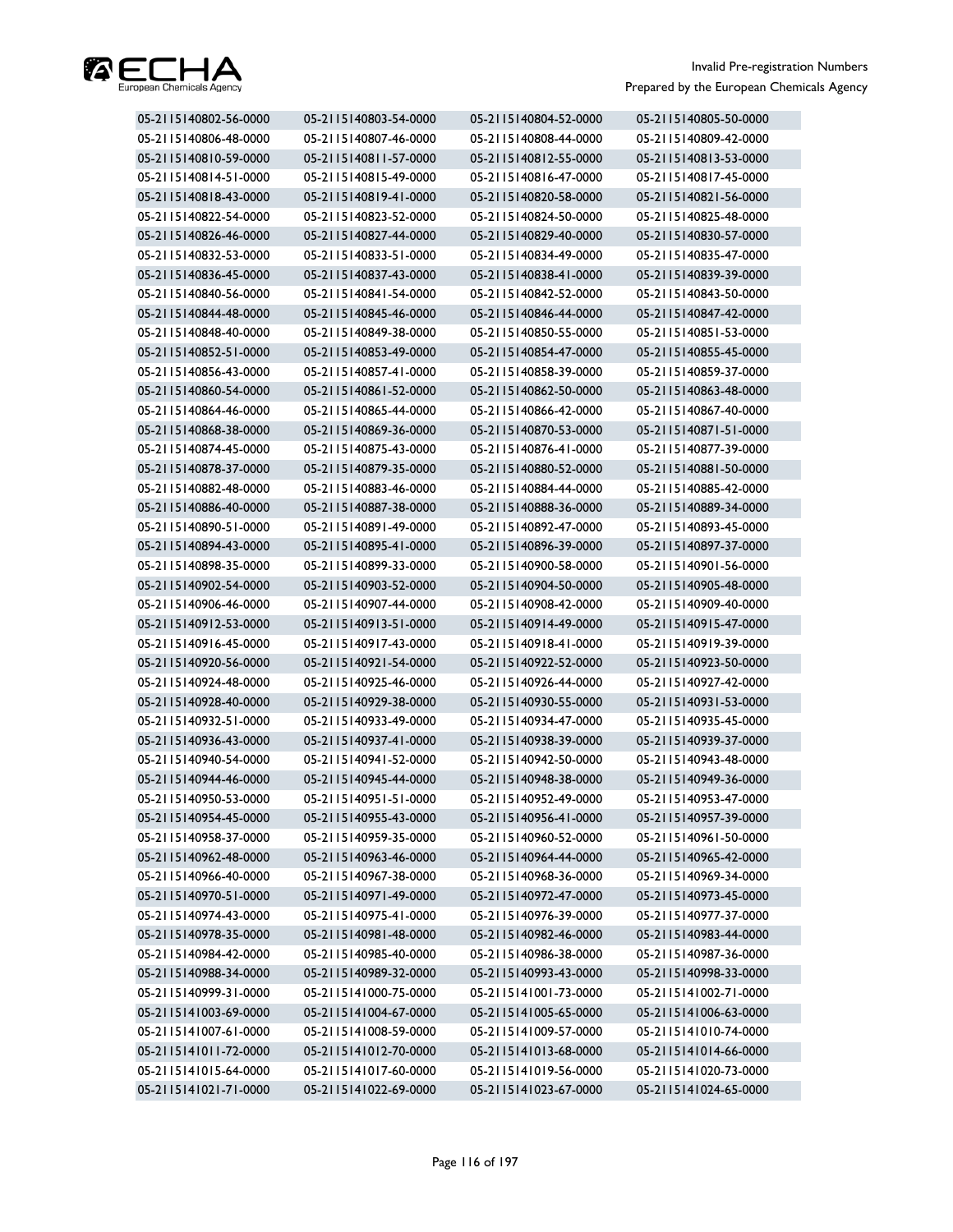

| 05-2115141025-63-0000 | 05-2115141026-61-0000 | 05-2115141027-59-0000 | 05-2115141028-57-0000 |
|-----------------------|-----------------------|-----------------------|-----------------------|
| 05-2115141029-55-0000 | 05-2115141030-72-0000 | 05-2115141031-70-0000 | 05-2115141032-68-0000 |
| 05-2115141033-66-0000 | 05-2115141034-64-0000 | 05-2115141035-62-0000 | 05-2115141036-60-0000 |
| 05-2115141037-58-0000 | 05-2115141038-56-0000 | 05-2115141039-54-0000 | 05-2115141040-71-0000 |
| 05-2115141041-69-0000 | 05-2115141042-67-0000 | 05-2115141043-65-0000 | 05-2115141044-63-0000 |
| 05-2115141045-61-0000 | 05-2115141048-55-0000 | 05-2115141049-53-0000 | 05-2115141050-70-0000 |
| 05-2115141051-68-0000 | 05-2115141052-66-0000 | 05-2115141053-64-0000 | 05-2115141054-62-0000 |
| 05-2115141055-60-0000 | 05-2115141056-58-0000 | 05-2115141057-56-0000 | 05-2115141058-54-0000 |
| 05-2115141059-52-0000 | 05-2115141060-69-0000 | 05-2115141061-67-0000 | 05-2115141062-65-0000 |
| 05-2115141063-63-0000 | 05-2115141064-61-0000 | 05-2115141065-59-0000 | 05-2115141066-57-0000 |
| 05-2115141067-55-0000 | 05-2115141068-53-0000 | 05-2115141069-51-0000 | 05-2115141070-68-0000 |
| 05-2115141071-66-0000 | 05-2115141072-64-0000 | 05-2115141073-62-0000 | 05-2115141076-56-0000 |
| 05-2115141077-54-0000 | 05-2115141078-52-0000 | 05-2115141080-67-0000 | 05-2115141081-65-0000 |
| 05-2115141082-63-0000 | 05-2115141083-61-0000 | 05-2115141084-59-0000 | 05-2115141085-57-0000 |
| 05-2115141086-55-0000 | 05-2115141087-53-0000 | 05-2115141088-51-0000 | 05-2115141089-49-0000 |
| 05-2115141090-66-0000 | 05-2115141091-64-0000 | 05-2115141092-62-0000 | 05-2115141093-60-0000 |
| 05-2115141094-58-0000 | 05-2115141095-56-0000 | 05-2115141096-54-0000 | 05-2115141097-52-0000 |
| 05-2115141098-50-0000 | 05-2115141099-48-0000 | 05-2115141100-73-0000 | 05-2115141101-71-0000 |
| 05-2115141102-69-0000 | 05-2115141103-67-0000 | 05-2115141105-63-0000 | 05-2115141106-61-0000 |
| 05-2115141108-57-0000 | 05-2115141109-55-0000 | 05-2115141110-72-0000 | 05-2115141111-70-0000 |
| 05-2115141112-68-0000 | 05-2115141114-64-0000 | 05-2115141115-62-0000 | 05-2115141117-58-0000 |
| 05-2115141119-54-0000 | 05-2115141120-71-0000 | 05-2115141122-67-0000 | 05-2115141124-63-0000 |
| 05-2115141126-59-0000 | 05-2115141128-55-0000 | 05-2115141129-53-0000 | 05-2115141130-70-0000 |
| 05-2115141131-68-0000 | 05-2115141132-66-0000 | 05-2115141133-64-0000 | 05-2115141134-62-0000 |
| 05-2115141135-60-0000 | 05-2115141136-58-0000 | 05-2115141137-56-0000 | 05-2115141138-54-0000 |
| 05-2115141139-52-0000 | 05-2115141140-69-0000 | 05-2115141141-67-0000 | 05-2115141142-65-0000 |
| 05-2115141143-63-0000 | 05-2115141144-61-0000 | 05-2115141145-59-0000 | 05-2115141146-57-0000 |
| 05-2115141147-55-0000 | 05-2115141148-53-0000 | 05-2115141149-51-0000 | 05-2115141150-68-0000 |
| 05-2115141151-66-0000 | 05-2115141152-64-0000 | 05-2115141153-62-0000 | 05-2115141154-60-0000 |
| 05-2115141155-58-0000 | 05-2115141156-56-0000 | 05-2115141157-54-0000 | 05-2115141158-52-0000 |
| 05-2115141159-50-0000 | 05-2115141160-67-0000 | 05-2115141161-65-0000 | 05-2115141162-63-0000 |
| 05-2115141163-61-0000 | 05-2115141164-59-0000 | 05-2115141165-57-0000 | 05-2115141166-55-0000 |
| 05-2115141167-53-0000 | 05-2115141168-51-0000 | 05-2115141169-49-0000 | 05-2115141170-66-0000 |
| 05-2115141171-64-0000 | 05-2115141172-62-0000 | 05-2115141173-60-0000 | 05-2115141174-58-0000 |
| 05-2115141175-56-0000 | 05-2115141176-54-0000 | 05-2115141177-52-0000 | 05-2115141178-50-0000 |
| 05-2115141179-48-0000 | 05-2115141180-65-0000 | 05-2115141181-63-0000 | 05-2115141182-61-0000 |
| 05-2115141183-59-0000 | 05-2115141184-57-0000 | 05-2115141185-55-0000 | 05-2115141186-53-0000 |
| 05-2115141187-51-0000 | 05-2115141188-49-0000 | 05-2115141189-47-0000 | 05-2115141190-64-0000 |
| 05-2115141191-62-0000 | 05-2115141192-60-0000 | 05-2115141193-58-0000 | 05-2115141194-56-0000 |
| 05-2115141195-54-0000 | 05-2115141196-52-0000 | 05-2115141197-50-0000 | 05-2115141198-48-0000 |
| 05-2115141199-46-0000 | 05-2115141200-71-0000 | 05-2115141201-69-0000 | 05-2115141202-67-0000 |
| 05-2115141203-65-0000 | 05-2115141204-63-0000 | 05-2115141205-61-0000 | 05-2115141206-59-0000 |
| 05-2115141207-57-0000 | 05-2115141208-55-0000 | 05-2115141209-53-0000 | 05-2115141210-70-0000 |
| 05-2115141211-68-0000 | 05-2115141212-66-0000 | 05-2115141213-64-0000 | 05-2115141214-62-0000 |
| 05-2115141217-56-0000 | 05-2115141218-54-0000 | 05-2115141219-52-0000 | 05-2115141220-69-0000 |
| 05-2115141221-67-0000 | 05-2115141222-65-0000 | 05-2115141223-63-0000 | 05-2115141224-61-0000 |
| 05-2115141225-59-0000 | 05-2115141226-57-0000 | 05-2115141227-55-0000 | 05-2115141228-53-0000 |
| 05-2115141229-51-0000 | 05-2115141230-68-0000 | 05-2115141231-66-0000 | 05-2115141232-64-0000 |
| 05-2115141233-62-0000 | 05-2115141234-60-0000 | 05-2115141235-58-0000 | 05-2115141236-56-0000 |
| 05-2115141237-54-0000 | 05-2115141238-52-0000 | 05-2115141239-50-0000 | 05-2115141240-67-0000 |
| 05-2115141241-65-0000 | 05-2115141242-63-0000 | 05-2115141243-61-0000 | 05-2115141244-59-0000 |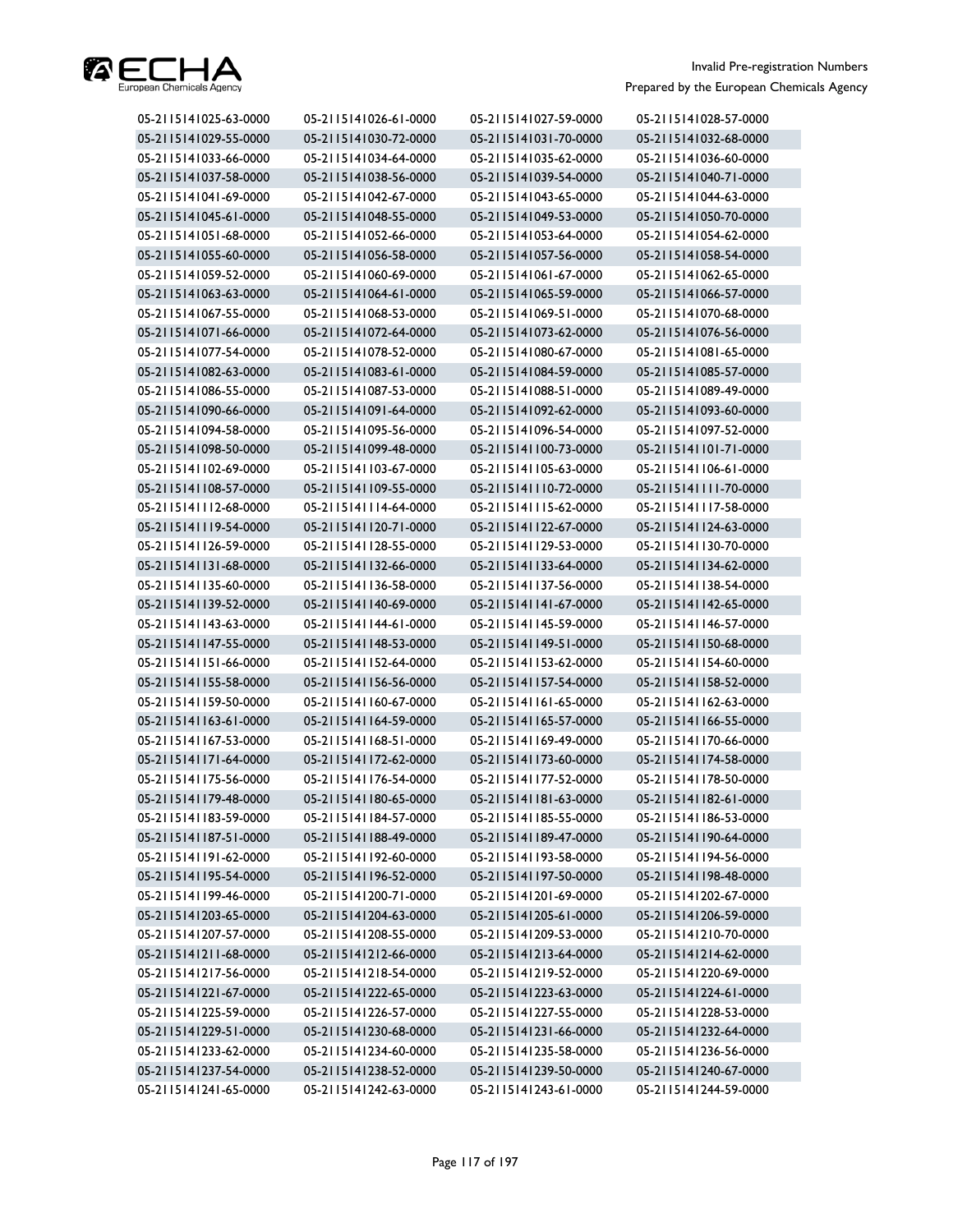

| 05-2115141245-57-0000 | 05-2115141246-55-0000 | 05-2115141247-53-0000 | 05-2115141248-51-0000 |
|-----------------------|-----------------------|-----------------------|-----------------------|
| 05-2115141249-49-0000 | 05-2115141250-66-0000 | 05-2115141251-64-0000 | 05-2115141252-62-0000 |
| 05-2115141253-60-0000 | 05-2115141254-58-0000 | 05-2115141255-56-0000 | 05-2115141256-54-0000 |
| 05-2115141257-52-0000 | 05-2115141258-50-0000 | 05-2115141259-48-0000 | 05-2115141260-65-0000 |
| 05-2115141261-63-0000 | 05-2115141262-61-0000 | 05-2115141263-59-0000 | 05-2115141264-57-0000 |
| 05-2115141265-55-0000 | 05-2115141266-53-0000 | 05-2115141269-47-0000 | 05-2115141272-60-0000 |
| 05-2115141276-52-0000 | 05-2115141279-46-0000 | 05-2115141282-59-0000 | 05-2115141286-51-0000 |
| 05-2115141289-45-0000 | 05-2115141290-62-0000 | 05-2115141291-60-0000 | 05-2115141292-58-0000 |
| 05-2115141293-56-0000 | 05-2115141294-54-0000 | 05-2115141295-52-0000 | 05-2115141298-46-0000 |
| 05-2115141301-67-0000 | 05-2115141305-59-0000 | 05-2115141308-53-0000 | 05-2115141312-64-0000 |
| 05-2115141315-58-0000 | 05-2115141319-50-0000 | 05-2115141322-63-0000 | 05-2115141326-55-0000 |
| 05-2115141329-49-0000 | 05-2115141332-62-0000 | 05-2115141336-54-0000 | 05-2115141339-48-0000 |
| 05-2115141342-61-0000 | 05-2115141345-55-0000 | 05-2115141348-49-0000 | 05-2115141352-60-0000 |
| 05-2115141355-54-0000 | 05-2115141358-48-0000 | 05-2115141361-61-0000 | 05-2115141364-55-0000 |
| 05-2115141367-49-0000 | 05-2115141370-62-0000 | 05-2115141373-56-0000 | 05-2115141376-50-0000 |
| 05-2115141379-44-0000 | 05-2115141382-57-0000 | 05-2115141385-51-0000 | 05-2115141387-47-0000 |
| 05-2115141390-60-0000 | 05-2115141393-54-0000 | 05-2115141396-48-0000 | 05-2115141398-44-0000 |
| 05-2115141400-67-0000 | 05-2115141401-65-0000 | 05-2115141402-63-0000 | 05-2115141403-61-0000 |
| 05-2115141404-59-0000 | 05-2115141405-57-0000 | 05-2115141406-55-0000 | 05-2115141407-53-0000 |
| 05-2115141408-51-0000 | 05-2115141409-49-0000 | 05-2115141410-66-0000 | 05-2115141411-64-0000 |
| 05-2115141412-62-0000 | 05-2115141413-60-0000 | 05-2115141415-56-0000 | 05-2115141418-50-0000 |
| 05-2115141422-61-0000 | 05-2115141426-53-0000 | 05-2115141430-64-0000 | 05-2115141434-56-0000 |
| 05-2115141436-52-0000 | 05-2115141437-50-0000 | 05-2115141438-48-0000 | 05-2115141439-46-0000 |
| 05-2115141440-63-0000 | 05-2115141441-61-0000 | 05-2115141442-59-0000 | 05-2115141443-57-0000 |
| 05-2115141444-55-0000 | 05-2115141445-53-0000 | 05-2115141446-51-0000 | 05-2115141447-49-0000 |
| 05-2115141448-47-0000 | 05-2115141449-45-0000 | 05-2115141450-62-0000 | 05-2115141451-60-0000 |
| 05-2115141452-58-0000 | 05-2115141453-56-0000 | 05-2115141454-54-0000 | 05-2115141455-52-0000 |
| 05-2115141456-50-0000 | 05-2115141457-48-0000 | 05-2115141458-46-0000 | 05-2115141459-44-0000 |
| 05-2115141460-61-0000 | 05-2115141462-57-0000 | 05-2115141463-55-0000 | 05-2115141464-53-0000 |
| 05-2115141465-51-0000 | 05-2115141466-49-0000 | 05-2115141467-47-0000 | 05-2115141468-45-0000 |
| 05-2115141469-43-0000 | 05-2115141470-60-0000 | 05-2115141471-58-0000 | 05-2115141472-56-0000 |
| 05-2115141473-54-0000 | 05-2115141474-52-0000 | 05-2115141475-50-0000 | 05-2115141476-48-0000 |
| 05-2115141477-46-0000 | 05-2115141478-44-0000 | 05-2115141479-42-0000 | 05-2115141480-59-0000 |
| 05-2115141482-55-0000 | 05-2115141483-53-0000 | 05-2115141484-51-0000 | 05-2115141485-49-0000 |
| 05-2115141486-47-0000 | 05-2115141487-45-0000 | 05-2115141488-43-0000 | 05-2115141489-41-0000 |
| 05-2115141490-58-0000 | 05-2115141491-56-0000 | 05-2115141492-54-0000 | 05-2115141493-52-0000 |
| 05-2115141494-50-0000 | 05-2115141495-48-0000 | 05-2115141496-46-0000 | 05-2115141497-44-0000 |
| 05-2115141498-42-0000 | 05-2115141499-40-0000 | 05-2115141500-65-0000 | 05-2115141501-63-0000 |
| 05-2115141502-61-0000 | 05-2115141503-59-0000 | 05-2115141505-55-0000 | 05-2115141506-53-0000 |
| 05-2115141507-51-0000 | 05-2115141508-49-0000 | 05-2115141509-47-0000 | 05-2115141510-64-0000 |
| 05-2115141511-62-0000 | 05-2115141512-60-0000 | 05-2115141513-58-0000 | 05-2115141514-56-0000 |
| 05-2115141515-54-0000 | 05-2115141516-52-0000 | 05-2115141517-50-0000 | 05-2115141518-48-0000 |
| 05-2115141519-46-0000 | 05-2115141520-63-0000 | 05-2115141522-59-0000 | 05-2115141523-57-0000 |
| 05-2115141524-55-0000 | 05-2115141525-53-0000 | 05-2115141526-51-0000 | 05-2115141527-49-0000 |
| 05-2115141528-47-0000 | 05-2115141529-45-0000 | 05-2115141530-62-0000 | 05-2115141531-60-0000 |
| 05-2115141532-58-0000 | 05-2115141533-56-0000 | 05-2115141534-54-0000 | 05-2115141535-52-0000 |
| 05-2115141536-50-0000 | 05-2115141537-48-0000 | 05-2115141538-46-0000 | 05-2115141539-44-0000 |
| 05-2115141540-61-0000 | 05-2115141541-59-0000 | 05-2115141542-57-0000 | 05-2115141544-53-0000 |
| 05-2115141545-51-0000 | 05-2115141546-49-0000 | 05-2115141547-47-0000 | 05-2115141548-45-0000 |
| 05-2115141549-43-0000 | 05-2115141550-60-0000 | 05-2115141551-58-0000 | 05-2115141552-56-0000 |
| 05-2115141553-54-0000 | 05-2115141554-52-0000 | 05-2115141555-50-0000 | 05-2115141556-48-0000 |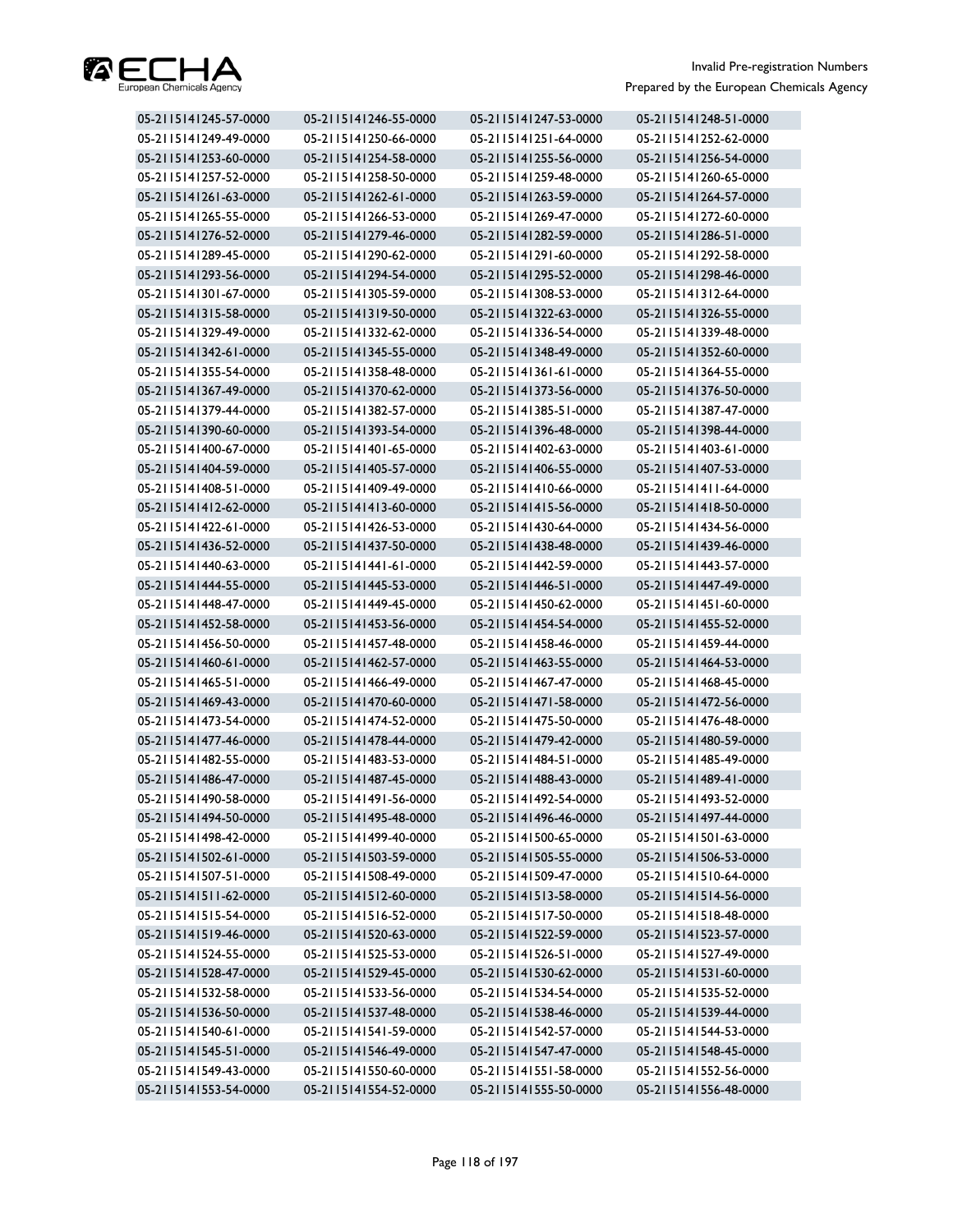

| 05-2115141557-46-0000 | 05-2115141558-44-0000 | 05-2115141560-59-0000 | 05-2115141561-57-0000 |
|-----------------------|-----------------------|-----------------------|-----------------------|
| 05-2115141562-55-0000 | 05-2115141563-53-0000 | 05-2115141564-51-0000 | 05-2115141565-49-0000 |
| 05-2115141566-47-0000 | 05-2115141567-45-0000 | 05-2115141568-43-0000 | 05-2115141569-41-0000 |
| 05-2115141570-58-0000 | 05-2115141571-56-0000 | 05-2115141572-54-0000 | 05-2115141573-52-0000 |
| 05-2115141574-50-0000 | 05-2115141575-48-0000 | 05-2115141576-46-0000 | 05-2115141577-44-0000 |
| 05-2115141578-42-0000 | 05-2115141580-57-0000 | 05-2115141581-55-0000 | 05-2115141582-53-0000 |
| 05-2115141583-51-0000 | 05-2115141584-49-0000 | 05-2115141585-47-0000 | 05-2115141586-45-0000 |
| 05-2115141587-43-0000 | 05-2115141588-41-0000 | 05-2115141589-39-0000 | 05-2115141590-56-0000 |
| 05-2115141591-54-0000 | 05-2115141592-52-0000 | 05-2115141594-48-0000 | 05-2115141595-46-0000 |
| 05-2115141596-44-0000 | 05-2115141597-42-0000 | 05-2115141598-40-0000 | 05-2115141599-38-0000 |
| 05-2115141600-63-0000 | 05-2115141601-61-0000 | 05-2115141602-59-0000 | 05-2115141603-57-0000 |
| 05-2115141604-55-0000 | 05-2115141605-53-0000 | 05-2115141606-51-0000 | 05-2115141607-49-0000 |
| 05-2115141608-47-0000 | 05-2115141609-45-0000 | 05-2115141610-62-0000 | 05-2115141611-60-0000 |
| 05-2115141613-56-0000 | 05-2115141614-54-0000 | 05-2115141615-52-0000 | 05-2115141616-50-0000 |
| 05-2115141617-48-0000 | 05-2115141618-46-0000 | 05-2115141619-44-0000 | 05-2115141620-61-0000 |
| 05-2115141621-59-0000 | 05-2115141622-57-0000 | 05-2115141623-55-0000 | 05-2115141624-53-0000 |
| 05-2115141625-51-0000 | 05-2115141627-47-0000 | 05-2115141628-45-0000 | 05-2115141629-43-0000 |
| 05-2115141630-60-0000 | 05-2115141631-58-0000 | 05-2115141632-56-0000 | 05-2115141633-54-0000 |
| 05-2115141634-52-0000 | 05-2115141635-50-0000 | 05-2115141636-48-0000 | 05-2115141637-46-0000 |
| 05-2115141638-44-0000 | 05-2115141639-42-0000 | 05-2115141640-59-0000 | 05-2115141641-57-0000 |
| 05-2115141642-55-0000 | 05-2115141643-53-0000 | 05-2115141645-49-0000 | 05-2115141646-47-0000 |
| 05-2115141647-45-0000 | 05-2115141648-43-0000 | 05-2115141649-41-0000 | 05-2115141650-58-0000 |
| 05-2115141651-56-0000 | 05-2115141652-54-0000 | 05-2115141653-52-0000 | 05-2115141654-50-0000 |
| 05-2115141655-48-0000 | 05-2115141656-46-0000 | 05-2115141658-42-0000 | 05-2115141659-40-0000 |
| 05-2115141660-57-0000 | 05-2115141661-55-0000 | 05-2115141662-53-0000 | 05-2115141663-51-0000 |
| 05-2115141664-49-0000 | 05-2115141665-47-0000 | 05-2115141666-45-0000 | 05-2115141667-43-0000 |
| 05-2115141668-41-0000 | 05-2115141669-39-0000 | 05-2115141670-56-0000 | 05-2115141671-54-0000 |
| 05-2115141672-52-0000 | 05-2115141674-48-0000 | 05-2115141675-46-0000 | 05-2115141676-44-0000 |
| 05-2115141677-42-0000 | 05-2115141678-40-0000 | 05-2115141679-38-0000 | 05-2115141681-53-0000 |
| 05-2115141682-51-0000 | 05-2115141683-49-0000 | 05-2115141684-47-0000 | 05-2115141685-45-0000 |
| 05-2115141686-43-0000 | 05-2115141688-39-0000 | 05-2115141689-37-0000 | 05-2115141690-54-0000 |
| 05-2115141691-52-0000 | 05-2115141692-50-0000 | 05-2115141693-48-0000 | 05-2115141694-46-0000 |
| 05-2115141695-44-0000 | 05-2115141696-42-0000 | 05-2115141697-40-0000 | 05-2115141698-38-0000 |
| 05-2115141699-36-0000 | 05-2115141700-61-0000 | 05-2115141701-59-0000 | 05-2115141702-57-0000 |
| 05-2115141704-53-0000 | 05-2115141705-51-0000 | 05-2115141706-49-0000 | 05-2115141707-47-0000 |
| 05-2115141708-45-0000 | 05-2115141710-60-0000 | 05-2115141711-58-0000 | 05-2115141712-56-0000 |
| 05-2115141713-54-0000 | 05-2115141714-52-0000 | 05-2115141715-50-0000 | 05-2115141717-46-0000 |
| 05-2115141718-44-0000 | 05-2115141719-42-0000 | 05-2115141720-59-0000 | 05-2115141721-57-0000 |
| 05-2115141722-55-0000 | 05-2115141723-53-0000 | 05-2115141724-51-0000 | 05-2115141725-49-0000 |
| 05-2115141726-47-0000 | 05-2115141727-45-0000 | 05-2115141728-43-0000 | 05-2115141729-41-0000 |
| 05-2115141730-58-0000 | 05-2115141731-56-0000 | 05-2115141732-54-0000 | 05-2115141733-52-0000 |
| 05-2115141735-48-0000 | 05-2115141736-46-0000 | 05-2115141738-42-0000 | 05-2115141739-40-0000 |
| 05-2115141740-57-0000 | 05-2115141741-55-0000 | 05-2115141742-53-0000 | 05-2115141743-51-0000 |
| 05-2115141745-47-0000 | 05-2115141747-43-0000 | 05-2115141748-41-0000 | 05-2115141749-39-0000 |
| 05-2115141750-56-0000 | 05-2115141751-54-0000 | 05-2115141752-52-0000 | 05-2115141753-50-0000 |
| 05-2115141754-48-0000 | 05-2115141755-46-0000 | 05-2115141756-44-0000 | 05-2115141757-42-0000 |
| 05-2115141758-40-0000 | 05-2115141759-38-0000 | 05-2115141760-55-0000 | 05-2115141761-53-0000 |
| 05-2115141762-51-0000 | 05-2115141763-49-0000 | 05-2115141764-47-0000 | 05-2115141765-45-0000 |
| 05-2115141766-43-0000 | 05-2115141767-41-0000 | 05-2115141768-39-0000 | 05-2115141769-37-0000 |
| 05-2115141770-54-0000 | 05-2115141771-52-0000 | 05-2115141772-50-0000 | 05-2115141773-48-0000 |
| 05-2115141774-46-0000 | 05-2115141775-44-0000 | 05-2115141776-42-0000 | 05-2115141777-40-0000 |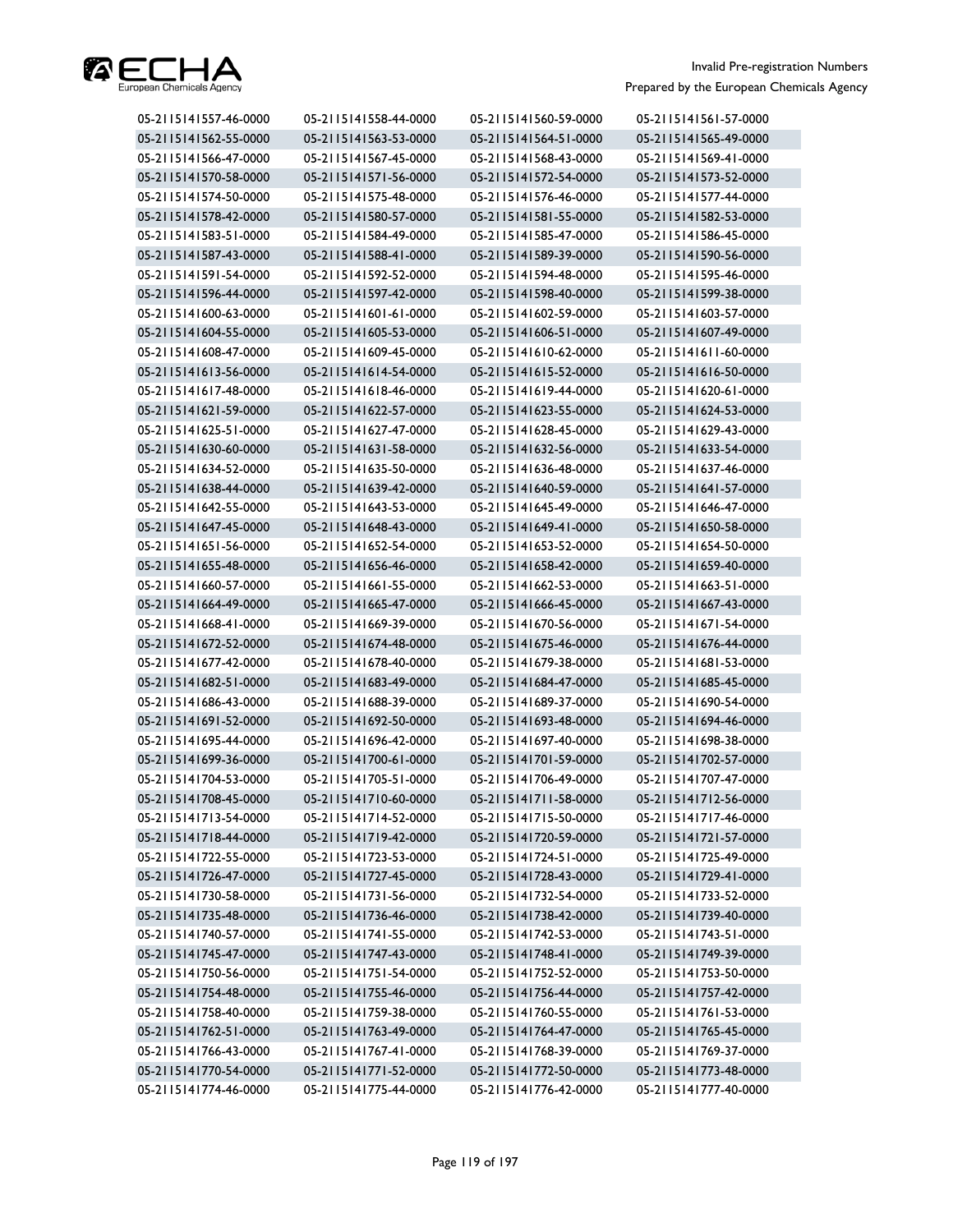

| 05-2115141778-38-0000 | 05-2115141779-36-0000 | 05-2115141780-53-0000 | 05-2115141781-51-0000 |
|-----------------------|-----------------------|-----------------------|-----------------------|
| 05-2115141782-49-0000 | 05-2115141783-47-0000 | 05-2115141785-43-0000 | 05-2115141786-41-0000 |
| 05-2115141787-39-0000 | 05-2115141789-35-0000 | 05-2115141790-52-0000 | 05-2115141791-50-0000 |
| 05-2115141792-48-0000 | 05-2115141793-46-0000 | 05-2115141794-44-0000 | 05-2115141795-42-0000 |
| 05-2115141797-38-0000 | 05-2115141798-36-0000 | 05-2115141799-34-0000 | 05-2115141800-59-0000 |
| 05-2115141801-57-0000 | 05-2115141802-55-0000 | 05-2115141803-53-0000 | 05-2115141804-51-0000 |
| 05-2115141805-49-0000 | 05-2115141806-47-0000 | 05-2115141807-45-0000 | 05-2115141808-43-0000 |
| 05-2115141809-41-0000 | 05-2115141810-58-0000 | 05-2115141811-56-0000 | 05-2115141812-54-0000 |
| 05-2115141814-50-0000 | 05-2115141815-48-0000 | 05-2115141816-46-0000 | 05-2115141817-44-0000 |
| 05-2115141818-42-0000 | 05-2115141819-40-0000 | 05-2115141820-57-0000 | 05-2115141821-55-0000 |
| 05-2115141822-53-0000 | 05-2115141823-51-0000 | 05-2115141824-49-0000 | 05-2115141825-47-0000 |
| 05-2115141826-45-0000 | 05-2115141827-43-0000 | 05-2115141828-41-0000 | 05-2115141829-39-0000 |
| 05-2115141830-56-0000 | 05-2115141831-54-0000 | 05-2115141832-52-0000 | 05-2115141833-50-0000 |
| 05-2115141834-48-0000 | 05-2115141835-46-0000 | 05-2115141836-44-0000 | 05-2115141837-42-0000 |
| 05-2115141838-40-0000 | 05-2115141839-38-0000 | 05-2115141840-55-0000 | 05-2115141843-49-0000 |
| 05-2115141844-47-0000 | 05-2115141845-45-0000 | 05-2115141846-43-0000 | 05-2115141847-41-0000 |
| 05-2115141848-39-0000 | 05-2115141850-54-0000 | 05-2115141851-52-0000 | 05-2115141853-48-0000 |
| 05-2115141854-46-0000 | 05-2115141855-44-0000 | 05-2115141856-42-0000 | 05-2115141859-36-0000 |
| 05-2115141860-53-0000 | 05-2115141861-51-0000 | 05-2115141862-49-0000 | 05-2115141863-47-0000 |
| 05-2115141864-45-0000 | 05-2115141865-43-0000 | 05-2115141866-41-0000 | 05-2115141867-39-0000 |
| 05-2115141868-37-0000 | 05-2115141869-35-0000 | 05-2115141870-52-0000 | 05-2115141871-50-0000 |
| 05-2115141873-46-0000 | 05-2115141874-44-0000 | 05-2115141876-40-0000 | 05-2115141877-38-0000 |
| 05-2115141878-36-0000 | 05-2115141879-34-0000 | 05-2115141880-51-0000 | 05-2115141881-49-0000 |
| 05-2115141882-47-0000 | 05-2115141883-45-0000 | 05-2115141884-43-0000 | 05-2115141885-41-0000 |
| 05-2115141887-37-0000 | 05-2115141888-35-0000 | 05-2115141889-33-0000 | 05-2115141890-50-0000 |
| 05-2115141891-48-0000 | 05-2115141892-46-0000 | 05-2115141893-44-0000 | 05-2115141894-42-0000 |
| 05-2115141895-40-0000 | 05-2115141896-38-0000 | 05-2115141897-36-0000 | 05-2115141898-34-0000 |
| 05-2115141899-32-0000 | 05-2115141900-57-0000 | 05-2115141901-55-0000 | 05-2115141902-53-0000 |
| 05-2115141903-51-0000 | 05-2115141904-49-0000 | 05-2115141905-47-0000 | 05-2115141906-45-0000 |
| 05-2115141908-41-0000 | 05-2115141909-39-0000 | 05-2115141910-56-0000 | 05-2115141913-50-0000 |
| 05-2115141914-48-0000 | 05-2115141916-44-0000 | 05-2115141917-42-0000 | 05-2115141920-55-0000 |
| 05-2115141921-53-0000 | 05-2115141923-49-0000 | 05-2115141924-47-0000 | 05-2115141926-43-0000 |
| 05-2115141927-41-0000 | 05-2115141928-39-0000 | 05-2115141929-37-0000 | 05-2115141931-52-0000 |
| 05-2115141932-50-0000 | 05-2115141934-46-0000 | 05-2115141935-44-0000 | 05-2115141936-42-0000 |
| 05-2115141938-38-0000 | 05-2115141939-36-0000 | 05-2115141940-53-0000 | 05-2115141941-51-0000 |
| 05-2115141942-49-0000 | 05-2115141943-47-0000 | 05-2115141944-45-0000 | 05-2115141945-43-0000 |
| 05-2115141946-41-0000 | 05-2115141947-39-0000 | 05-2115141948-37-0000 | 05-2115141949-35-0000 |
| 05-2115141950-52-0000 | 05-2115141951-50-0000 | 05-2115141953-46-0000 | 05-2115141954-44-0000 |
| 05-2115141957-38-0000 | 05-2115141961-49-0000 | 05-2115141964-43-0000 | 05-2115141968-35-0000 |
| 05-2115141971-48-0000 | 05-2115141975-40-0000 | 05-2115141978-34-0000 | 05-2115141982-45-0000 |
| 05-2115141985-39-0000 | 05-2115141988-33-0000 | 05-2115141992-44-0000 | 05-2115141995-38-0000 |
| 05-2115141998-32-0000 | 05-2115142001-72-0000 | 05-2115142005-64-0000 | 05-2115142008-58-0000 |
| 05-2115142011-71-0000 | 05-2115142014-65-0000 | 05-2115142017-59-0000 | 05-2115142020-72-0000 |
| 05-2115142025-62-0000 | 05-2115142028-56-0000 | 05-2115142031-69-0000 | 05-2115142034-63-0000 |
| 05-2115142038-55-0000 | 05-2115142041-68-0000 | 05-2115142044-62-0000 | 05-2115142047-56-0000 |
| 05-2115142050-69-0000 | 05-2115142053-63-0000 | 05-2115142056-57-0000 | 05-2115142058-53-0000 |
| 05-2115142061-66-0000 | 05-2115142064-60-0000 | 05-2115142067-54-0000 | 05-2115142070-67-0000 |
| 05-2115142072-63-0000 | 05-2115142075-57-0000 | 05-2115142078-51-0000 | 05-2115142081-64-0000 |
| 05-2115142084-58-0000 | 05-2115142086-54-0000 | 05-2115142090-65-0000 | 05-2115142093-59-0000 |
| 05-2115142095-55-0000 | 05-2115142098-49-0000 | 05-2115142101-70-0000 | 05-2115142105-62-0000 |
| 05-2115142108-56-0000 | 05-2115142111-69-0000 | 05-2115142114-63-0000 | 05-2115142116-59-0000 |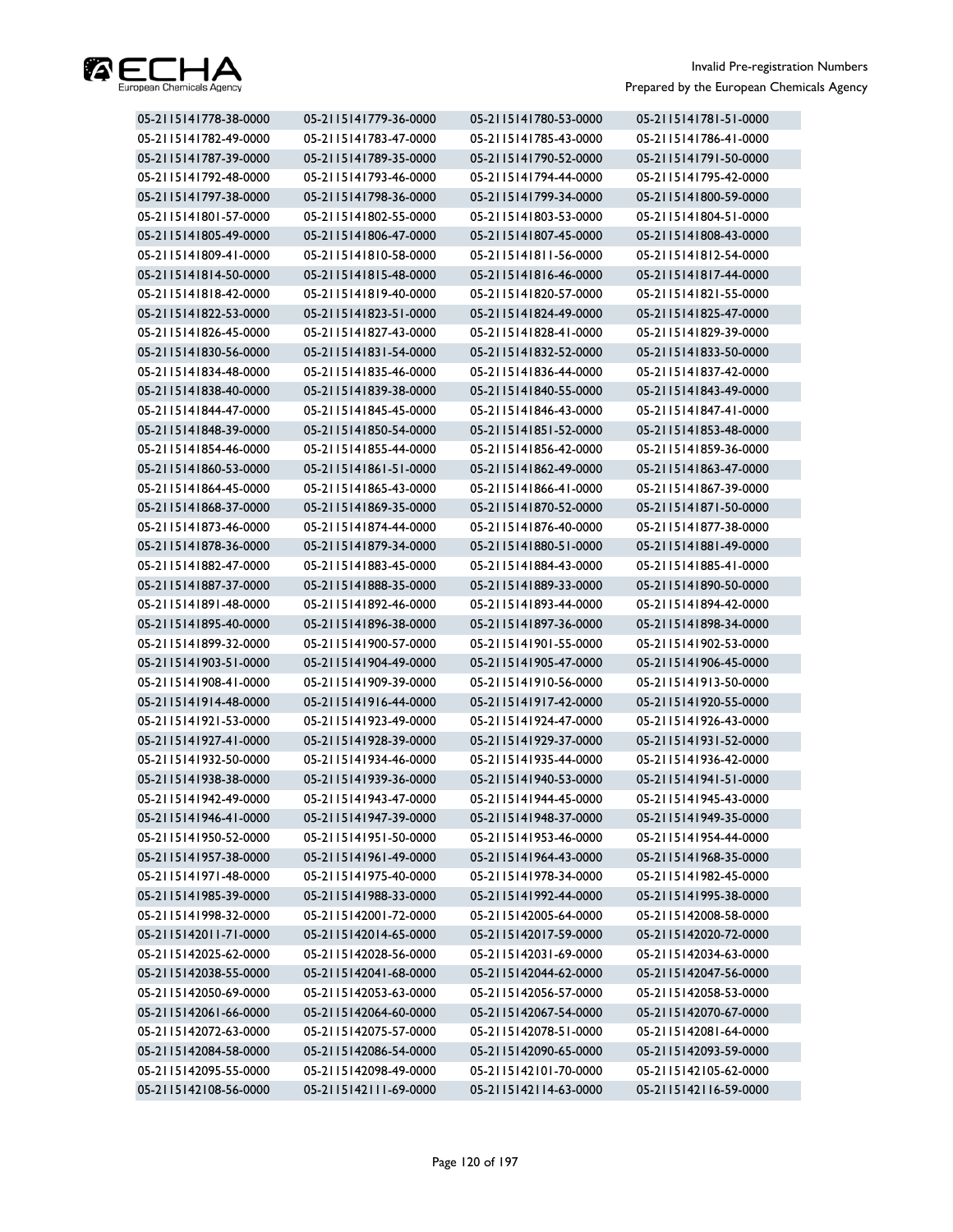

| 05-2115142119-53-0000 | 05-2115142121-68-0000 | 05-2115142124-62-0000 | 05-2115142127-56-0000 |
|-----------------------|-----------------------|-----------------------|-----------------------|
| 05-2115142129-52-0000 | 05-2115142134-61-0000 | 05-2115142136-57-0000 | 05-2115142139-51-0000 |
| 05-2115142144-60-0000 | 05-2115142147-54-0000 | 05-2115142149-50-0000 | 05-2115142154-59-0000 |
| 05-2115142156-55-0000 | 05-2115142159-49-0000 | 05-2115142161-64-0000 | 05-2115142165-56-0000 |
| 05-2115142168-50-0000 | 05-2115142171-63-0000 | 05-2115142173-59-0000 | 05-2115142176-53-0000 |
| 05-2115142178-49-0000 | 05-2115142181-62-0000 | 05-2115142183-58-0000 | 05-2115142187-50-0000 |
| 05-2115142188-48-0000 | 05-2115142189-46-0000 | 05-2115142191-61-0000 | 05-2115142192-59-0000 |
| 05-2115142193-57-0000 | 05-2115142194-55-0000 | 05-2115142195-53-0000 | 05-2115142196-51-0000 |
| 05-2115142197-49-0000 | 05-2115142198-47-0000 | 05-2115142200-70-0000 | 05-2115142201-68-0000 |
| 05-2115142202-66-0000 | 05-2115142204-62-0000 | 05-2115142205-60-0000 | 05-2115142206-58-0000 |
| 05-2115142207-56-0000 | 05-2115142208-54-0000 | 05-2115142209-52-0000 | 05-2115142210-69-0000 |
| 05-2115142212-65-0000 | 05-2115142215-59-0000 | 05-2115142217-55-0000 | 05-2115142218-53-0000 |
| 05-2115142220-68-0000 | 05-2115142221-66-0000 | 05-2115142222-64-0000 | 05-2115142224-60-0000 |
| 05-2115142226-56-0000 | 05-2115142227-54-0000 | 05-2115142229-50-0000 | 05-2115142230-67-0000 |
| 05-2115142232-63-0000 | 05-2115142234-59-0000 | 05-2115142235-57-0000 | 05-2115142236-55-0000 |
| 05-2115142237-53-0000 | 05-2115142238-51-0000 | 05-2115142239-49-0000 | 05-2115142240-66-0000 |
| 05-2115142241-64-0000 | 05-2115142242-62-0000 | 05-2115142243-60-0000 | 05-2115142244-58-0000 |
| 05-2115142245-56-0000 | 05-2115142246-54-0000 | 05-2115142247-52-0000 | 05-2115142248-50-0000 |
| 05-2115142249-48-0000 | 05-2115142250-65-0000 | 05-2115142252-61-0000 | 05-2115142254-57-0000 |
| 05-2115142255-55-0000 | 05-2115142257-51-0000 | 05-2115142258-49-0000 | 05-2115142259-47-0000 |
| 05-2115142261-62-0000 | 05-2115142264-56-0000 | 05-2115142266-52-0000 | 05-2115142267-50-0000 |
| 05-2115142269-46-0000 | 05-2115142270-63-0000 | 05-2115142271-61-0000 | 05-2115142272-59-0000 |
| 05-2115142273-57-0000 | 05-2115142275-53-0000 | 05-2115142276-51-0000 | 05-2115142277-49-0000 |
| 05-2115142280-62-0000 | 05-2115142281-60-0000 | 05-2115142282-58-0000 | 05-2115142283-56-0000 |
| 05-2115142284-54-0000 | 05-2115142285-52-0000 | 05-2115142288-46-0000 | 05-2115142289-44-0000 |
| 05-2115142291-59-0000 | 05-2115142294-53-0000 | 05-2115142295-51-0000 | 05-2115142296-49-0000 |
| 05-2115142298-45-0000 | 05-2115142299-43-0000 | 05-2115142300-68-0000 | 05-2115142301-66-0000 |
| 05-2115142302-64-0000 | 05-2115142303-62-0000 | 05-2115142304-60-0000 | 05-2115142306-56-0000 |
| 05-2115142307-54-0000 | 05-2115142309-50-0000 | 05-2115142312-63-0000 | 05-2115142313-61-0000 |
| 05-2115142315-57-0000 | 05-2115142317-53-0000 | 05-2115142318-51-0000 | 05-2115142319-49-0000 |
| 05-2115142320-66-0000 | 05-2115142321-64-0000 | 05-2115142323-60-0000 | 05-2115142325-56-0000 |
| 05-2115142327-52-0000 | 05-2115142328-50-0000 | 05-2115142329-48-0000 | 05-2115142330-65-0000 |
| 05-2115142331-63-0000 | 05-2115142332-61-0000 | 05-2115142333-59-0000 | 05-2115142334-57-0000 |
| 05-2115142336-53-0000 | 05-2115142338-49-0000 | 05-2115142339-47-0000 | 05-2115142340-64-0000 |
| 05-2115142341-62-0000 | 05-2115142343-58-0000 | 05-2115142345-54-0000 | 05-2115142346-52-0000 |
| 05-2115142347-50-0000 | 05-2115142349-46-0000 | 05-2115142350-63-0000 | 05-2115142351-61-0000 |
| 05-2115142353-57-0000 | 05-2115142356-51-0000 | 05-2115142358-47-0000 | 05-2115142362-58-0000 |
| 05-2115142363-56-0000 | 05-2115142364-54-0000 | 05-2115142366-50-0000 | 05-2115142367-48-0000 |
| 05-2115142368-46-0000 | 05-2115142369-44-0000 | 05-2115142371-59-0000 | 05-2115142373-55-0000 |
| 05-2115142374-53-0000 | 05-2115142376-49-0000 | 05-2115142377-47-0000 | 05-2115142378-45-0000 |
| 05-2115142379-43-0000 | 05-2115142380-60-0000 | 05-2115142381-58-0000 | 05-2115142383-54-0000 |
| 05-2115142384-52-0000 | 05-2115142385-50-0000 | 05-2115142386-48-0000 | 05-2115142388-44-0000 |
| 05-2115142389-42-0000 | 05-2115142390-59-0000 | 05-2115142391-57-0000 | 05-2115142393-53-0000 |
| 05-2115142397-45-0000 | 05-2115142398-43-0000 | 05-2115142401-64-0000 | 05-2115142402-62-0000 |
| 05-2115142403-60-0000 | 05-2115142404-58-0000 | 05-2115142405-56-0000 | 05-2115142406-54-0000 |
| 05-2115142407-52-0000 | 05-2115142408-50-0000 | 05-2115142410-65-0000 | 05-2115142411-63-0000 |
| 05-2115142412-61-0000 | 05-2115142413-59-0000 | 05-2115142414-57-0000 | 05-2115142415-55-0000 |
| 05-2115142417-51-0000 | 05-2115142418-49-0000 | 05-2115142419-47-0000 | 05-2115142421-62-0000 |
| 05-2115142424-56-0000 | 05-2115142425-54-0000 | 05-2115142426-52-0000 | 05-2115142427-50-0000 |
| 05-2115142428-48-0000 | 05-2115142429-46-0000 | 05-2115142431-61-0000 | 05-2115142432-59-0000 |
| 05-2115142434-55-0000 | 05-2115142438-47-0000 | 05-2115142440-62-0000 | 05-2115142441-60-0000 |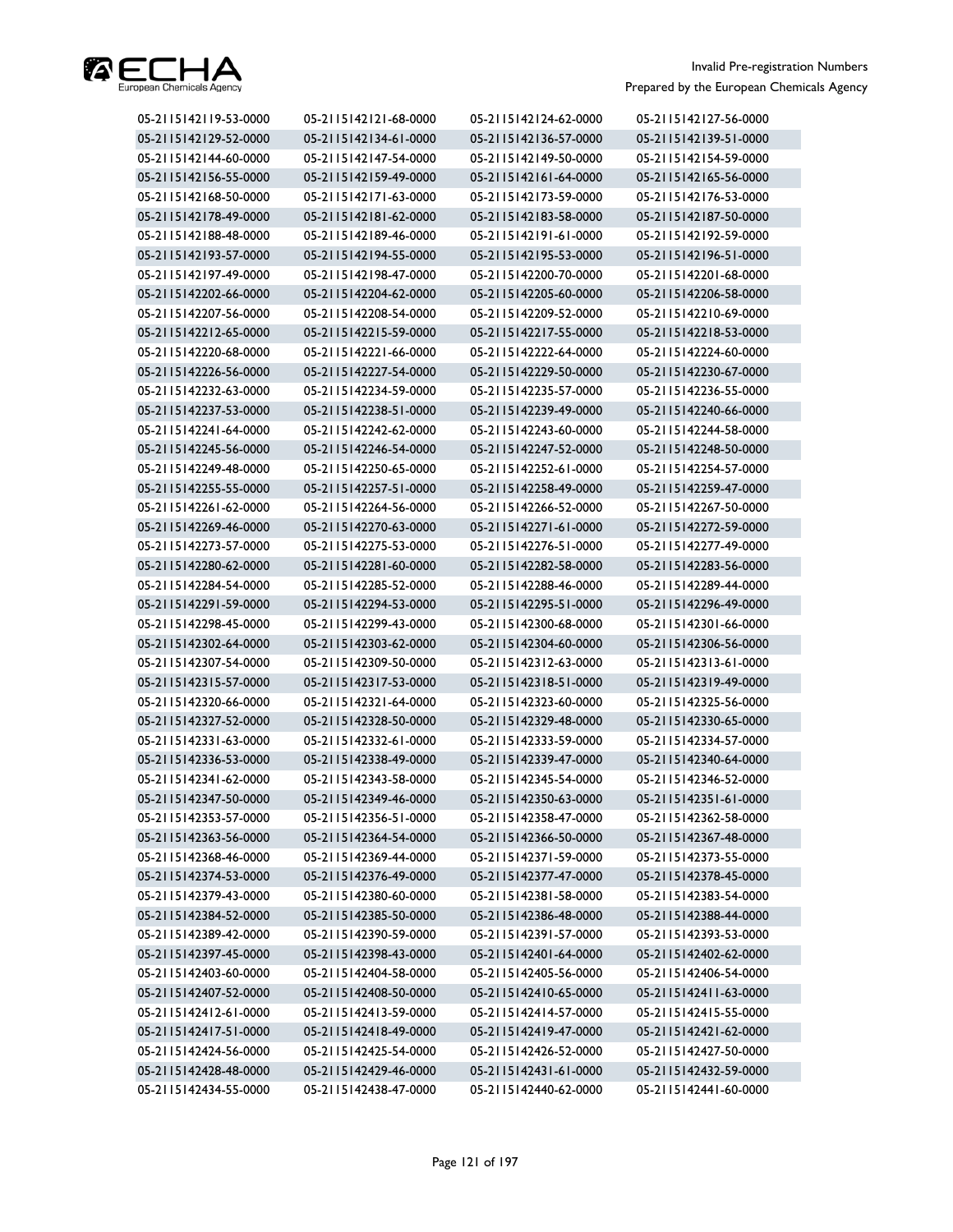

| 05-2115142442-58-0000 | 05-2115142443-56-0000 | 05-2115142446-50-0000 | 05-2115142448-46-0000 |
|-----------------------|-----------------------|-----------------------|-----------------------|
| 05-2115142449-44-0000 | 05-2115142451-59-0000 | 05-2115142453-55-0000 | 05-2115142455-51-0000 |
| 05-2115142456-49-0000 | 05-2115142457-47-0000 | 05-2115142459-43-0000 | 05-2115142461-58-0000 |
| 05-2115142462-56-0000 | 05-2115142463-54-0000 | 05-2115142464-52-0000 | 05-2115142465-50-0000 |
| 05-2115142467-46-0000 | 05-2115142468-44-0000 | 05-2115142469-42-0000 | 05-2115142470-59-0000 |
| 05-2115142471-57-0000 | 05-2115142472-55-0000 | 05-2115142474-51-0000 | 05-2115142477-45-0000 |
| 05-2115142480-58-0000 | 05-2115142481-56-0000 | 05-2115142483-52-0000 | 05-2115142485-48-0000 |
| 05-2115142487-44-0000 | 05-2115142490-57-0000 | 05-2115142491-55-0000 | 05-2115142492-53-0000 |
| 05-2115142493-51-0000 | 05-2115142495-47-0000 | 05-2115142496-45-0000 | 05-2115142498-41-0000 |
| 05-2115142500-64-0000 | 05-2115142501-62-0000 | 05-2115142502-60-0000 | 05-2115142503-58-0000 |
| 05-2115142504-56-0000 | 05-2115142506-52-0000 | 05-2115142508-48-0000 | 05-2115142509-46-0000 |
| 05-2115142510-63-0000 | 05-2115142513-57-0000 | 05-2115142515-53-0000 | 05-2115142516-51-0000 |
| 05-2115142518-47-0000 | 05-2115142519-45-0000 | 05-2115142521-60-0000 | 05-2115142522-58-0000 |
| 05-2115142523-56-0000 | 05-2115142524-54-0000 | 05-2115142527-48-0000 | 05-2115142528-46-0000 |
| 05-2115142529-44-0000 | 05-2115142530-61-0000 | 05-2115142533-55-0000 | 05-2115142534-53-0000 |
| 05-2115142537-47-0000 | 05-2115142538-45-0000 | 05-2115142539-43-0000 | 05-2115142540-60-0000 |
| 05-2115142541-58-0000 | 05-2115142542-56-0000 | 05-2115142543-54-0000 | 05-2115142544-52-0000 |
| 05-2115142545-50-0000 | 05-2115142546-48-0000 | 05-2115142547-46-0000 | 05-2115142548-44-0000 |
| 05-2115142549-42-0000 | 05-2115142550-59-0000 | 05-2115142551-57-0000 | 05-2115142552-55-0000 |
| 05-2115142553-53-0000 | 05-2115142554-51-0000 | 05-2115142555-49-0000 | 05-2115142556-47-0000 |
| 05-2115142557-45-0000 | 05-2115142558-43-0000 | 05-2115142559-41-0000 | 05-2115142560-58-0000 |
| 05-2115142561-56-0000 | 05-2115142562-54-0000 | 05-2115142563-52-0000 | 05-2115142564-50-0000 |
| 05-2115142565-48-0000 | 05-2115142566-46-0000 | 05-2115142567-44-0000 | 05-2115142568-42-0000 |
| 05-2115142569-40-0000 | 05-2115142570-57-0000 | 05-2115142571-55-0000 | 05-2115142572-53-0000 |
| 05-2115142573-51-0000 | 05-2115142574-49-0000 | 05-2115142576-45-0000 | 05-2115142577-43-0000 |
| 05-2115142578-41-0000 | 05-2115142579-39-0000 | 05-2115142581-54-0000 | 05-2115142582-52-0000 |
| 05-2115142585-46-0000 | 05-2115142587-42-0000 | 05-2115142588-40-0000 | 05-2115142589-38-0000 |
| 05-2115142590-55-0000 | 05-2115142591-53-0000 | 05-2115142592-51-0000 | 05-2115142593-49-0000 |
| 05-2115142594-47-0000 | 05-2115142595-45-0000 | 05-2115142596-43-0000 | 05-2115142597-41-0000 |
| 05-2115142598-39-0000 | 05-2115142599-37-0000 | 05-2115142600-62-0000 | 05-2115142601-60-0000 |
| 05-2115142602-58-0000 | 05-2115142603-56-0000 | 05-2115142604-54-0000 | 05-2115142606-50-0000 |
| 05-2115142607-48-0000 | 05-2115142608-46-0000 | 05-2115142609-44-0000 | 05-2115142610-61-0000 |
| 05-2115142611-59-0000 | 05-2115142612-57-0000 | 05-2115142614-53-0000 | 05-2115142615-51-0000 |
| 05-2115142616-49-0000 | 05-2115142617-47-0000 | 05-2115142618-45-0000 | 05-2115142619-43-0000 |
| 05-2115142620-60-0000 | 05-2115142621-58-0000 | 05-2115142622-56-0000 | 05-2115142623-54-0000 |
| 05-2115142625-50-0000 | 05-2115142626-48-0000 | 05-2115142628-44-0000 | 05-2115142629-42-0000 |
| 05-2115142630-59-0000 | 05-2115142633-53-0000 | 05-2115142634-51-0000 | 05-2115142635-49-0000 |
| 05-2115142637-45-0000 | 05-2115142638-43-0000 | 05-2115142639-41-0000 | 05-2115142640-58-0000 |
| 05-2115142641-56-0000 | 05-2115142642-54-0000 | 05-2115142643-52-0000 | 05-2115142644-50-0000 |
| 05-2115142645-48-0000 | 05-2115142646-46-0000 | 05-2115142647-44-0000 | 05-2115142648-42-0000 |
| 05-2115142649-40-0000 | 05-2115142650-57-0000 | 05-2115142651-55-0000 | 05-2115142652-53-0000 |
| 05-2115142654-49-0000 | 05-2115142655-47-0000 | 05-2115142656-45-0000 | 05-2115142658-41-0000 |
| 05-2115142660-56-0000 | 05-2115142661-54-0000 | 05-2115142663-50-0000 | 05-2115142664-48-0000 |
| 05-2115142665-46-0000 | 05-2115142666-44-0000 | 05-2115142668-40-0000 | 05-2115142669-38-0000 |
| 05-2115142670-55-0000 | 05-2115142672-51-0000 | 05-2115142673-49-0000 | 05-2115142674-47-0000 |
| 05-2115142676-43-0000 | 05-2115142678-39-0000 | 05-2115142679-37-0000 | 05-2115142680-54-0000 |
| 05-2115142681-52-0000 | 05-2115142682-50-0000 | 05-2115142683-48-0000 | 05-2115142684-46-0000 |
| 05-2115142685-44-0000 | 05-2115142686-42-0000 | 05-2115142687-40-0000 | 05-2115142688-38-0000 |
| 05-2115142689-36-0000 | 05-2115142690-53-0000 | 05-2115142691-51-0000 | 05-2115142692-49-0000 |
| 05-2115142694-45-0000 | 05-2115142697-39-0000 | 05-2115142698-37-0000 | 05-2115142699-35-0000 |
| 05-2115142700-60-0000 | 05-2115142701-58-0000 | 05-2115142702-56-0000 | 05-2115142703-54-0000 |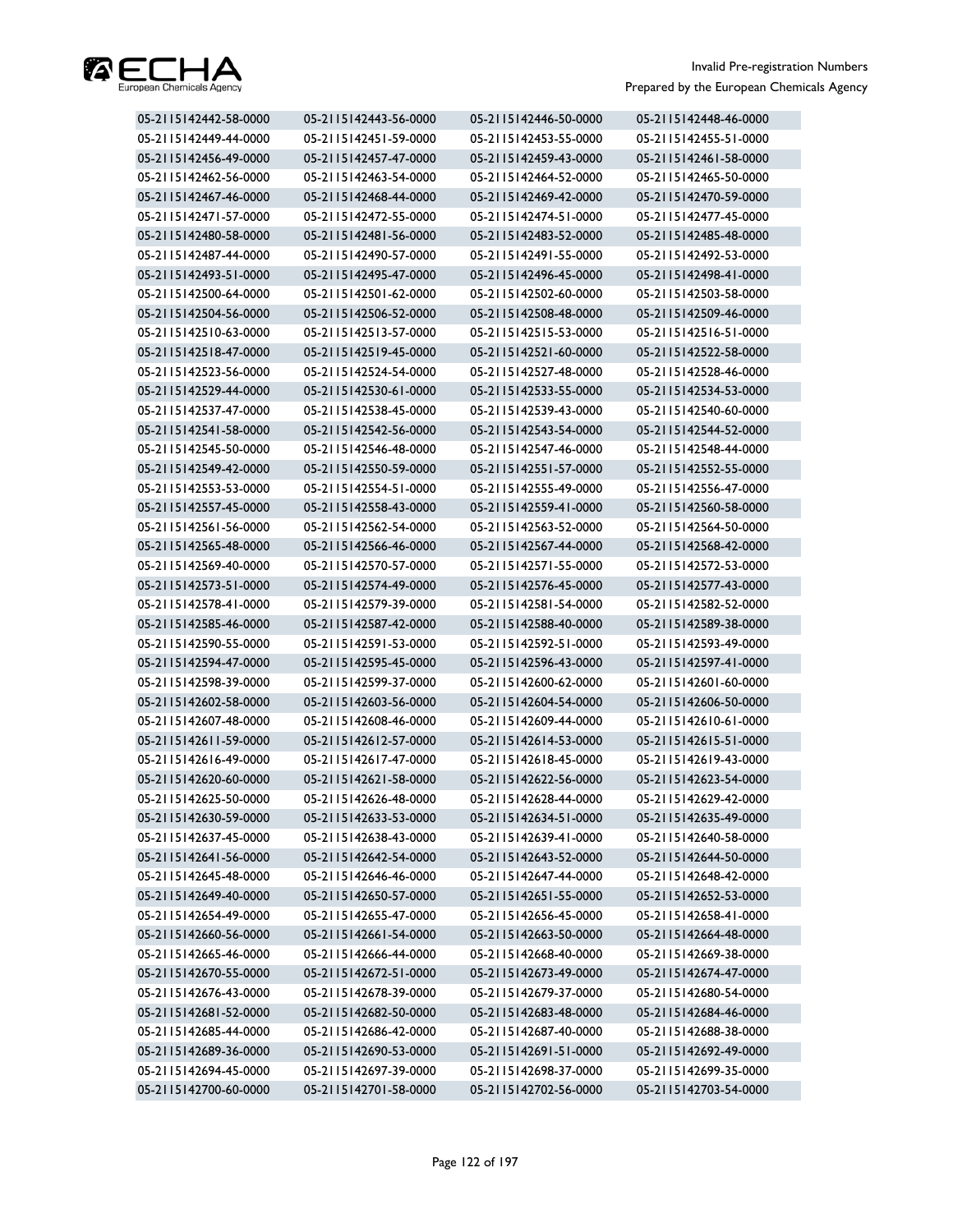

| 05-2115142704-52-0000 | 05-2115142708-44-0000 | 05-2115142709-42-0000 | 05-2115142710-59-0000 |
|-----------------------|-----------------------|-----------------------|-----------------------|
| 05-2115142711-57-0000 | 05-2115142713-53-0000 | 05-2115142714-51-0000 | 05-2115142716-47-0000 |
| 05-2115142717-45-0000 | 05-2115142718-43-0000 | 05-2115142719-41-0000 | 05-2115142720-58-0000 |
| 05-2115142721-56-0000 | 05-2115142723-52-0000 | 05-2115142724-50-0000 | 05-2115142725-48-0000 |
| 05-2115142726-46-0000 | 05-2115142727-44-0000 | 05-2115142728-42-0000 | 05-2115142730-57-0000 |
| 05-2115142731-55-0000 | 05-2115142732-53-0000 | 05-2115142733-51-0000 | 05-2115142734-49-0000 |
| 05-2115142737-43-0000 | 05-2115142739-39-0000 | 05-2115142740-56-0000 | 05-2115142741-54-0000 |
| 05-2115142742-52-0000 | 05-2115142743-50-0000 | 05-2115142744-48-0000 | 05-2115142745-46-0000 |
| 05-2115142747-42-0000 | 05-2115142748-40-0000 | 05-2115142749-38-0000 | 05-2115142750-55-0000 |
| 05-2115142751-53-0000 | 05-2115142752-51-0000 | 05-2115142754-47-0000 | 05-2115142755-45-0000 |
| 05-2115142756-43-0000 | 05-2115142757-41-0000 | 05-2115142758-39-0000 | 05-2115142759-37-0000 |
| 05-2115142760-54-0000 | 05-2115142761-52-0000 | 05-2115142762-50-0000 | 05-2115142763-48-0000 |
| 05-2115142765-44-0000 | 05-2115142766-42-0000 | 05-2115142767-40-0000 | 05-2115142768-38-0000 |
| 05-2115142769-36-0000 | 05-2115142772-49-0000 | 05-2115142774-45-0000 | 05-2115142775-43-0000 |
| 05-2115142776-41-0000 | 05-2115142777-39-0000 | 05-2115142778-37-0000 | 05-2115142779-35-0000 |
| 05-2115142780-52-0000 | 05-2115142781-50-0000 | 05-2115142782-48-0000 | 05-2115142783-46-0000 |
| 05-2115142784-44-0000 | 05-2115142785-42-0000 | 05-2115142786-40-0000 | 05-2115142788-36-0000 |
| 05-2115142789-34-0000 | 05-2115142791-49-0000 | 05-2115142792-47-0000 | 05-2115142793-45-0000 |
| 05-2115142794-43-0000 | 05-2115142795-41-0000 | 05-2115142797-37-0000 | 05-2115142798-35-0000 |
| 05-2115142799-33-0000 | 05-2115142800-58-0000 | 05-2115142801-56-0000 | 05-2115142802-54-0000 |
| 05-2115142803-52-0000 | 05-2115142804-50-0000 | 05-2115142805-48-0000 | 05-2115142806-46-0000 |
| 05-2115142807-44-0000 | 05-2115142808-42-0000 | 05-2115142809-40-0000 | 05-2115142810-57-0000 |
| 05-2115142812-53-0000 | 05-2115142813-51-0000 | 05-2115142814-49-0000 | 05-2115142815-47-0000 |
| 05-2115142816-45-0000 | 05-2115142817-43-0000 | 05-2115142818-41-0000 | 05-2115142819-39-0000 |
| 05-2115142821-54-0000 | 05-2115142822-52-0000 | 05-2115142823-50-0000 | 05-2115142824-48-0000 |
| 05-2115142825-46-0000 | 05-2115142826-44-0000 | 05-2115142827-42-0000 | 05-2115142828-40-0000 |
| 05-2115142829-38-0000 | 05-2115142831-53-0000 | 05-2115142832-51-0000 | 05-2115142836-43-0000 |
| 05-2115142837-41-0000 | 05-2115142839-37-0000 | 05-2115142840-54-0000 | 05-2115142841-52-0000 |
| 05-2115142842-50-0000 | 05-2115142844-46-0000 | 05-2115142845-44-0000 | 05-2115142847-40-0000 |
| 05-2115142848-38-0000 | 05-2115142849-36-0000 | 05-2115142850-53-0000 | 05-2115142851-51-0000 |
| 05-2115142852-49-0000 | 05-2115142853-47-0000 | 05-2115142854-45-0000 | 05-2115142855-43-0000 |
| 05-2115142857-39-0000 | 05-2115142858-37-0000 | 05-2115142862-48-0000 | 05-2115142863-46-0000 |
| 05-2115142864-44-0000 | 05-2115142865-42-0000 | 05-2115142866-40-0000 | 05-2115142867-38-0000 |
| 05-2115142868-36-0000 | 05-2115142869-34-0000 | 05-2115142870-51-0000 | 05-2115142871-49-0000 |
| 05-2115142872-47-0000 | 05-2115142874-43-0000 | 05-2115142875-41-0000 | 05-2115142876-39-0000 |
| 05-2115142877-37-0000 | 05-2115142879-33-0000 | 05-2115142880-50-0000 | 05-2115142881-48-0000 |
| 05-2115142882-46-0000 | 05-2115142884-42-0000 | 05-2115142885-40-0000 | 05-2115142886-38-0000 |
| 05-2115142887-36-0000 | 05-2115142888-34-0000 | 05-2115142892-45-0000 | 05-2115142894-41-0000 |
| 05-2115142895-39-0000 | 05-2115142896-37-0000 | 05-2115142897-35-0000 | 05-2115142898-33-0000 |
| 05-2115142899-31-0000 | 05-2115142902-52-0000 | 05-2115142903-50-0000 | 05-2115142904-48-0000 |
| 05-2115142905-46-0000 | 05-2115142908-40-0000 | 05-2115142909-38-0000 | 05-2115142910-55-0000 |
| 05-2115142911-53-0000 | 05-2115142912-51-0000 | 05-2115142913-49-0000 | 05-2115142914-47-0000 |
| 05-2115142915-45-0000 | 05-2115142916-43-0000 | 05-2115142917-41-0000 | 05-2115142918-39-0000 |
| 05-2115142919-37-0000 | 05-2115142920-54-0000 | 05-2115142921-52-0000 | 05-2115142922-50-0000 |
| 05-2115142923-48-0000 | 05-2115142924-46-0000 | 05-2115142925-44-0000 | 05-2115142926-42-0000 |
| 05-2115142927-40-0000 | 05-2115142929-36-0000 | 05-2115142930-53-0000 | 05-2115142932-49-0000 |
| 05-2115142933-47-0000 | 05-2115142934-45-0000 | 05-2115142936-41-0000 | 05-2115142937-39-0000 |
| 05-2115142938-37-0000 | 05-2115142940-52-0000 | 05-2115142942-48-0000 | 05-2115142943-46-0000 |
| 05-2115142944-44-0000 | 05-2115142945-42-0000 | 05-2115142946-40-0000 | 05-2115142947-38-0000 |
| 05-2115142948-36-0000 | 05-2115142951-49-0000 | 05-2115142952-47-0000 | 05-2115142956-39-0000 |
| 05-2115142957-37-0000 | 05-2115142958-35-0000 | 05-2115142961-48-0000 | 05-2115142963-44-0000 |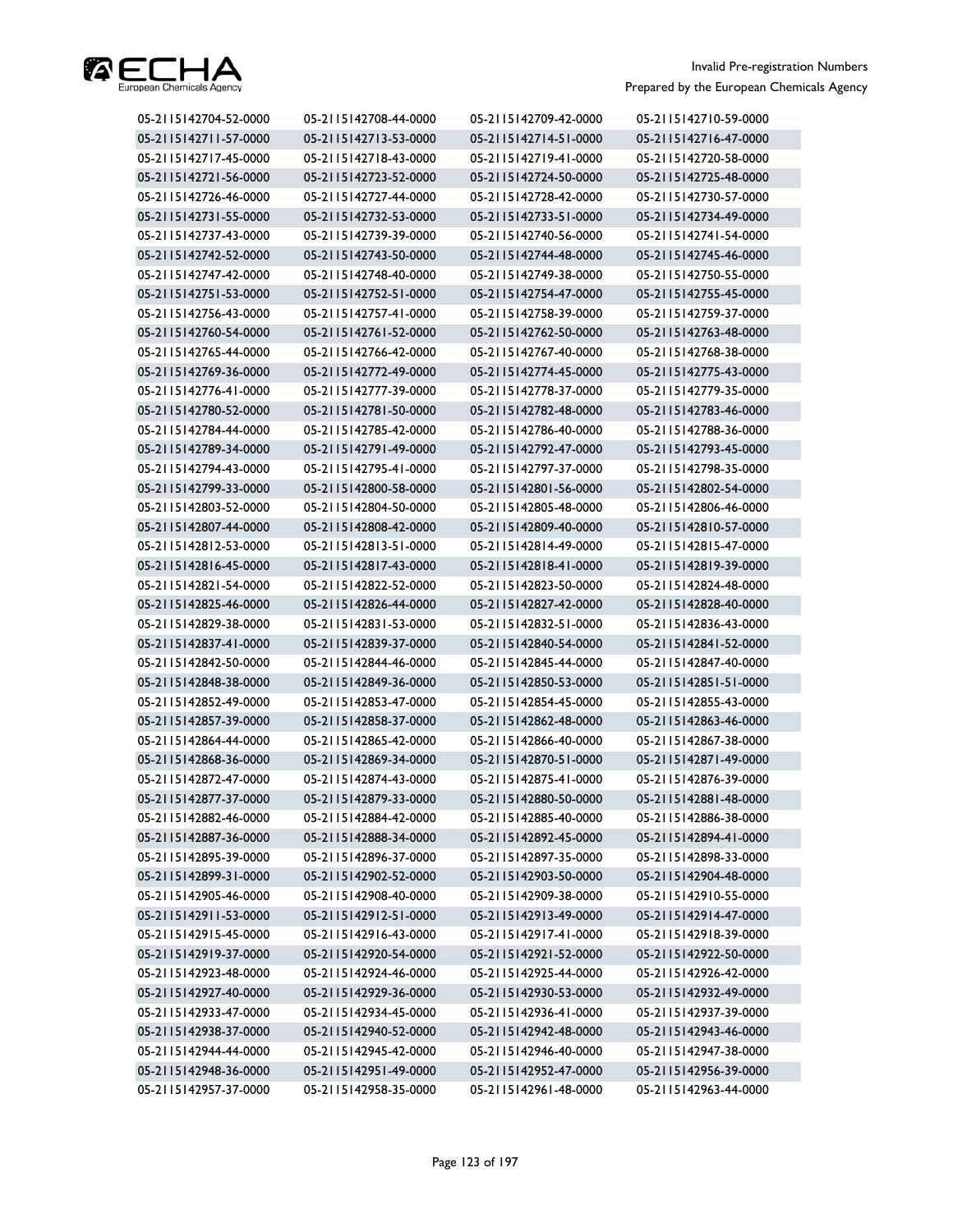

| 05-2115142965-40-0000 | 05-2115142967-36-0000 | 05-2115142968-34-0000 | 05-2115142970-49-0000 |
|-----------------------|-----------------------|-----------------------|-----------------------|
| 05-2115142972-45-0000 | 05-2115142975-39-0000 | 05-2115142977-35-0000 | 05-2115142978-33-0000 |
| 05-2115142980-48-0000 | 05-2115142982-44-0000 | 05-2115142983-42-0000 | 05-2115142985-38-0000 |
| 05-2115142986-36-0000 | 05-2115142987-34-0000 | 05-2115142988-32-0000 | 05-2115142989-30-0000 |
| 05-2115142990-47-0000 | 05-2115142992-43-0000 | 05-2115142993-41-0000 | 05-2115142994-39-0000 |
| 05-2115142997-33-0000 | 05-2115142998-31-0000 | 05-2115143001-71-0000 | 05-2115143003-67-0000 |
| 05-2115143004-65-0000 | 05-2115143005-63-0000 | 05-2115143008-57-0000 | 05-2115143009-55-0000 |
| 05-2115143010-72-0000 | 05-2115143011-70-0000 | 05-2115143012-68-0000 | 05-2115143014-64-0000 |
| 05-2115143015-62-0000 | 05-2115143017-58-0000 | 05-2115143018-56-0000 | 05-2115143021-69-0000 |
| 05-2115143022-67-0000 | 05-2115143023-65-0000 | 05-2115143025-61-0000 | 05-2115143028-55-0000 |
| 05-2115143029-53-0000 | 05-2115143031-68-0000 | 05-2115143032-66-0000 | 05-2115143034-62-0000 |
| 05-2115143037-56-0000 | 05-2115143038-54-0000 | 05-2115143039-52-0000 | 05-2115143041-67-0000 |
| 05-2115143042-65-0000 | 05-2115143043-63-0000 | 05-2115143044-61-0000 | 05-2115143046-57-0000 |
| 05-2115143047-55-0000 | 05-2115143049-51-0000 | 05-2115143050-68-0000 | 05-2115143051-66-0000 |
| 05-2115143054-60-0000 | 05-2115143055-58-0000 | 05-2115143058-52-0000 | 05-2115143059-50-0000 |
| 05-2115143060-67-0000 | 05-2115143061-65-0000 | 05-2115143062-63-0000 | 05-2115143064-59-0000 |
| 05-2115143065-57-0000 | 05-2115143066-55-0000 | 05-2115143067-53-0000 | 05-2115143069-49-0000 |
| 05-2115143071-64-0000 | 05-2115143072-62-0000 | 05-2115143074-58-0000 | 05-2115143076-54-0000 |
| 05-2115143077-52-0000 | 05-2115143078-50-0000 | 05-2115143079-48-0000 | 05-2115143080-65-0000 |
| 05-2115143081-63-0000 | 05-2115143083-59-0000 | 05-2115143084-57-0000 | 05-2115143086-53-0000 |
| 05-2115143087-51-0000 | 05-2115143088-49-0000 | 05-2115143089-47-0000 | 05-2115143091-62-0000 |
| 05-2115143092-60-0000 | 05-2115143093-58-0000 | 05-2115143095-54-0000 | 05-2115143097-50-0000 |
| 05-2115143101-69-0000 | 05-2115143103-65-0000 | 05-2115143105-61-0000 | 05-2115143107-57-0000 |
| 05-2115143109-53-0000 | 05-2115143111-68-0000 | 05-2115143113-64-0000 | 05-2115143114-62-0000 |
| 05-2115143115-60-0000 | 05-2115143116-58-0000 | 05-2115143117-56-0000 | 05-2115143119-52-0000 |
| 05-2115143120-69-0000 | 05-2115143121-67-0000 | 05-2115143123-63-0000 | 05-2115143126-57-0000 |
| 05-2115143127-55-0000 | 05-2115143129-51-0000 | 05-2115143130-68-0000 | 05-2115143131-66-0000 |
| 05-2115143132-64-0000 | 05-2115143134-60-0000 | 05-2115143136-56-0000 | 05-2115143138-52-0000 |
| 05-2115143143-61-0000 | 05-2115143144-59-0000 | 05-2115143147-53-0000 | 05-2115143148-51-0000 |
| 05-2115143149-49-0000 | 05-2115143151-64-0000 | 05-2115143152-62-0000 | 05-2115143154-58-0000 |
| 05-2115143155-56-0000 | 05-2115143156-54-0000 | 05-2115143157-52-0000 | 05-2115143159-48-0000 |
| 05-2115143161-63-0000 | 05-2115143162-61-0000 | 05-2115143163-59-0000 | 05-2115143166-53-0000 |
| 05-2115143167-51-0000 | 05-2115143168-49-0000 | 05-2115143171-62-0000 | 05-2115143172-60-0000 |
| 05-2115143174-56-0000 | 05-2115143175-54-0000 | 05-2115143177-50-0000 | 05-2115143178-48-0000 |
| 05-2115143180-63-0000 | 05-2115143183-57-0000 | 05-2115143184-55-0000 | 05-2115143185-53-0000 |
| 05-2115143187-49-0000 | 05-2115143188-47-0000 | 05-2115143190-62-0000 | 05-2115143192-58-0000 |
| 05-2115143193-56-0000 | 05-2115143197-48-0000 | 05-2115143199-44-0000 | 05-2115143200-69-0000 |
| 05-2115143201-67-0000 | 05-2115143202-65-0000 | 05-2115143203-63-0000 | 05-2115143205-59-0000 |
| 05-2115143206-57-0000 | 05-2115143207-55-0000 | 05-2115143208-53-0000 | 05-2115143209-51-0000 |
| 05-2115143210-68-0000 | 05-2115143211-66-0000 | 05-2115143212-64-0000 | 05-2115143213-62-0000 |
| 05-2115143214-60-0000 | 05-2115143215-58-0000 | 05-2115143216-56-0000 | 05-2115143217-54-0000 |
| 05-2115143219-50-0000 | 05-2115143220-67-0000 | 05-2115143221-65-0000 | 05-2115143223-61-0000 |
| 05-2115143224-59-0000 | 05-2115143225-57-0000 | 05-2115143226-55-0000 | 05-2115143228-51-0000 |
| 05-2115143229-49-0000 | 05-2115143230-66-0000 | 05-2115143231-64-0000 | 05-2115143232-62-0000 |
| 05-2115143233-60-0000 | 05-2115143234-58-0000 | 05-2115143235-56-0000 | 05-2115143237-52-0000 |
| 05-2115143238-50-0000 | 05-2115143239-48-0000 | 05-2115143240-65-0000 | 05-2115143241-63-0000 |
| 05-2115143242-61-0000 | 05-2115143243-59-0000 | 05-2115143244-57-0000 | 05-2115143245-55-0000 |
| 05-2115143246-53-0000 | 05-2115143247-51-0000 | 05-2115143248-49-0000 | 05-2115143249-47-0000 |
| 05-2115143250-64-0000 | 05-2115143251-62-0000 | 05-2115143252-60-0000 | 05-2115143253-58-0000 |
| 05-2115143254-56-0000 | 05-2115143255-54-0000 | 05-2115143256-52-0000 | 05-2115143257-50-0000 |
| 05-2115143258-48-0000 | 05-2115143259-46-0000 | 05-2115143260-63-0000 | 05-2115143261-61-0000 |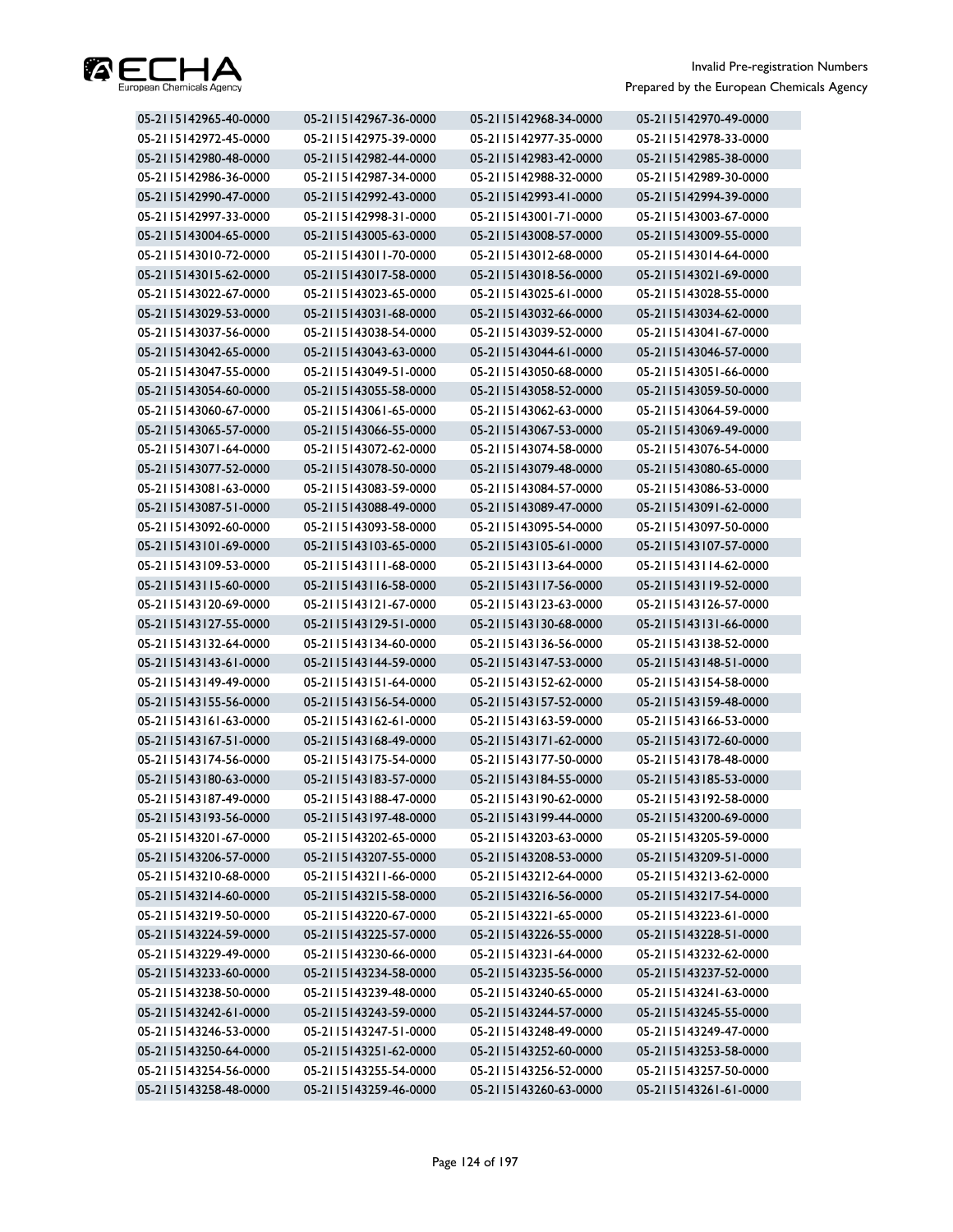

| 05-2115143264-55-0000 | 05-2115143265-53-0000 | 05-2115143266-51-0000 | 05-2115143267-49-0000 |
|-----------------------|-----------------------|-----------------------|-----------------------|
| 05-2115143268-47-0000 | 05-2115143269-45-0000 | 05-2115143270-62-0000 | 05-2115143271-60-0000 |
| 05-2115143272-58-0000 | 05-2115143274-54-0000 | 05-2115143275-52-0000 | 05-2115143276-50-0000 |
| 05-2115143278-46-0000 | 05-2115143279-44-0000 | 05-2115143280-61-0000 | 05-2115143281-59-0000 |
| 05-2115143282-57-0000 | 05-2115143283-55-0000 | 05-2115143284-53-0000 | 05-2115143286-49-0000 |
| 05-2115143287-47-0000 | 05-2115143289-43-0000 | 05-2115143290-60-0000 | 05-2115143291-58-0000 |
| 05-2115143292-56-0000 | 05-2115143293-54-0000 | 05-2115143295-50-0000 | 05-2115143296-48-0000 |
| 05-2115143297-46-0000 | 05-2115143299-42-0000 | 05-2115143302-63-0000 | 05-2115143303-61-0000 |
| 05-2115143304-59-0000 | 05-2115143305-57-0000 | 05-2115143306-55-0000 | 05-2115143308-51-0000 |
| 05-2115143310-66-0000 | 05-2115143311-64-0000 | 05-2115143312-62-0000 | 05-2115143313-60-0000 |
| 05-2115143314-58-0000 | 05-2115143315-56-0000 | 05-2115143316-54-0000 | 05-2115143317-52-0000 |
| 05-2115143319-48-0000 | 05-2115143320-65-0000 | 05-2115143321-63-0000 | 05-2115143322-61-0000 |
| 05-2115143323-59-0000 | 05-2115143324-57-0000 | 05-2115143325-55-0000 | 05-2115143326-53-0000 |
| 05-2115143329-47-0000 | 05-2115143331-62-0000 | 05-2115143332-60-0000 | 05-2115143334-56-0000 |
| 05-2115143335-54-0000 | 05-2115143336-52-0000 | 05-2115143337-50-0000 | 05-2115143338-48-0000 |
| 05-2115143341-61-0000 | 05-2115143342-59-0000 | 05-2115143343-57-0000 | 05-2115143344-55-0000 |
| 05-2115143345-53-0000 | 05-2115143347-49-0000 | 05-2115143348-47-0000 | 05-2115143349-45-0000 |
| 05-2115143350-62-0000 | 05-2115143352-58-0000 | 05-2115143354-54-0000 | 05-2115143356-50-0000 |
| 05-2115143358-46-0000 | 05-2115143360-61-0000 | 05-2115143363-55-0000 | 05-2115143367-47-0000 |
| 05-2115143369-43-0000 | 05-2115143370-60-0000 | 05-2115143371-58-0000 | 05-2115143372-56-0000 |
| 05-2115143373-54-0000 | 05-2115143374-52-0000 | 05-2115143375-50-0000 | 05-2115143376-48-0000 |
| 05-2115143377-46-0000 | 05-2115143379-42-0000 | 05-2115143380-59-0000 | 05-2115143382-55-0000 |
| 05-2115143383-53-0000 | 05-2115143384-51-0000 | 05-2115143385-49-0000 | 05-2115143387-45-0000 |
| 05-2115143388-43-0000 | 05-2115143389-41-0000 | 05-2115143391-56-0000 | 05-2115143392-54-0000 |
| 05-2115143396-46-0000 | 05-2115143397-44-0000 | 05-2115143398-42-0000 | 05-2115143399-40-0000 |
| 05-2115143400-65-0000 | 05-2115143402-61-0000 | 05-2115143403-59-0000 | 05-2115143405-55-0000 |
| 05-2115143407-51-0000 | 05-2115143408-49-0000 | 05-2115143410-64-0000 | 05-2115143413-58-0000 |
| 05-2115143415-54-0000 | 05-2115143416-52-0000 | 05-2115143417-50-0000 | 05-2115143418-48-0000 |
| 05-2115143419-46-0000 | 05-2115143421-61-0000 | 05-2115143422-59-0000 | 05-2115143423-57-0000 |
| 05-2115143424-55-0000 | 05-2115143425-53-0000 | 05-2115143426-51-0000 | 05-2115143427-49-0000 |
| 05-2115143429-45-0000 | 05-2115143430-62-0000 | 05-2115143432-58-0000 | 05-2115143433-56-0000 |
| 05-2115143434-54-0000 | 05-2115143436-50-0000 | 05-2115143438-46-0000 | 05-2115143439-44-0000 |
| 05-2115143440-61-0000 | 05-2115143441-59-0000 | 05-2115143442-57-0000 | 05-2115143443-55-0000 |
| 05-2115143445-51-0000 | 05-2115143447-47-0000 | 05-2115143448-45-0000 | 05-2115143449-43-0000 |
| 05-2115143450-60-0000 | 05-2115143451-58-0000 | 05-2115143452-56-0000 | 05-2115143454-52-0000 |
| 05-2115143455-50-0000 | 05-2115143456-48-0000 | 05-2115143457-46-0000 | 05-2115143459-42-0000 |
| 05-2115143461-57-0000 | 05-2115143462-55-0000 | 05-2115143463-53-0000 | 05-2115143465-49-0000 |
| 05-2115143466-47-0000 | 05-2115143467-45-0000 | 05-2115143468-43-0000 | 05-2115143470-58-0000 |
| 05-2115143471-56-0000 | 05-2115143472-54-0000 | 05-2115143473-52-0000 | 05-2115143475-48-0000 |
| 05-2115143476-46-0000 | 05-2115143477-44-0000 | 05-2115143478-42-0000 | 05-2115143480-57-0000 |
| 05-2115143481-55-0000 | 05-2115143482-53-0000 | 05-2115143483-51-0000 | 05-2115143484-49-0000 |
| 05-2115143485-47-0000 | 05-2115143486-45-0000 | 05-2115143487-43-0000 | 05-2115143488-41-0000 |
| 05-2115143490-56-0000 | 05-2115143492-52-0000 | 05-2115143493-50-0000 | 05-2115143494-48-0000 |
| 05-2115143495-46-0000 | 05-2115143497-42-0000 | 05-2115143499-38-0000 | 05-2115143500-63-0000 |
| 05-2115143501-61-0000 | 05-2115143503-57-0000 | 05-2115143505-53-0000 | 05-2115143506-51-0000 |
| 05-2115143507-49-0000 | 05-2115143508-47-0000 | 05-2115143509-45-0000 | 05-2115143511-60-0000 |
| 05-2115143512-58-0000 | 05-2115143514-54-0000 | 05-2115143516-50-0000 | 05-2115143517-48-0000 |
| 05-2115143518-46-0000 | 05-2115143520-61-0000 | 05-2115143521-59-0000 | 05-2115143524-53-0000 |
| 05-2115143525-51-0000 | 05-2115143527-47-0000 | 05-2115143532-56-0000 | 05-2115143534-52-0000 |
| 05-2115143535-50-0000 | 05-2115143536-48-0000 | 05-2115143537-46-0000 | 05-2115143539-42-0000 |
| 05-2115143540-59-0000 | 05-2115143541-57-0000 | 05-2115143543-53-0000 | 05-2115143545-49-0000 |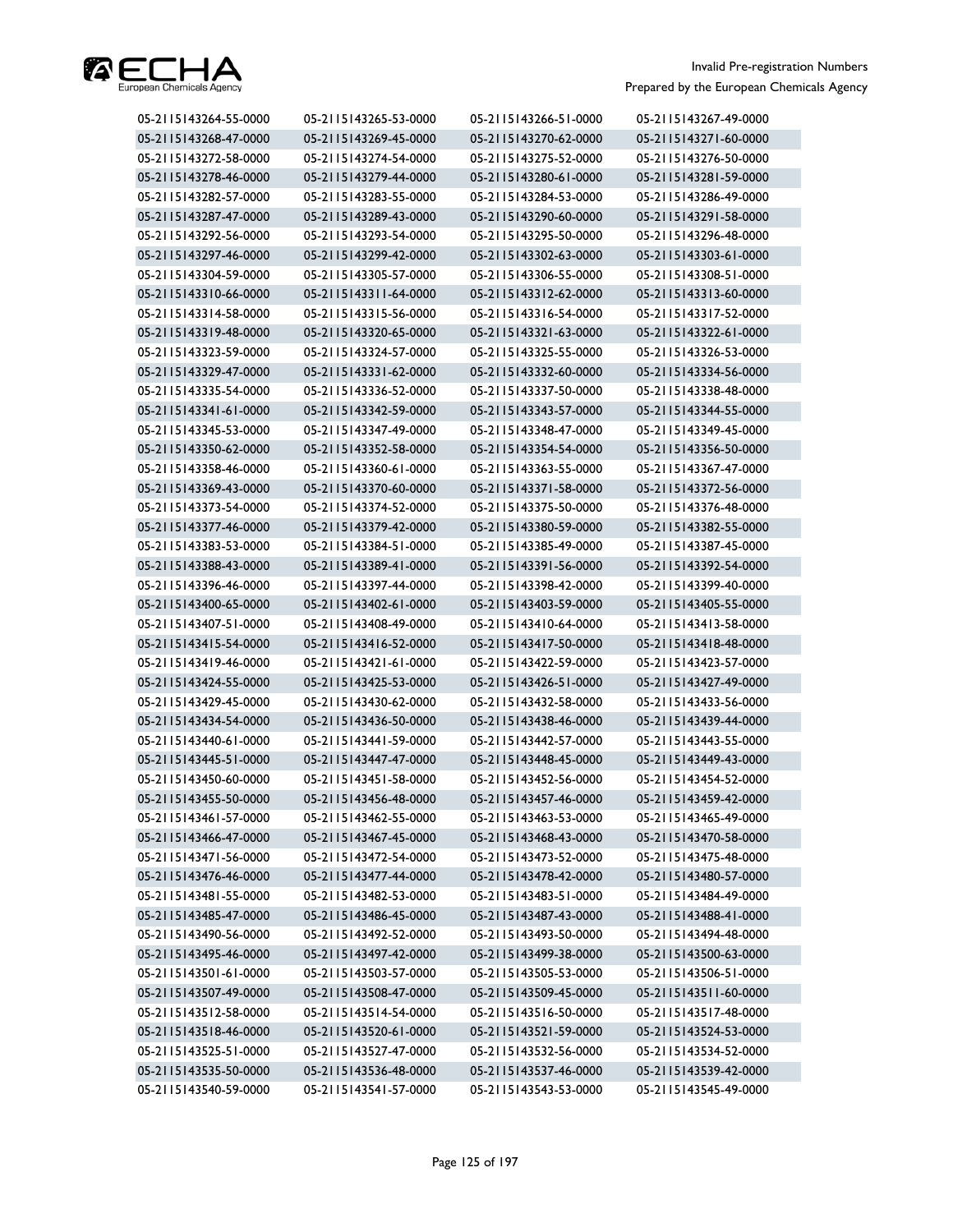

| 05-2115143546-47-0000 | 05-2115143547-45-0000 | 05-2115143548-43-0000 | 05-2115143550-58-0000 |
|-----------------------|-----------------------|-----------------------|-----------------------|
| 05-2115143551-56-0000 | 05-2115143552-54-0000 | 05-2115143554-50-0000 | 05-2115143556-46-0000 |
| 05-2115143558-42-0000 | 05-2115143561-55-0000 | 05-2115143564-49-0000 | 05-2115143565-47-0000 |
| 05-2115143566-45-0000 | 05-2115143567-43-0000 | 05-2115143568-41-0000 | 05-2115143569-39-0000 |
| 05-2115143570-56-0000 | 05-2115143571-54-0000 | 05-2115143572-52-0000 | 05-2115143573-50-0000 |
| 05-2115143576-44-0000 | 05-2115143577-42-0000 | 05-2115143578-40-0000 | 05-2115143579-38-0000 |
| 05-2115143580-55-0000 | 05-2115143581-53-0000 | 05-2115143582-51-0000 | 05-2115143584-47-0000 |
| 05-2115143585-45-0000 | 05-2115143586-43-0000 | 05-2115143587-41-0000 | 05-2115143588-39-0000 |
| 05-2115143589-37-0000 | 05-2115143590-54-0000 | 05-2115143593-48-0000 | 05-2115143594-46-0000 |
| 05-2115143595-44-0000 | 05-2115143597-40-0000 | 05-2115143600-61-0000 | 05-2115143601-59-0000 |
| 05-2115143603-55-0000 | 05-2115143604-53-0000 | 05-2115143606-49-0000 | 05-2115143607-47-0000 |
| 05-2115143608-45-0000 | 05-2115143610-60-0000 | 05-2115143611-58-0000 | 05-2115143612-56-0000 |
| 05-2115143614-52-0000 | 05-2115143615-50-0000 | 05-2115143617-46-0000 | 05-2115143618-44-0000 |
| 05-2115143620-59-0000 | 05-2115143621-57-0000 | 05-2115143625-49-0000 | 05-2115143626-47-0000 |
| 05-2115143627-45-0000 | 05-2115143628-43-0000 | 05-2115143629-41-0000 | 05-2115143631-56-0000 |
| 05-2115143634-50-0000 | 05-2115143637-44-0000 | 05-2115143638-42-0000 | 05-2115143639-40-0000 |
| 05-2115143640-57-0000 | 05-2115143641-55-0000 | 05-2115143643-51-0000 | 05-2115143644-49-0000 |
| 05-2115143646-45-0000 | 05-2115143647-43-0000 | 05-2115143649-39-0000 | 05-2115143650-56-0000 |
| 05-2115143651-54-0000 | 05-2115143652-52-0000 | 05-2115143654-48-0000 | 05-2115143656-44-0000 |
| 05-2115143657-42-0000 | 05-2115143658-40-0000 | 05-2115143659-38-0000 | 05-2115143660-55-0000 |
| 05-2115143663-49-0000 | 05-2115143665-45-0000 | 05-2115143666-43-0000 | 05-2115143667-41-0000 |
| 05-2115143668-39-0000 | 05-2115143669-37-0000 | 05-2115143671-52-0000 | 05-2115143672-50-0000 |
| 05-2115143673-48-0000 | 05-2115143674-46-0000 | 05-2115143675-44-0000 | 05-2115143676-42-0000 |
| 05-2115143677-40-0000 | 05-2115143678-38-0000 | 05-2115143679-36-0000 | 05-2115143680-53-0000 |
| 05-2115143681-51-0000 | 05-2115143682-49-0000 | 05-2115143684-45-0000 | 05-2115143685-43-0000 |
| 05-2115143686-41-0000 | 05-2115143687-39-0000 | 05-2115143689-35-0000 | 05-2115143691-50-0000 |
| 05-2115143692-48-0000 | 05-2115143694-44-0000 | 05-2115143695-42-0000 | 05-2115143696-40-0000 |
| 05-2115143697-38-0000 | 05-2115143699-34-0000 | 05-2115143700-59-0000 | 05-2115143701-57-0000 |
| 05-2115143702-55-0000 | 05-2115143703-53-0000 | 05-2115143705-49-0000 | 05-2115143706-47-0000 |
| 05-2115143707-45-0000 | 05-2115143708-43-0000 | 05-2115143709-41-0000 | 05-2115143710-58-0000 |
| 05-2115143712-54-0000 | 05-2115143713-52-0000 | 05-2115143714-50-0000 | 05-2115143716-46-0000 |
| 05-2115143717-44-0000 | 05-2115143718-42-0000 | 05-2115143719-40-0000 | 05-2115143720-57-0000 |
| 05-2115143723-51-0000 | 05-2115143724-49-0000 | 05-2115143725-47-0000 | 05-2115143726-45-0000 |
| 05-2115143727-43-0000 | 05-2115143728-41-0000 | 05-2115143730-56-0000 | 05-2115143731-54-0000 |
| 05-2115143733-50-0000 | 05-2115143736-44-0000 | 05-2115143739-38-0000 | 05-2115143740-55-0000 |
| 05-2115143741-53-0000 | 05-2115143742-51-0000 | 05-2115143744-47-0000 | 05-2115143747-41-0000 |
| 05-2115143749-37-0000 | 05-2115143751-52-0000 | 05-2115143755-44-0000 | 05-2115143757-40-0000 |
| 05-2115143761-51-0000 | 05-2115143762-49-0000 | 05-2115143764-45-0000 | 05-2115143766-41-0000 |
| 05-2115143767-39-0000 | 05-2115143768-37-0000 | 05-2115143769-35-0000 | 05-2115143770-52-0000 |
| 05-2115143772-48-0000 | 05-2115143773-46-0000 | 05-2115143776-40-0000 | 05-2115143777-38-0000 |
| 05-2115143780-51-0000 | 05-2115143782-47-0000 | 05-2115143783-45-0000 | 05-2115143784-43-0000 |
| 05-2115143785-41-0000 | 05-2115143786-39-0000 | 05-2115143788-35-0000 | 05-2115143789-33-0000 |
| 05-2115143791-48-0000 | 05-2115143792-46-0000 | 05-2115143793-44-0000 | 05-2115143795-40-0000 |
| 05-2115143796-38-0000 | 05-2115143797-36-0000 | 05-2115143799-32-0000 | 05-2115143801-55-0000 |
| 05-2115143802-53-0000 | 05-2115143803-51-0000 | 05-2115143805-47-0000 | 05-2115143806-45-0000 |
| 05-2115143809-39-0000 | 05-2115143810-56-0000 | 05-2115143812-52-0000 | 05-2115143814-48-0000 |
| 05-2115143816-44-0000 | 05-2115143818-40-0000 | 05-2115143819-38-0000 | 05-2115143822-51-0000 |
| 05-2115143823-49-0000 | 05-2115143824-47-0000 | 05-2115143825-45-0000 | 05-2115143826-43-0000 |
| 05-2115143828-39-0000 | 05-2115143831-52-0000 | 05-2115143832-50-0000 | 05-2115143834-46-0000 |
| 05-2115143835-44-0000 | 05-2115143836-42-0000 | 05-2115143838-38-0000 | 05-2115143839-36-0000 |
| 05-2115143840-53-0000 | 05-2115143842-49-0000 | 05-2115143844-45-0000 | 05-2115143846-41-0000 |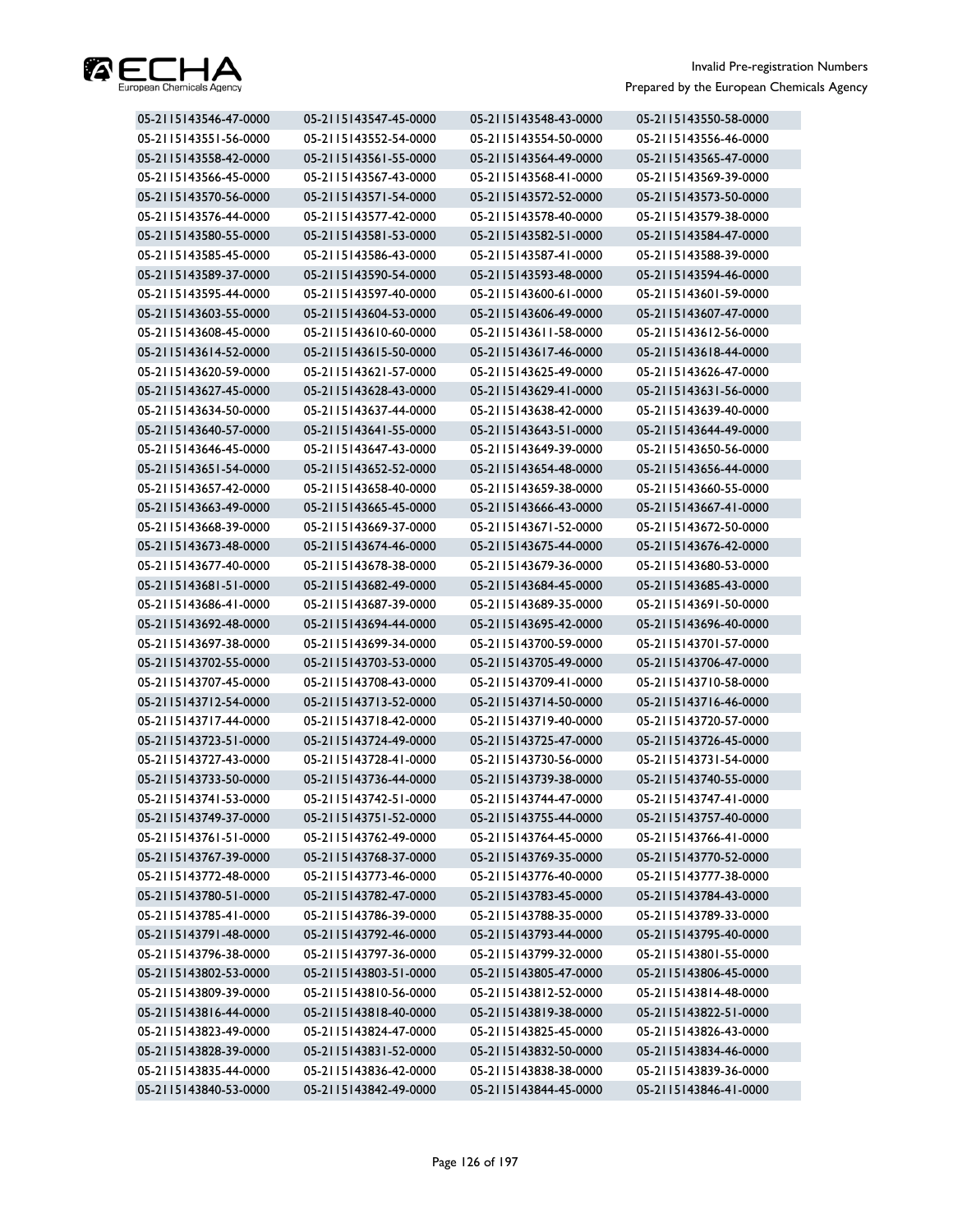

| 05-2115143850-52-0000 | 05-2115143852-48-0000 | 05-2115143854-44-0000 | 05-2115143855-42-0000 |
|-----------------------|-----------------------|-----------------------|-----------------------|
| 05-2115143856-40-0000 | 05-2115143857-38-0000 | 05-2115143859-34-0000 | 05-2115143860-51-0000 |
| 05-2115143861-49-0000 | 05-2115143864-43-0000 | 05-2115143866-39-0000 | 05-2115143868-35-0000 |
| 05-2115143871-48-0000 | 05-2115143873-44-0000 | 05-2115143874-42-0000 | 05-2115143875-40-0000 |
| 05-2115143876-38-0000 | 05-2115143877-36-0000 | 05-2115143881-47-0000 | 05-2115143882-45-0000 |
| 05-2115143883-43-0000 | 05-2115143884-41-0000 | 05-2115143885-39-0000 | 05-2115143886-37-0000 |
| 05-2115143888-33-0000 | 05-2115143889-31-0000 | 05-2115143890-48-0000 | 05-2115143891-46-0000 |
| 05-2115143894-40-0000 | 05-2115143895-38-0000 | 05-2115143896-36-0000 | 05-2115143899-30-0000 |
| 05-2115143900-55-0000 | 05-2115143902-51-0000 | 05-2115143903-49-0000 | 05-2115143905-45-0000 |
| 05-2115143907-41-0000 | 05-2115143908-39-0000 | 05-2115143909-37-0000 | 05-2115143910-54-0000 |
| 05-2115143919-36-0000 | 05-2115143920-53-0000 | 05-2115143921-51-0000 | 05-2115143922-49-0000 |
| 05-2115143923-47-0000 | 05-2115143924-45-0000 | 05-2115143925-43-0000 | 05-2115143926-41-0000 |
| 05-2115143927-39-0000 | 05-2115143928-37-0000 | 05-2115143929-35-0000 | 05-2115143930-52-0000 |
| 05-2115143931-50-0000 | 05-2115143932-48-0000 | 05-2115143933-46-0000 | 05-2115143934-44-0000 |
| 05-2115143936-40-0000 | 05-2115143938-36-0000 | 05-2115143939-34-0000 | 05-2115143940-51-0000 |
| 05-2115143941-49-0000 | 05-2115143942-47-0000 | 05-2115143943-45-0000 | 05-2115143944-43-0000 |
| 05-2115143945-41-0000 | 05-2115143946-39-0000 | 05-2115143947-37-0000 | 05-2115143948-35-0000 |
| 05-2115143949-33-0000 | 05-2115143950-50-0000 | 05-2115143951-48-0000 | 05-2115143952-46-0000 |
| 05-2115143953-44-0000 | 05-2115143954-42-0000 | 05-2115143955-40-0000 | 05-2115143956-38-0000 |
| 05-2115143958-34-0000 | 05-2115143959-32-0000 | 05-2115143960-49-0000 | 05-2115143961-47-0000 |
| 05-2115143962-45-0000 | 05-2115143963-43-0000 | 05-2115143964-41-0000 | 05-2115143965-39-0000 |
| 05-2115143966-37-0000 | 05-2115143967-35-0000 | 05-2115143969-31-0000 | 05-2115143970-48-0000 |
| 05-2115143971-46-0000 | 05-2115143972-44-0000 | 05-2115143973-42-0000 | 05-2115143974-40-0000 |
| 05-2115143975-38-0000 | 05-2115143976-36-0000 | 05-2115143978-32-0000 | 05-2115143979-30-0000 |
| 05-2115143980-47-0000 | 05-2115143981-45-0000 | 05-2115143982-43-0000 | 05-2115143983-41-0000 |
| 05-2115143985-37-0000 | 05-2115143986-35-0000 | 05-2115143987-33-0000 | 05-2115143988-31-0000 |
| 05-2115143990-46-0000 | 05-2115143991-44-0000 | 05-2115143992-42-0000 | 05-2115143993-40-0000 |
| 05-2115143994-38-0000 | 05-2115143995-36-0000 | 05-2115143997-32-0000 | 05-2115143998-30-0000 |
| 05-2115143999-28-0000 | 05-2115144000-72-0000 | 05-2115144001-70-0000 | 05-2115144002-68-0000 |
| 05-2115144003-66-0000 | 05-2115144004-64-0000 | 05-2115144005-62-0000 | 05-2115144007-58-0000 |
| 05-2115144008-56-0000 | 05-2115144010-71-0000 | 05-2115144011-69-0000 | 05-2115144012-67-0000 |
| 05-2115144014-63-0000 | 05-2115144015-61-0000 | 05-2115144016-59-0000 | 05-2115144017-57-0000 |
| 05-2115144018-55-0000 | 05-2115144019-53-0000 | 05-2115144020-70-0000 | 05-2115144022-66-0000 |
| 05-2115144024-62-0000 | 05-2115144025-60-0000 | 05-2115144026-58-0000 | 05-2115144027-56-0000 |
| 05-2115144029-52-0000 | 05-2115144030-69-0000 | 05-2115144031-67-0000 | 05-2115144033-63-0000 |
| 05-2115144034-61-0000 | 05-2115144035-59-0000 | 05-2115144036-57-0000 | 05-2115144037-55-0000 |
| 05-2115144038-53-0000 | 05-2115144039-51-0000 | 05-2115144040-68-0000 | 05-2115144041-66-0000 |
| 05-2115144042-64-0000 | 05-2115144043-62-0000 | 05-2115144044-60-0000 | 05-2115144046-56-0000 |
| 05-2115144047-54-0000 | 05-2115144048-52-0000 | 05-2115144050-67-0000 | 05-2115144051-65-0000 |
| 05-2115144052-63-0000 | 05-2115144053-61-0000 | 05-2115144054-59-0000 | 05-2115144055-57-0000 |
| 05-2115144056-55-0000 | 05-2115144057-53-0000 | 05-2115144058-51-0000 | 05-2115144059-49-0000 |
| 05-2115144060-66-0000 | 05-2115144062-62-0000 | 05-2115144063-60-0000 | 05-2115144064-58-0000 |
| 05-2115144065-56-0000 | 05-2115144066-54-0000 | 05-2115144067-52-0000 | 05-2115144069-48-0000 |
| 05-2115144070-65-0000 | 05-2115144072-61-0000 | 05-2115144075-55-0000 | 05-2115144076-53-0000 |
| 05-2115144077-51-0000 | 05-2115144078-49-0000 | 05-2115144079-47-0000 | 05-2115144080-64-0000 |
| 05-2115144081-62-0000 | 05-2115144082-60-0000 | 05-2115144083-58-0000 | 05-2115144084-56-0000 |
| 05-2115144085-54-0000 | 05-2115144086-52-0000 | 05-2115144089-46-0000 | 05-2115144090-63-0000 |
| 05-2115144091-61-0000 | 05-2115144093-57-0000 | 05-2115144094-55-0000 | 05-2115144095-53-0000 |
| 05-2115144098-47-0000 | 05-2115144100-70-0000 | 05-2115144101-68-0000 | 05-2115144102-66-0000 |
| 05-2115144103-64-0000 | 05-2115144104-62-0000 | 05-2115144106-58-0000 | 05-2115144107-56-0000 |
| 05-2115144108-54-0000 | 05-2115144109-52-0000 | 05-2115144110-69-0000 | 05-2115144111-67-0000 |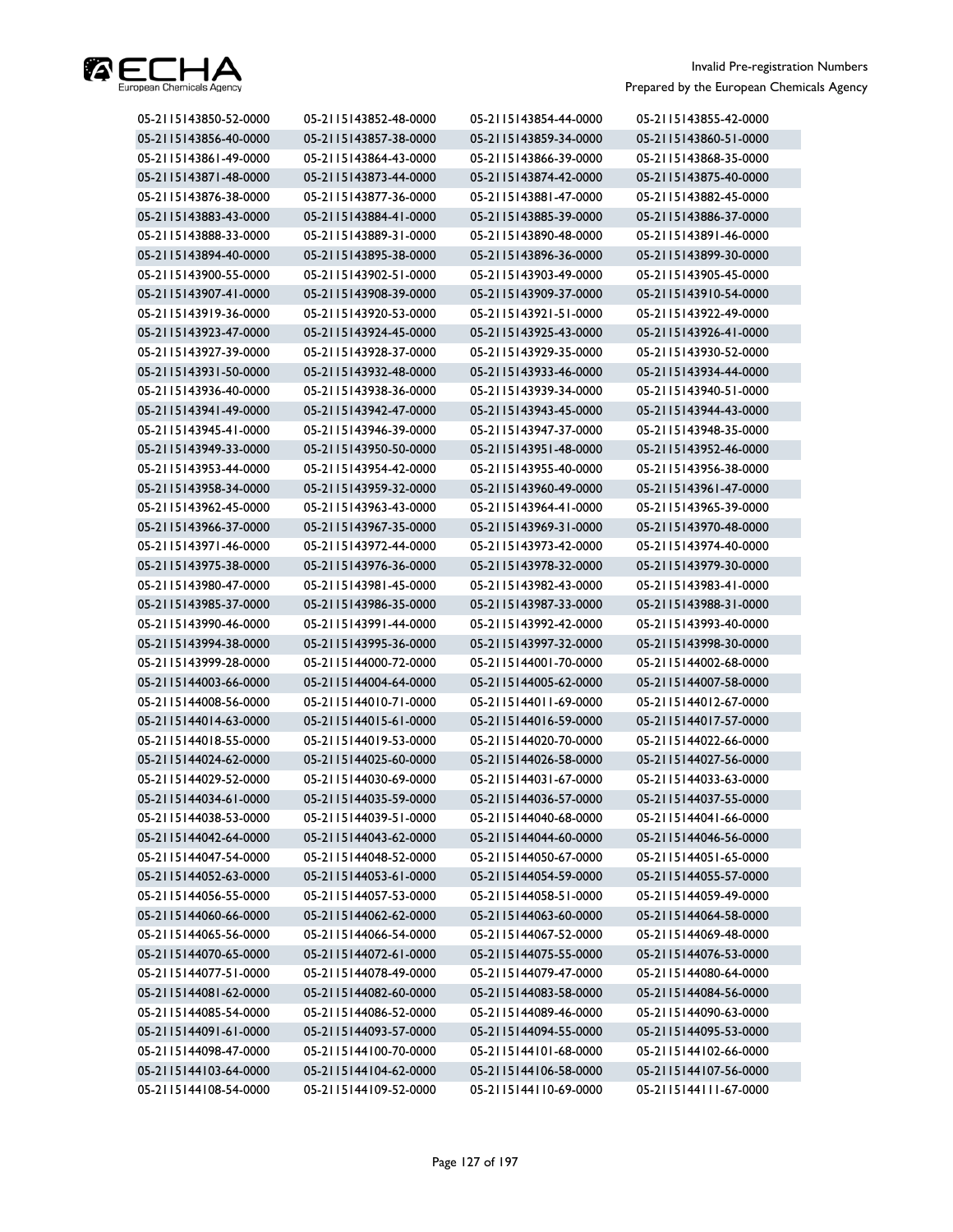

| 05-2115144112-65-0000 | 05-2115144113-63-0000 | 05-2115144115-59-0000 | 05-2115144116-57-0000 |
|-----------------------|-----------------------|-----------------------|-----------------------|
| 05-2115144117-55-0000 | 05-2115144118-53-0000 | 05-2115144119-51-0000 | 05-2115144120-68-0000 |
| 05-2115144121-66-0000 | 05-2115144122-64-0000 | 05-2115144123-62-0000 | 05-2115144124-60-0000 |
| 05-2115144125-58-0000 | 05-2115144126-56-0000 | 05-2115144128-52-0000 | 05-2115144129-50-0000 |
| 05-2115144130-67-0000 | 05-2115144131-65-0000 | 05-2115144133-61-0000 | 05-2115144134-59-0000 |
| 05-2115144135-57-0000 | 05-2115144136-55-0000 | 05-2115144137-53-0000 | 05-2115144138-51-0000 |
| 05-2115144139-49-0000 | 05-2115144140-66-0000 | 05-2115144141-64-0000 | 05-2115144144-58-0000 |
| 05-2115144146-54-0000 | 05-2115144147-52-0000 | 05-2115144148-50-0000 | 05-2115144149-48-0000 |
| 05-2115144150-65-0000 | 05-2115144151-63-0000 | 05-2115144152-61-0000 | 05-2115144154-57-0000 |
| 05-2115144155-55-0000 | 05-2115144156-53-0000 | 05-2115144157-51-0000 | 05-2115144158-49-0000 |
| 05-2115144159-47-0000 | 05-2115144160-64-0000 | 05-2115144161-62-0000 | 05-2115144162-60-0000 |
| 05-2115144165-54-0000 | 05-2115144166-52-0000 | 05-2115144167-50-0000 | 05-2115144169-46-0000 |
| 05-2115144170-63-0000 | 05-2115144171-61-0000 | 05-2115144172-59-0000 | 05-2115144173-57-0000 |
| 05-2115144174-55-0000 | 05-2115144175-53-0000 | 05-2115144177-49-0000 | 05-2115144179-45-0000 |
| 05-2115144180-62-0000 | 05-2115144182-58-0000 | 05-2115144183-56-0000 | 05-2115144184-54-0000 |
| 05-2115144185-52-0000 | 05-2115144186-50-0000 | 05-2115144188-46-0000 | 05-2115144189-44-0000 |
| 05-2115144190-61-0000 | 05-2115144191-59-0000 | 05-2115144192-57-0000 | 05-2115144193-55-0000 |
| 05-2115144195-51-0000 | 05-2115144196-49-0000 | 05-2115144197-47-0000 | 05-2115144198-45-0000 |
| 05-2115144199-43-0000 | 05-2115144200-68-0000 | 05-2115144203-62-0000 | 05-2115144205-58-0000 |
| 05-2115144206-56-0000 | 05-2115144208-52-0000 | 05-2115144209-50-0000 | 05-2115144210-67-0000 |
| 05-2115144211-65-0000 | 05-2115144212-63-0000 | 05-2115144213-61-0000 | 05-2115144214-59-0000 |
| 05-2115144217-53-0000 | 05-2115144218-51-0000 | 05-2115144219-49-0000 | 05-2115144220-66-0000 |
| 05-2115144221-64-0000 | 05-2115144222-62-0000 | 05-2115144223-60-0000 | 05-2115144224-58-0000 |
| 05-2115144225-56-0000 | 05-2115144226-54-0000 | 05-2115144228-50-0000 | 05-2115144230-65-0000 |
| 05-2115144231-63-0000 | 05-2115144234-57-0000 | 05-2115144236-53-0000 | 05-2115144238-49-0000 |
| 05-2115144239-47-0000 | 05-2115144241-62-0000 | 05-2115144242-60-0000 | 05-2115144244-56-0000 |
| 05-2115144245-54-0000 | 05-2115144246-52-0000 | 05-2115144247-50-0000 | 05-2115144248-48-0000 |
| 05-2115144249-46-0000 | 05-2115144250-63-0000 | 05-2115144252-59-0000 | 05-2115144253-57-0000 |
| 05-2115144255-53-0000 | 05-2115144256-51-0000 | 05-2115144257-49-0000 | 05-2115144258-47-0000 |
| 05-2115144259-45-0000 | 05-2115144260-62-0000 | 05-2115144262-58-0000 | 05-2115144263-56-0000 |
| 05-2115144266-50-0000 | 05-2115144269-44-0000 | 05-2115144270-61-0000 | 05-2115144271-59-0000 |
| 05-2115144272-57-0000 | 05-2115144273-55-0000 | 05-2115144274-53-0000 | 05-2115144276-49-0000 |
| 05-2115144277-47-0000 | 05-2115144279-43-0000 | 05-2115144280-60-0000 | 05-2115144281-58-0000 |
| 05-2115144283-54-0000 | 05-2115144284-52-0000 | 05-2115144285-50-0000 | 05-2115144286-48-0000 |
| 05-2115144287-46-0000 | 05-2115144289-42-0000 | 05-2115144290-59-0000 | 05-2115144291-57-0000 |
| 05-2115144293-53-0000 | 05-2115144294-51-0000 | 05-2115144295-49-0000 | 05-2115144296-47-0000 |
| 05-2115144298-43-0000 | 05-2115144299-41-0000 | 05-2115144300-66-0000 | 05-2115144302-62-0000 |
| 05-2115144303-60-0000 | 05-2115144304-58-0000 | 05-2115144308-50-0000 | 05-2115144313-59-0000 |
| 05-2115144317-51-0000 | 05-2115144320-64-0000 | 05-2115144322-60-0000 | 05-2115144323-58-0000 |
| 05-2115144325-54-0000 | 05-2115144327-50-0000 | 05-2115144330-63-0000 | 05-2115144332-59-0000 |
| 05-2115144333-57-0000 | 05-2115144335-53-0000 | 05-2115144336-51-0000 | 05-2115144337-49-0000 |
| 05-2115144339-45-0000 | 05-2115144340-62-0000 | 05-2115144341-60-0000 | 05-2115144346-50-0000 |
| 05-2115144347-48-0000 | 05-2115144348-46-0000 | 05-2115144349-44-0000 | 05-2115144350-61-0000 |
| 05-2115144353-55-0000 | 05-2115144354-53-0000 | 05-2115144355-51-0000 | 05-2115144356-49-0000 |
| 05-2115144357-47-0000 | 05-2115144358-45-0000 | 05-2115144361-58-0000 | 05-2115144362-56-0000 |
| 05-2115144363-54-0000 | 05-2115144366-48-0000 | 05-2115144367-46-0000 | 05-2115144368-44-0000 |
| 05-2115144370-59-0000 | 05-2115144371-57-0000 | 05-2115144372-55-0000 | 05-2115144373-53-0000 |
| 05-2115144374-51-0000 | 05-2115144376-47-0000 | 05-2115144377-45-0000 | 05-2115144378-43-0000 |
| 05-2115144379-41-0000 | 05-2115144380-58-0000 | 05-2115144382-54-0000 | 05-2115144383-52-0000 |
| 05-2115144385-48-0000 | 05-2115144387-44-0000 | 05-2115144389-40-0000 | 05-2115144390-57-0000 |
| 05-2115144391-55-0000 | 05-2115144392-53-0000 | 05-2115144393-51-0000 | 05-2115144395-47-0000 |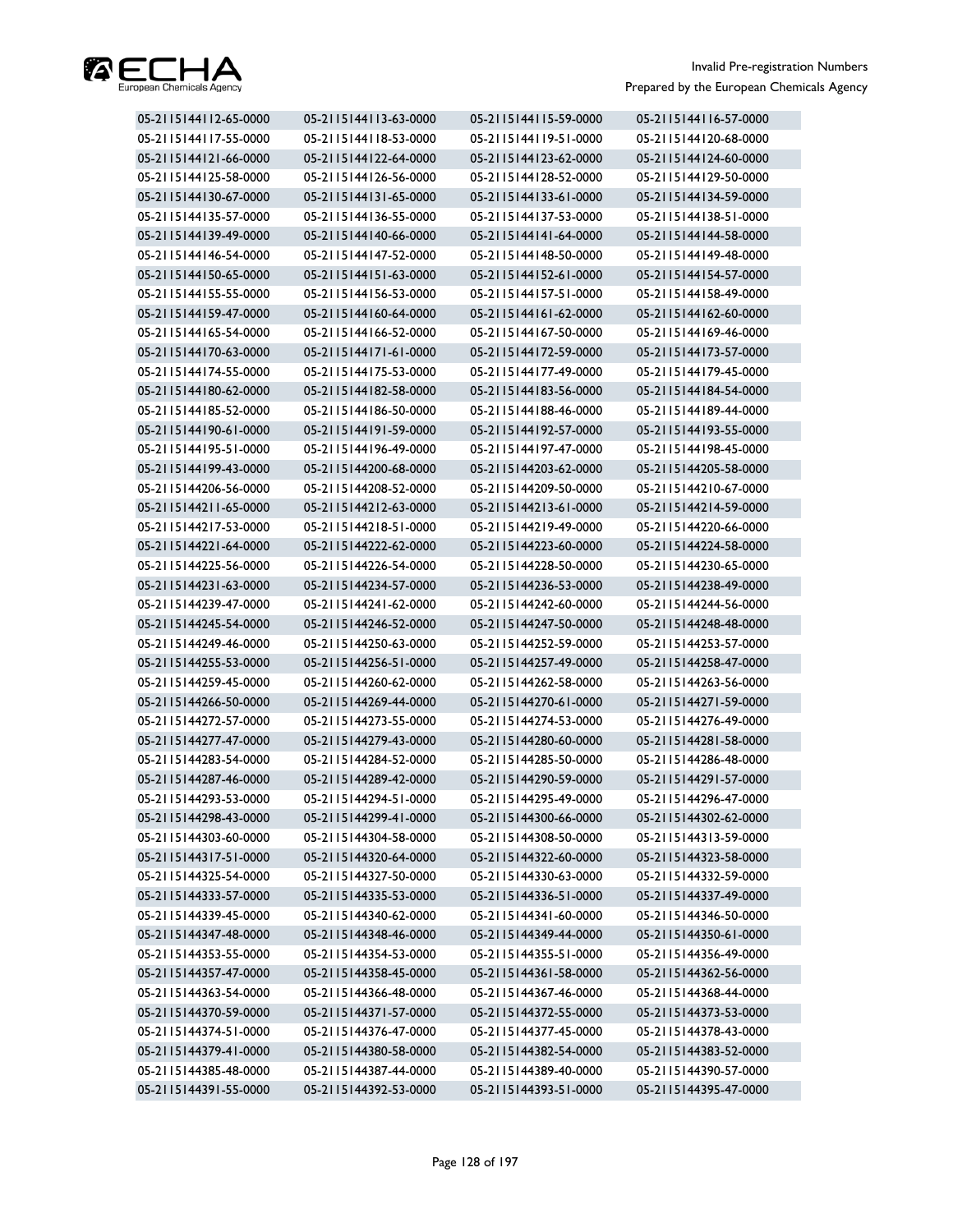

| 05-2115144397-43-0000 | 05-2115144398-41-0000 | 05-2115144399-39-0000 | 05-2115144401-62-0000 |
|-----------------------|-----------------------|-----------------------|-----------------------|
| 05-2115144402-60-0000 | 05-2115144404-56-0000 | 05-2115144405-54-0000 | 05-2115144406-52-0000 |
| 05-2115144408-48-0000 | 05-2115144410-63-0000 | 05-2115144412-59-0000 | 05-2115144413-57-0000 |
| 05-2115144418-47-0000 | 05-2115144428-46-0000 | 05-2115144433-55-0000 | 05-2115144444-52-0000 |
| 05-2115144454-51-0000 | 05-2115144466-46-0000 | 05-2115144475-47-0000 | 05-2115144484-48-0000 |
| 05-2115144493-49-0000 | 05-2115144502-58-0000 | 05-2115144511-59-0000 | 05-2115144519-43-0000 |
| 05-2115144526-48-0000 | 05-2115144539-41-0000 | 05-2115144551-55-0000 | 05-2115144563-50-0000 |
| 05-2115144573-49-0000 | 05-2115144587-40-0000 | 05-2115144601-58-0000 | 05-2115144610-59-0000 |
| 05-2115144621-56-0000 | 05-2115144629-40-0000 | 05-2115144642-52-0000 | 05-2115144661-52-0000 |
| 05-2115144679-35-0000 | 05-2115144693-45-0000 | 05-2115144708-42-0000 | 05-2115144721-54-0000 |
| 05-2115144736-43-0000 | 05-2115144751-51-0000 | 05-2115144764-44-0000 | 05-2115144778-35-0000 |
| 05-2115144794-41-0000 | 05-2115144805-46-0000 | 05-2115144819-37-0000 | 05-2115144830-53-0000 |
| 05-2115144845-42-0000 | 05-2115144863-44-0000 | 05-2115144874-41-0000 | 05-2115144886-36-0000 |
| 05-2115144898-31-0000 | 05-2115144910-53-0000 | 05-2115144925-42-0000 | 05-2115144938-35-0000 |
| 05-2115144951-47-0000 | 05-2115144964-40-0000 | 05-2115144985-36-0000 | 05-2115145003-65-0000 |
| 05-2115145020-69-0000 | 05-2115145038-52-0000 | 05-2115145056-54-0000 | 05-2115145069-47-0000 |
| 05-2115145085-53-0000 | 05-2115145102-65-0000 | 05-2115145117-54-0000 | 05-2115145133-60-0000 |
| 05-2115145150-64-0000 | 05-2115145171-60-0000 | 05-2115145186-49-0000 | 05-2115145196-48-0000 |
| 05-2115145206-55-0000 | 05-2115145219-48-0000 | 05-2115145231-62-0000 | 05-2115145245-53-0000 |
| 05-2115145259-44-0000 | 05-2115145272-56-0000 | 05-2115145286-47-0000 | 05-2115145297-44-0000 |
| 05-2115145307-51-0000 | 05-2115145320-63-0000 | 05-2115145330-62-0000 | 05-2115145340-61-0000 |
| 05-2115145351-58-0000 | 05-2115145360-59-0000 | 05-2115145369-41-0000 | 05-2115145381-55-0000 |
| 05-2115145392-52-0000 | 05-2115145404-55-0000 | 05-2115145415-52-0000 | 05-2115145427-47-0000 |
| 05-2115145442-55-0000 | 05-2115145453-52-0000 | 05-2115145466-45-0000 | 05-2115145483-49-0000 |
| 05-2115145498-38-0000 | 05-2115145513-54-0000 | 05-2115145528-43-0000 | 05-2115145544-49-0000 |
| 05-2115145560-55-0000 | 05-2115145576-42-0000 | 05-2115145589-35-0000 | 05-2115145603-53-0000 |
| 05-2115145613-52-0000 | 05-2115145627-43-0000 | 05-2115145640-55-0000 | 05-2115145651-52-0000 |
| 05-2115145665-43-0000 | 05-2115145676-40-0000 | 05-2115145686-39-0000 | 05-2115145695-40-0000 |
| 05-2115145704-49-0000 | 05-2115145715-46-0000 | 05-2115145731-52-0000 | 05-2115145743-47-0000 |
| 05-2115145756-40-0000 | 05-2115145770-50-0000 | 05-2115145783-43-0000 | 05-2115145797-34-0000 |
| 05-2115145810-54-0000 | 05-2115145822-49-0000 | 05-2115145834-44-0000 | 05-2115145843-45-0000 |
| 05-2115145853-44-0000 | 05-2115145865-39-0000 | 05-2115145876-36-0000 | 05-2115145888-31-0000 |
| 05-2115145899-28-0000 | 05-2115145910-52-0000 | 05-2115145924-43-0000 | 05-2115147448-41-0000 |
| 05-2115148959-27-0000 | 05-2115149113-58-0000 | 05-2115149245-49-0000 | 05-2115149250-58-0000 |
| 05-2115149254-50-0000 | 05-2115149256-46-0000 | 05-2115149259-40-0000 | 05-2115149260-57-0000 |
| 05-2115149264-49-0000 | 05-2115149269-39-0000 | 05-2115149270-56-0000 | 05-2115149275-46-0000 |
| 05-2115149278-40-0000 | 05-2115149281-53-0000 | 05-2115149285-45-0000 | 05-2115149287-41-0000 |
| 05-2115149290-54-0000 | 05-2115149294-46-0000 | 05-2115149298-38-0000 | 05-2115149300-61-0000 |
| 05-2115149304-53-0000 | 05-2115149305-51-0000 | 05-2115149309-43-0000 | 05-2115149313-54-0000 |
| 05-2115149318-44-0000 | 05-2115149322-55-0000 | 05-2115149327-45-0000 | 05-2115149329-41-0000 |
| 05-2115149334-50-0000 | 05-2115149344-49-0000 | 05-2115149349-39-0000 | 05-2115149351-54-0000 |
| 05-2115149355-46-0000 | 05-2115149358-40-0000 | 05-2115149364-47-0000 | 05-2115149367-41-0000 |
| 05-2115149372-50-0000 | 05-2115149374-46-0000 | 05-2115149382-49-0000 | 05-2115149385-43-0000 |
| 05-2115149389-35-0000 | 05-2115149394-44-0000 | 05-2115149400-59-0000 | 05-2115149402-55-0000 |
| 05-2115149407-45-0000 | 05-2115149409-41-0000 | 05-2115149418-42-0000 | 05-2115149421-55-0000 |
| 05-2115149426-45-0000 | 05-2115149431-54-0000 | 05-2115149437-42-0000 | 05-2115149441-53-0000 |
| 05-2115149445-45-0000 | 05-2115149451-52-0000 | 05-2115149456-42-0000 | 05-2115149457-40-0000 |
| 05-2115149462-49-0000 | 05-2115149469-35-0000 | 05-2115149473-46-0000 | 05-2115149478-36-0000 |
| 05-2115149483-45-0000 | 05-2115149486-39-0000 | 05-2115149492-46-0000 | 05-2115149495-40-0000 |
| 05-2115149501-55-0000 | 05-2115149504-49-0000 | 05-2115149508-41-0000 | 05-2115149513-50-0000 |
| 05-2115149517-42-0000 | 05-2115149521-53-0000 | 05-2115149526-43-0000 | 05-2115149529-37-0000 |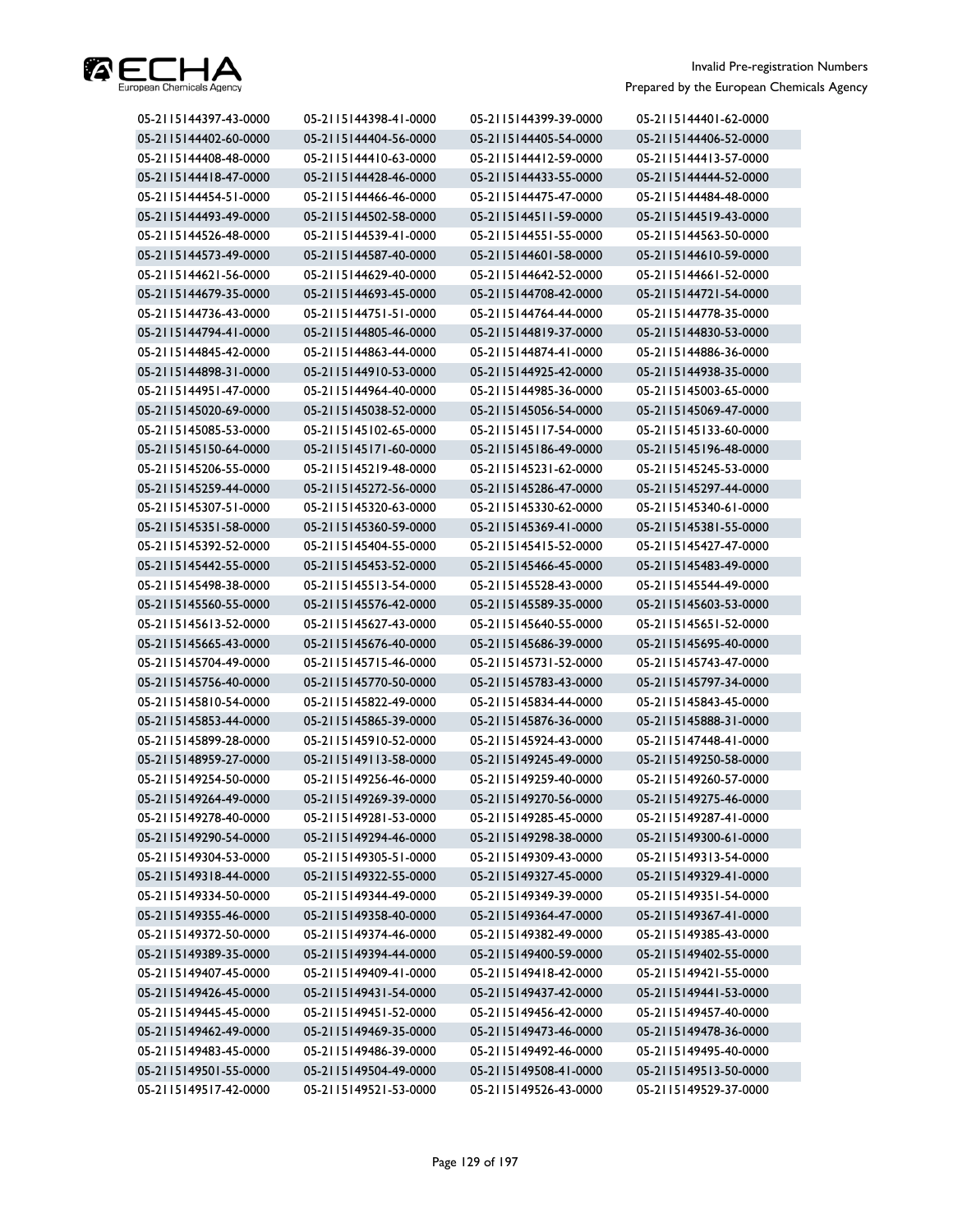

| 05-2115149533-48-0000 | 05-2115149537-40-0000 | 05-2115149541-51-0000 | 05-2115149545-43-0000 |
|-----------------------|-----------------------|-----------------------|-----------------------|
| 05-2115149551-50-0000 | 05-2115149554-44-0000 | 05-2115149559-34-0000 | 05-2115149562-47-0000 |
| 05-2115149567-37-0000 | 05-2115149571-48-0000 | 05-2115149576-38-0000 | 05-2115149581-47-0000 |
| 05-2115149584-41-0000 | 05-2115149589-31-0000 | 05-2115149593-42-0000 | 05-2115149598-32-0000 |
| 05-2115149602-51-0000 | 05-2115149605-45-0000 | 05-2115149611-52-0000 | 05-2115149615-44-0000 |
| 05-2115149620-53-0000 | 05-2115149625-43-0000 | 05-2115149629-35-0000 | 05-2115149633-46-0000 |
| 05-2115149637-38-0000 | 05-2115149642-47-0000 | 05-2115149648-35-0000 | 05-2115149651-48-0000 |
| 05-2115149657-36-0000 | 05-2115149663-43-0000 | 05-2115149667-35-0000 | 05-2115149671-46-0000 |
| 05-2115149676-36-0000 | 05-2115149680-47-0000 | 05-2115149685-37-0000 | 05-2115149688-31-0000 |
| 05-2115149692-42-0000 | 05-2115149696-34-0000 | 05-2115149700-53-0000 | 05-2115149706-41-0000 |
| 05-2115149710-52-0000 | 05-2115149714-44-0000 | 05-2115149717-38-0000 | 05-2115149723-45-0000 |
| 05-2115149727-37-0000 | 05-2115149731-48-0000 | 05-2115149737-36-0000 | 05-2115149742-45-0000 |
| 05-2115149748-33-0000 | 05-2115149755-38-0000 | 05-2115149760-47-0000 | 05-2115149768-31-0000 |
| 05-2115149772-42-0000 | 05-2115149778-30-0000 | 05-2115149784-37-0000 | 05-2115149791-42-0000 |
| 05-2115149796-32-0000 | 05-2115149802-47-0000 | 05-2115149809-33-0000 | 05-2115149814-42-0000 |
| 05-2115149822-45-0000 | 05-2115149828-33-0000 | 05-2115149834-40-0000 | 05-2115149838-32-0000 |
| 05-2115149845-37-0000 | 05-2115149851-44-0000 | 05-2115149857-32-0000 | 05-2115149864-37-0000 |
| 05-2115149868-29-0000 | 05-2115149874-36-0000 | 05-2115149882-39-0000 | 05-2115149885-33-0000 |
| 05-2115149890-42-0000 | 05-2115149894-34-0000 | 05-2115149902-45-0000 | 05-2115149909-31-0000 |
| 05-2115149916-36-0000 | 05-2115149919-30-0000 | 05-2115149922-43-0000 | 05-2115149927-33-0000 |
| 05-2115149929-29-0000 | 05-2115149933-40-0000 | 05-2115149937-32-0000 | 05-2115149943-39-0000 |
| 05-2115149949-27-0000 | 05-2115149956-32-0000 | 05-2115149962-39-0000 | 05-2115149969-25-0000 |
| 05-2115149976-30-0000 | 05-2115149979-24-0000 | 05-2115149984-33-0000 | 05-2115149989-23-0000 |
| 05-2115149993-34-0000 | 05-2115149997-26-0000 | 05-2115150002-70-0000 | 05-2115150007-60-0000 |
| 05-2115150010-73-0000 | 05-2115150016-61-0000 | 05-2115150020-72-0000 | 05-2115150025-62-0000 |
| 05-2115150029-54-0000 | 05-2115150034-63-0000 | 05-2115150040-70-0000 | 05-2115150045-60-0000 |
| 05-2115150049-52-0000 | 05-2115150053-63-0000 | 05-2115150057-55-0000 | 05-2115150063-62-0000 |
| 05-2115150066-56-0000 | 05-2115150071-65-0000 | 05-2115150076-55-0000 | 05-2115150081-64-0000 |
| 05-2115150084-58-0000 | 05-2115150091-63-0000 | 05-2115150095-55-0000 | 05-2115150100-72-0000 |
| 05-2115150104-64-0000 | 05-2115150108-56-0000 | 05-2115150114-63-0000 | 05-2115150118-55-0000 |
| 05-2115150122-66-0000 | 05-2115150127-56-0000 | 05-2115150131-67-0000 | 05-2115150136-57-0000 |
| 05-2115150141-66-0000 | 05-2115150144-60-0000 | 05-2115150149-50-0000 | 05-2115150155-57-0000 |
| 05-2115150160-66-0000 | 05-2115150163-60-0000 | 05-2115150168-50-0000 | 05-2115150173-59-0000 |
| 05-2115150178-49-0000 | 05-2115150181-62-0000 | 05-2115150186-52-0000 | 05-2115150192-59-0000 |
| 05-2115150200-70-0000 | 05-2115150205-60-0000 | 05-2115150212-65-0000 | 05-2115150219-51-0000 |
| 05-2115150228-52-0000 | 05-2115150233-61-0000 | 05-2115150236-55-0000 | 05-2115150242-62-0000 |
| 05-2115150247-52-0000 | 05-2115150251-63-0000 | 05-2115150256-53-0000 | 05-2115150260-64-0000 |
| 05-2115150266-52-0000 | 05-2115150271-61-0000 | 05-2115150276-51-0000 | 05-2115150280-62-0000 |
| 05-2115150284-54-0000 | 05-2115150289-44-0000 | 05-2115150294-53-0000 | 05-2115150298-45-0000 |
| 05-2115150303-62-0000 | 05-2115150308-52-0000 | 05-2115150313-61-0000 | 05-2115150319-49-0000 |
| 05-2115150324-58-0000 | 05-2115150328-50-0000 | 05-2115150335-55-0000 | 05-2115150339-47-0000 |
| 05-2115150344-56-0000 | 05-2115150348-48-0000 | 05-2115150353-57-0000 | 05-2115150358-47-0000 |
| 05-2115150364-54-0000 | 05-2115150368-46-0000 | 05-2115150372-57-0000 | 05-2115150377-47-0000 |
| 05-2115150382-56-0000 | 05-2115150388-44-0000 | 05-2115150392-55-0000 | 05-2115150397-45-0000 |
| 05-2115150401-64-0000 | 05-2115150407-52-0000 | 05-2115150413-59-0000 | 05-2115150419-47-0000 |
| 05-2115150422-60-0000 | 05-2115150427-50-0000 | 05-2115150433-57-0000 | 05-2115150437-49-0000 |
| 05-2115150442-58-0000 | 05-2115150447-48-0000 | 05-2115150450-61-0000 | 05-2115150455-51-0000 |
| 05-2115150461-58-0000 | 05-2115150466-48-0000 | 05-2115150470-59-0000 | 05-2115150475-49-0000 |
| 05-2115150480-58-0000 | 05-2115150484-50-0000 | 05-2115150489-40-0000 | 05-2115150495-47-0000 |
| 05-2115150499-39-0000 | 05-2115150503-58-0000 | 05-2115150508-48-0000 | 05-2115150513-57-0000 |
| 05-2115150518-47-0000 | 05-2115150522-58-0000 | 05-2115150528-46-0000 | 05-2115150533-55-0000 |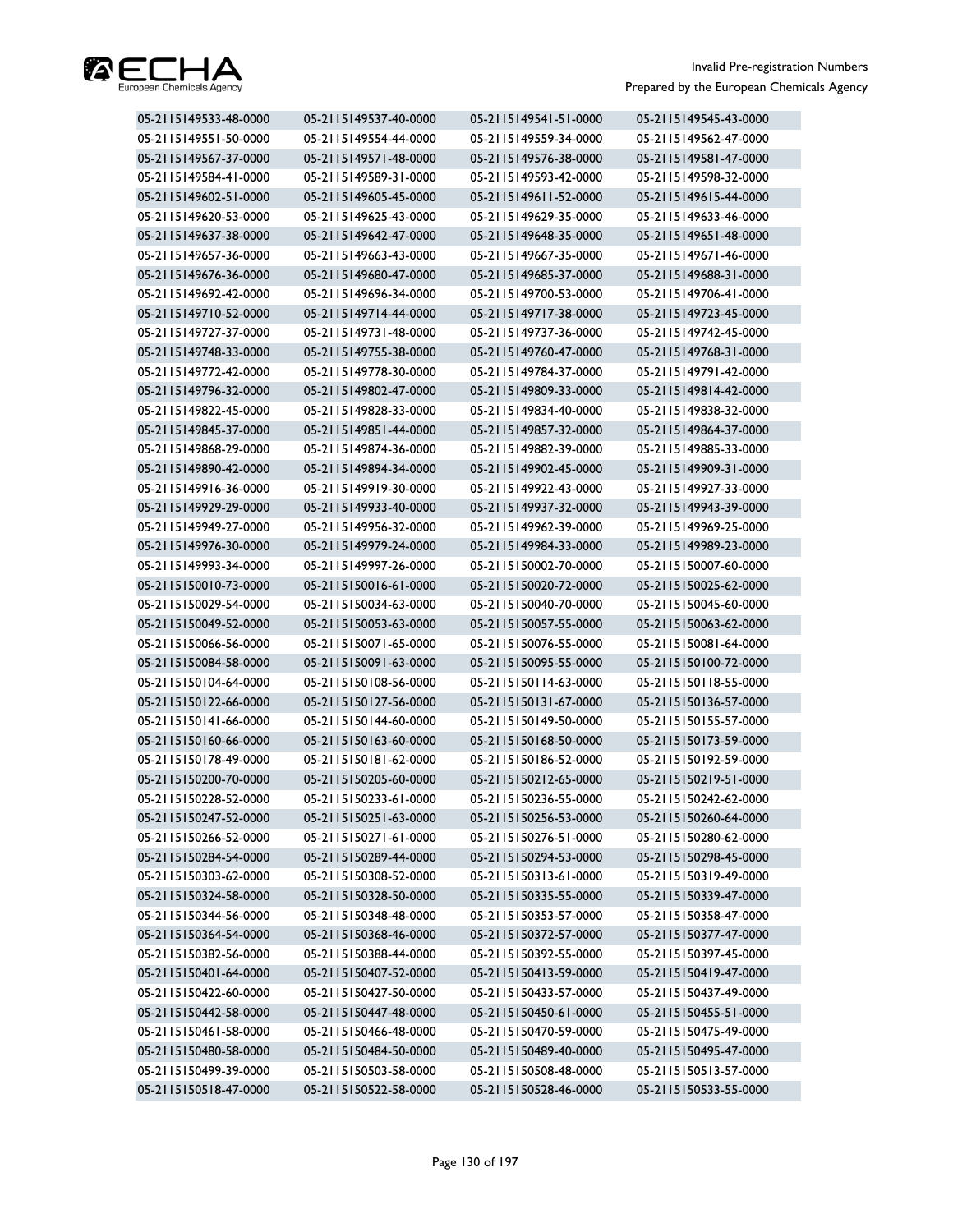

| 05-2115150537-47-0000 | 05-2115150541-58-0000 | 05-2115150547-46-0000 | 05-2115150552-55-0000 |
|-----------------------|-----------------------|-----------------------|-----------------------|
| 05-2115150555-49-0000 | 05-2115150560-58-0000 | 05-2115150566-46-0000 | 05-2115150571-55-0000 |
| 05-2115150574-49-0000 | 05-2115150578-41-0000 | 05-2115150584-48-0000 | 05-2115150589-38-0000 |
| 05-2115150595-45-0000 | 05-2115150600-62-0000 | 05-2115150606-50-0000 | 05-2115150612-57-0000 |
| 05-2115150614-53-0000 | 05-2115150619-43-0000 | 05-2115150626-48-0000 | 05-2115150631-57-0000 |
| 05-2115150635-49-0000 | 05-2115150640-58-0000 | 05-2115150644-50-0000 | 05-2115150650-57-0000 |
| 05-2115150653-51-0000 | 05-2115150658-41-0000 | 05-2115150663-50-0000 | 05-2115150669-38-0000 |
| 05-2115150673-49-0000 | 05-2115150677-41-0000 | 05-2115150682-50-0000 | 05-2115150688-38-0000 |
| 05-2115150694-45-0000 | 05-2115150699-35-0000 | 05-2115150704-52-0000 | 05-2115150709-42-0000 |
| 05-2115150713-53-0000 | 05-2115150718-43-0000 | 05-2115150723-52-0000 | 05-2115150728-42-0000 |
| 05-2115150732-53-0000 | 05-2115150738-41-0000 | 05-2115150742-52-0000 | 05-2115150747-42-0000 |
| 05-2115150752-51-0000 | 05-2115150758-39-0000 | 05-2115150764-46-0000 | 05-2115150769-36-0000 |
| 05-2115150775-43-0000 | 05-2115150780-52-0000 | 05-2115150788-36-0000 | 05-2115150795-41-0000 |
| 05-2115150800-58-0000 | 05-2115150807-44-0000 | 05-2115150814-49-0000 | 05-2115150822-52-0000 |
| 05-2115150829-38-0000 | 05-2115150836-43-0000 | 05-2115150842-50-0000 | 05-2115150849-36-0000 |
| 05-2115150855-43-0000 | 05-2115150862-48-0000 | 05-2115150870-51-0000 | 05-2115150878-35-0000 |
| 05-2115150885-40-0000 | 05-2115150892-45-0000 | 05-2115150899-31-0000 | 05-2115150907-42-0000 |
| 05-2115150915-45-0000 | 05-2115150922-50-0000 | 05-2115150927-40-0000 | 05-2115150934-45-0000 |
| 05-2115150941-50-0000 | 05-2115150948-36-0000 | 05-2115150955-41-0000 | 05-2115150962-46-0000 |
| 05-2115150970-49-0000 | 05-2115150976-37-0000 | 05-2115150983-42-0000 | 05-2115150990-47-0000 |
| 05-2115150997-33-0000 | 05-2115151004-65-0000 | 05-2115151010-72-0000 | 05-2115151017-58-0000 |
| 05-2115151024-63-0000 | 05-2115151030-70-0000 | 05-2115151037-56-0000 | 05-2115151043-63-0000 |
| 05-2115151051-66-0000 | 05-2115151056-56-0000 | 05-2115151063-61-0000 | 05-2115151069-49-0000 |
| 05-2115151075-56-0000 | 05-2115151081-63-0000 | 05-2115151088-49-0000 | 05-2115151094-56-0000 |
| 05-2115151100-71-0000 | 05-2115151107-57-0000 | 05-2115151112-66-0000 | 05-2115151119-52-0000 |
| 05-2115151125-59-0000 | 05-2115151132-64-0000 | 05-2115151138-52-0000 | 05-2115151144-59-0000 |
| 05-2115151151-64-0000 | 05-2115151159-48-0000 | 05-2115151165-55-0000 | 05-2115151172-60-0000 |
| 05-2115151178-48-0000 | 05-2115151185-53-0000 | 05-2115151191-60-0000 | 05-2115151197-48-0000 |
| 05-2115151204-61-0000 | 05-2115151214-60-0000 | 05-2115151224-59-0000 | 05-2115151232-62-0000 |
| 05-2115151242-61-0000 | 05-2115151251-62-0000 | 05-2115151260-63-0000 | 05-2115151268-47-0000 |
| 05-2115151275-52-0000 | 05-2115151282-57-0000 | 05-2115151293-54-0000 | 05-2115151301-65-0000 |
| 05-2115151311-64-0000 | 05-2115151320-65-0000 | 05-2115151330-64-0000 | 05-2115151338-48-0000 |
| 05-2115151350-62-0000 | 05-2115151365-51-0000 | 05-2115151377-46-0000 | 05-2115151389-41-0000 |
| 05-2115151400-65-0000 | 05-2115151412-60-0000 | 05-2115151425-53-0000 | 05-2115151436-50-0000 |
| 05-2115151446-49-0000 | 05-2115151456-48-0000 | 05-2115151466-47-0000 | 05-2115151478-42-0000 |
| 05-2115151488-41-0000 | 05-2115151496-44-0000 | 05-2115151502-59-0000 | 05-2115151510-62-0000 |
| 05-2115151518-46-0000 | 05-2115151525-51-0000 | 05-2115151532-56-0000 | 05-2115151538-44-0000 |
| 05-2115151545-49-0000 | 05-2115151552-54-0000 | 05-2115151559-40-0000 | 05-2115151567-43-0000 |
| 05-2115151574-48-0000 | 05-2115151581-53-0000 | 05-2115151584-47-0000 | 05-2115151588-39-0000 |
| 05-2115151593-48-0000 | 05-2115151597-40-0000 | 05-2115151600-61-0000 | 05-2115151604-53-0000 |
| 05-2115151611-58-0000 | 05-2115151620-59-0000 | 05-2115151628-43-0000 | 05-2115151637-44-0000 |
| 05-2115151645-47-0000 | 05-2115151651-54-0000 | 05-2115151655-46-0000 | 05-2115151658-40-0000 |
| 05-2115151662-51-0000 | 05-2115151667-41-0000 | 05-2115151670-54-0000 | 05-2115151674-46-0000 |
| 05-2115151677-40-0000 | 05-2115151681-51-0000 | 05-2115151686-41-0000 | 05-2115151691-50-0000 |
| 05-2115151695-42-0000 | 05-2115151699-34-0000 | 05-2115151702-55-0000 | 05-2115151706-47-0000 |
| 05-2115151710-58-0000 | 05-2115151716-46-0000 | 05-2115151720-57-0000 | 05-2115151723-51-0000 |
| 05-2115151726-45-0000 | 05-2115151730-56-0000 | 05-2115151733-50-0000 | 05-2115151739-38-0000 |
| 05-2115151747-41-0000 | 05-2115151752-50-0000 | 05-2115151759-36-0000 | 05-2115151765-43-0000 |
| 05-2115151769-35-0000 | 05-2115151773-46-0000 | 05-2115151777-38-0000 | 05-2115151781-49-0000 |
| 05-2115151785-41-0000 | 05-2115151788-35-0000 | 05-2115151793-44-0000 | 05-2115151797-36-0000 |
| 05-2115151801-55-0000 | 05-2115151804-49-0000 | 05-2115151808-41-0000 | 05-2115151811-54-0000 |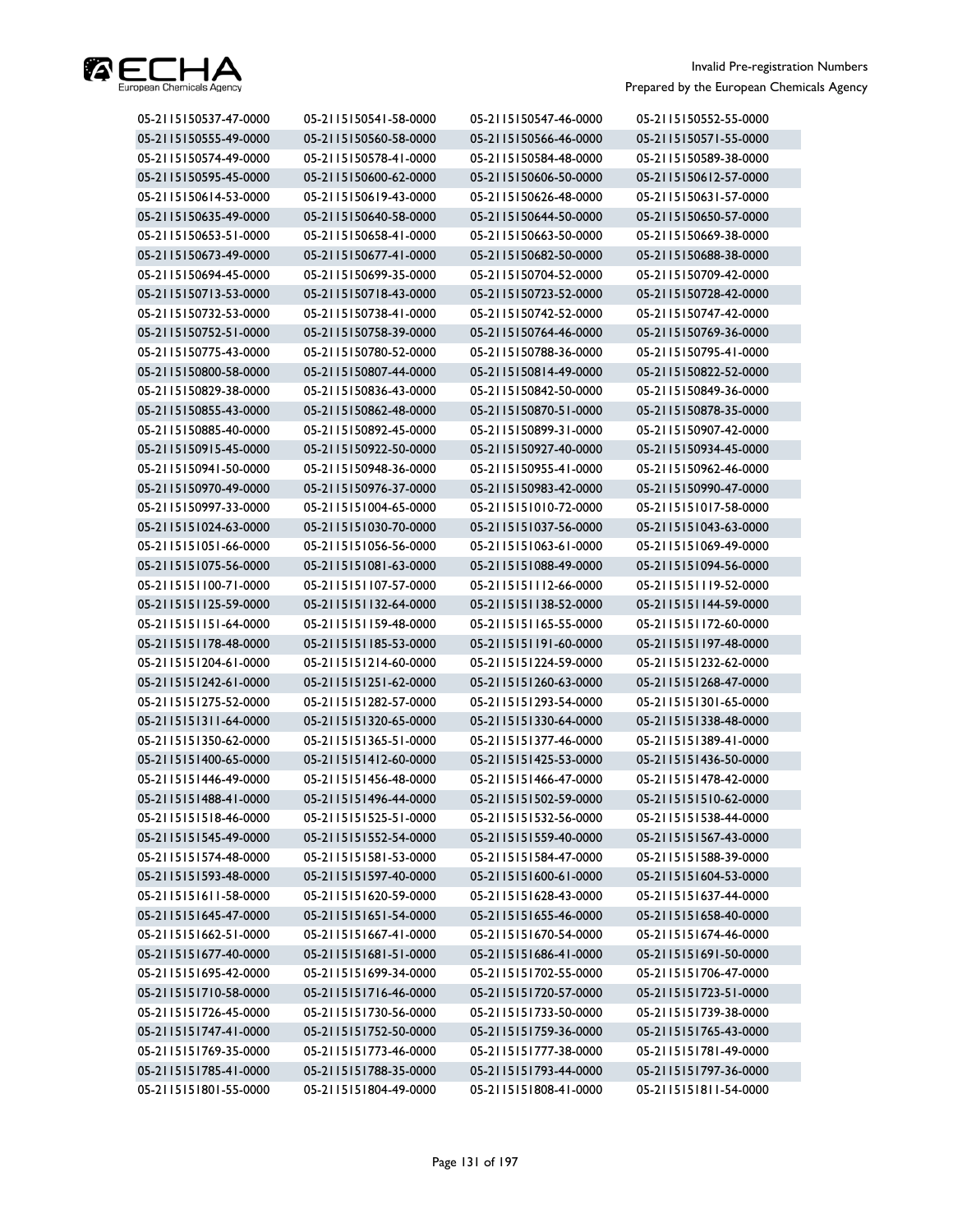

| 05-2115151815-46-0000 | 05-2115151819-38-0000 | 05-2115151823-49-0000 | 05-2115151827-41-0000 |
|-----------------------|-----------------------|-----------------------|-----------------------|
| 05-2115151830-54-0000 | 05-2115151834-46-0000 | 05-2115151837-40-0000 | 05-2115151841-51-0000 |
| 05-2115151845-43-0000 | 05-2115151850-52-0000 | 05-2115151853-46-0000 | 05-2115151854-44-0000 |
| 05-2115151857-38-0000 | 05-2115151861-49-0000 | 05-2115151864-43-0000 | 05-2115151869-33-0000 |
| 05-2115151873-44-0000 | 05-2115151877-36-0000 | 05-2115151880-49-0000 | 05-2115151884-41-0000 |
| 05-2115151887-35-0000 | 05-2115151891-46-0000 | 05-2115151894-40-0000 | 05-2115151900-55-0000 |
| 05-2115151903-49-0000 | 05-2115151907-41-0000 | 05-2115151912-50-0000 | 05-2115151914-46-0000 |
| 05-2115151916-42-0000 | 05-2115151918-38-0000 | 05-2115151920-53-0000 | 05-2115151921-51-0000 |
| 05-2115151923-47-0000 | 05-2115151924-45-0000 | 05-2115151927-39-0000 | 05-2115151928-37-0000 |
| 05-2115151929-35-0000 | 05-2115151931-50-0000 | 05-2115151933-46-0000 | 05-2115151939-34-0000 |
| 05-2115151940-51-0000 | 05-2115151943-45-0000 | 05-2115151946-39-0000 | 05-2115151948-35-0000 |
| 05-2115151951-48-0000 | 05-2115151953-44-0000 | 05-2115151955-40-0000 | 05-2115151958-34-0000 |
| 05-2115151960-49-0000 | 05-2115151961-47-0000 | 05-2115151964-41-0000 | 05-2115151966-37-0000 |
| 05-2115151968-33-0000 | 05-2115151971-46-0000 | 05-2115151973-42-0000 | 05-2115151975-38-0000 |
| 05-2115151978-32-0000 | 05-2115151980-47-0000 | 05-2115151982-43-0000 | 05-2115151985-37-0000 |
| 05-2115151987-33-0000 | 05-2115151989-29-0000 | 05-2115151993-40-0000 | 05-2115151995-36-0000 |
| 05-2115151998-30-0000 | 05-2115151999-28-0000 | 05-2115152001-70-0000 | 05-2115152004-64-0000 |
| 05-2115152006-60-0000 | 05-2115152009-54-0000 | 05-2115152011-69-0000 | 05-2115152014-63-0000 |
| 05-2115152017-57-0000 | 05-2115152018-55-0000 | 05-2115152021-68-0000 | 05-2115152024-62-0000 |
| 05-2115152027-56-0000 | 05-2115152030-69-0000 | 05-2115152032-65-0000 | 05-2115152035-59-0000 |
| 05-2115152038-53-0000 | 05-2115152041-66-0000 | 05-2115152043-62-0000 | 05-2115152046-56-0000 |
| 05-2115152049-50-0000 | 05-2115152051-65-0000 | 05-2115152055-57-0000 | 05-2115152057-53-0000 |
| 05-2115152060-66-0000 | 05-2115152062-62-0000 | 05-2115152064-58-0000 | 05-2115152066-54-0000 |
| 05-2115152069-48-0000 | 05-2115152072-61-0000 | 05-2115152075-55-0000 | 05-2115152078-49-0000 |
| 05-2115152081-62-0000 | 05-2115152084-56-0000 | 05-2115152086-52-0000 | 05-2115152089-46-0000 |
| 05-2115152092-59-0000 | 05-2115152095-53-0000 | 05-2115152098-47-0000 | 05-2115152101-68-0000 |
| 05-2115152104-62-0000 | 05-2115152108-54-0000 | 05-2115152110-69-0000 | 05-2115152113-63-0000 |
| 05-2115152117-55-0000 | 05-2115152119-51-0000 | 05-2115152123-62-0000 | 05-2115152125-58-0000 |
| 05-2115152129-50-0000 | 05-2115152133-61-0000 | 05-2115152136-55-0000 | 05-2115152139-49-0000 |
| 05-2115152143-60-0000 | 05-2115152145-56-0000 | 05-2115152149-48-0000 | 05-2115152151-63-0000 |
| 05-2115152155-55-0000 | 05-2115152158-49-0000 | 05-2115152162-60-0000 | 05-2115152164-56-0000 |
| 05-2115152168-48-0000 | 05-2115152170-63-0000 | 05-2115152174-55-0000 | 05-2115152176-51-0000 |
| 05-2115152181-60-0000 | 05-2115152184-54-0000 | 05-2115152188-46-0000 | 05-2115152190-61-0000 |
| 05-2115152193-55-0000 | 05-2115152196-49-0000 | 05-2115152199-43-0000 | 05-2115152203-62-0000 |
| 05-2115152206-56-0000 | 05-2115152208-52-0000 | 05-2115152211-65-0000 | 05-2115152213-61-0000 |
| 05-2115152216-55-0000 | 05-2115152220-66-0000 | 05-2115152223-60-0000 | 05-2115152227-52-0000 |
| 05-2115152229-48-0000 | 05-2115152232-61-0000 | 05-2115152235-55-0000 | 05-2115152238-49-0000 |
| 05-2115152240-64-0000 | 05-2115152243-58-0000 | 05-2115152245-54-0000 | 05-2115152246-52-0000 |
| 05-2115152248-48-0000 | 05-2115152251-61-0000 | 05-2115152253-57-0000 | 05-2115152255-53-0000 |
| 05-2115152257-49-0000 | 05-2115152258-47-0000 | 05-2115152260-62-0000 | 05-2115152261-60-0000 |
| 05-2115152263-56-0000 | 05-2115152264-54-0000 | 05-2115152266-50-0000 | 05-2115152268-46-0000 |
| 05-2115152269-44-0000 | 05-2115152271-59-0000 | 05-2115152272-57-0000 | 05-2115152274-53-0000 |
| 05-2115152275-51-0000 | 05-2115152277-47-0000 | 05-2115152279-43-0000 | 05-2115152280-60-0000 |
| 05-2115152282-56-0000 | 05-2115152283-54-0000 | 05-2115152286-48-0000 | 05-2115152288-44-0000 |
| 05-2115152289-42-0000 | 05-2115152291-57-0000 | 05-2115152292-55-0000 | 05-2115152294-51-0000 |
| 05-2115152296-47-0000 | 05-2115152298-43-0000 | 05-2115152300-66-0000 | 05-2115152301-64-0000 |
| 05-2115152303-60-0000 | 05-2115152304-58-0000 | 05-2115152306-54-0000 | 05-2115152308-50-0000 |
| 05-2115152309-48-0000 | 05-2115152311-63-0000 | 05-2115152313-59-0000 | 05-2115152315-55-0000 |
| 05-2115152316-53-0000 | 05-2115152318-49-0000 | 05-2115152320-64-0000 | 05-2115152321-62-0000 |
| 05-2115152323-58-0000 | 05-2115152325-54-0000 | 05-2115152326-52-0000 | 05-2115152328-48-0000 |
| 05-2115152330-63-0000 | 05-2115152332-59-0000 | 05-2115152335-53-0000 | 05-2115152337-49-0000 |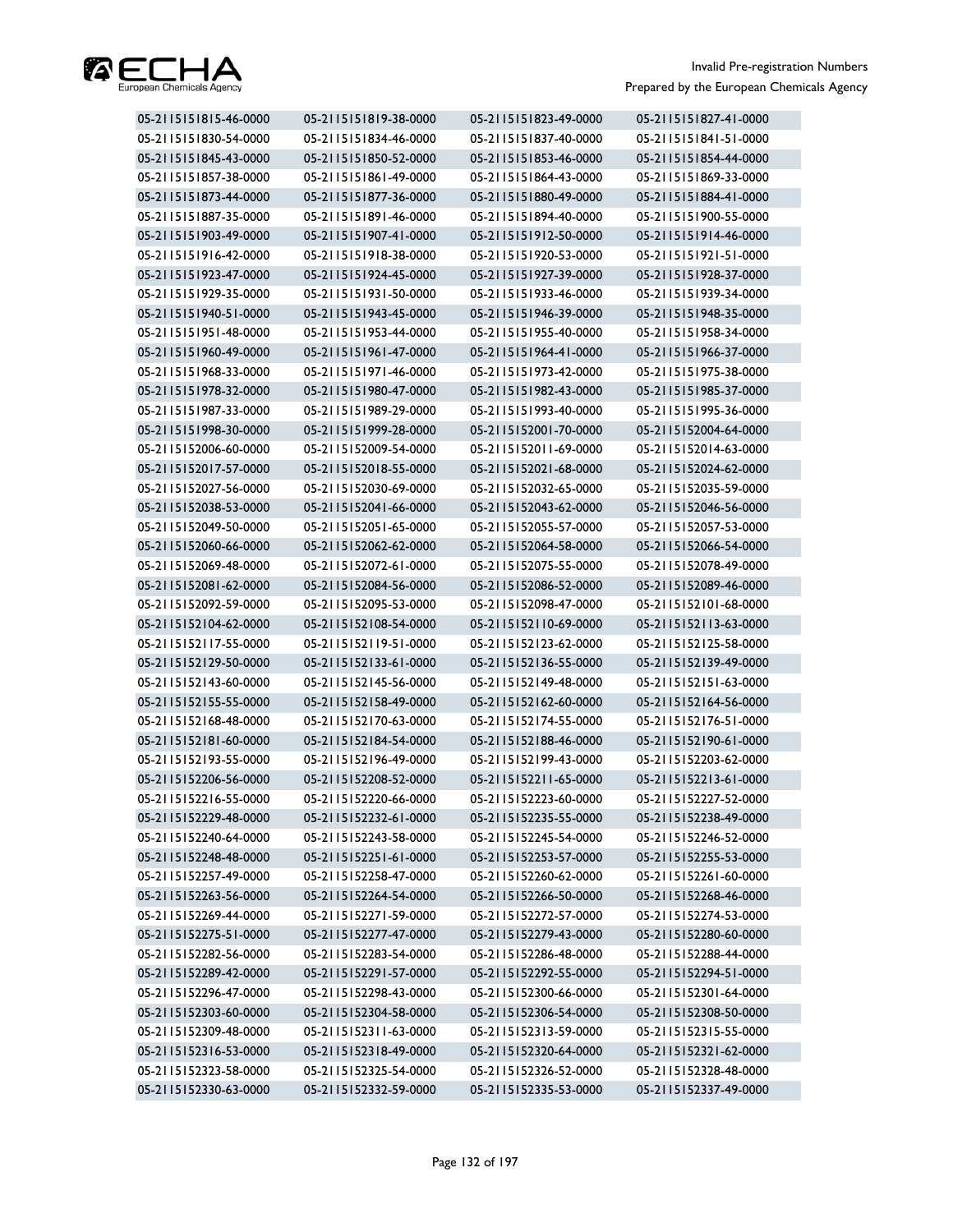

| 05-2115152338-47-0000 | 05-2115152340-62-0000 | 05-2115152342-58-0000 | 05-2115152344-54-0000 |
|-----------------------|-----------------------|-----------------------|-----------------------|
| 05-2115152345-52-0000 | 05-2115152348-46-0000 | 05-2115152351-59-0000 | 05-2115152352-57-0000 |
| 05-2115152354-53-0000 | 05-2115152356-49-0000 | 05-2115152357-47-0000 | 05-2115152359-43-0000 |
| 05-2115152360-60-0000 | 05-2115152362-56-0000 | 05-2115152364-52-0000 | 05-2115152365-50-0000 |
| 05-2115152367-46-0000 | 05-2115152369-42-0000 | 05-2115152370-59-0000 | 05-2115152372-55-0000 |
| 05-2115152374-51-0000 | 05-2115152375-49-0000 | 05-2115152378-43-0000 | 05-2115152380-58-0000 |
| 05-2115152381-56-0000 | 05-2115152383-52-0000 | 05-2115152385-48-0000 | 05-2115152386-46-0000 |
| 05-2115152388-42-0000 | 05-2115152390-57-0000 | 05-2115152391-55-0000 | 05-2115152393-51-0000 |
| 05-2115152395-47-0000 | 05-2115152396-45-0000 | 05-2115152398-41-0000 | 05-2115152400-64-0000 |
| 05-2115152401-62-0000 | 05-2115152403-58-0000 | 05-2115152406-52-0000 | 05-2115152407-50-0000 |
| 05-2115152409-46-0000 | 05-2115152412-59-0000 | 05-2115152414-55-0000 | 05-2115152415-53-0000 |
| 05-2115152417-49-0000 | 05-2115152421-60-0000 | 05-2115152423-56-0000 | 05-2115152425-52-0000 |
| 05-2115152427-48-0000 | 05-2115152428-46-0000 | 05-2115152430-61-0000 | 05-2115152432-57-0000 |
| 05-2115152433-55-0000 | 05-2115152435-51-0000 | 05-2115152437-47-0000 | 05-2115152439-43-0000 |
| 05-2115152440-60-0000 | 05-2115152442-56-0000 | 05-2115152444-52-0000 | 05-2115152445-50-0000 |
| 05-2115152447-46-0000 | 05-2115152449-42-0000 | 05-2115152450-59-0000 | 05-2115152452-55-0000 |
| 05-2115152454-51-0000 | 05-2115152456-47-0000 | 05-2115152457-45-0000 | 05-2115152459-41-0000 |
| 05-2115152461-56-0000 | 05-2115152462-54-0000 | 05-2115152464-50-0000 | 05-2115152466-46-0000 |
| 05-2115152468-42-0000 | 05-2115152469-40-0000 | 05-2115152471-55-0000 | 05-2115152473-51-0000 |
| 05-2115152474-49-0000 | 05-2115152476-45-0000 | 05-2115152478-41-0000 | 05-2115152480-56-0000 |
| 05-2115152481-54-0000 | 05-2115152483-50-0000 | 05-2115152485-46-0000 | 05-2115152487-42-0000 |
| 05-2115152488-40-0000 | 05-2115152490-55-0000 | 05-2115152492-51-0000 | 05-2115152493-49-0000 |
| 05-2115152496-43-0000 | 05-2115152500-62-0000 | 05-2115152505-52-0000 | 05-2115152509-44-0000 |
| 05-2115152514-53-0000 | 05-2115152518-45-0000 | 05-2115152522-56-0000 | 05-2115152526-48-0000 |
| 05-2115152532-55-0000 | 05-2115152536-47-0000 | 05-2115152541-56-0000 | 05-2115152547-44-0000 |
| 05-2115152550-57-0000 | 05-2115152554-49-0000 | 05-2115152558-41-0000 | 05-2115152562-52-0000 |
| 05-2115152565-46-0000 | 05-2115152568-40-0000 | 05-2115152572-51-0000 | 05-2115152574-47-0000 |
| 05-2115152577-41-0000 | 05-2115152581-52-0000 | 05-2115152584-46-0000 | 05-2115152587-40-0000 |
| 05-2115152590-53-0000 | 05-2115152593-47-0000 | 05-2115152597-39-0000 | 05-2115152600-60-0000 |
| 05-2115152603-54-0000 | 05-2115152606-48-0000 | 05-2115152608-44-0000 | 05-2115152611-57-0000 |
| 05-2115152614-51-0000 | 05-2115152617-45-0000 | 05-2115152621-56-0000 | 05-2115152624-50-0000 |
| 05-2115152628-42-0000 | 05-2115152631-55-0000 | 05-2115152635-47-0000 | 05-2115152638-41-0000 |
| 05-2115152641-54-0000 | 05-2115152645-46-0000 | 05-2115152648-40-0000 | 05-2115152651-53-0000 |
| 05-2115152655-45-0000 | 05-2115152658-39-0000 | 05-2115152661-52-0000 | 05-2115152664-46-0000 |
| 05-2115152667-40-0000 | 05-2115152670-53-0000 | 05-2115152674-45-0000 | 05-2115152677-39-0000 |
| 05-2115152680-52-0000 | 05-2115152683-46-0000 | 05-2115152686-40-0000 | 05-2115152689-34-0000 |
| 05-2115152692-47-0000 | 05-2115152696-39-0000 | 05-2115152699-33-0000 | 05-2115152702-54-0000 |
| 05-2115152706-46-0000 | 05-2115152709-40-0000 | 05-2115152711-55-0000 | 05-2115152714-49-0000 |
| 05-2115152717-43-0000 | 05-2115152720-56-0000 | 05-2115152723-50-0000 | 05-2115152726-44-0000 |
| 05-2115152729-38-0000 | 05-2115152732-51-0000 | 05-2115152735-45-0000 | 05-2115152738-39-0000 |
| 05-2115152741-52-0000 | 05-2115152744-46-0000 | 05-2115152747-40-0000 | 05-2115152749-36-0000 |
| 05-2115152752-49-0000 | 05-2115152756-41-0000 | 05-2115152759-35-0000 | 05-2115152762-48-0000 |
| 05-2115152765-42-0000 | 05-2115152768-36-0000 | 05-2115152771-49-0000 | 05-2115152775-41-0000 |
| 05-2115152778-35-0000 | 05-2115152781-48-0000 | 05-2115152785-40-0000 | 05-2115152787-36-0000 |
| 05-2115152790-49-0000 | 05-2115152794-41-0000 | 05-2115152797-35-0000 | 05-2115152800-56-0000 |
| 05-2115152802-52-0000 | 05-2115152805-46-0000 | 05-2115152808-40-0000 | 05-2115152811-53-0000 |
| 05-2115152813-49-0000 | 05-2115152816-43-0000 | 05-2115152819-37-0000 | 05-2115152822-50-0000 |
| 05-2115152824-46-0000 | 05-2115152827-40-0000 | 05-2115152830-53-0000 | 05-2115152832-49-0000 |
| 05-2115152836-41-0000 | 05-2115152839-35-0000 | 05-2115152841-50-0000 | 05-2115152844-44-0000 |
| 05-2115152847-38-0000 | 05-2115152850-51-0000 | 05-2115152853-45-0000 | 05-2115152856-39-0000 |
| 05-2115152859-33-0000 | 05-2115152862-46-0000 | 05-2115152866-38-0000 | 05-2115152871-47-0000 |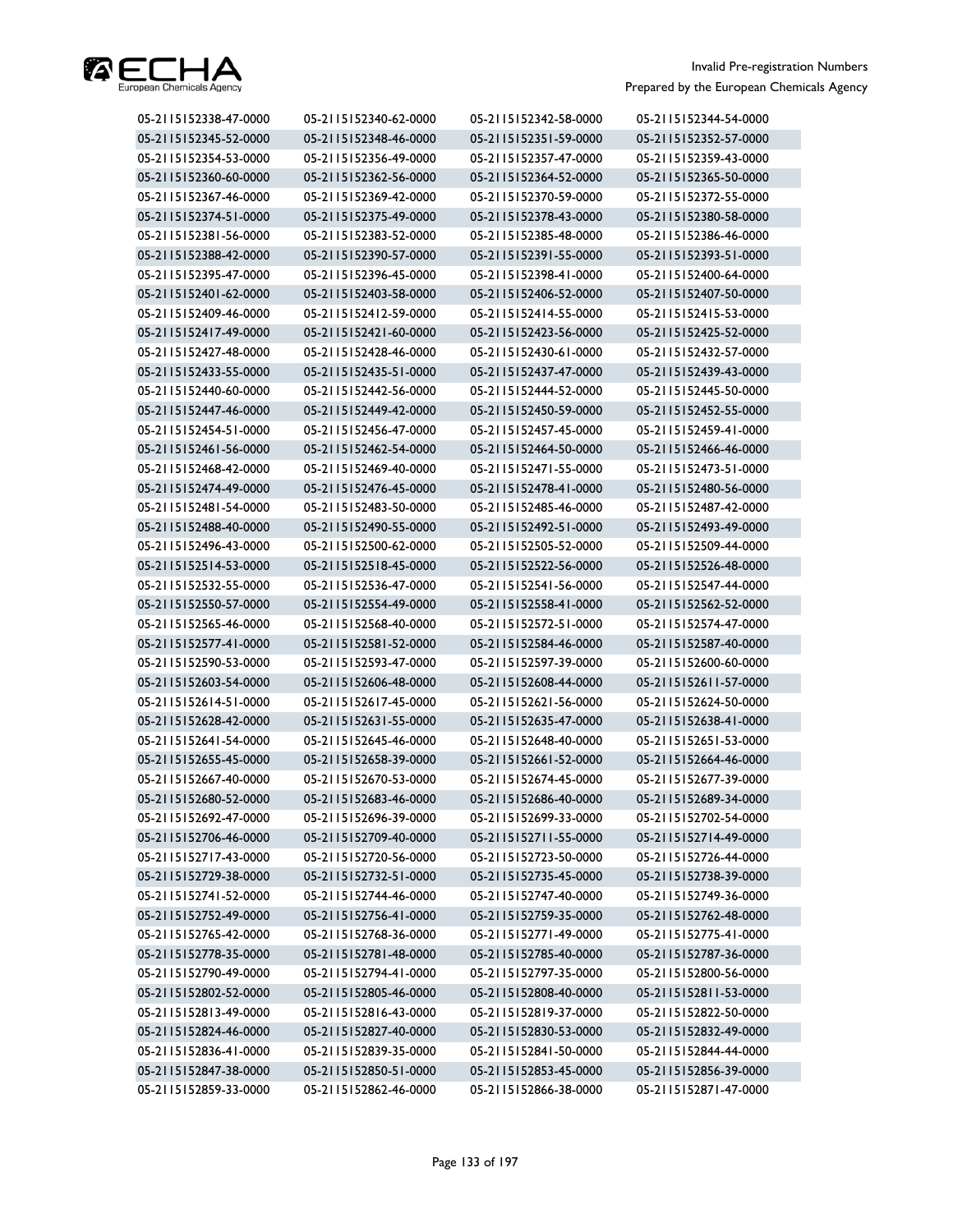

| 05-2115152874-41-0000 | 05-2115152879-31-0000 | 05-2115152881-46-0000 | 05-2115152884-40-0000 |
|-----------------------|-----------------------|-----------------------|-----------------------|
| 05-2115152887-34-0000 | 05-2115152889-30-0000 | 05-2115152892-43-0000 | 05-2115152896-35-0000 |
| 05-2115152898-31-0000 | 05-2115152901-52-0000 | 05-2115152903-48-0000 | 05-2115152906-42-0000 |
| 05-2115152909-36-0000 | 05-2115152911-51-0000 | 05-2115152914-45-0000 | 05-2115152917-39-0000 |
| 05-2115152921-50-0000 | 05-2115152924-44-0000 | 05-2115152926-40-0000 | 05-2115152929-34-0000 |
| 05-2115152932-47-0000 | 05-2115152935-41-0000 | 05-2115152938-35-0000 | 05-2115152940-50-0000 |
| 05-2115152944-42-0000 | 05-2115152947-36-0000 | 05-2115152950-49-0000 | 05-2115152952-45-0000 |
| 05-2115152956-37-0000 | 05-2115152958-33-0000 | 05-2115152961-46-0000 | 05-2115152965-38-0000 |
| 05-2115152967-34-0000 | 05-2115152970-47-0000 | 05-2115152973-41-0000 | 05-2115152976-35-0000 |
| 05-2115152978-31-0000 | 05-2115152983-40-0000 | 05-2115152985-36-0000 | 05-2115152988-30-0000 |
| 05-2115152991-43-0000 | 05-2115152994-37-0000 | 05-2115152996-33-0000 | 05-2115152999-27-0000 |
| 05-2115153001-69-0000 | 05-2115153004-63-0000 | 05-2115153006-59-0000 | 05-2115153009-53-0000 |
| 05-2115153011-68-0000 | 05-2115153014-62-0000 | 05-2115153016-58-0000 | 05-2115153019-52-0000 |
| 05-2115153021-67-0000 | 05-2115153025-59-0000 | 05-2115153027-55-0000 | 05-2115153030-68-0000 |
| 05-2115153032-64-0000 | 05-2115153035-58-0000 | 05-2115153037-54-0000 | 05-2115153040-67-0000 |
| 05-2115153042-63-0000 | 05-2115153044-59-0000 | 05-2115153047-53-0000 | 05-2115153050-66-0000 |
| 05-2115153054-58-0000 | 05-2115153056-54-0000 | 05-2115153059-48-0000 | 05-2115153061-63-0000 |
| 05-2115153063-59-0000 | 05-2115153066-53-0000 | 05-2115153068-49-0000 | 05-2115153071-62-0000 |
| 05-2115153073-58-0000 | 05-2115153076-52-0000 | 05-2115153078-48-0000 | 05-2115153082-59-0000 |
| 05-2115153084-55-0000 | 05-2115153086-51-0000 | 05-2115153089-45-0000 | 05-2115153092-58-0000 |
| 05-2115153095-52-0000 | 05-2115153097-48-0000 | 05-2115153100-69-0000 | 05-2115153102-65-0000 |
| 05-2115153105-59-0000 | 05-2115153109-51-0000 | 05-2115153112-64-0000 | 05-2115153115-58-0000 |
| 05-2115153117-54-0000 | 05-2115153120-67-0000 | 05-2115153123-61-0000 | 05-2115153125-57-0000 |
| 05-2115153128-51-0000 | 05-2115153130-66-0000 | 05-2115153133-60-0000 | 05-2115153135-56-0000 |
| 05-2115153138-50-0000 | 05-2115153141-63-0000 | 05-2115153143-59-0000 | 05-2115153145-55-0000 |
| 05-2115153148-49-0000 | 05-2115153150-64-0000 | 05-2115153154-56-0000 | 05-2115153156-52-0000 |
| 05-2115153160-63-0000 | 05-2115153162-59-0000 | 05-2115153164-55-0000 | 05-2115153168-47-0000 |
| 05-2115153170-62-0000 | 05-2115153172-58-0000 | 05-2115153175-52-0000 | 05-2115153178-46-0000 |
| 05-2115153181-59-0000 | 05-2115153183-55-0000 | 05-2115153185-51-0000 | 05-2115153188-45-0000 |
| 05-2115153190-60-0000 | 05-2115153816-42-0000 | 05-2115154808-38-0000 | 05-2115155462-51-0000 |
| 05-2115155565-43-0000 | 05-2115156953-39-0000 | 05-2115159562-45-0000 | 05-2115160882-44-0000 |
| 05-2115161329-45-0000 | 05-2115161551-54-0000 | 05-2115170705-46-0000 | 05-2115172021-64-0000 |
| 05-2115172365-46-0000 | 05-2115172681-46-0000 | 05-2115172779-29-0000 | 05-2115175004-57-0000 |
| 05-2115175714-42-0000 | 05-2115176852-39-0000 | 05-2115177358-36-0000 | 05-2115177535-40-0000 |
| 05-2115177633-42-0000 | 05-2115177805-37-0000 | 05-2115183021-61-0000 | 05-2115183081-55-0000 |
| 05-2115183150-58-0000 | 05-2115183237-44-0000 | 05-2115184187-40-0000 | 05-2115186366-38-0000 |
| 05-2115204451-64-0000 | 05-2115208039-54-0000 | 05-2115219588-38-0000 | 05-2115219589-36-0000 |
| 05-2115219590-53-0000 | 05-2115219591-51-0000 | 05-2115219592-49-0000 | 05-2115219593-47-0000 |
| 05-2115219595-43-0000 | 05-2115219596-41-0000 | 05-2115219598-37-0000 | 05-2115219600-60-0000 |
| 05-2115219601-58-0000 | 05-2115219603-54-0000 | 05-2115219605-50-0000 | 05-2115219607-46-0000 |
| 05-2115219608-44-0000 | 05-2115219610-59-0000 | 05-2115219612-55-0000 | 05-2115219614-51-0000 |
| 05-2115219615-49-0000 | 05-2115219618-43-0000 | 05-2115219620-58-0000 | 05-2115219622-54-0000 |
| 05-2115219623-52-0000 | 05-2115219625-48-0000 | 05-2115219627-44-0000 | 05-2115219629-40-0000 |
| 05-2115219631-55-0000 | 05-2115219632-53-0000 | 05-2115219634-49-0000 | 05-2115219636-45-0000 |
| 05-2115219638-41-0000 | 05-2115219640-56-0000 | 05-2115219641-54-0000 | 05-2115219643-50-0000 |
| 05-2115219645-46-0000 | 05-2115219647-42-0000 | 05-2115219649-38-0000 | 05-2115219650-55-0000 |
| 05-2115219652-51-0000 | 05-2115219653-49-0000 | 05-2115219654-47-0000 | 05-2115219655-45-0000 |
| 05-2115219656-43-0000 | 05-2115219658-39-0000 | 05-2115219660-54-0000 | 05-2115219662-50-0000 |
| 05-2115219664-46-0000 | 05-2115219666-42-0000 | 05-2115219668-38-0000 | 05-2115219670-53-0000 |
| 05-2115219672-49-0000 | 05-2115219674-45-0000 | 05-2115219676-41-0000 | 05-2115219679-35-0000 |
| 05-2115219681-50-0000 | 05-2115219683-46-0000 | 05-2115219685-42-0000 | 05-2115219687-38-0000 |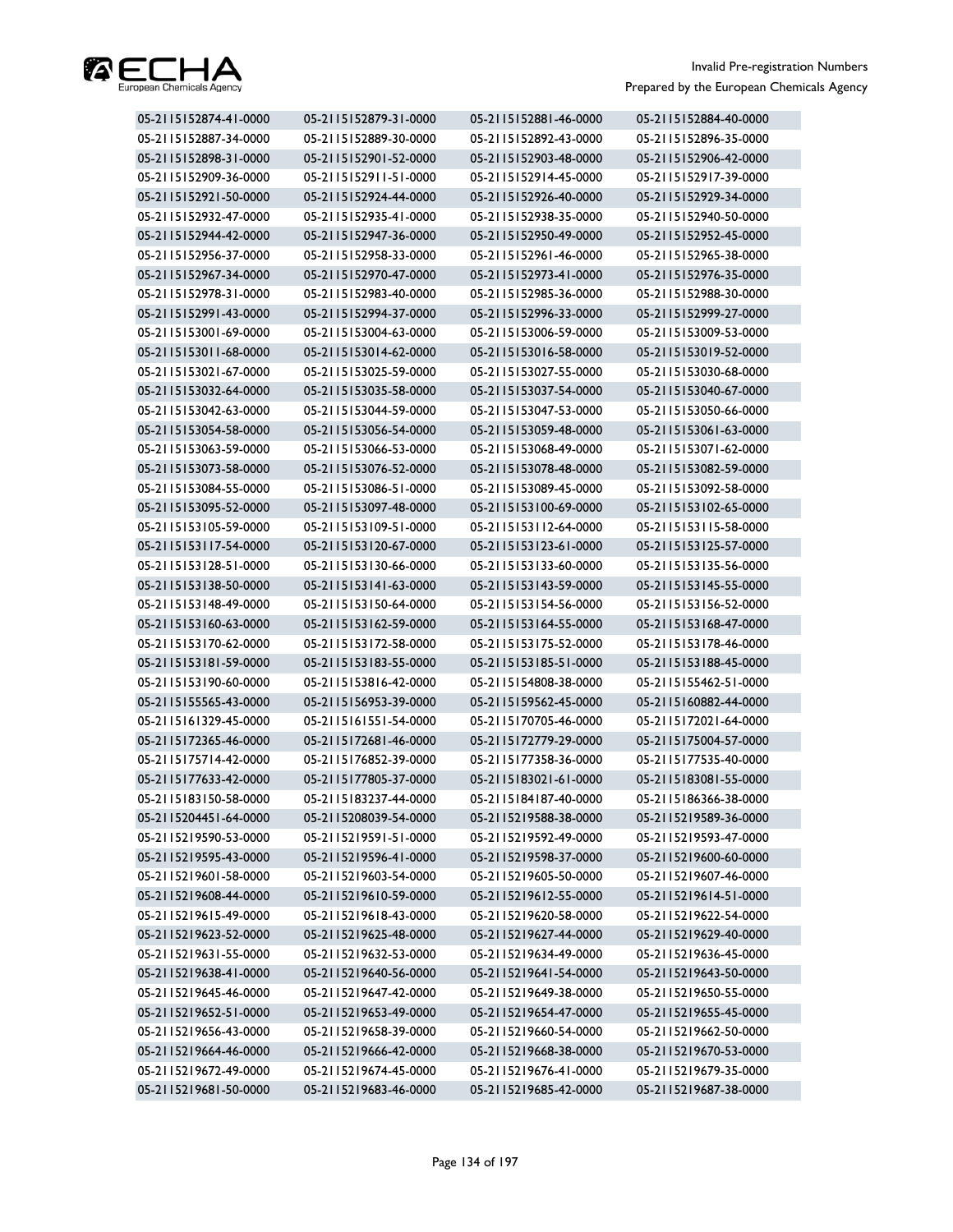

| 05-2115219690-51-0000 | 05-2115219692-47-0000 | 05-2115219695-41-0000 | 05-2115219697-37-0000 |
|-----------------------|-----------------------|-----------------------|-----------------------|
| 05-2115219699-33-0000 | 05-2115219701-56-0000 | 05-2115219703-52-0000 | 05-2115219705-48-0000 |
| 05-2115219709-40-0000 | 05-2115219711-55-0000 | 05-2115219712-53-0000 | 05-2115219713-51-0000 |
| 05-2115219714-49-0000 | 05-2115219716-45-0000 | 05-2115219718-41-0000 | 05-2115219720-56-0000 |
| 05-2115219722-52-0000 | 05-2115219724-48-0000 | 05-2115219727-42-0000 | 05-2115219730-55-0000 |
| 05-2115219732-51-0000 | 05-2115219734-47-0000 | 05-2115219736-43-0000 | 05-2115219739-37-0000 |
| 05-2115219741-52-0000 | 05-2115219743-48-0000 | 05-2115219745-44-0000 | 05-2115219749-36-0000 |
| 05-2115219752-49-0000 | 05-2115219754-45-0000 | 05-2115219756-41-0000 | 05-2115219758-37-0000 |
| 05-2115219760-52-0000 | 05-2115219762-48-0000 | 05-2115219764-44-0000 | 05-2115219765-42-0000 |
| 05-2115219766-40-0000 | 05-2115219767-38-0000 | 05-2115219769-34-0000 | 05-2115219772-47-0000 |
| 05-2115219774-43-0000 | 05-2115219776-39-0000 | 05-2115219779-33-0000 | 05-2115219781-48-0000 |
| 05-2115219783-44-0000 | 05-2115219785-40-0000 | 05-2115219787-36-0000 | 05-2115219789-32-0000 |
| 05-2115219792-45-0000 | 05-2115219794-41-0000 | 05-2115219798-33-0000 | 05-2115219800-56-0000 |
| 05-2115219802-52-0000 | 05-2115219805-46-0000 | 05-2115219807-42-0000 | 05-2115219809-38-0000 |
| 05-2115219811-53-0000 | 05-2115219813-49-0000 | 05-2115219814-47-0000 | 05-2115219815-45-0000 |
| 05-2115219817-41-0000 | 05-2115219820-54-0000 | 05-2115219822-50-0000 | 05-2115219825-44-0000 |
| 05-2115219827-40-0000 | 05-2115219830-53-0000 | 05-2115219833-47-0000 | 05-2115219835-43-0000 |
| 05-2115219838-37-0000 | 05-2115219840-52-0000 | 05-2115219842-48-0000 | 05-2115219844-44-0000 |
| 05-2115219847-38-0000 | 05-2115219850-51-0000 | 05-2115219852-47-0000 | 05-2115219855-41-0000 |
| 05-2115219857-37-0000 | 05-2115219859-33-0000 | 05-2115219860-50-0000 | 05-2115219861-48-0000 |
| 05-2115219864-42-0000 | 05-2115219867-36-0000 | 05-2115219870-49-0000 | 05-2115219872-45-0000 |
| 05-2115219875-39-0000 | 05-2115219878-33-0000 | 05-2115219880-48-0000 | 05-2115219883-42-0000 |
| 05-2115219886-36-0000 | 05-2115219890-47-0000 | 05-2115219894-39-0000 | 05-2115219896-35-0000 |
| 05-2115219899-29-0000 | 05-2115219901-52-0000 | 05-2115219904-46-0000 | 05-2115219906-42-0000 |
| 05-2115219907-40-0000 | 05-2115219908-38-0000 | 05-2115219911-51-0000 | 05-2115219914-45-0000 |
| 05-2115219917-39-0000 | 05-2115219920-52-0000 | 05-2115219922-48-0000 | 05-2115219925-42-0000 |
| 05-2115219928-36-0000 | 05-2115219930-51-0000 | 05-2115219934-43-0000 | 05-2115219936-39-0000 |
| 05-2115219939-33-0000 | 05-2115219942-46-0000 | 05-2115219945-40-0000 | 05-2115219948-34-0000 |
| 05-2115219951-47-0000 | 05-2115219953-43-0000 | 05-2115219954-41-0000 | 05-2115219955-39-0000 |
| 05-2115219956-37-0000 | 05-2115219957-35-0000 | 05-2115219958-33-0000 | 05-2115219960-48-0000 |
| 05-2115219962-44-0000 | 05-2115219963-42-0000 | 05-2115219964-40-0000 | 05-2115219965-38-0000 |
| 05-2115219967-34-0000 | 05-2115219968-32-0000 | 05-2115219969-30-0000 | 05-2115219970-47-0000 |
| 05-2115219971-45-0000 | 05-2115219972-43-0000 | 05-2115219973-41-0000 | 05-2115219974-39-0000 |
| 05-2115219975-37-0000 | 05-2115219976-35-0000 | 05-2115219977-33-0000 | 05-2115219978-31-0000 |
| 05-2115219980-46-0000 | 05-2115219981-44-0000 | 05-2115219982-42-0000 | 05-2115219983-40-0000 |
| 05-2115219984-38-0000 | 05-2115219985-36-0000 | 05-2115219987-32-0000 | 05-2115219989-28-0000 |
| 05-2115219991-43-0000 | 05-2115219992-41-0000 | 05-2115219994-37-0000 | 05-2115219995-35-0000 |
| 05-2115219996-33-0000 | 05-2115219997-31-0000 | 05-2115219998-29-0000 | 05-2115219999-27-0000 |
| 05-2115220001-77-0000 | 05-2115220002-75-0000 | 05-2115220004-71-0000 | 05-2115220006-67-0000 |
| 05-2115220007-65-0000 | 05-2115220008-63-0000 | 05-2115220009-61-0000 | 05-2115220011-76-0000 |
| 05-2115220014-70-0000 | 05-2115220017-64-0000 | 05-2115220020-77-0000 | 05-2115220023-71-0000 |
| 05-2115220026-65-0000 | 05-2115220029-59-0000 | 05-2115220032-72-0000 | 05-2115220036-64-0000 |
| 05-2115220040-75-0000 | 05-2115220043-69-0000 | 05-2115220046-63-0000 | 05-2115220050-74-0000 |
| 05-2115220052-70-0000 | 05-2115220053-68-0000 | 05-2115220055-64-0000 | 05-2115220059-56-0000 |
| 05-2115220062-69-0000 | 05-2115220065-63-0000 | 05-2115220069-55-0000 | 05-2115220072-68-0000 |
| 05-2115220075-62-0000 | 05-2115220078-56-0000 | 05-2115220081-69-0000 | 05-2115220085-61-0000 |
| 05-2115220088-55-0000 | 05-2115220090-70-0000 | 05-2115220091-68-0000 | 05-2115220094-62-0000 |
| 05-2115220097-56-0000 | 05-2115220100-77-0000 | 05-2115220104-69-0000 | 05-2115220107-63-0000 |
| 05-2115220110-76-0000 | 05-2115220114-68-0000 | 05-2115220117-62-0000 | 05-2115220120-75-0000 |
| 05-2115220123-69-0000 | 05-2115220126-63-0000 | 05-2115220128-59-0000 | 05-2115220130-74-0000 |
| 05-2115220133-68-0000 | 05-2115220136-62-0000 | 05-2115220140-73-0000 | 05-2115220143-67-0000 |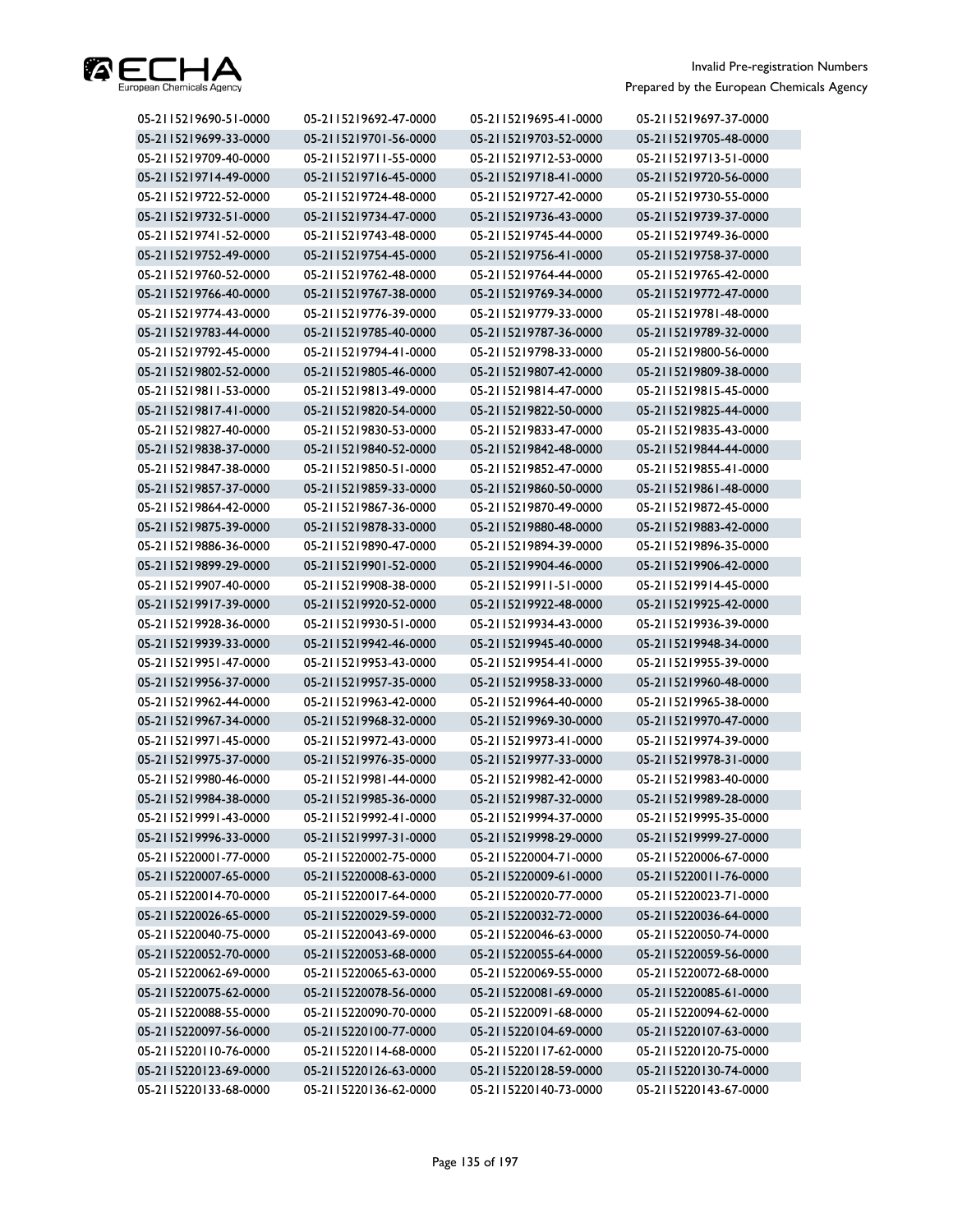

| 05-2115220147-59-0000 | 05-2115220151-70-0000 | 05-2115220155-62-0000 | 05-2115220158-56-0000 |
|-----------------------|-----------------------|-----------------------|-----------------------|
| 05-2115220161-69-0000 | 05-2115220164-63-0000 | 05-2115220167-57-0000 | 05-2115220168-55-0000 |
| 05-2115220171-68-0000 | 05-2115220174-62-0000 | 05-2115220178-54-0000 | 05-2115220181-67-0000 |
| 05-2115220185-59-0000 | 05-2115220188-53-0000 | 05-2115220193-62-0000 | 05-2115220196-56-0000 |
| 05-2115220199-50-0000 | 05-2115220202-71-0000 | 05-2115220205-65-0000 | 05-2115220207-61-0000 |
| 05-2115220210-74-0000 | 05-2115220215-64-0000 | 05-2115220218-58-0000 | 05-2115220222-69-0000 |
| 05-2115220225-63-0000 | 05-2115220229-55-0000 | 05-2115220232-68-0000 | 05-2115220236-60-0000 |
| 05-2115220239-54-0000 | 05-2115220242-67-0000 | 05-2115220244-63-0000 | 05-2115220247-57-0000 |
| 05-2115220250-70-0000 | 05-2115220254-62-0000 | 05-2115220258-54-0000 | 05-2115220262-65-0000 |
| 05-2115220265-59-0000 | 05-2115220269-51-0000 | 05-2115220272-64-0000 | 05-2115220276-56-0000 |
| 05-2115220279-50-0000 | 05-2115220281-65-0000 | 05-2115220283-61-0000 | 05-2115220286-55-0000 |
| 05-2115220292-62-0000 | 05-2115220296-54-0000 | 05-2115220300-73-0000 | 05-2115220303-67-0000 |
| 05-2115220307-59-0000 | 05-2115220311-70-0000 | 05-2115220315-62-0000 | 05-2115220318-56-0000 |
| 05-2115220320-71-0000 | 05-2115220322-67-0000 | 05-2115220326-59-0000 | 05-2115220331-68-0000 |
| 05-2115220337-56-0000 | 05-2115220341-67-0000 | 05-2115220345-59-0000 | 05-2115220349-51-0000 |
| 05-2115220353-62-0000 | 05-2115220356-56-0000 | 05-2115220360-67-0000 | 05-2115220361-65-0000 |
| 05-2115220363-61-0000 | 05-2115220364-59-0000 | 05-2115220365-57-0000 | 05-2115220366-55-0000 |
| 05-2115220367-53-0000 | 05-2115220369-49-0000 | 05-2115220370-66-0000 | 05-2115220371-64-0000 |
| 05-2115220372-62-0000 | 05-2115220373-60-0000 | 05-2115220374-58-0000 | 05-2115220376-54-0000 |
| 05-2115220379-48-0000 | 05-2115220380-65-0000 | 05-2115220381-63-0000 | 05-2115220382-61-0000 |
| 05-2115220384-57-0000 | 05-2115220385-55-0000 | 05-2115220387-51-0000 | 05-2115220389-47-0000 |
| 05-2115220390-64-0000 | 05-2115220391-62-0000 | 05-2115220400-71-0000 | 05-2115220412-66-0000 |
| 05-2115220424-61-0000 | 05-2115220441-65-0000 | 05-2115220459-48-0000 | 05-2115220474-56-0000 |
| 05-2115220478-48-0000 | 05-2115220492-58-0000 | 05-2115220500-69-0000 | 05-2115220506-57-0000 |
| 05-2115220516-56-0000 | 05-2115220526-55-0000 | 05-2115220530-66-0000 | 05-2115220538-50-0000 |
| 05-2115220545-55-0000 | 05-2115220551-62-0000 | 05-2115220560-63-0000 | 05-2115220568-47-0000 |
| 05-2115220578-46-0000 | 05-2115220590-60-0000 | 05-2115220602-63-0000 | 05-2115220610-66-0000 |
| 05-2115220620-65-0000 | 05-2115220630-64-0000 | 05-2115220636-52-0000 | 05-2115220645-53-0000 |
| 05-2115220655-52-0000 | 05-2115220663-55-0000 | 05-2115220673-54-0000 | 05-2115220681-57-0000 |
| 05-2115220691-56-0000 | 05-2115220701-63-0000 | 05-2115220710-64-0000 | 05-2115220719-46-0000 |
| 05-2115220725-53-0000 | 05-2115220733-56-0000 | 05-2115220740-61-0000 | 05-2115220748-45-0000 |
| 05-2115220762-55-0000 | 05-2115220771-56-0000 | 05-2115220779-40-0000 | 05-2115220788-41-0000 |
| 05-2115220795-46-0000 | 05-2115220804-55-0000 | 05-2115220811-60-0000 | 05-2115220819-44-0000 |
| 05-2115220830-60-0000 | 05-2115220836-48-0000 | 05-2115220841-57-0000 | 05-2115220852-54-0000 |
| 05-2115220861-55-0000 | 05-2115220877-42-0000 | 05-2115220887-41-0000 | 05-2115220897-40-0000 |
| 05-2115220906-49-0000 | 05-2115220910-60-0000 | 05-2115220913-54-0000 | 05-2115220920-59-0000 |
| 05-2115220931-56-0000 | 05-2115220938-42-0000 | 05-2115220946-45-0000 | 05-2115220955-46-0000 |
| 05-2115220962-51-0000 | 05-2115220972-50-0000 | 05-2115220979-36-0000 | 05-2115220988-37-0000 |
| 05-2115220997-38-0000 | 05-2115221005-68-0000 | 05-2115221012-73-0000 | 05-2115221017-63-0000 |
| 05-2115221024-68-0000 | 05-2115221030-75-0000 | 05-2115221039-57-0000 | 05-2115221052-69-0000 |
| 05-2115221061-70-0000 | 05-2115221075-61-0000 | 05-2115221091-67-0000 | 05-2115221108-60-0000 |
| 05-2115221120-74-0000 | 05-2115221137-59-0000 | 05-2115221152-67-0000 | 05-2115221172-65-0000 |
| 05-2115221193-61-0000 | 05-2115221209-56-0000 | 05-2115221223-66-0000 | 05-2115221238-55-0000 |
| 05-2115221248-54-0000 | 05-2115221255-59-0000 | 05-2115221261-66-0000 | 05-2115221273-61-0000 |
| 05-2115221288-50-0000 | 05-2115221305-62-0000 | 05-2115221319-53-0000 | 05-2115221334-61-0000 |
| 05-2115221350-67-0000 | 05-2115221364-58-0000 | 05-2115221375-55-0000 | 05-2115221389-46-0000 |
| 05-2115221397-49-0000 | 05-2115221410-69-0000 | 05-2115221421-66-0000 | 05-2115221435-57-0000 |
| 05-2115221449-48-0000 | 05-2115221463-58-0000 | 05-2115221479-45-0000 | 05-2115221494-53-0000 |
| 05-2115221506-56-0000 | 05-2115221517-53-0000 | 05-2115221529-48-0000 | 05-2115221540-64-0000 |
| 05-2115221547-50-0000 | 05-2115221552-59-0000 | 05-2115221559-45-0000 | 05-2115221566-50-0000 |
| 05-2115221576-49-0000 | 05-2115221585-50-0000 | 05-2115221594-51-0000 | 05-2115221605-56-0000 |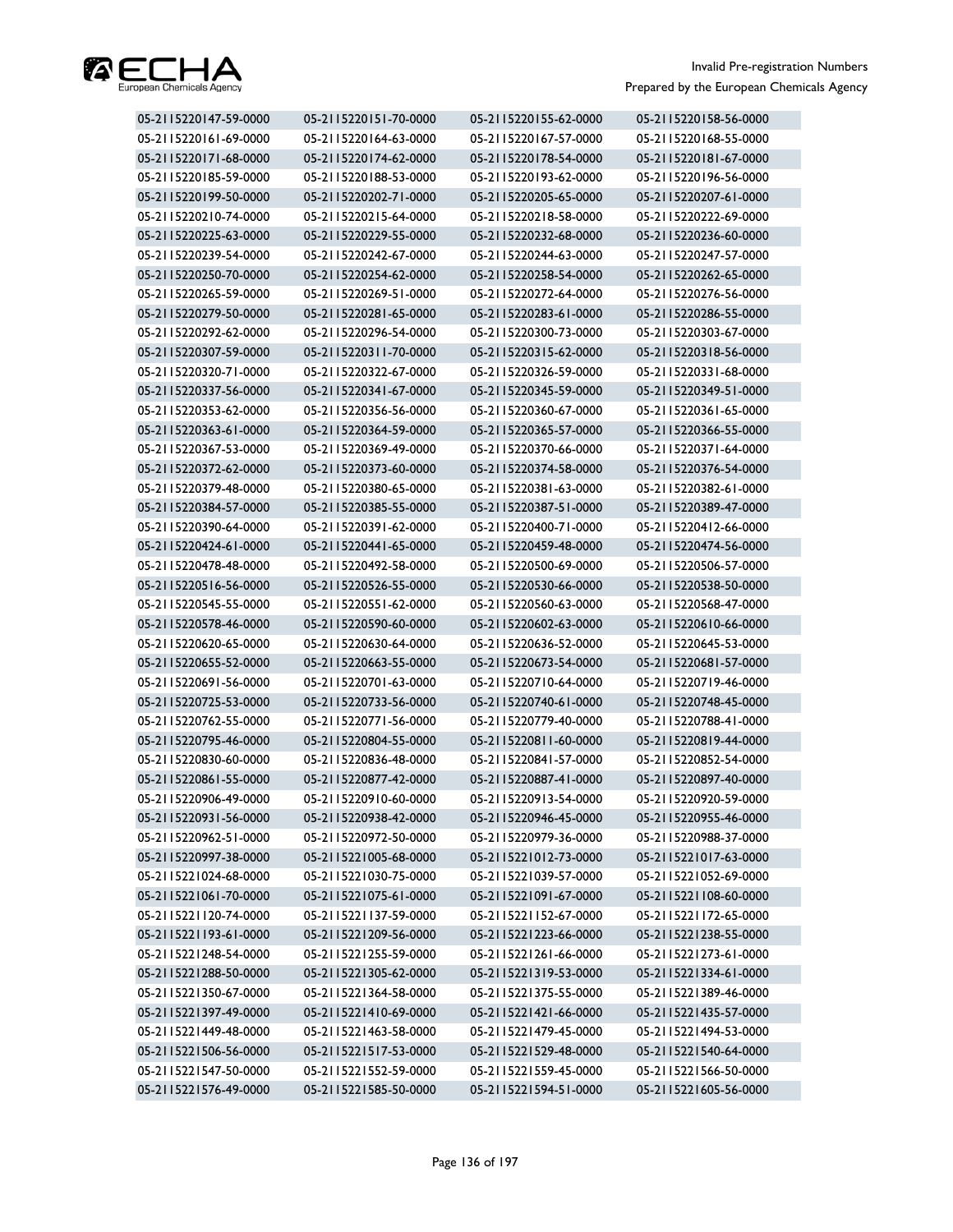

| 05-2115221613-59-0000 | 05-2115221620-64-0000 | 05-2115221628-48-0000 | 05-2115221637-49-0000 |
|-----------------------|-----------------------|-----------------------|-----------------------|
| 05-2115221643-56-0000 | 05-2115221649-44-0000 | 05-2115221655-51-0000 | 05-2115221662-56-0000 |
| 05-2115221669-42-0000 | 05-2115221676-47-0000 | 05-2115221685-48-0000 | 05-2115221696-45-0000 |
| 05-2115221706-52-0000 | 05-2115221714-55-0000 | 05-2115221725-52-0000 | 05-2115221734-53-0000 |
| 05-2115221743-54-0000 | 05-2115221755-49-0000 | 05-2115221767-44-0000 | 05-2115221779-39-0000 |
| 05-2115221789-38-0000 | 05-2115221799-37-0000 | 05-2115221809-44-0000 | 05-2115221810-61-0000 |
| 05-2115221819-43-0000 | 05-2115221828-44-0000 | 05-2115221836-47-0000 | 05-2115221842-54-0000 |
| 05-2115221843-52-0000 | 05-2115221844-50-0000 | 05-2115221845-48-0000 | 05-2115221846-46-0000 |
| 05-2115221847-44-0000 | 05-2115221848-42-0000 | 05-2115221849-40-0000 | 05-2115221850-57-0000 |
| 05-2115221851-55-0000 | 05-2115221852-53-0000 | 05-2115221853-51-0000 | 05-2115221854-49-0000 |
| 05-2115221855-47-0000 | 05-2115221856-45-0000 | 05-2115221857-43-0000 | 05-2115221858-41-0000 |
| 05-2115221860-56-0000 | 05-2115221861-54-0000 | 05-2115221862-52-0000 | 05-2115221863-50-0000 |
| 05-2115221865-46-0000 | 05-2115221866-44-0000 | 05-2115221867-42-0000 | 05-2115221868-40-0000 |
| 05-2115221869-38-0000 | 05-2115221870-55-0000 | 05-2115221871-53-0000 | 05-2115221872-51-0000 |
| 05-2115221873-49-0000 | 05-2115221874-47-0000 | 05-2115221875-45-0000 | 05-2115221876-43-0000 |
| 05-2115221877-41-0000 | 05-2115221879-37-0000 | 05-2115221881-52-0000 | 05-2115221883-48-0000 |
| 05-2115221885-44-0000 | 05-2115221886-42-0000 | 05-2115221888-38-0000 | 05-2115221890-53-0000 |
| 05-2115221891-51-0000 | 05-2115221893-47-0000 | 05-2115221894-45-0000 | 05-2115221896-41-0000 |
| 05-2115221897-39-0000 | 05-2115221899-35-0000 | 05-2115221901-58-0000 | 05-2115221904-52-0000 |
| 05-2115221905-50-0000 | 05-2115221906-48-0000 | 05-2115221908-44-0000 | 05-2115221909-42-0000 |
| 05-2115221910-59-0000 | 05-2115221911-57-0000 | 05-2115221914-51-0000 | 05-2115221915-49-0000 |
| 05-2115221916-47-0000 | 05-2115221917-45-0000 | 05-2115221919-41-0000 | 05-2115221920-58-0000 |
| 05-2115221922-54-0000 | 05-2115221924-50-0000 | 05-2115221926-46-0000 | 05-2115221927-44-0000 |
| 05-2115221929-40-0000 | 05-2115221930-57-0000 | 05-2115221932-53-0000 | 05-2115221933-51-0000 |
| 05-2115221936-45-0000 | 05-2115221937-43-0000 | 05-2115221939-39-0000 | 05-2115221941-54-0000 |
| 05-2115221943-50-0000 | 05-2115221945-46-0000 | 05-2115221946-44-0000 | 05-2115221948-40-0000 |
| 05-2115221949-38-0000 | 05-2115221951-53-0000 | 05-2115221952-51-0000 | 05-2115221954-47-0000 |
| 05-2115221955-45-0000 | 05-2115221957-41-0000 | 05-2115221959-37-0000 | 05-2115221960-54-0000 |
| 05-2115221962-50-0000 | 05-2115221964-46-0000 | 05-2115221965-44-0000 | 05-2115221966-42-0000 |
| 05-2115221967-40-0000 | 05-2115221968-38-0000 | 05-2115221969-36-0000 | 05-2115221970-53-0000 |
| 05-2115221971-51-0000 | 05-2115221972-49-0000 | 05-2115221973-47-0000 | 05-2115221974-45-0000 |
| 05-2115221976-41-0000 | 05-2115221977-39-0000 | 05-2115221979-35-0000 | 05-2115221980-52-0000 |
| 05-2115221982-48-0000 | 05-2115221983-46-0000 | 05-2115221984-44-0000 | 05-2115221985-42-0000 |
| 05-2115221986-40-0000 | 05-2115221987-38-0000 | 05-2115221988-36-0000 | 05-2115221989-34-0000 |
| 05-2115221990-51-0000 | 05-2115221991-49-0000 | 05-2115221992-47-0000 | 05-2115221993-45-0000 |
| 05-2115221994-43-0000 | 05-2115221995-41-0000 | 05-2115221996-39-0000 | 05-2115221997-37-0000 |
| 05-2115221998-35-0000 | 05-2115221999-33-0000 | 05-2115222000-77-0000 | 05-2115222001-75-0000 |
| 05-2115222002-73-0000 | 05-2115222003-71-0000 | 05-2115222005-67-0000 | 05-2115222007-63-0000 |
| 05-2115222008-61-0000 | 05-2115222010-76-0000 | 05-2115222012-72-0000 | 05-2115222013-70-0000 |
| 05-2115222014-68-0000 | 05-2115222016-64-0000 | 05-2115222017-62-0000 | 05-2115222018-60-0000 |
| 05-2115222019-58-0000 | 05-2115222021-73-0000 | 05-2115222022-71-0000 | 05-2115222024-67-0000 |
| 05-2115222026-63-0000 | 05-2115222027-61-0000 | 05-2115222029-57-0000 | 05-2115222030-74-0000 |
| 05-2115222032-70-0000 | 05-2115222033-68-0000 | 05-2115222035-64-0000 | 05-2115222036-62-0000 |
| 05-2115222037-60-0000 | 05-2115222039-56-0000 | 05-2115222040-73-0000 | 05-2115222041-71-0000 |
| 05-2115222042-69-0000 | 05-2115222043-67-0000 | 05-2115222044-65-0000 | 05-2115222045-63-0000 |
| 05-2115222046-61-0000 | 05-2115222047-59-0000 | 05-2115222048-57-0000 | 05-2115222049-55-0000 |
| 05-2115222050-72-0000 | 05-2115222051-70-0000 | 05-2115222052-68-0000 | 05-2115222053-66-0000 |
| 05-2115222054-64-0000 | 05-2115222055-62-0000 | 05-2115222056-60-0000 | 05-2115222057-58-0000 |
| 05-2115222058-56-0000 | 05-2115222059-54-0000 | 05-2115222060-71-0000 | 05-2115222061-69-0000 |
| 05-2115222062-67-0000 | 05-2115222063-65-0000 | 05-2115222064-63-0000 | 05-2115222065-61-0000 |
| 05-2115222066-59-0000 | 05-2115222067-57-0000 | 05-2115222069-53-0000 | 05-2115222070-70-0000 |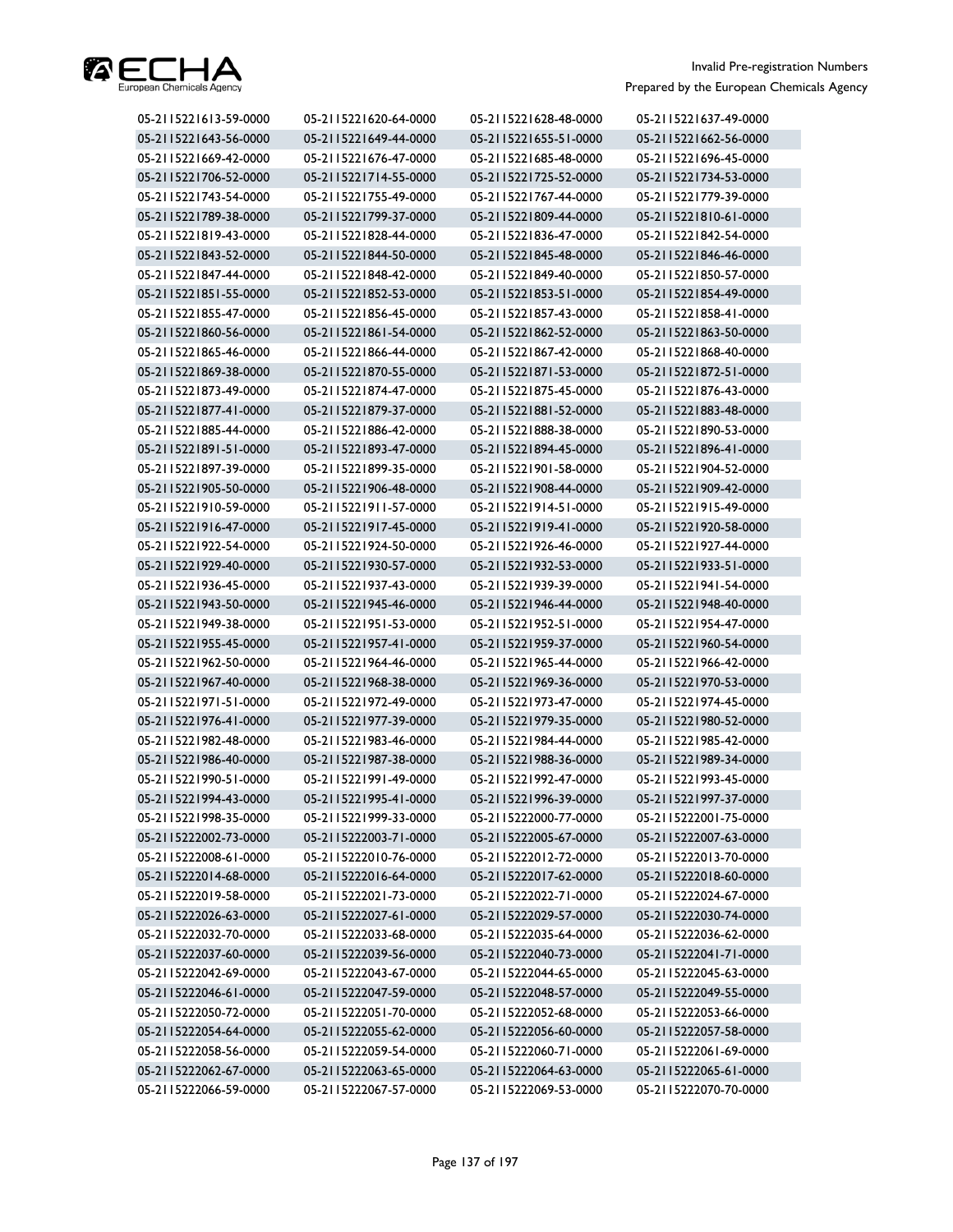

| 05-2115222072-66-0000 | 05-2115222073-64-0000 | 05-2115222075-60-0000 | 05-2115222077-56-0000 |
|-----------------------|-----------------------|-----------------------|-----------------------|
| 05-2115222079-52-0000 | 05-2115222081-67-0000 | 05-2115222084-61-0000 | 05-2115222085-59-0000 |
| 05-2115222087-55-0000 | 05-2115222088-53-0000 | 05-2115222089-51-0000 | 05-2115222090-68-0000 |
| 05-2115222091-66-0000 | 05-2115222092-64-0000 | 05-2115222093-62-0000 | 05-2115222094-60-0000 |
| 05-2115222095-58-0000 | 05-2115222096-56-0000 | 05-2115222097-54-0000 | 05-2115222098-52-0000 |
| 05-2115222099-50-0000 | 05-2115222100-75-0000 | 05-2115222101-73-0000 | 05-2115222102-71-0000 |
| 05-2115222103-69-0000 | 05-2115222104-67-0000 | 05-2115222105-65-0000 | 05-2115222106-63-0000 |
| 05-2115222107-61-0000 | 05-2115222108-59-0000 | 05-2115222109-57-0000 | 05-2115222110-74-0000 |
| 05-2115222111-72-0000 | 05-2115222112-70-0000 | 05-2115222114-66-0000 | 05-2115222115-64-0000 |
| 05-2115222116-62-0000 | 05-2115222117-60-0000 | 05-2115222119-56-0000 | 05-2115222121-71-0000 |
| 05-2115222123-67-0000 | 05-2115222125-63-0000 | 05-2115222126-61-0000 | 05-2115222128-57-0000 |
| 05-2115222130-72-0000 | 05-2115222131-70-0000 | 05-2115222133-66-0000 | 05-2115222135-62-0000 |
| 05-2115222136-60-0000 | 05-2115222138-56-0000 | 05-2115222140-71-0000 | 05-2115222141-69-0000 |
| 05-2115222143-65-0000 | 05-2115222145-61-0000 | 05-2115222146-59-0000 | 05-2115222148-55-0000 |
| 05-2115222149-53-0000 | 05-2115222150-70-0000 | 05-2115222151-68-0000 | 05-2115222152-66-0000 |
| 05-2115222153-64-0000 | 05-2115222154-62-0000 | 05-2115222155-60-0000 | 05-2115222156-58-0000 |
| 05-2115222159-52-0000 | 05-2115222160-69-0000 | 05-2115222161-67-0000 | 05-2115222162-65-0000 |
| 05-2115222164-61-0000 | 05-2115222165-59-0000 | 05-2115222166-57-0000 | 05-2115222167-55-0000 |
| 05-2115222168-53-0000 | 05-2115222170-68-0000 | 05-2115222172-64-0000 | 05-2115222173-62-0000 |
| 05-2115222175-58-0000 | 05-2115222176-56-0000 | 05-2115222178-52-0000 | 05-2115222180-67-0000 |
| 05-2115222183-61-0000 | 05-2115222184-59-0000 | 05-2115222186-55-0000 | 05-2115222188-51-0000 |
| 05-2115222190-66-0000 | 05-2115222191-64-0000 | 05-2115222193-60-0000 | 05-2115222195-56-0000 |
| 05-2115222196-54-0000 | 05-2115222198-50-0000 | 05-2115222199-48-0000 | 05-2115222201-71-0000 |
| 05-2115222203-67-0000 | 05-2115222205-63-0000 | 05-2115222207-59-0000 | 05-2115222209-55-0000 |
| 05-2115222211-70-0000 | 05-2115222214-64-0000 | 05-2115222216-60-0000 | 05-2115222220-71-0000 |
| 05-2115222221-69-0000 | 05-2115222223-65-0000 | 05-2115222225-61-0000 | 05-2115222228-55-0000 |
| 05-2115222230-70-0000 | 05-2115222232-66-0000 | 05-2115222234-62-0000 | 05-2115222236-58-0000 |
| 05-2115222238-54-0000 | 05-2115222241-67-0000 | 05-2115222242-65-0000 | 05-2115222245-59-0000 |
| 05-2115222246-57-0000 | 05-2115222248-53-0000 | 05-2115222250-68-0000 | 05-2115222252-64-0000 |
| 05-2115222254-60-0000 | 05-2115222256-56-0000 | 05-2115222258-52-0000 | 05-2115222259-50-0000 |
| 05-2115222260-67-0000 | 05-2115222261-65-0000 | 05-2115222262-63-0000 | 05-2115222264-59-0000 |
| 05-2115222266-55-0000 | 05-2115222269-49-0000 | 05-2115222270-66-0000 | 05-2115222273-60-0000 |
| 05-2115222274-58-0000 | 05-2115222277-52-0000 | 05-2115222278-50-0000 | 05-2115222281-63-0000 |
| 05-2115222282-61-0000 | 05-2115222284-57-0000 | 05-2115222285-55-0000 | 05-2115222286-53-0000 |
| 05-2115222287-51-0000 | 05-2115222288-49-0000 | 05-2115222289-47-0000 | 05-2115222290-64-0000 |
| 05-2115222291-62-0000 | 05-2115222292-60-0000 | 05-2115222293-58-0000 | 05-2115222294-56-0000 |
| 05-2115222295-54-0000 | 05-2115222296-52-0000 | 05-2115222297-50-0000 | 05-2115222298-48-0000 |
| 05-2115222299-46-0000 | 05-2115222300-71-0000 | 05-2115222301-69-0000 | 05-2115222303-65-0000 |
| 05-2115222304-63-0000 | 05-2115222305-61-0000 | 05-2115222306-59-0000 | 05-2115222307-57-0000 |
| 05-2115222308-55-0000 | 05-2115222309-53-0000 | 05-2115222310-70-0000 | 05-2115222311-68-0000 |
| 05-2115222312-66-0000 | 05-2115222313-64-0000 | 05-2115222314-62-0000 | 05-2115222315-60-0000 |
| 05-2115222316-58-0000 | 05-2115222317-56-0000 | 05-2115222318-54-0000 | 05-2115222319-52-0000 |
| 05-2115222320-69-0000 | 05-2115222321-67-0000 | 05-2115222322-65-0000 | 05-2115222323-63-0000 |
| 05-2115222325-59-0000 | 05-2115222326-57-0000 | 05-2115222327-55-0000 | 05-2115222328-53-0000 |
| 05-2115222330-68-0000 | 05-2115222331-66-0000 | 05-2115222332-64-0000 | 05-2115222333-62-0000 |
| 05-2115222334-60-0000 | 05-2115222335-58-0000 | 05-2115222336-56-0000 | 05-2115222337-54-0000 |
| 05-2115222339-50-0000 | 05-2115222340-67-0000 | 05-2115222341-65-0000 | 05-2115222342-63-0000 |
| 05-2115222343-61-0000 | 05-2115222344-59-0000 | 05-2115222345-57-0000 | 05-2115222346-55-0000 |
| 05-2115222348-51-0000 | 05-2115222349-49-0000 | 05-2115222350-66-0000 | 05-2115222351-64-0000 |
| 05-2115222352-62-0000 | 05-2115222353-60-0000 | 05-2115222354-58-0000 | 05-2115222355-56-0000 |
| 05-2115222356-54-0000 | 05-2115222357-52-0000 | 05-2115222358-50-0000 | 05-2115222359-48-0000 |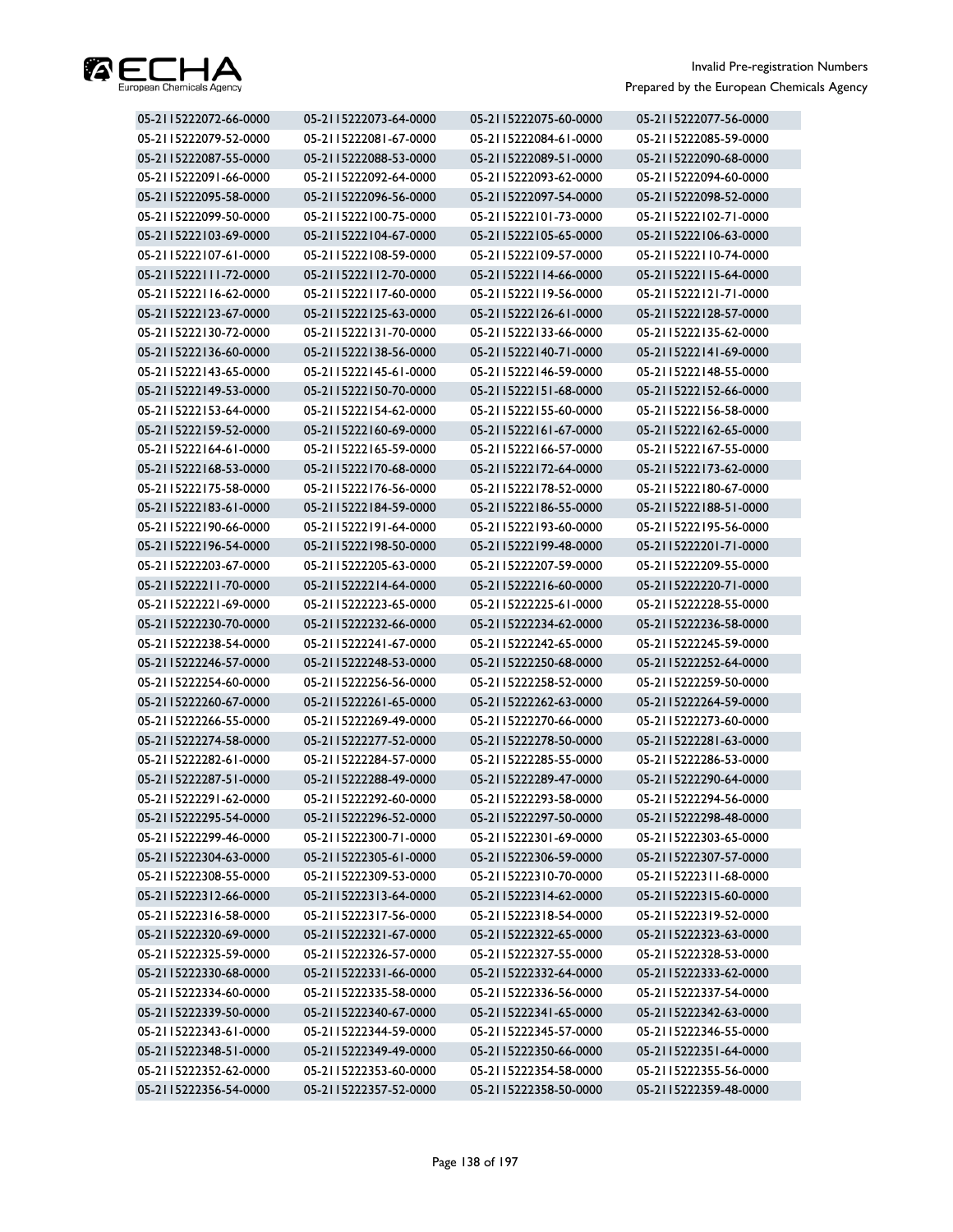

| 05-2115222360-65-0000 | 05-2115222361-63-0000 | 05-2115222362-61-0000 | 05-2115222363-59-0000 |
|-----------------------|-----------------------|-----------------------|-----------------------|
| 05-2115222364-57-0000 | 05-2115222365-55-0000 | 05-2115222366-53-0000 | 05-2115222367-51-0000 |
| 05-2115222368-49-0000 | 05-2115222369-47-0000 | 05-2115222370-64-0000 | 05-2115222371-62-0000 |
| 05-2115222372-60-0000 | 05-2115222375-54-0000 | 05-2115222376-52-0000 | 05-2115222377-50-0000 |
| 05-2115222378-48-0000 | 05-2115222380-63-0000 | 05-2115222381-61-0000 | 05-2115222383-57-0000 |
| 05-2115222384-55-0000 | 05-2115222387-49-0000 | 05-2115222388-47-0000 | 05-2115222392-58-0000 |
| 05-2115222394-54-0000 | 05-2115222398-46-0000 | 05-2115222401-67-0000 | 05-2115222405-59-0000 |
| 05-2115222408-53-0000 | 05-2115222409-51-0000 | 05-2115222413-62-0000 | 05-2115222414-60-0000 |
| 05-2115222416-56-0000 | 05-2115222417-54-0000 | 05-2115222421-65-0000 | 05-2115222422-63-0000 |
| 05-2115222426-55-0000 | 05-2115222427-53-0000 | 05-2115222428-51-0000 | 05-2115222429-49-0000 |
| 05-2115222430-66-0000 | 05-2115222431-64-0000 | 05-2115222432-62-0000 | 05-2115222434-58-0000 |
| 05-2115222435-56-0000 | 05-2115222436-54-0000 | 05-2115222437-52-0000 | 05-2115222439-48-0000 |
| 05-2115222441-63-0000 | 05-2115222442-61-0000 | 05-2115222444-57-0000 | 05-2115222445-55-0000 |
| 05-2115222446-53-0000 | 05-2115222447-51-0000 | 05-2115222450-64-0000 | 05-2115222452-60-0000 |
| 05-2115222453-58-0000 | 05-2115222455-54-0000 | 05-2115222457-50-0000 | 05-2115222459-46-0000 |
| 05-2115222460-63-0000 | 05-2115222461-61-0000 | 05-2115222462-59-0000 | 05-2115222463-57-0000 |
| 05-2115222465-53-0000 | 05-2115222466-51-0000 | 05-2115222467-49-0000 | 05-2115222468-47-0000 |
| 05-2115222470-62-0000 | 05-2115222472-58-0000 | 05-2115222474-54-0000 | 05-2115222477-48-0000 |
| 05-2115222480-61-0000 | 05-2115222482-57-0000 | 05-2115222484-53-0000 | 05-2115222487-47-0000 |
| 05-2115222489-43-0000 | 05-2115222491-58-0000 | 05-2115222493-54-0000 | 05-2115222496-48-0000 |
| 05-2115222498-44-0000 | 05-2115222500-67-0000 | 05-2115222503-61-0000 | 05-2115222505-57-0000 |
| 05-2115222506-55-0000 | 05-2115222508-51-0000 | 05-2115222510-66-0000 | 05-2115222513-60-0000 |
| 05-2115222515-56-0000 | 05-2115222516-54-0000 | 05-2115222519-48-0000 | 05-2115222522-61-0000 |
| 05-2115222525-55-0000 | 05-2115222526-53-0000 | 05-2115222528-49-0000 | 05-2115222530-64-0000 |
| 05-2115222533-58-0000 | 05-2115222535-54-0000 | 05-2115222538-48-0000 | 05-2115222540-63-0000 |
| 05-2115222544-55-0000 | 05-2115222546-51-0000 | 05-2115222550-62-0000 | 05-2115222553-56-0000 |
| 05-2115222555-52-0000 | 05-2115222558-46-0000 | 05-2115222560-61-0000 | 05-2115222561-59-0000 |
| 05-2115222562-57-0000 | 05-2115222563-55-0000 | 05-2115222564-53-0000 | 05-2115222565-51-0000 |
| 05-2115222566-49-0000 | 05-2115222567-47-0000 | 05-2115222568-45-0000 | 05-2115222569-43-0000 |
| 05-2115222570-60-0000 | 05-2115222571-58-0000 | 05-2115222572-56-0000 | 05-2115222574-52-0000 |
| 05-2115222575-50-0000 | 05-2115222576-48-0000 | 05-2115222577-46-0000 | 05-2115222578-44-0000 |
| 05-2115222579-42-0000 | 05-2115222580-59-0000 | 05-2115222581-57-0000 | 05-2115222582-55-0000 |
| 05-2115222583-53-0000 | 05-2115222584-51-0000 | 05-2115222585-49-0000 | 05-2115222586-47-0000 |
| 05-2115222587-45-0000 | 05-2115222588-43-0000 | 05-2115222589-41-0000 | 05-2115222591-56-0000 |
| 05-2115222592-54-0000 | 05-2115222593-52-0000 | 05-2115222594-50-0000 | 05-2115222595-48-0000 |
| 05-2115222596-46-0000 | 05-2115222597-44-0000 | 05-2115222598-42-0000 | 05-2115222599-40-0000 |
| 05-2115222600-65-0000 | 05-2115222601-63-0000 | 05-2115222602-61-0000 | 05-2115222603-59-0000 |
| 05-2115222604-57-0000 | 05-2115222606-53-0000 | 05-2115222607-51-0000 | 05-2115222608-49-0000 |
| 05-2115222609-47-0000 | 05-2115222610-64-0000 | 05-2115222611-62-0000 | 05-2115222613-58-0000 |
| 05-2115222614-56-0000 | 05-2115222615-54-0000 | 05-2115222616-52-0000 | 05-2115222617-50-0000 |
| 05-2115222618-48-0000 | 05-2115222619-46-0000 | 05-2115222620-63-0000 | 05-2115222621-61-0000 |
| 05-2115222622-59-0000 | 05-2115222624-55-0000 | 05-2115222625-53-0000 | 05-2115222626-51-0000 |
| 05-2115222627-49-0000 | 05-2115222628-47-0000 | 05-2115222629-45-0000 | 05-2115222630-62-0000 |
| 05-2115222631-60-0000 | 05-2115222632-58-0000 | 05-2115222633-56-0000 | 05-2115222634-54-0000 |
| 05-2115222635-52-0000 | 05-2115222636-50-0000 | 05-2115222637-48-0000 | 05-2115222639-44-0000 |
| 05-2115222640-61-0000 | 05-2115222641-59-0000 | 05-2115222642-57-0000 | 05-2115222643-55-0000 |
| 05-2115222644-53-0000 | 05-2115222645-51-0000 | 05-2115222647-47-0000 | 05-2115222648-45-0000 |
| 05-2115222649-43-0000 | 05-2115222650-60-0000 | 05-2115222651-58-0000 | 05-2115222652-56-0000 |
| 05-2115222653-54-0000 | 05-2115222654-52-0000 | 05-2115222655-50-0000 | 05-2115222656-48-0000 |
| 05-2115222657-46-0000 | 05-2115222658-44-0000 | 05-2115222660-59-0000 | 05-2115222661-57-0000 |
| 05-2115222662-55-0000 | 05-2115222663-53-0000 | 05-2115222664-51-0000 | 05-2115222665-49-0000 |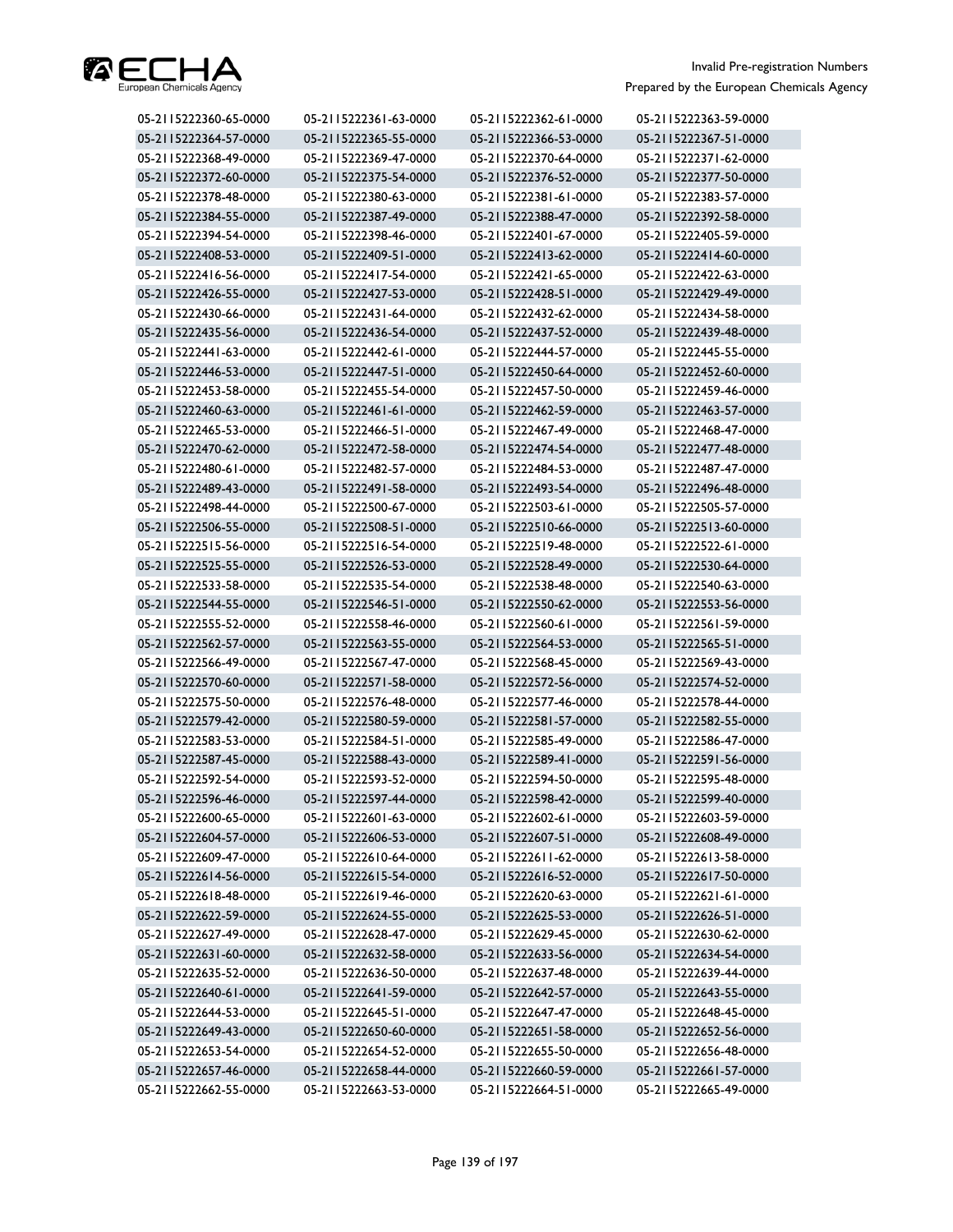

| 05-2115222666-47-0000 | 05-2115222667-45-0000 | 05-2115222668-43-0000 | 05-2115222670-58-0000 |
|-----------------------|-----------------------|-----------------------|-----------------------|
| 05-2115222671-56-0000 | 05-2115222672-54-0000 | 05-2115222673-52-0000 | 05-2115222674-50-0000 |
| 05-2115222675-48-0000 | 05-2115222676-46-0000 | 05-2115222677-44-0000 | 05-2115222678-42-0000 |
| 05-2115222679-40-0000 | 05-2115222682-53-0000 | 05-2115222683-51-0000 | 05-2115222685-47-0000 |
| 05-2115222686-45-0000 | 05-2115222687-43-0000 | 05-2115222688-41-0000 | 05-2115222690-56-0000 |
| 05-2115222691-54-0000 | 05-2115222692-52-0000 | 05-2115222693-50-0000 | 05-2115222694-48-0000 |
| 05-2115222695-46-0000 | 05-2115222696-44-0000 | 05-2115222697-42-0000 | 05-2115222699-38-0000 |
| 05-2115222700-63-0000 | 05-2115222701-61-0000 | 05-2115222702-59-0000 | 05-2115222703-57-0000 |
| 05-2115222704-55-0000 | 05-2115222706-51-0000 | 05-2115222707-49-0000 | 05-2115222709-45-0000 |
| 05-2115222710-62-0000 | 05-2115222711-60-0000 | 05-2115222712-58-0000 | 05-2115222713-56-0000 |
| 05-2115222714-54-0000 | 05-2115222715-52-0000 | 05-2115222716-50-0000 | 05-2115222717-48-0000 |
| 05-2115222718-46-0000 | 05-2115222720-61-0000 | 05-2115222721-59-0000 | 05-2115222722-57-0000 |
| 05-2115222723-55-0000 | 05-2115222724-53-0000 | 05-2115222725-51-0000 | 05-2115222726-49-0000 |
| 05-2115222727-47-0000 | 05-2115222728-45-0000 | 05-2115222729-43-0000 | 05-2115222730-60-0000 |
| 05-2115222731-58-0000 | 05-2115222732-56-0000 | 05-2115222733-54-0000 | 05-2115222734-52-0000 |
| 05-2115222735-50-0000 | 05-2115222736-48-0000 | 05-2115222737-46-0000 | 05-2115222738-44-0000 |
| 05-2115222739-42-0000 | 05-2115222740-59-0000 | 05-2115222741-57-0000 | 05-2115222742-55-0000 |
| 05-2115222743-53-0000 | 05-2115222744-51-0000 | 05-2115222745-49-0000 | 05-2115222749-41-0000 |
| 05-2115222750-58-0000 | 05-2115222751-56-0000 | 05-2115222752-54-0000 | 05-2115222753-52-0000 |
| 05-2115222754-50-0000 | 05-2115222755-48-0000 | 05-2115222756-46-0000 | 05-2115222757-44-0000 |
| 05-2115222758-42-0000 | 05-2115222759-40-0000 | 05-2115222760-57-0000 | 05-2115222763-51-0000 |
| 05-2115222764-49-0000 | 05-2115222765-47-0000 | 05-2115222766-45-0000 | 05-2115222767-43-0000 |
| 05-2115222768-41-0000 | 05-2115222769-39-0000 | 05-2115222770-56-0000 | 05-2115222771-54-0000 |
| 05-2115222772-52-0000 | 05-2115222773-50-0000 | 05-2115222774-48-0000 | 05-2115222776-44-0000 |
| 05-2115222777-42-0000 | 05-2115222778-40-0000 | 05-2115222779-38-0000 | 05-2115222780-55-0000 |
| 05-2115222781-53-0000 | 05-2115222782-51-0000 | 05-2115222783-49-0000 | 05-2115222784-47-0000 |
| 05-2115222785-45-0000 | 05-2115222786-43-0000 | 05-2115222787-41-0000 | 05-2115222788-39-0000 |
| 05-2115222789-37-0000 | 05-2115222792-50-0000 | 05-2115222793-48-0000 | 05-2115222796-42-0000 |
| 05-2115222797-40-0000 | 05-2115222800-61-0000 | 05-2115222801-59-0000 | 05-2115222805-51-0000 |
| 05-2115222806-49-0000 | 05-2115222809-43-0000 | 05-2115222810-60-0000 | 05-2115222811-58-0000 |
| 05-2115222812-56-0000 | 05-2115222814-52-0000 | 05-2115222815-50-0000 | 05-2115222816-48-0000 |
| 05-2115222817-46-0000 | 05-2115222818-44-0000 | 05-2115222820-59-0000 | 05-2115222822-55-0000 |
| 05-2115222824-51-0000 | 05-2115222825-49-0000 | 05-2115222827-45-0000 | 05-2115222830-58-0000 |
| 05-2115222832-54-0000 | 05-2115222834-50-0000 | 05-2115222836-46-0000 | 05-2115222837-44-0000 |
| 05-2115222840-57-0000 | 05-2115222841-55-0000 | 05-2115222843-51-0000 | 05-2115222845-47-0000 |
| 05-2115222847-43-0000 | 05-2115222848-41-0000 | 05-2115222850-56-0000 | 05-2115222852-52-0000 |
| 05-2115222854-48-0000 | 05-2115222857-42-0000 | 05-2115222859-38-0000 | 05-2115222860-55-0000 |
| 05-2115222862-51-0000 | 05-2115222863-49-0000 | 05-2115222865-45-0000 | 05-2115222867-41-0000 |
| 05-2115222870-54-0000 | 05-2115222873-48-0000 | 05-2115222877-40-0000 | 05-2115222879-36-0000 |
| 05-2115222880-53-0000 | 05-2115222881-51-0000 | 05-2115222882-49-0000 | 05-2115222884-45-0000 |
| 05-2115222885-43-0000 | 05-2115222886-41-0000 | 05-2115222887-39-0000 | 05-2115222889-35-0000 |
| 05-2115222890-52-0000 | 05-2115222891-50-0000 | 05-2115222892-48-0000 | 05-2115222893-46-0000 |
| 05-2115222894-44-0000 | 05-2115222895-42-0000 | 05-2115222896-40-0000 | 05-2115222897-38-0000 |
| 05-2115222898-36-0000 | 05-2115222899-34-0000 | 05-2115222900-59-0000 | 05-2115222901-57-0000 |
| 05-2115222902-55-0000 | 05-2115222904-51-0000 | 05-2115222905-49-0000 | 05-2115222906-47-0000 |
| 05-2115222907-45-0000 | 05-2115222908-43-0000 | 05-2115222909-41-0000 | 05-2115222910-58-0000 |
| 05-2115222911-56-0000 | 05-2115222912-54-0000 | 05-2115222913-52-0000 | 05-2115222914-50-0000 |
| 05-2115222915-48-0000 | 05-2115222916-46-0000 | 05-2115222917-44-0000 | 05-2115222918-42-0000 |
| 05-2115222919-40-0000 | 05-2115222920-57-0000 | 05-2115222922-53-0000 | 05-2115222923-51-0000 |
| 05-2115222924-49-0000 | 05-2115222926-45-0000 | 05-2115222927-43-0000 | 05-2115222928-41-0000 |
| 05-2115222929-39-0000 | 05-2115222931-54-0000 | 05-2115222932-52-0000 | 05-2115222933-50-0000 |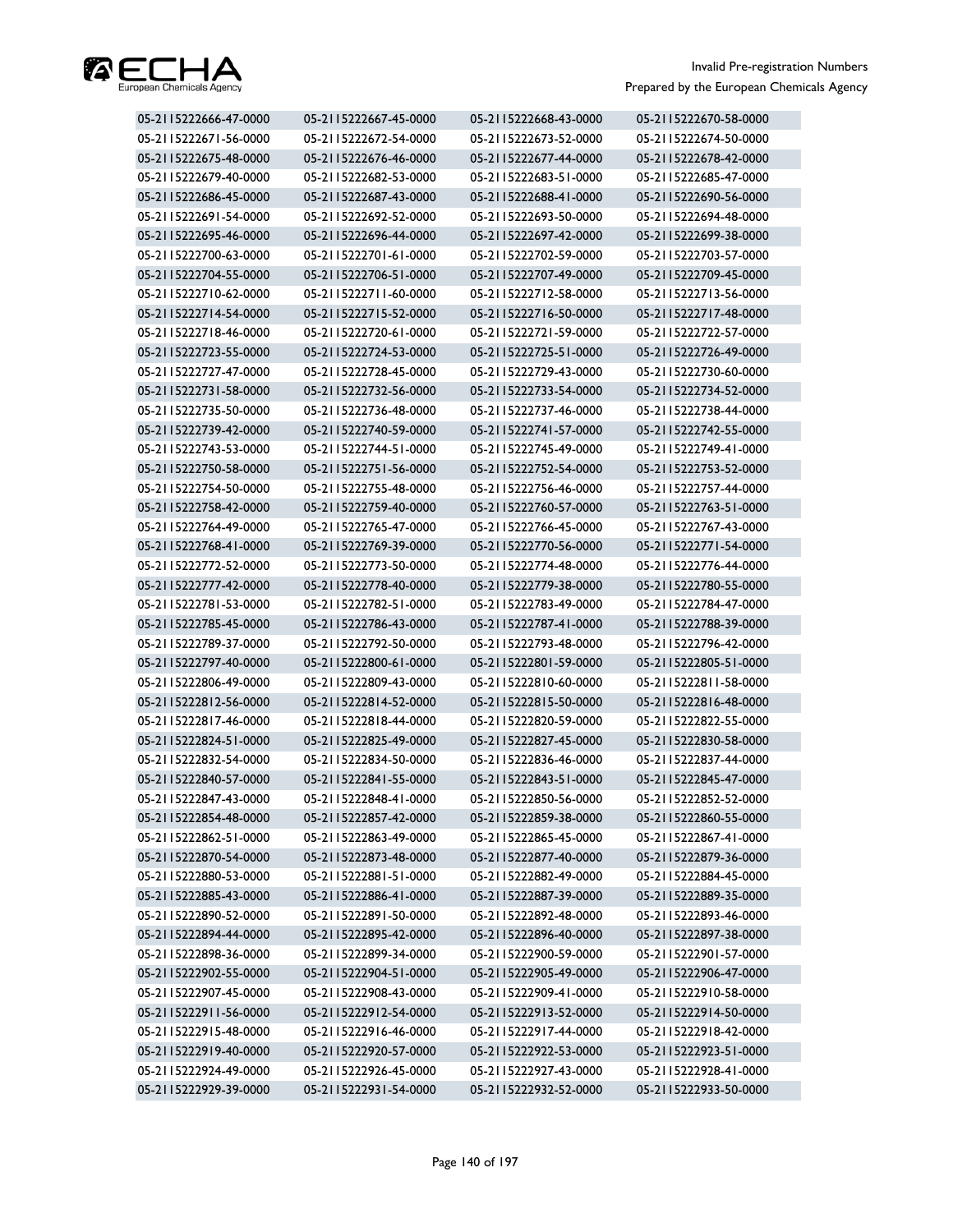

| 05-2115222934-48-0000 | 05-2115222935-46-0000 | 05-2115222936-44-0000 | 05-2115222937-42-0000 |
|-----------------------|-----------------------|-----------------------|-----------------------|
| 05-2115222938-40-0000 | 05-2115222939-38-0000 | 05-2115222940-55-0000 | 05-2115222942-51-0000 |
| 05-2115222943-49-0000 | 05-2115222944-47-0000 | 05-2115222945-45-0000 | 05-2115222946-43-0000 |
| 05-2115222947-41-0000 | 05-2115222948-39-0000 | 05-2115222951-52-0000 | 05-2115222952-50-0000 |
| 05-2115222953-48-0000 | 05-2115222954-46-0000 | 05-2115222956-42-0000 | 05-2115222957-40-0000 |
| 05-2115222959-36-0000 | 05-2115222960-53-0000 | 05-2115222961-51-0000 | 05-2115222963-47-0000 |
| 05-2115222965-43-0000 | 05-2115222966-41-0000 | 05-2115222967-39-0000 | 05-2115222968-37-0000 |
| 05-2115222970-52-0000 | 05-2115222971-50-0000 | 05-2115222972-48-0000 | 05-2115222974-44-0000 |
| 05-2115222975-42-0000 | 05-2115222976-40-0000 | 05-2115222977-38-0000 | 05-2115222978-36-0000 |
| 05-2115222980-51-0000 | 05-2115222983-45-0000 | 05-2115222984-43-0000 | 05-2115222985-41-0000 |
| 05-2115222987-37-0000 | 05-2115222988-35-0000 | 05-2115222989-33-0000 | 05-2115222990-50-0000 |
| 05-2115222991-48-0000 | 05-2115222992-46-0000 | 05-2115222993-44-0000 | 05-2115222994-42-0000 |
| 05-2115222996-38-0000 | 05-2115222997-36-0000 | 05-2115222998-34-0000 | 05-2115222999-32-0000 |
| 05-2115223000-76-0000 | 05-2115223002-72-0000 | 05-2115223004-68-0000 | 05-2115223006-64-0000 |
| 05-2115223007-62-0000 | 05-2115223008-60-0000 | 05-2115223009-58-0000 | 05-2115223011-73-0000 |
| 05-2115223012-71-0000 | 05-2115223013-69-0000 | 05-2115223014-67-0000 | 05-2115223015-65-0000 |
| 05-2115223017-61-0000 | 05-2115223018-59-0000 | 05-2115223020-74-0000 | 05-2115223021-72-0000 |
| 05-2115223022-70-0000 | 05-2115223023-68-0000 | 05-2115223026-62-0000 | 05-2115223027-60-0000 |
| 05-2115223029-56-0000 | 05-2115223030-73-0000 | 05-2115223031-71-0000 | 05-2115223033-67-0000 |
| 05-2115223034-65-0000 | 05-2115223037-59-0000 | 05-2115223038-57-0000 | 05-2115223039-55-0000 |
| 05-2115223041-70-0000 | 05-2115223042-68-0000 | 05-2115223043-66-0000 | 05-2115223044-64-0000 |
| 05-2115223045-62-0000 | 05-2115223046-60-0000 | 05-2115223047-58-0000 | 05-2115223049-54-0000 |
| 05-2115223051-69-0000 | 05-2115223052-67-0000 | 05-2115223053-65-0000 | 05-2115223054-63-0000 |
| 05-2115223055-61-0000 | 05-2115223056-59-0000 | 05-2115223057-57-0000 | 05-2115223059-53-0000 |
| 05-2115223060-70-0000 | 05-2115223061-68-0000 | 05-2115223063-64-0000 | 05-2115223064-62-0000 |
| 05-2115223066-58-0000 | 05-2115223067-56-0000 | 05-2115223068-54-0000 | 05-2115223070-69-0000 |
| 05-2115223071-67-0000 | 05-2115223072-65-0000 | 05-2115223074-61-0000 | 05-2115223075-59-0000 |
| 05-2115223076-57-0000 | 05-2115223077-55-0000 | 05-2115223078-53-0000 | 05-2115223080-68-0000 |
| 05-2115223081-66-0000 | 05-2115223082-64-0000 | 05-2115223084-60-0000 | 05-2115223085-58-0000 |
| 05-2115223086-56-0000 | 05-2115223087-54-0000 | 05-2115223088-52-0000 | 05-2115223090-67-0000 |
| 05-2115223091-65-0000 | 05-2115223094-59-0000 | 05-2115223095-57-0000 | 05-2115223097-53-0000 |
| 05-2115223098-51-0000 | 05-2115223099-49-0000 | 05-2115223184-58-0000 | 05-2115223185-56-0000 |
| 05-2115223186-54-0000 | 05-2115223187-52-0000 | 05-2115223188-50-0000 | 05-2115223189-48-0000 |
| 05-2115223190-65-0000 | 05-2115223191-63-0000 | 05-2115223192-61-0000 | 05-2115223193-59-0000 |
| 05-2115223194-57-0000 | 05-2115223195-55-0000 | 05-2115223196-53-0000 | 05-2115223197-51-0000 |
| 05-2115223198-49-0000 | 05-2115223199-47-0000 | 05-2115223200-72-0000 | 05-2115223201-70-0000 |
| 05-2115223202-68-0000 | 05-2115223203-66-0000 | 05-2115223204-64-0000 | 05-2115223205-62-0000 |
| 05-2115223206-60-0000 | 05-2115223207-58-0000 | 05-2115223208-56-0000 | 05-2115223209-54-0000 |
| 05-2115223210-71-0000 | 05-2115223211-69-0000 | 05-2115223212-67-0000 | 05-2115223213-65-0000 |
| 05-2115223214-63-0000 | 05-2115223215-61-0000 | 05-2115223216-59-0000 | 05-2115223217-57-0000 |
| 05-2115223218-55-0000 | 05-2115223219-53-0000 | 05-2115223220-70-0000 | 05-2115223221-68-0000 |
| 05-2115223222-66-0000 | 05-2115223223-64-0000 | 05-2115223224-62-0000 | 05-2115223225-60-0000 |
| 05-2115223226-58-0000 | 05-2115223227-56-0000 | 05-2115223228-54-0000 | 05-2115223229-52-0000 |
| 05-2115223230-69-0000 | 05-2115223231-67-0000 | 05-2115223232-65-0000 | 05-2115223233-63-0000 |
| 05-2115223234-61-0000 | 05-2115223235-59-0000 | 05-2115223236-57-0000 | 05-2115223237-55-0000 |
| 05-2115223238-53-0000 | 05-2115223239-51-0000 | 05-2115223240-68-0000 | 05-2115223241-66-0000 |
| 05-2115223242-64-0000 | 05-2115223243-62-0000 | 05-2115223244-60-0000 | 05-2115223245-58-0000 |
| 05-2115223246-56-0000 | 05-2115223247-54-0000 | 05-2115223248-52-0000 | 05-2115223249-50-0000 |
| 05-2115223250-67-0000 | 05-2115223251-65-0000 | 05-2115223252-63-0000 | 05-2115223253-61-0000 |
| 05-2115223254-59-0000 | 05-2115223255-57-0000 | 05-2115223256-55-0000 | 05-2115223257-53-0000 |
| 05-2115223258-51-0000 | 05-2115223259-49-0000 | 05-2115223260-66-0000 | 05-2115223261-64-0000 |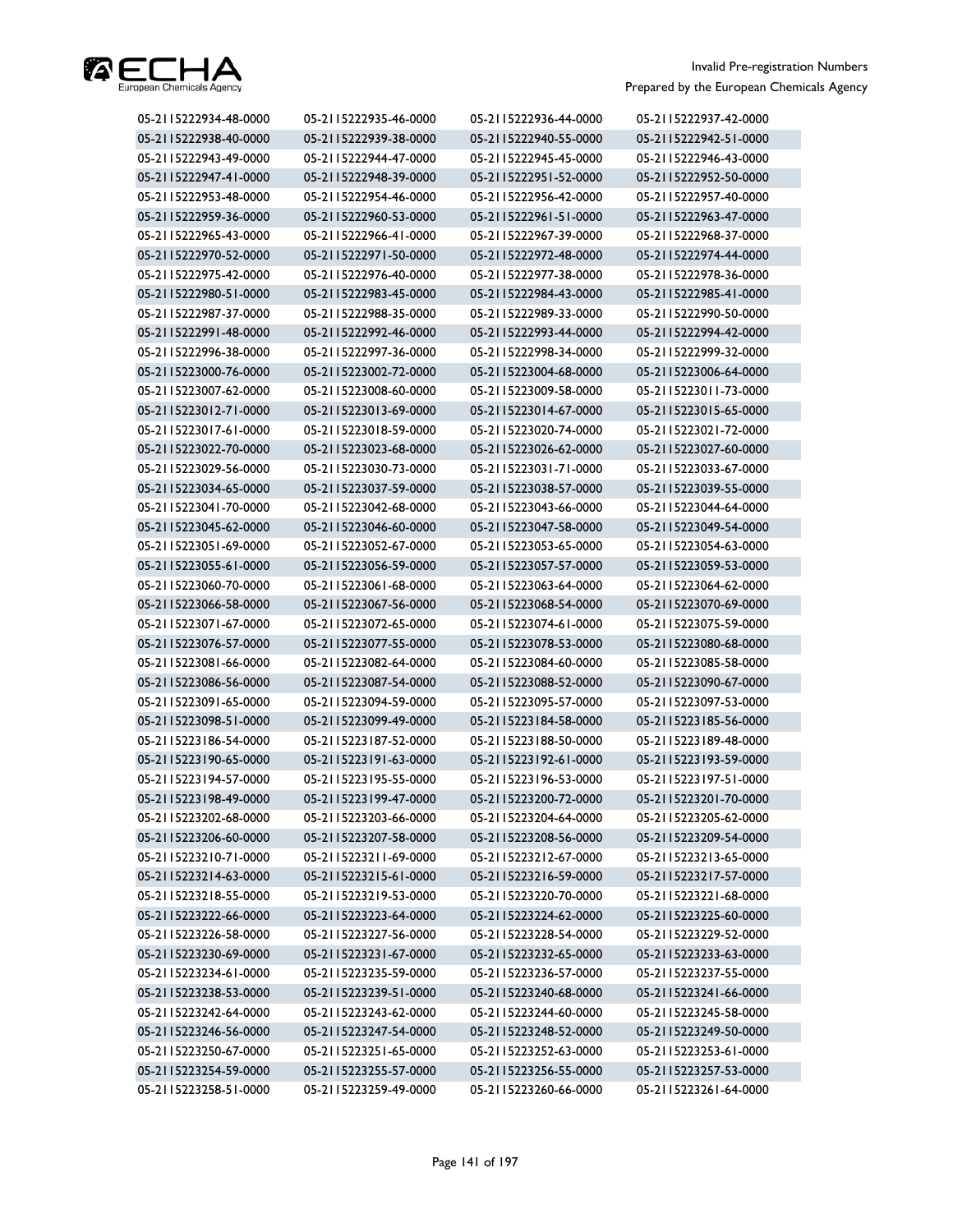

| 05-2115223262-62-0000 | 05-2115223263-60-0000 | 05-2115223264-58-0000 | 05-2115223265-56-0000 |
|-----------------------|-----------------------|-----------------------|-----------------------|
| 05-2115223266-54-0000 | 05-2115223267-52-0000 | 05-2115223268-50-0000 | 05-2115223269-48-0000 |
| 05-2115223270-65-0000 | 05-2115223271-63-0000 | 05-2115223272-61-0000 | 05-2115223273-59-0000 |
| 05-2115223274-57-0000 | 05-2115223275-55-0000 | 05-2115223276-53-0000 | 05-2115223277-51-0000 |
| 05-2115223278-49-0000 | 05-2115223279-47-0000 | 05-2115223280-64-0000 | 05-2115223281-62-0000 |
| 05-2115223282-60-0000 | 05-2115223283-58-0000 | 05-2115223284-56-0000 | 05-2115223285-54-0000 |
| 05-2115223286-52-0000 | 05-2115223287-50-0000 | 05-2115223288-48-0000 | 05-2115223289-46-0000 |
| 05-2115223290-63-0000 | 05-2115223291-61-0000 | 05-2115223292-59-0000 | 05-2115223293-57-0000 |
| 05-2115223294-55-0000 | 05-2115223295-53-0000 | 05-2115223296-51-0000 | 05-2115223297-49-0000 |
| 05-2115223298-47-0000 | 05-2115223299-45-0000 | 05-2115223300-70-0000 | 05-2115223301-68-0000 |
| 05-2115223302-66-0000 | 05-2115223303-64-0000 | 05-2115223304-62-0000 | 05-2115223305-60-0000 |
| 05-2115223306-58-0000 | 05-2115223307-56-0000 | 05-2115223308-54-0000 | 05-2115223309-52-0000 |
| 05-2115223310-69-0000 | 05-2115223311-67-0000 | 05-2115223312-65-0000 | 05-2115223313-63-0000 |
| 05-2115223314-61-0000 | 05-2115223315-59-0000 | 05-2115223316-57-0000 | 05-2115223317-55-0000 |
| 05-2115223318-53-0000 | 05-2115223319-51-0000 | 05-2115223320-68-0000 | 05-2115223321-66-0000 |
| 05-2115223322-64-0000 | 05-2115223323-62-0000 | 05-2115223324-60-0000 | 05-2115223325-58-0000 |
| 05-2115223326-56-0000 | 05-2115223327-54-0000 | 05-2115223328-52-0000 | 05-2115223329-50-0000 |
| 05-2115223330-67-0000 | 05-2115223331-65-0000 | 05-2115223333-61-0000 | 05-2115223334-59-0000 |
| 05-2115223335-57-0000 | 05-2115223336-55-0000 | 05-2115223337-53-0000 | 05-2115223338-51-0000 |
| 05-2115223339-49-0000 | 05-2115223340-66-0000 | 05-2115223341-64-0000 | 05-2115223342-62-0000 |
| 05-2115223343-60-0000 | 05-2115223344-58-0000 | 05-2115223345-56-0000 | 05-2115223346-54-0000 |
| 05-2115223347-52-0000 | 05-2115223348-50-0000 | 05-2115223349-48-0000 | 05-2115223350-65-0000 |
| 05-2115223351-63-0000 | 05-2115223352-61-0000 | 05-2115223353-59-0000 | 05-2115223354-57-0000 |
| 05-2115223355-55-0000 | 05-2115223356-53-0000 | 05-2115223357-51-0000 | 05-2115223358-49-0000 |
| 05-2115223359-47-0000 | 05-2115223360-64-0000 | 05-2115223361-62-0000 | 05-2115223362-60-0000 |
| 05-2115223363-58-0000 | 05-2115223364-56-0000 | 05-2115223366-52-0000 | 05-2115223367-50-0000 |
| 05-2115223368-48-0000 | 05-2115223369-46-0000 | 05-2115223370-63-0000 | 05-2115223371-61-0000 |
| 05-2115223373-57-0000 | 05-2115223374-55-0000 | 05-2115223375-53-0000 | 05-2115223376-51-0000 |
| 05-2115223377-49-0000 | 05-2115223379-45-0000 | 05-2115223380-62-0000 | 05-2115223381-60-0000 |
| 05-2115223382-58-0000 | 05-2115223383-56-0000 | 05-2115223384-54-0000 | 05-2115223385-52-0000 |
| 05-2115223386-50-0000 | 05-2115223387-48-0000 | 05-2115223388-46-0000 | 05-2115223389-44-0000 |
| 05-2115223390-61-0000 | 05-2115223391-59-0000 | 05-2115223392-57-0000 | 05-2115223393-55-0000 |
| 05-2115223394-53-0000 | 05-2115223395-51-0000 | 05-2115223396-49-0000 | 05-2115223397-47-0000 |
| 05-2115223398-45-0000 | 05-2115223399-43-0000 | 05-2115223400-68-0000 | 05-2115223402-64-0000 |
| 05-2115223403-62-0000 | 05-2115223404-60-0000 | 05-2115223405-58-0000 | 05-2115223406-56-0000 |
| 05-2115223407-54-0000 | 05-2115223409-50-0000 | 05-2115223410-67-0000 | 05-2115223411-65-0000 |
| 05-2115223412-63-0000 | 05-2115223413-61-0000 | 05-2115223414-59-0000 | 05-2115223415-57-0000 |
| 05-2115223416-55-0000 | 05-2115223417-53-0000 | 05-2115223419-49-0000 | 05-2115223420-66-0000 |
| 05-2115223421-64-0000 | 05-2115223422-62-0000 | 05-2115223423-60-0000 | 05-2115223424-58-0000 |
| 05-2115223425-56-0000 | 05-2115223427-52-0000 | 05-2115223428-50-0000 | 05-2115223429-48-0000 |
| 05-2115223430-65-0000 | 05-2115223431-63-0000 | 05-2115223432-61-0000 | 05-2115223433-59-0000 |
| 05-2115223434-57-0000 | 05-2115223436-53-0000 | 05-2115223437-51-0000 | 05-2115223438-49-0000 |
| 05-2115223439-47-0000 | 05-2115223440-64-0000 | 05-2115223441-62-0000 | 05-2115223443-58-0000 |
| 05-2115223444-56-0000 | 05-2115223445-54-0000 | 05-2115223446-52-0000 | 05-2115223448-48-0000 |
| 05-2115223449-46-0000 | 05-2115223450-63-0000 | 05-2115223451-61-0000 | 05-2115223452-59-0000 |
| 05-2115223453-57-0000 | 05-2115223454-55-0000 | 05-2115223455-53-0000 | 05-2115223456-51-0000 |
| 05-2115223457-49-0000 | 05-2115223459-45-0000 | 05-2115223460-62-0000 | 05-2115223461-60-0000 |
| 05-2115223462-58-0000 | 05-2115223463-56-0000 | 05-2115223464-54-0000 | 05-2115223465-52-0000 |
| 05-2115223466-50-0000 | 05-2115223467-48-0000 | 05-2115223468-46-0000 | 05-2115223470-61-0000 |
| 05-2115223471-59-0000 | 05-2115223472-57-0000 | 05-2115223473-55-0000 | 05-2115223474-53-0000 |
| 05-2115223476-49-0000 | 05-2115223477-47-0000 | 05-2115223478-45-0000 | 05-2115223479-43-0000 |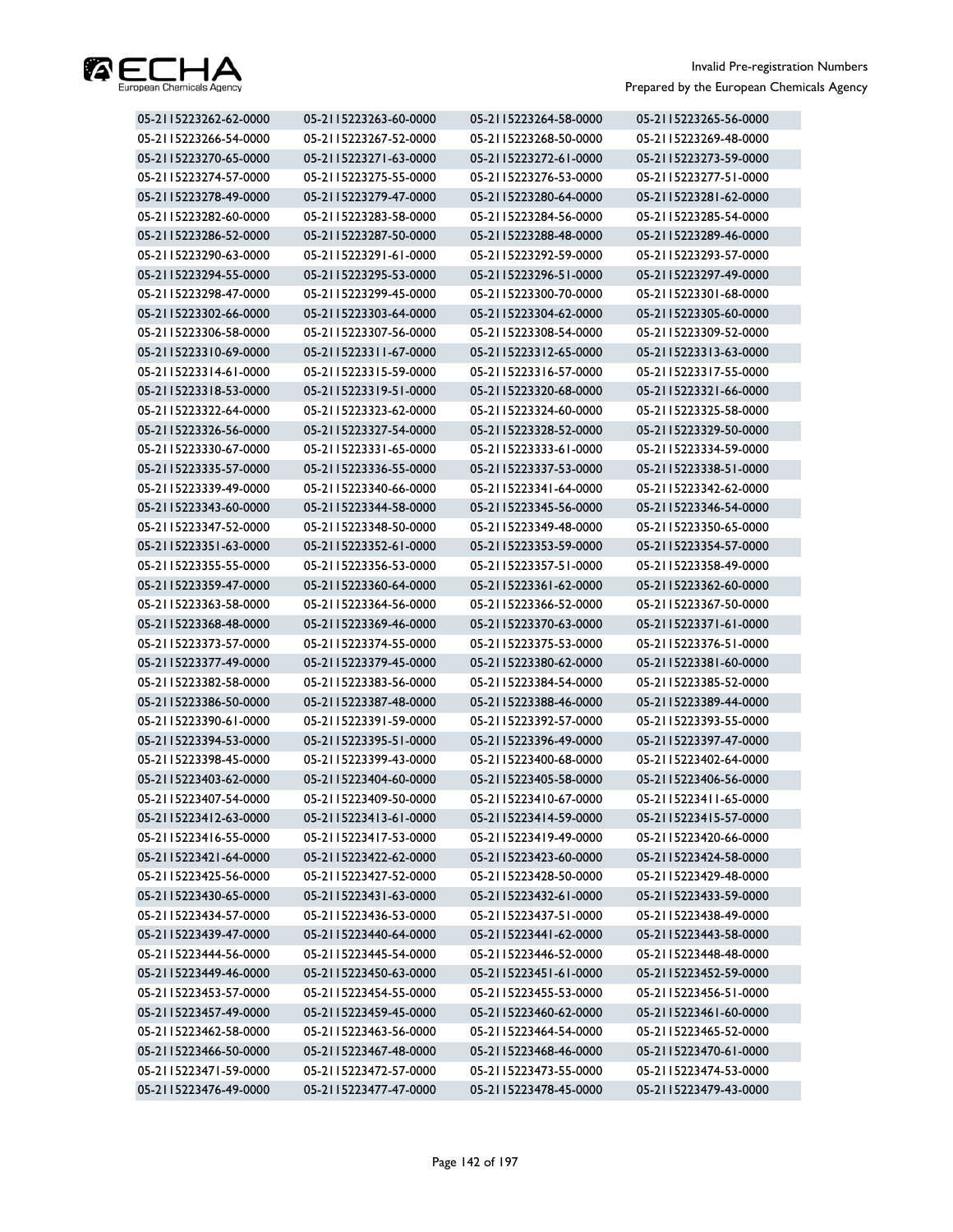

| 05-2115223480-60-0000 | 05-2115223482-56-0000 | 05-2115223483-54-0000 | 05-2115223484-52-0000 |
|-----------------------|-----------------------|-----------------------|-----------------------|
| 05-2115223485-50-0000 | 05-2115223486-48-0000 | 05-2115223488-44-0000 | 05-2115223489-42-0000 |
| 05-2115223490-59-0000 | 05-2115223491-57-0000 | 05-2115223492-55-0000 | 05-2115223493-53-0000 |
| 05-2115223494-51-0000 | 05-2115223495-49-0000 | 05-2115223496-47-0000 | 05-2115223497-45-0000 |
| 05-2115223498-43-0000 | 05-2115223499-41-0000 | 05-2115223500-66-0000 | 05-2115223501-64-0000 |
| 05-2115223502-62-0000 | 05-2115223503-60-0000 | 05-2115223504-58-0000 | 05-2115223505-56-0000 |
| 05-2115223506-54-0000 | 05-2115223507-52-0000 | 05-2115223508-50-0000 | 05-2115223510-65-0000 |
| 05-2115223512-61-0000 | 05-2115223513-59-0000 | 05-2115223514-57-0000 | 05-2115223515-55-0000 |
| 05-2115223516-53-0000 | 05-2115223517-51-0000 | 05-2115223518-49-0000 | 05-2115223519-47-0000 |
| 05-2115223521-62-0000 | 05-2115223522-60-0000 | 05-2115223523-58-0000 | 05-2115223524-56-0000 |
| 05-2115223525-54-0000 | 05-2115223526-52-0000 | 05-2115223527-50-0000 | 05-2115223528-48-0000 |
| 05-2115223529-46-0000 | 05-2115223530-63-0000 | 05-2115223532-59-0000 | 05-2115223533-57-0000 |
| 05-2115223534-55-0000 | 05-2115223535-53-0000 | 05-2115223536-51-0000 | 05-2115223538-47-0000 |
| 05-2115223539-45-0000 | 05-2115223540-62-0000 | 05-2115223543-56-0000 | 05-2115223544-54-0000 |
| 05-2115223546-50-0000 | 05-2115223547-48-0000 | 05-2115223548-46-0000 | 05-2115223549-44-0000 |
| 05-2115223550-61-0000 | 05-2115223551-59-0000 | 05-2115223552-57-0000 | 05-2115223553-55-0000 |
| 05-2115223554-53-0000 | 05-2115223555-51-0000 | 05-2115223556-49-0000 | 05-2115223557-47-0000 |
| 05-2115223559-43-0000 | 05-2115223560-60-0000 | 05-2115223561-58-0000 | 05-2115223562-56-0000 |
| 05-2115223563-54-0000 | 05-2115223564-52-0000 | 05-2115223565-50-0000 | 05-2115223566-48-0000 |
| 05-2115223567-46-0000 | 05-2115223569-42-0000 | 05-2115223570-59-0000 | 05-2115223571-57-0000 |
| 05-2115223572-55-0000 | 05-2115223573-53-0000 | 05-2115223574-51-0000 | 05-2115223575-49-0000 |
| 05-2115223576-47-0000 | 05-2115223577-45-0000 | 05-2115223579-41-0000 | 05-2115223580-58-0000 |
| 05-2115223581-56-0000 | 05-2115223582-54-0000 | 05-2115223583-52-0000 | 05-2115223584-50-0000 |
| 05-2115223585-48-0000 | 05-2115223586-46-0000 | 05-2115223587-44-0000 | 05-2115223588-42-0000 |
| 05-2115223589-40-0000 | 05-2115223590-57-0000 | 05-2115223591-55-0000 | 05-2115223593-51-0000 |
| 05-2115223594-49-0000 | 05-2115223595-47-0000 | 05-2115223596-45-0000 | 05-2115223597-43-0000 |
| 05-2115223600-64-0000 | 05-2115223601-62-0000 | 05-2115223604-56-0000 | 05-2115223606-52-0000 |
| 05-2115223607-50-0000 | 05-2115223609-46-0000 | 05-2115223610-63-0000 | 05-2115223611-61-0000 |
| 05-2115223612-59-0000 | 05-2115223614-55-0000 | 05-2115223615-53-0000 | 05-2115223617-49-0000 |
| 05-2115223618-47-0000 | 05-2115223620-62-0000 | 05-2115223621-60-0000 | 05-2115223622-58-0000 |
| 05-2115223623-56-0000 | 05-2115223624-54-0000 | 05-2115223625-52-0000 | 05-2115223626-50-0000 |
| 05-2115223629-44-0000 | 05-2115223630-61-0000 | 05-2115223631-59-0000 | 05-2115223632-57-0000 |
| 05-2115223633-55-0000 | 05-2115223634-53-0000 | 05-2115223635-51-0000 | 05-2115223637-47-0000 |
| 05-2115223638-45-0000 | 05-2115223639-43-0000 | 05-2115223640-60-0000 | 05-2115223641-58-0000 |
| 05-2115223642-56-0000 | 05-2115223643-54-0000 | 05-2115223644-52-0000 | 05-2115223645-50-0000 |
| 05-2115223646-48-0000 | 05-2115223647-46-0000 | 05-2115223648-44-0000 | 05-2115223649-42-0000 |
| 05-2115223650-59-0000 | 05-2115223651-57-0000 | 05-2115223652-55-0000 | 05-2115223653-53-0000 |
| 05-2115223654-51-0000 | 05-2115223655-49-0000 | 05-2115223656-47-0000 | 05-2115223657-45-0000 |
| 05-2115223659-41-0000 | 05-2115223660-58-0000 | 05-2115223661-56-0000 | 05-2115223663-52-0000 |
| 05-2115223664-50-0000 | 05-2115223665-48-0000 | 05-2115223666-46-0000 | 05-2115223668-42-0000 |
| 05-2115223669-40-0000 | 05-2115223670-57-0000 | 05-2115223671-55-0000 | 05-2115223672-53-0000 |
| 05-2115223674-49-0000 | 05-2115223675-47-0000 | 05-2115223676-45-0000 | 05-2115223677-43-0000 |
| 05-2115223678-41-0000 | 05-2115223679-39-0000 | 05-2115223681-54-0000 | 05-2115223682-52-0000 |
| 05-2115223683-50-0000 | 05-2115223686-44-0000 | 05-2115223688-40-0000 | 05-2115223689-38-0000 |
| 05-2115223690-55-0000 | 05-2115223691-53-0000 | 05-2115223693-49-0000 | 05-2115223694-47-0000 |
| 05-2115223695-45-0000 | 05-2115223702-58-0000 | 05-2115223705-52-0000 | 05-2115223706-50-0000 |
| 05-2115223708-46-0000 | 05-2115223710-61-0000 | 05-2115223711-59-0000 | 05-2115223715-51-0000 |
| 05-2115223716-49-0000 | 05-2115223718-45-0000 | 05-2115223719-43-0000 | 05-2115223721-58-0000 |
| 05-2115223724-52-0000 | 05-2115223725-50-0000 | 05-2115223726-48-0000 | 05-2115223727-46-0000 |
| 05-2115223728-44-0000 | 05-2115223729-42-0000 | 05-2115223730-59-0000 | 05-2115223731-57-0000 |
| 05-2115223732-55-0000 | 05-2115223733-53-0000 | 05-2115223734-51-0000 | 05-2115223736-47-0000 |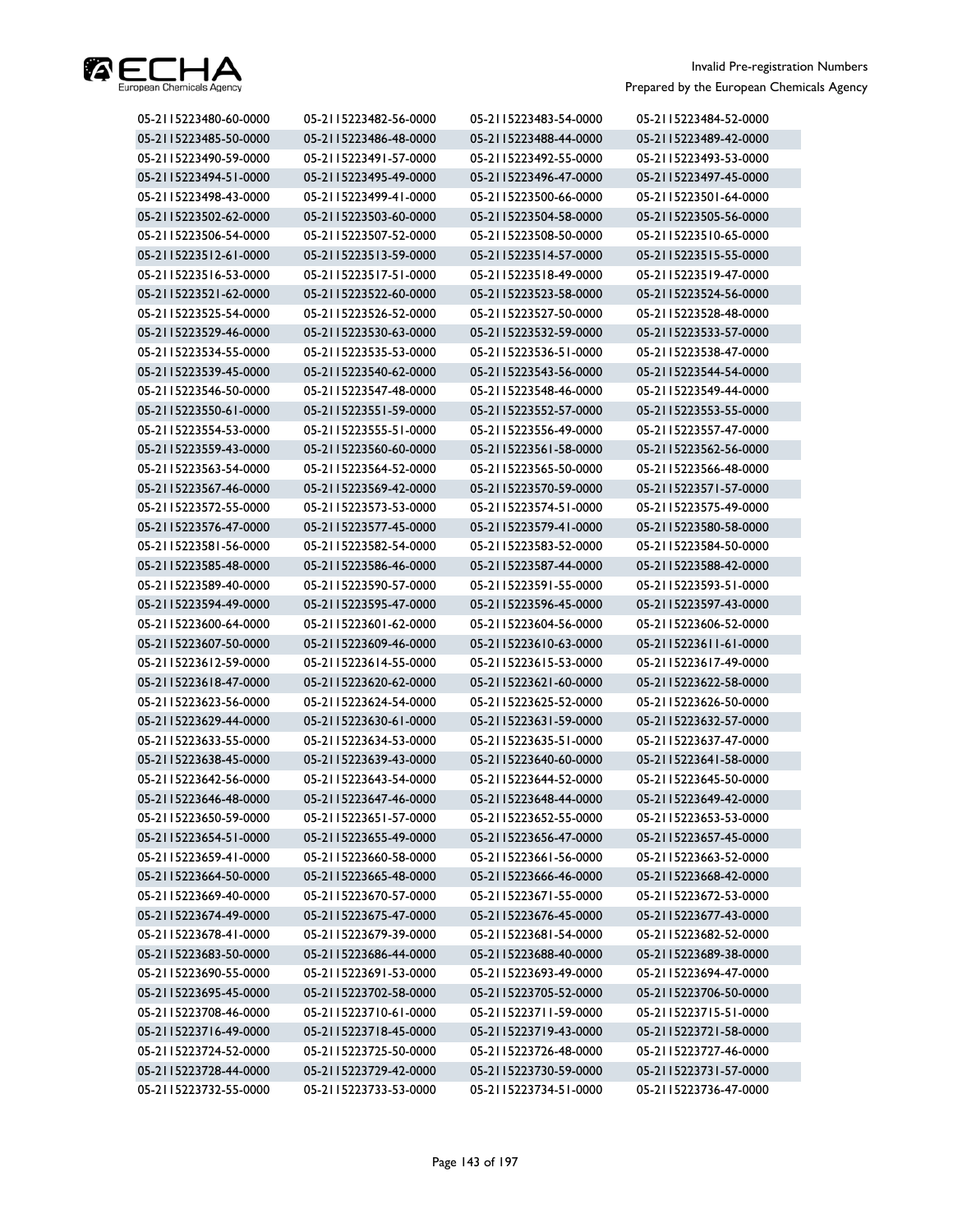

| 05-2115223737-45-0000 | 05-2115223739-41-0000 | 05-2115223740-58-0000 | 05-2115223742-54-0000 |
|-----------------------|-----------------------|-----------------------|-----------------------|
| 05-2115223744-50-0000 | 05-2115223746-46-0000 | 05-2115223748-42-0000 | 05-2115223751-55-0000 |
| 05-2115223753-51-0000 | 05-2115223754-49-0000 | 05-2115223755-47-0000 | 05-2115223756-45-0000 |
| 05-2115223758-41-0000 | 05-2115223759-39-0000 | 05-2115223904-50-0000 | 05-2115223906-46-0000 |
| 05-2115223907-44-0000 | 05-2115223908-42-0000 | 05-2115223909-40-0000 | 05-2115223912-53-0000 |
| 05-2115223913-51-0000 | 05-2115223914-49-0000 | 05-2115223915-47-0000 | 05-2115223916-45-0000 |
| 05-2115223917-43-0000 | 05-2115223918-41-0000 | 05-2115223920-56-0000 | 05-2115223923-50-0000 |
| 05-2115223924-48-0000 | 05-2115223926-44-0000 | 05-2115223927-42-0000 | 05-2115223929-38-0000 |
| 05-2115223930-55-0000 | 05-2115223931-53-0000 | 05-2115223932-51-0000 | 05-2115223933-49-0000 |
| 05-2115223934-47-0000 | 05-2115223935-45-0000 | 05-2115223936-43-0000 | 05-2115223937-41-0000 |
| 05-2115223938-39-0000 | 05-2115223939-37-0000 | 05-2115223940-54-0000 | 05-2115223941-52-0000 |
| 05-2115223942-50-0000 | 05-2115223943-48-0000 | 05-2115223944-46-0000 | 05-2115223945-44-0000 |
| 05-2115223946-42-0000 | 05-2115223947-40-0000 | 05-2115223948-38-0000 | 05-2115223949-36-0000 |
| 05-2115223950-53-0000 | 05-2115223951-51-0000 | 05-2115223952-49-0000 | 05-2115223953-47-0000 |
| 05-2115223954-45-0000 | 05-2115223955-43-0000 | 05-2115223956-41-0000 | 05-2115223957-39-0000 |
| 05-2115223958-37-0000 | 05-2115223959-35-0000 | 05-2115223960-52-0000 | 05-2115223961-50-0000 |
| 05-2115223963-46-0000 | 05-2115223964-44-0000 | 05-2115223965-42-0000 | 05-2115223966-40-0000 |
| 05-2115223967-38-0000 | 05-2115223968-36-0000 | 05-2115223969-34-0000 | 05-2115223970-51-0000 |
| 05-2115223971-49-0000 | 05-2115223972-47-0000 | 05-2115223973-45-0000 | 05-2115223974-43-0000 |
| 05-2115223975-41-0000 | 05-2115223976-39-0000 | 05-2115223977-37-0000 | 05-2115223979-33-0000 |
| 05-2115223980-50-0000 | 05-2115223981-48-0000 | 05-2115223982-46-0000 | 05-2115223983-44-0000 |
| 05-2115223984-42-0000 | 05-2115223985-40-0000 | 05-2115223986-38-0000 | 05-2115223987-36-0000 |
| 05-2115223988-34-0000 | 05-2115223989-32-0000 | 05-2115223990-49-0000 | 05-2115223991-47-0000 |
| 05-2115223992-45-0000 | 05-2115223993-43-0000 | 05-2115223994-41-0000 | 05-2115223995-39-0000 |
| 05-2115223996-37-0000 | 05-2115223997-35-0000 | 05-2115223999-31-0000 | 05-2115224000-75-0000 |
| 05-2115224001-73-0000 | 05-2115224002-71-0000 | 05-2115224003-69-0000 | 05-2115224004-67-0000 |
| 05-2115224005-65-0000 | 05-2115224006-63-0000 | 05-2115224007-61-0000 | 05-2115224008-59-0000 |
| 05-2115224009-57-0000 | 05-2115224010-74-0000 | 05-2115224011-72-0000 | 05-2115224012-70-0000 |
| 05-2115224014-66-0000 | 05-2115224015-64-0000 | 05-2115224016-62-0000 | 05-2115224017-60-0000 |
| 05-2115224018-58-0000 | 05-2115224019-56-0000 | 05-2115224021-71-0000 | 05-2115224023-67-0000 |
| 05-2115224024-65-0000 | 05-2115224026-61-0000 | 05-2115224027-59-0000 | 05-2115224028-57-0000 |
| 05-2115224029-55-0000 | 05-2115224030-72-0000 | 05-2115224031-70-0000 | 05-2115224032-68-0000 |
| 05-2115224034-64-0000 | 05-2115224035-62-0000 | 05-2115224036-60-0000 | 05-2115224037-58-0000 |
| 05-2115224038-56-0000 | 05-2115224039-54-0000 | 05-2115224040-71-0000 | 05-2115224041-69-0000 |
| 05-2115224042-67-0000 | 05-2115224044-63-0000 | 05-2115224046-59-0000 | 05-2115224048-55-0000 |
| 05-2115224049-53-0000 | 05-2115224050-70-0000 | 05-2115224051-68-0000 | 05-2115224052-66-0000 |
| 05-2115224053-64-0000 | 05-2115224055-60-0000 | 05-2115224056-58-0000 | 05-2115224057-56-0000 |
| 05-2115224059-52-0000 | 05-2115224060-69-0000 | 05-2115224061-67-0000 | 05-2115224062-65-0000 |
| 05-2115224063-63-0000 | 05-2115224064-61-0000 | 05-2115224065-59-0000 | 05-2115224066-57-0000 |
| 05-2115224067-55-0000 | 05-2115224068-53-0000 | 05-2115224069-51-0000 | 05-2115224072-64-0000 |
| 05-2115224076-56-0000 | 05-2115224079-50-0000 | 05-2115224083-61-0000 | 05-2115224086-55-0000 |
| 05-2115224089-49-0000 | 05-2115224092-62-0000 | 05-2115224095-56-0000 | 05-2115224098-50-0000 |
| 05-2115224099-48-0000 | 05-2115224101-71-0000 | 05-2115224103-67-0000 | 05-2115224104-65-0000 |
| 05-2115224105-63-0000 | 05-2115224106-61-0000 | 05-2115224107-59-0000 | 05-2115224108-57-0000 |
| 05-2115224109-55-0000 | 05-2115224111-70-0000 | 05-2115224112-68-0000 | 05-2115224113-66-0000 |
| 05-2115224114-64-0000 | 05-2115224115-62-0000 | 05-2115224116-60-0000 | 05-2115224117-58-0000 |
| 05-2115224118-56-0000 | 05-2115224119-54-0000 | 05-2115224120-71-0000 | 05-2115224121-69-0000 |
| 05-2115224122-67-0000 | 05-2115224123-65-0000 | 05-2115224124-63-0000 | 05-2115224125-61-0000 |
| 05-2115224126-59-0000 | 05-2115224127-57-0000 | 05-2115224128-55-0000 | 05-2115224130-70-0000 |
| 05-2115224132-66-0000 | 05-2115224133-64-0000 | 05-2115224134-62-0000 | 05-2115224136-58-0000 |
| 05-2115224139-52-0000 | 05-2115224141-67-0000 | 05-2115224142-65-0000 | 05-2115224143-63-0000 |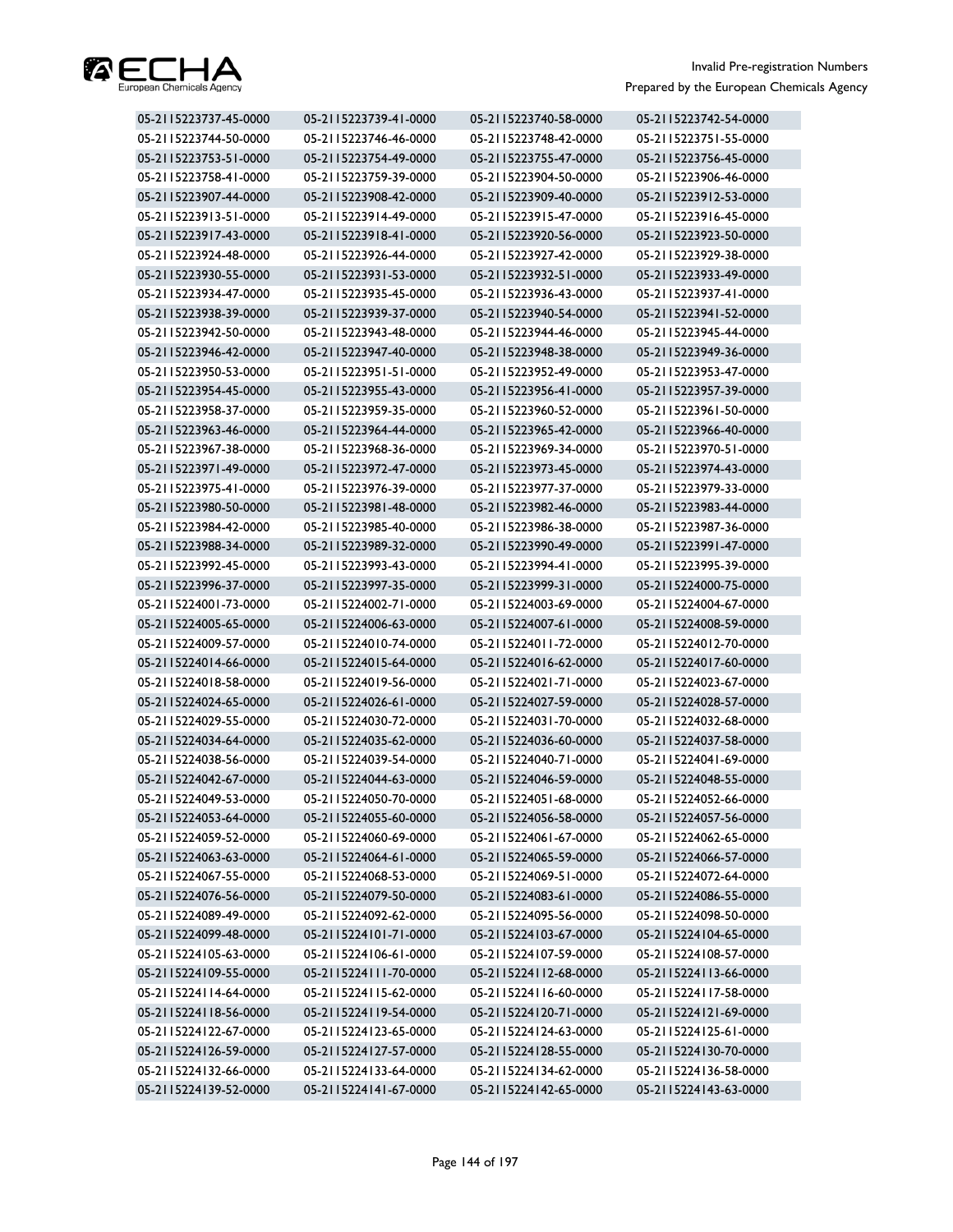

| 05-2115224145-59-0000 | 05-2115224146-57-0000 | 05-2115224148-53-0000 | 05-2115224149-51-0000 |
|-----------------------|-----------------------|-----------------------|-----------------------|
| 05-2115224152-64-0000 | 05-2115224154-60-0000 | 05-2115224155-58-0000 | 05-2115224157-54-0000 |
| 05-2115224158-52-0000 | 05-2115224159-50-0000 | 05-2115224160-67-0000 | 05-2115224162-63-0000 |
| 05-2115224163-61-0000 | 05-2115224164-59-0000 | 05-2115224165-57-0000 | 05-2115224167-53-0000 |
| 05-2115224169-49-0000 | 05-2115224171-64-0000 | 05-2115224172-62-0000 | 05-2115224173-60-0000 |
| 05-2115224174-58-0000 | 05-2115224175-56-0000 | 05-2115224177-52-0000 | 05-2115224178-50-0000 |
| 05-2115224179-48-0000 | 05-2115224180-65-0000 | 05-2115224181-63-0000 | 05-2115224182-61-0000 |
| 05-2115224183-59-0000 | 05-2115224184-57-0000 | 05-2115224185-55-0000 | 05-2115224186-53-0000 |
| 05-2115224187-51-0000 | 05-2115224188-49-0000 | 05-2115224189-47-0000 | 05-2115224191-62-0000 |
| 05-2115224192-60-0000 | 05-2115224194-56-0000 | 05-2115224195-54-0000 | 05-2115224197-50-0000 |
| 05-2115224198-48-0000 | 05-2115224199-46-0000 | 05-2115224201-69-0000 | 05-2115224202-67-0000 |
| 05-2115224203-65-0000 | 05-2115224204-63-0000 | 05-2115224205-61-0000 | 05-2115224206-59-0000 |
| 05-2115224207-57-0000 | 05-2115224208-55-0000 | 05-2115224209-53-0000 | 05-2115224210-70-0000 |
| 05-2115224211-68-0000 | 05-2115224212-66-0000 | 05-2115224213-64-0000 | 05-2115224214-62-0000 |
| 05-2115224216-58-0000 | 05-2115224217-56-0000 | 05-2115224218-54-0000 | 05-2115224219-52-0000 |
| 05-2115224220-69-0000 | 05-2115224221-67-0000 | 05-2115224223-63-0000 | 05-2115224225-59-0000 |
| 05-2115224227-55-0000 | 05-2115224228-53-0000 | 05-2115224229-51-0000 | 05-2115224230-68-0000 |
| 05-2115224231-66-0000 | 05-2115224234-60-0000 | 05-2115224235-58-0000 | 05-2115224237-54-0000 |
| 05-2115224238-52-0000 | 05-2115224239-50-0000 | 05-2115224240-67-0000 | 05-2115224241-65-0000 |
| 05-2115224243-61-0000 | 05-2115224244-59-0000 | 05-2115224245-57-0000 | 05-2115224246-55-0000 |
| 05-2115224247-53-0000 | 05-2115224248-51-0000 | 05-2115224250-66-0000 | 05-2115224252-62-0000 |
| 05-2115224253-60-0000 | 05-2115224254-58-0000 | 05-2115224256-54-0000 | 05-2115224257-52-0000 |
| 05-2115224258-50-0000 | 05-2115224260-65-0000 | 05-2115224261-63-0000 | 05-2115224262-61-0000 |
| 05-2115224263-59-0000 | 05-2115224264-57-0000 | 05-2115224266-53-0000 | 05-2115224267-51-0000 |
| 05-2115224268-49-0000 | 05-2115224269-47-0000 | 05-2115224270-64-0000 | 05-2115224271-62-0000 |
| 05-2115224272-60-0000 | 05-2115224273-58-0000 | 05-2115224274-56-0000 | 05-2115224276-52-0000 |
| 05-2115224277-50-0000 | 05-2115224278-48-0000 | 05-2115224279-46-0000 | 05-2115224280-63-0000 |
| 05-2115224281-61-0000 | 05-2115224282-59-0000 | 05-2115224283-57-0000 | 05-2115224284-55-0000 |
| 05-2115224285-53-0000 | 05-2115224286-51-0000 | 05-2115224288-47-0000 | 05-2115224289-45-0000 |
| 05-2115224290-62-0000 | 05-2115224291-60-0000 | 05-2115224293-56-0000 | 05-2115224294-54-0000 |
| 05-2115224295-52-0000 | 05-2115224296-50-0000 | 05-2115224297-48-0000 | 05-2115224298-46-0000 |
| 05-2115224300-69-0000 | 05-2115224301-67-0000 | 05-2115224303-63-0000 | 05-2115224304-61-0000 |
| 05-2115224306-57-0000 | 05-2115224307-55-0000 | 05-2115224308-53-0000 | 05-2115224309-51-0000 |
| 05-2115224311-66-0000 | 05-2115224312-64-0000 | 05-2115224313-62-0000 | 05-2115224314-60-0000 |
| 05-2115224317-54-0000 | 05-2115224318-52-0000 | 05-2115224319-50-0000 | 05-2115224320-67-0000 |
| 05-2115224321-65-0000 | 05-2115224322-63-0000 | 05-2115224323-61-0000 | 05-2115224324-59-0000 |
| 05-2115224327-53-0000 | 05-2115224328-51-0000 | 05-2115224329-49-0000 | 05-2115224330-66-0000 |
| 05-2115224331-64-0000 | 05-2115224332-62-0000 | 05-2115224333-60-0000 | 05-2115224334-58-0000 |
| 05-2115224335-56-0000 | 05-2115224336-54-0000 | 05-2115224338-50-0000 | 05-2115224339-48-0000 |
| 05-2115224340-65-0000 | 05-2115224341-63-0000 | 05-2115224342-61-0000 | 05-2115224343-59-0000 |
| 05-2115224346-53-0000 | 05-2115224347-51-0000 | 05-2115224348-49-0000 | 05-2115224349-47-0000 |
| 05-2115224350-64-0000 | 05-2115224351-62-0000 | 05-2115224353-58-0000 | 05-2115224354-56-0000 |
| 05-2115224355-54-0000 | 05-2115224356-52-0000 | 05-2115224358-48-0000 | 05-2115224359-46-0000 |
| 05-2115224360-63-0000 | 05-2115224361-61-0000 | 05-2115224362-59-0000 | 05-2115224363-57-0000 |
| 05-2115224364-55-0000 | 05-2115224365-53-0000 | 05-2115224366-51-0000 | 05-2115224367-49-0000 |
| 05-2115224370-62-0000 | 05-2115224371-60-0000 | 05-2115224372-58-0000 | 05-2115224374-54-0000 |
| 05-2115224375-52-0000 | 05-2115224376-50-0000 | 05-2115224378-46-0000 | 05-2115224380-61-0000 |
| 05-2115224381-59-0000 | 05-2115224382-57-0000 | 05-2115224383-55-0000 | 05-2115224385-51-0000 |
| 05-2115224386-49-0000 | 05-2115224388-45-0000 | 05-2115224389-43-0000 | 05-2115224390-60-0000 |
| 05-2115224391-58-0000 | 05-2115224392-56-0000 | 05-2115224393-54-0000 | 05-2115224395-50-0000 |
| 05-2115224396-48-0000 | 05-2115224398-44-0000 | 05-2115224399-42-0000 | 05-2115224400-67-0000 |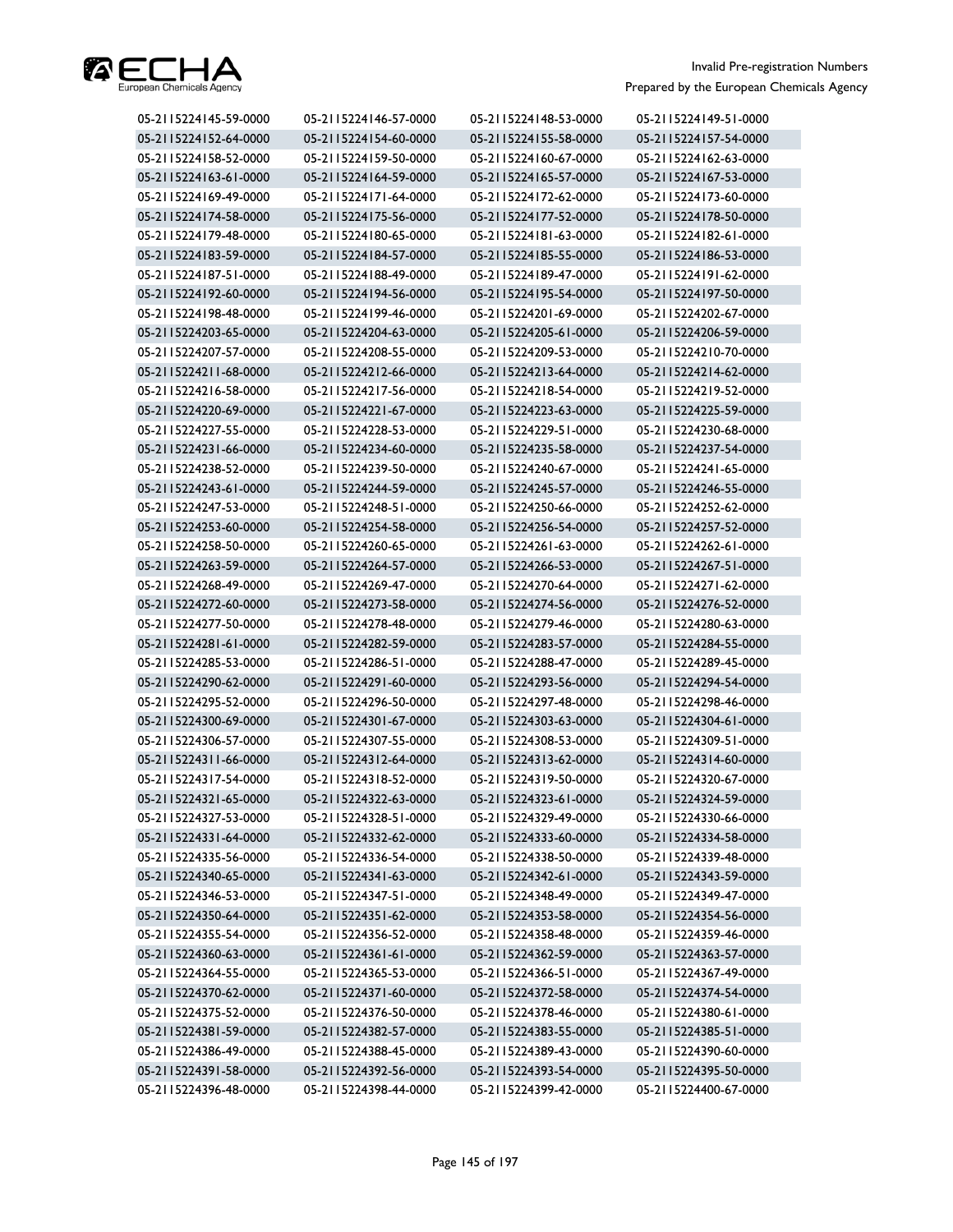

| 05-2115224401-65-0000 | 05-2115224402-63-0000 | 05-2115224403-61-0000 | 05-2115224404-59-0000 |
|-----------------------|-----------------------|-----------------------|-----------------------|
| 05-2115224405-57-0000 | 05-2115224407-53-0000 | 05-2115224409-49-0000 | 05-2115224411-64-0000 |
| 05-2115224415-56-0000 | 05-2115224417-52-0000 | 05-2115224418-50-0000 | 05-2115224419-48-0000 |
| 05-2115224420-65-0000 | 05-2115224422-61-0000 | 05-2115224424-57-0000 | 05-2115224425-55-0000 |
| 05-2115224426-53-0000 | 05-2115224429-47-0000 | 05-2115224430-64-0000 | 05-2115224431-62-0000 |
| 05-2115224432-60-0000 | 05-2115224433-58-0000 | 05-2115224434-56-0000 | 05-2115224435-54-0000 |
| 05-2115224438-48-0000 | 05-2115224439-46-0000 | 05-2115224440-63-0000 | 05-2115224441-61-0000 |
| 05-2115224442-59-0000 | 05-2115224443-57-0000 | 05-2115224446-51-0000 | 05-2115224449-45-0000 |
| 05-2115224451-60-0000 | 05-2115224452-58-0000 | 05-2115224455-52-0000 | 05-2115224457-48-0000 |
| 05-2115224458-46-0000 | 05-2115224460-61-0000 | 05-2115224462-57-0000 | 05-2115224463-55-0000 |
| 05-2115224464-53-0000 | 05-2115224465-51-0000 | 05-2115224466-49-0000 | 05-2115224468-45-0000 |
| 05-2115224469-43-0000 | 05-2115224470-60-0000 | 05-2115224471-58-0000 | 05-2115224473-54-0000 |
| 05-2115224474-52-0000 | 05-2115224475-50-0000 | 05-2115224476-48-0000 | 05-2115224478-44-0000 |
| 05-2115224480-59-0000 | 05-2115224481-57-0000 | 05-2115224483-53-0000 | 05-2115224484-51-0000 |
| 05-2115224485-49-0000 | 05-2115224487-45-0000 | 05-2115224488-43-0000 | 05-2115224489-41-0000 |
| 05-2115224491-56-0000 | 05-2115224492-54-0000 | 05-2115224494-50-0000 | 05-2115224495-48-0000 |
| 05-2115224497-44-0000 | 05-2115224498-42-0000 | 05-2115224499-40-0000 | 05-2115224500-65-0000 |
| 05-2115224502-61-0000 | 05-2115224504-57-0000 | 05-2115224505-55-0000 | 05-2115224507-51-0000 |
| 05-2115224508-49-0000 | 05-2115224509-47-0000 | 05-2115224510-64-0000 | 05-2115224511-62-0000 |
| 05-2115224512-60-0000 | 05-2115224513-58-0000 | 05-2115224515-54-0000 | 05-2115224517-50-0000 |
| 05-2115224519-46-0000 | 05-2115224520-63-0000 | 05-2115224521-61-0000 | 05-2115224524-55-0000 |
| 05-2115224527-49-0000 | 05-2115224530-62-0000 | 05-2115224531-60-0000 | 05-2115224532-58-0000 |
| 05-2115224533-56-0000 | 05-2115224534-54-0000 | 05-2115224535-52-0000 | 05-2115224537-48-0000 |
| 05-2115224538-46-0000 | 05-2115224540-61-0000 | 05-2115224541-59-0000 | 05-2115224542-57-0000 |
| 05-2115224543-55-0000 | 05-2115224546-49-0000 | 05-2115224547-47-0000 | 05-2115224548-45-0000 |
| 05-2115224551-58-0000 | 05-2115224553-54-0000 | 05-2115224554-52-0000 | 05-2115224555-50-0000 |
| 05-2115224557-46-0000 | 05-2115224558-44-0000 | 05-2115224575-48-0000 | 05-2115224576-46-0000 |
| 05-2115224577-44-0000 | 05-2115224578-42-0000 | 05-2115224579-40-0000 | 05-2115224580-57-0000 |
| 05-2115224581-55-0000 | 05-2115224582-53-0000 | 05-2115224583-51-0000 | 05-2115224584-49-0000 |
| 05-2115224585-47-0000 | 05-2115224586-45-0000 | 05-2115224587-43-0000 | 05-2115224589-39-0000 |
| 05-2115224590-56-0000 | 05-2115224591-54-0000 | 05-2115224592-52-0000 | 05-2115224593-50-0000 |
| 05-2115224595-46-0000 | 05-2115224596-44-0000 | 05-2115224597-42-0000 | 05-2115224598-40-0000 |
| 05-2115224599-38-0000 | 05-2115224601-61-0000 | 05-2115224602-59-0000 | 05-2115224603-57-0000 |
| 05-2115224604-55-0000 | 05-2115224605-53-0000 | 05-2115224606-51-0000 | 05-2115224607-49-0000 |
| 05-2115224608-47-0000 | 05-2115224609-45-0000 | 05-2115224610-62-0000 | 05-2115224611-60-0000 |
| 05-2115224612-58-0000 | 05-2115224613-56-0000 | 05-2115224614-54-0000 | 05-2115224615-52-0000 |
| 05-2115224616-50-0000 | 05-2115224617-48-0000 | 05-2115224619-44-0000 | 05-2115224620-61-0000 |
| 05-2115224621-59-0000 | 05-2115224623-55-0000 | 05-2115224624-53-0000 | 05-2115224625-51-0000 |
| 05-2115224627-47-0000 | 05-2115224628-45-0000 | 05-2115224629-43-0000 | 05-2115224630-60-0000 |
| 05-2115224632-56-0000 | 05-2115224633-54-0000 | 05-2115224634-52-0000 | 05-2115224635-50-0000 |
| 05-2115224636-48-0000 | 05-2115224637-46-0000 | 05-2115224638-44-0000 | 05-2115224639-42-0000 |
| 05-2115224640-59-0000 | 05-2115224642-55-0000 | 05-2115224644-51-0000 | 05-2115224645-49-0000 |
| 05-2115224646-47-0000 | 05-2115224649-41-0000 | 05-2115224650-58-0000 | 05-2115224651-56-0000 |
| 05-2115224652-54-0000 | 05-2115224653-52-0000 | 05-2115224654-50-0000 | 05-2115224655-48-0000 |
| 05-2115224658-42-0000 | 05-2115224659-40-0000 | 05-2115224660-57-0000 | 05-2115224661-55-0000 |
| 05-2115224663-51-0000 | 05-2115224664-49-0000 | 05-2115224666-45-0000 | 05-2115224667-43-0000 |
| 05-2115224669-39-0000 | 05-2115224670-56-0000 | 05-2115224672-52-0000 | 05-2115224673-50-0000 |
| 05-2115224674-48-0000 | 05-2115224675-46-0000 | 05-2115224676-44-0000 | 05-2115224677-42-0000 |
| 05-2115224678-40-0000 | 05-2115224679-38-0000 | 05-2115224681-53-0000 | 05-2115224682-51-0000 |
| 05-2115224683-49-0000 | 05-2115224684-47-0000 | 05-2115224685-45-0000 | 05-2115224687-41-0000 |
| 05-2115224688-39-0000 | 05-2115224689-37-0000 | 05-2115224690-54-0000 | 05-2115224691-52-0000 |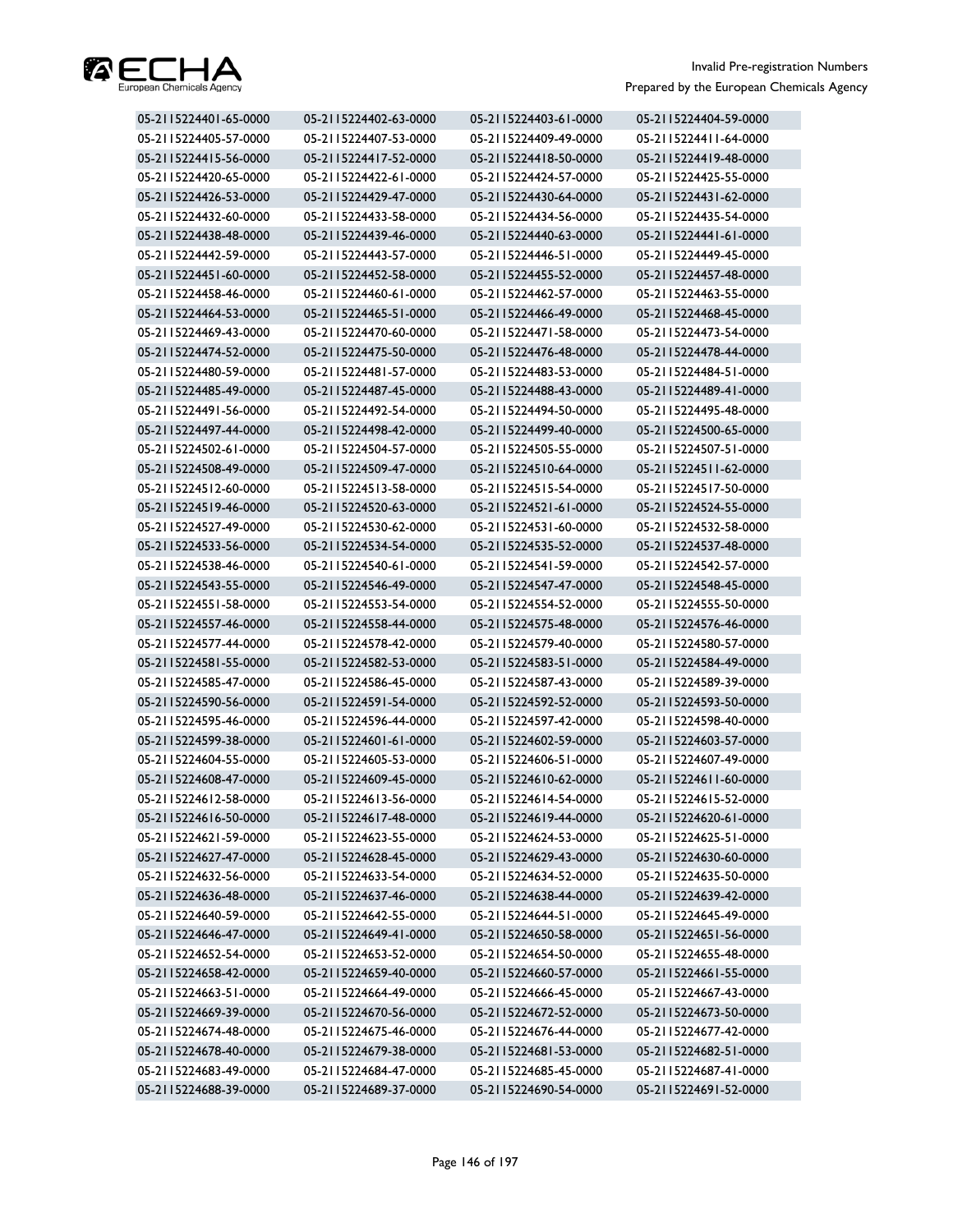

| 05-2115224692-50-0000 | 05-2115224693-48-0000 | 05-2115224695-44-0000 | 05-2115224696-42-0000 |
|-----------------------|-----------------------|-----------------------|-----------------------|
| 05-2115224697-40-0000 | 05-2115224698-38-0000 | 05-2115224699-36-0000 | 05-2115224700-61-0000 |
| 05-2115224701-59-0000 | 05-2115224702-57-0000 | 05-2115224703-55-0000 | 05-2115224704-53-0000 |
| 05-2115224705-51-0000 | 05-2115224706-49-0000 | 05-2115224707-47-0000 | 05-2115224708-45-0000 |
| 05-2115224709-43-0000 | 05-2115224710-60-0000 | 05-2115224711-58-0000 | 05-2115224713-54-0000 |
| 05-2115224715-50-0000 | 05-2115224716-48-0000 | 05-2115224719-42-0000 | 05-2115224721-57-0000 |
| 05-2115224722-55-0000 | 05-2115224724-51-0000 | 05-2115224725-49-0000 | 05-2115224726-47-0000 |
| 05-2115224727-45-0000 | 05-2115224728-43-0000 | 05-2115224729-41-0000 | 05-2115224730-58-0000 |
| 05-2115224733-52-0000 | 05-2115224735-48-0000 | 05-2115224736-46-0000 | 05-2115224738-42-0000 |
| 05-2115224739-40-0000 | 05-2115224740-57-0000 | 05-2115224741-55-0000 | 05-2115224742-53-0000 |
| 05-2115224743-51-0000 | 05-2115224746-45-0000 | 05-2115224747-43-0000 | 05-2115224748-41-0000 |
| 05-2115224749-39-0000 | 05-2115224750-56-0000 | 05-2115224751-54-0000 | 05-2115224752-52-0000 |
| 05-2115224753-50-0000 | 05-2115224754-48-0000 | 05-2115224755-46-0000 | 05-2115224757-42-0000 |
| 05-2115224758-40-0000 | 05-2115224759-38-0000 | 05-2115224760-55-0000 | 05-2115224762-51-0000 |
| 05-2115224763-49-0000 | 05-2115224764-47-0000 | 05-2115224765-45-0000 | 05-2115224766-43-0000 |
| 05-2115224768-39-0000 | 05-2115224770-54-0000 | 05-2115224771-52-0000 | 05-2115224772-50-0000 |
| 05-2115224773-48-0000 | 05-2115224774-46-0000 | 05-2115224775-44-0000 | 05-2115224776-42-0000 |
| 05-2115224777-40-0000 | 05-2115224778-38-0000 | 05-2115224779-36-0000 | 05-2115224780-53-0000 |
| 05-2115224781-51-0000 | 05-2115224782-49-0000 | 05-2115224783-47-0000 | 05-2115224784-45-0000 |
| 05-2115224785-43-0000 | 05-2115224786-41-0000 | 05-2115224787-39-0000 | 05-2115224788-37-0000 |
| 05-2115224789-35-0000 | 05-2115224790-52-0000 | 05-2115224791-50-0000 | 05-2115224792-48-0000 |
| 05-2115224793-46-0000 | 05-2115224794-44-0000 | 05-2115224795-42-0000 | 05-2115224796-40-0000 |
| 05-2115224798-36-0000 | 05-2115224799-34-0000 | 05-2115224800-59-0000 | 05-2115224801-57-0000 |
| 05-2115224803-53-0000 | 05-2115224804-51-0000 | 05-2115224806-47-0000 | 05-2115224808-43-0000 |
| 05-2115224809-41-0000 | 05-2115224810-58-0000 | 05-2115224811-56-0000 | 05-2115224812-54-0000 |
| 05-2115224813-52-0000 | 05-2115224814-50-0000 | 05-2115224815-48-0000 | 05-2115224816-46-0000 |
| 05-2115224817-44-0000 | 05-2115224818-42-0000 | 05-2115224819-40-0000 | 05-2115224820-57-0000 |
| 05-2115224821-55-0000 | 05-2115224823-51-0000 | 05-2115224824-49-0000 | 05-2115224825-47-0000 |
| 05-2115224826-45-0000 | 05-2115224828-41-0000 | 05-2115224829-39-0000 | 05-2115224831-54-0000 |
| 05-2115224832-52-0000 | 05-2115224833-50-0000 | 05-2115224834-48-0000 | 05-2115224835-46-0000 |
| 05-2115224838-40-0000 | 05-2115224839-38-0000 | 05-2115224840-55-0000 | 05-2115224842-51-0000 |
| 05-2115224843-49-0000 | 05-2115224844-47-0000 | 05-2115224845-45-0000 | 05-2115224846-43-0000 |
| 05-2115224847-41-0000 | 05-2115224848-39-0000 | 05-2115224849-37-0000 | 05-2115224851-52-0000 |
| 05-2115224852-50-0000 | 05-2115224853-48-0000 | 05-2115224854-46-0000 | 05-2115224856-42-0000 |
| 05-2115224858-38-0000 | 05-2115224859-36-0000 | 05-2115224860-53-0000 | 05-2115224861-51-0000 |
| 05-2115224862-49-0000 | 05-2115224864-45-0000 | 05-2115224866-41-0000 | 05-2115224867-39-0000 |
| 05-2115224868-37-0000 | 05-2115224869-35-0000 | 05-2115224870-52-0000 | 05-2115224871-50-0000 |
| 05-2115224872-48-0000 | 05-2115224874-44-0000 | 05-2115224875-42-0000 | 05-2115224876-40-0000 |
| 05-2115224877-38-0000 | 05-2115224878-36-0000 | 05-2115224879-34-0000 | 05-2115224880-51-0000 |
| 05-2115224882-47-0000 | 05-2115224883-45-0000 | 05-2115224884-43-0000 | 05-2115224885-41-0000 |
| 05-2115224887-37-0000 | 05-2115224888-35-0000 | 05-2115224889-33-0000 | 05-2115224891-48-0000 |
| 05-2115224892-46-0000 | 05-2115224893-44-0000 | 05-2115224895-40-0000 | 05-2115224897-36-0000 |
| 05-2115224898-34-0000 | 05-2115224899-32-0000 | 05-2115224900-57-0000 | 05-2115224901-55-0000 |
| 05-2115224902-53-0000 | 05-2115224903-51-0000 | 05-2115224905-47-0000 | 05-2115224907-43-0000 |
| 05-2115224908-41-0000 | 05-2115224909-39-0000 | 05-2115224910-56-0000 | 05-2115224912-52-0000 |
| 05-2115224914-48-0000 | 05-2115224916-44-0000 | 05-2115224917-42-0000 | 05-2115224919-38-0000 |
| 05-2115224920-55-0000 | 05-2115224921-53-0000 | 05-2115224923-49-0000 | 05-2115224924-47-0000 |
| 05-2115224926-43-0000 | 05-2115224927-41-0000 | 05-2115224928-39-0000 | 05-2115224929-37-0000 |
| 05-2115224931-52-0000 | 05-2115224932-50-0000 | 05-2115224933-48-0000 | 05-2115224934-46-0000 |
| 05-2115224935-44-0000 | 05-2115224936-42-0000 | 05-2115224938-38-0000 | 05-2115224940-53-0000 |
| 05-2115224942-49-0000 | 05-2115224943-47-0000 | 05-2115224944-45-0000 | 05-2115224946-41-0000 |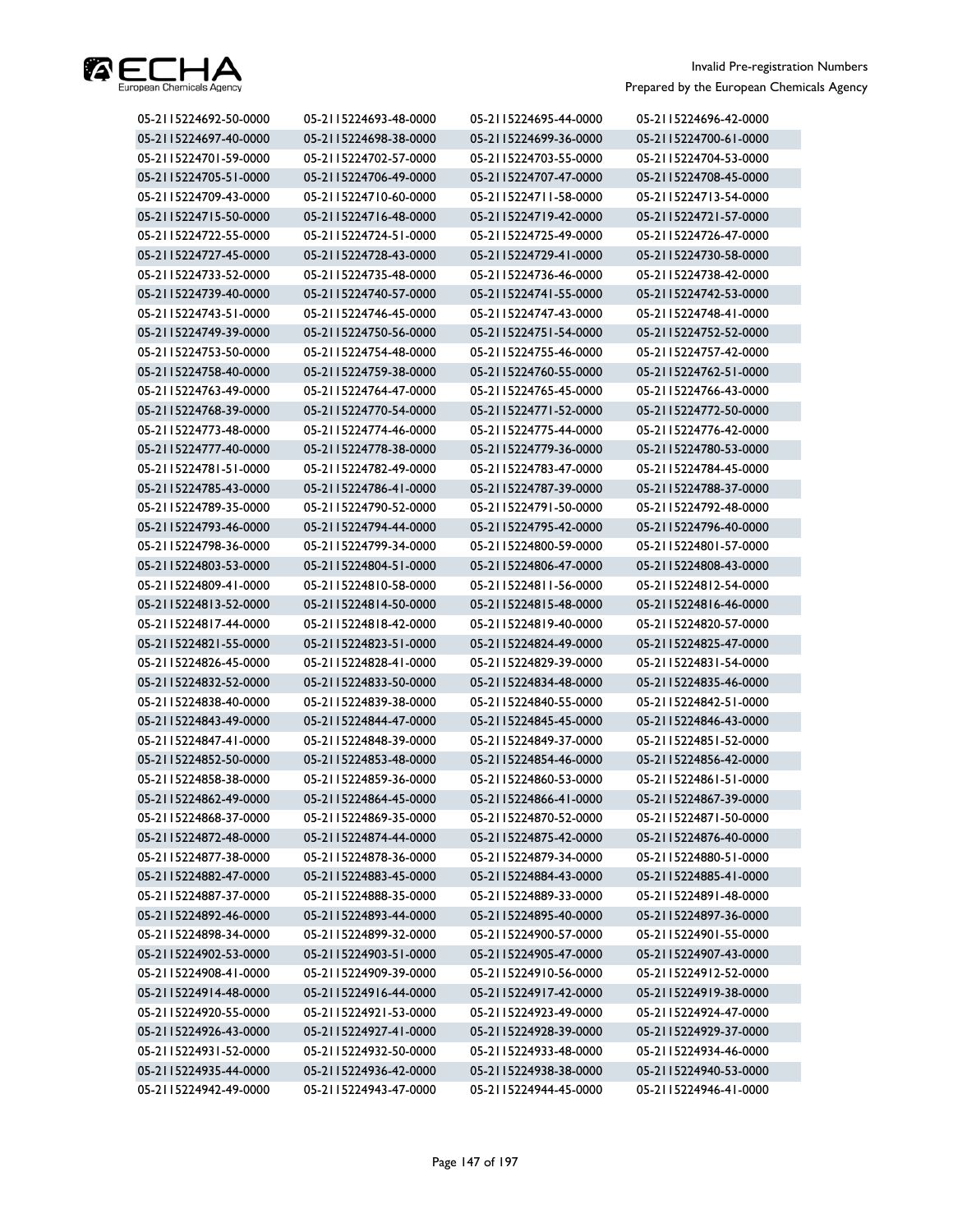

| 05-2115224947-39-0000 | 05-2115224948-37-0000 | 05-2115224949-35-0000 | 05-2115224950-52-0000 |
|-----------------------|-----------------------|-----------------------|-----------------------|
| 05-2115224952-48-0000 | 05-2115224954-44-0000 | 05-2115224955-42-0000 | 05-2115224956-40-0000 |
| 05-2115224957-38-0000 | 05-2115224958-36-0000 | 05-2115224960-51-0000 | 05-2115224961-49-0000 |
| 05-2115224962-47-0000 | 05-2115224963-45-0000 | 05-2115224964-43-0000 | 05-2115224965-41-0000 |
| 05-2115224966-39-0000 | 05-2115224967-37-0000 | 05-2115224968-35-0000 | 05-2115224969-33-0000 |
| 05-2115224971-48-0000 | 05-2115224972-46-0000 | 05-2115224973-44-0000 | 05-2115224974-42-0000 |
| 05-2115224975-40-0000 | 05-2115224976-38-0000 | 05-2115224977-36-0000 | 05-2115224978-34-0000 |
| 05-2115224979-32-0000 | 05-2115224980-49-0000 | 05-2115224981-47-0000 | 05-2115224982-45-0000 |
| 05-2115224983-43-0000 | 05-2115224984-41-0000 | 05-2115224987-35-0000 | 05-2115224988-33-0000 |
| 05-2115224989-31-0000 | 05-2115224990-48-0000 | 05-2115224991-46-0000 | 05-2115224993-42-0000 |
| 05-2115224995-38-0000 | 05-2115224997-34-0000 | 05-2115224999-30-0000 | 05-2115225001-72-0000 |
| 05-2115225002-70-0000 | 05-2115225004-66-0000 | 05-2115225006-62-0000 | 05-2115225007-60-0000 |
| 05-2115225008-58-0000 | 05-2115225010-73-0000 | 05-2115225011-71-0000 | 05-2115225014-65-0000 |
| 05-2115225016-61-0000 | 05-2115225019-55-0000 | 05-2115225020-72-0000 | 05-2115225021-70-0000 |
| 05-2115225022-68-0000 | 05-2115225024-64-0000 | 05-2115225026-60-0000 | 05-2115225027-58-0000 |
| 05-2115225028-56-0000 | 05-2115225029-54-0000 | 05-2115225030-71-0000 | 05-2115225032-67-0000 |
| 05-2115225034-63-0000 | 05-2115225035-61-0000 | 05-2115225037-57-0000 | 05-2115225038-55-0000 |
| 05-2115225039-53-0000 | 05-2115225040-70-0000 | 05-2115225041-68-0000 | 05-2115225042-66-0000 |
| 05-2115225044-62-0000 | 05-2115225045-60-0000 | 05-2115225047-56-0000 | 05-2115225048-54-0000 |
| 05-2115225050-69-0000 | 05-2115225051-67-0000 | 05-2115225053-63-0000 | 05-2115225055-59-0000 |
| 05-2115225056-57-0000 | 05-2115225057-55-0000 | 05-2115225058-53-0000 | 05-2115225059-51-0000 |
| 05-2115225060-68-0000 | 05-2115225061-66-0000 | 05-2115225063-62-0000 | 05-2115225064-60-0000 |
| 05-2115225065-58-0000 | 05-2115225066-56-0000 | 05-2115225067-54-0000 | 05-2115225068-52-0000 |
| 05-2115226909-37-0000 | 05-2115226910-54-0000 | 05-2115226911-52-0000 | 05-2115226912-50-0000 |
| 05-2115226913-48-0000 | 05-2115226914-46-0000 | 05-2115226915-44-0000 | 05-2115226916-42-0000 |
| 05-2115226917-40-0000 | 05-2115226918-38-0000 | 05-2115226919-36-0000 | 05-2115226920-53-0000 |
| 05-2115226921-51-0000 | 05-2115226922-49-0000 | 05-2115226923-47-0000 | 05-2115226924-45-0000 |
| 05-2115226925-43-0000 | 05-2115226926-41-0000 | 05-2115226927-39-0000 | 05-2115226928-37-0000 |
| 05-2115226929-35-0000 | 05-2115226930-52-0000 | 05-2115226931-50-0000 | 05-2115226932-48-0000 |
| 05-2115226933-46-0000 | 05-2115226934-44-0000 | 05-2115226935-42-0000 | 05-2115226936-40-0000 |
| 05-2115226937-38-0000 | 05-2115226938-36-0000 | 05-2115226939-34-0000 | 05-2115226940-51-0000 |
| 05-2115226941-49-0000 | 05-2115226942-47-0000 | 05-2115226943-45-0000 | 05-2115226944-43-0000 |
| 05-2115226945-41-0000 | 05-2115226946-39-0000 | 05-2115226947-37-0000 | 05-2115226948-35-0000 |
| 05-2115226949-33-0000 | 05-2115226950-50-0000 | 05-2115226951-48-0000 | 05-2115226952-46-0000 |
| 05-2115226953-44-0000 | 05-2115226954-42-0000 | 05-2115226955-40-0000 | 05-2115226956-38-0000 |
| 05-2115226957-36-0000 | 05-2115226958-34-0000 | 05-2115226959-32-0000 | 05-2115226960-49-0000 |
| 05-2115226961-47-0000 | 05-2115226962-45-0000 | 05-2115226963-43-0000 | 05-2115226964-41-0000 |
| 05-2115226965-39-0000 | 05-2115226966-37-0000 | 05-2115226967-35-0000 | 05-2115226968-33-0000 |
| 05-2115226969-31-0000 | 05-2115226970-48-0000 | 05-2115226971-46-0000 | 05-2115226972-44-0000 |
| 05-2115226973-42-0000 | 05-2115226974-40-0000 | 05-2115226975-38-0000 | 05-2115226976-36-0000 |
| 05-2115226977-34-0000 | 05-2115226978-32-0000 | 05-2115226979-30-0000 | 05-2115226980-47-0000 |
| 05-2115226981-45-0000 | 05-2115226983-41-0000 | 05-2115226984-39-0000 | 05-2115226987-33-0000 |
| 05-2115226989-29-0000 | 05-2115226991-44-0000 | 05-2115226993-40-0000 | 05-2115226996-34-0000 |
| 05-2115226998-30-0000 | 05-2115227000-72-0000 | 05-2115227002-68-0000 | 05-2115227004-64-0000 |
| 05-2115227007-58-0000 | 05-2115227009-54-0000 | 05-2115227011-69-0000 | 05-2115227013-65-0000 |
| 05-2115227015-61-0000 | 05-2115227018-55-0000 | 05-2115227020-70-0000 | 05-2115227022-66-0000 |
| 05-2115227024-62-0000 | 05-2115227026-58-0000 | 05-2115227028-54-0000 | 05-2115227029-52-0000 |
| 05-2115227030-69-0000 | 05-2115227032-65-0000 | 05-2115227034-61-0000 | 05-2115227036-57-0000 |
| 05-2115227038-53-0000 | 05-2115227041-66-0000 | 05-2115227043-62-0000 | 05-2115227046-56-0000 |
| 05-2115227048-52-0000 | 05-2115227050-67-0000 | 05-2115227053-61-0000 | 05-2115227055-57-0000 |
| 05-2115227057-53-0000 | 05-2115227060-66-0000 | 05-2115227062-62-0000 | 05-2115227064-58-0000 |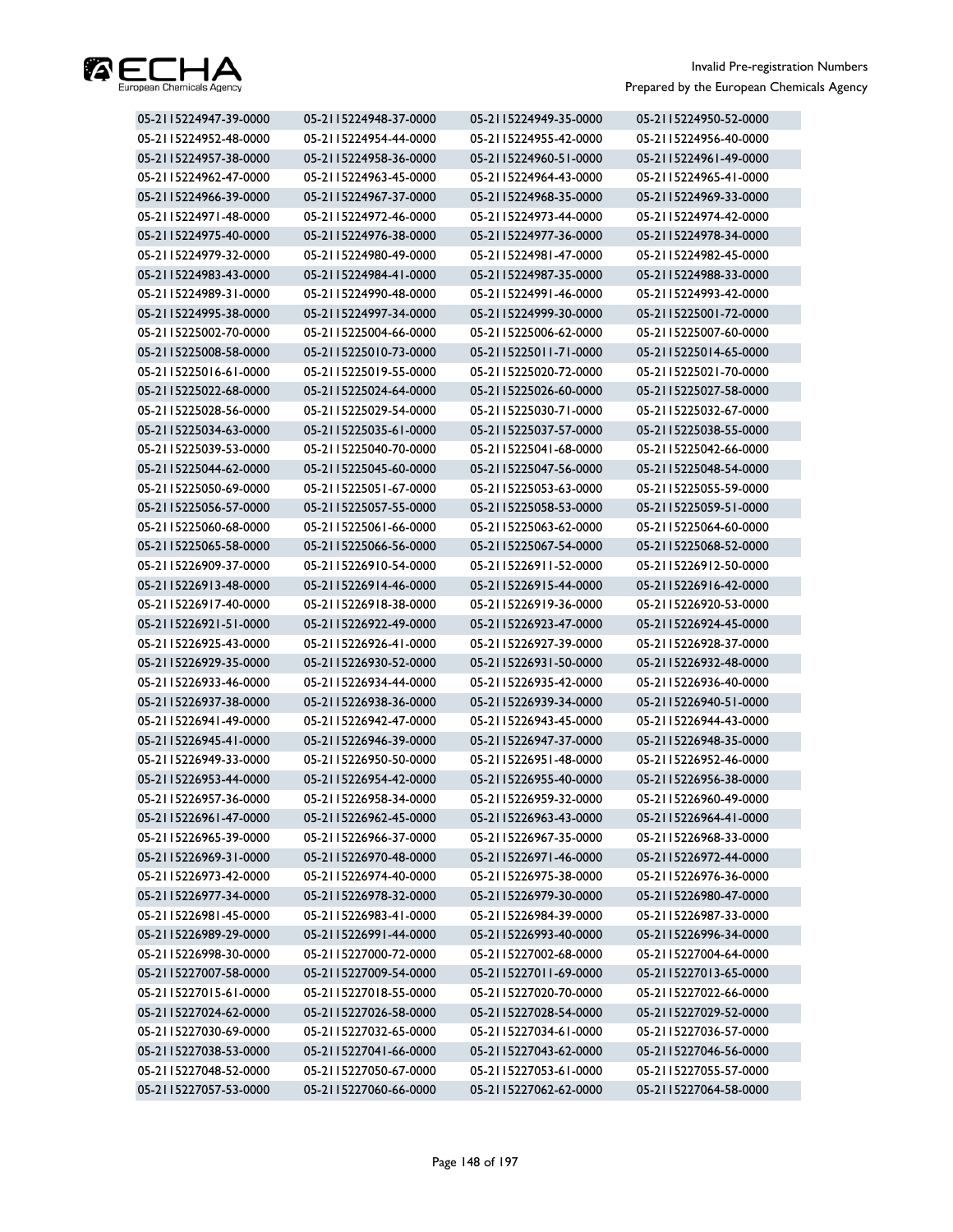

| 05-2115227066-54-0000 | 05-2115227069-48-0000 | 05-2115227071-63-0000 | 05-2115227073-59-0000 |
|-----------------------|-----------------------|-----------------------|-----------------------|
| 05-2115227075-55-0000 | 05-2115227076-53-0000 | 05-2115227077-51-0000 | 05-2115227079-47-0000 |
| 05-2115227082-60-0000 | 05-2115227084-56-0000 | 05-2115227087-50-0000 | 05-2115227089-46-0000 |
| 05-2115227092-59-0000 | 05-2115227094-55-0000 | 05-2115227097-49-0000 | 05-2115227099-45-0000 |
| 05-2115227101-68-0000 | 05-2115227104-62-0000 | 05-2115227106-58-0000 | 05-2115227109-52-0000 |
| 05-2115227111-67-0000 | 05-2115227114-61-0000 | 05-2115227116-57-0000 | 05-2115227118-53-0000 |
| 05-2115227120-68-0000 | 05-2115227121-66-0000 | 05-2115227123-62-0000 | 05-2115227125-58-0000 |
| 05-2115227128-52-0000 | 05-2115227130-67-0000 | 05-2115227133-61-0000 | 05-2115227135-57-0000 |
| 05-2115227138-51-0000 | 05-2115227141-64-0000 | 05-2115227143-60-0000 | 05-2115227146-54-0000 |
| 05-2115227148-50-0000 | 05-2115227151-63-0000 | 05-2115227153-59-0000 | 05-2115227156-53-0000 |
| 05-2115227159-47-0000 | 05-2115227161-62-0000 | 05-2115227163-58-0000 | 05-2115227164-56-0000 |
| 05-2115227165-54-0000 | 05-2115227168-48-0000 | 05-2115227171-61-0000 | 05-2115227173-57-0000 |
| 05-2115227177-49-0000 | 05-2115227180-62-0000 | 05-2115227183-56-0000 | 05-2115227185-52-0000 |
| 05-2115227188-46-0000 | 05-2115227190-61-0000 | 05-2115227193-55-0000 | 05-2115227196-49-0000 |
| 05-2115227198-45-0000 | 05-2115227201-66-0000 | 05-2115227204-60-0000 | 05-2115227206-56-0000 |
| 05-2115227207-54-0000 | 05-2115227208-52-0000 | 05-2115227211-65-0000 | 05-2115227213-61-0000 |
| 05-2115227216-55-0000 | 05-2115227218-51-0000 | 05-2115227221-64-0000 | 05-2115227224-58-0000 |
| 05-2115227227-52-0000 | 05-2115227230-65-0000 | 05-2115227232-61-0000 | 05-2115227234-57-0000 |
| 05-2115227236-53-0000 | 05-2115227239-47-0000 | 05-2115227241-62-0000 | 05-2115227243-58-0000 |
| 05-2115227245-54-0000 | 05-2115227247-50-0000 | 05-2115227250-63-0000 | 05-2115227252-59-0000 |
| 05-2115227253-57-0000 | 05-2115227254-55-0000 | 05-2115227255-53-0000 | 05-2115227257-49-0000 |
| 05-2115227260-62-0000 | 05-2115227263-56-0000 | 05-2115227266-50-0000 | 05-2115227269-44-0000 |
| 05-2115227272-57-0000 | 05-2115227275-51-0000 | 05-2115227278-45-0000 | 05-2115227281-58-0000 |
| 05-2115227283-54-0000 | 05-2115227285-50-0000 | 05-2115227288-44-0000 | 05-2115227291-57-0000 |
| 05-2115227293-53-0000 | 05-2115227296-47-0000 | 05-2115227298-43-0000 | 05-2115227299-41-0000 |
| 05-2115227300-66-0000 | 05-2115227301-64-0000 | 05-2115227302-62-0000 | 05-2115227304-58-0000 |
| 05-2115227306-54-0000 | 05-2115227308-50-0000 | 05-2115227310-65-0000 | 05-2115227313-59-0000 |
| 05-2115227316-53-0000 | 05-2115227319-47-0000 | 05-2115227322-60-0000 | 05-2115227325-54-0000 |
| 05-2115227329-46-0000 | 05-2115227332-59-0000 | 05-2115227335-53-0000 | 05-2115227338-47-0000 |
| 05-2115227341-60-0000 | 05-2115227342-58-0000 | 05-2115227343-56-0000 | 05-2115227346-50-0000 |
| 05-2115227350-61-0000 | 05-2115227353-55-0000 | 05-2115227356-49-0000 | 05-2115227360-60-0000 |
| 05-2115227363-54-0000 | 05-2115227366-48-0000 | 05-2115227369-42-0000 | 05-2115227372-55-0000 |
| 05-2115227375-49-0000 | 05-2115227378-43-0000 | 05-2115227380-58-0000 | 05-2115227381-56-0000 |
| 05-2115227384-50-0000 | 05-2115227388-42-0000 | 05-2115227391-55-0000 | 05-2115227394-49-0000 |
| 05-2115227398-41-0000 | 05-2115227401-62-0000 | 05-2115227404-56-0000 | 05-2115227407-50-0000 |
| 05-2115227410-63-0000 | 05-2115227414-55-0000 | 05-2115227417-49-0000 | 05-2115227420-62-0000 |
| 05-2115227421-60-0000 | 05-2115227422-58-0000 | 05-2115227423-56-0000 | 05-2115227424-54-0000 |
| 05-2115227425-52-0000 | 05-2115227426-50-0000 | 05-2115227427-48-0000 | 05-2115227428-46-0000 |
| 05-2115227429-44-0000 | 05-2115227430-61-0000 | 05-2115227431-59-0000 | 05-2115227432-57-0000 |
| 05-2115227433-55-0000 | 05-2115227434-53-0000 | 05-2115227435-51-0000 | 05-2115227436-49-0000 |
| 05-2115227437-47-0000 | 05-2115227438-45-0000 | 05-2115227439-43-0000 | 05-2115227440-60-0000 |
| 05-2115227441-58-0000 | 05-2115227442-56-0000 | 05-2115227443-54-0000 | 05-2115227444-52-0000 |
| 05-2115227445-50-0000 | 05-2115227446-48-0000 | 05-2115227447-46-0000 | 05-2115227448-44-0000 |
| 05-2115227449-42-0000 | 05-2115227450-59-0000 | 05-2115227451-57-0000 | 05-2115227452-55-0000 |
| 05-2115227453-53-0000 | 05-2115227454-51-0000 | 05-2115227455-49-0000 | 05-2115227456-47-0000 |
| 05-2115227458-43-0000 | 05-2115227462-54-0000 | 05-2115227466-46-0000 | 05-2115227469-40-0000 |
| 05-2115227473-51-0000 | 05-2115227477-43-0000 | 05-2115227480-56-0000 | 05-2115227484-48-0000 |
| 05-2115227487-42-0000 | 05-2115227491-53-0000 | 05-2115227492-51-0000 | 05-2115227494-47-0000 |
| 05-2115227498-39-0000 | 05-2115227502-58-0000 | 05-2115227506-50-0000 | 05-2115227510-61-0000 |
| 05-2115227513-55-0000 | 05-2115227517-47-0000 | 05-2115227520-60-0000 | 05-2115227524-52-0000 |
| 05-2115227527-46-0000 | 05-2115227528-44-0000 | 05-2115227531-57-0000 | 05-2115227535-49-0000 |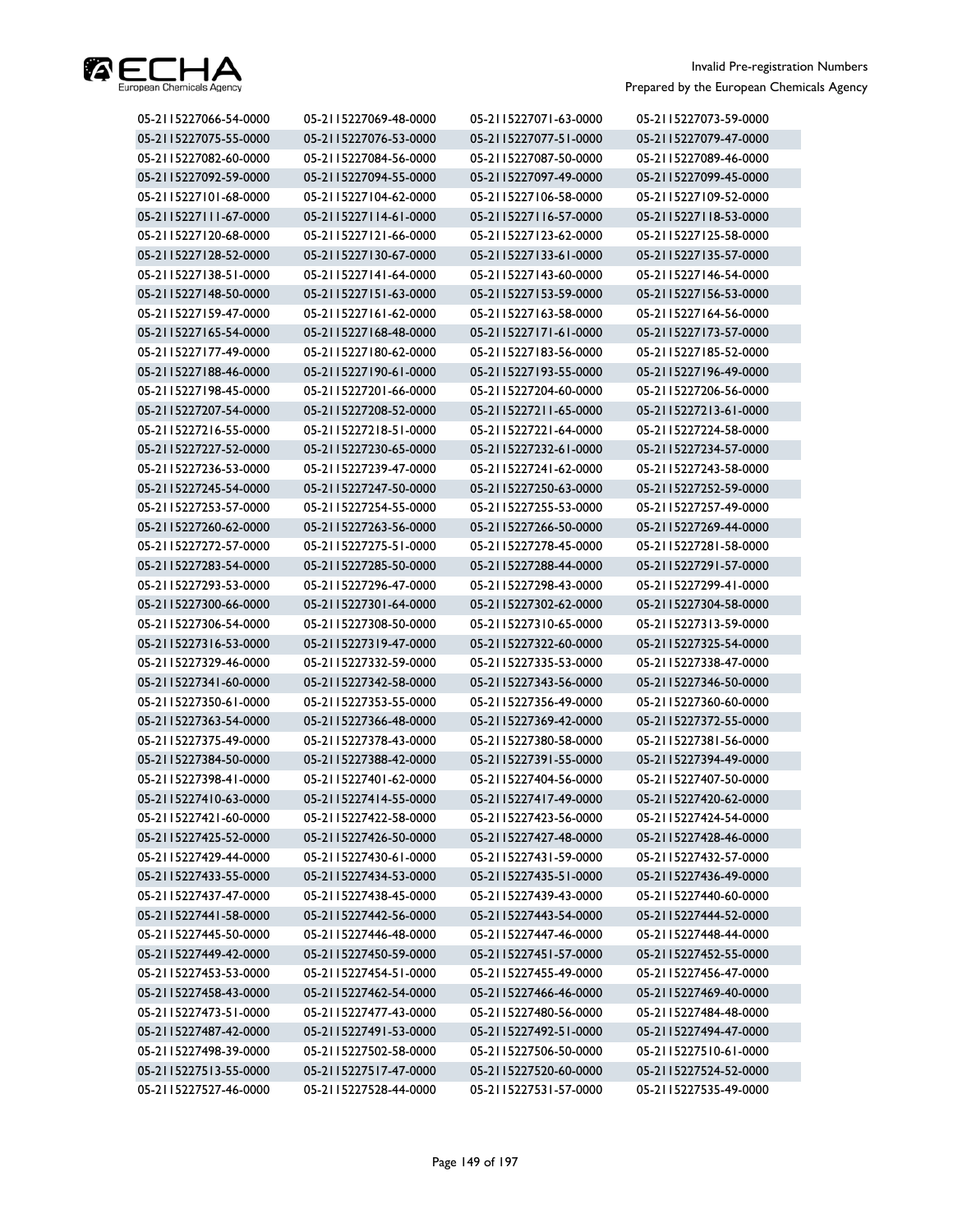

| 05-2115227539-41-0000 | 05-2115227543-52-0000 | 05-2115227547-44-0000 | 05-2115227550-57-0000 |
|-----------------------|-----------------------|-----------------------|-----------------------|
| 05-2115227554-49-0000 | 05-2115227558-41-0000 | 05-2115227561-54-0000 | 05-2115227563-50-0000 |
| 05-2115227565-46-0000 | 05-2115227569-38-0000 | 05-2115227573-49-0000 | 05-2115227577-41-0000 |
| 05-2115227581-52-0000 | 05-2115227584-46-0000 | 05-2115227588-38-0000 | 05-2115227592-49-0000 |
| 05-2115227595-43-0000 | 05-2115227598-37-0000 | 05-2115227599-35-0000 | 05-2115227603-54-0000 |
| 05-2115227607-46-0000 | 05-2115227611-57-0000 | 05-2115227615-49-0000 | 05-2115227619-41-0000 |
| 05-2115227622-54-0000 | 05-2115227626-46-0000 | 05-2115227630-57-0000 | 05-2115227633-51-0000 |
| 05-2115227634-49-0000 | 05-2115227638-41-0000 | 05-2115227642-52-0000 | 05-2115227646-44-0000 |
| 05-2115227650-55-0000 | 05-2115227654-47-0000 | 05-2115227658-39-0000 | 05-2115227661-52-0000 |
| 05-2115227665-44-0000 | 05-2115227668-38-0000 | 05-2115227670-53-0000 | 05-2115227673-47-0000 |
| 05-2115227678-37-0000 | 05-2115227682-48-0000 | 05-2115227686-40-0000 | 05-2115227690-51-0000 |
| 05-2115227694-43-0000 | 05-2115227698-35-0000 | 05-2115227701-56-0000 | 05-2115227703-52-0000 |
| 05-2115227706-46-0000 | 05-2115227710-57-0000 | 05-2115227714-49-0000 | 05-2115227718-41-0000 |
| 05-2115227722-52-0000 | 05-2115227726-44-0000 | 05-2115227730-55-0000 | 05-2115227734-47-0000 |
| 05-2115227737-41-0000 | 05-2115227739-37-0000 | 05-2115227743-48-0000 | 05-2115227747-40-0000 |
| 05-2115227752-49-0000 | 05-2115227756-41-0000 | 05-2115227760-52-0000 | 05-2115227764-44-0000 |
| 05-2115227768-36-0000 | 05-2115227771-49-0000 | 05-2115227772-47-0000 | 05-2115227777-37-0000 |
| 05-2115227781-48-0000 | 05-2115227785-40-0000 | 05-2115227790-49-0000 | 05-2115227794-41-0000 |
| 05-2115227798-33-0000 | 05-2115227802-52-0000 | 05-2115227805-46-0000 | 05-2115227806-44-0000 |
| 05-2115227808-40-0000 | 05-2115227809-38-0000 | 05-2115227810-55-0000 | 05-2115227811-53-0000 |
| 05-2115227813-49-0000 | 05-2115227814-47-0000 | 05-2115227815-45-0000 | 05-2115227816-43-0000 |
| 05-2115227817-41-0000 | 05-2115227818-39-0000 | 05-2115227819-37-0000 | 05-2115227820-54-0000 |
| 05-2115227821-52-0000 | 05-2115227822-50-0000 | 05-2115227823-48-0000 | 05-2115227824-46-0000 |
| 05-2115227825-44-0000 | 05-2115227826-42-0000 | 05-2115227827-40-0000 | 05-2115227828-38-0000 |
| 05-2115227829-36-0000 | 05-2115227830-53-0000 | 05-2115227831-51-0000 | 05-2115227832-49-0000 |
| 05-2115227833-47-0000 | 05-2115227834-45-0000 | 05-2115227836-41-0000 | 05-2115227840-52-0000 |
| 05-2115227845-42-0000 | 05-2115227849-34-0000 | 05-2115227854-43-0000 | 05-2115227858-35-0000 |
| 05-2115227862-46-0000 | 05-2115227867-36-0000 | 05-2115227868-34-0000 | 05-2115227872-45-0000 |
| 05-2115227877-35-0000 | 05-2115227881-46-0000 | 05-2115227886-36-0000 | 05-2115227890-47-0000 |
| 05-2115227895-37-0000 | 05-2115227899-29-0000 | 05-2115227901-52-0000 | 05-2115227903-48-0000 |
| 05-2115227907-40-0000 | 05-2115227911-51-0000 | 05-2115227916-41-0000 | 05-2115227921-50-0000 |
| 05-2115227925-42-0000 | 05-2115227929-34-0000 | 05-2115227934-43-0000 | 05-2115227935-41-0000 |
| 05-2115227939-33-0000 | 05-2115227944-42-0000 | 05-2115227949-32-0000 | 05-2115227954-41-0000 |
| 05-2115227958-33-0000 | 05-2115227963-42-0000 | 05-2115227967-34-0000 | 05-2115227968-32-0000 |
| 05-2115227973-41-0000 | 05-2115227977-33-0000 | 05-2115227982-42-0000 | 05-2115227987-32-0000 |
| 05-2115227991-43-0000 | 05-2115227996-33-0000 | 05-2115228000-71-0000 | 05-2115228002-67-0000 |
| 05-2115228006-59-0000 | 05-2115228011-68-0000 | 05-2115228016-58-0000 | 05-2115228021-67-0000 |
| 05-2115228025-59-0000 | 05-2115228029-51-0000 | 05-2115228033-62-0000 | 05-2115228035-58-0000 |
| 05-2115228036-56-0000 | 05-2115228039-50-0000 | 05-2115228043-61-0000 | 05-2115228046-55-0000 |
| 05-2115228051-64-0000 | 05-2115228056-54-0000 | 05-2115228061-63-0000 | 05-2115228065-55-0000 |
| 05-2115228069-47-0000 | 05-2115228071-62-0000 | 05-2115228076-52-0000 | 05-2115228081-61-0000 |
| 05-2115228086-51-0000 | 05-2115228091-60-0000 | 05-2115228095-52-0000 | 05-2115228100-69-0000 |
| 05-2115228102-65-0000 | 05-2115228106-57-0000 | 05-2115228111-66-0000 | 05-2115228116-56-0000 |
| 05-2115228121-65-0000 | 05-2115228126-55-0000 | 05-2115228130-66-0000 | 05-2115228134-58-0000 |
| 05-2115228136-54-0000 | 05-2115228141-63-0000 | 05-2115228146-53-0000 | 05-2115228151-62-0000 |
| 05-2115228156-52-0000 | 05-2115228161-61-0000 | 05-2115228165-53-0000 | 05-2115228167-49-0000 |
| 05-2115230083-63-0000 | 05-2115234907-41-0000 | 05-2115235125-58-0000 | 05-2115239015-57-0000 |
| 05-2115239017-53-0000 | 05-2115239019-49-0000 | 05-2115239021-64-0000 | 05-2115239022-62-0000 |
| 05-2115239024-58-0000 | 05-2115239026-54-0000 | 05-2115239029-48-0000 | 05-2115239030-65-0000 |
| 05-2115239032-61-0000 | 05-2115239034-57-0000 | 05-2115239036-53-0000 | 05-2115239037-51-0000 |
| 05-2115239040-64-0000 | 05-2115239042-60-0000 | 05-2115239044-56-0000 | 05-2115239046-52-0000 |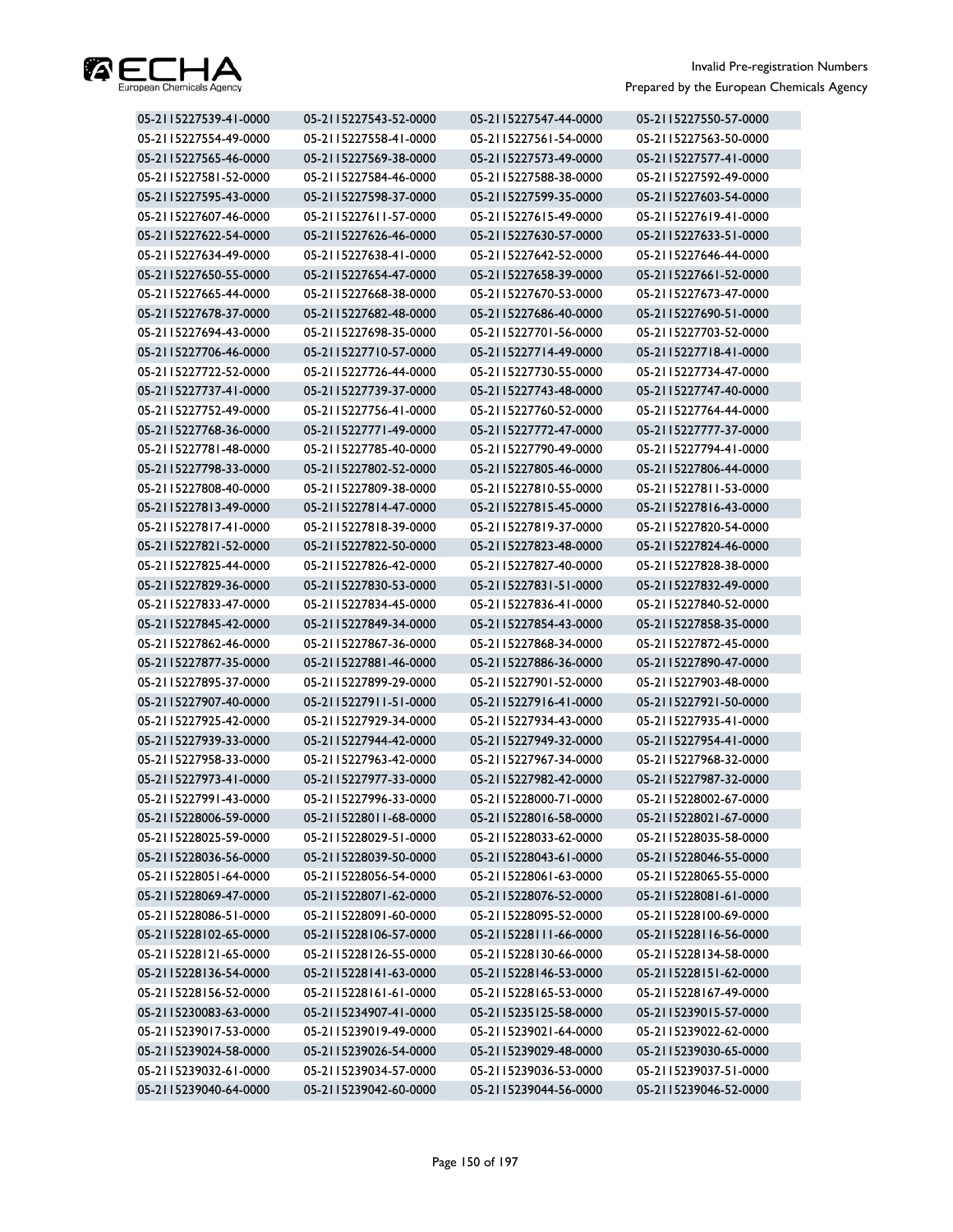

| 05-2115239047-50-0000 | 05-2115239049-46-0000 | 05-2115239051-61-0000 | 05-2115239053-57-0000 |
|-----------------------|-----------------------|-----------------------|-----------------------|
| 05-2115239055-53-0000 | 05-2115239057-49-0000 | 05-2115239059-45-0000 | 05-2115239061-60-0000 |
| 05-2115239063-56-0000 | 05-2115239064-54-0000 | 05-2115239066-50-0000 | 05-2115239068-46-0000 |
| 05-2115239070-61-0000 | 05-2115239071-59-0000 | 05-2115239073-55-0000 | 05-2115239075-51-0000 |
| 05-2115239076-49-0000 | 05-2115239077-47-0000 | 05-2115239078-45-0000 | 05-2115239079-43-0000 |
| 05-2115239081-58-0000 | 05-2115239083-54-0000 | 05-2115239085-50-0000 | 05-2115239087-46-0000 |
| 05-2115239089-42-0000 | 05-2115239091-57-0000 | 05-2115239094-51-0000 | 05-2115239096-47-0000 |
| 05-2115239099-41-0000 | 05-2115239101-64-0000 | 05-2115239103-60-0000 | 05-2115239105-56-0000 |
| 05-2115239107-52-0000 | 05-2115239109-48-0000 | 05-2115239111-63-0000 | 05-2115239113-59-0000 |
| 05-2115239116-53-0000 | 05-2115239118-49-0000 | 05-2115239120-64-0000 | 05-2115239122-60-0000 |
| 05-2115239125-54-0000 | 05-2115239127-50-0000 | 05-2115239129-46-0000 | 05-2115239131-61-0000 |
| 05-2115239133-57-0000 | 05-2115239135-53-0000 | 05-2115239136-51-0000 | 05-2115239137-49-0000 |
| 05-2115239138-47-0000 | 05-2115239139-45-0000 | 05-2115239141-60-0000 | 05-2115239143-56-0000 |
| 05-2115239145-52-0000 | 05-2115239147-48-0000 | 05-2115239150-61-0000 | 05-2115239152-57-0000 |
| 05-2115239155-51-0000 | 05-2115239157-47-0000 | 05-2115239158-45-0000 | 05-2115239160-60-0000 |
| 05-2115239163-54-0000 | 05-2115239165-50-0000 | 05-2115239167-46-0000 | 05-2115239169-42-0000 |
| 05-2115239171-57-0000 | 05-2115239172-55-0000 | 05-2115239174-51-0000 | 05-2115239177-45-0000 |
| 05-2115239179-41-0000 | 05-2115239182-54-0000 | 05-2115239185-48-0000 | 05-2115239187-44-0000 |
| 05-2115239190-57-0000 | 05-2115239194-49-0000 | 05-2115239196-45-0000 | 05-2115239199-39-0000 |
| 05-2115239202-60-0000 | 05-2115239206-52-0000 | 05-2115239210-63-0000 | 05-2115239213-57-0000 |
| 05-2115239218-47-0000 | 05-2115239222-58-0000 | 05-2115239226-50-0000 | 05-2115239231-59-0000 |
| 05-2115239235-51-0000 | 05-2115239240-60-0000 | 05-2115239244-52-0000 | 05-2115239248-44-0000 |
| 05-2115239252-55-0000 | 05-2115239257-45-0000 | 05-2115239261-56-0000 | 05-2115239265-48-0000 |
| 05-2115239269-40-0000 | 05-2115239273-51-0000 | 05-2115239277-43-0000 | 05-2115239280-56-0000 |
| 05-2115239283-50-0000 | 05-2115239286-44-0000 | 05-2115239289-38-0000 | 05-2115239293-49-0000 |
| 05-2115239297-41-0000 | 05-2115239300-62-0000 | 05-2115239303-56-0000 | 05-2115239309-44-0000 |
| 05-2115239313-55-0000 | 05-2115239317-47-0000 | 05-2115239319-43-0000 | 05-2115239322-56-0000 |
| 05-2115239324-52-0000 | 05-2115239326-48-0000 | 05-2115239330-59-0000 | 05-2115239332-55-0000 |
| 05-2115239334-51-0000 | 05-2115239337-45-0000 | 05-2115239339-41-0000 | 05-2115239342-54-0000 |
| 05-2115239344-50-0000 | 05-2115239345-48-0000 | 05-2115239346-46-0000 | 05-2115239348-42-0000 |
| 05-2115239350-57-0000 | 05-2115239352-53-0000 | 05-2115239354-49-0000 | 05-2115239356-45-0000 |
| 05-2115239359-39-0000 | 05-2115239361-54-0000 | 05-2115239364-48-0000 | 05-2115239366-44-0000 |
| 05-2115239369-38-0000 | 05-2115239371-53-0000 | 05-2115239374-47-0000 | 05-2115239376-43-0000 |
| 05-2115239379-37-0000 | 05-2115239381-52-0000 | 05-2115239383-48-0000 | 05-2115239386-42-0000 |
| 05-2115239388-38-0000 | 05-2115239390-53-0000 | 05-2115239391-51-0000 | 05-2115239392-49-0000 |
| 05-2115239395-43-0000 | 05-2115239399-35-0000 | 05-2115239401-58-0000 | 05-2115239405-50-0000 |
| 05-2115239408-44-0000 | 05-2115239410-59-0000 | 05-2115239413-53-0000 | 05-2115239416-47-0000 |
| 05-2115239418-43-0000 | 05-2115239421-56-0000 | 05-2115239423-52-0000 | 05-2115239426-46-0000 |
| 05-2115239429-40-0000 | 05-2115239431-55-0000 | 05-2115239434-49-0000 | 05-2115239436-45-0000 |
| 05-2115239437-43-0000 | 05-2115239438-41-0000 | 05-2115239439-39-0000 | 05-2115239440-56-0000 |
| 05-2115239442-52-0000 | 05-2115239443-50-0000 | 05-2115239444-48-0000 | 05-2115239445-46-0000 |
| 05-2115239446-44-0000 | 05-2115239447-42-0000 | 05-2115239448-40-0000 | 05-2115239449-38-0000 |
| 05-2115239450-55-0000 | 05-2115239451-53-0000 | 05-2115239452-51-0000 | 05-2115239453-49-0000 |
| 05-2115239454-47-0000 | 05-2115239455-45-0000 | 05-2115239456-43-0000 | 05-2115239457-41-0000 |
| 05-2115239459-37-0000 | 05-2115239460-54-0000 | 05-2115239461-52-0000 | 05-2115239462-50-0000 |
| 05-2115239464-46-0000 | 05-2115239465-44-0000 | 05-2115239466-42-0000 | 05-2115239467-40-0000 |
| 05-2115239468-38-0000 | 05-2115239469-36-0000 | 05-2115239470-53-0000 | 05-2115239471-51-0000 |
| 05-2115239472-49-0000 | 05-2115239473-47-0000 | 05-2115239474-45-0000 | 05-2115239475-43-0000 |
| 05-2115239477-39-0000 | 05-2115239478-37-0000 | 05-2115239479-35-0000 | 05-2115239480-52-0000 |
| 05-2115239481-50-0000 | 05-2115239482-48-0000 | 05-2115239483-46-0000 | 05-2115239484-44-0000 |
| 05-2115239487-38-0000 | 05-2115239489-34-0000 | 05-2115239490-51-0000 | 05-2115239491-49-0000 |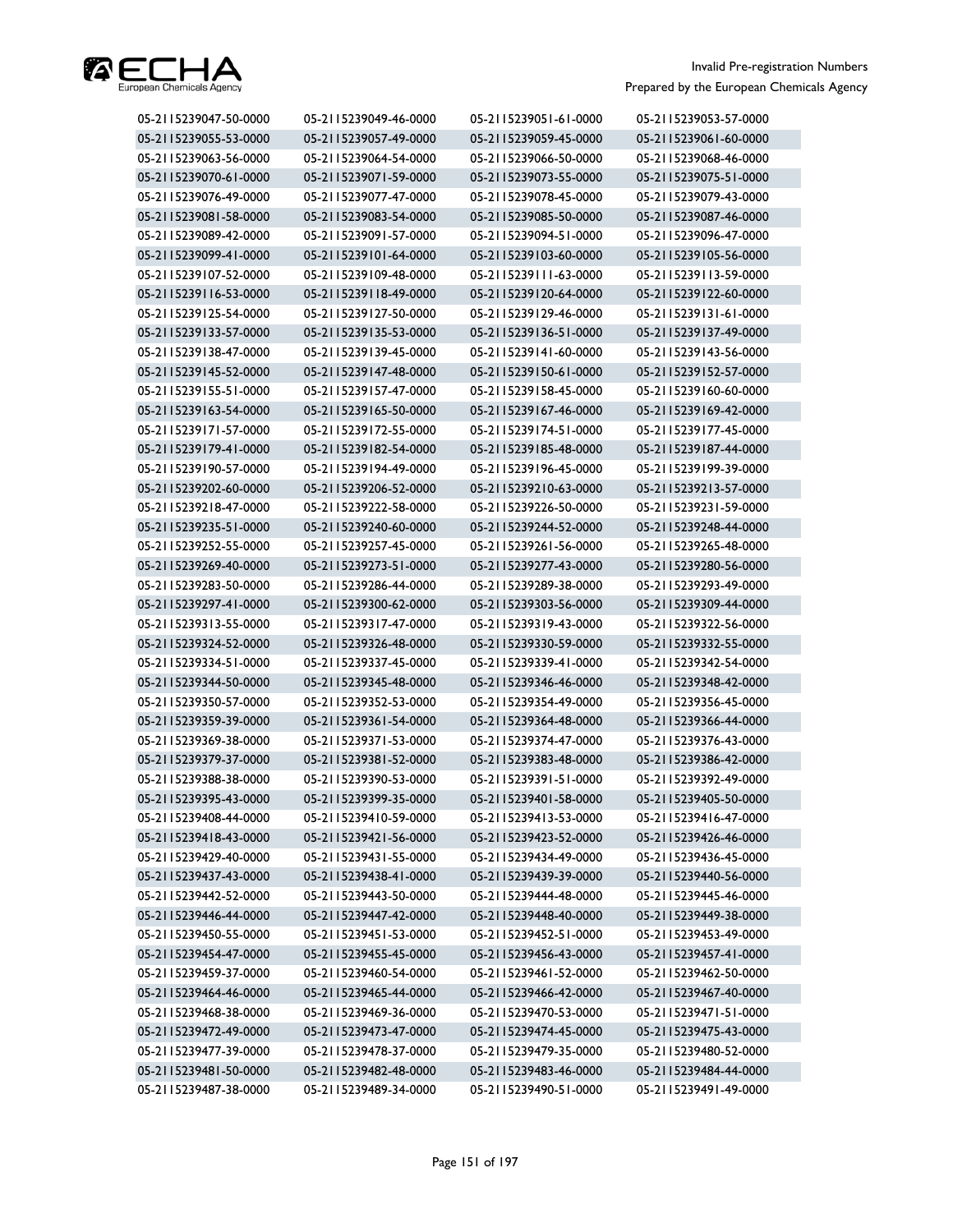

| 05-2115239492-47-0000 | 05-2115239494-43-0000 | 05-2115239497-37-0000 | 05-2115239500-58-0000 |
|-----------------------|-----------------------|-----------------------|-----------------------|
| 05-2115239503-52-0000 | 05-2115239506-46-0000 | 05-2115239510-57-0000 | 05-2115239513-51-0000 |
| 05-2115239516-45-0000 | 05-2115239519-39-0000 | 05-2115239522-52-0000 | 05-2115239525-46-0000 |
| 05-2115239528-40-0000 | 05-2115239532-51-0000 | 05-2115239534-47-0000 | 05-2115239535-45-0000 |
| 05-2115239537-41-0000 | 05-2115239540-54-0000 | 05-2115239543-48-0000 | 05-2115239546-42-0000 |
| 05-2115239550-53-0000 | 05-2115239553-47-0000 | 05-2115239556-41-0000 | 05-2115239559-35-0000 |
| 05-2115239562-48-0000 | 05-2115239565-42-0000 | 05-2115239567-38-0000 | 05-2115239569-34-0000 |
| 05-2115239572-47-0000 | 05-2115239575-41-0000 | 05-2115239577-37-0000 | 05-2115239578-35-0000 |
| 05-2115239579-33-0000 | 05-2115239583-44-0000 | 05-2115239587-36-0000 | 05-2115239593-43-0000 |
| 05-2115239597-35-0000 | 05-2115239601-54-0000 | 05-2115239605-46-0000 | 05-2115239609-38-0000 |
| 05-2115239612-51-0000 | 05-2115239616-43-0000 | 05-2115239620-54-0000 | 05-2115239624-46-0000 |
| 05-2115239627-40-0000 | 05-2115239631-51-0000 | 05-2115239637-39-0000 | 05-2115239640-52-0000 |
| 05-2115239644-44-0000 | 05-2115239648-36-0000 | 05-2115239652-47-0000 | 05-2115239656-39-0000 |
| 05-2115239660-50-0000 | 05-2115239664-42-0000 | 05-2115239667-36-0000 | 05-2115239671-47-0000 |
| 05-2115239674-41-0000 | 05-2115239677-35-0000 | 05-2115239682-44-0000 | 05-2115239685-38-0000 |
| 05-2115239688-32-0000 | 05-2115239691-45-0000 | 05-2115239695-37-0000 | 05-2115239698-31-0000 |
| 05-2115239704-46-0000 | 05-2115239710-53-0000 | 05-2115239716-41-0000 | 05-2115239723-46-0000 |
| 05-2115239729-34-0000 | 05-2115239735-41-0000 | 05-2115239741-48-0000 | 05-2115239746-38-0000 |
| 05-2115239753-43-0000 | 05-2115239759-31-0000 | 05-2115239764-40-0000 | 05-2115239770-47-0000 |
| 05-2115239775-37-0000 | 05-2115239782-42-0000 | 05-2115239788-30-0000 | 05-2115239794-37-0000 |
| 05-2115239799-27-0000 | 05-2115239804-44-0000 | 05-2115239809-34-0000 | 05-2115239815-41-0000 |
| 05-2115239819-33-0000 | 05-2115239824-42-0000 | 05-2115239830-49-0000 | 05-2115239835-39-0000 |
| 05-2115239840-48-0000 | 05-2115239845-38-0000 | 05-2115239850-47-0000 | 05-2115239855-37-0000 |
| 05-2115239860-46-0000 | 05-2115239864-38-0000 | 05-2115239871-43-0000 | 05-2115239877-31-0000 |
| 05-2115239886-32-0000 | 05-2115239894-35-0000 | 05-2115239900-50-0000 | 05-2115239906-38-0000 |
| 05-2115239914-41-0000 | 05-2115239925-38-0000 | 05-2115239936-35-0000 | 05-2115239947-32-0000 |
| 05-2115239959-27-0000 | 05-2115239971-41-0000 | 05-2115239985-32-0000 | 05-2115239997-27-0000 |
| 05-2115240007-61-0000 | 05-2115240019-56-0000 | 05-2115240031-70-0000 | 05-2115240043-65-0000 |
| 05-2115240052-66-0000 | 05-2115240062-65-0000 | 05-2115240072-64-0000 | 05-2115240082-63-0000 |
| 05-2115240090-66-0000 | 05-2115240099-48-0000 | 05-2115240108-57-0000 | 05-2115240113-66-0000 |
| 05-2115240120-71-0000 | 05-2115240129-53-0000 | 05-2115240133-64-0000 | 05-2115240139-52-0000 |
| 05-2115240146-57-0000 | 05-2115240151-66-0000 | 05-2115240156-56-0000 | 05-2115240164-59-0000 |
| 05-2115240168-51-0000 | 05-2115240177-52-0000 | 05-2115240190-64-0000 | 05-2115240203-65-0000 |
| 05-2115240213-64-0000 | 05-2115240226-57-0000 | 05-2115240237-54-0000 | 05-2115240248-51-0000 |
| 05-2115240260-65-0000 | 05-2115240294-54-0000 | 05-2115240329-49-0000 | 05-2115240386-49-0000 |
| 05-2115240396-48-0000 | 05-2115240406-55-0000 | 05-2115240440-63-0000 | 05-2115240449-45-0000 |
| 05-2115240455-52-0000 | 05-2115240461-59-0000 | 05-2115240497-44-0000 | 05-2115240506-53-0000 |
| 05-2115240534-54-0000 | 05-2115240563-53-0000 | 05-2115240600-63-0000 | 05-2115240679-38-0000 |
| 05-2115240688-39-0000 | 05-2115240695-44-0000 | 05-2115240739-40-0000 | 05-2115240746-45-0000 |
| 05-2115240789-35-0000 | 05-2115240795-42-0000 | 05-2115240804-51-0000 | 05-2115240827-43-0000 |
| 05-2115240834-48-0000 | 05-2115240842-51-0000 | 05-2115240864-45-0000 | 05-2115240872-48-0000 |
| 05-2115240882-47-0000 | 05-2115240889-33-0000 | 05-2115240897-36-0000 | 05-2115240904-49-0000 |
| 05-2115240911-54-0000 | 05-2115240939-36-0000 | 05-2115240947-39-0000 | 05-2115240955-42-0000 |
| 05-2115240962-47-0000 | 05-2115241017-59-0000 | 05-2115241039-53-0000 | 05-2115241100-72-0000 |
| 05-2115241119-53-0000 | 05-2115241126-58-0000 | 05-2115241133-63-0000 | 05-2115241142-64-0000 |
| 05-2115241149-50-0000 | 05-2115241169-48-0000 | 05-2115241191-61-0000 | 05-2115241231-65-0000 |
| 05-2115241262-60-0000 | 05-2115241335-55-0000 | 05-2115241340-64-0000 | 05-2115241374-53-0000 |
| 05-2115241423-58-0000 | 05-2115241472-55-0000 | 05-2115241482-54-0000 | 05-2115241492-53-0000 |
| 05-2115241583-50-0000 | 05-2115241593-49-0000 | 05-2115241657-43-0000 | 05-2115241666-44-0000 |
| 05-2115241692-49-0000 | 05-2115241720-58-0000 | 05-2115241729-40-0000 | 05-2115241761-52-0000 |
| 05-2115241769-36-0000 | 05-2115241795-41-0000 | 05-2115241834-47-0000 | 05-2115241902-52-0000 |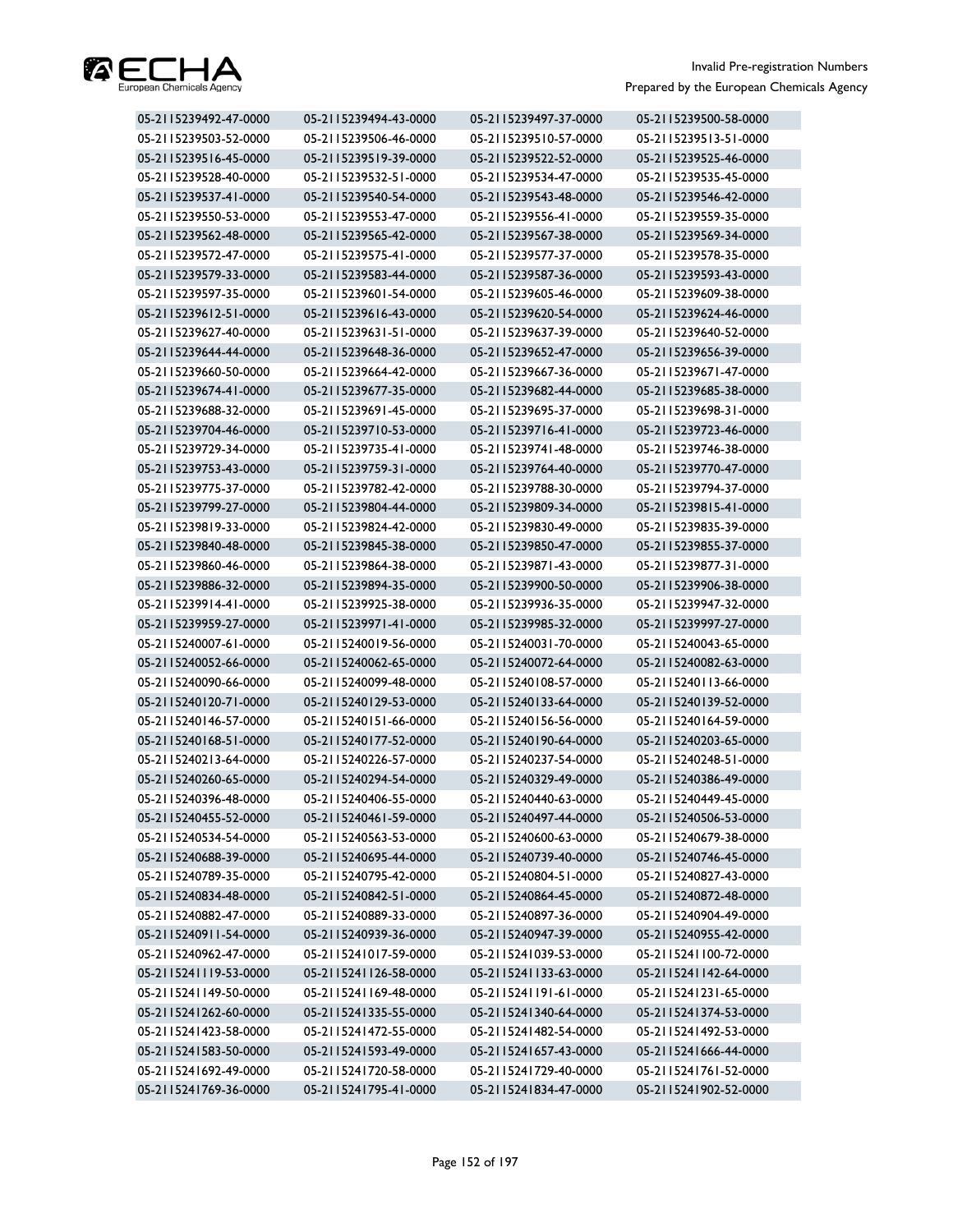

| 05-2115241914-47-0000 | 05-2115241975-39-0000 | 05-2115242029-53-0000 | 05-2115242041-67-0000 |
|-----------------------|-----------------------|-----------------------|-----------------------|
| 05-2115242052-64-0000 | 05-2115242063-61-0000 | 05-2115242075-56-0000 | 05-2115242087-51-0000 |
| 05-2115242098-48-0000 | 05-2115242110-70-0000 | 05-2115242140-67-0000 | 05-2115242156-54-0000 |
| 05-2115242166-53-0000 | 05-2115242177-50-0000 | 05-2115246265-49-0000 | 05-2115249599-29-0000 |
| 05-2115249723-44-0000 | 05-2115251573-49-0000 | 05-2115252528-43-0000 | 05-2115252750-52-0000 |
| 05-2115252951-46-0000 | 05-2115253836-39-0000 | 05-2115264388-37-0000 | 05-2115264660-49-0000 |
| 05-2115265788-28-0000 | 05-2115266761-43-0000 | 05-2115267362-48-0000 | 05-2115267363-46-0000 |
| 05-2115267366-40-0000 | 05-2115267375-41-0000 | 05-2115267397-35-0000 | 05-2115267413-49-0000 |
| 05-2115267415-45-0000 | 05-2115267428-38-0000 | 05-2115267430-53-0000 | 05-2115267432-49-0000 |
| 05-2115267435-43-0000 | 05-2115267452-47-0000 | 05-2115267456-39-0000 | 05-2115267459-33-0000 |
| 05-2115267462-46-0000 | 05-2115267464-42-0000 | 05-2115267471-47-0000 | 05-2115267475-39-0000 |
| 05-2115267478-33-0000 | 05-2115267484-40-0000 | 05-2115267490-47-0000 | 05-2115267531-49-0000 |
| 05-2115267535-41-0000 | 05-2115267541-48-0000 | 05-2115267544-42-0000 | 05-2115267548-34-0000 |
| 05-2115267576-35-0000 | 05-2115267580-46-0000 | 05-2115267585-36-0000 | 05-2115267606-40-0000 |
| 05-2115267609-34-0000 | 05-2115267628-34-0000 | 05-2115267631-47-0000 | 05-2115267636-37-0000 |
| 05-2115267639-31-0000 | 05-2115267665-36-0000 | 05-2115267690-43-0000 | 05-2115267696-31-0000 |
| 05-2115267700-50-0000 | 05-2115267705-40-0000 | 05-2115267734-39-0000 | 05-2115267741-44-0000 |
| 05-2115267768-28-0000 | 05-2115267775-33-0000 | 05-2115267780-42-0000 | 05-2115267784-34-0000 |
| 05-2115267792-37-0000 | 05-2115267817-33-0000 | 05-2115267822-42-0000 | 05-2115267827-32-0000 |
| 05-2115267832-41-0000 | 05-2115267838-29-0000 | 05-2115267843-38-0000 | 05-2115267848-28-0000 |
| 05-2115267854-35-0000 | 05-2115267860-42-0000 | 05-2115267864-34-0000 | 05-2115267870-41-0000 |
| 05-2115267877-27-0000 | 05-2115267903-40-0000 | 05-2115267907-32-0000 | 05-2115267912-41-0000 |
| 05-2115267920-44-0000 | 05-2115267924-36-0000 | 05-2115267948-26-0000 | 05-2115267952-37-0000 |
| 05-2115267957-27-0000 | 05-2115268001-61-0000 | 05-2115268004-55-0000 | 05-2115268027-47-0000 |
| 05-2115268032-56-0000 | 05-2115268036-48-0000 | 05-2115268041-57-0000 | 05-2115268045-49-0000 |
| 05-2115268055-48-0000 | 05-2115268059-40-0000 | 05-2115268098-38-0000 | 05-2115268102-57-0000 |
| 05-2115268109-43-0000 | 05-2115268131-56-0000 | 05-2115268138-42-0000 | 05-2115268143-51-0000 |
| 05-2115268149-39-0000 | 05-2115268155-46-0000 | 05-2115268175-44-0000 | 05-2115268181-51-0000 |
| 05-2115268202-55-0000 | 05-2115268223-51-0000 | 05-2115268228-41-0000 | 05-2115268233-50-0000 |
| 05-2115268239-38-0000 | 05-2115268244-47-0000 | 05-2115268249-37-0000 | 05-2115268254-46-0000 |
| 05-2115268259-36-0000 | 05-2115268264-45-0000 | 05-2115268271-50-0000 | 05-2115268291-48-0000 |
| 05-2115268326-43-0000 | 05-2115268331-52-0000 | 05-2115268352-48-0000 | 05-2115268356-40-0000 |
| 05-2115268362-47-0000 | 05-2115268393-42-0000 | 05-2115268413-48-0000 | 05-2115268468-33-0000 |
| 05-2115268475-38-0000 | 05-2115268492-42-0000 | 05-2115268512-48-0000 | 05-2115268530-50-0000 |
| 05-2115268604-43-0000 | 05-2115268609-33-0000 | 05-2115268670-44-0000 | 05-2115268761-41-0000 |
| 05-2115268768-27-0000 | 05-2115268793-34-0000 | 05-2115268831-42-0000 | 05-2115268862-37-0000 |
| 05-2115268867-27-0000 | 05-2115268871-38-0000 | 05-2115268970-38-0000 | 05-2115269060-56-0000 |
| 05-2115269075-45-0000 | 05-2115269089-36-0000 | 05-2115269114-51-0000 | 05-2115269118-43-0000 |
| 05-2115269146-44-0000 | 05-2115269193-45-0000 | 05-2115269196-39-0000 | 05-2115269203-52-0000 |
| 05-2115269208-42-0000 | 05-2115269214-49-0000 | 05-2115269219-39-0000 | 05-2115269231-53-0000 |
| 05-2115269236-43-0000 | 05-2115269250-53-0000 | 05-2115269284-42-0000 | 05-2115269310-55-0000 |
| 05-2115269315-45-0000 | 05-2115269330-53-0000 | 05-2115269363-44-0000 | 05-2115269367-36-0000 |
| 05-2115269373-43-0000 | 05-2115269404-46-0000 | 05-2115269416-41-0000 | 05-2115269422-48-0000 |
| 05-2115269436-39-0000 | 05-2115269439-33-0000 | 05-2115269443-44-0000 | 05-2115269464-40-0000 |
| 05-2115269497-31-0000 | 05-2115269503-46-0000 | 05-2115269526-38-0000 | 05-2115269533-43-0000 |
| 05-2115269541-46-0000 | 05-2115269573-39-0000 | 05-2115269579-27-0000 | 05-2115269586-32-0000 |
| 05-2115269605-40-0000 | 05-2115269630-47-0000 | 05-2115275741-44-0000 | 05-2115275745-36-0000 |
| 05-2115275748-30-0000 | 05-2115275751-43-0000 | 05-2115275754-37-0000 | 05-2115275757-31-0000 |
| 05-2115275760-44-0000 | 05-2115275763-38-0000 | 05-2115275766-32-0000 | 05-2115275768-28-0000 |
| 05-2115275772-39-0000 | 05-2115275774-35-0000 | 05-2115275778-27-0000 | 05-2115275780-42-0000 |
| 05-2115275784-34-0000 | 05-2115275786-30-0000 | 05-2115275789-24-0000 | 05-2115275792-37-0000 |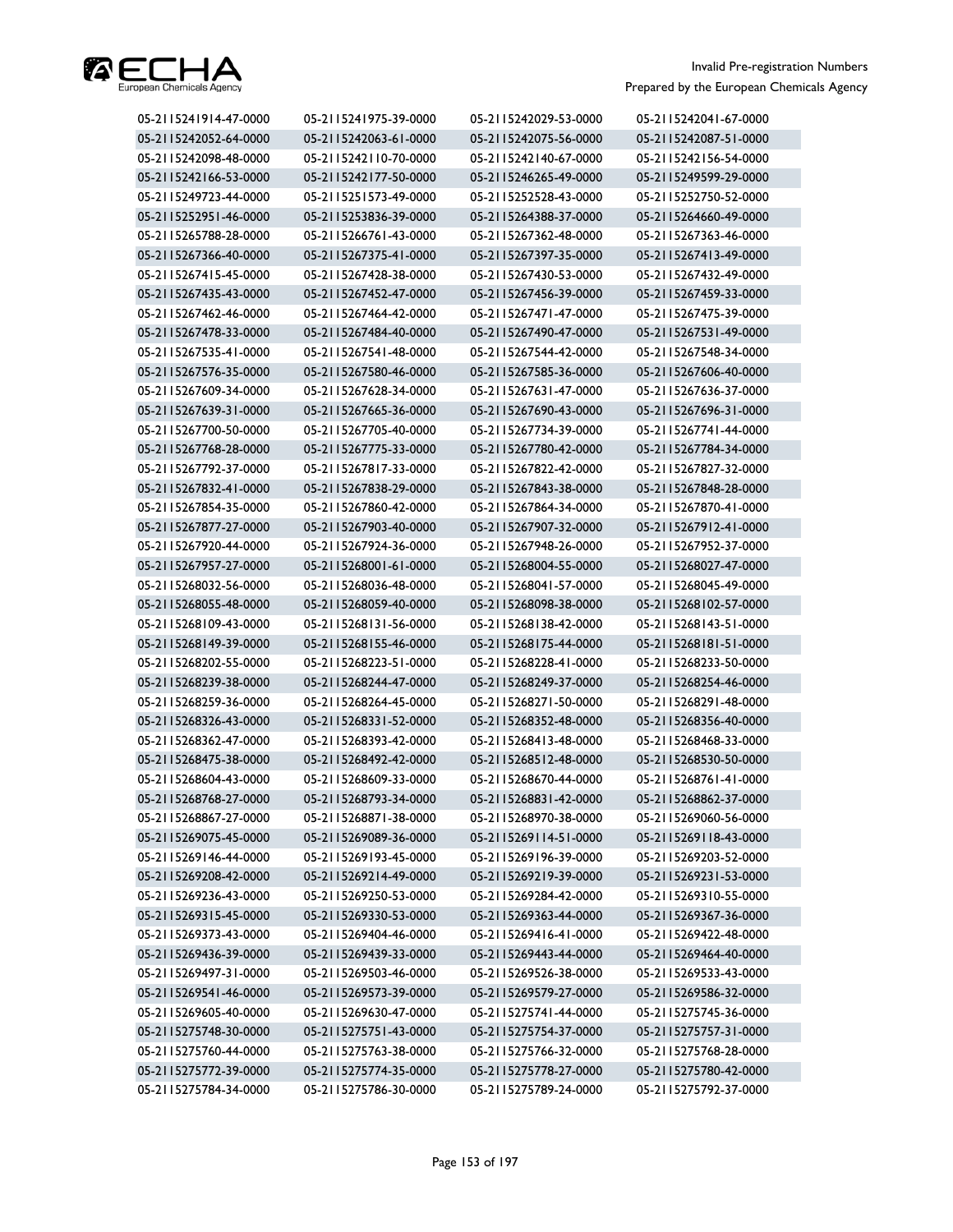

| 05-2115275796-29-0000 | 05-2115275798-25-0000 | 05-2115275801-46-0000 | 05-2115275805-38-0000 |
|-----------------------|-----------------------|-----------------------|-----------------------|
| 05-2115275808-32-0000 | 05-2115275812-43-0000 | 05-2115275815-37-0000 | 05-2115275819-29-0000 |
| 05-2115275823-40-0000 | 05-2115275826-34-0000 | 05-2115275830-45-0000 | 05-2115275834-37-0000 |
| 05-2115275837-31-0000 | 05-2115275840-44-0000 | 05-2115275843-38-0000 | 05-2115275845-34-0000 |
| 05-2115275848-28-0000 | 05-2115275852-39-0000 | 05-2115275856-31-0000 | 05-2115275860-42-0000 |
| 05-2115275862-38-0000 | 05-2115275866-30-0000 | 05-2115275869-24-0000 | 05-2115275873-35-0000 |
| 05-2115275878-25-0000 | 05-2115275881-38-0000 | 05-2115275885-30-0000 | 05-2115275889-22-0000 |
| 05-2115275892-35-0000 | 05-2115275896-27-0000 | 05-2115275900-46-0000 | 05-2115275904-38-0000 |
| 05-2115275908-30-0000 | 05-2115275913-39-0000 | 05-2115275916-33-0000 | 05-2115275920-44-0000 |
| 05-2115275924-36-0000 | 05-2115275927-30-0000 | 05-2115275931-41-0000 | 05-2115275934-35-0000 |
| 05-2115275939-25-0000 | 05-2115275943-36-0000 | 05-2115275947-28-0000 | 05-2115275950-41-0000 |
| 05-2115275953-35-0000 | 05-2115275956-29-0000 | 05-2115275958-25-0000 | 05-2115275962-36-0000 |
| 05-2115275967-26-0000 | 05-2115275971-37-0000 | 05-2115275975-29-0000 | 05-2115275979-21-0000 |
| 05-2115275982-34-0000 | 05-2115275986-26-0000 | 05-2115275990-37-0000 | 05-2115275995-27-0000 |
| 05-2115275999-19-0000 | 05-2115276004-55-0000 | 05-2115276008-47-0000 | 05-2115276010-62-0000 |
| 05-2115276014-54-0000 | 05-2115276018-46-0000 | 05-2115276023-55-0000 | 05-2115276027-47-0000 |
| 05-2115276030-60-0000 | 05-2115276033-54-0000 | 05-2115276037-46-0000 | 05-2115276041-57-0000 |
| 05-2115276046-47-0000 | 05-2115276048-43-0000 | 05-2115276049-41-0000 | 05-2115276051-56-0000 |
| 05-2115276054-50-0000 | 05-2115276057-44-0000 | 05-2115276060-57-0000 | 05-2115276063-51-0000 |
| 05-2115276066-45-0000 | 05-2115276070-56-0000 | 05-2115276072-52-0000 | 05-2115276075-46-0000 |
| 05-2115276079-38-0000 | 05-2115276082-51-0000 | 05-2115276085-45-0000 | 05-2115276088-39-0000 |
| 05-2115276092-50-0000 | 05-2115276095-44-0000 | 05-2115276098-38-0000 | 05-2115276101-59-0000 |
| 05-2115276104-53-0000 | 05-2115276107-47-0000 | 05-2115276110-60-0000 | 05-2115276112-56-0000 |
| 05-2115276114-52-0000 | 05-2115276116-48-0000 | 05-2115276119-42-0000 | 05-2115276121-57-0000 |
| 05-2115276125-49-0000 | 05-2115276128-43-0000 | 05-2115276132-54-0000 | 05-2115276135-48-0000 |
| 05-2115276138-42-0000 | 05-2115276141-55-0000 | 05-2115276145-47-0000 | 05-2115276149-39-0000 |
| 05-2115276152-52-0000 | 05-2115276155-46-0000 | 05-2115276158-40-0000 | 05-2115276162-51-0000 |
| 05-2115276165-45-0000 | 05-2115276168-39-0000 | 05-2115276171-52-0000 | 05-2115276174-46-0000 |
| 05-2115276176-42-0000 | 05-2115276178-38-0000 | 05-2115276180-53-0000 | 05-2115276182-49-0000 |
| 05-2115276183-47-0000 | 05-2115276185-43-0000 | 05-2115276187-39-0000 | 05-2115276189-35-0000 |
| 05-2115276192-48-0000 | 05-2115276193-46-0000 | 05-2115276195-42-0000 | 05-2115276197-38-0000 |
| 05-2115276200-59-0000 | 05-2115276202-55-0000 | 05-2115276204-51-0000 | 05-2115276205-49-0000 |
| 05-2115276207-45-0000 | 05-2115276209-41-0000 | 05-2115276211-56-0000 | 05-2115276213-52-0000 |
| 05-2115276215-48-0000 | 05-2115276216-46-0000 | 05-2115276218-42-0000 | 05-2115276220-57-0000 |
| 05-2115276222-53-0000 | 05-2115276224-49-0000 | 05-2115276226-45-0000 | 05-2115276227-43-0000 |
| 05-2115276229-39-0000 | 05-2115276231-54-0000 | 05-2115276233-50-0000 | 05-2115276235-46-0000 |
| 05-2115276237-42-0000 | 05-2115276239-38-0000 | 05-2115276240-55-0000 | 05-2115276243-49-0000 |
| 05-2115276246-43-0000 | 05-2115276249-37-0000 | 05-2115276253-48-0000 | 05-2115276257-40-0000 |
| 05-2115276261-51-0000 | 05-2115276264-45-0000 | 05-2115276267-39-0000 | 05-2115276271-50-0000 |
| 05-2115276275-42-0000 | 05-2115276279-34-0000 | 05-2115276282-47-0000 | 05-2115276286-39-0000 |
| 05-2115276290-50-0000 | 05-2115276293-44-0000 | 05-2115276297-36-0000 | 05-2115276300-57-0000 |
| 05-2115276302-53-0000 | 05-2115276305-47-0000 | 05-2115276309-39-0000 | 05-2115276313-50-0000 |
| 05-2115276316-44-0000 | 05-2115276320-55-0000 | 05-2115276324-47-0000 | 05-2115276328-39-0000 |
| 05-2115276332-50-0000 | 05-2115276336-42-0000 | 05-2115276340-53-0000 | 05-2115276343-47-0000 |
| 05-2115276347-39-0000 | 05-2115276350-52-0000 | 05-2115276353-46-0000 | 05-2115276355-42-0000 |
| 05-2115276358-36-0000 | 05-2115276362-47-0000 | 05-2115276366-39-0000 | 05-2115276370-50-0000 |
| 05-2115276374-42-0000 | 05-2115276379-32-0000 | 05-2115276382-45-0000 | 05-2115276386-37-0000 |
| 05-2115276390-48-0000 | 05-2115276394-40-0000 | 05-2115276398-32-0000 | 05-2115276401-53-0000 |
| 05-2115276406-43-0000 | 05-2115276409-37-0000 | 05-2115276411-52-0000 | 05-2115276415-44-0000 |
| 05-2115276418-38-0000 | 05-2115276422-49-0000 | 05-2115276426-41-0000 | 05-2115276430-52-0000 |
| 05-2115276434-44-0000 | 05-2115276438-36-0000 | 05-2115276442-47-0000 | 05-2115276446-39-0000 |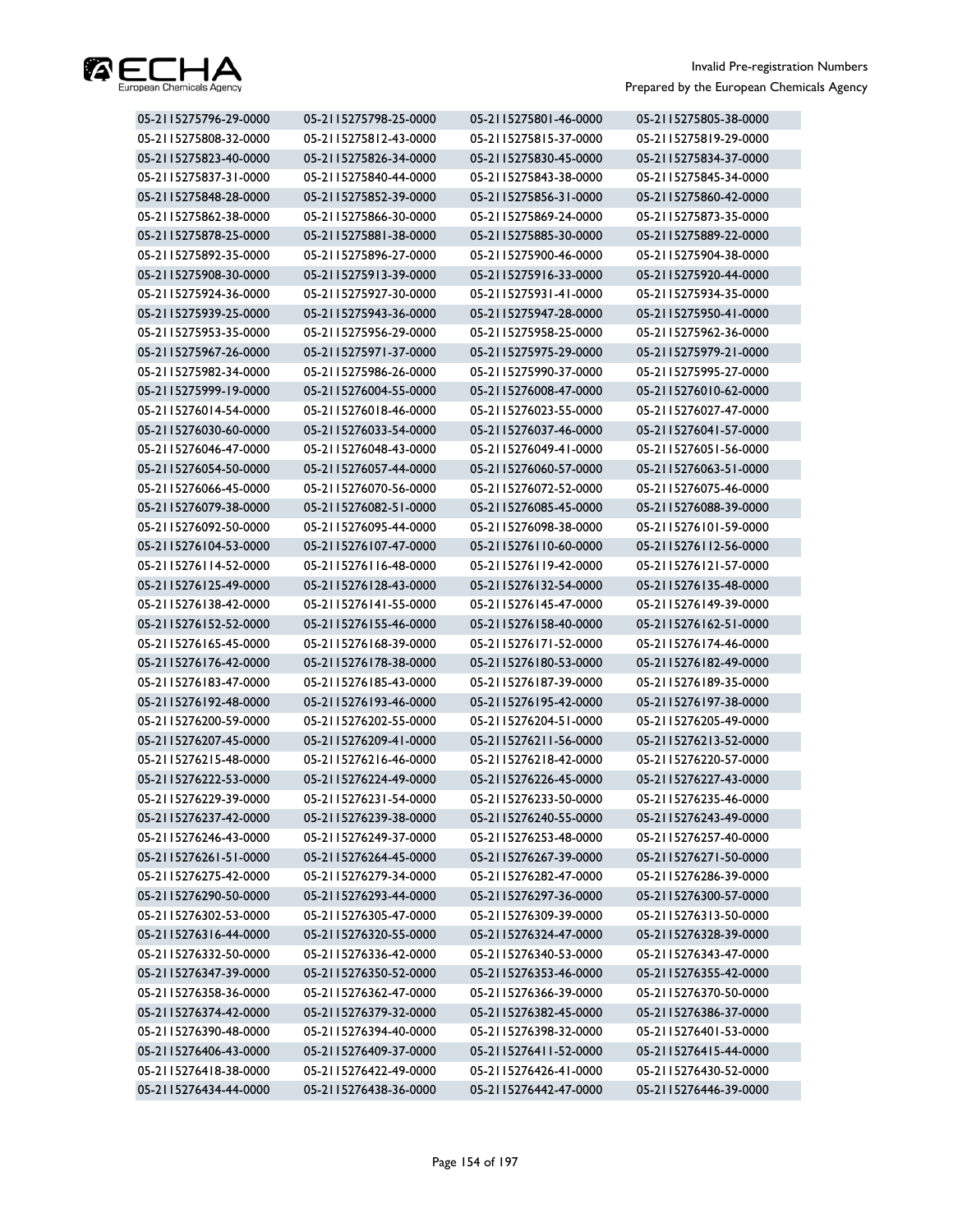

| 05-2115276450-50-0000 | 05-2115276454-42-0000 | 05-2115276457-36-0000 | 05-2115276460-49-0000 |
|-----------------------|-----------------------|-----------------------|-----------------------|
| 05-2115276462-45-0000 | 05-2115276465-39-0000 | 05-2115276470-48-0000 | 05-2115276475-38-0000 |
| 05-2115276479-30-0000 | 05-2115276483-41-0000 | 05-2115276487-33-0000 | 05-2115276491-44-0000 |
| 05-2115276495-36-0000 | 05-2115276498-30-0000 | 05-2115276502-49-0000 | 05-2115276506-41-0000 |
| 05-2115276510-52-0000 | 05-2115276513-46-0000 | 05-2115276515-42-0000 | 05-2115276519-34-0000 |
| 05-2115276524-43-0000 | 05-2115276529-33-0000 | 05-2115276533-44-0000 | 05-2115276538-34-0000 |
| 05-2115276542-45-0000 | 05-2115276546-37-0000 | 05-2115276550-48-0000 | 05-2115276554-40-0000 |
| 05-2115276558-32-0000 | 05-2115276562-43-0000 | 05-2115276565-37-0000 | 05-2115276567-33-0000 |
| 05-2115276571-44-0000 | 05-2115276576-34-0000 | 05-2115276580-45-0000 | 05-2115276585-35-0000 |
| 05-2115276589-27-0000 | 05-2115276593-38-0000 | 05-2115276598-28-0000 | 05-2115276602-47-0000 |
| 05-2115276605-41-0000 | 05-2115276609-33-0000 | 05-2115276613-44-0000 | 05-2115276615-40-0000 |
| 05-2115276618-34-0000 | 05-2115276623-43-0000 | 05-2115276627-35-0000 | 05-2115276632-44-0000 |
| 05-2115276636-36-0000 | 05-2115276641-45-0000 | 05-2115276645-37-0000 | 05-2115276649-29-0000 |
| 05-2115276654-38-0000 | 05-2115276658-30-0000 | 05-2115276662-41-0000 | 05-2115276664-37-0000 |
| 05-2115276666-33-0000 | 05-2115276671-42-0000 | 05-2115276676-32-0000 | 05-2115276680-43-0000 |
| 05-2115276685-33-0000 | 05-2115276689-25-0000 | 05-2115276693-36-0000 | 05-2115276698-26-0000 |
| 05-2115276703-43-0000 | 05-2115276710-48-0000 | 05-2115276718-32-0000 | 05-2115276724-39-0000 |
| 05-2115276731-44-0000 | 05-2115276739-28-0000 | 05-2115276748-29-0000 | 05-2115276755-34-0000 |
| 05-2115276763-37-0000 | 05-2115276767-29-0000 | 05-2115276772-38-0000 | 05-2115276777-28-0000 |
| 05-2115276781-39-0000 | 05-2115276786-29-0000 | 05-2115276788-25-0000 | 05-2115276790-40-0000 |
| 05-2115276792-36-0000 | 05-2115276794-32-0000 | 05-2115276796-28-0000 | 05-2115276798-24-0000 |
| 05-2115276800-47-0000 | 05-2115276802-43-0000 | 05-2115276805-37-0000 | 05-2115276807-33-0000 |
| 05-2115276809-29-0000 | 05-2115276811-44-0000 | 05-2115276813-40-0000 | 05-2115276815-36-0000 |
| 05-2115276817-32-0000 | 05-2115276819-28-0000 | 05-2115276821-43-0000 | 05-2115276825-35-0000 |
| 05-2115276827-31-0000 | 05-2115276830-44-0000 | 05-2115276832-40-0000 | 05-2115276834-36-0000 |
| 05-2115276837-30-0000 | 05-2115276839-26-0000 | 05-2115276840-43-0000 | 05-2115276842-39-0000 |
| 05-2115276844-35-0000 | 05-2115276846-31-0000 | 05-2115276849-25-0000 | 05-2115276851-40-0000 |
| 05-2115276853-36-0000 | 05-2115276855-32-0000 | 05-2115276860-41-0000 | 05-2115276865-31-0000 |
| 05-2115276871-38-0000 | 05-2115276875-30-0000 | 05-2115276880-39-0000 | 05-2115276885-29-0000 |
| 05-2115276890-38-0000 | 05-2115276894-30-0000 | 05-2115276899-20-0000 | 05-2115276901-43-0000 |
| 05-2115276905-35-0000 | 05-2115276910-44-0000 | 05-2115276915-34-0000 | 05-2115276920-43-0000 |
| 05-2115276925-33-0000 | 05-2115276929-25-0000 | 05-2115276935-32-0000 | 05-2115276941-39-0000 |
| 05-2115276945-31-0000 | 05-2115276949-23-0000 | 05-2115276953-34-0000 | 05-2115276959-22-0000 |
| 05-2115276964-31-0000 | 05-2115276969-21-0000 | 05-2115276974-30-0000 | 05-2115276978-22-0000 |
| 05-2115276983-31-0000 | 05-2115276988-21-0000 | 05-2115276992-32-0000 | 05-2115276995-26-0000 |
| 05-2115276999-18-0000 | 05-2115277004-54-0000 | 05-2115277009-44-0000 | 05-2115277014-53-0000 |
| 05-2115277020-60-0000 | 05-2115277025-50-0000 | 05-2115277030-59-0000 | 05-2115277036-47-0000 |
| 05-2115277040-58-0000 | 05-2115277042-54-0000 | 05-2115277048-42-0000 | 05-2115277055-47-0000 |
| 05-2115277060-56-0000 | 05-2115277066-44-0000 | 05-2115277071-53-0000 | 05-2115277076-43-0000 |
| 05-2115277083-48-0000 | 05-2115277088-38-0000 | 05-2115277090-53-0000 | 05-2115277094-45-0000 |
| 05-2115277099-35-0000 | 05-2115277106-48-0000 | 05-2115277111-57-0000 | 05-2115277116-47-0000 |
| 05-2115277121-56-0000 | 05-2115277126-46-0000 | 05-2115277131-55-0000 | 05-2115277134-49-0000 |
| 05-2115277137-43-0000 | 05-2115277143-50-0000 | 05-2115277148-40-0000 | 05-2115277154-47-0000 |
| 05-2115277159-37-0000 | 05-2115277165-44-0000 | 05-2115277172-49-0000 | 05-2115277177-39-0000 |
| 05-2115277181-50-0000 | 05-2115277184-44-0000 | 05-2115277189-34-0000 | 05-2115277196-39-0000 |
| 05-2115277201-56-0000 | 05-2115277207-44-0000 | 05-2115277212-53-0000 | 05-2115277217-43-0000 |
| 05-2115277222-52-0000 | 05-2115277226-44-0000 | 05-2115277229-38-0000 | 05-2115277235-45-0000 |
| 05-2115277240-54-0000 | 05-2115277245-44-0000 | 05-2115277250-53-0000 | 05-2115277256-41-0000 |
| 05-2115277262-48-0000 | 05-2115277267-38-0000 | 05-2115277270-51-0000 | 05-2115277274-43-0000 |
| 05-2115277280-50-0000 | 05-2115277285-40-0000 | 05-2115277290-49-0000 | 05-2115277296-37-0000 |
| 05-2115277301-54-0000 | 05-2115277307-42-0000 | 05-2115277312-51-0000 | 05-2115277318-39-0000 |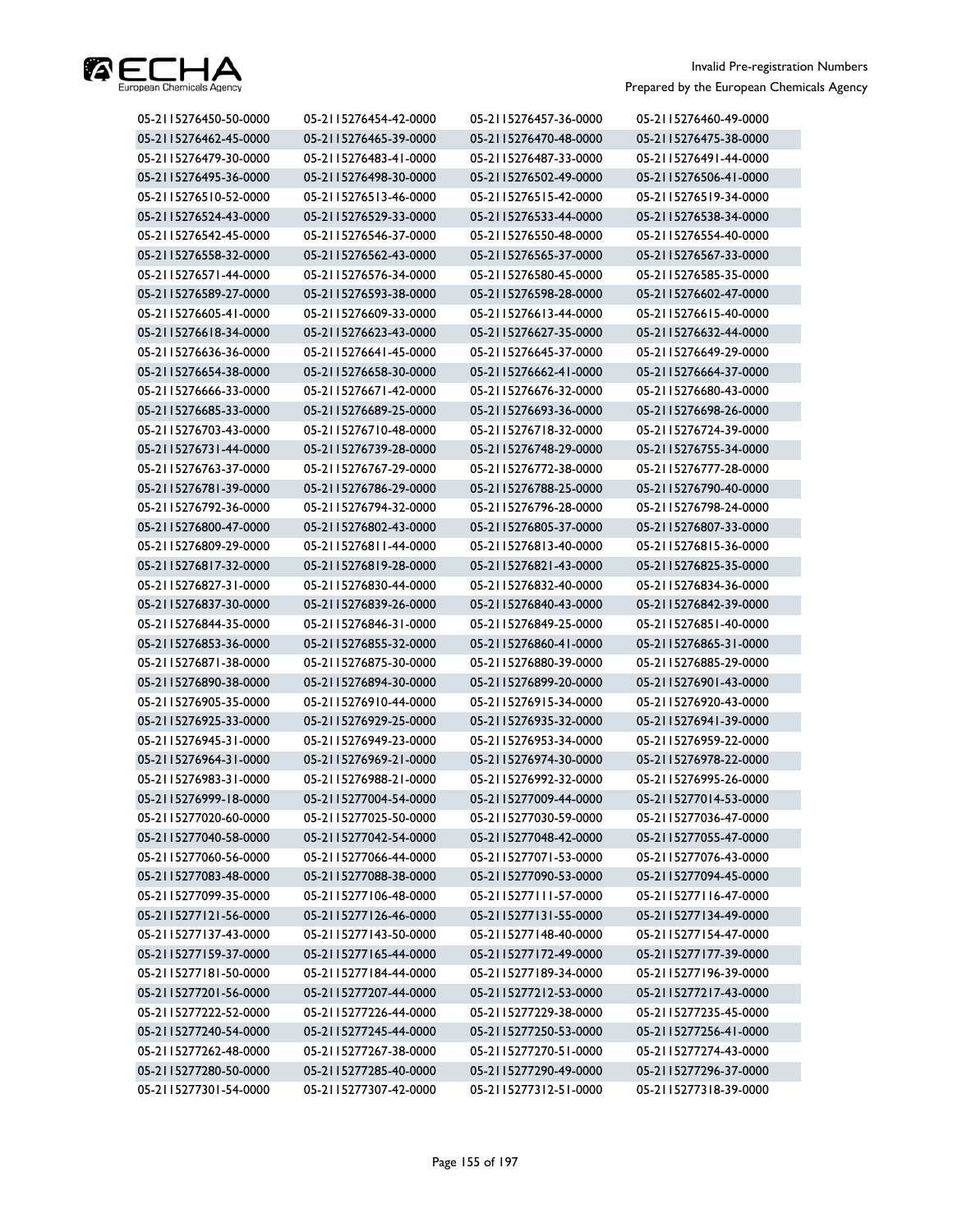

| 05-2115277323-48-0000 | 05-2115277326-42-0000 | 05-2115277331-51-0000 | 05-2115277338-37-0000 |
|-----------------------|-----------------------|-----------------------|-----------------------|
| 05-2115277344-44-0000 | 05-2115277351-49-0000 | 05-2115277356-39-0000 | 05-2115277361-48-0000 |
| 05-2115277367-36-0000 | 05-2115277370-49-0000 | 05-2115277372-45-0000 | 05-2115277381-46-0000 |
| 05-2115277391-45-0000 | 05-2115277397-33-0000 | 05-2115277406-42-0000 | 05-2115277414-45-0000 |
| 05-2115277423-46-0000 | 05-2115277432-47-0000 | 05-2115277437-37-0000 | 05-2115277447-36-0000 |
| 05-2115277456-37-0000 | 05-2115277465-38-0000 | 05-2115277475-37-0000 | 05-2115277484-38-0000 |
| 05-2115277492-41-0000 | 05-2115277501-50-0000 | 05-2115277505-42-0000 | 05-2115277513-45-0000 |
| 05-2115277521-48-0000 | 05-2115277529-32-0000 | 05-2115277537-35-0000 | 05-2115277547-34-0000 |
| 05-2115277561-44-0000 | 05-2115277570-45-0000 | 05-2115277575-35-0000 | 05-2115277581-42-0000 |
| 05-2115277589-26-0000 | 05-2115277597-29-0000 | 05-2115277606-38-0000 | 05-2115277613-43-0000 |
| 05-2115277621-46-0000 | 05-2115277628-32-0000 | 05-2115277634-39-0000 | 05-2115277639-29-0000 |
| 05-2115277647-32-0000 | 05-2115277656-33-0000 | 05-2115277664-36-0000 | 05-2115277670-43-0000 |
| 05-2115277678-27-0000 | 05-2115277685-32-0000 | 05-2115277692-37-0000 | 05-2115277700-48-0000 |
| 05-2115277708-32-0000 | 05-2115277717-33-0000 | 05-2115277724-38-0000 | 05-2115277730-45-0000 |
| 05-2115277734-37-0000 | 05-2115277741-42-0000 | 05-2115277742-40-0000 | 05-2115277746-32-0000 |
| 05-2115277751-41-0000 | 05-2115277757-29-0000 | 05-2115277762-38-0000 | 05-2115277767-28-0000 |
| 05-2115277771-39-0000 | 05-2115277775-31-0000 | 05-2115277777-27-0000 | 05-2115277784-32-0000 |
| 05-2115277792-35-0000 | 05-2115277802-42-0000 | 05-2115277812-41-0000 | 05-2115277822-40-0000 |
| 05-2115277834-35-0000 | 05-2115277841-40-0000 | 05-2115277872-35-0000 | 05-2115277875-29-0000 |
| 05-2115277879-21-0000 | 05-2115277881-36-0000 | 05-2115277883-32-0000 | 05-2115277886-26-0000 |
| 05-2115277889-20-0000 | 05-2115277891-35-0000 | 05-2115277893-31-0000 | 05-2115277896-25-0000 |
| 05-2115277898-21-0000 | 05-2115277901-42-0000 | 05-2115277904-36-0000 | 05-2115277906-32-0000 |
| 05-2115277908-28-0000 | 05-2115277912-39-0000 | 05-2115277915-33-0000 | 05-2115277917-29-0000 |
| 05-2115277919-25-0000 | 05-2115277922-38-0000 | 05-2115277925-32-0000 | 05-2115277927-28-0000 |
| 05-2115277928-26-0000 | 05-2115277930-41-0000 | 05-2115277932-37-0000 | 05-2115277934-33-0000 |
| 05-2115277936-29-0000 | 05-2115277939-23-0000 | 05-2115277942-36-0000 | 05-2115277944-32-0000 |
| 05-2115277947-26-0000 | 05-2115277950-39-0000 | 05-2115277952-35-0000 | 05-2115277955-29-0000 |
| 05-2115277958-23-0000 | 05-2115277961-36-0000 | 05-2115277964-30-0000 | 05-2115277966-26-0000 |
| 05-2115277969-20-0000 | 05-2115277972-33-0000 | 05-2115277975-27-0000 | 05-2115277978-21-0000 |
| 05-2115277979-19-0000 | 05-2115277982-32-0000 | 05-2115277985-26-0000 | 05-2115277989-18-0000 |
| 05-2115277992-31-0000 | 05-2115277995-25-0000 | 05-2115277997-21-0000 | 05-2115278000-61-0000 |
| 05-2115278003-55-0000 | 05-2115278006-49-0000 | 05-2115278009-43-0000 | 05-2115278011-58-0000 |
| 05-2115278013-54-0000 | 05-2115278014-52-0000 | 05-2115278016-48-0000 | 05-2115278019-42-0000 |
| 05-2115278022-55-0000 | 05-2115278025-49-0000 | 05-2115278028-43-0000 | 05-2115278031-56-0000 |
| 05-2115278034-50-0000 | 05-2115278037-44-0000 | 05-2115278040-57-0000 | 05-2115278043-51-0000 |
| 05-2115278046-45-0000 | 05-2115278049-39-0000 | 05-2115278052-52-0000 | 05-2115278056-44-0000 |
| 05-2115278059-38-0000 | 05-2115278062-51-0000 | 05-2115278065-45-0000 | 05-2115278068-39-0000 |
| 05-2115278071-52-0000 | 05-2115278074-46-0000 | 05-2115278076-42-0000 | 05-2115278079-36-0000 |
| 05-2115278082-49-0000 | 05-2115278085-43-0000 | 05-2115278087-39-0000 | 05-2115278090-52-0000 |
| 05-2115278092-48-0000 | 05-2115278095-42-0000 | 05-2115278099-34-0000 | 05-2115278101-57-0000 |
| 05-2115278105-49-0000 | 05-2115278109-41-0000 | 05-2115278112-54-0000 | 05-2115278116-46-0000 |
| 05-2115278119-40-0000 | 05-2115278124-49-0000 | 05-2115278127-43-0000 | 05-2115278130-56-0000 |
| 05-2115278134-48-0000 | 05-2115278137-42-0000 | 05-2115278140-55-0000 | 05-2115278143-49-0000 |
| 05-2115278145-45-0000 | 05-2115278149-37-0000 | 05-2115278152-50-0000 | 05-2115278155-44-0000 |
| 05-2115278158-38-0000 | 05-2115278160-53-0000 | 05-2115278162-49-0000 | 05-2115278165-43-0000 |
| 05-2115278168-37-0000 | 05-2115278172-48-0000 | 05-2115278175-42-0000 | 05-2115278178-36-0000 |
| 05-2115278183-45-0000 | 05-2115278186-39-0000 | 05-2115278190-50-0000 | 05-2115278193-44-0000 |
| 05-2115278196-38-0000 | 05-2115278200-57-0000 | 05-2115278203-51-0000 | 05-2115278206-45-0000 |
| 05-2115278210-56-0000 | 05-2115278213-50-0000 | 05-2115278217-42-0000 | 05-2115278219-38-0000 |
| 05-2115278222-51-0000 | 05-2115278225-45-0000 | 05-2115278227-41-0000 | 05-2115278230-54-0000 |
| 05-2115278233-48-0000 | 05-2115278237-40-0000 | 05-2115278241-51-0000 | 05-2115278245-43-0000 |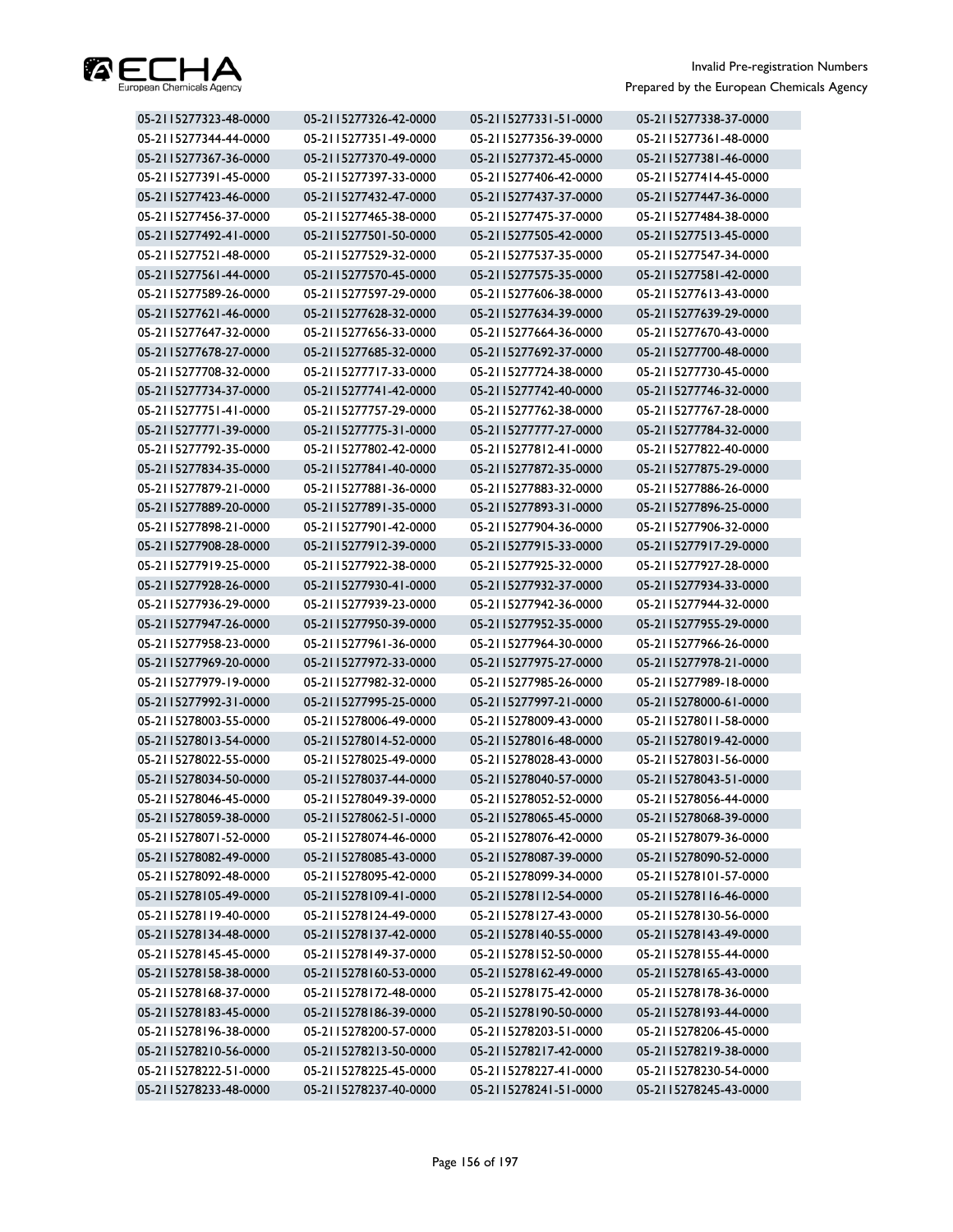

| 05-2115278249-35-0000 | 05-2115278252-48-0000 | 05-2115278256-40-0000 | 05-2115278259-34-0000 |
|-----------------------|-----------------------|-----------------------|-----------------------|
| 05-2115278263-45-0000 | 05-2115278265-41-0000 | 05-2115278269-33-0000 | 05-2115278272-46-0000 |
| 05-2115278276-38-0000 | 05-2115278279-32-0000 | 05-2115278283-43-0000 | 05-2115278286-37-0000 |
| 05-2115278288-33-0000 | 05-2115278289-31-0000 | 05-2115278291-46-0000 | 05-2115278294-40-0000 |
| 05-2115278296-36-0000 | 05-2115278299-30-0000 | 05-2115278302-51-0000 | 05-2115278307-41-0000 |
| 05-2115278309-37-0000 | 05-2115278312-50-0000 | 05-2115278315-44-0000 | 05-2115278317-40-0000 |
| 05-2115278320-53-0000 | 05-2115278322-49-0000 | 05-2115278325-43-0000 | 05-2115278328-37-0000 |
| 05-2115278330-52-0000 | 05-2115278333-46-0000 | 05-2115278334-44-0000 | 05-2115278336-40-0000 |
| 05-2115278338-36-0000 | 05-2115278341-49-0000 | 05-2115278344-43-0000 | 05-2115278347-37-0000 |
| 05-2115278349-33-0000 | 05-2115278352-46-0000 | 05-2115278355-40-0000 | 05-2115278358-34-0000 |
| 05-2115278360-49-0000 | 05-2115278363-43-0000 | 05-2115278366-37-0000 | 05-2115278369-31-0000 |
| 05-2115278372-44-0000 | 05-2115278375-38-0000 | 05-2115278377-34-0000 | 05-2115278378-32-0000 |
| 05-2115278380-47-0000 | 05-2115278383-41-0000 | 05-2115278387-33-0000 | 05-2115278390-46-0000 |
| 05-2115278393-40-0000 | 05-2115278395-36-0000 | 05-2115278398-30-0000 | 05-2115278401-51-0000 |
| 05-2115278404-45-0000 | 05-2115278407-39-0000 | 05-2115278410-52-0000 | 05-2115278412-48-0000 |
| 05-2115278415-42-0000 | 05-2115278418-36-0000 | 05-2115278421-49-0000 | 05-2115278422-47-0000 |
| 05-2115278425-41-0000 | 05-2115278428-35-0000 | 05-2115278432-46-0000 | 05-2115278435-40-0000 |
| 05-2115278438-34-0000 | 05-2115278441-47-0000 | 05-2115278444-41-0000 | 05-2115278447-35-0000 |
| 05-2115278450-48-0000 | 05-2115278453-42-0000 | 05-2115278456-36-0000 | 05-2115278460-47-0000 |
| 05-2115278461-45-0000 | 05-2115278462-43-0000 | 05-2115278463-41-0000 | 05-2115278464-39-0000 |
| 05-2115278465-37-0000 | 05-2115278467-33-0000 | 05-2115278469-29-0000 | 05-2115278472-42-0000 |
| 05-2115278475-36-0000 | 05-2115278478-30-0000 | 05-2115278482-41-0000 | 05-2115278487-31-0000 |
| 05-2115278490-44-0000 | 05-2115278494-36-0000 | 05-2115278497-30-0000 | 05-2115278500-51-0000 |
| 05-2115278504-43-0000 | 05-2115278507-37-0000 | 05-2115278510-50-0000 | 05-2115278512-46-0000 |
| 05-2115278513-44-0000 | 05-2115278516-38-0000 | 05-2115278520-49-0000 | 05-2115278523-43-0000 |
| 05-2115278526-37-0000 | 05-2115278530-48-0000 | 05-2115278533-42-0000 | 05-2115278537-34-0000 |
| 05-2115278540-47-0000 | 05-2115278548-31-0000 | 05-2115278550-46-0000 | 05-2115278552-42-0000 |
| 05-2115278556-34-0000 | 05-2115278560-45-0000 | 05-2115278563-39-0000 | 05-2115278567-31-0000 |
| 05-2115278573-38-0000 | 05-2115278579-26-0000 | 05-2115278582-39-0000 | 05-2115278585-33-0000 |
| 05-2115278588-27-0000 | 05-2115278592-38-0000 | 05-2115278594-34-0000 | 05-2115278595-32-0000 |
| 05-2115278597-28-0000 | 05-2115278603-43-0000 | 05-2115278607-35-0000 | 05-2115278611-46-0000 |
| 05-2115278614-40-0000 | 05-2115278619-30-0000 | 05-2115278622-43-0000 | 05-2115278625-37-0000 |
| 05-2115278628-31-0000 | 05-2115278631-44-0000 | 05-2115278636-34-0000 | 05-2115278637-32-0000 |
| 05-2115278639-28-0000 | 05-2115278642-41-0000 | 05-2115278645-35-0000 | 05-2115278649-27-0000 |
| 05-2115278652-40-0000 | 05-2115278656-32-0000 | 05-2115278659-26-0000 | 05-2115278663-37-0000 |
| 05-2115278666-31-0000 | 05-2115278669-25-0000 | 05-2115278672-38-0000 | 05-2115278674-34-0000 |
| 05-2115278676-30-0000 | 05-2115278680-41-0000 | 05-2115278684-33-0000 | 05-2115278687-27-0000 |
| 05-2115278691-38-0000 | 05-2115278694-32-0000 | 05-2115278699-22-0000 | 05-2115278702-43-0000 |
| 05-2115278705-37-0000 | 05-2115278709-29-0000 | 05-2115278712-42-0000 | 05-2115278713-40-0000 |
| 05-2115278717-32-0000 | 05-2115278720-45-0000 | 05-2115278724-37-0000 | 05-2115278728-29-0000 |
| 05-2115278731-42-0000 | 05-2115278735-34-0000 | 05-2115278739-26-0000 | 05-2115278743-37-0000 |
| 05-2115278746-31-0000 | 05-2115278750-42-0000 | 05-2115278751-40-0000 | 05-2115278753-36-0000 |
| 05-2115278757-28-0000 | 05-2115278760-41-0000 | 05-2115278764-33-0000 | 05-2115278769-23-0000 |
| 05-2115278773-34-0000 | 05-2115278776-28-0000 | 05-2115278780-39-0000 | 05-2115278784-31-0000 |
| 05-2115278787-25-0000 | 05-2115278790-38-0000 | 05-2115278792-34-0000 | 05-2115278796-26-0000 |
| 05-2115278799-20-0000 | 05-2115278803-39-0000 | 05-2115278807-31-0000 | 05-2115278811-42-0000 |
| 05-2115278814-36-0000 | 05-2115278819-26-0000 | 05-2115278823-37-0000 | 05-2115278826-31-0000 |
| 05-2115278827-29-0000 | 05-2115278830-42-0000 | 05-2115278834-34-0000 | 05-2115278839-24-0000 |
| 05-2115278842-37-0000 | 05-2115278847-27-0000 | 05-2115278851-38-0000 | 05-2115278856-28-0000 |
| 05-2115278860-39-0000 | 05-2115278864-31-0000 | 05-2115278866-27-0000 | 05-2115278867-25-0000 |
| 05-2115278869-21-0000 | 05-2115278870-38-0000 | 05-2115278872-34-0000 | 05-2115278873-32-0000 |
|                       |                       |                       |                       |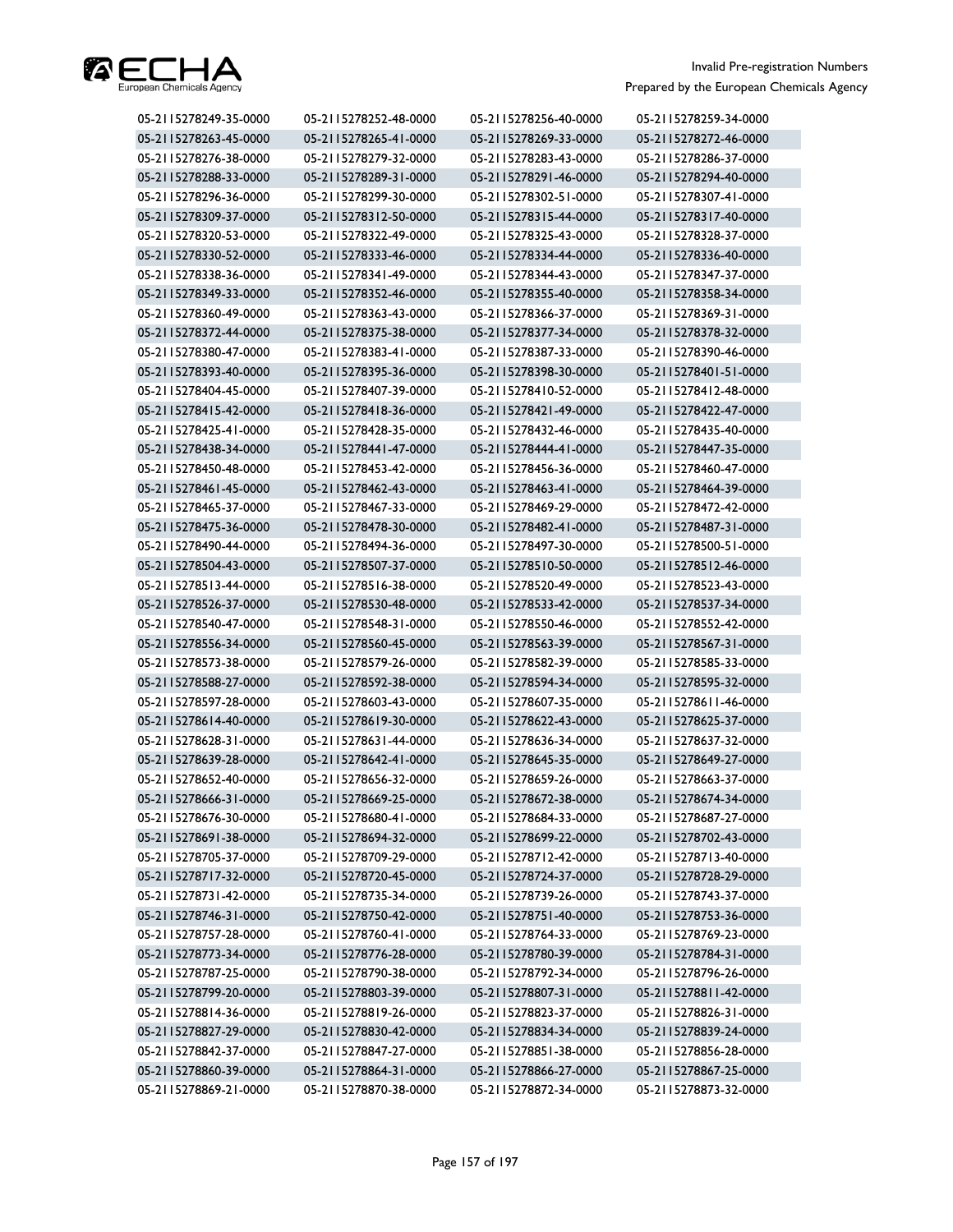

| 05-2115278874-30-0000 | 05-2115278875-28-0000 | 05-2115278876-26-0000 | 05-2115278877-24-0000 |
|-----------------------|-----------------------|-----------------------|-----------------------|
| 05-2115278878-22-0000 | 05-2115278880-37-0000 | 05-2115278884-29-0000 | 05-2115278889-19-0000 |
| 05-2115278893-30-0000 | 05-2115278897-22-0000 | 05-2115278901-41-0000 | 05-2115278905-33-0000 |
| 05-2115278908-27-0000 | 05-2115278913-36-0000 | 05-2115278915-32-0000 | 05-2115278919-24-0000 |
| 05-2115278923-35-0000 | 05-2115278928-25-0000 | 05-2115278932-36-0000 | 05-2115278936-28-0000 |
| 05-2115278940-39-0000 | 05-2115278944-31-0000 | 05-2115278948-23-0000 | 05-2115278952-34-0000 |
| 05-2115278953-32-0000 | 05-2115278957-24-0000 | 05-2115278963-31-0000 | 05-2115278969-19-0000 |
| 05-2115278974-28-0000 | 05-2115278978-20-0000 | 05-2115278982-31-0000 | 05-2115278986-23-0000 |
| 05-2115278989-17-0000 | 05-2115278993-28-0000 | 05-2115278994-26-0000 | 05-2115278998-18-0000 |
| 05-2115279002-56-0000 | 05-2115279006-48-0000 | 05-2115279010-59-0000 | 05-2115279014-51-0000 |
| 05-2115279019-41-0000 | 05-2115279023-52-0000 | 05-2115279027-44-0000 | 05-2115279030-57-0000 |
| 05-2115279033-51-0000 | 05-2115279037-43-0000 | 05-2115279041-54-0000 | 05-2115279045-46-0000 |
| 05-2115279050-55-0000 | 05-2115279055-45-0000 | 05-2115279058-39-0000 | 05-2115279062-50-0000 |
| 05-2115279065-44-0000 | 05-2115279068-38-0000 | 05-2115279072-49-0000 | 05-2115279076-41-0000 |
| 05-2115279081-50-0000 | 05-2115279086-40-0000 | 05-2115279090-51-0000 | 05-2115291023-56-0000 |
| 05-2115303801-61-0000 | 05-2115303803-57-0000 | 05-2115315881-49-0000 | 05-2115358705-40-0000 |
| 05-2115359855-32-0000 | 05-2115360426-48-0000 | 05-2115360835-41-0000 | 05-2115361501-57-0000 |
| 05-2115362948-30-0000 | 05-2115363128-47-0000 | 05-2115363415-48-0000 | 05-2115363525-45-0000 |
| 05-2115363767-33-0000 | 05-2115363814-42-0000 | 05-2115366213-53-0000 | 05-2115366253-49-0000 |
| 05-2115367588-29-0000 | 05-2115367809-29-0000 | 05-2115368104-52-0000 | 05-2115368207-44-0000 |
| 05-2115368383-42-0000 | 05-2115368437-37-0000 | 05-2115368919-25-0000 | 05-2115369873-32-0000 |
| 05-2115370239-43-0000 | 05-2115370471-51-0000 | 05-2115370836-37-0000 | 05-2115370900-50-0000 |
| 05-2115371339-40-0000 | 05-2115374769-26-0000 | 05-2115374939-25-0000 | 05-2115374967-26-0000 |
| 05-2115375758-28-0000 | 05-2115375817-32-0000 | 05-2115376190-51-0000 | 05-2115376462-44-0000 |
| 05-2115376662-40-0000 | 05-2115376957-25-0000 | 05-2115380636-39-0000 | 05-2115386180-50-0000 |
| 05-2115387380-45-0000 | 05-2115387382-41-0000 | 05-2115387384-37-0000 | 05-2115387390-44-0000 |
| 05-2115387391-42-0000 | 05-2115387392-40-0000 | 05-2115387393-38-0000 | 05-2115387394-36-0000 |
| 05-2115387395-34-0000 | 05-2115387397-30-0000 | 05-2115387398-28-0000 | 05-2115387400-51-0000 |
| 05-2115387412-46-0000 | 05-2115387414-42-0000 | 05-2115391098-38-0000 | 05-2115392452-45-0000 |
| 05-2115394045-46-0000 | 05-2115398837-23-0000 | 05-2115398852-31-0000 | 05-2115407349-46-0000 |
| 05-2115407350-63-0000 | 05-2115407351-61-0000 | 05-2115412316-58-0000 | 05-2115416467-45-0000 |
| 05-2115416813-50-0000 | 05-2115422572-54-0000 | 05-2115422931-52-0000 | 05-2115423227-54-0000 |
| 05-2115423500-64-0000 | 05-2115423808-42-0000 | 05-2115424058-52-0000 | 05-2115424284-53-0000 |
| 05-2115424472-54-0000 | 05-2115424585-45-0000 | 05-2115424876-38-0000 | 05-2115425279-43-0000 |
| 05-2115425620-58-0000 | 05-2115426005-61-0000 | 05-2115436219-46-0000 | 05-2115437020-66-0000 |
| 05-2115444301-61-0000 | 05-2115450579-36-0000 | 05-2115455024-56-0000 | 05-2115470818-34-0000 |
| 05-2115481434-45-0000 | 05-2115481437-39-0000 | 05-2115481511-51-0000 | 05-2115481525-42-0000 |
| 05-2115481567-34-0000 | 05-2115481573-41-0000 | 05-2115481574-39-0000 | 05-2115481618-35-0000 |
| 05-2115481632-45-0000 | 05-2115481649-30-0000 | 05-2115481658-31-0000 | 05-2115481667-32-0000 |
| 05-2115481671-43-0000 | 05-2115483001-60-0000 | 05-2115485760-40-0000 | 05-2115486538-30-0000 |
| 05-2115486890-34-0000 | 05-2115487104-48-0000 | 05-2115487568-26-0000 | 05-2115495439-29-0000 |
| 05-2115497956-21-0000 | 05-2115505431-62-0000 | 05-2115507916-42-0000 | 05-2115508477-43-0000 |
| 05-2115510164-62-0000 | 05-2115510350-67-0000 | 05-2115510509-50-0000 | 05-2115511855-46-0000 |
| 05-2115513128-55-0000 | 05-2115513748-41-0000 | 05-2115514814-49-0000 | 05-2115514944-44-0000 |
| 05-2115515957-36-0000 | 05-2115516200-68-0000 | 05-2115516476-45-0000 | 05-2115516881-46-0000 |
| 05-2115517373-52-0000 | 05-2115518302-60-0000 | 05-2115519154-54-0000 | 05-2115519356-46-0000 |
| 05-2115521693-48-0000 | 05-2115521728-43-0000 | 05-2115532219-49-0000 | 05-2115533596-40-0000 |
| 05-2115534643-48-0000 | 05-2115538927-32-0000 | 05-2115538930-45-0000 | 05-2115538932-41-0000 |
| 05-2115544127-50-0000 | 05-2115553909-31-0000 | 05-2115558345-42-0000 | 05-2115619336-47-0000 |
| 05-2115642738-36-0000 | 05-2115643279-39-0000 | 05-2115643874-37-0000 | 05-2115691112-53-0000 |
| 05-2115691564-36-0000 | 05-2115692718-28-0000 | 05-2115694945-25-0000 | 05-2115700399-45-0000 |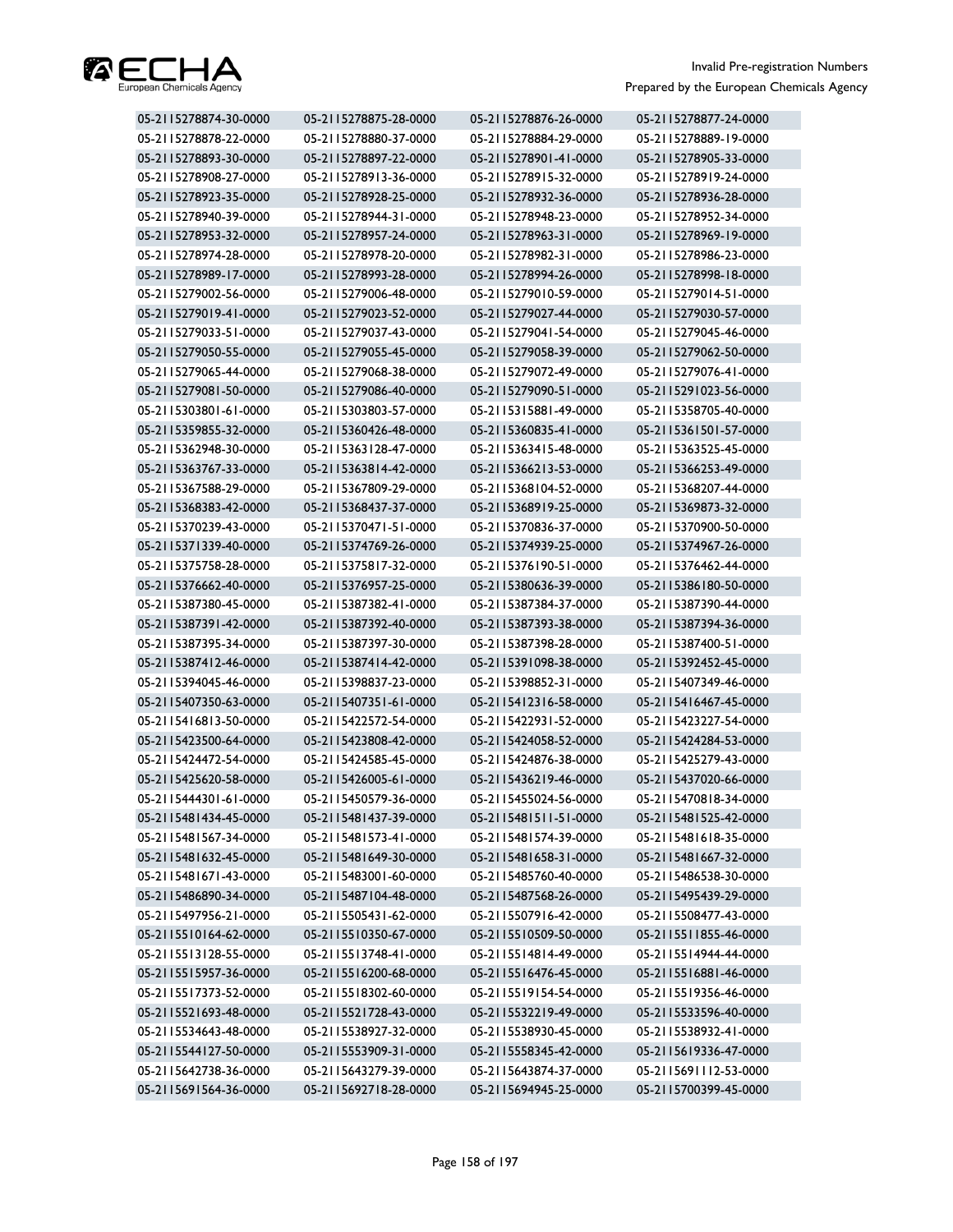

| 05-2115700475-53-0000 | 05-2115700713-57-0000 | 05-2115700938-41-0000 | 05-2115701024-67-0000 |
|-----------------------|-----------------------|-----------------------|-----------------------|
| 05-2115701337-54-0000 | 05-2115701372-60-0000 | 05-2115701507-53-0000 | 05-2115701512-62-0000 |
| 05-2115701670-58-0000 | 05-2115701825-49-0000 | 05-2115701827-45-0000 | 05-2115702550-61-0000 |
| 05-2115702915-47-0000 | 05-2115705405-55-0000 | 05-2115713037-56-0000 | 05-2115713693-46-0000 |
| 05-2115714914-45-0000 | 05-2115715082-59-0000 | 05-2115719594-40-0000 | 05-2115724347-46-0000 |
| 05-2115724500-60-0000 | 05-2115728931-43-0000 | 05-2115742438-41-0000 | 05-2115747679-26-0000 |
| 05-2115747680-43-0000 | 05-2115747681-41-0000 | 05-2115747682-39-0000 | 05-2115747683-37-0000 |
| 05-2115747685-33-0000 | 05-2115747686-31-0000 | 05-2115747688-27-0000 | 05-2115747690-42-0000 |
| 05-2115747691-40-0000 | 05-2115747693-36-0000 | 05-2115747695-32-0000 | 05-2115747697-28-0000 |
| 05-2115747698-26-0000 | 05-2115747700-49-0000 | 05-2115747702-45-0000 | 05-2115747704-41-0000 |
| 05-2115747705-39-0000 | 05-2115747707-35-0000 | 05-2115747709-31-0000 | 05-2115747711-46-0000 |
| 05-2115747713-42-0000 | 05-2115747714-40-0000 | 05-2115747716-36-0000 | 05-2115747718-32-0000 |
| 05-2115747720-47-0000 | 05-2115747721-45-0000 | 05-2115747723-41-0000 | 05-2115769854-28-0000 |
| 05-2115772096-41-0000 | 05-2115773489-27-0000 | 05-2115773831-40-0000 | 05-2115774035-47-0000 |
| 05-2115774715-35-0000 | 05-2115774724-36-0000 | 05-2115781671-40-0000 | 05-2115781758-26-0000 |
| 05-2115782144-46-0000 | 05-2115783576-30-0000 | 05-2115787044-43-0000 | 05-2115787662-33-0000 |
| 05-2115787794-24-0000 | 05-2115787962-27-0000 | 05-2115788294-33-0000 | 05-2115788818-21-0000 |
| 05-2115789275-32-0000 | 05-2115789276-30-0000 | 05-2115789591-32-0000 | 05-2115789925-23-0000 |
| 05-2115789926-21-0000 | 05-2115789927-19-0000 | 05-2115789928-17-0000 | 05-2115789930-32-0000 |
| 05-2115789931-30-0000 | 05-2115789932-28-0000 | 05-2115789933-26-0000 | 05-2115789935-22-0000 |
| 05-2115789936-20-0000 | 05-2115789937-18-0000 | 05-2115789938-16-0000 | 05-2115789939-14-0000 |
| 05-2115789940-31-0000 | 05-2115789941-29-0000 | 05-2115789942-27-0000 | 05-2115789943-25-0000 |
| 05-2115789944-23-0000 | 05-2115789945-21-0000 | 05-2115789948-15-0000 | 05-2115789949-13-0000 |
| 05-2115789950-30-0000 | 05-2115789951-28-0000 | 05-2115789952-26-0000 | 05-2115789953-24-0000 |
| 05-2115790024-50-0000 | 05-2115793810-40-0000 | 05-2115794552-37-0000 | 05-2115797835-24-0000 |
| 05-2115798135-37-0000 | 05-2115798478-21-0000 | 05-2115798601-38-0000 | 05-2115798615-29-0000 |
| 05-2115799082-39-0000 | 05-2115801965-42-0000 | 05-2115805548-42-0000 | 05-2115808042-61-0000 |
| 05-2115809732-47-0000 | 05-2115809944-38-0000 | 05-2115812350-62-0000 | 05-2115812353-56-0000 |
| 05-2115812659-38-0000 | 05-2115812663-49-0000 | 05-2115861464-42-0000 | 05-2115868040-53-0000 |
| 05-2115868202-49-0000 | 05-2115868206-41-0000 | 05-2115868539-26-0000 | 05-2115868783-29-0000 |
| 05-2115869082-44-0000 | 05-2115869383-36-0000 | 05-2115871103-54-0000 | 05-2115871505-42-0000 |
| 05-2115871863-34-0000 | 05-2115880355-40-0000 | 05-2115885907-24-0000 | 05-2115886067-35-0000 |
| 05-2115886498-22-0000 | 05-2115886799-14-0000 | 05-2115887096-33-0000 | 05-2115887523-36-0000 |
| 05-2115887567-24-0000 | 05-2115887576-25-0000 | 05-2115887930-33-0000 | 05-2115888984-19-0000 |
| 05-2115890400-51-0000 | 05-2115890686-27-0000 | 05-2115891035-45-0000 | 05-2115891313-45-0000 |
| 05-2115891884-26-0000 | 05-2115892445-35-0000 | 05-2115892913-32-0000 | 05-2115893067-36-0000 |
| 05-2115894288-27-0000 | 05-2115894745-27-0000 | 05-2115895120-50-0000 | 05-2115895652-33-0000 |
| 05-2115895723-32-0000 | 05-2115896248-29-0000 | 05-2115896734-28-0000 | 05-2115897620-38-0000 |
| 05-2115899902-28-0000 | 05-2115901488-43-0000 | 05-2115912947-36-0000 | 05-2115912950-49-0000 |
| 05-2115912952-45-0000 | 05-2115915306-51-0000 | 05-2115916268-42-0000 | 05-2115916847-34-0000 |
| 05-2115918959-25-0000 | 05-2115927721-47-0000 | 05-2115942209-44-0000 | 05-2115946245-44-0000 |
| 05-2115948983-28-0000 | 05-2115949326-39-0000 | 05-2115949357-34-0000 | 05-2115949760-39-0000 |
| 05-2115950630-51-0000 | 05-2115951075-48-0000 | 05-2115953869-23-0000 | 05-2115954182-48-0000 |
| 05-2115954268-36-0000 | 05-2115954789-22-0000 | 05-2115954994-27-0000 | 05-2115955032-54-0000 |
| 05-2115955168-37-0000 | 05-2115956084-44-0000 | 05-2115957172-46-0000 | 05-2115957509-31-0000 |
| 05-2115961012-58-0000 | 05-2115963420-51-0000 | 05-2115965626-33-0000 | 05-2115968489-22-0000 |
| 05-2115972903-36-0000 | 05-2115973616-34-0000 | 05-2115974022-52-0000 | 05-2115975671-36-0000 |
| 05-2115977585-27-0000 | 05-2115979276-30-0000 | 05-2115979431-40-0000 | 05-2115983030-54-0000 |
| 05-2115984984-22-0000 | 05-2115985571-36-0000 | 05-2115986504-36-0000 | 05-2115986930-33-0000 |
| 05-2115987219-30-0000 | 05-2115987583-29-0000 | 05-2115988641-34-0000 | 05-2115988717-23-0000 |
| 05-2115990838-23-0000 | 05-2115992313-43-0000 | 05-2115993596-24-0000 | 05-2115993857-20-0000 |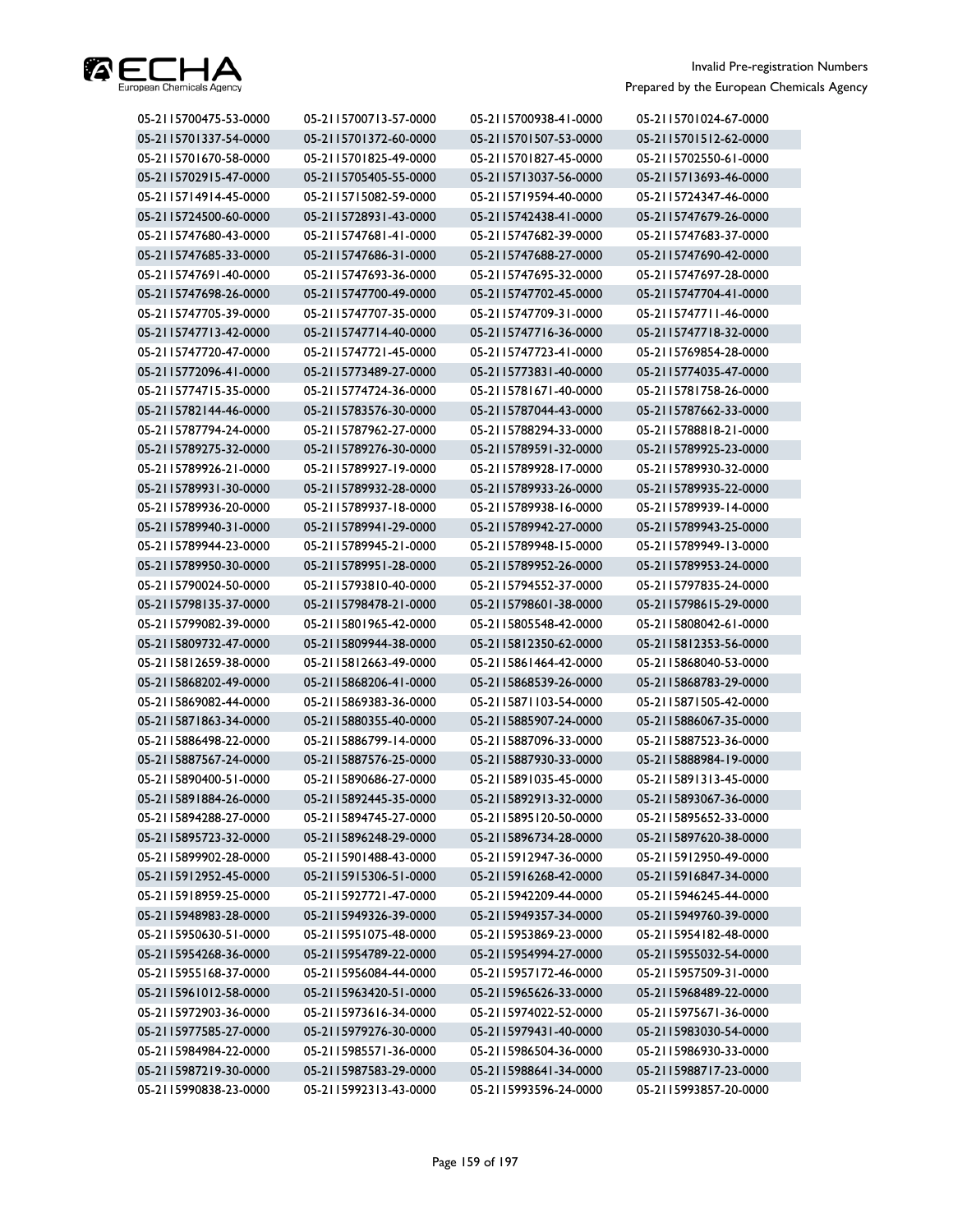

| 05-2115994682-30-0000 | 05-2116006674-50-0000 | 05-2116007774-47-0000 | 05-2116008390-60-0000 |
|-----------------------|-----------------------|-----------------------|-----------------------|
| 05-2116013928-42-0000 | 05-2116013935-47-0000 | 05-2116013937-43-0000 | 05-2116013943-50-0000 |
| 05-2116013945-46-0000 | 05-2116013947-42-0000 | 05-2116013949-38-0000 | 05-2116048369-37-0000 |
| 05-2116049703-46-0000 | 05-2116054949-29-0000 | 05-2116054962-41-0000 | 05-2116055037-51-0000 |
| 05-2116056484-43-0000 | 05-2116058317-44-0000 | 05-2116058814-40-0000 | 05-2116058968-25-0000 |
| 05-2116059019-45-0000 | 05-2116059488-32-0000 | 05-2116059538-35-0000 | 05-2116059786-30-0000 |
| 05-2116060097-48-0000 | 05-2116060668-37-0000 | 05-2116060891-44-0000 | 05-2116064850-46-0000 |
| 05-2116065339-39-0000 | 05-2116065359-37-0000 | 05-2116065834-39-0000 | 05-2116066575-38-0000 |
| 05-2116066809-31-0000 | 05-2116067032-57-0000 | 05-2116067604-44-0000 | 05-2116067719-31-0000 |
| 05-2116068437-38-0000 | 05-2116068657-32-0000 | 05-2116073717-37-0000 | 05-2116075572-43-0000 |
| 05-2116101918-46-0000 | 05-2116102284-60-0000 | 05-2116102763-54-0000 | 05-2116135030-68-0000 |
| 05-2116135035-58-0000 | 05-2116135038-52-0000 | 05-2116135041-65-0000 | 05-2116135042-63-0000 |
| 05-2116135044-59-0000 | 05-2116135047-53-0000 | 05-2116135051-64-0000 | 05-2116135055-56-0000 |
| 05-2116135059-48-0000 | 05-2116135065-55-0000 | 05-2116135070-64-0000 | 05-2116135076-52-0000 |
| 05-2116135103-63-0000 | 05-2116135108-53-0000 | 05-2116135110-68-0000 | 05-2116135112-64-0000 |
| 05-2116135120-67-0000 | 05-2116135122-63-0000 | 05-2116135129-49-0000 | 05-2116135140-65-0000 |
| 05-2116135150-64-0000 | 05-2116135153-58-0000 | 05-2116135163-57-0000 | 05-2116135165-53-0000 |
| 05-2116135167-49-0000 | 05-2116135169-45-0000 | 05-2116135172-58-0000 | 05-2116135184-53-0000 |
| 05-2116135196-48-0000 | 05-2116135199-42-0000 | 05-2116135202-63-0000 | 05-2116135204-59-0000 |
| 05-2116135207-53-0000 | 05-2116135209-49-0000 | 05-2116135221-63-0000 | 05-2116135225-55-0000 |
| 05-2116135228-49-0000 | 05-2116135247-49-0000 | 05-2116135270-60-0000 | 05-2116135284-51-0000 |
| 05-2116135296-46-0000 | 05-2116135310-64-0000 | 05-2116135325-53-0000 | 05-2116135336-50-0000 |
| 05-2116135338-46-0000 | 05-2116135354-52-0000 | 05-2116135383-51-0000 | 05-2116135394-48-0000 |
| 05-2116143880-47-0000 | 05-2116144459-39-0000 | 05-2116158875-31-0000 | 05-2116158930-43-0000 |
| 05-2116158994-29-0000 | 05-2116159981-35-0000 | 05-2116172602-50-0000 | 05-2116179239-34-0000 |
| 05-2116179240-51-0000 | 05-2116197462-39-0000 | 05-2116204232-66-0000 | 05-2116205330-67-0000 |
| 05-2116205393-55-0000 | 05-2116205400-68-0000 | 05-2116205533-57-0000 | 05-2116205559-43-0000 |
| 05-2116205580-58-0000 | 05-2116205611-61-0000 | 05-2116205685-46-0000 | 05-2116207907-42-0000 |
| 05-2116211648-46-0000 | 05-2116212360-65-0000 | 05-2116212814-52-0000 | 05-2116215242-62-0000 |
| 05-2116238546-41-0000 | 05-2116238548-37-0000 | 05-2116242837-38-0000 | 05-2116256090-56-0000 |
| 05-2116259703-42-0000 | 05-2116261671-47-0000 | 05-2116261673-43-0000 | 05-2116261677-35-0000 |
| 05-2116261685-38-0000 | 05-2116261689-30-0000 | 05-2116261695-37-0000 | 05-2116261699-29-0000 |
| 05-2116261702-50-0000 | 05-2116261705-44-0000 | 05-2116261709-36-0000 | 05-2116261721-50-0000 |
| 05-2116261723-46-0000 | 05-2116261725-42-0000 | 05-2116261730-51-0000 | 05-2116261733-45-0000 |
| 05-2116261738-35-0000 | 05-2116261740-50-0000 | 05-2116261744-42-0000 | 05-2116261750-49-0000 |
| 05-2116261754-41-0000 | 05-2116261756-37-0000 | 05-2116261759-31-0000 | 05-2116261763-42-0000 |
| 05-2116261766-36-0000 | 05-2116261769-30-0000 | 05-2116261773-41-0000 | 05-2116261777-33-0000 |
| 05-2116261780-46-0000 | 05-2116261783-40-0000 | 05-2116261787-32-0000 | 05-2116261790-45-0000 |
| 05-2116261796-33-0000 | 05-2116261803-46-0000 | 05-2116261807-38-0000 | 05-2116261813-45-0000 |
| 05-2116261815-41-0000 | 05-2116261816-39-0000 | 05-2116261818-35-0000 | 05-2116261819-33-0000 |
| 05-2116261821-48-0000 | 05-2116261823-44-0000 | 05-2116261824-42-0000 | 05-2116261829-32-0000 |
| 05-2116261834-41-0000 | 05-2116261836-37-0000 | 05-2116261841-46-0000 | 05-2116261847-34-0000 |
| 05-2116261850-47-0000 | 05-2116261855-37-0000 | 05-2116261856-35-0000 | 05-2116261860-46-0000 |
| 05-2116261861-44-0000 | 05-2116262025-55-0000 | 05-2116262029-47-0000 | 05-2116262036-52-0000 |
| 05-2116262044-55-0000 | 05-2116262047-49-0000 | 05-2116262050-62-0000 | 05-2116262054-54-0000 |
| 05-2116262061-59-0000 | 05-2116262071-58-0000 | 05-2116262077-46-0000 | 05-2116262085-49-0000 |
| 05-2116262088-43-0000 | 05-2116262090-58-0000 | 05-2116262093-52-0000 | 05-2116262099-40-0000 |
| 05-2116262103-59-0000 | 05-2116262110-64-0000 | 05-2116262130-62-0000 | 05-2116262133-56-0000 |
| 05-2116262144-53-0000 | 05-2116262152-56-0000 | 05-2116263489-32-0000 | 05-2116265132-55-0000 |
| 05-2116265143-52-0000 | 05-2116265144-50-0000 | 05-2116265145-48-0000 | 05-2116265149-40-0000 |
| 05-2116265151-55-0000 | 05-2116265153-51-0000 | 05-2116265154-49-0000 | 05-2116265157-43-0000 |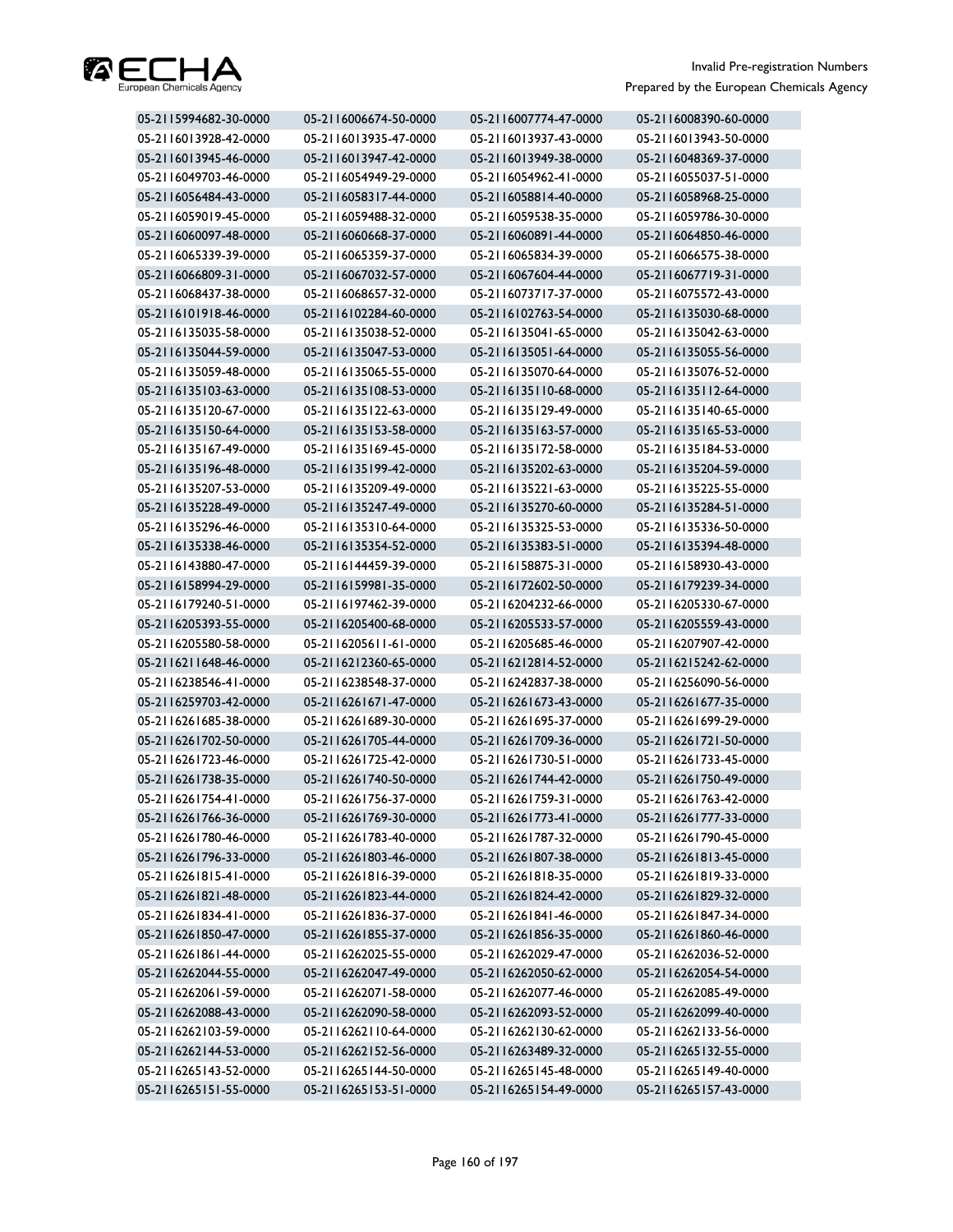

| 05-2116265158-41-0000 | 05-2116265163-50-0000 | 05-2116265164-48-0000 | 05-2116265165-46-0000 |
|-----------------------|-----------------------|-----------------------|-----------------------|
| 05-2116265166-44-0000 | 05-2116265172-51-0000 | 05-2116265179-37-0000 | 05-2116265183-48-0000 |
| 05-2116265190-53-0000 | 05-2116265199-35-0000 | 05-2116265208-44-0000 | 05-2116265211-57-0000 |
| 05-2116265218-43-0000 | 05-2116265224-50-0000 | 05-2116265225-48-0000 | 05-2116265226-46-0000 |
| 05-2116265227-44-0000 | 05-2116265229-40-0000 | 05-2116265230-57-0000 | 05-2116265231-55-0000 |
| 05-2116265232-53-0000 | 05-2116265234-49-0000 | 05-2116265236-45-0000 | 05-2116265237-43-0000 |
| 05-2116265238-41-0000 | 05-2116265242-52-0000 | 05-2116265243-50-0000 | 05-2116265245-46-0000 |
| 05-2116265247-42-0000 | 05-2116265248-40-0000 | 05-2116265249-38-0000 | 05-2116265252-51-0000 |
| 05-2116265255-45-0000 | 05-2116265256-43-0000 | 05-2116265259-37-0000 | 05-2116265260-54-0000 |
| 05-2116265262-50-0000 | 05-2116265264-46-0000 | 05-2116265266-42-0000 | 05-2116265271-51-0000 |
| 05-2116265272-49-0000 | 05-2116265274-45-0000 | 05-2116265275-43-0000 | 05-2116265852-39-0000 |
| 05-2116268293-42-0000 | 05-2116271409-40-0000 | 05-2116274095-44-0000 | 05-2116275408-38-0000 |
| 05-2116275415-43-0000 | 05-2116275426-40-0000 | 05-2116275439-33-0000 | 05-2116275448-34-0000 |
| 05-2116275453-43-0000 | 05-2116275461-46-0000 | 05-2116275475-37-0000 | 05-2116275482-42-0000 |
| 05-2116275490-45-0000 | 05-2116275496-33-0000 | 05-2116275503-46-0000 | 05-2116275511-49-0000 |
| 05-2116275522-46-0000 | 05-2116275532-45-0000 | 05-2116275542-44-0000 | 05-2116275570-45-0000 |
| 05-2116275581-42-0000 | 05-2116275599-25-0000 | 05-2116275613-43-0000 | 05-2116275919-25-0000 |
| 05-2116286023-51-0000 | 05-2116286266-37-0000 | 05-2116287505-38-0000 | 05-2116287808-26-0000 |
| 05-2116288148-35-0000 | 05-2116288760-37-0000 | 05-2116289198-29-0000 | 05-2116289316-37-0000 |
| 05-2116293311-51-0000 | 05-2116293577-29-0000 | 05-2116295155-41-0000 | 05-2116296775-26-0000 |
| 05-2116296916-26-0000 | 05-2116297735-29-0000 | 05-2116297736-27-0000 | 05-2116297737-25-0000 |
| 05-2116297738-23-0000 | 05-2116297739-21-0000 | 05-2116297741-36-0000 | 05-2116297742-34-0000 |
| 05-2116297743-32-0000 | 05-2116297744-30-0000 | 05-2116297747-24-0000 | 05-2116297748-22-0000 |
| 05-2116297749-20-0000 | 05-2116297750-37-0000 | 05-2116297751-35-0000 | 05-2116297753-31-0000 |
| 05-2116297754-29-0000 | 05-2116297757-23-0000 | 05-2116297758-21-0000 | 05-2116297760-36-0000 |
| 05-2116297762-32-0000 | 05-2116297763-30-0000 | 05-2116297765-26-0000 | 05-2116297768-20-0000 |
| 05-2116297769-18-0000 | 05-2116297770-35-0000 | 05-2116297771-33-0000 | 05-2116297772-31-0000 |
| 05-2116297773-29-0000 | 05-2116297774-27-0000 | 05-2116297775-25-0000 | 05-2116297777-21-0000 |
| 05-2116297779-17-0000 | 05-2116297781-32-0000 | 05-2116297782-30-0000 | 05-2116297784-26-0000 |
| 05-2116297786-22-0000 | 05-2116297789-16-0000 | 05-2116297791-31-0000 | 05-2116297793-27-0000 |
| 05-2116297795-23-0000 | 05-2116297797-19-0000 | 05-2116297799-15-0000 | 05-2116297801-38-0000 |
| 05-2116297803-34-0000 | 05-2116298245-37-0000 | 05-2116299256-33-0000 | 05-2116299258-29-0000 |
| 05-2116299260-44-0000 | 05-2116299261-42-0000 | 05-2116299263-38-0000 | 05-2116299264-36-0000 |
| 05-2116299266-32-0000 | 05-2116299268-28-0000 | 05-2116299269-26-0000 | 05-2116300790-57-0000 |
| 05-2116300791-55-0000 | 05-2116300792-53-0000 | 05-2116312147-56-0000 | 05-2116312666-46-0000 |
| 05-2116315372-56-0000 | 05-2116334818-37-0000 | 05-2116342535-47-0000 | 05-2116343110-66-0000 |
| 05-2116344958-29-0000 | 05-2116349671-42-0000 | 05-2116350359-41-0000 | 05-2116350890-45-0000 |
| 05-2116351054-56-0000 | 05-2116352022-62-0000 | 05-2116353590-48-0000 | 05-2116354190-55-0000 |
| 05-2116354561-48-0000 | 05-2116354625-42-0000 | 05-2116354697-31-0000 | 05-2116354758-31-0000 |
| 05-2116354853-39-0000 | 05-2116355262-51-0000 | 05-2116355285-43-0000 | 05-2116355354-46-0000 |
| 05-2116355355-44-0000 | 05-2116355398-34-0000 | 05-2116355423-49-0000 | 05-2116355497-34-0000 |
| 05-2116355531-50-0000 | 05-2116355592-42-0000 | 05-2116355642-45-0000 | 05-2116355646-37-0000 |
| 05-2116355662-43-0000 | 05-2116355721-47-0000 | 05-2116355790-42-0000 | 05-2116357035-50-0000 |
| 05-2116357115-50-0000 | 05-2116357878-24-0000 | 05-2116357889-21-0000 | 05-2116357914-36-0000 |
| 05-2116357999-18-0000 | 05-2116358049-40-0000 | 05-2116358062-52-0000 | 05-2116359101-57-0000 |
| 05-2116359168-37-0000 | 05-2116362736-37-0000 | 05-2116362898-25-0000 | 05-2116362954-35-0000 |
| 05-2116362985-30-0000 | 05-2116363224-51-0000 | 05-2116364309-40-0000 | 05-2116365500-53-0000 |
| 05-2116365655-36-0000 | 05-2116365765-33-0000 | 05-2116366123-52-0000 | 05-2116366315-45-0000 |
| 05-2116375703-41-0000 | 05-2116375776-28-0000 | 05-2116375879-20-0000 | 05-2116375934-32-0000 |
| 05-2116375988-19-0000 | 05-2116376031-55-0000 | 05-2116378093-43-0000 | 05-2116378690-37-0000 |
| 05-2116379280-45-0000 | 05-2116379305-41-0000 | 05-2116380410-55-0000 | 05-2116380752-41-0000 |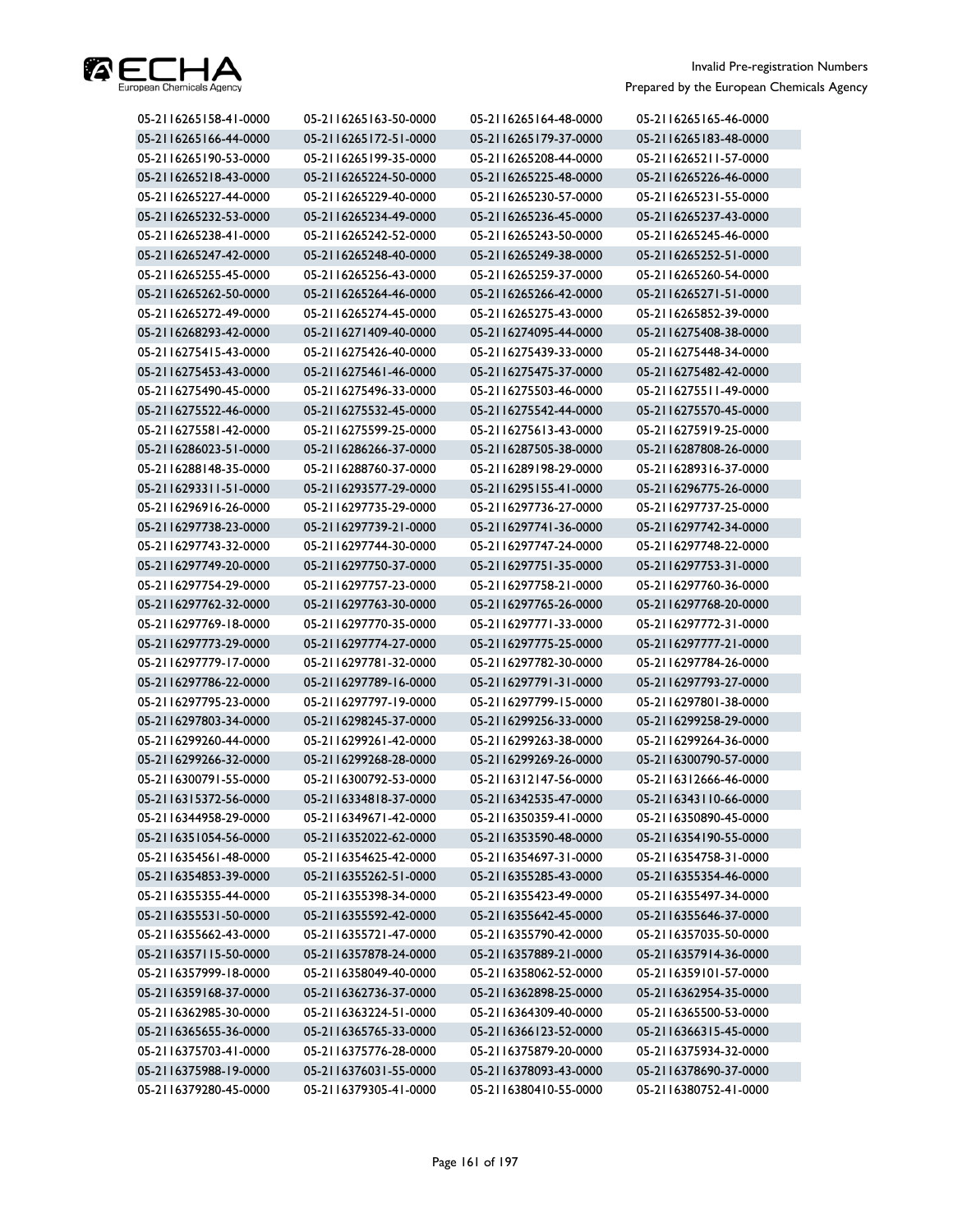

| 05-2116380883-34-0000 | 05-2116381248-39-0000 | 05-2116381707-35-0000 | 05-2116381733-40-0000 |
|-----------------------|-----------------------|-----------------------|-----------------------|
| 05-2116381736-34-0000 | 05-2116381795-30-0000 | 05-2116382347-38-0000 | 05-2116382499-27-0000 |
| 05-2116383502-47-0000 | 05-2116383730-44-0000 | 05-2116383945-29-0000 | 05-2116384117-43-0000 |
| 05-2116384603-42-0000 | 05-2116384804-36-0000 | 05-2116384877-23-0000 | 05-2116385274-40-0000 |
| 05-2116385742-37-0000 | 05-2116385808-27-0000 | 05-2116386228-36-0000 | 05-2116386230-51-0000 |
| 05-2116386366-34-0000 | 05-2116386559-25-0000 | 05-2116386572-37-0000 | 05-2116386653-35-0000 |
| 05-2116386661-38-0000 | 05-2116386806-30-0000 | 05-2116387779-18-0000 | 05-2116387798-18-0000 |
| 05-2116388181-44-0000 | 05-2116388532-39-0000 | 05-2116388587-24-0000 | 05-2116388737-25-0000 |
| 05-2116388996-17-0000 | 05-2116389222-45-0000 | 05-2116389571-36-0000 | 05-2116389577-24-0000 |
| 05-2116389580-37-0000 | 05-2116390191-49-0000 | 05-2116390328-38-0000 | 05-2116390329-36-0000 |
| 05-2116390330-53-0000 | 05-2116390332-49-0000 | 05-2116390333-47-0000 | 05-2116390646-34-0000 |
| 05-2116390805-36-0000 | 05-2116391155-44-0000 | 05-2116391254-44-0000 | 05-2116391976-24-0000 |
| 05-2116392122-52-0000 | 05-2116393012-54-0000 | 05-2116393110-56-0000 | 05-2116393305-43-0000 |
| 05-2116393744-33-0000 | 05-2116397187-31-0000 | 05-2116397635-30-0000 | 05-2116399079-28-0000 |
| 05-2116399109-33-0000 | 05-2116399149-29-0000 | 05-2116399185-33-0000 | 05-2116399300-47-0000 |
| 05-2116399544-31-0000 | 05-2116399855-22-0000 | 05-2116400143-67-0000 | 05-2116400497-48-0000 |
| 05-2116400751-58-0000 | 05-2116400845-49-0000 | 05-2116400998-36-0000 | 05-2116401516-55-0000 |
| 05-2116402966-41-0000 | 05-2116404396-48-0000 | 05-2116404654-50-0000 | 05-2116404731-56-0000 |
| 05-2116405356-51-0000 | 05-2116406062-63-0000 | 05-2116406128-53-0000 | 05-2116406185-53-0000 |
| 05-2116406653-50-0000 | 05-2116407064-58-0000 | 05-2116407139-49-0000 | 05-2116407324-56-0000 |
| 05-2116408223-59-0000 | 05-2116409201-64-0000 | 05-2116410145-61-0000 | 05-2116410241-67-0000 |
| 05-2116410441-63-0000 | 05-2116410541-61-0000 | 05-2116410612-60-0000 | 05-2116410673-52-0000 |
| 05-2116410684-49-0000 | 05-2116410878-38-0000 | 05-2116410879-36-0000 | 05-2116410880-53-0000 |
| 05-2116411189-48-0000 | 05-2116412357-50-0000 | 05-2116412460-61-0000 | 05-2116412585-47-0000 |
| 05-2116412648-43-0000 | 05-2116413026-60-0000 | 05-2116413278-47-0000 | 05-2116413626-48-0000 |
| 05-2116413974-41-0000 | 05-2116414585-45-0000 | 05-2116415611-57-0000 | 05-2116415680-52-0000 |
| 05-2116416518-44-0000 | 05-2116416882-43-0000 | 05-2116417143-58-0000 | 05-2116417256-49-0000 |
| 05-2116417267-46-0000 | 05-2116417293-51-0000 | 05-2116417514-51-0000 | 05-2116417620-56-0000 |
| 05-2116417782-44-0000 | 05-2116417838-35-0000 | 05-2116417927-36-0000 | 05-2116418136-52-0000 |
| 05-2116418270-58-0000 | 05-2116418392-50-0000 | 05-2116418411-58-0000 | 05-2116418495-42-0000 |
| 05-2116419048-48-0000 | 05-2116419884-36-0000 | 05-2116420811-56-0000 | 05-2116442773-42-0000 |
| 05-2116444161-57-0000 | 05-2116444172-54-0000 | 05-2116444395-42-0000 | 05-2116445031-61-0000 |
| 05-2116445268-40-0000 | 05-2116446378-36-0000 | 05-2116446477-36-0000 | 05-2116446538-36-0000 |
| 05-2116446622-47-0000 | 05-2116446898-24-0000 | 05-2116446988-23-0000 | 05-2116447002-60-0000 |
| 05-2116447026-50-0000 | 05-2116447172-51-0000 | 05-2116447594-37-0000 | 05-2116448233-50-0000 |
| 05-2116448545-39-0000 | 05-2116451140-62-0000 | 05-2116451658-35-0000 | 05-2116452448-39-0000 |
| 05-2116452620-53-0000 | 05-2116452988-25-0000 | 05-2116453097-43-0000 | 05-2116453294-45-0000 |
| 05-2116455403-50-0000 | 05-2116456451-48-0000 | 05-2116456471-46-0000 | 05-2116456498-30-0000 |
| 05-2116457267-38-0000 | 05-2116458049-39-0000 | 05-2116459823-36-0000 | 05-2116461007-52-0000 |
| 05-2116462031-60-0000 | 05-2116463035-51-0000 | 05-2116464287-37-0000 | 05-2116464472-44-0000 |
| 05-2116465689-24-0000 | 05-2116466951-36-0000 | 05-2116467526-36-0000 | 05-2116467796-25-0000 |
| 05-2116468289-29-0000 | 05-2116471114-53-0000 | 05-2116471788-26-0000 | 05-2116472500-53-0000 |
| 05-2116473538-33-0000 | 05-2116474658-28-0000 | 05-2116475012-55-0000 | 05-2116477409-32-0000 |
| 05-2116477426-36-0000 | 05-2116478061-49-0000 | 05-2116478558-26-0000 | 05-2116479769-18-0000 |
| 05-2116480541-47-0000 | 05-2116481223-50-0000 | 05-2116481319-37-0000 | 05-2116481509-34-0000 |
| 05-2116484447-33-0000 | 05-2116485019-39-0000 | 05-2116485300-52-0000 | 05-2116485667-26-0000 |
| 05-2116488823-31-0000 | 05-2116490516-38-0000 | 05-2116491114-49-0000 | 05-2116491279-31-0000 |
| 05-2116498668-19-0000 | 05-2116499306-34-0000 | 05-2116499663-28-0000 | 05-2116507953-42-0000 |
| 05-2116508074-55-0000 | 05-2116508147-50-0000 | 05-2116512848-38-0000 | 05-2116513445-51-0000 |
| 05-2116513469-41-0000 | 05-2116513945-41-0000 | 05-2116518038-49-0000 | 05-2116518558-37-0000 |
| 05-2116521660-55-0000 | 05-2116524566-42-0000 | 05-2116524634-47-0000 | 05-2116524726-42-0000 |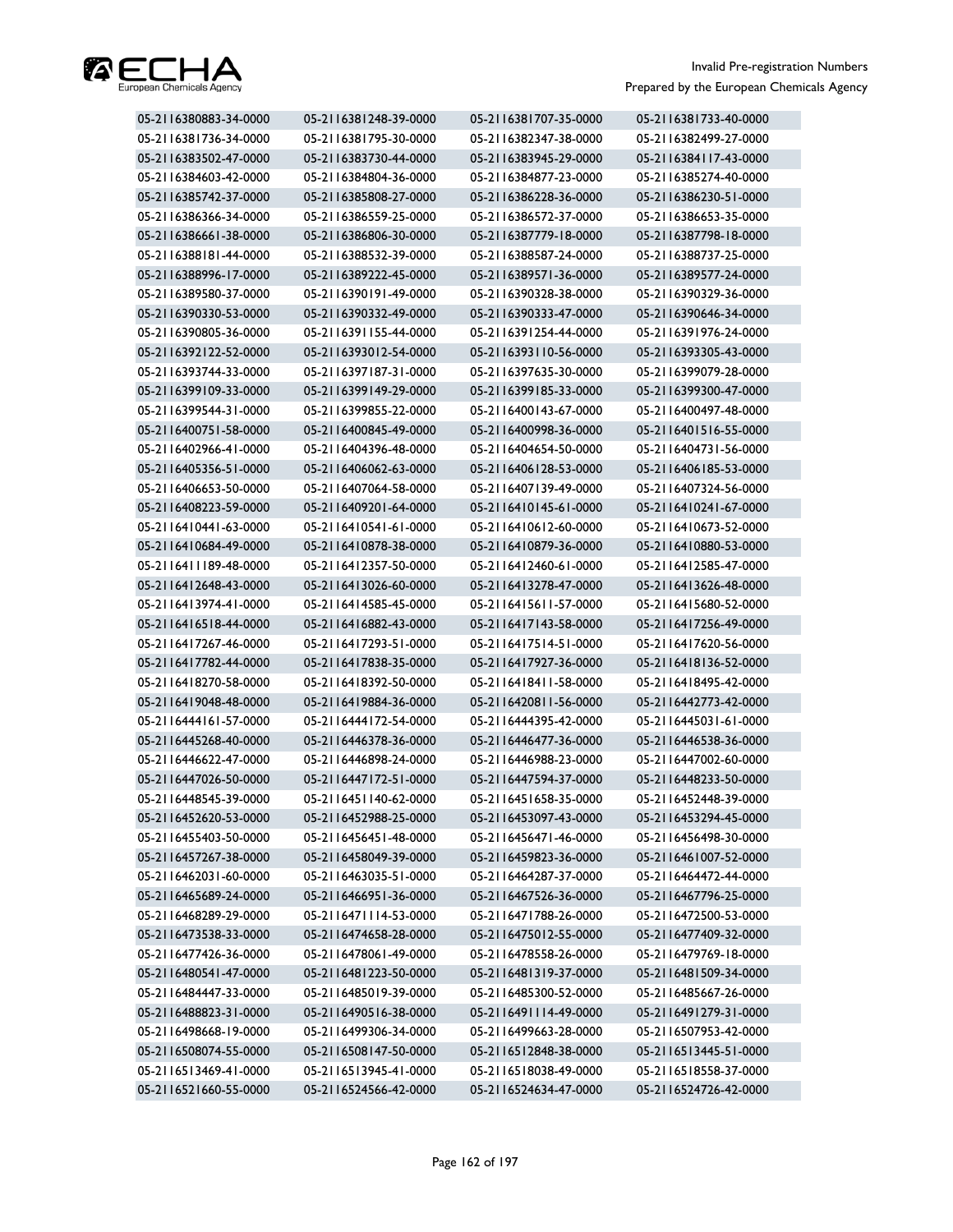

| 05-2116524858-33-0000 | 05-2116525106-55-0000 | 05-2116525147-49-0000 | 05-2116525310-62-0000 |
|-----------------------|-----------------------|-----------------------|-----------------------|
| 05-2116525604-49-0000 | 05-2116525752-46-0000 | 05-2116525827-37-0000 | 05-2116525981-41-0000 |
| 05-2116527248-43-0000 | 05-2116527621-51-0000 | 05-2116527631-50-0000 | 05-2116528631-49-0000 |
| 05-2116528884-34-0000 | 05-2116529003-59-0000 | 05-2116530873-43-0000 | 05-2116530876-37-0000 |
| 05-2116543496-38-0000 | 05-2116543798-28-0000 | 05-2116543914-40-0000 | 05-2116543995-30-0000 |
| 05-2116558854-31-0000 | 05-2116559341-47-0000 | 05-2116559685-29-0000 | 05-2116560085-48-0000 |
| 05-2116572421-50-0000 | 05-2116574725-34-0000 | 05-2116575088-35-0000 | 05-2116577209-35-0000 |
| 05-2116577361-43-0000 | 05-2116586498-23-0000 | 05-2116586627-28-0000 | 05-2116588065-38-0000 |
| 05-2116594410-47-0000 | 05-2116596467-26-0000 | 05-2116596605-32-0000 | 05-2116598103-44-0000 |
| 05-2116598155-35-0000 | 05-2116598537-25-0000 | 05-2116598599-15-0000 | 05-2116598640-36-0000 |
| 05-2116598677-19-0000 | 05-2116599294-30-0000 | 05-2116599450-38-0000 | 05-2116599797-14-0000 |
| 05-2116600309-53-0000 | 05-2116602209-53-0000 | 05-2116602994-40-0000 | 05-2116603150-67-0000 |
| 05-2116604487-43-0000 | 05-2116604761-51-0000 | 05-2116604984-39-0000 | 05-2116605162-60-0000 |
| 05-2116605605-50-0000 | 05-2116605852-47-0000 | 05-2116606433-54-0000 | 05-2116606603-53-0000 |
| 05-2116606979-28-0000 | 05-2116607097-47-0000 | 05-2116608988-27-0000 | 05-2116609210-63-0000 |
| 05-2116610050-70-0000 | 05-2116610189-47-0000 | 05-2116610367-49-0000 | 05-2116611787-38-0000 |
| 05-2116611939-35-0000 | 05-2116615291-55-0000 | 05-2116615553-49-0000 | 05-2116616266-47-0000 |
| 05-2116617848-32-0000 | 05-2116619304-52-0000 | 05-2116620850-52-0000 | 05-2116621157-51-0000 |
| 05-2116621221-64-0000 | 05-2116635511-53-0000 | 05-2116643764-38-0000 | 05-2116648762-37-0000 |
| 05-2116650908-33-0000 | 05-2116656556-34-0000 | 05-2116665692-35-0000 | 05-2116676589-21-0000 |
| 05-2116678105-43-0000 | 05-2116681786-26-0000 | 05-2116684174-40-0000 | 05-2116686774-26-0000 |
| 05-2116689188-26-0000 | 05-2116689298-23-0000 | 05-2116689882-24-0000 | 05-2116690553-38-0000 |
| 05-2116691408-34-0000 | 05-2116692389-25-0000 | 05-2116705652-50-0000 | 05-2116706431-57-0000 |
| 05-2116712786-38-0000 | 05-2116713706-45-0000 | 05-2116713859-32-0000 | 05-2116717330-58-0000 |
| 05-2116719503-49-0000 | 05-2116719943-37-0000 | 05-2116722293-51-0000 | 05-2116723499-34-0000 |
| 05-2116726068-44-0000 | 05-2116726284-46-0000 | 05-2116727344-47-0000 | 05-2116730486-42-0000 |
| 05-2116734036-51-0000 | 05-2116734366-42-0000 | 05-2116743269-37-0000 | 05-2116746347-38-0000 |
| 05-2116748011-57-0000 | 05-2116750933-39-0000 | 05-2116752286-40-0000 | 05-2116752949-24-0000 |
| 05-2116753830-44-0000 | 05-2116757892-30-0000 | 05-2116762118-43-0000 | 05-2116764745-32-0000 |
| 05-2116766161-48-0000 | 05-2116768181-44-0000 | 05-2116768780-34-0000 | 05-2116768895-21-0000 |
| 05-2116769729-21-0000 | 05-2116770111-57-0000 | 05-2116772240-52-0000 | 05-2116773559-26-0000 |
| 05-2116773615-36-0000 | 05-2116774012-53-0000 | 05-2116776385-32-0000 | 05-2116777668-21-0000 |
| 05-2116780473-39-0000 | 05-2116781857-24-0000 | 05-2116783088-33-0000 | 05-2116783856-24-0000 |
| 05-2116784329-30-0000 | 05-2116784528-28-0000 | 05-2116787662-31-0000 | 05-2116789124-39-0000 |
| 05-2116790639-25-0000 | 05-2116793124-43-0000 | 05-2116793327-33-0000 | 05-2116793712-36-0000 |
| 05-2116794134-41-0000 | 05-2116794341-42-0000 | 05-2116794987-14-0000 | 05-2116795505-33-0000 |
| 05-2116796043-42-0000 | 05-2116796049-30-0000 | 05-2116796488-20-0000 | 05-2116797144-37-0000 |
| 05-2116798166-30-0000 | 05-2116798953-21-0000 | 05-2116801458-45-0000 | 05-2116803677-39-0000 |
| 05-2116806692-44-0000 | 05-2116807631-51-0000 | 05-2116808999-22-0000 | 05-2116809069-42-0000 |
| 05-2116809844-38-0000 | 05-2116810483-51-0000 | 05-2116814662-47-0000 | 05-2116844148-41-0000 |
| 05-2116844151-54-0000 | 05-2116844153-50-0000 | 05-2116844156-44-0000 | 05-2116844157-42-0000 |
| 05-2116886325-35-0000 | 05-2116892453-36-0000 | 05-2116892937-20-0000 | 05-2116894781-29-0000 |
| 05-2116896290-38-0000 | 05-2116897868-12-0000 | 05-2116898429-21-0000 | 05-2116898719-16-0000 |
| 05-2116899220-42-0000 | 05-2116899865-16-0000 | 05-2116900678-39-0000 | 05-2116901778-36-0000 |
| 05-2116904697-35-0000 | 05-2116906611-53-0000 | 05-2116907658-34-0000 | 05-2116908378-37-0000 |
| 05-2116908710-51-0000 | 05-2116909147-45-0000 | 05-2116909620-51-0000 | 05-2116910014-63-0000 |
| 05-2116911880-47-0000 | 05-2116912512-55-0000 | 05-2116912855-39-0000 | 05-2116913679-32-0000 |
| 05-2116914535-45-0000 | 05-2116914554-45-0000 | 05-2116914561-50-0000 | 05-2116915376-42-0000 |
| 05-2116915668-33-0000 | 05-2116915852-42-0000 | 05-2116915887-29-0000 | 05-2116916161-56-0000 |
| 05-2116917235-48-0000 | 05-2116918216-47-0000 | 05-2116919364-43-0000 | 05-2116920401-60-0000 |
| 05-2116920537-43-0000 | 05-2116921156-50-0000 | 05-2116922097-45-0000 | 05-2116922855-37-0000 |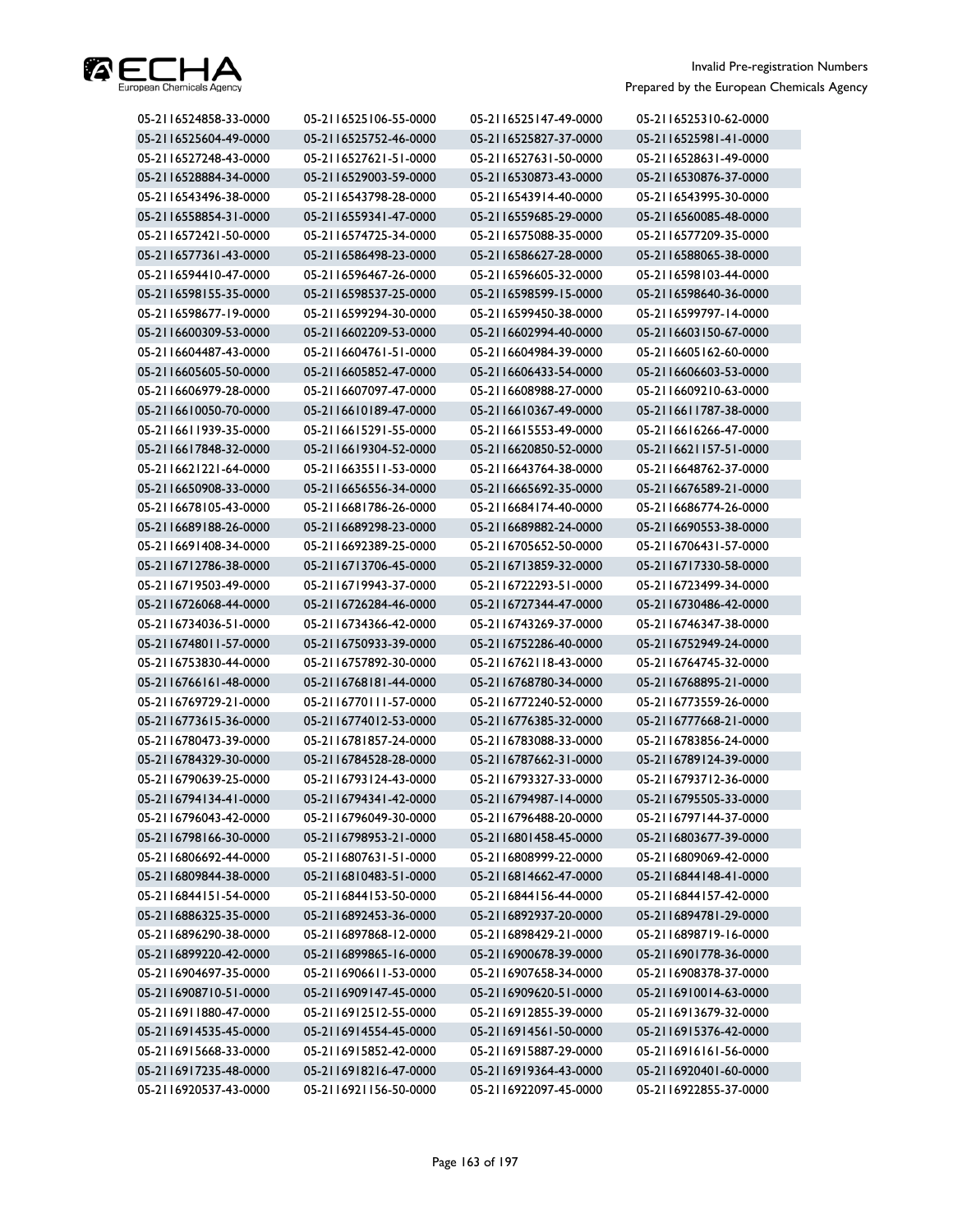

| 05-2116923915-38-0000 | 05-2116923975-32-0000 | 05-2116924931-43-0000 | 05-2116925218-44-0000 |
|-----------------------|-----------------------|-----------------------|-----------------------|
| 05-2116925742-43-0000 | 05-2116927578-30-0000 | 05-2116928731-43-0000 | 05-2116928937-27-0000 |
| 05-2116930103-60-0000 | 05-2116930432-53-0000 | 05-2116933859-26-0000 | 05-2116934323-50-0000 |
| 05-2116935782-37-0000 | 05-2116936263-46-0000 | 05-2116936529-32-0000 | 05-2116936792-35-0000 |
| 05-2116938791-35-0000 | 05-2116947662-37-0000 | 05-2116949583-33-0000 | 05-2116953361-47-0000 |
| 05-2116954166-40-0000 | 05-2116958881-30-0000 | 05-2116961346-39-0000 | 05-2117016383-53-0000 |
| 05-2117016387-45-0000 | 05-2117016390-58-0000 | 05-2117044311-60-0000 | 05-2117047097-43-0000 |
| 05-2117061731-49-0000 | 05-2117067484-38-0000 | 05-2117072102-59-0000 | 05-2117077220-54-0000 |
| 05-2117080485-39-0000 | 05-2117080809-31-0000 | 05-2117081822-42-0000 | 05-2117082082-51-0000 |
| 05-2117082790-40-0000 | 05-2117084888-21-0000 | 05-2117086031-54-0000 | 05-2117091099-35-0000 |
| 05-2117091857-27-0000 | 05-2117091906-32-0000 | 05-2117097688-20-0000 | 05-2117098161-45-0000 |
| 05-2117098599-18-0000 | 05-2117098871-30-0000 | 05-2117100713-59-0000 | 05-2117101056-62-0000 |
| 05-2117102959-37-0000 | 05-2117103593-52-0000 | 05-2117104304-62-0000 | 05-2117109095-52-0000 |
| 05-2117110124-66-0000 | 05-2117111114-66-0000 | 05-2117112824-50-0000 | 05-2117113845-45-0000 |
| 05-2117116156-53-0000 | 05-2117116884-40-0000 | 05-2117117533-52-0000 | 05-2117117714-48-0000 |
| 05-2117117893-40-0000 | 05-2117118014-61-0000 | 05-2117118190-59-0000 | 05-2117118377-43-0000 |
| 05-2117118550-55-0000 | 05-2117118667-38-0000 | 05-2117118751-49-0000 | 05-2117118841-48-0000 |
| 05-2117118904-44-0000 | 05-2117118993-37-0000 | 05-2117119107-53-0000 | 05-2117119220-63-0000 |
| 05-2117119346-47-0000 | 05-2117119504-51-0000 | 05-2117119681-47-0000 | 05-2117119931-46-0000 |
| 05-2117120157-55-0000 | 05-2117124093-57-0000 | 05-2117125627-43-0000 | 05-2117125630-56-0000 |
| 05-2117125632-52-0000 | 05-2117125635-46-0000 | 05-2117125637-42-0000 | 05-2117125639-38-0000 |
| 05-2117125641-53-0000 | 05-2117125643-49-0000 | 05-2117125646-43-0000 | 05-2117125648-39-0000 |
| 05-2117125650-54-0000 | 05-2117125653-48-0000 | 05-2117125656-42-0000 | 05-2117125657-40-0000 |
| 05-2117125659-36-0000 | 05-2117125662-49-0000 | 05-2117125664-45-0000 | 05-2117125667-39-0000 |
| 05-2117125673-46-0000 | 05-2117125675-42-0000 | 05-2117125683-45-0000 | 05-2117125700-57-0000 |
| 05-2117125702-53-0000 | 05-2117125705-47-0000 | 05-2117125707-43-0000 | 05-2117125717-42-0000 |
| 05-2117125718-40-0000 | 05-2117125721-53-0000 | 05-2117125727-41-0000 | 05-2117125729-37-0000 |
| 05-2117125731-52-0000 | 05-2117125732-50-0000 | 05-2117125735-44-0000 | 05-2117125742-49-0000 |
| 05-2117125745-43-0000 | 05-2117125748-37-0000 | 05-2117125752-48-0000 | 05-2117125755-42-0000 |
| 05-2117125758-36-0000 | 05-2117125759-34-0000 | 05-2117125762-47-0000 | 05-2117125765-41-0000 |
| 05-2117125768-35-0000 | 05-2117125771-48-0000 | 05-2117125775-40-0000 | 05-2117125779-32-0000 |
| 05-2117125782-45-0000 | 05-2117125783-43-0000 | 05-2117125785-39-0000 | 05-2117125787-35-0000 |
| 05-2117125790-48-0000 | 05-2117125792-44-0000 | 05-2117125794-40-0000 | 05-2117125797-34-0000 |
| 05-2117125799-30-0000 | 05-2117125801-53-0000 | 05-2117125803-49-0000 | 05-2117125806-43-0000 |
| 05-2117125808-39-0000 | 05-2117125810-54-0000 | 05-2117125812-50-0000 | 05-2117125813-48-0000 |
| 05-2117125815-44-0000 | 05-2117125816-42-0000 | 05-2117125819-36-0000 | 05-2117125820-53-0000 |
| 05-2117125822-49-0000 | 05-2117125823-47-0000 | 05-2117125824-45-0000 | 05-2117125826-41-0000 |
| 05-2117125828-37-0000 | 05-2117125830-52-0000 | 05-2117125835-42-0000 | 05-2117125839-34-0000 |
| 05-2117125859-32-0000 | 05-2117125862-45-0000 | 05-2117125903-47-0000 | 05-2117125906-41-0000 |
| 05-2117125909-35-0000 | 05-2117125913-46-0000 | 05-2117125919-34-0000 | 05-2117125921-49-0000 |
| 05-2117125923-45-0000 | 05-2117125927-37-0000 | 05-2117125928-35-0000 | 05-2117125933-44-0000 |
| 05-2117125938-34-0000 | 05-2117125942-45-0000 | 05-2117125947-35-0000 | 05-2117125952-44-0000 |
| 05-2117125956-36-0000 | 05-2117125960-47-0000 | 05-2117125961-45-0000 | 05-2117125966-35-0000 |
| 05-2117125972-42-0000 | 05-2117125976-34-0000 | 05-2117125982-41-0000 | 05-2117125988-29-0000 |
| 05-2117125993-38-0000 | 05-2117125997-30-0000 | 05-2117126002-66-0000 | 05-2117126007-56-0000 |
| 05-2117126012-65-0000 | 05-2117126018-53-0000 | 05-2117126022-64-0000 | 05-2117126026-56-0000 |
| 05-2117126030-67-0000 | 05-2117126034-59-0000 | 05-2117126049-48-0000 | 05-2117126055-55-0000 |
| 05-2117126060-64-0000 | 05-2117126067-50-0000 | 05-2117126074-55-0000 | 05-2117126077-49-0000 |
| 05-2117126081-60-0000 | 05-2117126084-54-0000 | 05-2117126088-46-0000 | 05-2117126094-53-0000 |
| 05-2117126098-45-0000 | 05-2117126100-68-0000 | 05-2117126104-60-0000 | 05-2117126106-56-0000 |
| 05-2117126108-52-0000 | 05-2117126111-65-0000 | 05-2117126115-57-0000 | 05-2117126118-51-0000 |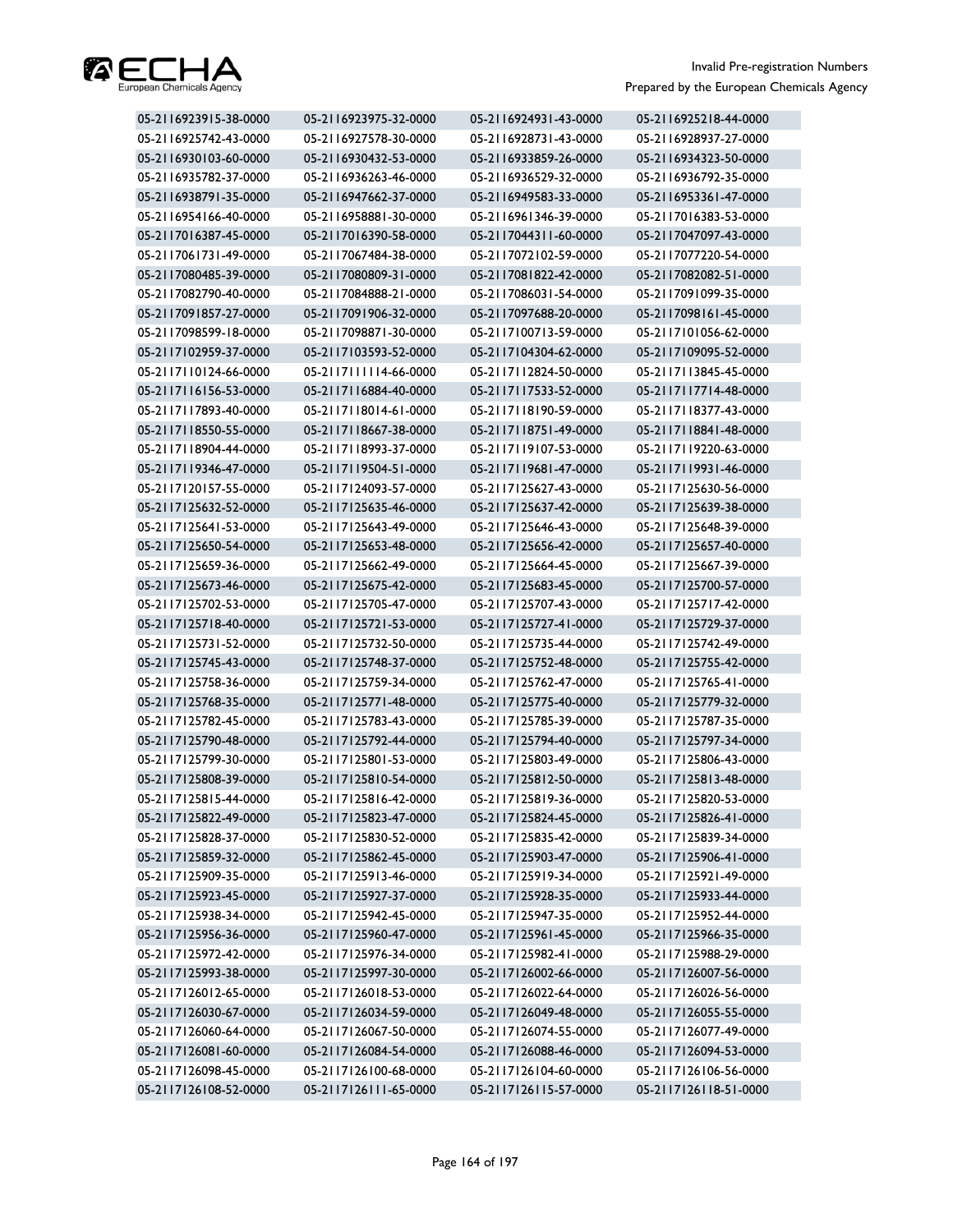

| 05-2117126120-66-0000 | 05-2117126123-60-0000 | 05-2117126128-50-0000 | 05-2117126155-53-0000 |
|-----------------------|-----------------------|-----------------------|-----------------------|
| 05-2117126159-45-0000 | 05-2117126164-54-0000 | 05-2117126168-46-0000 | 05-2117126171-59-0000 |
| 05-2117126176-49-0000 | 05-2117126179-43-0000 | 05-2117126263-54-0000 | 05-2117126265-50-0000 |
| 05-2117126269-42-0000 | 05-2117126276-47-0000 | 05-2117126279-41-0000 | 05-2117126284-50-0000 |
| 05-2117126290-57-0000 | 05-2117126295-47-0000 | 05-2117126302-60-0000 | 05-2117126306-52-0000 |
| 05-2117126312-59-0000 | 05-2117126315-53-0000 | 05-2117126318-47-0000 | 05-2117126322-58-0000 |
| 05-2117126325-52-0000 | 05-2117126328-46-0000 | 05-2117126332-57-0000 | 05-2117126338-45-0000 |
| 05-2117126343-54-0000 | 05-2117126349-42-0000 | 05-2117126355-49-0000 | 05-2117126360-58-0000 |
| 05-2117126364-50-0000 | 05-2117126369-40-0000 | 05-2117126373-51-0000 | 05-2117126379-39-0000 |
| 05-2117126383-50-0000 | 05-2117126387-42-0000 | 05-2117126473-49-0000 | 05-2117126475-45-0000 |
| 05-2117126479-37-0000 | 05-2117126481-52-0000 | 05-2117126483-48-0000 | 05-2117126485-44-0000 |
| 05-2117126488-38-0000 | 05-2117126491-51-0000 | 05-2117126493-47-0000 | 05-2117126498-37-0000 |
| 05-2117126501-58-0000 | 05-2117126504-52-0000 | 05-2117126508-44-0000 | 05-2117126511-57-0000 |
| 05-2117126515-49-0000 | 05-2117126519-41-0000 | 05-2117126528-42-0000 | 05-2117126531-55-0000 |
| 05-2117126535-47-0000 | 05-2117126538-41-0000 | 05-2117126540-56-0000 | 05-2117126542-52-0000 |
| 05-2117126548-40-0000 | 05-2117126551-53-0000 | 05-2117126554-47-0000 | 05-2117126558-39-0000 |
| 05-2117126560-54-0000 | 05-2117126564-46-0000 | 05-2117126567-40-0000 | 05-2117126571-51-0000 |
| 05-2117126574-45-0000 | 05-2117126578-37-0000 | 05-2117126581-50-0000 | 05-2117126585-42-0000 |
| 05-2117126589-34-0000 | 05-2117126592-47-0000 | 05-2117126594-43-0000 | 05-2117126597-37-0000 |
| 05-2117126601-56-0000 | 05-2117126604-50-0000 | 05-2117126607-44-0000 | 05-2117126610-57-0000 |
| 05-2117126615-47-0000 | 05-2117126618-41-0000 | 05-2117126622-52-0000 | 05-2117126624-48-0000 |
| 05-2117126627-42-0000 | 05-2117126633-49-0000 | 05-2117126640-54-0000 | 05-2117126645-44-0000 |
| 05-2117126647-40-0000 | 05-2117126648-38-0000 | 05-2117126650-53-0000 | 05-2117126651-51-0000 |
| 05-2117126654-45-0000 | 05-2117126656-41-0000 | 05-2117126661-50-0000 | 05-2117126664-44-0000 |
| 05-2117126666-40-0000 | 05-2117126668-36-0000 | 05-2117126671-49-0000 | 05-2117126674-43-0000 |
| 05-2117126679-33-0000 | 05-2117126699-31-0000 | 05-2117126705-46-0000 | 05-2117126754-43-0000 |
| 05-2117126759-33-0000 | 05-2117126765-40-0000 | 05-2117126770-49-0000 | 05-2117126775-39-0000 |
| 05-2117126781-46-0000 | 05-2117126786-36-0000 | 05-2117126794-39-0000 | 05-2117126800-54-0000 |
| 05-2117126805-44-0000 | 05-2117126819-35-0000 | 05-2117126824-44-0000 | 05-2117126830-51-0000 |
| 05-2117126837-37-0000 | 05-2117126840-50-0000 | 05-2117126844-42-0000 | 05-2117126845-40-0000 |
| 05-2117126846-38-0000 | 05-2117126847-36-0000 | 05-2117126848-34-0000 | 05-2117126850-49-0000 |
| 05-2117126852-45-0000 | 05-2117126854-41-0000 | 05-2117126856-37-0000 | 05-2117126898-29-0000 |
| 05-2117126969-28-0000 | 05-2117126974-37-0000 | 05-2117126978-29-0000 | 05-2117126982-40-0000 |
| 05-2117127066-51-0000 | 05-2117127096-48-0000 | 05-2117127110-66-0000 | 05-2117127115-56-0000 |
| 05-2117127191-56-0000 | 05-2117127200-65-0000 | 05-2117127204-57-0000 | 05-2117127210-64-0000 |
| 05-2117127213-58-0000 | 05-2117127228-47-0000 | 05-2117127238-46-0000 | 05-2117127245-51-0000 |
| 05-2117127254-52-0000 | 05-2117127263-53-0000 | 05-2117127427-45-0000 | 05-2117127431-56-0000 |
| 05-2117127434-50-0000 | 05-2117127439-40-0000 | 05-2117127446-45-0000 | 05-2117127453-50-0000 |
| 05-2117127460-55-0000 | 05-2117127473-48-0000 | 05-2117127482-49-0000 | 05-2117127493-46-0000 |
| 05-2117127508-43-0000 | 05-2117127528-41-0000 | 05-2117127544-47-0000 | 05-2117127559-36-0000 |
| 05-2117127575-42-0000 | 05-2117127596-38-0000 | 05-2117127610-56-0000 | 05-2117127619-38-0000 |
| 05-2117127636-42-0000 | 05-2117127651-50-0000 | 05-2117127665-41-0000 | 05-2117127681-47-0000 |
| 05-2117127693-42-0000 | 05-2117127705-45-0000 | 05-2117127716-42-0000 | 05-2117127729-35-0000 |
| 05-2117127745-41-0000 | 05-2117127759-32-0000 | 05-2117127774-40-0000 | 05-2117127787-33-0000 |
| 05-2117127800-53-0000 | 05-2117127811-50-0000 | 05-2117127821-49-0000 | 05-2117127830-50-0000 |
| 05-2117127842-45-0000 | 05-2117127857-34-0000 | 05-2117127869-29-0000 | 05-2117127879-28-0000 |
| 05-2117127890-44-0000 | 05-2117127897-30-0000 | 05-2117127904-43-0000 | 05-2117127909-33-0000 |
| 05-2117127917-36-0000 | 05-2117127922-45-0000 | 05-2117127930-48-0000 | 05-2117127937-34-0000 |
| 05-2117127947-33-0000 | 05-2117127957-32-0000 | 05-2117127972-40-0000 | 05-2117127985-33-0000 |
| 05-2117127997-28-0000 | 05-2117128010-67-0000 | 05-2117128022-62-0000 | 05-2117128038-49-0000 |
| 05-2117128057-49-0000 | 05-2117128070-61-0000 | 05-2117128084-52-0000 | 05-2117128097-45-0000 |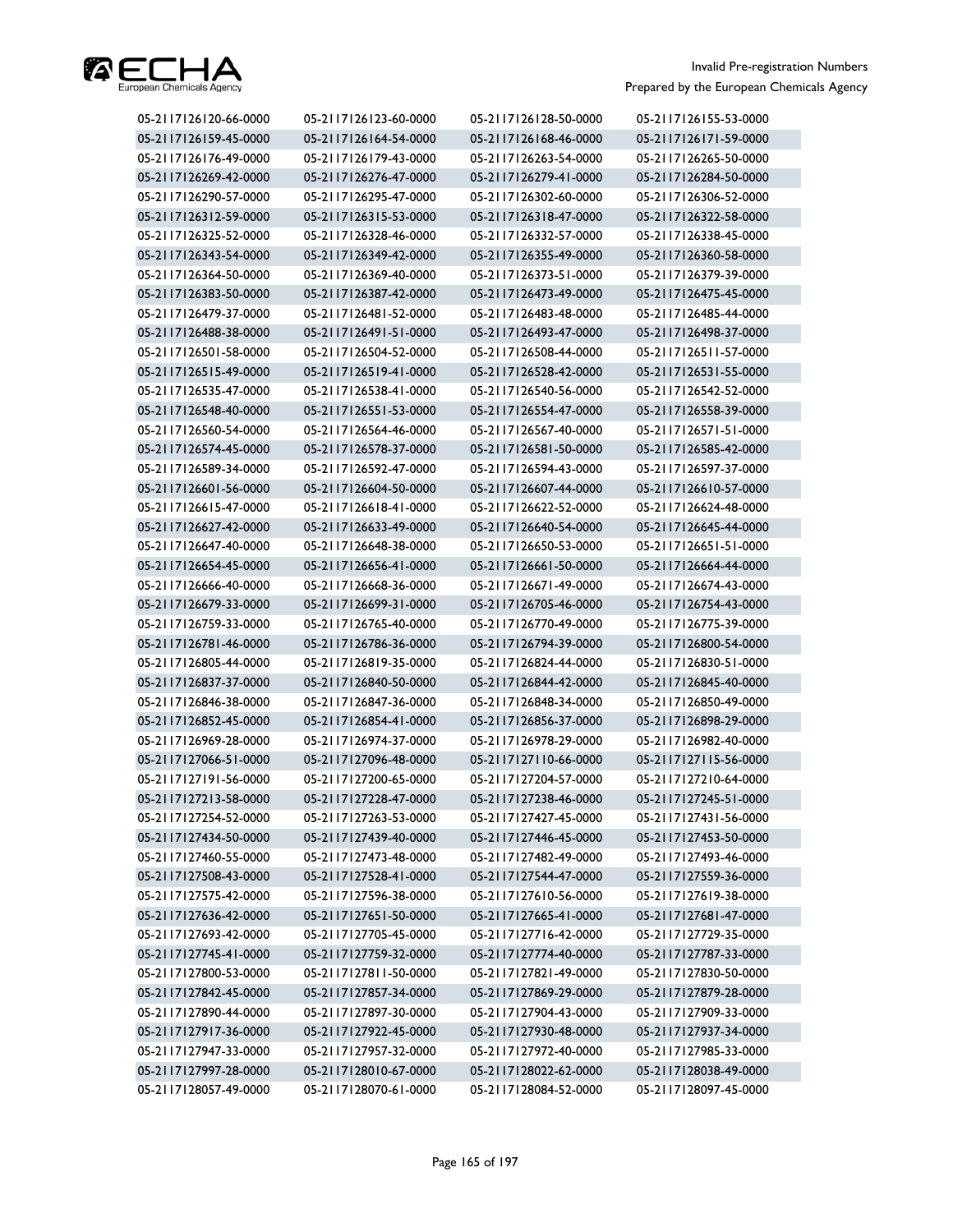

| 05-2117128106-54-0000 | 05-2117128118-49-0000 | 05-2117128131-61-0000 | 05-2117186543-38-0000 |
|-----------------------|-----------------------|-----------------------|-----------------------|
| 05-2117187067-37-0000 | 05-2117188308-34-0000 | 05-2117189406-35-0000 | 05-2117189776-22-0000 |
| 05-2117190971-35-0000 | 05-2117208103-63-0000 | 05-2117208982-41-0000 | 05-2117209902-48-0000 |
| 05-2117211360-64-0000 | 05-2117212147-55-0000 | 05-2117213015-63-0000 | 05-2117214434-54-0000 |
| 05-2117215013-65-0000 | 05-2117216964-39-0000 | 05-2117217401-60-0000 | 05-2117222808-41-0000 |
| 05-2117224245-53-0000 | 05-2117224440-59-0000 | 05-2117224480-55-0000 | 05-2117224781-47-0000 |
| 05-2117224947-35-0000 | 05-2117226267-45-0000 | 05-2117226802-49-0000 | 05-2117228919-30-0000 |
| 05-2117228925-37-0000 | 05-2117228931-44-0000 | 05-2117228934-38-0000 | 05-2117228937-32-0000 |
| 05-2117228942-41-0000 | 05-2117229188-40-0000 | 05-2117230876-38-0000 | 05-2117233355-49-0000 |
| 05-2117235932-43-0000 | 05-2117237888-26-0000 | 05-2117239025-52-0000 | 05-2117241094-53-0000 |
| 05-2117242117-52-0000 | 05-2117244785-35-0000 | 05-2117245226-48-0000 | 05-2117247589-28-0000 |
| 05-2117249017-47-0000 | 05-2117255248-40-0000 | 05-2117255270-53-0000 | 05-2117255273-47-0000 |
| 05-2117255275-43-0000 | 05-2117255279-35-0000 | 05-2117255282-48-0000 | 05-2117255284-44-0000 |
| 05-2117255288-36-0000 | 05-2117255289-34-0000 | 05-2117255292-47-0000 | 05-2117255294-43-0000 |
| 05-2117255296-39-0000 | 05-2117255299-33-0000 | 05-2117255302-54-0000 | 05-2117255305-48-0000 |
| 05-2117255308-42-0000 | 05-2117255310-57-0000 | 05-2117255312-53-0000 | 05-2117255315-47-0000 |
| 05-2117255319-39-0000 | 05-2117255323-50-0000 | 05-2117255327-42-0000 | 05-2117255328-40-0000 |
| 05-2117255331-53-0000 | 05-2117255334-47-0000 | 05-2117260214-54-0000 | 05-2117260513-50-0000 |
| 05-2117264209-41-0000 | 05-2117264467-35-0000 | 05-2117265157-41-0000 | 05-2117267900-42-0000 |
| 05-2117268595-30-0000 | 05-2117270602-49-0000 | 05-2117305033-64-0000 | 05-2117305302-63-0000 |
| 05-2117305585-45-0000 | 05-2117306537-45-0000 | 05-2117306874-41-0000 | 05-2117307258-46-0000 |
| 05-2117307621-55-0000 | 05-2117307905-43-0000 | 05-2117308108-52-0000 | 05-2117308372-53-0000 |
| 05-2117308581-50-0000 | 05-2117308820-52-0000 | 05-2117309022-63-0000 | 05-2117309211-62-0000 |
| 05-2117309456-44-0000 | 05-2117309777-34-0000 | 05-2117318261-56-0000 | 05-2117358812-39-0000 |
| 05-2117359566-31-0000 | 05-2117367394-36-0000 | 05-2117369967-19-0000 | 05-2117371502-49-0000 |
| 05-2117372807-32-0000 | 05-2117375226-41-0000 | 05-2117375959-18-0000 | 05-2117377040-53-0000 |
| 05-2117378470-41-0000 | 05-2117379474-32-0000 | 05-2117380231-53-0000 | 05-2117381080-53-0000 |
| 05-2117382300-54-0000 | 05-2117383081-49-0000 | 05-2117383995-22-0000 | 05-2117387548-25-0000 |
| 05-2117388469-22-0000 | 05-2117389492-32-0000 | 05-2117390311-51-0000 | 05-2117391011-56-0000 |
| 05-2117391612-42-0000 | 05-2117392279-29-0000 | 05-2117398517-27-0000 | 05-2117400285-55-0000 |
| 05-2117400748-43-0000 | 05-2117401924-48-0000 | 05-2117402385-51-0000 | 05-2117403030-71-0000 |
| 05-2117403226-56-0000 | 05-2117404552-54-0000 | 05-2117404720-57-0000 | 05-2117405840-52-0000 |
| 05-2117406793-42-0000 | 05-2117408404-53-0000 | 05-2117442438-40-0000 | 05-2117451071-57-0000 |
| 05-2117499164-34-0000 | 05-2117502483-52-0000 | 05-2117505364-51-0000 | 05-2117548725-34-0000 |
| 05-2117565408-35-0000 | 05-2117582026-44-0000 | 05-2117582582-36-0000 | 05-2117583322-45-0000 |
| 05-2117583882-29-0000 | 05-2117584453-37-0000 | 05-2117585044-43-0000 | 05-2117585468-25-0000 |
| 05-2117585976-18-0000 | 05-2117586377-27-0000 | 05-2117586937-19-0000 | 05-2117587649-19-0000 |
| 05-2117588247-30-0000 | 05-2117588958-13-0000 | 05-2117589694-22-0000 | 05-2117590333-43-0000 |
| 05-2117632190-56-0000 | 05-2117635015-53-0000 | 05-2117635019-45-0000 | 05-2117635022-58-0000 |
| 05-2117635024-54-0000 | 05-2117635029-44-0000 | 05-2117635031-59-0000 | 05-2117635034-53-0000 |
| 05-2117635035-51-0000 | 05-2117635038-45-0000 | 05-2117635041-58-0000 | 05-2117635045-50-0000 |
| 05-2117635048-44-0000 | 05-2117635052-55-0000 | 05-2117635055-49-0000 | 05-2117635059-41-0000 |
| 05-2117635061-56-0000 | 05-2117635066-46-0000 | 05-2117635070-57-0000 | 05-2117635075-47-0000 |
| 05-2117635078-41-0000 | 05-2117635081-54-0000 | 05-2117635084-48-0000 | 05-2117635087-42-0000 |
| 05-2117635090-55-0000 | 05-2117635093-49-0000 | 05-2117635095-45-0000 | 05-2117635098-39-0000 |
| 05-2117635100-62-0000 | 05-2117635106-50-0000 | 05-2117635108-46-0000 | 05-2117635112-57-0000 |
| 05-2117635117-47-0000 | 05-2117635120-60-0000 | 05-2117635124-52-0000 | 05-2117635126-48-0000 |
| 05-2117635131-57-0000 | 05-2117635134-51-0000 | 05-2117635138-43-0000 | 05-2117635141-56-0000 |
| 05-2117635145-48-0000 | 05-2117635148-42-0000 | 05-2117635152-53-0000 | 05-2117635156-45-0000 |
| 05-2117635161-54-0000 | 05-2117635165-46-0000 | 05-2117635168-40-0000 | 05-2117635171-53-0000 |
| 05-2117635174-47-0000 | 05-2117635178-39-0000 | 05-2117635181-52-0000 | 05-2117635185-44-0000 |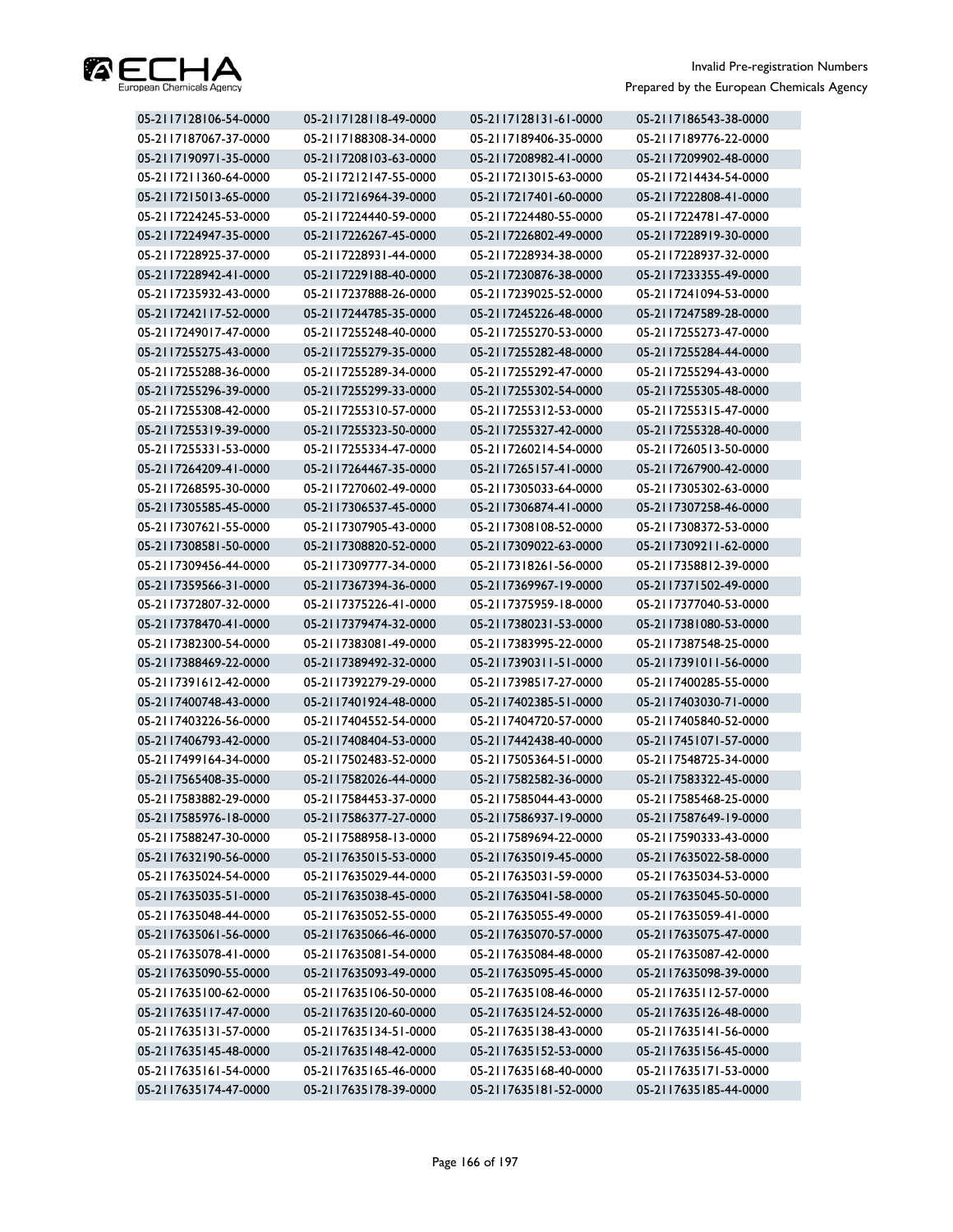

| 05-2117635188-38-0000 | 05-2117635190-53-0000 | 05-2117635194-45-0000 | 05-2117635197-39-0000 |
|-----------------------|-----------------------|-----------------------|-----------------------|
| 05-2117635201-58-0000 | 05-2117635204-52-0000 | 05-2117635210-59-0000 | 05-2117635215-49-0000 |
| 05-2117635218-43-0000 | 05-2117635222-54-0000 | 05-2117635226-46-0000 | 05-2117635231-55-0000 |
| 05-2117635235-47-0000 | 05-2117635240-56-0000 | 05-2117635244-48-0000 | 05-2117646310-54-0000 |
| 05-2117710037-55-0000 | 05-2117710279-43-0000 | 05-2117711322-59-0000 | 05-2117711562-51-0000 |
| 05-2117726536-39-0000 | 05-2117727603-45-0000 | 05-2117728460-48-0000 | 05-2117728698-25-0000 |
| 05-2117728999-17-0000 | 05-2117729178-36-0000 | 05-2117729235-44-0000 | 05-2117729442-45-0000 |
| 05-2117729568-29-0000 | 05-2117729713-40-0000 | 05-2117729792-34-0000 | 05-2117729883-31-0000 |
| 05-2117730065-52-0000 | 05-2117730276-45-0000 | 05-2117730438-41-0000 | 05-2117730823-44-0000 |
| 05-2117730938-31-0000 | 05-2117731081-57-0000 | 05-2117731206-51-0000 | 05-2117731471-50-0000 |
| 05-2117731476-40-0000 | 05-2117731546-41-0000 | 05-2117731745-39-0000 | 05-2117732196-43-0000 |
| 05-2117732200-62-0000 | 05-2117732590-47-0000 | 05-2117732927-32-0000 | 05-2117733217-46-0000 |
| 05-2117733572-44-0000 | 05-2117733984-31-0000 | 05-2117734075-47-0000 | 05-2117734718-33-0000 |
| 05-2117734931-41-0000 | 05-2117734963-34-0000 | 05-2117735327-41-0000 | 05-2117735362-47-0000 |
| 05-2117735524-43-0000 | 05-2117735632-44-0000 | 05-2117735882-35-0000 | 05-2117736143-50-0000 |
| 05-2117736486-34-0000 | 05-2117736733-39-0000 | 05-2117736981-34-0000 | 05-2117737220-55-0000 |
| 05-2117737393-40-0000 | 05-2117737568-29-0000 | 05-2117737806-33-0000 | 05-2117738006-48-0000 |
| 05-2117738256-39-0000 | 05-2117738405-42-0000 | 05-2117738601-46-0000 | 05-2117738776-27-0000 |
| 05-2117738999-15-0000 | 05-2117739225-43-0000 | 05-2117739527-33-0000 | 05-2117740762-42-0000 |
| 05-2117740881-40-0000 | 05-2117741081-55-0000 | 05-2117741251-54-0000 | 05-2117741473-44-0000 |
| 05-2117741628-35-0000 | 05-2117741873-36-0000 | 05-2117742072-53-0000 | 05-2117742270-53-0000 |
| 05-2117742502-50-0000 | 05-2117742820-46-0000 | 05-2117743218-42-0000 | 05-2117757584-31-0000 |
| 05-2117764767-24-0000 | 05-2117765876-22-0000 | 05-2117766401-46-0000 | 05-2117767021-51-0000 |
| 05-2117767671-34-0000 | 05-2117768617-27-0000 | 05-2117768753-29-0000 | 05-2117777473-32-0000 |
| 05-2117778728-20-0000 | 05-2117784493-31-0000 | 05-2117785228-31-0000 | 05-2117787986-13-0000 |
| 05-2117789841-27-0000 | 05-2117790472-37-0000 | 05-2117790537-29-0000 | 05-2117790749-20-0000 |
| 05-2117790865-24-0000 | 05-2117791665-27-0000 | 05-2117792042-46-0000 | 05-2117793171-42-0000 |
| 05-2117793470-38-0000 | 05-2117793833-28-0000 | 05-2117795286-27-0000 | 05-2117798161-38-0000 |
| 05-2117799604-27-0000 | 05-2117801319-47-0000 | 05-2117801333-57-0000 | 05-2117801343-56-0000 |
| 05-2117801345-52-0000 | 05-2117801350-61-0000 | 05-2117802482-51-0000 | 05-2117802836-40-0000 |
| 05-2117803237-49-0000 | 05-2117804601-55-0000 | 05-2117804818-36-0000 | 05-2117805233-55-0000 |
| 05-2117805550-53-0000 | 05-2117807408-42-0000 | 05-2117811098-45-0000 | 05-2117813957-31-0000 |
| 05-2117814362-51-0000 | 05-2117816902-43-0000 | 05-2117818275-42-0000 | 05-2117821191-55-0000 |
| 05-2117822004-59-0000 | 05-2117823508-40-0000 | 05-2117824613-46-0000 | 05-2117827569-28-0000 |
| 05-2117831945-34-0000 | 05-2117834296-38-0000 | 05-2117838187-35-0000 | 05-2117838520-47-0000 |
| 05-2117839489-24-0000 | 05-2117840223-53-0000 | 05-2117841160-56-0000 | 05-2117841232-53-0000 |
| 05-2117841247-42-0000 | 05-2117841255-45-0000 | 05-2117841270-53-0000 | 05-2117841281-50-0000 |
| 05-2117841291-49-0000 | 05-2117842040-59-0000 | 05-2117849719-23-0000 | 05-2117882173-40-0000 |
| 05-2117905858-30-0000 | 05-2117912194-49-0000 | 05-2117914446-42-0000 | 05-2117937649-25-0000 |
| 05-2117941767-29-0000 | 05-2117945830-40-0000 | 05-2117946748-24-0000 | 05-2117946774-29-0000 |
| 05-2117949021-51-0000 | 05-2117949453-36-0000 | 05-2117949766-23-0000 | 05-2117949986-17-0000 |
| 05-2117950067-42-0000 | 05-2117950130-57-0000 | 05-2117950197-37-0000 | 05-2117950203-52-0000 |
| 05-2117950209-40-0000 | 05-2117950243-48-0000 | 05-2117950459-31-0000 | 05-2117950521-48-0000 |
| 05-2117950528-34-0000 | 05-2117950652-41-0000 | 05-2117950759-25-0000 | 05-2117950840-42-0000 |
| 05-2117950867-26-0000 | 05-2117951101-57-0000 | 05-2117951171-50-0000 | 05-2117951213-50-0000 |
| 05-2117951406-41-0000 | 05-2117951586-31-0000 | 05-2117951797-24-0000 | 05-2117953238-36-0000 |
| 05-2117954433-41-0000 | 05-2117955999-12-0000 | 05-2117956864-26-0000 | 05-2117958023-46-0000 |
| 05-2117958861-30-0000 | 05-2117960303-48-0000 | 05-2117961177-36-0000 | 05-2117962021-54-0000 |
| 05-2117963259-30-0000 | 05-2117964841-34-0000 | 05-2117968182-38-0000 | 05-2117969083-37-0000 |
| 05-2117970348-32-0000 | 05-2117970372-41-0000 | 05-2117973175-36-0000 | 05-2117973989-11-0000 |
| 05-2117978585-22-0000 | 05-2117983565-27-0000 | 05-2117984143-40-0000 | 05-2117985008-35-0000 |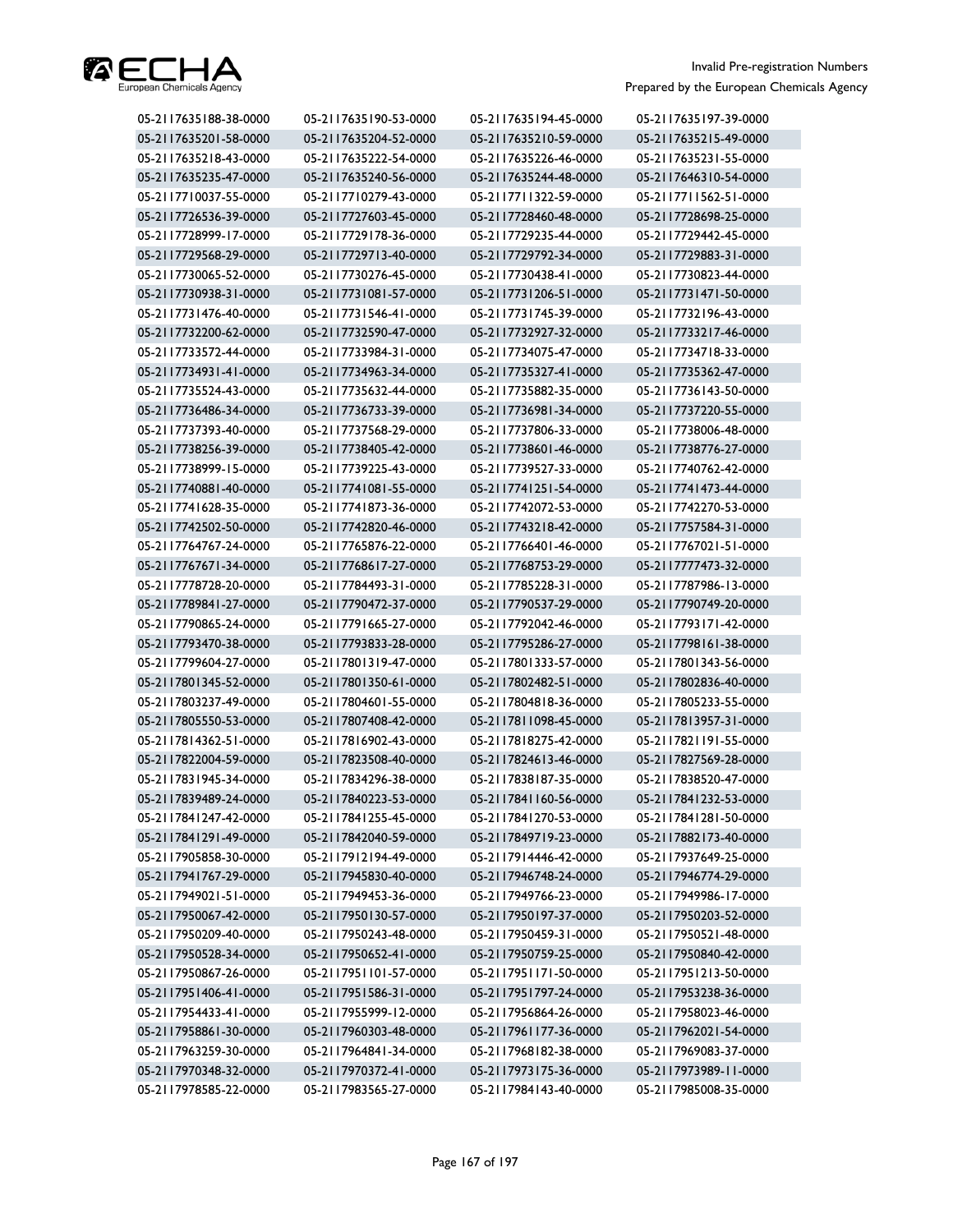

| 05-2117986300-44-0000 | 05-2117986993-17-0000 | 05-2117988269-20-0000 | 05-2117988898-07-0000 |
|-----------------------|-----------------------|-----------------------|-----------------------|
| 05-2117989054-34-0000 | 05-2117989211-40-0000 | 05-2117989405-29-0000 | 05-2117989741-27-0000 |
| 05-2117991909-17-0000 | 05-2117992317-31-0000 | 05-2117994485-24-0000 | 05-2117994924-22-0000 |
| 05-2117998850-25-0000 | 05-2118012047-57-0000 | 05-2118014207-55-0000 | 05-2118014865-41-0000 |
| 05-2118015384-50-0000 | 05-2118015444-52-0000 | 05-2118015680-52-0000 | 05-2118018240-61-0000 |
| 05-2118018845-39-0000 | 05-2118026757-36-0000 | 05-2118054074-50-0000 | 05-2118079683-30-0000 |
| 05-2118083144-46-0000 | 05-2118083774-31-0000 | 05-2118083782-34-0000 | 05-2118088065-39-0000 |
| 05-2118089519-25-0000 | 05-2118091011-57-0000 | 05-2118094727-27-0000 | 05-2118094757-24-0000 |
| 05-2118096204-43-0000 | 05-2118097995-17-0000 | 05-2118099028-34-0000 | 05-2118099624-30-0000 |
| 05-2118102735-49-0000 | 05-2118109772-44-0000 | 05-2118116974-37-0000 | 05-2118117952-42-0000 |
| 05-2118118791-43-0000 | 05-2118118831-47-0000 | 05-2118119197-42-0000 | 05-2118120131-67-0000 |
| 05-2118120171-63-0000 | 05-2118120296-49-0000 | 05-2118121580-55-0000 | 05-2118122162-60-0000 |
| 05-2118123316-52-0000 | 05-2118123319-46-0000 | 05-2118123320-63-0000 | 05-2118123322-59-0000 |
| 05-2118123324-55-0000 | 05-2118123326-51-0000 | 05-2118123328-47-0000 | 05-2118123331-60-0000 |
| 05-2118123335-52-0000 | 05-2118123338-46-0000 | 05-2118123340-61-0000 | 05-2118123343-55-0000 |
| 05-2118123345-51-0000 | 05-2118123347-47-0000 | 05-2118123350-60-0000 | 05-2118123353-54-0000 |
| 05-2118123356-48-0000 | 05-2118123359-42-0000 | 05-2118123362-55-0000 | 05-2118123365-49-0000 |
| 05-2118123368-43-0000 | 05-2118123371-56-0000 | 05-2118123375-48-0000 | 05-2118123378-42-0000 |
| 05-2118123383-51-0000 | 05-2118123387-43-0000 | 05-2118123389-39-0000 | 05-2118123391-54-0000 |
| 05-2118123394-48-0000 | 05-2118123396-44-0000 | 05-2118123398-40-0000 | 05-2118123401-61-0000 |
| 05-2118123403-57-0000 | 05-2118123407-49-0000 | 05-2118123410-62-0000 | 05-2118123412-58-0000 |
| 05-2118123414-54-0000 | 05-2118123418-46-0000 | 05-2118123422-57-0000 | 05-2118123424-53-0000 |
| 05-2118123429-43-0000 | 05-2118123432-56-0000 | 05-2118123434-52-0000 | 05-2118123437-46-0000 |
| 05-2118123440-59-0000 | 05-2118123444-51-0000 | 05-2118123448-43-0000 | 05-2118123451-56-0000 |
| 05-2118123453-52-0000 | 05-2118123454-50-0000 | 05-2118123455-48-0000 | 05-2118123456-46-0000 |
| 05-2118123458-42-0000 | 05-2118123460-57-0000 | 05-2118123462-53-0000 | 05-2118123464-49-0000 |
| 05-2118123466-45-0000 | 05-2118123468-41-0000 | 05-2118123473-50-0000 | 05-2118123476-44-0000 |
| 05-2118123481-53-0000 | 05-2118123484-47-0000 | 05-2118123487-41-0000 | 05-2118123490-54-0000 |
| 05-2118123495-44-0000 | 05-2118123498-38-0000 | 05-2118123501-59-0000 | 05-2118123507-47-0000 |
| 05-2118123510-60-0000 | 05-2118123516-48-0000 | 05-2118123520-59-0000 | 05-2118123525-49-0000 |
| 05-2118123527-45-0000 | 05-2118123529-41-0000 | 05-2118123533-52-0000 | 05-2118123535-48-0000 |
| 05-2118123538-42-0000 | 05-2118123540-57-0000 | 05-2118123544-49-0000 | 05-2118123547-43-0000 |
| 05-2118123550-56-0000 | 05-2118123553-50-0000 | 05-2118123557-42-0000 | 05-2118123560-55-0000 |
| 05-2118123562-51-0000 | 05-2118123564-47-0000 | 05-2118123568-39-0000 | 05-2118123570-54-0000 |
| 05-2118123573-48-0000 | 05-2118123576-42-0000 | 05-2118123579-36-0000 | 05-2118123584-45-0000 |
| 05-2118123586-41-0000 | 05-2118123589-35-0000 | 05-2118123592-48-0000 | 05-2118123596-40-0000 |
| 05-2118123597-38-0000 | 05-2118123600-59-0000 | 05-2118123602-55-0000 | 05-2118123603-53-0000 |
| 05-2118123605-49-0000 | 05-2118123607-45-0000 | 05-2118123610-58-0000 | 05-2118123614-50-0000 |
| 05-2118123617-44-0000 | 05-2118123622-53-0000 | 05-2118123624-49-0000 | 05-2118123628-41-0000 |
| 05-2118123632-52-0000 | 05-2118123637-42-0000 | 05-2118123641-53-0000 | 05-2118123645-45-0000 |
| 05-2118123649-37-0000 | 05-2118123653-48-0000 | 05-2118123657-40-0000 | 05-2118123661-51-0000 |
| 05-2118123666-41-0000 | 05-2118123668-37-0000 | 05-2118123671-50-0000 | 05-2118123673-46-0000 |
| 05-2118123677-38-0000 | 05-2118123680-51-0000 | 05-2118123684-43-0000 | 05-2118123690-50-0000 |
| 05-2118123695-40-0000 | 05-2118123698-34-0000 | 05-2118123701-55-0000 | 05-2118123707-43-0000 |
| 05-2118123709-39-0000 | 05-2118123714-48-0000 | 05-2118123717-42-0000 | 05-2118123721-53-0000 |
| 05-2118123727-41-0000 | 05-2118123729-37-0000 | 05-2118123732-50-0000 | 05-2118123733-48-0000 |
| 05-2118123734-46-0000 | 05-2118123735-44-0000 | 05-2118123738-38-0000 | 05-2118123739-36-0000 |
| 05-2118123740-53-0000 | 05-2118123742-49-0000 | 05-2118123746-41-0000 | 05-2118123749-35-0000 |
| 05-2118123753-46-0000 | 05-2118123756-40-0000 | 05-2118123758-36-0000 | 05-2118123762-47-0000 |
| 05-2118123768-35-0000 | 05-2118123773-44-0000 | 05-2118123778-34-0000 | 05-2118123782-45-0000 |
| 05-2118123787-35-0000 | 05-2118123791-46-0000 | 05-2118123796-36-0000 | 05-2118123800-55-0000 |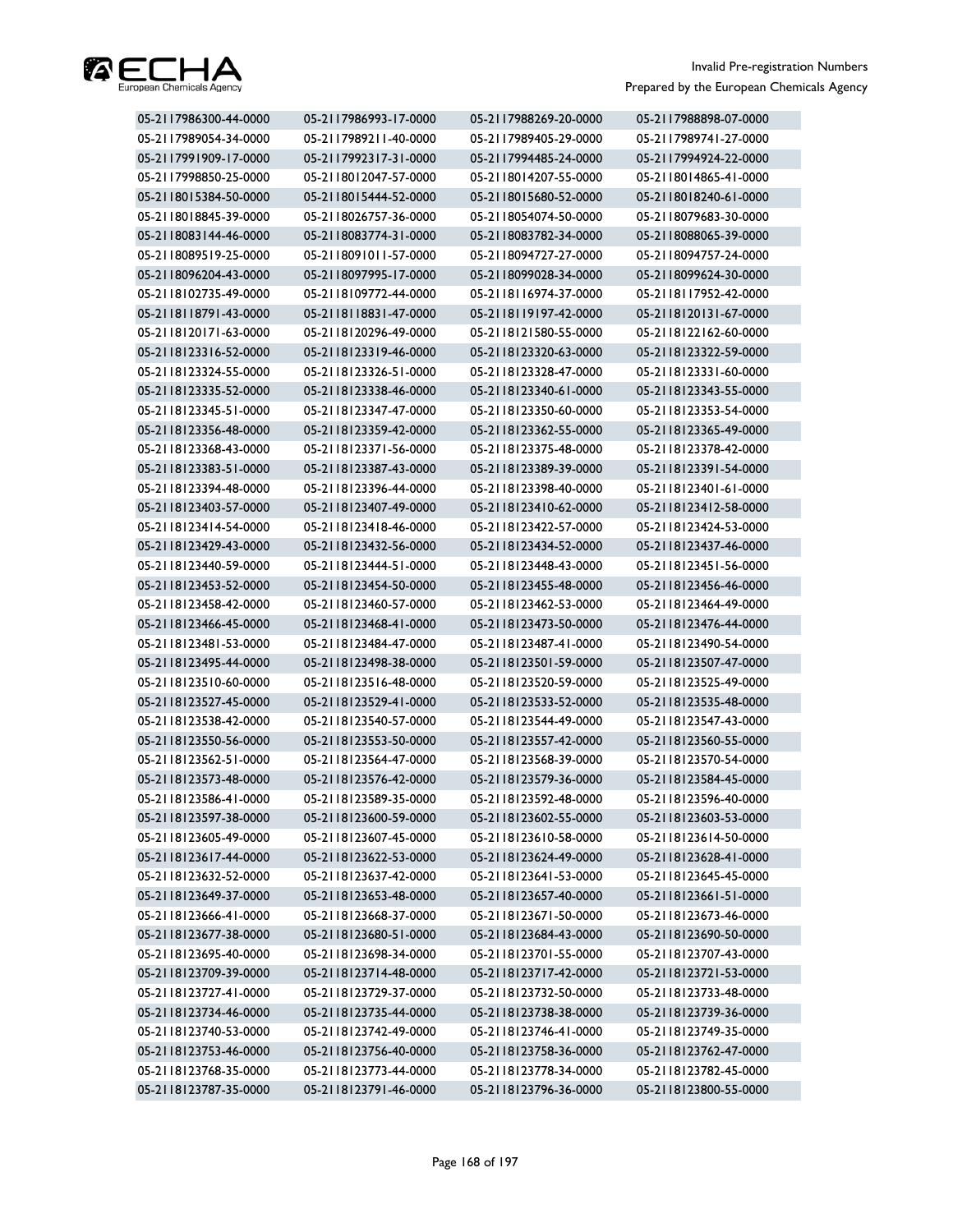

| 05-2118123804-47-0000 | 05-2118123807-41-0000 | 05-2118123812-50-0000 | 05-2118123814-46-0000 |
|-----------------------|-----------------------|-----------------------|-----------------------|
| 05-2118123818-38-0000 | 05-2118123820-53-0000 | 05-2118123826-41-0000 | 05-2118123832-48-0000 |
| 05-2118123834-44-0000 | 05-2118123838-36-0000 | 05-2118123840-51-0000 | 05-2118123845-41-0000 |
| 05-2118123847-37-0000 | 05-2118123850-50-0000 | 05-2118123853-44-0000 | 05-2118123857-36-0000 |
| 05-2118123860-49-0000 | 05-2118123862-45-0000 | 05-2118123865-39-0000 | 05-2118123870-48-0000 |
| 05-2118123872-44-0000 | 05-2118123874-40-0000 | 05-2118123877-34-0000 | 05-2118123879-30-0000 |
| 05-2118123884-39-0000 | 05-2118123889-29-0000 | 05-2118123892-42-0000 | 05-2118123896-34-0000 |
| 05-2118123901-51-0000 | 05-2118123904-45-0000 | 05-2118123910-52-0000 | 05-2118123915-42-0000 |
| 05-2118123922-47-0000 | 05-2118123927-37-0000 | 05-2118123932-46-0000 | 05-2118123936-38-0000 |
| 05-2118123940-49-0000 | 05-2118123942-45-0000 | 05-2118123945-39-0000 | 05-2118123949-31-0000 |
| 05-2118123953-42-0000 | 05-2118123957-34-0000 | 05-2118123962-43-0000 | 05-2118123967-33-0000 |
| 05-2118123969-29-0000 | 05-2118123970-46-0000 | 05-2118123973-40-0000 | 05-2118123977-32-0000 |
| 05-2118123980-45-0000 | 05-2118123983-39-0000 | 05-2118123986-33-0000 | 05-2118123989-27-0000 |
| 05-2118123992-40-0000 | 05-2118123995-34-0000 | 05-2118123997-30-0000 | 05-2118123999-26-0000 |
| 05-2118124001-68-0000 | 05-2118124007-56-0000 | 05-2118124012-65-0000 | 05-2118124016-57-0000 |
| 05-2118124020-68-0000 | 05-2118124024-60-0000 | 05-2118124029-50-0000 | 05-2118124036-55-0000 |
| 05-2118124040-66-0000 | 05-2118124045-56-0000 | 05-2118124051-63-0000 | 05-2118124056-53-0000 |
| 05-2118124059-47-0000 | 05-2118124063-58-0000 | 05-2118124065-54-0000 | 05-2118124068-48-0000 |
| 05-2118124071-61-0000 | 05-2118124076-51-0000 | 05-2118124081-60-0000 | 05-2118124085-52-0000 |
| 05-2118124089-44-0000 | 05-2118124093-55-0000 | 05-2118124096-49-0000 | 05-2118124100-68-0000 |
| 05-2118124103-62-0000 | 05-2118124107-54-0000 | 05-2118124111-65-0000 | 05-2118124113-61-0000 |
| 05-2118124115-57-0000 | 05-2118124117-53-0000 | 05-2118124119-49-0000 | 05-2118124120-66-0000 |
| 05-2118124123-60-0000 | 05-2118124127-52-0000 | 05-2118124137-51-0000 | 05-2118124143-58-0000 |
| 05-2118124146-52-0000 | 05-2118124152-59-0000 | 05-2118124158-47-0000 | 05-2118124164-54-0000 |
| 05-2118124170-61-0000 | 05-2118124175-51-0000 | 05-2118124181-58-0000 | 05-2118124184-52-0000 |
| 05-2118124189-42-0000 | 05-2118124194-51-0000 | 05-2118124198-43-0000 | 05-2118124202-62-0000 |
| 05-2118124207-52-0000 | 05-2118124212-61-0000 | 05-2118124217-51-0000 | 05-2118124222-60-0000 |
| 05-2118124226-52-0000 | 05-2118124230-63-0000 | 05-2118124235-53-0000 | 05-2118124238-47-0000 |
| 05-2118124241-60-0000 | 05-2118124244-54-0000 | 05-2118124246-50-0000 | 05-2118124248-46-0000 |
| 05-2118124251-59-0000 | 05-2118124254-53-0000 | 05-2118124257-47-0000 | 05-2118124260-60-0000 |
| 05-2118124263-54-0000 | 05-2118124266-48-0000 | 05-2118124269-42-0000 | 05-2118124270-59-0000 |
| 05-2118124272-55-0000 | 05-2118124276-47-0000 | 05-2118124282-54-0000 | 05-2118124286-46-0000 |
| 05-2118124289-40-0000 | 05-2118124293-51-0000 | 05-2118124300-64-0000 | 05-2118124307-50-0000 |
| 05-2118124313-57-0000 | 05-2118124319-45-0000 | 05-2118124325-52-0000 | 05-2118124328-46-0000 |
| 05-2118124333-55-0000 | 05-2118124337-47-0000 | 05-2118124342-56-0000 | 05-2118124346-48-0000 |
| 05-2118124351-57-0000 | 05-2118124357-45-0000 | 05-2118124361-56-0000 | 05-2118124364-50-0000 |
| 05-2118124370-57-0000 | 05-2118124371-55-0000 | 05-2118124373-51-0000 | 05-2118124381-54-0000 |
| 05-2118124386-44-0000 | 05-2118124392-51-0000 | 05-2118124401-60-0000 | 05-2118124406-50-0000 |
| 05-2118124410-61-0000 | 05-2118124415-51-0000 | 05-2118124419-43-0000 | 05-2118124424-52-0000 |
| 05-2118124430-59-0000 | 05-2118124439-41-0000 | 05-2118124444-50-0000 | 05-2118124451-55-0000 |
| 05-2118124458-41-0000 | 05-2118124466-44-0000 | 05-2118124475-45-0000 | 05-2118124483-48-0000 |
| 05-2118124492-49-0000 | 05-2118124497-39-0000 | 05-2118124503-54-0000 | 05-2118124510-59-0000 |
| 05-2118124515-49-0000 | 05-2118124521-56-0000 | 05-2118124530-57-0000 | 05-2118124537-43-0000 |
| 05-2118124542-52-0000 | 05-2118124548-40-0000 | 05-2118124553-49-0000 | 05-2118124557-41-0000 |
| 05-2118124563-48-0000 | 05-2118124570-53-0000 | 05-2118124578-37-0000 | 05-2118124586-40-0000 |
| 05-2118124593-45-0000 | 05-2118124601-56-0000 | 05-2118124609-40-0000 | 05-2118124616-45-0000 |
| 05-2118124625-46-0000 | 05-2118124633-49-0000 | 05-2118124642-50-0000 | 05-2118124647-40-0000 |
| 05-2118124655-43-0000 | 05-2118124660-52-0000 | 05-2118124665-42-0000 | 05-2118124673-45-0000 |
| 05-2118124682-46-0000 | 05-2118124691-47-0000 | 05-2118124697-35-0000 | 05-2118124702-52-0000 |
| 05-2118124706-44-0000 | 05-2118124711-53-0000 | 05-2118124714-47-0000 | 05-2118124719-37-0000 |
| 05-2118124727-40-0000 | 05-2118124736-41-0000 | 05-2118124741-50-0000 | 05-2118124749-34-0000 |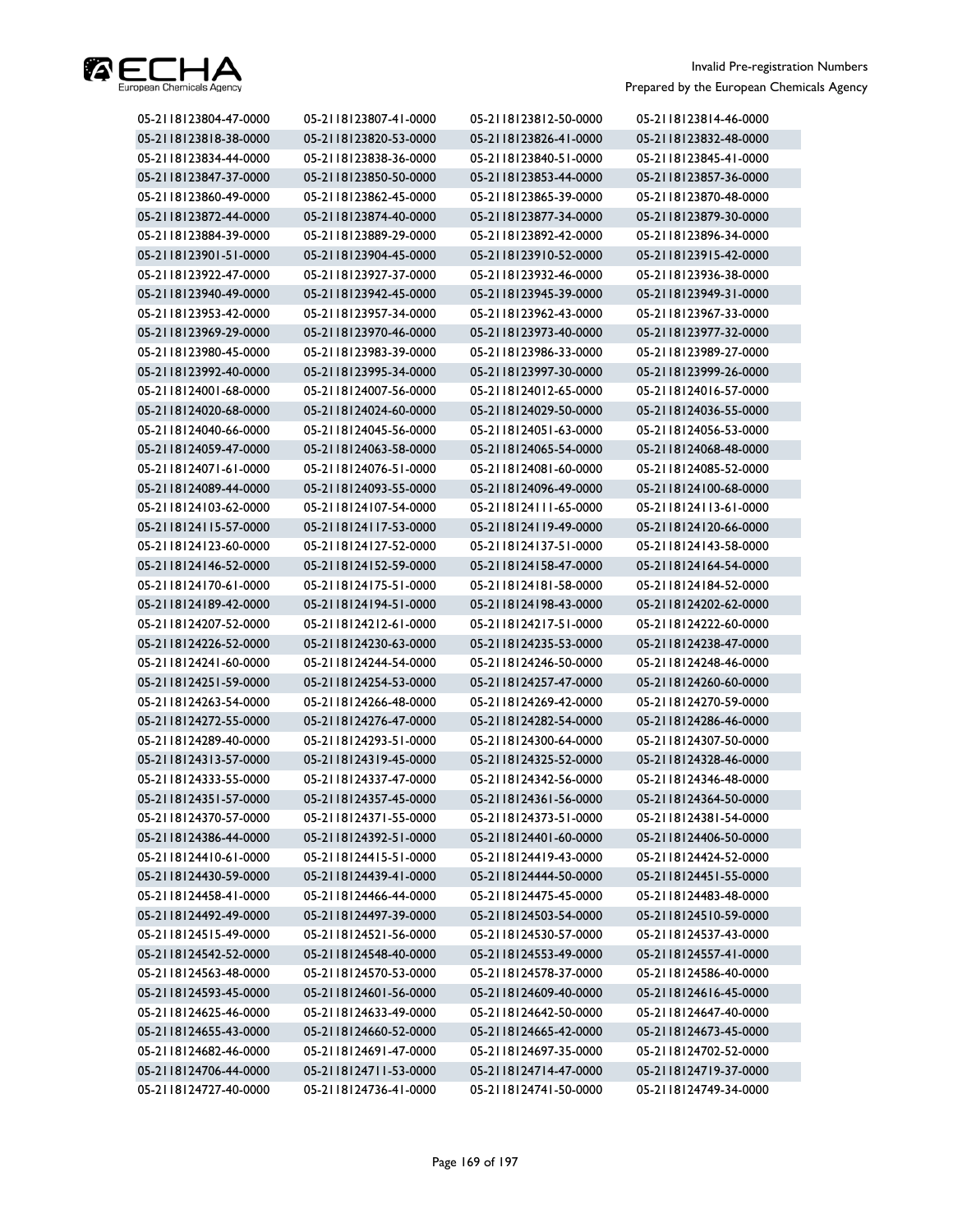

| 05-2118124758-35-0000 | 05-2118124768-34-0000 | 05-2118124776-37-0000 | 05-2118124786-36-0000 |
|-----------------------|-----------------------|-----------------------|-----------------------|
| 05-2118124792-43-0000 | 05-2118124798-31-0000 | 05-2118124804-46-0000 | 05-2118124809-36-0000 |
| 05-2118124817-39-0000 | 05-2118124824-44-0000 | 05-2118124829-34-0000 | 05-2118124836-39-0000 |
| 05-2118124842-46-0000 | 05-2118124848-34-0000 | 05-2118124854-41-0000 | 05-2118124860-48-0000 |
| 05-2118124865-38-0000 | 05-2118124869-30-0000 | 05-2118124873-41-0000 | 05-2118124877-33-0000 |
| 05-2118124882-42-0000 | 05-2118124890-45-0000 | 05-2118124897-31-0000 | 05-2118124905-42-0000 |
| 05-2118124912-47-0000 | 05-2118124922-46-0000 | 05-2118124930-49-0000 | 05-2118124939-31-0000 |
| 05-2118124945-38-0000 | 05-2118124951-45-0000 | 05-2118124956-35-0000 | 05-2118124963-40-0000 |
| 05-2118124969-28-0000 | 05-2118124979-27-0000 | 05-2118124985-34-0000 | 05-2118124991-41-0000 |
| 05-2118124998-27-0000 | 05-2118125003-63-0000 | 05-2118125009-51-0000 | 05-2118125016-56-0000 |
| 05-2118125020-67-0000 | 05-2118125023-61-0000 | 05-2118125029-49-0000 | 05-2118125036-54-0000 |
| 05-2118125044-57-0000 | 05-2118125053-58-0000 | 05-2118125058-48-0000 | 05-2118125068-47-0000 |
| 05-2118125077-48-0000 | 05-2118125084-53-0000 | 05-2118125093-54-0000 | 05-2118125100-67-0000 |
| 05-2118125110-66-0000 | 05-2118125115-56-0000 | 05-2118125120-65-0000 | 05-2118125125-55-0000 |
| 05-2118125134-56-0000 | 05-2118125139-46-0000 | 05-2118125145-53-0000 | 05-2118125150-62-0000 |
| 05-2118125155-52-0000 | 05-2118125162-57-0000 | 05-2118125167-47-0000 | 05-2118125173-54-0000 |
| 05-2118125176-48-0000 | 05-2118125181-57-0000 | 05-2118125187-45-0000 | 05-2118125193-52-0000 |
| 05-2118125196-46-0000 | 05-2118125201-63-0000 | 05-2118125206-53-0000 | 05-2118125213-58-0000 |
| 05-2118125219-46-0000 | 05-2118125226-51-0000 | 05-2118125230-62-0000 | 05-2118125233-56-0000 |
| 05-2118125237-48-0000 | 05-2118125240-61-0000 | 05-2118125244-53-0000 | 05-2118125249-43-0000 |
| 05-2118125252-56-0000 | 05-2118125257-46-0000 | 05-2118125262-55-0000 | 05-2118125268-43-0000 |
| 05-2118125273-52-0000 | 05-2118125275-48-0000 | 05-2118125276-46-0000 | 05-2118125280-57-0000 |
| 05-2118125284-49-0000 | 05-2118125287-43-0000 | 05-2118125289-39-0000 | 05-2118125291-54-0000 |
| 05-2118125295-46-0000 | 05-2118125299-38-0000 | 05-2118125306-51-0000 | 05-2118125311-60-0000 |
| 05-2118125314-54-0000 | 05-2118125315-52-0000 | 05-2118125321-59-0000 | 05-2118125328-45-0000 |
| 05-2118125333-54-0000 | 05-2118125339-42-0000 | 05-2118125347-45-0000 | 05-2118125356-46-0000 |
| 05-2118125365-47-0000 | 05-2118125373-50-0000 | 05-2118125377-42-0000 | 05-2118125381-53-0000 |
| 05-2118125387-41-0000 | 05-2118125393-48-0000 | 05-2118125398-38-0000 | 05-2118125406-49-0000 |
| 05-2118125411-58-0000 | 05-2118125415-50-0000 | 05-2118125419-42-0000 | 05-2118125422-55-0000 |
| 05-2118125426-47-0000 | 05-2118125428-43-0000 | 05-2118125431-56-0000 | 05-2118125435-48-0000 |
| 05-2118125443-51-0000 | 05-2118125449-39-0000 | 05-2118125454-48-0000 | 05-2118125462-51-0000 |
| 05-2118125472-50-0000 | 05-2118125479-36-0000 | 05-2118125484-45-0000 | 05-2118125488-37-0000 |
| 05-2118125493-46-0000 | 05-2118125500-59-0000 | 05-2118125505-49-0000 | 05-2118125511-56-0000 |
| 05-2118125518-42-0000 | 05-2118125522-53-0000 | 05-2118125527-43-0000 | 05-2118125531-54-0000 |
| 05-2118125532-52-0000 | 05-2118125535-46-0000 | 05-2118125538-40-0000 | 05-2118125545-45-0000 |
| 05-2118125552-50-0000 | 05-2118127502-53-0000 | 05-2118131297-44-0000 | 05-2118138861-40-0000 |
| 05-2118142975-33-0000 | 05-2118150969-26-0000 | 05-2118152127-48-0000 | 05-2118153635-40-0000 |
| 05-2118156256-41-0000 | 05-2118158290-47-0000 | 05-2118166508-34-0000 | 05-2118188167-32-0000 |
| 05-2118207222-60-0000 | 05-2118212968-33-0000 | 05-2118213397-43-0000 | 05-2118213727-42-0000 |
| 05-2118213953-43-0000 | 05-2118214160-63-0000 | 05-2118214527-45-0000 | 05-2118214812-50-0000 |
| 05-2118215309-46-0000 | 05-2118215593-45-0000 | 05-2118216305-53-0000 | 05-2118216607-43-0000 |
| 05-2118216893-38-0000 | 05-2118217203-58-0000 | 05-2118217540-54-0000 | 05-2118217729-34-0000 |
| 05-2118219477-37-0000 | 05-2118222903-47-0000 | 05-2118236875-32-0000 | 05-2118237092-51-0000 |
| 05-2118239208-42-0000 | 05-2118292300-51-0000 | 05-2118294411-44-0000 | 05-2118294943-27-0000 |
| 05-2118294948-17-0000 | 05-2118294951-30-0000 | 05-2118294954-24-0000 | 05-2118298005-41-0000 |
| 05-2118310064-60-0000 | 05-2118310820-56-0000 | 05-2118313100-69-0000 | 05-2118313103-63-0000 |
| 05-2118324289-38-0000 | 05-2118324691-45-0000 | 05-2118325821-47-0000 | 05-2118326456-41-0000 |
| 05-2118326817-35-0000 | 05-2118327509-37-0000 | 05-2118328378-35-0000 | 05-2118346163-48-0000 |
| 05-2118346628-32-0000 | 05-2118347319-36-0000 | 05-2118351334-48-0000 | 05-2118354987-22-0000 |
| 05-2118356769-22-0000 | 05-2118364104-50-0000 | 05-2118367672-34-0000 | 05-2118372008-44-0000 |
| 05-2118375609-27-0000 | 05-2118376115-43-0000 | 05-2118378035-41-0000 | 05-2118378628-24-0000 |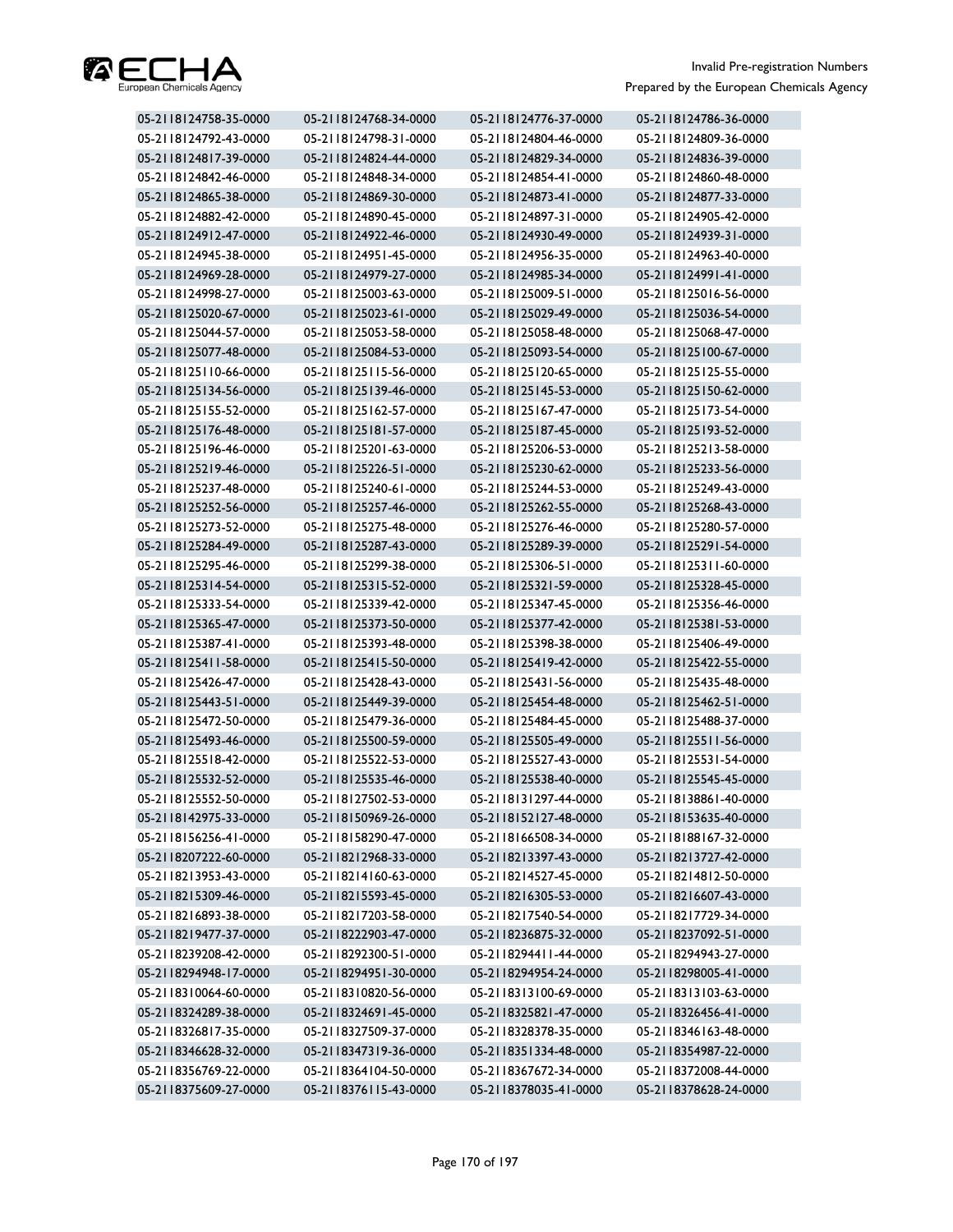

| 05-2118378905-26-0000 | 05-2118379820-35-0000 | 05-2118380202-52-0000 | 05-2118383924-29-0000 |
|-----------------------|-----------------------|-----------------------|-----------------------|
| 05-2118384259-29-0000 | 05-2118384553-35-0000 | 05-2118384826-26-0000 | 05-2118385547-27-0000 |
| 05-2118387489-19-0000 | 05-2118387680-33-0000 | 05-2118387859-14-0000 | 05-2118388115-39-0000 |
| 05-2118388515-31-0000 | 05-2118389485-25-0000 | 05-2118389710-36-0000 | 05-2118389932-26-0000 |
| 05-2118390406-38-0000 | 05-2118390589-22-0000 | 05-2118390951-33-0000 | 05-2118400657-44-0000 |
| 05-2118401068-52-0000 | 05-2118406283-51-0000 | 05-2118407737-37-0000 | 05-2118408150-60-0000 |
| 05-2118408428-41-0000 | 05-2118409106-52-0000 | 05-2118424048-47-0000 | 05-2118424441-53-0000 |
| 05-2118424446-43-0000 | 05-2118424450-54-0000 | 05-2118424454-46-0000 | 05-2118424458-38-0000 |
| 05-2118424462-49-0000 | 05-2118424466-41-0000 | 05-2118424469-35-0000 | 05-2118424473-46-0000 |
| 05-2118424478-36-0000 | 05-2118424481-49-0000 | 05-2118424487-37-0000 | 05-2118424493-44-0000 |
| 05-2118424497-36-0000 | 05-2118424501-55-0000 | 05-2118424504-49-0000 | 05-2118424508-41-0000 |
| 05-2118424511-54-0000 | 05-2118424515-46-0000 | 05-2118424519-38-0000 | 05-2118424523-49-0000 |
| 05-2118424528-39-0000 | 05-2118424532-50-0000 | 05-2118424536-42-0000 | 05-2118424541-51-0000 |
| 05-2118424546-41-0000 | 05-2118424550-52-0000 | 05-2118424554-44-0000 | 05-2118424558-36-0000 |
| 05-2118424563-45-0000 | 05-2118424567-37-0000 | 05-2118424571-48-0000 | 05-2118424574-42-0000 |
| 05-2118424579-32-0000 | 05-2118424583-43-0000 | 05-2118424587-35-0000 | 05-2118424591-46-0000 |
| 05-2118424597-34-0000 | 05-2118424601-53-0000 | 05-2118424605-45-0000 | 05-2118424608-39-0000 |
| 05-2118424612-50-0000 | 05-2118424617-40-0000 | 05-2118424621-51-0000 | 05-2118424626-41-0000 |
| 05-2118424629-35-0000 | 05-2118424635-42-0000 | 05-2118424641-49-0000 | 05-2118424647-37-0000 |
| 05-2118424651-48-0000 | 05-2118424655-40-0000 | 05-2118424660-49-0000 | 05-2118424664-41-0000 |
| 05-2118424670-48-0000 | 05-2118424674-40-0000 | 05-2118424678-32-0000 | 05-2118424682-43-0000 |
| 05-2118424687-33-0000 | 05-2118424692-42-0000 | 05-2118424696-34-0000 | 05-2118424701-51-0000 |
| 05-2118424706-41-0000 | 05-2118424711-50-0000 | 05-2118424716-40-0000 | 05-2118424722-47-0000 |
| 05-2118424726-39-0000 | 05-2118424731-48-0000 | 05-2118424736-38-0000 | 05-2118424740-49-0000 |
| 05-2118424745-39-0000 | 05-2118424749-31-0000 | 05-2118424753-42-0000 | 05-2118424756-36-0000 |
| 05-2118424760-47-0000 | 05-2118424764-39-0000 | 05-2118424768-31-0000 | 05-2118424772-42-0000 |
| 05-2118424777-32-0000 | 05-2118424781-43-0000 | 05-2118424786-33-0000 | 05-2118424791-42-0000 |
| 05-2118424797-30-0000 | 05-2118424802-47-0000 | 05-2118424806-39-0000 | 05-2118424810-50-0000 |
| 05-2118424816-38-0000 | 05-2118424820-49-0000 | 05-2118424825-39-0000 | 05-2118424830-48-0000 |
| 05-2118424835-38-0000 | 05-2118424839-30-0000 | 05-2118424843-41-0000 | 05-2118424848-31-0000 |
| 05-2118424854-38-0000 | 05-2118424860-45-0000 | 05-2118424865-35-0000 | 05-2118424870-44-0000 |
| 05-2118424876-32-0000 | 05-2118424882-39-0000 | 05-2118424886-31-0000 | 05-2118424891-40-0000 |
| 05-2118424896-30-0000 | 05-2118424901-47-0000 | 05-2118424907-35-0000 | 05-2118424912-44-0000 |
| 05-2118424918-32-0000 | 05-2118424923-41-0000 | 05-2118424927-33-0000 | 05-2118424931-44-0000 |
| 05-2118424936-34-0000 | 05-2118424940-45-0000 | 05-2118424944-37-0000 | 05-2118424948-29-0000 |
| 05-2118424954-36-0000 | 05-2118424959-26-0000 | 05-2118424964-35-0000 | 05-2118424968-27-0000 |
| 05-2118424973-36-0000 | 05-2118424978-26-0000 | 05-2118424985-31-0000 | 05-2118424990-40-0000 |
| 05-2118424996-28-0000 | 05-2118425001-64-0000 | 05-2118425006-54-0000 | 05-2118425012-61-0000 |
| 05-2118425016-53-0000 | 05-2118425022-60-0000 | 05-2118425027-50-0000 | 05-2118425033-57-0000 |
| 05-2118425038-47-0000 | 05-2118425043-56-0000 | 05-2118425049-44-0000 | 05-2118425054-53-0000 |
| 05-2118425058-45-0000 | 05-2118425063-54-0000 | 05-2118425067-46-0000 | 05-2118425071-57-0000 |
| 05-2118425076-47-0000 | 05-2118425080-58-0000 | 05-2118425085-48-0000 | 05-2118425091-55-0000 |
| 05-2118425097-43-0000 | 05-2118425101-62-0000 | 05-2118425108-48-0000 | 05-2118425113-57-0000 |
| 05-2118425117-49-0000 | 05-2118425121-60-0000 | 05-2118425126-50-0000 | 05-2118425131-59-0000 |
| 05-2118425136-49-0000 | 05-2118425140-60-0000 | 05-2118425145-50-0000 | 05-2118425151-57-0000 |
| 05-2118425156-47-0000 | 05-2118425162-54-0000 | 05-2118425168-42-0000 | 05-2118425174-49-0000 |
| 05-2118425179-39-0000 | 05-2118425184-48-0000 | 05-2118425191-53-0000 | 05-2118425196-43-0000 |
| 05-2118425202-58-0000 | 05-2118425207-48-0000 | 05-2118425213-55-0000 | 05-2118425218-45-0000 |
| 05-2118425223-54-0000 | 05-2118425228-44-0000 | 05-2118425233-53-0000 | 05-2118425237-45-0000 |
| 05-2118425242-54-0000 | 05-2118425247-44-0000 | 05-2118425255-47-0000 | 05-2118425261-54-0000 |
| 05-2118425266-44-0000 | 05-2118425271-53-0000 | 05-2118425277-41-0000 | 05-2118425282-50-0000 |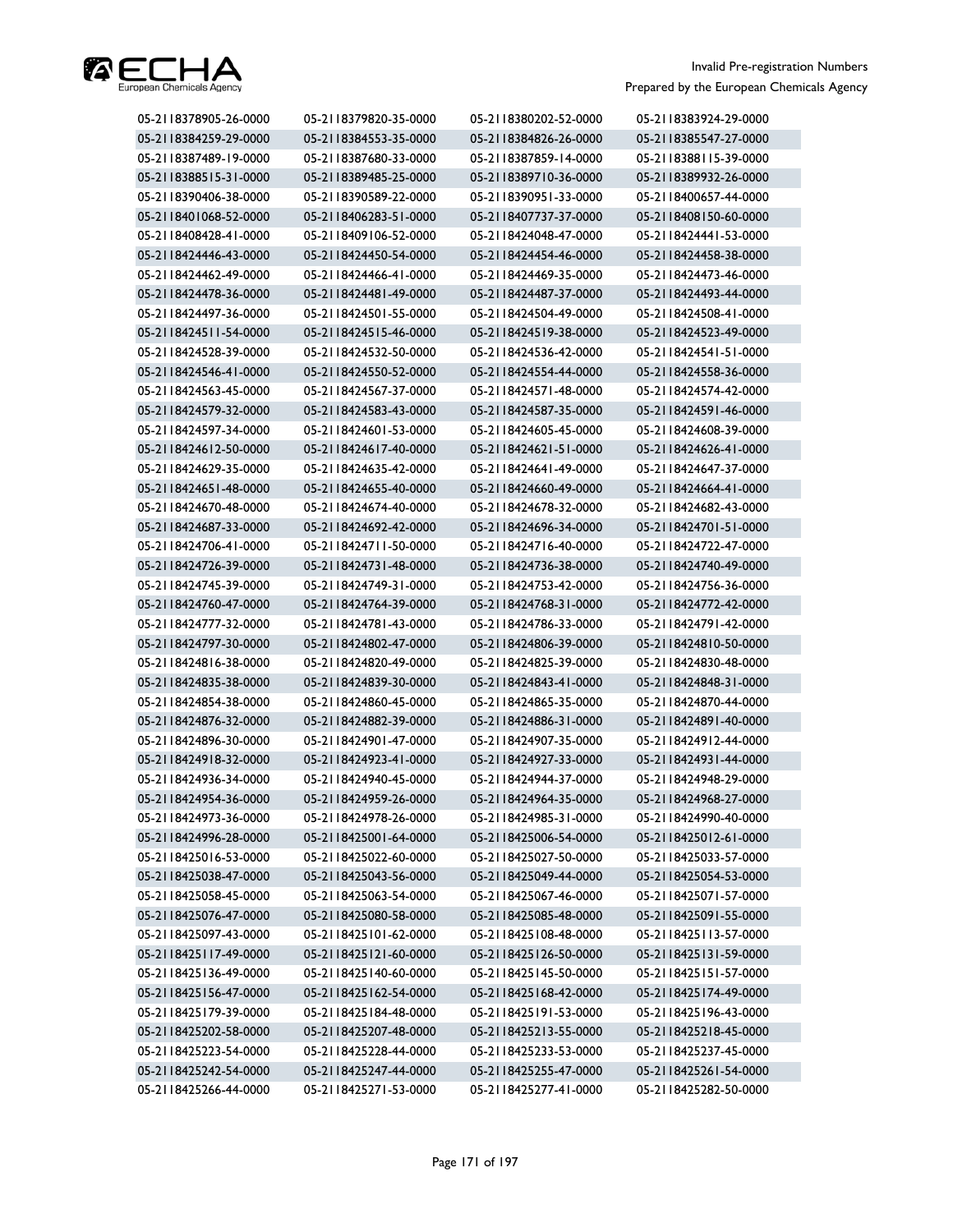

| 05-2118425288-38-0000 | 05-2118425294-45-0000 | 05-2118425299-35-0000 | 05-2118425305-50-0000 |
|-----------------------|-----------------------|-----------------------|-----------------------|
| 05-2118425310-59-0000 | 05-2118425315-49-0000 | 05-2118425321-56-0000 | 05-2118425326-46-0000 |
| 05-2118425332-53-0000 | 05-2118425335-47-0000 | 05-2118425342-52-0000 | 05-2118425346-44-0000 |
| 05-2118425352-51-0000 | 05-2118425359-37-0000 | 05-2118425367-40-0000 | 05-2118425371-51-0000 |
| 05-2118425376-41-0000 | 05-2118425381-50-0000 | 05-2118425386-40-0000 | 05-2118425394-43-0000 |
| 05-2118425398-35-0000 | 05-2118425402-54-0000 | 05-2118425406-46-0000 | 05-2118425411-55-0000 |
| 05-2118425414-49-0000 | 05-2118425417-43-0000 | 05-2118425422-52-0000 | 05-2118425427-42-0000 |
| 05-2118425433-49-0000 | 05-2118425439-37-0000 | 05-2118425445-44-0000 | 05-2118425452-49-0000 |
| 05-2118425457-39-0000 | 05-2118425464-44-0000 | 05-2118425468-36-0000 | 05-2118425472-47-0000 |
| 05-2118425478-35-0000 | 05-2118425486-38-0000 | 05-2118425491-47-0000 | 05-2118425496-37-0000 |
| 05-2118425501-54-0000 | 05-2118425508-40-0000 | 05-2118425516-43-0000 | 05-2118425522-50-0000 |
| 05-2118425530-53-0000 | 05-2118425538-37-0000 | 05-2118425546-40-0000 | 05-2118425553-45-0000 |
| 05-2118425562-46-0000 | 05-2118425571-47-0000 | 05-2118425579-31-0000 | 05-2118425584-40-0000 |
| 05-2118425592-43-0000 | 05-2118425600-54-0000 | 05-2118425607-40-0000 | 05-2118425614-45-0000 |
| 05-2118425622-48-0000 | 05-2118425630-51-0000 | 05-2118425636-39-0000 | 05-2118425644-42-0000 |
| 05-2118425649-32-0000 | 05-2118425654-41-0000 | 05-2118425662-44-0000 | 05-2118425668-32-0000 |
| 05-2118425674-39-0000 | 05-2118425680-46-0000 | 05-2118425689-28-0000 | 05-2118425698-29-0000 |
| 05-2118425707-38-0000 | 05-2118425715-41-0000 | 05-2118425723-44-0000 | 05-2118425731-47-0000 |
| 05-2118425737-35-0000 | 05-2118425744-40-0000 | 05-2118425750-47-0000 | 05-2118425758-31-0000 |
| 05-2118425764-38-0000 | 05-2118425772-41-0000 | 05-2118425779-27-0000 | 05-2118425785-34-0000 |
| 05-2118425793-37-0000 | 05-2118425801-48-0000 | 05-2118425810-49-0000 | 05-2118425819-31-0000 |
| 05-2118425827-34-0000 | 05-2118425834-39-0000 | 05-2118425842-42-0000 | 05-2118425843-40-0000 |
| 05-2118425853-39-0000 | 05-2118425862-40-0000 | 05-2118425870-43-0000 | 05-2118425879-25-0000 |
| 05-2118425888-26-0000 | 05-2118425897-27-0000 | 05-2118425904-40-0000 | 05-2118425913-41-0000 |
| 05-2118425921-44-0000 | 05-2118425926-34-0000 | 05-2118425931-43-0000 | 05-2118425935-35-0000 |
| 05-2118425941-42-0000 | 05-2118425946-32-0000 | 05-2118425950-43-0000 | 05-2118425955-33-0000 |
| 05-2118425961-40-0000 | 05-2118425966-30-0000 | 05-2118425971-39-0000 | 05-2118425977-27-0000 |
| 05-2118425983-34-0000 | 05-2118425988-24-0000 | 05-2118425993-33-0000 | 05-2118425999-21-0000 |
| 05-2118426004-57-0000 | 05-2118426008-49-0000 | 05-2118426013-58-0000 | 05-2118426019-46-0000 |
| 05-2118426026-51-0000 | 05-2118426033-56-0000 | 05-2118426040-61-0000 | 05-2118426047-47-0000 |
| 05-2118426053-54-0000 | 05-2118426059-42-0000 | 05-2118426066-47-0000 | 05-2118426073-52-0000 |
| 05-2118426081-55-0000 | 05-2118426090-56-0000 | 05-2118426098-40-0000 | 05-2118426105-53-0000 |
| 05-2118426114-54-0000 | 05-2118426122-57-0000 | 05-2118426131-58-0000 | 05-2118426141-57-0000 |
| 05-2118426150-58-0000 | 05-2118426156-46-0000 | 05-2118426166-45-0000 | 05-2118426175-46-0000 |
| 05-2118426184-47-0000 | 05-2118426192-50-0000 | 05-2118426200-61-0000 | 05-2118426209-43-0000 |
| 05-2118426217-46-0000 | 05-2118426227-45-0000 | 05-2118426236-46-0000 | 05-2118426245-47-0000 |
| 05-2118426255-46-0000 | 05-2118426264-47-0000 | 05-2118426274-46-0000 | 05-2118426281-51-0000 |
| 05-2118426289-35-0000 | 05-2118426297-38-0000 | 05-2118426306-47-0000 | 05-2118426316-46-0000 |
| 05-2118426324-49-0000 | 05-2118426332-52-0000 | 05-2118426340-55-0000 | 05-2118426346-43-0000 |
| 05-2118426353-48-0000 | 05-2118426362-49-0000 | 05-2118426371-50-0000 | 05-2118426378-36-0000 |
| 05-2118426386-39-0000 | 05-2118426394-42-0000 | 05-2118426399-32-0000 | 05-2118426405-47-0000 |
| 05-2118426410-56-0000 | 05-2118426416-44-0000 | 05-2118426423-49-0000 | 05-2118426429-37-0000 |
| 05-2118426438-38-0000 | 05-2118426445-43-0000 | 05-2118426454-44-0000 | 05-2118426463-45-0000 |
| 05-2118426471-48-0000 | 05-2118426479-32-0000 | 05-2118426486-37-0000 | 05-2118426495-38-0000 |
| 05-2118426504-47-0000 | 05-2118426509-37-0000 | 05-2118426518-38-0000 | 05-2118426529-35-0000 |
| 05-2118426536-40-0000 | 05-2118426544-43-0000 | 05-2118426554-42-0000 | 05-2118426561-47-0000 |
| 05-2118426569-31-0000 | 05-2118426577-34-0000 | 05-2118426585-37-0000 | 05-2118426593-40-0000 |
| 05-2118426599-28-0000 | 05-2118426607-39-0000 | 05-2118426614-44-0000 | 05-2118426623-45-0000 |
| 05-2118426632-46-0000 | 05-2118426641-47-0000 | 05-2118426648-33-0000 | 05-2118426655-38-0000 |
| 05-2118426663-41-0000 | 05-2118426671-44-0000 | 05-2118426678-30-0000 | 05-2118426686-33-0000 |
| 05-2118426693-38-0000 | 05-2118426702-47-0000 | 05-2118426708-35-0000 | 05-2118426716-38-0000 |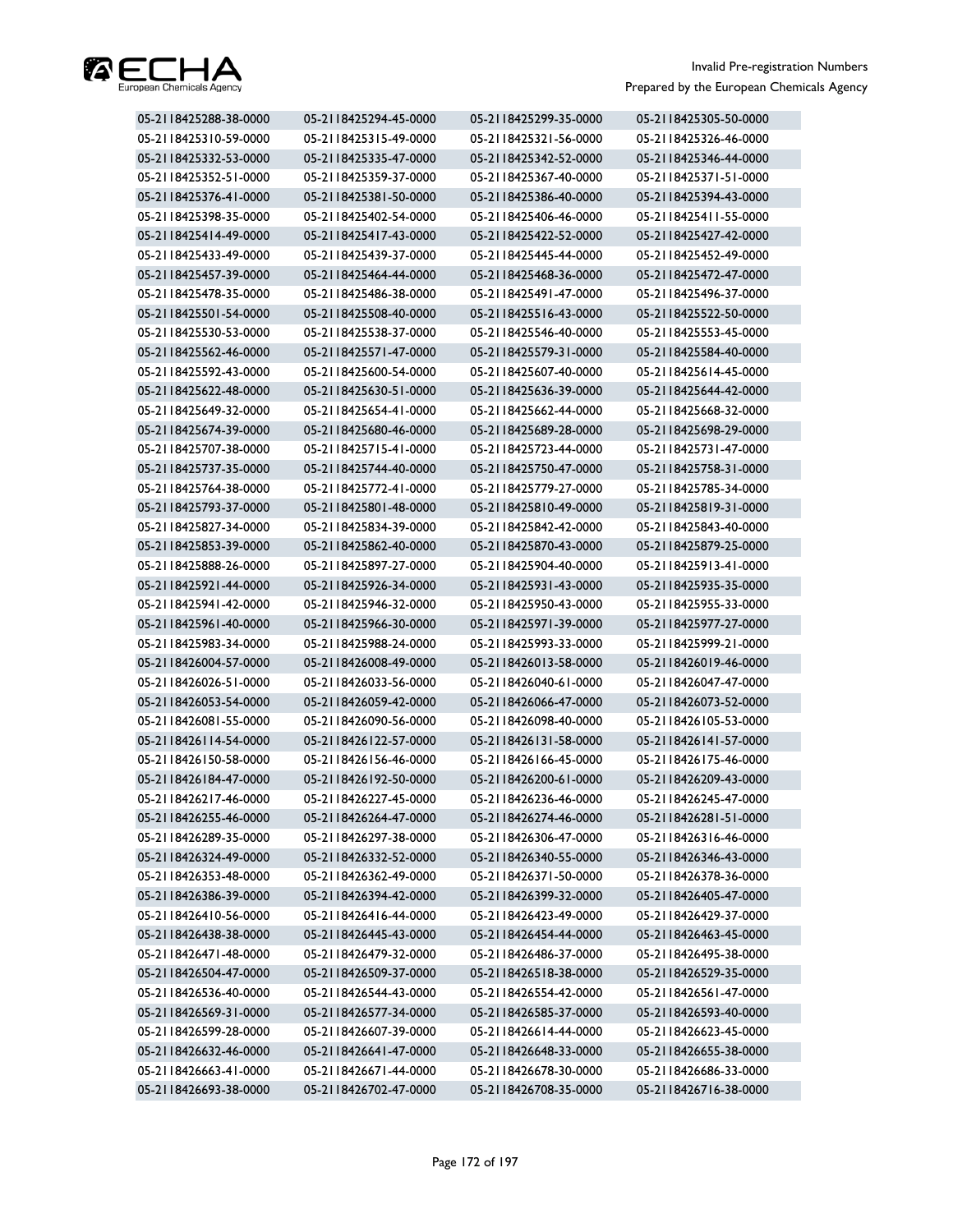

| 05-2118426723-43-0000 | 05-2118426731-46-0000 | 05-2118426739-30-0000 | 05-2118426745-37-0000 |
|-----------------------|-----------------------|-----------------------|-----------------------|
| 05-2118426753-40-0000 | 05-2118426759-28-0000 | 05-2118426767-31-0000 | 05-2118426774-36-0000 |
| 05-2118426781-41-0000 | 05-2118426788-27-0000 | 05-2118426796-30-0000 | 05-2118426804-41-0000 |
| 05-2118426811-46-0000 | 05-2118426818-32-0000 | 05-2118426827-33-0000 | 05-2118426834-38-0000 |
| 05-2118426844-37-0000 | 05-2118426851-42-0000 | 05-2118426859-26-0000 | 05-2118426864-35-0000 |
| 05-2118426872-38-0000 | 05-2118426878-26-0000 | 05-2118426886-29-0000 | 05-2118426892-36-0000 |
| 05-2118426899-22-0000 | 05-2118426906-35-0000 | 05-2118426915-36-0000 | 05-2118426922-41-0000 |
| 05-2118426930-44-0000 | 05-2118426936-32-0000 | 05-2118426944-35-0000 | 05-2118426950-42-0000 |
| 05-2118426958-26-0000 | 05-2118426965-31-0000 | 05-2118426973-34-0000 | 05-2118426979-22-0000 |
| 05-2118426988-23-0000 | 05-2118426994-30-0000 | 05-2118427001-62-0000 | 05-2118427007-50-0000 |
| 05-2118427016-51-0000 | 05-2118427022-58-0000 | 05-2118427031-59-0000 | 05-2118427037-47-0000 |
| 05-2118427046-48-0000 | 05-2118427052-55-0000 | 05-2118427059-41-0000 | 05-2118427066-46-0000 |
| 05-2118427073-51-0000 | 05-2118427079-39-0000 | 05-2118427086-44-0000 | 05-2118427093-49-0000 |
| 05-2118427099-37-0000 | 05-2118427107-48-0000 | 05-2118427114-53-0000 | 05-2118427122-56-0000 |
| 05-2118427130-59-0000 | 05-2118427137-45-0000 | 05-2118427143-52-0000 | 05-2118427149-40-0000 |
| 05-2118427157-43-0000 | 05-2118427163-50-0000 | 05-2118427170-55-0000 | 05-2118427177-41-0000 |
| 05-2118427185-44-0000 | 05-2118427192-49-0000 | 05-2118427197-39-0000 | 05-2118427206-48-0000 |
| 05-2118427212-55-0000 | 05-2118427218-43-0000 | 05-2118427224-50-0000 | 05-2118427228-42-0000 |
| 05-2118427234-49-0000 | 05-2118427239-39-0000 | 05-2118427244-48-0000 | 05-2118427249-38-0000 |
| 05-2118427254-47-0000 | 05-2118427259-37-0000 | 05-2118427264-46-0000 | 05-2118427271-51-0000 |
| 05-2118427276-41-0000 | 05-2118427281-50-0000 | 05-2118427286-40-0000 | 05-2118427291-49-0000 |
| 05-2118427296-39-0000 | 05-2118427301-56-0000 | 05-2118427308-42-0000 | 05-2118427313-51-0000 |
| 05-2118427319-39-0000 | 05-2118427324-48-0000 | 05-2118427330-55-0000 | 05-2118427336-43-0000 |
| 05-2118427340-54-0000 | 05-2118427347-40-0000 | 05-2118427352-49-0000 | 05-2118427359-35-0000 |
| 05-2118427365-42-0000 | 05-2118427369-34-0000 | 05-2118427376-39-0000 | 05-2118427380-50-0000 |
| 05-2118427386-38-0000 | 05-2118427391-47-0000 | 05-2118427398-33-0000 | 05-2118427403-50-0000 |
| 05-2118427408-40-0000 | 05-2118427414-47-0000 | 05-2118427419-37-0000 | 05-2118427423-48-0000 |
| 05-2118427430-53-0000 | 05-2118427436-41-0000 | 05-2118427444-44-0000 | 05-2118427453-45-0000 |
| 05-2118427459-33-0000 | 05-2118427467-36-0000 | 05-2118427474-41-0000 | 05-2118427481-46-0000 |
| 05-2118427488-32-0000 | 05-2118427495-37-0000 | 05-2118427502-50-0000 | 05-2118427511-51-0000 |
| 05-2118428564-39-0000 | 05-2118429531-47-0000 | 05-2118430089-43-0000 | 05-2118430580-51-0000 |
| 05-2118431432-53-0000 | 05-2118432073-54-0000 | 05-2118435463-44-0000 | 05-2118436807-33-0000 |
| 05-2118438242-49-0000 | 05-2118441145-50-0000 | 05-2118443381-48-0000 | 05-2118445748-28-0000 |
| 05-2118447372-43-0000 | 05-2118448309-35-0000 | 05-2118448983-27-0000 | 05-2118450531-50-0000 |
| 05-2118451944-34-0000 | 05-2118452312-52-0000 | 05-2118453571-43-0000 | 05-2118454348-35-0000 |
| 05-2118455653-37-0000 | 05-2118457960-34-0000 | 05-2118457964-26-0000 | 05-2118457967-20-0000 |
| 05-2118457969-16-0000 | 05-2118458812-36-0000 | 05-2118460303-51-0000 | 05-2118461428-36-0000 |
| 05-2118462471-44-0000 | 05-2118464481-41-0000 | 05-2118465519-29-0000 | 05-2118466290-44-0000 |
| 05-2118466323-43-0000 | 05-2118467700-42-0000 | 05-2118467888-16-0000 | 05-2118468429-27-0000 |
| 05-2118468559-22-0000 | 05-2118468595-26-0000 | 05-2118469040-50-0000 | 05-2118469439-25-0000 |
| 05-2118469696-21-0000 | 05-2118470195-40-0000 | 05-2118470329-35-0000 | 05-2118470576-32-0000 |
| 05-2118472698-22-0000 | 05-2118473807-28-0000 | 05-2118475399-23-0000 | 05-2118476089-29-0000 |
| 05-2118477021-50-0000 | 05-2118477539-23-0000 | 05-2118478400-45-0000 | 05-2118478978-12-0000 |
| 05-2118479484-28-0000 | 05-2118480478-28-0000 | 05-2118480968-19-0000 | 05-2118481222-48-0000 |
| 05-2118481858-21-0000 | 05-2118481982-28-0000 | 05-2118482720-41-0000 | 05-2118483005-46-0000 |
| 05-2118483434-37-0000 | 05-2118484414-38-0000 | 05-2118484859-16-0000 | 05-2118485420-44-0000 |
| 05-2118485780-32-0000 | 05-2118486708-23-0000 | 05-2118487397-23-0000 | 05-2118487445-30-0000 |
| 05-2118497021-46-0000 | 05-2118497164-34-0000 | 05-2118506613-49-0000 | 05-2118506866-34-0000 |
| 05-2118507639-34-0000 | 05-2118508143-54-0000 | 05-2118510405-54-0000 | 05-2118511040-67-0000 |
| 05-2118511474-48-0000 | 05-2118511922-47-0000 | 05-2118512513-53-0000 | 05-2118513151-60-0000 |
| 05-2118514041-62-0000 | 05-2118524743-42-0000 | 05-2118526150-57-0000 | 05-2118526186-42-0000 |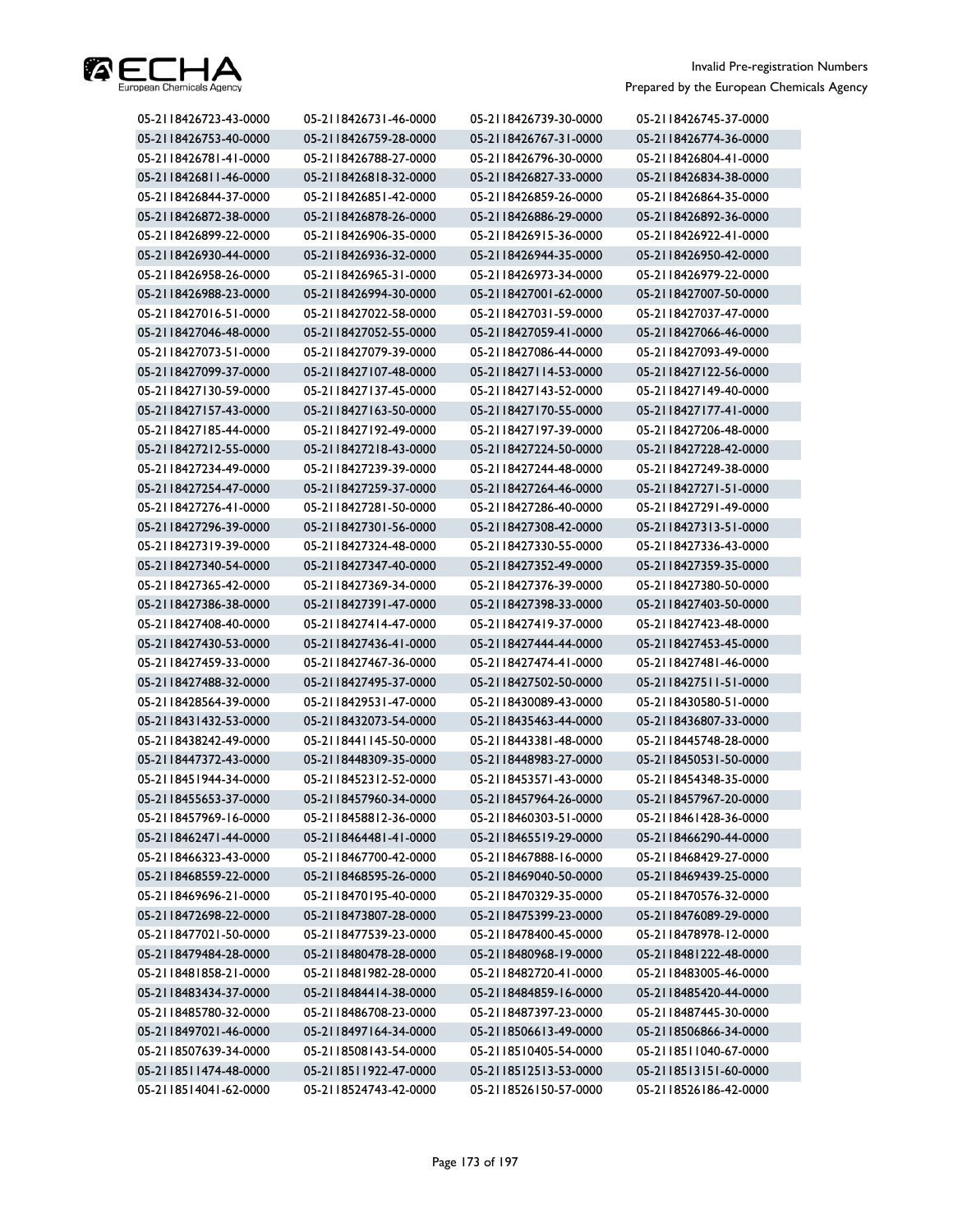

| 05-2118528214-49-0000 | 05-2118531817-36-0000 | 05-2118543167-41-0000 | 05-2118543286-39-0000 |
|-----------------------|-----------------------|-----------------------|-----------------------|
| 05-2118543374-42-0000 | 05-2118543585-35-0000 | 05-2118543975-28-0000 | 05-2118544380-48-0000 |
| 05-2118544616-37-0000 | 05-2118544850-41-0000 | 05-2118545133-50-0000 | 05-2118545150-54-0000 |
| 05-2118545432-46-0000 | 05-2118545454-40-0000 | 05-2118545858-24-0000 | 05-2118545977-22-0000 |
| 05-2118546072-49-0000 | 05-2118546256-39-0000 | 05-2118546306-42-0000 | 05-2118546444-40-0000 |
| 05-2118546675-31-0000 | 05-2118546681-38-0000 | 05-2118547812-38-0000 | 05-2118548143-46-0000 |
| 05-2118548435-37-0000 | 05-2118548467-30-0000 | 05-2118548833-33-0000 | 05-2118548851-35-0000 |
| 05-2118549119-36-0000 | 05-2118549215-42-0000 | 05-2118549426-35-0000 | 05-2118549467-29-0000 |
| 05-2118549622-39-0000 | 05-2118549642-37-0000 | 05-2118549976-20-0000 | 05-2118550081-54-0000 |
| 05-2118550089-38-0000 | 05-2118550142-54-0000 | 05-2118550257-41-0000 | 05-2118550466-38-0000 |
| 05-2118550732-43-0000 | 05-2118551066-45-0000 | 05-2118553770-40-0000 | 05-2118553938-24-0000 |
| 05-2118554020-58-0000 | 05-2118554391-43-0000 | 05-2118554411-49-0000 | 05-2118554726-32-0000 |
| 05-2118555020-57-0000 | 05-2118555771-36-0000 | 05-2118556086-38-0000 | 05-2118556581-38-0000 |
| 05-2118556757-25-0000 | 05-2118556917-25-0000 | 05-2118557379-26-0000 | 05-2118557648-25-0000 |
| 05-2118557691-34-0000 | 05-2118557867-21-0000 | 05-2118558104-46-0000 | 05-2118558482-36-0000 |
| 05-2118558620-42-0000 | 05-2118558636-29-0000 | 05-2118558771-33-0000 | 05-2118559145-39-0000 |
| 05-2118559322-43-0000 | 05-2118559654-30-0000 | 05-2118559740-37-0000 | 05-2118559984-21-0000 |
| 05-2118560026-48-0000 | 05-2118560524-42-0000 | 05-2118560845-32-0000 | 05-2118561378-32-0000 |
| 05-2118562154-45-0000 | 05-2118562462-42-0000 | 05-2118564422-44-0000 | 05-2118564812-37-0000 |
| 05-2118566061-48-0000 | 05-2118567572-34-0000 | 05-2118568576-25-0000 | 05-2118569218-32-0000 |
| 05-2118569440-41-0000 | 05-2118569609-23-0000 | 05-2118569679-16-0000 | 05-2118569851-30-0000 |
| 05-2118570234-45-0000 | 05-2118570467-32-0000 | 05-2118570536-35-0000 | 05-2118570887-22-0000 |
| 05-2118570900-42-0000 | 05-2118571197-34-0000 | 05-2118571856-26-0000 | 05-2118572099-31-0000 |
| 05-2118572248-34-0000 | 05-2118572975-23-0000 | 05-2118573555-32-0000 | 05-2118573665-29-0000 |
| 05-2118574164-40-0000 | 05-2118574466-30-0000 | 05-2118574583-32-0000 | 05-2118575665-27-0000 |
| 05-2118576549-22-0000 | 05-2118578683-26-0000 | 05-2118579537-24-0000 | 05-2118580176-37-0000 |
| 05-2118581245-39-0000 | 05-2118581418-32-0000 | 05-2118582143-44-0000 | 05-2118583282-39-0000 |
| 05-2118585681-31-0000 | 05-2118588170-41-0000 | 05-2118596182-36-0000 | 05-2118598598-13-0000 |
| 05-2118624897-26-0000 | 05-2118626636-36-0000 | 05-2118637043-50-0000 | 05-2118638114-48-0000 |
| 05-2118638117-42-0000 | 05-2118638120-55-0000 | 05-2118638122-51-0000 | 05-2118638126-43-0000 |
| 05-2118638128-39-0000 | 05-2118638130-54-0000 | 05-2118638132-50-0000 | 05-2118638135-44-0000 |
| 05-2118638137-40-0000 | 05-2118638140-53-0000 | 05-2118638141-51-0000 | 05-2118638144-45-0000 |
| 05-2118638146-41-0000 | 05-2118638149-35-0000 | 05-2118638151-50-0000 | 05-2118638154-44-0000 |
| 05-2118638156-40-0000 | 05-2118638159-34-0000 | 05-2118638161-49-0000 | 05-2118638163-45-0000 |
| 05-2118638169-33-0000 | 05-2118638171-48-0000 | 05-2118638174-42-0000 | 05-2118638177-36-0000 |
| 05-2118638180-49-0000 | 05-2118638182-45-0000 | 05-2118638185-39-0000 | 05-2118638187-35-0000 |
| 05-2118638190-48-0000 | 05-2118638193-42-0000 | 05-2118638196-36-0000 | 05-2118638199-30-0000 |
| 05-2118638204-47-0000 | 05-2118638206-43-0000 | 05-2118638210-54-0000 | 05-2118638213-48-0000 |
| 05-2118638217-40-0000 | 05-2118638219-36-0000 | 05-2118638222-49-0000 | 05-2118638225-43-0000 |
| 05-2118638229-35-0000 | 05-2118638232-48-0000 | 05-2118638235-42-0000 | 05-2118638238-36-0000 |
| 05-2118638241-49-0000 | 05-2118638244-43-0000 | 05-2118638247-37-0000 | 05-2118638250-50-0000 |
| 05-2118638252-46-0000 | 05-2118638256-38-0000 | 05-2118638259-32-0000 | 05-2118638261-47-0000 |
| 05-2118638264-41-0000 | 05-2118638267-35-0000 | 05-2118638271-46-0000 | 05-2118638275-38-0000 |
| 05-2118638286-35-0000 | 05-2118638294-38-0000 | 05-2118638297-32-0000 | 05-2118638300-53-0000 |
| 05-2118638304-45-0000 | 05-2118638307-39-0000 | 05-2118638310-52-0000 | 05-2118638312-48-0000 |
| 05-2118638315-42-0000 | 05-2118638318-36-0000 | 05-2118638323-45-0000 | 05-2118638325-41-0000 |
| 05-2118638328-35-0000 | 05-2118638331-48-0000 | 05-2118638335-40-0000 | 05-2118638355-38-0000 |
| 05-2118646410-50-0000 | 05-2118646620-45-0000 | 05-2118647053-47-0000 | 05-2118647395-33-0000 |
| 05-2118647674-31-0000 | 05-2118647878-19-0000 | 05-2118648129-35-0000 | 05-2118648762-33-0000 |
| 05-2118649238-33-0000 | 05-2118649664-30-0000 | 05-2118650188-37-0000 | 05-2118650650-46-0000 |
| 05-2118651341-50-0000 | 05-2118652041-55-0000 | 05-2118652379-30-0000 | 05-2118654528-31-0000 |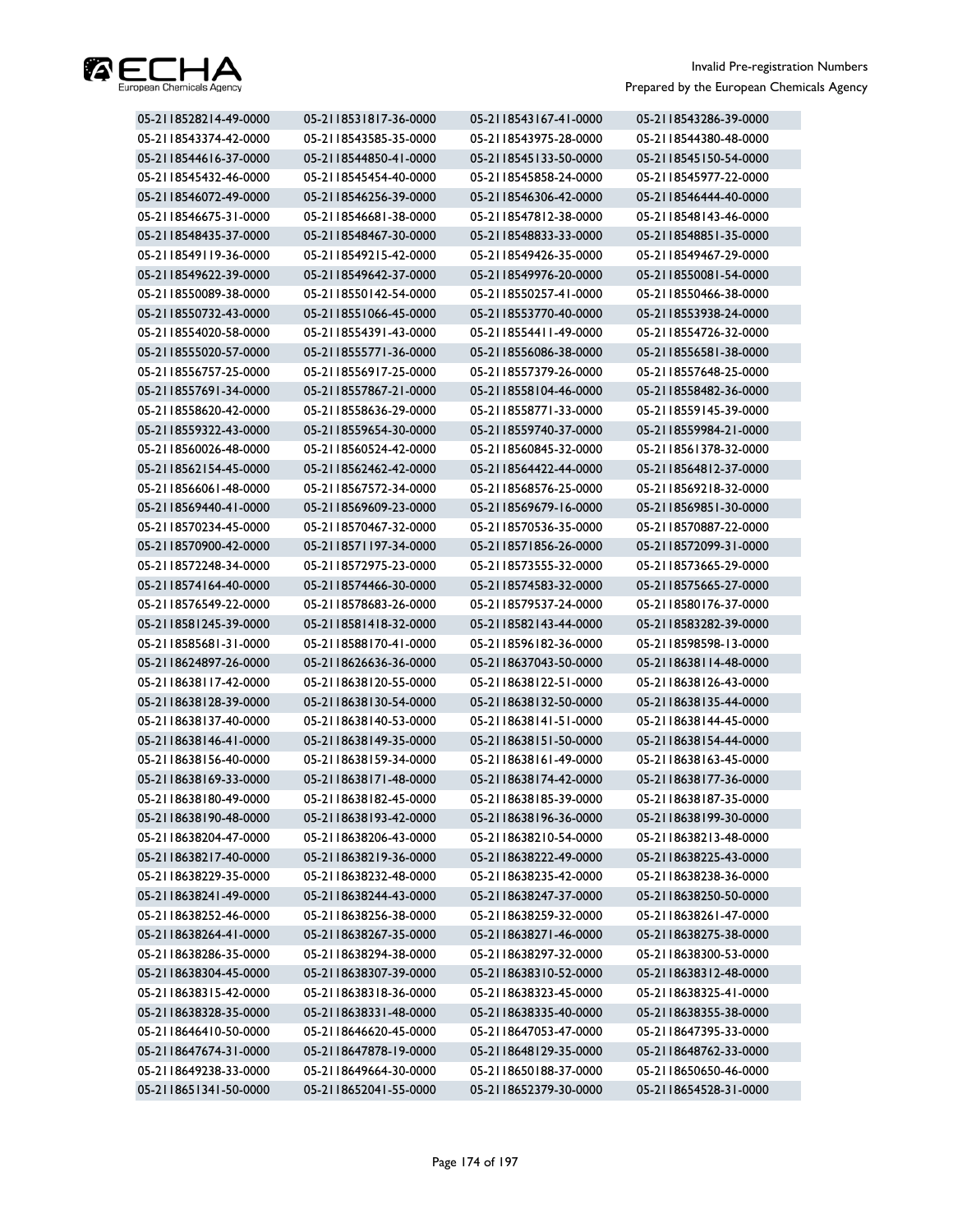

| 05-2118654722-39-0000 | 05-2118658574-30-0000 | 05-2118659084-38-0000 | 05-2118660291-46-0000 |
|-----------------------|-----------------------|-----------------------|-----------------------|
| 05-2118662506-37-0000 | 05-2118663923-32-0000 | 05-2118664931-34-0000 | 05-2118666097-32-0000 |
| 05-2118666512-40-0000 | 05-2118666738-22-0000 | 05-2118667406-34-0000 | 05-2118668548-23-0000 |
| 05-2118671347-34-0000 | 05-2118672003-51-0000 | 05-2118672273-40-0000 | 05-2118672620-43-0000 |
| 05-2118673122-48-0000 | 05-2118673841-34-0000 | 05-2118674842-31-0000 | 05-2118675565-28-0000 |
| 05-2118676860-31-0000 | 05-2118678143-39-0000 | 05-2118678980-25-0000 | 05-2118679943-22-0000 |
| 05-2118680716-30-0000 | 05-2118681297-29-0000 | 05-2118682158-32-0000 | 05-2118683153-41-0000 |
| 05-2118684065-37-0000 | 05-2118684384-31-0000 | 05-2118684891-26-0000 | 05-2118687959-09-0000 |
| 05-2118691873-25-0000 | 05-2118692338-28-0000 | 05-2118692848-17-0000 | 05-2118693220-46-0000 |
| 05-2118693477-23-0000 | 05-2118693946-18-0000 | 05-2118694588-17-0000 | 05-2118694922-27-0000 |
| 05-2118694949-11-0000 | 05-2118695248-26-0000 | 05-2118695545-26-0000 | 05-2118696007-35-0000 |
| 05-2118696445-27-0000 | 05-2118697133-37-0000 | 05-2118697840-28-0000 | 05-2118698622-29-0000 |
| 05-2118699093-31-0000 | 05-2118700244-56-0000 | 05-2118700794-41-0000 | 05-2118701451-56-0000 |
| 05-2118701817-40-0000 | 05-2118701943-43-0000 | 05-2118703168-45-0000 | 05-2118704035-55-0000 |
| 05-2118705469-35-0000 | 05-2118706585-38-0000 | 05-2118707150-58-0000 | 05-2118707346-43-0000 |
| 05-2118707756-34-0000 | 05-2118708702-46-0000 | 05-2118709660-45-0000 | 05-2118720519-39-0000 |
| 05-2118720712-49-0000 | 05-2118723381-49-0000 | 05-2118736753-35-0000 | 05-2118752938-23-0000 |
| 05-2118753396-32-0000 | 05-2118756712-37-0000 | 05-2118760911-39-0000 | 05-2118761167-37-0000 |
| 05-2118761398-28-0000 | 05-2118761898-18-0000 | 05-2118761908-25-0000 | 05-2118762332-45-0000 |
| 05-2118762474-35-0000 | 05-2118762610-45-0000 | 05-2118762927-24-0000 | 05-2118763273-40-0000 |
| 05-2118763762-33-0000 | 05-2118764127-38-0000 | 05-2118764361-42-0000 | 05-2118764536-31-0000 |
| 05-2118764853-29-0000 | 05-2118765282-39-0000 | 05-2118765493-32-0000 | 05-2118765517-30-0000 |
| 05-2118765820-37-0000 | 05-2118768265-32-0000 | 05-2118769006-39-0000 | 05-2118771088-33-0000 |
| 05-2118771185-37-0000 | 05-2118771252-44-0000 | 05-2118771419-30-0000 | 05-2118771656-28-0000 |
| 05-2118771726-29-0000 | 05-2118772460-42-0000 | 05-2118776156-33-0000 | 05-2118777437-26-0000 |
| 05-2118779267-25-0000 | 05-2118780025-44-0000 | 05-2118780302-46-0000 | 05-2118780829-20-0000 |
| 05-2118781121-49-0000 | 05-2118781364-35-0000 | 05-2118781741-35-0000 | 05-2118782531-39-0000 |
| 05-2118783067-33-0000 | 05-2118783264-35-0000 | 05-2118784526-28-0000 | 05-2118785969-09-0000 |
| 05-2118787209-27-0000 | 05-2118788087-26-0000 | 05-2118788732-27-0000 | 05-2118789665-19-0000 |
| 05-2118794182-36-0000 | 05-2118794857-15-0000 | 05-2118795217-30-0000 | 05-2118796062-38-0000 |
| 05-2118808782-37-0000 | 05-2118811893-37-0000 | 05-2118812847-33-0000 | 05-2118813182-52-0000 |
| 05-2119040373-50-0000 | 05-2119274817-26-0000 | 05-2119274820-39-0000 | 05-2119274822-35-0000 |
| 05-2119274824-31-0000 | 05-2119274825-29-0000 | 05-2119274827-25-0000 | 05-2119274829-21-0000 |
| 05-2119274831-36-0000 | 05-2119274833-32-0000 | 05-2119274835-28-0000 | 17-2119380365-36-0000 |
| 17-2119380366-34-0000 | 17-2119380454-37-0000 | 17-2119381480-41-0000 | 17-2119383078-32-0000 |
| 17-2119384662-32-0000 | 17-2119384663-30-0000 | 17-2119384665-26-0000 | 17-2119384666-24-0000 |
| 17-2119384668-20-0000 | 17-2119384669-18-0000 | 17-2119384675-25-0000 | 17-2119384676-23-0000 |
| 17-2119384677-21-0000 | 17-2119384678-19-0000 | 17-2119384679-17-0000 | 17-2119384680-34-0000 |
| 17-2119384681-32-0000 | 17-2119384682-30-0000 | 17-2119384683-28-0000 | 17-2119384684-26-0000 |
| 17-2119384685-24-0000 | 17-2119384686-22-0000 | 17-2119384698-17-0000 | 17-2119384700-40-0000 |
| 17-2119384703-34-0000 | 17-2119384704-32-0000 | 17-2119384769-16-0000 | 17-2119384770-33-0000 |
| 17-2119384772-29-0000 | 17-2119384775-23-0000 | 17-2119384776-21-0000 | 17-2119384808-22-0000 |
| 17-2119384809-20-0000 | 17-2119384810-37-0000 | 17-2119384811-35-0000 | 17-2119384812-33-0000 |
| 17-2119384813-31-0000 | 17-2119384814-29-0000 | 17-2119384815-27-0000 | 17-2119384816-25-0000 |
| 17-2119384818-21-0000 | 17-2119384819-19-0000 | 17-2119384820-36-0000 | 17-2119384842-30-0000 |
| 17-2119384843-28-0000 | 17-2119384844-26-0000 | 17-2119384890-29-0000 | 17-2119384891-27-0000 |
| 17-2119384892-25-0000 | 17-2119384893-23-0000 | 17-2119384894-21-0000 | 17-2119384895-19-0000 |
| 17-2119384896-17-0000 | 17-2119384906-24-0000 | 17-2119384908-20-0000 | 17-2119384911-33-0000 |
| 17-2119384914-27-0000 | 17-2119384919-17-0000 | 17-2119384923-28-0000 | 17-2119384925-24-0000 |
| 17-2119384929-16-0000 | 17-2119384938-17-0000 | 17-2119384946-20-0000 | 17-2119384949-14-0000 |
| 17-2119384953-25-0000 | 17-2119384955-21-0000 | 17-2119384958-15-0000 | 17-2119384965-20-0000 |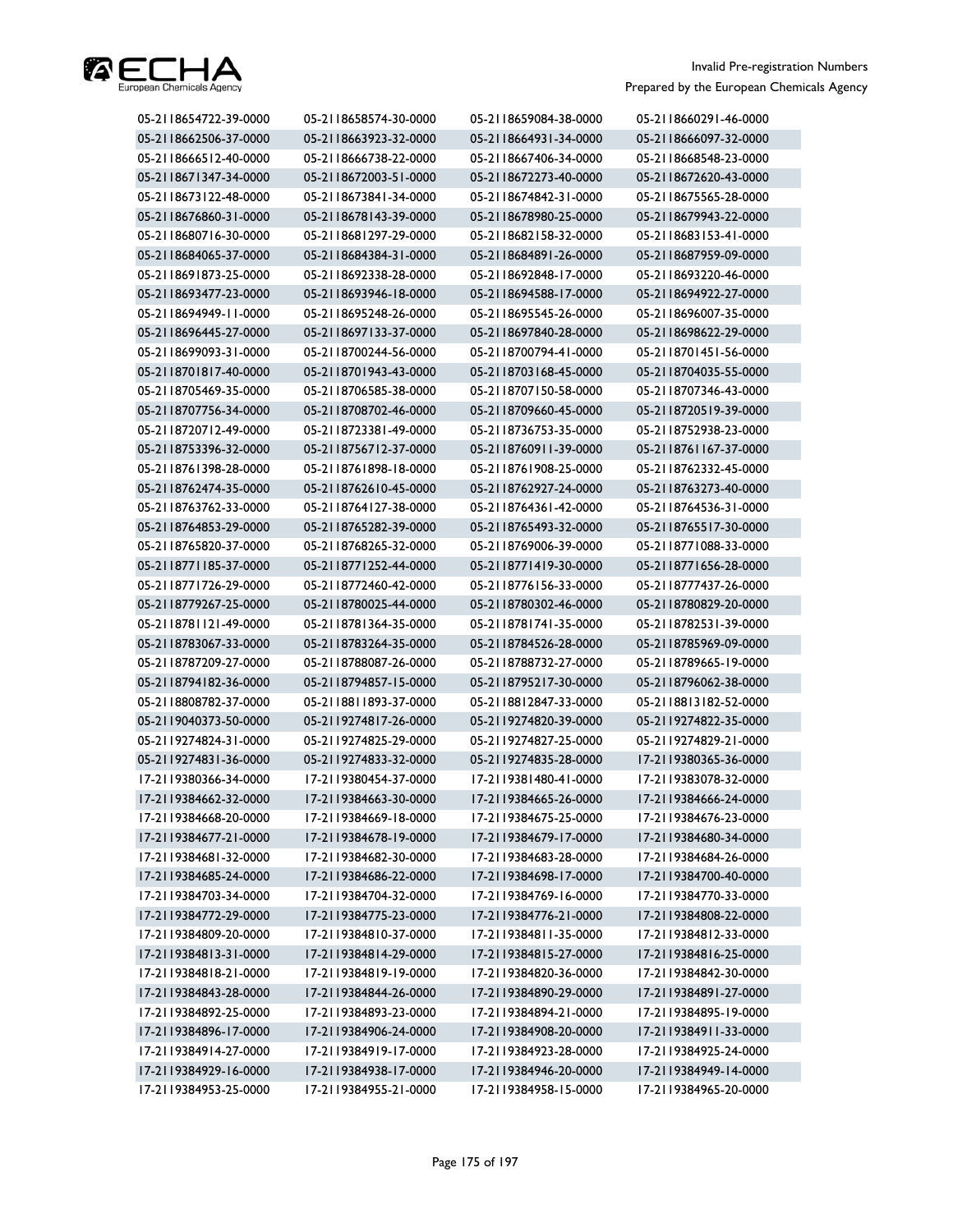

| 17-2119384974-21-0000 | 17-2119384980-28-0000 | 17-2119384984-20-0000 | 17-2119384986-16-0000 |
|-----------------------|-----------------------|-----------------------|-----------------------|
| 17-2119384992-23-0000 | 17-2119384998-11-0000 | 17-2119385006-41-0000 | 17-2119385011-50-0000 |
| 17-2119385017-38-0000 | 17-2119385020-51-0000 | 17-2119385025-41-0000 | 17-2119385026-39-0000 |
| 17-2119385027-37-0000 | 17-2119385028-35-0000 | 17-2119385063-41-0000 | 17-2119385065-37-0000 |
| 17-2119385066-35-0000 | 17-2119385067-33-0000 | 17-2119385068-31-0000 | 17-2119385069-29-0000 |
| 17-2119385070-46-0000 | 17-2119385395-28-0000 | 17-2119385396-26-0000 | 17-2119385397-24-0000 |
| 17-2119385398-22-0000 | 17-2119385399-20-0000 | 17-2119385400-45-0000 | 17-2119385401-43-0000 |
| 17-2119385493-30-0000 | 17-2119385584-27-0000 | 17-2119385590-34-0000 | 17-2119385592-30-0000 |
| 17-2119385597-20-0000 | 17-2119385600-41-0000 | 17-2119386042-44-0000 | 17-2119386050-47-0000 |
| 17-2119386054-39-0000 | 17-2119386067-32-0000 | 17-2119386068-30-0000 | 17-2119386070-45-0000 |
| 17-2119386073-39-0000 | 17-2119386075-35-0000 | 17-2119386076-33-0000 | 17-2119386077-31-0000 |
| 17-2119386078-29-0000 | 17-2119386081-42-0000 | 17-2119386086-32-0000 | 17-2119386087-30-0000 |
| 17-2119386090-43-0000 | 17-2119386091-41-0000 | 17-2119386092-39-0000 | 17-2119386094-35-0000 |
| 17-2119386096-31-0000 | 17-2119386099-25-0000 | 17-2119386100-50-0000 | 17-2119386102-46-0000 |
| 17-2119386106-38-0000 | 17-2119386163-38-0000 | 17-2119386164-36-0000 | 17-2119386165-34-0000 |
| 17-2119386166-32-0000 | 17-2119386167-30-0000 | 17-2119386168-28-0000 | 17-2119386169-26-0000 |
| 17-2119386170-43-0000 | 17-2119386171-41-0000 | 17-2119386172-39-0000 | 17-2119386173-37-0000 |
| 17-2119386174-35-0000 | 17-2119386175-33-0000 | 17-2119386176-31-0000 | 17-2119386177-29-0000 |
| 17-2119386178-27-0000 | 17-2119386179-25-0000 | 17-2119386180-42-0000 | 17-2119386181-40-0000 |
| 17-2119386182-38-0000 | 17-2119386183-36-0000 | 17-2119386190-41-0000 | 17-2119386195-31-0000 |
| 17-2119386198-25-0000 | 17-2119386200-48-0000 | 17-2119386203-42-0000 | 17-2119386204-40-0000 |
| 17-2119386205-38-0000 | 17-2119386206-36-0000 | 17-2119386207-34-0000 | 17-2119386208-32-0000 |
| 17-2119386209-30-0000 | 17-2119386211-45-0000 | 17-2119386213-41-0000 | 17-2119386215-37-0000 |
| 17-2119386216-35-0000 | 17-2119386218-31-0000 | 17-2119386220-46-0000 | 17-2119386222-42-0000 |
| 17-2119386225-36-0000 | 17-2119386226-34-0000 | 17-2119386228-30-0000 | 17-2119386231-43-0000 |
| 17-2119386232-41-0000 | 17-2119386233-39-0000 | 17-2119386235-35-0000 | 17-2119386236-33-0000 |
| 17-2119386237-31-0000 | 17-2119386238-29-0000 | 17-2119386239-27-0000 | 17-2119386240-44-0000 |
| 17-2119386241-42-0000 | 17-2119386246-32-0000 | 17-2119386250-43-0000 | 17-2119386306-34-0000 |
| 17-2119386307-32-0000 | 17-2119386308-30-0000 | 17-2119386309-28-0000 | 17-2119386310-45-0000 |
| 17-2119386311-43-0000 | 17-2119386312-41-0000 | 17-2119386313-39-0000 | 17-2119386314-37-0000 |
| 17-2119386315-35-0000 | 17-2119386316-33-0000 | 17-2119386317-31-0000 | 17-2119386318-29-0000 |
| 17-2119386319-27-0000 | 17-2119386320-44-0000 | 17-2119386321-42-0000 | 17-2119386322-40-0000 |
| 17-2119386323-38-0000 | 17-2119386324-36-0000 | 17-2119386325-34-0000 | 17-2119386326-32-0000 |
| 17-2119386327-30-0000 | 17-2119386328-28-0000 | 17-2119386329-26-0000 | 17-2119386330-43-0000 |
| 17-2119386331-41-0000 | 17-2119386332-39-0000 | 17-2119386333-37-0000 | 17-2119386334-35-0000 |
| 17-2119386335-33-0000 | 17-2119386336-31-0000 | 17-2119386337-29-0000 | 17-2119386338-27-0000 |
| 17-2119386339-25-0000 | 17-2119386340-42-0000 | 17-2119386341-40-0000 | 17-2119386343-36-0000 |
| 17-2119386344-34-0000 | 17-2119386345-32-0000 | 17-2119386346-30-0000 | 17-2119386347-28-0000 |
| 17-2119386348-26-0000 | 17-2119386349-24-0000 | 17-2119386350-41-0000 | 17-2119386351-39-0000 |
| 17-2119386352-37-0000 | 17-2119386353-35-0000 | 17-2119386354-33-0000 | 17-2119386355-31-0000 |
| 17-2119386356-29-0000 | 17-2119386357-27-0000 | 17-2119386358-25-0000 | 17-2119386359-23-0000 |
| 17-2119386360-40-0000 | 17-2119386361-38-0000 | 17-2119386362-36-0000 | 17-2119386363-34-0000 |
| 17-2119386364-32-0000 | 17-2119386365-30-0000 | 17-2119386366-28-0000 | 17-2119386367-26-0000 |
| 17-2119386368-24-0000 | 17-2119386369-22-0000 | 17-2119386370-39-0000 | 17-2119386371-37-0000 |
| 17-2119386372-35-0000 | 17-2119386373-33-0000 | 17-2119386374-31-0000 | 17-2119386375-29-0000 |
| 17-2119386376-27-0000 | 17-2119386377-25-0000 | 17-2119386378-23-0000 | 17-2119386379-21-0000 |
| 17-2119386380-38-0000 | 17-2119386381-36-0000 | 17-2119386382-34-0000 | 17-2119386383-32-0000 |
| 17-2119386384-30-0000 | 17-2119386385-28-0000 | 17-2119386386-26-0000 | 17-2119386387-24-0000 |
| 17-2119386388-22-0000 | 17-2119386389-20-0000 | 17-2119386396-25-0000 | 17-2119386397-23-0000 |
| 17-2119386399-19-0000 | 17-2119386400-44-0000 | 17-2119386401-42-0000 | 17-2119386402-40-0000 |
| 17-2119386403-38-0000 | 17-2119386404-36-0000 | 17-2119386405-34-0000 | 17-2119386406-32-0000 |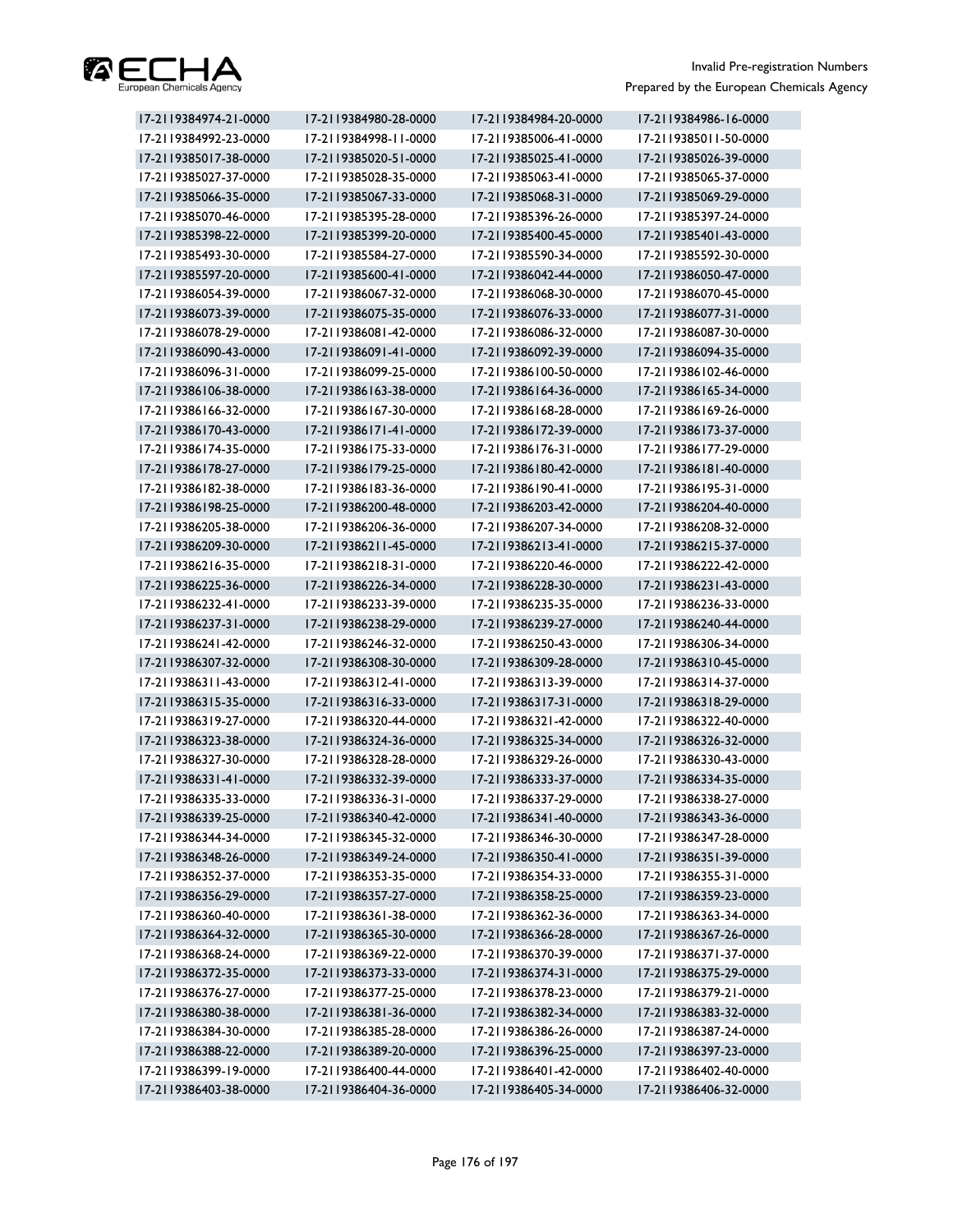

| 17-2119386407-30-0000 | 17-2119386408-28-0000 | 17-2119386409-26-0000 | 17-2119386410-43-0000 |
|-----------------------|-----------------------|-----------------------|-----------------------|
| 17-2119386411-41-0000 | 17-2119386412-39-0000 | 17-2119386413-37-0000 | 17-2119386414-35-0000 |
| 17-2119386415-33-0000 | 17-2119386417-29-0000 | 17-2119386418-27-0000 | 17-2119386419-25-0000 |
| 17-2119386420-42-0000 | 17-2119386421-40-0000 | 17-2119386423-36-0000 | 17-2119386425-32-0000 |
| 17-2119386427-28-0000 | 17-2119386428-26-0000 | 17-2119386430-41-0000 | 17-2119386432-37-0000 |
| 17-2119386433-35-0000 | 17-2119386435-31-0000 | 17-2119386436-29-0000 | 17-2119386437-27-0000 |
| 17-2119386439-23-0000 | 17-2119386440-40-0000 | 17-2119386442-36-0000 | 17-2119386443-34-0000 |
| 17-2119386444-32-0000 | 17-2119386447-26-0000 | 17-2119386448-24-0000 | 17-2119386449-22-0000 |
| 17-2119386451-37-0000 | 17-2119386453-33-0000 | 17-2119386455-29-0000 | 17-2119386457-25-0000 |
| 17-2119386458-23-0000 | 17-2119386460-38-0000 | 17-2119386461-36-0000 | 17-2119386462-34-0000 |
| 17-2119386463-32-0000 | 17-2119386464-30-0000 | 17-2119386465-28-0000 | 17-2119386466-26-0000 |
| 17-2119386467-24-0000 | 17-2119386468-22-0000 | 17-2119386469-20-0000 | 17-2119386470-37-0000 |
| 17-2119386471-35-0000 | 17-2119386472-33-0000 | 17-2119386473-31-0000 | 17-2119386474-29-0000 |
| 17-2119386475-27-0000 | 17-2119386476-25-0000 | 17-2119386478-21-0000 | 17-2119386479-19-0000 |
| 17-2119386480-36-0000 | 17-2119386481-34-0000 | 17-2119386482-32-0000 | 17-2119386483-30-0000 |
| 17-2119386484-28-0000 | 17-2119386485-26-0000 | 17-2119386486-24-0000 | 17-2119386487-22-0000 |
| 17-2119386488-20-0000 | 17-2119386489-18-0000 | 17-2119386490-35-0000 | 17-2119386493-29-0000 |
| 17-2119386495-25-0000 | 17-2119386496-23-0000 | 17-2119386497-21-0000 | 17-2119386498-19-0000 |
| 17-2119386500-42-0000 | 17-2119386501-40-0000 | 17-2119386503-36-0000 | 17-2119386504-34-0000 |
| 17-2119386506-30-0000 | 17-2119386507-28-0000 | 17-2119386508-26-0000 | 17-2119386509-24-0000 |
| 17-2119386510-41-0000 | 17-2119386511-39-0000 | 17-2119386512-37-0000 | 17-2119386513-35-0000 |
| 17-2119386514-33-0000 | 17-2119386515-31-0000 | 17-2119386516-29-0000 | 17-2119386517-27-0000 |
| 17-2119386518-25-0000 | 17-2119386519-23-0000 | 17-2119386520-40-0000 | 17-2119386521-38-0000 |
| 17-2119386522-36-0000 | 17-2119386523-34-0000 | 17-2119386524-32-0000 | 17-2119386525-30-0000 |
| 17-2119386526-28-0000 | 17-2119386527-26-0000 | 17-2119386528-24-0000 | 17-2119386529-22-0000 |
| 17-2119386531-37-0000 | 17-2119386532-35-0000 | 17-2119386533-33-0000 | 17-2119386534-31-0000 |
| 17-2119386535-29-0000 | 17-2119386536-27-0000 | 17-2119386537-25-0000 | 17-2119386538-23-0000 |
| 17-2119386539-21-0000 | 17-2119386540-38-0000 | 17-2119386541-36-0000 | 17-2119386542-34-0000 |
| 17-2119386543-32-0000 | 17-2119386544-30-0000 | 17-2119386545-28-0000 | 17-2119386546-26-0000 |
| 17-2119386547-24-0000 | 17-2119386548-22-0000 | 17-2119386550-37-0000 | 17-2119386551-35-0000 |
| 17-2119386552-33-0000 | 17-2119386553-31-0000 | 17-2119386554-29-0000 | 17-2119386555-27-0000 |
| 17-2119386556-25-0000 | 17-2119386557-23-0000 | 17-2119386558-21-0000 | 17-2119386559-19-0000 |
| 17-2119386560-36-0000 | 17-2119386561-34-0000 | 17-2119386563-30-0000 | 17-2119386565-26-0000 |
| 17-2119386567-22-0000 | 17-2119386611-37-0000 | 17-2119386612-35-0000 | 17-2119386613-33-0000 |
| 17-2119386614-31-0000 | 17-2119386615-29-0000 | 17-2119386616-27-0000 | 17-2119386617-25-0000 |
| 17-2119386618-23-0000 | 17-2119386619-21-0000 | 17-2119386620-38-0000 | 17-2119386621-36-0000 |
| 17-2119386622-34-0000 | 17-2119386623-32-0000 | 17-2119386624-30-0000 | 17-2119386625-28-0000 |
| 17-2119386626-26-0000 | 17-2119386627-24-0000 | 17-2119386628-22-0000 | 17-2119386629-20-0000 |
| 17-2119386630-37-0000 | 17-2119386631-35-0000 | 17-2119386632-33-0000 | 17-2119386633-31-0000 |
| 17-2119386634-29-0000 | 17-2119386635-27-0000 | 17-2119386636-25-0000 | 17-2119386637-23-0000 |
| 17-2119386638-21-0000 | 17-2119386639-19-0000 | 17-2119386640-36-0000 | 17-2119386641-34-0000 |
| 17-2119386642-32-0000 | 17-2119386643-30-0000 | 17-2119386644-28-0000 | 17-2119386645-26-0000 |
| 17-2119386647-22-0000 | 17-2119386648-20-0000 | 17-2119386649-18-0000 | 17-2119386650-35-0000 |
| 17-2119386651-33-0000 | 17-2119386652-31-0000 | 17-2119386653-29-0000 | 17-2119386654-27-0000 |
| 17-2119386655-25-0000 | 17-2119386656-23-0000 | 17-2119386657-21-0000 | 17-2119386658-19-0000 |
| 17-2119386659-17-0000 | 17-2119386660-34-0000 | 17-2119386661-32-0000 | 17-2119386662-30-0000 |
| 17-2119386664-26-0000 | 17-2119386665-24-0000 | 17-2119386666-22-0000 | 17-2119386667-20-0000 |
| 17-2119386669-16-0000 | 17-2119386671-31-0000 | 17-2119386673-27-0000 | 17-2119386674-25-0000 |
| 17-2119386676-21-0000 | 17-2119386678-17-0000 | 17-2119386680-32-0000 | 17-2119386681-30-0000 |
| 17-2119386682-28-0000 | 17-2119386684-24-0000 | 17-2119386686-20-0000 | 17-2119386687-18-0000 |
| 17-2119386688-16-0000 | 17-2119386689-14-0000 | 17-2119386690-31-0000 | 17-2119386692-27-0000 |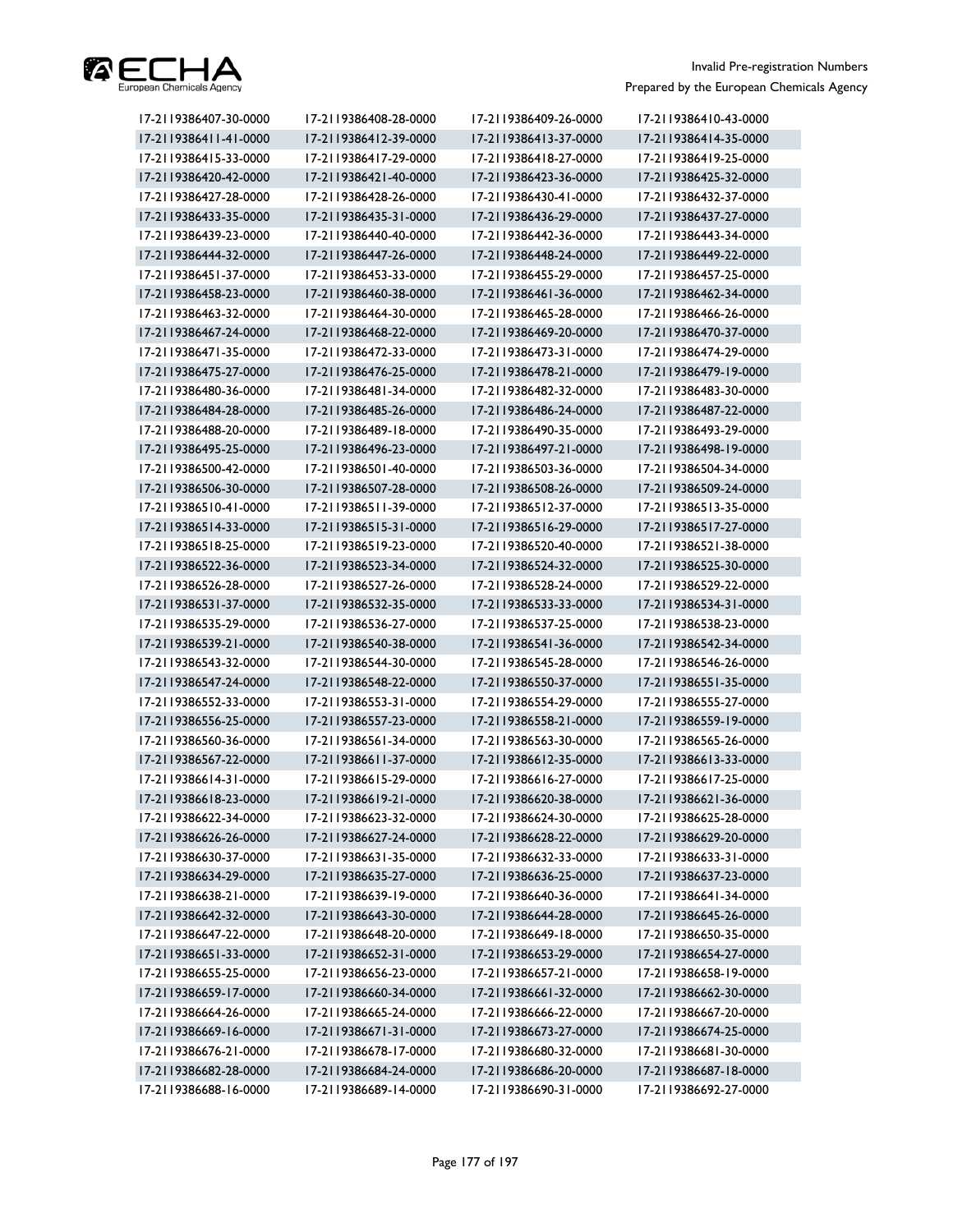

| 17-2119386693-25-0000 | 17-2119386694-23-0000 | 17-2119386695-21-0000 | 17-2119386696-19-0000 |
|-----------------------|-----------------------|-----------------------|-----------------------|
| 17-2119386698-15-0000 | 17-2119386699-13-0000 | 17-2119386700-38-0000 | 17-2119386702-34-0000 |
| 17-2119386703-32-0000 | 17-2119386704-30-0000 | 17-2119386705-28-0000 | 17-2119386706-26-0000 |
| 17-2119386707-24-0000 | 17-2119386708-22-0000 | 17-2119386709-20-0000 | 17-2119386715-27-0000 |
| 17-2119386716-25-0000 | 17-2119386718-21-0000 | 17-2119386725-26-0000 | 17-2119386727-22-0000 |
| 17-2119386728-20-0000 | 17-2119386729-18-0000 | 17-2119386730-35-0000 | 17-2119386732-31-0000 |
| 17-2119386734-27-0000 | 17-2119386736-23-0000 | 17-2119386737-21-0000 | 17-2119386739-17-0000 |
| 17-2119386741-32-0000 | 17-2119386744-26-0000 | 17-2119386746-22-0000 | 17-2119386748-18-0000 |
| 17-2119386751-31-0000 | 17-2119386753-27-0000 | 17-2119386755-23-0000 | 17-2119386756-21-0000 |
| 17-2119386758-17-0000 | 17-2119386760-32-0000 | 17-2119386762-28-0000 | 17-2119386764-24-0000 |
| 17-2119386766-20-0000 | 17-2119386767-18-0000 | 17-2119386768-16-0000 | 17-2119386769-14-0000 |
| 17-2119386770-31-0000 | 17-2119386771-29-0000 | 17-2119386772-27-0000 | 17-2119386773-25-0000 |
| 17-2119386774-23-0000 | 17-2119386775-21-0000 | 17-2119386776-19-0000 | 17-2119386777-17-0000 |
| 17-2119386778-15-0000 | 17-2119386779-13-0000 | 17-2119386780-30-0000 | 17-2119386782-26-0000 |
| 17-2119386783-24-0000 | 17-2119386784-22-0000 | 17-2119386785-20-0000 | 17-2119386787-16-0000 |
| 17-2119386789-12-0000 | 17-2119386790-29-0000 | 17-2119386791-27-0000 | 17-2119386792-25-0000 |
| 17-2119386795-19-0000 | 17-2119386797-15-0000 | 17-2119386798-13-0000 | 17-2119386799-11-0000 |
| 17-2119386800-36-0000 | 17-2119386802-32-0000 | 17-2119386803-30-0000 | 17-2119386804-28-0000 |
| 17-2119386805-26-0000 | 17-2119386806-24-0000 | 17-2119386808-20-0000 | 17-2119386809-18-0000 |
| 17-2119386811-33-0000 | 17-2119386812-31-0000 | 17-2119386813-29-0000 | 17-2119386814-27-0000 |
| 17-2119386815-25-0000 | 17-2119386817-21-0000 | 17-2119386818-19-0000 | 17-2119386819-17-0000 |
| 17-2119386820-34-0000 | 17-2119386821-32-0000 | 17-2119386855-21-0000 | 17-2119386856-19-0000 |
| 17-2119386857-17-0000 | 17-2119386858-15-0000 | 17-2119386859-13-0000 | 17-2119386860-30-0000 |
| 17-2119386861-28-0000 | 17-2119386862-26-0000 | 17-2119386863-24-0000 | 17-2119386864-22-0000 |
| 17-2119386865-20-0000 | 17-2119386866-18-0000 | 17-2119386867-16-0000 | 17-2119386868-14-0000 |
| 17-2119386869-12-0000 | 17-2119386870-29-0000 | 17-2119386871-27-0000 | 17-2119386873-23-0000 |
| 17-2119386874-21-0000 | 17-2119386875-19-0000 | 17-2119386876-17-0000 | 17-2119386877-15-0000 |
| 17-2119386878-13-0000 | 17-2119386879-11-0000 | 17-2119386881-26-0000 | 17-2119386882-24-0000 |
| 17-2119386883-22-0000 | 17-2119386884-20-0000 | 17-2119386885-18-0000 | 17-2119386886-16-0000 |
| 17-2119386887-14-0000 | 17-2119386888-12-0000 | 17-2119386889-10-0000 | 17-2119386890-27-0000 |
| 17-2119386891-25-0000 | 17-2119386893-21-0000 | 17-2119386894-19-0000 | 17-2119386895-17-0000 |
| 17-2119386899-09-0000 | 17-2119386901-32-0000 | 17-2119386902-30-0000 | 17-2119386903-28-0000 |
| 17-2119386904-26-0000 | 17-2119386905-24-0000 | 17-2119386906-22-0000 | 17-2119386907-20-0000 |
| 17-2119386908-18-0000 | 17-2119386909-16-0000 | 17-2119386910-33-0000 | 17-2119386912-29-0000 |
| 17-2119386913-27-0000 | 17-2119386914-25-0000 | 17-2119386915-23-0000 | 17-2119386916-21-0000 |
| 17-2119386917-19-0000 | 17-2119386918-17-0000 | 17-2119386919-15-0000 | 17-2119386920-32-0000 |
| 17-2119386921-30-0000 | 17-2119386922-28-0000 | 17-2119386923-26-0000 | 17-2119386924-24-0000 |
| 17-2119386925-22-0000 | 17-2119386927-18-0000 | 17-2119386931-29-0000 | 17-2119386936-19-0000 |
| 17-2119386939-13-0000 | 17-2119386941-28-0000 | 17-2119386942-26-0000 | 17-2119386943-24-0000 |
| 17-2119386944-22-0000 | 17-2119386945-20-0000 | 17-2119386946-18-0000 | 17-2119386949-12-0000 |
| 17-2119386951-27-0000 | 17-2119386952-25-0000 | 17-2119386953-23-0000 | 17-2119386954-21-0000 |
| 17-2119386956-17-0000 | 17-2119386957-15-0000 | 17-2119386958-13-0000 | 17-2119386959-11-0000 |
| 17-2119386960-28-0000 | 17-2119386961-26-0000 | 17-2119386962-24-0000 | 17-2119386963-22-0000 |
| 17-2119386965-18-0000 | 17-2119386966-16-0000 | 17-2119386967-14-0000 | 17-2119386968-12-0000 |
| 17-2119386969-10-0000 | 17-2119386970-27-0000 | 17-2119386971-25-0000 | 17-2119386972-23-0000 |
| 17-2119386976-15-0000 | 17-2119386978-11-0000 | 17-2119387022-45-0000 | 17-2119387024-41-0000 |
| 17-2119387025-39-0000 | 17-2119387027-35-0000 | 17-2119387028-33-0000 | 17-2119387029-31-0000 |
| 17-2119387030-48-0000 | 17-2119387031-46-0000 | 17-2119387033-42-0000 | 17-2119387034-40-0000 |
| 17-2119387035-38-0000 | 17-2119387036-36-0000 | 17-2119387038-32-0000 | 17-2119387039-30-0000 |
| 17-2119387040-47-0000 | 17-2119387041-45-0000 | 17-2119387042-43-0000 | 17-2119387043-41-0000 |
| 17-2119387044-39-0000 | 17-2119387045-37-0000 | 17-2119387046-35-0000 | 17-2119387047-33-0000 |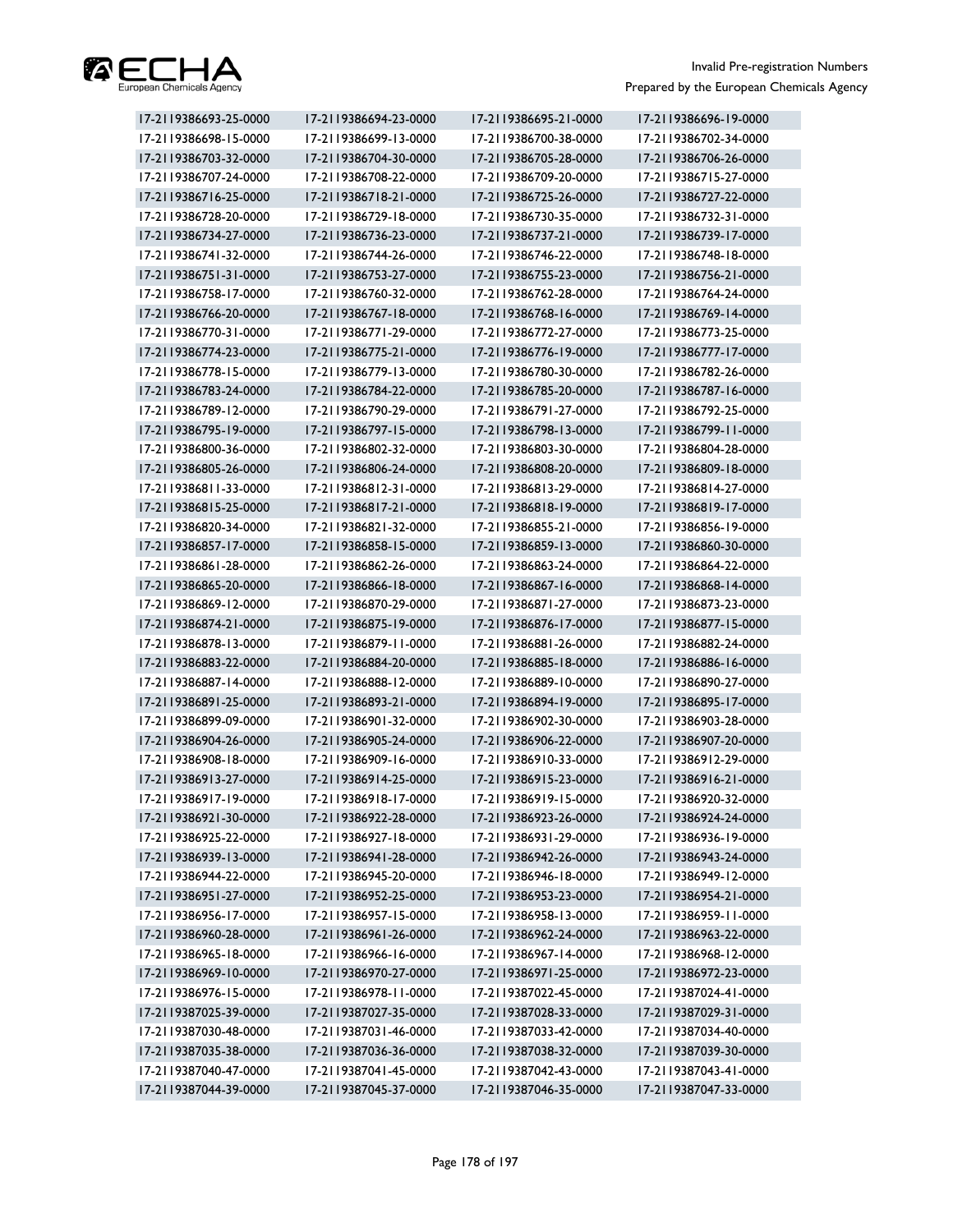

| 17-2119387048-31-0000 | 17-2119387049-29-0000 | 17-2119387050-46-0000 | 17-2119387051-44-0000 |
|-----------------------|-----------------------|-----------------------|-----------------------|
| 17-2119387052-42-0000 | 17-2119387053-40-0000 | 17-2119387054-38-0000 | 17-2119387055-36-0000 |
| 17-2119387056-34-0000 | 17-2119387057-32-0000 | 17-2119387058-30-0000 | 17-2119387059-28-0000 |
| 17-2119387060-45-0000 | 17-2119387061-43-0000 | 17-2119387063-39-0000 | 17-2119387064-37-0000 |
| 17-2119387065-35-0000 | 17-2119387066-33-0000 | 17-2119387067-31-0000 | 17-2119387069-27-0000 |
| 17-2119387070-44-0000 | 17-2119387071-42-0000 | 17-2119387072-40-0000 | 17-2119387074-36-0000 |
| 17-2119387075-34-0000 | 17-2119387088-27-0000 | 17-2119387096-30-0000 | 17-2119387100-49-0000 |
| 17-2119387105-39-0000 | 17-2119387109-31-0000 | 17-2119387115-38-0000 | 17-2119387123-41-0000 |
| 17-2119387132-42-0000 | 17-2119387138-30-0000 | 17-2119387144-37-0000 | 17-2119387149-27-0000 |
| 17-2119387150-44-0000 | 17-2119387151-42-0000 | 17-2119387153-38-0000 | 17-2119387159-26-0000 |
| 17-2119387161-41-0000 | 17-2119387163-37-0000 | 17-2119387165-33-0000 | 17-2119387166-31-0000 |
| 17-2119387170-42-0000 | 17-2119387172-38-0000 | 17-2119387176-30-0000 | 17-2119387178-26-0000 |
| 17-2119387179-24-0000 | 17-2119387180-41-0000 | 17-2119387185-31-0000 | 17-2119387186-29-0000 |
| 17-2119387188-25-0000 | 17-2119387189-23-0000 | 17-2119387191-38-0000 | 17-2119387193-34-0000 |
| 17-2119387194-32-0000 | 17-2119387195-30-0000 | 17-2119387197-26-0000 | 17-2119387202-43-0000 |
| 17-2119387204-39-0000 | 17-2119387210-46-0000 | 17-2119387211-44-0000 | 17-2119387213-40-0000 |
| 17-2119387214-38-0000 | 17-2119387216-34-0000 | 17-2119387217-32-0000 | 17-2119387218-30-0000 |
| 17-2119387220-45-0000 | 17-2119387224-37-0000 | 17-2119387229-27-0000 | 17-2119387233-38-0000 |
| 17-2119387235-34-0000 | 17-2119387236-32-0000 | 17-2119387238-28-0000 | 17-2119387239-26-0000 |
| 17-2119387240-43-0000 | 17-2119387241-41-0000 | 17-2119387244-35-0000 | 17-2119387246-31-0000 |
| 17-2119387248-27-0000 | 17-2119387249-25-0000 | 17-2119387250-42-0000 | 17-2119387252-38-0000 |
| 17-2119387254-34-0000 | 17-2119387257-28-0000 | 17-2119387259-24-0000 | 17-2119387260-41-0000 |
| 17-2119387262-37-0000 | 17-2119387263-35-0000 | 17-2119387264-33-0000 | 17-2119387280-39-0000 |
| 17-2119387315-34-0000 | 17-2119387316-32-0000 | 17-2119387317-30-0000 | 17-2119387318-28-0000 |
| 17-2119387319-26-0000 | 17-2119387320-43-0000 | 17-2119387321-41-0000 | 17-2119387322-39-0000 |
| 17-2119387323-37-0000 | 17-2119387324-35-0000 | 17-2119387325-33-0000 | 17-2119387326-31-0000 |
| 17-2119387328-27-0000 | 17-2119387329-25-0000 | 17-2119387330-42-0000 | 17-2119387331-40-0000 |
| 17-2119387332-38-0000 | 17-2119387333-36-0000 | 17-2119387334-34-0000 | 17-2119387335-32-0000 |
| 17-2119387336-30-0000 | 17-2119387337-28-0000 | 17-2119387338-26-0000 | 17-2119387340-41-0000 |
| 17-2119387341-39-0000 | 17-2119387342-37-0000 | 17-2119387343-35-0000 | 17-2119387344-33-0000 |
| 17-2119387345-31-0000 | 17-2119387346-29-0000 | 17-2119387347-27-0000 | 17-2119387349-23-0000 |
| 17-2119387350-40-0000 | 17-2119387351-38-0000 | 17-2119387352-36-0000 | 17-2119387353-34-0000 |
| 17-2119387354-32-0000 | 17-2119387355-30-0000 | 17-2119387356-28-0000 | 17-2119387357-26-0000 |
| 17-2119387358-24-0000 | 17-2119387359-22-0000 | 17-2119387361-37-0000 | 17-2119387362-35-0000 |
| 17-2119387363-33-0000 | 17-2119387364-31-0000 | 17-2119387365-29-0000 | 17-2119387366-27-0000 |
| 17-2119387367-25-0000 | 17-2119387368-23-0000 | 17-2119387369-21-0000 | 17-2119387372-34-0000 |
| 17-2119387373-32-0000 | 17-2119387374-30-0000 | 17-2119387376-26-0000 | 17-2119387377-24-0000 |
| 17-2119387379-20-0000 | 17-2119387380-37-0000 | 17-2119387383-31-0000 | 17-2119387385-27-0000 |
| 17-2119387392-32-0000 | 17-2119387399-18-0000 | 17-2119387406-31-0000 | 17-2119387417-28-0000 |
| 17-2119387429-23-0000 | 17-2119387434-32-0000 | 17-2119387440-39-0000 | 17-2119387445-29-0000 |
| 17-2119387452-34-0000 | 17-2119387458-22-0000 | 17-2119387464-29-0000 | 17-2119387474-28-0000 |
| 17-2119387480-35-0000 | 17-2119387486-23-0000 | 17-2119387490-34-0000 | 17-2119387495-24-0000 |
| 17-2119387500-41-0000 | 17-2119387505-31-0000 | 17-2119387512-36-0000 | 17-2119387518-24-0000 |
| 17-2119387523-33-0000 | 17-2119387530-38-0000 | 17-2119387538-22-0000 | 17-2119387542-33-0000 |
| 17-2119387544-29-0000 | 17-2119387545-27-0000 | 17-2119387546-25-0000 | 17-2119387548-21-0000 |
| 17-2119387549-19-0000 | 17-2119387551-34-0000 | 17-2119387552-32-0000 | 17-2119387554-28-0000 |
| 17-2119387555-26-0000 | 17-2119387557-22-0000 | 17-2119387558-20-0000 | 17-2119387559-18-0000 |
| 17-2119387560-35-0000 | 17-2119387561-33-0000 | 17-2119387562-31-0000 | 17-2119387563-29-0000 |
| 17-2119387565-25-0000 | 17-2119387566-23-0000 | 17-2119387567-21-0000 | 17-2119387568-19-0000 |
| 17-2119387569-17-0000 | 17-2119387571-32-0000 | 17-2119387573-28-0000 | 17-2119387575-24-0000 |
| 17-2119387576-22-0000 | 17-2119387577-20-0000 | 17-2119387578-18-0000 | 17-2119387579-16-0000 |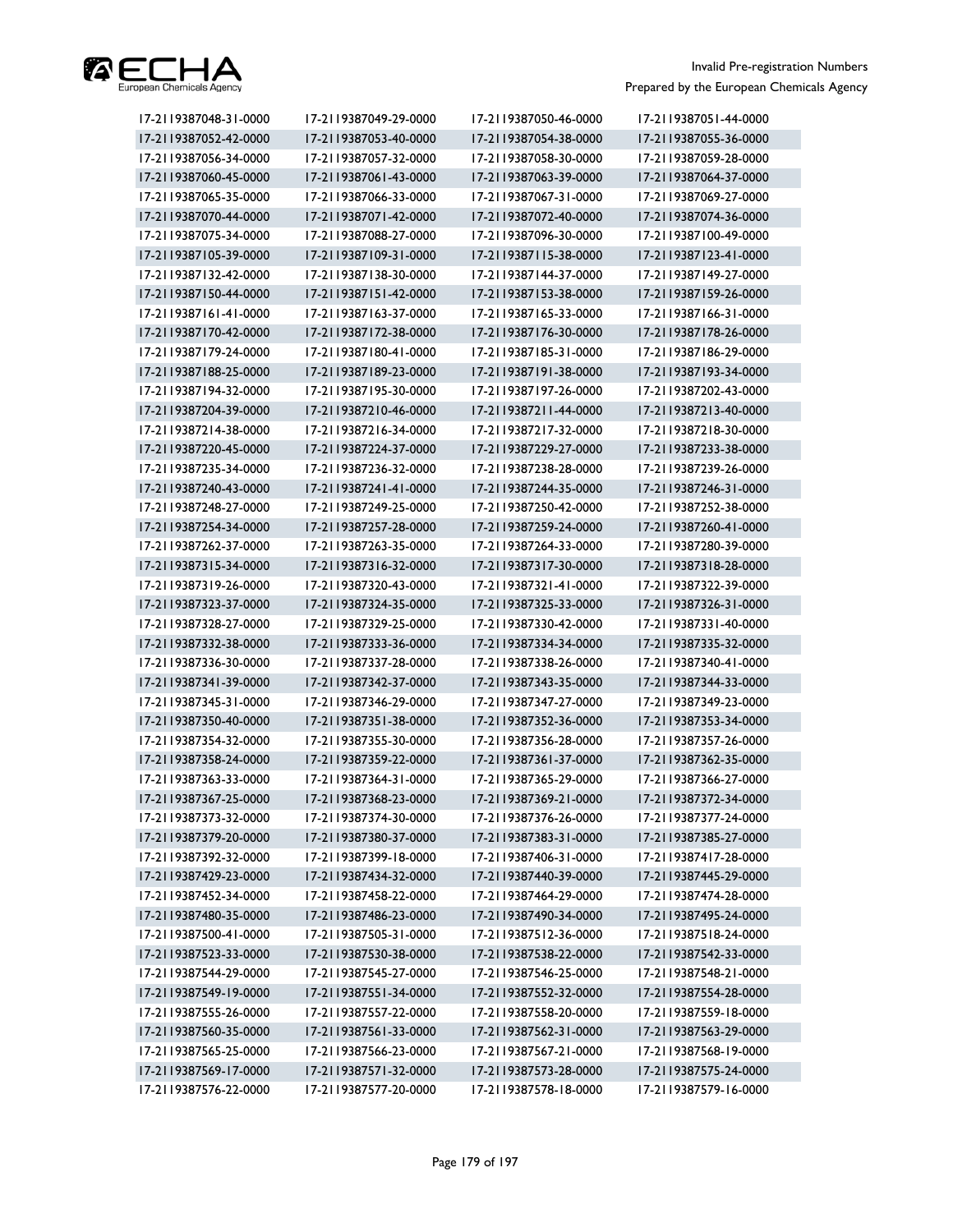

| 17-2119387580-33-0000 | 17-2119387582-29-0000 | 17-2119387584-25-0000 | 17-2119387586-21-0000 |
|-----------------------|-----------------------|-----------------------|-----------------------|
| 17-2119387587-19-0000 | 17-2119387640-35-0000 | 17-2119387642-31-0000 | 17-2119387643-29-0000 |
| 17-2119387644-27-0000 | 17-2119387645-25-0000 | 17-2119387646-23-0000 | 17-2119387647-21-0000 |
| 17-2119387648-19-0000 | 17-2119387649-17-0000 | 17-2119387650-34-0000 | 17-2119387651-32-0000 |
| 17-2119387652-30-0000 | 17-2119387653-28-0000 | 17-2119387654-26-0000 | 17-2119387655-24-0000 |
| 17-2119387656-22-0000 | 17-2119387657-20-0000 | 17-2119387658-18-0000 | 17-2119387659-16-0000 |
| 17-2119387660-33-0000 | 17-2119387661-31-0000 | 17-2119387662-29-0000 | 17-2119387663-27-0000 |
| 17-2119387664-25-0000 | 17-2119387665-23-0000 | 17-2119387666-21-0000 | 17-2119387667-19-0000 |
| 17-2119387668-17-0000 | 17-2119387669-15-0000 | 17-2119387670-32-0000 | 17-2119387671-30-0000 |
| 17-2119387672-28-0000 | 17-2119387673-26-0000 | 17-2119387674-24-0000 | 17-2119387675-22-0000 |
| 17-2119387676-20-0000 | 17-2119387677-18-0000 | 17-2119387678-16-0000 | 17-2119387679-14-0000 |
| 17-2119387680-31-0000 | 17-2119387681-29-0000 | 17-2119387682-27-0000 | 17-2119387683-25-0000 |
| 17-2119387684-23-0000 | 17-2119387686-19-0000 | 17-2119387687-17-0000 | 17-2119387688-15-0000 |
| 17-2119387689-13-0000 | 17-2119387690-30-0000 | 17-2119387692-26-0000 | 17-2119387700-37-0000 |
| 17-2119387702-33-0000 | 17-2119387705-27-0000 | 17-2119387708-21-0000 | 17-2119387709-19-0000 |
| 17-2119387710-36-0000 | 17-2119387712-32-0000 | 17-2119387713-30-0000 | 17-2119387716-24-0000 |
| 17-2119387720-35-0000 | 17-2119387722-31-0000 | 17-2119387724-27-0000 | 17-2119387729-17-0000 |
| 17-2119387732-30-0000 | 17-2119387737-20-0000 | 17-2119387742-29-0000 | 17-2119387743-27-0000 |
| 17-2119387747-19-0000 | 17-2119387749-15-0000 | 17-2119387751-30-0000 | 17-2119387753-26-0000 |
| 17-2119387755-22-0000 | 17-2119387762-27-0000 | 17-2119387769-13-0000 | 17-2119387775-20-0000 |
| 17-2119387780-29-0000 | 17-2119387785-19-0000 | 17-2119387788-13-0000 | 17-2119387792-24-0000 |
| 17-2119387798-12-0000 | 17-2119387801-33-0000 | 17-2119387804-27-0000 | 17-2119387806-23-0000 |
| 17-2119387809-17-0000 | 17-2119387915-22-0000 | 17-2119387916-20-0000 | 17-2119387917-18-0000 |
| 17-2119387918-16-0000 | 17-2119387919-14-0000 | 17-2119387920-31-0000 | 17-2119387921-29-0000 |
| 17-2119387922-27-0000 | 17-2119387923-25-0000 | 17-2119387924-23-0000 | 17-2119387925-21-0000 |
| 17-2119387926-19-0000 | 17-2119387927-17-0000 | 17-2119387928-15-0000 | 17-2119387929-13-0000 |
| 17-2119387930-30-0000 | 17-2119387931-28-0000 | 17-2119387932-26-0000 | 17-2119387933-24-0000 |
| 17-2119387934-22-0000 | 17-2119387935-20-0000 | 17-2119387936-18-0000 | 17-2119387937-16-0000 |
| 17-2119387938-14-0000 | 17-2119387939-12-0000 | 17-2119387940-29-0000 | 17-2119387941-27-0000 |
| 17-2119387942-25-0000 | 17-2119387943-23-0000 | 17-2119387944-21-0000 | 17-2119387945-19-0000 |
| 17-2119387946-17-0000 | 17-2119387947-15-0000 | 17-2119387948-13-0000 | 17-2119387954-20-0000 |
| 17-2119387955-18-0000 | 17-2119387958-12-0000 | 17-2119387959-10-0000 | 17-2119387961-25-0000 |
| 17-2119387963-21-0000 | 17-2119387966-15-0000 | 17-2119387967-13-0000 | 17-2119387968-11-0000 |
| 17-2119387969-09-0000 | 17-2119387971-24-0000 | 17-2119387975-16-0000 | 17-2119387976-14-0000 |
| 17-2119387977-12-0000 | 17-2119387978-10-0000 | 17-2119387980-25-0000 | 17-2119387982-21-0000 |
| 17-2119387985-15-0000 | 17-2119387987-11-0000 | 17-2119387988-09-0000 | 17-2119387990-24-0000 |
| 17-2119387991-22-0000 | 17-2119387994-16-0000 | 17-2119387997-10-0000 | 17-2119387999-06-0000 |
| 17-2119388001-48-0000 | 17-2119388002-46-0000 | 17-2119388004-42-0000 | 17-2119388008-34-0000 |
| 17-2119388012-45-0000 | 17-2119388015-39-0000 | 17-2119388021-46-0000 | 17-2119388025-38-0000 |
| 17-2119388028-32-0000 | 17-2119388032-43-0000 | 17-2119388035-37-0000 | 17-2119388037-33-0000 |
| 17-2119388039-29-0000 | 17-2119388042-42-0000 | 17-2119388044-38-0000 | 17-2119388047-32-0000 |
| 17-2119388050-45-0000 | 17-2119388052-41-0000 | 17-2119388054-37-0000 | 17-2119388057-31-0000 |
| 17-2119388060-44-0000 | 17-2119388061-42-0000 | 17-2119388062-40-0000 | 17-2119388065-34-0000 |
| 17-2119388067-30-0000 | 17-2119388069-26-0000 | 17-2119388070-43-0000 | 17-2119388075-33-0000 |
| 17-2119388078-27-0000 | 17-2119388079-25-0000 | 17-2119388081-40-0000 | 17-2119388082-38-0000 |
| 17-2119388085-32-0000 | 17-2119388087-28-0000 | 17-2119388088-26-0000 | 17-2119388089-24-0000 |
| 17-2119388090-41-0000 | 17-2119388091-39-0000 | 17-2119388092-37-0000 | 17-2119388093-35-0000 |
| 17-2119388094-33-0000 | 17-2119388095-31-0000 | 17-2119388099-23-0000 | 17-2119388102-44-0000 |
| 17-2119388103-42-0000 | 17-2119388105-38-0000 | 17-2119388106-36-0000 | 17-2119388107-34-0000 |
| 17-2119388108-32-0000 | 17-2119388109-30-0000 | 17-2119388110-47-0000 | 17-2119388111-45-0000 |
| 17-2119388112-43-0000 | 17-2119388114-39-0000 | 17-2119388116-35-0000 | 17-2119388117-33-0000 |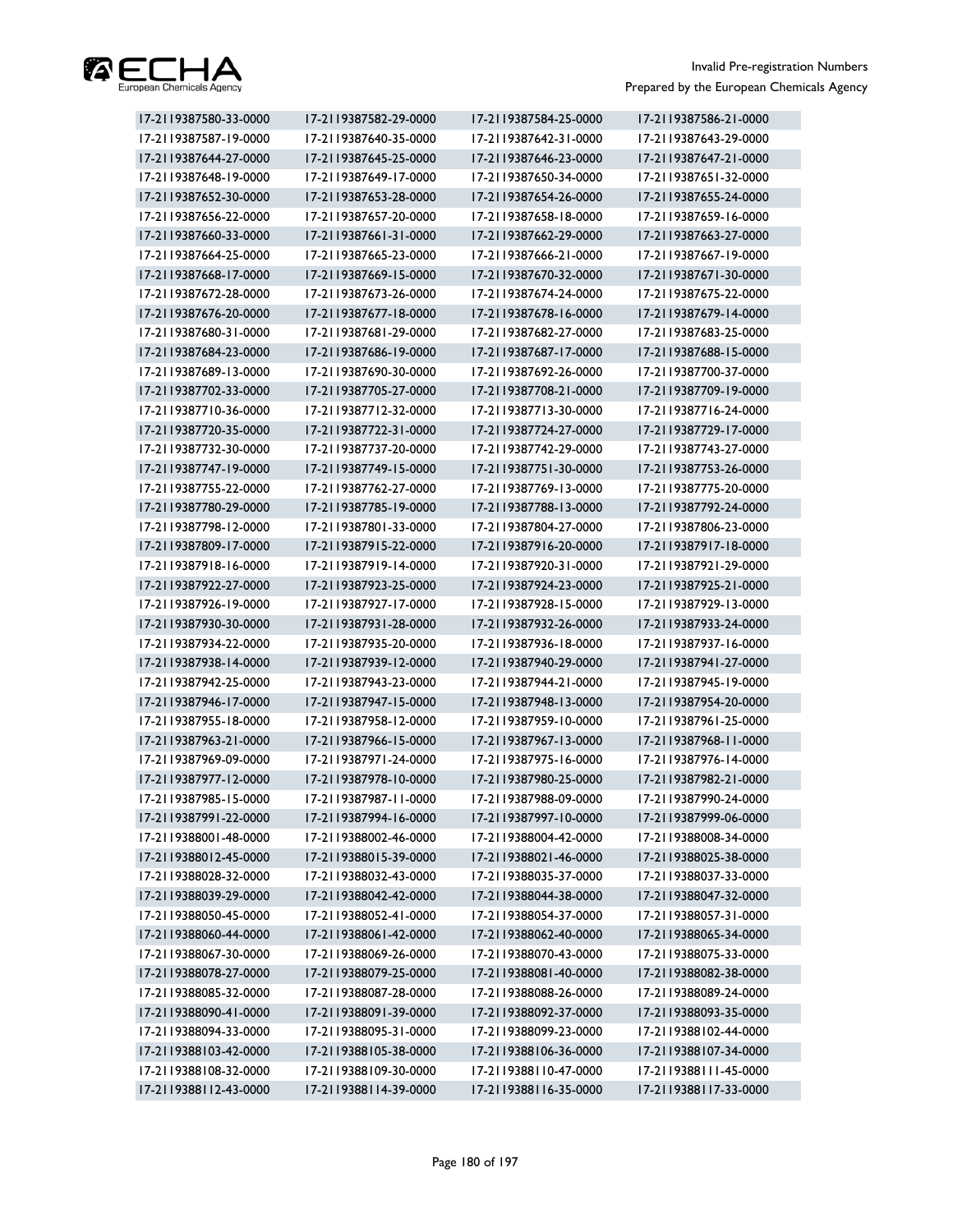

| 17-2119388120-46-0000 | 17-2119388121-44-0000 | 17-2119388123-40-0000 | 17-2119388124-38-0000 |
|-----------------------|-----------------------|-----------------------|-----------------------|
| 17-2119388125-36-0000 | 17-2119388126-34-0000 | 17-2119388129-28-0000 | 17-2119388131-43-0000 |
| 17-2119388136-33-0000 | 17-2119388139-27-0000 | 17-2119388141-42-0000 | 17-2119388142-40-0000 |
| 17-2119388143-38-0000 | 17-2119388145-34-0000 | 17-2119388147-30-0000 | 17-2119388181-38-0000 |
| 17-2119388182-36-0000 | 17-2119388183-34-0000 | 17-2119388184-32-0000 | 17-2119388186-28-0000 |
| 17-2119388187-26-0000 | 17-2119388189-22-0000 | 17-2119388190-39-0000 | 17-2119388191-37-0000 |
| 17-2119388192-35-0000 | 17-2119388193-33-0000 | 17-2119388194-31-0000 | 17-2119388195-29-0000 |
| 17-2119388196-27-0000 | 17-2119388197-25-0000 | 17-2119388198-23-0000 | 17-2119388199-21-0000 |
| 17-2119388200-46-0000 | 17-2119388201-44-0000 | 17-2119388202-42-0000 | 17-2119388204-38-0000 |
| 17-2119388205-36-0000 | 17-2119388206-34-0000 | 17-2119388208-30-0000 | 17-2119388209-28-0000 |
| 17-2119388210-45-0000 | 17-2119388211-43-0000 | 17-2119388212-41-0000 | 17-2119388213-39-0000 |
| 17-2119388214-37-0000 | 17-2119388215-35-0000 | 17-2119388216-33-0000 | 17-2119388217-31-0000 |
| 17-2119388218-29-0000 | 17-2119388219-27-0000 | 17-2119388220-44-0000 | 17-2119388221-42-0000 |
| 17-2119388222-40-0000 | 17-2119388224-36-0000 | 17-2119388225-34-0000 | 17-2119388228-28-0000 |
| 17-2119388230-43-0000 | 17-2119388231-41-0000 | 17-2119388233-37-0000 | 17-2119388234-35-0000 |
| 17-2119388236-31-0000 | 17-2119388238-27-0000 | 17-2119388239-25-0000 | 17-2119388241-40-0000 |
| 17-2119388242-38-0000 | 17-2119388243-36-0000 | 17-2119388244-34-0000 | 17-2119388245-32-0000 |
| 17-2119388246-30-0000 | 17-2119388247-28-0000 | 17-2119388248-26-0000 | 17-2119388249-24-0000 |
| 17-2119388251-39-0000 | 17-2119388252-37-0000 | 17-2119388254-33-0000 | 17-2119388255-31-0000 |
| 17-2119388256-29-0000 | 17-2119388257-27-0000 | 17-2119388258-25-0000 | 17-2119388259-23-0000 |
| 17-2119388260-40-0000 | 17-2119388261-38-0000 | 17-2119388262-36-0000 | 17-2119388263-34-0000 |
| 17-2119388264-32-0000 | 17-2119388265-30-0000 | 17-2119388266-28-0000 | 17-2119388267-26-0000 |
| 17-2119388269-22-0000 | 17-2119388270-39-0000 | 17-2119388271-37-0000 | 17-2119388272-35-0000 |
| 17-2119388274-31-0000 | 17-2119388275-29-0000 | 17-2119388277-25-0000 | 17-2119388279-21-0000 |
| 17-2119388280-38-0000 | 17-2119388281-36-0000 | 17-2119388282-34-0000 | 17-2119388285-28-0000 |
| 17-2119388286-26-0000 | 17-2119388287-24-0000 | 17-2119388288-22-0000 | 17-2119388290-37-0000 |
| 17-2119388293-31-0000 | 17-2119388294-29-0000 | 17-2119388295-27-0000 | 17-2119388298-21-0000 |
| 17-2119388301-42-0000 | 17-2119388304-36-0000 | 17-2119388307-30-0000 | 17-2119388310-43-0000 |
| 17-2119388312-39-0000 | 17-2119388313-37-0000 | 17-2119388314-35-0000 | 17-2119388315-33-0000 |
| 17-2119388317-29-0000 | 17-2119388318-27-0000 | 17-2119388319-25-0000 | 17-2119388320-42-0000 |
| 17-2119388321-40-0000 | 17-2119388323-36-0000 | 17-2119388324-34-0000 | 17-2119388329-24-0000 |
| 17-2119388330-41-0000 | 17-2119388331-39-0000 | 17-2119388333-35-0000 | 17-2119388334-33-0000 |
| 17-2119388336-29-0000 | 17-2119388337-27-0000 | 17-2119388339-23-0000 | 17-2119388341-38-0000 |
| 17-2119388342-36-0000 | 17-2119388343-34-0000 | 17-2119388345-30-0000 | 17-2119388346-28-0000 |
| 17-2119388347-26-0000 | 17-2119388348-24-0000 | 17-2119388349-22-0000 | 17-2119388350-39-0000 |
| 17-2119388352-35-0000 | 17-2119388353-33-0000 | 17-2119388354-31-0000 | 17-2119388355-29-0000 |
| 17-2119388356-27-0000 | 17-2119388357-25-0000 | 17-2119388358-23-0000 | 17-2119388359-21-0000 |
| 17-2119388360-38-0000 | 17-2119388361-36-0000 | 17-2119388362-34-0000 | 17-2119388363-32-0000 |
| 17-2119388364-30-0000 | 17-2119388365-28-0000 | 17-2119388367-24-0000 | 17-2119388368-22-0000 |
| 17-2119388369-20-0000 | 17-2119388371-35-0000 | 17-2119388373-31-0000 | 17-2119388374-29-0000 |
| 17-2119388375-27-0000 | 17-2119388378-21-0000 | 17-2119388380-36-0000 | 17-2119388381-34-0000 |
| 17-2119388382-32-0000 | 17-2119388383-30-0000 | 17-2119388384-28-0000 | 17-2119388385-26-0000 |
| 17-2119388386-24-0000 | 17-2119388387-22-0000 | 17-2119388388-20-0000 | 17-2119388446-26-0000 |
| 17-2119388447-24-0000 | 17-2119388448-22-0000 | 17-2119388449-20-0000 | 17-2119388450-37-0000 |
| 17-2119388451-35-0000 | 17-2119388452-33-0000 | 17-2119388453-31-0000 | 17-2119388454-29-0000 |
| 17-2119388455-27-0000 | 17-2119388456-25-0000 | 17-2119388457-23-0000 | 17-2119388458-21-0000 |
| 17-2119388459-19-0000 | 17-2119388460-36-0000 | 17-2119388461-34-0000 | 17-2119388462-32-0000 |
| 17-2119388463-30-0000 | 17-2119388465-26-0000 | 17-2119388467-22-0000 | 17-2119388468-20-0000 |
| 17-2119388469-18-0000 | 17-2119388470-35-0000 | 17-2119388471-33-0000 | 17-2119388472-31-0000 |
| 17-2119388473-29-0000 | 17-2119388474-27-0000 | 17-2119388475-25-0000 | 17-2119388476-23-0000 |
| 17-2119388477-21-0000 | 17-2119388478-19-0000 | 17-2119388479-17-0000 | 17-2119388480-34-0000 |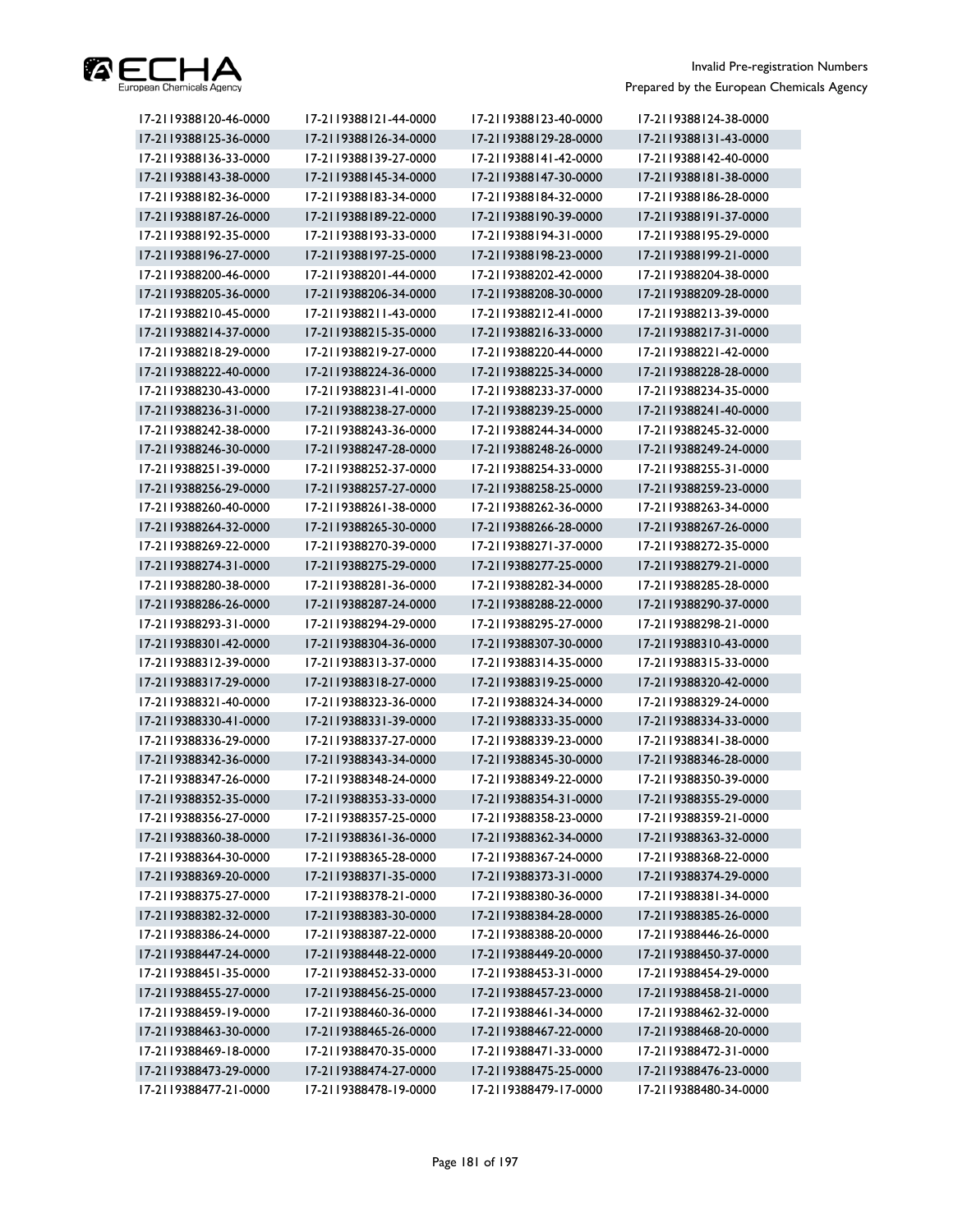

| 17-2119388481-32-0000 | 17-2119388482-30-0000 | 17-2119388483-28-0000 | 17-2119388484-26-0000 |
|-----------------------|-----------------------|-----------------------|-----------------------|
| 17-2119388485-24-0000 | 17-2119388486-22-0000 | 17-2119388487-20-0000 | 17-2119388488-18-0000 |
| 17-2119388489-16-0000 | 17-2119388490-33-0000 | 17-2119388491-31-0000 | 17-2119388492-29-0000 |
| 17-2119388493-27-0000 | 17-2119388494-25-0000 | 17-2119388495-23-0000 | 17-2119388496-21-0000 |
| 17-2119388497-19-0000 | 17-2119388498-17-0000 | 17-2119388499-15-0000 | 17-2119388500-40-0000 |
| 17-2119388501-38-0000 | 17-2119388502-36-0000 | 17-2119388503-34-0000 | 17-2119388504-32-0000 |
| 17-2119388506-28-0000 | 17-2119388508-24-0000 | 17-2119388510-39-0000 | 17-2119388511-37-0000 |
| 17-2119388512-35-0000 | 17-2119388513-33-0000 | 17-2119388514-31-0000 | 17-2119388515-29-0000 |
| 17-2119388516-27-0000 | 17-2119388517-25-0000 | 17-2119388519-21-0000 | 17-2119388520-38-0000 |
| 17-2119388521-36-0000 | 17-2119388523-32-0000 | 17-2119388526-26-0000 | 17-2119388528-22-0000 |
| 17-2119388530-37-0000 | 17-2119388539-19-0000 | 17-2119388540-36-0000 | 17-2119388542-32-0000 |
| 17-2119388544-28-0000 | 17-2119388545-26-0000 | 17-2119388547-22-0000 | 17-2119388549-18-0000 |
| 17-2119388550-35-0000 | 17-2119388551-33-0000 | 17-2119388553-29-0000 | 17-2119388554-27-0000 |
| 17-2119388555-25-0000 | 17-2119388557-21-0000 | 17-2119388558-19-0000 | 17-2119388559-17-0000 |
| 17-2119388560-34-0000 | 17-2119388561-32-0000 | 17-2119388562-30-0000 | 17-2119388564-26-0000 |
| 17-2119388565-24-0000 | 17-2119388566-22-0000 | 17-2119388567-20-0000 | 17-2119388568-18-0000 |
| 17-2119388569-16-0000 | 17-2119388570-33-0000 | 17-2119388571-31-0000 | 17-2119388572-29-0000 |
| 17-2119388573-27-0000 | 17-2119388574-25-0000 | 17-2119388575-23-0000 | 17-2119388576-21-0000 |
| 17-2119388577-19-0000 | 17-2119388578-17-0000 | 17-2119388579-15-0000 | 17-2119388580-32-0000 |
| 17-2119388581-30-0000 | 17-2119388582-28-0000 | 17-2119388583-26-0000 | 17-2119388584-24-0000 |
| 17-2119388585-22-0000 | 17-2119388586-20-0000 | 17-2119388587-18-0000 | 17-2119388588-16-0000 |
| 17-2119388590-31-0000 | 17-2119388591-29-0000 | 17-2119388592-27-0000 | 17-2119388593-25-0000 |
| 17-2119388594-23-0000 | 17-2119388595-21-0000 | 17-2119388596-19-0000 | 17-2119388597-17-0000 |
| 17-2119388598-15-0000 | 17-2119388600-38-0000 | 17-2119388601-36-0000 | 17-2119388602-34-0000 |
| 17-2119388606-26-0000 | 17-2119388607-24-0000 | 17-2119388608-22-0000 | 17-2119388610-37-0000 |
| 17-2119388611-35-0000 | 17-2119388612-33-0000 | 17-2119388613-31-0000 | 17-2119388614-29-0000 |
| 17-2119388615-27-0000 | 17-2119388616-25-0000 | 17-2119388617-23-0000 | 17-2119388618-21-0000 |
| 17-2119388619-19-0000 | 17-2119388620-36-0000 | 17-2119388621-34-0000 | 17-2119388622-32-0000 |
| 17-2119388623-30-0000 | 17-2119388624-28-0000 | 17-2119388625-26-0000 | 17-2119388627-22-0000 |
| 17-2119388629-18-0000 | 17-2119388630-35-0000 | 17-2119388631-33-0000 | 17-2119388632-31-0000 |
| 17-2119388633-29-0000 | 17-2119388634-27-0000 | 17-2119388635-25-0000 | 17-2119388636-23-0000 |
| 17-2119388637-21-0000 | 17-2119388638-19-0000 | 17-2119388639-17-0000 | 17-2119388640-34-0000 |
| 17-2119388641-32-0000 | 17-2119388642-30-0000 | 17-2119388643-28-0000 | 17-2119388644-26-0000 |
| 17-2119388646-22-0000 | 17-2119388647-20-0000 | 17-2119388691-27-0000 | 17-2119388692-25-0000 |
| 17-2119388693-23-0000 | 17-2119388694-21-0000 | 17-2119388695-19-0000 | 17-2119388696-17-0000 |
| 17-2119388697-15-0000 | 17-2119388698-13-0000 | 17-2119388699-11-0000 | 17-2119388700-36-0000 |
| 17-2119388701-34-0000 | 17-2119388702-32-0000 | 17-2119388703-30-0000 | 17-2119388704-28-0000 |
| 17-2119388705-26-0000 | 17-2119388706-24-0000 | 17-2119388707-22-0000 | 17-2119388708-20-0000 |
| 17-2119388709-18-0000 | 17-2119388710-35-0000 | 17-2119388711-33-0000 | 17-2119388712-31-0000 |
| 17-2119388713-29-0000 | 17-2119388714-27-0000 | 17-2119388715-25-0000 | 17-2119388716-23-0000 |
| 17-2119388717-21-0000 | 17-2119388718-19-0000 | 17-2119388719-17-0000 | 17-2119388721-32-0000 |
| 17-2119388722-30-0000 | 17-2119388723-28-0000 | 17-2119388724-26-0000 | 17-2119388725-24-0000 |
| 17-2119388726-22-0000 | 17-2119388727-20-0000 | 17-2119388729-16-0000 | 17-2119388730-33-0000 |
| 17-2119388731-31-0000 | 17-2119388732-29-0000 | 17-2119388733-27-0000 | 17-2119388734-25-0000 |
| 17-2119388735-23-0000 | 17-2119388736-21-0000 | 17-2119388737-19-0000 | 17-2119388738-17-0000 |
| 17-2119388739-15-0000 | 17-2119388740-32-0000 | 17-2119388741-30-0000 | 17-2119388742-28-0000 |
| 17-2119388743-26-0000 | 17-2119388744-24-0000 | 17-2119388745-22-0000 | 17-2119388747-18-0000 |
| 17-2119388748-16-0000 | 17-2119388749-14-0000 | 17-2119388750-31-0000 | 17-2119388751-29-0000 |
| 17-2119388752-27-0000 | 17-2119388753-25-0000 | 17-2119388754-23-0000 | 17-2119388755-21-0000 |
| 17-2119388756-19-0000 | 17-2119388757-17-0000 | 17-2119388758-15-0000 | 17-2119388759-13-0000 |
| 17-2119388760-30-0000 | 17-2119388761-28-0000 | 17-2119388764-22-0000 | 17-2119388766-18-0000 |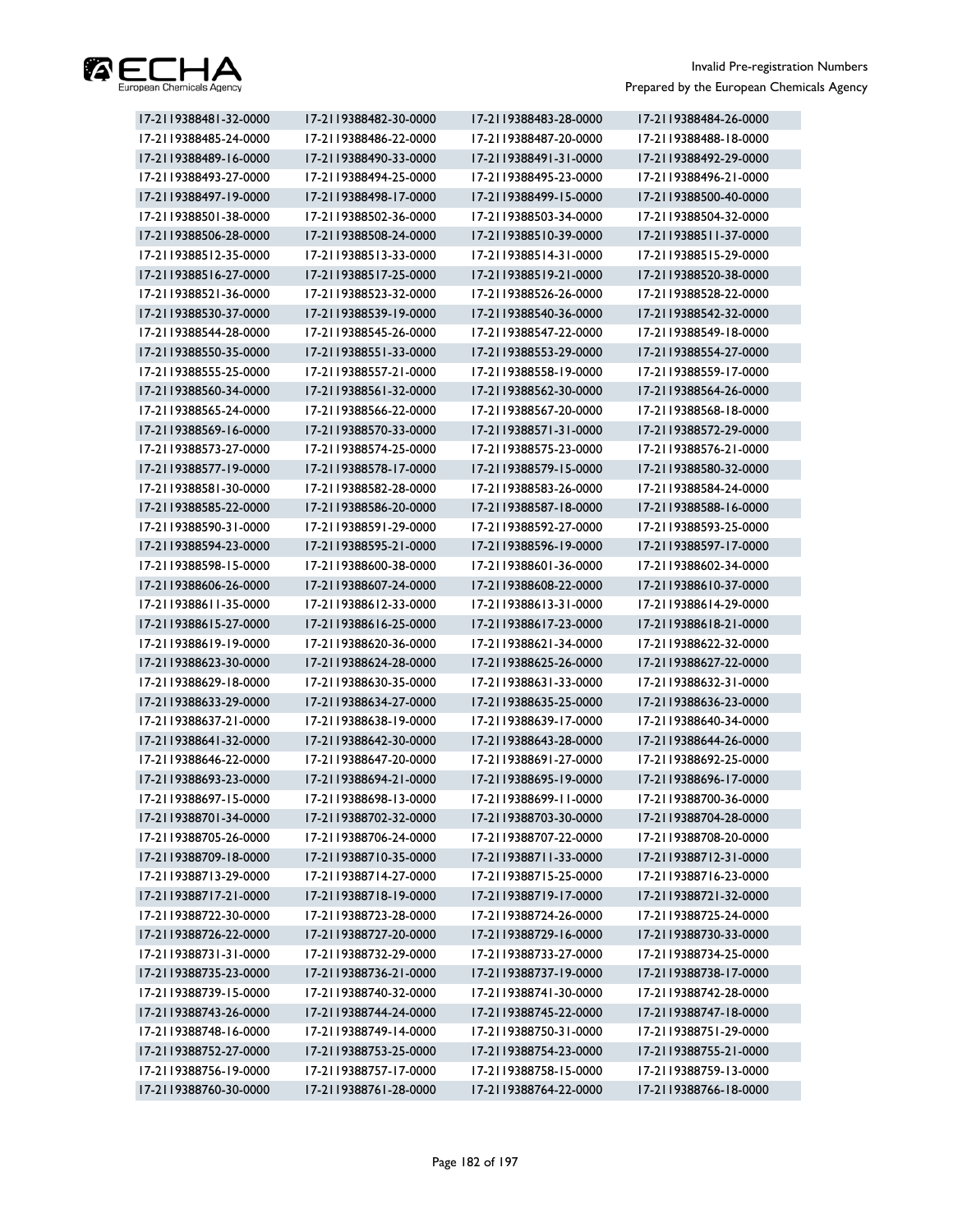

| 17-2119388767-16-0000 | 17-2119388768-14-0000 | 17-2119388769-12-0000 | 17-2119388771-27-0000 |
|-----------------------|-----------------------|-----------------------|-----------------------|
| 17-2119388772-25-0000 | 17-2119388774-21-0000 | 17-2119388775-19-0000 | 17-2119388776-17-0000 |
| 17-2119388777-15-0000 | 17-2119388778-13-0000 | 17-2119388780-28-0000 | 17-2119388781-26-0000 |
| 17-2119388782-24-0000 | 17-2119388783-22-0000 | 17-2119388784-20-0000 | 17-2119388785-18-0000 |
| 17-2119388787-14-0000 | 17-2119388788-12-0000 | 17-2119388789-10-0000 | 17-2119388790-27-0000 |
| 17-2119388791-25-0000 | 17-2119388792-23-0000 | 17-2119388794-19-0000 | 17-2119388795-17-0000 |
| 17-2119388797-13-0000 | 17-2119388798-11-0000 | 17-2119388799-09-0000 | 17-2119388800-34-0000 |
| 17-2119388801-32-0000 | 17-2119388802-30-0000 | 17-2119388803-28-0000 | 17-2119388804-26-0000 |
| 17-2119388805-24-0000 | 17-2119388806-22-0000 | 17-2119388807-20-0000 | 17-2119388808-18-0000 |
| 17-2119388810-33-0000 | 17-2119388811-31-0000 | 17-2119388812-29-0000 | 17-2119388813-27-0000 |
| 17-2119388814-25-0000 | 17-2119388815-23-0000 | 17-2119388817-19-0000 | 17-2119388820-32-0000 |
| 17-2119388821-30-0000 | 17-2119388824-24-0000 | 17-2119388825-22-0000 | 17-2119388826-20-0000 |
| 17-2119388827-18-0000 | 17-2119388829-14-0000 | 17-2119388831-29-0000 | 17-2119388833-25-0000 |
| 17-2119388836-19-0000 | 17-2119388837-17-0000 | 17-2119388838-15-0000 | 17-2119388839-13-0000 |
| 17-2119388840-30-0000 | 17-2119388841-28-0000 | 17-2119388842-26-0000 | 17-2119388844-22-0000 |
| 17-2119388846-18-0000 | 17-2119388847-16-0000 | 17-2119388848-14-0000 | 17-2119388849-12-0000 |
| 17-2119388850-29-0000 | 17-2119388851-27-0000 | 17-2119388852-25-0000 | 17-2119388853-23-0000 |
| 17-2119388856-17-0000 | 17-2119388857-15-0000 | 17-2119388858-13-0000 | 17-2119388860-28-0000 |
| 17-2119388864-20-0000 | 17-2119388866-16-0000 | 17-2119388867-14-0000 | 17-2119388868-12-0000 |
| 17-2119388869-10-0000 | 17-2119388871-25-0000 | 17-2119388872-23-0000 | 17-2119388874-19-0000 |
| 17-2119388875-17-0000 | 17-2119388877-13-0000 | 17-2119388878-11-0000 | 17-2119388880-26-0000 |
| 17-2119388882-22-0000 | 17-2119388883-20-0000 | 17-2119388885-16-0000 | 17-2119388888-10-0000 |
| 17-2119388889-08-0000 | 17-2119388891-23-0000 | 17-2119388892-21-0000 | 17-2119388894-17-0000 |
| 17-2119388895-15-0000 | 17-2119388897-11-0000 | 17-2119388898-09-0000 | 17-2119388900-32-0000 |
| 17-2119388902-28-0000 | 17-2119388903-26-0000 | 17-2119388905-22-0000 | 17-2119388906-20-0000 |
| 17-2119388907-18-0000 | 17-2119388964-18-0000 | 17-2119388965-16-0000 | 17-2119388966-14-0000 |
| 17-2119388967-12-0000 | 17-2119388968-10-0000 | 17-2119388969-08-0000 | 17-2119388970-25-0000 |
| 17-2119388971-23-0000 | 17-2119388972-21-0000 | 17-2119388973-19-0000 | 17-2119388974-17-0000 |
| 17-2119388976-13-0000 | 17-2119388977-11-0000 | 17-2119388978-09-0000 | 17-2119388979-07-0000 |
| 17-2119388983-18-0000 | 17-2119388984-16-0000 | 17-2119388985-14-0000 | 17-2119388986-12-0000 |
| 17-2119388987-10-0000 | 17-2119388988-08-0000 | 17-2119388989-06-0000 | 17-2119388990-23-0000 |
| 17-2119388991-21-0000 | 17-2119388992-19-0000 | 17-2119388993-17-0000 | 17-2119388994-15-0000 |
| 17-2119388995-13-0000 | 17-2119388996-11-0000 | 17-2119388997-09-0000 | 17-2119388999-05-0000 |
| 17-2119389000-49-0000 | 17-2119389001-47-0000 | 17-2119389002-45-0000 | 17-2119389003-43-0000 |
| 17-2119389004-41-0000 | 17-2119389005-39-0000 | 17-2119389006-37-0000 | 17-2119389007-35-0000 |
| 17-2119389008-33-0000 | 17-2119389009-31-0000 | 17-2119389010-48-0000 | 17-2119389011-46-0000 |
| 17-2119389012-44-0000 | 17-2119389013-42-0000 | 17-2119389014-40-0000 | 17-2119389015-38-0000 |
| 17-2119389016-36-0000 | 17-2119389017-34-0000 | 17-2119389018-32-0000 | 17-2119389020-47-0000 |
| 17-2119389021-45-0000 | 17-2119389024-39-0000 | 17-2119389025-37-0000 | 17-2119389027-33-0000 |
| 17-2119389028-31-0000 | 17-2119389029-29-0000 | 17-2119389030-46-0000 | 17-2119389031-44-0000 |
| 17-2119389032-42-0000 | 17-2119389033-40-0000 | 17-2119389034-38-0000 | 17-2119389035-36-0000 |
| 17-2119389036-34-0000 | 17-2119389037-32-0000 | 17-2119389038-30-0000 | 17-2119389039-28-0000 |
| 17-2119389040-45-0000 | 17-2119389041-43-0000 | 17-2119389043-39-0000 | 17-2119389044-37-0000 |
| 17-2119389045-35-0000 | 17-2119389047-31-0000 | 17-2119389048-29-0000 | 17-2119389049-27-0000 |
| 17-2119389050-44-0000 | 17-2119389051-42-0000 | 17-2119389052-40-0000 | 17-2119389053-38-0000 |
| 17-2119389054-36-0000 | 17-2119389056-32-0000 | 17-2119389057-30-0000 | 17-2119389058-28-0000 |
| 17-2119389059-26-0000 | 17-2119389060-43-0000 | 17-2119389061-41-0000 | 17-2119389062-39-0000 |
| 17-2119389063-37-0000 | 17-2119389064-35-0000 | 17-2119389065-33-0000 | 17-2119389066-31-0000 |
| 17-2119389067-29-0000 | 17-2119389069-25-0000 | 17-2119389070-42-0000 | 17-2119389071-40-0000 |
| 17-2119389074-34-0000 | 17-2119389076-30-0000 | 17-2119389079-24-0000 | 17-2119389080-41-0000 |
| 17-2119389081-39-0000 | 17-2119389083-35-0000 | 17-2119389085-31-0000 | 17-2119389086-29-0000 |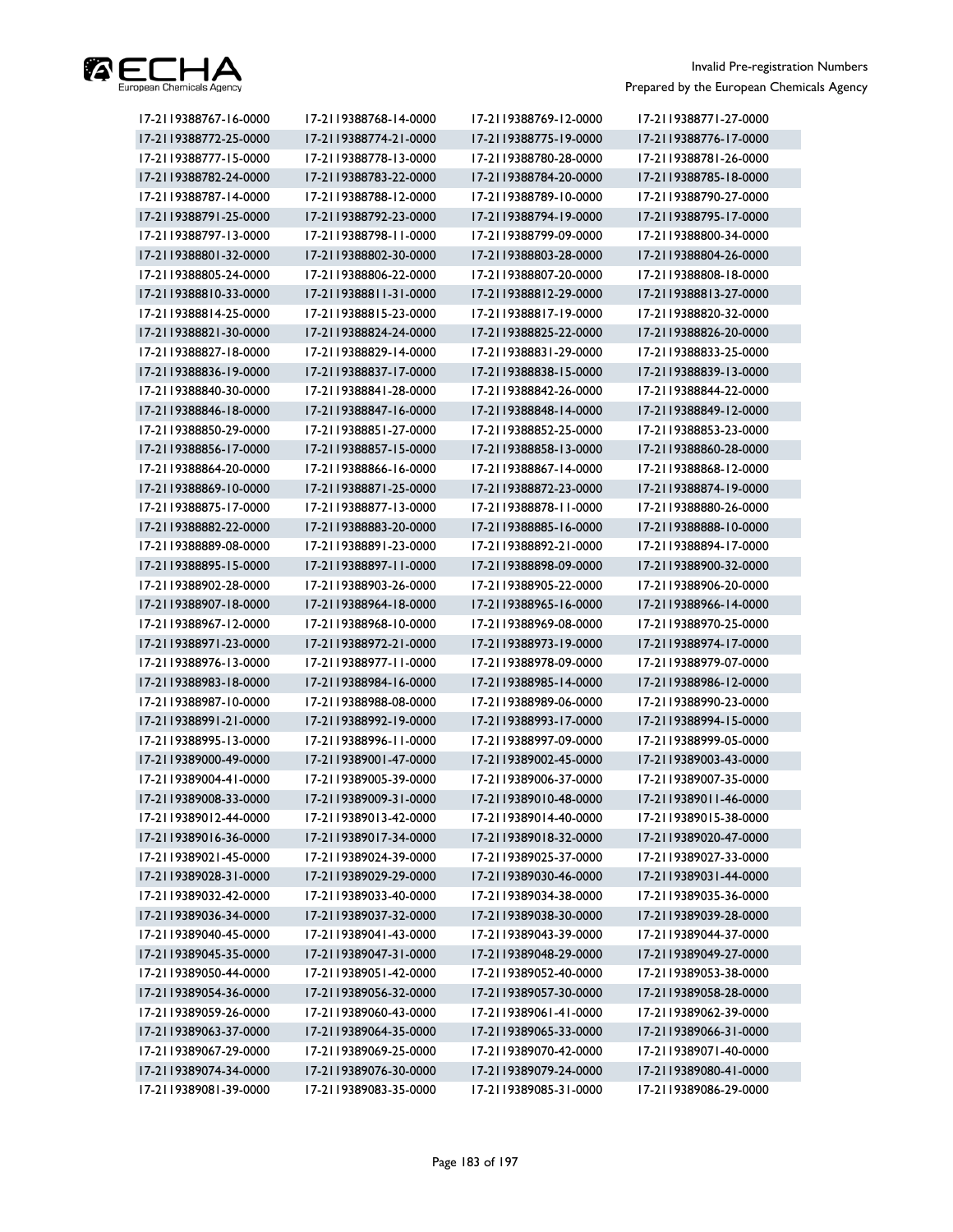

| 17-2119389087-27-0000 | 17-2119389088-25-0000 | 17-2119389090-40-0000 | 17-2119389093-34-0000 |
|-----------------------|-----------------------|-----------------------|-----------------------|
| 17-2119389096-28-0000 | 17-2119389097-26-0000 | 17-2119389099-22-0000 | 17-2119389101-45-0000 |
| 17-2119389103-41-0000 | 17-2119389104-39-0000 | 17-2119389105-37-0000 | 17-2119389106-35-0000 |
| 17-2119389109-29-0000 | 17-2119389112-42-0000 | 17-2119389114-38-0000 | 17-2119389116-34-0000 |
| 17-2119389118-30-0000 | 17-2119389121-43-0000 | 17-2119389122-41-0000 | 17-2119389123-39-0000 |
| 17-2119389124-37-0000 | 17-2119389125-35-0000 | 17-2119389126-33-0000 | 17-2119389127-31-0000 |
| 17-2119389128-29-0000 | 17-2119389129-27-0000 | 17-2119389130-44-0000 | 17-2119389131-42-0000 |
| 17-2119389132-40-0000 | 17-2119389133-38-0000 | 17-2119389134-36-0000 | 17-2119389135-34-0000 |
| 17-2119389136-32-0000 | 17-2119389137-30-0000 | 17-2119389138-28-0000 | 17-2119389139-26-0000 |
| 17-2119389140-43-0000 | 17-2119389141-41-0000 | 17-2119389142-39-0000 | 17-2119389143-37-0000 |
| 17-2119389144-35-0000 | 17-2119389145-33-0000 | 17-2119389146-31-0000 | 17-2119389147-29-0000 |
| 17-2119389148-27-0000 | 17-2119389149-25-0000 | 17-2119389150-42-0000 | 17-2119389219-26-0000 |
| 17-2119389220-43-0000 | 17-2119389221-41-0000 | 17-2119389222-39-0000 | 17-2119389223-37-0000 |
| 17-2119389224-35-0000 | 17-2119389225-33-0000 | 17-2119389226-31-0000 | 17-2119389227-29-0000 |
| 17-2119389228-27-0000 | 17-2119389229-25-0000 | 17-2119389230-42-0000 | 17-2119389231-40-0000 |
| 17-2119389232-38-0000 | 17-2119389233-36-0000 | 17-2119389234-34-0000 | 17-2119389235-32-0000 |
| 17-2119389236-30-0000 | 17-2119389237-28-0000 | 17-2119389238-26-0000 | 17-2119389239-24-0000 |
| 17-2119389240-41-0000 | 17-2119389241-39-0000 | 17-2119389243-35-0000 | 17-2119389244-33-0000 |
| 17-2119389245-31-0000 | 17-2119389246-29-0000 | 17-2119389247-27-0000 | 17-2119389248-25-0000 |
| 17-2119389249-23-0000 | 17-2119389250-40-0000 | 17-2119389252-36-0000 | 17-2119389253-34-0000 |
| 17-2119389254-32-0000 | 17-2119389255-30-0000 | 17-2119389256-28-0000 | 17-2119389257-26-0000 |
| 17-2119389258-24-0000 | 17-2119389261-37-0000 | 17-2119389262-35-0000 | 17-2119389264-31-0000 |
| 17-2119389265-29-0000 | 17-2119389266-27-0000 | 17-2119389267-25-0000 | 17-2119389269-21-0000 |
| 17-2119389270-38-0000 | 17-2119389272-34-0000 | 17-2119389273-32-0000 | 17-2119389274-30-0000 |
| 17-2119389278-22-0000 | 17-2119389279-20-0000 | 17-2119389281-35-0000 | 17-2119389282-33-0000 |
| 17-2119389284-29-0000 | 17-2119389285-27-0000 | 17-2119389288-21-0000 | 17-2119389289-19-0000 |
| 17-2119389291-34-0000 | 17-2119389293-30-0000 | 17-2119389294-28-0000 | 17-2119389295-26-0000 |
| 17-2119389297-22-0000 | 17-2119389298-20-0000 | 17-2119389299-18-0000 | 17-2119389300-43-0000 |
| 17-2119389301-41-0000 | 17-2119389302-39-0000 | 17-2119389303-37-0000 | 17-2119389304-35-0000 |
| 17-2119389305-33-0000 | 17-2119389306-31-0000 | 17-2119389308-27-0000 | 17-2119389309-25-0000 |
| 17-2119389310-42-0000 | 17-2119389311-40-0000 | 17-2119389312-38-0000 | 17-2119389313-36-0000 |
| 17-2119389314-34-0000 | 17-2119389315-32-0000 | 17-2119389316-30-0000 | 17-2119389317-28-0000 |
| 17-2119389318-26-0000 | 17-2119389319-24-0000 | 17-2119389320-41-0000 | 17-2119389321-39-0000 |
| 17-2119389322-37-0000 | 17-2119389323-35-0000 | 17-2119389324-33-0000 | 17-2119389325-31-0000 |
| 17-2119389328-25-0000 | 17-2119389329-23-0000 | 17-2119389330-40-0000 | 17-2119389331-38-0000 |
| 17-2119389332-36-0000 | 17-2119389334-32-0000 | 17-2119389337-26-0000 | 17-2119389338-24-0000 |
| 17-2119389339-22-0000 | 17-2119389340-39-0000 | 17-2119389341-37-0000 | 17-2119389342-35-0000 |
| 17-2119389343-33-0000 | 17-2119389344-31-0000 | 17-2119389345-29-0000 | 17-2119389346-27-0000 |
| 17-2119389348-23-0000 | 17-2119389350-38-0000 | 17-2119389352-34-0000 | 17-2119389353-32-0000 |
| 17-2119389354-30-0000 | 17-2119389355-28-0000 | 17-2119389356-26-0000 | 17-2119389357-24-0000 |
| 17-2119389358-22-0000 | 17-2119389362-33-0000 | 17-2119389364-29-0000 | 17-2119389366-25-0000 |
| 17-2119389369-19-0000 | 17-2119389371-34-0000 | 17-2119389373-30-0000 | 17-2119389374-28-0000 |
| 17-2119389375-26-0000 | 17-2119389376-24-0000 | 17-2119389377-22-0000 | 17-2119389379-18-0000 |
| 17-2119389380-35-0000 | 17-2119389381-33-0000 | 17-2119389383-29-0000 | 17-2119389384-27-0000 |
| 17-2119389385-25-0000 | 17-2119389387-21-0000 | 17-2119389388-19-0000 | 17-2119389389-17-0000 |
| 17-2119389390-34-0000 | 17-2119389391-32-0000 | 17-2119389392-30-0000 | 17-2119389394-26-0000 |
| 17-2119389396-22-0000 | 17-2119389397-20-0000 | 17-2119389398-18-0000 | 17-2119389399-16-0000 |
| 17-2119389400-41-0000 | 17-2119389401-39-0000 | 17-2119389402-37-0000 | 17-2119389403-35-0000 |
| 17-2119389404-33-0000 | 17-2119389405-31-0000 | 17-2119389406-29-0000 | 17-2119389408-25-0000 |
| 17-2119389409-23-0000 | 17-2119389410-40-0000 | 17-2119389411-38-0000 | 17-2119389412-36-0000 |
| 17-2119389447-23-0000 | 17-2119389448-21-0000 | 17-2119389449-19-0000 | 17-2119389450-36-0000 |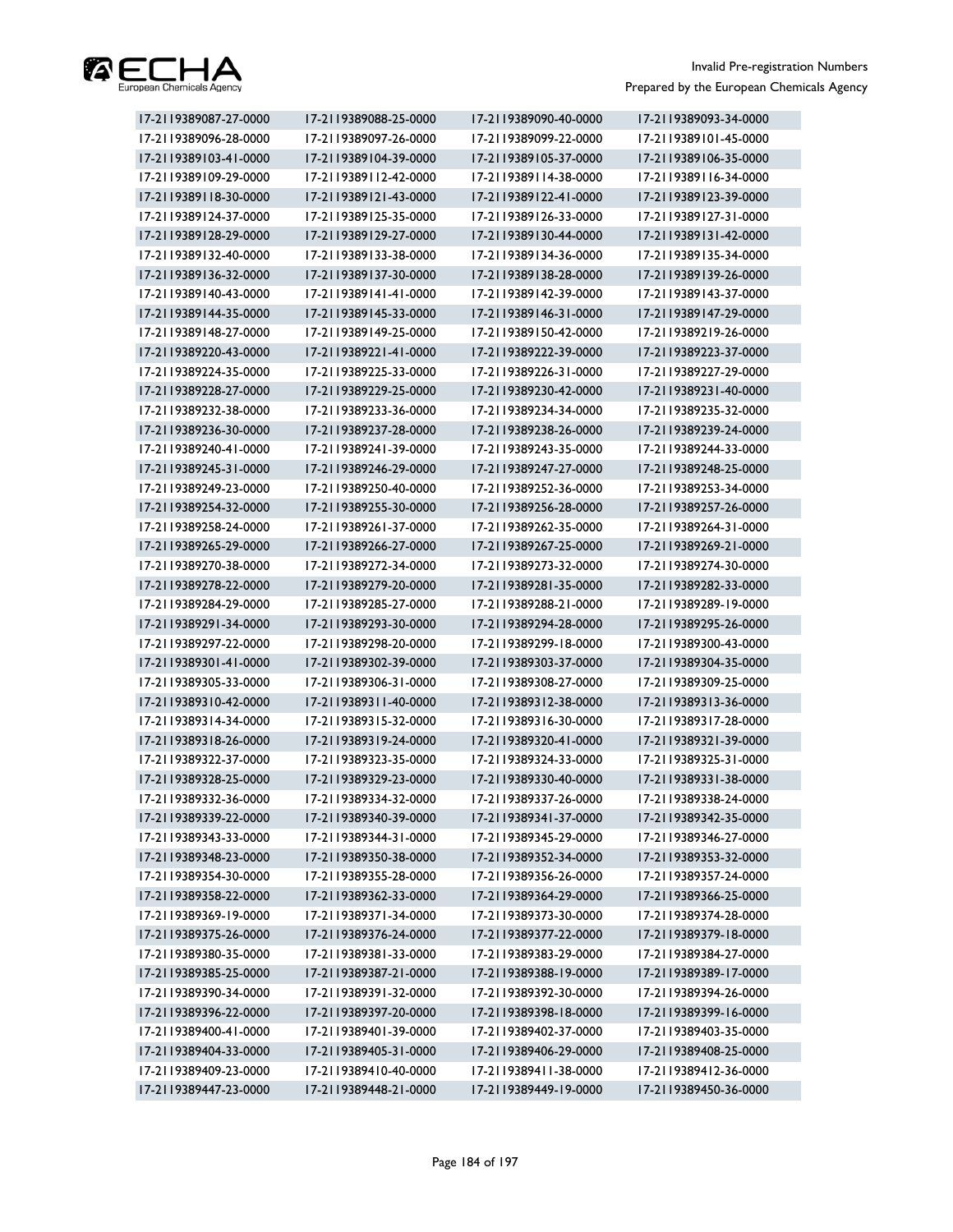

| 17-2119389451-34-0000 | 17-2119389452-32-0000 | 17-2119389454-28-0000 | 17-2119389455-26-0000 |
|-----------------------|-----------------------|-----------------------|-----------------------|
| 17-2119389456-24-0000 | 17-2119389457-22-0000 | 17-2119389458-20-0000 | 17-2119389459-18-0000 |
| 17-2119389460-35-0000 | 17-2119389461-33-0000 | 17-2119389462-31-0000 | 17-2119389463-29-0000 |
| 17-2119389464-27-0000 | 17-2119389465-25-0000 | 17-2119389466-23-0000 | 17-2119389467-21-0000 |
| 17-2119389468-19-0000 | 17-2119389469-17-0000 | 17-2119389470-34-0000 | 17-2119389471-32-0000 |
| 17-2119389472-30-0000 | 17-2119389473-28-0000 | 17-2119389474-26-0000 | 17-2119389475-24-0000 |
| 17-2119389476-22-0000 | 17-2119389477-20-0000 | 17-2119389478-18-0000 | 17-2119389479-16-0000 |
| 17-2119389480-33-0000 | 17-2119389481-31-0000 | 17-2119389482-29-0000 | 17-2119389484-25-0000 |
| 17-2119389485-23-0000 | 17-2119389489-15-0000 | 17-2119389492-28-0000 | 17-2119389495-22-0000 |
| 17-2119389498-16-0000 | 17-2119389499-14-0000 | 17-2119389500-39-0000 | 17-2119389501-37-0000 |
| 17-2119389502-35-0000 | 17-2119389503-33-0000 | 17-2119389504-31-0000 | 17-2119389505-29-0000 |
| 17-2119389506-27-0000 | 17-2119389507-25-0000 | 17-2119389508-23-0000 | 17-2119389509-21-0000 |
| 17-2119389510-38-0000 | 17-2119389511-36-0000 | 17-2119389513-32-0000 | 17-2119389514-30-0000 |
| 17-2119389515-28-0000 | 17-2119389516-26-0000 | 17-2119389517-24-0000 | 17-2119389518-22-0000 |
| 17-2119389519-20-0000 | 17-2119389520-37-0000 | 17-2119389521-35-0000 | 17-2119389523-31-0000 |
| 17-2119389524-29-0000 | 17-2119389526-25-0000 | 17-2119389528-21-0000 | 17-2119389529-19-0000 |
| 17-2119389530-36-0000 | 17-2119389531-34-0000 | 17-2119389532-32-0000 | 17-2119389533-30-0000 |
| 17-2119389534-28-0000 | 17-2119389535-26-0000 | 17-2119389536-24-0000 | 17-2119389537-22-0000 |
| 17-2119389538-20-0000 | 17-2119389539-18-0000 | 17-2119389540-35-0000 | 17-2119389541-33-0000 |
| 17-2119389542-31-0000 | 17-2119389543-29-0000 | 17-2119389544-27-0000 | 17-2119389545-25-0000 |
| 17-2119389546-23-0000 | 17-2119389547-21-0000 | 17-2119389548-19-0000 | 17-2119389549-17-0000 |
| 17-2119389550-34-0000 | 17-2119389551-32-0000 | 17-2119389552-30-0000 | 17-2119389553-28-0000 |
| 17-2119389554-26-0000 | 17-2119389555-24-0000 | 17-2119389556-22-0000 | 17-2119389557-20-0000 |
| 17-2119389558-18-0000 | 17-2119389559-16-0000 | 17-2119389560-33-0000 | 17-2119389561-31-0000 |
| 17-2119389562-29-0000 | 17-2119389564-25-0000 | 17-2119389565-23-0000 | 17-2119389566-21-0000 |
| 17-2119389567-19-0000 | 17-2119389568-17-0000 | 17-2119389569-15-0000 | 17-2119389570-32-0000 |
| 17-2119389571-30-0000 | 17-2119389573-26-0000 | 17-2119389575-22-0000 | 17-2119389577-18-0000 |
| 17-2119389579-14-0000 | 17-2119389580-31-0000 | 17-2119389583-25-0000 | 17-2119389584-23-0000 |
| 17-2119389587-17-0000 | 17-2119389589-13-0000 | 17-2119389590-30-0000 | 17-2119389591-28-0000 |
| 17-2119389592-26-0000 | 17-2119389594-22-0000 | 17-2119389596-18-0000 | 17-2119389598-14-0000 |
| 17-2119389599-12-0000 | 17-2119389600-37-0000 | 17-2119389602-33-0000 | 17-2119389603-31-0000 |
| 17-2119389604-29-0000 | 17-2119389607-23-0000 | 17-2119389608-21-0000 | 17-2119389610-36-0000 |
| 17-2119389612-32-0000 | 17-2119389613-30-0000 | 17-2119389614-28-0000 | 17-2119389616-24-0000 |
| 17-2119389617-22-0000 | 17-2119389618-20-0000 | 17-2119389619-18-0000 | 17-2119389620-35-0000 |
| 17-2119389622-31-0000 | 17-2119389623-29-0000 | 17-2119389624-27-0000 | 17-2119389625-25-0000 |
| 17-2119389626-23-0000 | 17-2119389627-21-0000 | 17-2119389628-19-0000 | 17-2119389629-17-0000 |
| 17-2119389630-34-0000 | 17-2119389631-32-0000 | 17-2119389632-30-0000 | 17-2119389633-28-0000 |
| 17-2119389635-24-0000 | 17-2119389636-22-0000 | 17-2119389637-20-0000 | 17-2119389639-16-0000 |
| 17-2119389640-33-0000 | 17-2119389641-31-0000 | 17-2119389681-27-0000 | 17-2119389682-25-0000 |
| 17-2119389683-23-0000 | 17-2119389684-21-0000 | 17-2119389685-19-0000 | 17-2119389686-17-0000 |
| 17-2119389687-15-0000 | 17-2119389688-13-0000 | 17-2119389689-11-0000 | 17-2119389690-28-0000 |
| 17-2119389691-26-0000 | 17-2119389692-24-0000 | 17-2119389693-22-0000 | 17-2119389694-20-0000 |
| 17-2119389695-18-0000 | 17-2119389696-16-0000 | 17-2119389697-14-0000 | 17-2119389698-12-0000 |
| 17-2119389699-10-0000 | 17-2119389700-35-0000 | 17-2119389701-33-0000 | 17-2119389702-31-0000 |
| 17-2119389703-29-0000 | 17-2119389704-27-0000 | 17-2119389705-25-0000 | 17-2119389706-23-0000 |
| 17-2119389707-21-0000 | 17-2119389708-19-0000 | 17-2119389709-17-0000 | 17-2119389710-34-0000 |
| 17-2119389711-32-0000 | 17-2119389712-30-0000 | 17-2119389713-28-0000 | 17-2119389714-26-0000 |
| 17-2119389715-24-0000 | 17-2119389716-22-0000 | 17-2119389717-20-0000 | 17-2119389718-18-0000 |
| 17-2119389719-16-0000 | 17-2119389720-33-0000 | 17-2119389721-31-0000 | 17-2119389723-27-0000 |
| 17-2119389724-25-0000 | 17-2119389725-23-0000 | 17-2119389726-21-0000 | 17-2119389727-19-0000 |
| 17-2119389729-15-0000 | 17-2119389730-32-0000 | 17-2119389731-30-0000 | 17-2119389732-28-0000 |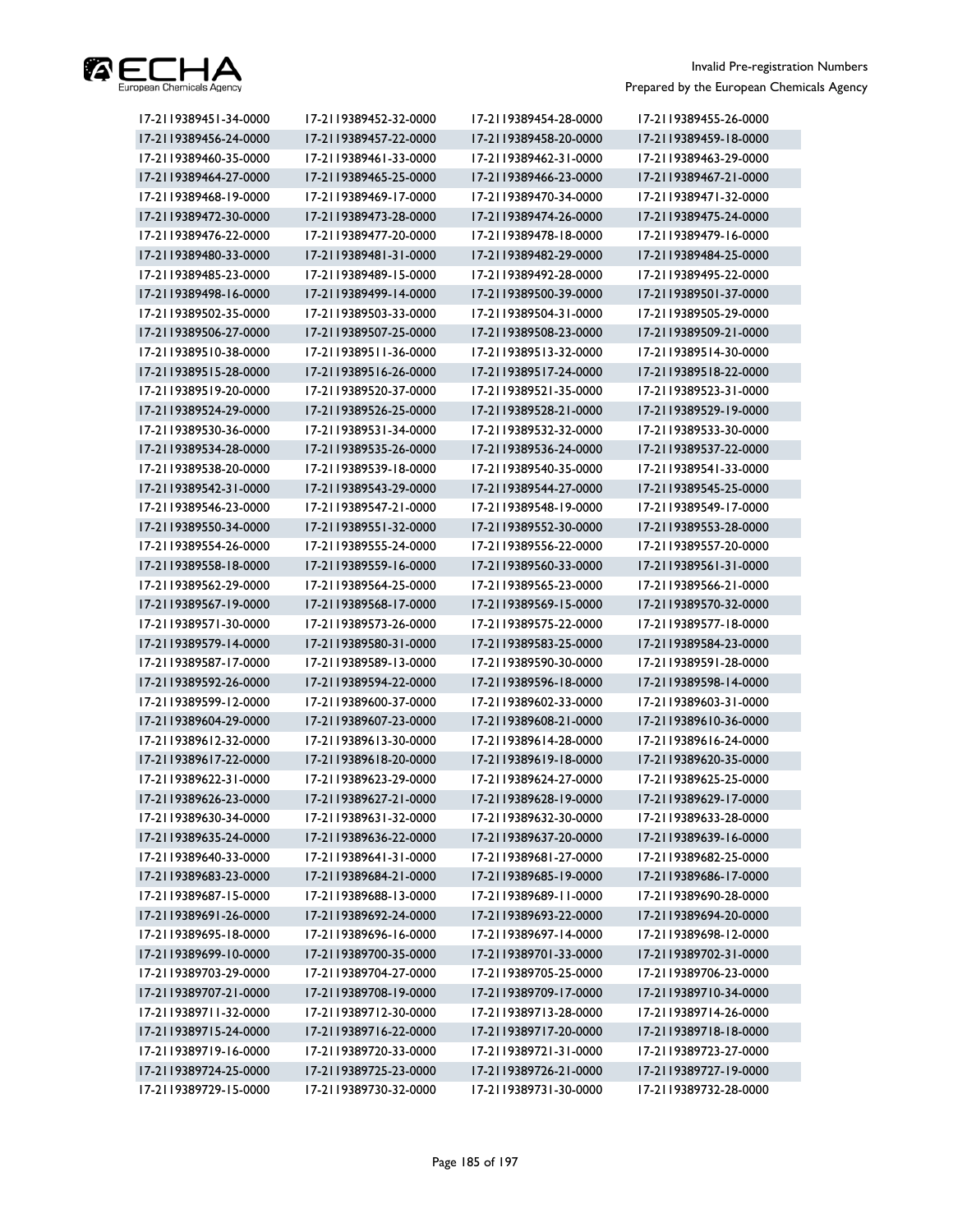

| 17-2119389733-26-0000 | 17-2119389734-24-0000 | 17-2119389736-20-0000 | 17-2119389737-18-0000 |
|-----------------------|-----------------------|-----------------------|-----------------------|
| 17-2119389739-14-0000 | 17-2119389741-29-0000 | 17-2119389742-27-0000 | 17-2119389743-25-0000 |
| 17-2119389747-17-0000 | 17-2119389748-15-0000 | 17-2119389749-13-0000 | 17-2119389751-28-0000 |
| 17-2119389752-26-0000 | 17-2119389754-22-0000 | 17-2119389764-21-0000 | 17-2119389766-17-0000 |
| 17-2119389768-13-0000 | 17-2119389769-11-0000 | 17-2119389770-28-0000 | 17-2119389771-26-0000 |
| 17-2119389772-24-0000 | 17-2119389773-22-0000 | 17-2119389777-14-0000 | 17-2119389778-12-0000 |
| 17-2119389779-10-0000 | 17-2119389781-25-0000 | 17-2119389782-23-0000 | 17-2119389783-21-0000 |
| 17-2119389784-19-0000 | 17-2119389785-17-0000 | 17-2119389786-15-0000 | 17-2119389787-13-0000 |
| 17-2119389790-26-0000 | 17-2119389791-24-0000 | 17-2119389793-20-0000 | 17-2119389795-16-0000 |
| 17-2119389797-12-0000 | 17-2119389798-10-0000 | 17-2119389799-08-0000 | 17-2119389800-33-0000 |
| 17-2119389801-31-0000 | 17-2119389802-29-0000 | 17-2119389803-27-0000 | 17-2119389805-23-0000 |
| 17-2119389807-19-0000 | 17-2119389810-32-0000 | 17-2119389812-28-0000 | 17-2119389814-24-0000 |
| 17-2119389815-22-0000 | 17-2119389817-18-0000 | 17-2119389820-31-0000 | 17-2119389823-25-0000 |
| 17-2119389824-23-0000 | 17-2119389827-17-0000 | 17-2119389829-13-0000 | 17-2119389831-28-0000 |
| 17-2119389833-24-0000 | 17-2119389834-22-0000 | 17-2119389836-18-0000 | 17-2119389838-14-0000 |
| 17-2119389840-29-0000 | 17-2119389844-21-0000 | 17-2119389845-19-0000 | 17-2119389846-17-0000 |
| 17-2119389849-11-0000 | 17-2119389851-26-0000 | 17-2119389852-24-0000 | 17-2119389853-22-0000 |
| 17-2119389854-20-0000 | 17-2119389855-18-0000 | 17-2119389856-16-0000 | 17-2119389857-14-0000 |
| 17-2119389858-12-0000 | 17-2119389859-10-0000 | 17-2119389860-27-0000 | 17-2119389861-25-0000 |
| 17-2119389862-23-0000 | 17-2119389863-21-0000 | 17-2119389864-19-0000 | 17-2119389865-17-0000 |
| 17-2119389866-15-0000 | 17-2119389867-13-0000 | 17-2119389868-11-0000 | 17-2119389869-09-0000 |
| 17-2119389870-26-0000 | 17-2119389871-24-0000 | 17-2119389872-22-0000 | 17-2119389873-20-0000 |
| 17-2119389874-18-0000 | 17-2119389875-16-0000 | 17-2119389876-14-0000 | 17-2119389877-12-0000 |
| 17-2119389879-08-0000 | 17-2119389880-25-0000 | 17-2119389881-23-0000 | 17-2119389884-17-0000 |
| 17-2119389886-13-0000 | 17-2119389888-09-0000 | 17-2119389890-24-0000 | 17-2119389891-22-0000 |
| 17-2119390088-32-0000 | 17-2119390089-30-0000 | 17-2119390090-47-0000 | 17-2119390091-45-0000 |
| 17-2119390092-43-0000 | 17-2119390093-41-0000 | 17-2119390095-37-0000 | 17-2119390096-35-0000 |
| 17-2119390098-31-0000 | 17-2119390099-29-0000 | 17-2119390101-52-0000 | 17-2119390102-50-0000 |
| 17-2119390103-48-0000 | 17-2119390104-46-0000 | 17-2119390105-44-0000 | 17-2119390106-42-0000 |
| 17-2119390107-40-0000 | 17-2119390108-38-0000 | 17-2119390109-36-0000 | 17-2119390110-53-0000 |
| 17-2119390111-51-0000 | 17-2119390112-49-0000 | 17-2119390113-47-0000 | 17-2119390114-45-0000 |
| 17-2119390115-43-0000 | 17-2119390116-41-0000 | 17-2119390117-39-0000 | 17-2119390118-37-0000 |
| 17-2119390119-35-0000 | 17-2119390120-52-0000 | 17-2119390121-50-0000 | 17-2119390123-46-0000 |
| 17-2119390124-44-0000 | 17-2119390126-40-0000 | 17-2119390127-38-0000 | 17-2119390129-34-0000 |
| 17-2119390130-51-0000 | 17-2119390131-49-0000 | 17-2119390132-47-0000 | 17-2119390133-45-0000 |
| 17-2119390134-43-0000 | 17-2119390135-41-0000 | 17-2119390136-39-0000 | 17-2119390137-37-0000 |
| 17-2119390138-35-0000 | 17-2119390139-33-0000 | 17-2119390140-50-0000 | 17-2119390141-48-0000 |
| 17-2119390142-46-0000 | 17-2119390143-44-0000 | 17-2119390144-42-0000 | 17-2119390145-40-0000 |
| 17-2119390146-38-0000 | 17-2119390147-36-0000 | 17-2119390148-34-0000 | 17-2119390149-32-0000 |
| 17-2119390150-49-0000 | 17-2119390151-47-0000 | 17-2119390152-45-0000 | 17-2119390153-43-0000 |
| 17-2119390154-41-0000 | 17-2119390155-39-0000 | 17-2119390156-37-0000 | 17-2119390157-35-0000 |
| 17-2119390158-33-0000 | 17-2119390159-31-0000 | 17-2119390160-48-0000 | 17-2119390161-46-0000 |
| 17-2119390162-44-0000 | 17-2119390163-42-0000 | 17-2119390164-40-0000 | 17-2119390165-38-0000 |
| 17-2119390167-34-0000 | 17-2119390168-32-0000 | 17-2119390171-45-0000 | 17-2119390172-43-0000 |
| 17-2119390174-39-0000 | 17-2119390176-35-0000 | 17-2119390177-33-0000 | 17-2119390178-31-0000 |
| 17-2119390179-29-0000 | 17-2119390181-44-0000 | 17-2119390182-42-0000 | 17-2119390184-38-0000 |
| 17-2119390185-36-0000 | 17-2119390186-34-0000 | 17-2119390187-32-0000 | 17-2119390189-28-0000 |
| 17-2119390190-45-0000 | 17-2119390191-43-0000 | 17-2119390192-41-0000 | 17-2119390193-39-0000 |
| 17-2119390194-37-0000 | 17-2119390195-35-0000 | 17-2119390196-33-0000 | 17-2119390197-31-0000 |
| 17-2119390198-29-0000 | 17-2119390199-27-0000 | 17-2119390200-52-0000 | 17-2119390201-50-0000 |
| 17-2119390202-48-0000 | 17-2119390204-44-0000 | 17-2119390205-42-0000 | 17-2119390206-40-0000 |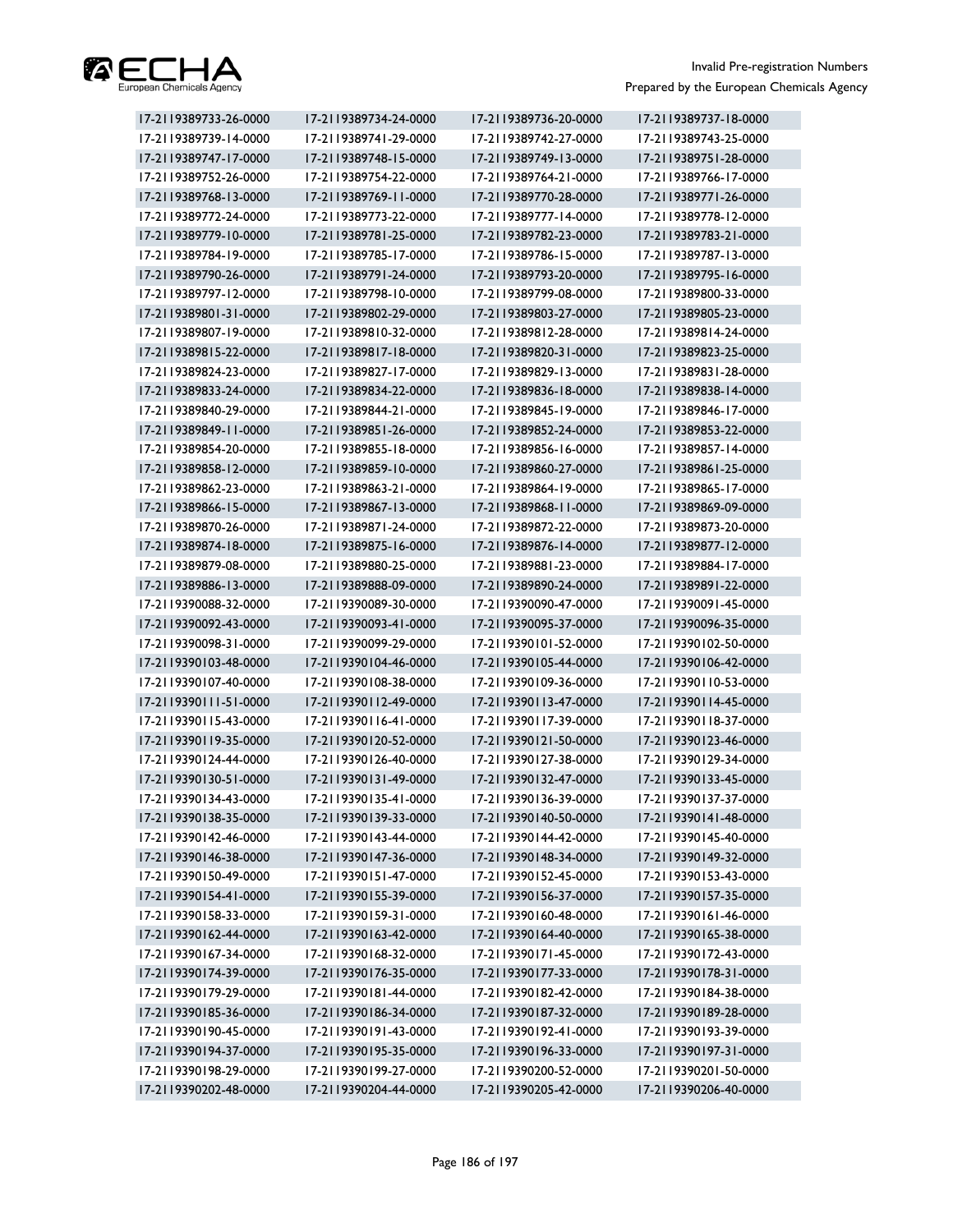

| 17-2119390209-34-0000 | 17-2119390210-51-0000 | 17-2119390214-43-0000 | 17-2119390216-39-0000 |
|-----------------------|-----------------------|-----------------------|-----------------------|
| 17-2119390219-33-0000 | 17-2119390221-48-0000 | 17-2119390223-44-0000 | 17-2119390225-40-0000 |
| 17-2119390227-36-0000 | 17-2119390229-32-0000 | 17-2119390230-49-0000 | 17-2119390232-45-0000 |
| 17-2119390233-43-0000 | 17-2119390238-33-0000 | 17-2119390240-48-0000 | 17-2119390241-46-0000 |
| 17-2119390242-44-0000 | 17-2119390243-42-0000 | 17-2119390244-40-0000 | 17-2119390247-34-0000 |
| 17-2119390249-30-0000 | 17-2119390251-45-0000 | 17-2119390252-43-0000 | 17-2119390254-39-0000 |
| 17-2119390255-37-0000 | 17-2119390256-35-0000 | 17-2119390259-29-0000 | 17-2119390260-46-0000 |
| 17-2119390261-44-0000 | 17-2119390262-42-0000 | 17-2119390264-38-0000 | 17-2119390266-34-0000 |
| 17-2119390268-30-0000 | 17-2119390270-45-0000 | 17-2119390271-43-0000 | 17-2119390272-41-0000 |
| 17-2119390273-39-0000 | 17-2119390274-37-0000 | 17-2119390275-35-0000 | 17-2119390276-33-0000 |
| 17-2119390277-31-0000 | 17-2119390278-29-0000 | 17-2119390279-27-0000 | 17-2119390280-44-0000 |
| 17-2119390281-42-0000 | 17-2119390282-40-0000 | 17-2119390283-38-0000 | 17-2119390285-34-0000 |
| 17-2119390286-32-0000 | 17-2119390287-30-0000 | 17-2119390288-28-0000 | 17-2119390289-26-0000 |
| 17-2119390290-43-0000 | 17-2119390291-41-0000 | 17-2119390292-39-0000 | 17-2119390294-35-0000 |
| 17-2119390321-46-0000 | 17-2119390322-44-0000 | 17-2119390323-42-0000 | 17-2119390324-40-0000 |
| 17-2119390325-38-0000 | 17-2119390326-36-0000 | 17-2119390327-34-0000 | 17-2119390328-32-0000 |
| 17-2119390329-30-0000 | 17-2119390330-47-0000 | 17-2119390331-45-0000 | 17-2119390332-43-0000 |
| 17-2119390333-41-0000 | 17-2119390334-39-0000 | 17-2119390335-37-0000 | 17-2119390336-35-0000 |
| 17-2119390337-33-0000 | 17-2119390338-31-0000 | 17-2119390339-29-0000 | 17-2119390340-46-0000 |
| 17-2119390341-44-0000 | 17-2119390342-42-0000 | 17-2119390343-40-0000 | 17-2119390344-38-0000 |
| 17-2119390345-36-0000 | 17-2119390346-34-0000 | 17-2119390347-32-0000 | 17-2119390348-30-0000 |
| 17-2119390349-28-0000 | 17-2119390351-43-0000 | 17-2119390352-41-0000 | 17-2119390353-39-0000 |
| 17-2119390354-37-0000 | 17-2119390357-31-0000 | 17-2119390358-29-0000 | 17-2119390359-27-0000 |
| 17-2119390360-44-0000 | 17-2119390361-42-0000 | 17-2119390362-40-0000 | 17-2119390363-38-0000 |
| 17-2119390364-36-0000 | 17-2119390365-34-0000 | 17-2119390366-32-0000 | 17-2119390367-30-0000 |
| 17-2119390368-28-0000 | 17-2119390369-26-0000 | 17-2119390370-43-0000 | 17-2119390371-41-0000 |
| 17-2119390372-39-0000 | 17-2119390373-37-0000 | 17-2119390374-35-0000 | 17-2119390375-33-0000 |
| 17-2119390376-31-0000 | 17-2119390377-29-0000 | 17-2119390378-27-0000 | 17-2119390379-25-0000 |
| 17-2119390380-42-0000 | 17-2119390381-40-0000 | 17-2119390382-38-0000 | 17-2119390383-36-0000 |
| 17-2119390384-34-0000 | 17-2119390385-32-0000 | 17-2119390386-30-0000 | 17-2119390387-28-0000 |
| 17-2119390388-26-0000 | 17-2119390389-24-0000 | 17-2119390390-41-0000 | 17-2119390392-37-0000 |
| 17-2119390393-35-0000 | 17-2119390394-33-0000 | 17-2119390395-31-0000 | 17-2119390396-29-0000 |
| 17-2119390397-27-0000 | 17-2119390398-25-0000 | 17-2119390399-23-0000 | 17-2119390400-48-0000 |
| 17-2119390401-46-0000 | 17-2119390402-44-0000 | 17-2119390403-42-0000 | 17-2119390404-40-0000 |
| 17-2119390407-34-0000 | 17-2119390408-32-0000 | 17-2119390409-30-0000 | 17-2119390410-47-0000 |
| 17-2119390411-45-0000 | 17-2119390412-43-0000 | 17-2119390413-41-0000 | 17-2119390414-39-0000 |
| 17-2119390415-37-0000 | 17-2119390416-35-0000 | 17-2119390417-33-0000 | 17-2119390418-31-0000 |
| 17-2119390419-29-0000 | 17-2119390422-42-0000 | 17-2119390424-38-0000 | 17-2119390425-36-0000 |
| 17-2119390426-34-0000 | 17-2119390427-32-0000 | 17-2119390428-30-0000 | 17-2119390429-28-0000 |
| 17-2119390430-45-0000 | 17-2119390431-43-0000 | 17-2119390433-39-0000 | 17-2119390434-37-0000 |
| 17-2119390436-33-0000 | 17-2119390437-31-0000 | 17-2119390438-29-0000 | 17-2119390439-27-0000 |
| 17-2119390440-44-0000 | 17-2119390441-42-0000 | 17-2119390443-38-0000 | 17-2119390445-34-0000 |
| 17-2119390447-30-0000 | 17-2119390448-28-0000 | 17-2119390451-41-0000 | 17-2119390453-37-0000 |
| 17-2119390454-35-0000 | 17-2119390456-31-0000 | 17-2119390457-29-0000 | 17-2119390458-27-0000 |
| 17-2119390459-25-0000 | 17-2119390460-42-0000 | 17-2119390461-40-0000 | 17-2119390462-38-0000 |
| 17-2119390463-36-0000 | 17-2119390464-34-0000 | 17-2119390465-32-0000 | 17-2119390466-30-0000 |
| 17-2119390468-26-0000 | 17-2119390469-24-0000 | 17-2119390470-41-0000 | 17-2119390471-39-0000 |
| 17-2119390472-37-0000 | 17-2119390473-35-0000 | 17-2119390474-33-0000 | 17-2119390475-31-0000 |
| 17-2119390476-29-0000 | 17-2119390477-27-0000 | 17-2119390478-25-0000 | 17-2119390479-23-0000 |
| 17-2119390480-40-0000 | 17-2119390481-38-0000 | 17-2119390482-36-0000 | 17-2119390483-34-0000 |
| 17-2119390484-32-0000 | 17-2119390485-30-0000 | 17-2119390486-28-0000 | 17-2119390487-26-0000 |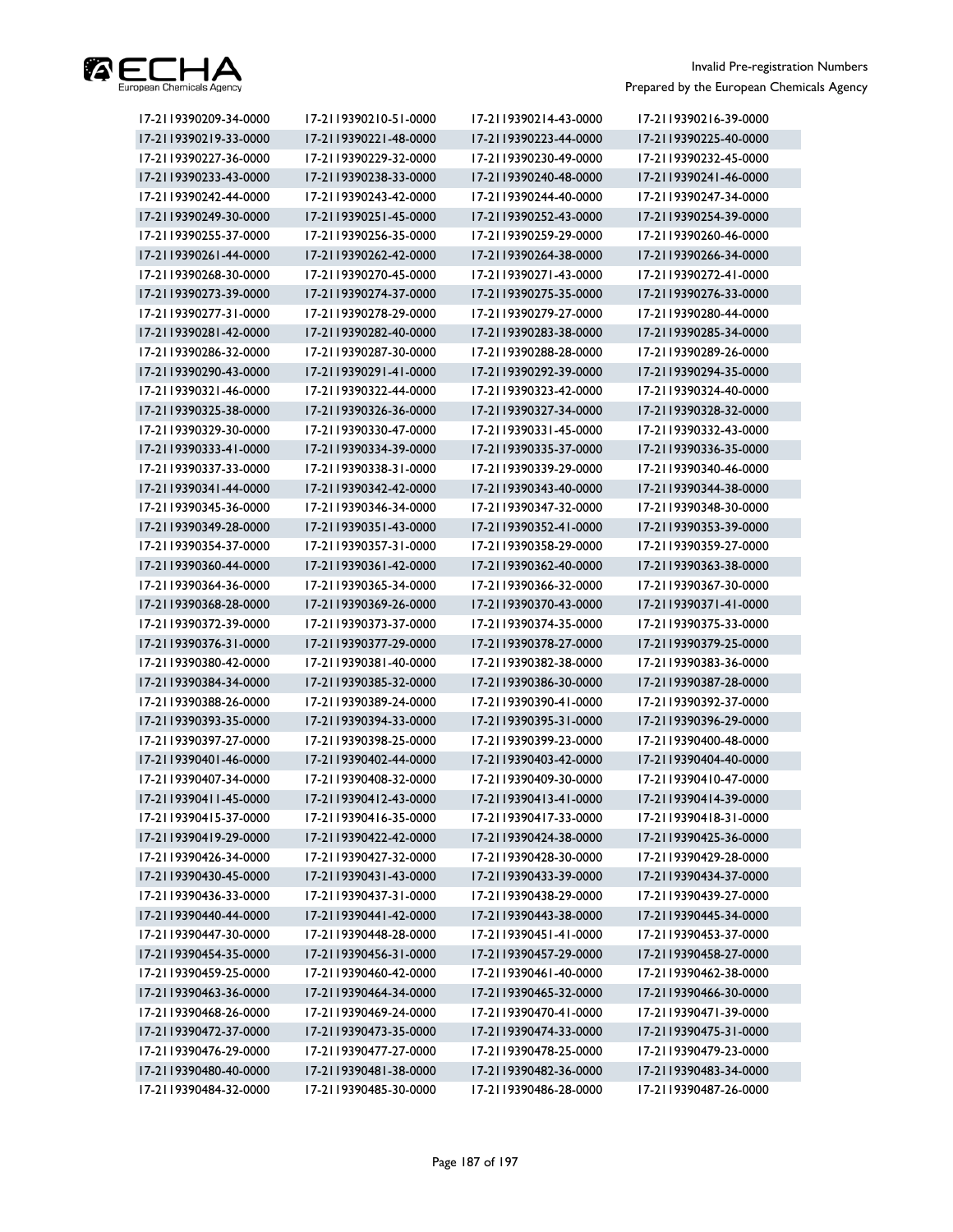

| 17-2119390488-24-0000 | 17-2119390489-22-0000 | 17-2119390490-39-0000 | 17-2119390491-37-0000 |
|-----------------------|-----------------------|-----------------------|-----------------------|
| 17-2119390492-35-0000 | 17-2119390493-33-0000 | 17-2119390494-31-0000 | 17-2119390495-29-0000 |
| 17-2119390496-27-0000 | 17-2119390497-25-0000 | 17-2119390498-23-0000 | 17-2119390499-21-0000 |
| 17-2119390500-46-0000 | 17-2119390514-37-0000 | 17-2119390515-35-0000 | 17-2119390518-29-0000 |
| 17-2119390519-27-0000 | 17-2119390520-44-0000 | 17-2119390521-42-0000 | 17-2119390522-40-0000 |
| 17-2119390523-38-0000 | 17-2119390533-37-0000 | 17-2119390534-35-0000 | 17-2119390535-33-0000 |
| 17-2119390536-31-0000 | 17-2119390538-27-0000 | 17-2119390539-25-0000 | 17-2119390543-36-0000 |
| 17-2119390546-30-0000 | 17-2119390547-28-0000 | 17-2119390563-34-0000 | 17-2119390565-30-0000 |
| 17-2119390566-28-0000 | 17-2119390568-24-0000 | 17-2119390570-39-0000 | 17-2119390572-35-0000 |
| 17-2119390576-27-0000 | 17-2119390578-23-0000 | 17-2119390584-30-0000 | 17-2119390587-24-0000 |
| 17-2119390592-33-0000 | 17-2119390595-27-0000 | 17-2119390598-21-0000 | 17-2119390603-38-0000 |
| 17-2119390605-34-0000 | 17-2119390607-30-0000 | 17-2119390611-41-0000 | 17-2119390614-35-0000 |
| 17-2119390617-29-0000 | 17-2119390621-40-0000 | 17-2119390628-26-0000 | 17-2119390629-24-0000 |
| 17-2119390632-37-0000 | 17-2119390634-33-0000 | 17-2119390635-31-0000 | 17-2119390639-23-0000 |
| 17-2119390641-38-0000 | 17-2119390644-32-0000 | 17-2119390649-22-0000 | 17-2119390653-33-0000 |
| 17-2119390656-27-0000 | 17-2119390675-27-0000 | 17-2119390678-21-0000 | 17-2119390681-34-0000 |
| 17-2119390683-30-0000 | 17-2119390688-20-0000 | 17-2119390690-35-0000 | 17-2119390694-27-0000 |
| 17-2119390697-21-0000 | 17-2119390699-17-0000 | 17-2119390702-38-0000 | 17-2119390704-34-0000 |
| 17-2119390709-24-0000 | 17-2119390713-35-0000 | 17-2119390717-27-0000 | 17-2119390720-40-0000 |
| 17-2119390722-36-0000 | 17-2119390725-30-0000 | 17-2119390728-24-0000 | 17-2119390729-22-0000 |
| 17-2119390813-33-0000 | 17-2119390814-31-0000 | 17-2119390815-29-0000 | 17-2119390816-27-0000 |
| 17-2119390817-25-0000 | 17-2119390818-23-0000 | 17-2119390819-21-0000 | 17-2119390820-38-0000 |
| 17-2119390821-36-0000 | 17-2119390822-34-0000 | 17-2119390823-32-0000 | 17-2119390824-30-0000 |
| 17-2119390825-28-0000 | 17-2119390826-26-0000 | 17-2119390827-24-0000 | 17-2119390829-20-0000 |
| 17-2119390830-37-0000 | 17-2119390831-35-0000 | 17-2119390832-33-0000 | 17-2119390833-31-0000 |
| 17-2119390834-29-0000 | 17-2119390835-27-0000 | 17-2119390836-25-0000 | 17-2119390837-23-0000 |
| 17-2119390838-21-0000 | 17-2119390839-19-0000 | 17-2119390840-36-0000 | 17-2119390841-34-0000 |
| 17-2119390842-32-0000 | 17-2119390843-30-0000 | 17-2119390844-28-0000 | 17-2119390845-26-0000 |
| 17-2119390846-24-0000 | 17-2119390847-22-0000 | 17-2119390848-20-0000 | 17-2119390849-18-0000 |
| 17-2119390850-35-0000 | 17-2119390851-33-0000 | 17-2119390852-31-0000 | 17-2119390854-27-0000 |
| 17-2119390855-25-0000 | 17-2119390856-23-0000 | 17-2119390857-21-0000 | 17-2119390858-19-0000 |
| 17-2119390859-17-0000 | 17-2119390860-34-0000 | 17-2119390861-32-0000 | 17-2119390863-28-0000 |
| 17-2119390865-24-0000 | 17-2119390866-22-0000 | 17-2119390867-20-0000 | 17-2119390868-18-0000 |
| 17-2119390870-33-0000 | 17-2119390871-31-0000 | 17-2119390872-29-0000 | 17-2119390873-27-0000 |
| 17-2119390874-25-0000 | 17-2119390875-23-0000 | 17-2119390877-19-0000 | 17-2119390885-22-0000 |
| 17-2119390886-20-0000 | 17-2119390889-14-0000 | 17-2119390890-31-0000 | 17-2119390891-29-0000 |
| 17-2119390892-27-0000 | 17-2119390893-25-0000 | 17-2119390894-23-0000 | 17-2119390895-21-0000 |
| 17-2119390896-19-0000 | 17-2119390897-17-0000 | 17-2119390898-15-0000 | 17-2119390899-13-0000 |
| 17-2119390900-38-0000 | 17-2119390901-36-0000 | 17-2119390903-32-0000 | 17-2119390904-30-0000 |
| 17-2119390905-28-0000 | 17-2119390907-24-0000 | 17-2119390908-22-0000 | 17-2119390909-20-0000 |
| 17-2119390910-37-0000 | 17-2119390911-35-0000 | 17-2119390913-31-0000 | 17-2119390914-29-0000 |
| 17-2119390916-25-0000 | 17-2119390917-23-0000 | 17-2119390918-21-0000 | 17-2119390919-19-0000 |
| 17-2119390920-36-0000 | 17-2119390921-34-0000 | 17-2119390922-32-0000 | 17-2119390923-30-0000 |
| 17-2119390925-26-0000 | 17-2119390926-24-0000 | 17-2119390927-22-0000 | 17-2119390929-18-0000 |
| 17-2119390930-35-0000 | 17-2119390932-31-0000 | 17-2119390934-27-0000 | 17-2119390936-23-0000 |
| 17-2119390937-21-0000 | 17-2119390939-17-0000 | 17-2119390940-34-0000 | 17-2119390941-32-0000 |
| 17-2119390942-30-0000 | 17-2119390943-28-0000 | 17-2119390944-26-0000 | 17-2119390945-24-0000 |
| 17-2119390946-22-0000 | 17-2119390947-20-0000 | 17-2119390948-18-0000 | 17-2119390949-16-0000 |
| 17-2119390950-33-0000 | 17-2119390951-31-0000 | 17-2119390952-29-0000 | 17-2119390953-27-0000 |
| 17-2119390955-23-0000 | 17-2119390956-21-0000 | 17-2119390957-19-0000 | 17-2119390958-17-0000 |
| 17-2119390959-15-0000 | 17-2119390960-32-0000 | 17-2119390961-30-0000 | 17-2119390962-28-0000 |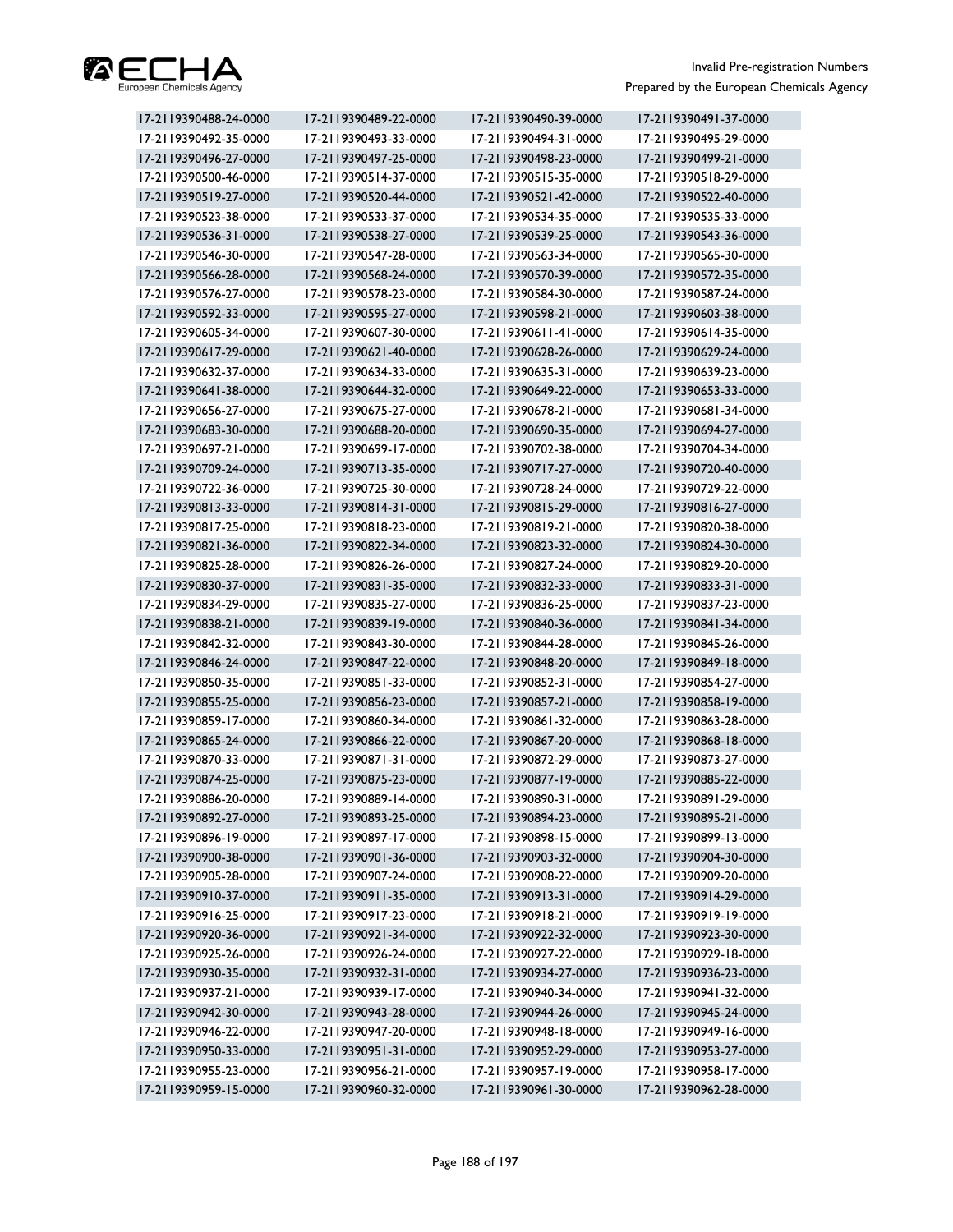

| 17-2119390964-24-0000 | 17-2119390965-22-0000 | 17-2119390966-20-0000 | 17-2119390967-18-0000 |
|-----------------------|-----------------------|-----------------------|-----------------------|
| 17-2119390968-16-0000 | 17-2119390969-14-0000 | 17-2119390970-31-0000 | 17-2119390971-29-0000 |
| 17-2119390972-27-0000 | 17-2119390973-25-0000 | 17-2119390974-23-0000 | 17-2119390975-21-0000 |
| 17-2119390976-19-0000 | 17-2119390977-17-0000 | 17-2119390978-15-0000 | 17-2119390979-13-0000 |
| 17-2119390980-30-0000 | 17-2119390981-28-0000 | 17-2119390982-26-0000 | 17-2119390983-24-0000 |
| 17-2119390984-22-0000 | 17-2119390985-20-0000 | 17-2119390986-18-0000 | 17-2119390987-16-0000 |
| 17-2119390988-14-0000 | 17-2119390989-12-0000 | 17-2119390990-29-0000 | 17-2119390991-27-0000 |
| 17-2119390993-23-0000 | 17-2119390994-21-0000 | 17-2119390995-19-0000 | 17-2119390996-17-0000 |
| 17-2119390997-15-0000 | 17-2119390998-13-0000 | 17-2119391020-53-0000 | 17-2119391021-51-0000 |
| 17-2119391022-49-0000 | 17-2119391023-47-0000 | 17-2119391024-45-0000 | 17-2119391025-43-0000 |
| 17-2119391026-41-0000 | 17-2119391027-39-0000 | 17-2119391028-37-0000 | 17-2119391029-35-0000 |
| 17-2119391030-52-0000 | 17-2119391031-50-0000 | 17-2119391032-48-0000 | 17-2119391033-46-0000 |
| 17-2119391034-44-0000 | 17-2119391035-42-0000 | 17-2119391036-40-0000 | 17-2119391037-38-0000 |
| 17-2119391038-36-0000 | 17-2119391039-34-0000 | 17-2119391040-51-0000 | 17-2119391041-49-0000 |
| 17-2119391042-47-0000 | 17-2119391043-45-0000 | 17-2119391044-43-0000 | 17-2119391045-41-0000 |
| 17-2119391046-39-0000 | 17-2119391047-37-0000 | 17-2119391048-35-0000 | 17-2119391049-33-0000 |
| 17-2119391050-50-0000 | 17-2119391051-48-0000 | 17-2119391052-46-0000 | 17-2119391053-44-0000 |
| 17-2119391054-42-0000 | 17-2119391055-40-0000 | 17-2119391056-38-0000 | 17-2119391057-36-0000 |
| 17-2119391058-34-0000 | 17-2119391059-32-0000 | 17-2119391060-49-0000 | 17-2119391061-47-0000 |
| 17-2119391062-45-0000 | 17-2119391063-43-0000 | 17-2119391064-41-0000 | 17-2119391065-39-0000 |
| 17-2119391066-37-0000 | 17-2119391067-35-0000 | 17-2119391068-33-0000 | 17-2119391069-31-0000 |
| 17-2119391070-48-0000 | 17-2119391071-46-0000 | 17-2119391072-44-0000 | 17-2119391073-42-0000 |
| 17-2119391074-40-0000 | 17-2119391075-38-0000 | 17-2119391076-36-0000 | 17-2119391078-32-0000 |
| 17-2119391079-30-0000 | 17-2119391081-45-0000 | 17-2119391082-43-0000 | 17-2119391084-39-0000 |
| 17-2119391085-37-0000 | 17-2119391086-35-0000 | 17-2119391091-44-0000 | 17-2119391095-36-0000 |
| 17-2119391098-30-0000 | 17-2119391100-53-0000 | 17-2119391103-47-0000 | 17-2119391105-43-0000 |
| 17-2119391107-39-0000 | 17-2119391108-37-0000 | 17-2119391109-35-0000 | 17-2119391110-52-0000 |
| 17-2119391111-50-0000 | 17-2119391112-48-0000 | 17-2119391113-46-0000 | 17-2119391114-44-0000 |
| 17-2119391115-42-0000 | 17-2119391116-40-0000 | 17-2119391117-38-0000 | 17-2119391118-36-0000 |
| 17-2119391119-34-0000 | 17-2119391121-49-0000 | 17-2119391123-45-0000 | 17-2119391124-43-0000 |
| 17-2119391125-41-0000 | 17-2119391127-37-0000 | 17-2119391128-35-0000 | 17-2119391129-33-0000 |
| 17-2119391130-50-0000 | 17-2119391131-48-0000 | 17-2119391132-46-0000 | 17-2119391134-42-0000 |
| 17-2119391135-40-0000 | 17-2119391136-38-0000 | 17-2119391137-36-0000 | 17-2119391138-34-0000 |
| 17-2119391139-32-0000 | 17-2119391140-49-0000 | 17-2119391141-47-0000 | 17-2119391142-45-0000 |
| 17-2119391143-43-0000 | 17-2119391144-41-0000 | 17-2119391145-39-0000 | 17-2119391146-37-0000 |
| 17-2119391147-35-0000 | 17-2119391148-33-0000 | 17-2119391149-31-0000 | 17-2119391150-48-0000 |
| 17-2119391151-46-0000 | 17-2119391153-42-0000 | 17-2119391154-40-0000 | 17-2119391156-36-0000 |
| 17-2119391157-34-0000 | 17-2119391158-32-0000 | 17-2119391159-30-0000 | 17-2119391160-47-0000 |
| 17-2119391161-45-0000 | 17-2119391162-43-0000 | 17-2119391163-41-0000 | 17-2119391164-39-0000 |
| 17-2119391165-37-0000 | 17-2119391166-35-0000 | 17-2119391167-33-0000 | 17-2119391168-31-0000 |
| 17-2119391169-29-0000 | 17-2119391170-46-0000 | 17-2119391171-44-0000 | 17-2119391172-42-0000 |
| 17-2119391173-40-0000 | 17-2119391174-38-0000 | 17-2119391175-36-0000 | 17-2119391177-32-0000 |
| 17-2119391178-30-0000 | 17-2119391179-28-0000 | 17-2119391180-45-0000 | 17-2119391181-43-0000 |
| 17-2119391182-41-0000 | 17-2119391184-37-0000 | 17-2119391185-35-0000 | 17-2119391239-30-0000 |
| 17-2119391240-47-0000 | 17-2119391241-45-0000 | 17-2119391242-43-0000 | 17-2119391243-41-0000 |
| 17-2119391244-39-0000 | 17-2119391245-37-0000 | 17-2119391246-35-0000 | 17-2119391247-33-0000 |
| 17-2119391248-31-0000 | 17-2119391249-29-0000 | 17-2119391250-46-0000 | 17-2119391251-44-0000 |
| 17-2119391252-42-0000 | 17-2119391253-40-0000 | 17-2119391254-38-0000 | 17-2119391255-36-0000 |
| 17-2119391256-34-0000 | 17-2119391257-32-0000 | 17-2119391258-30-0000 | 17-2119391259-28-0000 |
| 17-2119391260-45-0000 | 17-2119391261-43-0000 | 17-2119391263-39-0000 | 17-2119391264-37-0000 |
| 17-2119391265-35-0000 | 17-2119391266-33-0000 | 17-2119391267-31-0000 | 17-2119391268-29-0000 |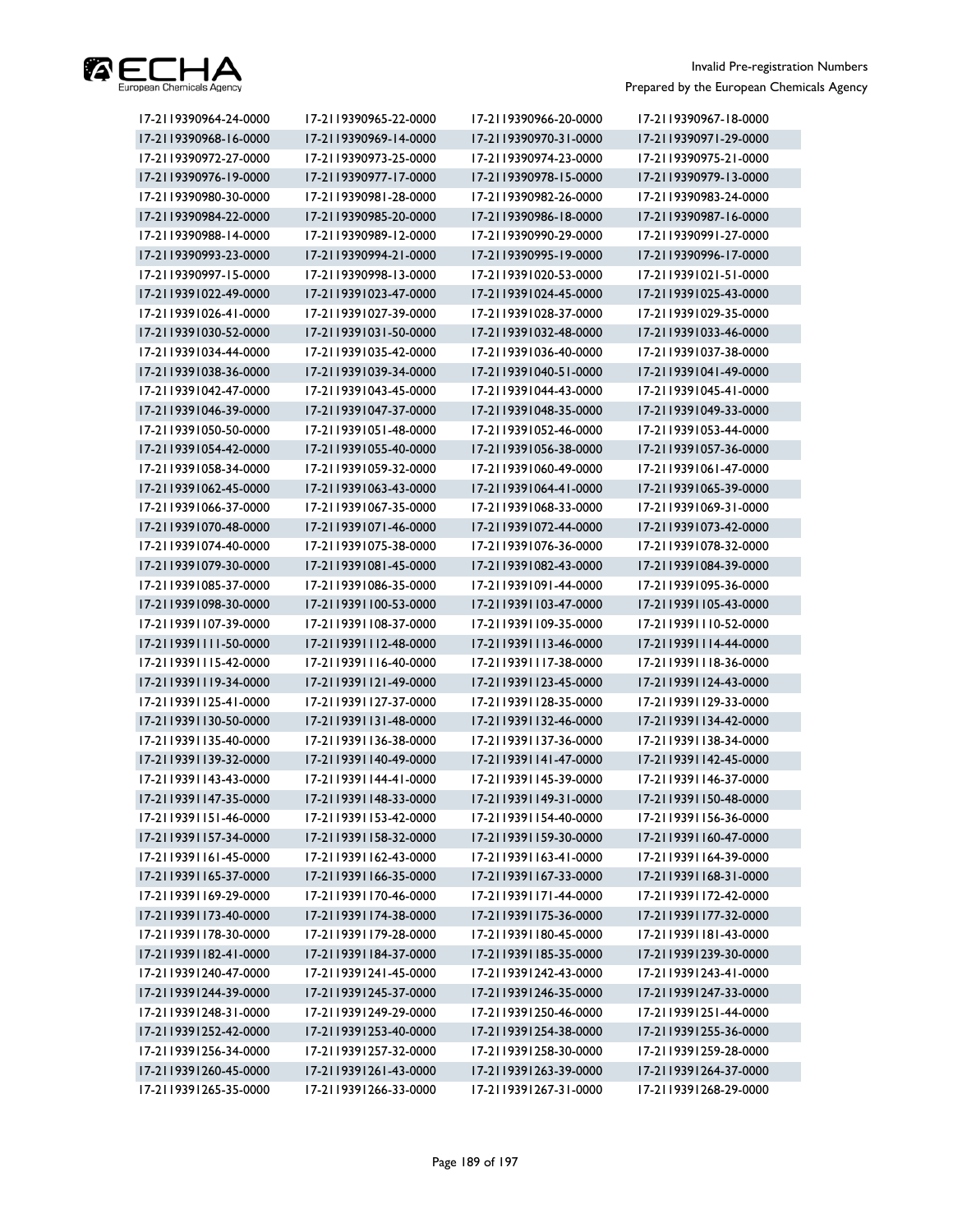

| 17-2119391269-27-0000 | 17-2119391270-44-0000 | 17-2119391271-42-0000 | 17-2119391272-40-0000 |
|-----------------------|-----------------------|-----------------------|-----------------------|
| 17-2119391273-38-0000 | 17-2119391274-36-0000 | 17-2119391275-34-0000 | 17-2119391276-32-0000 |
| 17-2119391277-30-0000 | 17-2119391278-28-0000 | 17-2119391281-41-0000 | 17-2119391282-39-0000 |
| 17-2119391284-35-0000 | 17-2119391285-33-0000 | 17-2119391286-31-0000 | 17-2119391287-29-0000 |
| 17-2119391288-27-0000 | 17-2119391289-25-0000 | 17-2119391290-42-0000 | 17-2119391291-40-0000 |
| 17-2119391292-38-0000 | 17-2119391294-34-0000 | 17-2119391295-32-0000 | 17-2119391296-30-0000 |
| 17-2119391299-24-0000 | 17-2119391302-45-0000 | 17-2119391303-43-0000 | 17-2119391304-41-0000 |
| 17-2119391306-37-0000 | 17-2119391307-35-0000 | 17-2119391308-33-0000 | 17-2119391309-31-0000 |
| 17-2119391310-48-0000 | 17-2119391312-44-0000 | 17-2119391315-38-0000 | 17-2119391317-34-0000 |
| 17-2119391318-32-0000 | 17-2119391319-30-0000 | 17-2119391321-45-0000 | 17-2119391324-39-0000 |
| 17-2119391326-35-0000 | 17-2119391328-31-0000 | 17-2119391330-46-0000 | 17-2119391331-44-0000 |
| 17-2119391332-42-0000 | 17-2119391333-40-0000 | 17-2119391334-38-0000 | 17-2119391335-36-0000 |
| 17-2119391337-32-0000 | 17-2119391338-30-0000 | 17-2119391340-45-0000 | 17-2119391341-43-0000 |
| 17-2119391342-41-0000 | 17-2119391343-39-0000 | 17-2119391344-37-0000 | 17-2119391345-35-0000 |
| 17-2119391346-33-0000 | 17-2119391348-29-0000 | 17-2119391350-44-0000 | 17-2119391351-42-0000 |
| 17-2119391352-40-0000 | 17-2119391353-38-0000 | 17-2119391354-36-0000 | 17-2119391355-34-0000 |
| 17-2119391356-32-0000 | 17-2119391357-30-0000 | 17-2119391358-28-0000 | 17-2119391359-26-0000 |
| 17-2119391360-43-0000 | 17-2119391361-41-0000 | 17-2119391362-39-0000 | 17-2119391363-37-0000 |
| 17-2119391364-35-0000 | 17-2119391365-33-0000 | 17-2119391366-31-0000 | 17-2119391367-29-0000 |
| 17-2119391368-27-0000 | 17-2119391369-25-0000 | 17-2119391370-42-0000 | 17-2119391371-40-0000 |
| 17-2119391372-38-0000 | 17-2119391373-36-0000 | 17-2119391374-34-0000 | 17-2119391375-32-0000 |
| 17-2119391376-30-0000 | 17-2119391377-28-0000 | 17-2119391378-26-0000 | 17-2119391379-24-0000 |
| 17-2119391380-41-0000 | 17-2119391381-39-0000 | 17-2119391382-37-0000 | 17-2119391383-35-0000 |
| 17-2119391384-33-0000 | 17-2119391385-31-0000 | 17-2119391386-29-0000 | 17-2119391387-27-0000 |
| 17-2119391389-23-0000 | 17-2119391390-40-0000 | 17-2119391391-38-0000 | 17-2119391392-36-0000 |
| 17-2119391393-34-0000 | 17-2119391394-32-0000 | 17-2119391396-28-0000 | 17-2119391397-26-0000 |
| 17-2119391398-24-0000 | 17-2119391399-22-0000 | 17-2119391400-47-0000 | 17-2119391401-45-0000 |
| 17-2119391402-43-0000 | 17-2119391443-37-0000 | 17-2119391444-35-0000 | 17-2119391445-33-0000 |
| 17-2119391446-31-0000 | 17-2119391447-29-0000 | 17-2119391448-27-0000 | 17-2119391449-25-0000 |
| 17-2119391450-42-0000 | 17-2119391451-40-0000 | 17-2119391452-38-0000 | 17-2119391453-36-0000 |
| 17-2119391454-34-0000 | 17-2119391455-32-0000 | 17-2119391456-30-0000 | 17-2119391457-28-0000 |
| 17-2119391458-26-0000 | 17-2119391459-24-0000 | 17-2119391461-39-0000 | 17-2119391462-37-0000 |
| 17-2119391463-35-0000 | 17-2119391464-33-0000 | 17-2119391465-31-0000 | 17-2119391466-29-0000 |
| 17-2119391467-27-0000 | 17-2119391468-25-0000 | 17-2119391469-23-0000 | 17-2119391470-40-0000 |
| 17-2119391471-38-0000 | 17-2119391472-36-0000 | 17-2119391473-34-0000 | 17-2119391474-32-0000 |
| 17-2119391475-30-0000 | 17-2119391476-28-0000 | 17-2119391477-26-0000 | 17-2119391478-24-0000 |
| 17-2119391479-22-0000 | 17-2119391480-39-0000 | 17-2119391481-37-0000 | 17-2119391482-35-0000 |
| 17-2119391483-33-0000 | 17-2119391484-31-0000 | 17-2119391485-29-0000 | 17-2119391486-27-0000 |
| 17-2119391487-25-0000 | 17-2119391488-23-0000 | 17-2119391489-21-0000 | 17-2119391490-38-0000 |
| 17-2119391491-36-0000 | 17-2119391492-34-0000 | 17-2119391493-32-0000 | 17-2119391494-30-0000 |
| 17-2119391495-28-0000 | 17-2119391496-26-0000 | 17-2119391497-24-0000 | 17-2119391498-22-0000 |
| 17-2119391499-20-0000 | 17-2119391500-45-0000 | 17-2119391501-43-0000 | 17-2119391502-41-0000 |
| 17-2119391503-39-0000 | 17-2119391504-37-0000 | 17-2119391505-35-0000 | 17-2119391507-31-0000 |
| 17-2119391508-29-0000 | 17-2119391509-27-0000 | 17-2119391510-44-0000 | 17-2119391511-42-0000 |
| 17-2119391512-40-0000 | 17-2119391513-38-0000 | 17-2119391514-36-0000 | 17-2119391515-34-0000 |
| 17-2119391517-30-0000 | 17-2119391518-28-0000 | 17-2119391519-26-0000 | 17-2119391520-43-0000 |
| 17-2119391521-41-0000 | 17-2119391522-39-0000 | 17-2119391531-40-0000 | 17-2119391533-36-0000 |
| 17-2119391534-34-0000 | 17-2119391535-32-0000 | 17-2119391536-30-0000 | 17-2119391537-28-0000 |
| 17-2119391538-26-0000 | 17-2119391539-24-0000 | 17-2119391540-41-0000 | 17-2119391541-39-0000 |
| 17-2119391542-37-0000 | 17-2119391543-35-0000 | 17-2119391544-33-0000 | 17-2119391545-31-0000 |
| 17-2119391546-29-0000 | 17-2119391547-27-0000 | 17-2119391548-25-0000 | 17-2119391549-23-0000 |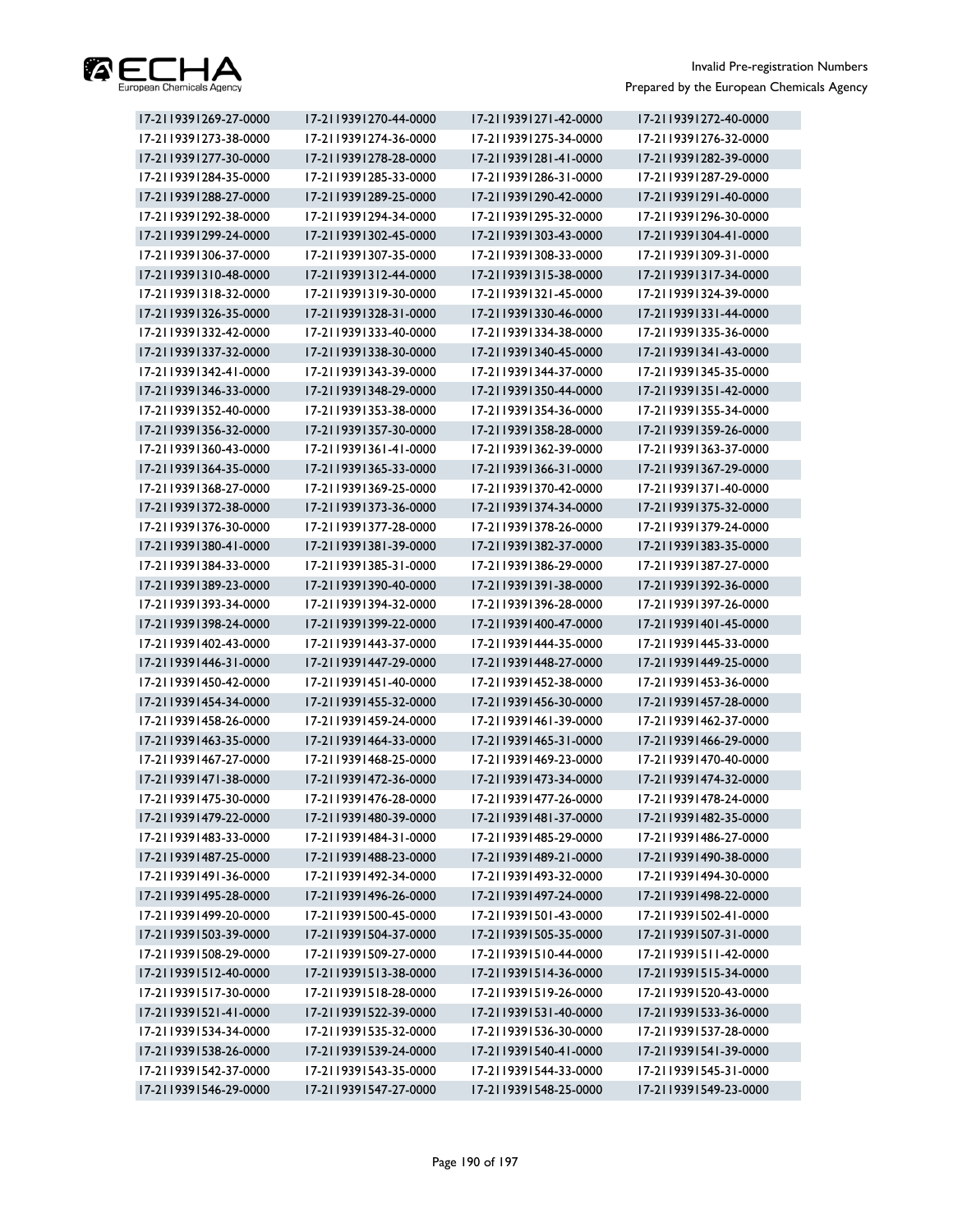

| 17-2119391550-40-0000 | 17-2119391551-38-0000 | 17-2119391552-36-0000 | 17-2119391553-34-0000 |
|-----------------------|-----------------------|-----------------------|-----------------------|
| 17-2119391554-32-0000 | 17-2119391556-28-0000 | 17-2119391557-26-0000 | 17-2119391558-24-0000 |
| 17-2119391559-22-0000 | 17-2119391560-39-0000 | 17-2119391561-37-0000 | 17-2119391563-33-0000 |
| 17-2119391565-29-0000 | 17-2119391566-27-0000 | 17-2119391567-25-0000 | 17-2119391569-21-0000 |
| 17-2119391570-38-0000 | 17-2119391573-32-0000 | 17-2119391574-30-0000 | 17-2119391576-26-0000 |
| 17-2119391577-24-0000 | 17-2119391578-22-0000 | 17-2119391579-20-0000 | 17-2119391581-35-0000 |
| 17-2119391582-33-0000 | 17-2119391583-31-0000 | 17-2119391584-29-0000 | 17-2119391585-27-0000 |
| 17-2119391586-25-0000 | 17-2119391587-23-0000 | 17-2119391588-21-0000 | 17-2119391589-19-0000 |
| 17-2119391590-36-0000 | 17-2119391592-32-0000 | 17-2119391593-30-0000 | 17-2119391594-28-0000 |
| 17-2119391595-26-0000 | 17-2119391596-24-0000 | 17-2119391598-20-0000 | 17-2119391599-18-0000 |
| 17-2119391601-41-0000 | 17-2119391602-39-0000 | 17-2119391603-37-0000 | 17-2119391606-31-0000 |
| 17-2119391607-29-0000 | 17-2119391608-27-0000 | 17-2119391609-25-0000 | 17-2119391610-42-0000 |
| 17-2119391611-40-0000 | 17-2119391613-36-0000 | 17-2119391615-32-0000 | 17-2119391618-26-0000 |
| 17-2119391622-37-0000 | 17-2119391623-35-0000 | 17-2119391624-33-0000 | 17-2119391625-31-0000 |
| 17-2119391626-29-0000 | 17-2119391627-27-0000 | 17-2119391628-25-0000 | 17-2119391629-23-0000 |
| 17-2119391630-40-0000 | 17-2119391632-36-0000 | 17-2119391633-34-0000 | 17-2119391678-20-0000 |
| 17-2119391679-18-0000 | 17-2119391680-35-0000 | 17-2119391681-33-0000 | 17-2119391682-31-0000 |
| 17-2119391683-29-0000 | 17-2119391684-27-0000 | 17-2119391685-25-0000 | 17-2119391686-23-0000 |
| 17-2119391687-21-0000 | 17-2119391688-19-0000 | 17-2119391689-17-0000 | 17-2119391690-34-0000 |
| 17-2119391691-32-0000 | 17-2119391692-30-0000 | 17-2119391693-28-0000 | 17-2119391694-26-0000 |
| 17-2119391695-24-0000 | 17-2119391696-22-0000 | 17-2119391697-20-0000 | 17-2119391698-18-0000 |
| 17-2119391699-16-0000 | 17-2119391701-39-0000 | 17-2119391702-37-0000 | 17-2119391703-35-0000 |
| 17-2119391705-31-0000 | 17-2119391707-27-0000 | 17-2119391709-23-0000 | 17-2119391711-38-0000 |
| 17-2119391712-36-0000 | 17-2119391713-34-0000 | 17-2119391714-32-0000 | 17-2119391717-26-0000 |
| 17-2119391718-24-0000 | 17-2119391720-39-0000 | 17-2119391722-35-0000 | 17-2119391725-29-0000 |
| 17-2119391726-27-0000 | 17-2119391728-23-0000 | 17-2119391729-21-0000 | 17-2119391730-38-0000 |
| 17-2119391732-34-0000 | 17-2119391733-32-0000 | 17-2119391735-28-0000 | 17-2119391737-24-0000 |
| 17-2119391738-22-0000 | 17-2119391740-37-0000 | 17-2119391741-35-0000 | 17-2119391744-29-0000 |
| 17-2119391745-27-0000 | 17-2119391746-25-0000 | 17-2119391747-23-0000 | 17-2119391748-21-0000 |
| 17-2119391749-19-0000 | 17-2119391750-36-0000 | 17-2119391751-34-0000 | 17-2119391752-32-0000 |
| 17-2119391753-30-0000 | 17-2119391754-28-0000 | 17-2119391755-26-0000 | 17-2119391757-22-0000 |
| 17-2119391759-18-0000 | 17-2119391760-35-0000 | 17-2119391763-29-0000 | 17-2119391764-27-0000 |
| 17-2119391765-25-0000 | 17-2119391766-23-0000 | 17-2119391767-21-0000 | 17-2119391769-17-0000 |
| 17-2119391770-34-0000 | 17-2119391771-32-0000 | 17-2119391772-30-0000 | 17-2119391773-28-0000 |
| 17-2119391775-24-0000 | 17-2119391776-22-0000 | 17-2119391777-20-0000 | 17-2119391778-18-0000 |
| 17-2119391780-33-0000 | 17-2119391781-31-0000 | 17-2119391782-29-0000 | 17-2119391783-27-0000 |
| 17-2119391784-25-0000 | 17-2119391785-23-0000 | 17-2119391786-21-0000 | 17-2119391788-17-0000 |
| 17-2119391789-15-0000 | 17-2119391790-32-0000 | 17-2119391791-30-0000 | 17-2119391798-16-0000 |
| 17-2119391801-37-0000 | 17-2119391848-19-0000 | 17-2119391849-17-0000 | 17-2119391850-34-0000 |
| 17-2119391851-32-0000 | 17-2119391852-30-0000 | 17-2119391853-28-0000 | 17-2119391854-26-0000 |
| 17-2119391855-24-0000 | 17-2119391856-22-0000 | 17-2119391857-20-0000 | 17-2119391858-18-0000 |
| 17-2119391859-16-0000 | 17-2119391860-33-0000 | 17-2119391861-31-0000 | 17-2119391862-29-0000 |
| 17-2119391863-27-0000 | 17-2119391864-25-0000 | 17-2119391865-23-0000 | 17-2119391866-21-0000 |
| 17-2119391867-19-0000 | 17-2119391868-17-0000 | 17-2119391869-15-0000 | 17-2119391870-32-0000 |
| 17-2119391871-30-0000 | 17-2119391872-28-0000 | 17-2119391875-22-0000 | 17-2119391876-20-0000 |
| 17-2119391877-18-0000 | 17-2119391879-14-0000 | 17-2119391880-31-0000 | 17-2119391881-29-0000 |
| 17-2119391882-27-0000 | 17-2119391883-25-0000 | 17-2119391885-21-0000 | 17-2119391886-19-0000 |
| 17-2119391887-17-0000 | 17-2119391888-15-0000 | 17-2119391889-13-0000 | 17-2119391890-30-0000 |
| 17-2119391892-26-0000 | 17-2119391893-24-0000 | 17-2119391895-20-0000 | 17-2119391896-18-0000 |
| 17-2119391898-14-0000 | 17-2119391899-12-0000 | 17-2119391900-37-0000 | 17-2119391901-35-0000 |
| 17-2119391933-28-0000 | 17-2119391935-24-0000 | 17-2119391938-18-0000 | 17-2119391939-16-0000 |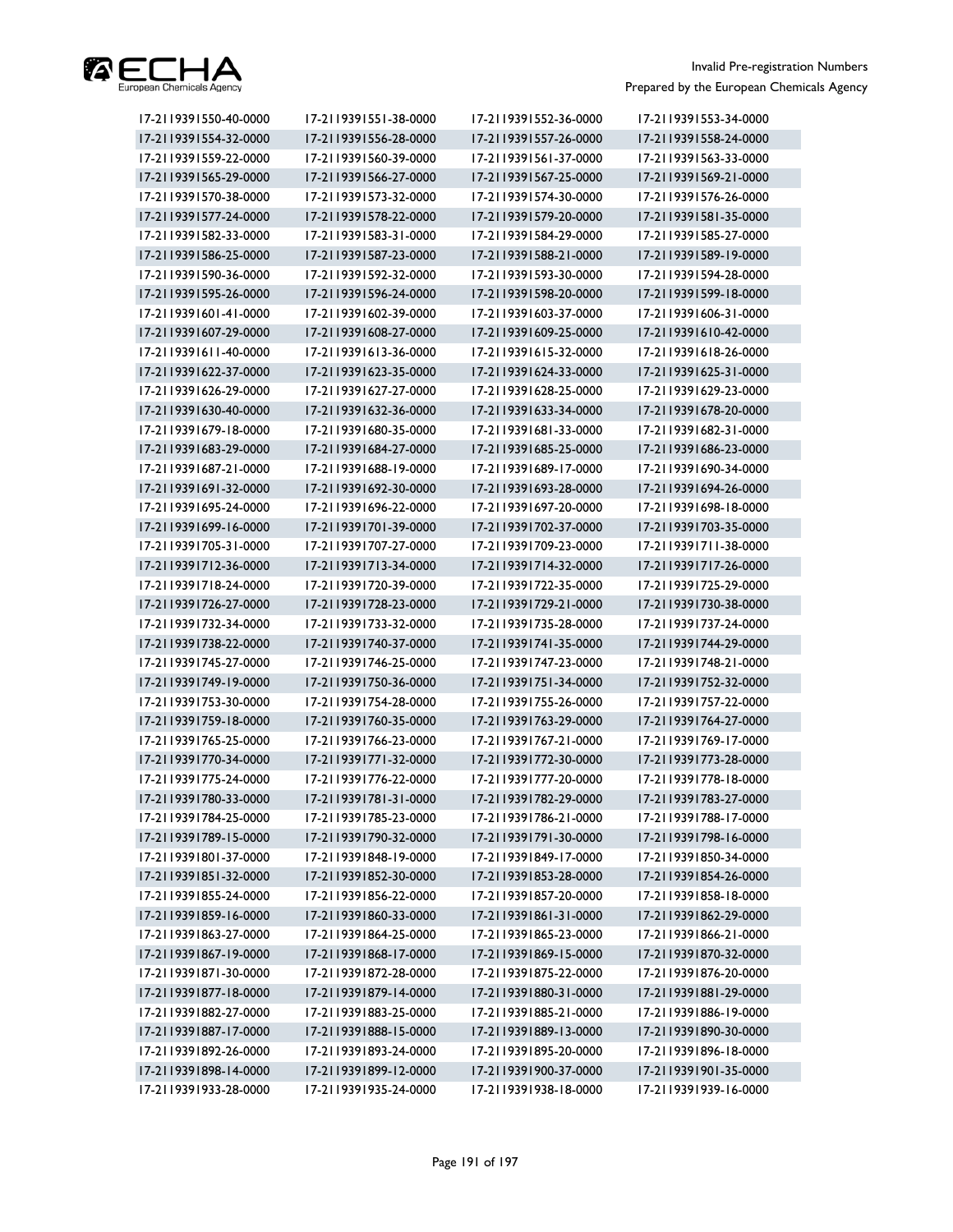

| 17-2119391940-33-0000 | 17-2119391941-31-0000 | 17-2119391942-29-0000 | 17-2119391943-27-0000 |
|-----------------------|-----------------------|-----------------------|-----------------------|
| 17-2119391944-25-0000 | 17-2119391945-23-0000 | 17-2119391946-21-0000 | 17-2119391947-19-0000 |
| 17-2119391948-17-0000 | 17-2119391949-15-0000 | 17-2119391950-32-0000 | 17-2119391951-30-0000 |
| 17-2119391952-28-0000 | 17-2119391957-18-0000 | 17-2119391958-16-0000 | 17-2119391959-14-0000 |
| 17-2119391960-31-0000 | 17-2119391961-29-0000 | 17-2119391963-25-0000 | 17-2119391964-23-0000 |
| 17-2119391965-21-0000 | 17-2119391966-19-0000 | 17-2119391968-15-0000 | 17-2119391969-13-0000 |
| 17-2119391971-28-0000 | 17-2119391972-26-0000 | 17-2119391973-24-0000 | 17-2119391975-20-0000 |
| 17-2119391976-18-0000 | 17-2119391979-12-0000 | 17-2119391981-27-0000 | 17-2119391982-25-0000 |
| 17-2119391984-21-0000 | 17-2119391987-15-0000 | 17-2119391989-11-0000 | 17-2119391992-24-0000 |
| 17-2119391993-22-0000 | 17-2119391994-20-0000 | 17-2119391995-18-0000 | 17-2119391996-16-0000 |
| 17-2119391997-14-0000 | 17-2119391998-12-0000 | 17-2119391999-10-0000 | 17-2119392000-54-0000 |
| 17-2119392001-52-0000 | 17-2119392002-50-0000 | 17-2119392003-48-0000 | 17-2119392004-46-0000 |
| 17-2119392006-42-0000 | 17-2119392007-40-0000 | 17-2119392008-38-0000 | 17-2119392010-53-0000 |
| 17-2119392011-51-0000 | 17-2119392012-49-0000 | 17-2119392013-47-0000 | 17-2119392016-41-0000 |
| 17-2119392017-39-0000 | 17-2119392020-52-0000 | 17-2119392022-48-0000 | 17-2119392023-46-0000 |
| 17-2119392025-42-0000 | 17-2119392027-38-0000 | 17-2119392029-34-0000 | 17-2119392030-51-0000 |
| 17-2119392031-49-0000 | 17-2119392032-47-0000 | 17-2119392033-45-0000 | 17-2119392034-43-0000 |
| 17-2119392036-39-0000 | 17-2119392037-37-0000 | 17-2119392039-33-0000 | 17-2119392040-50-0000 |
| 17-2119392041-48-0000 | 17-2119392042-46-0000 | 17-2119392043-44-0000 | 17-2119392044-42-0000 |
| 17-2119392045-40-0000 | 17-2119392046-38-0000 | 17-2119392047-36-0000 | 17-2119392049-32-0000 |
| 17-2119392050-49-0000 | 17-2119392051-47-0000 | 17-2119392052-45-0000 | 17-2119392053-43-0000 |
| 17-2119392055-39-0000 | 17-2119392056-37-0000 | 17-2119392057-35-0000 | 17-2119392058-33-0000 |
| 17-2119392147-34-0000 | 17-2119392148-32-0000 | 17-2119392149-30-0000 | 17-2119392150-47-0000 |
| 17-2119392151-45-0000 | 17-2119392152-43-0000 | 17-2119392153-41-0000 | 17-2119392154-39-0000 |
| 17-2119392155-37-0000 | 17-2119392156-35-0000 | 17-2119392157-33-0000 | 17-2119392158-31-0000 |
| 17-2119392159-29-0000 | 17-2119392160-46-0000 | 17-2119392161-44-0000 | 17-2119392162-42-0000 |
| 17-2119392163-40-0000 | 17-2119392164-38-0000 | 17-2119392165-36-0000 | 17-2119392166-34-0000 |
| 17-2119392167-32-0000 | 17-2119392168-30-0000 | 17-2119392169-28-0000 | 17-2119392170-45-0000 |
| 17-2119392171-43-0000 | 17-2119392172-41-0000 | 17-2119392173-39-0000 | 17-2119392174-37-0000 |
| 17-2119392175-35-0000 | 17-2119392176-33-0000 | 17-2119392178-29-0000 | 17-2119392179-27-0000 |
| 17-2119392180-44-0000 | 17-2119392181-42-0000 | 17-2119392183-38-0000 | 17-2119392184-36-0000 |
| 17-2119392186-32-0000 | 17-2119392187-30-0000 | 17-2119392189-26-0000 | 17-2119392190-43-0000 |
| 17-2119392197-29-0000 | 17-2119392198-27-0000 | 17-2119392199-25-0000 | 17-2119392200-50-0000 |
| 17-2119392201-48-0000 | 17-2119392202-46-0000 | 17-2119392203-44-0000 | 17-2119392204-42-0000 |
| 17-2119392205-40-0000 | 17-2119392206-38-0000 | 17-2119392208-34-0000 | 17-2119392210-49-0000 |
| 17-2119392211-47-0000 | 17-2119392212-45-0000 | 17-2119392213-43-0000 | 17-2119392214-41-0000 |
| 17-2119392215-39-0000 | 17-2119392216-37-0000 | 17-2119392218-33-0000 | 17-2119392219-31-0000 |
| 17-2119392222-44-0000 | 17-2119392223-42-0000 | 17-2119392225-38-0000 | 17-2119392227-34-0000 |
| 17-2119392229-30-0000 | 17-2119392233-41-0000 | 17-2119392235-37-0000 | 17-2119392237-33-0000 |
| 17-2119392241-44-0000 | 17-2119392245-36-0000 | 17-2119392247-32-0000 | 17-2119392249-28-0000 |
| 17-2119392253-39-0000 | 17-2119392256-33-0000 | 17-2119392257-31-0000 | 17-2119392259-27-0000 |
| 17-2119392260-44-0000 | 17-2119392261-42-0000 | 17-2119392262-40-0000 | 17-2119392263-38-0000 |
| 17-2119392267-30-0000 | 17-2119392268-28-0000 | 17-2119392270-43-0000 | 17-2119392271-41-0000 |
| 17-2119392272-39-0000 | 17-2119392273-37-0000 | 17-2119392276-31-0000 | 17-2119392278-27-0000 |
| 17-2119392279-25-0000 | 17-2119392280-42-0000 | 17-2119392281-40-0000 | 17-2119392282-38-0000 |
| 17-2119392283-36-0000 | 17-2119392284-34-0000 | 17-2119392285-32-0000 | 17-2119392286-30-0000 |
| 17-2119392287-28-0000 | 17-2119392288-26-0000 | 17-2119392289-24-0000 | 17-2119392290-41-0000 |
| 17-2119392291-39-0000 | 17-2119392293-35-0000 | 17-2119392294-33-0000 | 17-2119392295-31-0000 |
| 17-2119392296-29-0000 | 17-2119392297-27-0000 | 17-2119392298-25-0000 | 17-2119392300-48-0000 |
| 17-2119392301-46-0000 | 17-2119392302-44-0000 | 17-2119392304-40-0000 | 17-2119392305-38-0000 |
| 17-2119392306-36-0000 | 17-2119392309-30-0000 | 17-2119392311-45-0000 | 17-2119392313-41-0000 |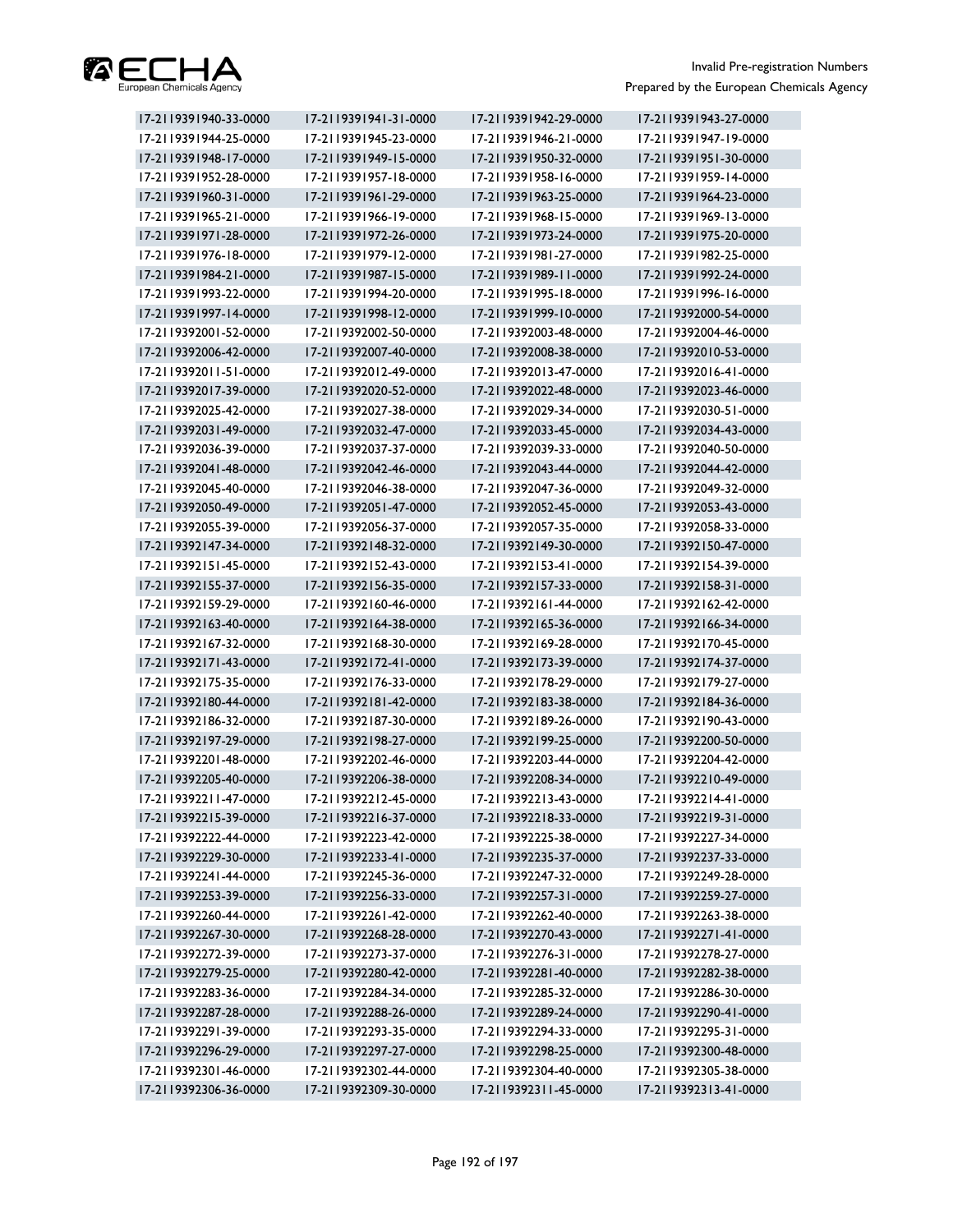

| 17-2119392315-37-0000 | 17-2119392317-33-0000 | 17-2119392319-29-0000 | 17-2119392321-44-0000 |
|-----------------------|-----------------------|-----------------------|-----------------------|
| 17-2119392322-42-0000 | 17-2119392323-40-0000 | 17-2119392324-38-0000 | 17-2119392325-36-0000 |
| 17-2119392326-34-0000 | 17-2119392327-32-0000 | 17-2119392328-30-0000 | 17-2119392329-28-0000 |
| 17-2119392330-45-0000 | 17-2119392331-43-0000 | 17-2119392332-41-0000 | 17-2119392354-35-0000 |
| 17-2119392355-33-0000 | 17-2119392356-31-0000 | 17-2119392357-29-0000 | 17-2119392358-27-0000 |
| 17-2119392359-25-0000 | 17-2119392360-42-0000 | 17-2119392361-40-0000 | 17-2119392362-38-0000 |
| 17-2119392363-36-0000 | 17-2119392364-34-0000 | 17-2119392366-30-0000 | 17-2119392367-28-0000 |
| 17-2119392368-26-0000 | 17-2119392369-24-0000 | 17-2119392370-41-0000 | 17-2119392372-37-0000 |
| 17-2119392373-35-0000 | 17-2119392374-33-0000 | 17-2119392375-31-0000 | 17-2119392376-29-0000 |
| 17-2119392378-25-0000 | 17-2119392379-23-0000 | 17-2119392380-40-0000 | 17-2119392381-38-0000 |
| 17-2119392382-36-0000 | 17-2119392384-32-0000 | 17-2119392385-30-0000 | 17-2119392386-28-0000 |
| 17-2119392387-26-0000 | 17-2119392388-24-0000 | 17-2119392389-22-0000 | 17-2119392390-39-0000 |
| 17-2119392391-37-0000 | 17-2119392392-35-0000 | 17-2119392396-27-0000 | 17-2119392397-25-0000 |
| 17-2119392398-23-0000 | 17-2119392399-21-0000 | 17-2119392400-46-0000 | 17-2119392405-36-0000 |
| 17-2119392406-34-0000 | 17-2119392408-30-0000 | 17-2119392410-45-0000 | 17-2119392411-43-0000 |
| 17-2119392413-39-0000 | 17-2119392414-37-0000 | 17-2119392415-35-0000 | 17-2119392417-31-0000 |
| 17-2119392418-29-0000 | 17-2119392419-27-0000 | 17-2119392421-42-0000 | 17-2119392422-40-0000 |
| 17-2119392423-38-0000 | 17-2119392424-36-0000 | 17-2119392426-32-0000 | 17-2119392427-30-0000 |
| 17-2119392429-26-0000 | 17-2119392430-43-0000 | 17-2119392431-41-0000 | 17-2119392432-39-0000 |
| 17-2119392433-37-0000 | 17-2119392434-35-0000 | 17-2119392435-33-0000 | 17-2119392436-31-0000 |
| 17-2119392439-25-0000 | 17-2119392440-42-0000 | 17-2119392441-40-0000 | 17-2119392443-36-0000 |
| 17-2119392444-34-0000 | 17-2119392446-30-0000 | 17-2119392448-26-0000 | 17-2119392449-24-0000 |
| 17-2119392451-39-0000 | 17-2119392452-37-0000 | 17-2119392453-35-0000 | 17-2119392456-29-0000 |
| 17-2119392457-27-0000 | 17-2119392459-23-0000 | 17-2119392460-40-0000 | 17-2119392462-36-0000 |
| 17-2119392466-28-0000 | 17-2119392467-26-0000 | 17-2119392469-22-0000 | 17-2119392470-39-0000 |
| 17-2119392473-33-0000 | 17-2119392475-29-0000 | 17-2119392476-27-0000 | 17-2119392479-21-0000 |
| 17-2119392481-36-0000 | 17-2119392483-32-0000 | 17-2119392484-30-0000 | 17-2119392485-28-0000 |
| 17-2119392486-26-0000 | 17-2119392488-22-0000 | 17-2119392489-20-0000 | 17-2119392491-35-0000 |
| 17-2119392493-31-0000 | 17-2119392494-29-0000 | 17-2119392495-27-0000 | 17-2119392496-25-0000 |
| 17-2119392497-23-0000 | 17-2119392498-21-0000 | 17-2119392499-19-0000 | 17-2119392500-44-0000 |
| 17-2119392502-40-0000 | 17-2119392503-38-0000 | 17-2119392504-36-0000 | 17-2119392505-34-0000 |
| 17-2119392507-30-0000 | 17-2119392508-28-0000 | 17-2119392509-26-0000 | 17-2119392511-41-0000 |
| 17-2119392512-39-0000 | 17-2119392514-35-0000 | 17-2119392515-33-0000 | 17-2119392517-29-0000 |
| 17-2119392518-27-0000 | 17-2119392519-25-0000 | 17-2119392520-42-0000 | 17-2119392521-40-0000 |
| 17-2119392522-38-0000 | 17-2119392523-36-0000 | 17-2119392524-34-0000 | 17-2119392526-30-0000 |
| 17-2119392527-28-0000 | 17-2119392528-26-0000 | 17-2119392529-24-0000 | 17-2119392530-41-0000 |
| 17-2119392531-39-0000 | 17-2119392532-37-0000 | 17-2119392533-35-0000 | 17-2119392534-33-0000 |
| 17-2119392535-31-0000 | 17-2119392536-29-0000 | 17-2119392537-27-0000 | 17-2119392538-25-0000 |
| 17-2119392539-23-0000 | 17-2119392540-40-0000 | 17-2119392541-38-0000 | 17-2119392542-36-0000 |
| 17-2119392543-34-0000 | 17-2119392544-32-0000 | 17-2119392546-28-0000 | 17-2119392547-26-0000 |
| 17-2119392548-24-0000 | 17-2119392550-39-0000 | 17-2119392551-37-0000 | 17-2119392553-33-0000 |
| 17-2119392556-27-0000 | 17-2119392557-25-0000 | 17-2119392560-38-0000 | 17-2119392562-34-0000 |
| 17-2119392613-35-0000 | 17-2119392614-33-0000 | 17-2119392615-31-0000 | 17-2119392616-29-0000 |
| 17-2119392617-27-0000 | 17-2119392618-25-0000 | 17-2119392619-23-0000 | 17-2119392620-40-0000 |
| 17-2119392621-38-0000 | 17-2119392622-36-0000 | 17-2119392623-34-0000 | 17-2119392624-32-0000 |
| 17-2119392625-30-0000 | 17-2119392626-28-0000 | 17-2119392627-26-0000 | 17-2119392628-24-0000 |
| 17-2119392629-22-0000 | 17-2119392630-39-0000 | 17-2119392631-37-0000 | 17-2119392632-35-0000 |
| 17-2119392633-33-0000 | 17-2119392634-31-0000 | 17-2119392635-29-0000 | 17-2119392636-27-0000 |
| 17-2119392637-25-0000 | 17-2119392638-23-0000 | 17-2119392639-21-0000 | 17-2119392640-38-0000 |
| 17-2119392641-36-0000 | 17-2119392642-34-0000 | 17-2119392643-32-0000 | 17-2119392644-30-0000 |
| 17-2119392645-28-0000 | 17-2119392646-26-0000 | 17-2119392647-24-0000 | 17-2119392648-22-0000 |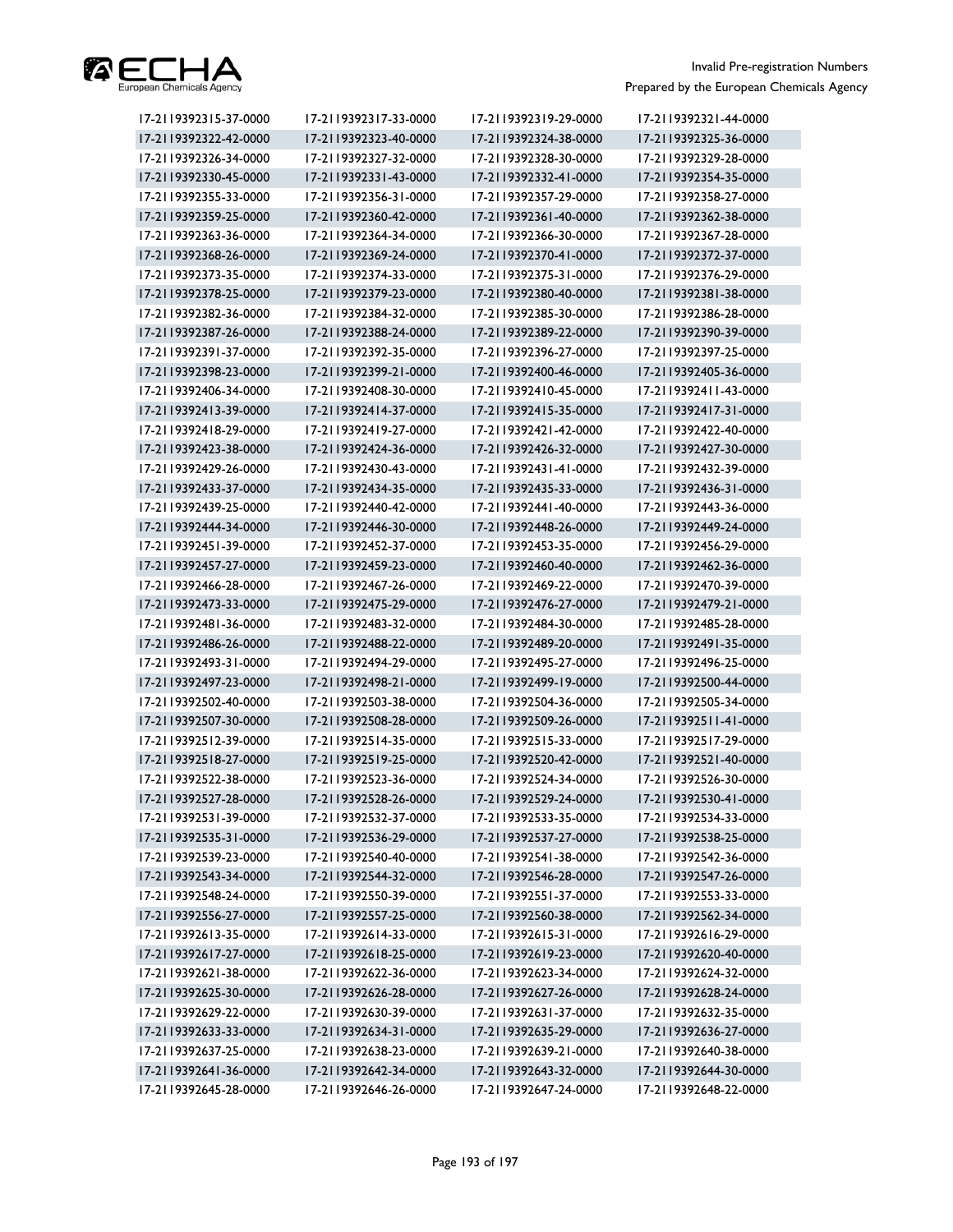

| 17-2119392649-20-0000 | 17-2119392650-37-0000 | 17-2119392651-35-0000 | 17-2119392652-33-0000 |
|-----------------------|-----------------------|-----------------------|-----------------------|
| 17-2119392653-31-0000 | 17-2119392654-29-0000 | 17-2119392655-27-0000 | 17-2119392656-25-0000 |
| 17-2119392657-23-0000 | 17-2119392658-21-0000 | 17-2119392659-19-0000 | 17-2119392660-36-0000 |
| 17-2119392661-34-0000 | 17-2119392662-32-0000 | 17-2119392663-30-0000 | 17-2119392664-28-0000 |
| 17-2119392665-26-0000 | 17-2119392666-24-0000 | 17-2119392667-22-0000 | 17-2119392668-20-0000 |
| 17-2119392669-18-0000 | 17-2119392670-35-0000 | 17-2119392671-33-0000 | 17-2119392673-29-0000 |
| 17-2119392674-27-0000 | 17-2119392676-23-0000 | 17-2119392694-25-0000 | 17-2119392696-21-0000 |
| 17-2119392698-17-0000 | 17-2119392699-15-0000 | 17-2119392700-40-0000 | 17-2119392702-36-0000 |
| 17-2119392703-34-0000 | 17-2119392705-30-0000 | 17-2119392707-26-0000 | 17-2119392708-24-0000 |
| 17-2119392709-22-0000 | 17-2119392710-39-0000 | 17-2119392711-37-0000 | 17-2119392714-31-0000 |
| 17-2119392715-29-0000 | 17-2119392717-25-0000 | 17-2119392718-23-0000 | 17-2119392719-21-0000 |
| 17-2119392721-36-0000 | 17-2119392722-34-0000 | 17-2119392726-26-0000 | 17-2119392728-22-0000 |
| 17-2119392730-37-0000 | 17-2119392733-31-0000 | 17-2119392735-27-0000 | 17-2119392736-25-0000 |
| 17-2119392738-21-0000 | 17-2119392739-19-0000 | 17-2119392742-32-0000 | 17-2119392743-30-0000 |
| 17-2119392744-28-0000 | 17-2119392746-24-0000 | 17-2119392747-22-0000 | 17-2119392749-18-0000 |
| 17-2119392751-33-0000 | 17-2119392753-29-0000 | 17-2119392754-27-0000 | 17-2119392758-19-0000 |
| 17-2119392760-34-0000 | 17-2119392761-32-0000 | 17-2119392762-30-0000 | 17-2119392765-24-0000 |
| 17-2119392766-22-0000 | 17-2119392768-18-0000 | 17-2119392770-33-0000 | 17-2119392771-31-0000 |
| 17-2119392772-29-0000 | 17-2119392773-27-0000 | 17-2119392776-21-0000 | 17-2119392780-32-0000 |
| 17-2119392782-28-0000 | 17-2119392784-24-0000 | 17-2119392785-22-0000 | 17-2119392787-18-0000 |
| 17-2119392789-14-0000 | 17-2119392791-29-0000 | 17-2119392792-27-0000 | 17-2119392793-25-0000 |
| 17-2119392794-23-0000 | 17-2119392796-19-0000 | 17-2119392797-17-0000 | 17-2119392798-15-0000 |
| 17-2119392799-13-0000 | 17-2119392800-38-0000 | 17-2119392801-36-0000 | 17-2119392802-34-0000 |
| 17-2119392803-32-0000 | 17-2119392804-30-0000 | 17-2119392805-28-0000 | 17-2119392806-26-0000 |
| 17-2119392807-24-0000 | 17-2119392808-22-0000 | 17-2119392809-20-0000 | 17-2119392810-37-0000 |
| 17-2119392811-35-0000 | 17-2119392812-33-0000 | 17-2119392813-31-0000 | 17-2119392814-29-0000 |
| 17-2119392815-27-0000 | 17-2119392816-25-0000 | 17-2119392817-23-0000 | 17-2119392818-21-0000 |
| 17-2119392819-19-0000 | 17-2119392820-36-0000 | 17-2119392821-34-0000 | 17-2119392822-32-0000 |
| 17-2119392823-30-0000 | 17-2119392827-22-0000 | 17-2119392828-20-0000 | 17-2119392829-18-0000 |
| 17-2119392830-35-0000 | 17-2119392831-33-0000 | 17-2119392832-31-0000 | 17-2119392833-29-0000 |
| 17-2119392834-27-0000 | 17-2119392835-25-0000 | 17-2119392836-23-0000 | 17-2119392837-21-0000 |
| 17-2119392838-19-0000 | 17-2119392839-17-0000 | 17-2119392840-34-0000 | 17-2119392841-32-0000 |
| 17-2119392842-30-0000 | 17-2119392843-28-0000 | 17-2119392844-26-0000 | 17-2119392845-24-0000 |
| 17-2119392846-22-0000 | 17-2119392847-20-0000 | 17-2119392848-18-0000 | 17-2119392849-16-0000 |
| 17-2119392850-33-0000 | 17-2119392851-31-0000 | 17-2119392852-29-0000 | 17-2119392853-27-0000 |
| 17-2119392854-25-0000 | 17-2119392855-23-0000 | 17-2119392856-21-0000 | 17-2119392857-19-0000 |
| 17-2119392858-17-0000 | 17-2119392859-15-0000 | 17-2119392860-32-0000 | 17-2119392861-30-0000 |
| 17-2119392862-28-0000 | 17-2119392863-26-0000 | 17-2119392864-24-0000 | 17-2119392865-22-0000 |
| 17-2119392866-20-0000 | 17-2119392867-18-0000 | 17-2119392869-14-0000 | 17-2119392870-31-0000 |
| 17-2119392871-29-0000 | 17-2119392872-27-0000 | 17-2119392873-25-0000 | 17-2119392875-21-0000 |
| 17-2119392876-19-0000 | 17-2119392877-17-0000 | 17-2119392878-15-0000 | 17-2119392879-13-0000 |
| 17-2119392881-28-0000 | 17-2119392882-26-0000 | 17-2119392883-24-0000 | 17-2119392885-20-0000 |
| 17-2119392886-18-0000 | 17-2119392888-14-0000 | 17-2119392889-12-0000 | 17-2119392890-29-0000 |
| 17-2119392891-27-0000 | 17-2119392892-25-0000 | 17-2119392893-23-0000 | 17-2119392894-21-0000 |
| 17-2119392896-17-0000 | 17-2119392898-13-0000 | 17-2119392899-11-0000 | 17-2119392900-36-0000 |
| 17-2119392901-34-0000 | 17-2119392902-32-0000 | 17-2119392903-30-0000 | 17-2119392904-28-0000 |
| 17-2119392905-26-0000 | 17-2119392906-24-0000 | 17-2119392907-22-0000 | 17-2119392908-20-0000 |
| 17-2119392909-18-0000 | 17-2119392910-35-0000 | 17-2119392911-33-0000 | 17-2119392912-31-0000 |
| 17-2119392913-29-0000 | 17-2119392914-27-0000 | 17-2119392915-25-0000 | 17-2119392916-23-0000 |
| 17-2119392917-21-0000 | 17-2119392919-17-0000 | 17-2119392920-34-0000 | 17-2119392921-32-0000 |
| 17-2119392922-30-0000 | 17-2119392923-28-0000 | 17-2119392924-26-0000 | 17-2119392925-24-0000 |
|                       |                       |                       |                       |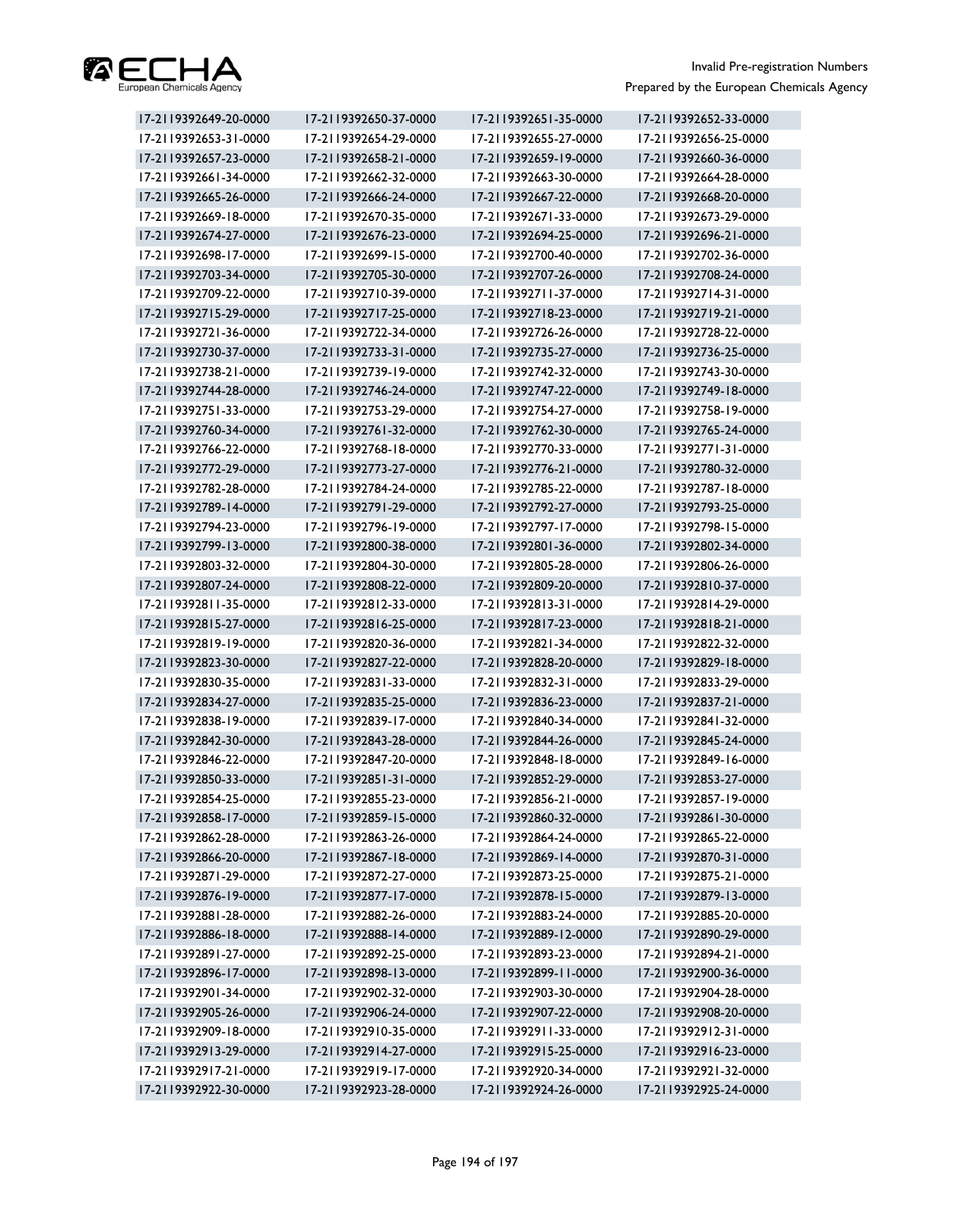

| 17-2119392926-22-0000 | 17-2119392927-20-0000 | 17-2119392928-18-0000 | 17-2119392930-33-0000 |
|-----------------------|-----------------------|-----------------------|-----------------------|
| 17-2119392931-31-0000 | 17-2119392932-29-0000 | 17-2119392933-27-0000 | 17-2119392935-23-0000 |
| 17-2119392936-21-0000 | 17-2119392937-19-0000 | 17-2119392938-17-0000 | 17-2119392939-15-0000 |
| 17-2119392940-32-0000 | 17-2119392942-28-0000 | 17-2119392944-24-0000 | 17-2119392945-22-0000 |
| 17-2119392946-20-0000 | 17-2119392947-18-0000 | 17-2119392949-14-0000 | 17-2119392950-31-0000 |
| 17-2119392951-29-0000 | 17-2119392952-27-0000 | 17-2119392953-25-0000 | 17-2119392954-23-0000 |
| 17-2119392955-21-0000 | 17-2119392956-19-0000 | 17-2119392957-17-0000 | 17-2119392959-13-0000 |
| 17-2119392961-28-0000 | 17-2119392962-26-0000 | 17-2119392963-24-0000 | 17-2119392964-22-0000 |
| 17-2119392966-18-0000 | 17-2119392967-16-0000 | 17-2119392968-14-0000 | 17-2119392970-29-0000 |
| 17-2119392972-25-0000 | 17-2119392973-23-0000 | 17-2119392975-19-0000 | 17-2119392976-17-0000 |
| 17-2119392977-15-0000 | 17-2119392978-13-0000 | 17-2119392979-11-0000 | 17-2119392980-28-0000 |
| 17-2119392981-26-0000 | 17-2119392982-24-0000 | 17-2119392983-22-0000 | 17-2119392984-20-0000 |
| 17-2119392985-18-0000 | 17-2119392987-14-0000 | 17-2119392989-10-0000 | 17-2119392990-27-0000 |
| 17-2119392991-25-0000 | 17-2119392994-19-0000 | 17-2119392996-15-0000 | 17-2119392997-13-0000 |
| 17-2119392999-09-0000 | 17-2119393000-53-0000 | 17-2119393002-49-0000 | 17-2119393004-45-0000 |
| 17-2119393005-43-0000 | 17-2119393006-41-0000 | 17-2119393007-39-0000 | 17-2119393008-37-0000 |
| 17-2119393010-52-0000 | 17-2119393011-50-0000 | 17-2119393013-46-0000 | 17-2119393063-41-0000 |
| 17-2119393064-39-0000 | 17-2119393065-37-0000 | 17-2119393066-35-0000 | 17-2119393067-33-0000 |
| 17-2119393068-31-0000 | 17-2119393069-29-0000 | 17-2119393070-46-0000 | 17-2119393071-44-0000 |
| 17-2119393072-42-0000 | 17-2119393073-40-0000 | 17-2119393074-38-0000 | 17-2119393075-36-0000 |
| 17-2119393076-34-0000 | 17-2119393077-32-0000 | 17-2119393078-30-0000 | 17-2119393079-28-0000 |
| 17-2119393080-45-0000 | 17-2119393081-43-0000 | 17-2119393082-41-0000 | 17-2119393083-39-0000 |
| 17-2119393084-37-0000 | 17-2119393085-35-0000 | 17-2119393086-33-0000 | 17-2119393087-31-0000 |
| 17-2119393088-29-0000 | 17-2119393089-27-0000 | 17-2119393090-44-0000 | 17-2119393091-42-0000 |
| 17-2119393092-40-0000 | 17-2119393093-38-0000 | 17-2119393094-36-0000 | 17-2119393095-34-0000 |
| 17-2119393096-32-0000 | 17-2119393097-30-0000 | 17-2119393098-28-0000 | 17-2119393100-51-0000 |
| 17-2119393101-49-0000 | 17-2119393102-47-0000 | 17-2119393103-45-0000 | 17-2119393104-43-0000 |
| 17-2119393105-41-0000 | 17-2119393106-39-0000 | 17-2119393107-37-0000 | 17-2119393108-35-0000 |
| 17-2119393109-33-0000 | 17-2119393110-50-0000 | 17-2119393111-48-0000 | 17-2119393112-46-0000 |
| 17-2119393114-42-0000 | 17-2119393115-40-0000 | 17-2119393116-38-0000 | 17-2119393117-36-0000 |
| 17-2119393118-34-0000 | 17-2119393119-32-0000 | 17-2119393120-49-0000 | 17-2119393121-47-0000 |
| 17-2119393124-41-0000 | 17-2119393126-37-0000 | 17-2119393129-31-0000 | 17-2119393132-44-0000 |
| 17-2119393136-36-0000 | 17-2119393137-34-0000 | 17-2119393138-32-0000 | 17-2119393139-30-0000 |
| 17-2119393140-47-0000 | 17-2119393141-45-0000 | 17-2119393142-43-0000 | 17-2119393143-41-0000 |
| 17-2119393144-39-0000 | 17-2119393145-37-0000 | 17-2119393146-35-0000 | 17-2119393147-33-0000 |
| 17-2119393148-31-0000 | 17-2119393149-29-0000 | 17-2119393150-46-0000 | 17-2119393151-44-0000 |
| 17-2119393152-42-0000 | 17-2119393153-40-0000 | 17-2119393154-38-0000 | 17-2119393155-36-0000 |
| 17-2119393156-34-0000 | 17-2119393157-32-0000 | 17-2119393158-30-0000 | 17-2119393159-28-0000 |
| 17-2119393160-45-0000 | 17-2119393161-43-0000 | 17-2119393162-41-0000 | 17-2119393163-39-0000 |
| 17-2119393164-37-0000 | 17-2119393165-35-0000 | 17-2119393166-33-0000 | 17-2119393167-31-0000 |
| 17-2119393169-27-0000 | 17-2119393170-44-0000 | 17-2119393172-40-0000 | 17-2119393173-38-0000 |
| 17-2119393174-36-0000 | 17-2119393175-34-0000 | 17-2119393176-32-0000 | 17-2119393177-30-0000 |
| 17-2119393178-28-0000 | 17-2119393179-26-0000 | 17-2119393180-43-0000 | 17-2119393181-41-0000 |
| 17-2119393182-39-0000 | 17-2119393183-37-0000 | 17-2119393184-35-0000 | 17-2119393185-33-0000 |
| 17-2119393186-31-0000 | 17-2119393187-29-0000 | 17-2119393188-27-0000 | 17-2119393189-25-0000 |
| 17-2119393190-42-0000 | 17-2119393191-40-0000 | 17-2119393192-38-0000 | 17-2119393193-36-0000 |
| 17-2119393194-34-0000 | 17-2119393195-32-0000 | 17-2119393196-30-0000 | 17-2119393197-28-0000 |
| 17-2119393199-24-0000 | 17-2119393200-49-0000 | 17-2119393201-47-0000 | 17-2119393202-45-0000 |
| 17-2119393203-43-0000 | 17-2119393204-41-0000 | 17-2119393205-39-0000 | 17-2119393211-46-0000 |
| 17-2119393213-42-0000 | 17-2119393214-40-0000 | 17-2119393215-38-0000 | 17-2119393216-36-0000 |
| 17-2119393217-34-0000 | 17-2119393218-32-0000 | 17-2119393219-30-0000 | 17-2119393220-47-0000 |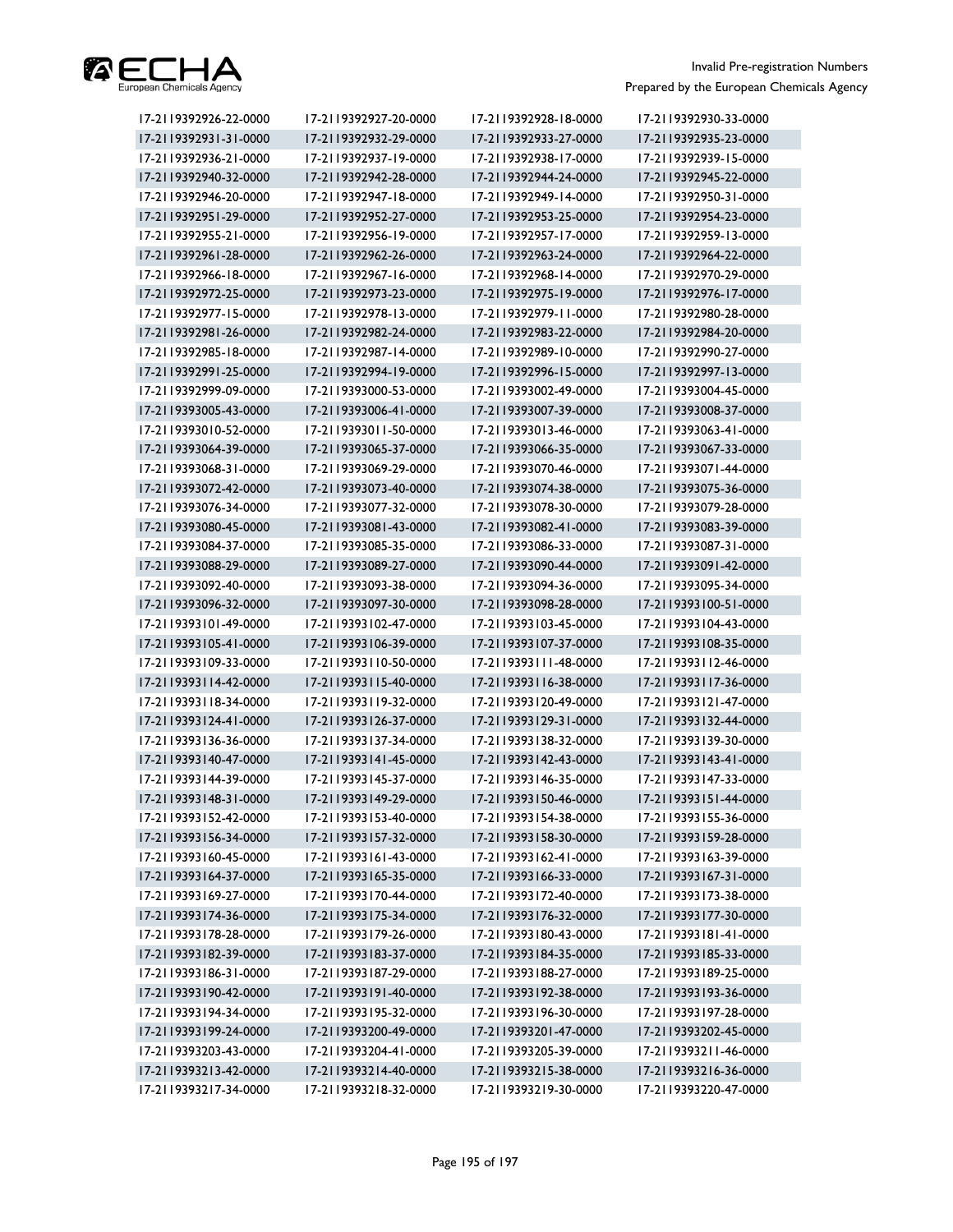

| 17-2119393222-43-0000 | 17-2119393223-41-0000 | 17-2119393224-39-0000 | 17-2119393227-33-0000 |
|-----------------------|-----------------------|-----------------------|-----------------------|
| 17-2119393230-46-0000 | 17-2119393233-40-0000 | 17-2119393234-38-0000 | 17-2119393235-36-0000 |
| 17-2119393236-34-0000 | 17-2119393237-32-0000 | 17-2119393239-28-0000 | 17-2119393241-43-0000 |
| 17-2119393242-41-0000 | 17-2119393243-39-0000 | 17-2119393244-37-0000 | 17-2119393245-35-0000 |
| 17-2119393246-33-0000 | 17-2119393247-31-0000 | 17-2119393262-39-0000 | 17-2119393263-37-0000 |
| 17-2119393264-35-0000 | 17-2119393265-33-0000 | 17-2119393266-31-0000 | 17-2119393267-29-0000 |
| 17-2119393268-27-0000 | 17-2119393269-25-0000 | 17-2119393270-42-0000 | 17-2119393271-40-0000 |
| 17-2119393272-38-0000 | 17-2119393273-36-0000 | 17-2119393274-34-0000 | 17-2119393275-32-0000 |
| 17-2119393276-30-0000 | 17-2119393277-28-0000 | 17-2119393278-26-0000 | 17-2119393279-24-0000 |
| 17-2119393280-41-0000 | 17-2119393281-39-0000 | 17-2119393282-37-0000 | 17-2119393283-35-0000 |
| 17-2119393284-33-0000 | 17-2119393285-31-0000 | 17-2119393286-29-0000 | 17-2119393287-27-0000 |
| 17-2119393288-25-0000 | 17-2119393289-23-0000 | 17-2119393290-40-0000 | 17-2119393291-38-0000 |
| 17-2119393292-36-0000 | 17-2119393293-34-0000 | 17-2119393295-30-0000 | 17-2119393296-28-0000 |
| 17-2119393297-26-0000 | 17-2119393298-24-0000 | 17-2119393299-22-0000 | 17-2119393301-45-0000 |
| 17-2119393302-43-0000 | 17-2119393303-41-0000 | 17-2119393304-39-0000 | 17-2119393306-35-0000 |
| 17-2119393308-31-0000 | 17-2119393311-44-0000 | 17-2119393313-40-0000 | 17-2119393314-38-0000 |
| 17-2119393316-34-0000 | 17-2119393327-31-0000 | 17-2119393328-29-0000 | 17-2119393330-44-0000 |
| 17-2119393331-42-0000 | 17-2119393332-40-0000 | 17-2119393333-38-0000 | 17-2119393334-36-0000 |
| 17-2119393335-34-0000 | 17-2119393336-32-0000 | 17-2119393337-30-0000 | 17-2119393338-28-0000 |
| 17-2119393339-26-0000 | 17-2119393341-41-0000 | 17-2119393342-39-0000 | 17-2119393343-37-0000 |
| 17-2119393345-33-0000 | 17-2119393346-31-0000 | 17-2119393349-25-0000 | 17-2119393350-42-0000 |
| 17-2119393352-38-0000 | 17-2119393353-36-0000 | 17-2119393355-32-0000 | 17-2119393356-30-0000 |
| 17-2119393358-26-0000 | 17-2119393359-24-0000 | 17-2119393361-39-0000 | 17-2119393362-37-0000 |
| 17-2119393364-33-0000 | 17-2119393366-29-0000 | 17-2119393368-25-0000 | 17-2119393370-40-0000 |
| 17-2119393372-36-0000 | 17-2119393373-34-0000 | 17-2119393375-30-0000 | 17-2119393378-24-0000 |
| 17-2119393381-37-0000 | 17-2119393383-33-0000 | 17-2119393384-31-0000 | 17-2119393385-29-0000 |
| 17-2119393387-25-0000 | 17-2119393388-23-0000 | 17-2119393389-21-0000 | 17-2119393390-38-0000 |
| 17-2119393391-36-0000 | 17-2119393392-34-0000 | 17-2119393393-32-0000 | 17-2119393394-30-0000 |
| 17-2119393395-28-0000 | 17-2119393396-26-0000 | 17-2119393397-24-0000 | 17-2119393398-22-0000 |
| 17-2119393403-39-0000 | 17-2119393404-37-0000 | 17-2119393405-35-0000 | 17-2119393406-33-0000 |
| 17-2119393407-31-0000 | 17-2119393408-29-0000 | 17-2119393409-27-0000 | 17-2119393410-44-0000 |
| 17-2119393411-42-0000 | 17-2119393412-40-0000 | 17-2119393413-38-0000 | 17-2119393414-36-0000 |
| 17-2119393415-34-0000 | 17-2119393416-32-0000 | 17-2119393417-30-0000 | 17-2119393418-28-0000 |
| 17-2119393419-26-0000 | 17-2119393420-43-0000 | 17-2119393421-41-0000 | 17-2119393422-39-0000 |
| 17-2119393423-37-0000 | 17-2119393424-35-0000 | 17-2119393425-33-0000 | 17-2119393426-31-0000 |
| 17-2119393427-29-0000 | 17-2119393428-27-0000 | 17-2119393429-25-0000 | 17-2119393430-42-0000 |
| 17-2119393431-40-0000 | 17-2119393432-38-0000 | 17-2119393433-36-0000 | 17-2119393434-34-0000 |
| 17-2119393435-32-0000 | 17-2119393437-28-0000 | 17-2119393468-23-0000 | 17-2119393469-21-0000 |
| 17-2119393470-38-0000 | 17-2119393471-36-0000 | 17-2119393472-34-0000 | 17-2119393473-32-0000 |
| 17-2119393474-30-0000 | 17-2119393475-28-0000 | 17-2119393476-26-0000 | 17-2119393477-24-0000 |
| 17-2119393479-20-0000 | 17-2119393482-33-0000 | 17-2119393483-31-0000 | 17-2119393484-29-0000 |
| 17-2119393485-27-0000 | 17-2119393486-25-0000 | 17-2119393487-23-0000 | 17-2119393489-19-0000 |
| 17-2119393491-34-0000 | 17-2119393492-32-0000 | 17-2119393493-30-0000 | 17-2119393497-22-0000 |
| 17-2119393498-20-0000 | 17-2119393501-41-0000 | 17-2119393503-37-0000 | 17-2119393505-33-0000 |
| 17-2119393506-31-0000 | 17-2119393507-29-0000 | 17-2119393509-25-0000 | 17-2119393510-42-0000 |
| 17-2119393511-40-0000 | 17-2119393513-36-0000 | 17-2119393514-34-0000 | 17-2119393518-26-0000 |
| 17-2119393520-41-0000 | 17-2119393521-39-0000 | 17-2119393522-37-0000 | 17-2119393525-31-0000 |
| 17-2119393526-29-0000 | 17-2119393527-27-0000 | 17-2119393529-23-0000 | 17-2119393530-40-0000 |
| 17-2119393531-38-0000 | 17-2119393532-36-0000 | 17-2119393534-32-0000 | 17-2119393538-24-0000 |
| 17-2119393540-39-0000 | 17-2119393541-37-0000 | 17-2119393542-35-0000 | 17-2119393544-31-0000 |
| 17-2119393546-27-0000 | 17-2119393548-23-0000 | 17-2119393550-38-0000 | 17-2119393562-33-0000 |